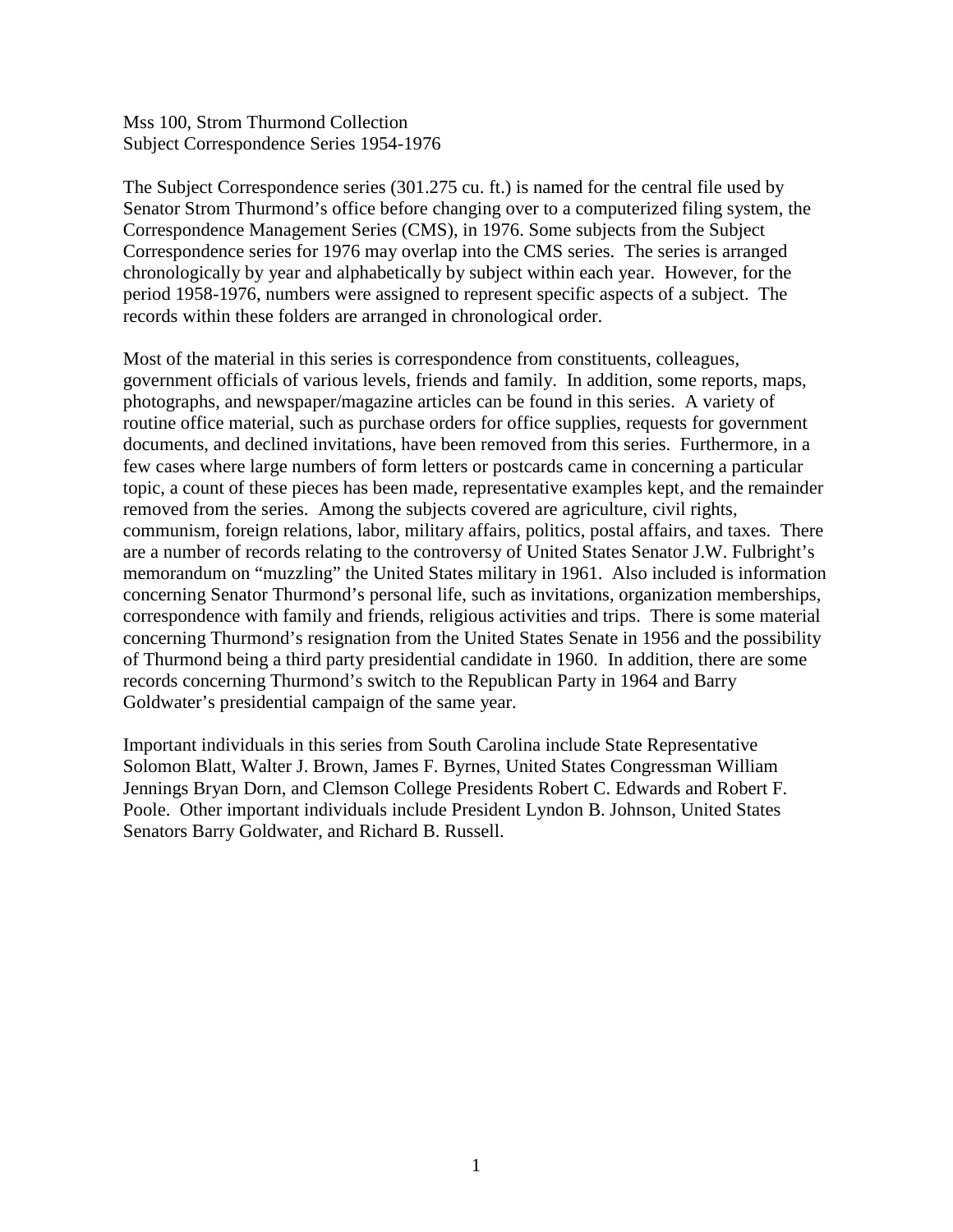#### Separation List

1. Oversize–to oversize map cases

There are 91 items, mostly maps, charts and other items.

2. Photographs–to Photographs series—removed from other series' sub-series

There are 112 photographs of various sizes. Most are black-and-white.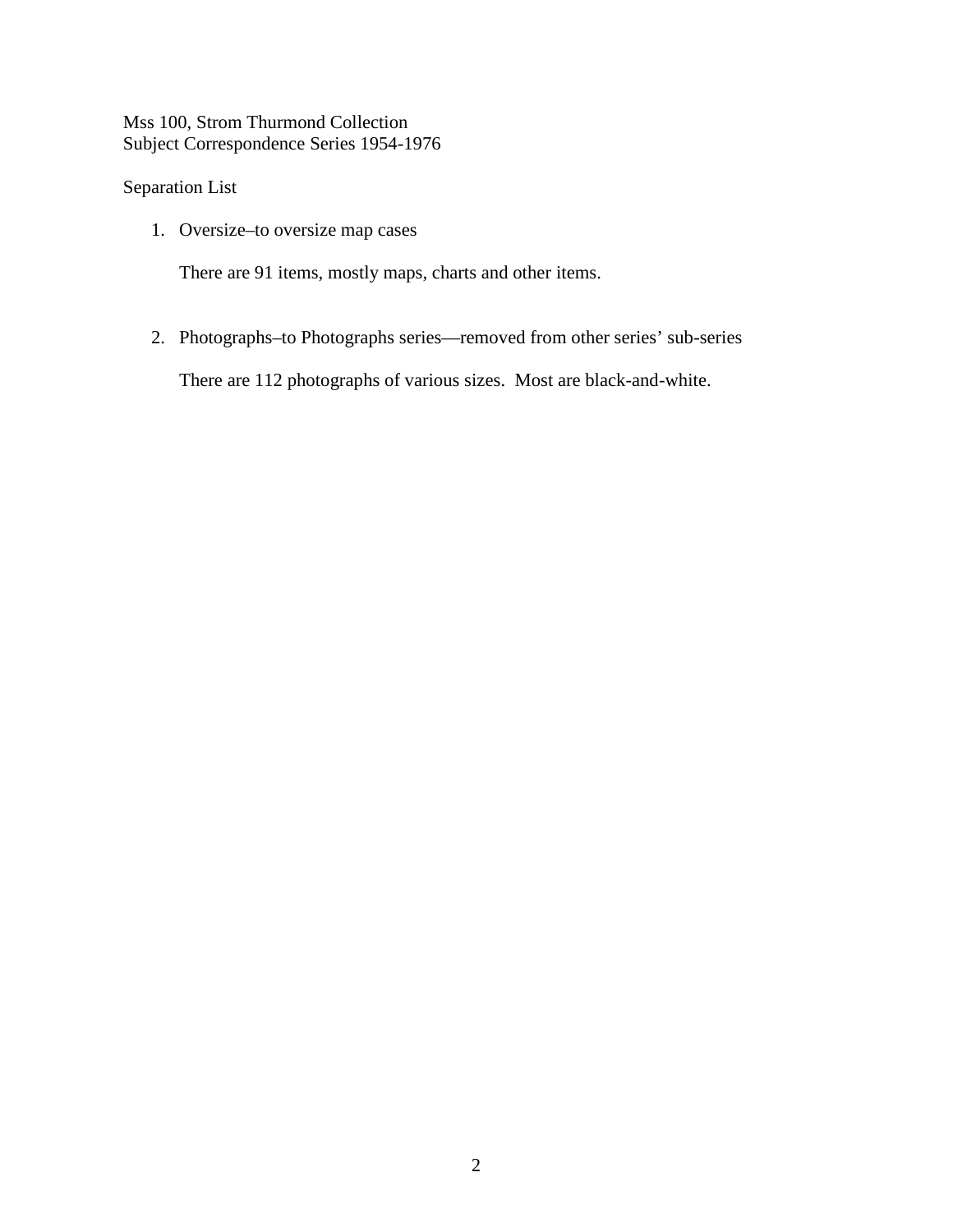| <b>Year 1955</b> |                |                                                              |
|------------------|----------------|--------------------------------------------------------------|
| $\frac{Box}{}$   | Folder         | Title                                                        |
| $\mathbf{1}$     | 1              | A: 1954–December 30, 1955                                    |
|                  |                | Agriculture                                                  |
|                  | $\overline{c}$ | August 13, 1953–April 25, 1955                               |
|                  | $\overline{3}$ | May 3–December 19, 1955                                      |
|                  | $\overline{4}$ | Agriculture Bulletins: July 6–October 28, 1955               |
|                  |                | Aiken                                                        |
|                  | 5              | June 24, 1947–November 26, 1955                              |
|                  | 6              | December 2–December 29, 1955                                 |
|                  | 7              | Aiken Office: A; April 27-December 28, 1955                  |
| $\overline{2}$   |                | $Al - At$                                                    |
|                  | 8              | January 10–July 7, 1955                                      |
|                  | 9              | August 3–December 30, 1955                                   |
|                  | 10             | An – At: December 16, 1954–November 21, 1955                 |
|                  | 11             | Anderson: June 22, 1955                                      |
|                  | 12             | Anonymous: February 11-October 30, 1955                      |
|                  | 13             | Appointments: April 25–November 15, 1955                     |
|                  | 14             | Atomic Energy Commission: February 24, 1954–October 4, 1955  |
|                  | 15             | Au – Aw: September 27, 1954–December 13, 1955                |
|                  | 16             | B: January 25–December 30, 1955                              |
|                  | 17             | Ba: January 4–December 28, 1955                              |
|                  | 18             | Bands: February 11-October 14, 1955                          |
|                  | 19             | Bar – Bay: January 18–December 7, 1955                       |
|                  | 20             | Be: January 31–December 24, 1955                             |
| 3                | 21             | Beaufort: February 15–November 9, 1955                       |
|                  | 22             | $Bi - Bj$ : February 9–December 6, 1955                      |
|                  | 23             | Bl: January 7-September 22, 1955                             |
|                  | 24             | Bo: November 24, 1954–December 30, 1955                      |
|                  | 25             | Books: December 3, 1954–November 30, 1955                    |
|                  | 26             | Br: January 8–November 30, 1955                              |
|                  | 27             | Bro – Bry: January 4–December 23, 1955                       |
|                  | 28             | Brown, Walter: January 8–December 5, 1955                    |
|                  | 29             | Brown, Walter (Aiken Office): September 19–December 28, 1955 |
|                  |                | $Bu - By$                                                    |
|                  | 30             | November 10, 1954 – November 29, 1955                        |
|                  | 31             | December 12 – December 30, 1955                              |
|                  | 32             | Byrnes, James F.: January 7 – December 23, 1955              |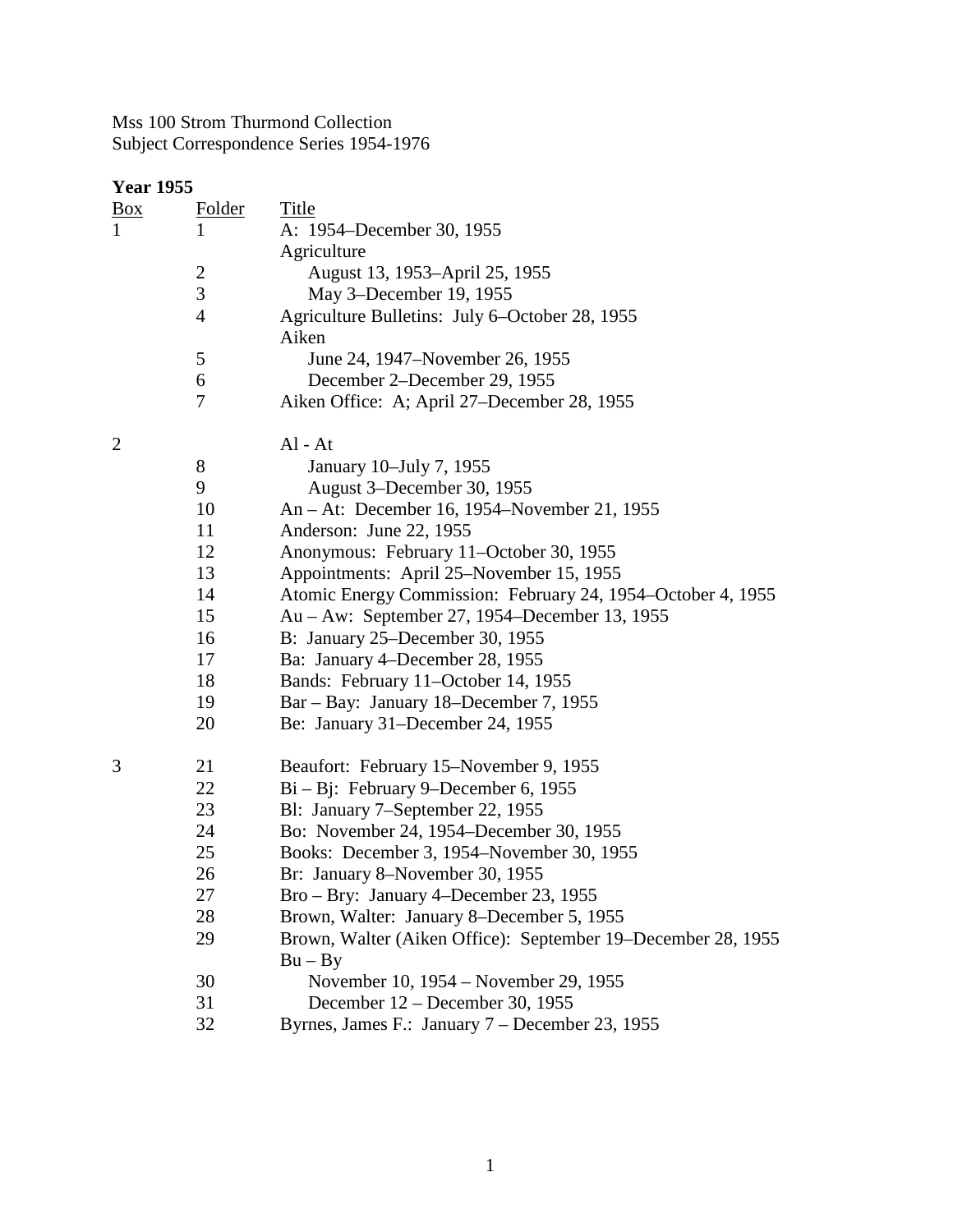| <b>Year 1955</b>  |               |                                                                        |
|-------------------|---------------|------------------------------------------------------------------------|
| $\underline{Box}$ | <u>Folder</u> | <b>Title</b>                                                           |
| $\overline{4}$    |               | $\mathcal{C}$                                                          |
|                   | 33            | October 15, 1954 – February 28, 1955                                   |
|                   | 34            | March 1 – May 31, 1955                                                 |
|                   | 35            | June $1 -$ July 25, 1955                                               |
|                   | 36            | August 1 – October 31, 1955                                            |
|                   | 37            | November $1 -$ December 24, 1955                                       |
|                   | 38            | C (Aiken Office): January 8 - December 27, 1955                        |
|                   | 39            | Campaign 1956: 1955                                                    |
|                   | 40            | Ce [to Ch]: January $5 -$ November 9, 1955                             |
|                   |               | Charleston: General                                                    |
|                   | 41            | February 2, 1954 – August 22, 1955                                     |
| 5                 | 42            | October 7 - November 18, 1955                                          |
|                   |               | <b>Charleston Navy Yard</b>                                            |
|                   | 43            | January 8, 1954 – September 26, 1955                                   |
|                   | 44            | Civilian Employees: March 5 – October 22, 1955                         |
|                   | 45            | Ci: February $18$ – December 8, 1955                                   |
|                   | 46            | Cl: January $5 -$ November 4, 1955                                     |
|                   | 47            | Clarks Hill: June 17, 1953 – June 29, 1955                             |
|                   | 48            | Clemson College Property: December 13, 1954 – July 22, 1955            |
|                   | 49            | Co: January $7 - December 14, 1955$                                    |
|                   | 50            | Colleges: May 21, 1953 – December 1, 1955                              |
|                   | 51            | Columbia: June 23, 1954 – April 25, 1955                               |
|                   | 52            | Communism; April 23 – December 22, 1955                                |
| 6                 | 53            | Contracts; December 14, 1955                                           |
|                   |               | Cotton                                                                 |
|                   | 54            | February 2–June 21, 1955                                               |
|                   | 55            | August 9–December 20, 1955                                             |
|                   |               | <b>Cotton Acreage Allotments</b>                                       |
|                   | 56            | January 15–March 31, 1955                                              |
|                   | 57            | April 4–November 28, 1955                                              |
|                   | 58            | Cotton Manufacturing Instruments (American): March 22 – March 25, 1955 |
|                   | 59            | Cotton Warehouses; March 3 - March 31, 1955                            |
|                   | 60            | $Cr - Cu$ : January 27 – December 12, 1955<br>D                        |
|                   | 61            | October 8, 1954 – May 23, 1955                                         |
|                   | 62            | June 3 – September 30, 1955                                            |
|                   | 63            | October 4 – December 27, 1955                                          |
|                   | 64            | De: March 24 – December 30, 1955                                       |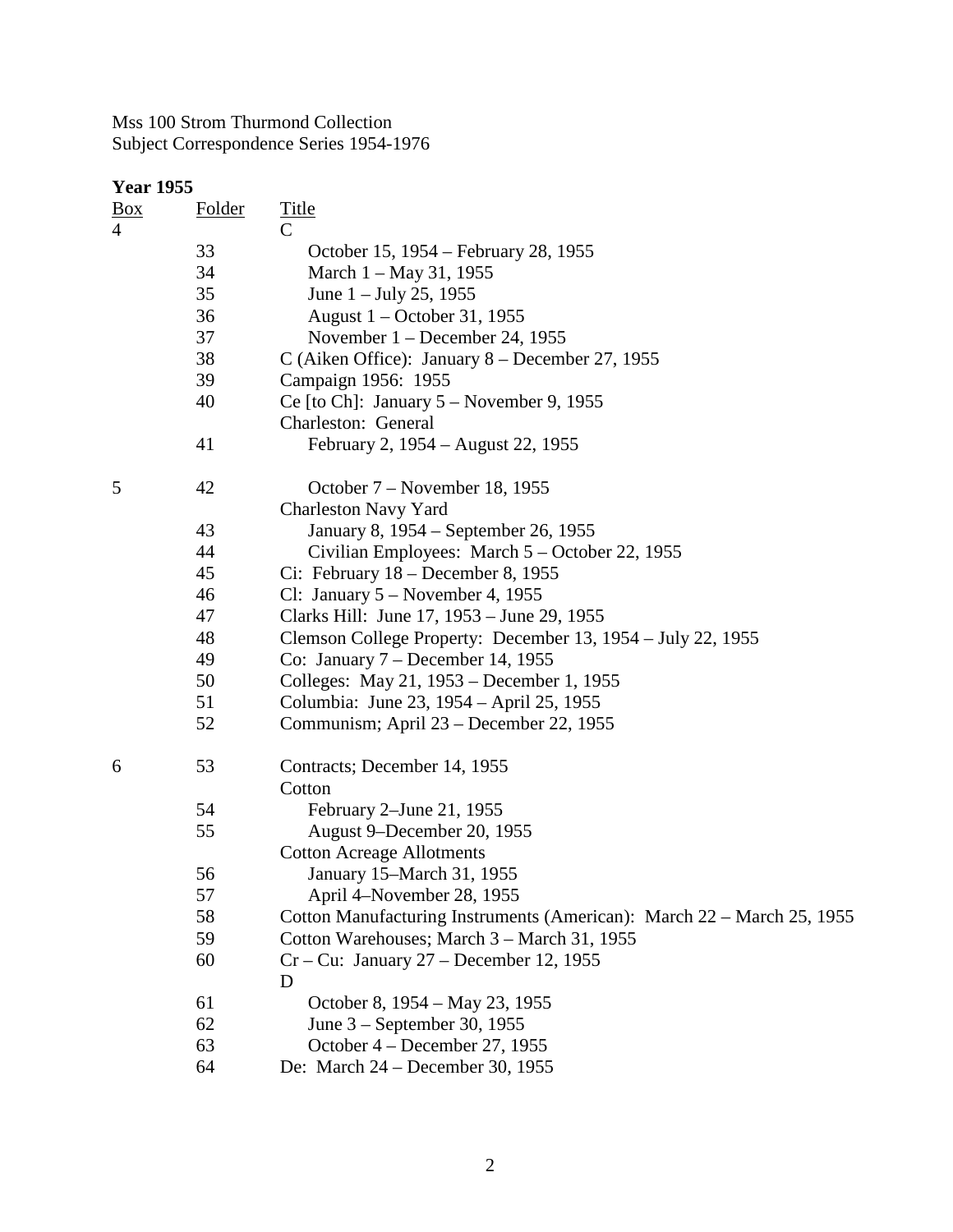|                   | <b>Year 1955</b> |                                                                                            |  |  |  |
|-------------------|------------------|--------------------------------------------------------------------------------------------|--|--|--|
| $\underline{Box}$ | <b>Folder</b>    | <b>Title</b>                                                                               |  |  |  |
| 7                 | 65               | Democratic National Committee; December 29, 1954 – December 21, 1955                       |  |  |  |
|                   | 66               | Dent, Harry: October 27 – December 23, 1955                                                |  |  |  |
|                   | 67               | $Di - Do: January 6 - November 23, 1955$                                                   |  |  |  |
|                   |                  | <b>Disasters</b>                                                                           |  |  |  |
|                   | 68               | March 13 – April 28, 1955                                                                  |  |  |  |
|                   | 69               | June 22 – December 26, 1955                                                                |  |  |  |
|                   | 70               | Dr – Du: January 22 – November 28, 1955                                                    |  |  |  |
|                   | 71               | Drought: January $12 -$ June 29, 1955                                                      |  |  |  |
|                   | 72               | Dusenbury: January 11 – November 29, 1955                                                  |  |  |  |
|                   | 73               | Dusenbury: Richard: c. 1955<br>E                                                           |  |  |  |
|                   | 74               | November 19, 1954 – April 27, 1955                                                         |  |  |  |
|                   | 75               | May 4 – October 31, 1955                                                                   |  |  |  |
| 8                 | 76               | November 9, 1955 – January 4, 1956<br>$\mathbf{F}$                                         |  |  |  |
|                   | 77               | March 4, 1954 – July 20, 1955                                                              |  |  |  |
|                   | 78               | September 7 – December 27, 1955                                                            |  |  |  |
|                   | 79               | F (Aiken Office): May $9$ – December 28, 1955                                              |  |  |  |
|                   | 80               | Farm Bureau: January 28 – December 16, 1955                                                |  |  |  |
|                   | 81               | Federal Communications Commission: November 18, 1954 – December 28,<br>1955                |  |  |  |
|                   | 82               | Federal Power Commission: November 16, 1954 – December 6, 1955                             |  |  |  |
|                   | 83               | Federal Savings and Loan: February 21 - October 11, 1955                                   |  |  |  |
|                   | 84               | Federation for Constitutional Government (Aiken Office): October 24 –<br>December 28, 1955 |  |  |  |
|                   |                  | Fertilizer                                                                                 |  |  |  |
|                   | 85               | October 18, 1954–April 13, 1955                                                            |  |  |  |
|                   | 86               | April 13-July 14, 1955                                                                     |  |  |  |
|                   | 87               | Figg, Robert: January 7 – December 22, 1955                                                |  |  |  |
|                   | 88               | Fish: February 26 – November 10, 1955                                                      |  |  |  |
|                   | 89               | $Fl$ – Fo: January $7$ – November 9, 1955                                                  |  |  |  |
|                   | 90               | Food and Drug Administration: December 19 – December 24, 1955                              |  |  |  |
|                   | 91               | $Fr - Fu$ : November 15, 1954 – December 28, 1955                                          |  |  |  |
|                   | 92               | G: January $13$ – October 6, 1955                                                          |  |  |  |
| 9                 | 93               | G (Aiken Office): January $20$ – December 27, 1955                                         |  |  |  |
|                   | 94               | $Ga - Ge$ : May 4 – November 15, 1955                                                      |  |  |  |
|                   | 95               | $Gi - Gl$ : January 22 – December 11, 1955                                                 |  |  |  |
|                   | 96               | Gas: January $8 -$ December 23, 1955                                                       |  |  |  |

97 Go: January 13 – December 23, 1955

3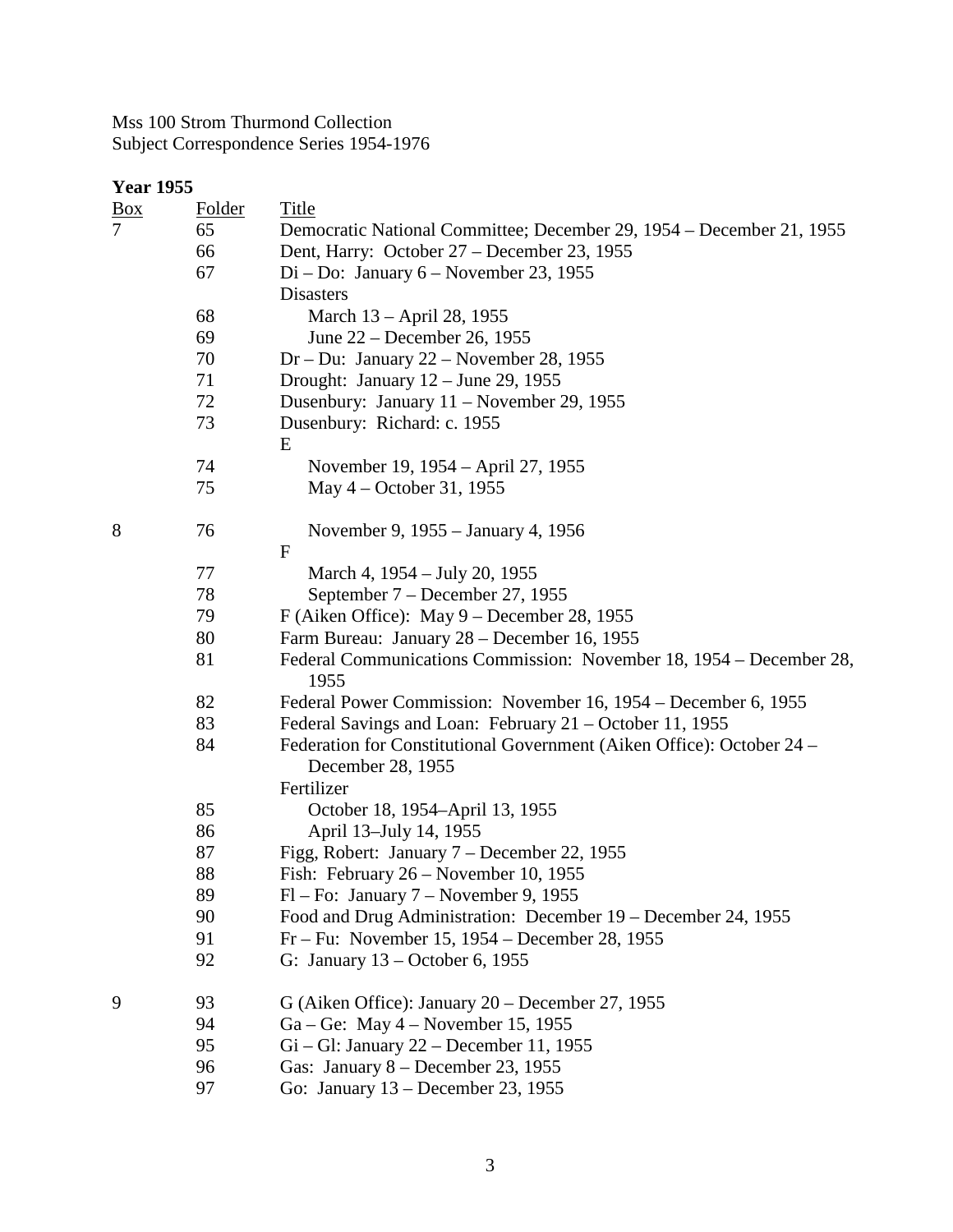| <b>Year 1955</b> |               |                                                                          |
|------------------|---------------|--------------------------------------------------------------------------|
| $\frac{Box}{}$   | <b>Folder</b> | <b>Title</b>                                                             |
| 9                | 98            | Governor [of South Carolina]: March 22 – March 28, 1955<br>$Gr - Gu$     |
|                  | 99            | November 24, 1954 – April 23, 1955                                       |
|                  | 100           | May 9 – December 30, 1955                                                |
|                  | 101           | Greenville: December 6, 1954 – September 22, 1955                        |
|                  |               | H                                                                        |
|                  | 102           | January 2 – May 24, 1955                                                 |
|                  | 103           | June 3 – September 29, 1955                                              |
|                  | 104           | October 4 – December 30, 1955                                            |
| 10               | 105           | H (Aiken Office): March $9 -$ December 30, 1955                          |
|                  | 106           | Har [to Haz]: December 17, 1954 – December 21, 1955                      |
|                  | 107           | Hartwell Dam: May 19, 1954 – December 22, 1955                           |
|                  | 108           | He: September 17, 1954 – November 25, 1955                               |
|                  | 109           | Hi: April 21 – December 23, 1955                                         |
|                  | 110           | Highways: January 31 – November 2, 1955                                  |
|                  | 111           | Ho: January $6 - December 31, 1955$                                      |
|                  | 112           | Honors (Aiken Office): December 2, 1955                                  |
|                  | 113           | Hospitals: March 26 – December 14, 1955<br>Housing                       |
|                  | 114           | October 21, 1954 – June 27, 1955                                         |
|                  | 115           | July 19 – November 18, 1955                                              |
| 11               | 116           | Hu: January $7 - December 2, 1955$                                       |
|                  | 117           | I: February $14$ – December 30, 1955                                     |
|                  | 118           | I (Aiken Office): December $10$ – December 28, 1955                      |
|                  | 119           | Imprisoned American Servicemen: April 20 – April 27, 1955                |
|                  | 120           | Industries for South Carolina: January 31 – July 13, 1955<br>Information |
|                  | 121           | January 1951 - February 25, 1955                                         |
|                  | 122           | March 1 - August 31, 1955                                                |
|                  | 123           | September 9 – December 14, 1955                                          |
|                  | 124           | Invitations: January 24 – December 13, 1955                              |
|                  |               | <b>Invitations Accepted and Attended</b>                                 |
|                  | 125           | January 6–February 25, 1955                                              |
|                  | 126           | March 1-April 15, 1955                                                   |
| 12               | 127           | April 18 - June 29, 1955                                                 |
|                  | 128           | July $1$ – September 13, 1955                                            |
|                  | 129           | September 14 – November 8, 1955                                          |
|                  | 130           | November 9 – December 14, 1955                                           |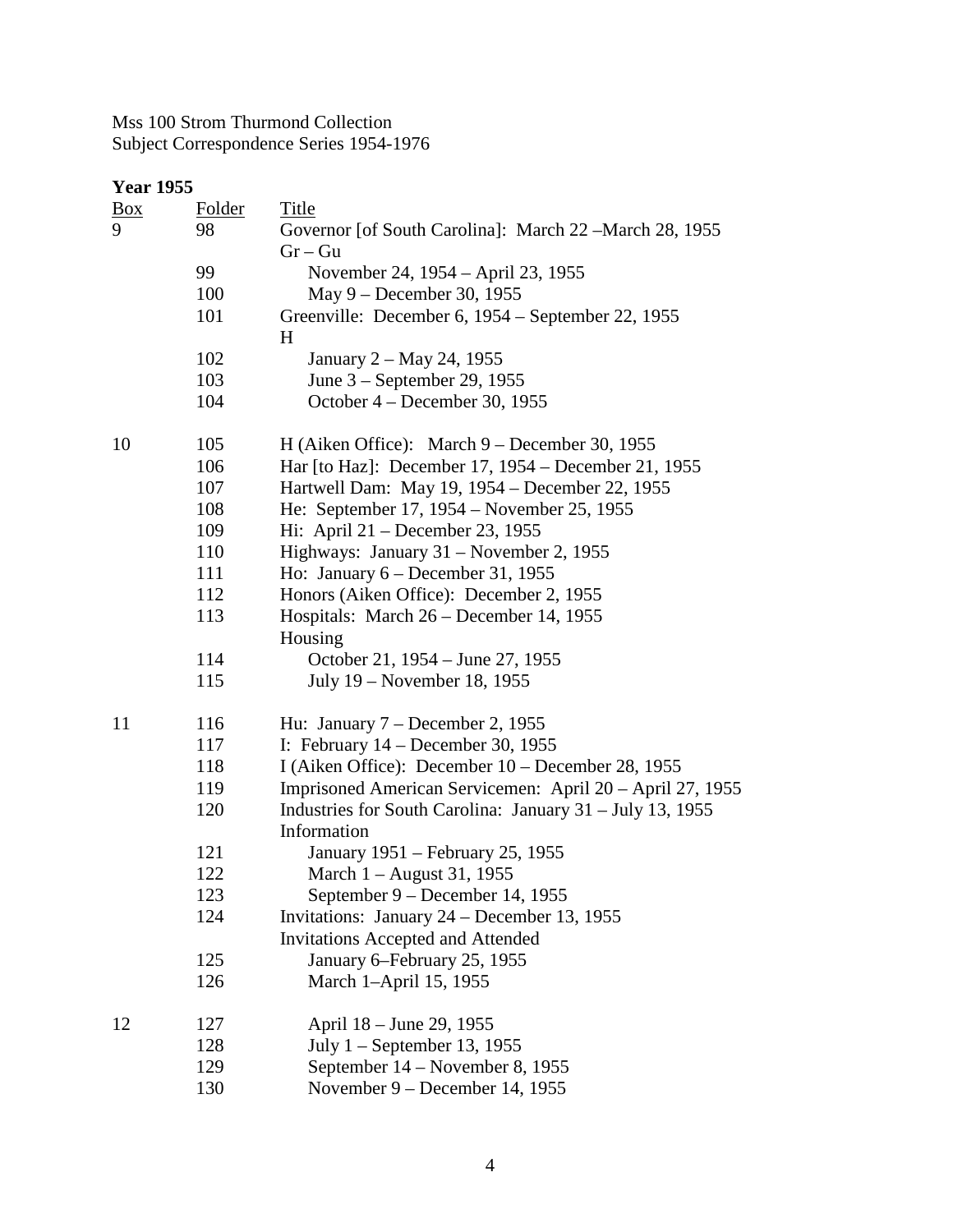| <b>Year 1955</b> |               |                                                            |
|------------------|---------------|------------------------------------------------------------|
| <u>Box</u>       | <b>Folder</b> | <b>Title</b>                                               |
| 12               | 131           | (Aiken Office): January 24–October 13, 1955                |
|                  | 132           | J (Aiken Office): January 8 – December 19, 1955            |
|                  | 133           | Ja – Je: February 17 – December 23, 1955                   |
|                  | 134           | Jackson Water and Sewer: March 14, 1955                    |
|                  | 135           | Jo: January $4$ – December 19, 1955                        |
|                  | 136           | Johnson, Lyndon B.: January 15 – September 29, 1955        |
| 13               | 137           | K: October 11, 1954 – December 30, 1955                    |
|                  | 138           | K (Aiken Office): February $22$ – December 24, 1955        |
|                  | 139           | $Ki - Kl$ : January 13 – December 5, 1955                  |
|                  | 140           | Kn: June $9$ – December 6, 1955                            |
|                  | 141           | $Ko - Ky$ : January 10 – November 15, 1955<br>L            |
|                  | 142           | January 5 – October 10, 1955                               |
|                  | 143           | November $2 -$ November 30, 1955                           |
|                  | 144           | L (Aiken Office); January $7 -$ December 30, 1955          |
|                  | 145           | Le [to Li]; January $5 -$ November 30, 1955<br>Legislation |
|                  | 146           | A: January 18, 1955                                        |
|                  | 147           | Airways: February 16 – August 1, 1955                      |
|                  |               | Agriculture                                                |
|                  | 148           | November 9, 1954 – April 29, 1955                          |
| 14               | 149           | May 10 - September 2, 1955                                 |
|                  | 150           | Al – An: March $14$ – July 5, 1955                         |
|                  | 151           | Appropriations: April 11 – July 15, 1955                   |
|                  | 152           | Appropriations: "Single Appropriation Bill" -              |
|                  |               | January 5 – March 29, 1955                                 |
|                  | 153           | Armed Services: March 18 – December 29, 1955               |
|                  | 154           | Army Retirement; January 29 – November 14, 1955            |
|                  | 155           | Bills Introduced: December 22, 1954 – July 30, 1955        |
|                  | 156           | Bl: January 21, 1955                                       |
|                  | 157           | Bricker Amendment: December 14, 1954 – November 25, 1955   |
|                  | 158           | Brown, Robert, Dr.: June 2, 1953                           |
|                  | 159           | By: February 1, 1955                                       |
|                  | 160           | C: February $7 -$ August 1, 1955                           |
|                  | 161           | Central Intelligence Agency: January 4, 1955               |
|                  | 162           | Civil Aeronautics Board: October 25 – December 1, 1955     |
|                  | 163           | Clemson College: February 16 - June 22, 1955               |
|                  | 164           | Co: February $7 - December 30, 1955$                       |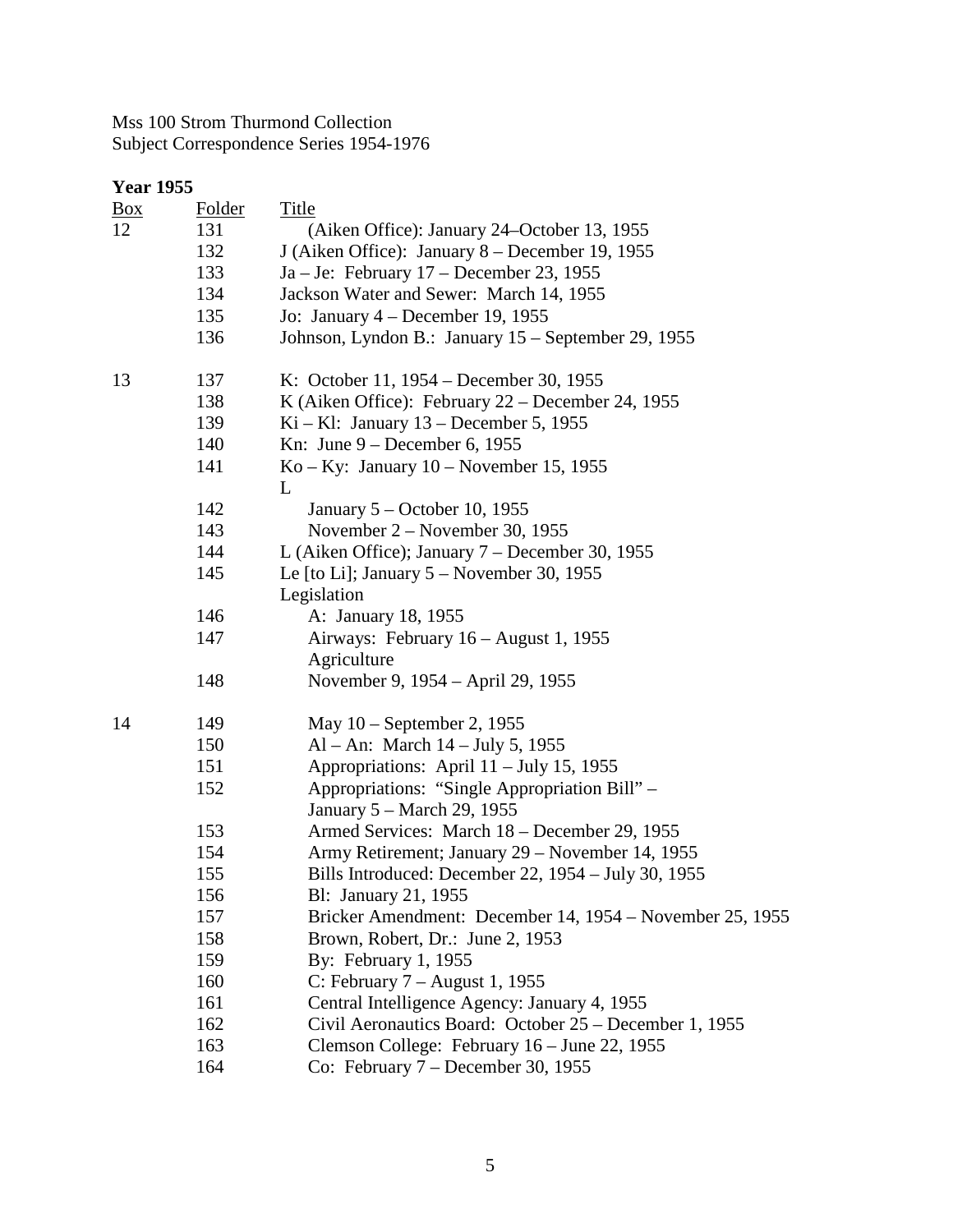| <b>Year 1955</b> |               |                                                                                                           |
|------------------|---------------|-----------------------------------------------------------------------------------------------------------|
| $\frac{Box}{}$   | <b>Folder</b> | <b>Title</b>                                                                                              |
| 14               | 165           | Committee – Interstate and Foreign Commerce: Subcommittee on Auto<br>Market Practices - December 30, 1955 |
|                  | 166           | Committee - Government Operations: January 10-December 7, 1955                                            |
| 15               | 167           | Committee – Interstate and Foreign Commerce: February 8, 1954 –<br>March 22, 1955                         |
|                  | 168           | Committee – Interstate and Foreign Commerce: March 23 – April 25,<br>1955                                 |
|                  | 169           | Committee – Interstate and Foreign Commerce: April 26 – May 16, 1955                                      |
|                  | 170           | Committee – Interstate and Foreign Commerce: May 18 – June 22, 1955                                       |
|                  | 171           | Committee – Interstate and Foreign Commerce: August 19 – October 24,<br>1955                              |
|                  | 172           | Committee – Interstate and Foreign Commerce: October 26 – December<br>20, 1955                            |
| 16               | 173           | Committee – Public Works: c. 1954 – March 31, 1955                                                        |
|                  | 174           | Committee – Public Works: April 1 – May 26, 1955                                                          |
|                  | 175           | Committee – Public Works: June 1 – December 12, 1955                                                      |
|                  | 176           | Communism: December 22, 1954 – July 13, 1955                                                              |
|                  | 177           | Congressional Investigations: February 25, 1955                                                           |
|                  | 178           | Cotton Acreage: March 24 – July 22, 1955                                                                  |
|                  | 179           | D: March $3 -$ June 30, 1955                                                                              |
|                  | 180           | De [to Do]: July 20 – July 26, 1955                                                                       |
|                  | 181           | Defense (National): January $12 -$ October 10, 1955                                                       |
|                  | 182           | Disasters: September 12 – December 28, 1955                                                               |
|                  | 183           | Draft (Military): January $11 -$ June 24, 1955                                                            |
|                  | 184           | E: January $18 - May 6$ , 1955                                                                            |
|                  | 185           | Economy in Government: December 31, 1954 – November 30, 1955                                              |
|                  | 186           | Education; December 21, 1954–December 30, 1955                                                            |
|                  | 187           | Equal Opportunity: December 9, 1954 – January 12, 1955                                                    |
|                  | 188           | F: December 20, $1954 - June 21$ , $1955$                                                                 |
|                  | 189           | Federal Employees: December 14, 1954–March 25, 1955                                                       |
| 17               |               | April 6–May 6, 1955                                                                                       |
|                  |               | May 9-June 6, 1955                                                                                        |
|                  |               | June 7-August 4, 1955                                                                                     |
|                  |               | Foreign Aid Spending; April 5–December 30, 1955                                                           |
|                  |               | Foreign Policy; December 23, 1954–October 10, 1955                                                        |
|                  |               | Forestry; January 31-July 15, 1955                                                                        |
|                  |               | Fort Jackson (Columbia, S.C.); June 15–August 30, 1955                                                    |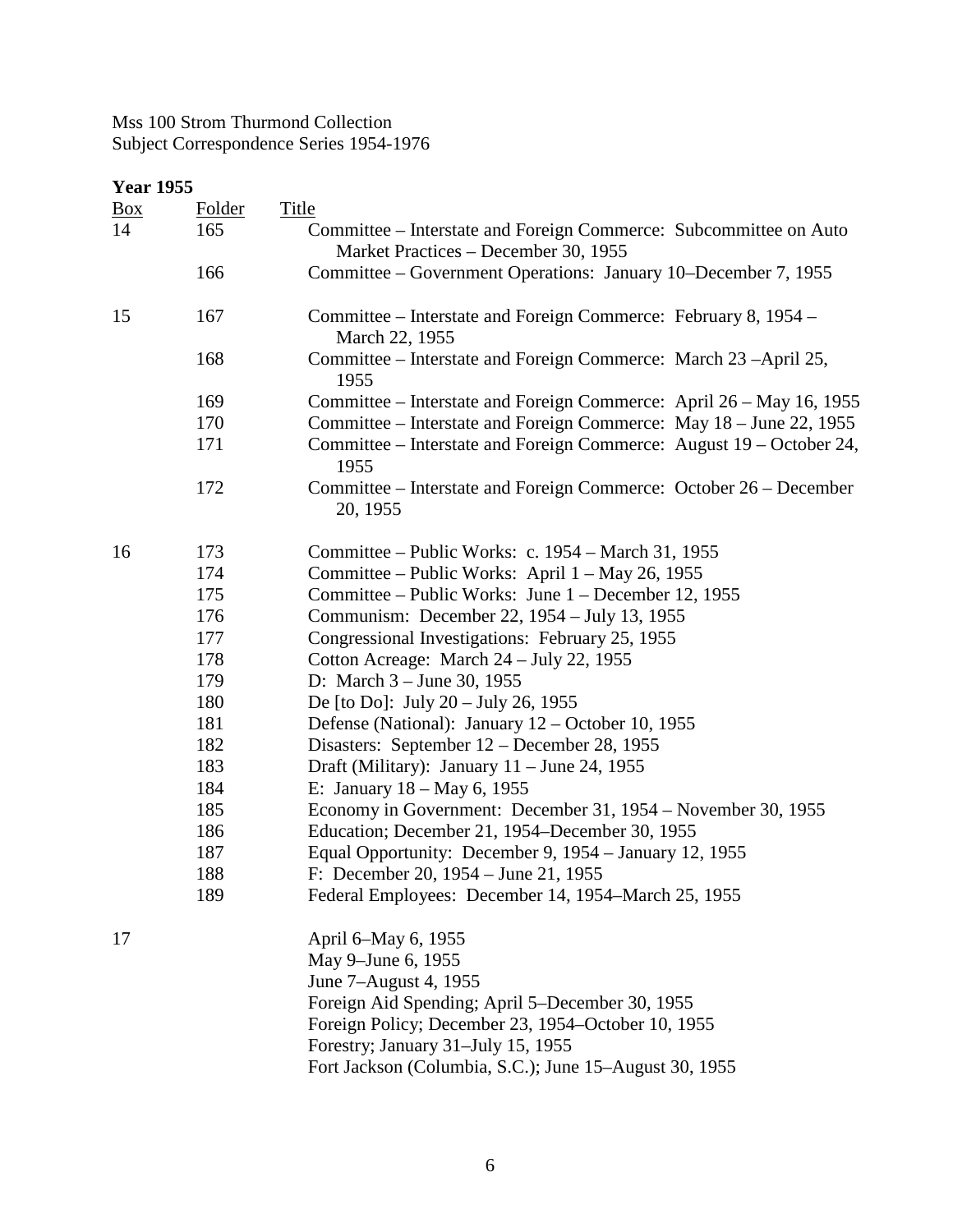| <b>Year 1955</b> |        |                                                          |
|------------------|--------|----------------------------------------------------------|
| $\frac{Box}{}$   | Folder | Title                                                    |
|                  |        | Legislation:                                             |
|                  |        | Gas, Natural                                             |
| 17               |        | December 20, 1954–May 21, 1955                           |
|                  |        | May 23–June 23, 1955                                     |
|                  |        | June 24–December 22, 1955                                |
|                  |        | Germany (Rearming); January 6, 1955                      |
|                  |        | [Government Spending]; September 21, 1955                |
| 18               |        | H; May 13–September 14, 1955                             |
|                  |        | Health, Education and Welfare; January 13-April 29, 1955 |
|                  |        | Highways                                                 |
|                  |        | January 2-May 23, 1955                                   |
|                  |        | May 24-July 18, 1955                                     |
|                  |        | July 19–December 28, 1955                                |
|                  |        | [Housing]; January 10–June 22, 1955                      |
|                  |        | I; June 14–December 21, 1955                             |
|                  |        | Interstate Commerce Commission; November 12, 1954–       |
|                  |        | November 15, 1955                                        |
|                  |        | Judiciary and Congressional Pay Increases; January 18,   |
|                  |        | 1954–June 3, 1955                                        |
|                  |        | Ki; April 19-June 22, 1955                               |
|                  |        | L; May 10, 1955                                          |
|                  |        | Labor                                                    |
|                  |        | November 19, 1954–March 11, 1955                         |
| 19               |        | March 14-April 20, 1955                                  |
|                  |        | April 21-29, 1955                                        |
|                  |        | May 2-10, 1955                                           |
|                  |        | May 11-16, 1955                                          |
|                  |        | May 17-24, 1955                                          |
|                  |        | May 25-June 6, 1955                                      |
|                  |        | June 7-July 7, 1955                                      |
| 20               |        | July 11-November 22, 1955                                |
|                  |        | Strikes; May 4–17, 1955                                  |
|                  |        | Taft-Hartley Act (Right-to-Work); January 10–17, 1955    |
|                  |        | Liquor; February 5–December 27, 1955                     |
|                  |        | [Maritime]; December 22, 1955                            |
|                  |        | Jirair Mazartzian and Family (Private Relief);           |
|                  |        | September 24, 1951–July 12, 1955                         |
|                  |        | McG; February 8–March 11, 1955                           |
|                  |        | Me [to Mo]; February 4–November 26, 1955                 |
|                  |        | Military Construction; June 20–July 15, 1955             |
|                  |        | Military Pay Raise; January 21–March 23, 1955            |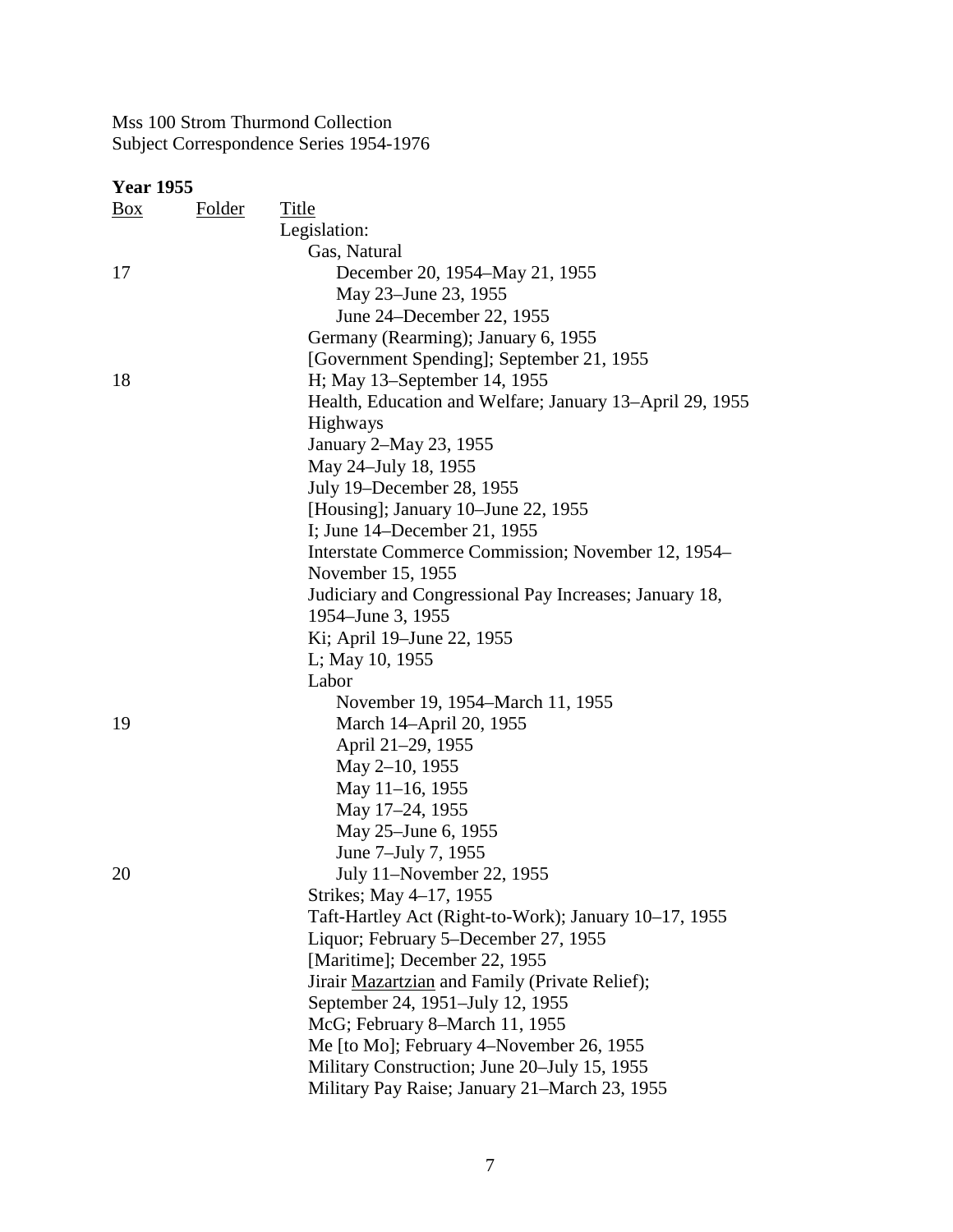| $\frac{Box}{}$ | <b>Folder</b> | <b>Title</b>                                                    |
|----------------|---------------|-----------------------------------------------------------------|
|                |               | Legislation                                                     |
| 20             |               | Miscellaneous                                                   |
|                |               | December 22, 1954–March 17, 1955                                |
|                |               | March 23–April 27, 1955                                         |
|                |               | April 28–July 31, 1955                                          |
|                |               | October 4–December 7, 1955                                      |
|                |               | [Myrtle Beach Restoration]; April 21, 1955                      |
|                |               | N; January 22–December 23, 1955                                 |
| 21             |               | <b>National Security Training</b>                               |
|                |               | December 2, 1954–March 19, 1955                                 |
|                |               | March 21-May 20, 1955                                           |
|                |               | May 24–November 25, 1955                                        |
|                |               | O; March 18–19, 1955                                            |
|                |               | P; February 7-December 16, 1955                                 |
|                |               | Patent Office Building; May 26–June 21, 1955                    |
|                |               | Parks, National; December 21, 1954–June 24, 1955                |
|                |               | Port Royal [Harbor, South Carolina]; April 20–July 11, 1955     |
|                |               | <b>Postal Employees</b>                                         |
|                |               | January 10–February 28, 1955                                    |
|                |               | March 1-May 31, 1955                                            |
|                |               | June 1-September 15, 1955                                       |
|                |               | Postal Pay Raise Form Letter                                    |
|                |               | February 2–22, 1955                                             |
| 22             |               | March 7–May 10, 1955                                            |
|                |               | Postal Rates; January 8-July 19, 1955                           |
|                |               | Postal Size and Weights Parcel Post; February 1-October 1, 1955 |
|                |               | Power; June 14–September 13, 1955                               |
|                |               | Price Supports; December 10, 1954–July 27, 1955                 |
|                |               | Public Works; December 18, 1954–October 28, 1955                |
|                |               | R; March 7-June 29, 1955                                        |
|                |               | Reciprocal Trade Agreement                                      |
|                |               | January 22-March 15, 1955                                       |
|                |               | March 16-May 17, 1955                                           |
|                |               | Reserve                                                         |
|                |               | December 9, 1954–July 18, 1955                                  |
|                |               | July 21–November 2, 1955                                        |
|                |               | Retired Officers; January 13–November 4, 1955                   |
| 23             |               | Rivers and Harbors; February 3–November 23, 1955                |
|                |               | Ro; July 25–26, 1955                                            |
|                |               | S; March 26–September 20, 1955                                  |
|                |               | Sc [to Se]; February 4–June 7, 1955                             |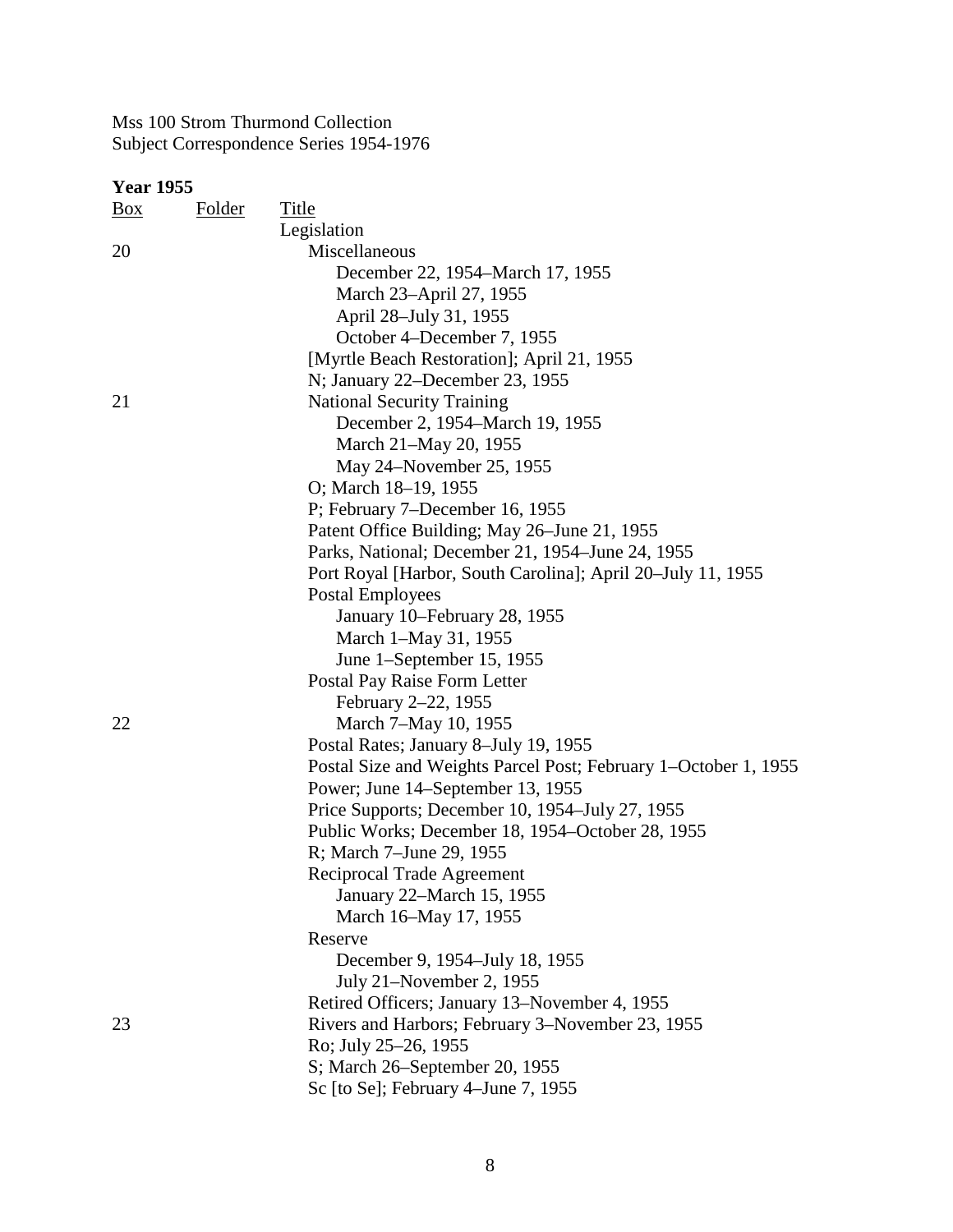| $\frac{Box}{}$ | Folder | Title                                                  |
|----------------|--------|--------------------------------------------------------|
|                |        | Legislation                                            |
| 23             |        | School Lunch; January 10–May 23, 1955                  |
|                |        | Segregation; February 9, 1955–January 3, 1956          |
|                |        | Small Business; January 25–July 12, 1955               |
|                |        | Social Security                                        |
|                |        | January 5-July 26, 1955                                |
|                |        | August 16–December 29, 1955                            |
|                |        | Lowering Age Limit; December 9, 1954–December 30, 1955 |
|                |        | Socialized Medicine; January 28, 1955                  |
| 24             |        | Soil Conservation; January 7-August 17, 1955           |
|                |        | [Southern Airways]; March 26, 1955                     |
|                |        | Spencer, Susie Lee; April 1, 1955                      |
|                |        | St; December 14, 1954–December 16, 1955                |
|                |        | Sugar; May 25-August 2, 1955                           |
|                |        | Surplus Property; April 5, 1954–August 16, 1955        |
|                |        | T; March 24–December 30, 1955                          |
|                |        | Tariff                                                 |
|                |        | December 10, 1953–December 27, 1954                    |
|                |        | January 10-31, 1955                                    |
|                |        | February 3-28, 1955                                    |
| 25             |        | March 1-29, 1955                                       |
|                |        | April 4-27, 1955                                       |
|                |        | April 28–June 20, 1955                                 |
|                |        | June 21-30, 1955                                       |
|                |        | July 1-10, 1955                                        |
|                |        | July 11-29, 1955                                       |
| 26             |        | August 1-October 28, 1955                              |
|                |        | November 14, 1955                                      |
|                |        | Tax Cooperatives; February 7-May 13, 1955              |
|                |        | Taxes-General                                          |
|                |        | January 10–November 5, 1955                            |
|                |        | November 10–December 15, 1955                          |
|                |        | Taxes, Income                                          |
|                |        | January 19–March 15, 1955                              |
|                |        | March 16–December 22, 1955                             |
|                |        | Tobacco Transportation; April 28–October 6, 1955       |
|                |        | U; January 5-April 22, 1955                            |
|                |        | Veterans                                               |
|                |        | January 10–November 29, 1955                           |
|                |        | December 2-29, 1955                                    |
| 27             |        | W; April 6-May 24, 1955                                |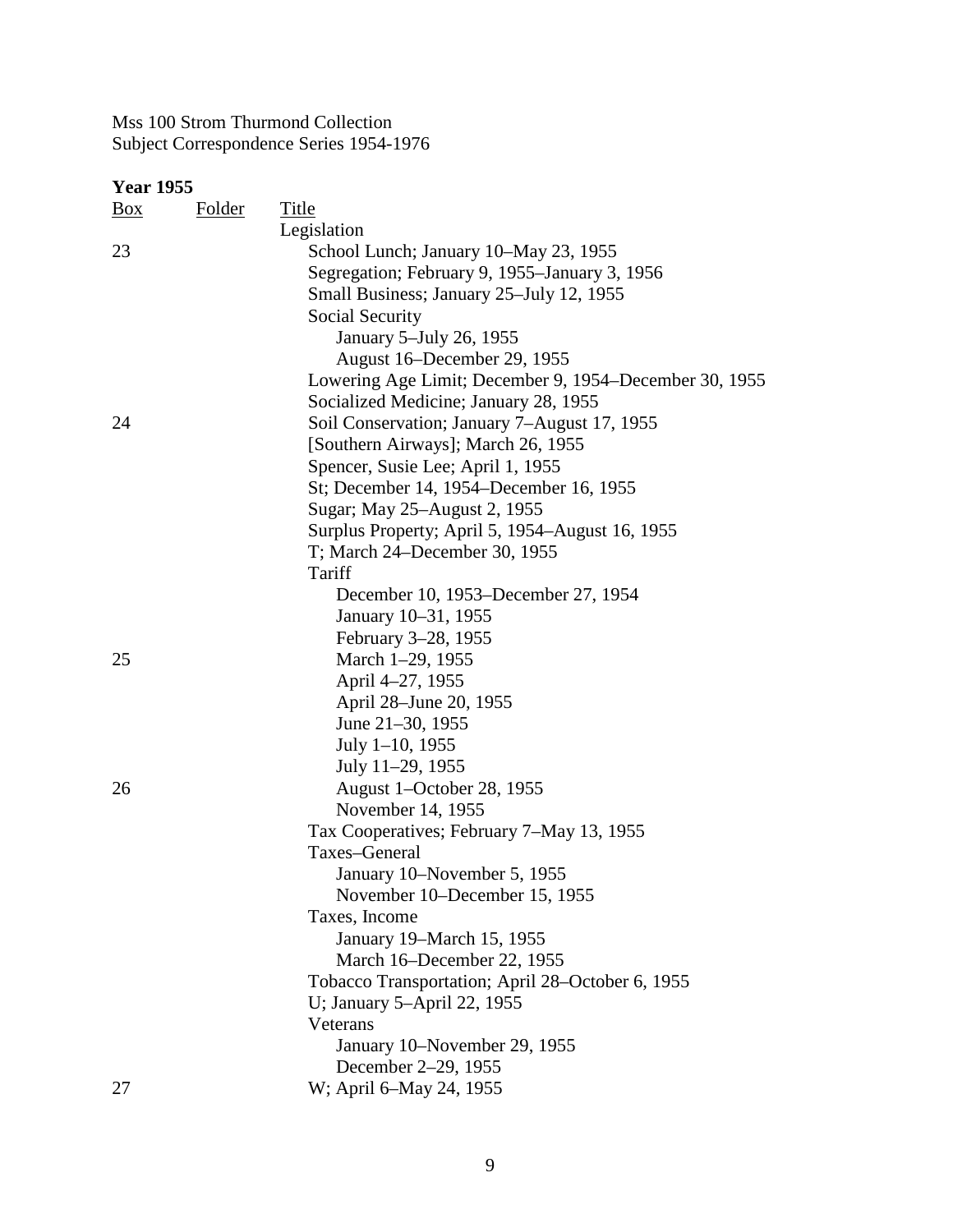| <b>Box</b> | Folder | Title                                                    |
|------------|--------|----------------------------------------------------------|
| 27         |        | Liaison Offices; January 4–September 24, 1955            |
|            |        | Lo [to Ly]; January 2–December 22, 1955                  |
|            |        | M; January 14–November 1, 1955                           |
|            |        | M (Aiken Office); January 14–December 28, 1955           |
|            |        | Mar; January 14–December 22, 1955                        |
|            |        | Maybank; September 8, 1954–August 11, 1955               |
|            |        | Mc                                                       |
|            |        | November 9, 1954–June 13, 1955                           |
|            |        | June 27–September 11, 1955                               |
|            |        | September 15–December 28, 1955                           |
| 28         |        | McCarthy, [Senator Joseph]; April 5, 1954–March 26, 1955 |
|            |        | McCullough, Alex; December 18, 1954–December 27, 1955    |
|            |        | Me; January 19-September 26, 1955                        |
|            |        | Mi; November 20, 1954–December 7, 1955                   |
|            |        | Miscellaneous; January 24–December 15, 1955              |
|            |        | Mo; October 7, 1954–November 29, 1955                    |
|            |        | Mu; November 30, 1954–November 12, 1955                  |
|            |        | Myrtle Beach; September 10, 1954–November 17, 1955       |
| 29         |        | N                                                        |
|            |        | April 6, 1954–June 23, 1955                              |
|            |        | July 8-November 22, 1955                                 |
|            |        | N (Aiken Office); March 4–December 22, 1955              |
|            |        | Ne; January 17–November 10, 1955                         |
|            |        | Newspaper Men; October 28, 1955                          |
|            |        | Ni [to Nu]; January 28–December 16, 1955                 |
|            |        | O; January 7–December 2, 1955                            |
|            |        | O (Aiken Office); May 18–December 27, 1955               |
|            |        | Office Memos; August 22–November 23, 1955                |
|            |        | Office Organization; June 17, 1955                       |
|            |        | Out-of-State [Correspondence]                            |
|            |        | April 29-May 13, 1955                                    |
|            |        | May 14–July 20, 1955                                     |
|            |        | August 17–September 1, 1955                              |
| 30         |        | $\mathbf{P}$                                             |
|            |        | September 15, 1954–October 21, 1955                      |
|            |        | November 3–December 16, 1955                             |
|            |        | P (Aiken Office); January 17–December 29, 1955           |
|            |        | Parks, National; January 8–March 21, 1955                |
|            |        | Patents and Copyrights; May 5–November 1, 1955           |
|            |        | Pe [to Pi]; January 15–October 10, 1955                  |
|            |        | Pearman, Fred; January 13-August 4, 1955                 |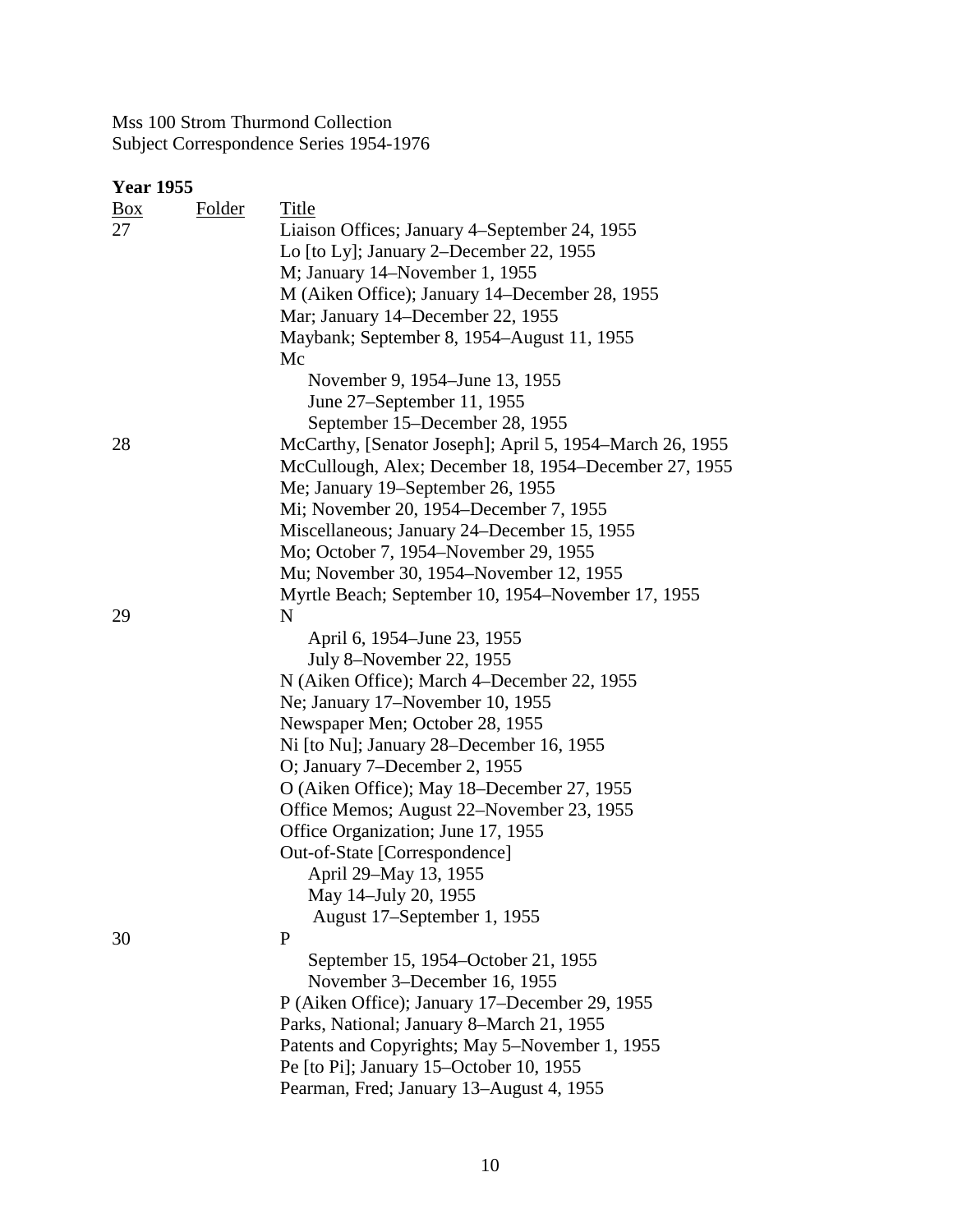| <b>Year 1955</b> |               |                                                                             |
|------------------|---------------|-----------------------------------------------------------------------------|
| $\frac{Box}{}$   | <b>Folder</b> | <b>Title</b>                                                                |
| 30               |               | Pending; April 21-November 10, 1955                                         |
|                  |               | PL [to Pu]                                                                  |
|                  |               | January 17-July 29, 1955                                                    |
|                  |               | August 10–December 20, 1955                                                 |
|                  |               | Political; February 1–December 16, 1955                                     |
|                  |               | Power; January 31–November 25, 1955                                         |
|                  |               | President [of the United States]; February 4–September 10, 1955             |
|                  |               | Prominent People; January 3-November 28, 1955                               |
| 31               |               | Q; January 25–November 15, 1955                                             |
|                  |               | Q (Aiken Office); August 9, 1955                                            |
|                  |               | R                                                                           |
|                  |               | December 1, 1954–September 28, 1955                                         |
|                  |               | October 6–December 23, 1955                                                 |
|                  |               | R (Aiken Office); July 26-December 27, 1955                                 |
|                  |               | R.E.A. [Rural Electrification Administration]; January 31-December 20, 1955 |
|                  |               | Refugee Relief; [c. 1955]                                                   |
|                  |               | Refugee Relief Program; January 30, 1954-April 4, 1955                      |
|                  |               | Reserve Program; 1955                                                       |
|                  |               | Reserves; January 28-November 26, 1955                                      |
|                  |               | Resolutions, South Carolina Concurrent; January 12–July 29, 1955            |
|                  |               | Ri; January 24–October 21, 1955                                             |
|                  |               | Ro; November 17, 1954–December 31, 1955                                     |
| 32               |               | ROA [Reserve Officers Association]; June 16, 1954–December 28, 1955         |
|                  |               | Ru [to Ry]; January 21–November 16, 1955                                    |
|                  |               | S; January 10–December 31, 1955                                             |
|                  |               | S (Aiken Office); February 25–December 29, 1955                             |
|                  |               | Santee Cooper; January 26–December 17, 1955                                 |
|                  |               | Sc; January 12-November 17, 1955                                            |
|                  |               | Schools; August 30, 1954–December 3, 1955                                   |
|                  |               | Se [to Sh]; January 11-December 16, 1955                                    |
|                  |               | Segregation (Aiken Office); February–December 23, 1955                      |
| 33               |               | Segregation and States' Rights                                              |
|                  |               | December 22, 1954–June 18, 1955                                             |
|                  |               | June 21-July 30, 1955                                                       |
|                  |               | August 1-30, 1955                                                           |
|                  |               | September 2–December 28, 1955                                               |
|                  |               | Si [to SL]; September 28, 1954–December 12, 1955                            |
|                  |               | Sm; September 15, 1954–January 6, 1956                                      |
|                  |               |                                                                             |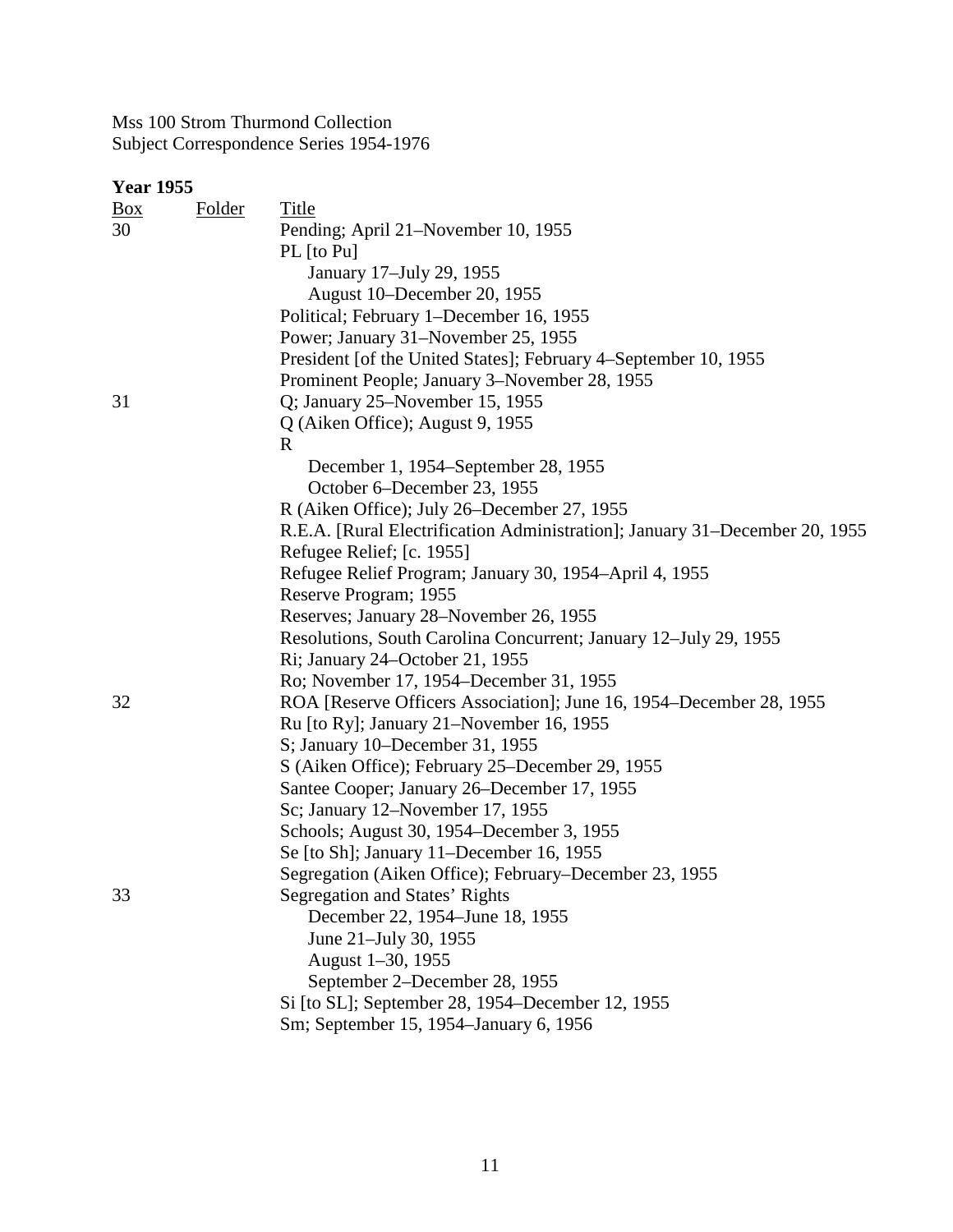| <u>Box</u> | Folder | Title                                                        |
|------------|--------|--------------------------------------------------------------|
| 34         |        | <b>Small Business</b>                                        |
|            |        | March 1954–March 30, 1955                                    |
|            |        | April 2–September 27, 1955                                   |
|            |        | October 7–December 6, 1955                                   |
|            |        | Sn [to Sp]; January 17–December 9, 1955                      |
|            |        | Soil Conservation; January 20–August 3, 1955                 |
|            |        | Spartanburg; October 7, 1954–December 23, 1955               |
|            |        | Speeches; January 26-August 19, 1955                         |
| 35         |        | St; November 22, 1954–December 21, 1955                      |
|            |        | States' Rights; December 28, 1954–December 23, 1955          |
|            |        | Sto [to Su]; January 21–December 21, 1955                    |
|            |        | Surplus Property; January 4–October 14, 1955                 |
|            |        | T                                                            |
|            |        | October 29, 1954–June 22, 1955                               |
|            |        | July 13–December 30, 1955                                    |
|            |        | T (Aiken Office); January 22–December 30, 1955               |
|            |        | Tariff; April 11–December 9, 1955                            |
| 36         |        | Ti [to Ty]                                                   |
|            |        | January 6–August 31, 1955                                    |
|            |        | September 1–December 30, 1955                                |
|            |        | U; January 18–December 30, 1955                              |
|            |        | U (Aiken Office); September 28–December 14, 1955             |
|            |        | V; January 8–December 19, 1955                               |
|            |        | V (Aiken Office); March 30–December 20, 1955                 |
|            |        | Veterans Administration; December 18, 1954–December 29, 1955 |
|            |        | Veterans: Korean Prisoners of War; June 30–August 10, 1955   |
|            |        | W                                                            |
|            |        | October 11, 1954–August 29, 1955                             |
|            |        | September 27–November 26, 1955                               |
|            |        | W (Aiken Office); January 10–December 27, 1955               |
|            |        | Warehouses; June $2-10$ , 1955                               |
|            |        | We; January 5–December 19, 1955                              |
| 37         |        | West, Robert C.; October 6–December 22, 1955                 |
|            |        | Wh; February 2-December 20, 1955                             |
|            |        | Wi; February 8–December 7, 1955                              |
|            |        | Wo [to Wy]; January 24–December 5, 1955                      |
|            |        | X-Z; May 20-December 6, 1955                                 |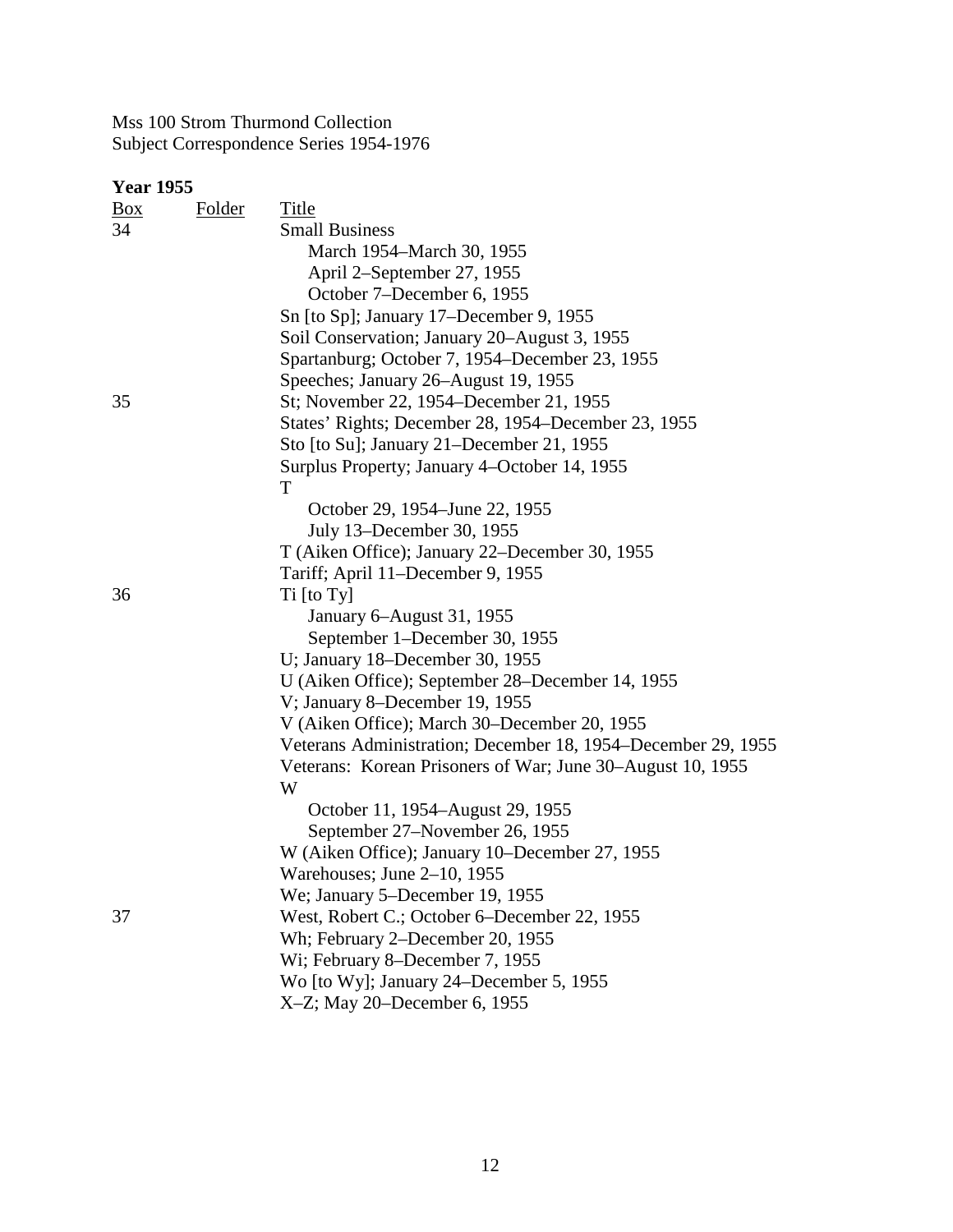| <u>Box</u>     | <b>Folder</b> | Title                                                                      |
|----------------|---------------|----------------------------------------------------------------------------|
| $\mathbf{1}$   |               | A; January 10–April 12, 1956                                               |
|                |               | Agriculture; August 5, 1955–March 30, 1956                                 |
|                |               | Aiken; January 19-March 23, 1956                                           |
|                |               | AL [to Am]; January 3-April 3, 1956                                        |
|                |               | An [to Av]; January 4–March 19, 1956                                       |
|                |               | Atomic Energy Commission; January 11–March 19, 1956                        |
|                |               | B; January 3–June 4, 1956                                                  |
|                |               | Bar [to Bay]; January 6-April 4, 1956                                      |
|                |               | Be; January 10–March 1, 1956                                               |
|                |               | Bi [to BL]; January 21–April 18, 1956                                      |
|                |               | Bo; January 10-April 30, 1956                                              |
|                |               | Bra [to Bri]; January 9-April 4, 1956                                      |
|                |               | Bro [to Bru]; January 10–June 15, 1956                                     |
|                |               | Brown, Walter J.; January 6-March 30, 1956                                 |
|                |               | Bu [to By]; January 4–March 29, 1956                                       |
|                |               | Byrnes, James F.; January 8–March 30, 1956                                 |
| $\overline{2}$ |               | C; January 7-August 13, 1956                                               |
|                |               | Ch; January 18–November 29, 1956                                           |
|                |               | Charleston : General; February 6–October 11, 1956                          |
|                |               | Charleston Navy Yard; January 20, 1956–March 6, 1956                       |
|                |               | Charleston Navy Yard -- Equipment Specialists; February 9 - March 12, 1956 |
|                |               | Ci; January 13–March 28, 1956                                              |
|                |               | CL [to Co]; January 10–December 3, 1956                                    |
|                |               | Clarks Hill; February 15-April 4, 1956                                     |
|                |               | Colleges; February 1, 1956                                                 |
|                |               | Columbia; March 3-30, 1956                                                 |
|                |               | Cotton; January 3–October 3, 1956                                          |
|                |               | Cr [to Cz]; January 16–December 31, 1956                                   |
|                |               | D; January 6–March 15, 1956                                                |
|                |               | De; January 28–December 20, 1956                                           |
|                |               | Democratic National Committee; January 10-May 15, 1956                     |
|                |               | Disasters; January 6–December 19, 1956                                     |
|                |               | Di [to Do]; January 4–December 12, 1956                                    |
|                |               | Dr [to Du]; January 6-April 2, 1956                                        |
| 3              |               | E; January 3–December 5, 1956                                              |
|                |               | F; January 23-May 10, 1956                                                 |
|                |               | Farm Bureau; January 3-13, 1956                                            |
|                |               | Federal Communications Commission; January 13–December 5, 1956             |
|                |               | Federal Power Releases; January 3-March 23, 1956                           |
|                |               | Federation for Constitutional Government; January 3-20, 1956               |
|                |               | Fi; January 3-February 11, 1956                                            |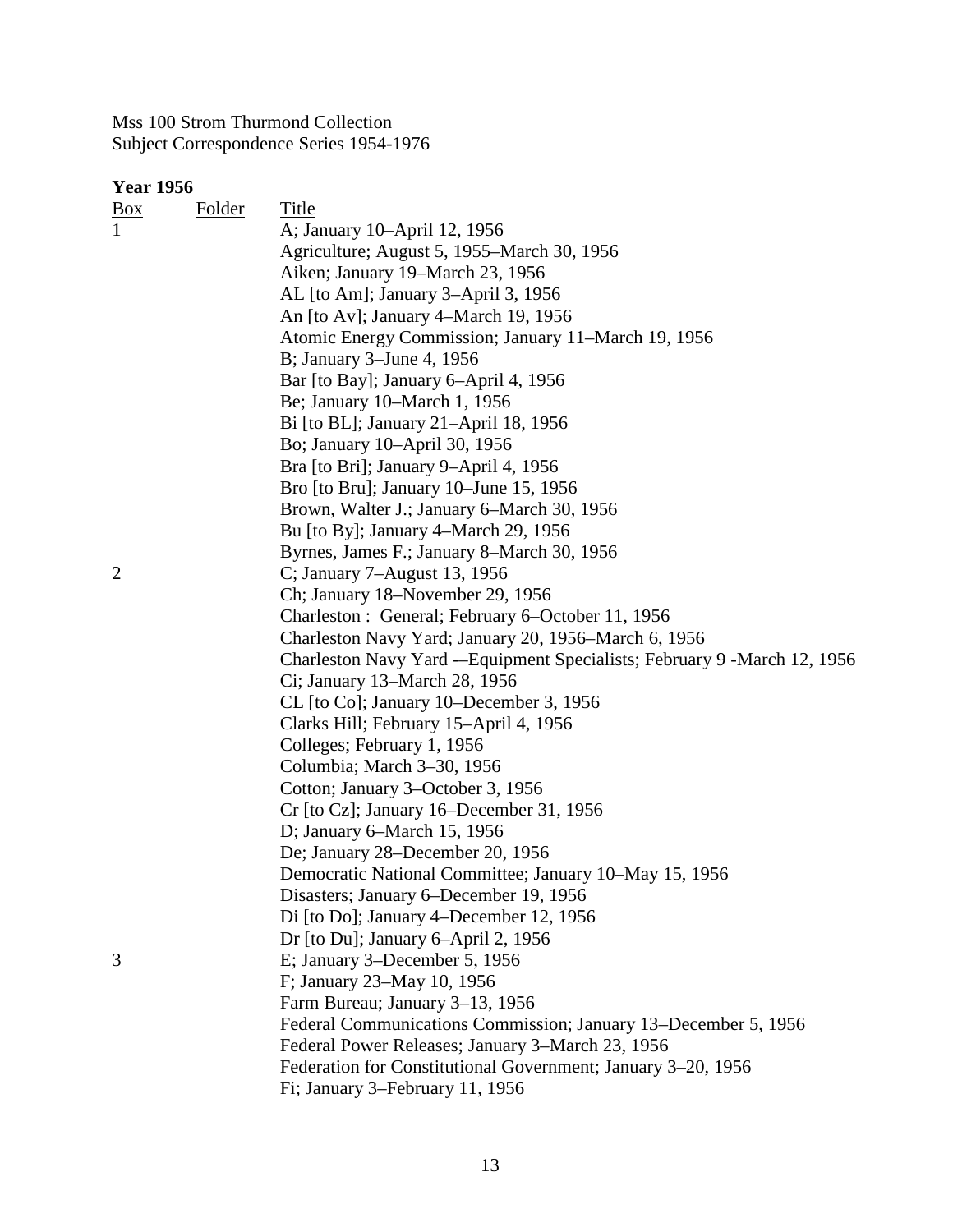| <u>Box</u> | <b>Folder</b> | Title                                                    |
|------------|---------------|----------------------------------------------------------|
| 3          |               | Fish; February 22–December 13, 1956                      |
|            |               | FL [to Fo]; January 3–December 29, 1956                  |
|            |               | Fr [to Fu]; January 21–December 20, 1956                 |
|            |               | G; January 23–December 6, 1956                           |
|            |               | Gr; January 13–May 31, 1956                              |
|            |               | Greenville; February 10–December 14, 1956                |
|            |               | H; February 9-June 11, 1956                              |
|            |               | Har [to Hay]; January 16–December 5, 1956                |
|            |               | Hartwell Dam; November 23–December 29, 1956              |
|            |               | He [to Hi]; January 3–December 13, 1956                  |
| 4          |               | Highways, Bridges, and Roads; March 6-16, 1956           |
|            |               | Ho [to Hu]; January 6–March 23, 1956                     |
|            |               | Hospitals; January 12–March 15, 1956                     |
|            |               | Housing; January 12–December 31, 1956                    |
|            |               | I; January 12–December 31, 1956                          |
|            |               | Industries for South Carolina; January 12–March 19, 1956 |
|            |               | Invitations Accepted,                                    |
|            |               | Folder I; November 25, 1955–February 15, 1956            |
|            |               | Folder II; February 16-June 14, 1956                     |
|            |               | Folder III; July 19–December 11, 1956                    |
|            |               | J; January 16–March 24, 1956                             |
|            |               | K; January 4–December 20, 1956                           |
|            |               | L; January 6–October 9, 1956                             |
| 5          |               | Legislation:                                             |
|            |               | Α,                                                       |
|            |               | Folder I; January 20–March 17, 1956                      |
|            |               | Folder II; March 21-April 3, 1956                        |
|            |               | Agriculture; November 4, 1955–May 25, 1956               |
|            |               | Agriculture --Soil Bank; January 10-March 2, 1956        |
|            |               | Armed Services; September 8, 1955–April 4, 1956          |
|            |               | B; January 16-March 29, 1956                             |
|            |               | Banking and Currency; October 31, 1955–December 2, 1956  |
|            |               | Bricker Amendment; January 12-April 20, 1956             |
|            |               | C; January 31–May 1, 1956                                |
|            |               | Civil Air Administration Board -- Alcoholic Beverages,   |
|            |               | Folder I; January 2–February 3, 1956                     |
|            |               | Folder II; February 4-March 26, 1956                     |
|            |               | Folder III; March 27-September 4, 1956                   |
|            |               |                                                          |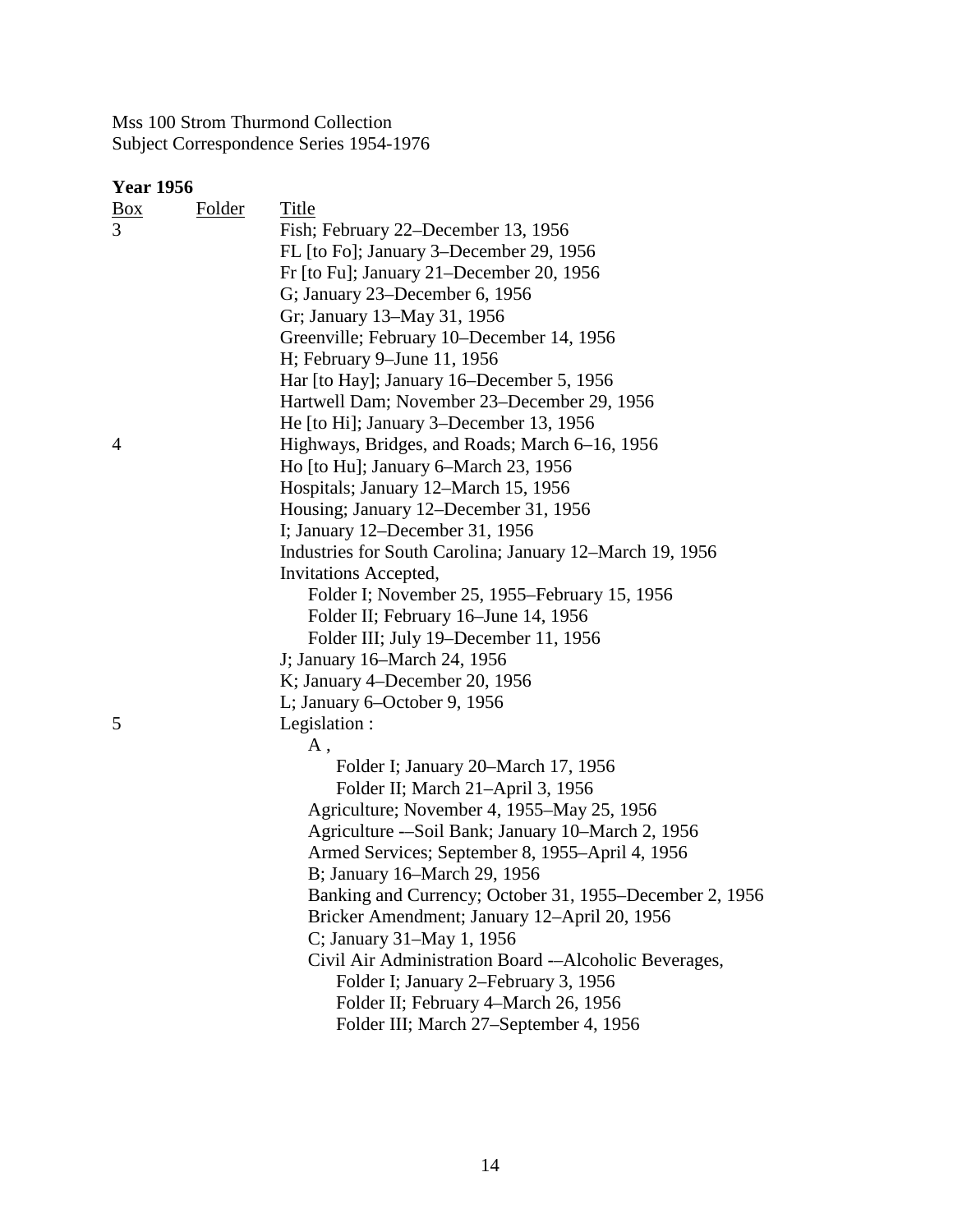| <b>Box</b> | <b>Folder</b> | Title                                                              |
|------------|---------------|--------------------------------------------------------------------|
|            |               | Legislation                                                        |
| 6          |               | Committees --                                                      |
|            |               | Government Operations; January 4–March 21, 1956                    |
|            |               | Interstate and Foreign Commerce,                                   |
|            |               | Folder I; November 27, 1955-January 30, 1956                       |
|            |               | Folder II; February 1-16, 1956                                     |
|            |               | Folder III; February 17-29, 1956                                   |
|            |               | Folder IV; March 1-16, 1956                                        |
|            |               | Folder V; March 19–November 12, 1956                               |
|            |               | Interstate and Foreign Commerce: Subcommittee on Automobile        |
|            |               | Marketing Practices; January 3–March 30, 1956                      |
|            |               | Public Works; February 8-22, 1956                                  |
| 7          |               | Contracts; January 3, 1955–January 30, 1956                        |
|            |               | Cotton Acreage Allotments; January 4, 1955–March 8, 1956           |
|            |               | D; January 6–May 23, 1956                                          |
|            |               | Disasters; January 4–March 21, 1956                                |
|            |               | E; January 16–October 26, 1956                                     |
|            |               | Education; January 3-July 11, 1956                                 |
|            |               | Electoral College Bill; January 17-April 2, 1956                   |
|            |               | F; November 4, 1955–April 3, 1956                                  |
|            |               | Federal Communications Commission; January 10–April 28, 1956       |
|            |               | Foreign Aid Spending; January 12–March 23, 1956                    |
|            |               | Foreign Policy; January 4–March 29, 1956                           |
|            |               | G; January 30, 1956                                                |
|            |               | Gas,                                                               |
|            |               | Folder I; December 1, 1955–January 21, 1956                        |
|            |               | Folder II; January 23–25, 1956                                     |
|            |               | Folder III; January 26–30, 1956                                    |
| 8          |               | Folder IV; January 31-February 5, 1956                             |
|            |               | Folder V; February 6–March 2, 1956                                 |
|            |               | H; January 4–June 6, 1956                                          |
|            |               | Highways,                                                          |
|            |               | Folder I; December 28, 1955–February 29, 1956                      |
|            |               | Folder II; March 1-May 22, 1956                                    |
|            |               | Housing; February 1-May 21, 1956                                   |
|            |               | I; January 23-March 19, 1956                                       |
|            |               | Interstate Commerce Commission; December 30, 1955 - March 13, 1956 |
|            |               | J; January 17–March 17, 1956                                       |
|            |               | Judiciary; January 10-April 12, 1956                               |
|            |               | K; January 3, 1955–February 13, 1956                               |
|            |               | L; February 6-June 4, 1956                                         |
|            |               |                                                                    |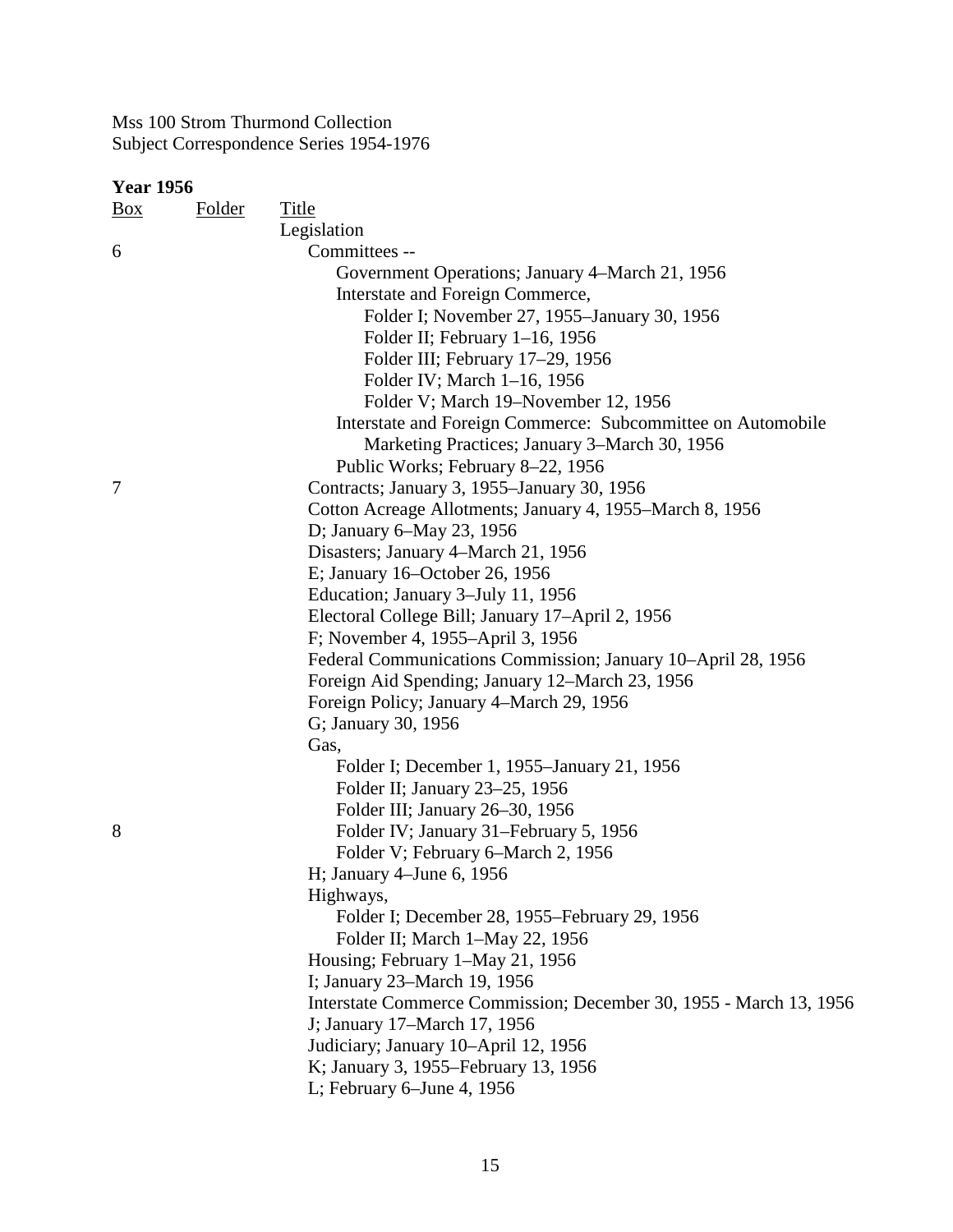| <u>Box</u> | <b>Folder</b> | <b>Title</b>                                                        |
|------------|---------------|---------------------------------------------------------------------|
|            |               | Legislation                                                         |
| 8          |               | Labor; January 12–July 23, 1956                                     |
|            |               | Labor --Wage and Hour Law; December 30, 1955–February 3, 1956       |
|            |               | M; January 24–March 27, 1956                                        |
| 9          |               | Miscellaneous; January 2-March 15, 1956                             |
|            |               | N; January 12, 1956                                                 |
|            |               | P; March 5-June 28, 1956                                            |
|            |               | Postal Weights and Measures; January 26–June 29, 1956               |
|            |               | R; January 20–October 23, 1956                                      |
|            |               | Rivers and Harbors; September 1, 1955–July 15, 19856                |
|            |               | S; January 27–June 11, 1956                                         |
|            |               | Social Security,                                                    |
|            |               | Folder I; June 22, 1955–January 31, 1956                            |
|            |               | Folder II; February 1–March 8, 1956                                 |
|            |               | Folder III; March 9-June 9, 1956                                    |
|            |               | Social Security --Lowering Age Limit; January 2-April 20, 1956      |
|            |               | T; January 3-April 25, 1956                                         |
|            |               | Tariffs; January 4– March 26, 1956                                  |
|            |               | Tariffs --Textiles; January 2-April 20, 1956                        |
| 10         |               | Taxes ---General; January 6-December 31, 1956                       |
|            |               | Taxes, Income; January 18-April 18, 1956                            |
|            |               | Transportation; January 3-April 9, 1956                             |
|            |               | U; January 6–March 5, $1956$                                        |
|            |               | V; March 26, 1956                                                   |
|            |               | Veterans,                                                           |
|            |               | Folder I; January 1–March 26, 1956                                  |
|            |               | Folder II; March 28–June 22, 1956                                   |
|            |               | W; March 27-April 5, 1956                                           |
|            |               | West Virginia Pulp and Paper Company; March 27, 1954 - February 20, |
|            |               | 1956                                                                |
|            |               | Y; March 24, 1956                                                   |
|            |               | Liaison; January 2-December 28, 1956                                |
|            |               | Lo [to Ly]; February 14–December 27, 1956                           |
|            |               | M; January 18–December 5, 1956                                      |
|            |               | Mc; January 23-April 18, 1956                                       |
|            |               | Mi; January 20–March 24, 1956                                       |
|            |               | Mo; December 5, 1955–December 19, 1956                              |
| 11         |               | Myrtle Beach; December 9, 1955–March 6, 1956                        |
|            |               | P; January 21–December 26, 1956                                     |
|            |               | Parks, National; January 3–December 28, 1956                        |
|            |               | Pe [to Pi]; January 31-November 27, 1956                            |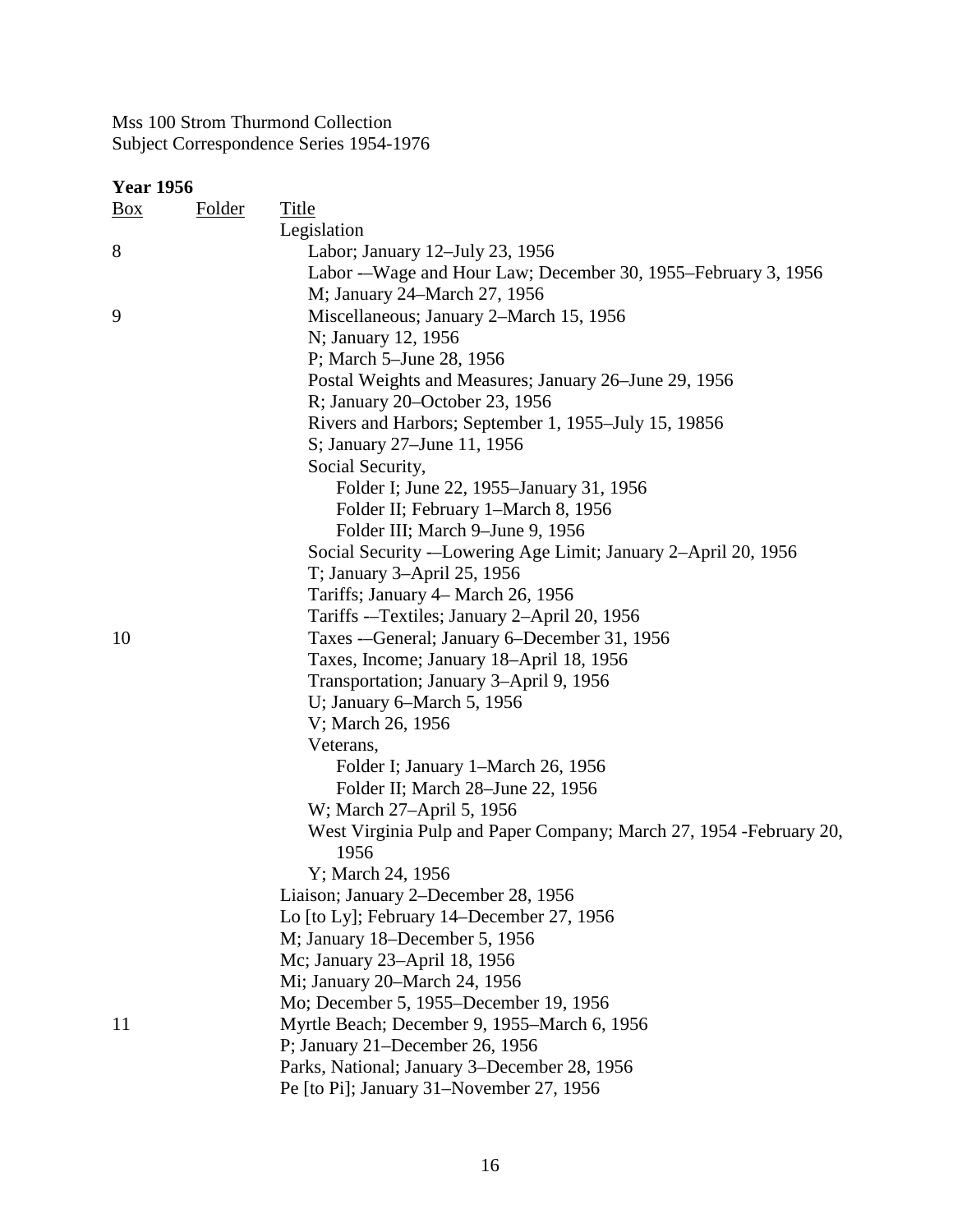| $\frac{Box}{}$ | <b>Folder</b> | Title                                                                       |
|----------------|---------------|-----------------------------------------------------------------------------|
| 11             |               | PL [to Pu]; January 6–October 2, 1956                                       |
|                |               | Political,                                                                  |
|                |               | Folder I; January 3–March 31, 1956                                          |
|                |               | Folder II; April 2–June 26, 1956                                            |
|                |               | [Press Releases]; January 3, 1955–December 31, 1956                         |
|                |               | R; January 5–December 26, 1956                                              |
|                |               | R.E.A. [Rural Electrification Administration]; January 11–December 21, 1956 |
|                |               | Resolutions, South Carolina Concurrent; January 7–March 30, 1956            |
|                |               | Resignation [from the United States Senate]; February 29 -March 23, 1956    |
|                |               | Ri; January 20–December 21, 1956                                            |
| 12             |               | Ro; February 24–October 3, 1956                                             |
|                |               | ROA [Reserve Officers Association]; January 4–March 28, 1956                |
|                |               | S; January 16–December 31, 1956                                             |
|                |               | Schools; January 20–December 27, 1956                                       |
|                |               | Se [to Si]; February 7–November 30, 1956                                    |
|                |               | Segregation,                                                                |
|                |               | Folder I; January 3–February 13, 1956                                       |
|                |               | Folder II; February 14–March 13, 1956                                       |
|                |               | Folder III; March 14–18, 1956                                               |
|                |               | Folder IV; March 19–30, 1956                                                |
|                |               | Folder V; April 1-December 17, 1956                                         |
|                |               | Sm [to Sp]; January 4–December 31, 1956                                     |
|                |               | Small Business Administration; January 16–December 31, 1956                 |
|                |               | South Carolina Ports Authority; March 1–8, 1956                             |
|                |               | St [to Sy]; January 17–April 2, 1956                                        |
|                |               | States' Rights; January 2–December 31, 1956                                 |
|                |               | Supreme Court; January 4-March 19, 1956                                     |
|                |               | T; January 31–December 24, 1956                                             |
|                |               | Tobacco; January 3-December 27, 1956                                        |
|                |               | U; January 23-26, 1956                                                      |
|                |               | V; January 30–December 27, 1956                                             |
|                |               | W; January 19–December 26, 1956                                             |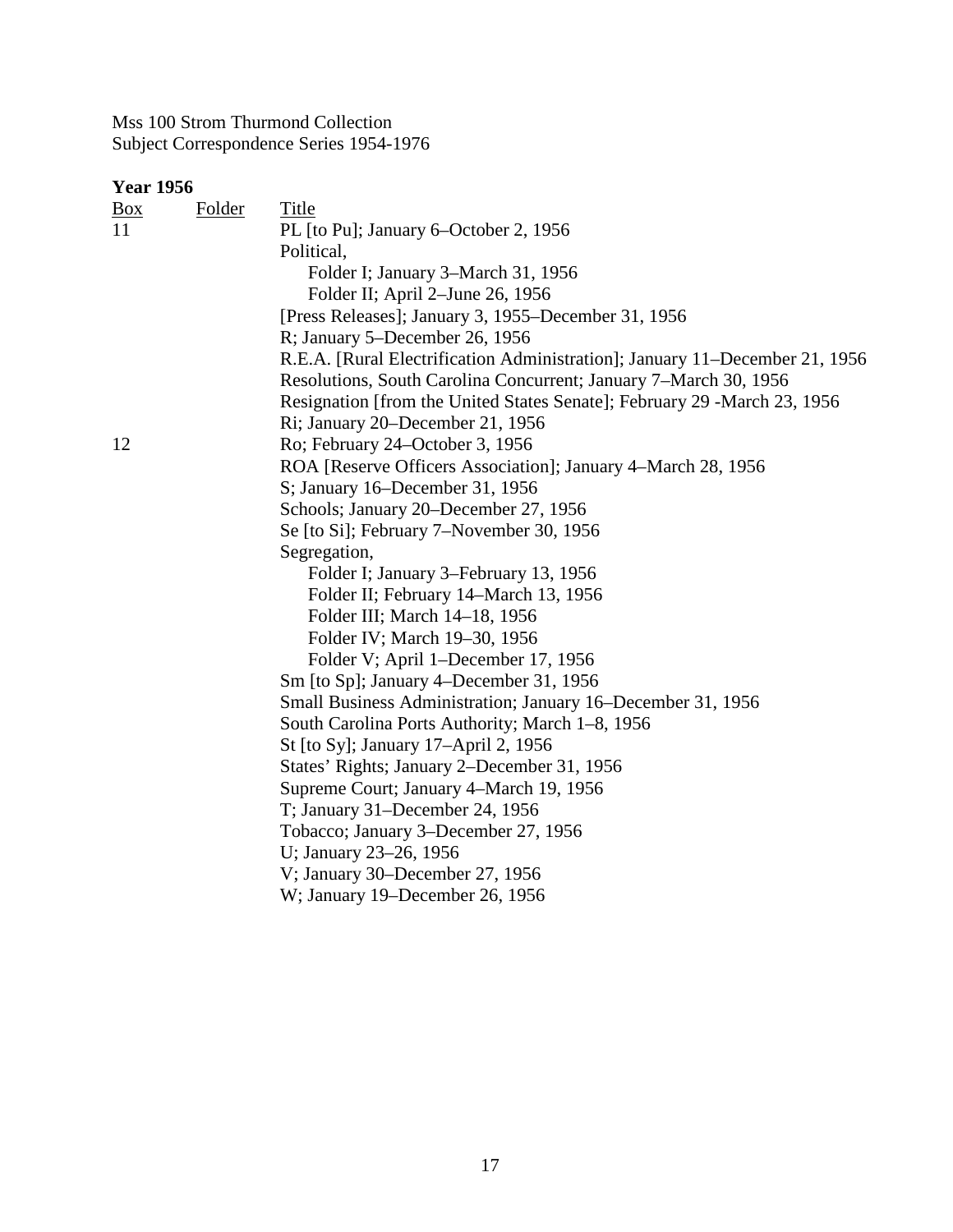| ır<br>22 | IDE<br>٦<br>ı. |
|----------|----------------|
|----------|----------------|

| <u>Box</u>     | <b>Folder</b> | Title                                                                    |
|----------------|---------------|--------------------------------------------------------------------------|
| 1              |               | A; February 8–December 12, 1957                                          |
|                |               | Agriculture,                                                             |
|                |               | Folder I; November 16, 1956–February 8, 1957                             |
|                |               | Folder II; February 9-April 26, 1957                                     |
|                |               | Folder III; May 3-December 21, 1957                                      |
|                |               | [Agricultural Conservation Program]; December 9–27, 1957                 |
|                |               | AL [to Ap]; January 3-December 30, 1957                                  |
|                |               | Ar [to Ay]; November 15, 1956–December 21, 1957                          |
| $\overline{2}$ |               | B; February 25–October 11, 1957                                          |
|                |               | Be; May 24–December 16, 1957                                             |
|                |               | Bi [to BL]; September 1956–December 17, 1957                             |
|                |               | Bo; February 14–December 17, 1957                                        |
|                |               | Br; December 26, 1956–December 19, 1957                                  |
|                |               | Bu [to By]; January 4–November 22, 1957                                  |
|                |               | Ca; February 19–December 5, 1957                                         |
|                |               | Ce [to Ci]; March 6–December 23, 1957                                    |
|                |               | Charleston : General; February 1-December 26, 1957                       |
| 3              |               | Charleston Navy Yard,                                                    |
|                |               | Folder I; January 9–February 20, 1957                                    |
|                |               | Folder II; February 23–October 26, 1957                                  |
|                |               | CL; March 12–November 26, 1957                                           |
|                |               | Clarks Hill; January 10–December 28, 1957                                |
|                |               | Co; October 29, 1956–December 11, 1957                                   |
|                |               | Colleges; August 10–November 27, 1957                                    |
|                |               | Columbia; April 30–November 7, 1957                                      |
|                |               | Cotton; January 7-July 15, 1957                                          |
|                |               | Cotton Acreage Allotments; December 19, 1956–May 3, 1957                 |
|                |               | Cr [to Cu]; January 15–December 6, 1957                                  |
|                |               | Crain, James M. [Permit Application to Haul House Trailers in Interstate |
|                |               | Commerce]; August 6, 1956–December 6, 1957                               |
|                |               | Da [to De]; November 15, 1956–October 30, 1957                           |
| 4              |               | Democratic National Committee; February 15–December 6, 1957              |
|                |               | Di [to Do]; January 17–November 22, 1957                                 |
|                |               | Disasters; February 5-July 22, 1957                                      |
|                |               | Donaldson Air Force Base; February 13–July 23, 1957                      |
|                |               | Dr [to Dy]; January 1–November 26, 1957                                  |
|                |               | E; January 10–December 5, 1957                                           |
|                |               | F; January 7-December 13, 1957                                           |
|                |               | Federal Communications Commission (FCC); January 3 - December 13, 1957   |
|                |               | Federal Power Commission (FPC); November 26, 1956 -July 12, 1957         |
|                |               | Fi; September 19–November 19, 1957                                       |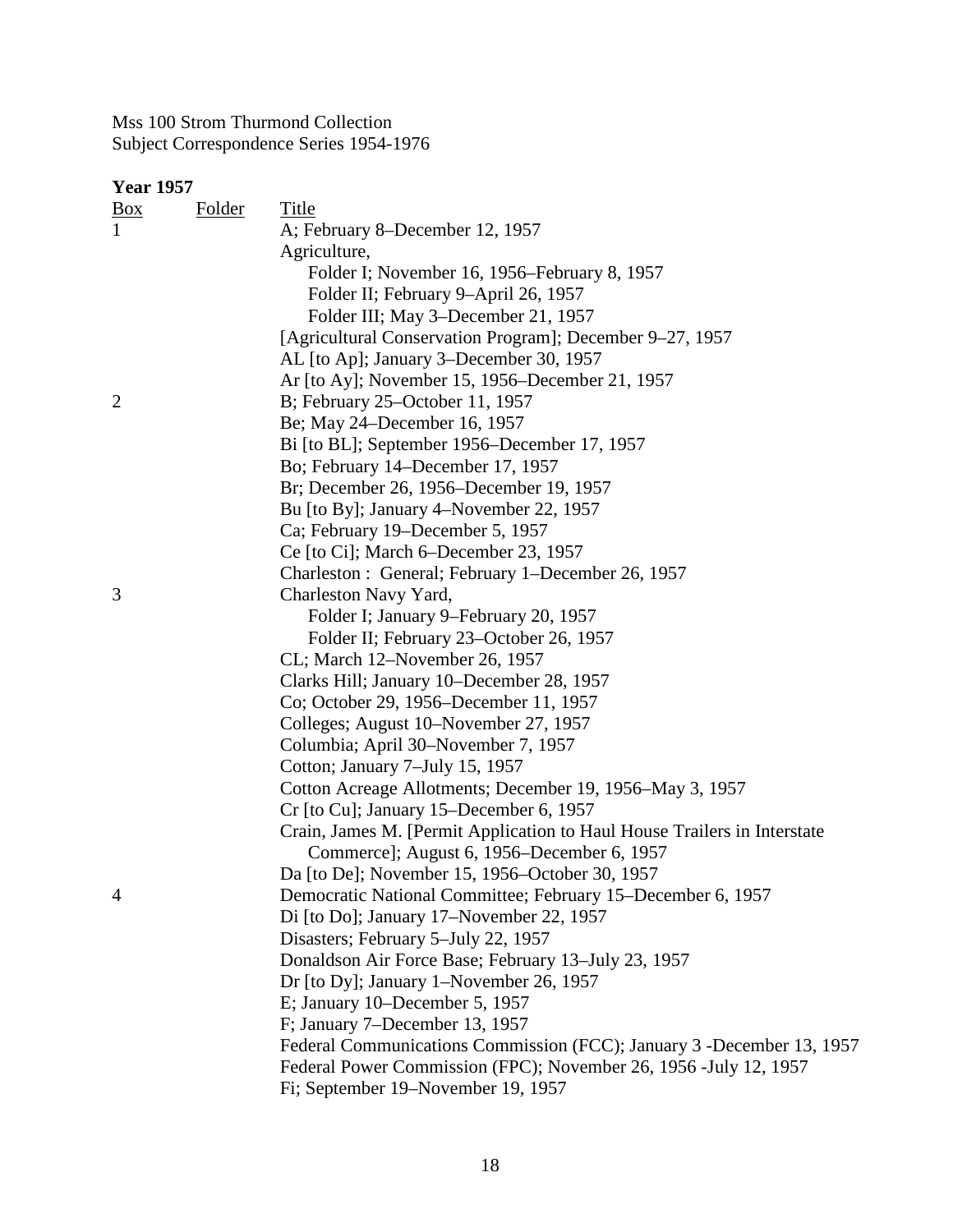| <u>Box</u> | Folder | <b>Title</b>                                                            |
|------------|--------|-------------------------------------------------------------------------|
| 4          |        | Fish; January 16–May 13, 1957                                           |
|            |        | FL; March 12–September 25, 1957                                         |
|            |        | Fo; January 10–November 29, 1957                                        |
|            |        | Fort Jackson; January 11–August 28, 1957                                |
| 5          |        | Fr [to Fu]; January 2–September 12, 1957                                |
|            |        | G; February 7-December 20, 1957                                         |
|            |        | Ge [to GL]; January 10–December 27, 1957                                |
|            |        | Gilbert and Hair Chungarian Border Case; May 31–June 7, 1957            |
|            |        | Girard; June 6-July 8, 1957                                             |
|            |        | Go; February 11–December 6, 1957                                        |
|            |        | Gr [to Gu]; January 18–December 13, 1957                                |
|            |        | Greenville; Ferbruary 15–December 4, 1957                               |
|            |        | Greenville School District; May 27, 1953–June 3, 1957                   |
|            |        | H; January 31–December 24, 1957                                         |
|            |        | Har; February 1–December 21, 1957                                       |
| 6          |        | Hartwell Dam; January 20, 1956–September 9, 1957                        |
|            |        | He [to Hi]; January 31–October 31, 1957                                 |
|            |        | Health, Education, and Welfare; January 17–December 24, 1957            |
|            |        | Highways, Roads and Bridges; February 22–October 9, 1957                |
|            |        | Ho; January 8–November 22, 1957                                         |
|            |        | Home Demonstration Extension Staff (Winthrop College); July 5–August 7, |
|            |        | 1957                                                                    |
|            |        | Hospital Funds; October 29, 1957                                        |
|            |        | Hospitals; April $1-17$ , 1957                                          |
|            |        | Housing,                                                                |
|            |        | Folder I; January 25–July 20, 1957                                      |
|            |        | Folder II; July 23-November 7, 1957                                     |
|            |        | Hoxy Cancer Treatment; February 14–May 24, 1957                         |
|            |        | Hu [to Hy]; January 28–December 30, 1957                                |
| 7          |        | I; March 26–December 2, 1957                                            |
|            |        | Industries for South Carolina; February 1–December 4, 1957              |
|            |        | Interparliamentary Union Conference; August 26–October 18, 1957         |
|            |        | J; February 21–December 23, 1957                                        |
|            |        | Jo [to Ju],                                                             |
|            |        | Folder I; January 9-September 20, 1957                                  |
|            |        | Folder II; October 1–December 27, 1957                                  |
|            |        | K; February 13–December 30, 1957                                        |
|            |        | L; February 2–December 27, 1957                                         |
|            |        |                                                                         |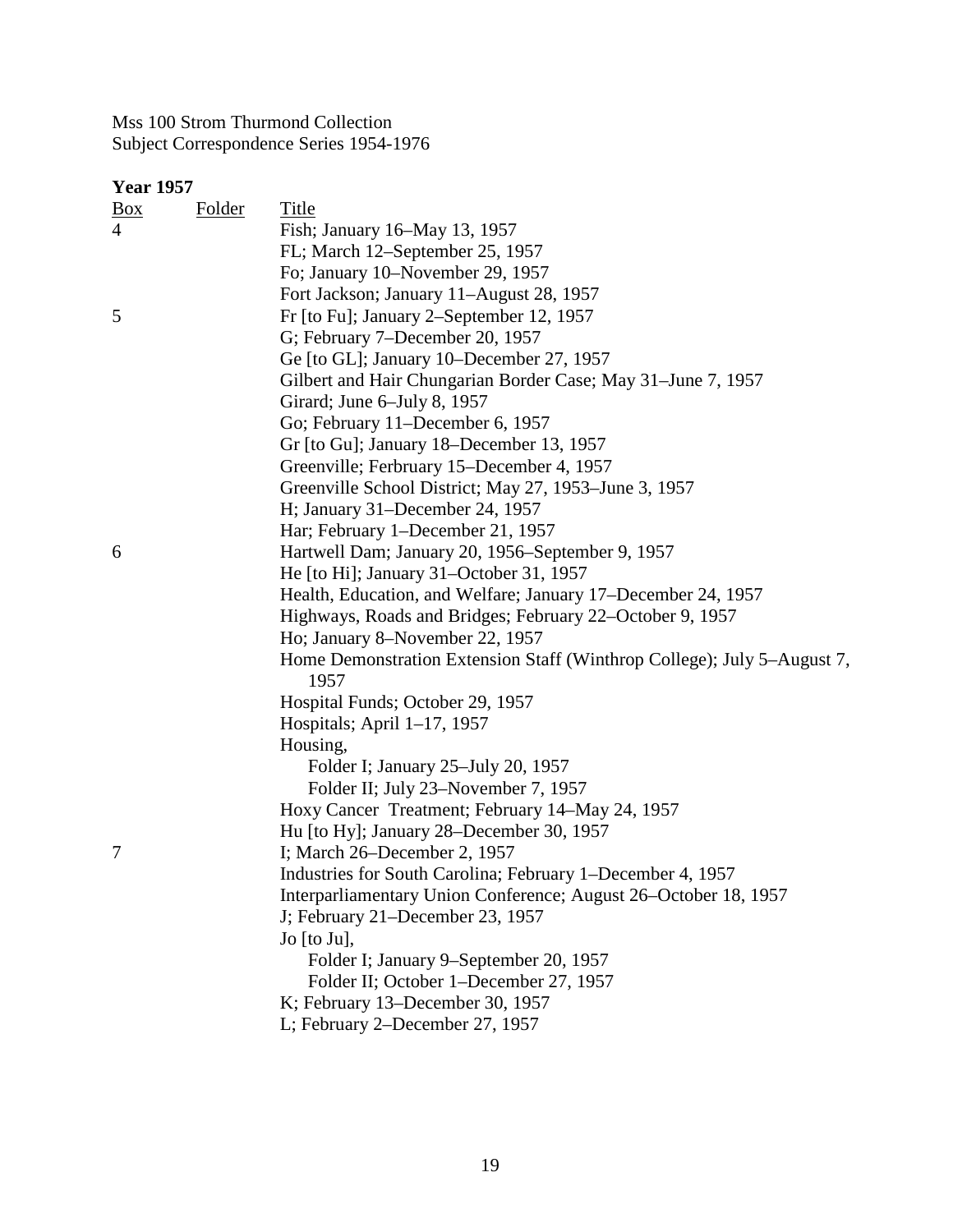| $\frac{Box}{}$ | <b>Folder</b> | <b>Title</b>                                          |
|----------------|---------------|-------------------------------------------------------|
|                |               | Legislation :                                         |
| 7              |               | A,                                                    |
|                |               | Folder I; December 28, 1956–May 9, 1957               |
|                |               | Folder II; May 13–August 29, 1957                     |
| 8              |               | Folder III; September 4–December 30, 1957             |
|                |               | Agriculture,                                          |
|                |               | Folder I; November 26, 1956–February 27, 1957         |
|                |               | Folder II; March 4–December 3, 1957                   |
|                |               | Agriculture — Cotton,                                 |
|                |               | Folder I; January 3–June 27, 1957                     |
|                |               | Folder II; July 1–December 24, 1957                   |
|                |               | Agriculture — Soil Bank; February 2–December 13, 1957 |
|                |               | Agriculture — Tobacco,                                |
|                |               | Folder I; December 7, 1956-March 30, 1957             |
| 9              |               | Folder II; April 1–August 6, 1957                     |
|                |               | Alcoholic Beverages (Airplane Bills),                 |
|                |               | Folder I; April 20, 1956–March 16, 1957               |
|                |               | Folder II; March 20–June 14, 1957                     |
|                |               | Folder III; June 16–July 31, 1957                     |
|                |               | Folder IV; August 1-20, 1957                          |
|                |               | Folder V; August 21–30, 1957                          |
|                |               | Folder VI; September 2–December 21, 1957              |
| 10             |               | Alien Property; February 2-November 19, 1957          |
|                |               | Anti-Price Discrimination; February 15–May 17, 1957   |
|                |               | Appropriations; May 7-July 25, 1957                   |
|                |               | Armed Services,                                       |
|                |               | Folder I; December 18, 1953–February 28, 1957         |
|                |               | Folder II; March 1–25, 1957                           |
|                |               | Folder III; March 26–May 9, 1957                      |
|                |               | Folder IV; May 13–December 23, 1957                   |
| 11             |               | Auto Marketing; March 17-18, 1957                     |
|                |               | Automobiles,                                          |
|                |               | Folder I; January 30–December 20, 1957                |
|                |               | Folder II; [c. 1957]                                  |
|                |               | Β,                                                    |
|                |               | Folder I; January 26, 1955–July 31, 1957              |
|                |               | Folder II; August 1-December 12, 1957                 |
|                |               | Banking and Currency,                                 |
|                |               | Folder I; January 4–February 25, 1957                 |
|                |               | Folder II; February 26–September 9, 1957              |
|                |               | Bricker Amendment; January 8-September 9, 1957        |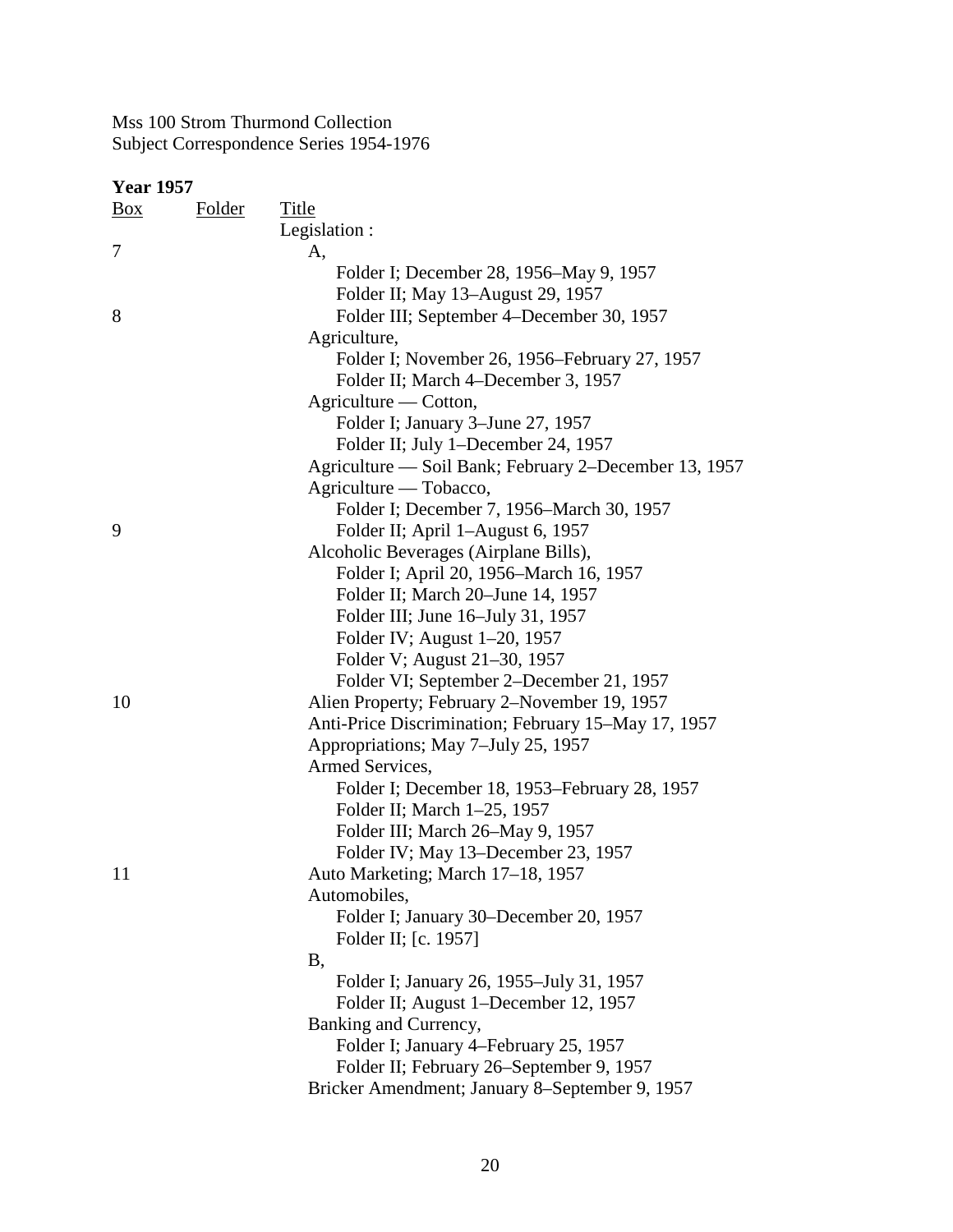| <b>Box</b> | <b>Folder</b> | Title                                                                   |
|------------|---------------|-------------------------------------------------------------------------|
|            |               | Legislation :                                                           |
| 12         |               | C,                                                                      |
|            |               | Folder I; January 5, 1956–January 30, 1957                              |
|            |               | Folder II; February 2-March 30, 1957                                    |
|            |               | Folder III; April 2-30, 1957                                            |
|            |               | Folder IV; May 3-August 10, 1957                                        |
|            |               | Folder V; August 12–November 20, 1957                                   |
|            |               | Castle Pinckney; August 2–November 18, 1957                             |
|            |               | Charles, Kathryne Rhodes [Compensation]; 1955 -                         |
|            |               | November 22, 1957                                                       |
|            |               | Chinnis, Johanna R. [Private Relief Bill]; February 12 – August 5, 1957 |
|            |               | Cho, Yaeko (Irene) [Private Relief Bill]; January 22–July 24, 1957      |
|            |               | Civil Defense; January 24–March 7, 1957                                 |
| 13         |               | Civil Rights,                                                           |
|            |               | Folder I; December 13, 1956–March 15, 1957                              |
|            |               | Folder II; March 19–June 20, 1957                                       |
|            |               | Folder III; June 21–July 11, 1957                                       |
|            |               | Folder IV; July 13–22, 1957                                             |
|            |               | Folder V; July 23–August 3, 1957                                        |
|            |               | Folder VI; August 5–14, 1957                                            |
|            |               | Folder VII; August 16–September 26, 1957                                |
| 14         |               | Folder VIII; October 7–December 13, 1957                                |
|            |               | Civil Rights Filibuster,                                                |
|            |               | Folder I; August 30–September 11, 1957                                  |
|            |               | Folder II; September 12–November 20, 1957                               |
|            |               | Civil Rights Speech -- Out-of-State Correspondence,                     |
|            |               | Folder I; August 26–30, 1957                                            |
|            |               | Folder II; August 30, 1957                                              |
|            |               | Folder III; August 31–September 4, 1957                                 |
|            |               | Folder IV; September 5-20, 1957                                         |
|            |               | Civil Rights Speech --South Carolina Correspondence,                    |
|            |               | Folder I; August 23–30, 1957                                            |
| 15         |               | Folder II; August 30–31, 1957                                           |
|            |               | Folder III; September 1–11, 1957                                        |
|            |               | Civil Rights Speech -- Telegrams; August 28-31, 1957                    |
|            |               | Clarks Hill; December 26, 1956–August 22, 1957                          |
|            |               | Communism; January 14–August 29, 1957                                   |
|            |               | Cyprus; February 1-3, 1957                                              |
|            |               | D; January 25-October 21, 1957                                          |
|            |               | E; February 15-August 29, 1957                                          |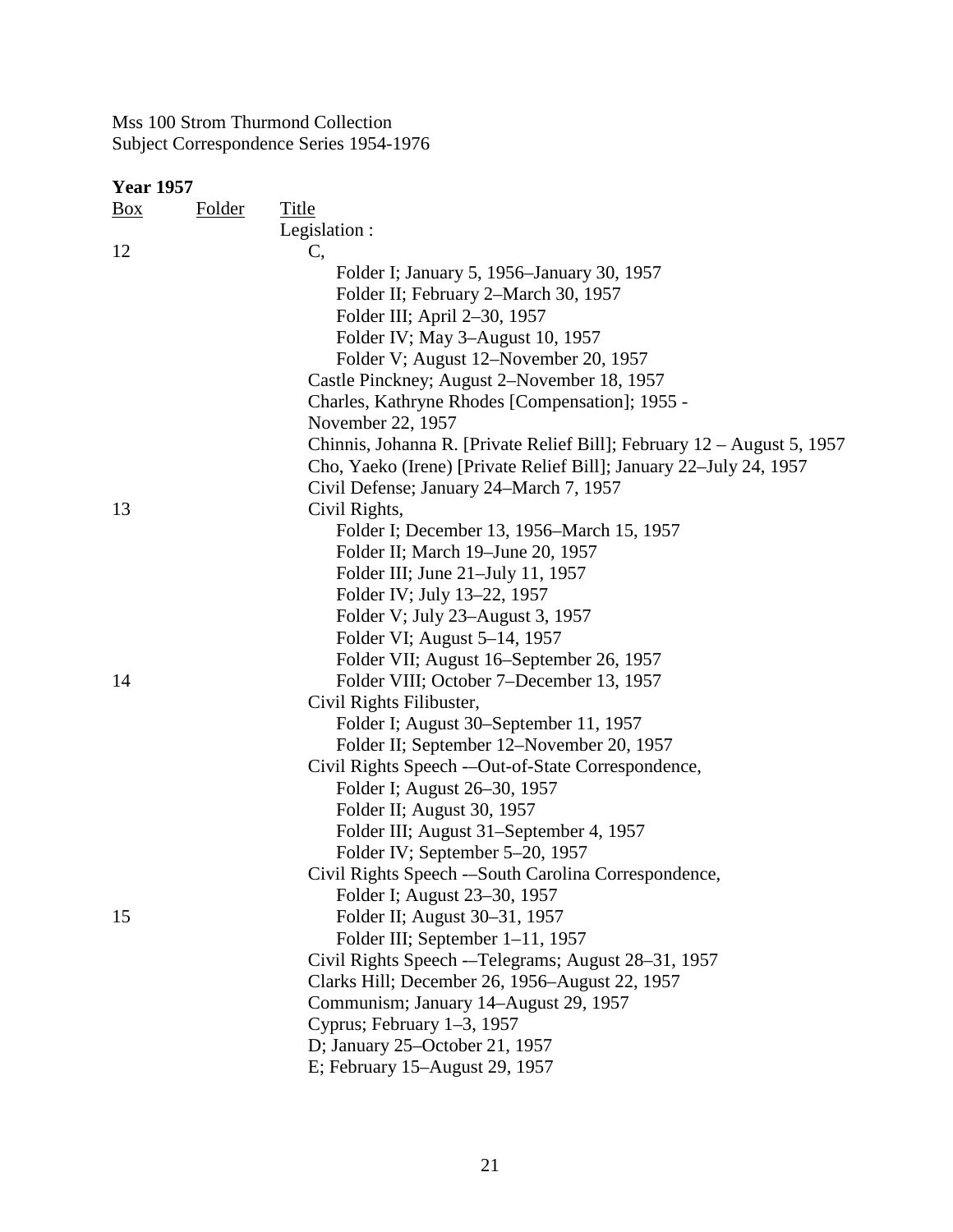| $\frac{Box}{}$ | <b>Folder</b> | <b>Title</b>                                                          |
|----------------|---------------|-----------------------------------------------------------------------|
|                |               | Legislation                                                           |
|                |               | Economy,                                                              |
| 15             |               | Folder I; January 28-February 20, 1957                                |
| 16             |               | Folder II; February 22–March 19, 1957                                 |
|                |               | Folder III; March 20-April 2, 1957                                    |
|                |               | Folder IV; April 3–9, 1957                                            |
|                |               | Folder V; April 10-26, 1957                                           |
|                |               | Folder VI; April 27–May 16, 1957                                      |
|                |               | Folder VII; May 17–31, 1957                                           |
|                |               | Folder VIII; June 1-November 27, 1957                                 |
| 17             |               | Education; January 12–December 3, 1957                                |
|                |               | F,                                                                    |
|                |               | Folder I; December 18, 1956–June 25, 1957                             |
|                |               | Folder II; July 1–December 20, 1957                                   |
|                |               | Federal Aid,                                                          |
|                |               | Folder I; January 9–March 16, 1957                                    |
|                |               | Folder II; March 18-May 27, 1957                                      |
|                |               | Folder III; June 11–December 13, 1957                                 |
|                |               | Federal Aid to Education (Television Broadcast); March 15 - September |
|                |               | 13, 1957                                                              |
|                |               | Federal Communications Commission; January 17, 1957                   |
|                |               | Federal Employees,                                                    |
|                |               | Folder I; November 16, 1956–June 10, 1957                             |
| 18             |               | Folder II; June 12–December 30, 1957                                  |
|                |               | Federalism; March 21-July 7, 1957                                     |
|                |               | Filibuster; December 21, 1956–November 13, 1957                       |
|                |               | Foreign Aid; March 4–November 21, 1957                                |
|                |               | Foreign Policy,                                                       |
|                |               | Folder I; December 31, 1956–February 20, 1957                         |
|                |               | Folder II; February 21-December 27, 1957                              |
|                |               | Freight Weight; January 5–March 19, 1957                              |
|                |               | G; January 8–December 12, 1957                                        |
|                |               | Gas; December 21, 1956–April 10, 1957                                 |
| 19             |               | Government Contracts; January 5, 1956–December 20, 1957               |
|                |               | Government Operations,                                                |
|                |               | Folder I; July 7, 1956–January 9, 1957                                |
|                |               | Folder II; February 1–26, 1957                                        |
|                |               | Folder III; March 4-May 21, 1957                                      |
|                |               | Folder IV; May 29–July 16, 1957                                       |
|                |               | H; January 10–December 19, 1957                                       |
|                |               | Hartwell Dam; November 29, 1956–October 18, 1957                      |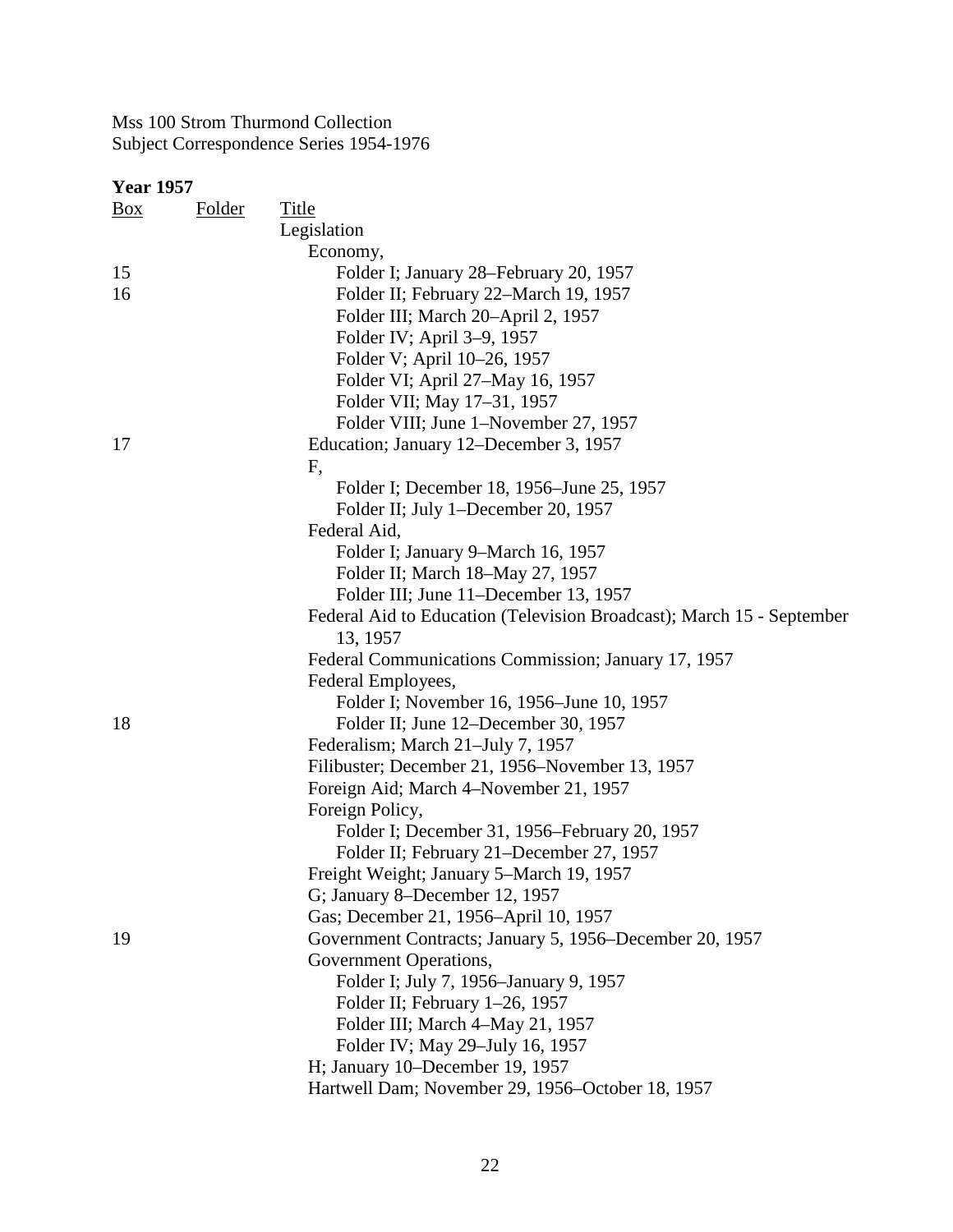| <b>Year 1957</b> |               |                                                                     |
|------------------|---------------|---------------------------------------------------------------------|
| $\frac{Box}{}$   | <b>Folder</b> | <b>Title</b>                                                        |
|                  |               | Legislation                                                         |
| 20               |               | Hell's Canyon Dam; March 13-June 28, 1957                           |
|                  |               | Highways; August 2, 1947–September 16, 1957                         |
|                  |               | Hoover Commission; June 30, 1956–September 30, 1957                 |
|                  |               | Hospital; August 13, 1946–July 13, 1957                             |
|                  |               | Housing; February 13–July 31, 1957                                  |
|                  |               | I; February 8–September 11, 1957                                    |
|                  |               | Immigration; January 22–November 27, 1957                           |
|                  |               | Interstate and Foreign Commerce Commission,                         |
|                  |               | Folder I; January 18, 1954–March 6, 1957                            |
| 21               |               | Folder II; March 13–September 20, 1957                              |
|                  |               | Investigation; October 8–November 13, 1957                          |
|                  |               | J; February 11–June 7, 1957                                         |
|                  |               | Judiciary; November 26, 1956–May 6, 1957                            |
|                  |               | Juvenile Delinquency; December 21, 1956–May 2, 1957                 |
|                  |               | K; January 12–August 13, 1957                                       |
|                  |               | L,                                                                  |
|                  |               | Folder I; January 17–June 21, 1957                                  |
|                  |               | Folder II; June 25–November 5, 1957                                 |
|                  |               | Labor,                                                              |
|                  |               | Folder I; January 8–March 30, 1957                                  |
|                  |               | Folder II; April 1–June 24, 1957                                    |
|                  |               | Folder III; July 5–December 16, 1957                                |
|                  |               | M; January 11-August 28, 1957                                       |
| 22               |               | McGrory, Martin A. [Private Relief Bill]; April 19, 1957            |
|                  |               | Minimum Wage Law,                                                   |
|                  |               | Folder I; December 13, 1956–March 8, 1957                           |
|                  |               | Folder II; March 9-19, 1957                                         |
|                  |               | Folder III; March 20-29, 1957                                       |
|                  |               |                                                                     |
|                  |               | Folder IV; April 1-12, 1957                                         |
|                  |               | Folder V; April 13-May 18, 1957                                     |
|                  |               | Folder VI; May 20–July 26, 1957                                     |
|                  |               | Folder VII; July 29–September 4, 1957                               |
| 23               |               | N; February 1-August 7, 1957                                        |
|                  |               | NAACP [National Association for the Advancement of Colored People]; |
|                  |               | March 18-November 1, 1957                                           |
|                  |               | National Defense; April 9–December 2, 1957                          |
|                  |               | Natural Gas; February 6-November 13, 1957                           |
|                  |               | Nominations; December 26, 1956–December 17, 1957                    |
|                  |               | O; January 22-November 25, 1957                                     |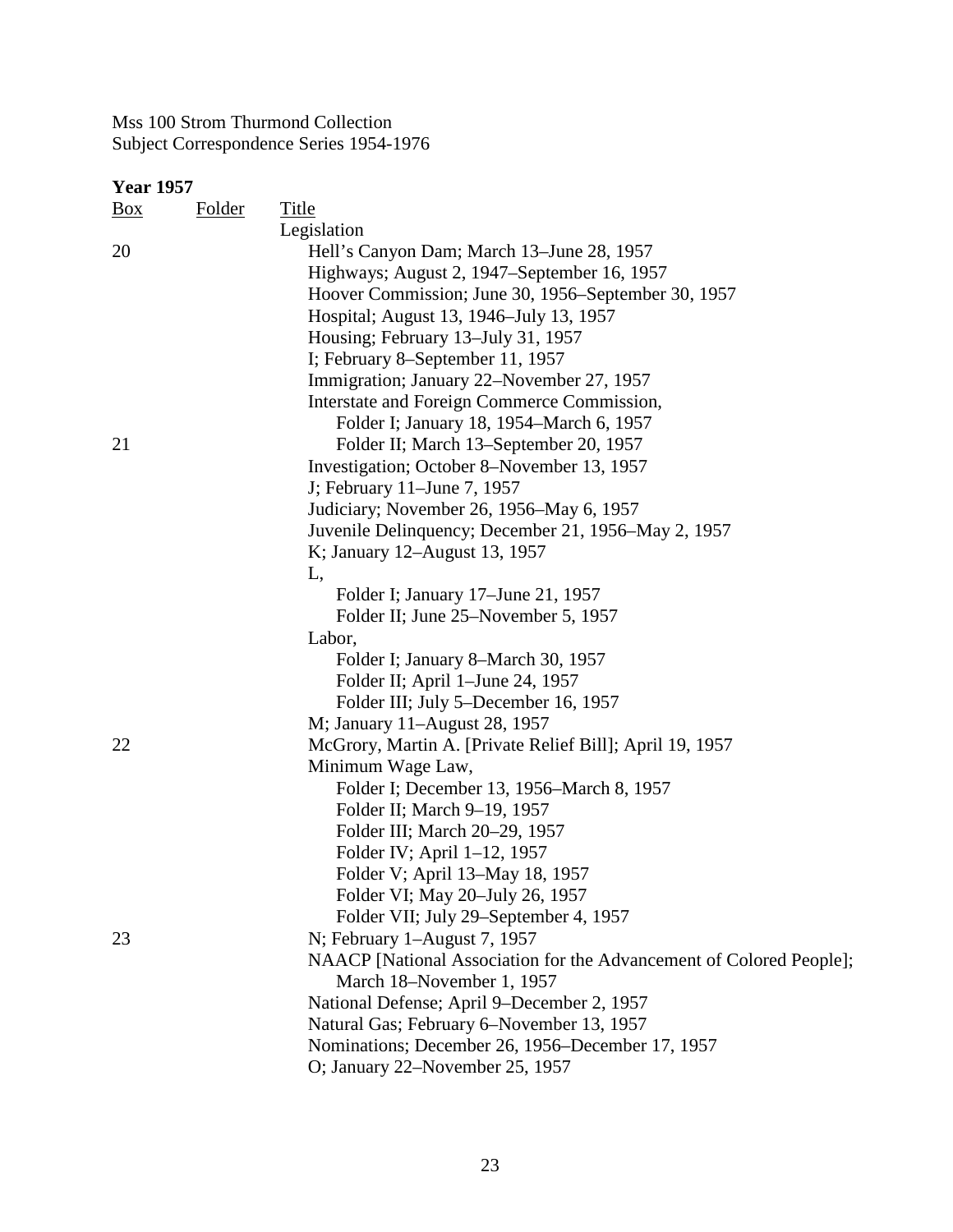| Box | Folder | Title                                                |
|-----|--------|------------------------------------------------------|
|     |        | Legislation                                          |
|     |        | Ρ,                                                   |
| 23  |        | Folder I; December 27, 1956–April 29, 1957           |
|     |        | Folder II; May 14–December 26, 1957                  |
|     |        | Plywood Imports,                                     |
|     |        | Folder I; June 1955–February 12, 1957                |
|     |        | Folder II; February 13–March 25, 1957                |
| 24  |        | Folder III; March 26-April 25, 1957                  |
|     |        | Folder IV; April 26-June 14, 1957                    |
|     |        | Folder V; July 8–December 18, 1957                   |
|     |        | [Postal Appropriations]; April 10–May 14, 1957       |
|     |        | Postal Employees,                                    |
|     |        | Folder I; December 11, 1956–August 12, 1957          |
|     |        | Folder II; August 13–November 20, 1957               |
|     |        | Postal Rates,                                        |
|     |        | Folder I; December 3, 1956–April 2, 1957             |
| 25  |        | Folder II; April 2–October 15, 1957                  |
|     |        | Poultry; January 3-July 9, 1957                      |
|     |        | Power Brakes; November 1953–August 14, 1957          |
|     |        | Public Power; December 12, 1956–July 30, 1957        |
|     |        | R,                                                   |
|     |        | Folder I; April 20, 1956–June 14, 1957               |
|     |        | Folder II; June 14–December 30, 1957                 |
|     |        | Railroad Retirement,                                 |
|     |        | Folder I; January 10, 1951–March 11, 1957            |
|     |        | Folder II; March 12-29, 1957                         |
| 26  |        | Folder III; April 1–June 26, 1957                    |
|     |        | Folder IV; July 2-December 24, 1957                  |
|     |        | Rivers and Harbors; February 21–April 8, 1957        |
|     |        | Rural Letter Carriers; January 24–September 10, 1957 |
|     |        | S,                                                   |
|     |        | Folder I; November 26, 1956–April 29, 1957           |
|     |        | Folder II; May 1-August 21, 1957                     |
|     |        | Folder III; October 8–December 23, 1957              |
|     |        | Salk Vaccine; January 15–June 14, 1957               |
|     |        | Science Academy; October 30–December 24, 1957        |
|     |        | Segregation and States' Rights,                      |
|     |        | Folder I; November 27, 1956–March 19, 1957           |
| 27  |        | Folder II; March 20-May 30, 1957                     |
|     |        | Folder III; June 21–December 16, 1957                |
|     |        | Small Businesses; January 11–August 6, 1957          |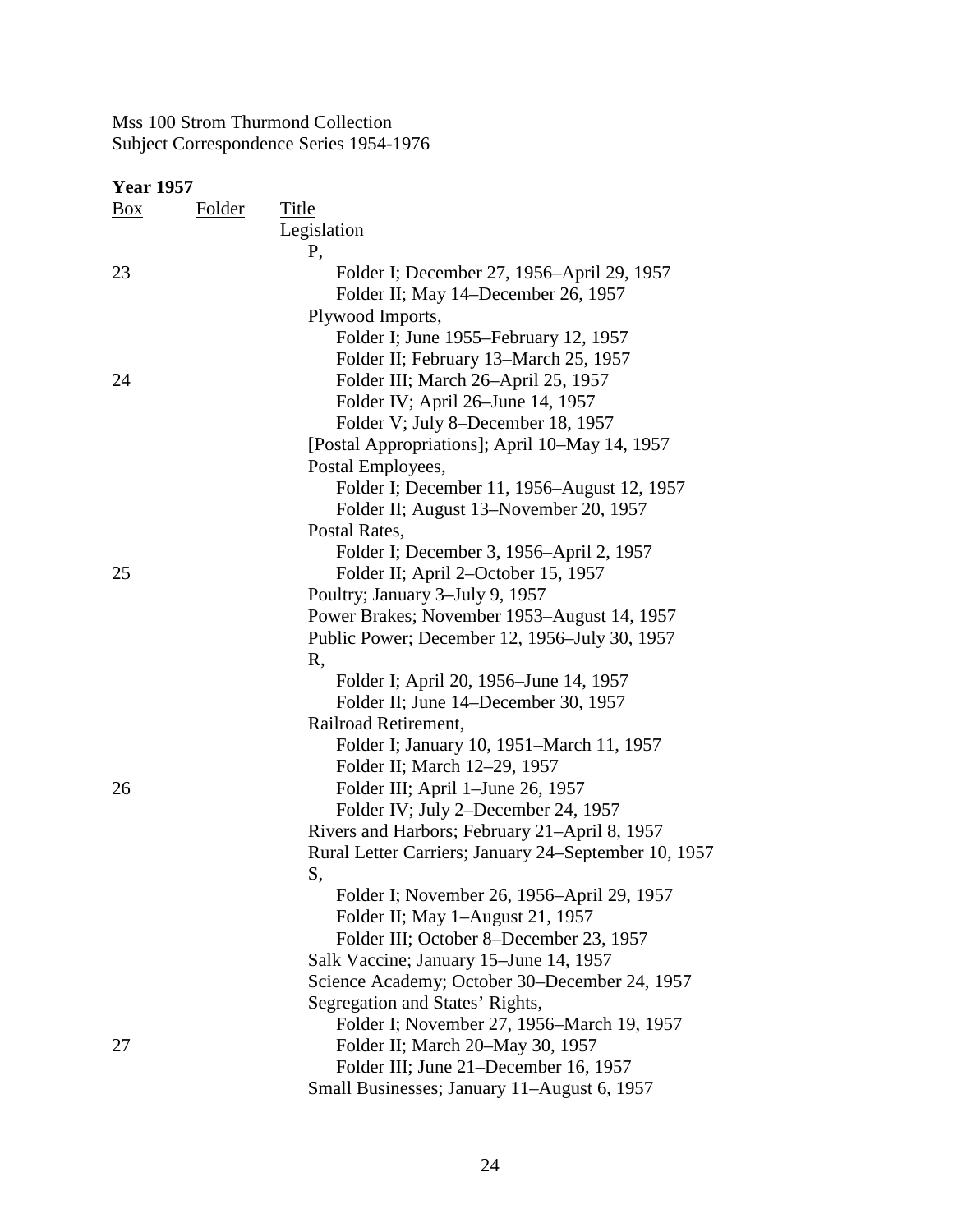| $\underline{Box}$ | <b>Folder</b> | <u>Title</u>                                        |
|-------------------|---------------|-----------------------------------------------------|
|                   |               | Legislation                                         |
| 27                |               | Social Security; February 1, 1956–December 16, 1957 |
|                   |               | South Carolina Resolutions; January 18–May 28, 1957 |
|                   |               | Supreme Court,                                      |
|                   |               | Folder I; January 3–July 2, 1957                    |
|                   |               | Folder II; July 3–13, 1957                          |
|                   |               | Folder III; July 15–December 19, 1957               |
| 28                |               | T,                                                  |
|                   |               | Folder I; December 27, 1956–May 27, 1957            |
|                   |               | Folder II; June 4–December 6, 1957                  |
|                   |               | Standard Tax Deduction; March 7-April 3, 1957       |
|                   |               | Taxes,                                              |
|                   |               | Folder I; January 11, 1956–February 11, 1957        |
|                   |               | Folder II; February 12–March 30, 1957               |
|                   |               | Folder III; April 1-30, 1957                        |
|                   |               | Folder IV; May 1-30, 1957                           |
|                   |               | Folder V; June 4–December 28, 1957                  |
| 29                |               | Television,                                         |
|                   |               | Folder I; January 30–April 24, 1957                 |
|                   |               | Folder II; May 24-July 9, 1957                      |
|                   |               | Folder III; July 11-October 29, 1957                |
|                   |               | Folder IV; November 8–December 24, 1957             |
|                   |               | Textiles; November 26, 1956–November 9, 1957        |
|                   |               | Transportation,                                     |
|                   |               | Folder I; [c. July 1952]–April 12, 1957             |
|                   |               | Folder II; April 13–May 17, 1957                    |
| 30                |               | Folder III; May 18-June 27, 1957                    |
|                   |               | Folder IV; July 1-August 26, 1957                   |
|                   |               | Treaties; January 24–June 25, 1957                  |
|                   |               | U-V; January 11-June 19, 1957                       |
|                   |               | United Nations; January 30–February 22, 1957        |
|                   |               | Veterans.                                           |
|                   |               | Folder I; February 7-April 10, 1957                 |
|                   |               | Folder II; April 11–June 11, 1957                   |
|                   |               | Folder III; June 17–December 19, 1957               |
|                   |               | Voting Record; 1955–October 11, 1957                |
|                   |               | W; November 28, 1956–August 23, 1957                |
| 31                |               | Lo [to Lu]; January 16–December 11, 1957            |
|                   |               | Lumber Treatment; September 12–November 13, 1957    |
|                   |               | M; January 17–November 27, 1957                     |
|                   |               | Mar; January 7–December 27, 1957                    |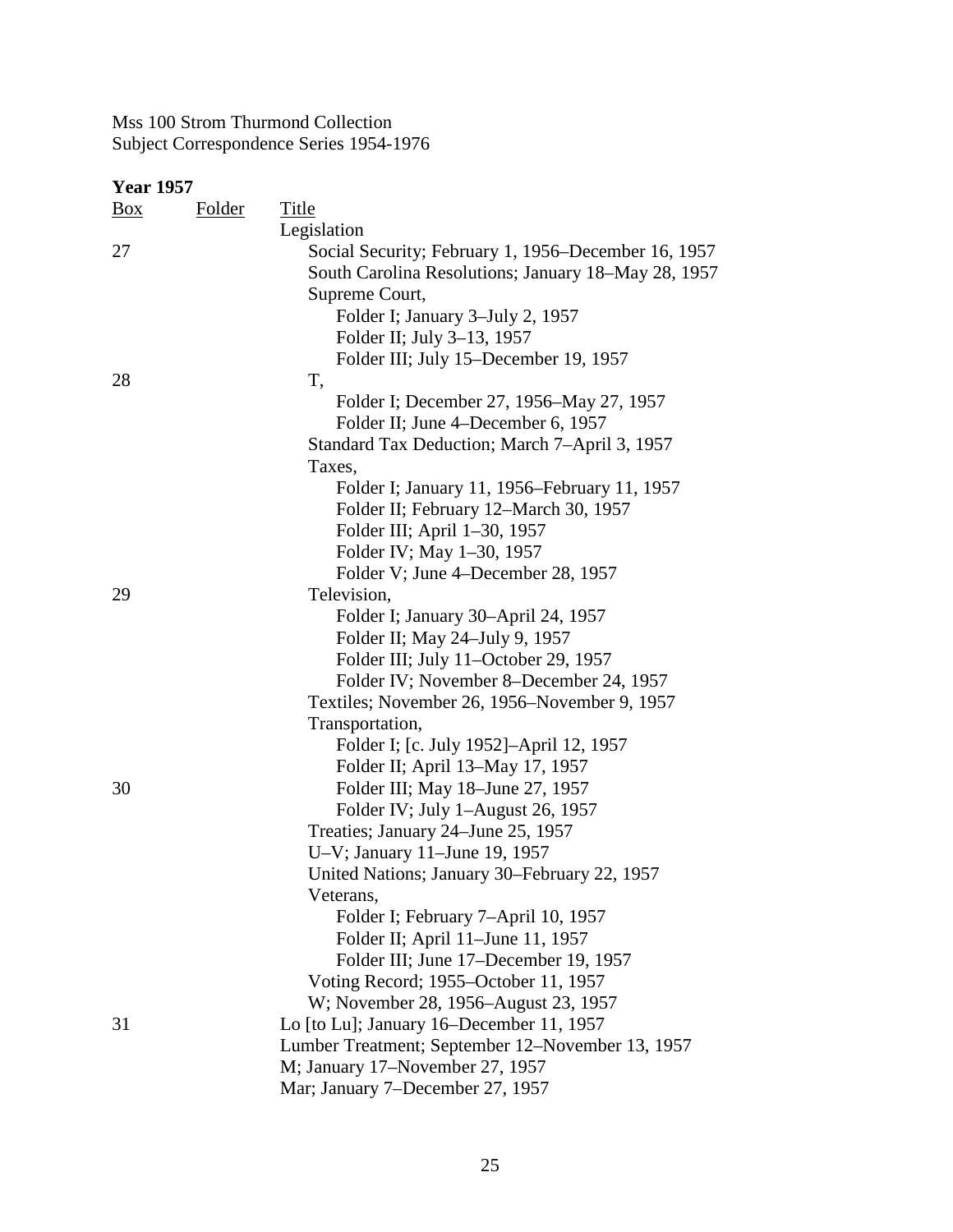| <u>Box</u> | <b>Folder</b> | Title                                                                       |
|------------|---------------|-----------------------------------------------------------------------------|
| 31         |               | Mc; February 23–December 5, 1957                                            |
|            |               | Me; December 21, 1956–December 23, 1957                                     |
|            |               | Mi; March 15–December 6, 1957                                               |
|            |               | Mo; January 16–December 3, 1957                                             |
|            |               | Mu [to My]; January 31–October 21, 1957                                     |
| 32         |               | N; January 19–October 18, 1957                                              |
|            |               | O; February 16–October 31, 1957                                             |
|            |               | Organizations; August 17, 1957                                              |
|            |               | P; February 6–November 21, 1957                                             |
|            |               | Patents; May 7-OCtober 4, 1957                                              |
|            |               | Pe [to Pi]; March 14–December 28, 1957                                      |
|            |               | PL [to Pu]; December 27, 1956–December 27, 1957                             |
|            |               | Public Assistance; December 18, 1957                                        |
|            |               | Publicity, Unfavorable; September 9–10, 1957                                |
|            |               | Q; February 4–June 24, 1957                                                 |
|            |               | Ra; January 30–November 8, 1957                                             |
|            |               | Re [to Ri]; January 4–December 28, 1957                                     |
|            |               | Refugee Relief; January 3–February 6, 1957                                  |
|            |               | Reserve Officers Association (ROA); January 9–December 26, 1957             |
| 33         |               | Reserves,                                                                   |
|            |               | Folder I; January 30–October 14, 1957                                       |
|            |               | Folder II; October 18–December 24, 1957                                     |
|            |               | Ro [to Ru]; January 12–November 21, 1957                                    |
|            |               | Rural Electrification Administration (REA); February 12 - December 23, 1957 |
|            |               | Sa [to Sc]; February 11-December 23, 1957                                   |
|            |               | Schools; January 17–18, 1957                                                |
|            |               | Schools: [Scholarships]; January 18-November 19, 1957                       |
|            |               | Se $[$ to Si $]$ ,                                                          |
|            |               | Folder I; January 22–October 7, 1957                                        |
|            |               | Folder II; November 7-December 20, 1957                                     |
|            |               | Segregation ["Let My People Go" (Book) - A Discussion of Interracial        |
|            |               | Problems in America ---by Malcolm Henry Christian]; [c. 1957]               |
| 34         |               | Segregation and States' Rights,                                             |
|            |               | Folder I; January 2–October 4, 1957                                         |
|            |               | Folder II; October 7-December 23, 1957                                      |
|            |               | Sm [to Sp]; January 14–December 28, 1957                                    |
|            |               | Small Business Administration; January 7–December 23, 1957                  |
|            |               | Soil Conservation; February 2–September 19, 1957                            |
|            |               | South Carolina State Ports Authority; February 19–December 21, 1957         |
|            |               | Spartanburg; February 28–June 28,1957                                       |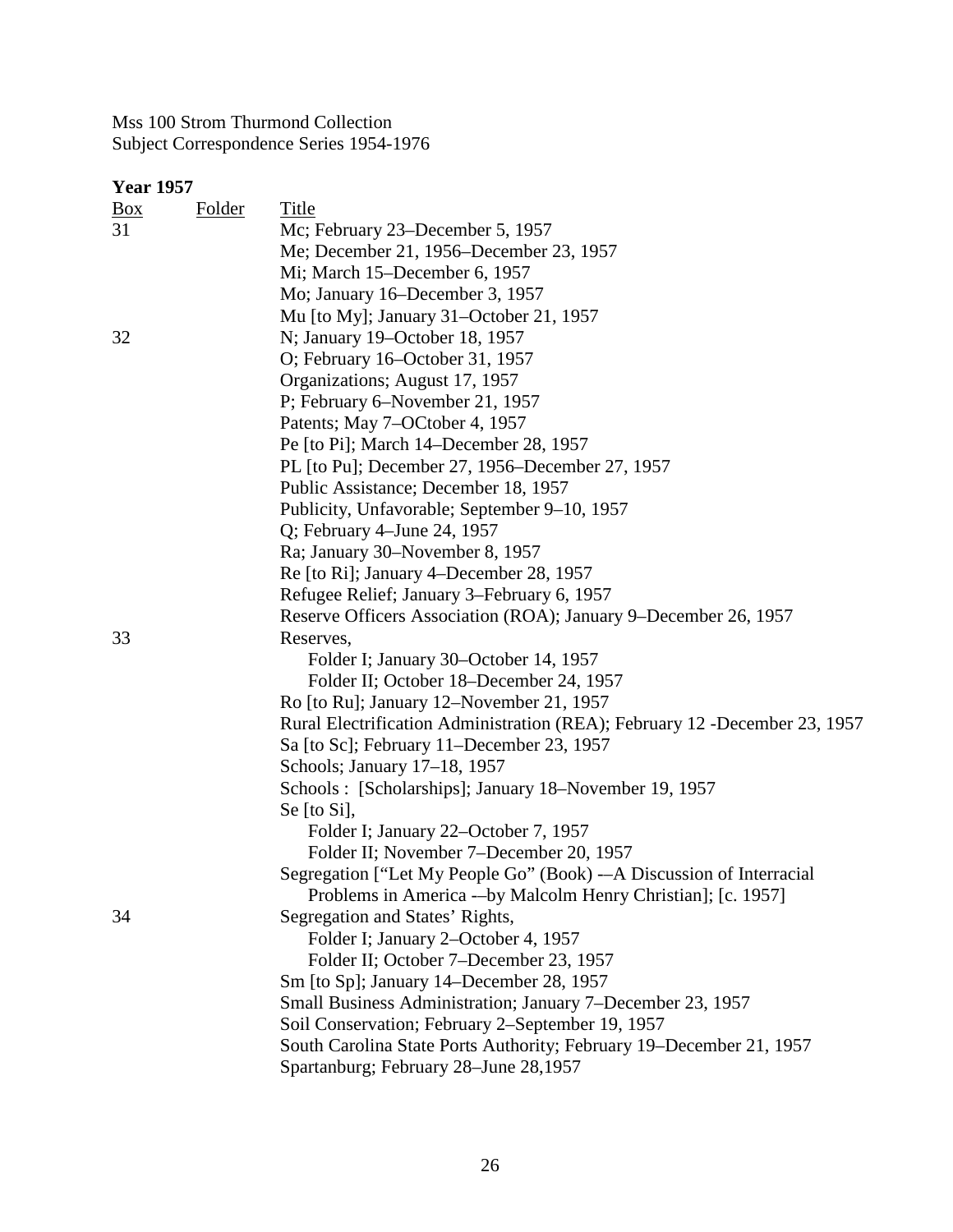| <b>Year 1957</b> |               |                                                                      |
|------------------|---------------|----------------------------------------------------------------------|
| $\frac{Box}{}$   | <u>Folder</u> | <b>Title</b>                                                         |
|                  |               | Sta [to Sw],                                                         |
| 34               |               | Folder I; December 18, 1956-July 29, 1957                            |
|                  |               | Folder II; August 12–December 28, 1957                               |
| 35               |               | Subversive Activities Control Board; November 21, 1956 -             |
|                  |               | January 9, 1957                                                      |
|                  |               | Surplus Property,                                                    |
|                  |               | Folder I; January 3–June 29, 1957                                    |
|                  |               | Folder II; July 1-September 9, 1957                                  |
|                  |               | T,                                                                   |
|                  |               | Folder I; April 26, 1956–October 31, 1957                            |
|                  |               | Folder II; November 4–December 17, 1957                              |
|                  |               | Television; March 27–December 16, 1957                               |
|                  |               | Television : "Face the Nation" Program -- [Out-of-State              |
|                  |               | Correspondence]; August 11–September 4, 1957                         |
|                  |               | Television : "Face the Nation" Program --[South Carolina             |
|                  |               | Correspondence],                                                     |
|                  |               | Folder I; August 12–15, 1957                                         |
|                  |               | Folder II; August 16–23, 1957                                        |
| 36               |               | Third Party,                                                         |
|                  |               | Folder I; September 3–October 23, 1957                               |
|                  |               | Folder II; October 24–December 19, 1957                              |
|                  |               | Timmerman, William H. Jr.; April 9-May 22, 1957                      |
|                  |               | Tobacco; January 3-August 30, 1957                                   |
|                  |               | Tobacco (Lake City, S.C.); July 25–August 21, 1957                   |
|                  |               | U; February 7–December 21, 1957                                      |
|                  |               | University of South Carolina -- Virginia Claim; December 17–23, 1957 |
|                  |               | V; March 7-November 22, 1957                                         |
|                  |               | Veterans,                                                            |
|                  |               | Folder I; January 1–June 18, 1957                                    |
|                  |               | Folder II; July 15–December 27, 1957                                 |
|                  |               | Wa; January 3-December 24, 1957                                      |
| 37               |               | Watershed; October 19-July 10, 1957                                  |
|                  |               | We [to Wh]; January 15–November 5, 1957                              |
|                  |               | West, Robert C.; January 17–October 4, 1957                          |
|                  |               | Wi [to Wo]; January 10–December 23, 1957                             |
|                  |               | Wool Textile Imports; April–December 13, 1957                        |
|                  |               | Y; April 11-August 28, 1957                                          |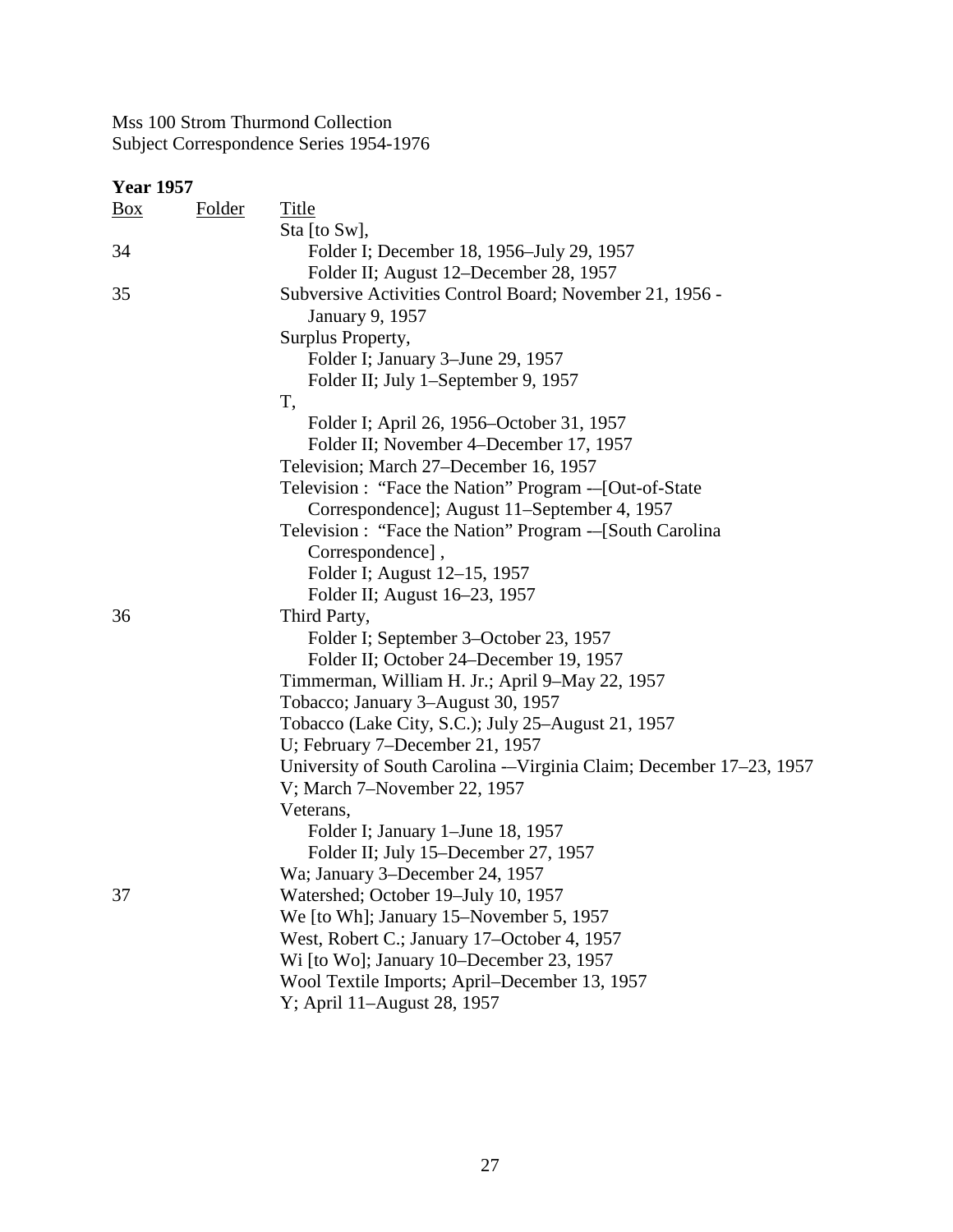| <b>Year 1958</b> |        |                                                                         |
|------------------|--------|-------------------------------------------------------------------------|
| $\frac{Box}{}$   | Folder | Title                                                                   |
| $\mathbf{1}$     |        | Academics; March 24–August 12, 1958                                     |
|                  |        | Administration; January–December 11, 1958                               |
|                  |        | Administration                                                          |
|                  |        | 1 (Personnel); February 1–March 10, 1958                                |
|                  |        | 1-1-2 (Harry Dent); January 13–January 14, 1958                         |
|                  |        | 2 (Records); October 6–October 13, 1958                                 |
|                  |        | 2-1 ([Form Letters]); April 16–October 15, 1958                         |
|                  |        | 3 (Space); March 7-December 16, 1958                                    |
|                  |        | Agriculture; November 19, 1957–December 19, 1958                        |
|                  |        | Agriculture                                                             |
|                  |        | 1 (Animals and Animal Products); January 6–June 26, 1958                |
|                  |        | 1-1 (Slaughter Methods); January 1-August 4, 1958                       |
|                  |        | 1-1 (Pressure Mail); February 17–August 18, 1958                        |
|                  |        | 2 (Commodities),                                                        |
|                  |        | Folder I; June 3–July 23, 1958                                          |
|                  |        | Folder II; July 25–November 25, 1958                                    |
|                  |        | $2-1$ (Cotton),                                                         |
|                  |        | Folder I; January 2–March 31, 1958                                      |
|                  |        | Folder II; April 4–November 26, 1958                                    |
|                  |        | 2-2 (Grains); December 30, 1957–December 23, 1958                       |
|                  |        | 2-2 (Grains–Pressure Mail); January 11–January 28, 1958                 |
| $\overline{2}$   |        | 2-3 (Tobacco); February 5–December 12, 1958                             |
|                  |        | 3 (Dairy and Dairy Products); January 8-July 10, 1958                   |
|                  |        | 4 (Entomology [Insects]); March 12–May 15, 1958                         |
|                  |        | 5 (Farm Programs); January 12–December 31, 1958                         |
|                  |        | 5-1 (Agricultural Conservation Program); January 2-December 9, 1958     |
|                  |        | 5-2 (Soil Bank),                                                        |
|                  |        | Folder I; January 1-March 6, 1958                                       |
|                  |        | Folder II; March 7-December 2, 1958                                     |
|                  |        | 5-2 (Soil Bank–Pressure Mail); July 8–August 14, 1958                   |
|                  |        | 5-3 (Soil Conservation); February 19-November 21, 1958                  |
|                  |        | 6 (Poultry); April 10–December 30, 1958                                 |
|                  |        | Appropriations; February 28–July 31, 1958                               |
|                  |        | Appropriations                                                          |
|                  |        | 1 (Federal Appropriations); January 16 -December 17, 1958               |
|                  |        | 1-1 (Budgets); January 28–December 23, 1958                             |
|                  |        | 1-2 (Misuse of and Restriction on the Use of Appropriated Funds); April |
|                  |        | 7–July 28, 1958                                                         |
|                  |        | 1-3 (Policy); February 8-April 24, 1958                                 |
|                  |        | 1-4 (Reports–Statements–Statistics); April 10, 1958                     |
|                  |        |                                                                         |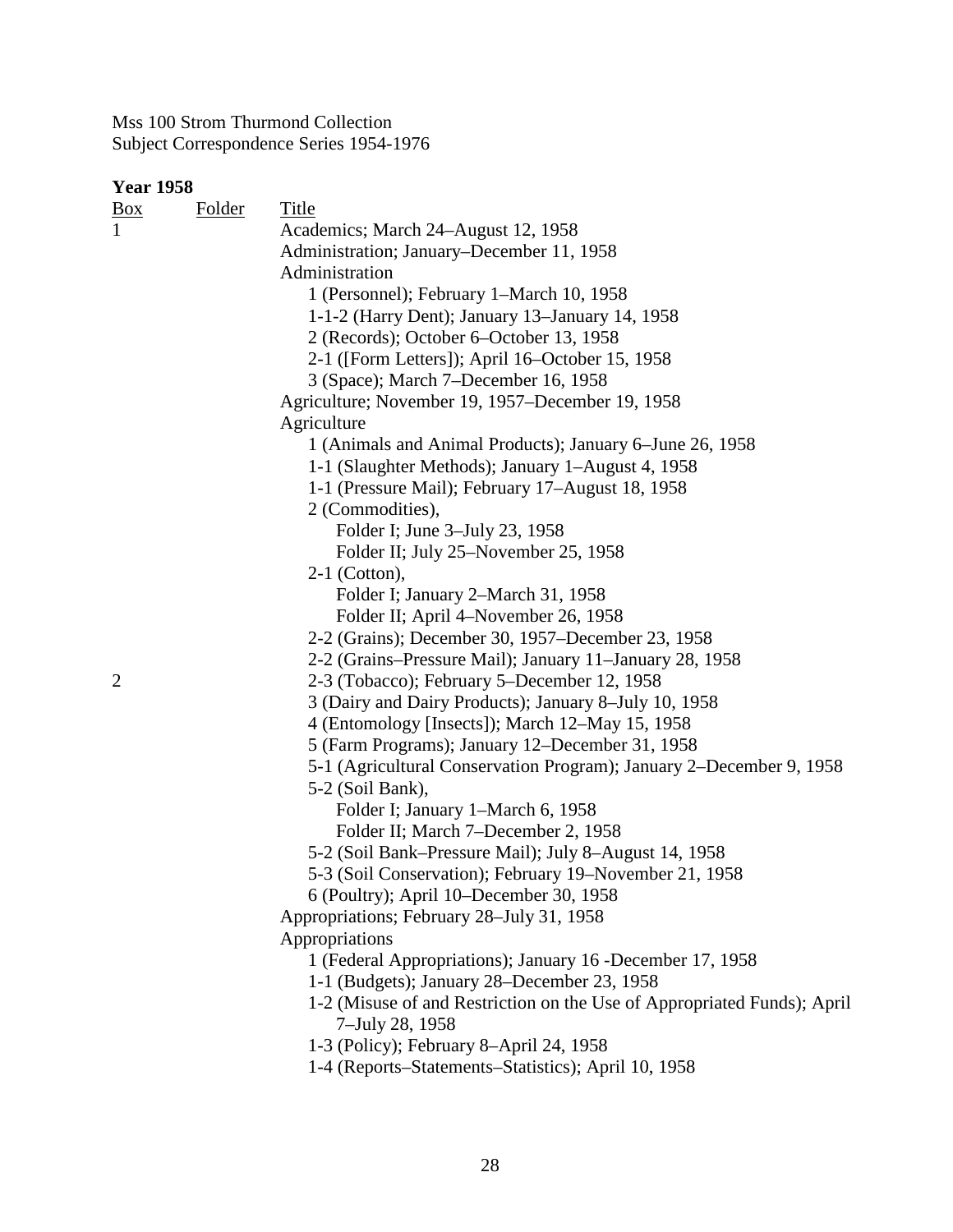| <b>Year 1958</b>    |               |                                                                                                                                                       |  |
|---------------------|---------------|-------------------------------------------------------------------------------------------------------------------------------------------------------|--|
| $\frac{Box}{}$      | <b>Folder</b> | <b>Title</b>                                                                                                                                          |  |
|                     |               | Appropriations                                                                                                                                        |  |
| $\overline{c}$<br>3 |               | 1-5 (Supplemental, Deficiency, Emergency); February 10–August 7, 1958<br>1-5-1 (Deficiency Appropriation Bill [Hayden-Ellender]); March 6-11,<br>1958 |  |
|                     |               | Atomic Energy; January 23-October 24, 1958                                                                                                            |  |
|                     |               | <b>Atomic Energy</b>                                                                                                                                  |  |
|                     |               | 1 (Savannah River Plant); May 26-August 15, 1958                                                                                                      |  |
|                     |               | 2 (Parr Shoals); March 31-July 22, 1958                                                                                                               |  |
|                     |               | Aviation; January 31–December 31, 1958                                                                                                                |  |
|                     |               | Aviation                                                                                                                                              |  |
|                     |               | 1 (Airport and Airways); January 22–December 3, 1958                                                                                                  |  |
|                     |               | 2 (Air Safety Rules and Regulations); January 14–                                                                                                     |  |
|                     |               | December 30, 1958                                                                                                                                     |  |
|                     |               | 3 (Air Passenger and Freight Traffic); January 30–August 5, 1958                                                                                      |  |
|                     |               | <b>Beverages</b>                                                                                                                                      |  |
|                     |               | 1 (Alcoholic Beverages); January 28–December 1, 1958                                                                                                  |  |
|                     |               | 1-1 (Alcohol on Airlines); February 21-July 26, 1958                                                                                                  |  |
|                     |               | 1-2 (Alcohol Advertising); February 13–October 21, 1958                                                                                               |  |
|                     |               | 1-2 (Alcohol Advertising–Pressure Mail); February 24–October 21, 1958                                                                                 |  |
|                     |               | Civil Rights; December 10–December 20, 1958                                                                                                           |  |
|                     |               | Civil Rights                                                                                                                                          |  |
|                     |               | 3 (Race Relaions); October 1, 1958                                                                                                                    |  |
|                     |               | Civil Service; January 10-October 30, 1958                                                                                                            |  |
|                     |               | Committees and Organizations; February 28–December 31, 1958                                                                                           |  |
| 4                   |               | <b>Committees and Organizations</b>                                                                                                                   |  |
|                     |               | 1-2 (Senate); January 4–December 1, 1958                                                                                                              |  |
|                     |               | 2 (Civic–Citizens–Fraternal); January 6–November 17, 1958                                                                                             |  |
|                     |               | 3 (Government Operations Committee),                                                                                                                  |  |
|                     |               | Folder I; January 10-November 25, 1958                                                                                                                |  |
|                     |               | Folder II; December 26, 1958                                                                                                                          |  |
|                     |               | 3-1 (Reorganization Subcommittee); July 14, 1958                                                                                                      |  |
|                     |               | 4 (Interstate and Foreign Commerce Committee Expense); January 2–<br>November 28, 1958                                                                |  |
|                     |               | 4-1 (Automobile Marketing Practices Subcommittee); December 1, 1958                                                                                   |  |
|                     |               | 4-2 (Communications Subcommittee); February 13, 1958                                                                                                  |  |
|                     |               | 5 (Labor and Public Welfare Committee); April 29–July 15, 1958                                                                                        |  |
|                     |               | 5-2 (Veterans Subcommittee); June 25–December 22, 1958                                                                                                |  |
|                     |               | Communications; March 3-December 11, 1958                                                                                                             |  |
|                     |               |                                                                                                                                                       |  |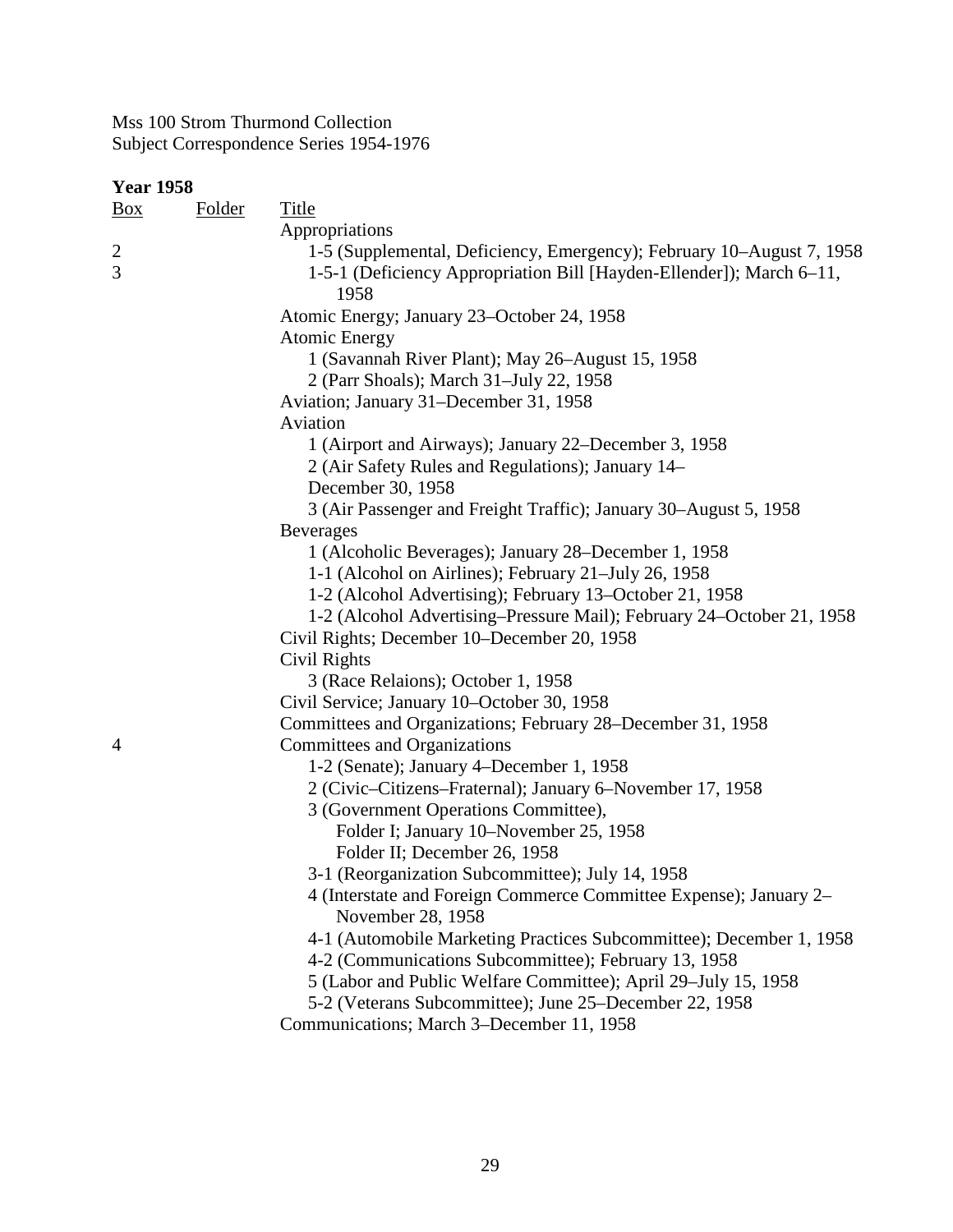| $\frac{Box}{}$ | <b>Folder</b> | <b>Title</b>                                                                                               |
|----------------|---------------|------------------------------------------------------------------------------------------------------------|
|                |               | Communications                                                                                             |
| $\overline{4}$ |               | 1 (TV); January 23–December 4, 1958                                                                        |
|                |               | 1-1 (Pay TV); January 17–December 19, 1958                                                                 |
|                |               | 2 (Radio); January 9–December 3, 1958                                                                      |
|                |               | 3 (Music),                                                                                                 |
|                |               | Folder I; January 24–March 5, 1958                                                                         |
|                |               | Folder II; March 7-September 23, 1958                                                                      |
|                |               | 4 (Newspapers and Press Releases); January 17–23, 1958                                                     |
|                |               | Congressional; May 7-September 8, 1958                                                                     |
|                |               | Congressional                                                                                              |
|                |               | 3 (Library of Congress); February 25, 1958                                                                 |
|                |               | 4 (Congressional Record); February 3–December 23, 1958                                                     |
|                |               | 4-1 (Correspondence [Congressional Record]); February 10–December                                          |
|                |               | 15, 1958                                                                                                   |
| 5              |               | Disasters; February 19–June 3, 1958                                                                        |
|                |               | <b>Disasters</b>                                                                                           |
|                |               | 1 (Droughts); December 16, 1958                                                                            |
|                |               | Economics; January 15-December 24, 1958                                                                    |
|                |               | Economics                                                                                                  |
|                |               | 1 (Business Recession); March 11-April 29, 1958                                                            |
|                |               | 2 (Industry); February 5–December 4, 1958                                                                  |
|                |               | 3 (Inflation); March 3–December 19, 1958                                                                   |
|                |               | 5 (Controls–Monopoly); January 3–June 30, 1958                                                             |
|                |               | 5 (Controls-Monopoly-(Pressure Mail)); April 23 -August 18, 1958                                           |
|                |               | 6 (Small Business Loans),                                                                                  |
|                |               | Folder I; January 8-September 2, 1958                                                                      |
|                |               | Folder II; October 1-December 30, 1958                                                                     |
|                |               | Education; January 6–December 12, 1958                                                                     |
|                |               | Education                                                                                                  |
|                |               |                                                                                                            |
|                |               | (Pressure Mail); January 31–August 18, 1958<br>1 (Colleges and Universities); October 31–December 10, 1958 |
|                |               |                                                                                                            |
|                |               | 3 (Federal Aid for Education and Educational Institutions);                                                |
| 6              |               | Folder I; January 6–May 9, 1958                                                                            |
|                |               | Folder II; May 14–December 11, 1958                                                                        |
|                |               | 3 (Federal Aid for Education and Educational Institutions-Pressure Mail);                                  |
|                |               | February 12–August 8, 1958                                                                                 |
|                |               | 4 (Libraries); January 30-April 1, 1958                                                                    |
|                |               | 5 (Scholarships–Fellowships); January 6–December 24, 1958                                                  |
|                |               | 6 (Schools); January 6-April 1, 1958                                                                       |
|                |               | 6-1 (Capitol Page Schools); January 20, 1958                                                               |
|                |               | 6-3 (Parochial–Private Schools); January 14, 1958                                                          |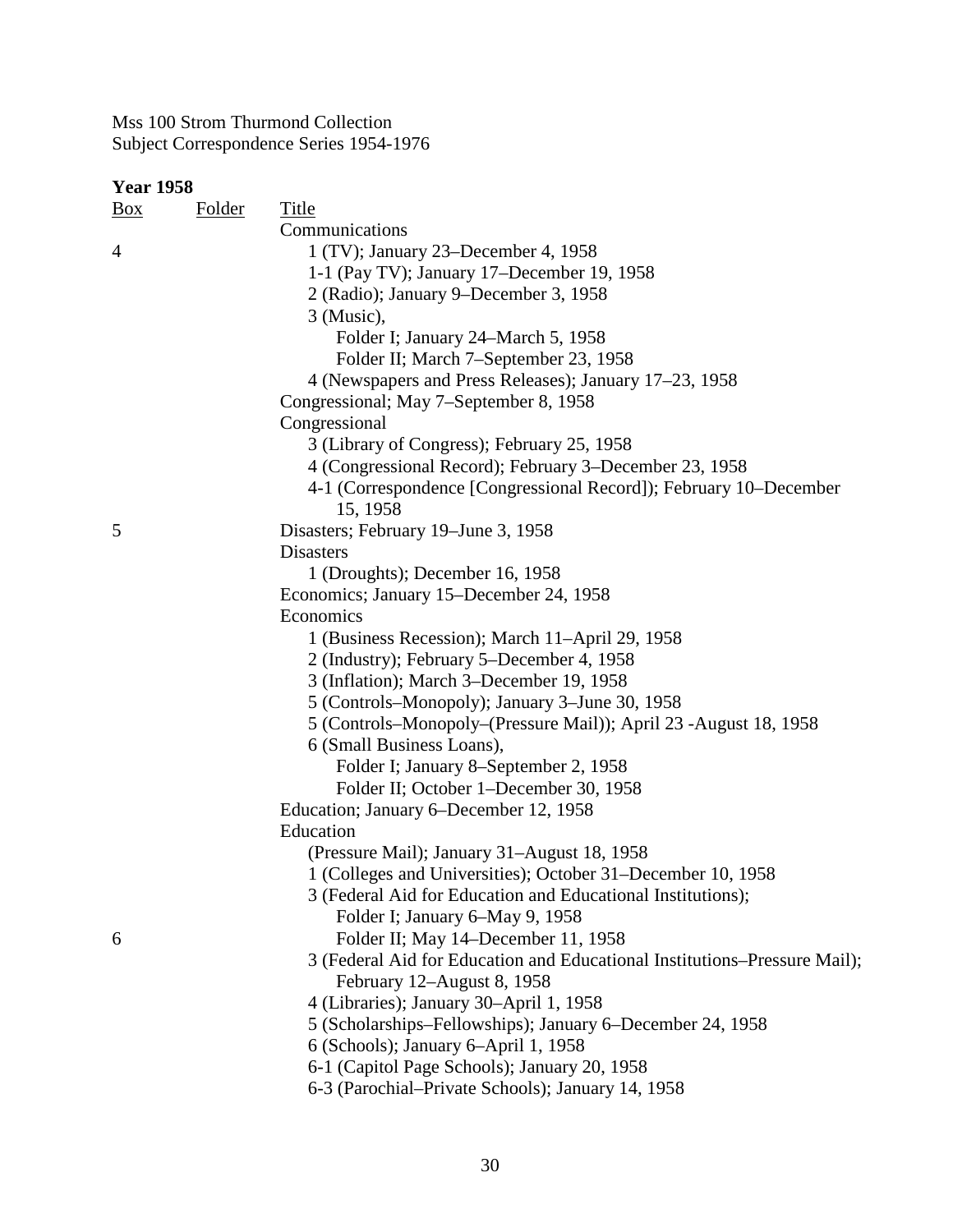| <u>Box</u> | <b>Folder</b> | <b>Title</b>                                                                  |
|------------|---------------|-------------------------------------------------------------------------------|
|            |               | Education                                                                     |
| 6          |               | 6-4 (Public Schools); January 8–December 24, 1958                             |
|            |               | 8 (Standards–Requirements); January 22–July 30, 1958                          |
|            |               | 9 (Vocational Education); February 14–November 28, 1958                       |
|            |               | Federal Government; January 8-December 23, 1958                               |
|            |               | <b>Federal Government</b>                                                     |
|            |               | 1 (Executive Branch); January 9–November 20, 1958                             |
|            |               | 1-1 (Departments); January 2-November 10, 1958                                |
|            |               | 1-2 (Independent Agencies and Offices); January 21–November 3, 1958           |
|            |               | 1-2-2 (Civil Rights Admission); January 8-April 29, 1958                      |
|            |               | 1-3 (Government Liaisons Offices); January 17–August 8, 1958                  |
|            |               | 2 (Legislative); April 21–December 30, 1958                                   |
| 7          |               | 2-1 (Rules and Administration); June 11, 1957–December 23, 1958               |
|            |               | 2-1 (Rules and Administration–Pressure Mail); December 2–December<br>20, 1958 |
|            |               | 3 (Land, Buildings, and Grounds); January 10–September 9, 1958                |
|            |               | 4 (Judicial Branch); December 6, 1957-November 13, 1958                       |
|            |               | 4-1 (Supreme Court),                                                          |
|            |               | Folder I; January 1-June 23, 1958                                             |
|            |               | Folder II; July 3-December 31, 1958                                           |
| 7          |               | 4-1 (Supreme Court–Pressure Mail); February 28 -August 28, 1958               |
|            |               | 4-1-1 (Supreme Court Decisions),                                              |
|            |               | Folder I; September 4–October 7, 1958                                         |
|            |               | Folder II; October 8-October 15, 1958                                         |
|            |               | Folder III; October 20–December 11, 1958                                      |
|            |               | 4-3 (District Court); August 11–November 12, 1958                             |
| 8          |               | 5 (Statehood); January 10–October 24, 1958                                    |
|            |               | 5 (Statehood–Pressure Mail); March 6–August 14, 1958                          |
|            |               | 6 (Surplus Property); August 5, 1957–November 8, 1958                         |
|            |               | 7 (Claims and Litigations); December 6, 1957–December 8, 1958                 |
|            |               | 8 (Publications); January 7–March 10, 1958                                    |
|            |               | 9 (Constitutional Government); January 6-December 31, 1958                    |
|            |               | 10 (Government Contracts),                                                    |
|            |               | Folder I; June 12, 1957–June 30, 1958                                         |
|            |               | Folder II; July 2-October 27, 1958                                            |
|            |               | 11 (Government Loans); March 4-October 1, 1958                                |
|            |               | Finance; January 22–December 22, 1958                                         |
|            |               | Finance                                                                       |
|            |               | 1 (Banking); January 20–December 9, 1958                                      |
|            |               | 2 (Currency); January 24–July 23, 1958                                        |
|            |               | 3 (Public Debt-Spending-Economy); January 3 - December 31, 1958               |
|            |               |                                                                               |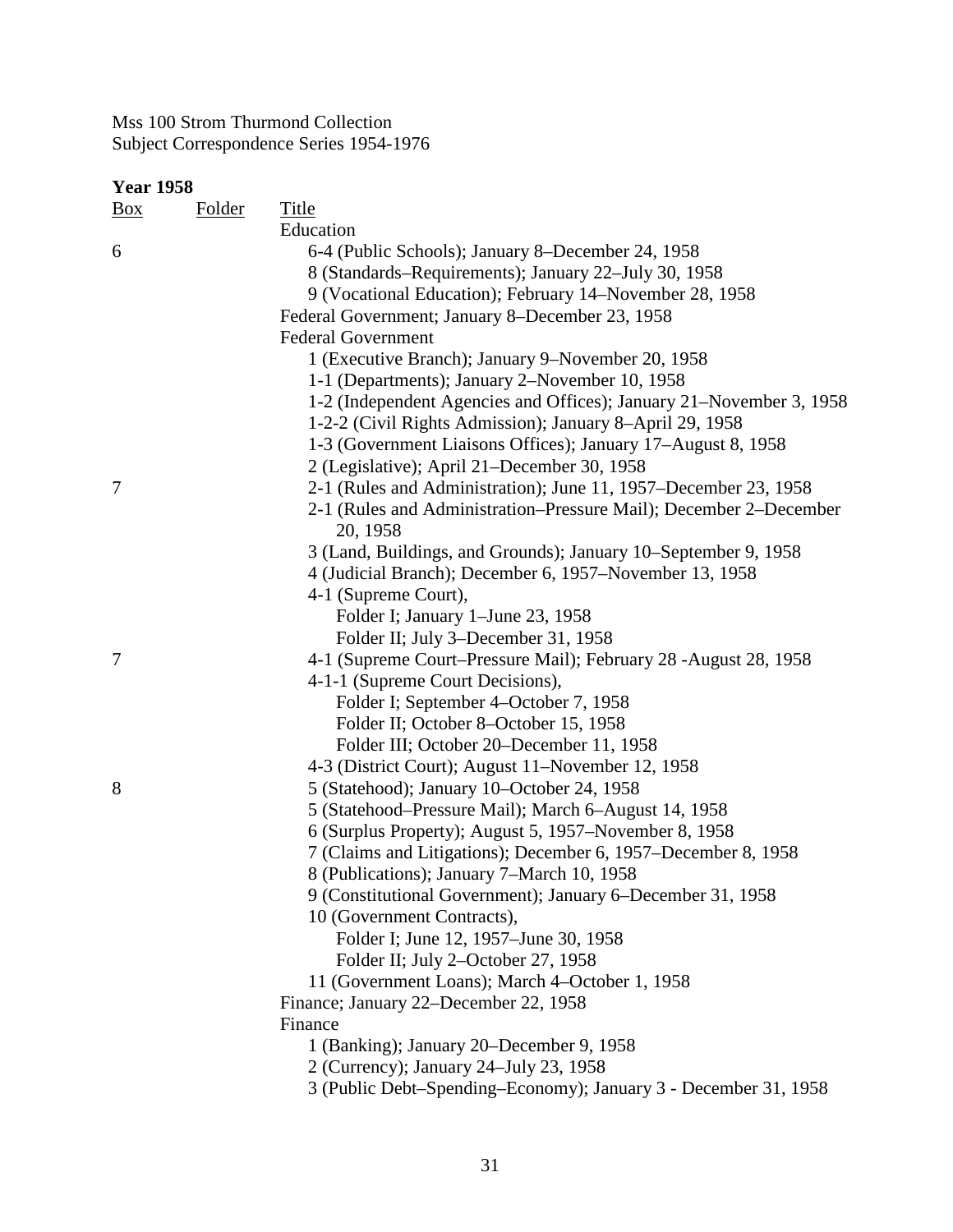| Box | <b>Folder</b> | <u>Title</u>                                                       |
|-----|---------------|--------------------------------------------------------------------|
|     |               | Finance                                                            |
| 9   |               | 4 (Savings and Loans); January 8–November 15, 1958                 |
|     |               | 6-2 (Small Business Administration of Loans); December 31, 1958    |
|     |               | Foreign Relations; February 12–December 4, 1958                    |
|     |               | <b>Foreign Relations</b>                                           |
|     |               | 1 (Foreign Policy); January 6–December 23, 1958                    |
|     |               | 2 (Foreign Aid); January 16–December 23, 1958                      |
|     |               | 3 (Treaties and Peace Pacts); June 23–July 24, 1958                |
|     |               | 4 (United Nations); July 23–October 20, 1958                       |
|     |               | 4-1 (Red China); November 12–December 16, 1958                     |
|     |               | Health and Welfare; January 15–October 13, 1958                    |
|     |               | <b>Health and Welfare</b>                                          |
|     |               | 1 (Community Health and Sanitation); April 17–October 1, 1958      |
|     |               | 1-1 (Sewage and Sewage Disposal),                                  |
|     |               | Folder I; December 5, 1957–June 5, 1958                            |
|     |               | Folder II; June 13-October 14, 1958                                |
|     |               | 1-2 (Stream and River Pollution); April 21, 1958                   |
|     |               | 2 (Disease and Conditions); February 27–December 23, 1958          |
|     |               | 3 (Rehabilitation Programs); November 25, 1957 - November 10, 1958 |
|     |               | 4 (Water–Water Systems–Water Supplies); January 8–October 14, 1958 |
|     |               | 5 (Drugs (Medicines–Serums)); January 15–September 4, 1958         |
|     |               | 6 (Socialized Medicine); February 5–June 25, 1958                  |
|     |               | Housing; June 18, 1957–December 23, 1958                           |
|     |               | Housing (Pressure Mail); April 29–May 2, 1958                      |
|     |               | Housing                                                            |
| 10  |               | 1 (Construction); December 27–August 23, 1958                      |
|     |               | 1-1 (Public Housing); January 26–December 4, 1958                  |
|     |               | 1-2 (Lumber Treatment [Termites]); July 18–July 28, 1958           |
|     |               | 2 (Financing–Interest Rates); January 3–September 17, 1958         |
|     |               | Immigration and Naturalization; July 9–October 8, 1959             |
|     |               | <b>Immigration and Naturalization</b>                              |
|     |               | 1 (Citizenship); March 6–October 22, 1958                          |
|     |               | 2 (Passports–Visas); January 9–December 5, 1958                    |
|     |               | 3 (Quotas-Refugees-Displaced Persons); January 19-August 1, 1958   |
|     |               | 4 (Private Relief Bills); December 12, 1957-October 8, 1958        |
|     |               | Indian Affairs; August 25–December 22, 1958                        |
|     |               | Institutions; March 18-July 21, 1958                               |
|     |               |                                                                    |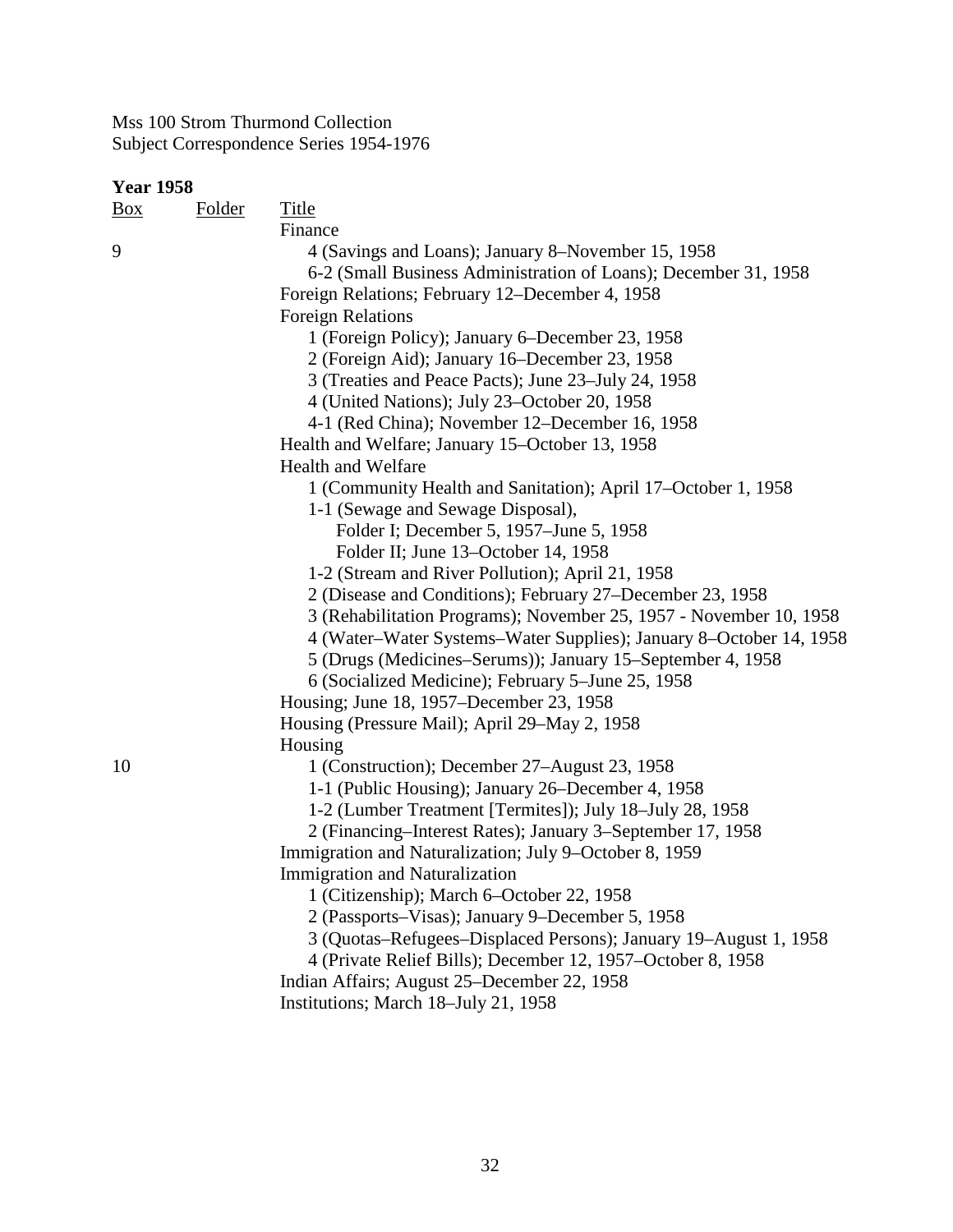| <b>Year 1958</b> |               |                                                                                  |
|------------------|---------------|----------------------------------------------------------------------------------|
| Box              | <u>Folder</u> | <b>Title</b>                                                                     |
|                  |               | Institutions                                                                     |
| 10               |               | 1-2 ([Federal Institutions]: Health and Mental); February 3–September 3,<br>1958 |
|                  |               | 1-3 ([Federal Institutions]: Welfare); December 11, 1958                         |
|                  |               | 3 (Private Institutions); March 13, 1958                                         |
|                  |               | Insurance and Retirement; January 17, 1957–September 8, 1958                     |
|                  |               | <b>Insurance and Retirement</b>                                                  |
|                  |               | (Pressure Mail); August 1–18, 1958                                               |
|                  |               | 1 (Federal Government); January 15–September 2, 1958                             |
| 11               |               | 1-1 (Insurance); February 28–October 18, 1958                                    |
|                  |               | 1-2 (Retirement and Annuities); January 1–September 12, 1958                     |
|                  |               | 1-3 (Railroad Retirement),                                                       |
|                  |               | Folder I; January 7, 1957-July 24, 1958                                          |
|                  |               | Folder II; July 25–August 14, 1958                                               |
|                  |               | Folder III; August 15-October 9, 1958                                            |
|                  |               | 1-3 (Railroad Retirement–Pressure Mail); March 16 - September 2, 1958            |
|                  |               | 1-4 (Compensations); February 6–September 26, 1958                               |
|                  |               | 1-4 (Compensations–Pressure Mail); May 8–May 30, 1958                            |
|                  |               | 3 (Private Industrial Insurance and Retirement); January 2, 1957–January         |
|                  |               | 6, 1958                                                                          |
|                  |               | Inventions; January 13–August 15, 1958                                           |
|                  |               | Inventions                                                                       |
|                  |               | 1 (Patents); January 2-October 14, 1958                                          |
|                  |               | 2 (Trademarks–Copyrights); January 15–June 30, 1958                              |
|                  |               | Labor; January 28–November 12, 1958                                              |
|                  |               | Labor                                                                            |
| 12               |               | 1 (Conditions–Employment–Unemployment); January 13 -October 2,<br>1958           |
|                  |               | 2 (Strikes–Work Stoppages); April 29–July 21, 1958                               |
|                  |               | 2-1 (Pickets–Picketing); February 1–July 17, 1958                                |
|                  |               | 3 (Unions); January 7, 1957–September 12, 1958                                   |
|                  |               | 3-1 (Labor Legislation); June 9–August 20, 1958                                  |
|                  |               | 3-1 (Labor Legislation–Pressure Mail); February 14–July 2, 1958                  |
|                  |               | 4 (Employment for Handicapped People); February 13–October 27, 1958              |
|                  |               | 5 (Fair Labor Standards [Minimum Wage]); January 1–November 8, 1958              |
|                  |               | 6 (Investigation); January 30–August 20, 1958                                    |
|                  |               | 7 (Right to Work); January 20–November 28, 1958                                  |
|                  |               | 8 (Welfare Funds); February 12–May 9, 1958                                       |
|                  |               | 8-1 (S.2888 [To Provide for Registration, Reporting and Disclosure of            |
|                  |               | Employee Welfare and Pension Benefit Plans]); April 22–August 28,                |
|                  |               | 1958                                                                             |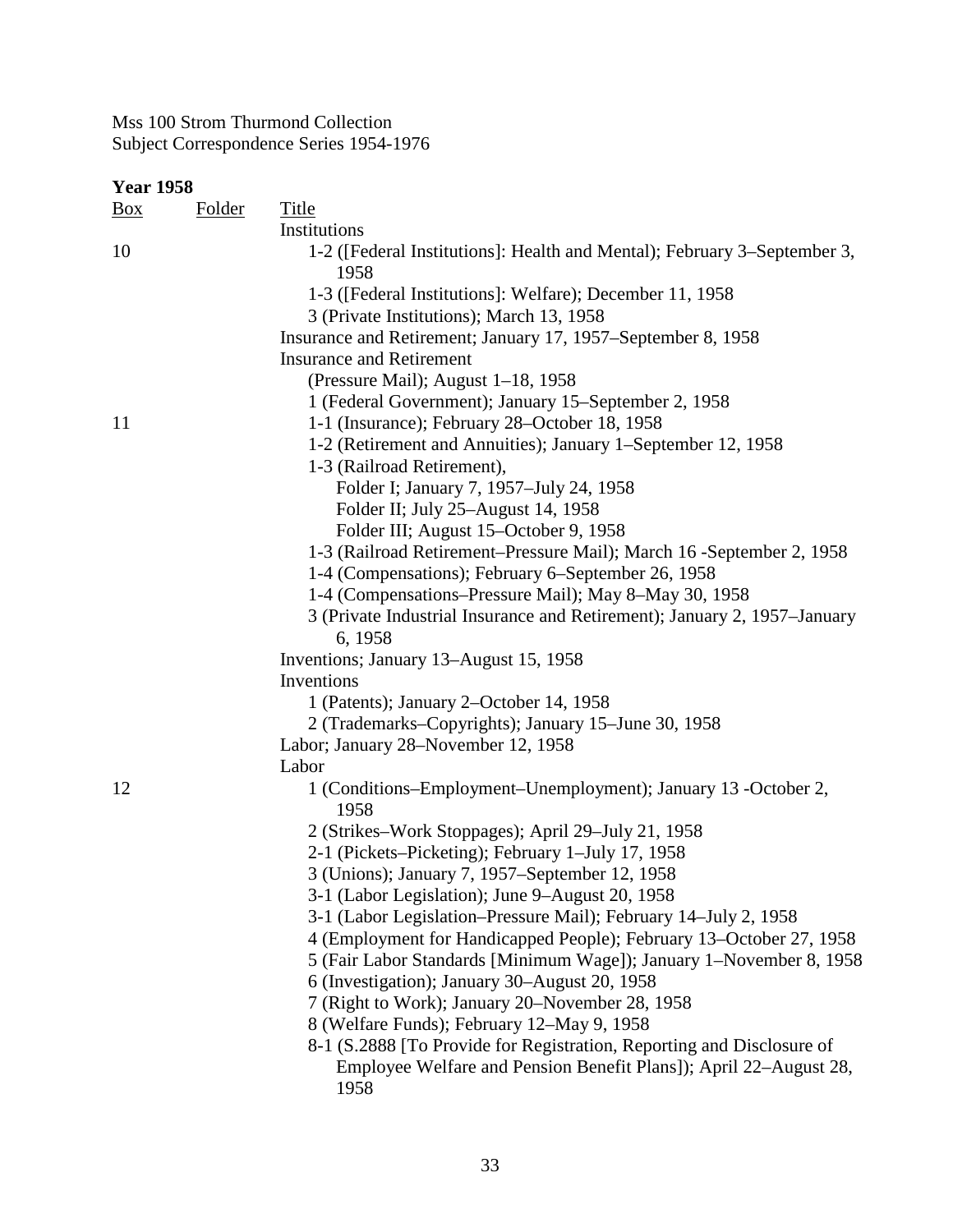| <b>Title</b><br><b>Folder</b><br>Labor<br>8-1 (S.2888 [To Provide for Registration, Reporting and Disclosure of<br>Employee Welfare and Pension Benefit Plans]-Pressure Mail); April<br>26–June 5, 1958<br>Legislation,<br>Folder I; November 27, 1957–May 27, 1958<br>Folder II; June 3–December 29, 1958<br>Legislation<br>1 (House); August 23–November 21, 1958<br>3 (Senate); February 7, 1957–November 20, 1958<br>3-1-1 (S.4 [Prevent Consumption of Alcoholic Beverages Aboard<br>Commercial Passenger and Military Aircraft]); February 5–December<br>31, 1958<br>3-1-1 (S.4 [Prevent Consumption of Alcoholic Beverages Aboard<br>Commercial Passenger and Military Aircraft] -Pressure Mail); January<br>1-November 20, 1958<br>3 -1-2 (S.5 [Prevent the Allocation of Procurement Contracts to Certain<br>Designated Geographical Areas)]; January 7, 1957–August 25, 1958<br>3 -1-3 (S.6 [Eliminate Claims of Immunity from State and Local Taxes<br>Based on Contracts of the United States or Its Agencies or<br>Instrumentalities]); July 3–December 1, 1958<br>3-1-3 (S.6 [Eliminate Claims of Immunity from State and Local Taxes<br>Based on Contracts of the United States or ItsAgencies or<br>Instrumentalities]–Pressure Mail),<br>Folder I; February 28–May 28, 1958<br>Folder II; June 2-July 17, 1958<br>3-1-5 (S.9 [Denial of Exemption in the Case of Organizations Promoting<br>Litigation]); January 7, 1957<br>3-1-6 (S.10 [Provide for Participation by Tobacco Producers in the<br>Acreage Reserve Program on the Basis of 1956 Acreage Allotments]);<br>January 7, 1957<br>3-1-7 (S.587 [Require the Sale Abroad at World Market Prices]); January<br>14, 1957<br>3-1-8 (S.1093 [Provide for the Rank of Certain Officers of the Army,<br>Navy, and Air Force]); February 7, 1957<br>3 -1-9 (S.1094 [Provide Extension of Time for Making Application for<br>Terminal-Leave Payl); February 7, 1957<br>3 -1-10 (S.1165–Judge Advocate General [Military Lawyers Promotion | <b>Year 1958</b> |  |                          |  |  |  |  |
|-------------------------------------------------------------------------------------------------------------------------------------------------------------------------------------------------------------------------------------------------------------------------------------------------------------------------------------------------------------------------------------------------------------------------------------------------------------------------------------------------------------------------------------------------------------------------------------------------------------------------------------------------------------------------------------------------------------------------------------------------------------------------------------------------------------------------------------------------------------------------------------------------------------------------------------------------------------------------------------------------------------------------------------------------------------------------------------------------------------------------------------------------------------------------------------------------------------------------------------------------------------------------------------------------------------------------------------------------------------------------------------------------------------------------------------------------------------------------------------------------------------------------------------------------------------------------------------------------------------------------------------------------------------------------------------------------------------------------------------------------------------------------------------------------------------------------------------------------------------------------------------------------------------------------------------------------------------------------------------------------------------|------------------|--|--------------------------|--|--|--|--|
|                                                                                                                                                                                                                                                                                                                                                                                                                                                                                                                                                                                                                                                                                                                                                                                                                                                                                                                                                                                                                                                                                                                                                                                                                                                                                                                                                                                                                                                                                                                                                                                                                                                                                                                                                                                                                                                                                                                                                                                                             | $\frac{Box}{}$   |  |                          |  |  |  |  |
|                                                                                                                                                                                                                                                                                                                                                                                                                                                                                                                                                                                                                                                                                                                                                                                                                                                                                                                                                                                                                                                                                                                                                                                                                                                                                                                                                                                                                                                                                                                                                                                                                                                                                                                                                                                                                                                                                                                                                                                                             |                  |  |                          |  |  |  |  |
|                                                                                                                                                                                                                                                                                                                                                                                                                                                                                                                                                                                                                                                                                                                                                                                                                                                                                                                                                                                                                                                                                                                                                                                                                                                                                                                                                                                                                                                                                                                                                                                                                                                                                                                                                                                                                                                                                                                                                                                                             | 12               |  |                          |  |  |  |  |
|                                                                                                                                                                                                                                                                                                                                                                                                                                                                                                                                                                                                                                                                                                                                                                                                                                                                                                                                                                                                                                                                                                                                                                                                                                                                                                                                                                                                                                                                                                                                                                                                                                                                                                                                                                                                                                                                                                                                                                                                             |                  |  |                          |  |  |  |  |
|                                                                                                                                                                                                                                                                                                                                                                                                                                                                                                                                                                                                                                                                                                                                                                                                                                                                                                                                                                                                                                                                                                                                                                                                                                                                                                                                                                                                                                                                                                                                                                                                                                                                                                                                                                                                                                                                                                                                                                                                             |                  |  |                          |  |  |  |  |
|                                                                                                                                                                                                                                                                                                                                                                                                                                                                                                                                                                                                                                                                                                                                                                                                                                                                                                                                                                                                                                                                                                                                                                                                                                                                                                                                                                                                                                                                                                                                                                                                                                                                                                                                                                                                                                                                                                                                                                                                             |                  |  |                          |  |  |  |  |
|                                                                                                                                                                                                                                                                                                                                                                                                                                                                                                                                                                                                                                                                                                                                                                                                                                                                                                                                                                                                                                                                                                                                                                                                                                                                                                                                                                                                                                                                                                                                                                                                                                                                                                                                                                                                                                                                                                                                                                                                             |                  |  |                          |  |  |  |  |
|                                                                                                                                                                                                                                                                                                                                                                                                                                                                                                                                                                                                                                                                                                                                                                                                                                                                                                                                                                                                                                                                                                                                                                                                                                                                                                                                                                                                                                                                                                                                                                                                                                                                                                                                                                                                                                                                                                                                                                                                             | 13               |  |                          |  |  |  |  |
|                                                                                                                                                                                                                                                                                                                                                                                                                                                                                                                                                                                                                                                                                                                                                                                                                                                                                                                                                                                                                                                                                                                                                                                                                                                                                                                                                                                                                                                                                                                                                                                                                                                                                                                                                                                                                                                                                                                                                                                                             |                  |  |                          |  |  |  |  |
|                                                                                                                                                                                                                                                                                                                                                                                                                                                                                                                                                                                                                                                                                                                                                                                                                                                                                                                                                                                                                                                                                                                                                                                                                                                                                                                                                                                                                                                                                                                                                                                                                                                                                                                                                                                                                                                                                                                                                                                                             |                  |  |                          |  |  |  |  |
|                                                                                                                                                                                                                                                                                                                                                                                                                                                                                                                                                                                                                                                                                                                                                                                                                                                                                                                                                                                                                                                                                                                                                                                                                                                                                                                                                                                                                                                                                                                                                                                                                                                                                                                                                                                                                                                                                                                                                                                                             |                  |  |                          |  |  |  |  |
|                                                                                                                                                                                                                                                                                                                                                                                                                                                                                                                                                                                                                                                                                                                                                                                                                                                                                                                                                                                                                                                                                                                                                                                                                                                                                                                                                                                                                                                                                                                                                                                                                                                                                                                                                                                                                                                                                                                                                                                                             |                  |  |                          |  |  |  |  |
|                                                                                                                                                                                                                                                                                                                                                                                                                                                                                                                                                                                                                                                                                                                                                                                                                                                                                                                                                                                                                                                                                                                                                                                                                                                                                                                                                                                                                                                                                                                                                                                                                                                                                                                                                                                                                                                                                                                                                                                                             |                  |  |                          |  |  |  |  |
|                                                                                                                                                                                                                                                                                                                                                                                                                                                                                                                                                                                                                                                                                                                                                                                                                                                                                                                                                                                                                                                                                                                                                                                                                                                                                                                                                                                                                                                                                                                                                                                                                                                                                                                                                                                                                                                                                                                                                                                                             |                  |  |                          |  |  |  |  |
|                                                                                                                                                                                                                                                                                                                                                                                                                                                                                                                                                                                                                                                                                                                                                                                                                                                                                                                                                                                                                                                                                                                                                                                                                                                                                                                                                                                                                                                                                                                                                                                                                                                                                                                                                                                                                                                                                                                                                                                                             |                  |  |                          |  |  |  |  |
|                                                                                                                                                                                                                                                                                                                                                                                                                                                                                                                                                                                                                                                                                                                                                                                                                                                                                                                                                                                                                                                                                                                                                                                                                                                                                                                                                                                                                                                                                                                                                                                                                                                                                                                                                                                                                                                                                                                                                                                                             |                  |  |                          |  |  |  |  |
|                                                                                                                                                                                                                                                                                                                                                                                                                                                                                                                                                                                                                                                                                                                                                                                                                                                                                                                                                                                                                                                                                                                                                                                                                                                                                                                                                                                                                                                                                                                                                                                                                                                                                                                                                                                                                                                                                                                                                                                                             |                  |  |                          |  |  |  |  |
|                                                                                                                                                                                                                                                                                                                                                                                                                                                                                                                                                                                                                                                                                                                                                                                                                                                                                                                                                                                                                                                                                                                                                                                                                                                                                                                                                                                                                                                                                                                                                                                                                                                                                                                                                                                                                                                                                                                                                                                                             |                  |  |                          |  |  |  |  |
|                                                                                                                                                                                                                                                                                                                                                                                                                                                                                                                                                                                                                                                                                                                                                                                                                                                                                                                                                                                                                                                                                                                                                                                                                                                                                                                                                                                                                                                                                                                                                                                                                                                                                                                                                                                                                                                                                                                                                                                                             |                  |  |                          |  |  |  |  |
|                                                                                                                                                                                                                                                                                                                                                                                                                                                                                                                                                                                                                                                                                                                                                                                                                                                                                                                                                                                                                                                                                                                                                                                                                                                                                                                                                                                                                                                                                                                                                                                                                                                                                                                                                                                                                                                                                                                                                                                                             |                  |  |                          |  |  |  |  |
|                                                                                                                                                                                                                                                                                                                                                                                                                                                                                                                                                                                                                                                                                                                                                                                                                                                                                                                                                                                                                                                                                                                                                                                                                                                                                                                                                                                                                                                                                                                                                                                                                                                                                                                                                                                                                                                                                                                                                                                                             |                  |  |                          |  |  |  |  |
|                                                                                                                                                                                                                                                                                                                                                                                                                                                                                                                                                                                                                                                                                                                                                                                                                                                                                                                                                                                                                                                                                                                                                                                                                                                                                                                                                                                                                                                                                                                                                                                                                                                                                                                                                                                                                                                                                                                                                                                                             |                  |  |                          |  |  |  |  |
|                                                                                                                                                                                                                                                                                                                                                                                                                                                                                                                                                                                                                                                                                                                                                                                                                                                                                                                                                                                                                                                                                                                                                                                                                                                                                                                                                                                                                                                                                                                                                                                                                                                                                                                                                                                                                                                                                                                                                                                                             |                  |  |                          |  |  |  |  |
|                                                                                                                                                                                                                                                                                                                                                                                                                                                                                                                                                                                                                                                                                                                                                                                                                                                                                                                                                                                                                                                                                                                                                                                                                                                                                                                                                                                                                                                                                                                                                                                                                                                                                                                                                                                                                                                                                                                                                                                                             |                  |  |                          |  |  |  |  |
|                                                                                                                                                                                                                                                                                                                                                                                                                                                                                                                                                                                                                                                                                                                                                                                                                                                                                                                                                                                                                                                                                                                                                                                                                                                                                                                                                                                                                                                                                                                                                                                                                                                                                                                                                                                                                                                                                                                                                                                                             |                  |  |                          |  |  |  |  |
|                                                                                                                                                                                                                                                                                                                                                                                                                                                                                                                                                                                                                                                                                                                                                                                                                                                                                                                                                                                                                                                                                                                                                                                                                                                                                                                                                                                                                                                                                                                                                                                                                                                                                                                                                                                                                                                                                                                                                                                                             |                  |  |                          |  |  |  |  |
|                                                                                                                                                                                                                                                                                                                                                                                                                                                                                                                                                                                                                                                                                                                                                                                                                                                                                                                                                                                                                                                                                                                                                                                                                                                                                                                                                                                                                                                                                                                                                                                                                                                                                                                                                                                                                                                                                                                                                                                                             |                  |  |                          |  |  |  |  |
|                                                                                                                                                                                                                                                                                                                                                                                                                                                                                                                                                                                                                                                                                                                                                                                                                                                                                                                                                                                                                                                                                                                                                                                                                                                                                                                                                                                                                                                                                                                                                                                                                                                                                                                                                                                                                                                                                                                                                                                                             |                  |  |                          |  |  |  |  |
|                                                                                                                                                                                                                                                                                                                                                                                                                                                                                                                                                                                                                                                                                                                                                                                                                                                                                                                                                                                                                                                                                                                                                                                                                                                                                                                                                                                                                                                                                                                                                                                                                                                                                                                                                                                                                                                                                                                                                                                                             |                  |  |                          |  |  |  |  |
|                                                                                                                                                                                                                                                                                                                                                                                                                                                                                                                                                                                                                                                                                                                                                                                                                                                                                                                                                                                                                                                                                                                                                                                                                                                                                                                                                                                                                                                                                                                                                                                                                                                                                                                                                                                                                                                                                                                                                                                                             |                  |  |                          |  |  |  |  |
|                                                                                                                                                                                                                                                                                                                                                                                                                                                                                                                                                                                                                                                                                                                                                                                                                                                                                                                                                                                                                                                                                                                                                                                                                                                                                                                                                                                                                                                                                                                                                                                                                                                                                                                                                                                                                                                                                                                                                                                                             |                  |  | and Incentive Program]), |  |  |  |  |
| Folder I; February 11, 1957–April 7, 1958                                                                                                                                                                                                                                                                                                                                                                                                                                                                                                                                                                                                                                                                                                                                                                                                                                                                                                                                                                                                                                                                                                                                                                                                                                                                                                                                                                                                                                                                                                                                                                                                                                                                                                                                                                                                                                                                                                                                                                   |                  |  |                          |  |  |  |  |
| Folder II; April 8-October 29, 1958                                                                                                                                                                                                                                                                                                                                                                                                                                                                                                                                                                                                                                                                                                                                                                                                                                                                                                                                                                                                                                                                                                                                                                                                                                                                                                                                                                                                                                                                                                                                                                                                                                                                                                                                                                                                                                                                                                                                                                         |                  |  |                          |  |  |  |  |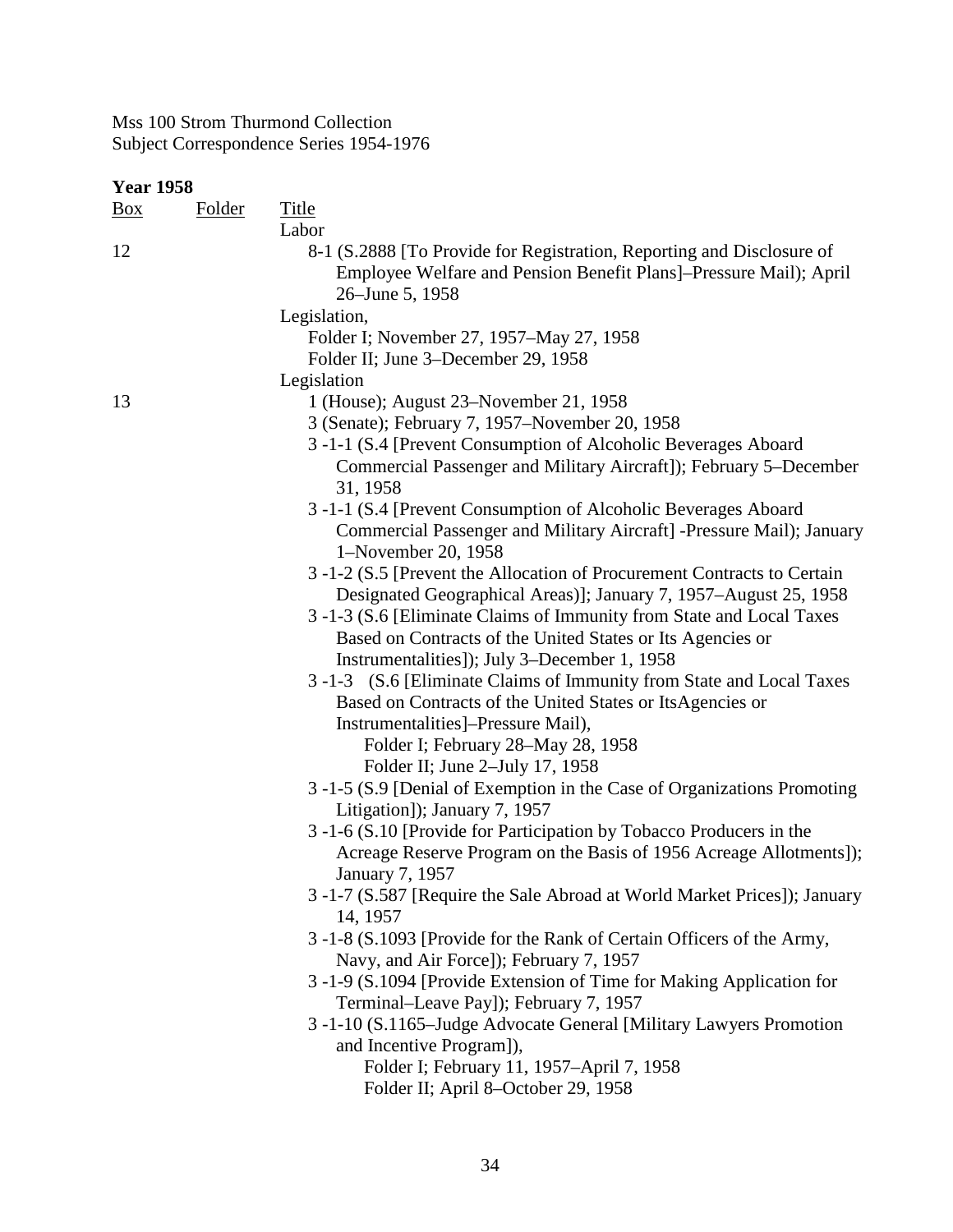| <b>Year 1958</b> |               |                                                                                                                                                                                          |
|------------------|---------------|------------------------------------------------------------------------------------------------------------------------------------------------------------------------------------------|
| $\frac{Box}{}$   | <b>Folder</b> | <b>Title</b>                                                                                                                                                                             |
|                  |               | Legislation                                                                                                                                                                              |
| 13               |               | 3 -1-11 (S.1166 [Price Support for Agricultural Commodities]); February<br>11, 1957                                                                                                      |
|                  |               | 3 -1-12 (S.1226 [Prohibit Introduction of Cigarettes into Interstate<br>Commerce Unless Each Package Containing Such Cigarettes is                                                       |
|                  |               | Labeled to Indicate Every Substance or Material It Contains)];<br>February 14, 1957–May 7, 1958                                                                                          |
|                  |               | 3 -1-13 (S.1246 [Provide for the Reinvestment of Certain Lands or                                                                                                                        |
|                  |               | Interests Therein Required for the Clarks Hill Reservoir, Georgia, by<br>the Reconveyance of Such Lands or Interests Therein to the Former                                               |
|                  |               | Owners Thereof]); February 18, 1957–July 28, 1958                                                                                                                                        |
|                  |               | 3 -1-15 (S.1563 [Permit a Taxpayer Carrying on a Trade or Business in the<br>Conduct of Which Ten or Less Persons are Engaged to Elect to Take a<br>Standard Deduction]); March 12, 1957 |
|                  |               | 3 -1-16 (S.1598 [To Regulate the Foreign Commerce of the United States                                                                                                                   |
|                  |               | by Establishing Quantative Restrictions on the Importation of                                                                                                                            |
|                  |               | Hardwood Plywood]); March 14, 1957–January 13, 1958<br>3 -1-17 (S.1642 [For the Relief of Claude E. Crawford]); February 26,                                                             |
|                  |               | 1954–January 16, 1959                                                                                                                                                                    |
| 14               |               | 3-1-19 (S.2239 [Relief of Wadiha Saline Hamade]); June 6, 1957–August<br>20, 1958                                                                                                        |
|                  |               | 3 -1-20 (S.3306 [Prohibit the Making of Gifts to Government Officials of<br>Government Agencies by Persons Having Business with Such                                                     |
|                  |               | Agencies and to Prohibit the Acceptance of Such Gifts]); February 6,<br>1958                                                                                                             |
|                  |               | 3-1-21 (S.2401 [Authorize the Enforcement of State Statues Prohibiting<br>Subversive Activities]); June 26, 1957 -April 7, 1958                                                          |
|                  |               | 3 -1-22 (S.2844 [For the Relief of J. Paul Adams]); August 23, 1957–<br>February 12, 1958                                                                                                |
|                  |               | 3 -1-23 (S.2957 [United States Academy Act]); January 16–June 20, 1958                                                                                                                   |
|                  |               | 3-1-24 (Resolution–Commission in Federal and State Jurisdiction);<br>January 10–May 23, 1958                                                                                             |
|                  |               | 3-1-25 (S.J Resolution 44 [Placing Certain Individuals Who Served in the<br>Armed Forces of the United States in the Moro Province (and etc.) in                                         |
|                  |               | the Same Status as Those Who Served in the Armed Forces During the                                                                                                                       |
|                  |               | Phillippine Insurrection and Their Survivors]); January 29, 1957–                                                                                                                        |
|                  |               | <b>January 2, 1958</b><br>3-1-26 (S. Con. Res. 38 [Jurisdiction in Foreign Crimes for Members of                                                                                         |
|                  |               | Armed Forces]); July 3, 1958                                                                                                                                                             |
|                  |               | 3-1-27 (S.2995 [On Behalf of Veterans–Statement by Senator                                                                                                                               |
|                  |               | Thurmond]); January 13, 1958                                                                                                                                                             |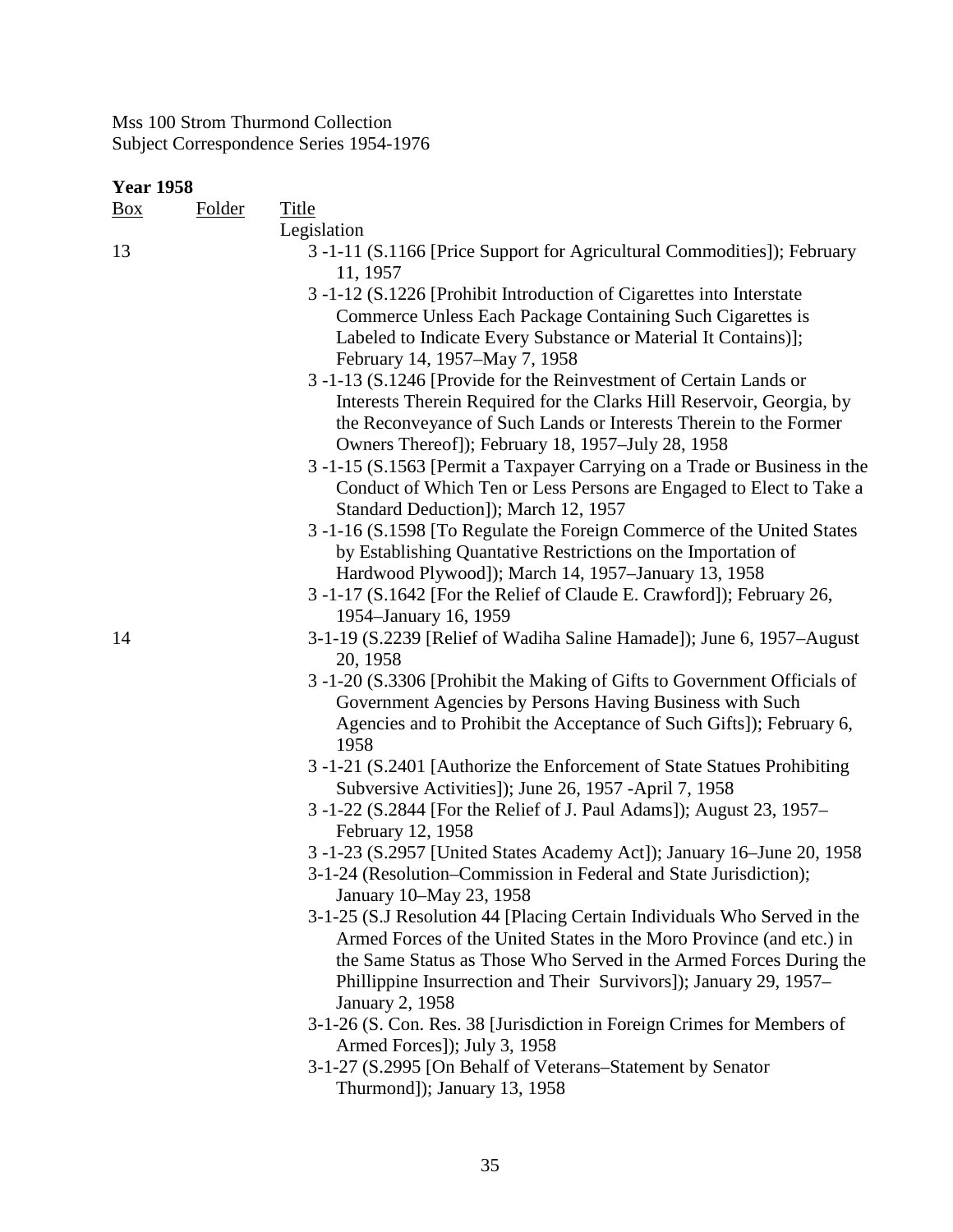### **Year 1958**

| $\frac{Box}{}$ | Folder | <b>Title</b>                                                                                                                         |
|----------------|--------|--------------------------------------------------------------------------------------------------------------------------------------|
|                |        | Legislation                                                                                                                          |
| 14             |        | 3-1-28 (S.3774 [Labor Legislation]); April 17-May 23, 1958                                                                           |
|                |        | 3-1-29 (S.3773 [Labor Bill]); May 8-July 10, 1958                                                                                    |
|                |        | 3-1-30 (S.3710 [Unemployment Compensation for Peacetime Veterans]);                                                                  |
|                |        | April 30–August 13, 1958                                                                                                             |
|                |        | 3-1-31 (S.3511 [Mars Bluff Accident ]); April 25-October 25, 1958                                                                    |
|                |        | 3-1-32 (S.3833 [Coosawatchie and Broad River]); June 20–August 21,<br>1958                                                           |
|                |        | 3-1-34 (S.3922 [Truck Unloading Fees]); May 29-July 17, 1958                                                                         |
|                |        | 3-1-34 (S.3922 [Truck Unloading Fees]-Pressure Mail); June 10-July 21,<br>1958                                                       |
|                |        | 3-1-35 (Amendment to Reciprocal Trade Agreement); June 25–July 21,<br>1958                                                           |
|                |        | 3-2 (Bills Co-sponsored by Senator Thurmond); January 13-December 31,<br>1958                                                        |
|                |        | 3-2-1 (Blackwell's Correspondence on S.2995 and Vets Affair); January<br>13-December 18, 1958                                        |
|                |        | 3-2-2 (S.3001 [Taft-Hartley]); January 13–March 24, 1958                                                                             |
|                |        | 3-2-3 (S.267 [For the Benefit of Cotton Growers]); January 9, 1958                                                                   |
|                |        | 3-2-4 (S.2268 [Prohibit the Changing of a Fee to View Telecastsin the<br>Home]); June 11, 1957–December 1, 1958                      |
|                |        | 3-2-4 (S.2268 [Prohibit the Changing of a Fee to View Telecasts in the                                                               |
|                |        | Home]-Pressure Mail),                                                                                                                |
|                |        | Folder I; January 28–February 19, 1958                                                                                               |
|                |        | Folder II; February 20-July 14, 1958                                                                                                 |
| 15             |        | 3-2-5 (Corn Acreage); January 20–May 1, 1958                                                                                         |
|                |        | 3-2-6 (S.1088 [To Provide a One Year Period During Which Certain<br>Veterans May be Granted National Service Life Insurance]); March |
|                |        | 26-May 12, 1958                                                                                                                      |
|                |        | 3-2-7 (Equal Rights Amendment); March 7-April 7, 1958                                                                                |
|                |        | 3-2-8 (Amendment to H.R. 7125 [Repealing the Federal Transportation                                                                  |
|                |        | Tax of 3% on Property and 10% on Passengers]); March 11-March 28,<br>1958                                                            |
|                |        | 3-2-8 (Amendment to H.R. 7125 [Repealing the Federal Transportation                                                                  |
|                |        | Tax of 3% on Property and 10% on Passengers]-Pressure Mail);<br>March 21-July 21, 1958                                               |
|                |        | 3-2-9 (S.3483 [Allow a Credit of \$100 Against the Individual Income Tax                                                             |
|                |        | For a Taxpayer Who is a Student at an Educational Institution Above                                                                  |
|                |        | High School and for Each Dependent Who is Such a Student]); March<br>13-April 1, 1958                                                |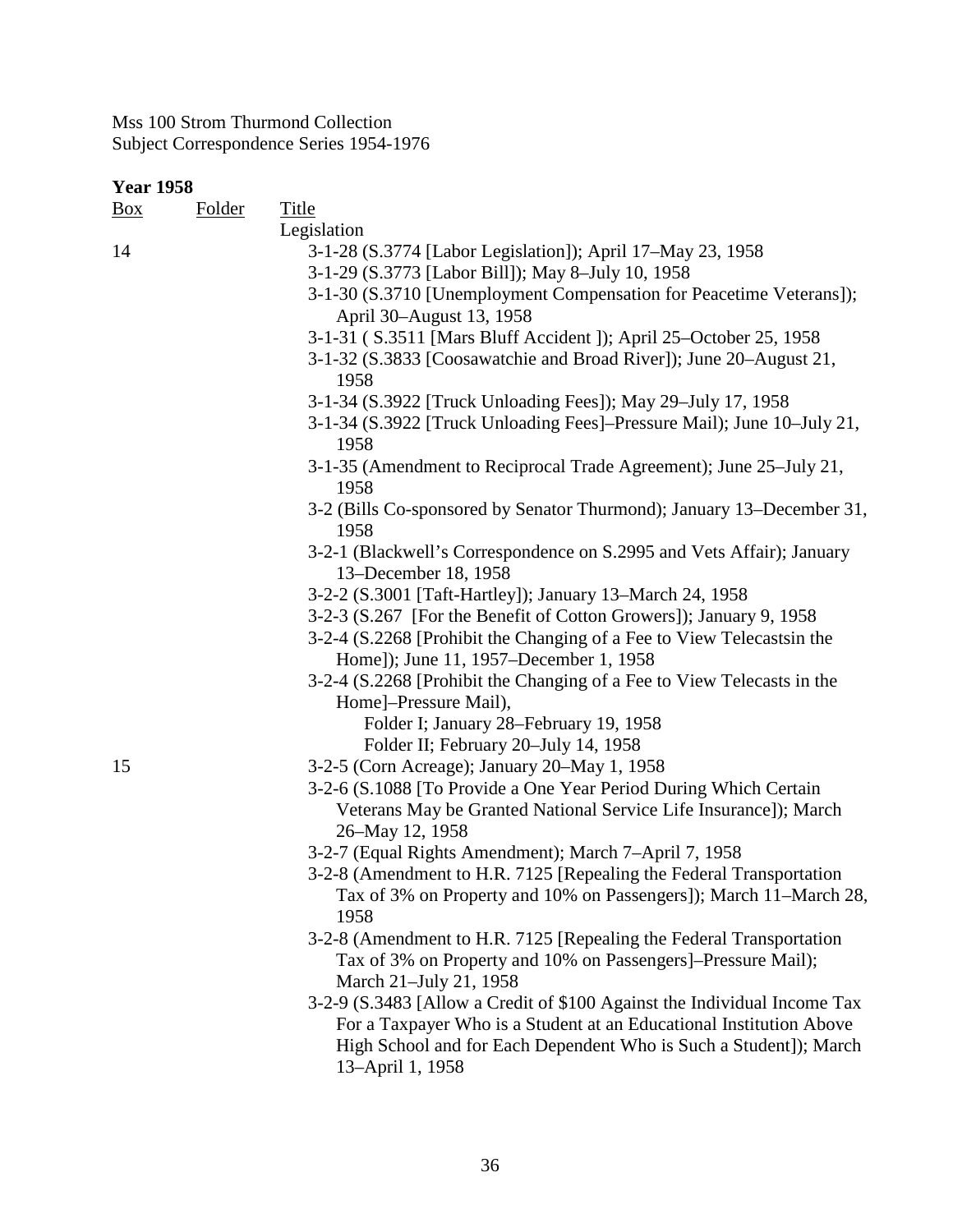| <u>Box</u> | <b>Folder</b> | Title                                                                   |
|------------|---------------|-------------------------------------------------------------------------|
|            |               | Legislation                                                             |
| 15         |               | 3-2-10 (Repeal of Exercise Transportation Tax); March 17–June 28, 1958  |
|            |               | 3-2-10 (Repeal of Exercise Transportation Tax–Pressure Mail); March 18– |
|            |               | July 3, 1958                                                            |
|            |               | 3-2-11 (Small Business Tax Adjustment Bill); February 6-May 27, 1958    |
|            |               | 3-1-12 (S.3500 ["Automobile Information Disclosure Act"]); March 17–    |
|            |               | May 22, 1958                                                            |
|            |               | 3-1-13 (S.3622 [Amendment to War Orphan's Educational Assistance Act    |
|            |               | of 1956]); April 15-May 15, 1958                                        |
|            |               | 3-2-14 (Federal Aviation Act); May 21-September 2, 1958                 |
|            |               | 3-3 (Proposed); January 9-January 22, 1958                              |
|            |               | 4 (Statements by Senator Thurmond); January 13–May 5, 1958              |
|            |               | 4-1 (Electoral College); May 17, 1956–November 14, 1957                 |
|            |               | 4-2 (Miscellaneous Bills); January 6–August 21, 1958                    |
|            |               | Maritime; February 12–December 31, 1958                                 |
|            |               | Maritime                                                                |
|            |               | 1 (Ports–Harbors–Shipyards–Docks); November 17, 1958                    |
|            |               | 1-1 (Beaufort [Port Royal]); August 2–August 5, 1958                    |
|            |               | 1-2 (Charleston); August 20–December 1, 1958                            |
|            |               | 1-3 (Georgetown [Winyah Bay]); November 7, 1958                         |
|            |               | 2 (Ships–Shipping); January 24–November 14, 1958                        |
|            |               | Memorials; May 20, 1956–December 23, 1958                               |
|            |               | Memorials                                                               |
| 16         |               | 2 (National --Federal); February 4-December 4, 1958                     |
|            |               | 3 (State); March 20-October 10, 1958                                    |
|            |               | Meteorology; January 30–August 7, 1958                                  |
|            |               | Metals; January 23, 1958                                                |
|            |               | Military; January 13–November 26, 1958                                  |
|            |               | Military                                                                |
|            |               | 2 (Military Pay and Allowances)                                         |
|            |               | Folder I; January 9-March 14, 1958                                      |
|            |               | Folder II; April 7-December 20, 1958                                    |
|            |               | 2 (Military Pay and Allowances-Pressure Mail); March 28-July 7, 1958    |
|            |               | 2-1 (S.4207 [Equal Pay]); September 29–October 13, 1958                 |
|            |               | 3 (Officer Commissions); February 27-August 25, 1958                    |
|            |               | 3-1-1 (Reserve officers Association); January 3, 1958                   |
|            |               | 3-2 (Donaldson Air Force Base); December 29, 1058                       |
|            |               | 4 (Reservations); January 6–December 9, 1958                            |
|            |               | 4-1 (Buildings and Grounds); January 20–December 8, 1958                |
|            |               | 4-1 (Buildings and Grounds-Pressure Mail); March 19 -April 21, 1958     |
|            |               | 4-2 (Concessions); March 18–September 26, 1958                          |
|            |               |                                                                         |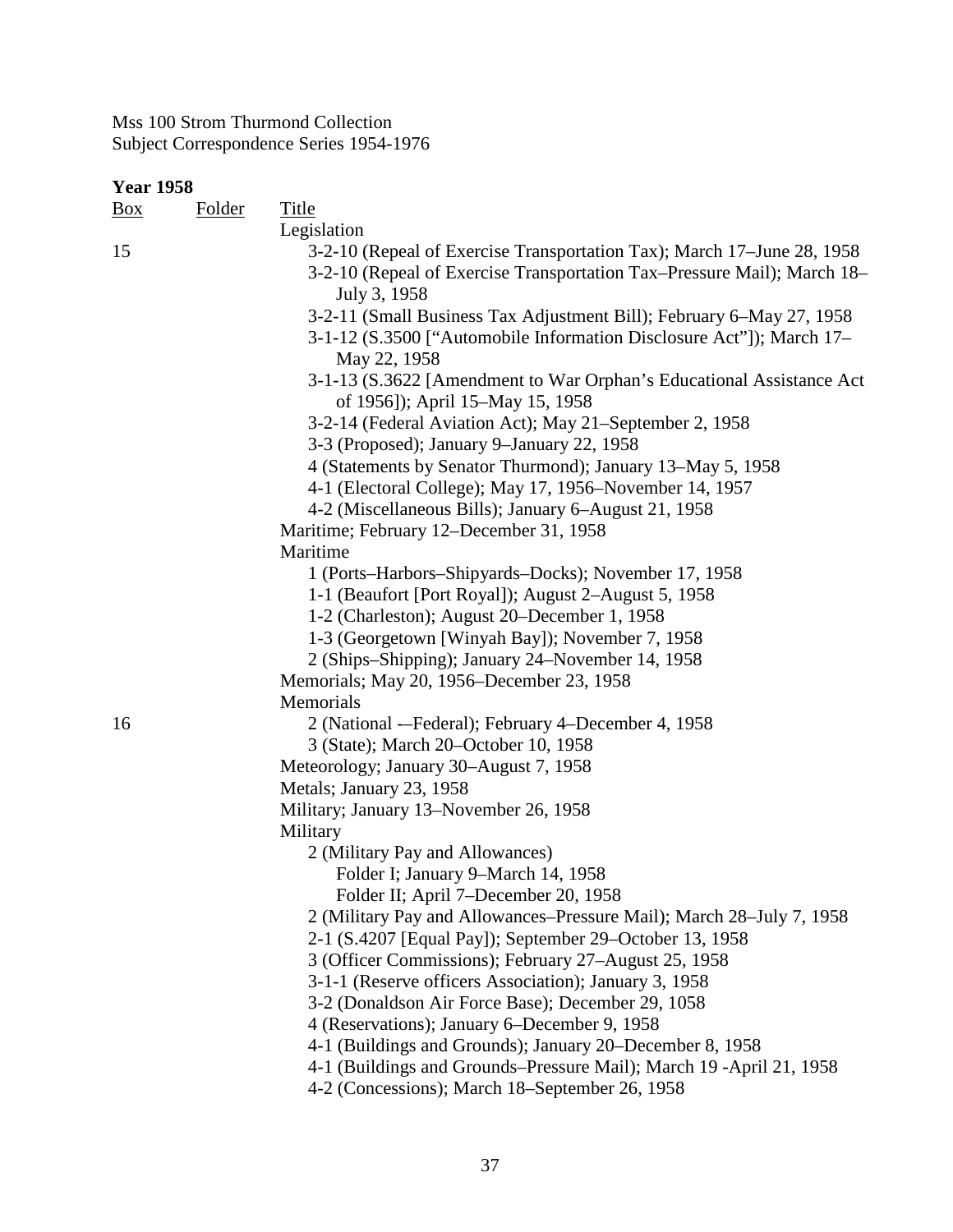| <b>Year 1958</b> |               |                                                                                                                            |
|------------------|---------------|----------------------------------------------------------------------------------------------------------------------------|
| $\frac{Box}{}$   | <b>Folder</b> | <b>Title</b>                                                                                                               |
|                  |               | Military                                                                                                                   |
| 16               |               | 5 (Reserve Programs); January 24–December 2, 1958                                                                          |
|                  |               | 5-1 (Air Force); January 17–December 30, 1958                                                                              |
|                  |               | 5-2 (Army); January 16–November 17, 1958                                                                                   |
|                  |               | 5-5 (Navy); [c.1958]                                                                                                       |
| 17               |               | 6 (Separation–Discharge–Release); February 3–May 27, 1958                                                                  |
|                  |               | 6 ([Separation-Discharge-Release]-Pressure Mail); January 25-March<br>27, 1958                                             |
|                  |               | 7 (Units, Military); January 3–March 20, 1958                                                                              |
|                  |               | 8-2 (Missiles and Scientific Research); December 17, 1958                                                                  |
|                  |               | 9 (Weapons–Arms–Ammunition–Explosives); April 2, 1958                                                                      |
|                  |               | 10 (Surplus Property); March 17-July 16, 1958                                                                              |
|                  |               | 11 (National Guard); April 2–September 17, 1958                                                                            |
|                  |               | National Defense; January 2-December 10, 1958                                                                              |
|                  |               | <b>National Defense</b>                                                                                                    |
|                  |               | 1 (Civil Defense); January 9–December 1, 1958                                                                              |
|                  |               | 2 (Conservation of Critical or Essential Materials); January 3–28, 1958                                                    |
|                  |               | 4 (Mobilization of Manpower and Industry); January 4–August 14, 1958                                                       |
|                  |               | 4-1 (Missiles and Scientific Research); January 1 - October 31, 1958                                                       |
|                  |               | 5 (Security); January 7-August 1, 1958                                                                                     |
|                  |               | 6 (Unification of Armed Forces); January 3–July 25, 1958                                                                   |
|                  |               | Natural Resources; August 7-November 12, 1958                                                                              |
|                  |               | <b>Natural Resources</b>                                                                                                   |
| 18               |               |                                                                                                                            |
|                  |               | 1 (Fish and Wildlife); February 3–September 2, 1958                                                                        |
|                  |               | 2 (Forests); March 6–November 26, 1958                                                                                     |
|                  |               | 3 (Fuels [Gas, Oils, Coal & Coke]); January 20, 1958                                                                       |
|                  |               | 3-1 (Natural Gas); January 21–September 22, 1958                                                                           |
|                  |               | 4 (Minerals, Mines, and Mining); March 5–December 12, 1958                                                                 |
|                  |               | 4 (Minerals, Mines, and Mining–Pressure Mail); March 28–August 4,<br>1958                                                  |
|                  |               | 4-1 (S.3290 [Amend Law 552 to Include Title I Mines Under the "Federal<br>Coal Mine Safety Code"]); March 31-July 15, 1958 |
|                  |               | 5 (Water Resources and Watersheds); January 20 -August 19, 1958                                                            |
|                  |               | Nominations; July 9-September 22, 1958                                                                                     |
|                  |               | Nominations                                                                                                                |
|                  |               | 1 (Federal Department and Agency Heads); January 21 - November 24,<br>1958                                                 |
|                  |               | 2 (United States Attorney); January 24–August 20, 1958                                                                     |
|                  |               | 3 (United States District, Circuit, and Supreme Court Judges); February 8-<br>August 18, 1958                              |
|                  |               | 5 (State and Municipal Nominations); November 5, 1958                                                                      |
|                  |               |                                                                                                                            |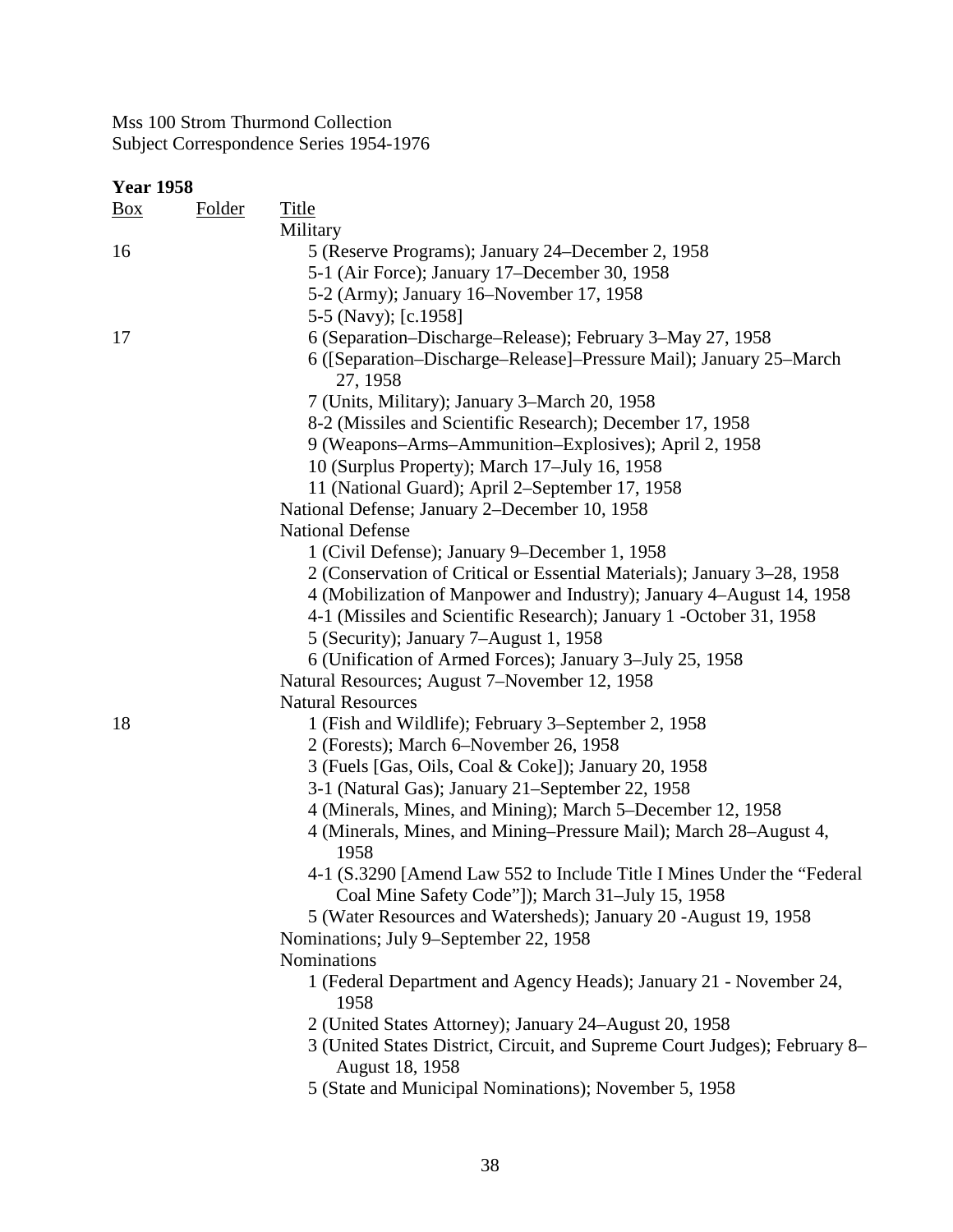| <b>Year 1958</b> |               |                                                                       |
|------------------|---------------|-----------------------------------------------------------------------|
| $\frac{Box}{}$   | <b>Folder</b> | <b>Title</b>                                                          |
| 18               |               | Parks and Forests; August 4, 1958                                     |
|                  |               | Parks and Forests                                                     |
|                  |               | 1 (Federal); March 22, 1958                                           |
|                  |               | 1-2 (Parks-National); April 7-June 20, 1958                           |
|                  |               | 2-2 (Parks); December 3, 1958                                         |
|                  |               | Personal; February 12–December 30, 1958                               |
|                  |               | Personal                                                              |
|                  |               | 1 (Finance); January 2–December 19, 1958                              |
|                  |               | 1-1 (Contributions); January 17–December 19, 1958                     |
|                  |               | 1-2 (Dues); January 21–December 30, 1958                              |
|                  |               | 2 (Appointments); January 3–December 30, 1958                         |
| 19               |               | 2-1 (Constituents); January 20–December 22, 1958                      |
|                  |               | 2-3 (Invitations Accepted and Attended); January 10–December 31, 1958 |
|                  |               | 3 (Invitations Accepted),                                             |
|                  |               | Folder I; January 1-21, 1958                                          |
|                  |               | Folder II; January 22–February 27, 1958                               |
|                  |               | Folder III; March 1-April 9, 1958                                     |
|                  |               | Folder IV; April 10–May 16, 1958                                      |
|                  |               | Folder V; May 19-July 12, 1958                                        |
|                  |               | Folder VI; July 22–October 21, 1958                                   |
|                  |               | Folder VII; October 22–December 17, 1958                              |
|                  |               | 3-1 (Schedules and Arrangemnents); January 24–November 18, 1958       |
|                  |               | 3-3 (Reserve Training); June 19, 1958                                 |
| 20               |               | 4 (Military); February 12-December 8, 1958                            |
|                  |               | 4-1 (Reserve Officers Association)                                    |
|                  |               | Folder I; January 15–November 10, 1958                                |
|                  |               | Folder II; November 12–December 23, 1958                              |
|                  |               | 4-2 (Military Government and Association); February 13–December 31,   |
|                  |               | 1958                                                                  |
|                  |               | 5 (Family Correspondence); February 11–December 30, 1958              |
|                  |               | 6 (Religion and Religious Activities); April 28-November 10, 1958     |
|                  |               | 11-1 (Sons of American Revolution); October 1, 1957– December 16,     |
|                  |               | 1958                                                                  |
|                  |               | Political Affairs; March 21–December 23, 1958                         |
|                  |               | <b>Political Affairs</b>                                              |
|                  |               | 2 (Funds, Campaign); February 24–28, 1958                             |
|                  |               | 2-1 (Electoral College); November 26–December 28, 1960                |
|                  |               | 5 (Organization Campaign); January 27, 1958                           |
|                  |               | 7 (Committees [Political]); October 27, 1958                          |
|                  |               | 7-1 (National Committee); March 26–December 16, 1958                  |
|                  |               | 7-2 (State Executive Committee); November 5, 1958                     |
|                  |               |                                                                       |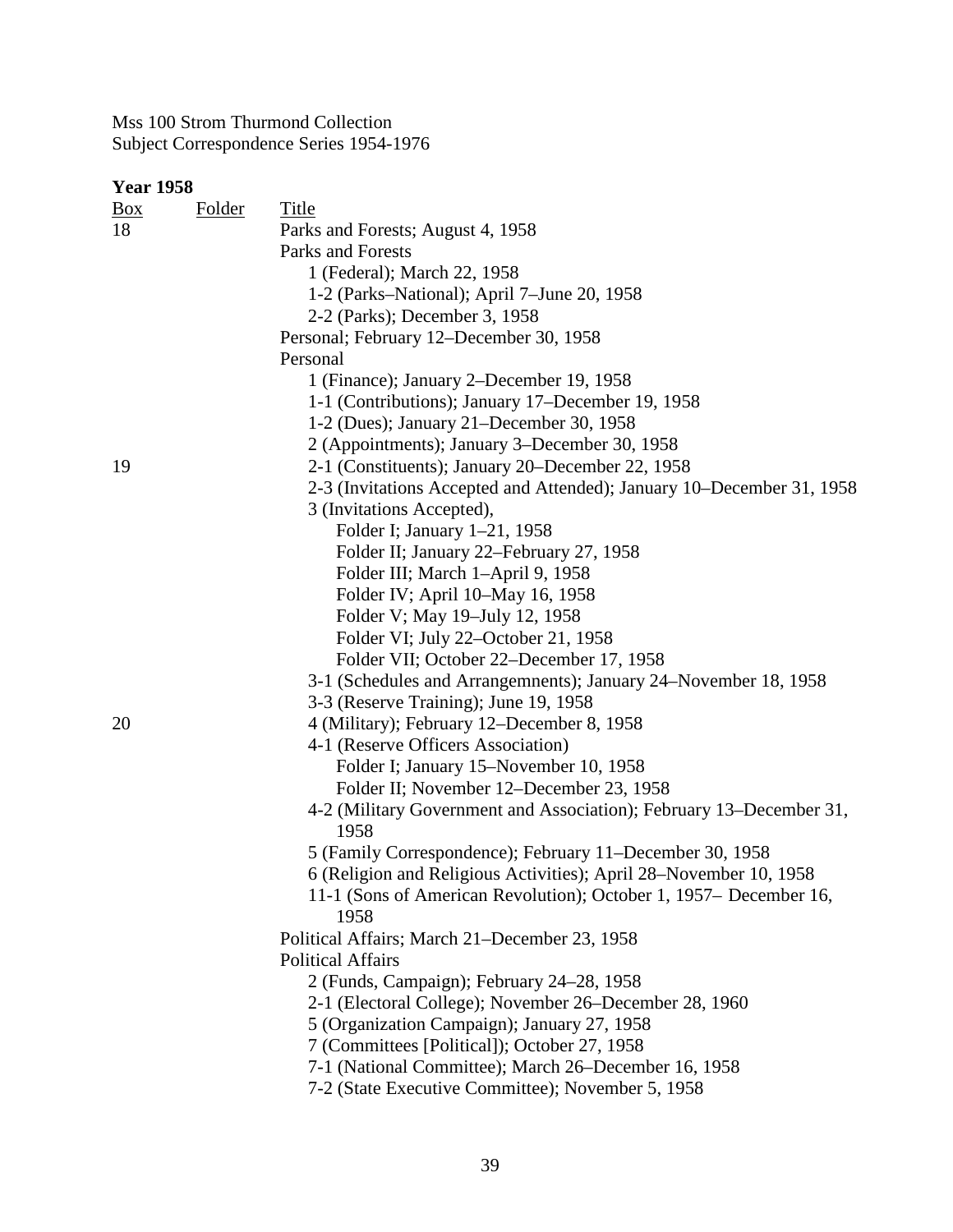# **Year 1958**

| Box | <b>Folder</b> | Title                                                                  |
|-----|---------------|------------------------------------------------------------------------|
|     |               | <b>Political Affairs</b>                                               |
| 20  |               | 8 (Election); January 14–October 29, 1960                              |
|     |               | 8-2 (Congressional); April 3–September 12, 1958                        |
|     |               | 8-2-2 (Senate [U.S.]); March 6-October 18, 1958                        |
|     |               | 8-4 (Presidential Elections); April 8–October 31, 1958                 |
|     |               | 8-5 (State Elections); January 16–June 26, 1958                        |
|     |               | 8-5-1 (Gubernatorial–Elections); January 21–June 17, 1958              |
|     |               | 8-5-2 (Legislature–Political Affairs); March 28–May 20, 1958           |
|     |               | 9-1 (Gubernatorial); March 11–June 28, 1958                            |
|     |               | 9-3 (Senate [U.S.]); April 14–August 15, 1958                          |
|     |               | 9-4 (State Legislature); March 12-22, 1958                             |
|     |               | 10 (Political Relations); November 13, 1958                            |
|     |               | 10-3 (Criticisms); October 21, 1958                                    |
|     |               | 10-3-2 (Groups-Organizations-Associations); August 25, 1958            |
|     |               | 11 (Third Party); January 3–December 11, 1958                          |
|     |               | Postal Affairs; January 14-July 8, 1958                                |
|     |               | 1 (Parcel Post); February 24–September 23, 1958                        |
|     |               | 1 (Parcel Post-Pressure Mail); February 21-May 22, 1958                |
| 21  |               | 2 (Postage, Postage Rates, Mail Permits)                               |
|     |               | Folder I; January 18–February 28, 1958                                 |
|     |               | Folder II; March 1-September 23, 1958                                  |
|     |               | 3 (Stamps); March 12–June 4, 1958                                      |
|     |               | 4 (Transportation of Mail); February 13–October 20, 1958               |
|     |               | 5 (South Carolina Post Offices and Rural Routes); March 8–June 7, 1958 |
|     |               | 5-2 (Aiken County); March 17–November 26, 1958                         |
|     |               | 5-4 (Anderson County); September 27, 1957–December 16, 1958            |
|     |               | 5-5 (Bamberg County); July 23, 1958                                    |
|     |               | 5-6 (Barnwell County); May 29–December 15, 1958                        |
|     |               | 5-7 (Beaufort County); February 12–April 14, 1958                      |
|     |               | 5-10 (Charleston County); May 12-June 12, 1958                         |
|     |               | 5-11 (Cherokee County); June 25, 1958                                  |
|     |               | 5-12 (Chester County); June 2–July 8, 1958                             |
|     |               | 5-13 (Chesterfield County); June 1–September 17, 1958                  |
|     |               | 5-14 (Clarendon County); October 1, 1957-June 9, 1958                  |
|     |               | 5-15 (Colleton County); June 4–December 12, 1958                       |
|     |               | 5-17 (Dillon County); October 13, 1958                                 |
|     |               | 5-19 (Edgefield County); January 7-June 23, 1958                       |
|     |               | 5-20 (Fairfield County); January 14–November 14, 1958                  |
|     |               | 5-21 (Florence County); March 22–September 25, 1958                    |
|     |               | 5-22 (Georgetown County); July 23–August 15, 1958                      |
|     |               | 5-23 (Greenville County); October 7, 1957–March 10, 1958               |
|     |               |                                                                        |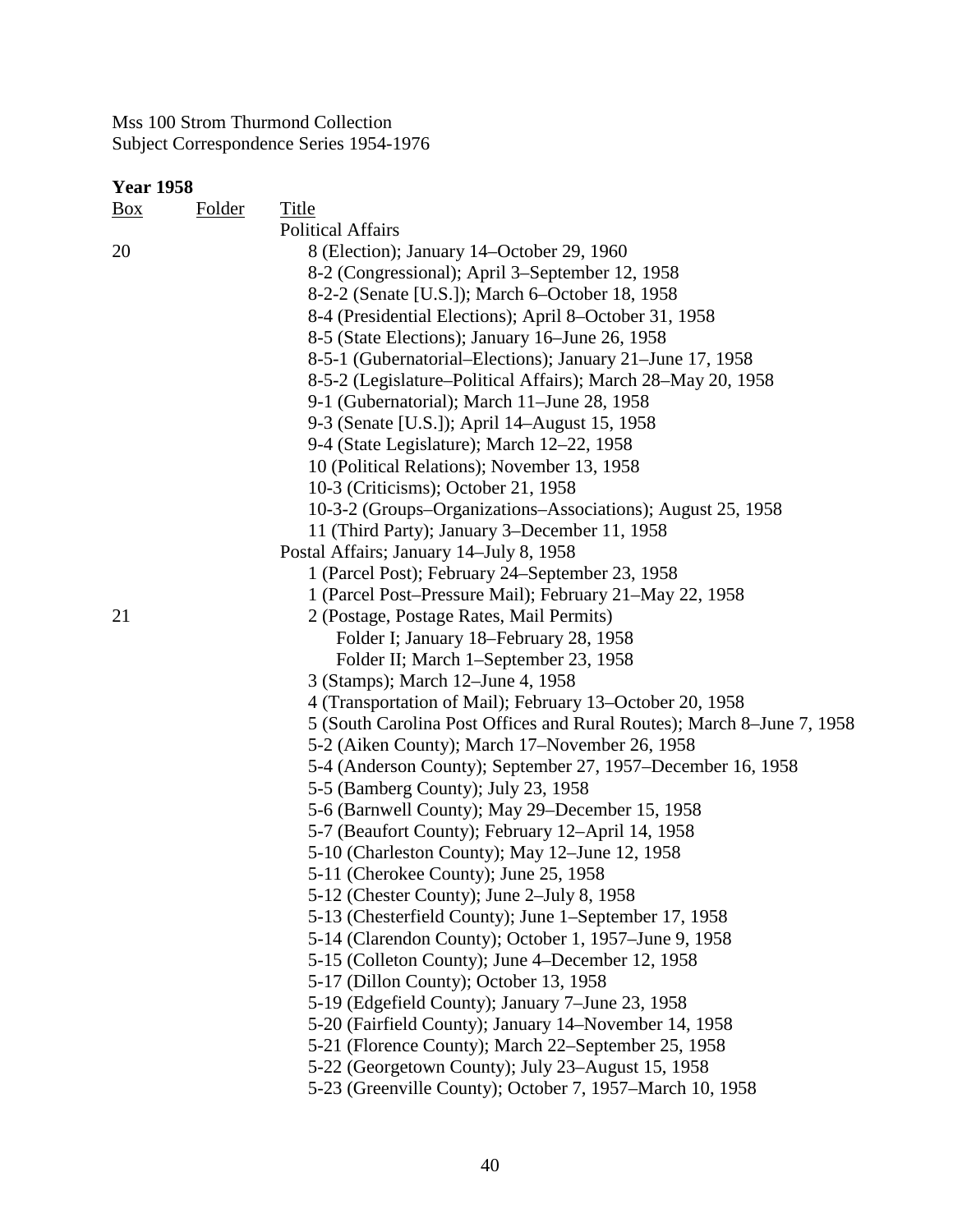| <b>Year 1958</b> |               |                                                                         |
|------------------|---------------|-------------------------------------------------------------------------|
| $\frac{Box}{}$   | <b>Folder</b> | <b>Title</b>                                                            |
|                  |               | Postal Affairs                                                          |
| 21               |               | 5-24 (Greenwood); February 21–April 1, 1958                             |
|                  |               | 5-25 (Hampton County); March 12–August 23, 1958                         |
|                  |               | 5-26 (Horry County); February 13–November 26, 1958                      |
|                  |               | 5-28 (Kershaw County); December 18, 1957–October 15, 1958               |
|                  |               | 5-30 (Laurens County); March 17-July 16, 1958                           |
|                  |               | 5-31 (Lee County); February 3, 1958                                     |
| 22               |               | 5-31 (Lexington County); February 28–June 14, 1958                      |
|                  |               | 5-33 (Marion County); May 14–August 20, 1958                            |
|                  |               | 5-34 (Marlboro County); February 21-April 24, 1958                      |
|                  |               | 5-35 (McCormick County); July 17-25, 1958                               |
|                  |               | 5-36 (Newberry County); February 14–July 30, 1958                       |
|                  |               | 5-38 (Orangeburg County); March 24–September 21, 1958                   |
|                  |               | 5-39 (Pickens County); November 14, 1957–July 2, 1958                   |
|                  |               | 5-40 (Richland County); February 20–October 13, 1958                    |
|                  |               | 5-41 (Saluda County); August 22, 1958                                   |
|                  |               | 5-42 (Spartanburg County); January 21–October 27, 1958                  |
|                  |               | 5-45 (Williamsburg County); May 21–September 18, 1958                   |
|                  |               | 5-46 (York County); July 21–Augus 1, 1958                               |
|                  |               | Power; March 14–October 22, 1958                                        |
|                  |               | Power                                                                   |
|                  |               | 2 (Public); January 10, 1957–December 17, 1958                          |
|                  |               | 2-1 (REA [Rural Electrification Administration]); April 22–December 22, |
|                  |               | 1958                                                                    |
|                  |               | 2-2 (TVA [Tennessee Valley Authority]); January 6–December 12, 1958     |
|                  |               | Public Relations; January 3–December 24, 1958                           |
|                  |               | <b>Public Relations</b>                                                 |
|                  |               | 1 (Anonymous–Crank–Incoherent Letters); January 12–June 10, 1958        |
|                  |               | 3-4 (Letters-Complimentary),                                            |
|                  |               | Folder I; December 19, 1957-May 30, 1958                                |
|                  |               | Folder II; June 1-July 21, 1958                                         |
| 23               |               | 3-4 (Letters–Complimentary),                                            |
|                  |               | Folder III; July 22–August 30, 1958                                     |
|                  |               | Folder IV; September 1–November 13, 1958                                |
|                  |               | Folder V; November 19–December 30, 1958                                 |
|                  |               | 8 (Publicity); January 11–December 2, 1958                              |
|                  |               | 8-1 (Press, Radio, TV-Releases); January 10, 1957–December 23, 1958     |
|                  |               | 8-2 (Newspaper, Magazine and Periodical Articles); August 11, 1957–     |
|                  |               | November 18, 1958                                                       |
|                  |               | 10-8 (Requests for Information); January 6–December 23, 1958            |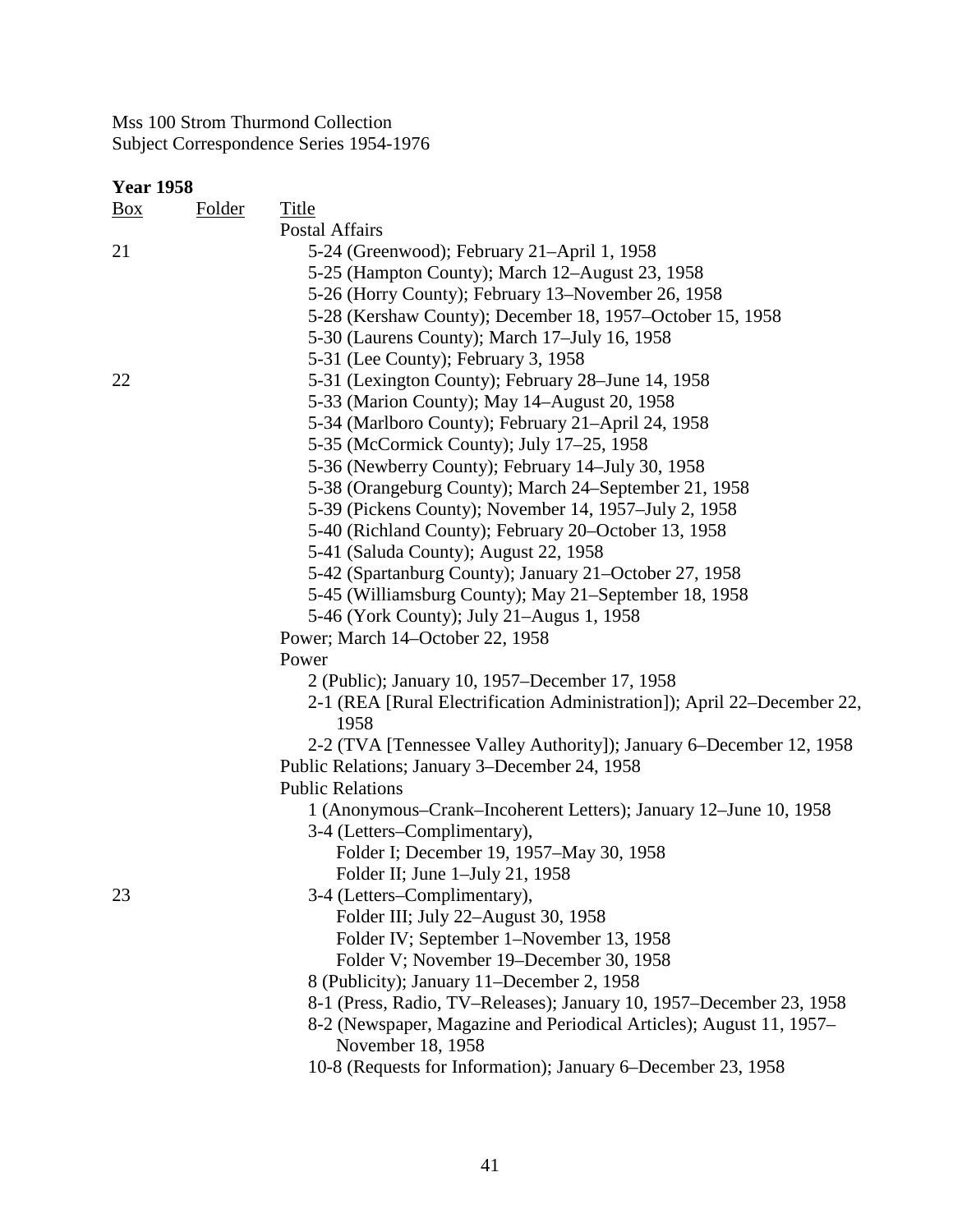| <b>Title</b><br><b>Folder</b><br>$\underline{Box}$<br>23<br>Public Works; February 26–September 19, 1958<br>Public Works<br>1 (Dams and Reservoirs); February 25–September 4, 1958<br>1-1 (Hartwell Dam); October 23, 1957–October 9, 1958 |  |
|--------------------------------------------------------------------------------------------------------------------------------------------------------------------------------------------------------------------------------------------|--|
|                                                                                                                                                                                                                                            |  |
|                                                                                                                                                                                                                                            |  |
|                                                                                                                                                                                                                                            |  |
|                                                                                                                                                                                                                                            |  |
|                                                                                                                                                                                                                                            |  |
| 2 (Rivers and Harbors),                                                                                                                                                                                                                    |  |
| Folder I; March 12, 1957-April 28, 1958                                                                                                                                                                                                    |  |
| Folder II; May 14–November 28, 1958                                                                                                                                                                                                        |  |
| Recreation<br>24                                                                                                                                                                                                                           |  |
| 1 (Facilities); December 17, 1958                                                                                                                                                                                                          |  |
| 1-1 (Yellowstone Park Applications); April 7–May 16, 1958                                                                                                                                                                                  |  |
| 2 (Sports and Sporting Events); July 7–October 13, 1958                                                                                                                                                                                    |  |
| Reports and Statistics; January 20–June 16, 1958                                                                                                                                                                                           |  |
| Roads; January 8-December 24, 1958                                                                                                                                                                                                         |  |
| Roads                                                                                                                                                                                                                                      |  |
| 1 (Federal Roads); February 11-December 29, 1958                                                                                                                                                                                           |  |
| 1 (Federal Roads-Pressure Mail); February 27-May 30, 1958                                                                                                                                                                                  |  |
| 2 (State Roads); February 20, 1958                                                                                                                                                                                                         |  |
| Salaries; March 3-August 25, 1958                                                                                                                                                                                                          |  |
| Salaries                                                                                                                                                                                                                                   |  |
| 1 (Federal Employees–Salaries and Allowances); January 20–September                                                                                                                                                                        |  |
| 10, 1958                                                                                                                                                                                                                                   |  |
| 1-1 (Classified Workers); January 21-July 2, 1958                                                                                                                                                                                          |  |
| 1-3 (Postal Employees); January 29–June 18, 1958                                                                                                                                                                                           |  |
| 1-3 (Postal Employees–Pressure Mail); January 7–June 9, 1958                                                                                                                                                                               |  |
| 1-4 (Wage Board [Blue Collar]); July 1, 1958                                                                                                                                                                                               |  |
| 3 (Minimum Wages); January 6, 1958                                                                                                                                                                                                         |  |
| Segregation,                                                                                                                                                                                                                               |  |
| Folder I; January 2-April 29, 1958<br>Folder II; May 10-September 16, 1958                                                                                                                                                                 |  |
| Folder III; October 7-December 22, 1958                                                                                                                                                                                                    |  |
| Segregation                                                                                                                                                                                                                                |  |
| 1 (Civil Rights); January 3–December 10, 1958                                                                                                                                                                                              |  |
| 1-1 (Equal Rights for Women); January 24–February 26, 1958                                                                                                                                                                                 |  |
| 1-2 (Freedom); August 27–October 17, 1958                                                                                                                                                                                                  |  |
| Selective Service; April 30–September 9, 1958                                                                                                                                                                                              |  |
| Social Security; March 10–December 11, 1958                                                                                                                                                                                                |  |
| Social Security                                                                                                                                                                                                                            |  |
| 1 (Benefits); January 6-December 9, 1958<br>25                                                                                                                                                                                             |  |
| 1-1 (Increased Annuities); January 6–December 14, 1958                                                                                                                                                                                     |  |
| 1-2 (Reduction of Age Requirements); February 20–April 28, 1958                                                                                                                                                                            |  |
| 2 (Eligibility); January 8–December 9, 1958                                                                                                                                                                                                |  |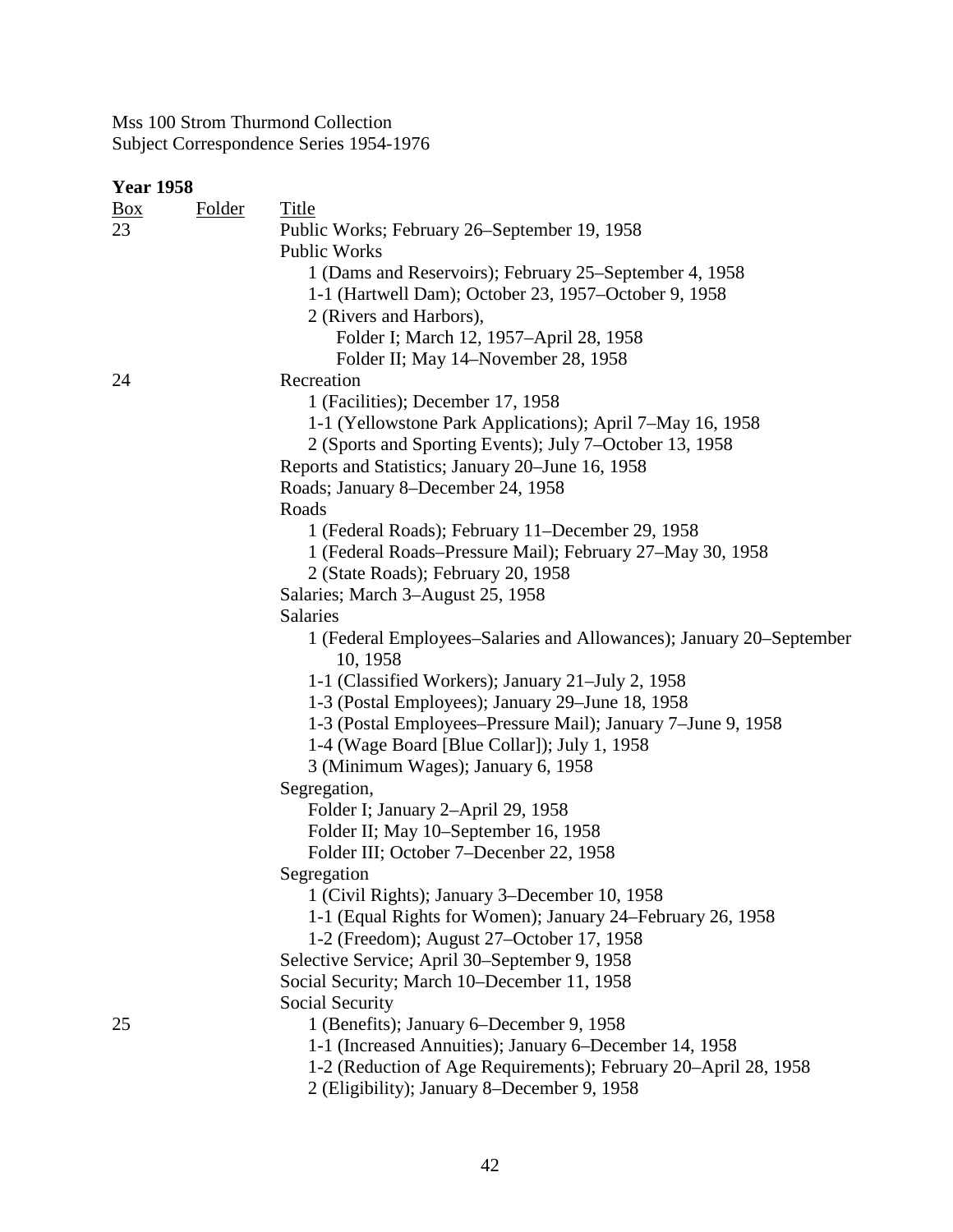## **Year 1958**

| $\underline{Box}$ | <b>Folder</b> | Title                                                                 |
|-------------------|---------------|-----------------------------------------------------------------------|
| 25                |               | State Government; February 24–December 23, 1958                       |
|                   |               | <b>State Government</b>                                               |
|                   |               | 3-1 (General Assembly Resolution); April 24, 1958                     |
|                   |               | States' Rights,                                                       |
|                   |               | Folder I; March 22-August 11, 1958                                    |
|                   |               | Folder II; August 12–November 20, 1958                                |
|                   |               | Taxes; October 1, 1957–December 9, 1958                               |
|                   |               | <b>Taxes</b>                                                          |
|                   |               | 1 (Federal); September 20, 1957-December 11, 1958                     |
|                   |               | 1-1 (Excise Taxes),                                                   |
|                   |               | Folder I; January 8-March 28, 1958                                    |
|                   |               | Folder II; April 1–June 30, 1958                                      |
|                   |               | Folder III; July 2-August 14, 1958                                    |
|                   |               | 1-2 (Income Taxes),                                                   |
|                   |               | Folder I; December 20, 1957–January 30, 1958                          |
|                   |               | Folder II; February 1-28, 1958                                        |
| 26                |               | Folder III; March 4–June 27, 1958                                     |
|                   |               | Folder III; July 16–December 8, 1958                                  |
|                   |               | 1-2-1 (Reduction in Income Taxes); June 13–September 2, 1958          |
|                   |               | 1-2-2 (Exemptions); January 12–August 12, 1960                        |
|                   |               | 2 (Repeal of Internal Revenue Code [Policeman Benefits]); January 21– |
|                   |               | September 20, 1958                                                    |
|                   |               | Trade; August 30, 1957–December 12, 1958                              |
|                   |               | Trade                                                                 |
|                   |               | 1 (Import–Export Matters),                                            |
|                   |               | Folder I; January 4–March 27, 1958                                    |
|                   |               | Folder II; April 9–October 9, 1958                                    |
|                   |               | 1-2 (Income); March 7, 1958                                           |
|                   |               | 2 (Tariffs-Trade Agreements-Quotas),                                  |
|                   |               | Folder I; January 8-April 28, 1958                                    |
|                   |               | Folder II; May 3-December 4, 1958                                     |
|                   |               | 2-1 (Textiles),                                                       |
|                   |               | Folder I; January 13–April 15, 1958                                   |
|                   |               | Folder II; April 16–December 29, 1958                                 |
|                   |               | 2-1-1 (Labeling Bill H.R. 469),                                       |
|                   |               | Folder I; January 25–March 31, 1958                                   |
| 27                |               | Folder II; April 7-May 30, 1958                                       |
|                   |               | Folder III; June 3–August 19, 1958                                    |
|                   |               | 2-1-2 (Trade Agreement Act),                                          |
|                   |               | Folder I; January 29–July 23, 1958                                    |
|                   |               | Folder II; July 24-August 23, 1958                                    |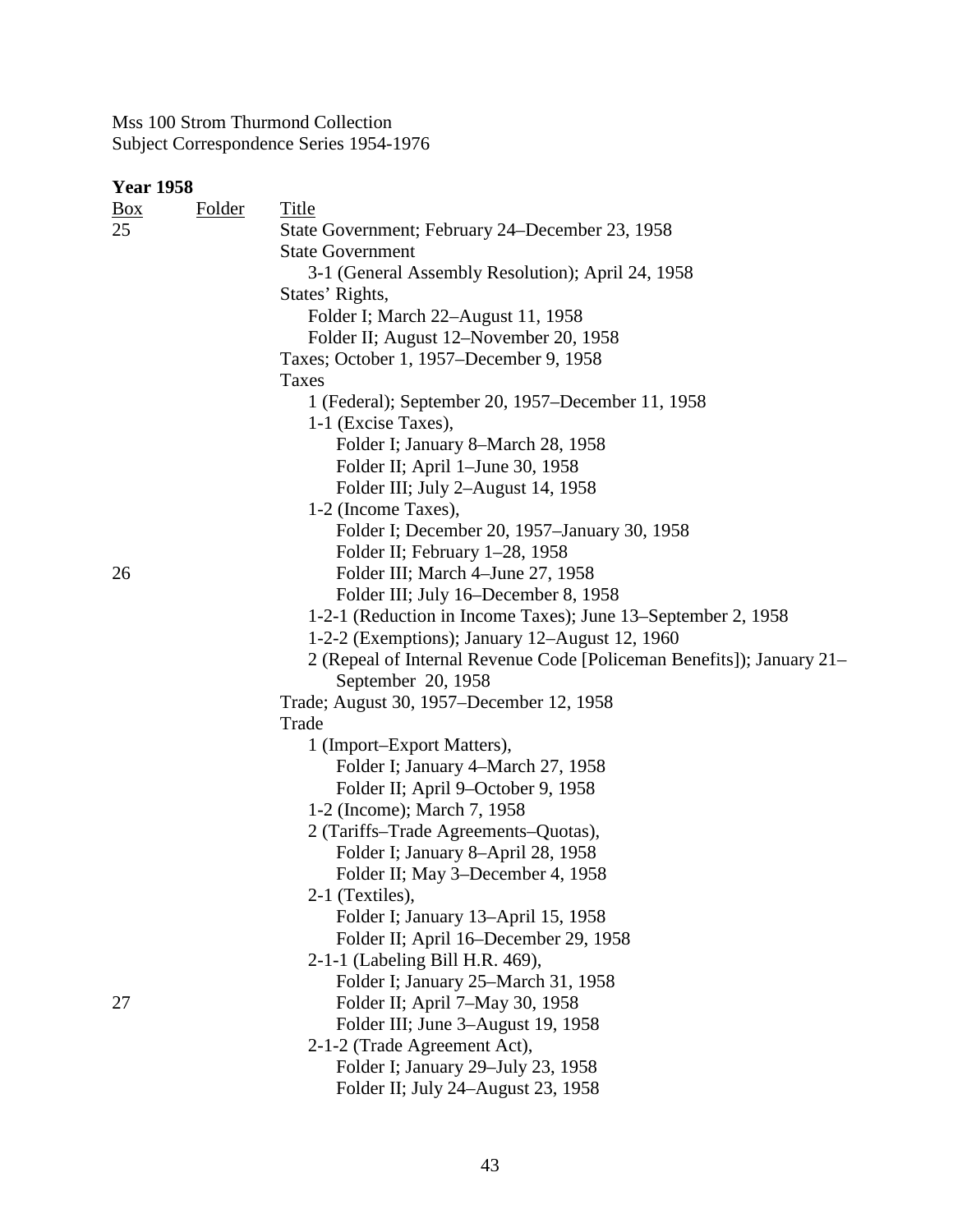| <b>Year 1958</b> |               |                                                                       |
|------------------|---------------|-----------------------------------------------------------------------|
| $\frac{Box}{}$   | <b>Folder</b> | <b>Title</b>                                                          |
|                  |               | Trade                                                                 |
| 27               |               | 2-1-2 (Trade Agreement Act-Pressure Mail); April 23-July 3, 1958      |
|                  |               | 2-1-3 (Textile Hearings),                                             |
|                  |               | Folder I; August 23-November 29, 1958                                 |
|                  |               | Folder II; December 3-30, 1958                                        |
|                  |               | 2-1-4 (Textile Subcommittee),                                         |
|                  |               | Folder I; September 29–30, 1958                                       |
|                  |               | Folder II; September 30–November 12, 1958                             |
|                  |               | Folder III; November 13–14, 1958                                      |
| 28               |               | Folder IV; [No Given Dates]                                           |
|                  |               | 2-2 (Trade–Plywood); February 3–June 3, 1958                          |
|                  |               | 2-3 (Lead and Zinc); January 14–20, 1958                              |
|                  |               | 3 (Fair Trade [Including Auto Bootlegging]); March 10–December 20,    |
|                  |               | 1958                                                                  |
|                  |               | 3 (Fair Trade [Including Auto Bootlegging]–Pressure Mail); March 3–   |
|                  |               | August 20, 1958                                                       |
|                  |               | 3-1 (Fair Trade [S.3850–To Amend the Federal Trade Commission Act, as |
|                  |               | Amended, so as to Equalize Rights in the Distribution of Identified   |
|                  |               | Merchandise]); May 19–July 21, 1958                                   |
|                  |               | 4 (Trading with the Enemy); January 20, 1958                          |
|                  |               | Transportation; January 16–August 21, 1958                            |
|                  |               | Transportation                                                        |
|                  |               | 1 (Motor Carriers); January 31–November 8, 1958                       |
|                  |               | 1-1 (Public Roads); January 10–December 19, 1958                      |
|                  |               | 2 (Railroads),                                                        |
|                  |               | Folder I; July 15-March 19, 1958                                      |
|                  |               | Folder II; March 24-May 14, 1958                                      |
| 29               |               | 2 (Railroad),                                                         |
|                  |               | Folder III; May 5-23, 1958                                            |
|                  |               | Folder IV; May 26–November 10, 1958                                   |
|                  |               | 2 (Railroad–Pressure Mail),                                           |
|                  |               | Folder I; May 14–June 6, 1958                                         |
|                  |               | Folder II; June 9-August 13, 1958                                     |
|                  |               | 2-1 (Freight Rates on Railroads); May 27, 1957–October 28 1958        |
|                  |               | 2-1 (Freight Rates on Railroads–Pressure Mail),                       |
|                  |               | Folder I; March 5–May 30, 1958                                        |
|                  |               | Folder II; June 3–August 9, 1958                                      |
|                  |               | 3 (Water),                                                            |
|                  |               | Folder I; December 27, 1957–March 28, 1958                            |
|                  |               | Folder II; April 15-October 20, 1958                                  |
|                  |               |                                                                       |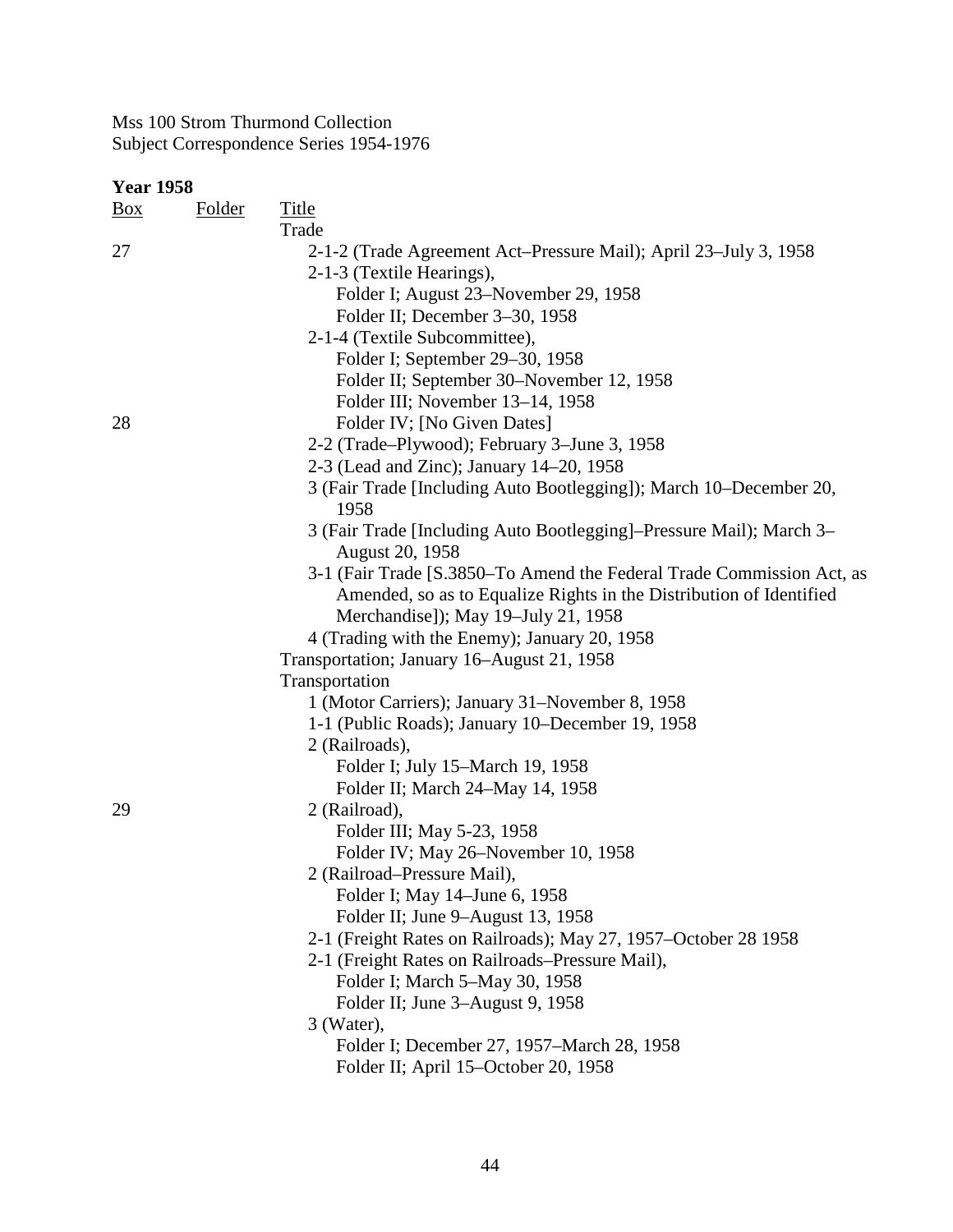| <b>Year 1958</b> |               |                                                                                                |
|------------------|---------------|------------------------------------------------------------------------------------------------|
| $\frac{Box}{}$   | <b>Folder</b> | <b>Title</b>                                                                                   |
| 29               |               | Un-American Activities; February 4–December 31, 1958                                           |
| 30               |               | <b>Un-American Activities</b>                                                                  |
|                  |               | 1 (Communism); February 19–December 1, 1958                                                    |
|                  |               | Veterans; August 24, 1957–November 22, 1958                                                    |
|                  |               | Veterans                                                                                       |
|                  |               | 1 (Medicine and Surgery); December 11, 1957 - September 25, 1958                               |
|                  |               | 1-1 (Veterans Hospital Laundry),                                                               |
|                  |               | Folder I; April 12, 1957–June 24, 1958                                                         |
|                  |               | Folder II; July 2-August 26, 1958                                                              |
|                  |               | 2 (Insurance); March 18–August 12, 1958                                                        |
|                  |               | 3 Education Loan Bill); January 1-November 28, 1958                                            |
|                  |               | 4 (Loan Guarantee); January 4, 1957–November 28, 1958                                          |
|                  |               | 5 (Annuities, Pensions and Disability Allowances); January 1–November<br>3, 1958               |
|                  |               | 5 (Annuities, Pensions and Disability Allowances–Pressure Mail); March<br>17–December 12, 1958 |
|                  |               | 5-1 (World War I Veterans [Pensions]); January 1, 1957–September 23,<br>1958                   |
|                  |               | 5-2 (Widow's Pensions); January 2–August 20, 1958                                              |
|                  |               | 5-2 (Widow's Pensions-Pressure Mail); April 3-30, 1958                                         |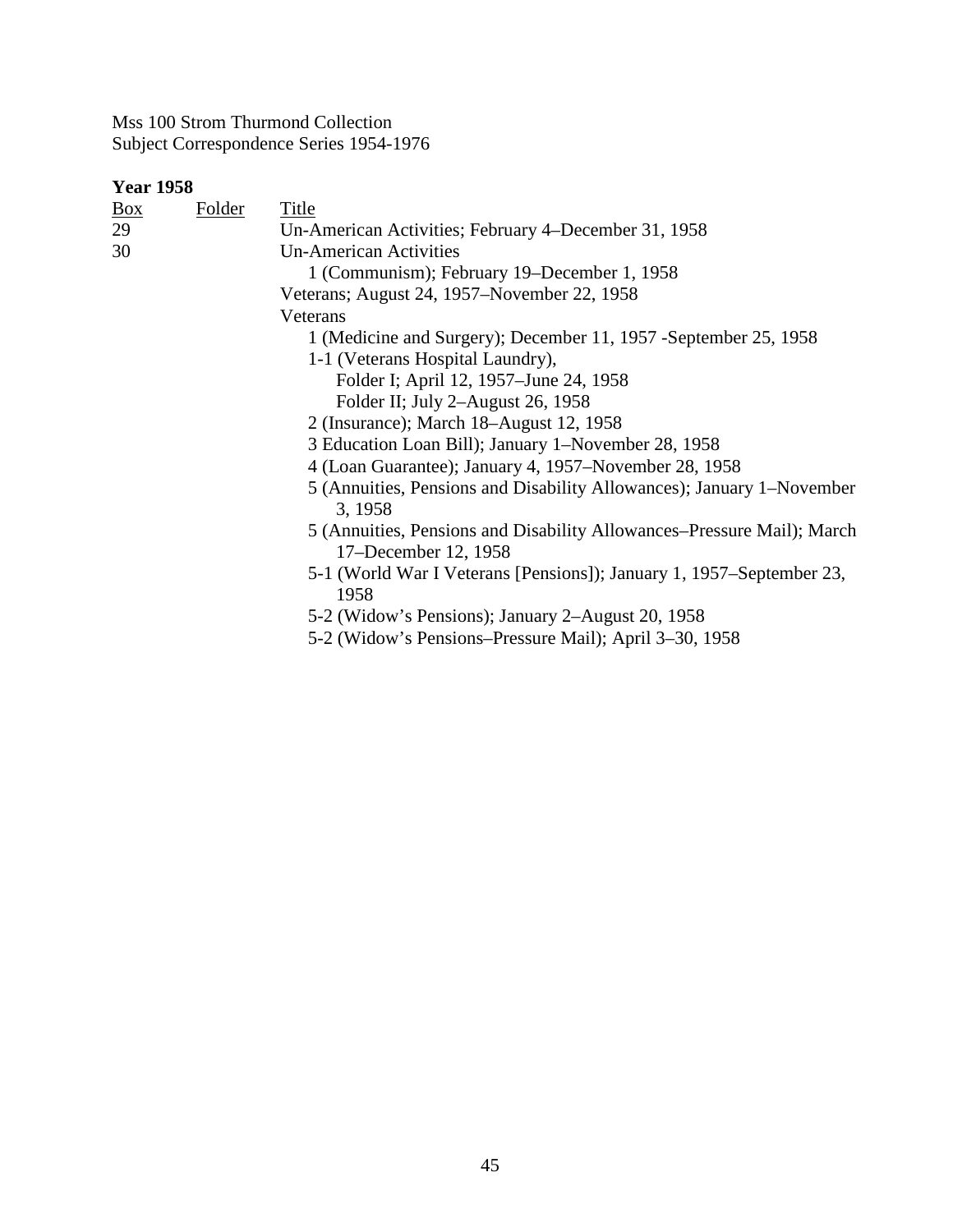| <b>Year 1959</b> |               |                                                                        |  |
|------------------|---------------|------------------------------------------------------------------------|--|
| $\frac{Box}{}$   | <b>Folder</b> | <b>Title</b>                                                           |  |
|                  |               | Administration                                                         |  |
| $\mathbf{1}$     |               | 1 (Personal); February 12–December 8, 1959                             |  |
|                  |               | 1-1-2 (Office Staff); January–December 12, 1959                        |  |
|                  |               | 2 (Records -- File); [c. January, 1959]                                |  |
|                  |               | 2-1 (Form Letters); January 12–December 30, 1959                       |  |
|                  |               | 3 (Space); January 20–August 4, 1959                                   |  |
|                  |               | Agriculture; January 22–November 23, 1959                              |  |
|                  |               | Agriculture                                                            |  |
|                  |               | 1 (Animals and Animal Products); March 20–November 2, 1959             |  |
|                  |               | 2 (Commodities); January 8–December 30, 1959                           |  |
|                  |               | 2-1 (Cotton); February 26–October 10, 1959                             |  |
|                  |               | 2-1-1 (Cotton Allotments -- Quotas); January 5-September 11, 1959      |  |
|                  |               | 2-1-2 (Cotton Price Supports ---Parity); February 4-18, 1959           |  |
|                  |               | 2-1-3 (Cotton Grading); June, 1959                                     |  |
|                  |               | 2-2 (Tobacco); March 4-July 23, 1959                                   |  |
|                  |               | 2-2-1 (Tobacco Allotments -- Quotas); June 3, 1959                     |  |
|                  |               | 2-2-2 (Tobacco Price Supports ---Parity); May 21-July 2, 1959          |  |
|                  |               | 2-3 (Grains); January 16–September 21, 1959                            |  |
|                  |               | 2-4 (Peaches); March 2-April 1, 1959                                   |  |
|                  |               | 3 (Dairy and Dairy Products); January 26–November 18, 1959             |  |
|                  |               | 4 (Entomology --Bugs, Ants, etc.); June 2-30, 1959                     |  |
|                  |               | 5 (Farm Program); February 10–November 13, 1959                        |  |
|                  |               | 5-1 (Agricultural Conservation Program-Cover Crop Payments); March     |  |
|                  |               | 21, 1959                                                               |  |
| $\overline{2}$   |               | 5-2 (Soil Bank–Agricultural Stabilization and Conservation Committee); |  |
|                  |               | January 10–December 18, 1959                                           |  |
|                  |               | 5-2-1 (Conservation Reserve Legislation); January 24–November 3, 1959  |  |
|                  |               | 5-2-2 (Conservation Reserve Administration); January 7 - November 19,  |  |
|                  |               | 1959                                                                   |  |
|                  |               | 5-3 (Soil Conservation); March 5-31, 1959                              |  |
|                  |               | 6 (Poultry); March 3–December 10, 1959                                 |  |
|                  |               | Appropriations; January 21–March 25, 1959                              |  |
|                  |               | Appropriations                                                         |  |
|                  |               | 1 (Federal Appropriations); January 22–December 15, 1959               |  |
|                  |               | Atomic Energy; March 24-April 17, 1959                                 |  |
|                  |               | <b>Atomic Energy</b>                                                   |  |
|                  |               | 1 (Savannah River Plant); May 1-December 23, 1959                      |  |
|                  |               | Aviation; January–August 29, 1959                                      |  |
|                  |               |                                                                        |  |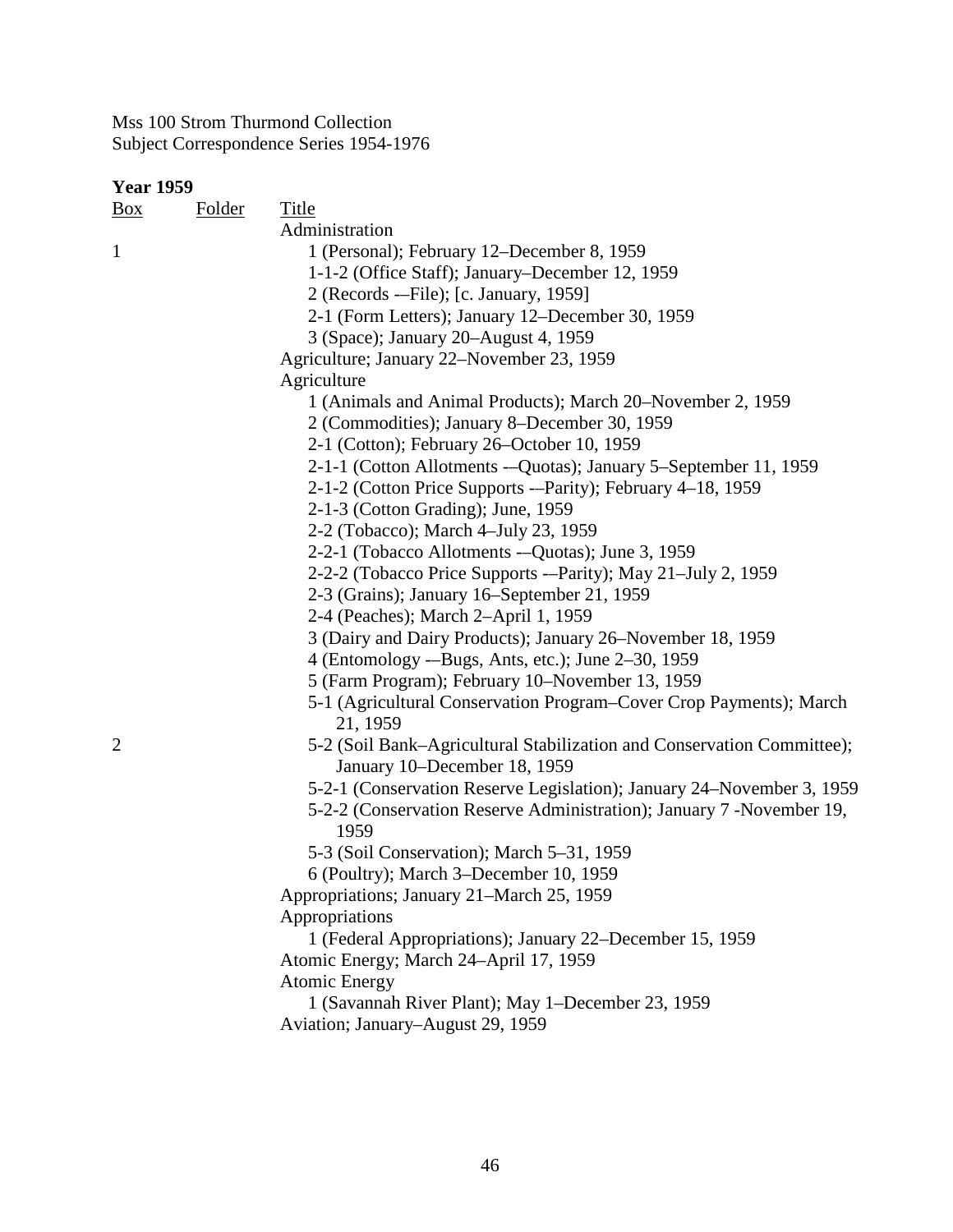| ear | 1959 |
|-----|------|
|-----|------|

| Year 1959      |               |                                                                         |
|----------------|---------------|-------------------------------------------------------------------------|
| <u>Box</u>     | <b>Folder</b> | <b>Title</b>                                                            |
|                |               | Aviation                                                                |
| $\overline{c}$ |               | 1 (Airports and Airways); February 16–December 2, 1959                  |
|                |               | 2 (Air Safety Rules and Regulations); March 7–October 7, 1959           |
|                |               | 3 (Air Passenger and Freight Traffic); January 6–November 6, 1959       |
|                |               | 4 (Federal Aid Legislation); January 30–February 3, 1959                |
|                |               | <b>Beverages</b>                                                        |
|                |               | 1 (Alcoholic Beverages); January 5–October 28, 1959                     |
|                |               | 1-1 (Alcohol Advertising); January 7, 1959                              |
|                |               | Civil Rights; January 22–October 12, 1959                               |
|                |               | Civil Rights                                                            |
|                |               | 1 (Civil Rights Legislation),                                           |
|                |               | Folder I; January 20–May 26, 1959                                       |
| 3              |               | Folder II; June 2–[c. 1959]                                             |
|                |               | 2 (Equal Rights for Women); May 25, 1959                                |
|                |               | 3 (Race Relations),                                                     |
|                |               | Folder I; January 6-April 23, 1959                                      |
|                |               | Folder II; May 1-[c.1959]                                               |
|                |               | Civil Service; March 24, 1959–[c. 1959]                                 |
|                |               | <b>Committees and Organizations</b>                                     |
|                |               | 1 (House Committees); January 8–July 8, 1959                            |
|                |               | 2 (Senate Committees); January 27–November 23, 1959                     |
|                |               | 2-2 (Interstate and Foreign Commerce); February 11–December 8, 1959     |
|                |               | 2-2-1 (Automarketing Practices Subcommittee); [c. 1959]                 |
|                |               | 2-3 (Senate Judiciary Committee); January 28, 1959                      |
|                |               | 2-3-1 (Railroad Retirement Committee); January 7, 1959                  |
|                |               | 2-3-2 (Veterans Subcommittee); January 28, 1959                         |
|                |               | 2-4 (Armed Services); March 3–[c. 1959]                                 |
|                |               | 2-5 (Requests to Testify); April 20–September 21, 1959                  |
|                |               | 3 (Civic–Citizens–Fraternal); January 30–[c. 1959]                      |
| 4              |               | Communications; February 17–August 25, 1959                             |
|                |               | Communications                                                          |
|                |               | 1 (Television); April 17–December 7, 1959                               |
|                |               | 1 (Volume Mail); June 7-26, 1959                                        |
|                |               | 2 (Radio); January 7-[c. 1959]                                          |
|                |               | 4 (Movies); February 7–December 4, 1959                                 |
|                |               | Congressional; August 6, 1959                                           |
|                |               | Congressional                                                           |
|                |               | 2 (Library of Congress); January 7–December 17, 1959                    |
|                |               | 3 (Congressional Record); February 20–October 13, 1959                  |
|                |               | 3-1 (Material Printed in Congressional Record); January 26–September 3, |
|                |               | 1959                                                                    |
|                |               |                                                                         |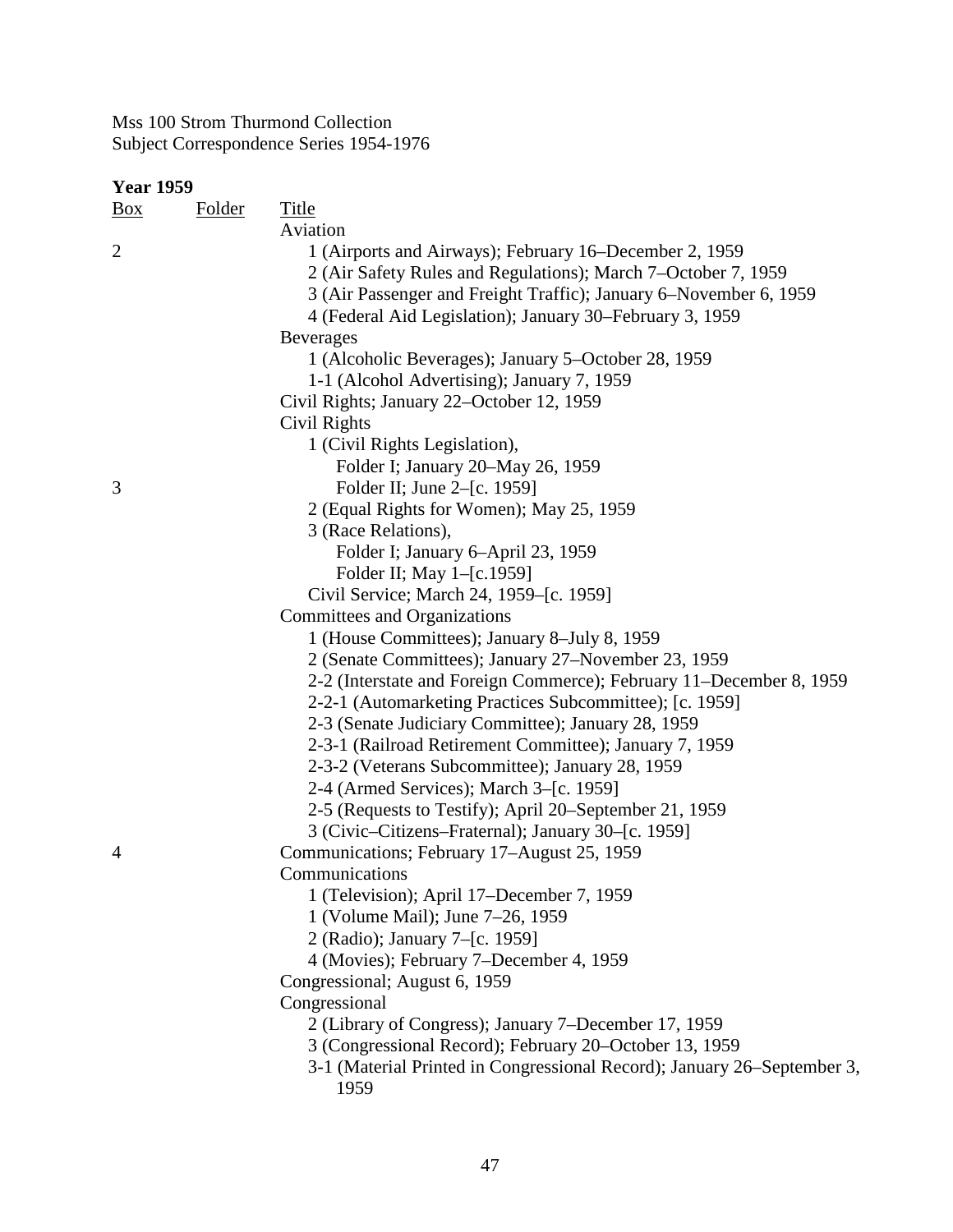### **Year 1959**

| <u>Box</u> | Folder | Title                                                                                |
|------------|--------|--------------------------------------------------------------------------------------|
| 4          |        | Crime; May 22-29, 1959                                                               |
|            |        | Crime                                                                                |
|            |        | 2 (Capital Punishment); November 10, 1959                                            |
|            |        | Disasters; July 15-December 14, 1959                                                 |
|            |        | <b>Disasters</b>                                                                     |
|            |        | 1 (Drought); January 5, 1959                                                         |
|            |        | 2 (Floods); May 19, 1959                                                             |
|            |        | 3 (Emergency Relief for Disaster); June 2, 1959                                      |
|            |        | Education; January 21–December 29, 1959                                              |
|            |        | Education                                                                            |
|            |        | 1 (Colleges and Universities); January 14–December 23, 1959                          |
|            |        | 1-1 (Graduates and Graduating Ceremonies); June 20, 1958–June 3, 1959                |
|            |        | 2 (Conferences, Seminars); July 28, 1959                                             |
|            |        | 3 (Federal Aid for Education); February 12–December 26, 1959                         |
| 5          |        | 3-1 (Health, Education and Welfare Announcements); February 20–<br>December 24, 1959 |
|            |        | 3-2 (Federal Aid to Impacted Areas); January 12-August 6, 1959                       |
|            |        | 3-3 (National Science Foundation); December 7, 1959                                  |
|            |        | 3-4 (Federal Aid Legislation); January 13–September 1, 1959                          |
|            |        | 4 (Libraries); April 8 -October 10, 1959                                             |
|            |        | 5 (Scholarships–Fellowships–Grants); January 14 -December 29, 1959                   |
|            |        | 5-1 (Federal Aid for Scholarships, etc.); February 5–September 24, 1959              |
|            |        | 6 (Schools); February 5–October 29, 1959                                             |
|            |        | 6-4 (Public Schools); February 3–December 15, 1959                                   |
|            |        | 7 (Staff); April 13, 1959                                                            |
|            |        | 9 (Vocational Education); March 2–June 18, 1959                                      |
|            |        | 10 (Loyalty Oath); November 18, 1959                                                 |
|            |        | Federal Government; January 5–August 18, 1959                                        |
|            |        | <b>Federal Government</b>                                                            |
|            |        | 1-1 (Departments); July 14–October 2, 1959                                           |
|            |        | 1-2 (Independent Agencies and Offices); July 11 -November 3, 1959                    |
|            |        | 1-2-2 (Civil Rights Commission); August 25–September 12, 1959                        |
|            |        | 1-3 (Government Liaisons Officers); January 7, 1959                                  |
|            |        | 2 (Legislative); January 12–September 14, 1959                                       |
|            |        | 2-1 (Rules and Administration); March 30–June 19, 1959                               |
|            |        | 2-1-1 (Rule 22–Filibuster); January 1959–January 20, 1959                            |
|            |        | 2-1-1 (Volume Mail); January 5-12, 1959                                              |
|            |        | 3 (Land, Buildings, and Grounds); February 24–November 10, 1959                      |
|            |        | 4 (Judicial); May 20–July 7, 1959                                                    |
|            |        | 4-1 (Supreme Court); December 30, 1958–December 28, 1959                             |
|            |        | 5 (Statehood); February 5-April 8, 1959                                              |
|            |        |                                                                                      |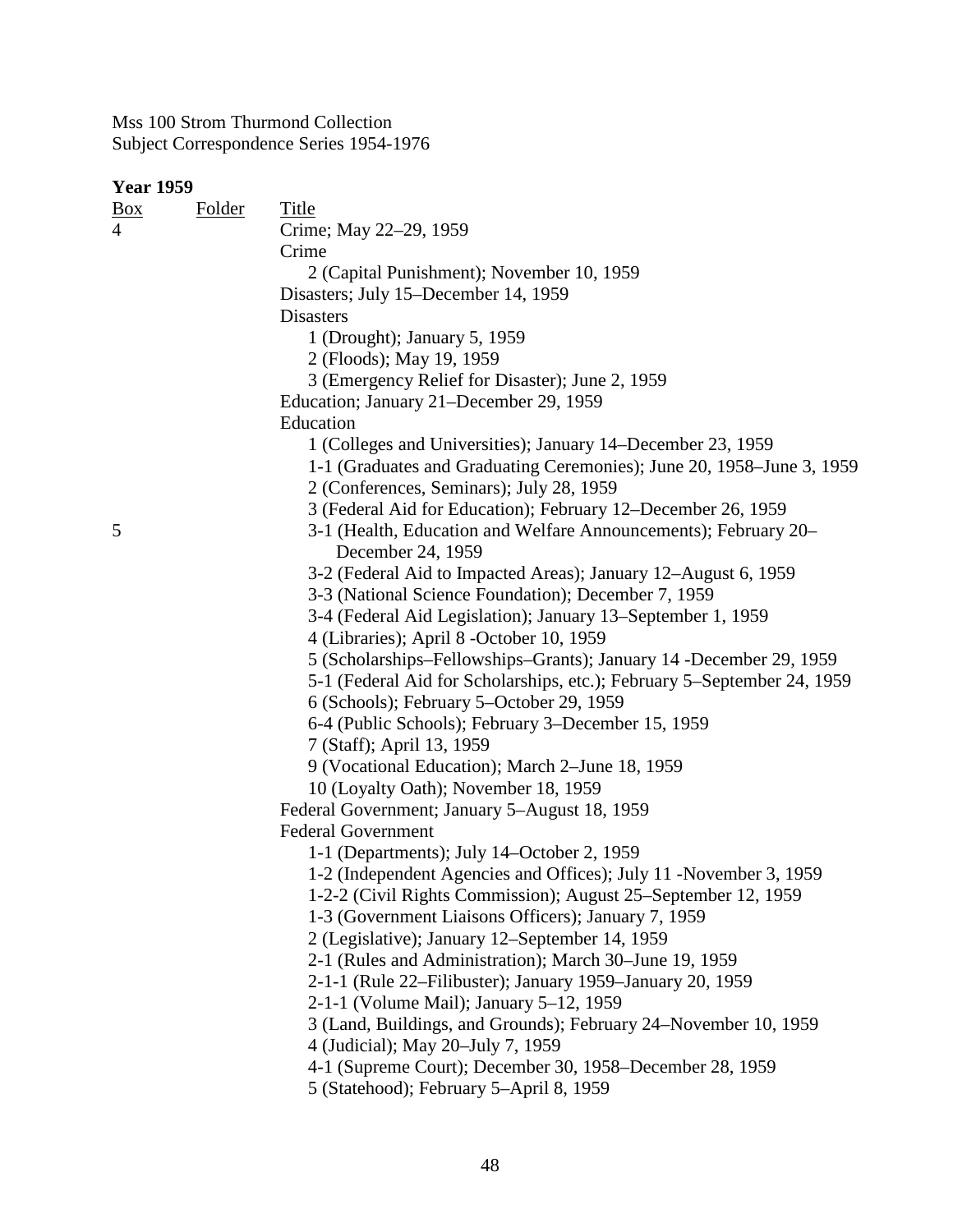| <b>Year 1959</b> |               |                                                                       |  |
|------------------|---------------|-----------------------------------------------------------------------|--|
| $\frac{Box}{}$   | <b>Folder</b> | <b>Title</b>                                                          |  |
|                  |               | <b>Federal Government</b>                                             |  |
| 5                |               | 5 (Volume Mail-Hawaii Statehood); February 6-March 12, 1959           |  |
|                  |               | 6 (Surplus Property); February 25–October 26, 1959                    |  |
| 6                |               | 7 (Claims and Litigations Against Government); March 20–July 14, 1959 |  |
|                  |               | 8 (Government Contracts); February 19–December 31, 1959               |  |
|                  |               | Finance; January 26–September 11, 1959                                |  |
|                  |               | Finance                                                               |  |
|                  |               | 1 (Banking and Currency); February 7–November 11, 1959                |  |
|                  |               | 2 (Government Spending and Debt),                                     |  |
|                  |               | Folder I; January 14–June 30, 1959                                    |  |
|                  |               | Folder II; July 1-December 30, 1959                                   |  |
|                  |               | 3 (Business Conditions); February 19–December 15, 1959                |  |
|                  |               | 3-1 (Inflation); January 13–December 23, 1959                         |  |
|                  |               | 4 (Industry); March 2-November 23, 1959                               |  |
|                  |               | 4-1 (Industry for South Carolina); April 4–December 16, 1959          |  |
|                  |               | 5 (Monopoly–Antitrust–Control–Price Discrimination); February 23–     |  |
|                  |               | December 23, 1959                                                     |  |
|                  |               | 6 (Small Business Loans); March 9-[c.1959]                            |  |
|                  |               | 6-1 (Small Business Legislation); February 3–November 23, 1959        |  |
| $\overline{7}$   |               | 6-2 (Small Business Administration Loans); January 9– [c.1959]        |  |
|                  |               | 6-3 (Small Business Investment Corporation); March 31, 1959           |  |
|                  |               | 7 (Savings and Loans); February 18–December 23, 1959                  |  |
|                  |               | 9 (Area Development); March 9-October 19, 1959                        |  |
|                  |               | Foreign Relations,                                                    |  |
|                  |               | Folder I (A-L); January 12–December 31, 1959                          |  |
|                  |               | Folder II (M-Z); January 5-December 16, 1959                          |  |
|                  |               | Health and Welfare; January 13–November 3, 1959                       |  |
|                  |               | <b>Health and Welfare</b>                                             |  |
|                  |               | 1 (Community Health and Sanitation); January 26–December 19, 1959     |  |
| 8                |               | 1-1 (Sewage and Sewage Disposal); January 21–November 6, 1959         |  |
|                  |               | 1-2 (Stream and River Pollution); June 29–October 21, 1959            |  |
|                  |               | 2 (Disease and Conditions); February 17–December 10, 1959             |  |
|                  |               | 3 (Rehabilitation Programs); January 31–August 13, 1959               |  |
|                  |               | 4 (Water–Water Supply–Water System); April 10–December 10, 1958       |  |
|                  |               | 5 (Drugs); January 26–December 16, 1959                               |  |
|                  |               | 6 (Socialized Medicine); February 28–December 23, 1959                |  |
|                  |               | Housing,                                                              |  |
|                  |               | Folder I (A-M); January 23–December 23, 1959                          |  |
|                  |               | Folder II (N-Z); January 19–December 8, 1959                          |  |
|                  |               | Immigration and Naturalization; February 3–December 15, 1959          |  |
|                  |               |                                                                       |  |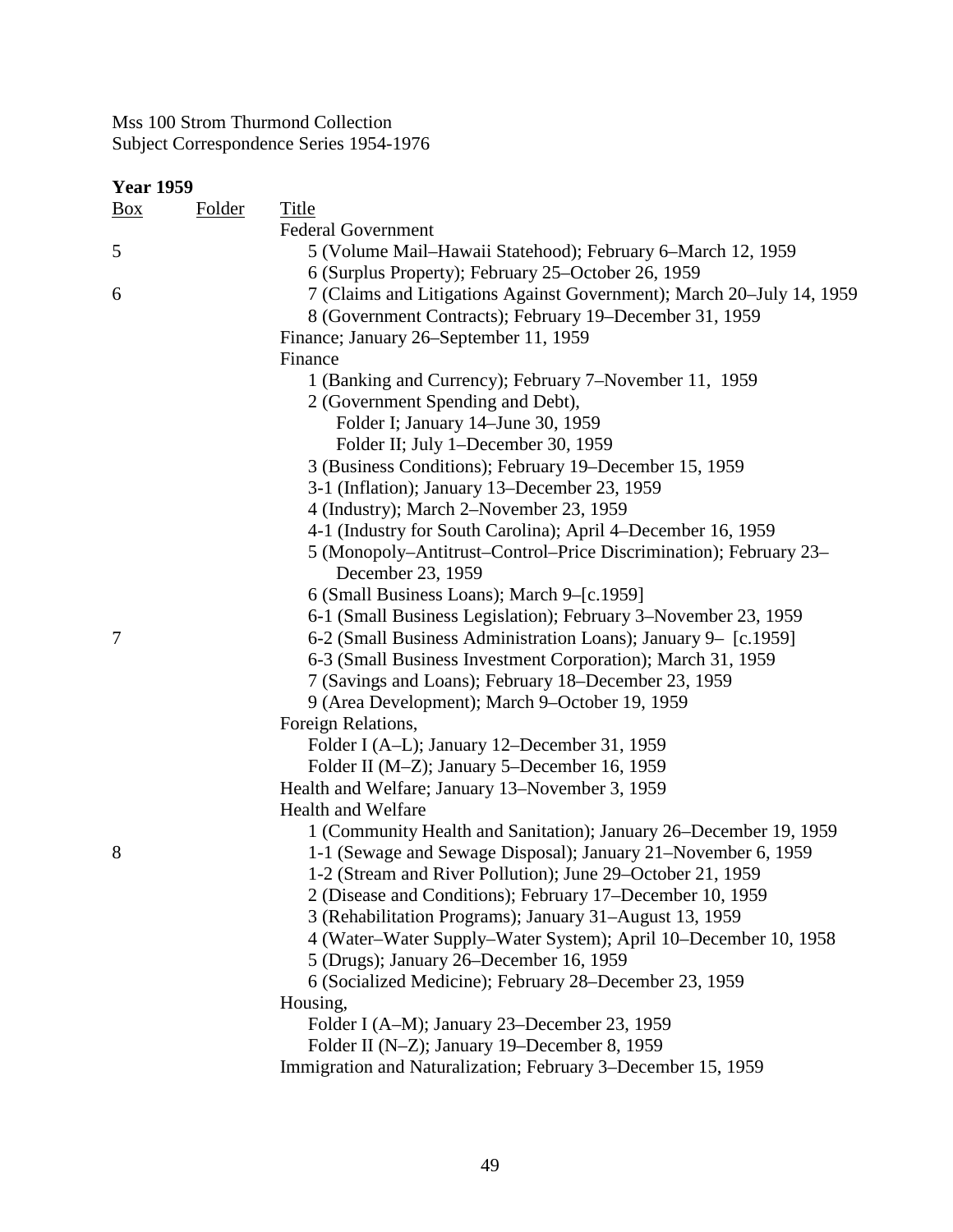### **Year 1959**

| <u>Box</u> | <b>Folder</b> | <b>Title</b>                                                            |
|------------|---------------|-------------------------------------------------------------------------|
|            |               | Immigration and Naturalization                                          |
| 8          |               | 2 (Passports-Visas); January 15-December 23, 1959                       |
| 9          |               | Indian Affairs; January 6–September 11, 1959                            |
|            |               | Institutions; January 19–October 15, 1959                               |
|            |               | Insurance and Retirement; March 20–December 22, 1959                    |
|            |               | <b>Insurance and Retirement</b>                                         |
|            |               | 1 (Federal Government); July 15–August 10, 1959                         |
|            |               | 1-1 (Insurance); January 19–October 3, 1959                             |
|            |               | 1-2 (Retirement and Annuities); January 20–December 31, 1959            |
|            |               | 1-3 (Railroad Retirement); January 12–[c.1959]                          |
|            |               | 1-4 (Compensations); February 13–July 7, 1959                           |
|            |               | 2 (State Government); July 23, 1959                                     |
|            |               | Inventions; February 19–December 8, 1959                                |
|            |               | Labor; January 5–September 5, 1959                                      |
|            |               | 1 (Conditions–Employment–Unemployment); February 12–November 24,        |
|            |               | 1959                                                                    |
|            |               | 2 (Strikes–Work Stoppages); April 28–December 30, 1959                  |
| 10         |               | 3 (Unions); February 25–August 11, 1959                                 |
|            |               | 3-1 (Internal Management); July 8, 1959                                 |
|            |               | 3-2 (Right to Work); January 29-August 31, 1959                         |
|            |               | 3-3 (Labor Legislation),                                                |
|            |               | Folder I; January 12–April 30, 1959                                     |
|            |               | Folder II; May 2-July 31, 1959                                          |
|            |               | Folder III; August 3-10, 1959                                           |
|            |               | Folder IV; August 11–15, 1959                                           |
|            |               | Folder V; August 17–18, 1959                                            |
|            |               | Folder VI; August 19–20, 1959                                           |
| 11         |               | Folder VII; August 21–25, 1959                                          |
|            |               | Folder VIII; August 26–[c. 1959]                                        |
|            |               | 3-6 (Repeal of Taft-Hartley Act); February 25, 1959                     |
|            |               | 5 (Minimum Wage); February 19–[c. 1959]                                 |
|            |               | 5-1 (Increase of Minimum Wage); January 12–[c. 1959]                    |
|            |               | 5-2 (Extension of Coverage); March 2–September 1, 1959                  |
| 12         |               | Legislation; January 5–August 28, 1959                                  |
|            |               | Legislation                                                             |
|            |               | 1 (House); April 27–December 14, 1959                                   |
|            |               | 3 (Senate); April 27-October 27, 1959                                   |
|            |               | 3-1 (Bills Introduced by Senator); May 18-July 23, 1959                 |
|            |               | 3-1-1 (S.1432 Bill [Alcohol on Airlines]); January 7 - December 8, 1959 |
|            |               | 3-1-1 / 3-1-6 (Volume Mail); February 7, 1959                           |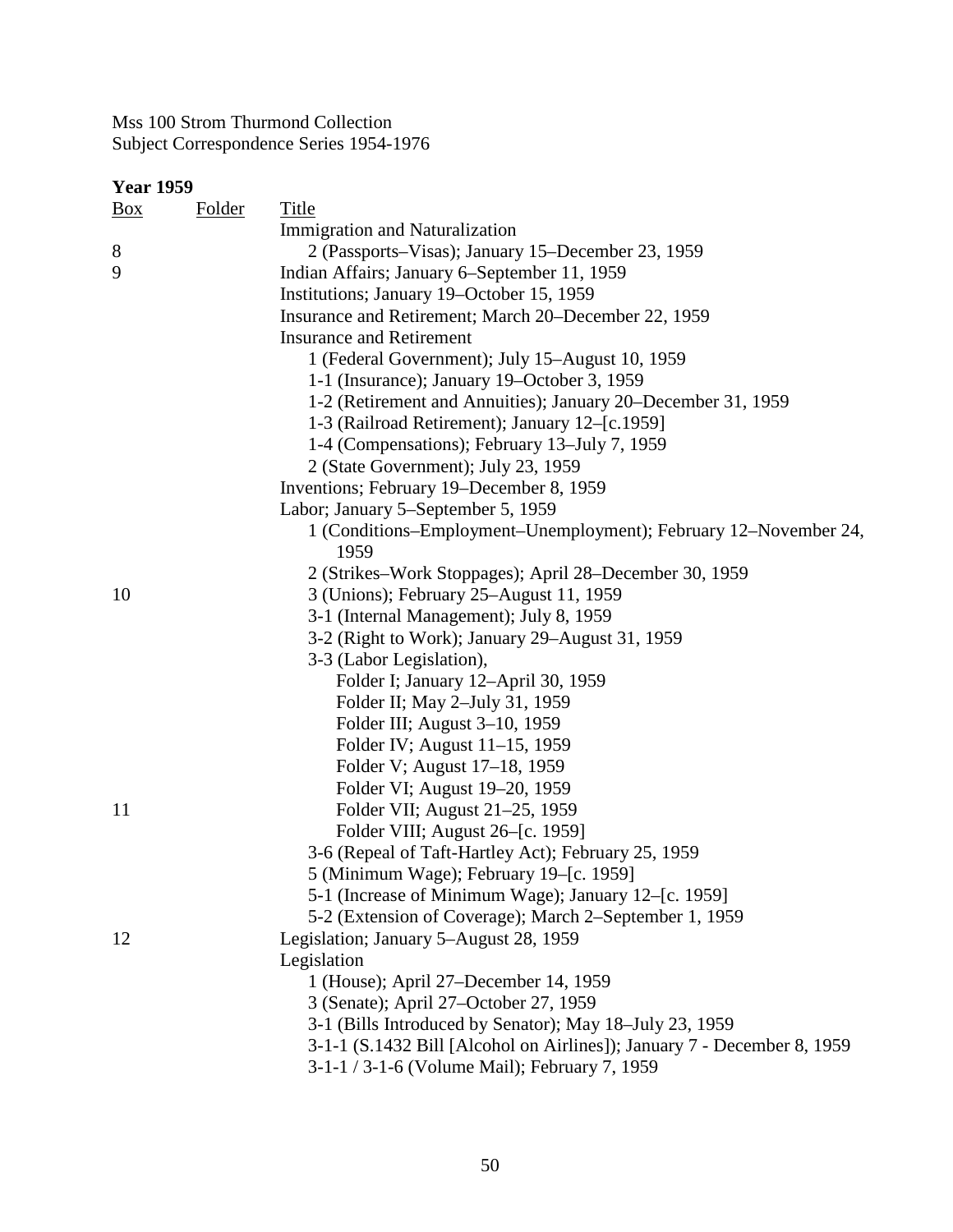Box Folder Title Legislation 12 3-1-2 (S-307 Bill [To Prescribe the Oath of Office of Justices and Judges of the United States]); January 14–May 29, 1959 3-1-3 (S-288 Bill [To Amend Article 46 of the Uniform Code of Military Justice to Quire the Execution of Certain Warrants of Attachment or Arrest by U.S. Marshals]); January 14 - June 6, 1959 3-1-4 (S.813 Bill [To Establish Qualifications For Persons Appointed to the Supreme Court]); January 29–April 27 , 1959 3-1-5 (S.814 Bill [To Amend the Federal Property and Administrative Services Act of 1949, As Amended, To Prevent the Allocation of Procurement Contracts to Certain Designated Geographical Areas, And for Other Purposes]); January 29, 1959 3-1-6 (Senate Resolution 81 [A Bill Relating to the Bypassing of the Appropriations Procedure]); February 27–May 6, 1959 3-1-7 (S.1046 Bill -–Minimum Wage); June 16, 1959 3-1-8 (S.1587 Tankersley Bill [For the Relief of John R. Tankersley and Doris Tankersley]); January 21–April 9, 1959 3-1-9 (S.1588 Bill [For the Relief of Mrs. Hunter Lott Browne]); January 24–April 13, 1959 3-1-10 (S.1589 Bill [Relating to the Retention of Certain Officers of the Naval Reserve In an Active Status]); April 23–December 14, 1958 3-1-11 ([S.1064 Bill to Amend ] Sect. 315–Communications Act. [To Provide That "Equal Time" Provisions Shall Not Apply to New Programs]); April 7–[c. 1959] 3-1-11 (Sect. 315–Communications Act Clippings); March 15–30, 1959 3-1-12 (S. 2128 Bill [For the Relief of the West Virginia Pulp and Paper Company]); June 10–August 12, 1959 3-1-13 (S.2314 Bill [To Establish a Federal Industrial Security Program]); July 1–10, 1959 3-2 (Bills Co-sponsored by Senator Thurmond); January 5– [c.1959] 3-2-1 (S.3 Bill [To Establish Rules of Interpretation Governing Questions of the Effect of Acts of Congress on State Laws]); January 9–July 27, 1959 3-2-2 (S.144 Bill [To Amend Reorganization Plan Numbered 2 of 1953]); January 15–April 10, 1958 3-2-3 (S.187 Bill [To Make Permanent the Provisions of Sugar Act of 1948]); January 12–23, 1958 3-2-4 (S.269 Bill [To Equalize the Pay of Retired Members of the Uniformed Services]); January 5–February 4, 1959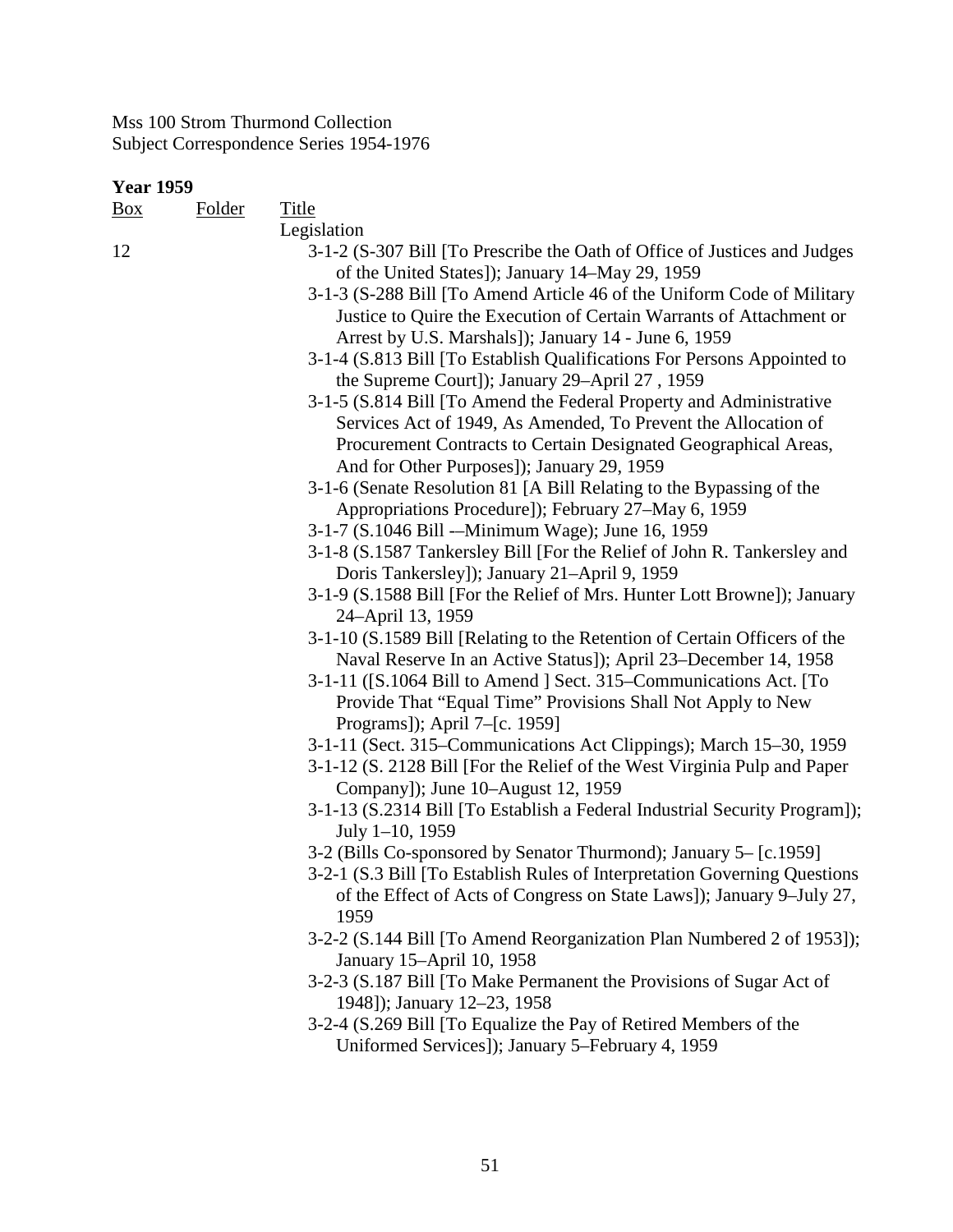| Year 1959 |               |                                                                           |
|-----------|---------------|---------------------------------------------------------------------------|
| Box       | <b>Folder</b> | <b>Title</b>                                                              |
|           |               | Legislation                                                               |
| 12        |               | 3-2-5 (S.304 Bill [To Insure Effective Regulation of D.C. Transit System, |
|           |               | Inc. and Fair and Equal Competition Between D.C. Transit System,          |
|           |               | Inc., and Its Competitors]); January 14–July 22, 1959                     |
|           |               | 3-2-6 (S.525 Bill [To Amend Chapter 223 of Title 18, U.S. Code, To        |
|           |               | Provide for the Admission of Certain Evidence so as to Safeguard          |
|           |               | Individual Rights Without Hampering Effective and Intelligent Law         |
|           |               | Enforcement]); January 20–March 27, 1959                                  |
|           |               | 3-2-7 (S.526 Bill [To Amend the Internal Revenue Code of 1954, so as to   |
|           |               | Prohibit the Reduction of Expenses or Loss Incurred in Illegal            |
|           |               | Wagering]); January 15–20, 1959                                           |
|           |               | 3-2-8 (S.527 Bill [To Amend Section 2385 of Title 18 of the U.S. Code to  |
|           |               | Define the Term "Organize" as Used in That Section]); January 20,<br>1959 |
|           |               | 3-2-9 (S.541 Bill [To Equalize the Pay of Retired Members of the          |
|           |               | Uniformed Services]); January 20, 1959                                    |
|           |               | 3-2-10 (S.545 Bill [To Authorize the Transfer and Consolidation of        |
|           |               | Rented Cotton Acreage Allotments]); January 13–March 7, 1959              |
|           |               | Memorials; February 12–August 17, 1959                                    |
|           |               | Memorials                                                                 |
|           |               | 2 (National --Federal); March 3-December 17, 1959                         |
|           |               | 3 (State); February 26–October 10, 1959                                   |
|           |               | Meteorology; March 19, 1959                                               |
|           |               | Military; January 14-December 31, 1959                                    |
|           |               | Military                                                                  |
|           |               | 1 (Military Pay and Allowances); January 19–December 18, 1959             |
|           |               | 2 (Officer Commissions); February 26–November 27, 1959                    |
|           |               | 3 (Reservations),                                                         |
|           |               | Folder I; January 12–May 29, 1959                                         |
|           |               | Folder II; June 5–[c. 1959]                                               |
| 13        |               | 3-1 (Fort Jackson); February 13–December 3, 1959                          |
|           |               | 3-2 (Donaldson Air Force Base); January 13–December 15, 1959              |
| 14        |               | 3-3 (Charleston); April 7–November 5, 1959                                |
|           |               | 3-3-1 (Air Force Base); February 21–October 21, 1959                      |
|           |               | 3-3-2 (Charleston Naval Shipyard); August 20–December 11, 1959            |
|           |               | 3-3-4 (Mine Fleet Headquarters); October 23, 1959                         |
|           |               | 3-3-5 (Army Transportation Depot); September 30, 1959                     |
|           |               | 3-4 (Myrtle Beach Air Force Base); June 3–[c.1959]                        |
|           |               | 3-5 (Shaw Air Force Base); April 28–[c.1959]                              |
|           |               | 3-6-1 (Parris Island); March 17-October 16, 1959                          |
|           |               | 3-6-2 (Beaufort Marine Air Station); January 27–[c.1959]                  |
|           |               |                                                                           |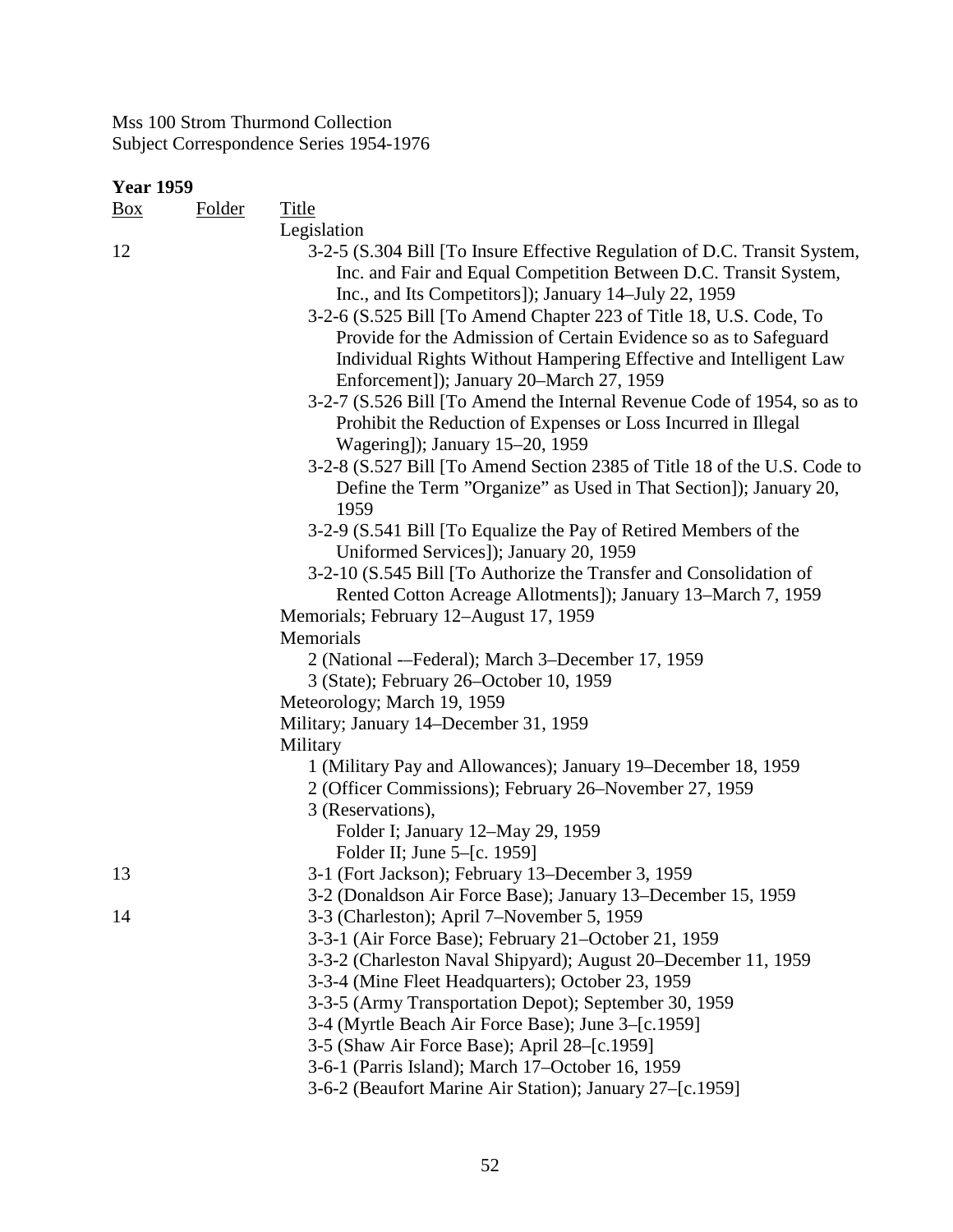| Box | <b>Folder</b> | <b>Title</b>                                                              |
|-----|---------------|---------------------------------------------------------------------------|
|     |               | Military                                                                  |
| 14  |               | 3-6-3 (Naval Hospital); December 24, 1959                                 |
|     |               | 4 (Reserve Programs); January 27–December 11, 1959                        |
|     |               | 4-1 (Air Force); May 11–November 19, 1959                                 |
|     |               | 4-4 (Marines); April 20, 1959                                             |
|     |               | 4-5-1 (Navy Reserve Officers Training Corps); June 26, 1959               |
|     |               | 5 (Military Manpower Reduction); March 20–November 25, 1959               |
|     |               | 5-1 (National Guard); March 27–November 25, 1959                          |
|     |               | 5-2 (Reserve); March 7-April 18, 1959                                     |
|     |               | 6 (USO-Special Services); January 14–June 20, 1959                        |
|     |               | 7 (Surplus Property); February 20–December 29, 1959                       |
|     |               | 8 (Defense); January 28–September 14, 1959                                |
|     |               | 8-1 (Civil Defense); February 6–[c.1959]                                  |
|     |               | 8-2 (Missiles and Scientific Record); January 13 - December 21, 1959      |
|     |               | 8-3 (Reorganization and Unification of Armed Forces); August 13, 1959     |
|     |               | 9 (Military Procurement); c. August 4–November 4, 1959                    |
|     |               | 10 (Disarmament); November 18–December 23, 1959                           |
|     |               | 11 (Chemical Warfare); April 14–[c.1959]                                  |
|     |               | Natural Resources; January 22–August 27, 1959                             |
|     |               | <b>Natural Resources</b>                                                  |
|     |               | 1 (Fish and Wildlife); March 27-[c.1959]                                  |
|     |               | 2 (Forests); March 20–July 9, 1959                                        |
| 15  |               | 3 (Fuels); February 19–November 23, 1959                                  |
|     |               | 3-1 (Natural Gas); November 18, 1959                                      |
|     |               | 4 (Minerals, Mines, and Mining); March 6–December 4, 1959                 |
|     |               | 5 (Water Resources and Watersheds); January 30 - September 3, 1959        |
|     |               | Nominations; March 6–[c.1959]<br>Nominations                              |
|     |               | 1 (Federal Department and Agency Heads); March 12 - August 3, 1959        |
|     |               | 1 (Volume Mail); May 21-July 4, 1959                                      |
|     |               | 2 (United States Attorney); June 6–July 9, 1959                           |
|     |               | 3 (United States District, Circuit and Supreme Court Judges); January 12- |
|     |               | August 14, 1959                                                           |
|     |               | 4 (United States Marshalls); March 18-April 7, 1959                       |
|     |               | 5 (State and Municipal Nominations); January 7, 1959                      |
|     |               | Parks and Forests; January 18–May 19, 1959                                |
|     |               | Parks and Forests                                                         |
|     |               | 1 (Federal); February 10–December 14, 1959                                |
|     |               | 1-1 (Forests, National); January 13–December 4, 1959                      |
|     |               | 1-2 (Parks, National); February 2–September 8, 1959                       |
|     |               | 2 (State); April 17-May 26, 1959                                          |
|     |               |                                                                           |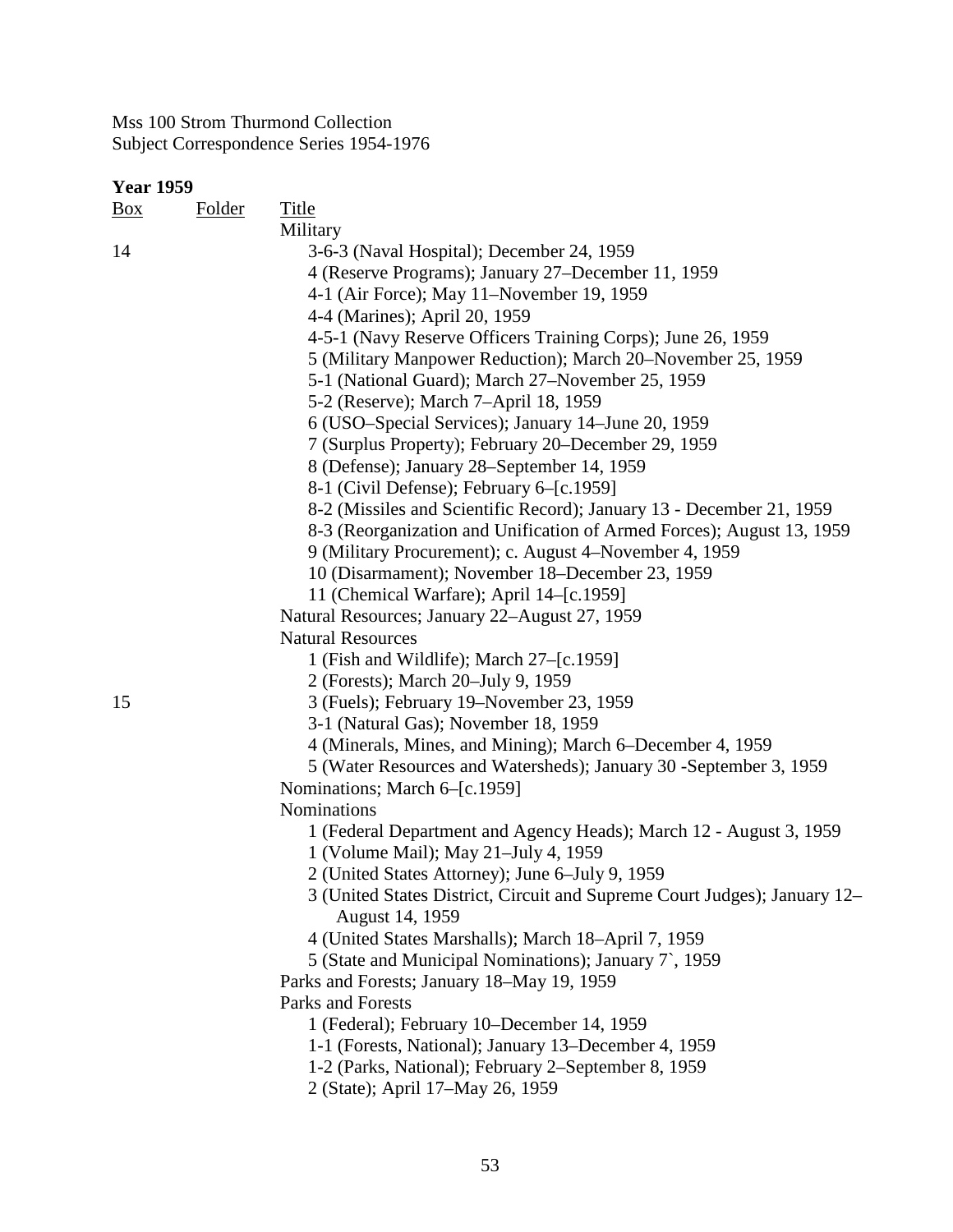| <b>Year 1959</b> |               |                                                                            |  |
|------------------|---------------|----------------------------------------------------------------------------|--|
| $\frac{Box}{}$   | <b>Folder</b> | <b>Title</b>                                                               |  |
|                  |               | Parks and Forests                                                          |  |
| 15               |               | 2-1 (Forests); April 22, 1959                                              |  |
|                  |               | 2-2 (Parks); April 15–May 6, 1959                                          |  |
|                  |               | 2-3 (Reservations and Cemeteries); March 2, 1959                           |  |
|                  |               | Personal; January 5-[c.1959]                                               |  |
|                  |               | Personal                                                                   |  |
|                  |               | 1 (Finance); February 27–December 31, 1959                                 |  |
|                  |               | 1-1 (Contributions); January 21–December 10, 1959                          |  |
|                  |               | 1-2 (Dues); January 15 -December 30, 1959                                  |  |
|                  |               | 1-2-2 (Insurance Policies–Expired); October 30, 1959                       |  |
| 16               |               | 2 (Appointments, Invitations, Engagements); January 5–December 30,<br>1959 |  |
|                  |               | 2-1 (Appointments with Constituents); February 16–2December 16, 1959       |  |
|                  |               | 2-2 (Appointments with Others); January 14–2November 4, 1959               |  |
|                  |               | 2-3 (Invitations Accepted and Attended),                                   |  |
|                  |               | Folder I; January 1-March 29, 1959                                         |  |
|                  |               | Folder II; April 1-July 28, 1959                                           |  |
|                  |               | Folder III; August 1–[c.1959]                                              |  |
|                  |               | 3 (Military Affairs); February 26-July 23, 1959                            |  |
|                  |               | 3-1 (Reserve Officers Association); January 1959–[c.1959]                  |  |
| 17               |               | 3-1-1 (Reserve Officers Association Luncheon); January 23–[c.1959]         |  |
|                  |               | 3-2 (Civil Affairs Military Government–CAMG); January 5–[c.1959]           |  |
|                  |               | 3-3 (Reserve Training); February 21–[c.1959]                               |  |
|                  |               | 4 (Family Correspondence); January 15–[c.1959]                             |  |
|                  |               | 5 (Religious Activities); January 9–[c.1959]                               |  |
|                  |               | 6 (Senator's Trips),                                                       |  |
|                  |               | Folder I; January 23–[c.1959]                                              |  |
|                  |               | Folder II; May 5-[c.1959]                                                  |  |
|                  |               | 8 (Senator's Personal Friends),                                            |  |
|                  |               | Folder I; January 7–March 30, 1959                                         |  |
|                  |               | Folder II; April 2–[c.1959]                                                |  |
|                  |               | 9 (Entertainment of Constituents); January 24–[c.1959]                     |  |
|                  |               | 10 (Interparliamentary Union); February 26-March 2, 1959                   |  |
|                  |               | 11 (Honors Received); May 1-November 16, 1959                              |  |
|                  |               | 11-1 (Sons of the American Revolution); January 14–May 7, 1959             |  |
| 18               |               | 12 (Organizations Thurmond Belongs to); August 21 - December 23, 1959      |  |
|                  |               | 13 (Mrs. Thurmond's Illness); March 3–[c.1959]                             |  |
|                  |               | Political Affairs,                                                         |  |
|                  |               | Folder I; January 5-June 26, 1959                                          |  |
|                  |               |                                                                            |  |
|                  |               | Folder II; July 2-December 31, 1959                                        |  |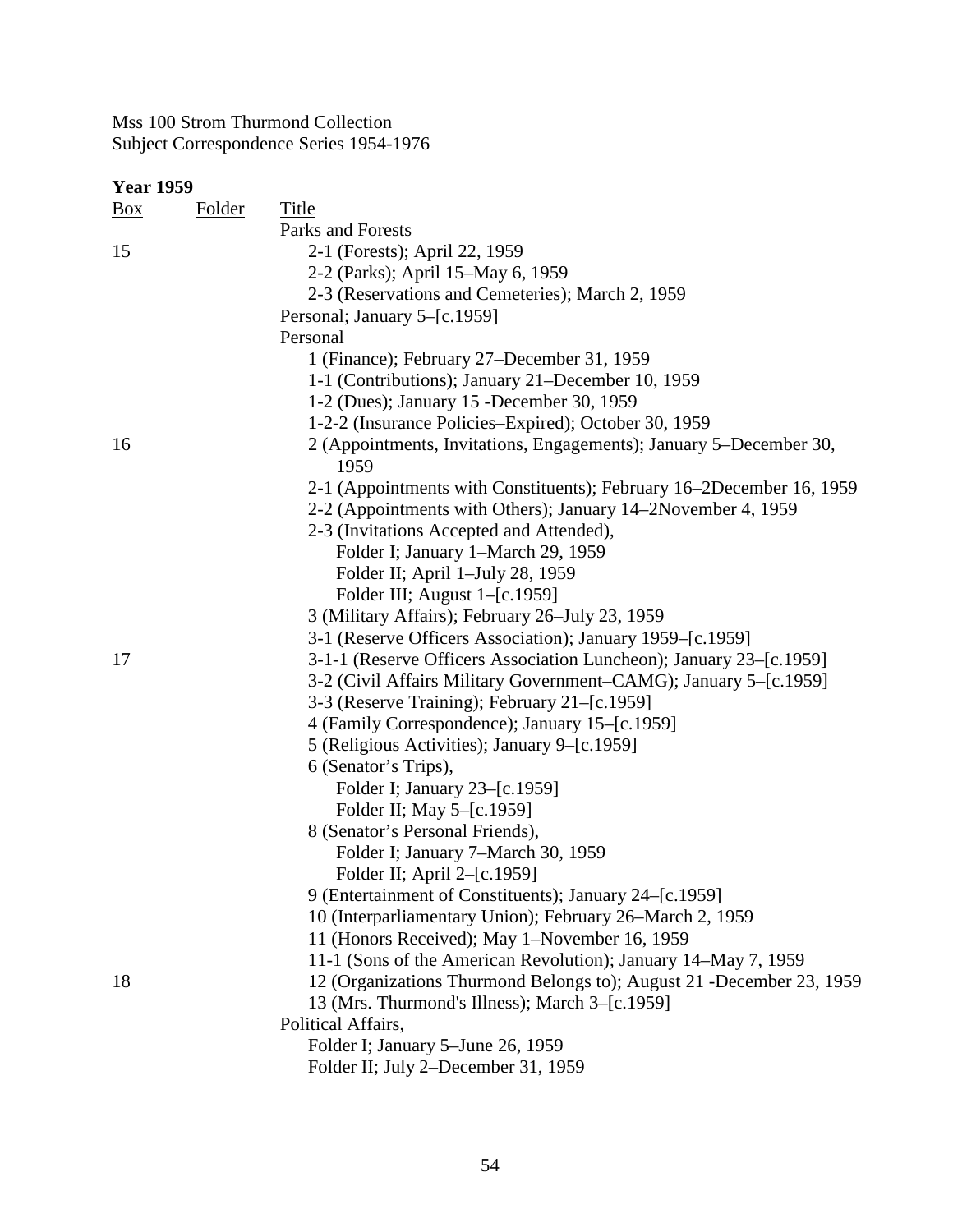| <b>Year 1959</b> |        |                                                            |
|------------------|--------|------------------------------------------------------------|
| Box              | Folder | Title                                                      |
|                  |        | <b>Political Affairs</b>                                   |
| 18               |        | 3 (1960 Campaign); August 15–December 30, 1959             |
|                  |        | 7 (Committees); July 11–October 3, 1959                    |
|                  |        | 8 (Elections); March 24–December 16, 1959                  |
|                  |        | 8-1 (Electoral College); December 1–30, 1959               |
|                  |        | 9 (Political Records); November 25–December 11, 1959       |
|                  |        | 11 (Third Party); January 5–December 8, 1959               |
|                  |        | 12 (S.C. Delegation-Columbia, S.C.-November 20, 1959); [c. |
|                  |        | November $]-[c.1959]$                                      |
|                  |        | Postal Affairs; January 15–November 9, 1959                |
|                  |        | <b>Postal Affairs</b>                                      |
|                  |        | 1 (Parcel Post); July 14–[c.1959]                          |
|                  |        | 2 (Postage and Postage Rates); May 16, 1959                |
|                  |        | 3 (Stamps); August 12–October 21, 1959                     |
|                  |        | 4 (Transportation of Mail); February 6–[c.1959]            |
|                  |        | 5-1 (Abbeville County); February 3–October 20, 1959        |
|                  |        | 5-2 (Aiken County); January 28–[c.1959]                    |
|                  |        | 5-3 (Allendale County); June 30, 1959                      |
| 19               |        | 5-4 (Anderson County); January 6–December 7, 1959          |
|                  |        | 5-5 (Bamberg County); July 24, 1959                        |
|                  |        | 5-6 (Barnwell County); June 17, 1959                       |
|                  |        | 5-7 (Beaufort County); January 25–September 3, 1959        |
|                  |        | 5-8 (Berkeley County); January 20–October 13, 1959         |
|                  |        | 5-10 (Charleston County); April 17–November 20, 1959       |
|                  |        | 5-12 (Chester County); May 6–October 31, 1959              |
|                  |        | 5-13 (Chesterfield County); June 4–December 9, 1959        |
|                  |        | 5-14 (Clarendon County); February 25–August 5, 1959        |
|                  |        | 5-15 (Colleton County); March 12-December 8, 1959          |
|                  |        | 5-16 (Darlington County); May 15–December 15, 1959         |
|                  |        | 5-17 (Dillon County); May 19, 1959                         |
|                  |        | 5-19 (Edgefield County); January 15-July 20, 1959          |
|                  |        | 5-20 (Fairfield County); January 12–July 22, 1959          |
|                  |        | 5-21 (Florence County); August 25, 1959                    |
|                  |        | 5-22 (Georgetown County); March 3–November 27, 1959        |
|                  |        | 5-23 (Greenville County); May 19–September 15, 1959        |
|                  |        | 5-24 (Greenwood County); April 9-July 30, 1959             |
|                  |        | 5-25 (Hampton County); February 6 - August 31, 1959        |
|                  |        | 5-26 (Horry County); May 20–December 9, 1959               |
|                  |        | 5-27 (Jasper County); July 16, 1959                        |
|                  |        | 5-28 (Kershaw County); March 17– November 10, 1959         |
|                  |        | 5-30 (Laurens County); June 25–September 22, 1959          |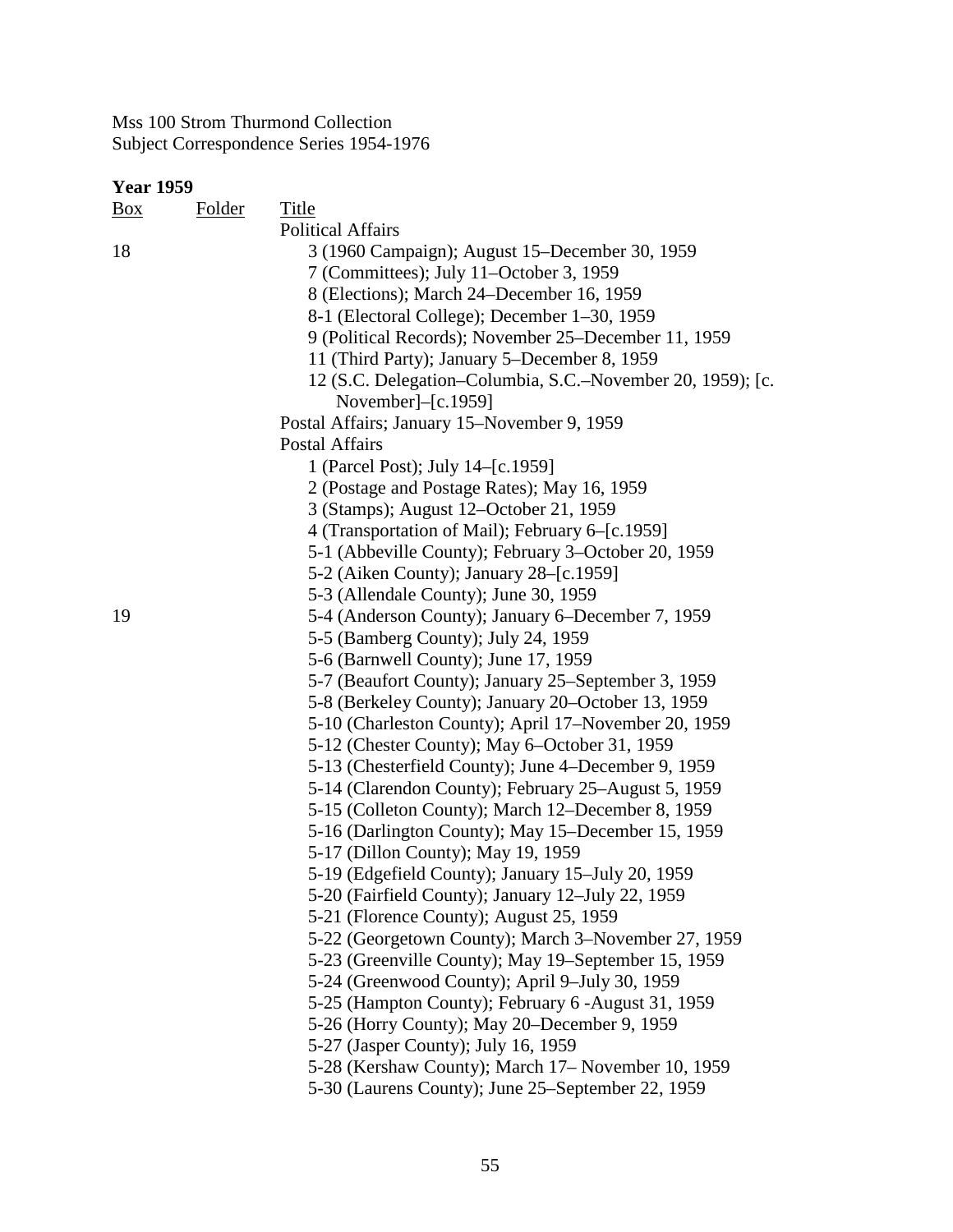| <u>Box</u> | Title<br>Folder                                                         |
|------------|-------------------------------------------------------------------------|
|            | Postal Affairs                                                          |
| 19         | 5-32 (Lexington County); January 22–August 24, 1959                     |
|            | 5-35 (McCormick County); March 17–July 1, 1959                          |
|            | 5-37 (Oconee County); April 22–December 16, 1959                        |
|            | 5-38 (Orangeburg County); March 10–December 16, 1959                    |
|            | 5-39 (Pickens County); January 9–December 4, 1959                       |
|            | 5-40 (Richland County); January 13–August 31, 1959                      |
|            | 5-41 (Saluda County); July 22–December 8, 1959                          |
|            | 5-42 (Spartanburg County); February 6-September 16, 1959                |
|            | 5-43 (Sumter County); February 10, 1959                                 |
|            | 5-44 (Union County); January 22–June 8, 1959                            |
|            | 5-45 (Williamsburg County); April 29–October 13, 1959                   |
| 20         | 5-46 (York County); June 1–November 3, 1959                             |
|            | Power; June 24–December 18, 1959                                        |
|            | Power                                                                   |
|            | 1 (Private); July 23, 1959–December 30, 1960                            |
|            | 2 (Public); February 25–[c.1959]                                        |
|            | 2-1 (Rural Electrification Administration [REA]); February 4 - [c.1959] |
|            | 2-2 (Tennessee Valley Authority); May 26–August 17, 1959                |
|            | <b>Public Relations</b>                                                 |
|            | 1 (Anonymous, Incoherent Letters); February 17–September 2, 1959        |
|            | 3 (Commendations–Congratulations, etc.); January 6– [c.1959]            |
|            | 3-3-1 (Thank-yous Received),                                            |
|            | Folder I; January 2–February 27, 1959                                   |
|            | Folder II, March 1-April 30, 1959                                       |
|            | Folder III; May 1-June 30, 1959                                         |
| 21         | Folder IV; July 1-September 29, 1959                                    |
|            | Folder V; October 1–December 31, 1959                                   |
|            | 3-3-2 (Thank-yous Sent for Gifts),                                      |
|            | Folder I; January 6–June 30, 1959                                       |
|            | Folder II; July 3-December 30, 1959                                     |
|            | 3-4 (Letters Complimentary),                                            |
|            | Folder I; January 1– May 28, 1959                                       |
|            | Folder II; June 1-August 29, 1959                                       |
|            | Folder III; September 1–December 30, 1959                               |
|            | 4 (Complaints–Criticisms); March 2–December 16, 1959                    |
|            | 8 (Publicity); January 21–December 16, 1959                             |
|            | 8-1 (Press Releases); January–[c.1959]                                  |
| 22         | 8-2 (Radio Releases); January 14–[c.1959]                               |
|            | 8-3 (Television Releases); July 15-[c.1959]                             |
|            | 8-5 (Weekly Newsletters); January 22–December 23, 1959                  |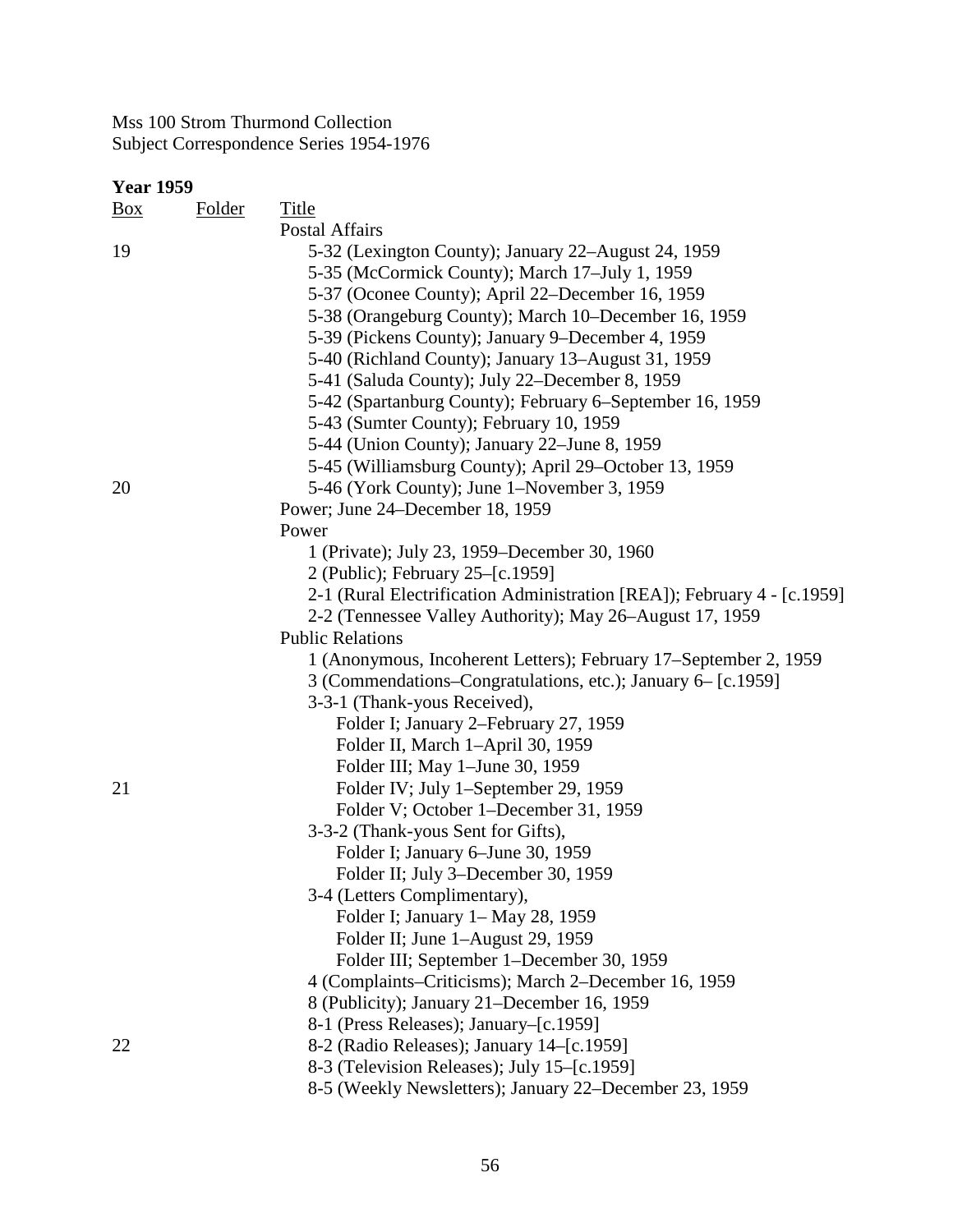| <b>Year 1959</b> |               |                                                                         |
|------------------|---------------|-------------------------------------------------------------------------|
| $\frac{Box}{}$   | <b>Folder</b> | Title                                                                   |
|                  |               | <b>Public Relations</b>                                                 |
| 22               |               | 10 (Requests, Routine); September 4, 1959                               |
|                  |               | 10-8 (Publications for Information); February 17–May 20, 1959           |
|                  |               | 10-8-2 (Information for Term Papers, etc.); January 6–November 13, 1959 |
|                  |               | 10-8-3 (Other Information); January 14–December 23, 1959                |
|                  |               | 10-8-4 (Senator's Request for Information),                             |
|                  |               | Folder I; January 8,-July 31, 1959                                      |
|                  |               | Folder II; August 14–[c.1959]                                           |
|                  |               | 10-10-1 (Sumner Whittier's Visit); December 22, 1959                    |
|                  |               | Recreation; March 2–December 15, 1959                                   |
|                  |               | Recreation                                                              |
|                  |               | 2 (Sports and Sporting Events); July 16-[c. October 1959]               |
|                  |               | Reports and Statistics; January 16–[c.1959]                             |
|                  |               | Rivers and Harbors; March 2-September 5, 1959                           |
|                  |               | <b>Rivers and Harbors</b>                                               |
|                  |               | 1 (Ports–Harbors, Shipyards, Docks); April 29–December 22, 1959         |
|                  |               | 2 (Ships–Shipping); March 14–December 14, 1959                          |
|                  |               | 3 (Dams, Reservoirs); February 22–May 22, 1959                          |
|                  |               | 3-1 (Hartwell Dam); February 21–November 25, 1959                       |
|                  |               | 3-2 (Clarks Hill Reservoir); June 12–December 1, 1959                   |
| 23               |               | 4 (Rivers); January 29–December 29, 1959                                |
|                  |               | Roads; March 2-August 7, 1959                                           |
|                  |               | Roads                                                                   |
|                  |               | 1 (Federal Roads),                                                      |
|                  |               | Folder I; May 5-August, 1959                                            |
|                  |               | Folder II; August 10–November 13, 1959                                  |
|                  |               | 2 (State Roads); May 16–December 24, 1959                               |
|                  |               | Salaries; March 19-July 15, 1959                                        |
|                  |               | Salaries                                                                |
|                  |               | 1 (Federal Employees–Salaries and Allowances); March 12- [c.1959]       |
|                  |               | 1-1 (Postal Employees); January 26 1959                                 |
|                  |               | 1-2 (Wage Board–Blue Collar Workers); August 24, 1959                   |
|                  |               | 3 (Minimum Wages); February 25–March 13, 1959                           |
|                  |               | Selective Service; January 13–March 9, 1959                             |
|                  |               | <b>Selective Service</b>                                                |
|                  |               | 2 (Universal Military Training); March 4, 1959                          |
|                  |               | 2 (Volume Mail); January 5–March 12, 1959                               |
|                  |               | Social Security; February 16–December 22, 1959                          |
|                  |               | Social Security                                                         |
|                  |               | 1 (Benefits); January 5–December 31, 1959                               |
|                  |               | 1-1 (Increased Annuities); January 23–June 8, 1959                      |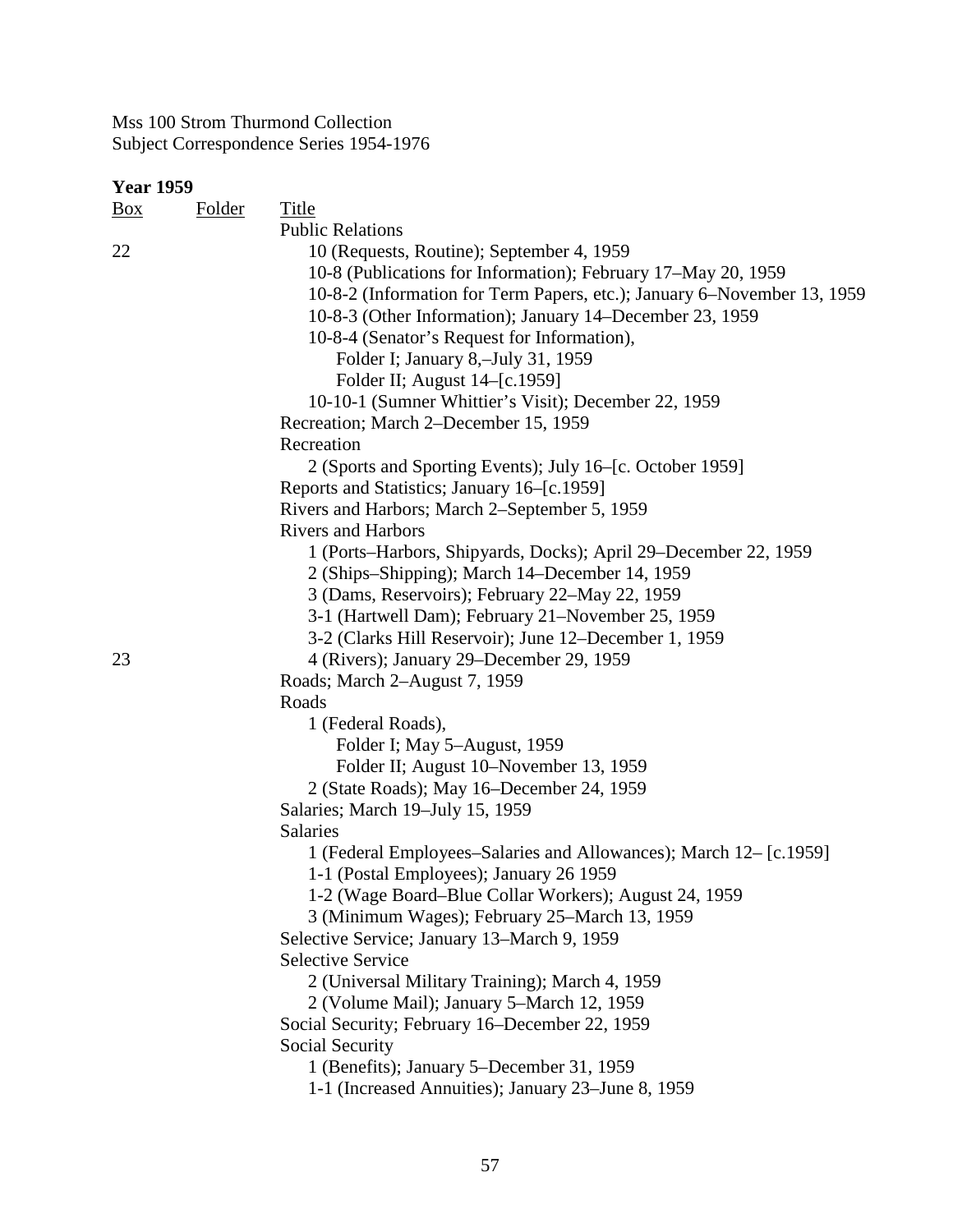| <b>Year 1959</b> |               |                                                                     |  |
|------------------|---------------|---------------------------------------------------------------------|--|
| $\frac{Box}{}$   | <b>Folder</b> | <b>Title</b>                                                        |  |
|                  |               | Social Security                                                     |  |
| 23               |               | 1-2 (Reduction of Age Requirements); January 15–May 20, 1959        |  |
|                  |               | 2 (Eligibility); January 5-July 31, 1959                            |  |
|                  |               | State Government; January 29–December 1, 1959                       |  |
|                  |               | <b>State Government</b>                                             |  |
|                  |               | 1 (Departments); March 13-July 27, 1959                             |  |
|                  |               | 2 (Independent Agencies and Offices); April 6–December 14, 1959     |  |
|                  |               | 3-1 (General Assembly Resolutions); April 15-20, 1959               |  |
|                  |               | 4 (States' Rights); January 12–December 18, 1959                    |  |
| 24               |               | Taxes; January 26–December 19, 1959                                 |  |
|                  |               | Taxes                                                               |  |
|                  |               | 1 (Federal); March 2-November 13, 1959                              |  |
|                  |               | 1-1 (Excise Taxes); January 30–December 14, 1959                    |  |
|                  |               | 1-1-1 (Automobile); March 13-April 3, 1959                          |  |
|                  |               | 1-1-2 (Telephones); January 7-July 15, 1959                         |  |
|                  |               | 1-2 (Income Taxes),                                                 |  |
|                  |               | Folder I; January 21-May 31, 1959                                   |  |
|                  |               | Folder II; April–[c.1959]                                           |  |
|                  |               | 1-2 (Volume Mail); April 24-August 12, 1959                         |  |
|                  |               | 1-2-1 (Reduction in Income Taxes); December 23, 1959                |  |
|                  |               | 1-2-2 (Exemptions); January 15–December 28, 1959                    |  |
|                  |               | 1-2-3 (Taxation of Life Insurance Companies); April 10–June 5, 1959 |  |
|                  |               | 1-3 (National Sales); May 26, 1959                                  |  |
|                  |               | 2 (State); January 21–September 21, 1959                            |  |
|                  |               | Trade; January 24, 1959                                             |  |
|                  |               | Trade                                                               |  |
|                  |               | 1 (Import–Export Matters),                                          |  |
|                  |               | Folder I; January 13-July 24, 1959                                  |  |
| 25               |               | Folder II; August 6–[c.1959]                                        |  |
|                  |               | 2 (Tariffs-Trade Agreements); February 19-[c.1959]                  |  |
|                  |               | 2-1 (Textiles); January 28–December 6, 1959                         |  |
|                  |               | 2-1-1 (Textile Investigation); January 5–[c.1959]                   |  |
|                  |               | 2-1-2 (Textile Industry Advisory Committee); July 15–August 3, 1959 |  |
|                  |               | 2-2 (Plywood); January 7–August 17, 1959                            |  |
|                  |               | 3 (Fair Trade),                                                     |  |
|                  |               | Folder I; January 13-July 10, 1959                                  |  |
|                  |               | Folder II; July 15–December 22, 1959                                |  |
|                  |               | 3 (Volume Mail); June 10–July 28, 1959                              |  |
|                  |               | 4 (Trading with the Enemy); May 1, 1959                             |  |
|                  |               |                                                                     |  |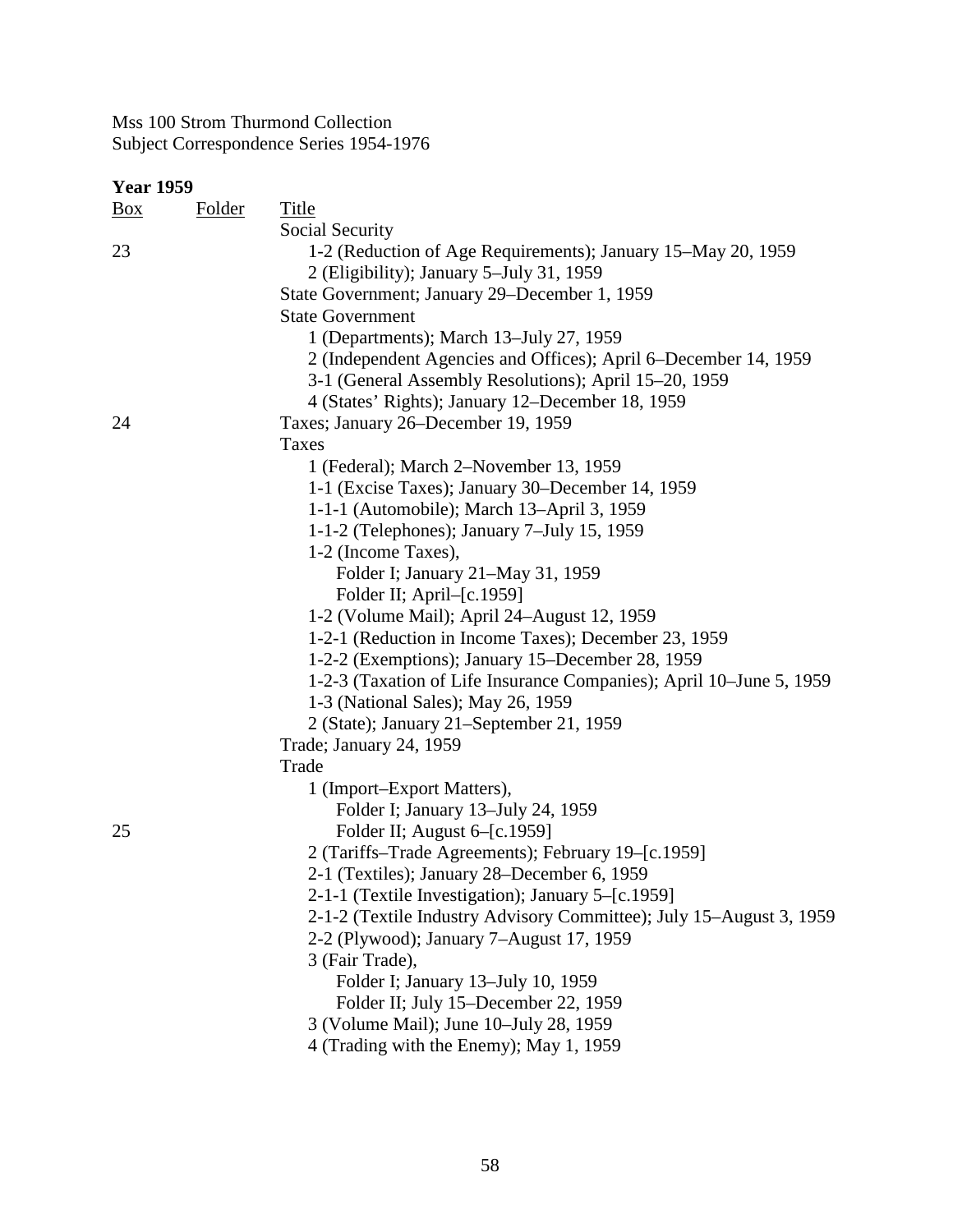| <b>Year 1959</b>  |               |                                                                                    |
|-------------------|---------------|------------------------------------------------------------------------------------|
| $\underline{Box}$ | <b>Folder</b> | <b>Title</b>                                                                       |
|                   |               | Trade                                                                              |
| 25                |               | 5 (Auto Marketing),                                                                |
|                   |               | Folder I; January 22–March 24, 1959                                                |
| 26                |               | Folder II; March 26–September 14, 1959                                             |
|                   |               | 5 (Volume Mail); June 30–July 23, 1959                                             |
|                   |               | 6 (Foreign Trade); March 14-October 17, 1959                                       |
|                   |               | 7 (Interstate Trade); April 12–July 7, 1959                                        |
|                   |               | Transportation; June 8–September 28, 1959                                          |
|                   |               | Transportation                                                                     |
|                   |               | 2 (Railroads); April 10-[c.1959]                                                   |
|                   |               | 2-1 (Freight Rates); August 25-October 12, 1959                                    |
|                   |               | 3 (Water); February 19–August 29, 1959                                             |
|                   |               | Un-American Activities; February 16–October 31, 1959                               |
|                   |               | <b>Un-American Activities</b>                                                      |
|                   |               | 1 (Communism); January 12–November 30, 1959                                        |
|                   |               | Veterans; January 22–December 8, 1959                                              |
|                   |               | Veterans                                                                           |
|                   |               | 2 (Insurance); March 10–September 2, 1959                                          |
|                   |               | 3 (Education and Schooling); January 21–April 5, 1959                              |
|                   |               | 4 (Loans); January 26–June 23, 1959                                                |
|                   |               | 5 (Annuities, Pensions and Disability Allowances); January 19–November<br>13, 1959 |
|                   |               | 5-1 (World War I Veterans); January 12–September 21, 1959                          |
|                   |               | 5-2 (Widow's Pensions); February 13–October 17, 1959                               |
|                   |               |                                                                                    |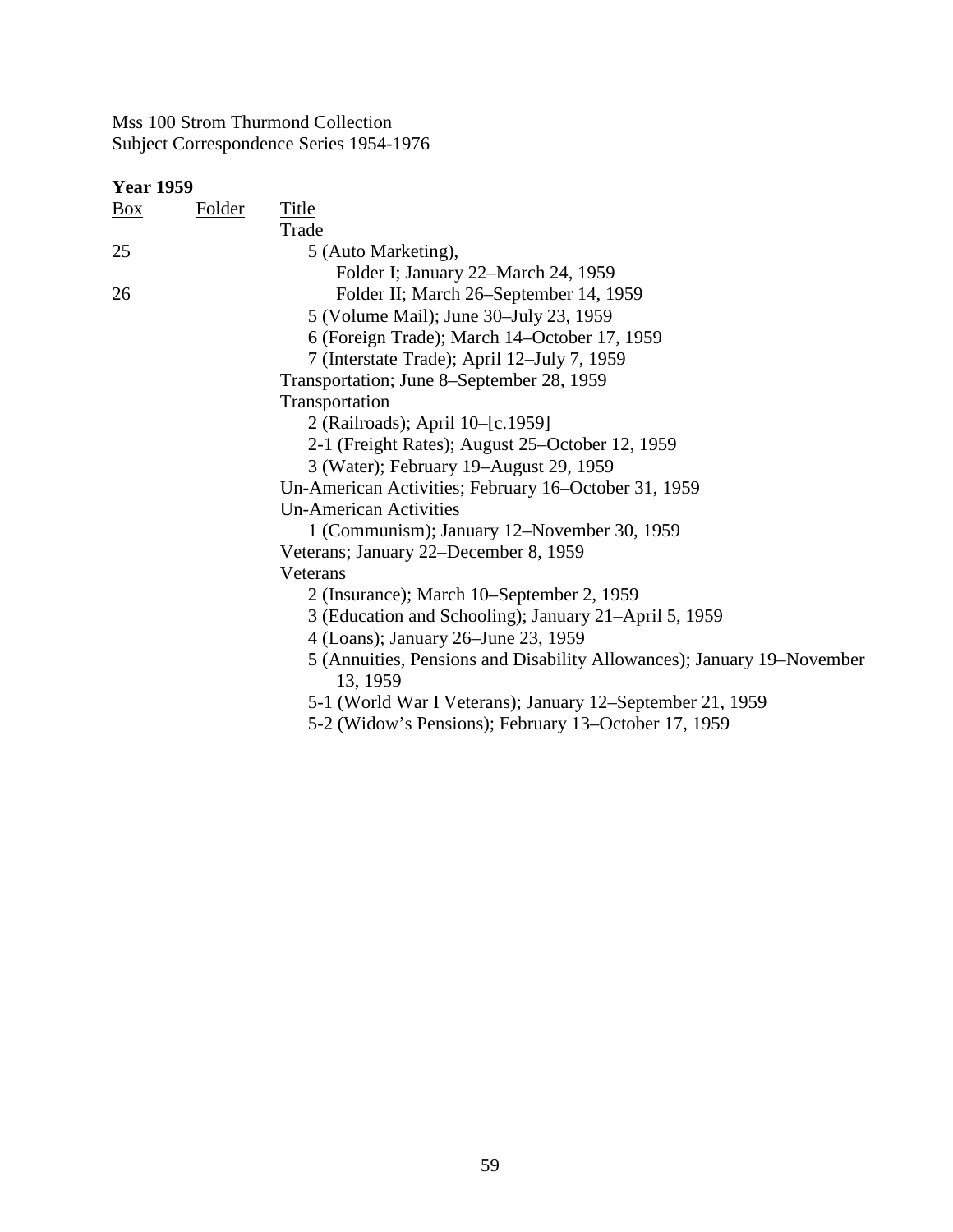| <b>Year 1960</b>  |               |                                                                                                       |  |
|-------------------|---------------|-------------------------------------------------------------------------------------------------------|--|
| $\underline{Box}$ | <b>Folder</b> | <b>Title</b>                                                                                          |  |
| $\mathbf{1}$      |               | Administration                                                                                        |  |
|                   |               | 1-1-2 (Office Staff); January 14-December 12, 1960                                                    |  |
|                   |               | 2-1 (Form Letters); January 28 - December 21, 1960                                                    |  |
|                   |               | Agriculture; January 27 - December 29, 1960                                                           |  |
|                   |               | Agriculture                                                                                           |  |
|                   |               | 1 (Animals and Animal Products); January 8 - August 17, 1960                                          |  |
|                   |               | 2 (Commodities); January 6 - September 13, 1960                                                       |  |
|                   |               | 2-1 (Cotton); January 27 - December 30, 1960                                                          |  |
|                   |               | 2-1-2 (Cotton Price Supports - Parity); August 11, 1960                                               |  |
|                   |               | 2-2 (Tobacco); January 16 - September 8, 1960                                                         |  |
|                   |               | 2-2-1 (Tobacco Allotments -- Quotas); March 7 - April 22, 1960                                        |  |
|                   |               | 2-2-2 (Tobacco Price Supports); January 11 - October 7, 1960                                          |  |
|                   |               | 2-3 (Grains); February 23 - August 12, 1960                                                           |  |
|                   |               | 3 (Dairy and Dairy Products); February 24 - June 23, 1960                                             |  |
|                   |               | 4 (Entomology [Insects]); May 12 - June 24, 1960                                                      |  |
|                   |               | 5 (Farm Program); January 5 - October 31, 1960                                                        |  |
|                   |               | 5-2 (Soil Bank -- Agricultural Stabilization and Conservation                                         |  |
|                   |               | Committee); January 19 - November 1, 1960                                                             |  |
|                   |               | 5-2-1 (Conservation Reserve Legislation); August 24, 1960                                             |  |
| $\overline{2}$    |               | 5-2-2 (Conservation Reserve Administration); January 14 - June 9,<br>1960                             |  |
|                   |               | 5-3 (Soil Conservation -- Terracing and Building Ponds); February 8 -<br>October 17, 1960             |  |
|                   |               | 6 (Poultry); February 26 - December 19, 1960                                                          |  |
|                   |               | 7 (Agriculture Research); March 22 - May 27, 1960                                                     |  |
|                   |               | Appropriations                                                                                        |  |
|                   |               | 1 (Federal Appropriations); January 9 - August 31, 1960                                               |  |
|                   |               | Atomic Energy; May 10 - December 8, 1960                                                              |  |
|                   |               | <b>Atomic Energy</b>                                                                                  |  |
|                   |               | 1 (Savannah River Plant); July 9 - October 1, 1960                                                    |  |
|                   |               | Aviation,                                                                                             |  |
|                   |               | Folder I; January 12 - June 29, 1960                                                                  |  |
|                   |               | Folder II; July 1 - November 25, 1960                                                                 |  |
|                   |               | Aviation                                                                                              |  |
|                   |               | 1 (Airports and Airways); March 24 - December 15, 1960                                                |  |
|                   |               | 2 (Air Safety Rules and Regulations); February 17 - December 29,<br>1960                              |  |
| 3                 |               | 3 (Air Passenger and Freight Traffic -- Rates, Tariffs, Schedules);<br>January 27 - November 18, 1960 |  |
|                   |               | 4 (Federal Aid to Aviation Legislation); June 13 - October 3, 1960                                    |  |
|                   |               |                                                                                                       |  |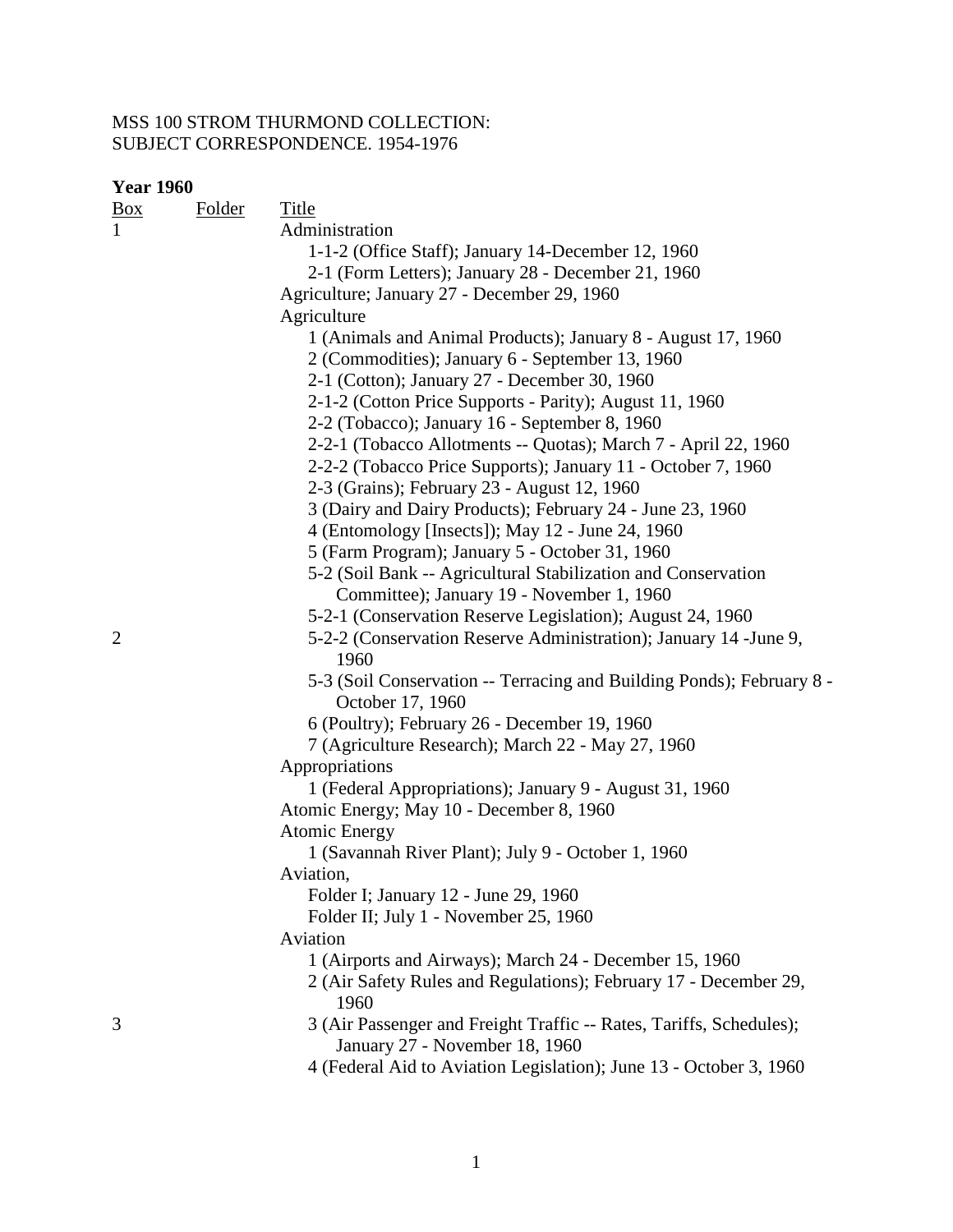| <b>Year 1960</b> |  |
|------------------|--|
|------------------|--|

| <b>Teal TOO</b><br>Box | <b>Folder</b> | <b>Title</b>                                                        |
|------------------------|---------------|---------------------------------------------------------------------|
|                        |               | <b>Beverages</b>                                                    |
| 3                      |               | 1-1 (Alcohol Advertising); February 15 - March 22, 1960             |
|                        |               | Civil Rights; February 26 - December 1, 1960                        |
|                        |               | Civil Rights                                                        |
|                        |               | 1 (Civil Rights Legislation),                                       |
|                        |               | Folder I; January 15 - February 29, 1960                            |
|                        |               | Folder II; March 1 - 4, 1960                                        |
|                        |               | Folder III; March 5 - 8, 1960                                       |
|                        |               | Folder IV; March 9 - 14, 1960                                       |
|                        |               | Folder V; March 15 - 31, 1960                                       |
| 4                      |               | Folder VI; April 1 - November 25, 1960                              |
|                        |               | 1-1 (Thankyous for Receiving Resolutions); March 1 -April 6, 1960   |
|                        |               | 2 (Equal Rights for Women); June 8 - October 19, 1960               |
|                        |               | 3 (Race Relations),                                                 |
|                        |               | Folder I; January 21 - March 31, 1960                               |
|                        |               | Folder II; April 5 - August 17, 1960                                |
|                        |               | Folder III; September 1 - December 9, 1960                          |
|                        |               | Civil Service; January 5 - October 6, 1960                          |
|                        |               | Committees and Organizations; January 20 - December 2, 1960         |
|                        |               | Committees and Organizations                                        |
|                        |               | 2 (Senate Committees); September 28 - December 13, 1960             |
|                        |               | 2-2 (Interstate and Foreign Commerce Committee); January 20 -       |
|                        |               | December 27, 1960                                                   |
|                        |               | 2-2-2 (Communications Subcommittee); August 18 - 25, 1960           |
| 5                      |               | 2-4 (Armed Services Committee),                                     |
|                        |               | Folder I; December 24, 1959 - May 20, 1960                          |
|                        |               | Folder II; June 17 - November 29, 1960                              |
|                        |               | 2-5 (Requests to Testify before Committees); January 21 -March 28,  |
|                        |               | 1960                                                                |
|                        |               | 3 (Groups -- Civic, Citizens, Fraternal); June 24 - August 29, 1960 |
|                        |               | 3-1 (Civic Clubs); August 1 - 23, 1960                              |
|                        |               | 3-1-1 (Veterans Organizations); June 6 - November 15, 1960          |
|                        |               | 3-2 (Charitable Organizations); June 3 - July 1, 1960               |
|                        |               | Communications; July 6 - August 29, 1960                            |
|                        |               | Communications                                                      |
|                        |               | 1 (Television),                                                     |
|                        |               | Folder I; January 4 - May 23, 1960                                  |
|                        |               | Folder II; June 15 - December 14, 1960                              |
|                        |               | 2 (Radio),                                                          |
|                        |               | Folder I; January 14 - April 27, 1960                               |
|                        |               | Folder II; May 19 - December 14, 1960                               |
|                        |               |                                                                     |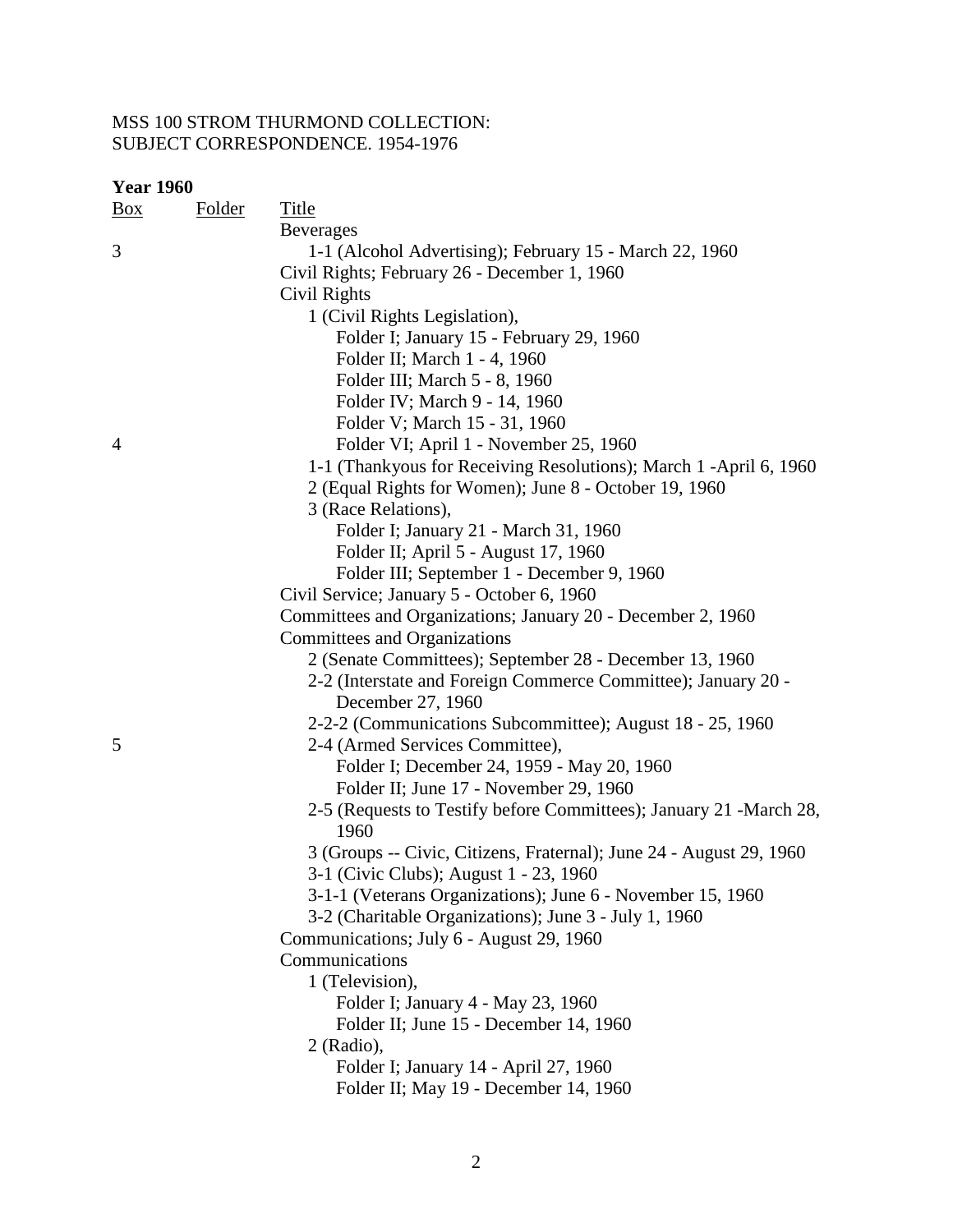| <b>Year 1960</b> |        |                                                                                     |  |
|------------------|--------|-------------------------------------------------------------------------------------|--|
| $\frac{Box}{}$   | Folder | <b>Title</b>                                                                        |  |
|                  |        | Communications                                                                      |  |
| 6                |        | 4 (Movies); January 6 - 15, 1960                                                    |  |
|                  |        | 5 (Telephone and Telegraph); February 16 - August 22, 1960                          |  |
|                  |        | 3 (Congressional Record); September 14, 1960                                        |  |
|                  |        | 3-1 (Congressional Record Inserts); March 3 - July 26, 1960                         |  |
|                  |        | Crime; February 18 - August 17, 1960                                                |  |
|                  |        | Disasters; January 6 - October 5, 1960                                              |  |
|                  |        | Education; April 27 - December 13, 1960                                             |  |
|                  |        | Education                                                                           |  |
|                  |        | 1 (Colleges and Universities); January 1 - December 16, 1960                        |  |
|                  |        | 1-1 (Graduations and Ceremonies); 1960                                              |  |
|                  |        | 2 (Conferences, Seminars); July 28, 1960                                            |  |
|                  |        | 3 (Federal Aid for Education); January 2 - December 30, 1960                        |  |
|                  |        | 3-1 (Health, Education and Welfare Announcements); January 4 -<br>December 23, 1960 |  |
|                  |        | 3-2 (Federal Aid to Impacted Areas); March 2 -November 21, 1960                     |  |
|                  |        | 3-4 (Federal Aid Legislation); January 13 - October 7, 1960                         |  |
|                  |        | 4 (Libraries); January 25 - November 4, 1960                                        |  |
|                  |        | 4-1 (Federal Aid to Libraries); February 18 - June 16, 1960                         |  |
|                  |        | 5 (Scholarships, Fellowships, Grants, Loans); January 13 -December<br>19, 1960      |  |
| 7                |        | 5-1 (Federal Aid for Scholarships, etc.); January 28 - October 7, 1960              |  |
|                  |        | 6-3 (Parochial [Religious] and Private Schools); March 30 - July 15,<br>1960        |  |
|                  |        | 6-4 (Public Schools); March 22 - November 1, 1960                                   |  |
|                  |        | 9 (Vocational Education); January 13 - September 9, 1960                            |  |
|                  |        | 10 (Loyalty Oath); January 13 - June 22, 1960                                       |  |
|                  |        | Federal Government; April 29 - November 23, 1960                                    |  |
|                  |        | <b>Federal Government</b>                                                           |  |
|                  |        | 1 (Executive Branch); June 10 - July 26, 1960                                       |  |
|                  |        | 1-1 (Departments); January 6 - August 27, 1960                                      |  |
|                  |        | 1-2 (Independent Agencies and Offices); January 19 - July 26, 1960                  |  |
|                  |        | 1-2-2 (Civil Rights Commission); April 8, 1960                                      |  |
|                  |        | 2 (Legislative); May 17, 1960                                                       |  |
|                  |        | 3 (Land, Buildings, and Grounds); April 19 - June 28, 1960                          |  |
|                  |        | 4 (Judicial); March 7 - October 6, 1966                                             |  |
|                  |        | 4-1 (Supreme Court); January 11 - December 30, 1960                                 |  |
|                  |        | 4-3 (District Court); April 4, 1960                                                 |  |
|                  |        | 5 (Statehood); June 10, 1960                                                        |  |
|                  |        | 6 (Surplus Property); February 11 - August 31, 1960                                 |  |
|                  |        | 7 (Claims and Litigations); April 26 - September 29, 1960                           |  |
|                  |        |                                                                                     |  |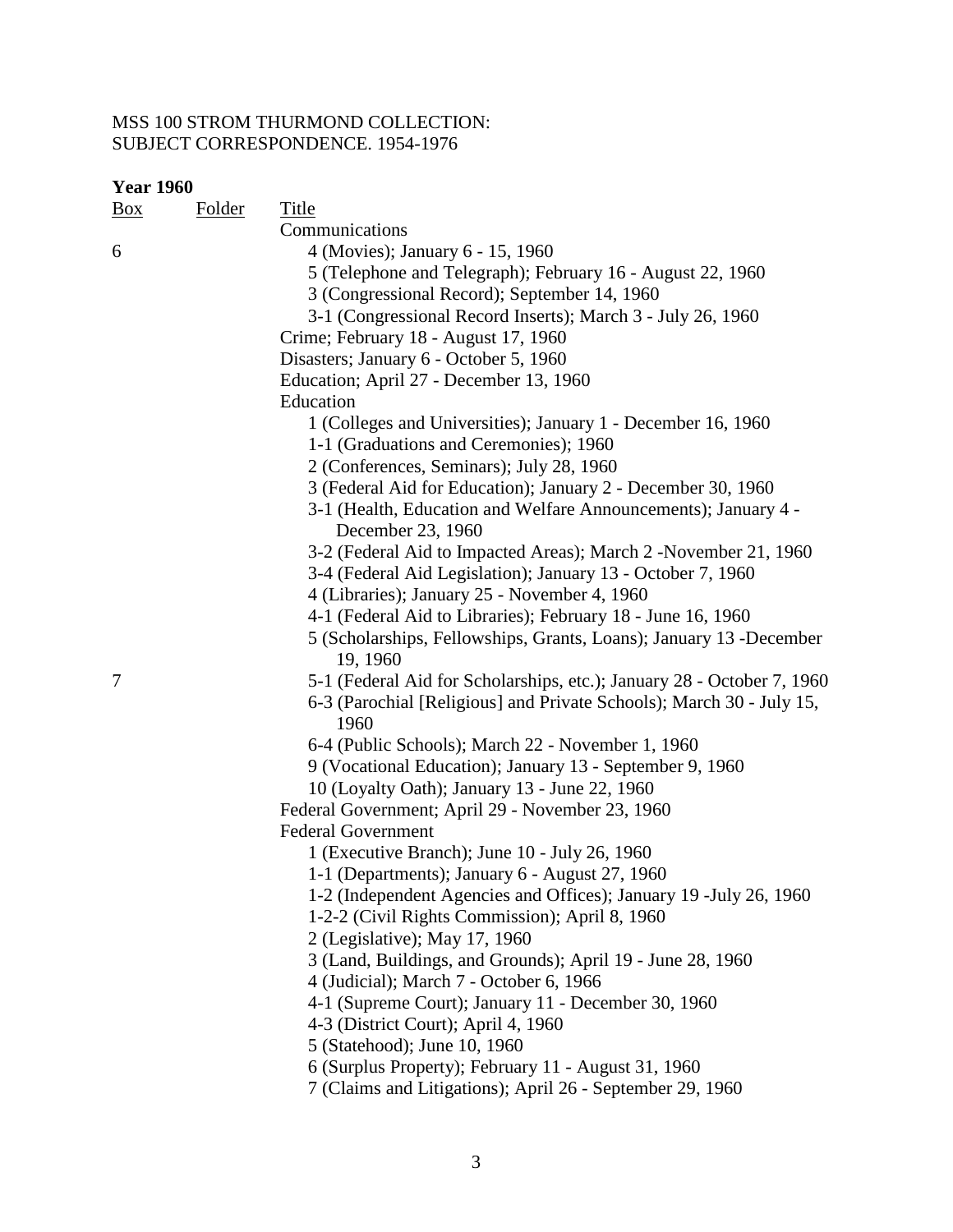| <b>Year 1960</b> |               |                                                                                         |
|------------------|---------------|-----------------------------------------------------------------------------------------|
| <u>Box</u>       | <u>Folder</u> | <b>Title</b>                                                                            |
|                  |               | <b>Federal Government</b>                                                               |
| 7                |               | 8 (Government Contracts),                                                               |
|                  |               | Folder I; January 4 - June 21, 1960                                                     |
| 8                |               | Folder II; July 1 - November 10, 1960                                                   |
|                  |               | Finance; March 14 - December 7, 1960                                                    |
|                  |               | Finance                                                                                 |
|                  |               | 1 (Banking and Currency); January 13 - August 4, 1960                                   |
|                  |               | 2 (Government Spending and Debt),                                                       |
|                  |               | Folder I; January 5 - June 30, 1960                                                     |
|                  |               | Folder II; July 6 - December 28, 1960                                                   |
|                  |               | 3 (Business Conditions); April 29 - October 17, 1960                                    |
|                  |               | 3-1 (Inflation); January 5 - September 23, 1960                                         |
|                  |               | 4 (Industry); August 9 - December 16, 1960                                              |
|                  |               | 4-1 (Industry for South Carolina); January 25 - November 18, 1960                       |
|                  |               | 5 (Monopoly, Antitrust, Control, Price Discrimination); January 19 -<br>August 10, 1960 |
|                  |               | 6 (Small Business Loans); August 13 - October 1, 1960                                   |
|                  |               | 6-1 (Small Business Administration Legislation); April 29 -July 30,<br>1960             |
|                  |               | 6-2 (Small Business Administration Loans),                                              |
|                  |               | Folder I; December 4, 1958 - July 27, 1960                                              |
| 9                |               | Folder II; August 12 - December 27, 1960                                                |
|                  |               | 6-3 (Small Business Investment Corporation); July 21, 1960                              |
|                  |               | 7 (Savings and Loans, Mortgages); January 11 - September 12, 1960                       |
|                  |               | 8 (Community Facilities Loans and Grants); March 16 - August 15,<br>1960                |
|                  |               | Foreign Relations,                                                                      |
|                  |               | Folder I; March 1959 - March 16, 1960                                                   |
|                  |               | Folder II; March 25 - June 30, 1960                                                     |
|                  |               | Folder III; July 6 - December 5, 1960                                                   |
|                  |               | <b>Foreign Relations</b>                                                                |
|                  |               | 1 (Foreign Policy); January 19 - August 24, 1960                                        |
|                  |               | 2 (Foreign Aid); March 28 - November 16, 1960                                           |
|                  |               | 3 (Treaties and Peace Pacts); April 27 - August 26, 1960                                |
| 10               |               | 3-2 (Summit Conferences); April 29 - June 15, 1960                                      |
|                  |               | 4 (United Nations); January 30 - November 16, 1960                                      |
|                  |               | 4-1 (Red China); April 4 - June 22, 1960                                                |
|                  |               | 4-2 (World Court Treaty -- Connally Amendment),                                         |
|                  |               | Folder I; January 26 - February 16, 1960                                                |
|                  |               | Folder II; February 17 - June 29, 1960                                                  |
|                  |               | Folder III; July 1 - December 2, 1960                                                   |
|                  |               |                                                                                         |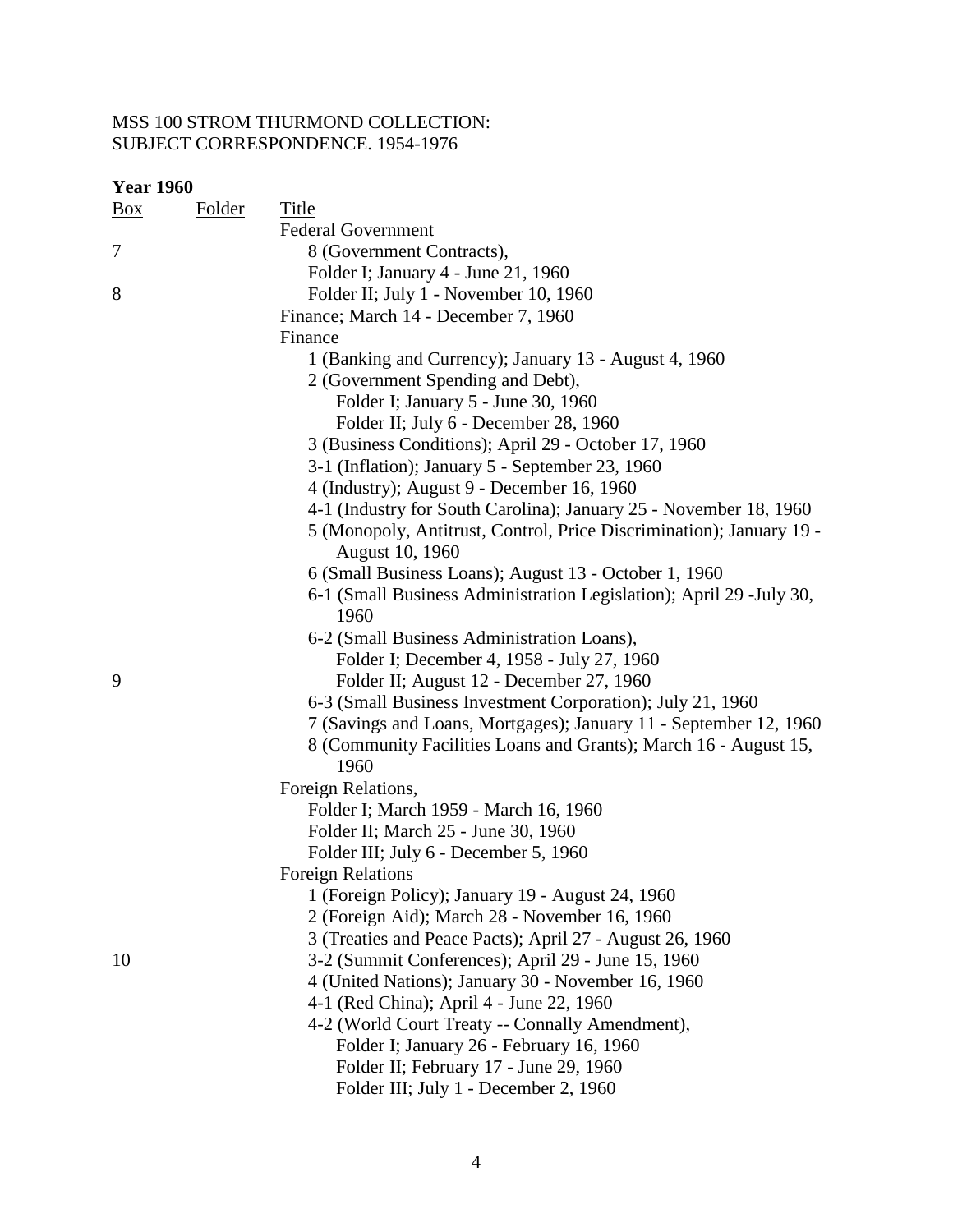### **Year 1960**

| <u>Box</u><br><b>Folder</b> | <b>Title</b>                                                       |
|-----------------------------|--------------------------------------------------------------------|
| 10                          | Health and Welfare; September 22 - October 6, 1960                 |
|                             | <b>Health and Welfare</b>                                          |
|                             | 1 (Community Health and Sanitation); January 29 - December 6, 1960 |
|                             | 1-1 (Sewage and Sewage Disposal); January 14 - December 6, 1960    |
|                             | 1-2 (Stream and River Pollution); January 29, 1960                 |
|                             | 2 (Disease and Conditions); January 5 - April 21, 1960             |
|                             | 3 (Rehabilitation Programs); August 13, 1960                       |
|                             | 4 (Water, Water Supply, and Water System),                         |
|                             | Folder I; March 13, 1958 - September 1960                          |
|                             | Folder II; October 20 - December 19, 1960                          |
|                             | 5 (Drugs); February 12 - September 27, 1960                        |
| 11                          | 6 (Socialized Medicine),                                           |
|                             | Folder I; January 13 - March 31, 1960                              |
|                             | Folder II; April 5 - May 31, 1960                                  |
|                             | Folder III; June 1 - November 6, 1960                              |
|                             | Housing; September 2 - 28, 1960                                    |
|                             | Housing                                                            |
|                             | 1 (Construction),                                                  |
|                             | Folder I; January 5 - April 20, 1960                               |
|                             | Folder II; May 18 - June 18, 1960                                  |
|                             | Folder III; July 5 - November 16, 1960                             |
|                             | 1-1 (Public Housing); January 19 - September 22, 1960              |
|                             | 1-1-1 (Public Housing Legislation); May 9 -23, 1960                |
| 12                          | 1-1-2 (Public Housing Administration); February 12 - November 15,  |
|                             | 1960                                                               |
|                             | 1-2 (Urban Renewal); June 23, 1960                                 |
|                             | 1-2-1 (Urban Renewal Legislation); March 22 - May 17, 1960         |
|                             | 1-2-2 (Urban Renewal Administration); April 25, 1960               |
|                             | 2 (Financing, Interest Rates); February 16 - October 28, 1960      |
|                             | Immigration and Naturalization; December 2, 1960                   |
|                             | Immigration and Naturalization                                     |
|                             | 1 (Citizenship); June 23 - September 20, 1960                      |
|                             | 2 (Passports, Visas),                                              |
|                             | Folder I; January 6 - July 26, 1960                                |
|                             | Folder II; August 2 - December 19, 1960                            |
|                             | 3 (Quotas, Refugees, Displaced Persons); March 28 -August 13, 1960 |
|                             | 4 (Private Relief Bills); April 28, 1960                           |
|                             | Indian Affairs; January 6 - August 17, 1960                        |
|                             | Institutions                                                       |
|                             | 1 (Federal Institutions); September 23, 1960                       |
|                             | 1-2 (Health and Mental Hospitals); February 29 - December 13, 1960 |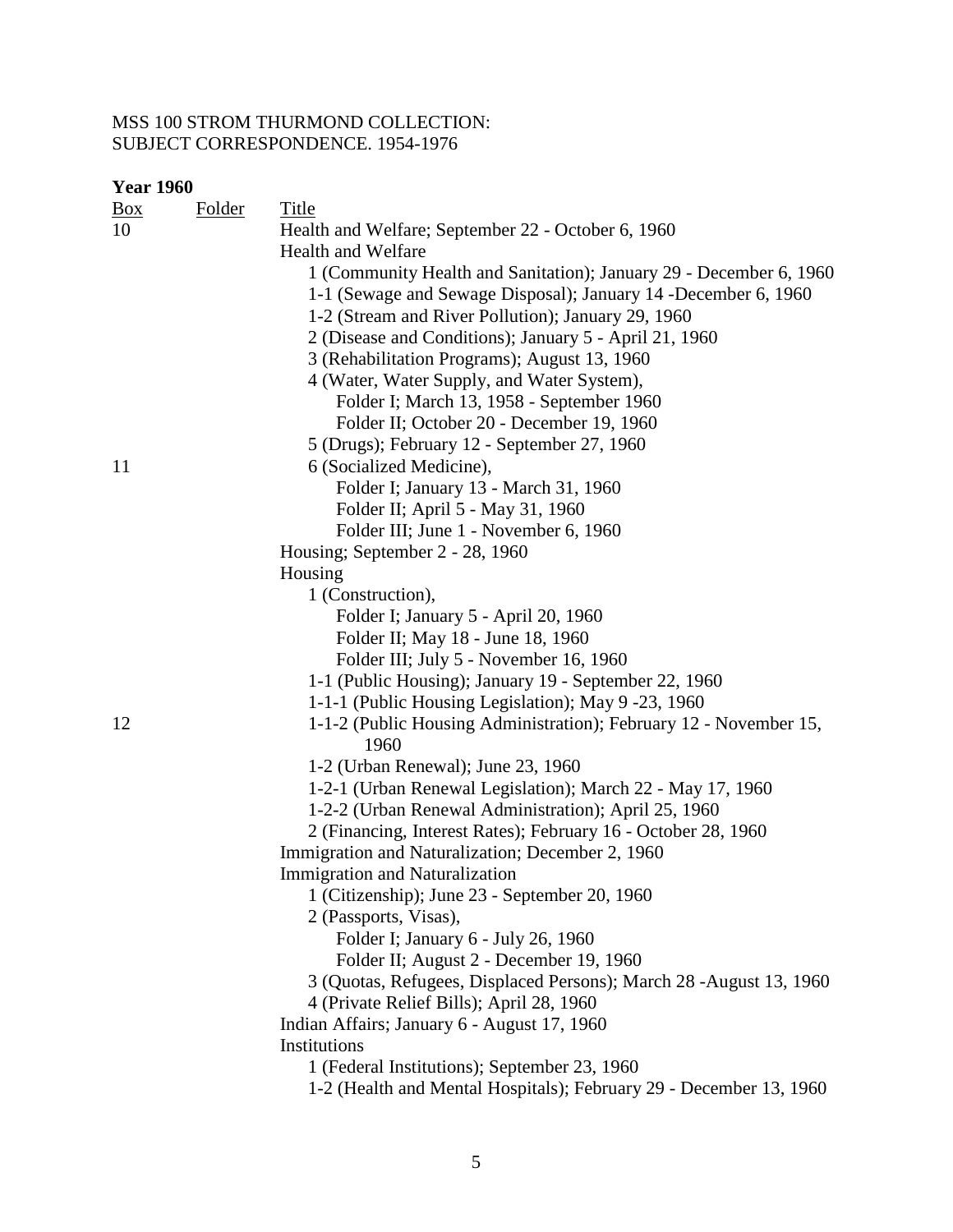| <b>Year 1960</b> |               |                                                                    |  |  |  |
|------------------|---------------|--------------------------------------------------------------------|--|--|--|
| $\frac{Box}{}$   | <b>Folder</b> | <b>Title</b>                                                       |  |  |  |
|                  |               | Institutions                                                       |  |  |  |
| 12               |               | 1-2-1 (Federal Aid to Health and Mental Institutions);             |  |  |  |
|                  |               | April 22, 1960                                                     |  |  |  |
|                  |               | 1-3 (Welfare); August 9 - September 14, 1960                       |  |  |  |
|                  |               | 2 (State Institutions); November 26, 1960                          |  |  |  |
|                  |               | 3 (Private Institutions); January 20, 1960                         |  |  |  |
| 13               |               | Insurance and Retirement; April 26 - June 28, 1960                 |  |  |  |
|                  |               | <b>Insurance and Retirement</b>                                    |  |  |  |
|                  |               | 1 (Federal Government); January 13 - December 8, 1960              |  |  |  |
|                  |               | 1-1 (Insurance -- Accident, Health, Life); June 10 - 27, 1960      |  |  |  |
|                  |               | 1-2 (Retirement and Annuities),                                    |  |  |  |
|                  |               | Folder I; January 13 - April 25, 1960                              |  |  |  |
|                  |               | Folder II; May 5 - October 7, 1960                                 |  |  |  |
| 13               |               | 1-2-1 (Old Age -- Medical Care),                                   |  |  |  |
|                  |               | Folder I; July 26 - August 10, 1960                                |  |  |  |
|                  |               | Folder II; August 11 - 31, 1960                                    |  |  |  |
|                  |               | Folder III; September 1 - December 7, 1960                         |  |  |  |
|                  |               | 1-4 (Workmen's Compensation); August 13 - 24, 1960                 |  |  |  |
|                  |               | Inventions                                                         |  |  |  |
|                  |               | 1 (Patents); January 20 - October 13, 1960                         |  |  |  |
|                  |               | 2 (Trademarks, Copyrights); June 15 - July 12, 1960                |  |  |  |
| 14               |               | Labor; April 21 - December 12, 1960                                |  |  |  |
|                  |               | Labor                                                              |  |  |  |
|                  |               | 1 (Conditions, Employment, Unemployment); January 5 - December     |  |  |  |
|                  |               | 2, 1960                                                            |  |  |  |
|                  |               | 2 (Strikes, Work Stoppages); July 1 - October 17, 1960             |  |  |  |
|                  |               | 3 (Unions); January 7 - December 27, 1960                          |  |  |  |
|                  |               | 3-1 (Internal Management); January 23, 1960                        |  |  |  |
|                  |               | 3-2 (Right-to-Work); February 11 - September 22, 1960              |  |  |  |
|                  |               | 3-3 (Labor Reform Legislation); August 18, 1959 - July 6, 1960     |  |  |  |
|                  |               | 3-6 (Repeal of Taft-Hartley Act); October 27 - November 25, 1960   |  |  |  |
|                  |               | 5 (Minimum Wage); January 4 - June 27, 1960                        |  |  |  |
|                  |               | 5-1 (Increase of Minimum Wage),                                    |  |  |  |
|                  |               | Folder I; February 9 - May 30, 1960                                |  |  |  |
|                  |               | Folder II; June 14 - August 10, 1960                               |  |  |  |
| 15               |               | Folder III; August 11 - September 28, 1960                         |  |  |  |
|                  |               | Folder IV; October 6 - December 23, 1960                           |  |  |  |
|                  |               | 5-2 ([Extension of Minimum Wage to Retail Businesses]); January 13 |  |  |  |
|                  |               | - July 13, 1960                                                    |  |  |  |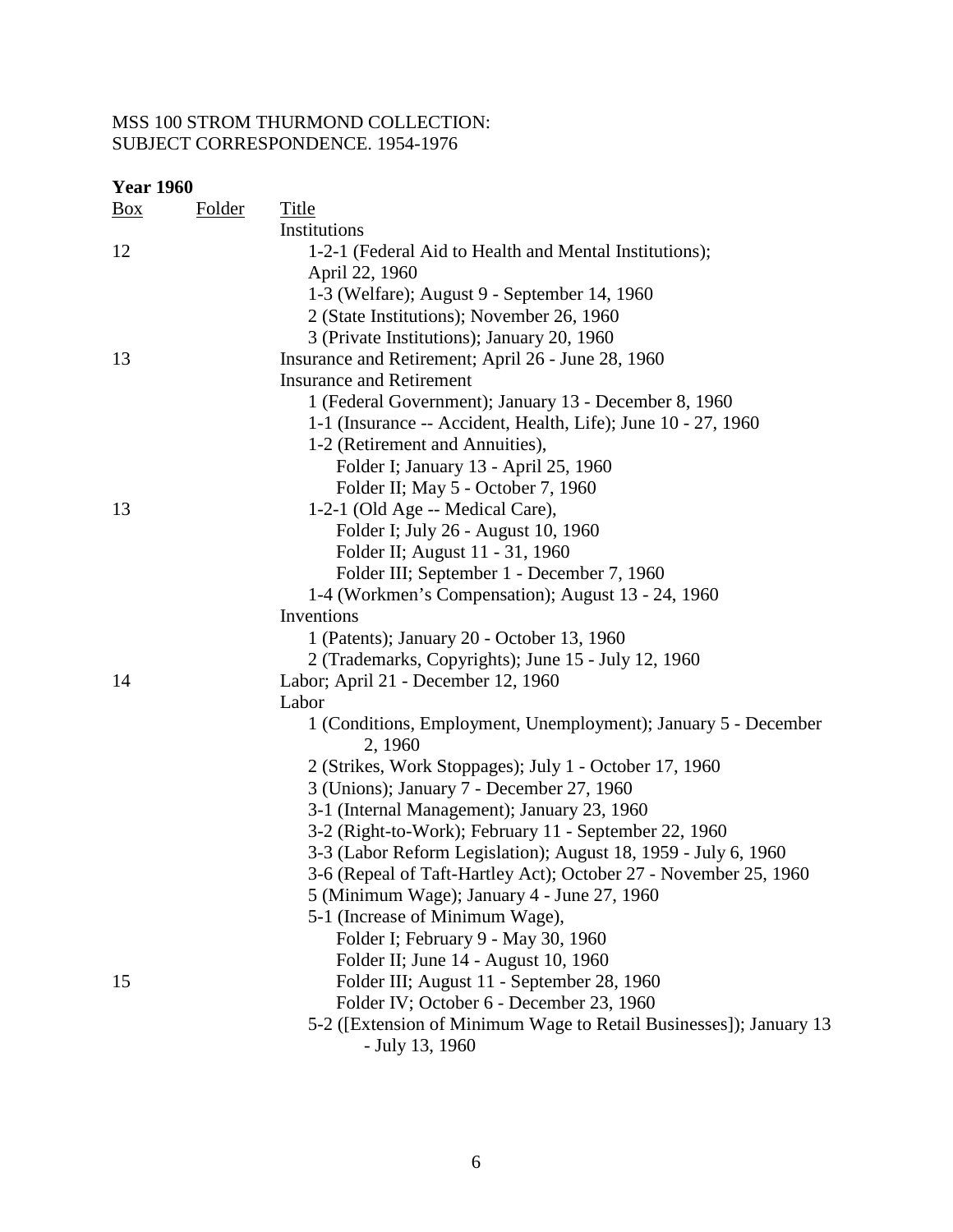| <b>Year 1960</b> |               |                                                                                   |
|------------------|---------------|-----------------------------------------------------------------------------------|
| <u>Box</u>       | <b>Folder</b> | <b>Title</b>                                                                      |
|                  |               | Labor                                                                             |
|                  |               | 6 (Fair Labor Standards),                                                         |
| 15               |               | Folder I; January 5 - March 14, 1960                                              |
|                  |               | Folder II; March 16 - May 31, 1960                                                |
|                  |               | Folder III; June 1 - 14, 1960                                                     |
|                  |               | Folder IV; June 15 - July 30, 1960                                                |
| 16               |               | Folder V; August 2 - 13, 1960                                                     |
|                  |               | Folder VI; August 15 - November 23, 1960                                          |
|                  |               | Legislation; January 29 - December 19, 1960                                       |
|                  |               | Legislation [Bills That Died on Calendar -- 86th Congress],                       |
|                  |               | Folder I; January 20 - July 23, 1959                                              |
|                  |               | Folder II; August 10, 1959 - June 16, 1960                                        |
|                  |               | Folder III; June 17 - August 26, 1960                                             |
|                  |               | Legislation                                                                       |
| 16               |               | 1 (House); April 6 - October 13, 1960                                             |
|                  |               | 2 (Joint); March 14, 1960                                                         |
|                  |               | 3 (Senate); February 9 - December 15, 1960                                        |
| 17               |               | 3-1 (Bills Introduced by Senator Thurmond); March 2, 1960                         |
|                  |               | 3-1-1 (S.1432 Bill [Alcohol on Airlines]); January 11 - September 28,<br>1960     |
|                  |               | 3-1-2 (S.2128 Bill [Relief for the West Virginia Pulp and Paper                   |
|                  |               | Company]); April 29, 1960                                                         |
|                  |               | 3-1-4 (S.1586 Bill [Private Relief for May Hourani]); April 27 - June<br>19, 1960 |
|                  |               | 3-1-5 (S.3887 Bill [To Change Eligibility for Airline Domestic Trunk              |
|                  |               | Carriers]); May 20, 1960                                                          |
|                  |               | 3-1-6 (Senate Resolution 81 [To Require Senate Appropriations                     |
|                  |               | Committee to Review All Treasury Withdrawals]); February 12 -                     |
|                  |               | July 18, 1960                                                                     |
|                  |               | 3-2 (Bills Co-sponsored by Senator Thurmond); June 23 -August 19,<br>1960         |
|                  |               | Memorials; April 5 - October 17, 1960                                             |
|                  |               | Memorials                                                                         |
|                  |               | 2 (National -- Federal); January 13 - August 19, 1960                             |
|                  |               | 2-1 (National Flower); January 25 - March 7, 1960                                 |
|                  |               | 3 (State); April 4 - October 26, 1960                                             |
|                  |               | Meteorology; February 29 - November 25, 1960                                      |
|                  |               | Military,                                                                         |
|                  |               | Folder I; January 12 - April 19, 1960                                             |
|                  |               | Folder II; April 20 - August 31, 1960                                             |
|                  |               | Folder III; September 2 - December 15, 1960                                       |
|                  |               |                                                                                   |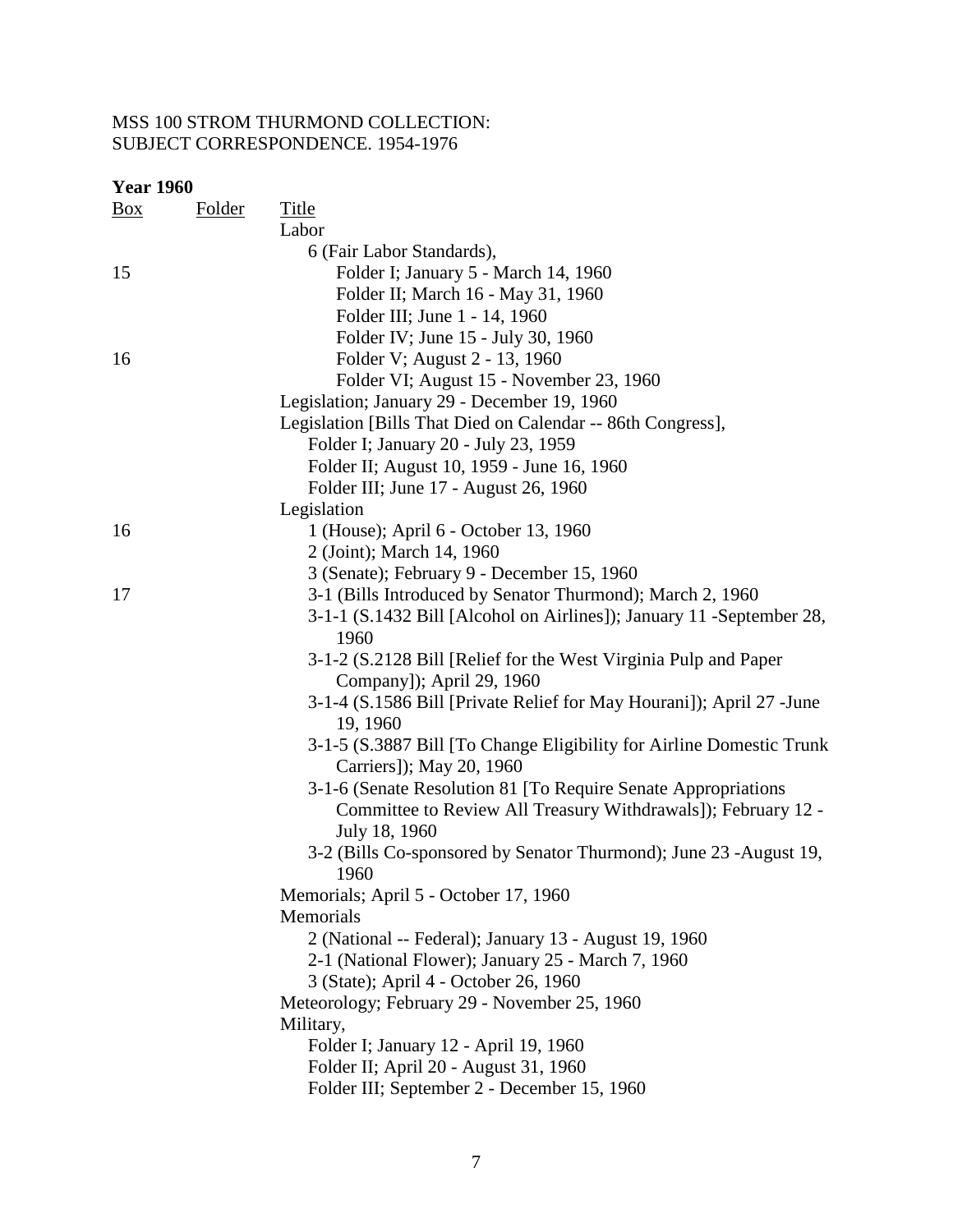| <b>Year 1960</b> |               |                                                                                             |
|------------------|---------------|---------------------------------------------------------------------------------------------|
| $\frac{Box}{}$   | <b>Folder</b> | <b>Title</b>                                                                                |
|                  |               | Military                                                                                    |
|                  |               | 1 (Military Pay and Allowances),                                                            |
| 17               |               | Folder I; January 13 - May 12, 1960                                                         |
| 18               |               | Folder II; May 17 - June 28, 1960                                                           |
|                  |               | Folder III; July 1 - December 7, 1960                                                       |
|                  |               | 2 (Officer Commissions); February 23 - June 2, 1960                                         |
|                  |               | 3 (Reservations); February 23 - June 2, 1960                                                |
|                  |               | 3-1 (Fort Jackson); February 2 - November 29, 1960                                          |
|                  |               | 3-2 (Donaldson Air Force Base); January 25 - July 7, 1960                                   |
|                  |               | 3-3 (Charleston); January 18 - November 6, 1960                                             |
|                  |               | 3-3-1 (Charleston Air Force Base); January 7 - December 7, 1960                             |
| 18               |               | 3-3-2 (Charleston Naval Shipyard),                                                          |
|                  |               | Folder I; January 18 - August 15, 1960                                                      |
| 19               |               | Folder II; September 1 - December 9, 1960                                                   |
|                  |               | 3-4 (Myrtle Beach Air Force Base); May 16 - August 26, 1960                                 |
|                  |               | 3-5 (Shaw Air Force Base); April 6 - October 18, 1960                                       |
|                  |               | 3-6-1 (Parris Island [Marine Corps Recruit Depot]); June 27 -August<br>11, 1960             |
|                  |               | 3-6-2 (Beaufort Marine Air Station); June 17, 1960                                          |
|                  |               | 4 (Reserve Program); January 12 - September 10, 1960                                        |
|                  |               | 4-1 (Air Force); February 19 - June 17, 1960                                                |
|                  |               | 4-2 (Army); January 20 - August 15, 1960                                                    |
|                  |               | 4-2-1 (Army R.O.T.C. [Reserve Officers Training Corps]); September<br>9 - November 22, 1960 |
|                  |               | 4-3 (Coast Guard); March 19, 1960                                                           |
|                  |               | 4-4 (Marines); February 19, 1960                                                            |
|                  |               | 4-5 (Navy); February 8 - June 24, 1960                                                      |
|                  |               | 4-5-1 (Navy R.O.T.C. [Reserve Officers Training Corps]); April 11,<br>1960                  |
|                  |               | 5-1 (National Guard); February 11 - July 18, 1960                                           |
|                  |               | 5-2 (Reserve); May 10, 1960                                                                 |
|                  |               | 6 (USO -- Special Services); December 21, 1960                                              |
|                  |               | 7 (Surplus Property),                                                                       |
|                  |               | Folder I; January 15 - June 23, 1960                                                        |
|                  |               | Folder II; August 2 - December 14, 1960                                                     |
|                  |               | 8 (Defense); January 14 - November 17, 1960                                                 |
|                  |               | 8-1 (Civil Defense); January 7 - November 1, 1960                                           |
|                  |               | 8-2 (Missiles and Scientific Research); January 14 -November 21,<br>1960                    |
|                  |               |                                                                                             |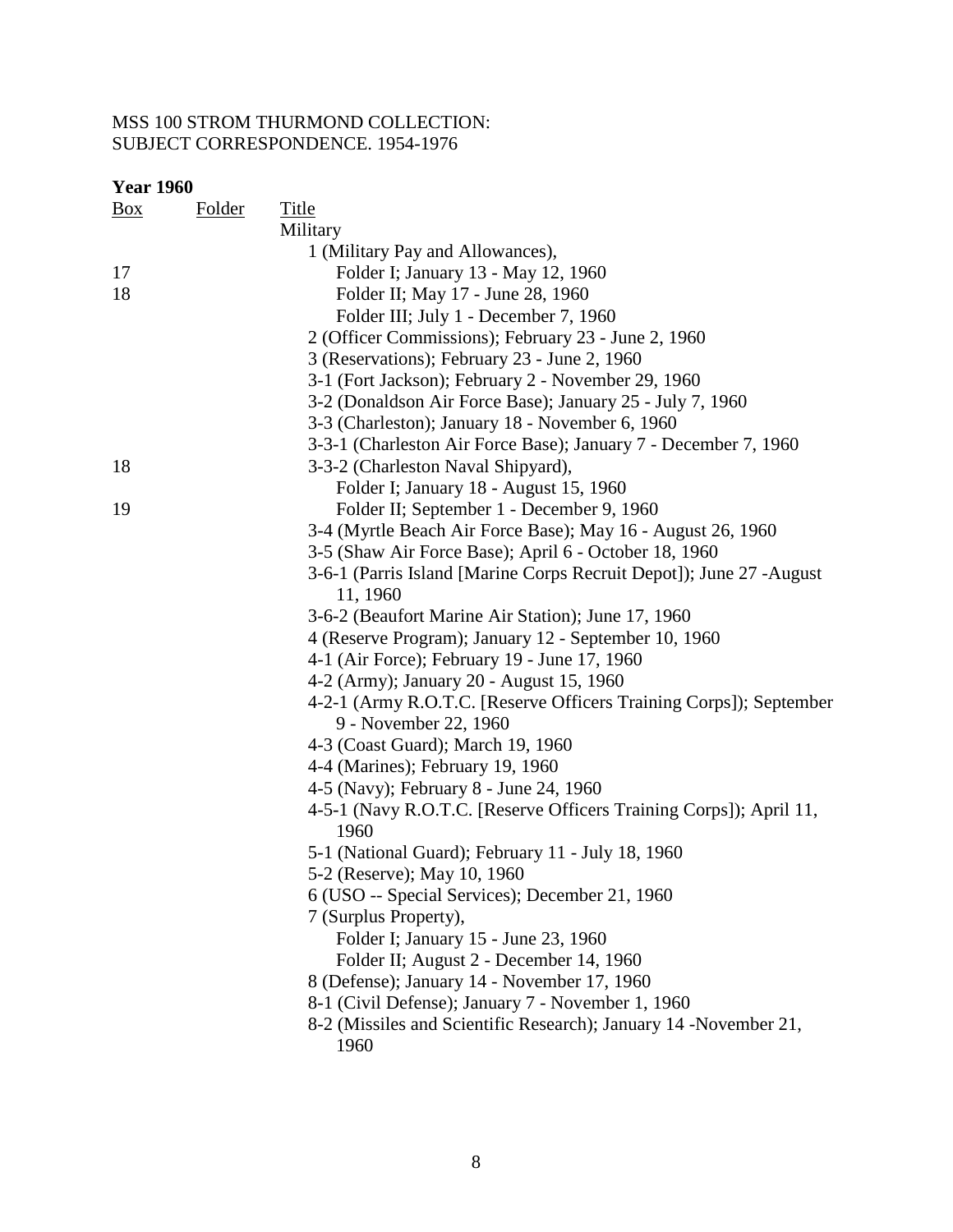| <b>Year 1960</b> |        |                                                                    |
|------------------|--------|--------------------------------------------------------------------|
| $\frac{Box}{}$   | Folder | <b>Title</b>                                                       |
| 20               |        | 9 (Military Procurement),                                          |
|                  |        | Folder I; January 20 - July 18, 1960                               |
|                  |        | Folder II; August 2 - September 22, 1960                           |
|                  |        | 10 (Disarmament); February 5 - May 19, 1960                        |
|                  |        | 11 (Chemical Warfare); [c. 1960]                                   |
|                  |        | 12 (Dependants); November 21 - December 19, 1960                   |
|                  |        | Natural Resources; February 12, 1960                               |
|                  |        | <b>Natural Resources</b>                                           |
|                  |        | 1 (Fish and Wildlife); January 15 - November 3, 1960               |
|                  |        | 2 (Forests); September 25, 1960                                    |
|                  |        | $3$ (Fuels),                                                       |
|                  |        | Folder I; March 17 - August 27, 1960                               |
|                  |        | Folder II; September 13 - December 15, 1960                        |
|                  |        | 4 (Minerals, Mines, and Mining); October 4 - 31, 1960              |
|                  |        | 5 (Water Resources and Watersheds); January 28-July 13, 1960       |
|                  |        | Nominations; March 25 - August 2, 1960                             |
|                  |        | Nominations                                                        |
|                  |        | 1 (Federal Department and Agency Heads); January 18 - December     |
|                  |        | 28, 1960                                                           |
|                  |        | 2 (United States Attorney); January 6 - December 20, 1960s         |
|                  |        | 3 (United States District, Circuit, and Supreme Court Judges);     |
|                  |        | February 16, 1960                                                  |
|                  |        | 4 (United States Marshalls); January 1 - November 15, 1960         |
|                  |        | 5 (State and Municipal Nominations); August 29 - December 23, 1960 |
| 21               |        | 6 (Outstanding Young Man Award); August 1 - December 1, 1960       |
|                  |        | 7 (Mother of the Year); February 29, 1960                          |
|                  |        | Parks and Forests; January 18 - May 19, 1960                       |
|                  |        | Parks and Forests                                                  |
|                  |        | 1 (Federal or National); January 12, 1960                          |
|                  |        | 1-1 (Forests); February 9, 1960                                    |
|                  |        | 1-2 (Parks); July 1, 1960                                          |
|                  |        | 1-3 (Reservations and Cemeteries); July 8, 1960                    |
|                  |        | 2 (State); August 13, 1960                                         |
|                  |        | 2-1 (Forests); September 12, 1960                                  |
|                  |        | 2-2 (Parks); July 28 - August 11, 1960                             |
|                  |        | Personal; January 21 - December 23, 1960                           |
|                  |        | Personal                                                           |
|                  |        | 1 (Finance); February 5 - December 29, 1960                        |
|                  |        | 1-2 (Dues); February 15 - December 14, 1960                        |
|                  |        | 1-3 (Jean Crouch Thurmond Scholarship Fund); January 18 -          |
|                  |        | December 22, 1960                                                  |
|                  |        |                                                                    |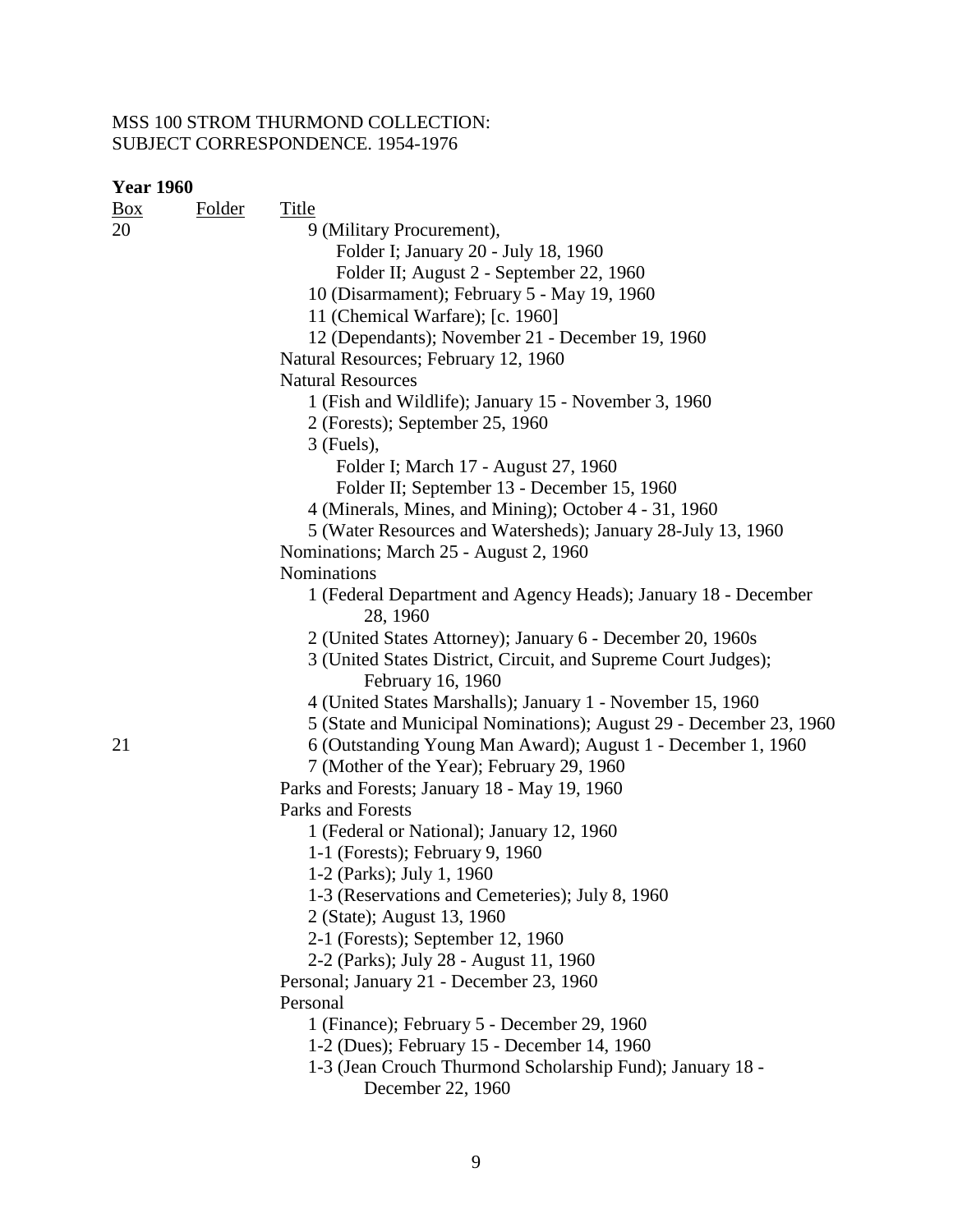| <b>Year 1960</b> |        |                                                                                                                  |
|------------------|--------|------------------------------------------------------------------------------------------------------------------|
| <u>Box</u>       | Folder | <b>Title</b>                                                                                                     |
|                  |        | Personal                                                                                                         |
| 21               |        | 2 (Appointments, Invitations); June 3 - December 30, 1960                                                        |
|                  |        | 2-1 (Appointments with Constituents); January 28 - December 22,                                                  |
|                  |        | 1960                                                                                                             |
|                  |        | 2-2 (Appointments with Others); February 8 - June 21, 1960                                                       |
|                  |        | 2-3 (Invitations Accepted),                                                                                      |
|                  |        | Folder I; January 14 - April 29, 1960                                                                            |
|                  |        | Folder II; May 30 - July 11, 1960                                                                                |
| 22               |        | Folder III; August 5 - October 22, 1960                                                                          |
|                  |        | Folder IV; November 4 - December 23, 1960                                                                        |
|                  |        | 3 (Military Affairs); January 26 - August 26, 1960                                                               |
|                  |        | 3-1 (Reserve Officers Association); January 20 - December 31, 1960                                               |
|                  |        | 3-2 (Civil Affairs Military Government [CAMG]); January 14 -                                                     |
|                  |        | September 27, 1960                                                                                               |
|                  |        | 3-3 (Reserve Training); January 19 - April 11, 1960<br>4 (Family Correspondence); February 16 - November 4, 1960 |
|                  |        | 4-1 (Dr. Allen George Thurmond); January 13 - 15, 1960                                                           |
|                  |        | 5 (Religious Activities); January 15 - December 7, 1960                                                          |
|                  |        | 6 (Senator Thurmond's Trips); February 9 - December 13, 1960                                                     |
|                  |        | 7 (Senator Thurmond's Personal Friends),                                                                         |
|                  |        | Folder I; January 1 - June 28, 1960                                                                              |
|                  |        | Folder II; July 5 - December 30, 1960                                                                            |
| 23               |        | 9 (Inter-Parliamentary Union),                                                                                   |
|                  |        | Folder I; October 2, 1959 - September 29, 1960                                                                   |
|                  |        | Folder II; October 2 - December 16, 1960                                                                         |
|                  |        | 10 (Honors Received by Senator Thurmond); January 15 -December 3,                                                |
|                  |        | 1960                                                                                                             |
|                  |        | 10-1-1 (Southern Methodist College); March 31 - July 25, 1960                                                    |
|                  |        | 11 (Organizations); January 8 - December 29, 1960                                                                |
|                  |        | 11-1 (Sons of the American Revolution); April 27 - August 9, 1960                                                |
|                  |        | 12 (Mrs. Thurmond's Illness); January 4 - 27, 1960                                                               |
|                  |        | 13 (Congressional Command and Operations Group -- Military Trip);                                                |
|                  |        | April 1959 - December 6, 1960                                                                                    |
|                  |        | 13-1 (Congressional Command and Operations Group -- Military Trip:                                               |
|                  |        | Correspondence); December 12 - 31, 1960                                                                          |
|                  |        | Political Affairs,<br>Folder I; January 5 - May 30, 1960                                                         |
|                  |        | Folder II; June 6 - December 9, 1960                                                                             |
|                  |        | <b>Political Affairs</b>                                                                                         |
|                  |        | 1 (Campaign Advertising); April 28 - December 15, 1960                                                           |
| 24               |        | 2 (Campaign Funds); April 19 - August 31, 1960                                                                   |
|                  |        |                                                                                                                  |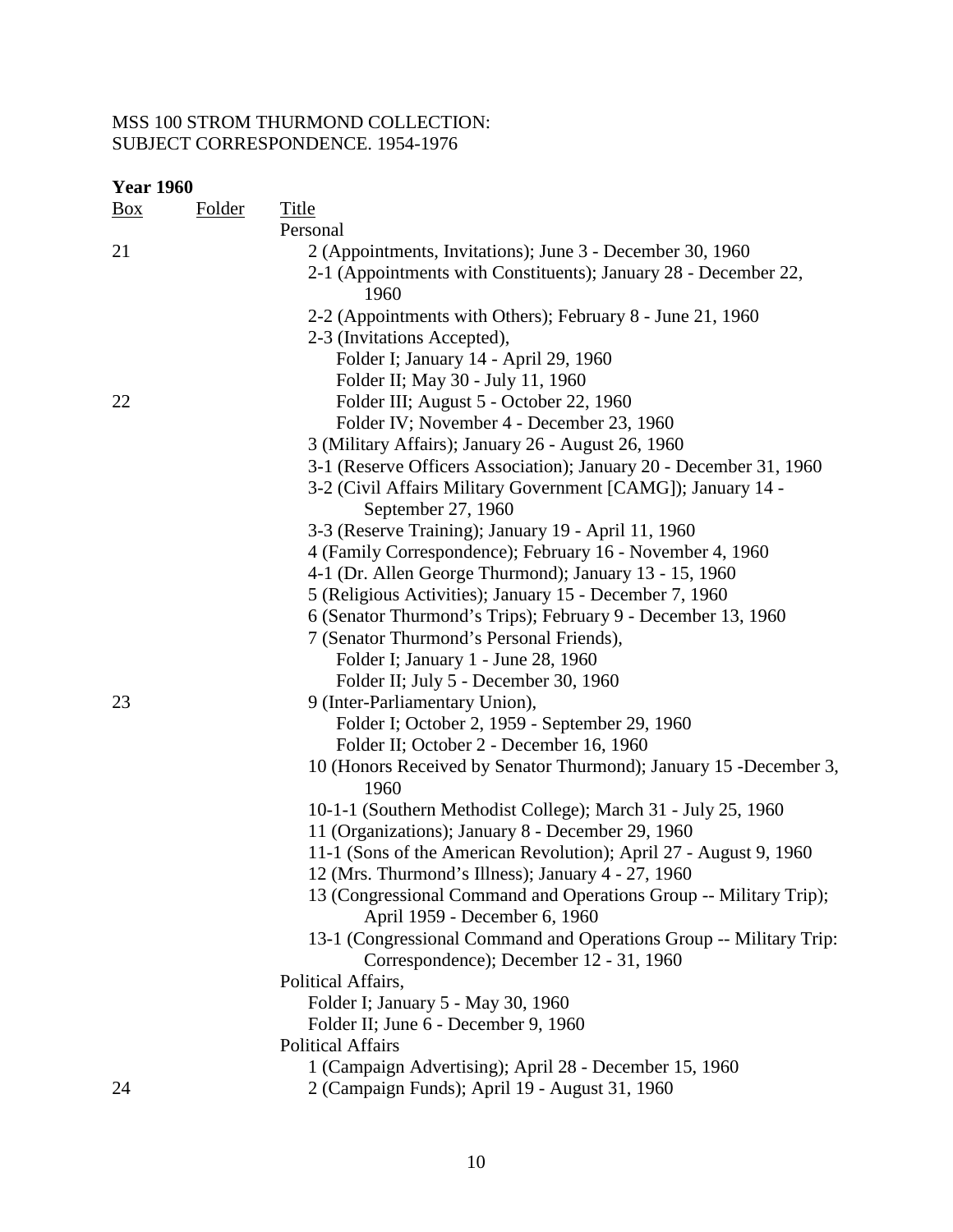| <b>Year 1960</b> |        |                                                            |  |  |  |
|------------------|--------|------------------------------------------------------------|--|--|--|
| Box              | Folder | <b>Title</b>                                               |  |  |  |
|                  |        | <b>Political Affairs</b>                                   |  |  |  |
| 24               |        | 2-1 (Electoral College); November 26 - December 28, 1960   |  |  |  |
|                  |        | 3 (1960 Campaign),                                         |  |  |  |
|                  |        | Folder I; March 25 - June 28, 1960                         |  |  |  |
|                  |        | Folder II; July 20 - November 16, 1960                     |  |  |  |
|                  |        | 3-2 (Support for Primary),                                 |  |  |  |
|                  |        | Folder I; April 1 - 13, 1960                               |  |  |  |
|                  |        | Folder II; April 18 - June 7, 1960                         |  |  |  |
|                  |        | Folder III; June 9 - 20, 1960                              |  |  |  |
| 25               |        | 3-3 (Congratulations Received After Campaign),             |  |  |  |
|                  |        | Folder I; May 17 - June 20, 1960                           |  |  |  |
|                  |        | Folder II; June 21 - November 16, 1960                     |  |  |  |
|                  |        | Folder III; November 18 - December 15, 1960                |  |  |  |
|                  |        | 3-4 (Thank-yous for Help During Campaign),                 |  |  |  |
|                  |        | Folder I; May 26 - June 21, 1960                           |  |  |  |
|                  |        | Folder II; June 23 - August 11, 1960                       |  |  |  |
|                  |        | 3-4-1 (Thank-yous for Contributions); May 9 - July 8, 1960 |  |  |  |
|                  |        | 5 (Organization Campaign); May 25 - August 31, 1960        |  |  |  |
|                  |        | 8 (Election); January 14 - October 29, 1960                |  |  |  |
|                  |        | 8-1 (Electoral College); May 6 - December 28, 1960         |  |  |  |
|                  |        | 8-1-1 (Presidential Election),                             |  |  |  |
|                  |        | Folder I; June 28 - August 20, 1960                        |  |  |  |
| 26               |        | Folder II; August 22 - September 3, 1960                   |  |  |  |
|                  |        | Folder III; September 6 - 19, 1960                         |  |  |  |
|                  |        | Folder IV; September 20 - October 22, 1960                 |  |  |  |
|                  |        | Folder V; October 24 - November 16, 1960                   |  |  |  |
|                  |        | Folder VI; November 18 - 30, 1960                          |  |  |  |
|                  |        | Folder VII; December 2 - 28, 1960                          |  |  |  |
|                  |        | 9 (Political Records); January 27 - July 7, 1960           |  |  |  |
|                  |        | 10 (Political Relations); March 22 - December 28, 1960     |  |  |  |
| 27               |        | 11 (Third Party),                                          |  |  |  |
|                  |        | Folder I; June 19 - August 18, 1960                        |  |  |  |
|                  |        | Folder II; August 19 - 26, 1960                            |  |  |  |
|                  |        | Folder III; August 27 - September 7, 1960                  |  |  |  |
|                  |        | Folder IV; September 8 - December 5, 1960                  |  |  |  |
|                  |        | 12 (1960 Conventions); March 14 - September 8, 1960        |  |  |  |
|                  |        | 12-1 (Democratic Convention); March 9 - August 4, 1960     |  |  |  |
|                  |        | 12-1-1 (Democratic Platform),                              |  |  |  |
|                  |        | Folder I; July 20 - 30, 1960                               |  |  |  |
| 28               |        | Folder II; August 1 - 30, 1960                             |  |  |  |
|                  |        | Folder III; September 1 - December 2, 1960                 |  |  |  |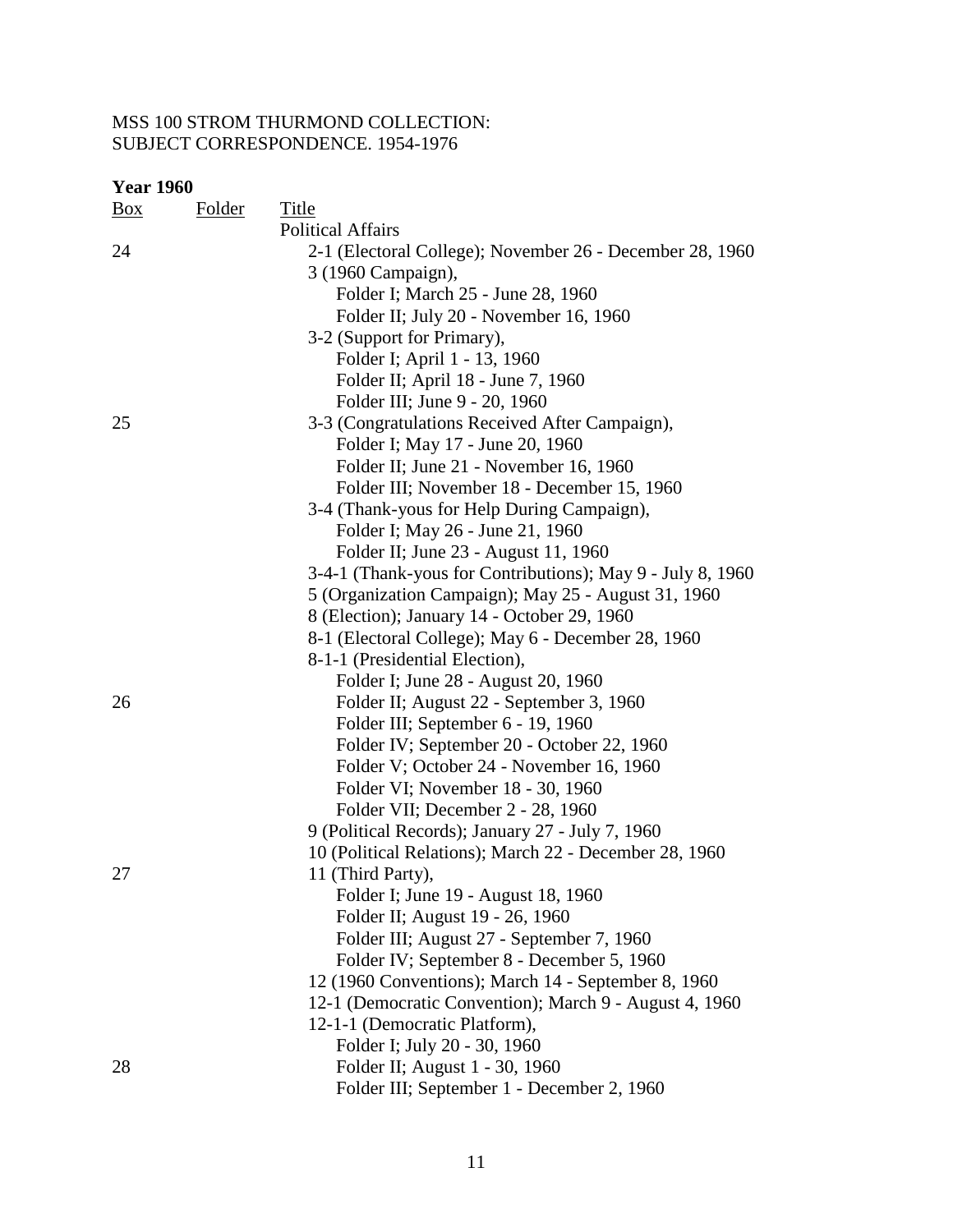| Folder | Title                                                                                 |
|--------|---------------------------------------------------------------------------------------|
|        | <b>Political Affairs</b>                                                              |
|        | 12-3 (State Convention); August 3 - 25, 1960                                          |
|        | Postal Affairs; January 15 - September 23, 1960                                       |
|        | <b>Postal Affairs</b>                                                                 |
|        | 2 (Postage, Postage Rates, Mail Permits); February 2 - August 12,<br>1960             |
|        | 2-1 (Obscene Mail); January 28 - August 16, 1960                                      |
|        | 3 (Stamps); January 12 - December 16, 1960                                            |
|        | 4 (Transportation of Mail, Zip Codes); January 6 - October 28, 1960                   |
|        | 5 (South Carolina Post Offices and Rural Routes); September 23 -<br>November 21, 1960 |
|        | 5-1 (Abbeville County); June 2, 1960                                                  |
|        | 5-2 (Aiken County); January 29 - November 26, 1960                                    |
|        | 5-3 (Allendale County); January 22 - August 20, 1960                                  |
|        | 5-4 (Anderson County); January 5 - November 2, 1960                                   |
|        | 5-5 (Bamberg County); February 17 - May 11, 1960                                      |
|        | 5-6 (Barnwell County); March 18, 1960                                                 |
|        | 5-7 (Beaufort County); January 25 - September 3, 1960                                 |
|        | 5-8 (Berkeley County); January 20 - October 13, 1960                                  |
|        | 5-9 (Calhoun County); September 1, 1960                                               |
|        | 5-10 (Charleston County); February 9 - August 30, 1960                                |
|        | 5-11 (Cherokee County); October 11 - 25, 1960                                         |
|        | 5-12 (Chester County); March 10 - November 4, 1960                                    |
|        | 5-13 (Chesterfield County); December 29, 1959 - August 4, 1960                        |
|        | 5-15 (Colleton County); January 26 - September 29, 1960                               |
|        | 5-16 (Darlington County); February 8 - September 7, 1960                              |
|        | 5-17 (Dillon County); May 19 - June 15, 1960                                          |
|        | 5-19 (Edgefield County); October 5 - 27, 1960                                         |
|        | 5-20 (Fairfield County); February 17 - June 10, 1960                                  |
|        | 5-21 (Florence County); January 25 - December 29, 1960                                |
|        | 5-22 (Georgetown County); June 2 - October 6, 1960                                    |
|        | 5-23 (Greenville County); April 26 - November 17, 1960                                |
|        | 5-24 (Greenwood County); February 17 - October 12, 1960                               |
|        | 5-25 (Hampton County); July 1, 1960                                                   |
|        | 5-26 (Horry County); January 25 - December 16, 1960                                   |
|        | 5-28 (Kershaw County); January 15 - August 31, 1960                                   |
|        | 5-29 (Lancaster County); April 18 - December 13, 1960                                 |
|        | 5-30 (Laurens County); July 1, 1960                                                   |
|        | 5-31 (Lee County); August 29, 1960                                                    |
|        | 5-33 (Marion County); May 23 - December 27, 1960                                      |
|        |                                                                                       |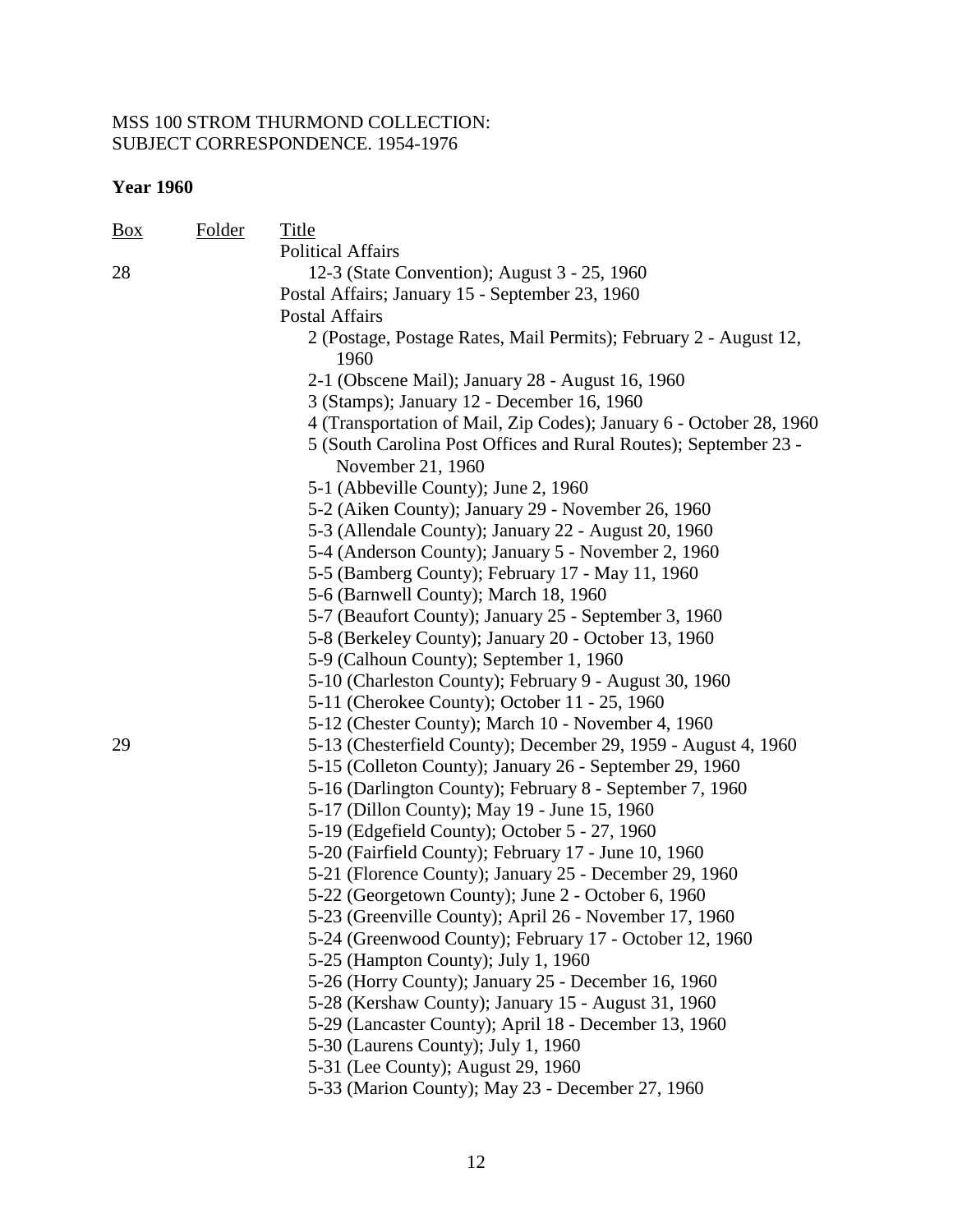| <b>Year 1960</b> |               |                                                                         |
|------------------|---------------|-------------------------------------------------------------------------|
| Box              | <b>Folder</b> | <b>Title</b>                                                            |
|                  |               | <b>Postal Affairs</b>                                                   |
| 29               |               | 5-35 (McCormick County); May 10 - August 1, 1960                        |
|                  |               | 5-36 (Newberry County); May 25 - October 24, 1960                       |
|                  |               | 5-37 (Oconee County); March 8 - May 6, 1960                             |
|                  |               | 5-38 (Orangeburg County); January 25 - June 24, 1960                    |
|                  |               | 5-39 (Pickens County); January 25 - August 31, 1960                     |
|                  |               | 5-40 (Richland County); February 15 - December 12, 1960                 |
|                  |               | 5-41 (Saluda County); August 26 - December 21, 1960                     |
|                  |               | 5-42 (Spartanburg County); January 15 - December 1, 1960                |
|                  |               | 5-43 (Sumter County); January 25 - December 14, 1960                    |
| 30               |               | 5-44 (Union County); April 13 - September 1, 1960                       |
|                  |               | 5-45 (Williamsburg County); February 12, 1960                           |
|                  |               | 5-46 (York County); January 25 - September 8, 1960                      |
|                  |               | Power; October 11, 1960                                                 |
|                  |               | Power                                                                   |
|                  |               | 2 (Public); April 26 - July 1960                                        |
|                  |               | 2-1 (Rural Electrification Administration [REA]); January 28 -          |
|                  |               | December 12, 1960                                                       |
|                  |               | Public Relations; January 29 - December 28, 1960                        |
|                  |               | <b>Public Relations</b>                                                 |
|                  |               | 1 (Anonymous, Incoherent Letters); February 29 - November 14, 1960      |
|                  |               | 3-2-3 (Congratulations Sent for Being Elected); January 16 -            |
|                  |               | November 28, 1960                                                       |
|                  |               | 3-4-1 (Resolutions Complimentary); April 14 - September 20, 1960        |
|                  |               | 8-1 (Press Releases); July 5 - November 10, 1960                        |
|                  |               | 8-2 (Radio Releases); January 5 - December 27, 1960                     |
|                  |               | 8-3 (Television Releases); February 8 - December 28, 1960               |
|                  |               | 8-5 (Weekly Newsletters); January 28 - September 29, 1960               |
|                  |               | 10-8 (Publications for Information); May 4, 1960                        |
|                  |               | 10-8-3 (Requests for Information); February 24 - October 11, 1960       |
|                  |               | 10-8-4 (Senator Thurmond's Request for Information),                    |
|                  |               | Folder I; December 28, 1959 - May 31, 1960                              |
|                  |               | Folder II; June 1 - December 28, 1960                                   |
| 31               |               | Recreation                                                              |
|                  |               | 2 (Sports and Sporting Events); May 4 - December 8, 1960                |
|                  |               | Reports and Statistics; January 7 - October 4, 1960                     |
|                  |               | Reports and Statistics (Aiken Metropolitan Plan); April 9, 1959 - March |
|                  |               | 18, 1960                                                                |
|                  |               | Rivers and Harbors; March 11 - April 11, 1960                           |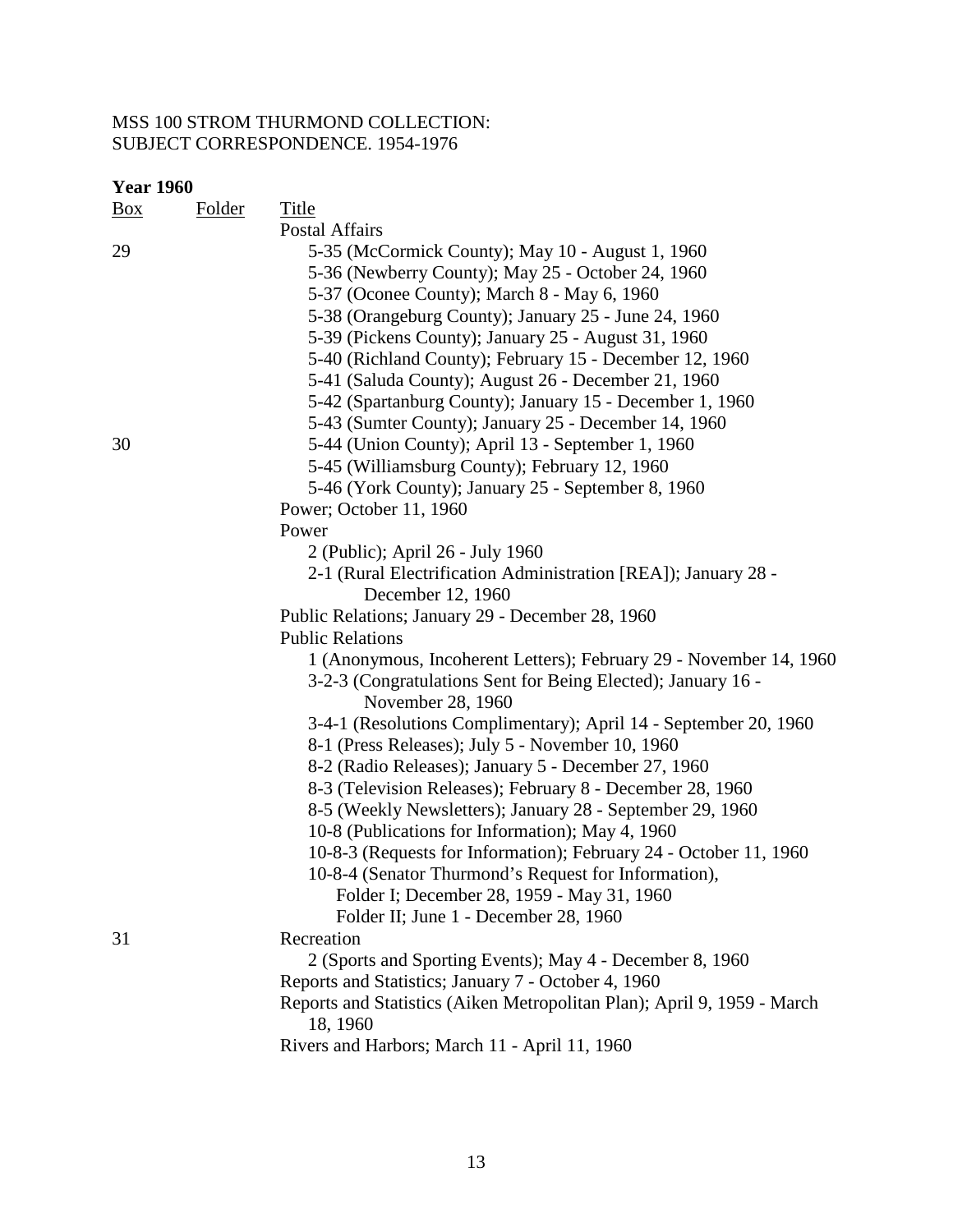| <b>Year 1960</b> |               |                                                                           |
|------------------|---------------|---------------------------------------------------------------------------|
| <u>Box</u>       | <b>Folder</b> | Title                                                                     |
|                  |               | <b>Rivers and Harbors</b>                                                 |
| 31               |               | 1 (Ports, Harbors, Shipyards and Docks); March 16 - September 20,<br>1960 |
|                  |               | 2 (Ships, Shipping); March 8 - November 4, 1960                           |
|                  |               | 3 (Dams, Reservoirs); March 29 - May 25, 1960                             |
|                  |               | 3-1 (Hartwell Dam); March 15 - November 4, 1960                           |
|                  |               | 3-2 (Clarks Hill Reservoir); March 16 - December 5, 1960                  |
|                  |               | 4 (Rivers),                                                               |
|                  |               | Folder I; January 8 - May 24, 1960                                        |
|                  |               | Folder II; June 30 - October 13, 1960                                     |
|                  |               | Roads; July 26, 1960                                                      |
|                  |               | Roads                                                                     |
|                  |               | 1 (Federal Roads); May 19 - December 8, 1960                              |
|                  |               | 2 (State Roads); May 12 - December 21, 1960                               |
|                  |               | <b>Salaries</b>                                                           |
|                  |               | 1 (Federal Employees); February 18 - August 19, 1960                      |
| 32               |               | 1-1 (Postal Employees),                                                   |
|                  |               | Folder I; January 29 - March 30, 1960                                     |
|                  |               | Folder II; April 1 - June 27, 1960                                        |
|                  |               | Folder III; June 28 - July 8, 1960                                        |
|                  |               | 2 (State Employees); April 7, 1960                                        |
|                  |               | 2-1 (Teachers); March 9, 1960                                             |
|                  |               | Social Security; February 1 - December 28, 1960                           |
|                  |               | Social Security                                                           |
|                  |               | 1 (Benefits); January 13 - August 18, 1960                                |
|                  |               | 1-1 (Increased Annuities); February 8 - August 27, 1960                   |
|                  |               | 2 (Eligibility); March 1 - September 2, 1960                              |
|                  |               | State Government; February 17 - December 9, 1960                          |
|                  |               | <b>State Government</b>                                                   |
|                  |               | 1 (Departments); March 2 - September 27, 1960                             |
|                  |               | 2 (Independent Agencies and Offices); August 11 - September 14, 1960      |
|                  |               | 3 (State Legislature); January 30, 1960 - [c. 1960]                       |
|                  |               | 4 (States' Rights); December 30, 1959 - December 27, 1960                 |
| 33               |               | Taxes; December 1959 - December 19, 1960                                  |
|                  |               | Taxes                                                                     |
|                  |               | 1 (Federal); January 27 - September 21, 1960                              |
|                  |               | 1-1 (Excise Taxes); November 1, 1959 - July 11, 1960                      |
|                  |               | 1-1-1 (Automobile); May 31, 1960                                          |
|                  |               | 1-1-2 (Telephones); March 17 - June 22, 1960                              |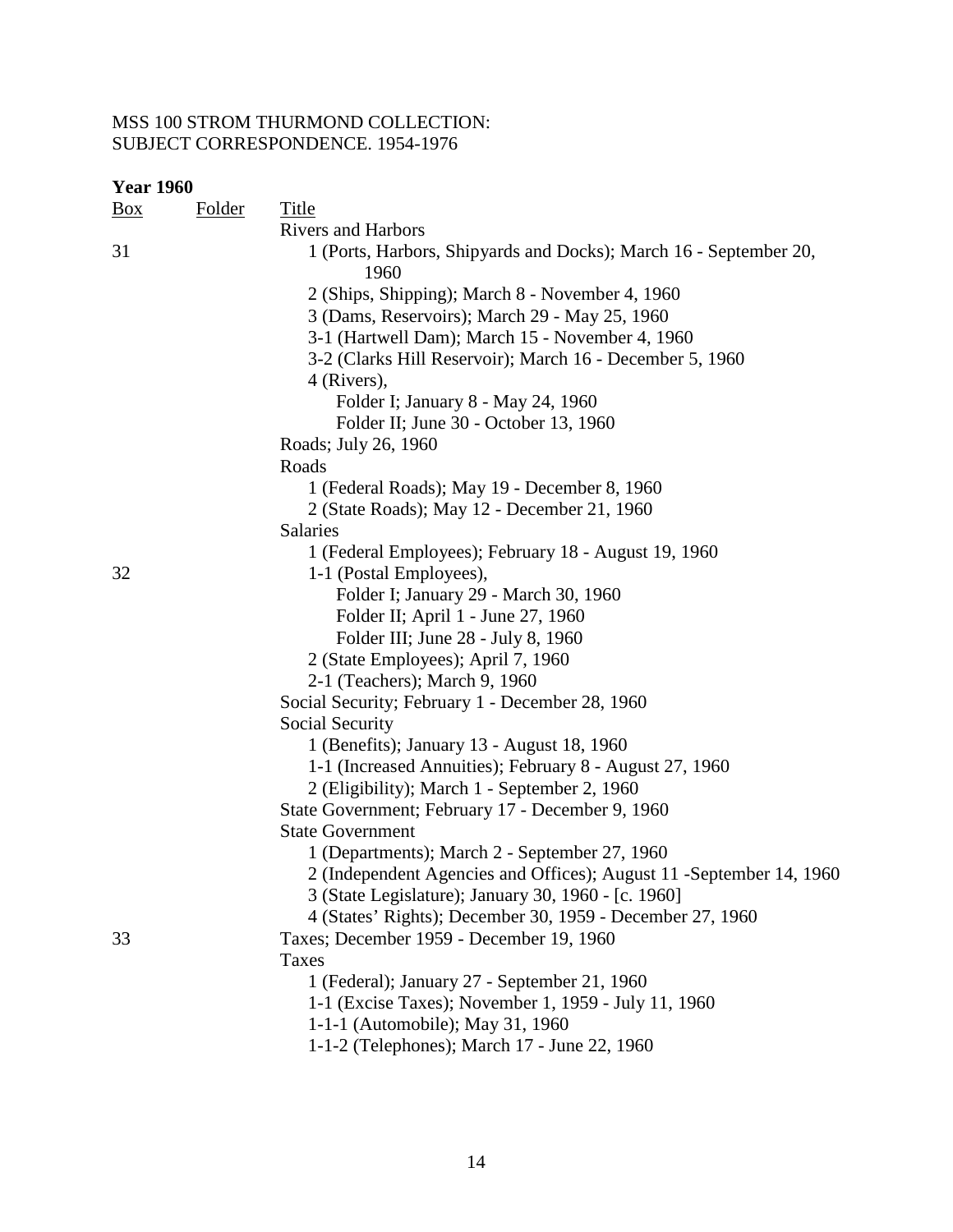| <b>Year 1960</b> |               |                                                                  |
|------------------|---------------|------------------------------------------------------------------|
| <u>Box</u>       | <b>Folder</b> | <b>Title</b>                                                     |
|                  |               | Taxes                                                            |
| 33               |               | 1-2 (Income Taxes),                                              |
|                  |               | Folder I; January 5 - April 20, 1960                             |
|                  |               | Folder II; April 21 - September 7, 1960                          |
|                  |               | Folder III; September 16 - December 29, 1960                     |
|                  |               | 1-2-1 (Reduction in Income Taxes); January 13 - December 7, 1960 |
|                  |               | 1-2-2 (Exemptions); January 12 - August 12, 1960                 |
|                  |               | 2 (State); January 13 - June 15, 1960                            |
|                  |               | Textiles; March 4, 1960                                          |
|                  |               | Trade; January 12 - November 26, 1960                            |
| 34               |               | Trade                                                            |
|                  |               | 1 (Import - Export Matters),                                     |
|                  |               | Folder I; July 21, 1959 - February 25, 1960                      |
|                  |               | Folder II; February 26 - March 4, 1960                           |
|                  |               | Folder III; March 5 - 12, 1960                                   |
|                  |               | Folder IV; March 14 - 31, 1960                                   |
|                  |               | Folder V; April 1 - 20, 1960                                     |
|                  |               | Folder VI; May 2 - July 29, 1960                                 |
| 35               |               | Folder VII; August 5 - December 28, 1960                         |
|                  |               | 2 (Tariffs, Trade Agreements); January 21 - August 16, 1960      |
|                  |               | 2-1 (Textiles); February 26 - December 10, 1960                  |
|                  |               | 2-1-1 (Textile Investigation); October 28, 1960                  |
|                  |               | 3 (Fair Trade); January 5 - October 28, 1960                     |
|                  |               | 4 (Trading with the Enemy); March 18, 1960                       |
|                  |               | 5 (Auto Marketing); December 29, 1959 - September 9, 1960        |
|                  |               | 6 (Foreign Trade); March 14 - October 17, 1960                   |
|                  |               | 7 (Interstate Trade); April 12 - July 7, 1960                    |
|                  |               | Transportation; January 4 - September 19, 1960                   |
|                  |               | Transportation                                                   |
|                  |               | 1 (Motor Carriers); January 19 - September 3, 1960               |
| 36               |               | 2 (Railroads),                                                   |
|                  |               | Folder I; January 13 - April 30, 1960                            |
|                  |               | Folder II; May 2 - June 20, 1960                                 |
|                  |               | Folder III; June 21 - December 13, 1960                          |
|                  |               | 2-1 (Freight Rates); July 11 - October 28, 1960                  |
|                  |               | 3 (Water); January 12 - July 6, 1960                             |
|                  |               | Un-American Activities; April 21 - December 5, 1960              |
|                  |               | <b>Un-American Activities</b>                                    |
|                  |               | 1 (Communism),                                                   |
|                  |               |                                                                  |
|                  |               | Folder I; July 2, 1957 - August 29, 1960                         |
|                  |               | Folder II; September 12 - December 27, 1960                      |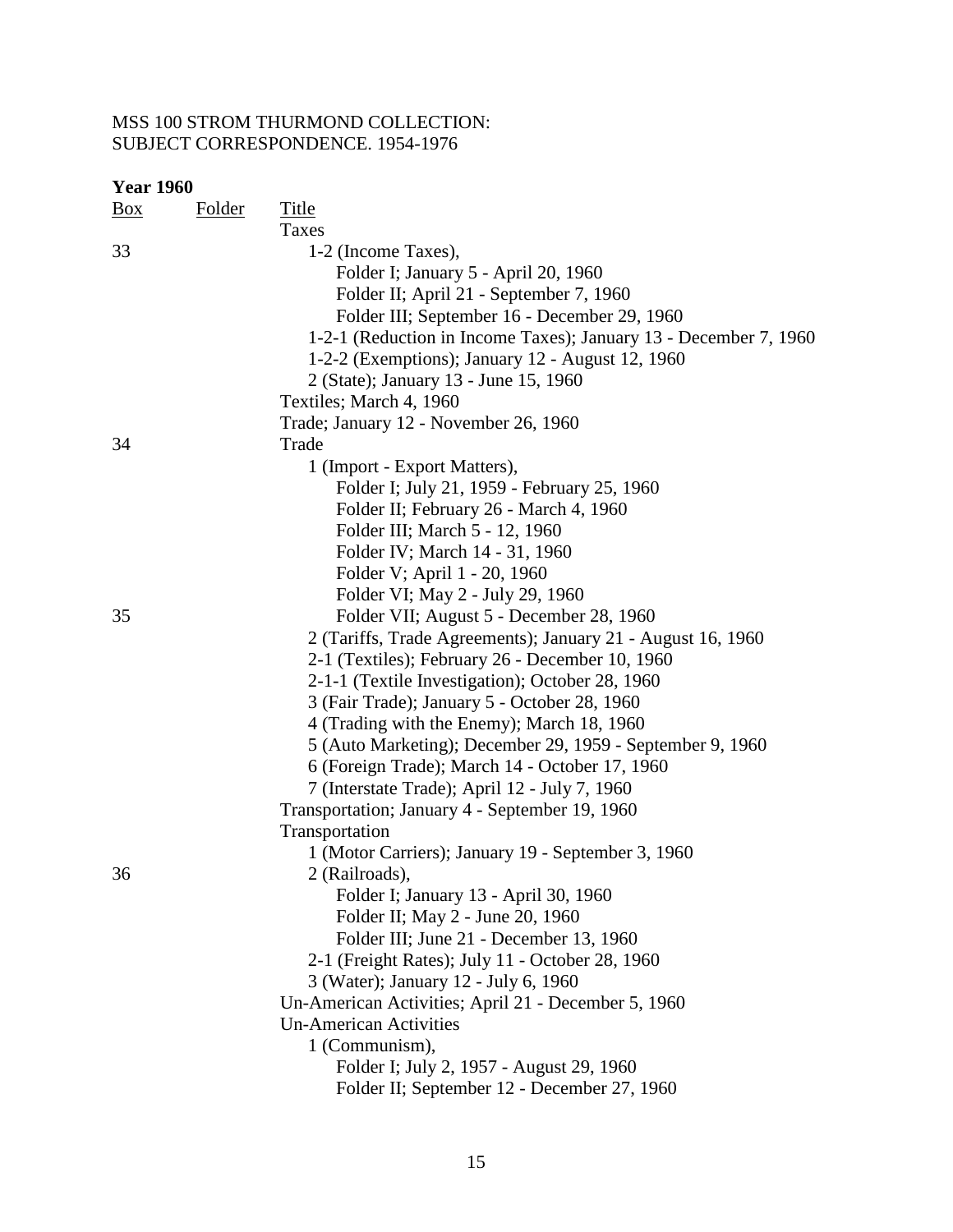| $\underline{Box}$ | Folder | Title                                                             |
|-------------------|--------|-------------------------------------------------------------------|
| 36                |        | Veterans; June 24 - December 13, 1960                             |
|                   |        | Veterans                                                          |
|                   |        | 1 (Medicine and Surgery); May 14 - October 13, 1960               |
| 37                |        | 2 (Insurance); February 27 - July 7, 1960                         |
|                   |        | 3 (Education and Schooling); January 13 - July 8, 1960            |
|                   |        | 4 (Loans); March 14 - October 18, 1960                            |
|                   |        | 5 (Annuities, Pensions and Disability); January 13 - December 20, |
|                   |        | 1960                                                              |
|                   |        | 5-1 (World War I Veterans); February 23 - July 6, 1960            |
|                   |        | 6 (Housing); June 8, 1960                                         |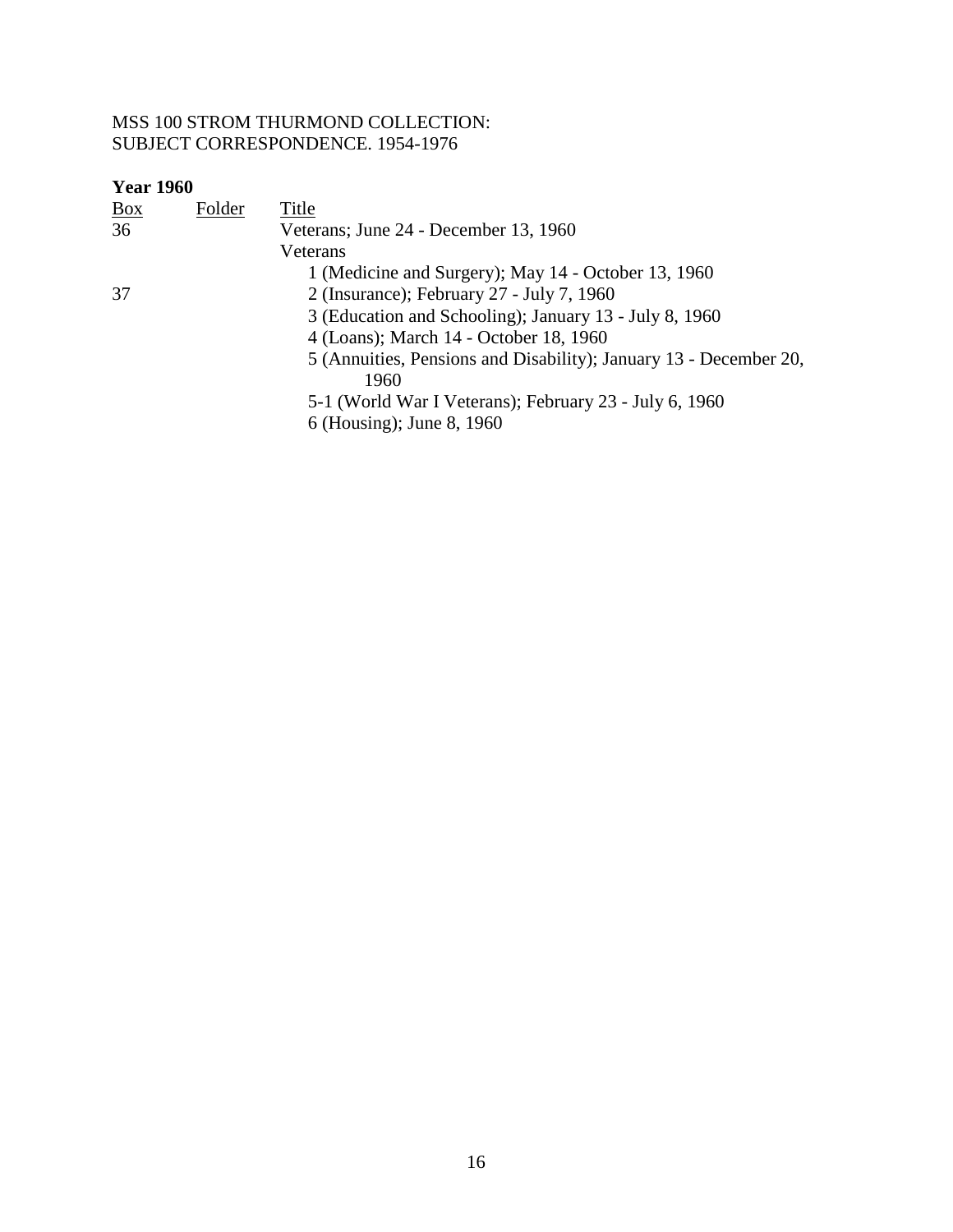| <b>Year 1961</b> |               |                                                                      |
|------------------|---------------|----------------------------------------------------------------------|
| <u>Box</u>       | <b>Folder</b> | <b>Title</b>                                                         |
| $\mathbf{1}$     |               | Administration; January 16 - December 18, 1961                       |
|                  |               | Administration                                                       |
|                  |               | 1-1-1 (Patronage); January - December, 1961                          |
|                  |               | 1-1-1-1 (Pages); January 6, 1961                                     |
|                  |               | 1-1-2 (Office Staff); January - October 4, 1961                      |
|                  |               | 1-1-2-1 (Summer Office Help); December, 1961                         |
|                  |               | 2-1 (Form Letters -- Flexo); January 5 - [c. 1961]                   |
|                  |               | 3 (Space); February 1 - April 4, 1961                                |
|                  |               | Agriculture; January 5 - September 27, 1961                          |
|                  |               | Agriculture                                                          |
|                  |               | 1 (Animals and Animal Products); May 6 - November 2, 1961            |
|                  |               | 2 (Commodities); May 23 - October 13, 1961                           |
|                  |               | 2-1 (Cotton); January 25 - December 21, 1961                         |
|                  |               | 2-1-1 (Cotton Allotments -- Quotas); March 6 - October 23, 1961      |
|                  |               | 2-1-2 (Cotton Price Support Parity); March 10 - September 11, 1961   |
|                  |               | 2-2 (Tobacco); April 13 - November 20, 1961                          |
|                  |               | 2-2-1 (Tobacco Allotments); June 22 - December 14, 1961              |
| $\overline{2}$   |               | 2-3 (Grains); February 21 - December 5, 1961                         |
|                  |               | 2-4 (Fruits); May 12 - December 15, 1961                             |
|                  |               | 3 (Dairy and Dairy Products); July 11 - August 29, 1961              |
|                  |               | 4 (Entomology [Insects]); August 28, 1961                            |
|                  |               | 5 (Farm Program); March 28 - November 15, 1961                       |
|                  |               | 5-2 (Soil Bank -- Agriculture Stabilization and Conservation         |
|                  |               | Committee); January 24 - September 19, 1961                          |
|                  |               | 5-3 (Soil Conservation); January 18 - June 22, 1961                  |
|                  |               | 6 (Poultry); May 6 - [c. 1961]                                       |
|                  |               | 7 (Agriculture Research); April 27 - May 5, 1961                     |
|                  |               | Appropriations; September 21, 1961                                   |
|                  |               | 1 (Federal Appropriations); February 8 - August 1, 1961              |
|                  |               | Atomic Energy; January 9 - September 25, 1961                        |
|                  |               | Atomic Energy                                                        |
|                  |               | 1 (Electric Power Generation -- Savannah River Plant); June 17, 1961 |
|                  |               | Aviation,                                                            |
|                  |               | Folder I; January 3 - February 24, 1961                              |
|                  |               | Folder II; March 14 - December 20, 1961                              |
|                  |               | 1 (Airports and Airways); January 18 - December 22, 1961             |
|                  |               | 2 (Air Safety Rules and Regulations); January 3 - September 26, 1961 |
|                  |               | 3 (Air Passenger and Freight Traffic); August 15 - 21, 1961          |
|                  |               | 4 (Federal Aid to Aviation Legislation); April 10 - July 18, 1961    |
|                  |               | 5 (Space Travel and Exploration); March 30 - December 11, 1961       |
|                  |               |                                                                      |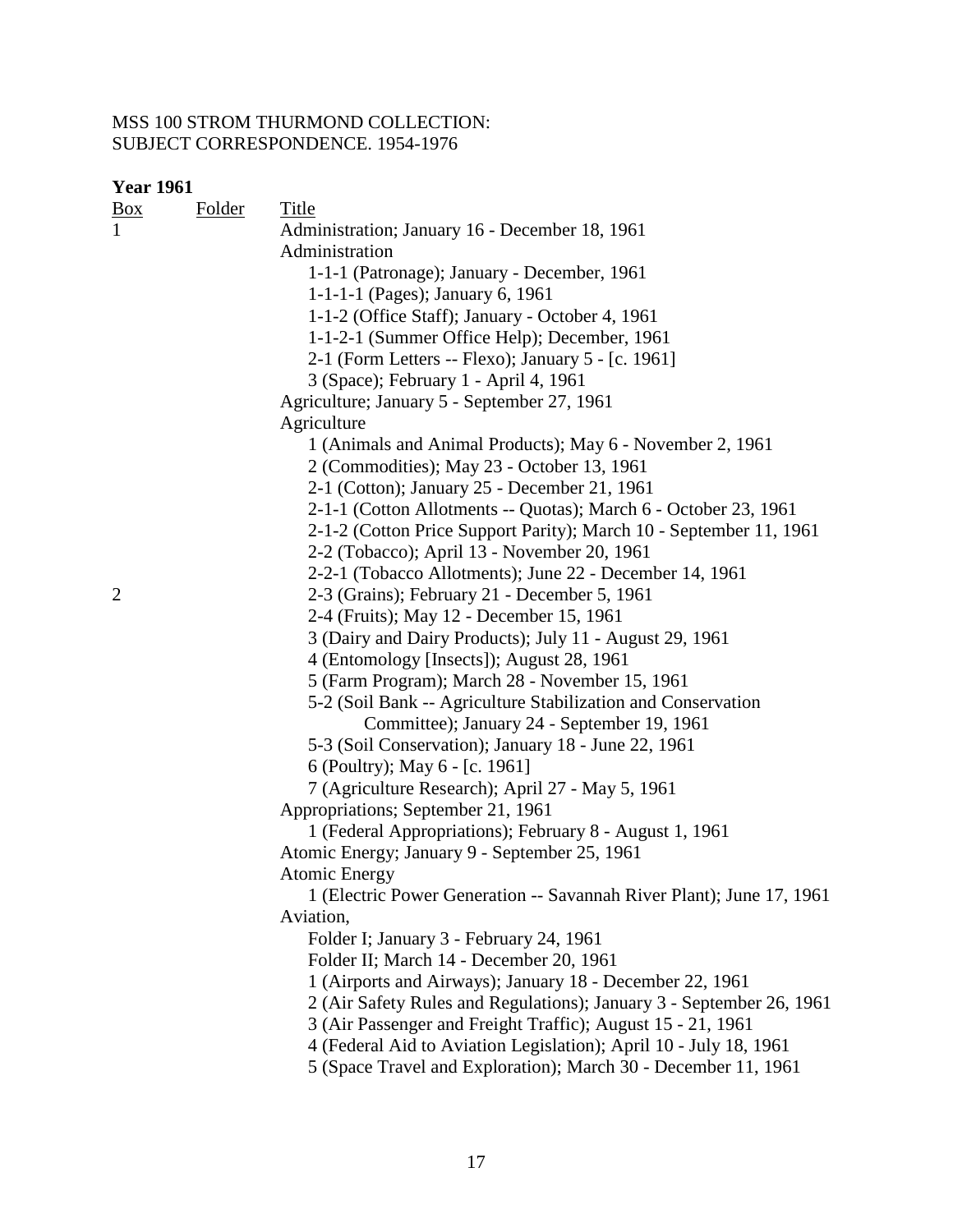| $\frac{Box}{}$ | <b>Folder</b> | <b>Title</b>                                                             |
|----------------|---------------|--------------------------------------------------------------------------|
|                |               | <b>Beverages</b>                                                         |
|                |               | 1 (Alcoholic Beverages); February 2 - December 15, 1961                  |
|                |               | Civil Rights; January 14 - [c. 1961]                                     |
|                |               | Civil Rights                                                             |
|                |               | 1 (Civil Rights Legislation); April 4 - [c. 1961]                        |
|                |               | 2 (Equal Rights for Women); June 28, 1961                                |
|                |               | 3 (Race Relations); January 4 - December 27, 1961                        |
|                |               | 4 (Freedom Riders); May 23 - September 16, 1961                          |
|                |               | 5 (CORE -- Congress of Racial Equality); June 30 - August 1, 1961        |
|                |               | Civil Service; January 13 - December 4, 1961                             |
|                |               | Committees and Organizations                                             |
|                |               | 1 (House Committees); January 30 - July 18, 1961                         |
|                |               | 2 (Senate Committees); January 3 - August 9, 1961                        |
|                |               | 2-1 (Government Operations); November 20, 1961                           |
|                |               | 2-2 (Interstate and Foreign Commerce); January 6 - September 27,<br>1961 |
|                |               | 2-2-1 (Automobile Marketing Practices Subcommittee); January 30,<br>1961 |
|                |               | 2-2-2 (Communications Subcommittee); January 30 - August 15, 1961        |
|                |               | 2-3-2 (Veterans Subcommittee); March 28, 1961                            |
| $\overline{4}$ |               | 2-4 (Armed Services Committee); January 5 - December 28, 1961            |
|                |               | 2-4-1 (Special Preparedness Investigating Subcommittee),                 |
|                |               | Folder I; [c. 1961]                                                      |
|                |               | Folder II; [c. 1961]                                                     |
|                |               | 3 (Civic, Citizen, Fraternal); May 3 - [c. December, 1961]               |
|                |               | 3-1 (Civic Clubs); June 21 - September 28, 1961                          |
|                |               | Communications; March 15 - [c. 1961]                                     |
| $\overline{4}$ |               | Communications                                                           |
|                |               | 1 (Television),                                                          |
|                |               | Folder I; January 10 - [c. August, 1961]                                 |
| 5              |               | Folder II; September 5 - November 8, 1961                                |
|                |               | Folder III; November 13 - [c. 1961]                                      |
|                |               | 1-1 (Pay Television); January 31 - August 24, 1961                       |
|                |               | 2 (Radio / Federal Communications Commission),                           |
|                |               | Folder I; March 21 - October 30, 1961                                    |
|                |               | Folder II; November 2 - December 29, 1961                                |
|                |               | 5 (Telephone and Telegraph); June 16 - August 15, 1961                   |
|                |               | Congressional; January 17 - August 22, 1961                              |
|                |               | Congressional                                                            |
|                |               | 3 (Congressional Record); February 10 - October 5, 1961                  |
|                |               | 3-1 (Congressional Record -- Requests); January 14 - August 3, 1961      |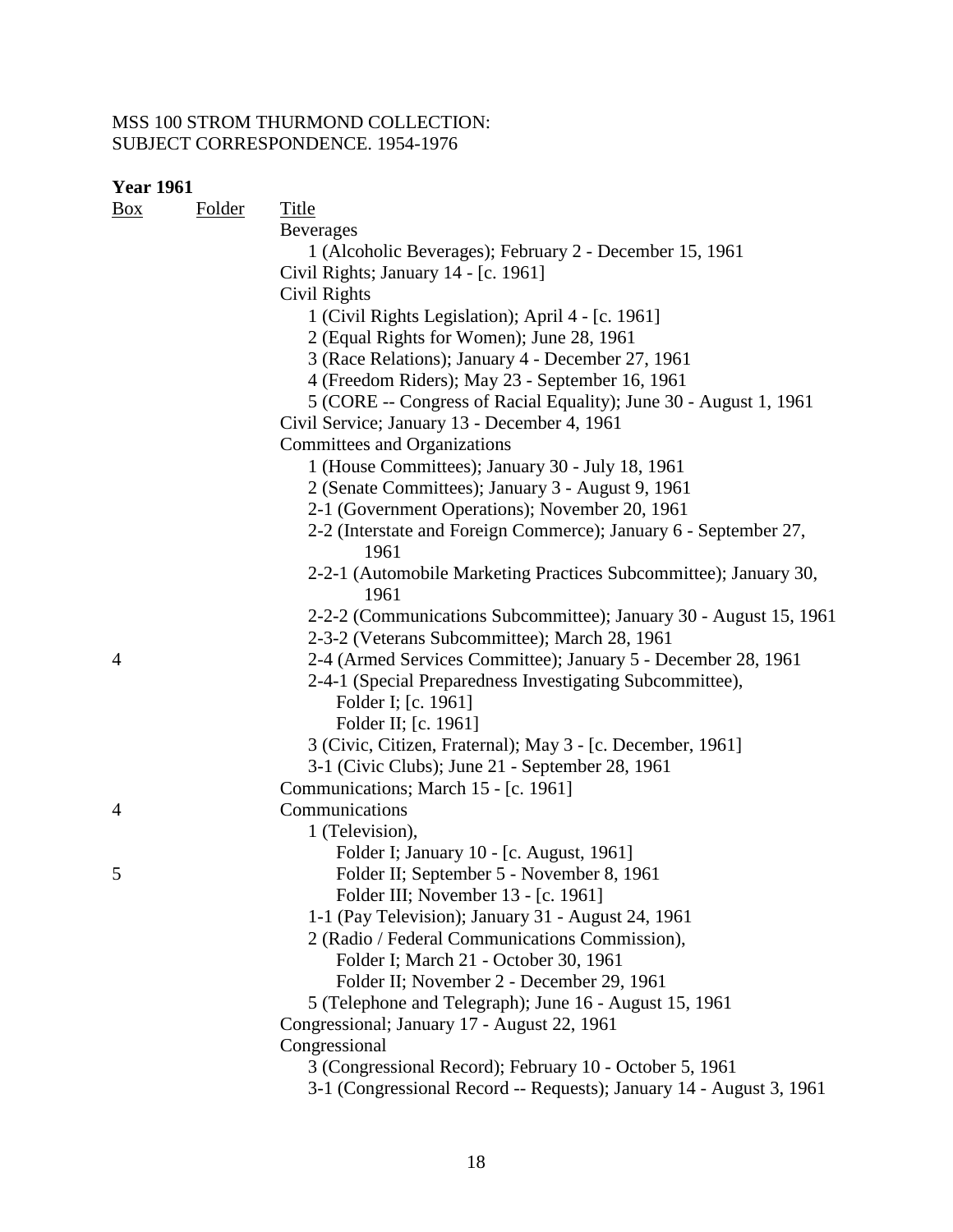| <b>Year 1961</b>         |               |                                                                                                                  |
|--------------------------|---------------|------------------------------------------------------------------------------------------------------------------|
| $\frac{Box}{\sqrt{Box}}$ | <b>Folder</b> | <u>Title</u>                                                                                                     |
| 5                        |               | Crime; January 3 - October 31, 1961                                                                              |
|                          |               | Crime                                                                                                            |
|                          |               | 1 (Juvenile Delinquency); July 6 - July 13, 1961                                                                 |
|                          |               | 2 (Capital Punishment); October 26, 1961                                                                         |
|                          |               | Disasters; January 30 - September 13, 1961                                                                       |
|                          |               | <b>Disasters</b>                                                                                                 |
|                          |               | 2 (Floods); March 7 - June 24, 1961                                                                              |
|                          |               | Education; January 18 - December 4, 1961                                                                         |
| 6                        |               | 1 (Colleges and Universities); February 7 - October 6, 1961                                                      |
|                          |               | 2 (Conferences, Seminars); October 27, 1961                                                                      |
|                          |               | 3 (Federal Aid for Education and Educational Institutions),                                                      |
|                          |               | Folder I; January 11 - March 15, 1961                                                                            |
|                          |               | Folder II; March 16 - c. 1961                                                                                    |
|                          |               | 3-1 (Health, Education and Welfare Announcements); January 6 -                                                   |
|                          |               | December 22, 1961                                                                                                |
|                          |               | 3-2 (Federal Aid to Impacted Areas); March 4 - December 22, 1966                                                 |
|                          |               | 3-4 (Federal Aid Legislation),                                                                                   |
|                          |               | Folder I; March 2 - April 28, 1961                                                                               |
|                          |               | Folder II; May 1 - June 30, 1961                                                                                 |
|                          |               | Folder III; July 6 - November 1, 1961                                                                            |
| 7                        |               | 5 (Scholarships, Fellowships, Grants); January 11 - December 13,                                                 |
|                          |               | 1961                                                                                                             |
|                          |               | 5-1 (Federal Aid for Scholarships, Loans, etc.); March 4 - December                                              |
|                          |               | 22, 1961                                                                                                         |
|                          |               | 6 (Schools); May 4 - June 13, 1961                                                                               |
|                          |               | 6-3 (Parochial and Private Schools); May 8 - July 12, 1961                                                       |
|                          |               | 6-4 (Public Schools); April 19, 1961                                                                             |
|                          |               | 6-5 (Independent School System); July 7, 1961                                                                    |
|                          |               | 7 (Staff -- Teachers, etc.); November 9, 1961                                                                    |
|                          |               | 8 (Standards -- Requirements, Exams); December 18, 1961                                                          |
|                          |               | 9 (Vocational Education); March 31 - October 4, 1961                                                             |
|                          |               | 10 (Loyalty Oath -- National Defense Education Act); June 16 -                                                   |
|                          |               | September 28, 1961                                                                                               |
|                          |               | Federal Government; January 6 - [c. 1961]                                                                        |
|                          |               | <b>Federal Government</b>                                                                                        |
|                          |               | 1 (Executive Branch); January 10 - December 21, 1961                                                             |
|                          |               | 1-1 (Departments); May 2 - December 29, 1961<br>1-2 (Independent Agencies and Offices); January 5 - December 22, |
|                          |               | 1961                                                                                                             |
|                          |               | 2 (Legislative); January 21, 1966 - January 11, 1967                                                             |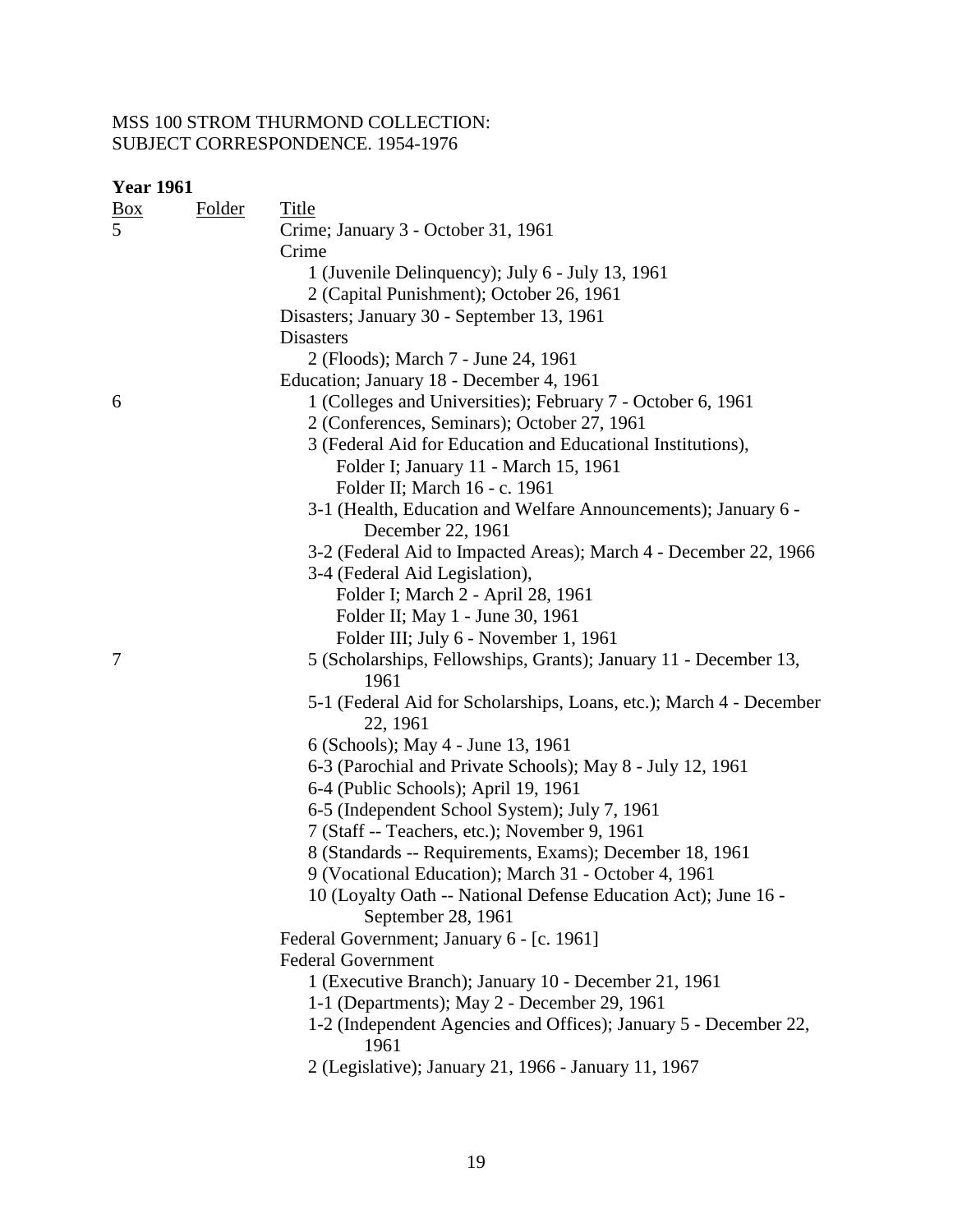| <b>Year 1961</b> |               |                                                                                                              |
|------------------|---------------|--------------------------------------------------------------------------------------------------------------|
| $\frac{Box}{}$   | <b>Folder</b> | Title                                                                                                        |
|                  |               | <b>Federal Government</b>                                                                                    |
| 7                |               | 2-1-1 (Rule 22 [Concerns the Length of Debates in the U.S. Senate]);<br>December 30, 1960 - January 31, 1961 |
|                  |               |                                                                                                              |
|                  |               | 4 (Judicial); May 15, 1961                                                                                   |
|                  |               | 4-1 (Supreme Court); January 2 - June 29, 1961                                                               |
|                  |               | 4-2 (Circuit Court); November 3, 1961                                                                        |
|                  |               | 4-3 (District Court); March 7, 1961                                                                          |
|                  |               | 5 (Statehood); January 21, 1961                                                                              |
|                  |               | 6 (Surplus Property); July 18, 1961                                                                          |
|                  |               | 7 (Claims and Litigation By and Against Government); May 2 -<br>December 22, 1961                            |
|                  |               | 8 (Government Controls); March 13 - December 27, 1961                                                        |
|                  |               | 9 (Constitution); July 3 - November 9, 1961                                                                  |
|                  |               | Finance; January 26 - November 3, 1961                                                                       |
|                  |               | Finance                                                                                                      |
|                  |               | 1 (Banking and Currency); January 13 - November 30, 1961                                                     |
| 8                |               | 2 (Government Spending and Debt -- Economy); January 3 -<br>September 13, 1961                               |
|                  |               | 3 (Business Conditions); February 18 - December 12, 1961                                                     |
|                  |               | 3-2 (Recession); March 16, 1961                                                                              |
|                  |               | 4 (Industry); January 9 - December 6, 1961                                                                   |
|                  |               | 4-1 (Industry for South Carolina); January 24-October 31, 1961                                               |
|                  |               | 4-2 (New Industries); January 6 - September 29, 1961                                                         |
|                  |               | 5 (Monopoly, Antitrust, Control, Price Discrimination); April 10 -                                           |
|                  |               | June 19, 1961                                                                                                |
|                  |               | 6 (Small Business Loans); January 16 - December 13, 1961                                                     |
|                  |               | 6-1 (Small Business Administration Legislation); February 21 - April                                         |
|                  |               | 17, 1961                                                                                                     |
|                  |               | 6-2 (Small Business Administration Loans); December 19, 1960 - [c.<br>1961]                                  |
|                  |               | 7 (Savings and Loans); March 15 - November 21, 1961                                                          |
|                  |               | 8 (Community Facilities Loans and Grants); July 10, 1961                                                     |
|                  |               | 9 (Area Redevelopment); January 26 - October 20, 1961                                                        |
|                  |               | Foreign Relations; January 9 - December 20, 1961                                                             |
| 9                |               | <b>Foreign Relations</b>                                                                                     |
|                  |               | 1 (Foreign Policy),                                                                                          |
|                  |               | Folder I; January 3 - October 31, 1961                                                                       |
|                  |               |                                                                                                              |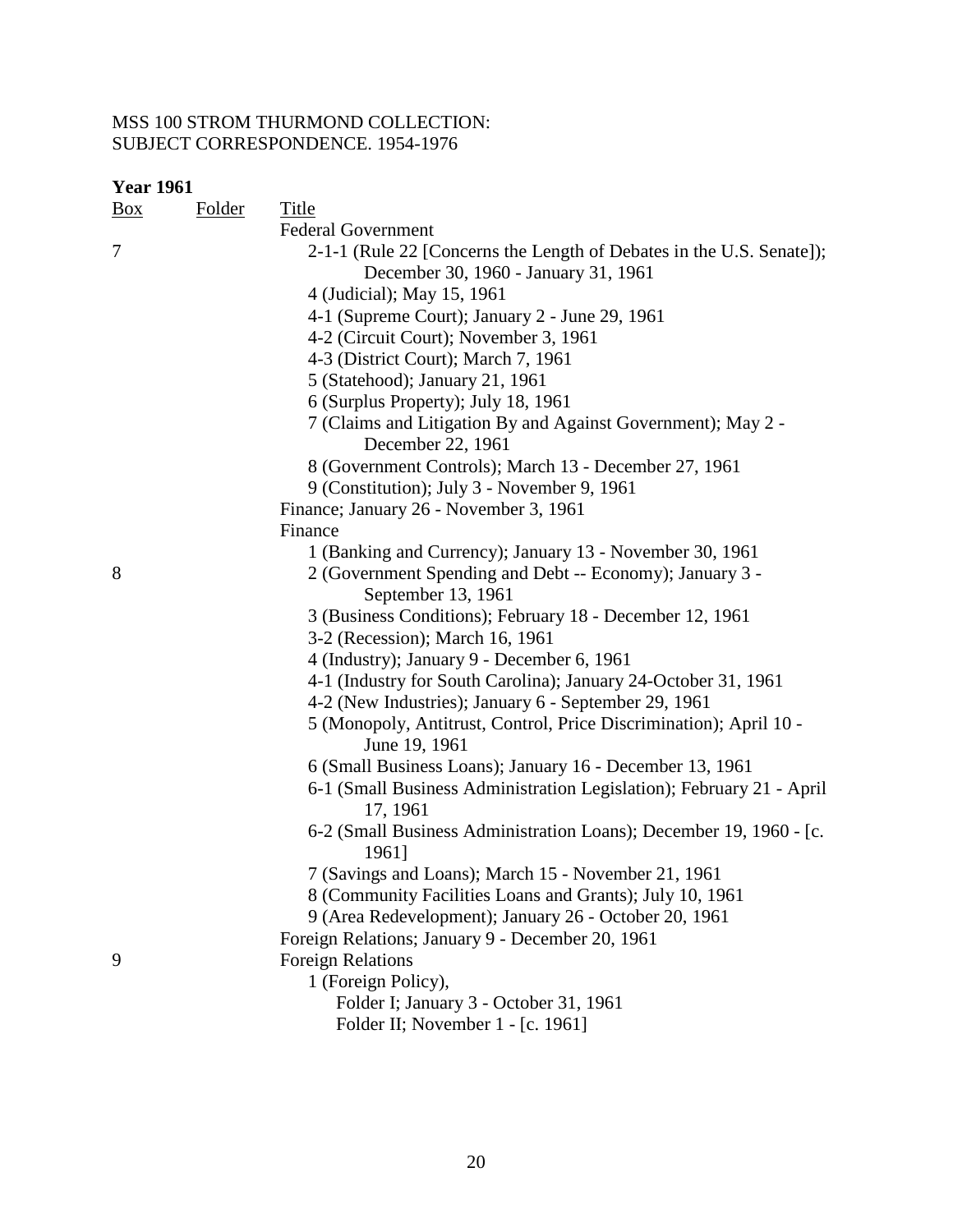| <b>Year 1961</b> |               |                                                                    |
|------------------|---------------|--------------------------------------------------------------------|
| Box              | <b>Folder</b> | <b>Title</b>                                                       |
|                  |               | <b>Foreign Relations</b>                                           |
|                  |               | 2 (Foreign Aid),                                                   |
| 9                |               | Folder I; January 17 - July 31, 1961                               |
|                  |               | Folder II; August 1 - August 31, 1961                              |
|                  |               | Folder III; September 5 - [c. 1961]                                |
|                  |               | 3 (Treaties and Peace Pacts); January 6 - September 25, 1961       |
| 10               |               | 4 (United Nations); February 8 - [c. 1961]                         |
|                  |               | 4-1 (Red China); June 7 - November 3, 1961                         |
|                  |               | 4-2 (World Court -- Connally Amendment); January 2 - December 19,  |
|                  |               | 1961                                                               |
|                  |               | 5 (People to People Programs); August 29, 1961                     |
|                  |               | 6 (Events in the Congo); December 20 - December 28, 1961           |
|                  |               | Health and Welfare; January 27 - October 26, 1961                  |
|                  |               | <b>Health and Welfare</b>                                          |
|                  |               | 1 (Community Health and Sanitation); February 16 - September 14,   |
|                  |               | 1961                                                               |
|                  |               | 1-1 (Sewage and Sewage Disposal); January 24 - December 29, 1961   |
|                  |               | 4 (Water, Water Systems, Water Supply); March 3 - December 29,     |
|                  |               | 1961                                                               |
|                  |               | 5 (Drugs); April 17 - November 28, 1961                            |
|                  |               | 6 (Socialized Medicine); January 3 - December 29, 1961             |
|                  |               | 7 (Public Welfare); February 16 - November 2, 1961                 |
|                  |               | Housing; February 15 - July 21, 1961                               |
|                  |               | Housing                                                            |
|                  |               | 1 (Construction); January 26 - September 20, 1961                  |
| 11               |               | 1-1 (Public Housing); January 18 - June 21, 1961                   |
|                  |               | 1-1-1 (Public Housing Legislation); May 1 - June 24, 1961          |
|                  |               | 1-2 (Urban Renewal); January 26 - September 11, 1961               |
|                  |               | 1-2-1 (Urban Renewal Legislation); April 19 - November 9, 1961     |
|                  |               | 2 (Financing Interest Rates); May 9 - December 15, 1961            |
|                  |               | Immigration and Naturalization; July 7 - November 3, 1961          |
|                  |               | Immigration and Naturalization                                     |
|                  |               | 1 (Citizenship); May 4 - November, 1961                            |
|                  |               | 2 (Passports, Visas),                                              |
|                  |               | Folder I; January 2 - July 12, 1961                                |
|                  |               | Folder II; August 11 - December 21, 1961                           |
|                  |               | 3 (Quotas, Refugees, Displaced Persons); January 6 - September 27, |
|                  |               | 1961                                                               |
|                  |               | 4 (Private Relief Bills); April 28 - June 9, 1961                  |
|                  |               | Indian Affairs; April 14 - November 17, 1961                       |
|                  |               | Institutions; March 24, 1961                                       |
|                  |               |                                                                    |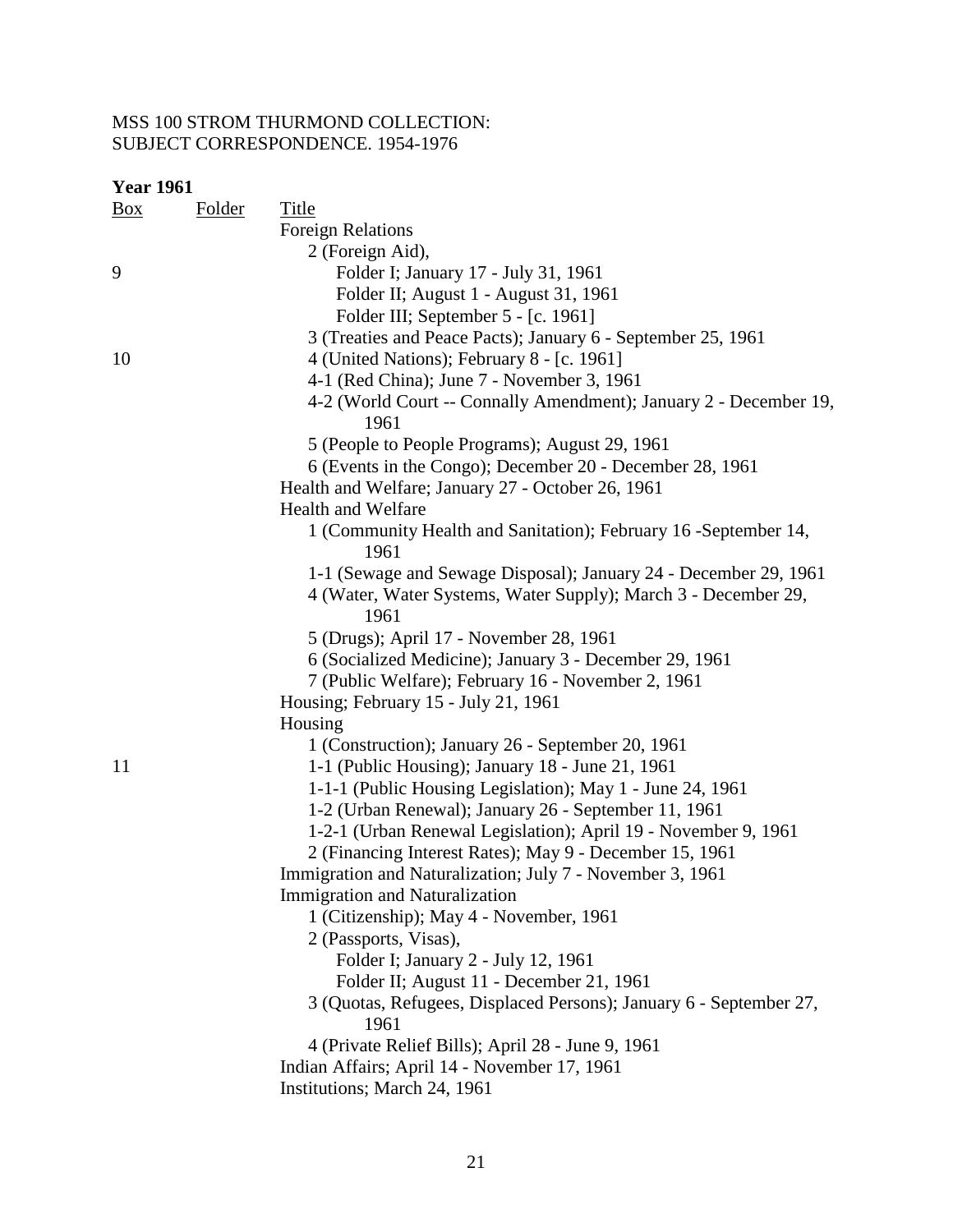| <b>Year 1961</b> |               |                                                                              |
|------------------|---------------|------------------------------------------------------------------------------|
| <u>Box</u>       | <u>Folder</u> | <b>Title</b>                                                                 |
|                  |               | Institutions                                                                 |
| 11               |               | 1 (Federal Institutions); February 7, 1961                                   |
|                  |               | 1-2 (Health and Mental Hospitals); March 20 - December 26, 1961              |
|                  |               | 1-2-1 (Federal Aid to Health and Mental Institutions); December 7 -          |
|                  |               | 15, 1961                                                                     |
|                  |               | Insurance and Retirement; September 2 - [c. 1961]                            |
|                  |               | <b>Insurance and Retirement</b>                                              |
|                  |               | 1 (Federal Government); June 21 - June 23, 1961                              |
|                  |               | 1-1 (Insurance); February 2 - September 2, 1961                              |
|                  |               | 1-2 (Retirement and Annuities); January 24 - September 11, 1961              |
| 12               |               | 1-2-1 (Federal Health Care for Aged); January 3 - December 26, 1961          |
|                  |               | 1-3 (Railroad Retirement); March 29 - November 28, 1961                      |
|                  |               | 1-4 (Compensations); January 9 - May 1, 1961                                 |
|                  |               | 3 (Private and Industrial Insurance and Retirement); May 19 -                |
|                  |               | November 25, 1961                                                            |
|                  |               | Inventions                                                                   |
|                  |               | 1 (Patents); February 6 - October 4, 1961                                    |
|                  |               | Labor; January 27, 1961 - January 8, 1962                                    |
|                  |               | Labor                                                                        |
|                  |               | 1 (Conditions -- Employment, Unemployment); January 9 - December<br>20, 1961 |
|                  |               | 2 (Strikes, Work Stoppages); January 19 - November 25, 1961                  |
|                  |               | 3 (Unions); January 18 - December 10, 1961                                   |
|                  |               | 3-1 (Internal Management -- Right to Vote); March 7, 1961                    |
|                  |               | 3-2 (Right to Work -- Union and Closed Shop); May 1 -                        |
|                  |               | September 7, 1961                                                            |
|                  |               | 3-3 (Labor Reform Legislation); June 21 - August 11, 1961                    |
|                  |               | 3-6 (Repeal of Taft-Hartley Act); February 17 - April 18, 1961               |
|                  |               | 5 (Minimum Wage); April 8 - June 26, 1961                                    |
|                  |               | 5-1 (Minimum Wage Bill),                                                     |
|                  |               | Folder I; January 5 - February 28, 1961                                      |
| 13               |               | Folder II; March 1 - March 19, 1961                                          |
|                  |               | Folder III; March 20 - April 13, 1961                                        |
|                  |               | Folder IV; April 14 - [c. 1961]                                              |
|                  |               | 5-2 (Extension of Coverage of Minimum Wage Bill); February 23 -              |
|                  |               | June 9, 1961                                                                 |
|                  |               | 6 (Fair Labor Standards); January 3 - September 28, 1961                     |
| 14               |               | 7 (Daniel Construction Company Case -- National LaborReview                  |
|                  |               | Board); July 19 - [c. 1961]                                                  |
|                  |               | Legislation; January 27 - December 20, 1961                                  |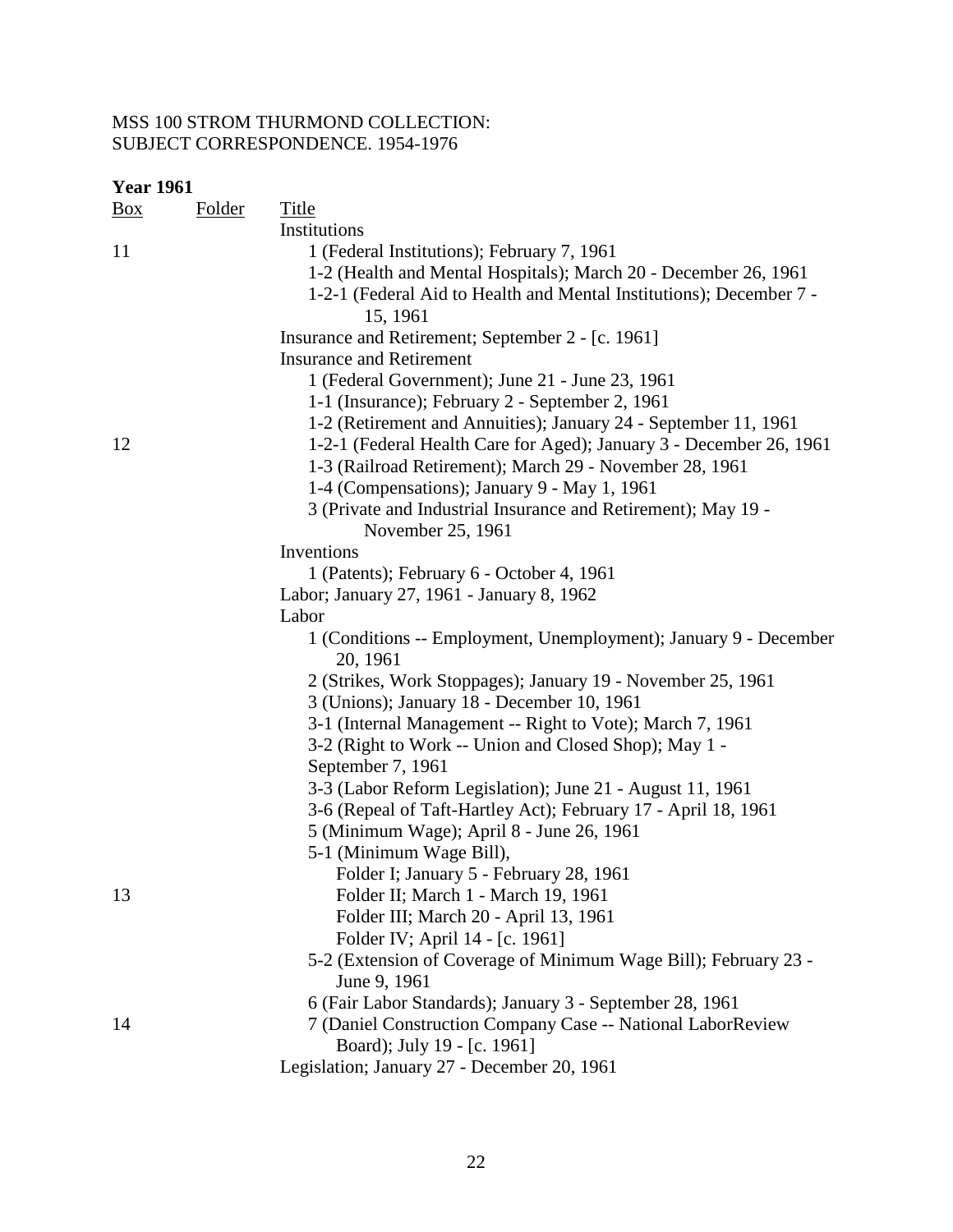| Box | Folder | <b>Title</b>                                                                                                  |
|-----|--------|---------------------------------------------------------------------------------------------------------------|
|     |        | Legislation                                                                                                   |
| 14  |        | 1 (House); April 5 - September 13, 1961                                                                       |
|     |        | 3 (Senate); January 3 - [c.1961]                                                                              |
|     |        | 3-1 (Bills Personally Introduced by Senator Thurmond); September                                              |
|     |        | 26, 1961                                                                                                      |
|     |        | 3-1-1 (S. 887 -- Airline Safety Bill -- Banning Alcohol on Airlines);                                         |
|     |        | January 16 - September 9, 1961                                                                                |
|     |        | 3-1-2 (S. 735 -- Amend Oath of Office for All Justices and U.S.                                               |
|     |        | Judges); February 8 - October 8, 1961                                                                         |
|     |        | 3-1-3 (S. 736 -- Establish Qualifications for Appointees to the<br>Supreme Court); February 9 - June 13, 1961 |
|     |        | 3-1-4 (S. 163 -- Conveyance of Real Property to City of Myrtle Beach                                          |
|     |        | for National Guard Use); January 10 - October 27, 1961                                                        |
|     |        | 3-1-5 (S. 1681 -- D. C. Redevelopment Act of 1945); June 12, 1961                                             |
|     |        | 3-1-7 (S. 1709 -- Federal Aviation Act of 1958); January 1 - [c. 1961]                                        |
|     |        | 3-1-8 (S. 2292 -- Limiting Labor Activities That ObstructCommerce);<br>July 20 - [c. 1961]                    |
|     |        | 3-1-9 (Senate Resolution 191 -- Armed Services Study of Public                                                |
|     |        | Menace of Cold War); August 4 - December 26, 1961                                                             |
| 15  |        | 3-1-10 (S. 2398 -- Proceedings Must Be Instituted in the Judicial                                             |
|     |        | Circuit); August 11, 1961                                                                                     |
|     |        | 3-2 (Bills Co-sponsored by Senator Thurmond); February 1 -                                                    |
|     |        | September 19, 1961                                                                                            |
|     |        | 3-2-1 (Senate Joint Resolution 12 -- Mundt Amendment -- Electoral<br>College); March 2 - September 28, 1961   |
|     |        | 3-2-3 (S. 162 -- Mundt Bill Creating A Commission on Obscene                                                  |
|     |        | Materials); March 3 - April 19, 1961                                                                          |
|     |        | 3-2-5 (S. 610 -- Magnuson -- To Strengthen U.S. Domestic and                                                  |
|     |        | Foreign Commerce); February 16 - February 17, 1961                                                            |
|     |        | 3-2-7 (S. 1702 -- Southern Interstate Nuclear Compact); April 1 - May                                         |
|     |        | 15, 1961                                                                                                      |
|     |        | 3-2-8 (S. 2176 -- To Make Mandatory the Recommendations of U.S.<br>Tariff Commission); June 29, 1961          |
|     |        | 3-2-11 (S. 2134 -- Secret Strike Ballot for Labor Unions); July 29 -<br>September 19, 1961                    |
|     |        | 3-2-13 (S. 2289 -- Taxes on Clays and Shales); August 22 - October                                            |
|     |        | 24, 1961                                                                                                      |
|     |        | Memorials; July 6, 1961                                                                                       |
|     |        |                                                                                                               |
|     |        |                                                                                                               |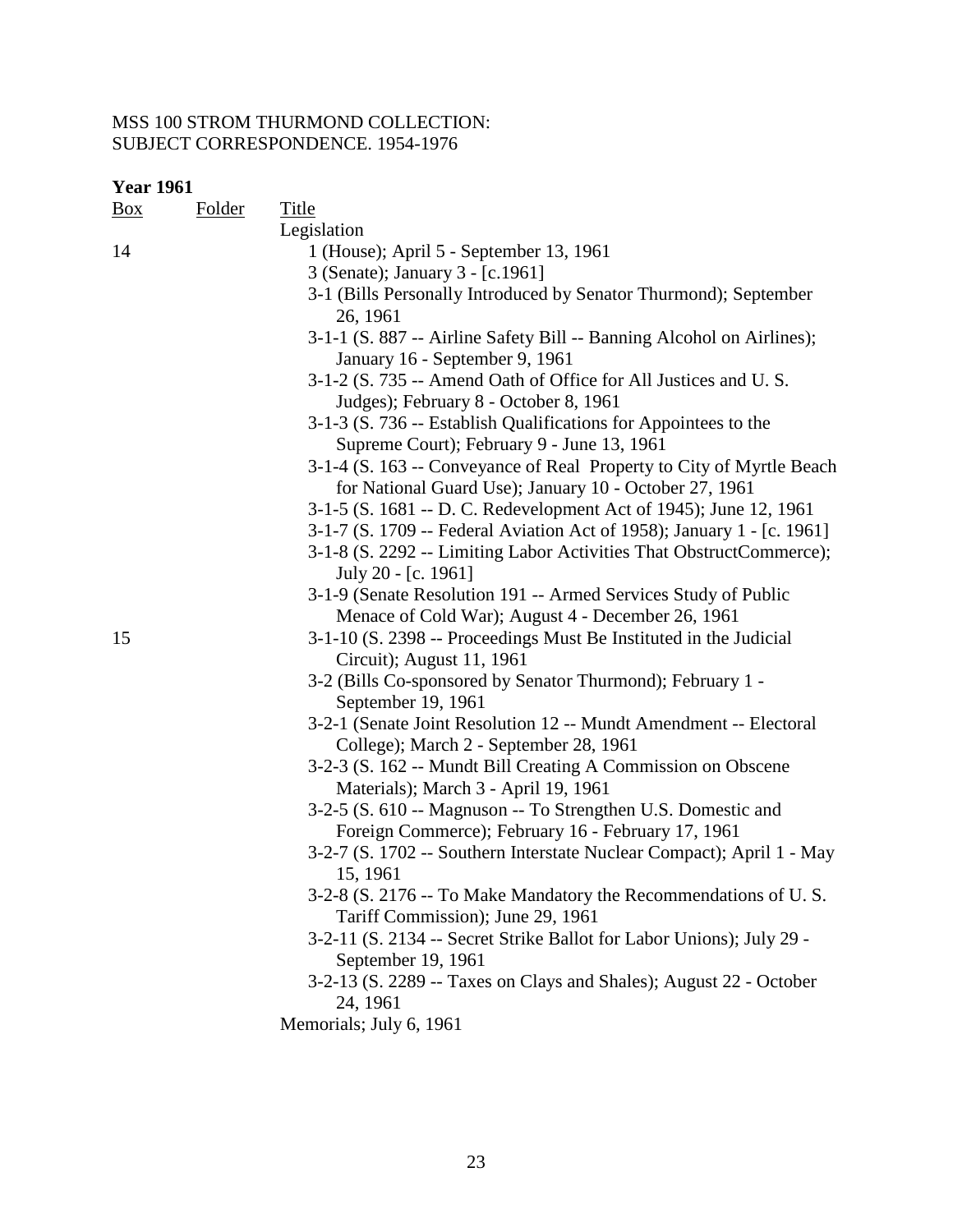| <b>Year 1961</b> |        |                                                                                     |
|------------------|--------|-------------------------------------------------------------------------------------|
| $\frac{Box}{}$   | Folder | <b>Title</b>                                                                        |
|                  |        | Memorials                                                                           |
| 15               |        | 1 (International); June 7, 1961                                                     |
|                  |        | 2 (National -- Federal); June 22 - August 11, 1961                                  |
|                  |        | 2-1 (National Flower); July 7, 1961                                                 |
|                  |        | 3 (State); May 19 - September 27, 1961                                              |
|                  |        | Metals; January 1 - March 25, 1961                                                  |
|                  |        | Meteorology; May 16 - July 21, 1961                                                 |
|                  |        | Military,                                                                           |
|                  |        | Folder I; January 4 - January 31, 1961                                              |
|                  |        | Folder II; [c. February, 1961] - May 29, 1961                                       |
| 16               |        | Folder III; June 1 - [c. 1961]                                                      |
|                  |        | Military                                                                            |
|                  |        | 1 (Military Pay and Allowances); December 21, 1960 - November 16,<br>1961           |
|                  |        | 2 (Officer Commissions); March 3, 1961                                              |
|                  |        | 3 (Reservations),                                                                   |
|                  |        | Folder I; January 16 - June 14, 1961                                                |
|                  |        | Folder II; June 23 - November 16, 1961                                              |
|                  |        | 3-1 (Fort Jackson); September 8 - December 20, 1961                                 |
|                  |        | 3-2 (Donaldson Air Force Base); April 28 - December 14, 1961                        |
|                  |        | 3-3 (Charleston); January 10 - August 3, 1961                                       |
|                  |        | 3-3-1 (Air Force Base); January 27, 1961                                            |
|                  |        | 3-3-2 (Naval Shipyard); March 17 - June 23, 1961                                    |
|                  |        | 3-4 (Myrtle Beach Air Force Base); February 15 - October 24, 1961                   |
|                  |        | 3-5 (Shaw Air Force Base); April 3 - August 18, 1961                                |
| 17               |        | 3-6 (Beaufort); July 5, 1961                                                        |
|                  |        | 3-6-1 (Parris Island); February 4, 1961                                             |
|                  |        | 3-6-2 (Beaufort Marine Air Station); February 11 - April 25, 1961                   |
|                  |        | 3-7 (Aiken Air Force Station); January 12 - [c. 1961]                               |
|                  |        | 4 (Reserve Programs); July 7 - December 14, 1961                                    |
|                  |        | 4-1 (Air Force); May 9 - August 1, 1961                                             |
|                  |        | 4-2 (Army); May 4 - August 2, 1961                                                  |
|                  |        | 4-5 (Navy); June 29, 1961                                                           |
|                  |        | 4-5-1 (Navy R.O.T.C. [Reserve Officers Training Corps]); March 24 -<br>May 28, 1961 |
|                  |        | 5 (Military Manpower); March 14 - December 18, 1961                                 |
|                  |        | 5-1 (National Guard); March 28 - May 3, 1961                                        |
|                  |        | 5-2 (Reserve); May 1 - September 15, 1961                                           |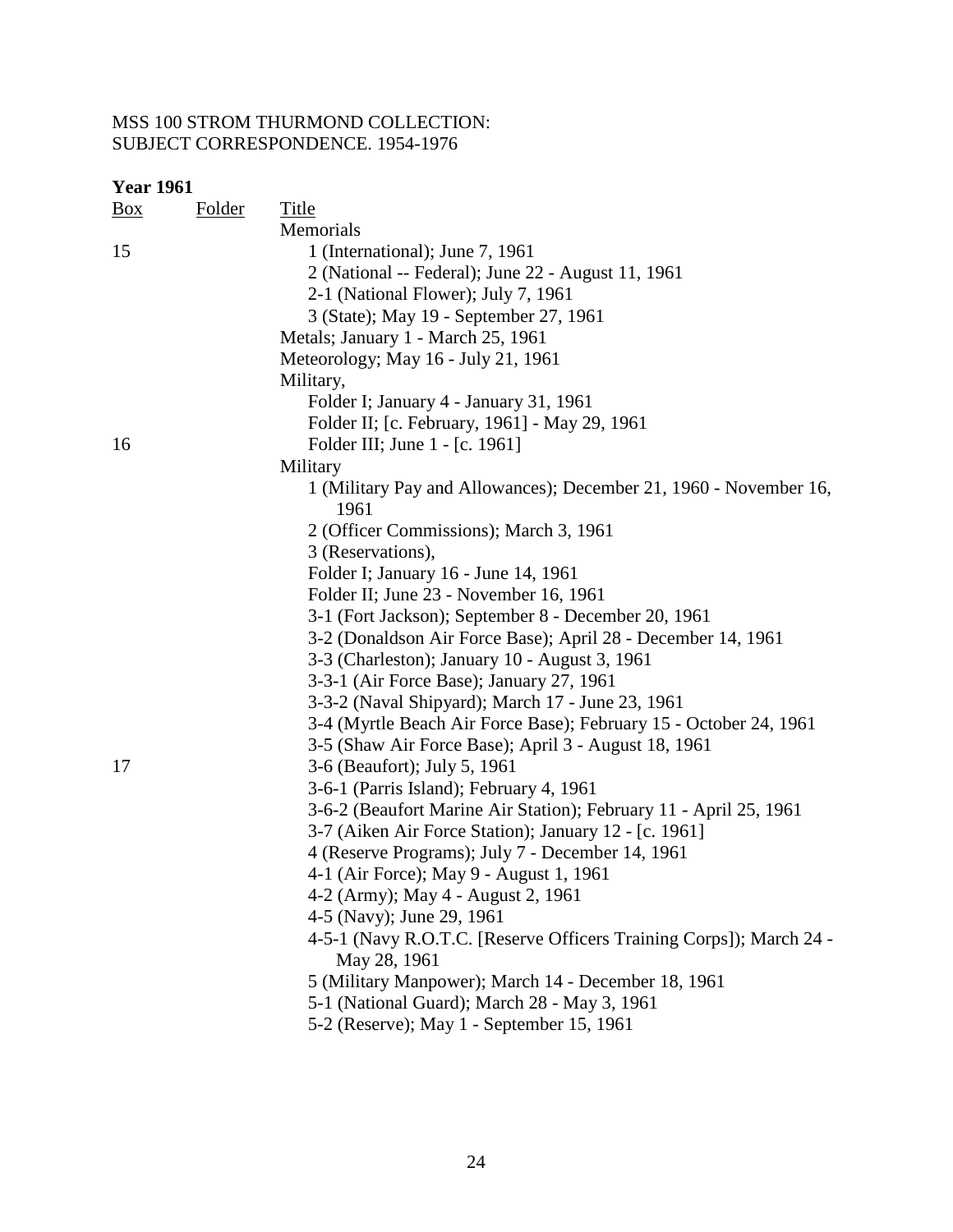| <b>Year 1961</b> |               |                                                                                           |
|------------------|---------------|-------------------------------------------------------------------------------------------|
| $\frac{Box}{}$   | <b>Folder</b> | <b>Title</b>                                                                              |
|                  |               | Military                                                                                  |
| 17               |               | 7 (Surplus Property),                                                                     |
|                  |               | Folder I; December 30, 1960 - May 26, 1961                                                |
|                  |               | Folder II; June 1 - September 29, 1961                                                    |
|                  |               | Folder III; October 6 - December 29, 1961                                                 |
| $\mathbf{1}$     | 8             | 8 (Defense),                                                                              |
|                  |               | Folder I; December 22, 1960 - June 12, 1961                                               |
|                  |               | Folder II; July 11 - [c. 1961]                                                            |
|                  |               | 8-1 (Civil Defense); [January, 1961] - [c. 1961]                                          |
|                  |               | 8-2 (Missiles and Scientific Research); February 17 - December 12,<br>1961                |
|                  |               | 9 (Military Procurement); January 18 - June 23, 1961                                      |
|                  |               | 10 (Disarmament); March 25 - December 12, 1961                                            |
|                  |               | 11 (Chemical Warfare); October 12 - October 20, 1961                                      |
|                  |               | 12 (Dependants); December 28, 1960 - March 15, 1961                                       |
|                  |               | 13 (Promotion and Retirement); December 20, 1960 - [c. 1961]                              |
| 19               |               | 14 (Budget); March 13 - June 30, 1961                                                     |
|                  |               | 15 (Peace Corp); March 9 - [c. 1961]                                                      |
|                  |               | 17 (Foreign Service Officers' Training Corps); December 11, 1961                          |
|                  |               | Natural Resources; July 18 - September 15, 1961                                           |
|                  |               | <b>Natural Resources</b>                                                                  |
|                  |               | 1 (Fish and Wildlife); March 8 - December 29, 1961                                        |
|                  |               | 2 (Forests); March 6 - [c. 1961]                                                          |
|                  |               | $3$ (Fuels),                                                                              |
|                  |               | Folder I; January 6 - September 14, 1961                                                  |
|                  |               | Folder II; October 13 - 18, 1961                                                          |
|                  |               | 3-1 (Natural Gas); March 15 - June 29, 1961                                               |
|                  |               | 4 (Minerals, Mines, Mining); February 20 - September 29, 1961                             |
|                  |               | 5 (Water Resources and Watersheds); March 28 - November 14, 1961                          |
| 20               |               | Nominations; January 12 - October 17, 1961                                                |
|                  |               | <b>Nominations</b>                                                                        |
|                  |               | 1 (Federal Department and Agency Heads); January 3 - August 15,<br>1961                   |
|                  |               | 2 (United States Attorney); January 7 - October 12, 1961                                  |
|                  |               | 3 (United States Court and Supreme Court Judges); December 31,<br>1960 - October 31, 1961 |
|                  |               | 4 (United States Marshalls); January 4 - November 17, 1961                                |
|                  |               | 5 (State and Municipal Nominations); February 2 - October 11, 1961                        |
|                  |               | 6 (Outstanding Young Man Award); September 4 - 11, 1961                                   |
|                  |               | 7 (Mother of the Year); April 10, 1961                                                    |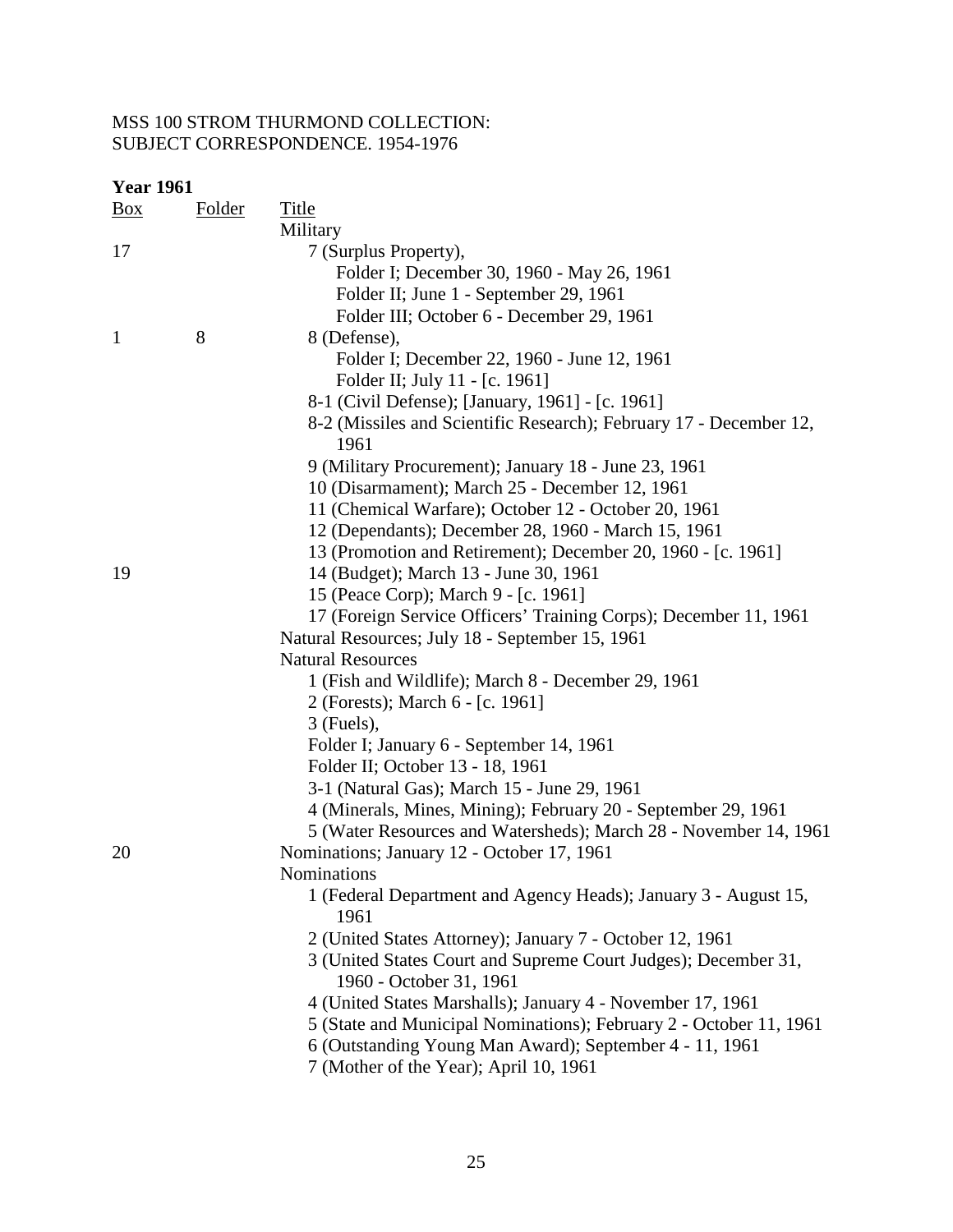| <b>Box</b> | <b>Folder</b> | <b>Title</b>                                                           |
|------------|---------------|------------------------------------------------------------------------|
| 21         |               | Parks and Forests; February 10 - December 11, 1961                     |
|            |               | Parks and Forests                                                      |
|            |               | 1 (Federal); February 1 - [c. 1961]                                    |
|            |               | 1-1 (Forests, National); June 22, 1961                                 |
|            |               | 1-2 (Parks, National); January 11 - October 17, 1961                   |
|            |               | 1-3 (Reservations and Cemeteries); August 15, 1961                     |
|            |               | 2 (State); January 30 - May 31, 1961                                   |
|            |               | 2-2 (Parks); February 13, 1961                                         |
|            |               | Personal; January 3 - [c. 1961]                                        |
|            |               | Personal                                                               |
|            |               | 1 (Finance); January 13 - [c. 1961]                                    |
|            |               | 1-1 (Contributions); January 20 - December 30, 1961                    |
|            |               | 1-2 (Dues); February 1 - July 28, 1961                                 |
|            |               | 1-3 (Jean Crouch Thurmond Memorial Scholarship Fund); January 26       |
|            |               | - December 29, 1961                                                    |
|            |               | 1-3-1 (Jean Crouch Thurmond Picture At Winthrop College);              |
|            |               | November 4, 1960 - May 3, 1961                                         |
|            |               | 1-3-2 (Jean Crouch Thurmond's Estate); May 3 - June 30, 1961           |
|            |               | 2 (Appointments, Invitations, Engagements),                            |
|            |               | Folder I; January 9 - July 26, 1961                                    |
| 22         |               | Folder II; August 4 - [c. 1961]                                        |
|            |               | 2-1 (Appointments with Constituents); January 4, 1961 - January 3,     |
|            |               | 1962                                                                   |
|            |               | 2-2 (Appointments with Others); January 3 - December 18, 1961          |
|            |               | 2-3 (Invitations Accepted and Attended),                               |
|            |               | Folder I; January 2 - February 28, 1961                                |
|            |               | Folder II; March 2 - March 31, 1961                                    |
|            |               | Folder III; April 5 - May 10, 1961                                     |
| 23         |               | Folder IV; May 12 - August 9, 1961                                     |
|            |               | Folder V; August 11 - November 10, 1961                                |
|            |               | Folder VI; November 13 - [c.1961]                                      |
|            |               | 2-5 (Session Convention Re-enactment); January 2, 1961                 |
|            |               | 3 (Military Affairs); January 9 - June 23, 1961                        |
|            |               | 3-1 (Reserve Officers Association); January 4 - December 6, 1961       |
|            |               | 3-2 (Military Government); February 6 - [c. 1961]                      |
|            |               | 3-3 (Reserve Training); June 20 - September 29, 1961                   |
|            |               | 3-4 (Association of the United States Army); January 9 - July 12, 1961 |
|            |               | 4 (Family Correspondence); January 16 - September 21, 1961             |
|            |               | 5 (Religious Activities); January 6 - August 11, 1961                  |
|            |               | 6 (Senator Thurmond's Trips); January 5 - [c. 1961]                    |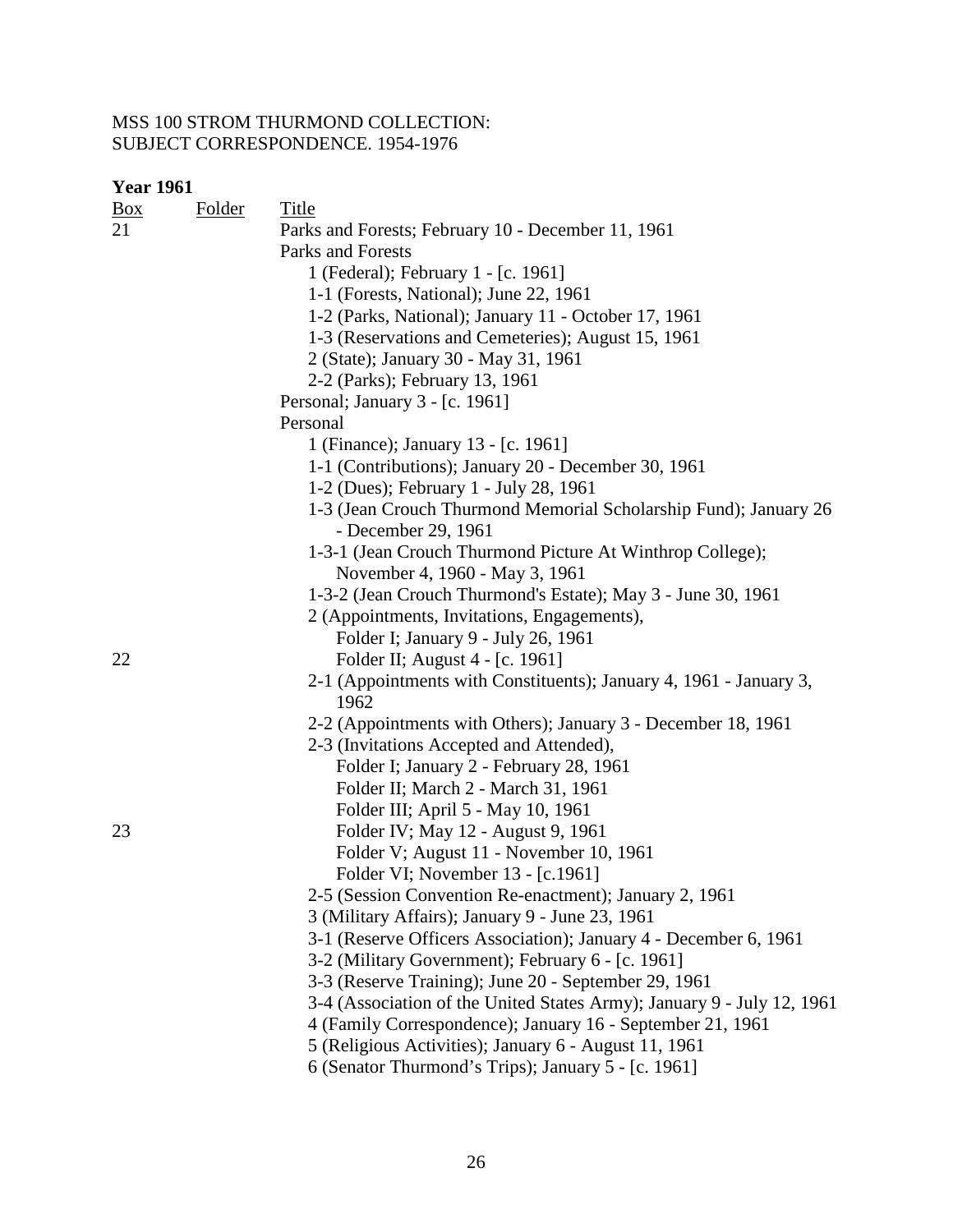| Box | <b>Folder</b> | Title                                                                                                        |
|-----|---------------|--------------------------------------------------------------------------------------------------------------|
|     |               | Personal                                                                                                     |
| 24  |               | 7 (Thurmond's Personal Friends),                                                                             |
|     |               | Folder I; January 11 - June 28, 1961                                                                         |
|     |               | Folder II; July 5 - [c. 1961]                                                                                |
|     |               | 9 (Inter-Parliamentary Union Conference Trip); January 3 - [c. 1961]                                         |
|     |               | 10-1-1 (Southern Methodist College); January 31 - April 25, 1961                                             |
|     |               | 10-1-2 (Bob Jones University); April 11 - December 27, 1961                                                  |
|     |               | 10-1-4 (Strom Thurmond High School); March 10 - December 10,                                                 |
|     |               | 1961                                                                                                         |
|     |               | 10-1-5 (Honors Received by Senator Thurmond from the Citadel);                                               |
|     |               | April 3 - June 7, 1961                                                                                       |
|     |               | 10-1-6 (Honors Received by Senator Thurmond from Clemson);                                                   |
|     |               | March 30 - June 30, 1961                                                                                     |
|     |               | 11 (Organizations -- Memberships); January 7 - [c. 1961]                                                     |
|     |               | 11-1 (Sons of American Revolution); March 28, 1961                                                           |
|     |               | 11-2 (Freedoms Foundation); December 10, 1961                                                                |
|     |               | 13 (Cadillac); May 12 - September 28, 1961                                                                   |
| 25  |               | 15 (Active Duty Military Trip),                                                                              |
|     |               | Folder I; October 1 - October 25, 1961                                                                       |
|     |               | Folder II; October 26 - December 21, 1961                                                                    |
|     |               | Political Affairs,                                                                                           |
|     |               | Folder I; January 2 - March 20, 1961                                                                         |
|     |               | Folder II; March 21 - May 29, 1961                                                                           |
|     |               | Folder III; June 1 - [c. 1961]                                                                               |
|     |               | <b>Political Affairs</b>                                                                                     |
|     |               | 1 (Thurmond-Byrd-Clark Purge); January 2 - February 24, 1961                                                 |
|     |               | 2 (Elections); January 1 - December 19, 1961                                                                 |
|     |               | 2-1 (Electoral College); January 5 - December 15, 1961                                                       |
|     |               | 2-1-1 (Presidential Election); January 6 - [c. 1961]                                                         |
| 26  |               | 2-1-3 (Kennedy's Cabinet Appointments); January 5 - [c. 1961]                                                |
|     |               | 2-2 (1962 Senate Election); January 17 - October 6, 1961                                                     |
|     |               | 3 (Third Parties); January 6 - [c. 1961]                                                                     |
|     |               | 4 (District of Columbia Voting Rights); January 24, 1961                                                     |
|     |               | 5 (Kennedy Administration); December 14, 1961<br>Postal Affairs; January 17 - [c. 1961]                      |
|     |               | <b>Postal Affairs</b>                                                                                        |
|     |               |                                                                                                              |
|     |               | 2 (Postage, Postage Rates, Mail Permits); April 4 - [c. 1961]<br>2-1 (Obscene Mail); March 28 - June 6, 1961 |
|     |               | 3 (Stamps -- Commemorative); February 16 - November 25, 1961                                                 |
|     |               | 4 (Transportation of Mail); March 19 - December 13, 1961                                                     |
|     |               |                                                                                                              |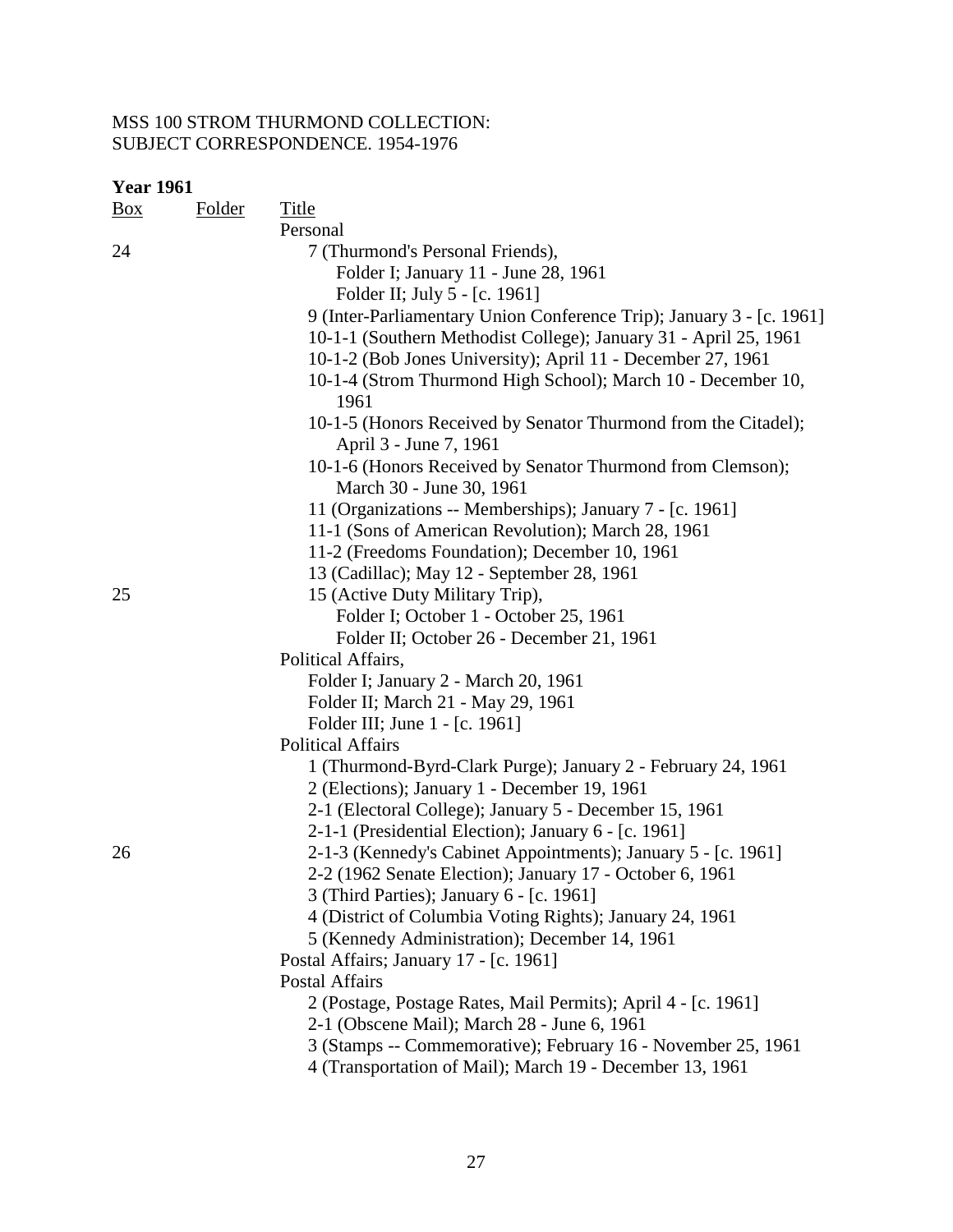| <b>Year 1961</b> |        |                                                                                    |
|------------------|--------|------------------------------------------------------------------------------------|
| $\frac{Box}{}$   | Folder | Title                                                                              |
|                  |        | <b>Postal Affairs</b>                                                              |
| 26               |        | 5 (South Carolina Post Offices and Rural Routes); January 5 -<br>December 22, 1961 |
|                  |        | 5-2 (Aiken County); February 13 - [c. 1961]                                        |
|                  |        | 5-3 (Allendale County); July 11 - October 31, 1961                                 |
|                  |        | 5-4 (Anderson County); February 22 - November 21, 1961                             |
|                  |        | 5-5 (Bamberg County); January 30 - September 27, 1961                              |
| 27               |        | 5-6 (Barnwell County); November 3 - December 22, 1961                              |
|                  |        | 5-8 (Berkeley County); November 13 - December 11, 1961                             |
|                  |        | 5-9 (Calhoun County); May 12 - November 16, 1961                                   |
|                  |        | 5-10 (Charleston County); April 28 - December 6, 1961                              |
|                  |        | 5-13 (Chesterfield County); July 12 - December 8, 1961                             |
|                  |        | 5-14 (Clarendon County); January 10, 1961                                          |
|                  |        | 5-15 (Colleton County); July 10 - October 20, 1961                                 |
|                  |        | 5-16 (Darlington County); September 4 - October 16, 1961                           |
|                  |        | 5-17 (Dillon County); August 22 - December 1, 1961                                 |
|                  |        | 5-18 (Dorchester County); January 6 - September 12, 1961                           |
|                  |        | 5-19 (Edgefield County); June 21 - June 23, 1961                                   |
|                  |        | 5-20 (Fairfield County); January 11 - March 24, 1961                               |
|                  |        | 5-21 (Florence County); May 19 - November 15, 1961                                 |
|                  |        | 5-22 (Georgetown County); August 31, 1961                                          |
|                  |        | 5-23 (Greenville County); January 5 - December 12, 1961                            |
|                  |        | 5-24 (Greenwood County); April 10 - July 17, 1961                                  |
|                  |        | 5-25 (Hampton County); March 30 - November 2, 1961                                 |
|                  |        | 5-26 (Horry County); March 28 - November 17, 1961                                  |
|                  |        | 5-28 (Kershaw County); April 25, 1961                                              |
|                  |        | 5-30 (Laurens County); February 9 - December 5, 1961                               |
|                  |        | 5-31 (Lee County); March 17, 1961                                                  |
|                  |        | 5-32 (Lexington County); February 17 - November 29, 1961                           |
|                  |        | 5-33 (Marion County); March 27 - December 16, 1961                                 |
|                  |        | 5-34 (Marlboro County); August 29 - [c. 1961]                                      |
|                  |        | 5-36 (Newberry County); February 6 - November 1, 1961                              |
|                  |        | 5-37 (Oconee County); March 16 - December 8, 1961                                  |
|                  |        | 5-38 (Orangeburg County); January 27 - December 15, 1961                           |
|                  |        | 5-39 (Pickens County); September 21, 1961                                          |
|                  |        | 5-40 (Richland County); January 10 - October 21, 1961                              |
| 28               |        | 5-41 (Saluda County); January 17 - August 4, 1961                                  |
|                  |        | 5-42 (Spartanburg County); February 28 - December 6, 1961                          |
|                  |        | 5-43 (Sumter County); March 24 - August 18, 1961                                   |
|                  |        | 5-44 (Union County); March 3 - August 26, 1961                                     |

5-45 (Williamsburg County); January 17 - November 29, 1961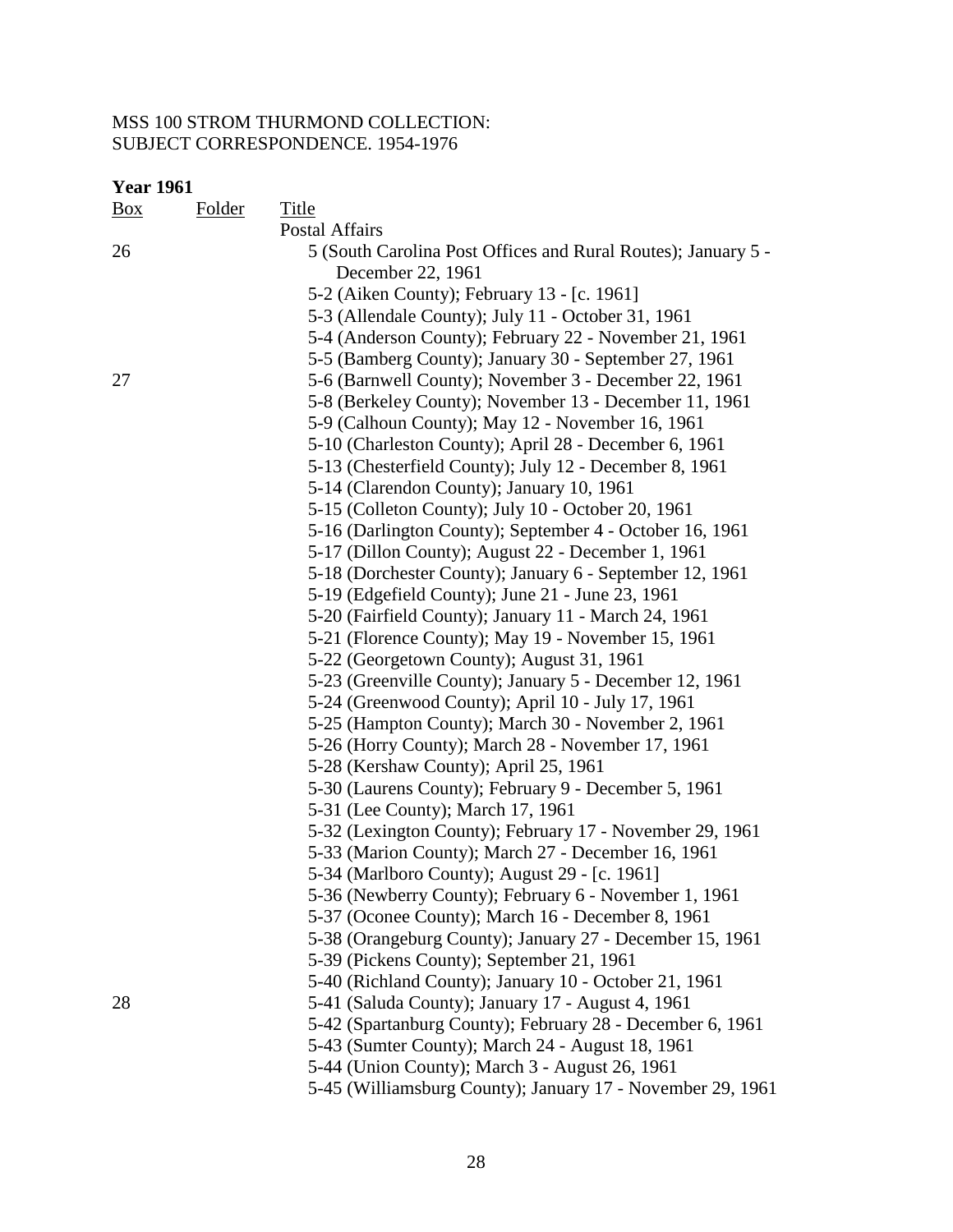| <b>Year 1961</b> |               |                                                                                    |
|------------------|---------------|------------------------------------------------------------------------------------|
| <u>Box</u>       | <b>Folder</b> | <b>Title</b>                                                                       |
|                  |               | Postal Affairs                                                                     |
| 28               |               | 5-46 (York County); March 17 - July 24, 1961                                       |
|                  |               | Power                                                                              |
|                  |               | 1 (Private); June 2 - November 8, 1961                                             |
|                  |               | 2 (Public); January 24 - September 15, 1961                                        |
|                  |               | 2-1 (Rural Electrification Administration [REA]); January 17 -<br>November 2, 1961 |
|                  |               | Public Relations,                                                                  |
|                  |               | Folder I; January 1 - March 29, 1961                                               |
|                  |               | Folder II; April 3 - July 26, 1961                                                 |
|                  |               | Folder III; July 27 - September 29, 1961                                           |
|                  |               | Folder IV; October 2 - December 14, 1961                                           |
| 29               |               | Folder V; December 15 - [c. 1961]                                                  |
|                  |               | 1 (Anonymous Letters); March 24, 1961                                              |
|                  |               | 1-2 (Crank, Nasty Letters); January 30 - April 19, 1961                            |
|                  |               | 3-3-2 (Thank-yous Sent for Gifts); January 12 - December 29,<br>1961               |
|                  |               | 3-4 (Letters Complimentary); February 27 - December 19, 1961                       |
|                  |               | 3-4-1 (Complimentary Resolutions); January 12 - [c. 1961]                          |
|                  |               | 8 (Publicity); February 21 - December 19, 1961                                     |
|                  |               | 8-1 (Press Releases); April 7 - December 24, 1961                                  |
|                  |               | 8-2 (Radio Releases); January 8 - [c. 1961]                                        |
|                  |               | 8-3 (TV Releases); January 13 - December 30, 1961                                  |
| 30               |               | 10-8-4 (Senator's Requests for Items and Information); January 10 -                |
|                  |               | December 22, 1961                                                                  |
|                  |               | Recreation; September 11 - November 24, 1961                                       |
|                  |               | Recreation                                                                         |
|                  |               | 1 (Facilities); April 29 - June 29, 1961                                           |
|                  |               | 2 (Sports and Sporting Events); April 27, 1961                                     |
|                  |               | Reports and Statistics; January 17 - December 27, 1961                             |
|                  |               | Rivers and Harbors; December 20, 1960 - December 19, 1961                          |
|                  |               | <b>Rivers and Harbors</b>                                                          |
|                  |               | 1 (Ports, Harbors, Shipyards, Docks); January 16 -                                 |
|                  |               | December 4, 1961                                                                   |
|                  |               | 2 (Ships and Shipping); January 6 - December 22, 1961                              |
|                  |               | 3 (Dams and Reservoirs); April 17 - September 11, 1961                             |
|                  |               | 3-1 (Hartwell Dam); March 17 - November 3, 1961                                    |
|                  |               | 3-2 (Clarks Hill Reservoir); January 3 - November 28, 1961                         |
|                  |               | 3-3 (Santee Cooper); September 19, 1961                                            |
|                  |               | 4 (Rivers); April 19 - October 30, 1961                                            |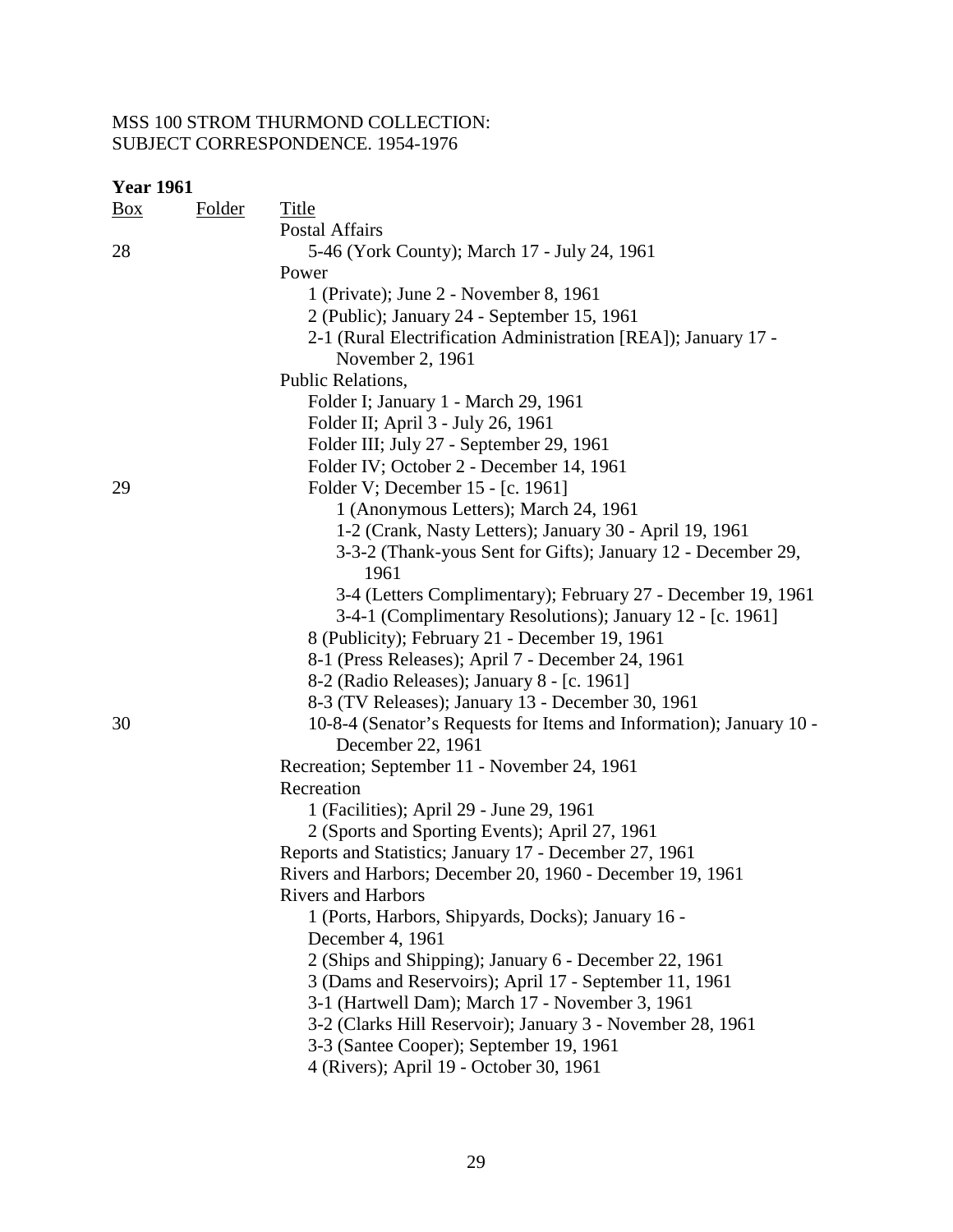| <b>Year 1961</b> |               |                                                                              |
|------------------|---------------|------------------------------------------------------------------------------|
| Box              | <b>Folder</b> | <b>Title</b>                                                                 |
| 30               |               | Roads; September 23, 1961                                                    |
|                  |               | Roads                                                                        |
|                  |               | 1 (Federal Roads); January 3 - November 14, 1961                             |
| 31               |               | 2 (State Roads); April 21 - August 23, 1961                                  |
|                  |               | <b>Salaries</b>                                                              |
|                  |               | 1 (Federal Employees -- Salaries and Allowances); April 28 - May 31,<br>1961 |
|                  |               | Selective Service; May 20, 1961                                              |
|                  |               | Social Security; January 26 - December 28, 1961                              |
|                  |               | Social Security                                                              |
|                  |               | 1 (Benefits); January 10 - August 25, 1961                                   |
|                  |               | 1-1 (Increased Annuities); April 21 - June 22, 1961                          |
|                  |               | 1-2 (Reduction of Age Requirements); April 7 - June 21, 1961                 |
|                  |               | State Government; January 18 - September 27, 1961                            |
|                  |               | <b>State Government</b>                                                      |
|                  |               | 1 (Departments); January 18, 1961                                            |
|                  |               | 3-1 (General Assembly Resolutions); February 9, 1961                         |
|                  |               | 4 (States' Rights); January 2 - December 4, 1961                             |
|                  |               | Taxes,                                                                       |
|                  |               | Folder I; December 27, 1960 - March 29, 1961                                 |
|                  |               | Folder II; April 6 - December 28, 1961                                       |
|                  |               | Taxes                                                                        |
|                  |               | 1 (Federal),                                                                 |
|                  |               | Folder I; January 9 - April 28, 1961                                         |
|                  |               | Folder II; May 1 - June 30, 1961                                             |
|                  |               | Folder III; July 5 - December 29, 1961                                       |
| 32               |               | 1-1 (Excise Taxes); March 3 - November 21, 1961                              |
|                  |               | 1-1-2 (Telephone); April 20 - August 23, 1961                                |
|                  |               | 1-2 (Income Taxes),                                                          |
|                  |               | Folder I; January 6 - May 31, 1961                                           |
|                  |               | Folder II; June 1 - July 11, 1961                                            |
|                  |               | Folder III; July 12 - August 18, 1961                                        |
|                  |               | Folder IV; August 19 - August 29, 1961                                       |
|                  |               | Folder V; September 1 - [c. 1961]                                            |
|                  |               | 1-2-1 (Reductions); January 9 - October 13, 1961                             |
|                  |               | 1-2-2 (Exemptions); January 13 - November 21, 1961                           |
|                  |               | 1-2-3 (Insurance Companies); February 9 - December 5, 1961                   |
|                  |               | 2 (State); February 21 - March 24, 1961                                      |
| 33               |               | Trade; March 17 - November 24, 1961                                          |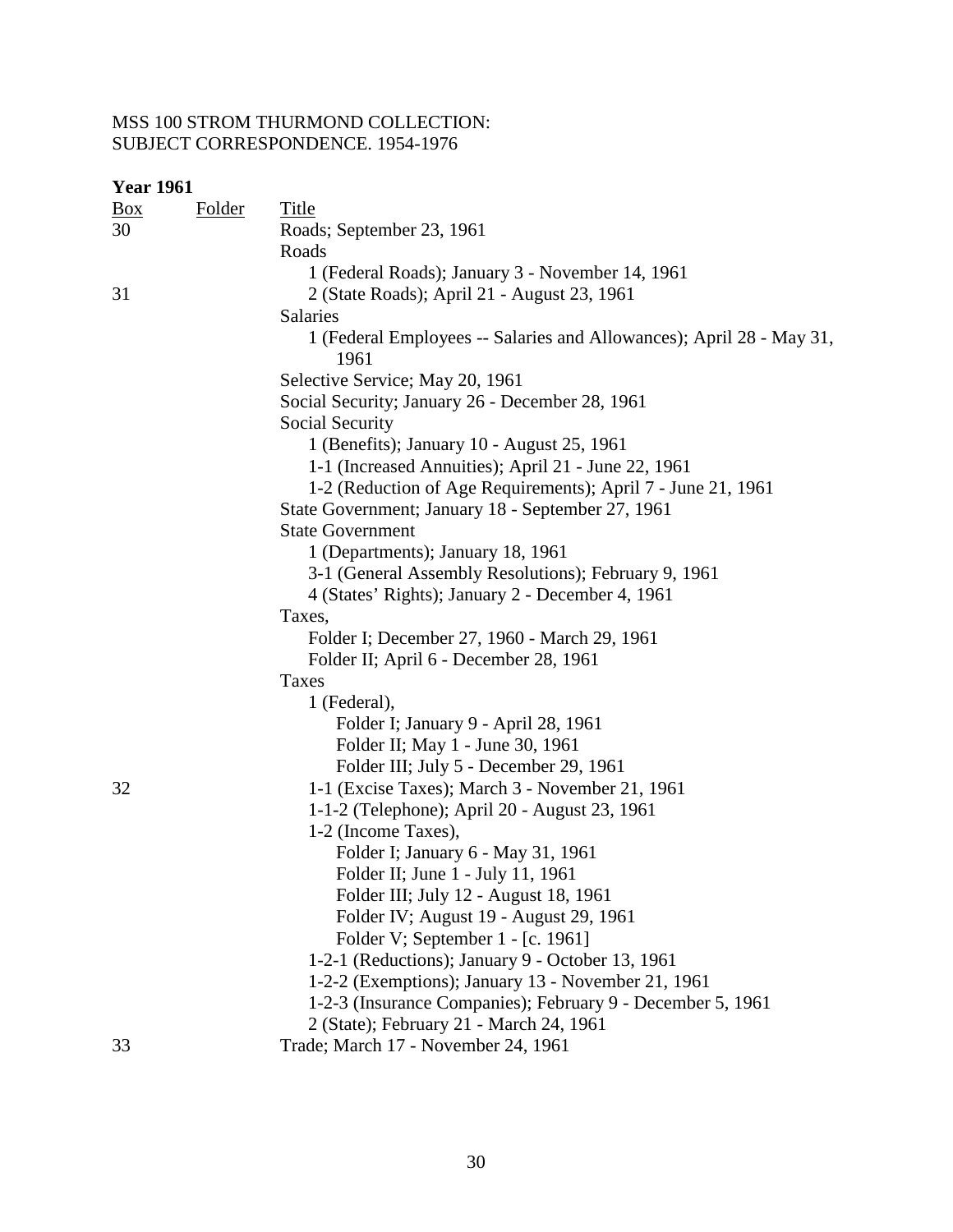| <b>Year 1961</b> |               |                                                                  |  |  |
|------------------|---------------|------------------------------------------------------------------|--|--|
| Box              | <b>Folder</b> | <b>Title</b>                                                     |  |  |
|                  |               | Trade                                                            |  |  |
| 33               |               | 1 (Import - Export Matters); January 2 - November 24, 1961       |  |  |
|                  |               | 2 (Tariffs, Trade Agreements); February 24 - September 26, 1961  |  |  |
|                  |               | 2-1 (Textiles),                                                  |  |  |
|                  |               | Folder I; December 22, 1960 - March 30, 1961                     |  |  |
|                  |               | Folder II; April 3 - August 30, 1961                             |  |  |
|                  |               | Folder III; September 11 - [c. 1961]                             |  |  |
|                  |               | 2-1-1 (Textile Investigation); January 24 - February 8, 1961     |  |  |
|                  |               | 2-1-2 (Textile Industry Advisory Commission); March 7 - 16, 1961 |  |  |
|                  |               | 2-2 (Plywood); March 7 - September 26, 1961                      |  |  |
|                  |               | 3 (Fair Trade); July 24 - November 24, 1961                      |  |  |
|                  |               | 4 (Trading with the Enemy); September 2 - December 5, 1961       |  |  |
|                  |               | 6 (Foreign Trade); January 30 - December 12, 1961                |  |  |
| 34               |               | 7 (Interstate Trade),                                            |  |  |
|                  |               | Folder I; March 31 - December 18, 1961                           |  |  |
|                  |               | Folder II; May 5, 1961                                           |  |  |
|                  |               | Transportation; January 23 - November 2, 1961                    |  |  |
|                  |               | Transportation                                                   |  |  |
|                  |               | 1 (Motor Carriers); January 23 - December 15, 1961               |  |  |
|                  |               | 1-1 (Public Roads); March 10 - June 19, 1961                     |  |  |
|                  |               | 2 (Railroads),                                                   |  |  |
|                  |               | Folder I; January 10 - April 28, 1961                            |  |  |
| 35               |               | Folder II; May 1 - May 8, 1961                                   |  |  |
|                  |               | Folder III; May 9 - May 31, 1961                                 |  |  |
|                  |               | Folder IV; June 1 - July 31, 1961                                |  |  |
|                  |               | Folder V; August 5 - September 28, 1961                          |  |  |
|                  |               | Folder VI; October 16 - 1961                                     |  |  |
|                  |               | 2-1 (Freight Rates),                                             |  |  |
|                  |               | Folder I; January 10 - November 21, 1961                         |  |  |
| 36               |               | Folder II; December 4, 1961                                      |  |  |
|                  |               | 3 (Water); July 3 - September 8, 1961                            |  |  |
|                  |               | Un-American Activities; December 29, 1960 - December 18, 1961    |  |  |
|                  |               | <b>Un-American Activities</b>                                    |  |  |
|                  |               | 1 (Communism),                                                   |  |  |
|                  |               | Folder I; January 2 - April 28, 1961                             |  |  |
|                  |               | Folder II; May 1 - June 25, 1961                                 |  |  |
|                  |               | Folder III; June 26 - July 31, 1961                              |  |  |
| 37               |               | Folder IV; August 1 - August 23, 1961                            |  |  |
|                  |               | Folder V; August 24 - September 29, 1961                         |  |  |
|                  |               | Folder VI; October 2 - October 29, 1961                          |  |  |
|                  |               | Folder VII; November 2 - [c. 1961]                               |  |  |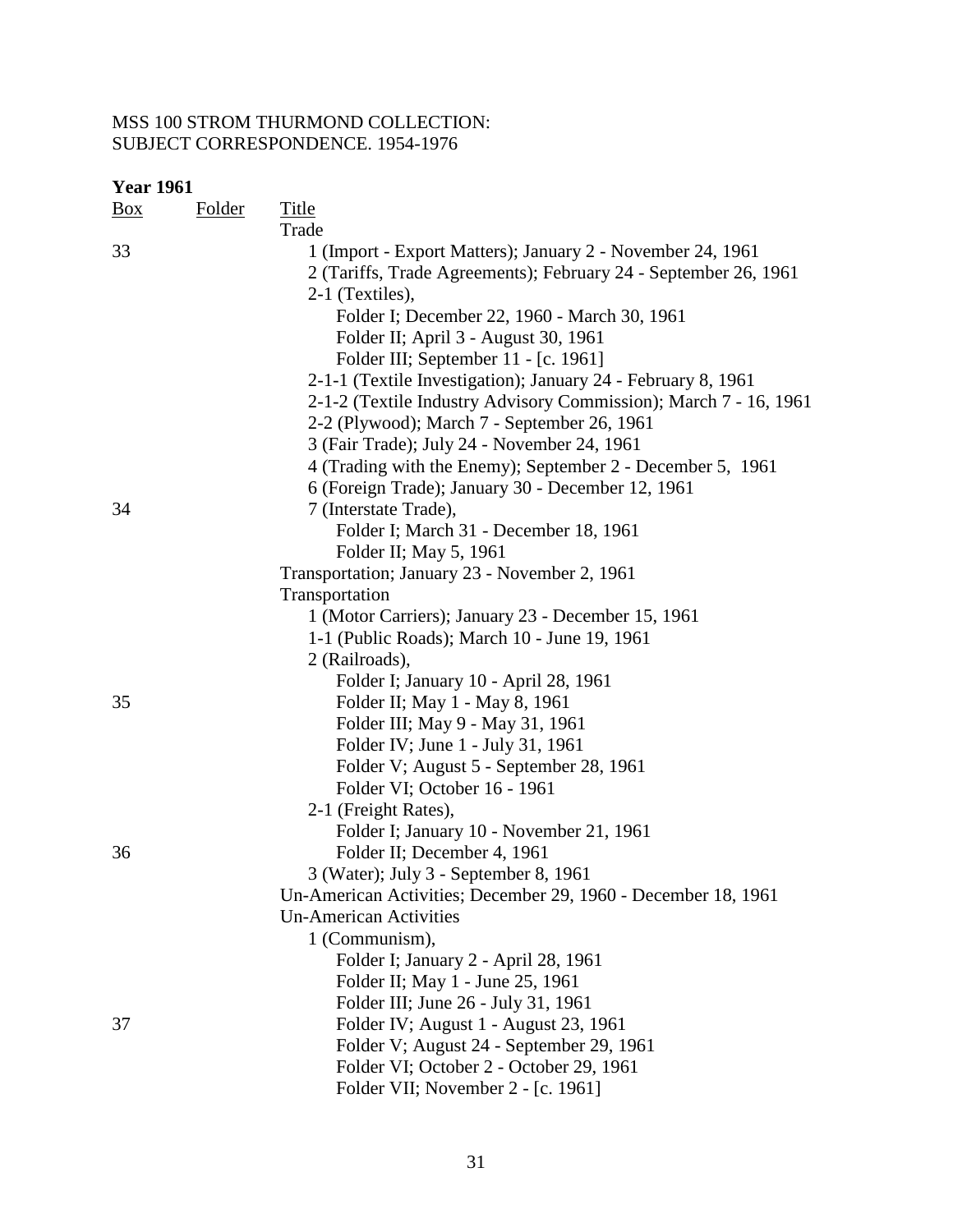| <b>Box</b> | <b>Folder</b> | Title                                                       |
|------------|---------------|-------------------------------------------------------------|
|            |               | <b>Un-American Activities</b>                               |
| 37         |               | 1-1 (Castro - Cuba Situation); April 19 - December 22, 1961 |
| 38         |               | 1-2 (General Edwin A. Walker),                              |
|            |               | Folder I; April 24 - July 29, 1961                          |
|            |               | Folder II; August 1 - September 30, 1961                    |
|            |               | Folder III; October 1 - November 29, 1961                   |
|            |               | Folder IV; December 2 - [c. 1961]                           |
|            |               | 1-3 (The Overseas Weekly); April 16 - December 15, 1961     |
|            |               | 1-4 (Berlin Crisis); July 6 - November 9, 1961              |
|            |               | 1-5 (Fulbright Note Muzzling Military),                     |
| 39         |               | Folder I; May 25 - [c. July, 1961]                          |
|            |               | Folder II; August 1 - August 9, 1961                        |
|            |               | Folder III; August 10 - August 13, 1961                     |
|            |               | Folder IV; August 14 - August 17, 1961                      |
|            |               | Folder V; August 18 - August 20, 1961                       |
|            |               | Folder VI; August 21 - August 22, 1961                      |
| 40         |               | Folder VII; August 23 - August 25, 1961                     |
|            |               | Folder VIII; August 26 - [c. August, 1961]                  |
|            |               | Folder IX; September 1 - September 8, 1961                  |
|            |               | Folder X; September 10 - September 15, 1961                 |
|            |               | Folder XI; September 16 - September 22, 1961                |
|            |               | Folder XII; September 23 - September 26, 1961               |
| 41         |               | Folder XIII; September 27 - [c. September, 1961]            |
|            |               | Folder XIV; October 1 - October 9, 1961                     |
|            |               | Folder XV; October 10 - October 17, 1961                    |
|            |               | Folder XVI; October 18 - October 24, 1961                   |
|            |               | Folder XVII; October 25 - [c. October, 1961]                |
| 42         |               | Folder XVIII; November 1 - November 17, 1961                |
|            |               | Folder XIX; Novemver 18 - November 30, 1961                 |
|            |               | Folder XX; December 1 - December 29, 1961                   |
|            |               | Folder XXI; [c. 1961]                                       |
|            |               | Folder XXII; [c. 1961]                                      |
| 43         |               | Folder XXIII; [c. 1961]                                     |
|            |               | Folder XXIV; [c. 1961]                                      |
|            |               | Folder XXV; [c. 1961]                                       |
|            |               | 1-6 (Edward R. Murrow Film); July 28 - August 10, 1961      |
|            |               | 1-7 (Edward Hunter Testimony); August 28 - December 4, 1961 |
|            |               | 1-8 (United Nations and World Court); October 2, 1961       |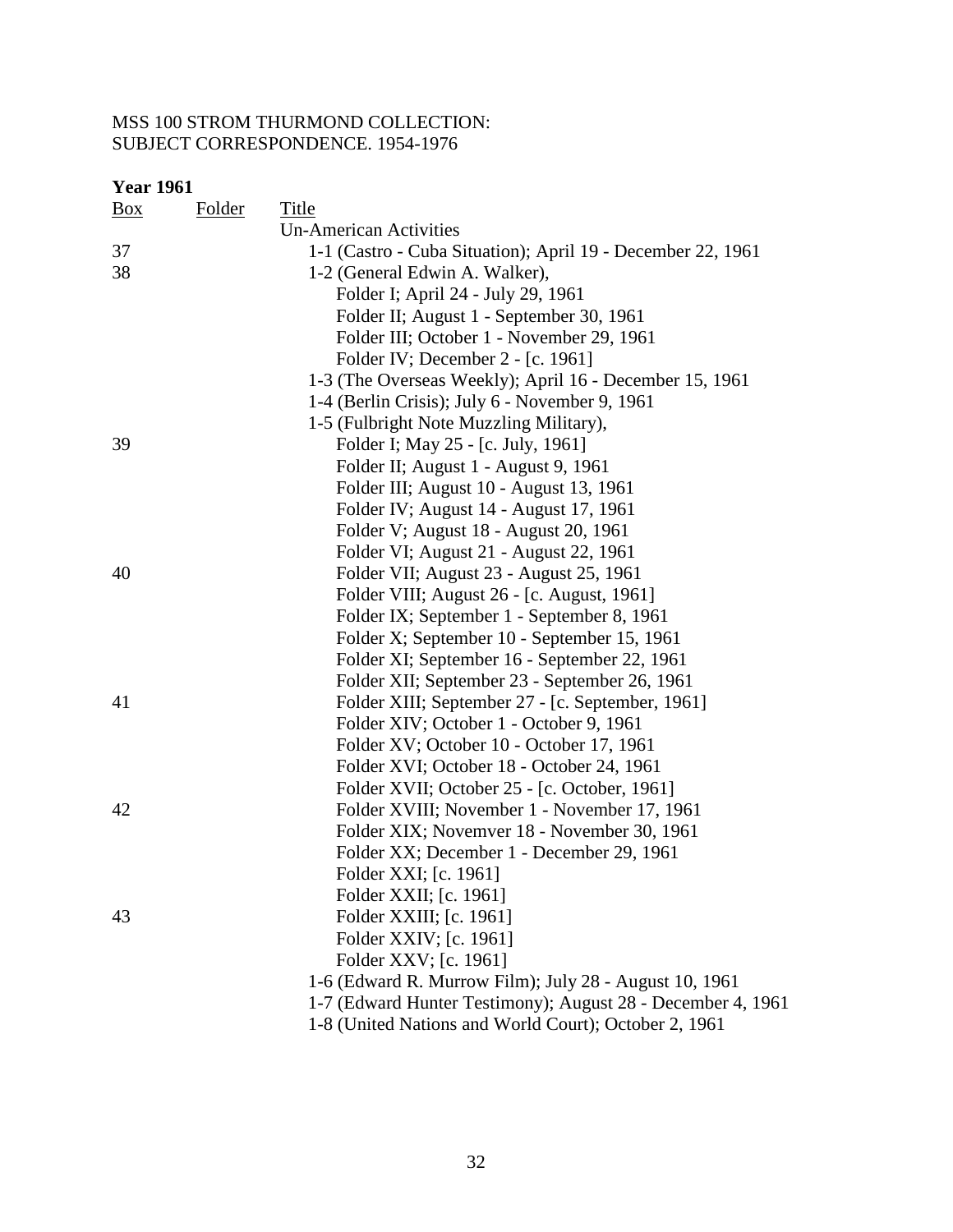| <b>Year 1961</b> |               |                                                                  |
|------------------|---------------|------------------------------------------------------------------|
| $\frac{Box}{}$   | <b>Folder</b> | Title                                                            |
|                  |               | <b>Un-American Activities</b>                                    |
|                  |               | 1-9 (Requests for Reprints of "The Right To Know Our Enemy"),    |
| 43               |               | Folder I; September 4 - November 3, 1961                         |
| 44               |               | Folder II; November 6 - December 30, 1961                        |
|                  |               | 1-10 (Information Concerning General Walker Investigation);      |
|                  |               | November 2 - December 22, 1961                                   |
|                  |               | 1-11 (Don Caron); November 10 - November 25, 1961                |
|                  |               | Veterans; January 28 - December 8, 1961                          |
|                  |               | Veterans                                                         |
|                  |               | 1 (Medicine and Surgery); February 4 - March 14, 1961            |
|                  |               | 2 (Insurance); February 11 - November 3, 1961                    |
|                  |               | 3 (Education and Schooling); June 24 - September 26, 1961        |
|                  |               | 4 (Loans); August 17 - December 12, 1961                         |
|                  |               | 5 (Annuities, Pensions and Disability Allowances); February 15 - |
|                  |               | December 13, 1961                                                |
|                  |               | 5-1 (World War I Veterans); January 10 - September 28, 1961      |
|                  |               | 5-2 (Widow's Pensions); May 29 - December 18, 1961               |
|                  |               | 6 (Housing); August 16 - November 6, 1961                        |
|                  |               |                                                                  |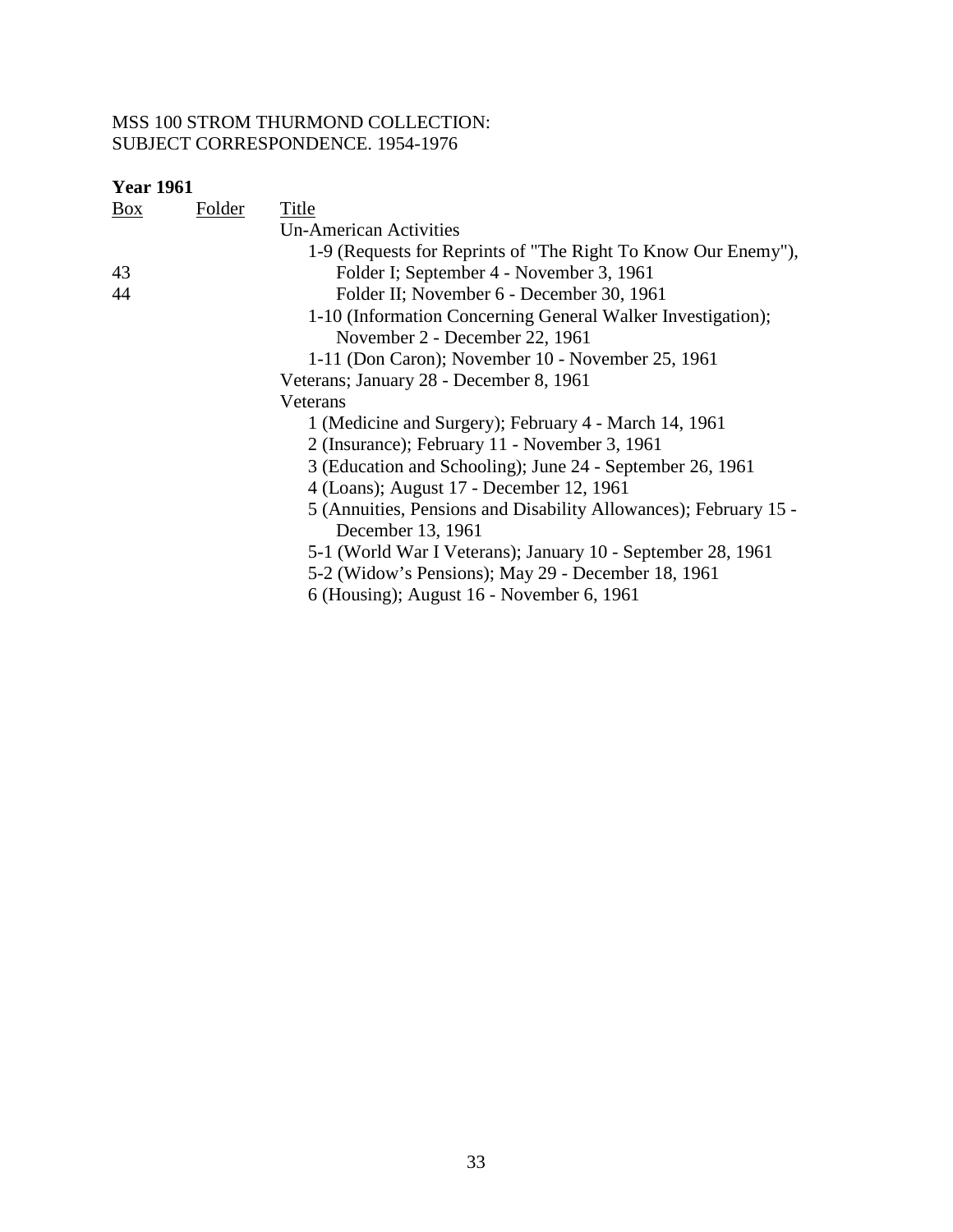| $1 \, \mathrm{u}$ $1 \, \mathrm{v}$<br><b>Folder</b><br>Box | <b>Title</b>                                                                       |
|-------------------------------------------------------------|------------------------------------------------------------------------------------|
|                                                             | Administration; January 3 - December 17, 1962                                      |
|                                                             | Administration                                                                     |
|                                                             | 2-1 (Form Letters [Flexo]); January 3 - November 2, 1962                           |
|                                                             | Agriculture; January 22 - December 31, 1962                                        |
|                                                             | Agriculture                                                                        |
|                                                             | 1 (Animals and Animal Products); March 5 - August 27, 1962                         |
|                                                             | 1-1 (Slaughter Methods); June 26 - November 6, 1962                                |
|                                                             | 2 (Commodities); May 1 - July 5, 1962                                              |
|                                                             | 2-1 (Cotton); January 2 - October 19, 1962                                         |
|                                                             | 2-1-1 (Cotton Allotments [Quotas]); June 12, 1962                                  |
|                                                             | 2-1-2 (Cotton Price Support Parity); July 24, 1962                                 |
|                                                             | 2-2 (Tobacco); February 27 - October 4, 1962                                       |
|                                                             | 2-2-1 (Tobacco Allotments [Quotas]); January 22 - September 20,<br>1962            |
|                                                             | 2-2-2 (Tobacco Price Supports [Parity]); May 11, 1962                              |
|                                                             | 2-3 (Grains); February 26 - September 12, 1962                                     |
|                                                             | 2-4 (Peaches); January 25 - October 30, 1962                                       |
|                                                             | 3 (Dairy and Dairy Products); February 21 - August 29, 1962                        |
|                                                             | 4 (Entomology [Insects]); April 10, 1962                                           |
| $\overline{c}$                                              | 5 (Farm Program); February 5 - October 2, 1962                                     |
|                                                             | 5-1 (Agricultural Conservation Program — Cover Crop Payments);<br>November 2, 1962 |
|                                                             | 5-2 (Soil Bank -- Agriculture Stabilization and Conservation                       |
|                                                             | Committee); May 24 - October 29, 1962                                              |
|                                                             | 5-2-1 (Conservation Reserve Legislation); March 16, 1962                           |
|                                                             | 5-3 (Soil Conservation [Terracing and Building Ponds]); May 21 -                   |
|                                                             | December 14, 1962                                                                  |
|                                                             | 6 (Poultry); January 29 - June 19, 1962                                            |
|                                                             | 7 (Agriculture Research); April 12 - September 17, 1962                            |
|                                                             | Appropriations; April 17 - December 31, 1962                                       |
|                                                             | 1 (Federal Appropriations); February 13 - December 10, 1962                        |
|                                                             | 2 (State Appropriations); April 2, 1962                                            |
|                                                             | Atomic Energy; March 12 - October 9, 1962                                          |
|                                                             | <b>Atomic Energy</b>                                                               |
|                                                             | 1 (Savannah River Plant); February 8 - December 12, 1962                           |
|                                                             | Aviation; January 5 - December 31, 1962                                            |
|                                                             | Aviation (Volume Mail); February 19 - 23, 1962                                     |
|                                                             | Aviation                                                                           |
|                                                             | 1 (Airports and Airways [Establishment, Construction, and                          |
|                                                             | Maintenance]); February 2 - November 29, 1962                                      |
|                                                             | 2 (Air Safety Rules and Regulations); January 3 - March 21, 1962                   |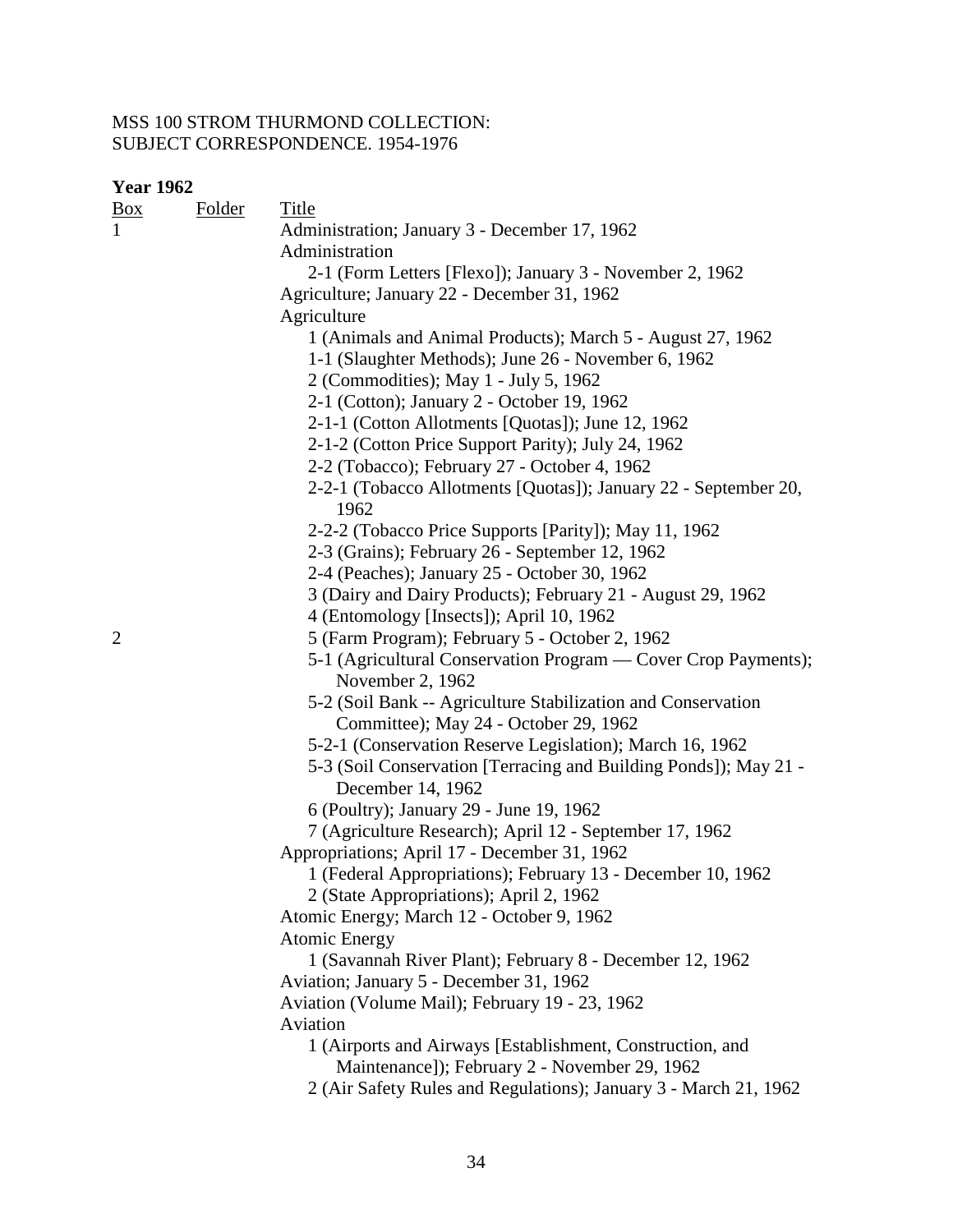| <b>Year 1962</b>  |               |                                                                                                                                                                                                         |
|-------------------|---------------|---------------------------------------------------------------------------------------------------------------------------------------------------------------------------------------------------------|
| $\underline{Box}$ | <u>Folder</u> | <b>Title</b>                                                                                                                                                                                            |
|                   |               | Aviation                                                                                                                                                                                                |
| $\mathfrak{2}$    |               | 3 (Air Passenger and Freight Traffic); January 17 - August 20, 1962<br>4 (Federal Aid to Aviation Legislation); September 21, 1962<br>5 (Space Travel and Exploration); February 28 - December 28, 1962 |
| 3                 |               | <b>Beverages</b>                                                                                                                                                                                        |
|                   |               | 1 (Alcoholic Beverages); March 19 - October 13, 1962                                                                                                                                                    |
|                   |               | 1-1 (Alcoholic Advertising); June 21 - October 17, 1962                                                                                                                                                 |
|                   |               | Civil Rights; January 5 - December 31, 1962                                                                                                                                                             |
|                   |               | Civil Rights                                                                                                                                                                                            |
|                   |               | 2 (Equal Rights for Women); September 11, 1962                                                                                                                                                          |
|                   |               | 3 (Race Relations),                                                                                                                                                                                     |
|                   |               | Folder I; January 23 - October 3, 1962                                                                                                                                                                  |
|                   |               | Folder II; October 4 - 9, 1962                                                                                                                                                                          |
|                   |               | Folder III; October 10 - December 31, 1962                                                                                                                                                              |
|                   |               | 3 (Volume Mail); September 3 - October 5, 1962                                                                                                                                                          |
|                   |               | Civil Service; January 22 - June 21, 1962                                                                                                                                                               |
| 3                 |               | Committees and Organizations; May 4 - June 19, 1962                                                                                                                                                     |
|                   |               | Committees and Organizations                                                                                                                                                                            |
|                   |               | 2 (Senate Committees); March 14 - October 31, 1962                                                                                                                                                      |
|                   |               | 2-1 (Government Operations); April 25, 1962                                                                                                                                                             |
|                   |               | 2-2 (Interstate and Foreign Commerce); March 30 - August 6, 1962                                                                                                                                        |
|                   |               | 2-3-2 (Veterans Subcommittee); October 10, 1962                                                                                                                                                         |
|                   |               | 2-4 (Armed Services Committee); January 17 - December 28, 1962                                                                                                                                          |
| 4                 |               | 2-4-1 (Special Preparedness Investigating Subcommittee),                                                                                                                                                |
|                   |               | Folder I; January 9 - 31, 1962                                                                                                                                                                          |
|                   |               | Folder II; February 1 - 9, 1962                                                                                                                                                                         |
|                   |               | Folder III; February 10 - 19, 1962                                                                                                                                                                      |
|                   |               | Folder IV; February 20 - March 19, 1962                                                                                                                                                                 |
|                   |               | Folder V; March 20 - October 10, 1962                                                                                                                                                                   |
|                   |               | 3 (Civic, Citizen, Fraternal); January 29 - September 14, 1962                                                                                                                                          |
|                   |               | 3-1-1 (Veterans Organizations); March 19 - 22, 1962                                                                                                                                                     |
| 5                 |               | Communications; January 15 - October 19, 1962                                                                                                                                                           |
|                   |               | Communications                                                                                                                                                                                          |
|                   |               | 1 (Television),                                                                                                                                                                                         |
|                   |               | Folder I; January 3 - April 26, 1962                                                                                                                                                                    |
|                   |               | Folder II; May 3 - June 5, 1962                                                                                                                                                                         |
|                   |               | Folder III; June 6 - July 13, 1962                                                                                                                                                                      |
|                   |               | Folder IV; July 13 - December 19, 1962                                                                                                                                                                  |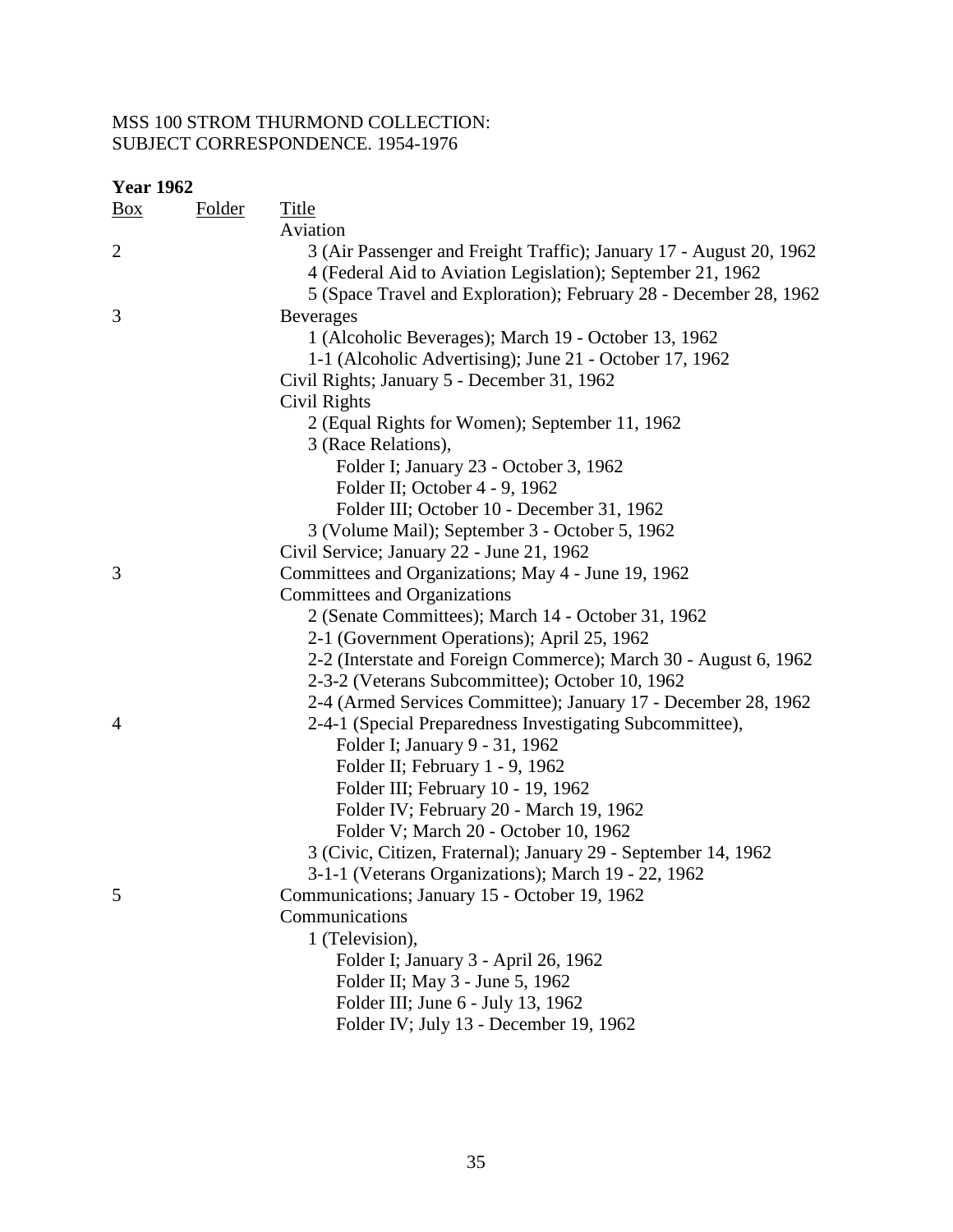| <b>Year 1962</b> |               |                                                                           |
|------------------|---------------|---------------------------------------------------------------------------|
| $\frac{Box}{}$   | <b>Folder</b> | <b>Title</b>                                                              |
|                  |               | Communications                                                            |
|                  |               | $2$ (Radio),                                                              |
| 5                |               | Folder I; January 3 - February 1, 1962                                    |
|                  |               | Folder II; March 2 - July 27, 1962                                        |
| 6                |               | Folder III; August 16 - December 21, 1962                                 |
|                  |               | 5 (Telephone and Telegraph); February 12 - October 10, 1962               |
|                  |               | Congressional; November 19 - December 19, 1962                            |
|                  |               | 3 (Congressional Record); June 19. 1962                                   |
|                  |               | Crime; March 8 - August 25, 1962                                          |
|                  |               | Crime                                                                     |
|                  |               | 1 (Juvenile Delinquency); July 24, 1962                                   |
|                  |               | Disasters                                                                 |
|                  |               | 2 (Floods); March 20 - 28, 1962                                           |
|                  |               | 3 (Emergency Relief); April 12 - June 21, 1962                            |
|                  |               | Education,                                                                |
|                  |               | Folder I; January 12 - June 22, 1962                                      |
|                  |               | Folder II; July 9 - December 17, 1962                                     |
|                  |               | Education                                                                 |
|                  |               | 1 (Colleges and Universities); February 13 - July 3, 1962                 |
|                  |               | 3 (Federal Aid for Education and Educational Institutions); January 16    |
|                  |               | - November 14, 1962                                                       |
|                  |               | 3-1 (Health, Education and Welfare Announcements); January 3 -            |
|                  |               | December 7, 1962                                                          |
|                  |               | 3-2 (Federal Aid to Impacted Areas); April 2 - July 27, 1962              |
|                  |               | 3-4 (Federal Aid Legislation); January 29 - May 16, 1962                  |
|                  |               | 4 (Libraries); March 30 - April 2, 1962                                   |
|                  |               | 4-1 (Federal Aid to Libraries); November 16 - December 4, 1962            |
|                  |               | 5 (Scholarships, Fellowships, Grants);                                    |
|                  |               | Folder I; January 3 - September 14, 1962                                  |
|                  |               | Folder II; October 3 - December 20, 1962                                  |
|                  |               | 5-1 (Federal Aid for Scholarships, Loans, etc.); February 21 -            |
|                  |               | September 25, 1962                                                        |
|                  |               | 6 (Schools); June 6 - 22, 1962                                            |
|                  |               | 6-3 (Parochial and Private Schools); February 3, 1962                     |
|                  |               | 6-4 (Public Schools); January 12 - August 22, 1962                        |
|                  |               | 7 (Staff); January 9, 1962                                                |
|                  |               | 8 (Standards -- Requirements); October 10, 1962                           |
| 7                |               | 10 (Loyalty Oath -- National Defense Education Act); February 21,<br>1962 |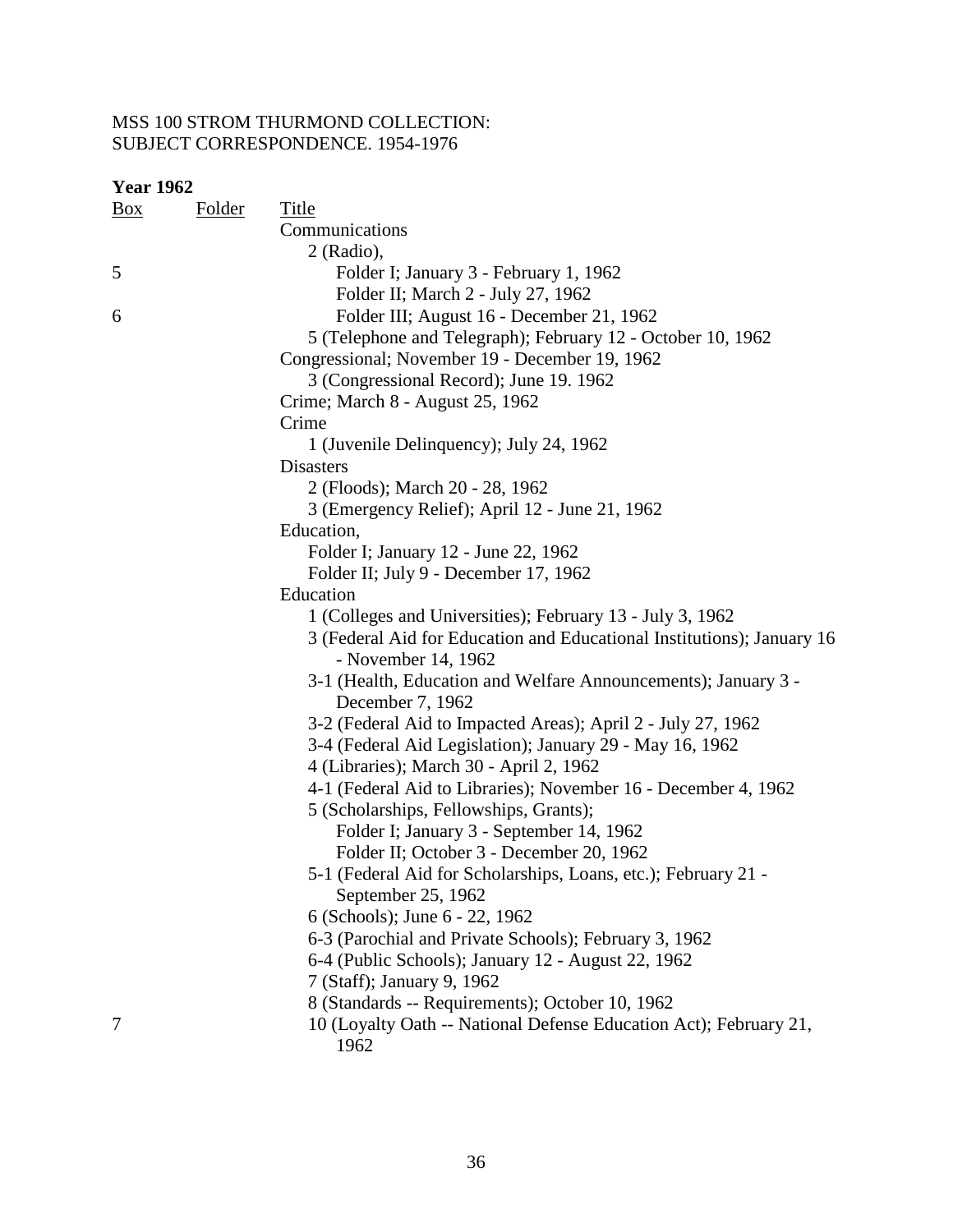| <b>Year 1962</b> |               |                                                                   |
|------------------|---------------|-------------------------------------------------------------------|
| $\frac{Box}{}$   | <b>Folder</b> | <b>Title</b>                                                      |
|                  |               | Education                                                         |
|                  |               | 11 ([U.S. Supreme Court Decision Barring Prayers in Public        |
|                  |               | Schools]),                                                        |
| 7                |               | Folder I; June 25 - July 9, 1962                                  |
|                  |               | Folder II; July 10 - August 4, 1962                               |
|                  |               | Folder III; August 6 - 17, 1962                                   |
|                  |               | Folder IV; August 20 - December 17, 1962                          |
|                  |               | Federal Government; January 11 - December 21, 1962                |
|                  |               | <b>Federal Government</b>                                         |
|                  |               | 1 (Executive Branch); January 12 - October 7, 1962                |
|                  |               | 1-1 (Departments); January 8 - December 3, 1962                   |
|                  |               | 1-2 (Independent Agencies and Offices); January 25 - December 10, |
|                  |               | 1962                                                              |
|                  |               | 1-2-2 (Civil Rights Commission); February 27, 1962                |
|                  |               | 2 (Legislative); March 20 - December 5, 1962                      |
|                  |               | 2-1 (Rules and Administration); June 22 - 25, 1962                |
|                  |               | 2-1-1 (Rule 22 -- Filibustering); March 23 - October 19, 1962     |
|                  |               | 3 (Land, Buildings, and Grounds); March 15 - October 17, 1962     |
|                  |               | 4 (Judicial); February 8 - March 21, 1962                         |
|                  |               | 4-1 (United States Supreme Court); March 27 - December 18, 1962   |
|                  |               | 4-3 (District Court); March 21, 1962                              |
|                  |               | 5 (Statehood); October 3, 1962                                    |
|                  |               | 6 (Surplus Property); January 30 - December 14, 1962              |
|                  |               | 7 (Claims and Litigation By and Against Government); April 9 -    |
|                  |               | November 13, 1962                                                 |
|                  |               | 8 (Government Contracts); January 9 - December 28, 1962           |
|                  |               | 9 (Constitution); February 14 - November 30, 1962                 |
|                  |               | 10 (Billie Sol Estes Investigation); May 21 - August 31, 1962     |
|                  |               | Finance,                                                          |
|                  |               | Folder I; April 19 - July 31, 1962                                |
|                  |               | Folder II; August 2 - December 10, 1962                           |
|                  |               | Finance                                                           |
|                  |               | 1 (Banking and Currency); January 24 - September 29, 1962         |
|                  |               | 2 (Government Spending and Debt); January 17 - October 4, 1962    |
| 9                |               | 3 (Business Conditions); [c. 1962]                                |
|                  |               | 4 (Industry); April 19, 1962                                      |
|                  |               | 4-1 (Industry for South Carolina); January 12 - November 2, 1962  |
|                  |               | 4-2 (New Industries); January 26 - September 15, 1962             |
|                  |               | 5 (Monopoly, Antitrust, Control, Price Discrimination); May 9 -   |
|                  |               | October 2, 1962                                                   |
|                  |               | 6 (Small Business Loans); January 25 - August 29, 1962            |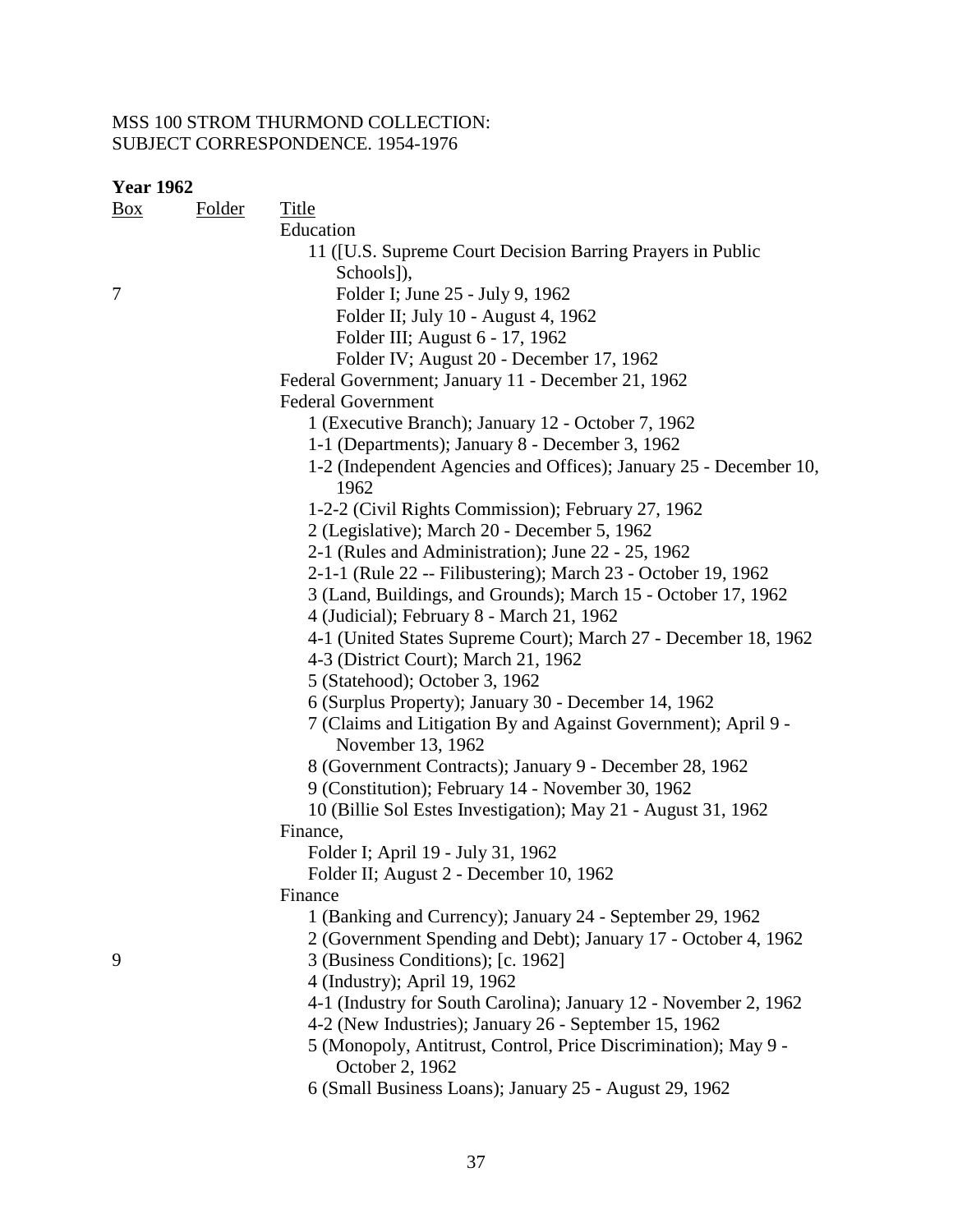| <b>Year 1962</b> |               |                                                                              |  |  |
|------------------|---------------|------------------------------------------------------------------------------|--|--|
| $\frac{Box}{}$   | <b>Folder</b> | <b>Title</b>                                                                 |  |  |
|                  |               | Finance                                                                      |  |  |
| 9                |               | 6-1 (Small Business Administration Legislation); May 10 - August 30,<br>1962 |  |  |
|                  |               | 6-2 (Small Business Administration Loans); January 8 - October 12,<br>1962   |  |  |
|                  |               | 7 (Savings and Loans); January 10 - November 1, 1962                         |  |  |
|                  |               | 8 (Community Facilities Loans and Grants); February 21, 1962                 |  |  |
|                  |               | 9 (Area Redevelopment); January 16 - December 20, 1962                       |  |  |
|                  |               | Foreign Relations; February 21 - December 29, 1962                           |  |  |
|                  |               | <b>Foreign Relations</b>                                                     |  |  |
|                  |               | 1 (Foreign Policy),                                                          |  |  |
|                  |               | Folder I; January 11 - August 31, 1962                                       |  |  |
|                  |               | Folder II; September 11 - December 14, 1962                                  |  |  |
| 10               |               | 2 (Foreign Aid),                                                             |  |  |
|                  |               | Folder I; January 17 - June 29, 1962                                         |  |  |
|                  |               | Folder II; July 3 - December 3, 1962                                         |  |  |
|                  |               | 4 (United Nations),                                                          |  |  |
|                  |               | Folder I; January 1 - 19, 1962                                               |  |  |
|                  |               | Folder II; January 20 - February 8, 1962                                     |  |  |
|                  |               | Folder III; February 12 - March 19, 1962                                     |  |  |
|                  |               | Folder IV; March 20 - April 30, 1962                                         |  |  |
|                  |               | Folder V; May 1 - August 29, 1962                                            |  |  |
|                  |               | Folder VI; September 5 - November 26, 1962                                   |  |  |
|                  |               | 4 (United Nations -- Volume Mail); January 4 - March 28, 1962                |  |  |
| 11               |               | 4-1 (Red China); January 22 - June 25, 1962                                  |  |  |
|                  |               | 4-2 (World Court Treaty -- Connally Amendment); May 17, 1962                 |  |  |
|                  |               | 5 (People to People Programs); September 19, 1962                            |  |  |
|                  |               | 6 (Events in the Congo); January 1 - December 31, 1962                       |  |  |
|                  |               | Health and Welfare,                                                          |  |  |
|                  |               | Folder I; January 15 - August 29, 1962                                       |  |  |
|                  |               | Folder II; September 1 - December 18, 1962                                   |  |  |
|                  |               | <b>Health and Welfare</b>                                                    |  |  |
|                  |               | 1 (Community Health and Sanitation); October 2, 1962                         |  |  |
|                  |               | 1-1 (Sewage and Sewage Disposal); February 5 - October 17, 1962              |  |  |
|                  |               | 2 (Diseases and Conditions); January 10 - February 19, 1962                  |  |  |
|                  |               | 3 (Rehabilitation Programs); February 27, 1962                               |  |  |
|                  |               | 4 (Water, Water Systems, Water Supply); January 2 - October 3, 1962          |  |  |
|                  |               | $5$ (Drugs),                                                                 |  |  |
|                  |               | Folder I; January 8 - October 15, 1962                                       |  |  |
|                  |               | Folder II; November 2 - 14, 1962                                             |  |  |
|                  |               | 6 (Socialized Medicine); March 6 - November 7, 1962                          |  |  |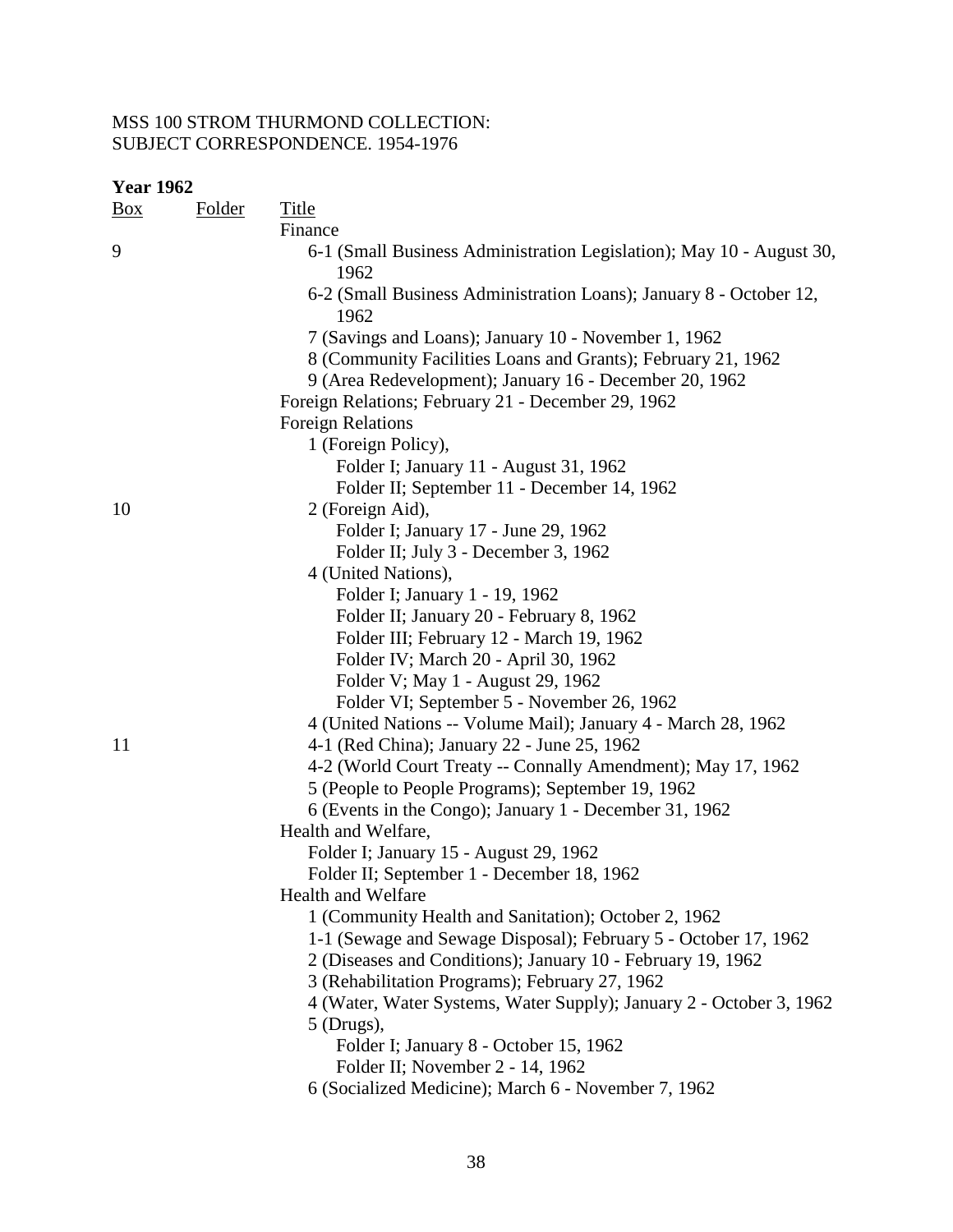| $\underline{Box}$ | Folder | Title                                                                  |
|-------------------|--------|------------------------------------------------------------------------|
| 11                |        | Housing; January 14 - December 17, 1962                                |
|                   |        | Housing                                                                |
|                   |        | 1 (Construction),                                                      |
|                   |        | Folder I; February 2 - September 17, 1962                              |
|                   |        | Folder II; September 21 - December 21, 1962                            |
| 12                |        | 1-1 (Public Housing); January 15 - October 29, 1962                    |
|                   |        | 1-1-1 (Public Housing Legislation); August 22, 1962                    |
|                   |        | 1-2 (Urban Renewal); February 22, 1962                                 |
|                   |        | 1-2-1 (Urban Renewal Legislation); March 28 - August 28, 1962          |
|                   |        | 2 (Financing Interest Rates),                                          |
|                   |        | Folder I; January 16 - May 28, 1962                                    |
|                   |        | Folder II; June 7 - December 28, 1962                                  |
|                   |        | Immigration and Naturalization,                                        |
|                   |        | Folder I; February 8 - June 28, 1962                                   |
|                   |        | Folder II; July 3 - December 17, 1962                                  |
|                   |        | <b>Immigration and Naturalization</b>                                  |
|                   |        | 1 (Citizenship); April 3 - September 26, 1962                          |
|                   |        | 2 (Passports, Visas),                                                  |
|                   |        | Folder I; January 11 - May 29, 1962                                    |
|                   |        | Folder II; June 1 - December 7, 1962                                   |
|                   |        | 3 (Quotas, Refugees, Displaced Persons); May 17 - June 26, 1962        |
|                   |        | Indian Affairs; January 11 - February 21, 1962                         |
|                   |        | Institutions; September 19, 1962                                       |
|                   |        | Institutions                                                           |
|                   |        | 1-2 ([Federal Institutions]: Health and Mental Hospitals, Sanatoriums, |
|                   |        | Clinics); February 5 - May 9, 1962                                     |
|                   |        | Insurance and Retirement; April 12 - June 12, 1962                     |
|                   |        | <b>Insurance and Retirement</b>                                        |
|                   |        | 1 (Federal Government); January 15 - June 21, 1962                     |
|                   |        | 1-2 (Retirement and Annuities); January 22 - June 5, 1962              |
| 13                |        | <b>Insurance and Retirement</b>                                        |
|                   |        | 1-2-1 (Federal Health Care for Aged),                                  |
|                   |        | Folder I; January 4 - March 19, 1962                                   |
|                   |        | Folder II; March 22 - May 4, 1962                                      |
|                   |        | Folder III; May 5 - 16, 1962                                           |
|                   |        | Folder IV; May 17 - 27, 1962                                           |
|                   |        | Folder V; May 28 - June 5, 1962                                        |
|                   |        | Folder VI; June 6 - 28, 1962                                           |
|                   |        | Folder VII; July 3 - 24, 1962                                          |
| 14                |        | Folder VIII; July 26 - August 16, 1962                                 |
|                   |        | Folder IX; August 20 - December 17, 1962                               |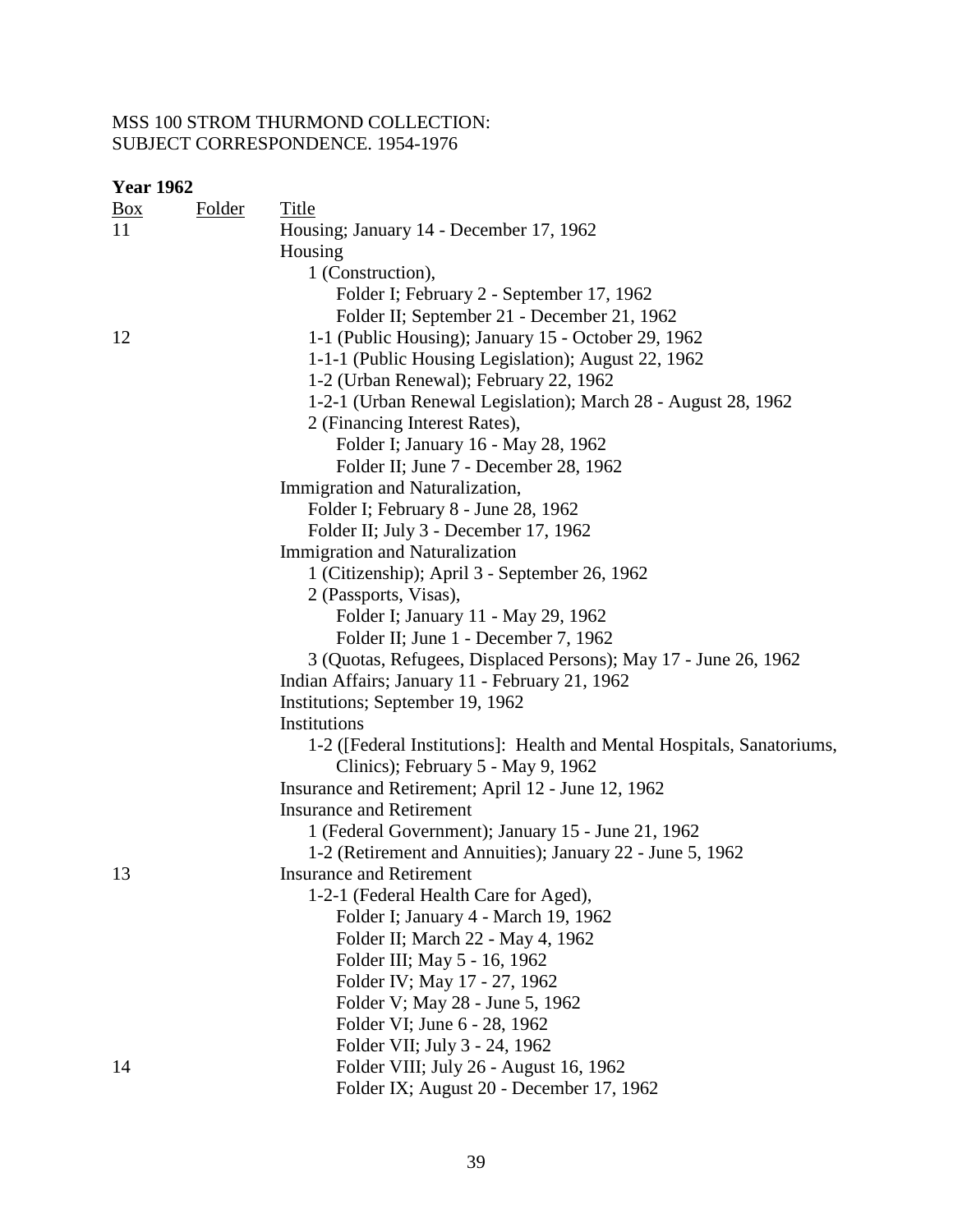| Box | <b>Folder</b> | <b>Title</b>                                                                                                 |
|-----|---------------|--------------------------------------------------------------------------------------------------------------|
|     |               | <b>Insurance and Retirement</b>                                                                              |
| 14  |               | 2 (State Government); February 12, 1962                                                                      |
|     |               | 3 (Private and Industrial Insurance and Retirement); February 9 - June<br>5, 1962                            |
|     |               | Inventions; April 6 - August 9, 1962                                                                         |
|     |               | Inventions                                                                                                   |
|     |               | 1 (Patents); March 15 - November 29, 1962                                                                    |
|     |               | 2 (Trademarks, Copyrights); May 1 - September 20, 1962                                                       |
|     |               | Labor; February 28 - December 12, 1962                                                                       |
|     |               | Labor                                                                                                        |
|     |               | 1 (Conditions, Employment, Unemployment); February 2 - July 5,<br>1962                                       |
|     |               | 2 (Strikes, Work Stoppages); June 7 - September 6, 1962                                                      |
|     |               | 3 (Unions); January 16 - October 26, 1962                                                                    |
|     |               | 3-1 (Internal Management -- Right to Vote); March 8 - 15, 1962                                               |
|     |               | 3-2 (Right to Work -- Union and Closed Shop); March 9 - April 5,<br>1962                                     |
|     |               | 3-6 (Repeal of Taft-Hartley Act); August 24 - September 24, 1962                                             |
|     |               | 5 (Minimum Wage); February 5 - December 28, 1962                                                             |
|     |               | Labor                                                                                                        |
|     |               | 5-1 (Increase in Minimum Wage); January 11 - May 25, 1962                                                    |
|     |               | 6 (Fair Labor Standards); October 11, 1962                                                                   |
|     |               | 7 (Daniel Construction Company's Labor Case Before the National                                              |
|     |               | Labor Relations Board); September 21 - December 7, 1962                                                      |
|     |               | 8 (Labor Surplus Areas); January 2 - November 10, 1962                                                       |
|     |               | Legislation,                                                                                                 |
|     |               | Folder I; January 9 - August 21, 1962                                                                        |
| 15  |               | Folder II; August 22 - December 17, 1962                                                                     |
|     |               | Legislation<br>1 (House); March 1 - May 10, 1962                                                             |
|     |               | 2 (Joint); May 7 - 11, 1962                                                                                  |
|     |               | 3 (Senate); March 19 - May 9, 1962                                                                           |
|     |               | 3-1 (Bills Personally Introduced by Senator Thurmond); May 9, 1962                                           |
|     |               | 3-1-1 ([S. 887 Bill Which Would Prevent Service of Hard Liquor on<br>Airplanes]); January 26 - July 18, 1962 |
|     |               | 3-1-2 (S. 735 -- [Supreme Court Justices Oath Bill]); November 2 - 5,<br>1962                                |
|     |               | 3-1-4 (S. 163 -- [Private Relief Bill to Provide Property to Myrtle<br>Beach]); June 21, 1960 - May 21, 1962 |
|     |               |                                                                                                              |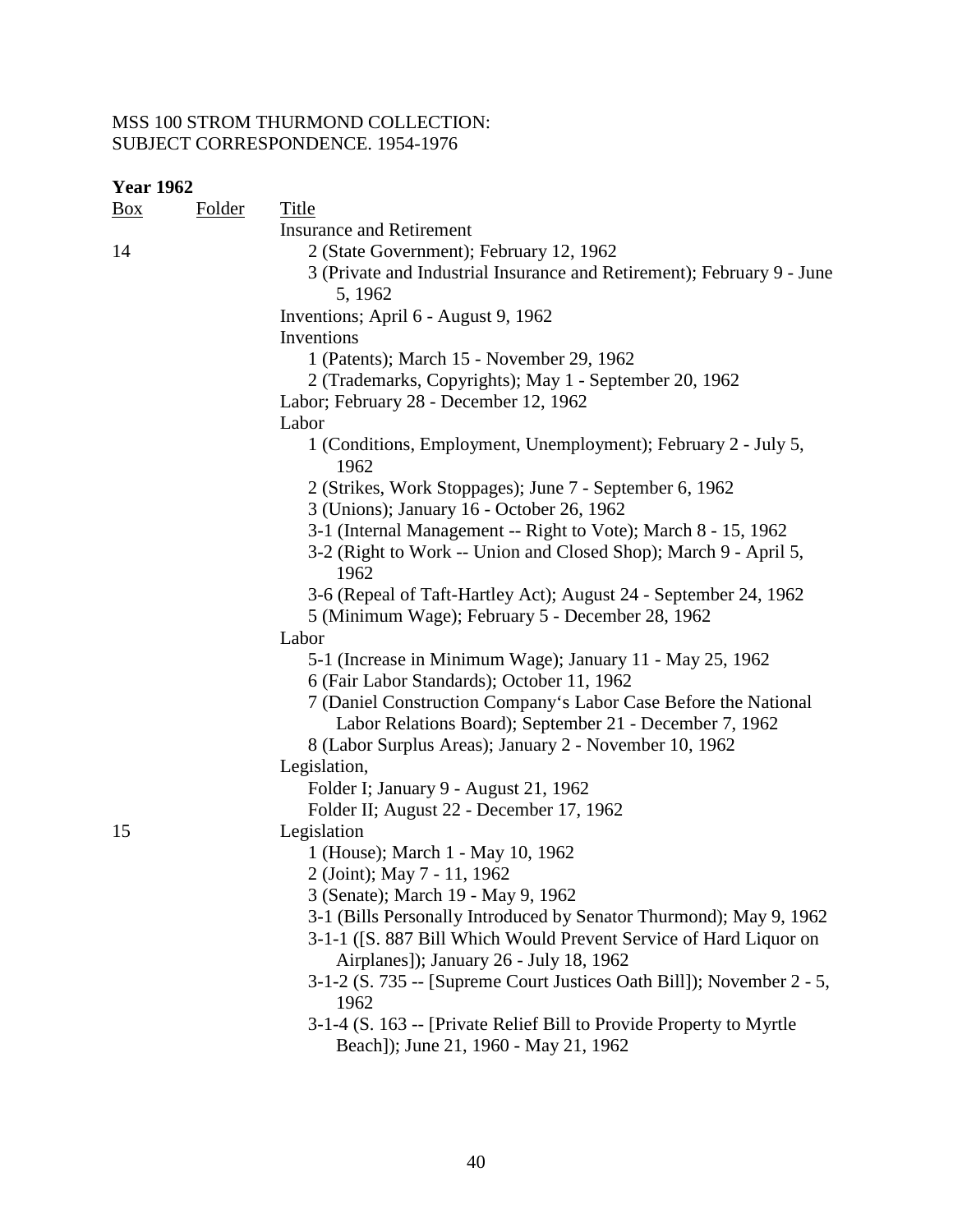| Box | <b>Folder</b> | Title                                                                                                                                                          |
|-----|---------------|----------------------------------------------------------------------------------------------------------------------------------------------------------------|
| 15  |               | Legislation<br>3-1-8 ([S. 2292 Bill Which Would Allow Duke Power Company to<br>Build a Dam on the Savannah River]); January 26 - August 28,<br>1962            |
|     |               | 3-1-10 ([S. 2398 Bill Concerning Social Security Cases]); September<br>26 - October 11, 1962                                                                   |
|     |               | 3-1-11 ([S.2512 Bill Which Concerns Donating the British Ship<br>Seraph to The Citadel of Charleston, South Carolina]); August 29 -<br>October 17, 1962        |
|     |               | 3-2 (Bills Co-sponsored by Senator Thurmond); August 11 - 14, 1962<br>3-2-1 (Senate Joint Resolution 12 Which Concerns Changing the                            |
|     |               | Process of Electing Electors in the Electoral College]); June 12 -<br>December 4, 1962                                                                         |
|     |               | 3-2-7 ([S. 1702 Bill which Concerns the Southern Interstate Nuclear<br>Compact]); June 7 - September 26, 1962                                                  |
|     |               | 3-2-16 ([S. 2573 Bill Which Would Place Transportation Unions<br>Engaged in Interstate Shipping under the Antitrust Laws]);<br>February 6 - September 15, 1962 |
|     |               | 3-2-17 (Senate Concurrent Resolution 75 Which Concerns Home<br>Demonstration Clubs]); August 6 - September 26, 1962                                            |
|     |               | Memorials; October 22 - December 7, 1962<br>Memorials                                                                                                          |
|     |               | 1 (International); January 16, 1962                                                                                                                            |
|     |               | 2 (National -- Federal); January 22 - September 18, 1962                                                                                                       |
|     |               | Military,                                                                                                                                                      |
|     |               | Folder I; January 17 - July 30, 1962                                                                                                                           |
|     |               | Folder II; August 15 - December 31, 1962<br>Military                                                                                                           |
|     |               | 1 (Military Pay and Allowances),                                                                                                                               |
|     |               | Folder I; February 1 - July 31, 1962                                                                                                                           |
|     |               | Folder II; August 9 - October 31, 1962                                                                                                                         |
| 16  |               | 2 (Officer Commissions); March 9, 1961                                                                                                                         |
|     |               | 3 (Reservations); March 30 - October 23, 1962                                                                                                                  |
|     |               | 3-1 (Fort Jackson); January 2 - November 26, 1962                                                                                                              |
|     |               | 3-2 (Donaldson Air Force Base),                                                                                                                                |
|     |               | Folder I; February 10 - July 30, 1962                                                                                                                          |
|     |               | Folder II; August 2 - December 28, 1962                                                                                                                        |
|     |               | 3-3 (Charleston); February 16 - August 29, 1962                                                                                                                |
|     |               | 3-3-1 (Charleston Air Force Base); July 19 - December 31, 1962                                                                                                 |
|     |               | 3-3-2 (Charleston Naval Shipyard); March 2 - May 7, 1962                                                                                                       |
|     |               | 3-4 (Myrtle Beach Air Force Base); May 25 - October 5, 1962                                                                                                    |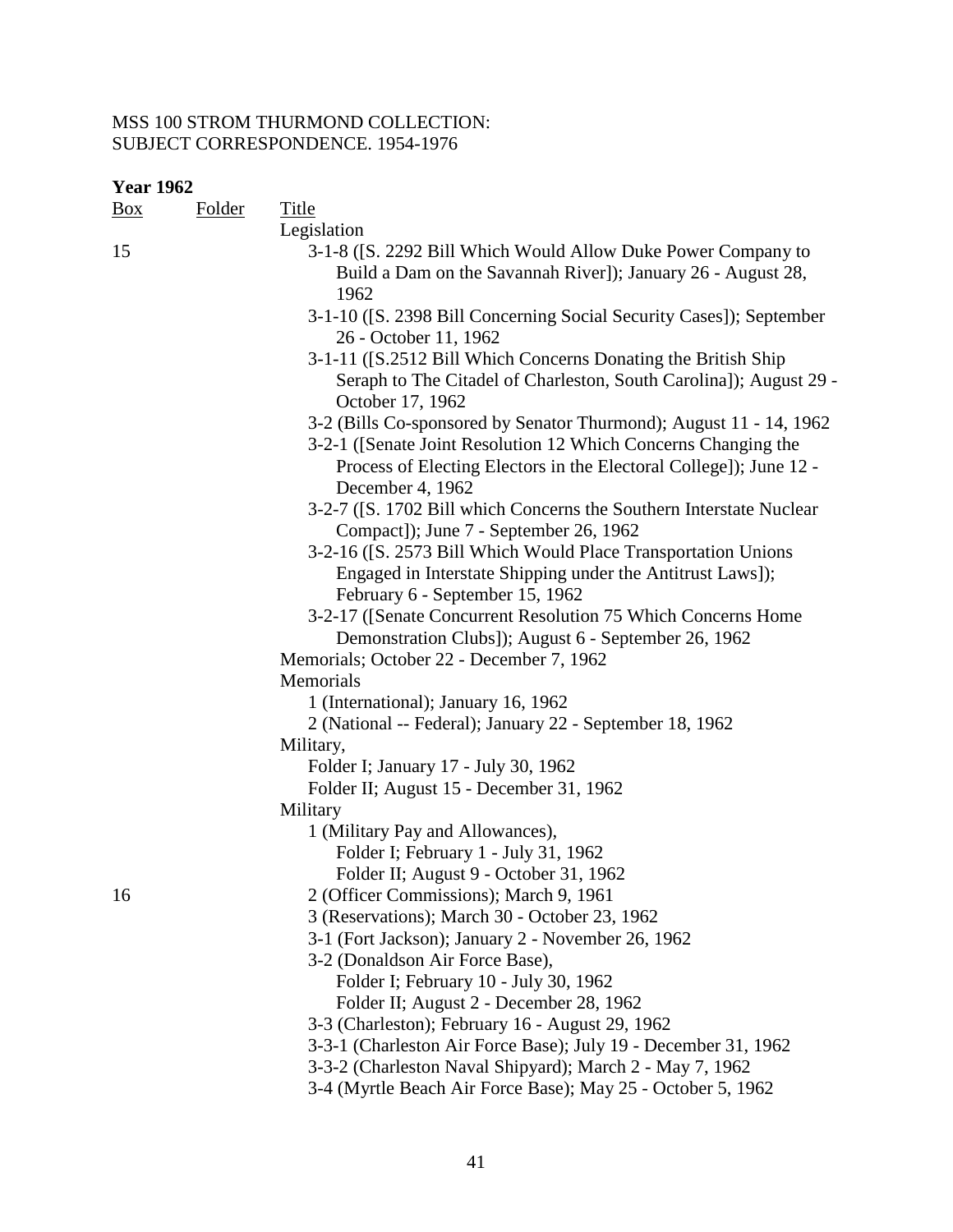| <u>Box</u> | Folder | Title                                                                              |
|------------|--------|------------------------------------------------------------------------------------|
|            |        | Military                                                                           |
| 16         |        | 3-5 (Shaw Air Force Base); June 8 - November 23, 1962                              |
|            |        | 3-6 (Beaufort — [Naval Housing]); August 10, 1962                                  |
|            |        | 3-6-3 (Naval Hospital); May 14, 1962                                               |
|            |        | 4 (Reserve Programs); January 16 - August 17, 1962                                 |
|            |        | 4-1 (Air Force); April 26 - December 13, 1962                                      |
|            |        | 4-2 (Army); October 11 - December 4, 1962                                          |
|            |        | 4-3 (Coast Guard); June 8, 1961 - October 3, 1962                                  |
|            |        | 4-4 (Marine); October 13, 1962                                                     |
|            |        | 4-5 (Navy); April 19, 1962 - January 1, 1963                                       |
|            |        | 4-5-1 (Navy R.O.T.C. [Reserve Officers Training Corps]); April 3,<br>1962          |
|            |        | 5 (Manpower); January 25 - November 2, 1962                                        |
|            |        | 5-1 (National Guard); January 16 - October 28, 1962                                |
|            |        | 5-2 (Reserve); September 11 - December 28, 1962                                    |
| 17         |        | 7 (Surplus Property),                                                              |
|            |        | Folder I; January 16 - May 29,1962                                                 |
|            |        | Folder II; June 4 - October 31, 1962                                               |
|            |        | 8 (Defense); January 17 - October 2, 1962                                          |
|            |        | 8-1 (Civil Defense); February 13 - November 21, 1962                               |
|            |        | 8-2 (Missiles and Scientific Research); April 25 - September 28, 1962              |
|            |        | 8-3 (Reorganization and Unification of Armed Forces); March 19 -<br>April 25, 1962 |
|            |        | 9 (Military Procurement); June 1962                                                |
|            |        | 10 (Disarmament),                                                                  |
|            |        | Folder I; January 8 - August 20, 1962                                              |
|            |        | Folder II; August 21 - November 19, 1962                                           |
|            |        | 11 (Chemical Warfare); May 30 - June 19, 1962                                      |
|            |        | 12 (Dependents); April 26 - October 19, 1962                                       |
|            |        | 13 (Promotion and Retirement),                                                     |
|            |        | Folder I; January 16 - February 27, 1962                                           |
|            |        | Folder II; March 9 - April 17, 1962                                                |
| 18         |        | Folder III; April 23 - August 17, 1962                                             |
|            |        | 15 (Peace Corps); March 20 - December 15, 1962                                     |
|            |        | 18 (House Resolution 218 -- Oath to Defend and Support Constitution                |
|            |        | Taken by Soldiers]); July 16 - October 18, 1962                                    |
|            |        | Natural Resources; March 3 - September 29, 1962                                    |
|            |        |                                                                                    |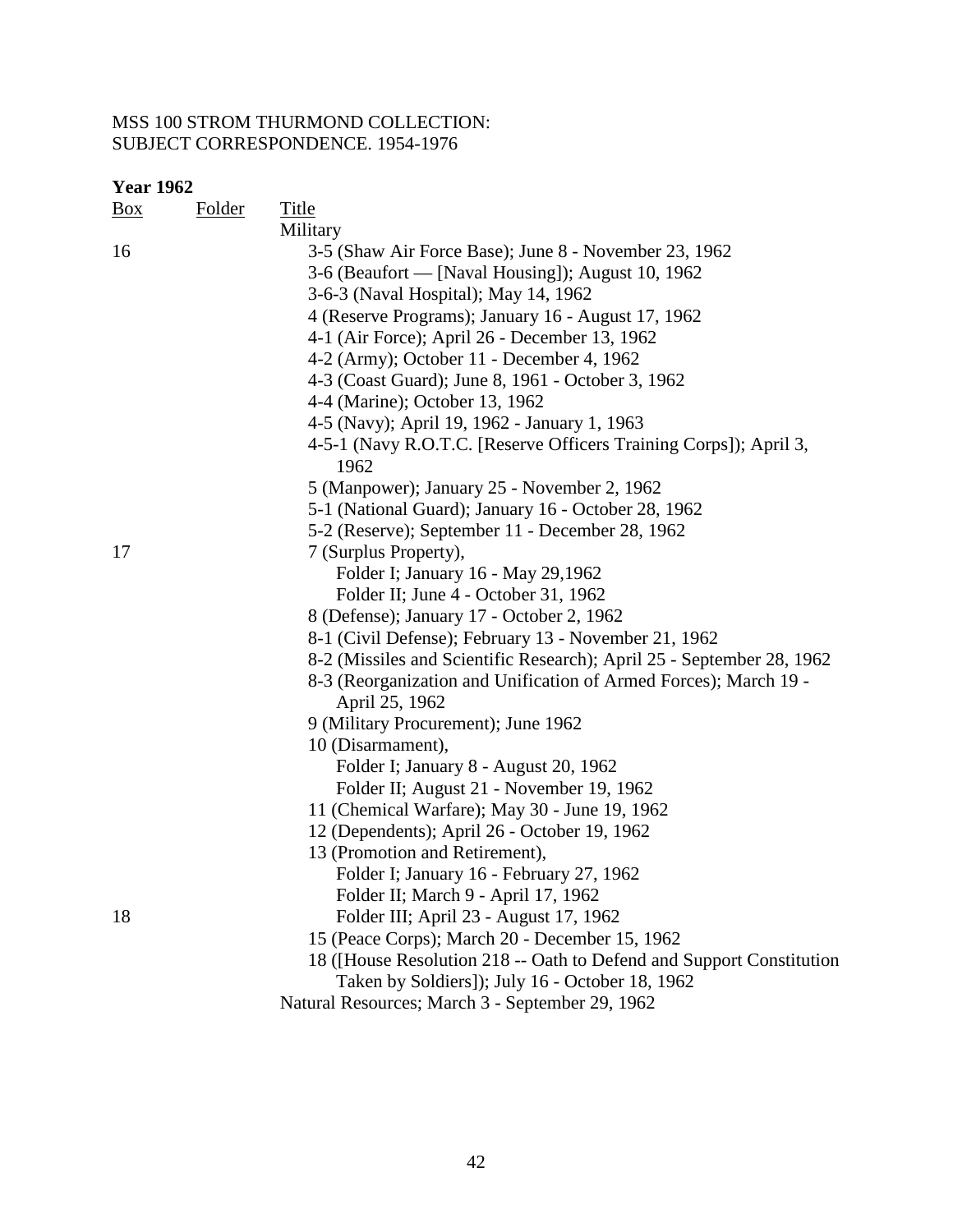| <b>Year 1962</b> |               |                                                                           |
|------------------|---------------|---------------------------------------------------------------------------|
| <u>Box</u>       | <b>Folder</b> | <b>Title</b>                                                              |
|                  |               | <b>Natural Resources</b>                                                  |
| 18               |               | 1 (Fish and Wildlife); January 10 - September 21, 1962                    |
|                  |               | 2 (Forests),                                                              |
|                  |               | Folder I; February 16 - August 9, 1962                                    |
|                  |               | Folder II; August 10 - December 19, 1962                                  |
|                  |               | 3 (Fuels); April 13 - August 30, 1962                                     |
|                  |               | 3-1 (Natural Gas); January 9 - February 9, 1962                           |
|                  |               | 4 (Minerals, Mines, and Mining); August 7 - 10, 1962                      |
|                  |               | 5 (Water Resources and Watersheds); February 7 - October 25, 1962         |
| 19               |               | Nominations; January 24 - November 9, 1962                                |
|                  |               | <b>Nominations</b>                                                        |
|                  |               | 1 (Federal Department and Agency Heads); February 2 - December 4,<br>1962 |
|                  |               | 2 (United States Attorney); January 26 - September 10, 1962               |
|                  |               | 3 (United States Court and Supreme Court Judges),                         |
|                  |               | Folder I; March 8 - August 14, 1962                                       |
|                  |               | Folder II; September 5 - 21, 1962                                         |
|                  |               | Folder III; September 25 - October 1, 1962                                |
|                  |               | Folder IV; October 2 - 30, 1962                                           |
|                  |               | Folder V; November 2 - December 7, 1962                                   |
| 20               |               | Folder VI; December 10 - 19, 1962                                         |
|                  |               | Folder VII; December 20 - 29, 1962                                        |
|                  |               | 4 (United States Marshalls); February 13 - September 14, 1962             |
|                  |               | 5 (State and Municipal Nominations); February 26 - September 21,<br>1962  |
|                  |               | Parks and Forests; March 3 - December 13, 1962                            |
|                  |               | <b>Parks and Forests</b>                                                  |
|                  |               | 1-2 (Parks, National); January 19 - December 31, 1962                     |
|                  |               | 2-1 ([State] Forests); December 19, 1962                                  |
|                  |               | Personal; February 6 - December 19, 1962                                  |
|                  |               | Personal                                                                  |
|                  |               | 1-1 (Contributions); January 5 - October 10, 1962                         |
|                  |               | 1-3-2 (Jean Crouch Thurmond's Estate); March 30 - September 14,           |
|                  |               | 1962                                                                      |
|                  |               | 2 (Appointments, Invitations, Engagements),                               |
|                  |               | Folder I; January 11 - September 5, 1962                                  |
|                  |               | Folder II; September 10 - December 19, 1962                               |
|                  |               | 2-1 (Appointments with Constituents); January 5 - December 28, 1962       |
| 21               |               | 2-2 (Appointments with Others),                                           |
|                  |               | Folder I; January 8 - July 27, 1962                                       |
|                  |               | Folder II; August 9 - December 27, 1962                                   |
|                  |               |                                                                           |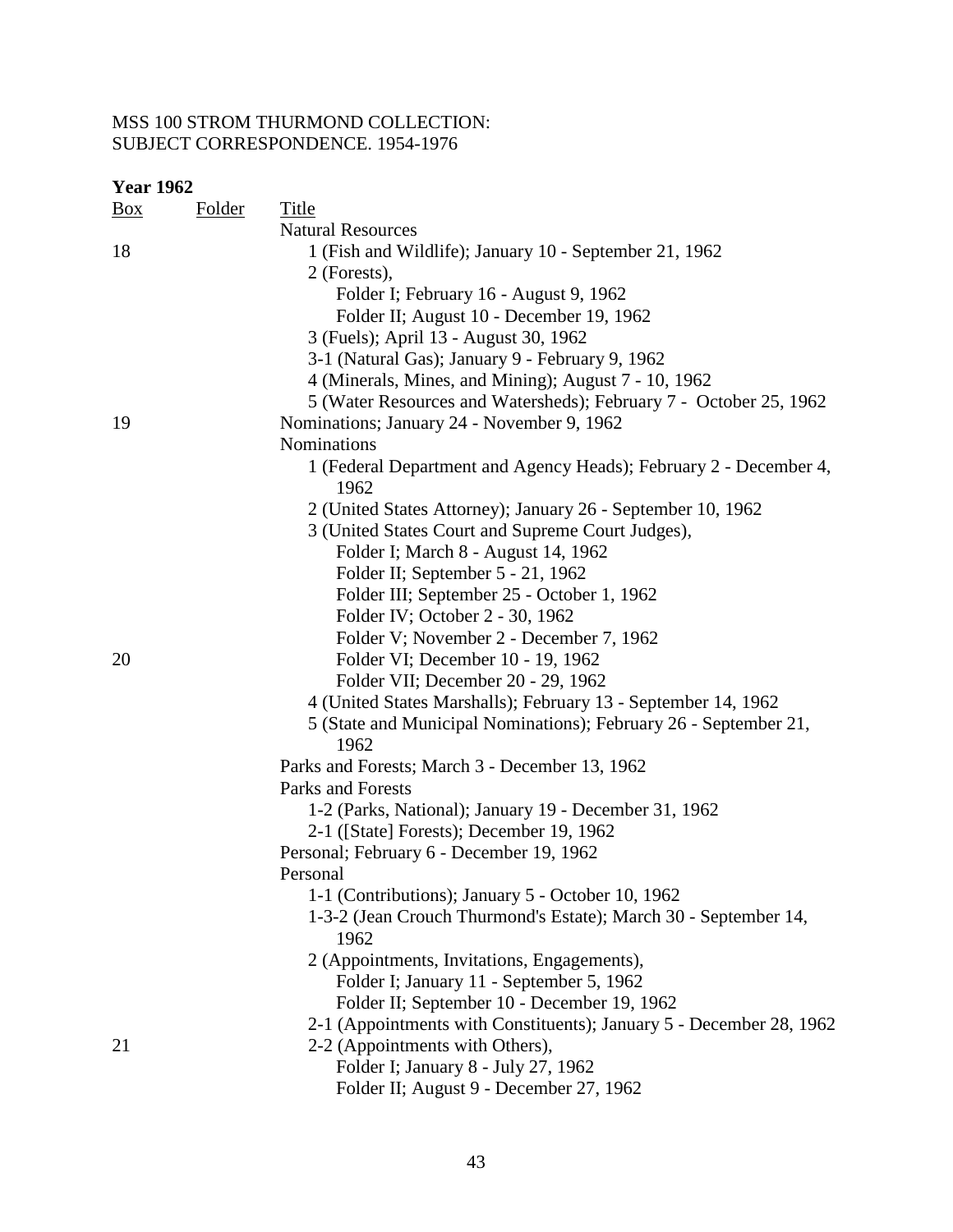| Box | <b>Folder</b> | <b>Title</b>                                                        |
|-----|---------------|---------------------------------------------------------------------|
|     |               | Personal                                                            |
|     |               | 2-3 (Invitations Accepted and Attended),                            |
| 21  |               | Folder I; January 2 - 31, 1962                                      |
|     |               | Folder II; February 1 - 28, 1962                                    |
|     |               | Folder III; March 1 - 30, 1962                                      |
|     |               | Folder IV; April 2 - May 10, 1962                                   |
|     |               | Folder V; May 15 - June 29, 1962                                    |
|     |               | Folder VI; July 2 - August 31, 1962                                 |
| 22  |               | Folder VII; September 4 - November 30, 1962                         |
|     |               | Folder VIII; December 3 - 31, 1962                                  |
|     |               | 2-5 (Senate Prayer Breakfast Group); January 9 - October 26, 1962   |
|     |               | 3-1 (Reserve Officers Association); March 21 - October 31, 1962     |
|     |               | 3-2 (Military Government [CAMG]); February 1 - July 2, 1962         |
|     |               | 3-3 (Reserve Training); April 11, 1962                              |
|     |               | 3-4 (Association of the United States Army); March 27 - December    |
|     |               | 28, 1962                                                            |
|     |               | 4 (Family Correspondence); February 27 - December 29, 1962          |
|     |               | 5 (Religious Activities); January 17 - September 11, 1962           |
|     |               | 6 (Senator Thurmond's Trips),                                       |
|     |               | Folder I; January 10 - June 25, 1962                                |
|     |               | Folder II; July 2 - December 20, 1962                               |
|     |               | 9 (Inter-Parliamentary Union Conference),                           |
|     |               | Folder I; January 27 - October 30, 1962                             |
|     |               | Folder II; November 1 - 7, 1962                                     |
| 23  |               | 10 (Honors Received by Senator Thurmond); May 28 - June 13, 1962    |
|     |               | 10-1 (Board of Trustees); May 30, 1962                              |
|     |               | 10-1-2 (Bob Jones University); January 17 - August 24, 1962         |
|     |               | 10-1-6 (Clemson College); August 9 - September 21, 1962             |
|     |               | 11 (Organizations -- Memberships); January 13 - November 23, 1962   |
|     |               | 11-1 (Sons of the American Revolution); July 23 - September 1, 1962 |
|     |               | 11-2 (Freedoms Foundation); February 12 - December 20, 1962         |
|     |               | 11-3 (Council Advisory Committee); November 19 - 26, 1962           |
|     |               | 16 (South America Military Trip); September - December 20, 1962     |
|     |               | 17 (Military Trips — Europe and Middle East),                       |
|     |               | Folder I; August 21 - November 28, 1962                             |
|     |               | Folder II; December 4 - 18, 1962                                    |
|     |               | Folder III; [c. 1962]                                               |
|     |               | Political Affairs,                                                  |
|     |               | Folder I; January 10 - June 19, 1962                                |
| 24  |               | Folder II; June 20 - December 31, 1962                              |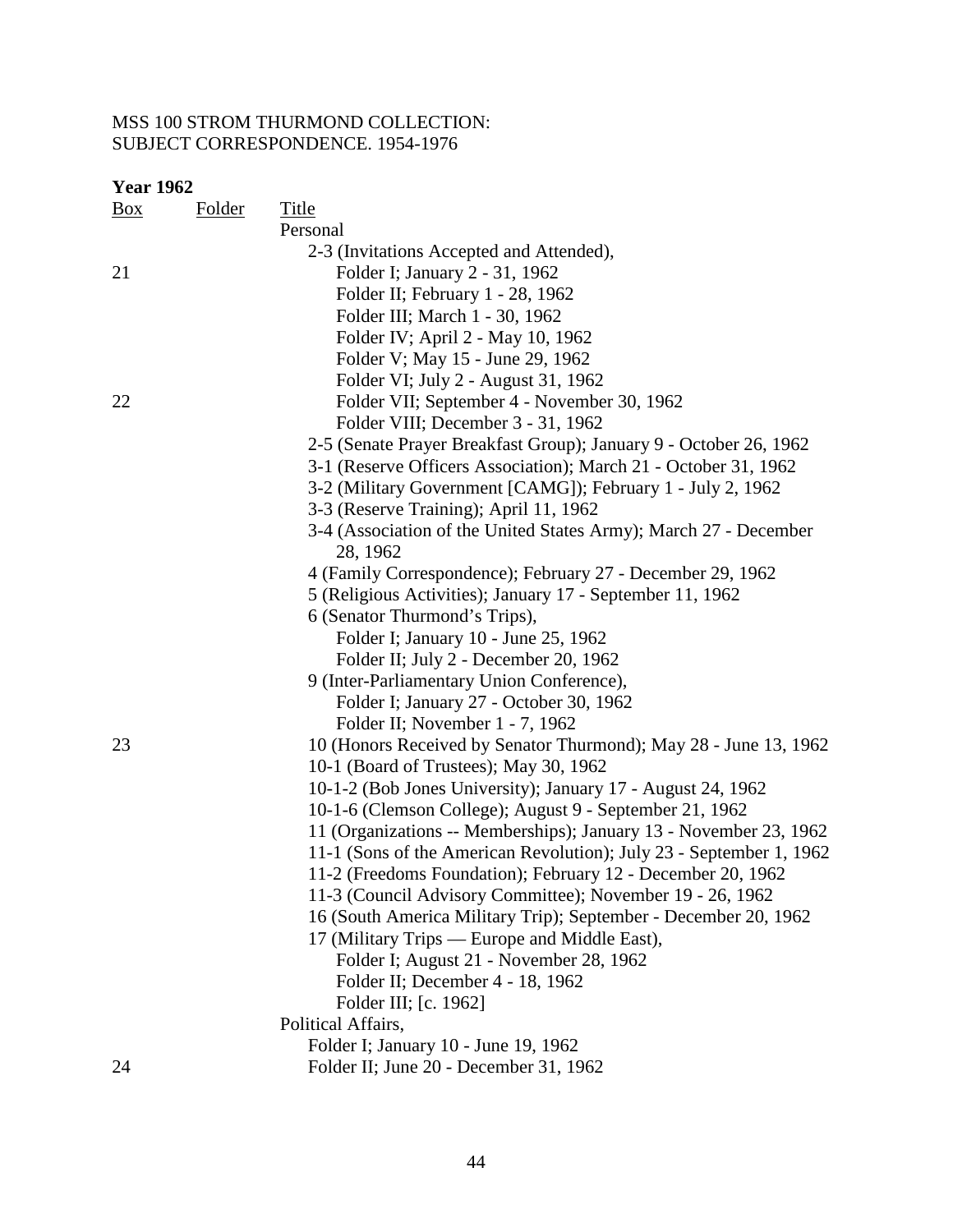| <b>Year 1962</b> |               |                                                                 |
|------------------|---------------|-----------------------------------------------------------------|
| $\frac{Box}{}$   | <b>Folder</b> | Title                                                           |
|                  |               | <b>Political Affairs</b>                                        |
| 24               |               | 1 (Thurmond-Byrd-Clark Purge); October 1, 1962                  |
|                  |               | 2 (Elections); February 8 - August 28, 1962                     |
|                  |               | 2-1 (Electoral College),                                        |
|                  |               | Folder I; January 3 - August 14, 1962                           |
|                  |               | Folder II; August 15 - December 3, 1962                         |
|                  |               | 2-1-3 (Kennedy's Cabinet Appointments); August 28 - October 14, |
|                  |               | 1962                                                            |
|                  |               | 3 (Third Parties); January 25 - December 8, 1962                |
|                  |               | 5 (Kennedy Administration),                                     |
|                  |               | Folder I; April 13 - August 28, 1962                            |
|                  |               | Folder II; September 7 - December 18, 1962                      |
|                  |               | Postal Affairs; January 7 - December 28, 1962                   |
|                  |               | <b>Postal Affairs</b>                                           |
|                  |               | 2 (Postage and Postage Rates),                                  |
|                  |               | Folder I; January 16 - February 19, 1962                        |
|                  |               | Folder II; February 20 - May 9, 1962                            |
| 25               |               | Folder III; May 11 - October 12, 1962                           |
|                  |               | 2-1 (Obscene Mail); January 16 - July 7, 1962                   |
|                  |               | 3 (Stamps); January 18 - November 21, 1962                      |
|                  |               | 4 (Transportation of Mail); January 15 - December 18, 1962      |
|                  |               | 5 (South Carolina Post Offices and Rural Routes); January 2 -   |
|                  |               | November 7, 1962                                                |
|                  |               | 5-2 (Aiken County); February 21 - November 24, 1962             |
|                  |               | 5-3 (Allendale County); January 11 - March 30, 1962             |
|                  |               | 5-4 (Anderson County); February 13 - August 31, 1962            |
|                  |               | 5-6 (Barnwell County); April 9 - August 31, 1962                |
|                  |               | 5-7 (Beaufort County); January 16 - September 5, 1962           |
|                  |               | 5-8 (Berkeley County); April 12 - 27, 1962                      |
|                  |               | 5-9 (Calhoun County); February 2 - July 13, 1962                |
|                  |               | 5-10 (Charleston County); August 9, 1962                        |
|                  |               | 5-13 (Chesterfield County); February 16 - September 17, 1962    |
|                  |               | 5-14 (Clarendon County); August 8 - October 29, 1962            |
|                  |               | 5-15 (Colleton County); September 25, 1962                      |
|                  |               | 5-16 (Darlington County); June 6 - July 6, 1962                 |
|                  |               | 5-17 (Dillon County); January 29 - December 21, 1962            |
|                  |               | 5-18 (Dorchester County); April 9 - October 31, 1962            |
|                  |               | 5-19 (Edgefield County); February 19 - September 8, 1962        |
|                  |               | 5-20 (Fairfield County); April 24 - December 31, 1962           |
|                  |               | 5-21 (Florence County); September 11 - 14, 1962                 |
|                  |               | 5-22 (Georgetown County); May 18, 1962                          |
|                  |               |                                                                 |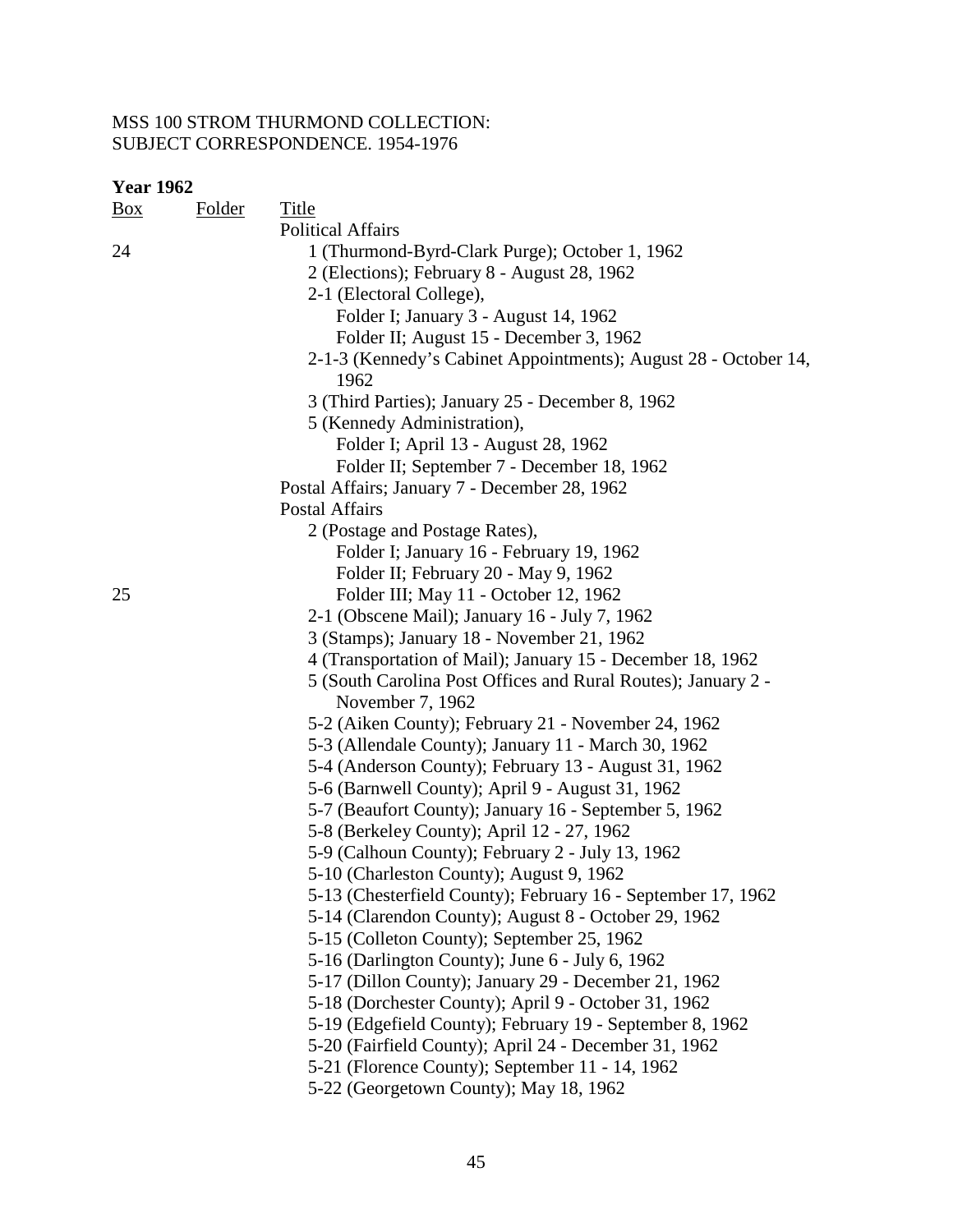| <b>Year 1962</b> |               |                                                                                                                                                                                                                                                                                                                                                                                                |  |
|------------------|---------------|------------------------------------------------------------------------------------------------------------------------------------------------------------------------------------------------------------------------------------------------------------------------------------------------------------------------------------------------------------------------------------------------|--|
| $\frac{Box}{}$   | <b>Folder</b> | <b>Title</b>                                                                                                                                                                                                                                                                                                                                                                                   |  |
|                  |               | <b>Postal Affairs</b>                                                                                                                                                                                                                                                                                                                                                                          |  |
| 25               |               | 5-23 (Greenville County); March 15 - November 9, 1962<br>5-24 (Greenwood County); January 11 - August 8, 1962<br>5-25 (Hampton County); January 31 - December 18, 1962<br>5-26 (Horry County); January 15 - December 5, 1962<br>5-27 (Jasper County); April 13 - November 30, 1962<br>5-28 (Kershaw County); July 2 - November 20, 1962<br>5-30 (Laurens County); January 30 - August 21, 1962 |  |
|                  |               | 5-32 (Lexington County); January 16 - October 31, 1962                                                                                                                                                                                                                                                                                                                                         |  |
|                  |               | 5-36 (Newberry County); July 10, 1962                                                                                                                                                                                                                                                                                                                                                          |  |
|                  |               | 5-37 (Oconee County); February 8 - September 12, 1962                                                                                                                                                                                                                                                                                                                                          |  |
|                  |               | 5-38 (Orangeburg County); January 12 - June 12, 1962                                                                                                                                                                                                                                                                                                                                           |  |
|                  |               | 5-39 (Pickens County); June 22 - August 3, 1962                                                                                                                                                                                                                                                                                                                                                |  |
| 26               |               | 5-40 (Richland County); March 3 - September 11, 1962                                                                                                                                                                                                                                                                                                                                           |  |
|                  |               | 5-41 (Saluda County); April 26 - May 7, 1962                                                                                                                                                                                                                                                                                                                                                   |  |
|                  |               | 5-42 (Spartanburg County); March 7 - December 13, 1962                                                                                                                                                                                                                                                                                                                                         |  |
|                  |               | 5-43 (Sumter County); February 26 - March 8, 1962                                                                                                                                                                                                                                                                                                                                              |  |
|                  |               | 5-44 (Union County); November 26, 1962                                                                                                                                                                                                                                                                                                                                                         |  |
|                  |               | 5-46 (York County); April 4 - 5, 1962                                                                                                                                                                                                                                                                                                                                                          |  |
|                  |               | Power; January 11 - December 18, 1962                                                                                                                                                                                                                                                                                                                                                          |  |
|                  |               | Power                                                                                                                                                                                                                                                                                                                                                                                          |  |
|                  |               | 1 (Private); January 9 - July 10, 1962                                                                                                                                                                                                                                                                                                                                                         |  |
|                  |               | 2 (Public),                                                                                                                                                                                                                                                                                                                                                                                    |  |
|                  |               | Folder I; March 20 - October 11, 1962                                                                                                                                                                                                                                                                                                                                                          |  |
|                  |               | Folder II; October 12 - November 30, 1962                                                                                                                                                                                                                                                                                                                                                      |  |
|                  |               | 2-1 (Rural Electrification Administration [REA]); February 16 -<br>October 15, 1962                                                                                                                                                                                                                                                                                                            |  |
|                  |               | 2-2 (Tennessee Valley Authority [TVA]); February 2, 1962                                                                                                                                                                                                                                                                                                                                       |  |
|                  |               | <b>Public Relations</b>                                                                                                                                                                                                                                                                                                                                                                        |  |
|                  |               | 3-4-1 (Resolutions Complimentary); January 27 - October 5, 1962                                                                                                                                                                                                                                                                                                                                |  |
|                  |               | 4 (Complaints, Criticisms); November 20 - December 5, 1962                                                                                                                                                                                                                                                                                                                                     |  |
|                  |               | 8 (Publicity),                                                                                                                                                                                                                                                                                                                                                                                 |  |
|                  |               | Folder I; January 5 - April 25, 1962                                                                                                                                                                                                                                                                                                                                                           |  |
|                  |               | Folder II; May 9 - August 15, 1962                                                                                                                                                                                                                                                                                                                                                             |  |
|                  |               | Folder III; August 16 - September 28, 1962                                                                                                                                                                                                                                                                                                                                                     |  |
|                  |               | 8-1 (Press Releases),                                                                                                                                                                                                                                                                                                                                                                          |  |
|                  |               |                                                                                                                                                                                                                                                                                                                                                                                                |  |
|                  |               |                                                                                                                                                                                                                                                                                                                                                                                                |  |
|                  |               |                                                                                                                                                                                                                                                                                                                                                                                                |  |
|                  |               |                                                                                                                                                                                                                                                                                                                                                                                                |  |
|                  |               |                                                                                                                                                                                                                                                                                                                                                                                                |  |
|                  |               | Folder I; January 15 - April 27, 1962<br>Folder II; May 4 - December 6, 1962<br>8-2 (Radio Releases),<br>Folder I; January 3 - April 27, 1962<br>Folder II; May 9 - November 8, 1962                                                                                                                                                                                                           |  |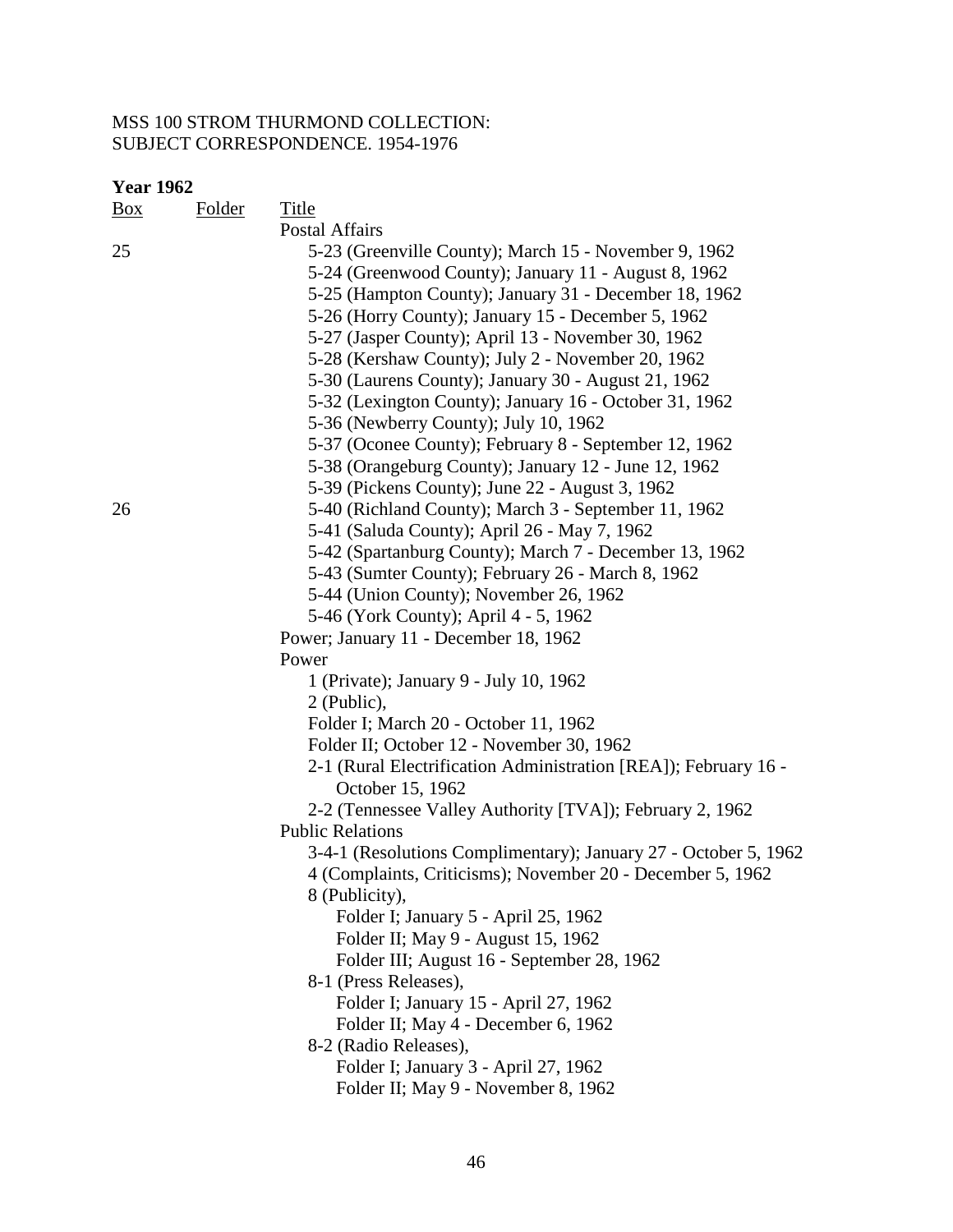| Box | <b>Folder</b> | Title                                                                      |
|-----|---------------|----------------------------------------------------------------------------|
|     |               | <b>Public Relations</b>                                                    |
| 26  |               | 8-3 (TV Releases); January 10 - October 17, 1962                           |
|     |               | 8-4 (Magazine Articles); March 16 - June 8, 1962                           |
|     |               | 8-5 (Weekly Newsletters); January 25 - October 13, 1962                    |
|     |               | 10-8 (Publications and Information); May 24 - December 27, 1962            |
|     |               | 10-8-3 (Other Information); January 11 - July 23, 1962                     |
|     |               | 10-8-4 (Senator Thurmond's Requests for Information and Items);            |
|     |               | January 4 - November 19, 1962                                              |
|     |               | Reports and Statistics; January 2 - August 29, 1962                        |
|     |               | Rivers and Harbors; April 20 - September 7, 1962                           |
|     |               | <b>Rivers and Harbors</b>                                                  |
|     |               | 1 (Ports, Harbors, Shipyards and Docks); February 14 - October 13,<br>1962 |
|     |               | 2 (Ships, Shipping); January 20 - November 30, 1962                        |
| 28  |               | 3 (Dams and Reservoirs); March 2 - December 18, 1962                       |
|     |               | 3-1 (Hartwell Dam); February 23 - November 5, 1962                         |
|     |               | 3-2 (Clarks Hill Reservoir); March 1 - December 4, 1962                    |
|     |               | 4 (Rivers -- Waterways and Canals),                                        |
|     |               | Folder I; January 11 - May 10, 1962                                        |
|     |               | Folder II; May 17 - December 27, 1962                                      |
|     |               | Roads                                                                      |
|     |               | 1 (Federal Roads); March 3 - October 10, 1962                              |
|     |               | 2 (State Roads); March 6 - June 29, 1962                                   |
|     |               | Salaries; March 28 - October 19, 1962                                      |
|     |               | Salaries                                                                   |
|     |               | 1 (Federal Employees),                                                     |
|     |               | Folder I; February 12 - May 17, 1962                                       |
|     |               | Folder II; May 18 - November 2, 1962                                       |
|     |               | 1-1 (Postal Employees); March 23 - October 31, 1962                        |
|     |               | 2 (State Employees); May 11, 1962                                          |
|     |               | Social Security; February 8 - August 10, 1962                              |
|     |               | Social Security                                                            |
|     |               | 1 (Benefits); February 7 - 27, 1962                                        |
|     |               | 2 (Eligibility -- Coverage); August 29, 1962                               |
| 29  |               | State Government; February 5 - August 16, 1962                             |
|     |               | <b>State Government</b>                                                    |
|     |               | 4 (States' Rights); October 9 - November 28, 1962                          |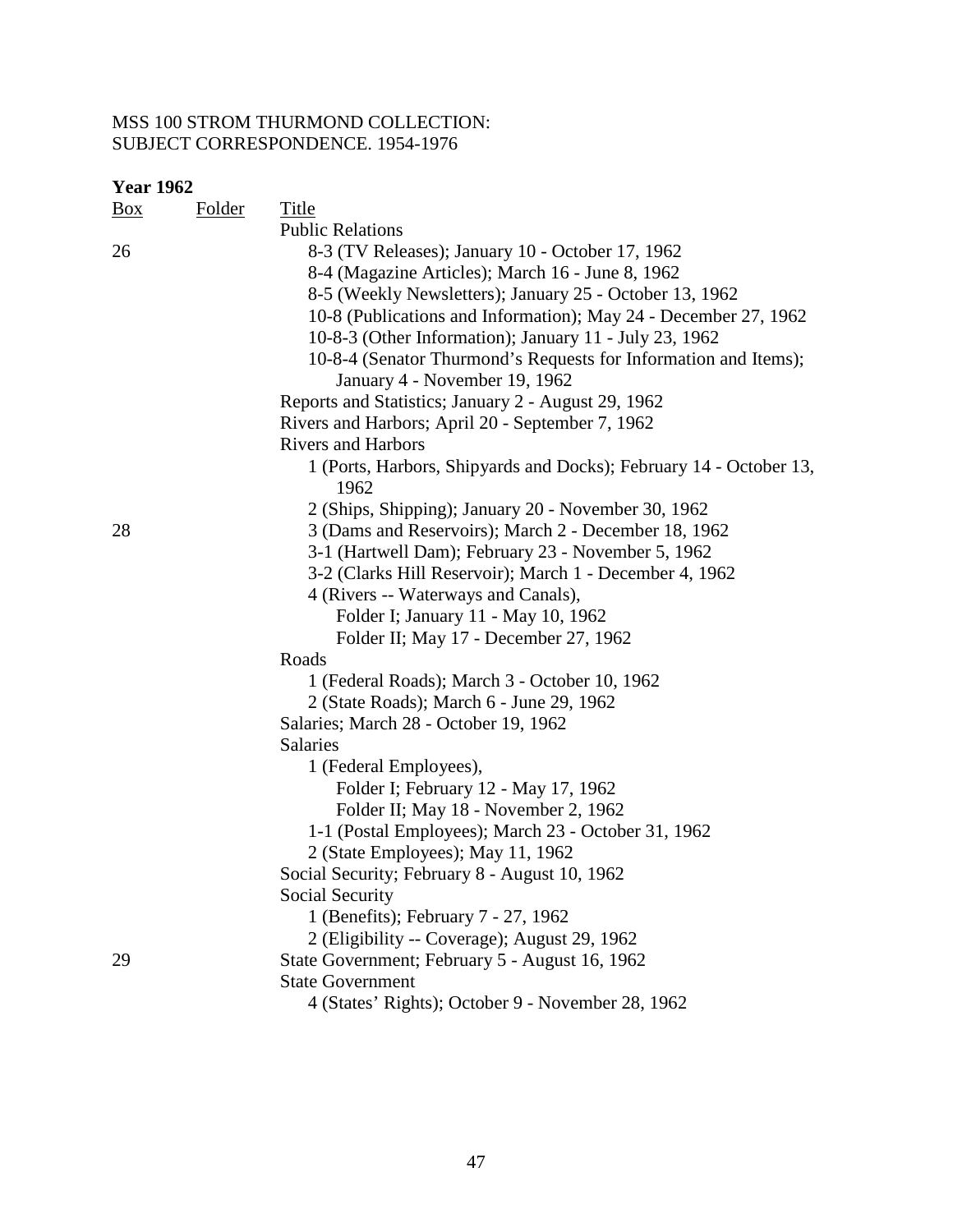| $\frac{Box}{}$ | <b>Folder</b> | <b>Title</b>                                                  |
|----------------|---------------|---------------------------------------------------------------|
|                |               | <b>Taxes</b>                                                  |
| 29             |               | Folder I; January 2 - 19, 1962                                |
|                |               | Folder II; February 10 - April 9, 1962                        |
|                |               | Folder III; April 10 - 18, 1962                               |
|                |               | Folder IV; April 18 - 30, 1962                                |
|                |               | Folder V; May 1 - 10, 1962                                    |
|                |               | Folder VI; May 12 - 19, 1962                                  |
|                |               | Folder VII; May 21 - June 18, 1962                            |
| 30             |               | Folder VIII; June 21 - August 9, 1962                         |
|                |               | Folder IX; August 13 - September 4, 1962                      |
|                |               | Folder X; September 5 - December 7, 1962                      |
|                |               | Taxes                                                         |
|                |               | 1 (Federal),                                                  |
|                |               | Folder I; January 15 - March 16, 1962                         |
|                |               | Folder II; March 20 - June 20, 1962                           |
|                |               | Folder III; June 23 - December 12, 1962                       |
|                |               | 1-1 (Excise Taxes); April 10 - June 20, 1962                  |
|                |               | 1-1-2 (Telephone); June 21, 1962                              |
|                |               | 1-2 (Income Taxes),                                           |
|                |               | Folder I; January 3 - May 22, 1962                            |
| 31             |               | Folder II; June 8 - September 28, 1962                        |
|                |               | Folder III; October 2 - December 12, 1962                     |
|                |               | 1-2-1 (Reduction in Income Taxes); July 2 - September 8, 1962 |
|                |               | 1-2-2 (Exemptions); August 30, 1962                           |
|                |               | 1-2-3 (Insurance Companies); January 18 - August 22, 1962     |
|                |               | 2 (State); November 30, 1962                                  |
|                |               | Trade; March 8 - September 26, 1962                           |
|                |               | Trade                                                         |
|                |               | 1 (Import - Export Matters); January 9 - September 28, 1962   |
|                |               | 2 (Tariffs, Trade Agreements); January 15 - December 6, 1962  |
|                |               | 2-1 (Textiles),                                               |
|                |               | Folder I; January 20 - July 17, 1962                          |
|                |               | Folder II; August 6 - September 26, 1962                      |
|                |               | Folder III; October 2 - December 14, 1962                     |
|                |               | 2-2 (Plywood); March 29 - April 12, 1962                      |
| 32             |               | 3 (Fair Trade); February 28 - October 30, 1962                |
|                |               | 4 (Trading with the Enemy); January 8 - December 31, 1962     |
|                |               | 5 (Auto Marketing); March 13 - 20, 1962                       |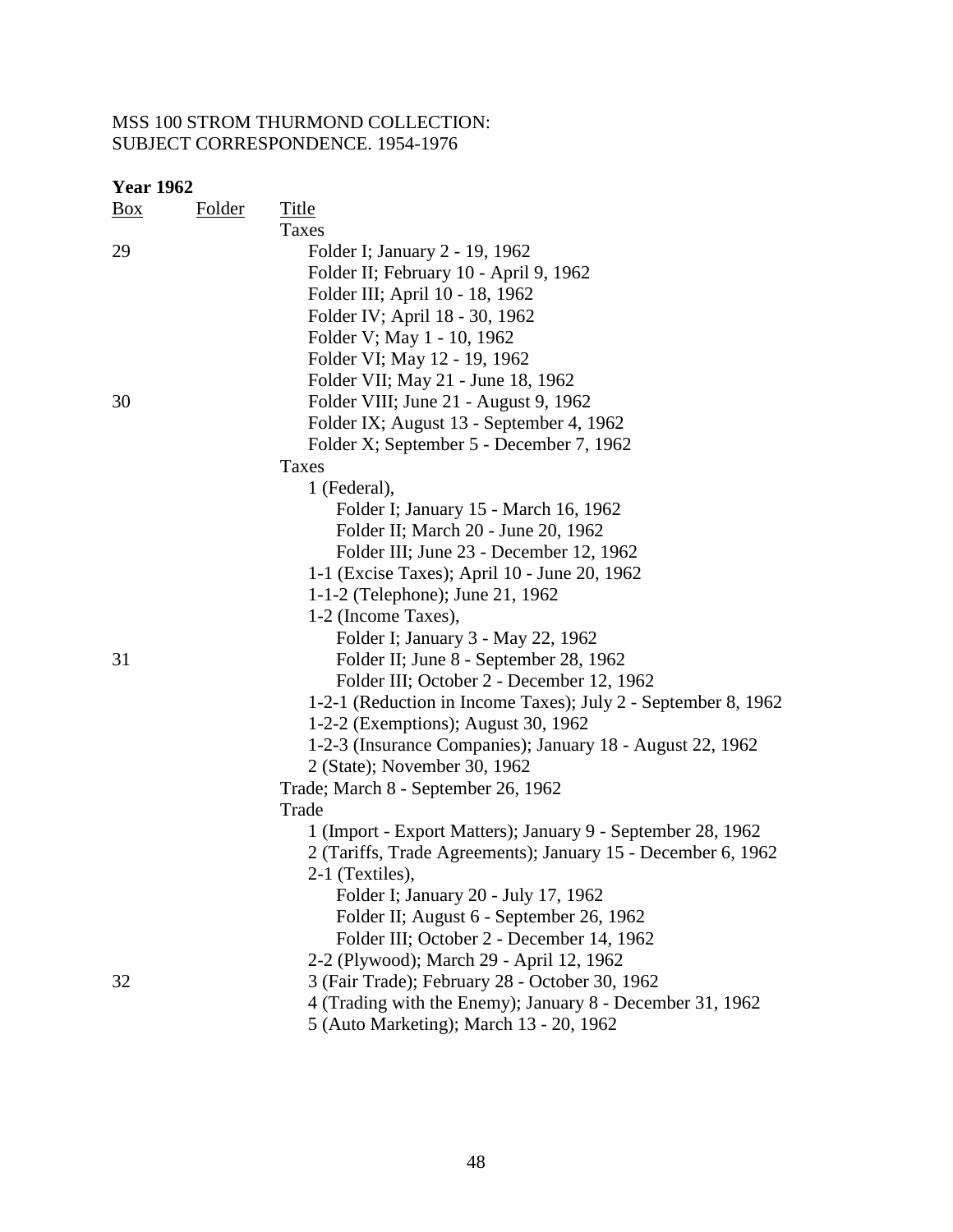| <b>Box</b> | <b>Folder</b> | <b>Title</b>                                       |
|------------|---------------|----------------------------------------------------|
|            |               | Trade                                              |
|            |               | 6 (Foreign Trade),                                 |
| 32         |               | Folder I; February 8 - July 24, 1962               |
|            |               | Folder II; August 3 - 14, 1962                     |
|            |               | Folder III; August 15 - 24, 1962                   |
|            |               | Folder IV; August 27 - September 7, 1962           |
|            |               | Folder V; September 11 - October 18, 1962          |
|            |               | Folder VI; October 21 - December 10, 1962          |
| 33         |               | 7 (Interstate Trade); March 19 - December 18, 1962 |
|            |               | Transportation,                                    |
|            |               | Folder I; February 14 - May 28, 1962               |
|            |               | Folder II; May 29 - December 10, 1962              |
|            |               | Transportation                                     |
|            |               | 1 (Motor Carriers); February 6 - October 26, 1962  |
|            |               | 2 (Railroads),                                     |
|            |               | Folder I; January 9 - June 25, 1962                |
|            |               | Folder II; July 2 - November 26, 1962              |
|            |               | 2-1 (Freight Rates),                               |
|            |               | Folder I; January 11 - May 17, 1962                |
|            |               | Folder II; May 18 - 22, 1962                       |
| 34         |               | Folder III; May 23 - August 9, 1962                |
|            |               | Folder IV; August 10 - September 19, 1962          |
|            |               | Folder V; September 20 - October 8, 1962           |
|            |               | Folder VI; October 9 - 19, 1962                    |
|            |               | Folder VII; October 20 - December 18, 1962         |
|            |               | 3 (Water); January 11 - March 9, 1962              |
|            |               | Un-American Activities,                            |
|            |               | Folder I; January 2 - February 28, 1962            |
| 35         |               | Folder II; March 1 - October 9, 1962               |
|            |               | Folder III; October 10 - December 18, 1962         |
|            |               | <b>Un-American Activities</b>                      |
|            |               | 1 (Communism),                                     |
|            |               | Folder I; January 5 - February 19, 1962            |
|            |               | Folder II; February 20 - April 9, 1962             |
|            |               | Folder III; April 10 - May 31, 1962                |
|            |               | Folder IV; June 1 - July 27, 1962                  |
|            |               | Folder V; August 1 - November 21, 1962             |
|            |               | Folder VI; December 3 - 19, 1962                   |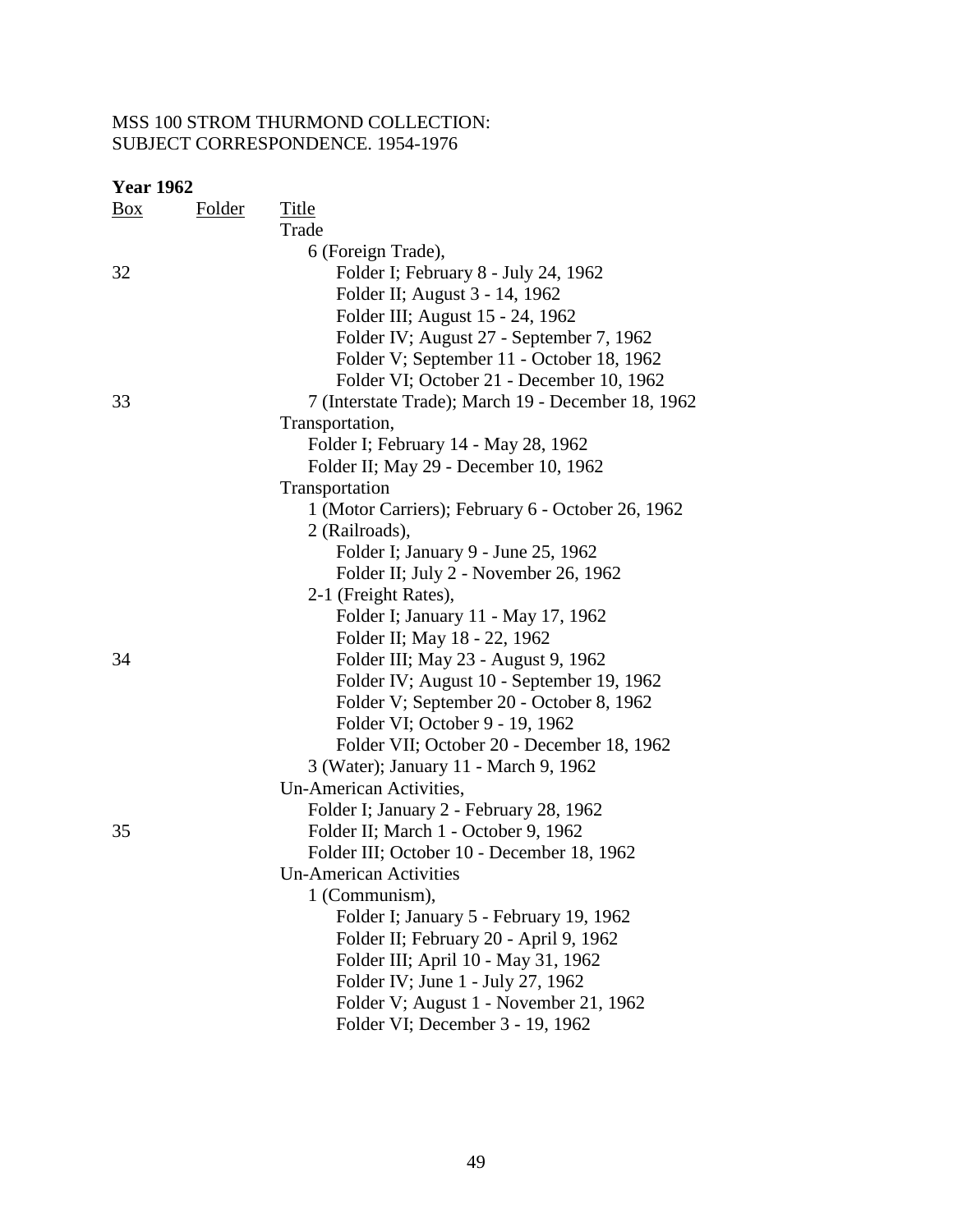| <b>Year 1962</b> |               |                                                                              |
|------------------|---------------|------------------------------------------------------------------------------|
| Box              | <b>Folder</b> | Title                                                                        |
|                  |               | <b>Un-American Activities</b>                                                |
|                  |               | 1-1 (Castro - Cuba Situation),                                               |
| 35               |               | Folder I; January 9 - September 4, 1962                                      |
| 36               |               | Folder II; September 5 - 19, 1962                                            |
|                  |               | Folder III; September 20 - October 9, 1962                                   |
|                  |               | Folder IV; October 11 - December 31, 1962                                    |
|                  |               | 1-2 (General Edwin A. Walker Investigation [Concerns Military                |
|                  |               | Muzzling]); January 5 - November 27, 1962                                    |
|                  |               | 1-3 (Overseas Weekly); April 12 - December 6, 1962                           |
|                  |               | 1-4 (Berlin Crisis); January 5 - October 16, 1962                            |
|                  |               | 1-5 (Fulbright Note Muzzling Military),                                      |
|                  |               | Folder I; January 1 - 30, 1962                                               |
|                  |               | Folder II; February 1 - 16, 1962                                             |
|                  |               | Folder III; February 21 - May 31, 1962                                       |
|                  |               | Folder IV; June 1 - December 17, 1962                                        |
|                  |               | 1-6 (Edward R. Murrow Film); September 20, 1962                              |
|                  |               | 1-7 (Edward Hunter Testimony); May 8, 1962                                   |
|                  |               | 1-9 (Requests for Reprints); April 13 - December 31, 1962                    |
| 37               |               | 1-10 (Information for Investigations); January 12 - July 25, 1962            |
|                  |               | Veterans,                                                                    |
|                  |               | Folder I; January 15 - February 23, 1962                                     |
|                  |               | Folder II; March 13 - August 22, 1962                                        |
|                  |               | Veterans                                                                     |
|                  |               | 1 (Medicine and Surgery); February 7 - 21, 1962                              |
|                  |               | 2 (Insurance); January 18 - September 5, 1962                                |
|                  |               | 3 (Education and Schooling); January 25, 1962                                |
|                  |               | 4 (Loans); February 15 - August 29, 1962                                     |
|                  |               | 5 (Annuities, Pensions, Disability Allowances); March 7 - October 9,<br>1962 |
|                  |               | 5-1 (World War I Veterans); February 5 - November 2, 1962                    |
|                  |               | 6 (Housing); March 9 - December 4, 1962                                      |
|                  |               |                                                                              |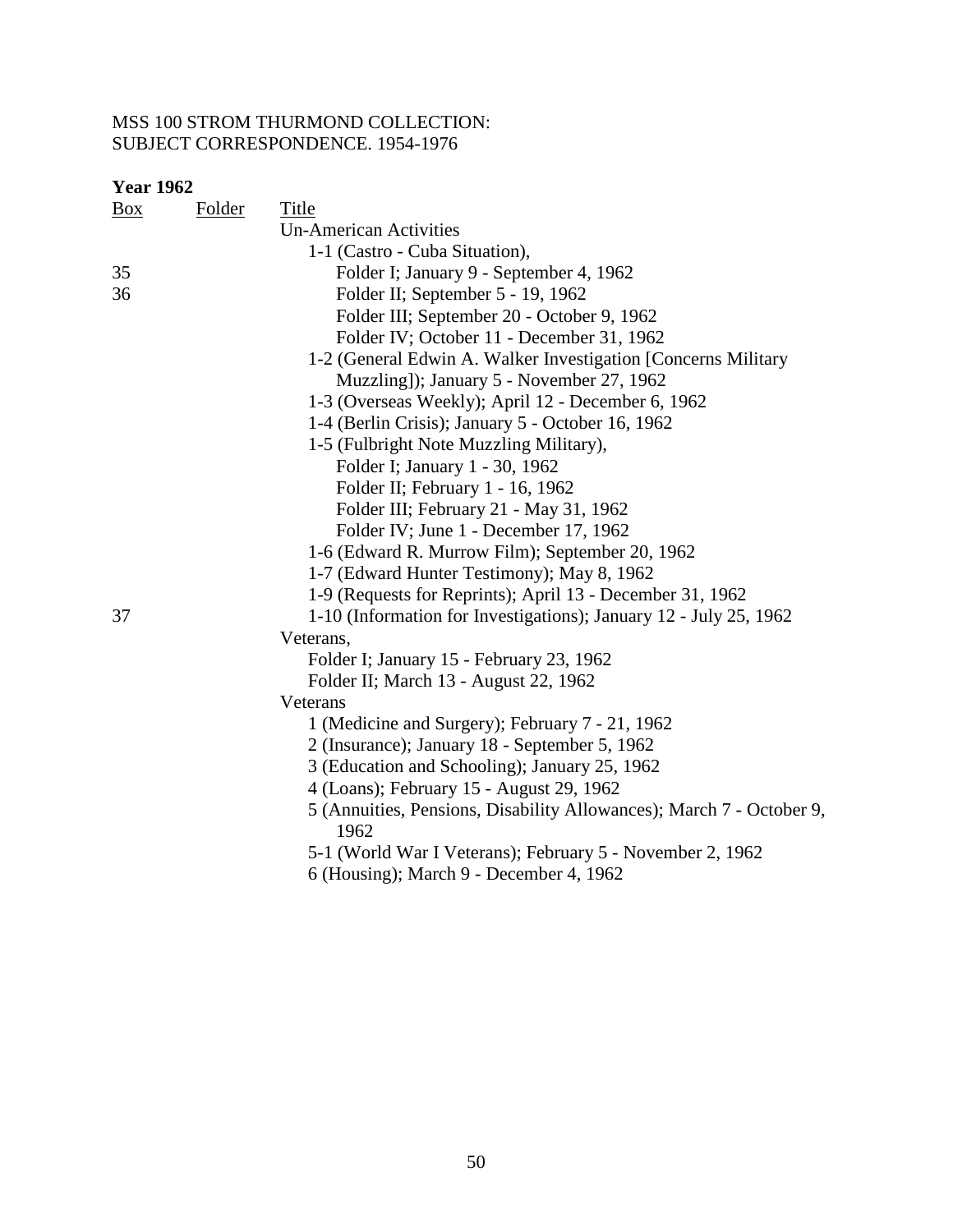| <b>Year 1963</b> |        |                                                                    |
|------------------|--------|--------------------------------------------------------------------|
| <u>Box</u>       | Folder | <b>Title</b>                                                       |
| $\mathbf{1}$     |        | Administration; January 14 - May 14, 1963                          |
|                  |        | Administration                                                     |
|                  |        | 1 (Personnel); February 18 - November 1, 1963                      |
|                  |        | 1-1-1-1 (Page Appointments); January 8 - December 3, 1963          |
|                  |        | 1-1-2 (Office Staff); September 10 - October 16, 1963              |
|                  |        | 2-1 (Form Letters); January 3 - December 19, 1963                  |
|                  |        | Agriculture; January 14 - December 2, 1963                         |
|                  |        | Agriculture                                                        |
|                  |        | 1 (Animals and Animal Products); February 8 - December 6, 1963     |
|                  |        | 2 (Commodities); February 7 - December 28, 1963                    |
|                  |        | $2-1$ (Cotton),                                                    |
|                  |        | Folder I; March 4 - April 23, 1963                                 |
|                  |        | Folder II; May 3 - December 20, 1963                               |
|                  |        | 2-1-1 (Cotton Allotments -- Quotas); February 11 - March 5, 1963   |
|                  |        | 2-1-2 (Cotton Price Support Parity); January 22 - February 4, 1963 |
|                  |        | 2-2 (Tobacco),                                                     |
|                  |        | Folder I; April 1962 - May 8, 1963                                 |
| $\overline{2}$   |        | Folder II; June 4 - November 15, 1963                              |
|                  |        | 2-2-1 (Tobacco Allotments); September 11 - December 4, 1963        |
|                  |        | 2-3 (Grains); January 9 - November 6, 1963                         |
|                  |        | 2-4 (Peaches); July 3 - December 7, 1963                           |
|                  |        | 3 (Dairy and Dairy Products); April 1 - December 4, 1963           |
|                  |        | 5 (Farm Program); January 28 - November 8, 1963                    |
|                  |        | 5-1 ([Federal Crop Insurance Payments]); September 25 - December   |
|                  |        | 27, 1963                                                           |
|                  |        | 5-2 (Soil Bank -- [Agriculture Stabilization and Conservation      |
|                  |        | Committee]); March 27 - October 7, 1963                            |
|                  |        | 5-2-1 (Conservation Reserve League); January 9 - May 8, 1963       |
|                  |        | 5-2-2 (Conservation Reserve Administration); August 16 - November  |
|                  |        | 13, 1963                                                           |
|                  |        | 5-3 (Soil Conservation -- Terracing, Building Ponds); 1962 -       |
|                  |        | December 10, 1963                                                  |
|                  |        | 6 (Poultry); February 4 - December 11, 1963                        |
|                  |        | 7 (Agriculture Research); January 21 - October 31, 1963            |
|                  |        | Appropriations; March 25 - October 1, 1963                         |
|                  |        | Appropriations                                                     |
|                  |        | 1 (Federal Appropriations); January 9 - December 20, 1963          |
|                  |        | 2 (State Appropriations); April 23, 1963                           |
|                  |        | Atomic Energy; March 20 - November 16, 1963                        |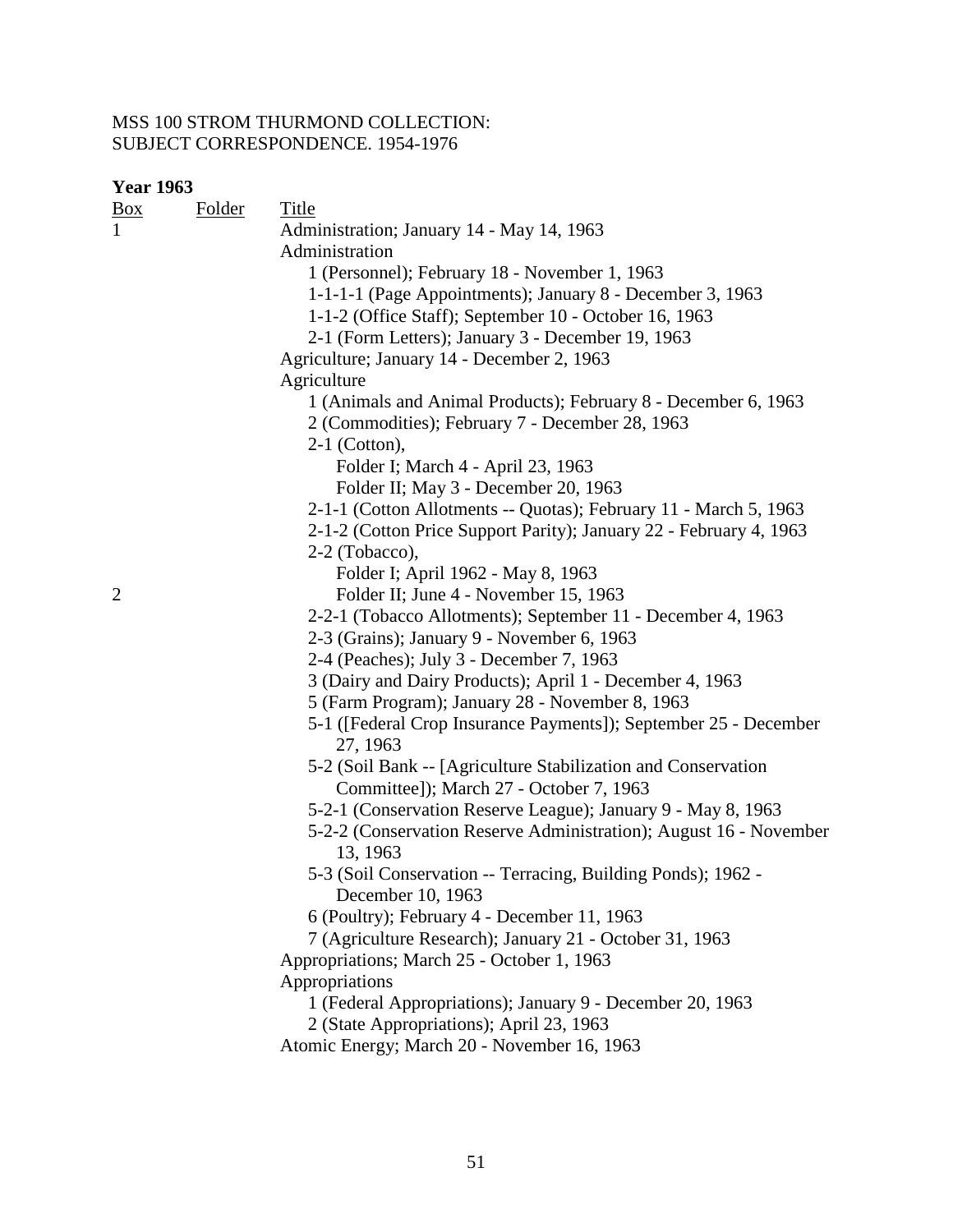| <b>Year 1963</b> |               |                                                                                                         |
|------------------|---------------|---------------------------------------------------------------------------------------------------------|
| $\frac{Box}{}$   | <b>Folder</b> | Title                                                                                                   |
|                  |               | <b>Atomic Energy</b>                                                                                    |
| $\overline{2}$   |               | ([Nuclear Test Ban Treaty -- Volume Mail -- In-State / Con]); July 26<br>- September 24, 1963           |
|                  |               | ([Nuclear Test Ban Treaty -- Volume Mail -- Out-of-State / Con]);<br>June 28 - September 30, 1963       |
| 3                |               | ([Nuclear Test Ban Treaty -- Volume Mail -- Out-of-State / Pro]);                                       |
|                  |               | August 10 - September 20, 1963                                                                          |
|                  |               | 1 (Savannah River Plant); March 22 - July 20, 1963                                                      |
|                  |               | Aviation; January 16 - November 4, 1963                                                                 |
|                  |               | Aviation                                                                                                |
|                  |               | 1 (Airports and Airways -- Establishment, Construction,                                                 |
|                  |               | Maintenance); March 15 - November 13, 1963                                                              |
|                  |               | 3 (Air Passenger and Freight Traffic -- Rates, Tariffs, and Schedules);<br>March 26 - December 16, 1963 |
|                  |               | 4 (Federal Aid to Aviation Legislation); February 11 - December 3,<br>1963                              |
|                  |               | 5 (Space Travel and Exploration); March 2 - December 11, 1963                                           |
|                  |               | Beverages; January 31 - April 4, 1963                                                                   |
|                  |               | <b>Beverages</b>                                                                                        |
|                  |               | 1 (Alcoholic Beverages); January 31 - November 12, 1963                                                 |
|                  |               | 1-1 (Alcohol Advertising); September 24, 1963                                                           |
|                  |               | Civil Rights; January 7 - November 23, 1963                                                             |
|                  |               | Civil Rights                                                                                            |
|                  |               | 1 (Civil Rights Legislation),                                                                           |
|                  |               | Folder I; June 3 - 21, 1963                                                                             |
|                  |               | Folder II; June 24 - 28, 193                                                                            |
|                  |               | Folder III; July 2 - 17, 1963                                                                           |
|                  |               | Folder IV; July 18 - 31, 1963                                                                           |
| 4                |               | Folder V; August 1 - 30, 1963                                                                           |
|                  |               | Folder VI; September 1 - October 18, 1963                                                               |
|                  |               | Folder VII: October 21 - November 18, 1963                                                              |
|                  |               | Folder VIII; November 19 - December 5, 1963                                                             |
|                  |               | Folder IX; December 6, 1963 - January 4, 1964                                                           |
|                  |               | 2 (Equal Rights for Women); December 4, 1963                                                            |
|                  |               | 3 (Race Relations -- Integration),                                                                      |
|                  |               | Folder I; January 7 - February 28, 1963                                                                 |
|                  |               | Folder II; March 22 - May 20, 1963                                                                      |
|                  |               | Folder III; May 22 - June 10, 1963                                                                      |
| 5                |               | Folder IV; June 12 - 20, 1963                                                                           |
|                  |               | Folder V; June 21 - July 10, 1963                                                                       |
|                  |               | Folder VI; July 11 - 17, 1963                                                                           |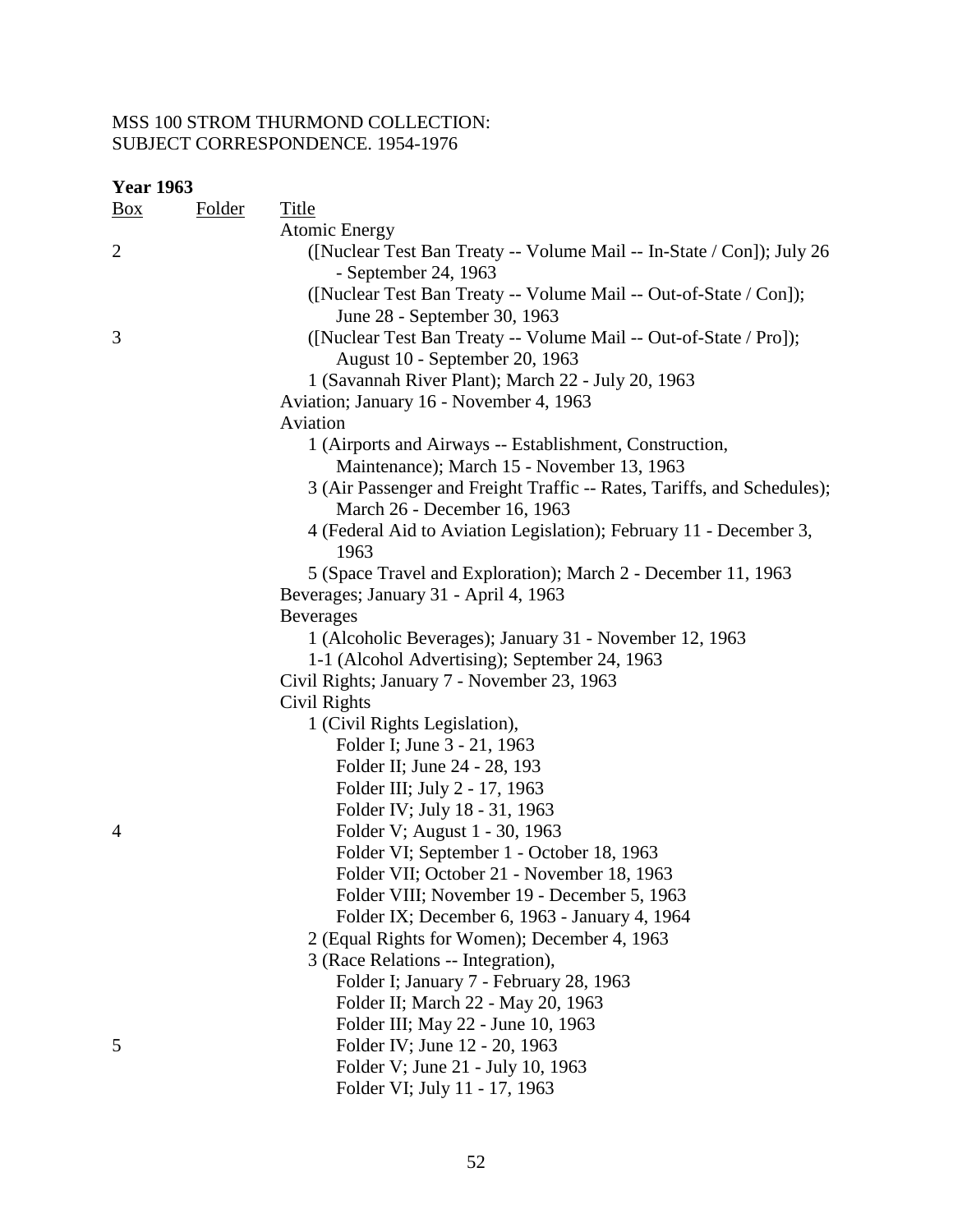| <b>Year 1963</b> |               |                                                                                                                     |
|------------------|---------------|---------------------------------------------------------------------------------------------------------------------|
| <u>Box</u>       | <b>Folder</b> | <b>Title</b>                                                                                                        |
|                  |               | Civil Rights                                                                                                        |
|                  |               | 3 (Race Relations -- Integration),                                                                                  |
| 5                |               | Folder VII; July 18 - 25, 1963                                                                                      |
|                  |               | Folder VIII; July 26 - 30, 1963                                                                                     |
|                  |               | Folder IX; July 31 - August 2, 1963                                                                                 |
|                  |               | Folder X; August 3 - 16, 1963                                                                                       |
| 6                |               | Folder XI; August 19 - 24, 1963                                                                                     |
|                  |               | Folder XII; August 26 - 30, 1963                                                                                    |
|                  |               | Folder XIII; September 5 - October 31, 1963                                                                         |
|                  |               | 5 (Congress of Racial Equality [C.O.R.E.]); February 24 -                                                           |
|                  |               | July 11, 1963                                                                                                       |
|                  |               | [6-1] ([In-State Volume Mail (Con) Concerning S. 1731 Bill -- Public<br>Accommodations]); June 12 - August 30, 1963 |
|                  |               | [6-2] ([Out-of-State Volume Mail (Con) Concerning S. 1731 Bill --                                                   |
|                  |               | Public Accommodations]); June 12 - September 17,                                                                    |
|                  |               | 1963                                                                                                                |
|                  |               | [6-3] ([Out-of-State Volume Mail (Pro) Concerning S. 1731 Bill --                                                   |
|                  |               | Public Accommodations]); July 7 - 30, 1963                                                                          |
|                  |               | Civil Service; July 11 - November 27, 1963                                                                          |
|                  |               | Committees and Organizations; January 24 - October 1, 1963                                                          |
|                  |               | Committees and Organizations                                                                                        |
|                  |               | 1 (House Committees); August 5, 1963                                                                                |
|                  |               | 2 (Senate Committees); January 14 - December 31, 1963                                                               |
|                  |               | 2-1 (Government Operations Committee); May 9, 1963                                                                  |
|                  |               | 2-2 (Interstate and Foreign Commerce Committee); January 21 - June<br>27, 1963                                      |
|                  |               | 2-2-1 (Automobile Marketing Practices Subcommittee); April 24,<br>1963                                              |
|                  |               | 2-2-2 (Communications Subcommittee); January 14, 1963                                                               |
| 7                |               | 2-2-3 (Surface Transportation Subcommittee),                                                                        |
|                  |               | Folder I; March 14 - May 20, 1963                                                                                   |
|                  |               | Folder II; May 22 - August 13, 1963                                                                                 |
|                  |               | 2-3-2 (Veterans Subcommittee); January 16, 1963                                                                     |
|                  |               | 2-4 (Armed Services Committee); February 26 - July 23, 1963                                                         |
|                  |               | 2-4-1 (Special Preparedness Investigating Subcommittee); March 1 -                                                  |
|                  |               | April 8, 1963                                                                                                       |
|                  |               | 2-5 (Requests to Testify before Committees),                                                                        |
|                  |               | Folder I; May 17 - July 29, 1963                                                                                    |
|                  |               |                                                                                                                     |

Folder II; July 30 - November 6, 1963

3 (Civic, Citizen, Fraternal); May - December 31, 1963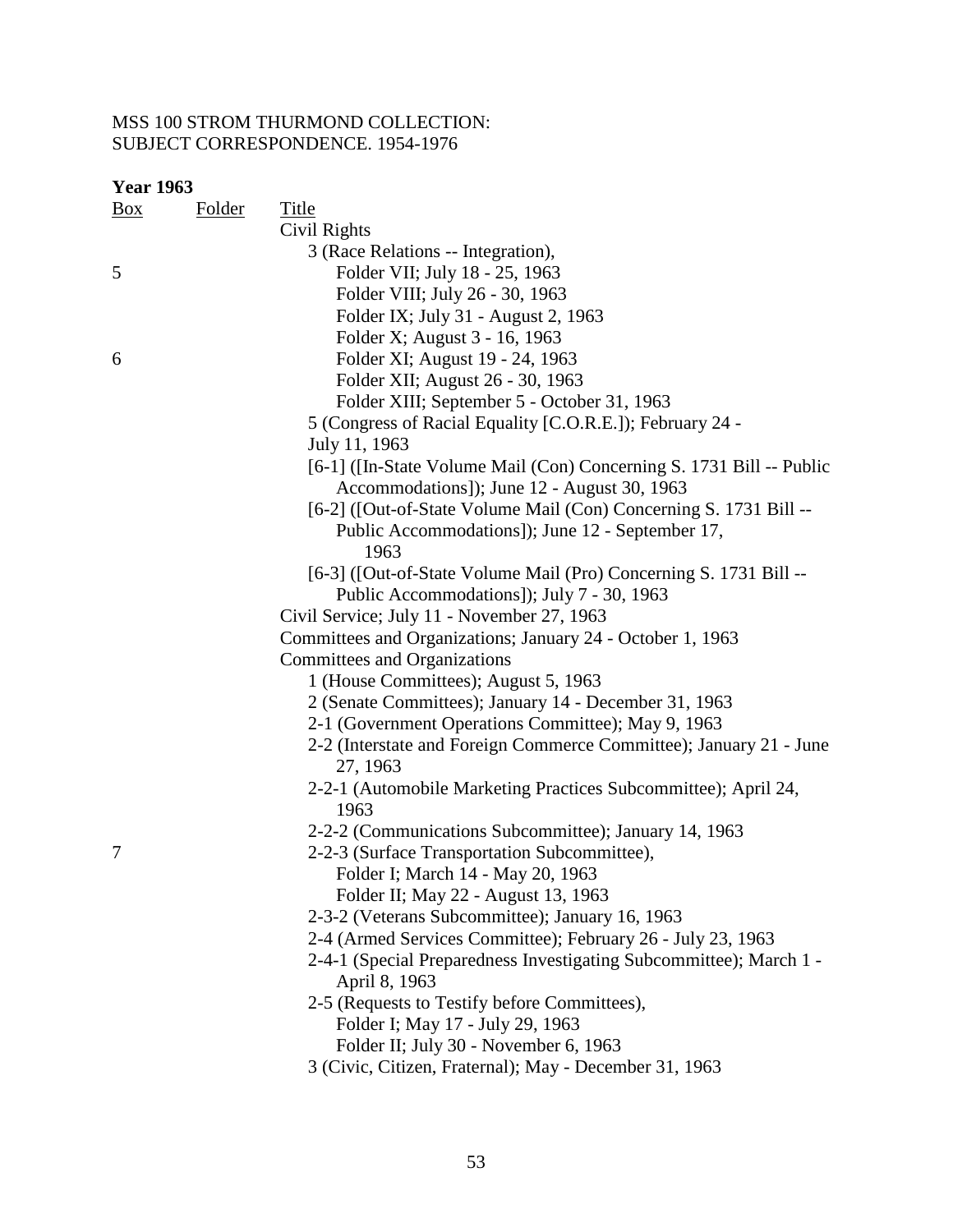| <u>Box</u>     | Folder | Title                                                                                  |
|----------------|--------|----------------------------------------------------------------------------------------|
| $\overline{7}$ |        | Communications; March - December 27, 1963                                              |
|                |        | Communications                                                                         |
|                |        | 1 (Television); February 5 - December 17, 1963                                         |
|                |        | $2$ (Radio),                                                                           |
|                |        | Folder I; January - February 28, 1963                                                  |
|                |        | Folder II; March 1 - 27, 1963                                                          |
| 8              |        | Folder III; April 2 - May 30, 1963                                                     |
|                |        | Folder IV; June 4 - July 31, 1963                                                      |
|                |        | Folder V; August 1 - October 9, 1963                                                   |
|                |        | Folder VI; October 10 - November 14, 1963                                              |
|                |        | Folder V; November 15 - December 28, 1963                                              |
|                |        | 3 (Music); July 9, 1963                                                                |
|                |        | 5 (Telephone and Telegraph); August 16 - December 10, 1963                             |
|                |        | Congressional                                                                          |
|                |        | 1 (Congressional Directory -- Correspondence Only); April 12 - June                    |
|                |        | 27, 1963                                                                               |
|                |        | 3 (Congressional Record Requests); January 28 - December 9, 1963                       |
|                |        | 3-1 (Requests for Publishing, etc.),                                                   |
|                |        | Folder I; February 25 - July 15, 1963                                                  |
| 9              |        | Folder II; August 1 - December 30, 1963                                                |
|                |        | Crime; April 8 - December 19, 1963                                                     |
|                |        | Disasters; May 17 - September 27, 1963                                                 |
|                |        | <b>Disasters</b>                                                                       |
|                |        | 2 (Floods); April 3, 1963                                                              |
|                |        | 3 (Emergency Relief for Disasters); August 16, 1963                                    |
|                |        | 4 (Hurricanes); March 26 - October 10, 1963                                            |
|                |        | Education; January 3 - December 12, 1963                                               |
|                |        | Education                                                                              |
|                |        | 1 (Colleges and Universities); September 16 - December 10, 1963                        |
|                |        | 3 (Federal Aid for Education and Educational Institutions); February 6,                |
|                |        | 1963 - January 7, 1964                                                                 |
|                |        | 3-1 (Health, Education, and Welfare Announcements); February 19 -<br>December 17, 1963 |
|                |        | 3-2 (Federal Aid to Impacted Areas); May 21 - December 19, 1963                        |
|                |        | 3-3 (National Science Foundation); March 26 - October 29, 1963                         |
|                |        | 3-4 (Federal Aid Legislation); January 4 - December 16, 1963                           |
|                |        | 4 (Libraries); July 11, 1963                                                           |
|                |        | 4-1 (Federal Aid to Libraries); October 9 - December 3, 1963                           |
|                |        |                                                                                        |
|                |        |                                                                                        |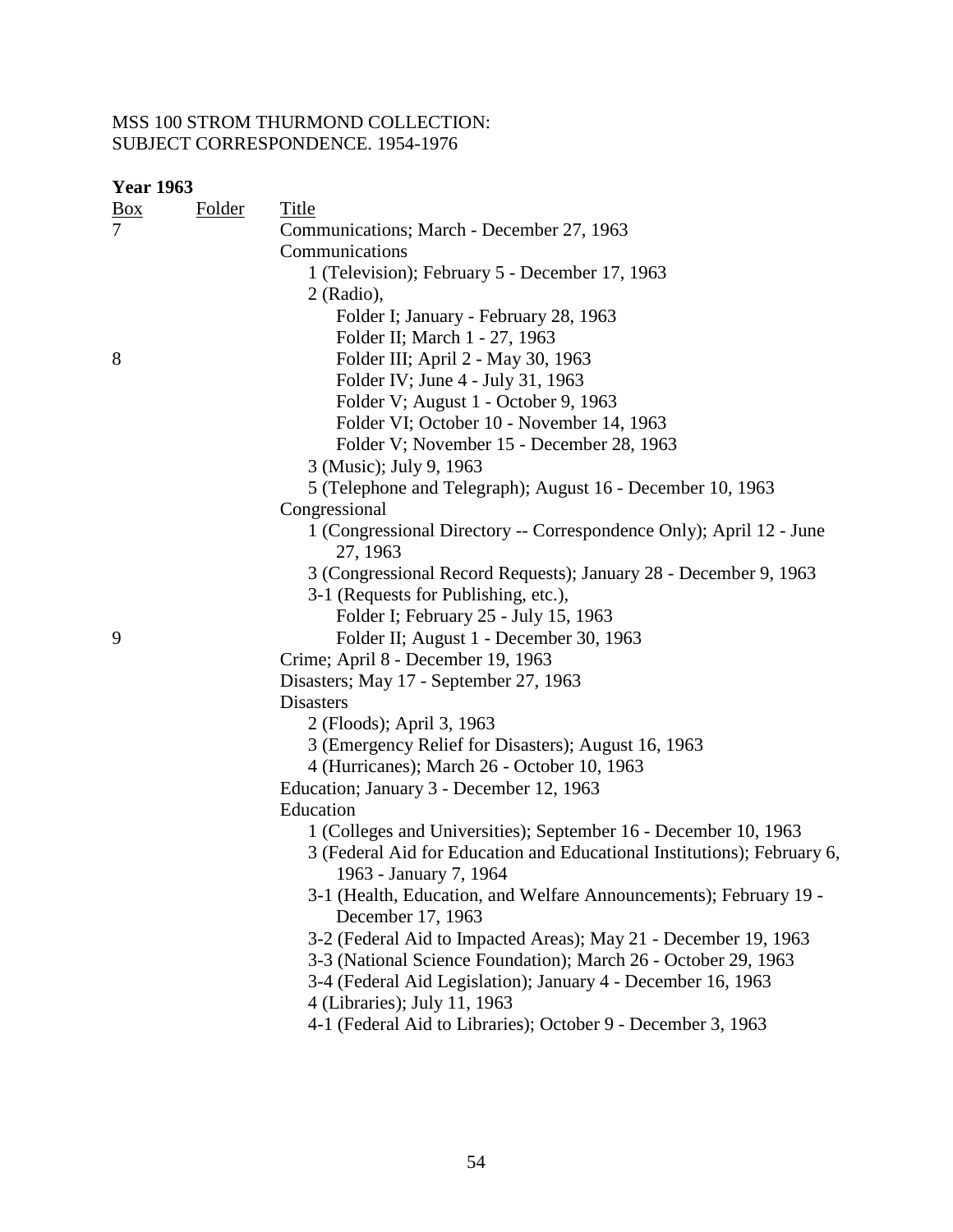| <b>Year 1963</b> |               |                                                                       |
|------------------|---------------|-----------------------------------------------------------------------|
| $\frac{Box}{}$   | <b>Folder</b> | <b>Title</b>                                                          |
|                  |               | Education                                                             |
|                  |               | 5 (Scholarships - Fellowships - Grants - Loans),                      |
| 9                |               | Folder I; January 21 - July 31, 1963                                  |
|                  |               | Folder II; August 7 - December 28, 1963                               |
|                  |               | 5-1 (Federal Aid for Scholarships, etc.); March 28, 1963              |
| 10               |               | 6 (Schools); May 28 - October 8, 1963                                 |
|                  |               | 6-3 (Parochial and Private); June 3 - October 15, 1963                |
|                  |               | 6-4 (Public); October 9 - November 4, 1963                            |
|                  |               | 7 (Staff -- Teachers, Instructors, Professors); October 18 - 29, 1963 |
|                  |               | 8 (Standards - Requirements); May 15, 1963                            |
|                  |               | 9 (Vocational Education); February 12 - October 9, 1963               |
|                  |               | 10 (Loyalty Oath - National Defense Education Activities); March 20 - |
|                  |               | April 17, 1963                                                        |
|                  |               | 11 (Supreme Court Prayer Decision),                                   |
|                  |               | Folder I; January 5 - June 25, 1963                                   |
|                  |               | Folder II; June 26 - October 31, 1963                                 |
|                  |               | Folder III; November 4 - December 10, 1963                            |
|                  |               | Folder IV; December 11, 1963 - January 2, 1964                        |
|                  |               | 12 (Educational TV); August 9 - 22, 1963                              |
|                  |               | Federal Government; January 8 - October 10, 1963                      |
|                  |               | <b>Federal Government</b>                                             |
|                  |               | 1 (Executive Branch),                                                 |
|                  |               | Folder I; January 28 - November 30, 1963                              |
|                  |               | Folder II; December 2 - 13, 1963                                      |
|                  |               | 1-1 (Departments),                                                    |
|                  |               | Folder I; February 19 - October 25, 1963                              |
| 11               |               | Folder II; November 12 - 27, 1963                                     |
|                  |               | Folder III; December 9 - 18, 1963                                     |
|                  |               | 1-2 (Independent Agencies and Offices),                               |
|                  |               | Folder I; January 3 - 31, 1963                                        |
|                  |               | Folder II; February 2 - March 26, 1963                                |
|                  |               | Folder III; April 1 - August 20, 1963                                 |
|                  |               | Folder IV; September 2 - December 4, 1963                             |
|                  |               | 1-3 (Government Liaison Officers); January 10, 1963                   |
|                  |               | 2 (Legislative); January 9 - December 3, 1963                         |
|                  |               | 2-1 (Rules and Administration); January 7 - May 27, 1963              |
|                  |               | 2-1-1 (Rule 22 - Filibustering); January 7 - October 26, 1963         |
|                  |               | 3 (Land, Buildings, and Grounds); January 31 - October 3, 1963        |
|                  |               | 4 (Judicial); January 4 - November 20, 1963                           |
|                  |               | 4-1 (Supreme Court); January 4 - October 22, 1963                     |
|                  |               |                                                                       |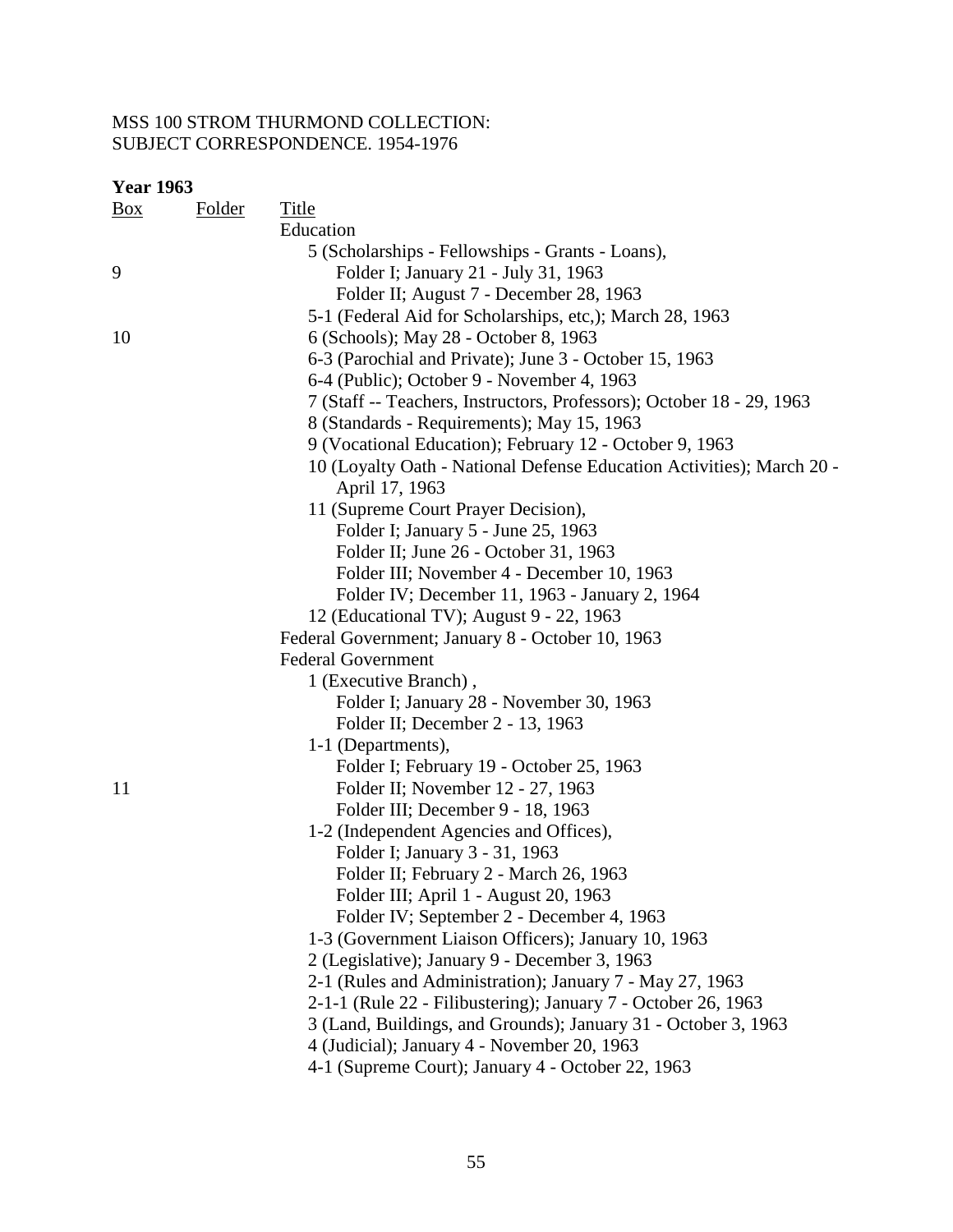| Box | <b>Folder</b> | <b>Title</b>                                                        |
|-----|---------------|---------------------------------------------------------------------|
|     |               | <b>Federal Government</b>                                           |
| 12  |               | 4-2 (Circuit Court); February 19, 1963                              |
|     |               | 4-3 (District Court); April 17 - November 16, 1963                  |
|     |               | 6 (Surplus Property); January 7 - December 27, 1963                 |
|     |               | 8 (Government Controls),                                            |
|     |               | Folder I; March 14 - July 30, 1963                                  |
|     |               | Folder II; August 3 - October 30, 1963                              |
|     |               | Folder III; November 1 - December 27, 1963                          |
|     |               | 9 (Constitution); January 28 - December 29, 1963                    |
|     |               | Finance; January 9 - July 1, 1963                                   |
|     |               | Finance                                                             |
|     |               | 1 (Banking and Currency); March 26 - December 5, 1963               |
|     |               | 2 (Government Spending and Debt),                                   |
|     |               | Folder I; January 11 - June 27, 1963                                |
|     |               | Folder II; July 1 - December 10, 1963                               |
|     |               | 3 (Business Conditions); March 8 - October 29, 1963                 |
|     |               | 4 (Industry); January 4 - December 13, 1963                         |
|     |               | 4-1 (Industry for South Carolina); January 8 - October 14, 1963     |
| 13  |               | 4-2 (New Industries); February 27 - October 10, 1963                |
|     |               | 5 (Monopoly, Antitrust, Control, Price Discrimination),             |
|     |               | Folder I; January 3 - August 29, 1963                               |
|     |               | Folder II; September 3 - November 27, 1963                          |
|     |               | Folder III; December 2 - 16, 1963                                   |
|     |               | 6 (Small Business Loans); January 21 - October 30, 1963             |
|     |               | 6-1 (Small Business Administration Legislation); March 1 - November |
|     |               | 8, 1963                                                             |
|     |               | 6-2 (Small Business Administration Loans),                          |
|     |               | Folder I; January 11 - April 17, 1963                               |
|     |               | Folder II; April 24 - September 27, 1963                            |
|     |               | 7 (Savings and Loans - Mortgages); April 9 - October 1, 1963        |
|     |               | 8 (Community Facilities Loans and Grants); January 24 - December    |
|     |               | 19, 1963                                                            |
|     |               | 9 (Area Development),                                               |
|     |               | Folder I; January 15 - April 18, 1963                               |
|     |               | Folder II; April 23 - October 3, 1963                               |
| 14  |               | Foreign Relations; January 7 - August 31, 1963                      |
|     |               | <b>Foreign Relations</b>                                            |
|     |               | 1 (Foreign Policy),                                                 |
|     |               | Folder I; January 29 - August 16, 1963                              |
|     |               | Folder II; September 5 - October 26, 1963                           |
|     |               | Folder III; October 31 - December 19, 1963                          |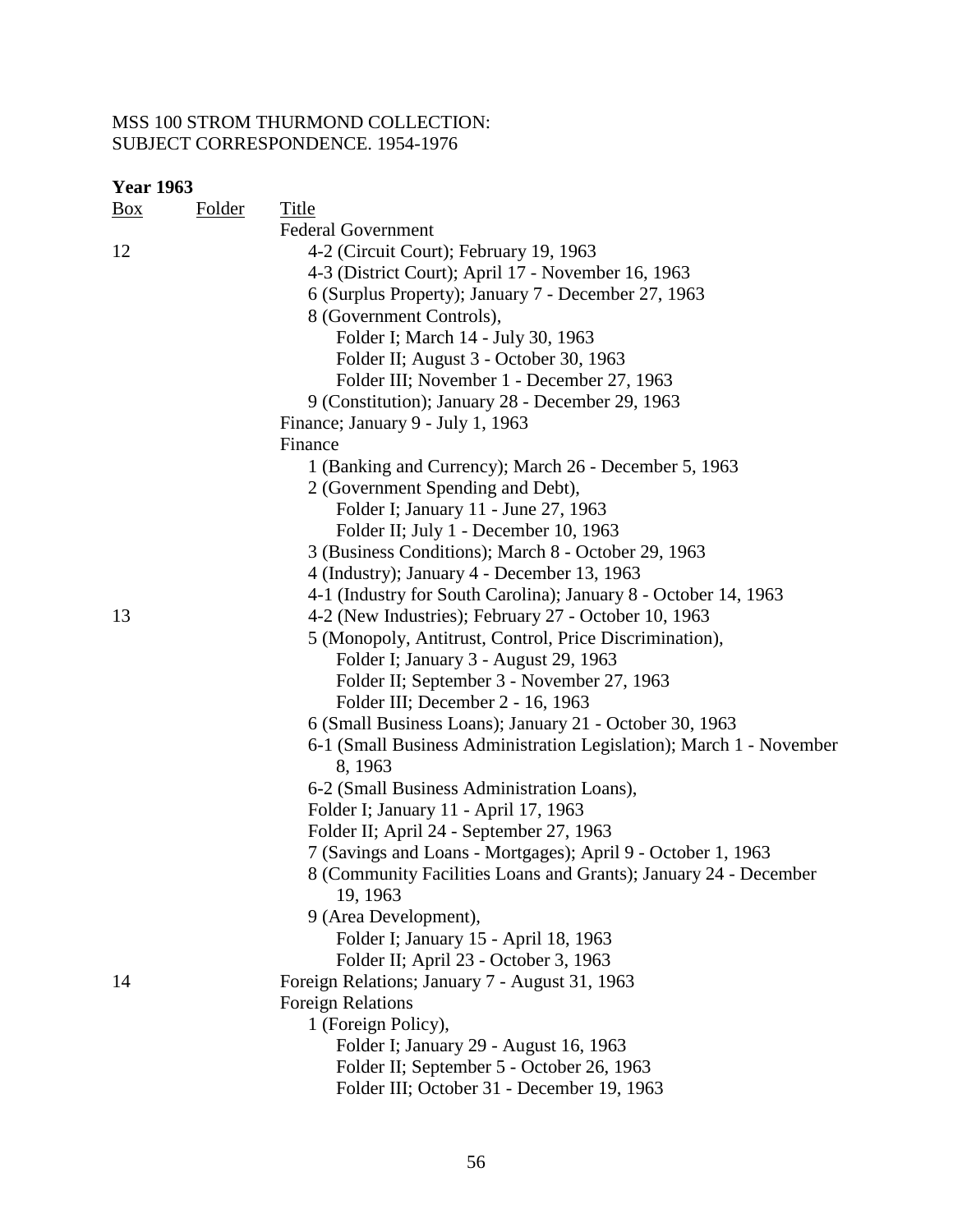| <b>Year 1963</b> |               |                                                                                                 |
|------------------|---------------|-------------------------------------------------------------------------------------------------|
| Box              | <b>Folder</b> | <b>Title</b>                                                                                    |
|                  |               | <b>Foreign Relations</b>                                                                        |
| 14               |               | 2 (Foreign Aid),                                                                                |
|                  |               | Folder I; January 11 - August 29, 1963                                                          |
|                  |               | Folder II; September 5 - November 8, 1963                                                       |
|                  |               | Folder III; November 13 - December 28, 1963                                                     |
|                  |               | 3 (Treaties and Peace Pacts); January 14 - December 20, 1963                                    |
|                  |               | 4 (United Nations),                                                                             |
|                  |               | Folder I; January 16 - May 20, 1963                                                             |
|                  |               | Folder II; June 4 - December 16, 1963                                                           |
|                  |               | 4-1 (Red China); August 8 - September 27, 1963                                                  |
| 15               |               | 4-2 (World Court Treaty -- Connally Amendment); August 8 -                                      |
|                  |               | November 7, 1963                                                                                |
|                  |               | 6 (Congo Situation),                                                                            |
|                  |               | Folder I; January 1-31, 1963                                                                    |
|                  |               | Folder II; February 4 - December 28, 1963                                                       |
|                  |               | Health and Welfare; January 8 - December 11, 1963                                               |
|                  |               | <b>Health and Welfare</b>                                                                       |
|                  |               | 1 (Community Health and Sanitation); November 18, 1963                                          |
|                  |               | 1-1 (Sewage and Sewage Disposal); January 9 - July 11, 1963                                     |
|                  |               | 1-2 (Stream and River Pollution); July 9 - December 16, 1963                                    |
|                  |               | 2 (Diseases and Conditions); July 11 - December 27, 1963                                        |
|                  |               | 4 (Water, Water Systems, Water Supply); January 23 - December 16,                               |
|                  |               | 1963                                                                                            |
|                  |               | $5$ (Drugs),                                                                                    |
|                  |               | Folder I; January 10 - June 26, 1963                                                            |
|                  |               | Folder II; July 2 - October 30, 1963                                                            |
|                  |               | Folder III; November 13 - December 11, 1963                                                     |
| 16               |               | 6 (Socialized Medicine); February 18 - December 2, 1963                                         |
|                  |               | 7 (Public Welfare); March 14 - September 27, 1963                                               |
|                  |               | Housing; January 30 - October 22, 1963                                                          |
|                  |               |                                                                                                 |
|                  |               | Housing                                                                                         |
|                  |               | 1 (Construction); January 4 - July 2, 1963<br>1-1 (Public Housing); March 4 - November 27, 1963 |
|                  |               |                                                                                                 |
|                  |               | 1-2 (Urban Renewal); July 5, 1963                                                               |
|                  |               | 2 (Financing Interest Rates),                                                                   |
|                  |               | Folder I; January 8 - September 25, 1963                                                        |
|                  |               | Folder II; November 7 - December 17, 1963                                                       |
|                  |               | Immigration and Naturalization,                                                                 |
|                  |               | Folder I; January 10 - September 16, 1963                                                       |
|                  |               | Folder II; October 11 - December 26, 1963                                                       |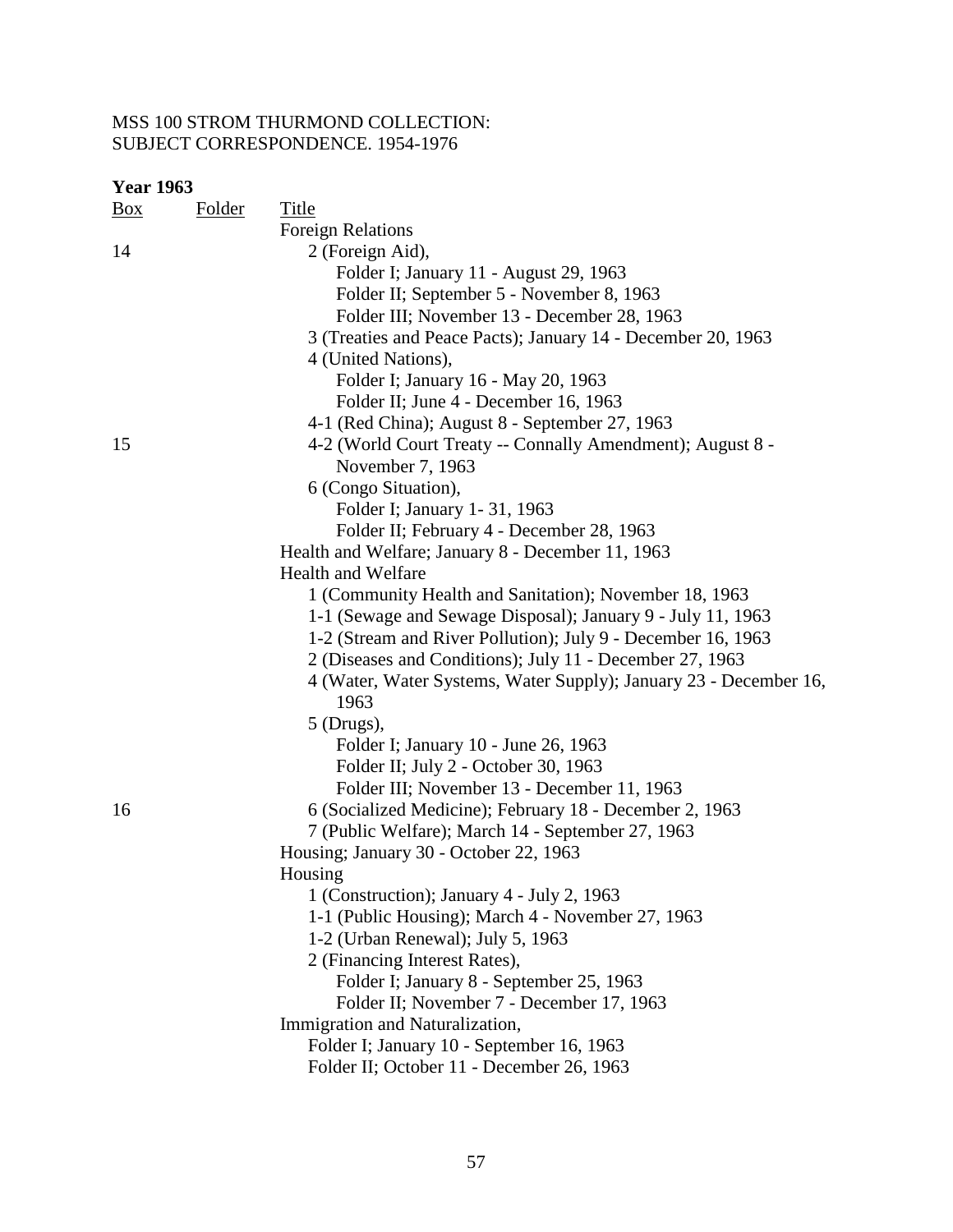| <b>Year 1963</b> |               |                                                                                                             |
|------------------|---------------|-------------------------------------------------------------------------------------------------------------|
| $\frac{Box}{}$   | <b>Folder</b> | <b>Title</b>                                                                                                |
|                  |               | <b>Immigration and Naturalization</b>                                                                       |
| 16               |               | 1 (Citizenship); February 13 - December 10, 1963                                                            |
|                  |               | 2 (Passports, Visas),                                                                                       |
|                  |               | Folder I; January 4 - August 29, 1963                                                                       |
|                  |               | Folder II; September 13 - December 18, 1963                                                                 |
|                  |               | 3 (Quotas, Refugees, Displaced Persons); January 11 - December 3,<br>1963                                   |
| 17               |               | Institutions; July 31, 1963                                                                                 |
|                  |               | Institutions                                                                                                |
|                  |               | 1-2 ([Federal Institutions]: Health and Mental Hospitals); March 15 -<br>June 10, 1963                      |
|                  |               | 1-2-1 ([Federal Institutions]: Federal Aid to Health and Mental<br>Institutions); July 19 - October 3, 1963 |
|                  |               | Insurance and Retirement; January 8 - August 16, 1963                                                       |
|                  |               | <b>Insurance and Retirement</b>                                                                             |
|                  |               | 1 (Federal Government); March 13 - November 1, 1963                                                         |
|                  |               | 1-1 (Insurance - Accident, Health and Life); April 8 - October 22,<br>1963                                  |
| 17               |               | 1-2 (Retirement and Annuities); January 18 - December 3, 1963                                               |
|                  |               | 1-2-1 (Federal Health Care for the Aged); January 4 - December 4,<br>1963                                   |
|                  |               | 1-4 (Workmen's Compensation); October 14 - November 4, 1963                                                 |
|                  |               | 3 (Private and Industrial Insurance and Retirement); May 17 -                                               |
|                  |               | September 13, 1963                                                                                          |
|                  |               | Inventions                                                                                                  |
|                  |               | 1 (Patents); March 15 - July 3, 1963                                                                        |
|                  |               | Labor; April 17 - December 17, 1963                                                                         |
|                  |               | Labor                                                                                                       |
|                  |               | 1 (Conditions -- Employment, Unemployment); February 1 -                                                    |
|                  |               | December 16, 1963                                                                                           |
|                  |               | 1-1 (South Carolina Employment Security Commission); April 5, 1963                                          |
|                  |               | 2 (Strikes, Work Stoppages),                                                                                |
|                  |               | Folder I; March 28 - August 15, 1963                                                                        |
|                  |               | Folder II; August 21 - November 11, 1963                                                                    |
|                  |               | 3 (Unions); January 15 - December 16, 1963                                                                  |
|                  |               | 3-1 (Internal Management); February 7 - October 30, 1963                                                    |
|                  |               | 3-2 (Right to Work -- Union or Closed Shop); May 13 - September 18,<br>1963                                 |
|                  |               | 3-3 (Labor Reform Legislation); January 29 - November 18, 1963                                              |
| 18               |               | 3-5 (Campaign Contributions and Lobbying); November 20, 1963                                                |
|                  |               |                                                                                                             |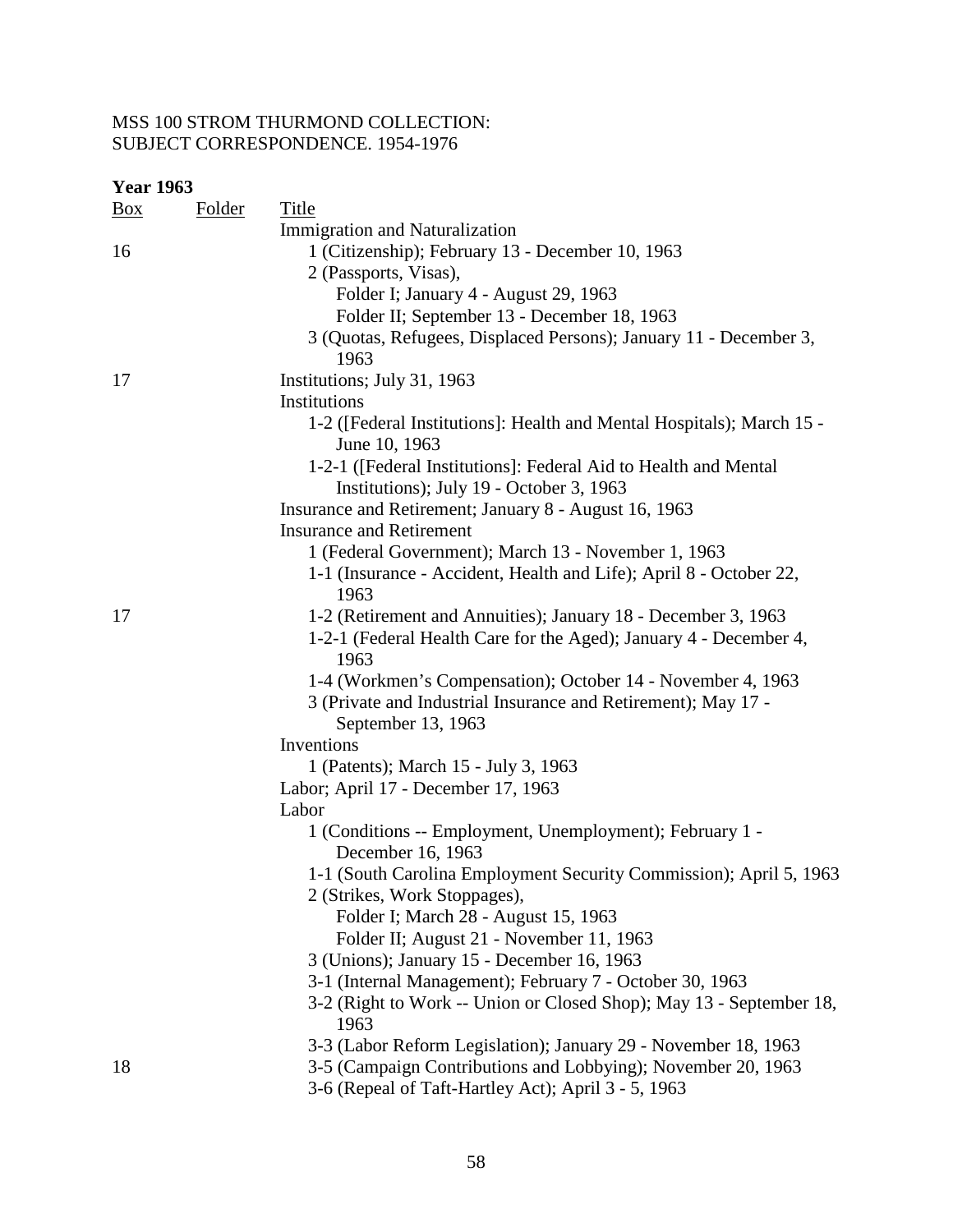| <b>Box</b> | <b>Folder</b> | <b>Title</b>                                                          |
|------------|---------------|-----------------------------------------------------------------------|
|            |               | Labor                                                                 |
| 18         |               | 5 (Minimum Wage); April 23 - November 12, 1963                        |
|            |               | 6 (Fair Labor Standards); January 29 - August 27, 1963                |
|            |               | Legislation,                                                          |
|            |               | Folder I; January 3 - March 29, 1963                                  |
|            |               | Folder II; April 2 - June 7, 1963                                     |
|            |               | Folder III; June 10 - August 28, 1963                                 |
|            |               | Folder IV; September 17 - December 18, 1963                           |
|            |               | Legislation                                                           |
|            |               | 1 (House); February 8 - December 11, 1963                             |
|            |               | 2 (Joint); February 15 - October 24, 1963                             |
|            |               | 3 (Senate),                                                           |
|            |               | Folder I; January 2 - February 21, 1963                               |
|            |               | Folder II; March 5 - December 29, 1963                                |
|            |               | 3-1 (Bills Personally Introduced by Senator Thurmond); February 18 -  |
|            |               | December 20, 1963                                                     |
|            |               | 3-1-1 (S. 42 and S. 43 -- Which Would Create the Court of the Union); |
|            |               | February 21 - July 12, 1963                                           |
| 19         |               | 3-1-2 (S. 1093 -- Bill Which Would Establish a Policy for Terminating |
|            |               | Government Competition); April 3 - November 20, 1963                  |
|            |               | 3-1-12 (S. 2702 -- Private Relief Bill for San Man Inn of Manning,    |
|            |               | S.C.); January 4, 1963 3-2 (Bills Co-sponsored by Senator             |
|            |               | Thurmond); February 13 - December 16, 1963                            |
|            |               | 3-2-18 (Senate Conference Resolution 21 -- Which Concerns Nuclear     |
|            |               | Test Bans / Disarmament Treaties); May 2 - 20, 1963                   |
|            |               | Memorials; January 2 - June 24, 1963                                  |
|            |               | Memorials                                                             |
|            |               | 2 (National -- Federal); April 10 - December 16, 1963                 |
|            |               | Metals; February 20 - December 9, 1963                                |
|            |               | Meteorology; February 15, 1960 - January 24, 1963                     |
|            |               | Military,                                                             |
|            |               | Folder I; January 7 - February 27, 1963                               |
|            |               | Folder II; March 11 - 28, 1963                                        |
|            |               | Folder III; April 5 - June 26, 1963                                   |
|            |               | Folder IV; July 1 - August 19, 1963                                   |
|            |               | Folder V; August 20 - December 2, 1963                                |
| 20         |               | Folder VI; December 4 - 13, 1963                                      |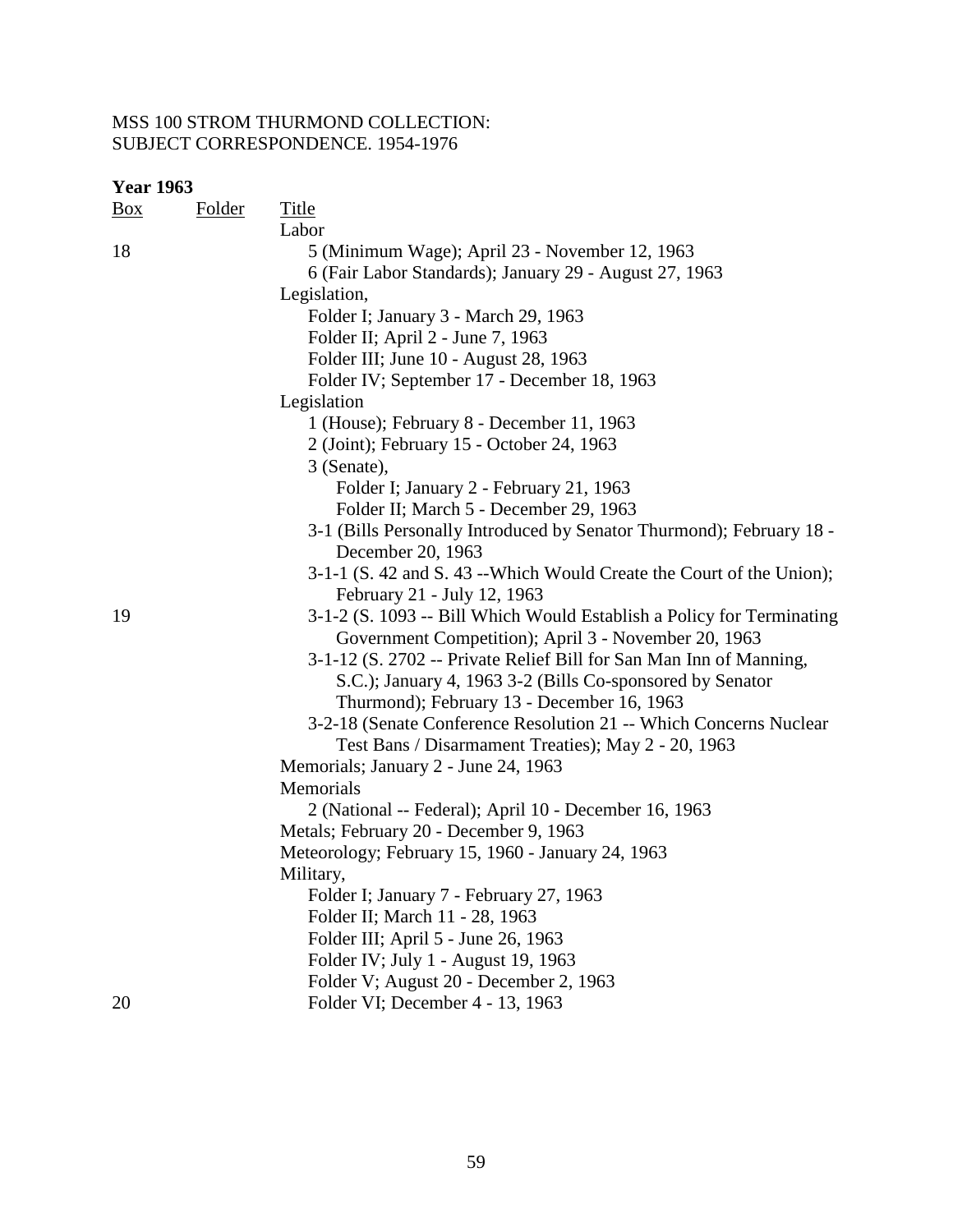| <u>Box</u> | Folder | <b>Title</b>                                                                  |
|------------|--------|-------------------------------------------------------------------------------|
| 20         |        | Military                                                                      |
|            |        | 1 (Military Pay and Allowances),                                              |
|            |        | Folder I; January 11 - March 4, 1963                                          |
|            |        | Folder II; March 5 - April 17, 1963                                           |
|            |        | Folder III; April 18 - 30, 1963                                               |
|            |        | Folder IV; May 1 - 30, 1963                                                   |
|            |        | Folder V; June 3 - July 30, 1963                                              |
|            |        | Folder VI; August 1 - September 30, 1963                                      |
|            |        | Folder VII; October 11 - December 2,1963                                      |
|            |        | 2 (Officer Commissions); November 1 - December 3, 1963                        |
|            |        | 3 (Reservations); February 18 - September 25, 1963                            |
|            |        | 3-1 (Fort Jackson -- Columbia, South Carolina); January 3 - April 16,<br>1963 |
| 21         |        | 3-2 (Donaldson Air Force Base); January 10 - December 11, 1963                |
|            |        | 3-3-1 (Charleston Air Force Base); January 21 - March 20, 1963                |
|            |        | 3-3-2 (Charleston Naval Shipyard); March 12 - December 17, 1963               |
|            |        | 3-4 (Myrtle Beach Air Force Base); March 13 - October 23, 1963                |
|            |        | 3-5 (Shaw Air Force Base); January 31 - July 25, 1963                         |
|            |        | 3-6-2 (Beaufort Marine Air Station); May 27, 1963                             |
|            |        | 3-7 (Aiken Air Force Station); May 24, 1963                                   |
|            |        | 4 (Reserve Programs); January 22 - October 1, 1963                            |
|            |        | 4-1 (Air Force); January 30 - December 4, 1963                                |
|            |        | 4-2 (Army); March 5 - December 20, 1963                                       |
|            |        | 4-2-1 (Army R.O.T.C. [Reserve Officers Training Corps]); January 18           |
|            |        | - February 14, 1963                                                           |
|            |        | 4-3 (Coast Guard); August 29, 1963                                            |
|            |        | 4-4 (Marines); January 29 - December 12, 1963                                 |
|            |        | 4-5 (Navy); April 11 - August 27, 1963                                        |
|            |        | 4-5-1 (Navy R.O.T.C. [Reserve Officers Training Corps]); April 6 -            |
|            |        | October 16, 1963                                                              |
|            |        | 5 (Military Manpower); June 25 - October 9, 1963                              |
|            |        | 5-1 (National Guard),                                                         |
|            |        | Folder I; January 4 - February 28, 1963                                       |
|            |        | Folder II; March 1 - November 6, 1963                                         |
| 22         |        | 5-2 (Reserve); March 14 - June 26, 1963                                       |
|            |        | 6 (USO -- Special Services); October 2, 1963                                  |
|            |        | 7 (Surplus Property); February 14 - December 3, 1963                          |
|            |        | 8 (National Defense); January 31 - December 21, 1963                          |
|            |        | 8-1 (Civil Defense),                                                          |
|            |        | Folder I; January 2 - December 9, 1963                                        |
|            |        | Folder II; December 11 - 20, 1963                                             |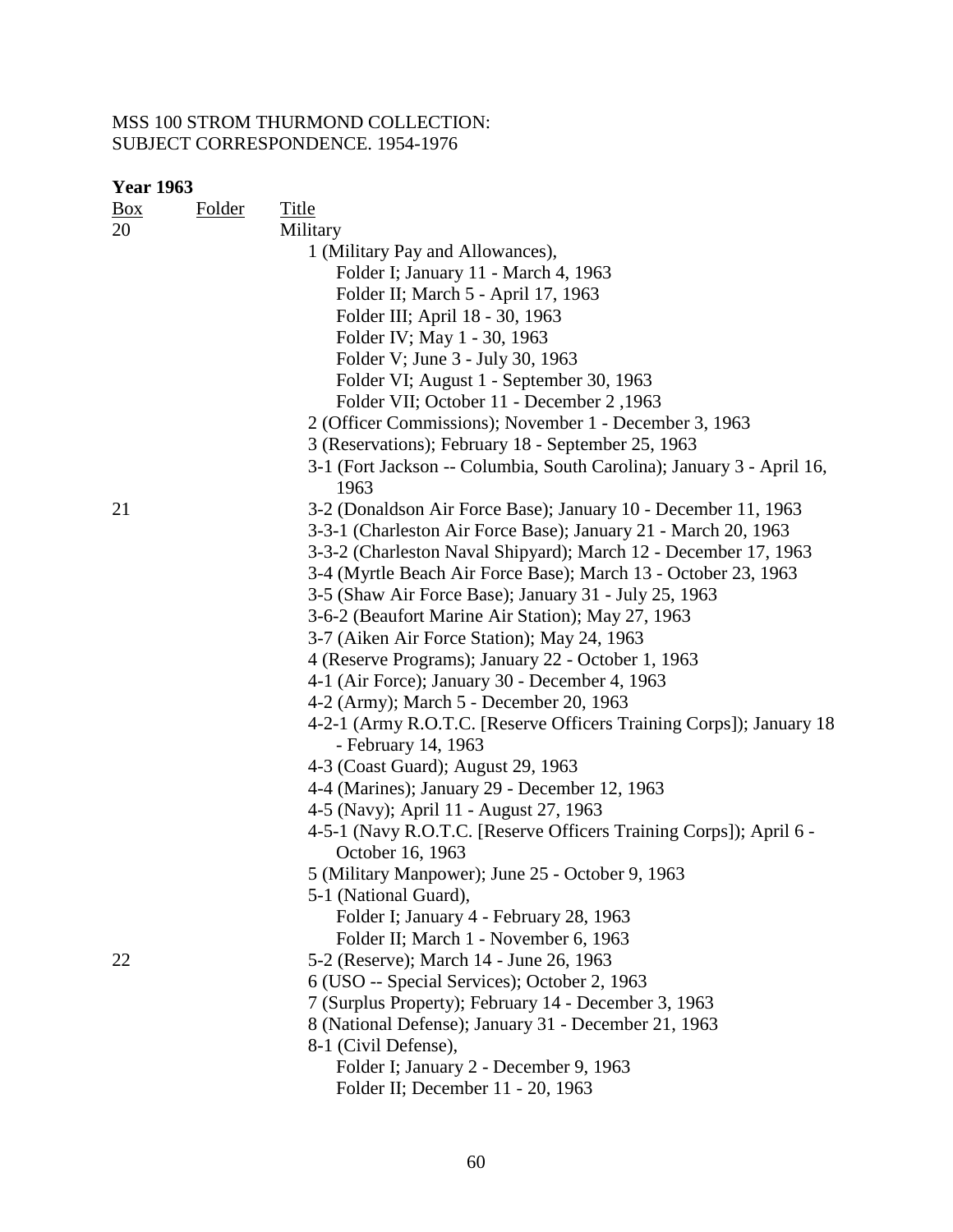| $\frac{Box}{\sqrt{Box}}$ | <b>Folder</b> | Title                                                               |
|--------------------------|---------------|---------------------------------------------------------------------|
|                          |               | Military                                                            |
| 22                       |               | 8-2 (Missiles and Scientific Research),                             |
|                          |               | Folder I; [c. February] - April 23, 1963                            |
|                          |               | Folder II; May 1 - December 16, 1963                                |
|                          |               | 9 (Military Procurement); July 10 - December 11, 1963               |
|                          |               | 10 (Disarmament),                                                   |
|                          |               | Folder I; January 21 - May 10, 1963                                 |
|                          |               | Folder II; May 11 - July 18, 1963                                   |
|                          |               | Folder III; July 23 - August 9, 1963                                |
|                          |               | Folder IV; August 10 - 22, 1963                                     |
|                          |               | Folder V; August 23 - September 5, 1963                             |
|                          |               | Folder VI; September 6 - 12, 1963                                   |
| 23                       |               | Folder VII; September 13 - 22, 1963                                 |
|                          |               | Folder VIII; September 23 - October 4, 1963                         |
|                          |               | Folder IX; October 8 - December 10, 1963                            |
|                          |               | 11 (Chemical Warfare); May 14, 1963                                 |
|                          |               | 12 (Dependants); December 4, 1963                                   |
|                          |               | 13 (Promotion and Retirement); July 23 - December 31, 1963          |
|                          |               | 14 (Budget); October 8 - 15, 1963                                   |
|                          |               | 15 (Peace Corp); March 19 - November 26, 1963                       |
|                          |               | 16 (Exercise Swift Strike III); August 7, 1963                      |
|                          |               | [17] (Air Intelligence Articles); [c. 1963]                         |
|                          |               | Natural Resources; January 29 - July 30, 1963                       |
| 24                       |               | <b>Natural Resources</b>                                            |
|                          |               | 1 (Fish and Wildlife); February 2 - October 12, 1963                |
|                          |               | 2 (Forests),                                                        |
|                          |               | Folder I; January 17 - May 10, 1963                                 |
|                          |               | Folder II; May 13 - July 18, 1963                                   |
|                          |               | Folder III; July 24 - December 9, 1963                              |
|                          |               | 3 (Fuels -- Gas, Oil, Coal, and Coke); April 11 - December 10, 1963 |
|                          |               | 4 (Minerals, Mines, Mining); February 21 - December 3, 1963         |
|                          |               | 5 (Water Resources and Watersheds); February 12 - December 6, 1963  |
|                          |               | Nominations; January 30 - September 26, 1963                        |
|                          |               | <b>Nominations</b>                                                  |
|                          |               | 1 (Federal Department and Agency Heads),                            |
|                          |               | Folder I; January 10 - November 12, 1963                            |
| 25                       |               | Folder II; November 13 - December 20, 1963                          |
|                          |               | 2 (United States Attorney); January 18 - December 28, 1963          |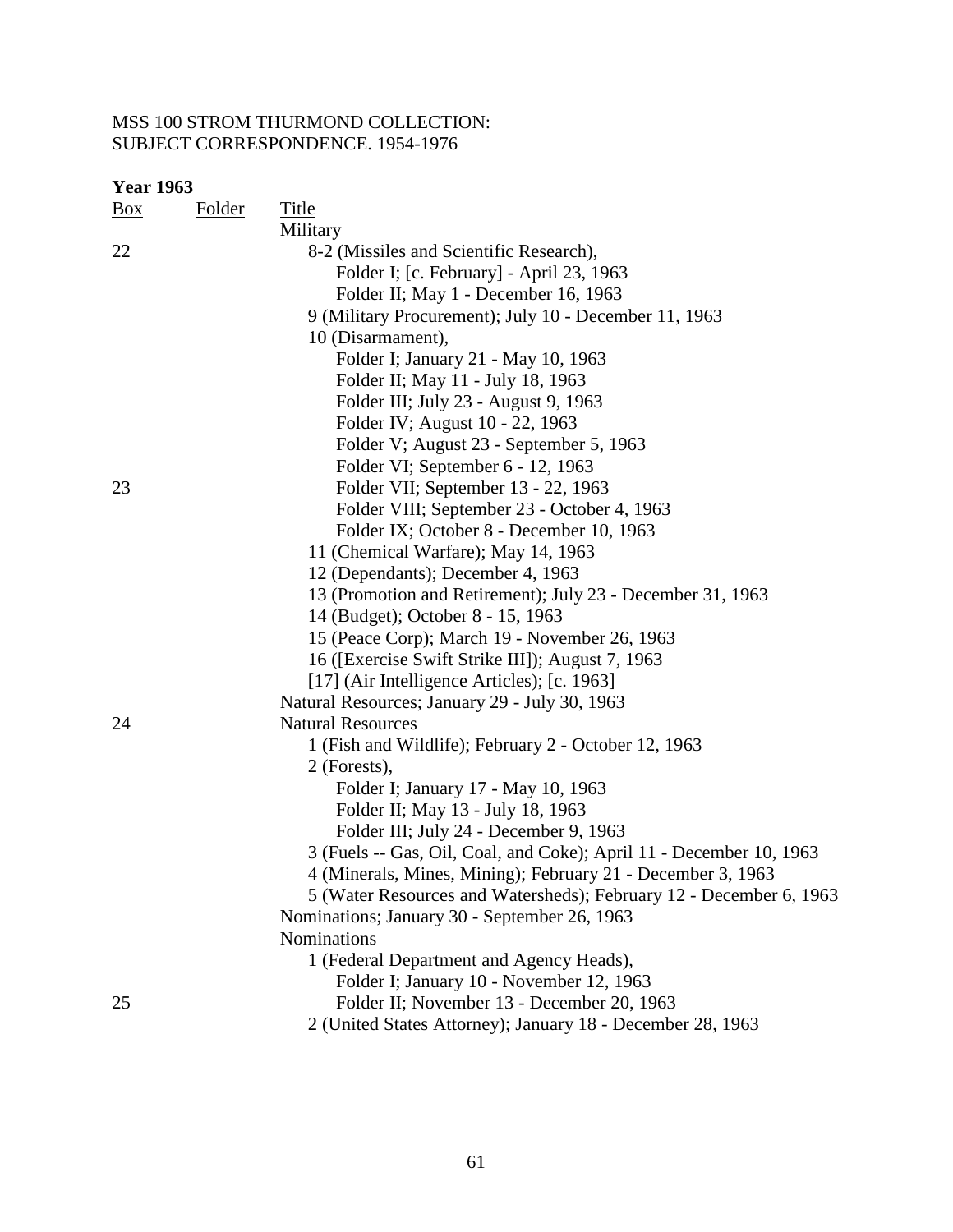| <b>Year 1963</b> |               |                                                                     |
|------------------|---------------|---------------------------------------------------------------------|
| $\frac{Box}{}$   | <b>Folder</b> | <b>Title</b>                                                        |
|                  |               | Nominations                                                         |
| 25               |               | 3 (United States District, Circuit, and Supreme Court Judges),      |
|                  |               | Folder I; January 2 - March 27, 1963                                |
|                  |               | Folder II; April 1 - May 29, 1963                                   |
|                  |               | Folder III; June 1 - [c. 1963]                                      |
|                  |               | 3 - [1] (Judges -- Clarkson); January 8 - December 11, 1963         |
|                  |               | 3 - [2] (Judges -- Pope); January 13 - [c. 1963]                    |
|                  |               | 3 - [3] (Judges -- Hemphill); January 2 - [c. 1963]                 |
|                  |               | 4 (United States Marshalls); April 1 - December 21, 1963            |
|                  |               | 6 (Outstanding Young Man Award); July 8 - [c.1963]                  |
|                  |               | Parks and Forests; January 4 - June 11, 1963                        |
|                  |               | Parks and Forests                                                   |
|                  |               | 1 (Federal); April 9, 1963                                          |
|                  |               | 1-1 (Parks and Forests); April - October 16, 1963                   |
|                  |               | 1-2 (Parks, National); February 6 - August 13, 1963                 |
|                  |               | 1-3 (Reservations and Cemeteries); October 31, 1963                 |
|                  |               | 2 (State); September 3 - 10, 1963                                   |
|                  |               | 2-1 (Forests); March 4 - 20, 1963                                   |
|                  |               | Personal                                                            |
|                  |               | 1-1 (Contributions); February 1 - December 16, 1963                 |
|                  |               | 1-3 -1 (Picture At Winthrop College); February 28 - May 23, 1963    |
|                  |               | 1-4 (Strom Thurmond Foundation); October 4, 1963                    |
| 26               |               | 2 (Appointments, Invitations, and Engagements); January 12 -        |
|                  |               | November 26, 1963                                                   |
|                  |               | 2-1 (Appointments with Constituents),                               |
|                  |               | Folder I; February 4 - August 8, 1963                               |
|                  |               | Folder II; September 9 - December 30, 1963                          |
|                  |               | 2-2 (Appointments with Others); January 21 - December 23, 1963      |
|                  |               | 2-3 (Invitations Accepted and Attended),                            |
|                  |               | Folder I; January 2 - 28, 1963                                      |
|                  |               | Folder II; January 30 - February 28, 1963                           |
|                  |               | Folder III; March 1 - 25, 1963                                      |
|                  |               | Folder IV; March 26 - April 30, 1963                                |
| 27               |               | Folder V; May 1 - June 19, 1963                                     |
|                  |               | Folder VI; June 20 - July 31, 1963                                  |
|                  |               | Folder VII; August 1 - September 26, 1963                           |
|                  |               | Folder VIII; September 27 - November 5, 1963                        |
|                  |               | Folder IX; November 6 - December 30, 1963                           |
|                  |               | 2-5 (Senate Prayer Breakfast Group); February 7 - December 16, 1963 |
|                  |               | 3-1 (Reserve Officers Association [ROA]); January 10 - December 10, |
|                  |               | 1963                                                                |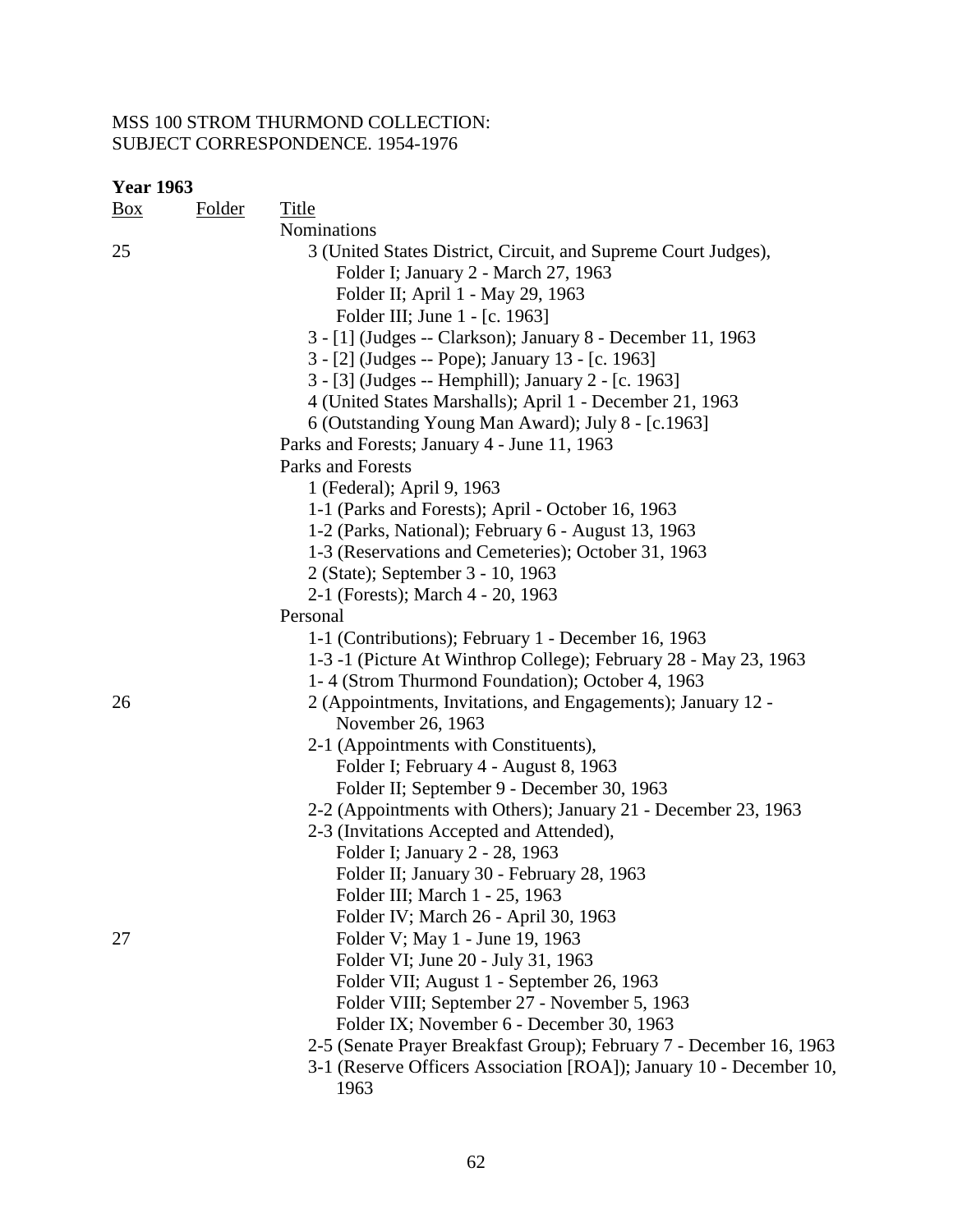| <b>Box</b> | <b>Folder</b> | <b>Title</b>                                                                                                                        |
|------------|---------------|-------------------------------------------------------------------------------------------------------------------------------------|
|            |               | Personal                                                                                                                            |
| 27         |               | 3-2 (Military Government [CAMG]); April 17 - December 20, 1963<br>3-3 (Reserve Training); January 3 - December 23, 1963             |
| 28         |               | 3-4 (Association of the United States Army); July 25 - December 17,<br>1963                                                         |
|            |               | 6 (Senator Thurmond's Trips),                                                                                                       |
|            |               | Folder I; January 6 - September 30, 1963                                                                                            |
|            |               | Folder II; October 1 - November 19, 1963                                                                                            |
|            |               | Folder III; November 20 - December 20, 1963                                                                                         |
|            |               | 9 (Inter-Parliamentary Union Conference Trip); 1962 - April 20, 1963                                                                |
|            |               | 10 (Honors Received by Senator Thurmond); April 4 - November 15,<br>1963                                                            |
|            |               | 10-1-2 (Bob Jones University); May 3 - July 29, 1963                                                                                |
|            |               | 10-1-3 (Baptist College); February 22 - December 20, 1963                                                                           |
|            |               | 10-1-6 (Clemson College -- Doctor of Law Degree and Scholarship);<br>November 18, 1963                                              |
|            |               | 11 (Organizations -- Memberships); February 20 - November 9, 1963<br>11-1 (Sons of American Revolution); March 20 - August 13, 1963 |
|            |               | 11-2 (Freedoms Foundation),                                                                                                         |
|            |               | Folder I; January 3 - June 30, 1963                                                                                                 |
|            |               | Folder II; July 9 - December 31, 1963                                                                                               |
|            |               | Folder III; 1963                                                                                                                    |
|            |               | 11-3 (Boy Scouts of America); March 19 - December 10, 1963                                                                          |
|            |               | Political Affairs,                                                                                                                  |
|            |               | Folder I; February 6 - September 27, 1963                                                                                           |
| 29         |               | Folder II; October 13 - November 14, 1963                                                                                           |
|            |               | <b>Political Affairs</b>                                                                                                            |
|            |               | 2 (Elections); August 9 - November 7, 1963                                                                                          |
|            |               | 2-1 (Electoral College); February 22 - November 29, 1963                                                                            |
|            |               | 2-1-1 (Presidential Election); January 17 - December 3, 1963                                                                        |
|            |               | 3 (Third Parties),                                                                                                                  |
|            |               | Folder I; February 21 - October 31, 1963                                                                                            |
|            |               | Folder II; November 4 - December 30, 1963                                                                                           |
|            |               | 5 (President John F. Kennedy Administration),                                                                                       |
|            |               | Folder I; February 13 - June 23, 1963                                                                                               |
|            |               | Folder II; June 24 - October 24, 1963                                                                                               |
|            |               | 6 (Offers to Help in Election); February 12 - December 9, 1963                                                                      |
|            |               | 7 (Assassination of President John F. Kennedy); November 24 -                                                                       |
|            |               | December 27, 1963                                                                                                                   |
|            |               | 8-1-1 ([Independent Parties]); April 10, 1963                                                                                       |
|            |               | 12-1 ([Political Debates]); March 2, 1963                                                                                           |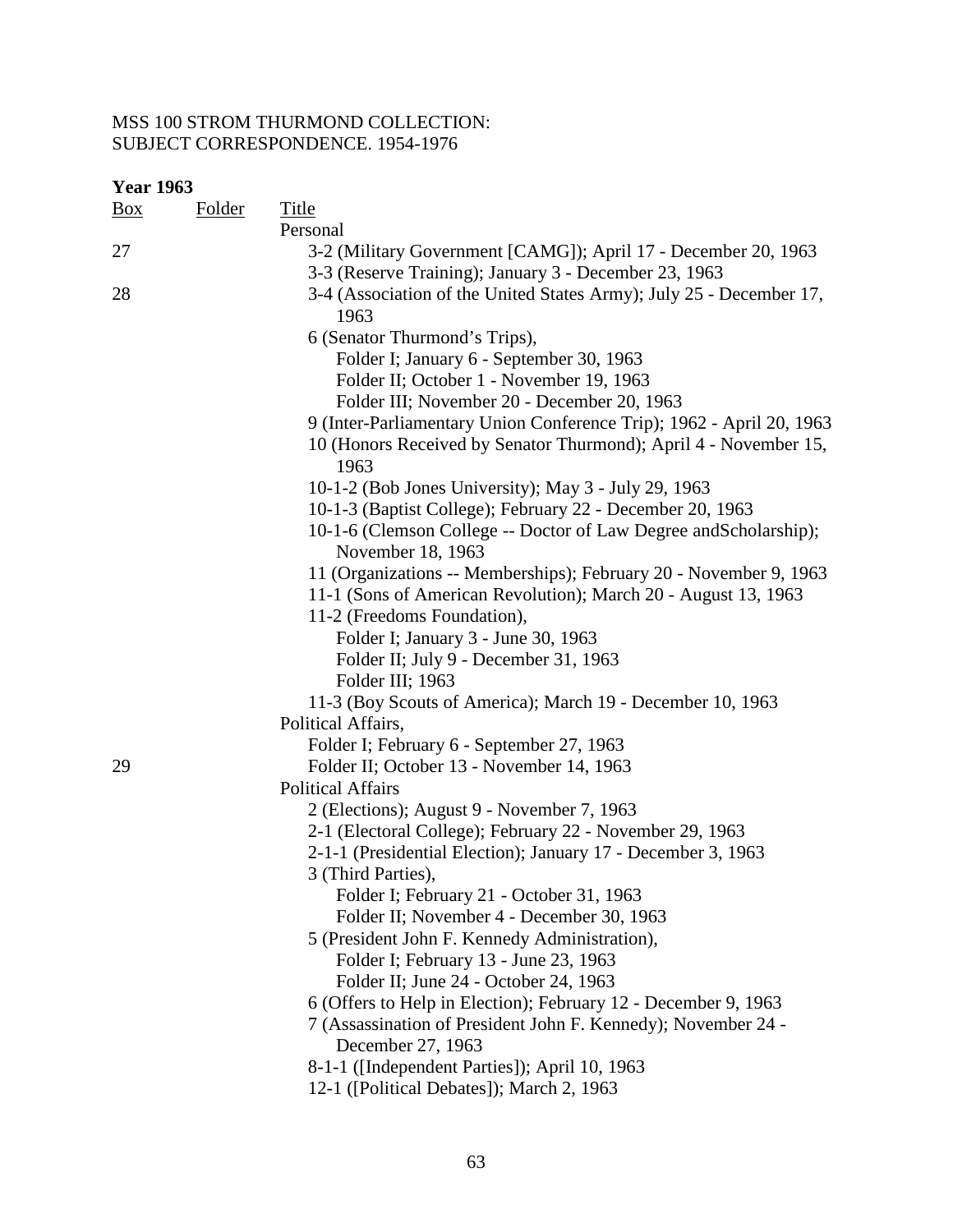| <b>Box</b> | Folder | <b>Title</b>                                                                      |
|------------|--------|-----------------------------------------------------------------------------------|
| 29         |        | Postal Affairs; January 1 - December 6, 1963                                      |
|            |        | <b>Postal Affairs</b>                                                             |
|            |        | 1 (Parcel Post); January 4 - July 29, 1963                                        |
|            |        | 2 (Postage, Postage Rates, Mail Permits); January 4 - December 2,                 |
|            |        | 1963                                                                              |
|            |        | 2-1 (Obscene Mail); May 16 - June 3, 1963                                         |
|            |        | 3 (Commemorative Stamps); January 31 - October 9, 1963                            |
| 30         |        | 4 (Transportation of Mail); January 16 - December 21, 1963                        |
|            |        | 5 (South Carolina Post Offices and Rural Routes); March 15 -<br>November 23, 1963 |
|            |        | 5-1 (Abbeville County); January 23 - March 25, 1963                               |
|            |        | 5-2 (Aiken County); January 9 - October 7, 1963                                   |
|            |        | 5-3 (Allendale County); March 13 - December 18, 1963                              |
|            |        | 5-4 (Anderson County); February 7 - August 21, 1963                               |
|            |        | 5-5 (Bamberg County); May 17 - November 8, 1963                                   |
|            |        | 5-6 (Barnwell County); January 29 - November 19, 1963                             |
|            |        | 5-7 (Beaufort County); February 4 - May 1, 1963                                   |
|            |        | 5-8 (Berkeley County); April 15 - May 17, 1963                                    |
|            |        | 5-9 (Calhoun County); August 26 - October 2, 1963                                 |
|            |        | 5-10 (Charleston County); March 15 - December 6, 1963                             |
|            |        | 5-12 (Chester County); August 14, 1963                                            |
|            |        | 5-14 (Clarendon County); January 11 - July 17, 1963                               |
|            |        | 5-15 (Colleton County); October 1 - 3, 1963                                       |
|            |        | 5-16 (Darlington County); September 4 - October 16, 1963                          |
|            |        | 5-17 (Dillon County); January 2 - June 27, 1963                                   |
|            |        | 5-18 (Dorchester County); April 15 - December 30, 1963                            |
|            |        | 5-20 (Fairfield County); January 8 - August 13, 1963                              |
|            |        | 5-21 (Florence County); March 15 - December 12, 1963                              |
|            |        | 5-22 (Georgetown County); April 8 - December 27, 1963                             |
|            |        | 5-23 (Greenville County); March 1 - May 10, 1963                                  |
|            |        | 5-24 (Greenwood County); March 1 - April 12, 1963                                 |
|            |        | 5-25 (Hampton County); January 16 - September 20, 1963                            |
|            |        | 5-26 (Horry County); January 9 - July 27, 1963                                    |
|            |        | 5-27 (Jasper County); April 9 - December 9, 1963                                  |
|            |        | 5-28 (Kershaw County); January 2 - February 4, 1963                               |
|            |        | 5-30 (Laurens County); February 12 - December 3, 1963                             |
|            |        | 5-31 (Lee County); June 6, 1963                                                   |
|            |        | 5-32 (Lexington County); January 8 - December 24, 1963                            |
|            |        | 5-33 (Marion County); July 18 - December 16, 1963                                 |
|            |        | 5-36 (Newberry County); April 11 - June 20, 1963                                  |
|            |        | 5-38 (Orangeburg County); January 30 - November 19, 1963                          |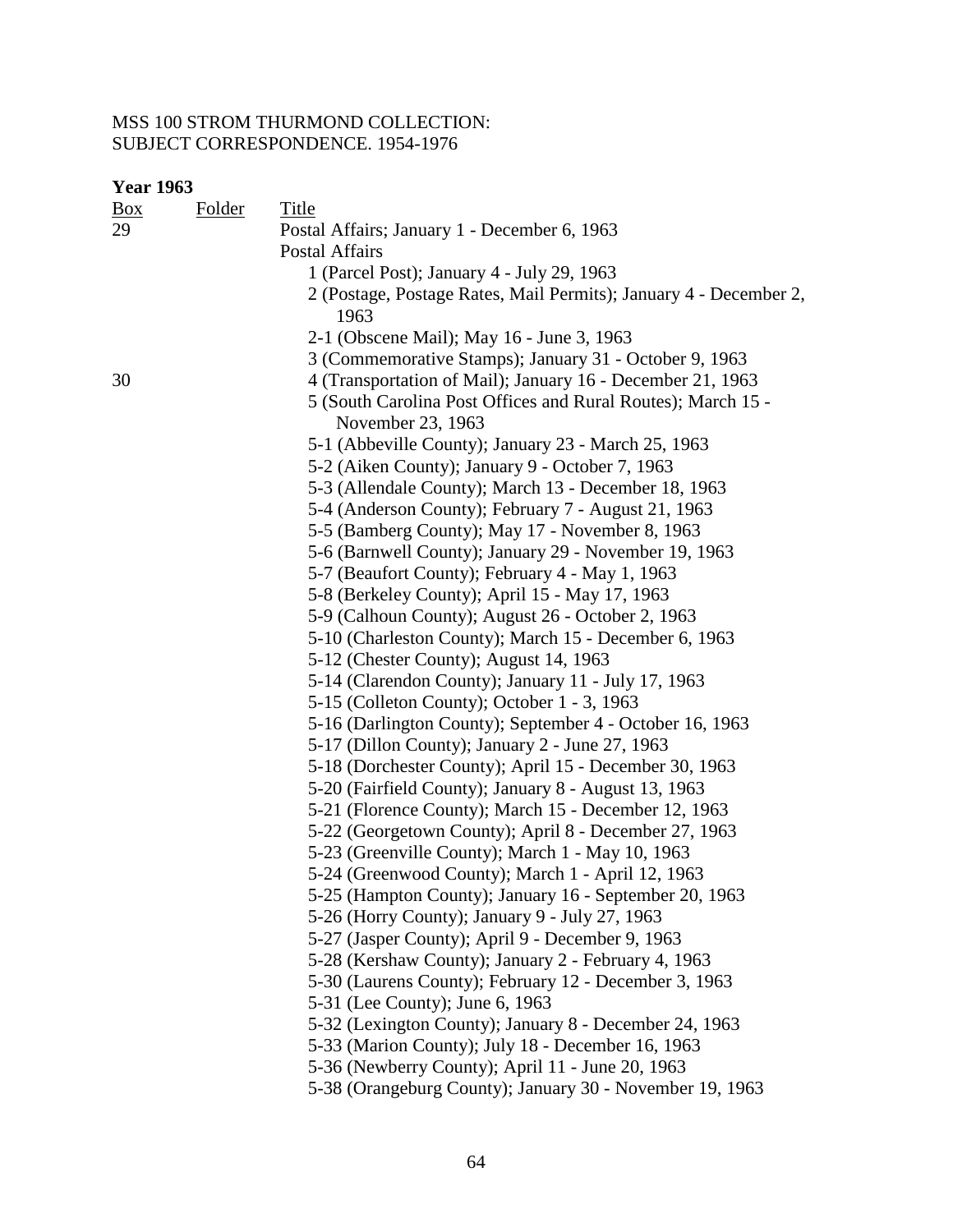| <b>Year 1963</b> |               |                                                                      |
|------------------|---------------|----------------------------------------------------------------------|
| $\frac{Box}{}$   | <b>Folder</b> | Title                                                                |
|                  |               | Postal Affairs                                                       |
| 30               |               | 5-40 (Richland County); June 27 - August 13, 1963                    |
|                  |               | 5-41 (Saluda County); July 2 - September 3, 1963                     |
|                  |               | 5-42 (Spartanburg County); January 23 - December 6, 1963             |
|                  |               | 5-43 (Sumter County); May 2 - December 20, 1963                      |
|                  |               | 5-44 (Union County); May 22 - 23, 1963                               |
|                  |               | 5-45 (Williamsburg County); December 6, 1963                         |
|                  |               | Power; January 8 - June 28, 1963                                     |
|                  |               | Power                                                                |
|                  |               | 1 (Private); June 21, 1963                                           |
|                  |               | 2 (Public); April 11 - July 5, 1963                                  |
|                  |               | 2-1 (Rural Electrification Administration [REA]); February 27 -      |
|                  |               | December 6, 1963                                                     |
|                  |               | 2-2 (Tennessee Valley Authority [TVA]); June 26, 1963                |
|                  |               | Public Relations; January 2 - April 12, 1963                         |
| 31               |               | <b>Public Relations</b>                                              |
|                  |               | 3-4 (Letters Complimentary),                                         |
|                  |               | Folder I; January 7 - March 29, 1963                                 |
|                  |               | Folder II; April 12 - July 22, 1963                                  |
|                  |               | Folder III; July 23 - October 31, 1963                               |
|                  |               | Folder IV; November 1 - December 28, 1963                            |
|                  |               | 3-4-1 (Complimentary Resolutions); January 11 - December 2, 1963     |
|                  |               | 4 (Complaints, Criticisms); February 5 - December 10, 1963           |
|                  |               | 8 (Publicity); February 8 - November 20, 1963                        |
|                  |               | 8-1 (Press Releases); January 18 - December 12, 1963                 |
|                  |               | 8-2 (Radio Releases),                                                |
|                  |               | Folder I; January 9 - April 29, 1963                                 |
|                  |               | Folder II; May 2 - December 20, 1963                                 |
| 32               |               | 8-3 (TV Releases); January 15 - November 8, 1963                     |
|                  |               | 8-4 (Magazine Articles); February 20 - November 16, 1963             |
|                  |               | 8-5 (Weekly Newsletters); January 29 - December 16, 1963             |
|                  |               | 10-8-2 (Information for Term Papers); January 18 - December 16,      |
|                  |               | 1963                                                                 |
|                  |               | 10-8-3 (Other Information); May 6 - November 21, 1963                |
|                  |               | 10-9 (Public Laws, Legislative Bills, Acts); January 23 - August 27, |
|                  |               | 1963                                                                 |
|                  |               | 12 (Civil War Centennial); [1963]                                    |
|                  |               | Reports and Statistics; February 12 - September 17, 1963             |
|                  |               | Rivers and Harbors; April 2 - May 13, 1963                           |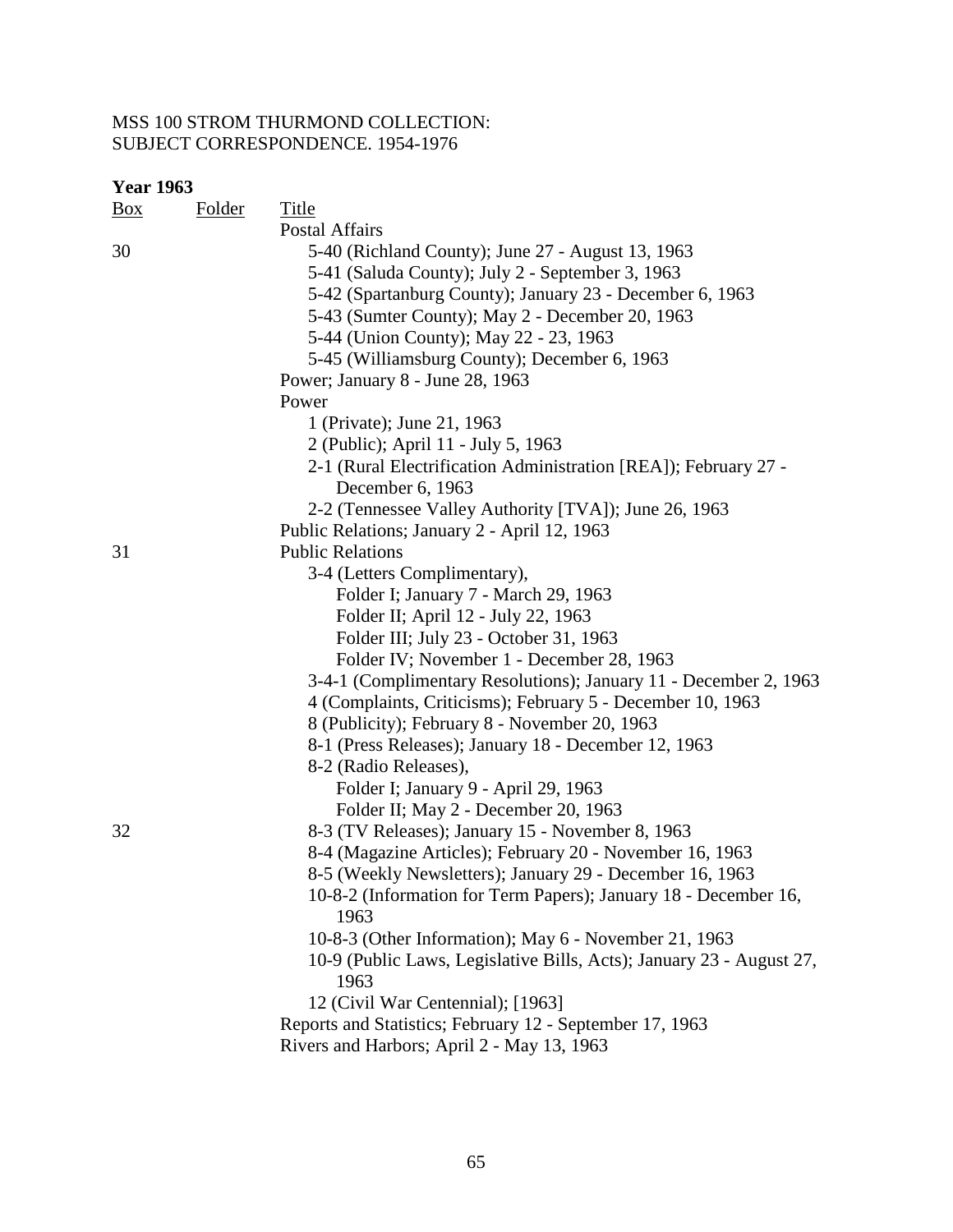| <b>Year 1963</b> |               |                                                                            |
|------------------|---------------|----------------------------------------------------------------------------|
| $\frac{Box}{}$   | <b>Folder</b> | <u>Title</u>                                                               |
|                  |               | <b>Rivers and Harbors</b>                                                  |
| 32               |               | 1 (Ports, Harbors, Shipyards and Docks); January 18 - December 12,<br>1963 |
|                  |               | 3 (Dams and Reservoirs),                                                   |
|                  |               | Folder I; February 18 - March 29, 1963                                     |
|                  |               | Folder II; April 3 - May 17, 1963                                          |
|                  |               | Folder III; May 20 - June 28, 1963                                         |
|                  |               | Folder IV; July 5 - December 13, 1963                                      |
| 33               |               | 3-1 (Hartwell Dam); April 3 - September 17, 1963                           |
|                  |               | 3-2 (Clarks Hill Reservoir); January 24 - October 3, 1963                  |
|                  |               | 4 (Rivers, Waterways and Canals),                                          |
|                  |               | Folder I; February 6 - 26, 1963                                            |
|                  |               | Folder II; May 10 - November 15, 1963                                      |
|                  |               | Roads                                                                      |
|                  |               | 1 (Federal Roads); July 12 - September 5, 1963                             |
|                  |               | 2 (State Roads); February 18 - November 19, 1963                           |
|                  |               | Salaries; April 5 - May 16, 1963                                           |
|                  |               | 1 (Federal Employees); April 8 - December 11, 1963                         |
|                  |               | 1-1 (Postal Employees); May 3 - November 12, 1963                          |
|                  |               | <b>Selective Service</b>                                                   |
|                  |               | 2 (Universal Military Training); 1962 - May 29, 1963                       |
|                  |               | Social Security; April 22 - August 6, 1963                                 |
|                  |               | Social Security                                                            |
|                  |               | 1 (Benefits); February 21 - December 11, 1963                              |
|                  |               | 1-1 (Increased Annuities); March 20 - October 29, 1963                     |
|                  |               | 1-2 (Reduction of Age Requirements); January 28 - July 8, 1963             |
|                  |               | 2 (Eligibility — Coverage); April 5 - October 22, 1963                     |
|                  |               | State Government; May 24, 1963                                             |
|                  |               | <b>State Government</b>                                                    |
|                  |               | 1 (Departments); January 11, 1963                                          |
|                  |               | 3 (State Legislature); January 9 - November 13, 1963                       |
|                  |               | 3-1 (General Assembly Resolutions); May 28 - June 6, 1963                  |
|                  |               | 4 (States' Rights); February 16 - June 19, 1963                            |
|                  |               | Taxes; January 4 - July 26, 1963                                           |
| 34               |               | Taxes                                                                      |
|                  |               | 1 (Federal); July 5 - December 21, 1963                                    |
|                  |               | 1-1 (Excise Taxes); January 16 - May 29, 1963                              |
|                  |               | 1-2 (Income Taxes),                                                        |
|                  |               | Folder I; January 11 - August 29, 1963                                     |
|                  |               | Folder II; August 30 - November 2, 1963                                    |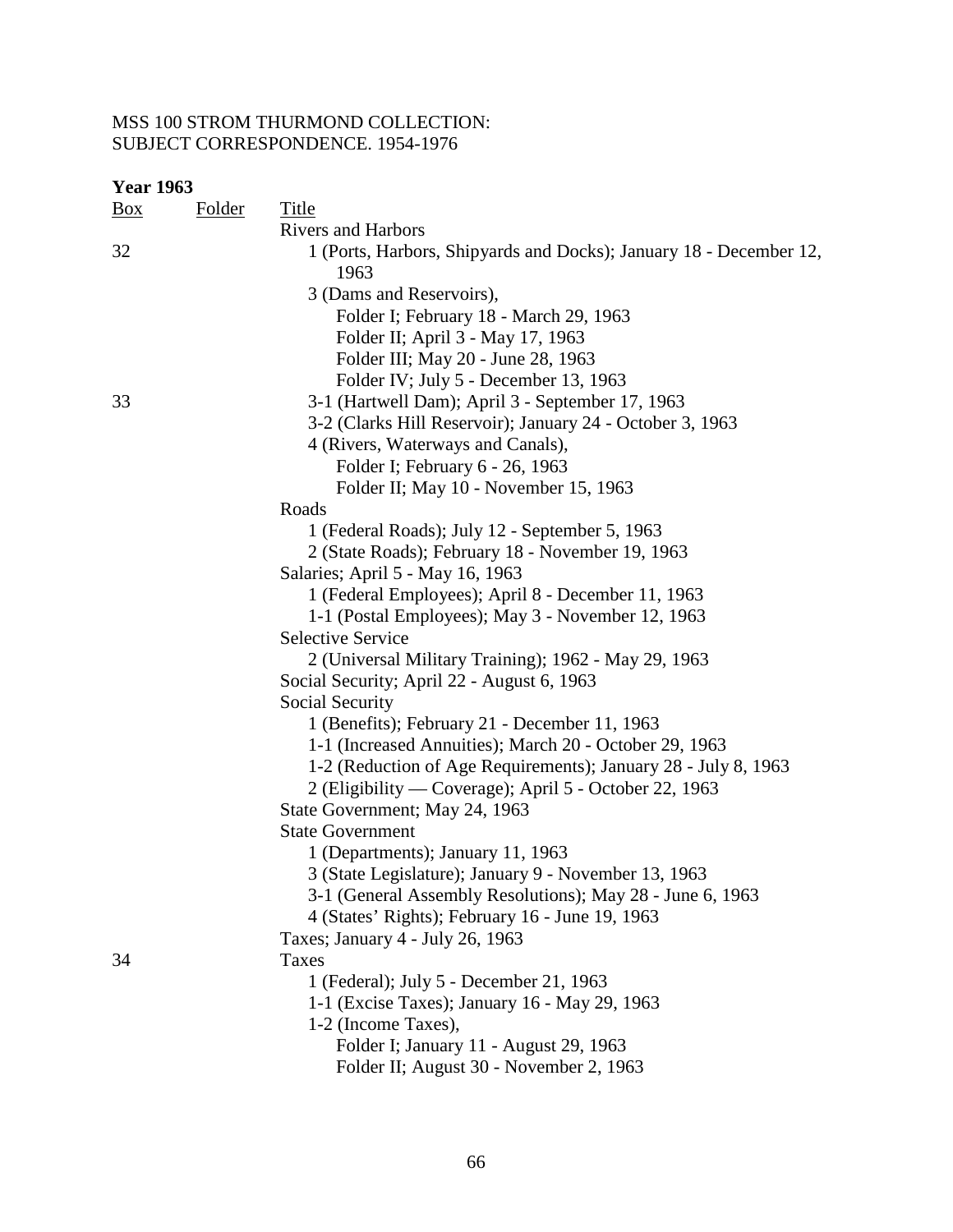| <b>Year 1963</b> |               |                                                                   |
|------------------|---------------|-------------------------------------------------------------------|
| Box              | <u>Folder</u> | <b>Title</b>                                                      |
|                  |               | Taxes                                                             |
|                  |               | 1-2-1 (Reduction in Income Taxes),                                |
| 34               |               | Folder I; January 1 - February 21, 1963                           |
|                  |               | Folder II; February 22 - March 4, 1963                            |
|                  |               | Folder III; March 5 - 11, 1963                                    |
| 35               |               | Folder IV; March 12 - 18, 1963                                    |
|                  |               | Folder V; March 19 - 23, 1963                                     |
|                  |               | Folder VI; March 25 - 29, 1963                                    |
|                  |               | Folder VII; April 1 - 10, 1963                                    |
|                  |               | Folder VIII; April 11 - May 15, 1963                              |
|                  |               | Folder IX; May 22 - September 30, 1963                            |
|                  |               | Folder X; October 2 - December 6, 1963                            |
| 36               |               | Folder XI; December 10 - 31, 1963                                 |
|                  |               | 1-2-2 (Exemptions); April 5 - December 30, 1963                   |
|                  |               | 2 (State); April 17 - December 2, 1963                            |
|                  |               | Trade; January 15 - August 15, 1963                               |
|                  |               | Trade                                                             |
|                  |               | 1 (Import - Export Matters),                                      |
|                  |               | Folder I; January 21 - August 16, 1963                            |
|                  |               | Folder II; August 21 - December 10, 1963                          |
|                  |               | 2 (Tariffs, Trade Agreements); January 23 - December 3, 1963      |
|                  |               | 2-1 (Textiles),                                                   |
|                  |               | Folder I; January 12 - May 29, 1963                               |
|                  |               | Folder II; June 3 - December 20, 1963                             |
|                  |               | 2-1-1 (Textile Investigation); March 8 - 9, 1963                  |
|                  |               | 2-1-2 (Textile Industry Advisory Commission); March 7 - March 16, |
|                  |               | 1963                                                              |
|                  |               | 2-2 (Plywood); March 7 - September 26, 1963                       |
|                  |               | 3 (Fair Trade); April 17 - July 5, 1963                           |
|                  |               | 4 (Trading with the Enemy),                                       |
|                  |               | Folder I; February 11 - November 9, 1963                          |
|                  |               | Folder II; November 13 - December 31, 1963                        |
| 37               |               | 6 (Foreign Trade); January 4 - December 6, 1963                   |
|                  |               | 7 (Interstate Trade); March 9 - June 5, 1963                      |
|                  |               | Transportation; March 28 - June 19, 1963                          |
|                  |               | Transportation                                                    |
|                  |               | 1 (Motor Carriers); March 5 - October 21, 1963                    |
|                  |               | 1-1 (Public Roads); May 3 - October 30, 1963                      |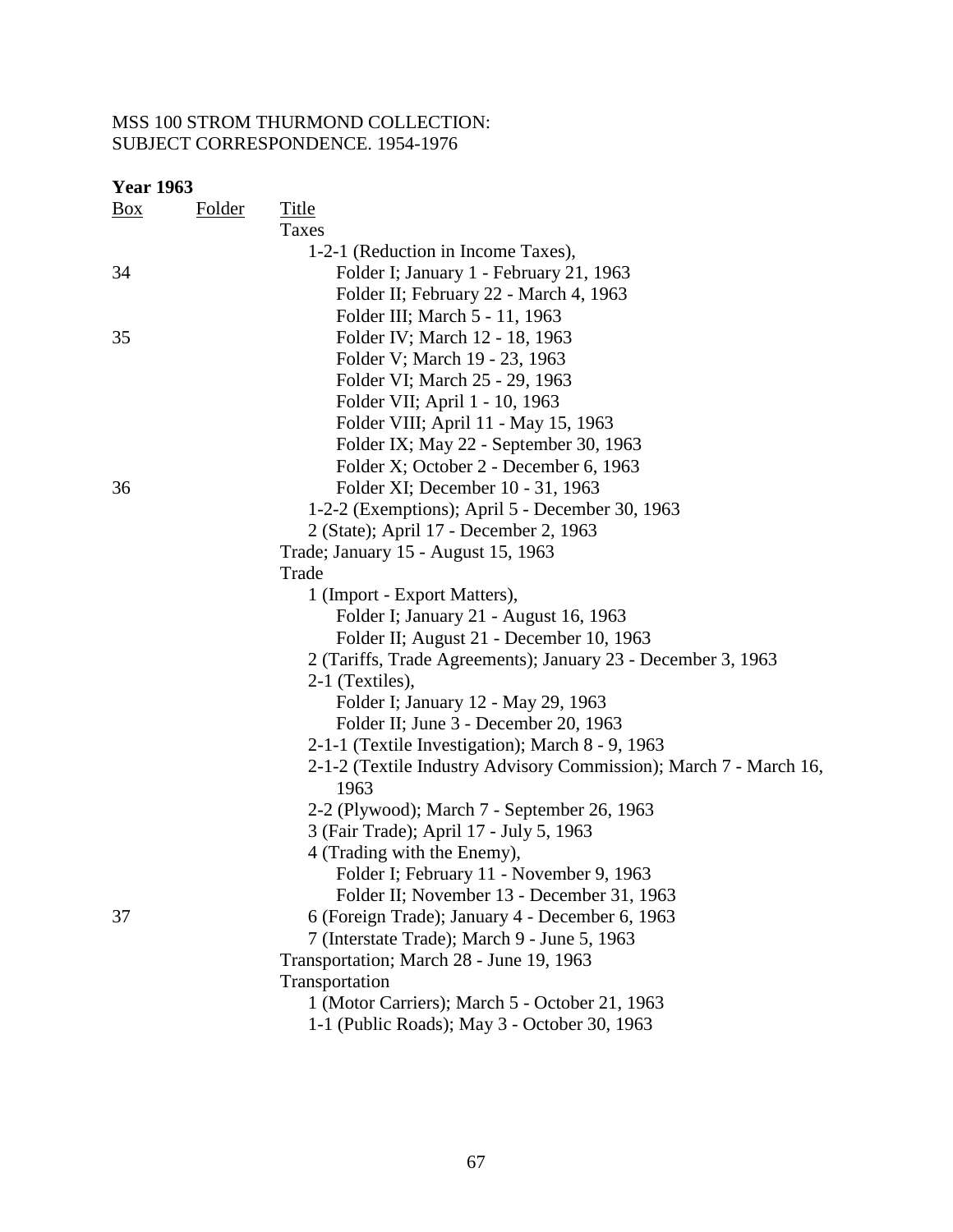| <b>Year 1963</b> |               |                                                                      |
|------------------|---------------|----------------------------------------------------------------------|
| $\frac{Box}{}$   | <u>Folder</u> | Title                                                                |
|                  |               | Transportation                                                       |
|                  |               | 2 (Railroads),                                                       |
| 37               |               | Folder I; January 22 - June 18, 1963                                 |
|                  |               | Folder II; June 20 - November 6, 1963                                |
|                  |               | 2-1 (Freight Rates),                                                 |
|                  |               | Folder I; January 3 - February 28, 1963                              |
|                  |               | Folder II; March 5 - April 9, 1963                                   |
| 38               |               | Folder III; April 15 - May 15, 1963                                  |
|                  |               | Folder IV; May 21 - July 31, 1963                                    |
|                  |               | Folder V; August 3 - December 13, 1963                               |
|                  |               | 2-1[-1] ([Reduced Freight Rates Bill: In-State Volume Mail -- Con]); |
|                  |               | April 23 - June 7, 1963                                              |
|                  |               | 2-1[-2] ([Reduced Freight Rates Bill: Out-of-State Volume Mail --    |
|                  |               | Con]); May 3 - June 15, 1963                                         |
|                  |               | 2-1[-3] ([Reduced Freight Rates Bill: Out-of-State Volume Mail --    |
|                  |               | Pro]); May 3 - August 16, 1963                                       |
|                  |               | 3 (Water); May 9 - December 13, 1963                                 |
|                  |               | Un-American Activities; September 15, 1962 - June 30, 1963           |
|                  |               | <b>Un-American Activities</b>                                        |
|                  |               | 1 (Communism),                                                       |
|                  |               | Folder I; May 1961 - February 27, 1963                               |
|                  |               | Folder II; March 1 - April 12, 1963                                  |
| 39               |               | Folder III; April 16 - June 14, 1963                                 |
|                  |               | Folder IV; June 15 - July 23, 1963                                   |
|                  |               | Folder V; July 25 - August 5, 1963                                   |
|                  |               | Folder VI; August 7 - 22, 1963                                       |
|                  |               | Folder VII; August 23 - September 18, 1963                           |
|                  |               | Folder VIII; September 19 - October 30, 1963                         |
|                  |               | Folder IX; November 6 - December 30, 1963                            |
| 40               |               | 1-1 (Castro - Cuban Situation),                                      |
|                  |               | Folder I; January 3 - February 5, 1963                               |
|                  |               | Folder II; February 6 - 11, 1963                                     |
|                  |               | Folder III; February 12 - 15, 1963                                   |
|                  |               | <b>Un-American Activities</b>                                        |
|                  |               | 1-1 (Castro - Cuban Situation),                                      |
|                  |               | Folder IV; February 16 - March 2, 1963                               |
|                  |               | Folder V; March 4 - 29, 1963                                         |
|                  |               | Folder VI; April 1 - May 27, 1963                                    |
|                  |               | Folder VII; June 4 - October 24, 1963                                |
|                  |               | Folder VIII; November 7 - December 10, 1963                          |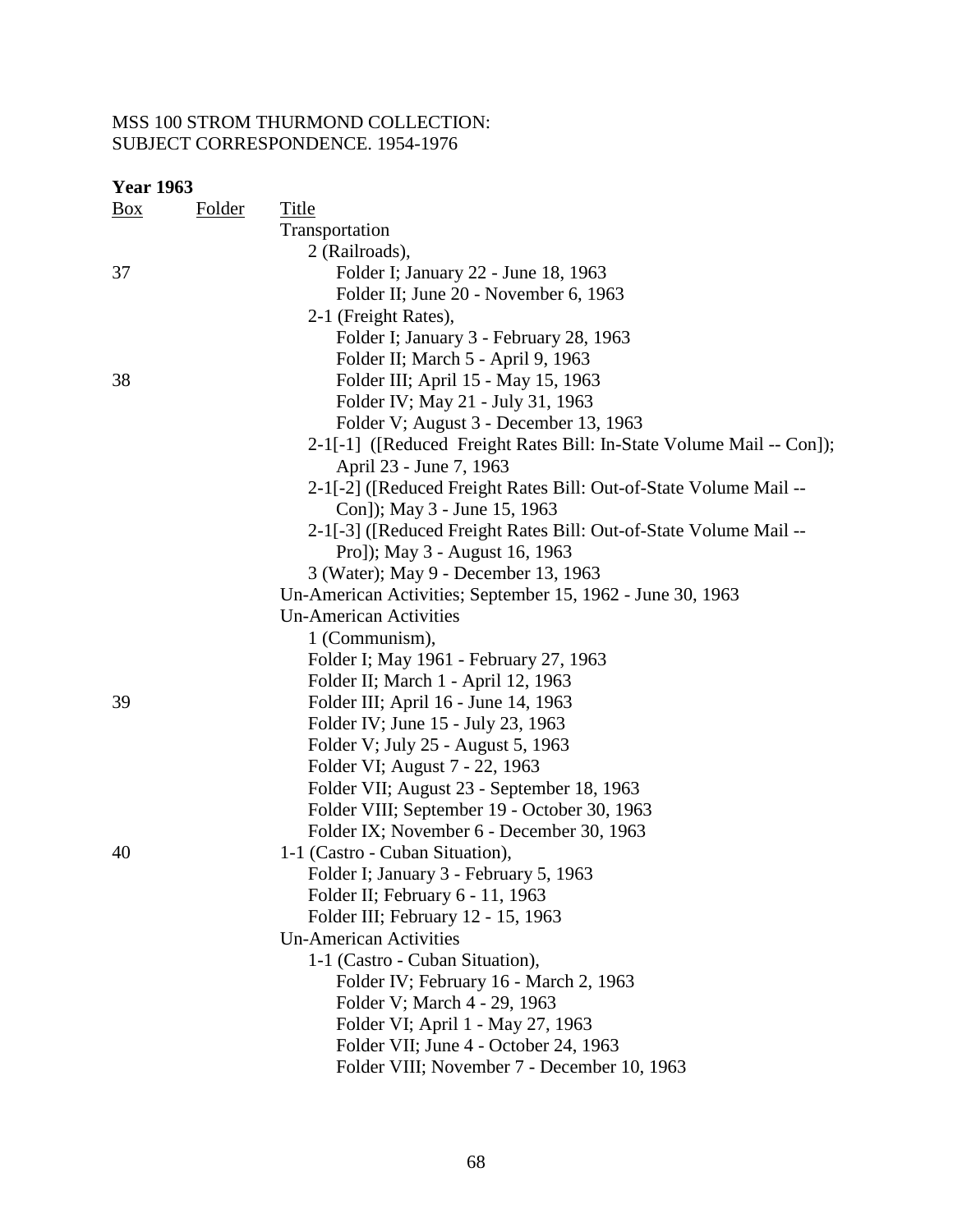| <b>Box</b> | Folder | Title                                                                |
|------------|--------|----------------------------------------------------------------------|
|            |        | Un-American Activities                                               |
| 41         |        | 1-2 (General Edwin A. Walker); March 11 - 26, 1963                   |
|            |        | 1-4 (Berlin Crisis); March 6, 1963                                   |
|            |        | 1-5 (Fulbright Note Muzzling of Military); January 10 - December 29, |
|            |        | 1963                                                                 |
|            |        | 1-9 (Requests for Hearings, Reprints, and Reports),                  |
|            |        | Folder I; January 2 - 18, 1963                                       |
|            |        | Folder II; January 20 - March 31, 1963                               |
|            |        | Folder III; April 2 - September 30, 1963                             |
|            |        | 1-10 (Information for Investigations); January 31 - July 11, 1963    |
|            |        | Veterans; February 2 - November 16, 1963                             |
|            |        | Veterans                                                             |
|            |        | 3 (Education and Schooling); January 21 - October 10, 1963           |
|            |        | 5 (Annuities, Pensions and Disability Allowances); January 7 -       |
|            |        | December 16, 1963                                                    |
|            |        | 5-1 (World War I Veterans); January 9 - December 4, 1963             |
|            |        | 5-2 (Widow's Pensions); March 26 - July 15, 1963                     |
|            |        | 6 (Housing); April 10, 1963                                          |
|            |        |                                                                      |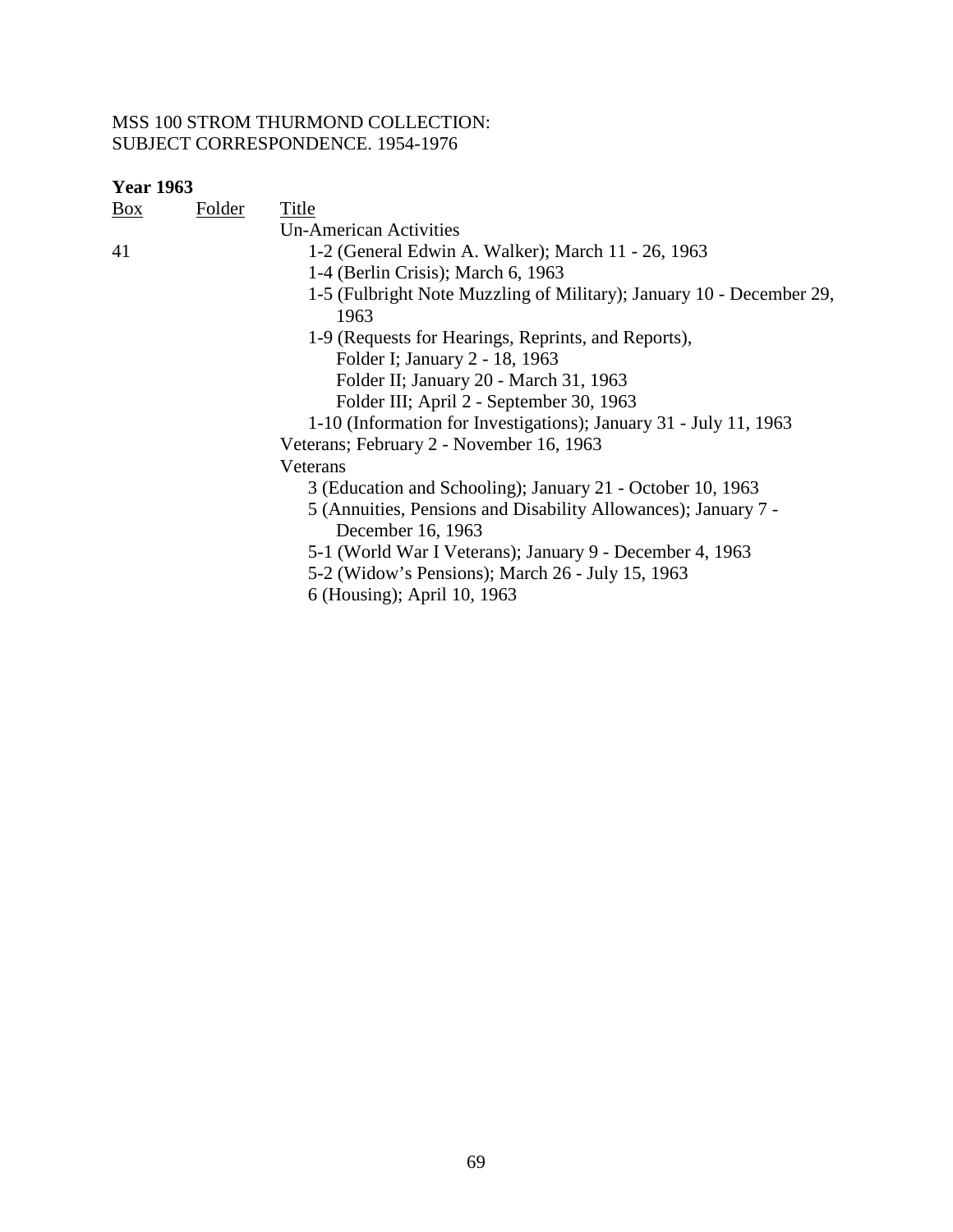| <u>Box</u>     | <b>Folder</b> | <b>Title</b>                                                                                                     |
|----------------|---------------|------------------------------------------------------------------------------------------------------------------|
| $\mathbf{1}$   |               | Administration                                                                                                   |
|                |               | 1 (Personnel); February 1 - 25, 1964                                                                             |
|                |               | 2-1 (Form Letters); January 3 - December 18, 1964                                                                |
|                |               | Agriculture,                                                                                                     |
|                |               | Folder I; January 2 - May 21, 1964                                                                               |
|                |               | Folder II; June 24 - November 10, 1964                                                                           |
|                |               | Agriculture                                                                                                      |
|                |               | 1 (Animals and Animal Products); January 13 - November 20, 1964<br>2 (Commodities); February 13 - August 5, 1964 |
|                |               | $2-1$ (Cotton),                                                                                                  |
|                |               | Folder I; December 23, 1963 - February 14, 1964                                                                  |
|                |               | Folder II; February 17 - March 24, 1964                                                                          |
|                |               | Folder III; April 2 - December 8, 1964                                                                           |
|                |               | 2-1-1 (Cotton Allotments -- Quotas); January 7 - August 22, 1964                                                 |
|                |               | 2-1-2 (Cotton Price Supports); January 6 - March 9, 1964                                                         |
| $\overline{c}$ |               | 2-2 (Tobacco); January 14 - August 21, 1964                                                                      |
|                |               | 2-2-1 (Tobacco Allotments -- Quotas); February 11 - March 17, 1964                                               |
|                |               | 2-3 (Grains); February 13 - July 25, 1964                                                                        |
|                |               | 2-4 (Peaches); March 31 - June 25, 1964                                                                          |
|                |               | 3 (Dairy and Dairy Products); January 31 - August 14, 1964                                                       |
|                |               | 5 (Farm Program); October 31, 1964                                                                               |
|                |               | 5-2 (Soil Bank); February 13, 1964                                                                               |
|                |               | 5-2-2 (Soil Conservation Service); February 12 - June 24, 1964                                                   |
|                |               |                                                                                                                  |
|                |               | 5-3 (Soil Conservation -- Terracing and Building Ponds); January 23 -<br>May 15, 1964                            |
|                |               | Appropriations                                                                                                   |
|                |               | 1 (Federal Appropriations); January 15 - December 4, 1964                                                        |
| $\overline{2}$ |               | Atomic Energy; March 30 - April 6, 1964                                                                          |
|                |               | <b>Atomic Energy</b>                                                                                             |
|                |               | 1 (Savannah River Plant); January 29 - March 26, 1964                                                            |
|                |               | Aviation; April 17 - October 2, 1964                                                                             |
|                |               | Aviation                                                                                                         |
|                |               | 1 (Airports and Airways); May 4 - December 14, 1964                                                              |
|                |               | 3 (Air Passenger and Freight Traffic); June 5, 1964                                                              |
|                |               | 4 (Federal Aid to Aviation Legislation); April 28, 1964                                                          |
|                |               | 5 (Space Travel and Exploration); January 10 - June 25, 1964                                                     |
|                |               | <b>Beverages</b>                                                                                                 |
|                |               | 1 (Alcoholic Beverages); December 6, 1963 - August 10, 1964                                                      |
|                |               | Civil Rights; June 8 - 9, 1964                                                                                   |
|                |               |                                                                                                                  |
|                |               |                                                                                                                  |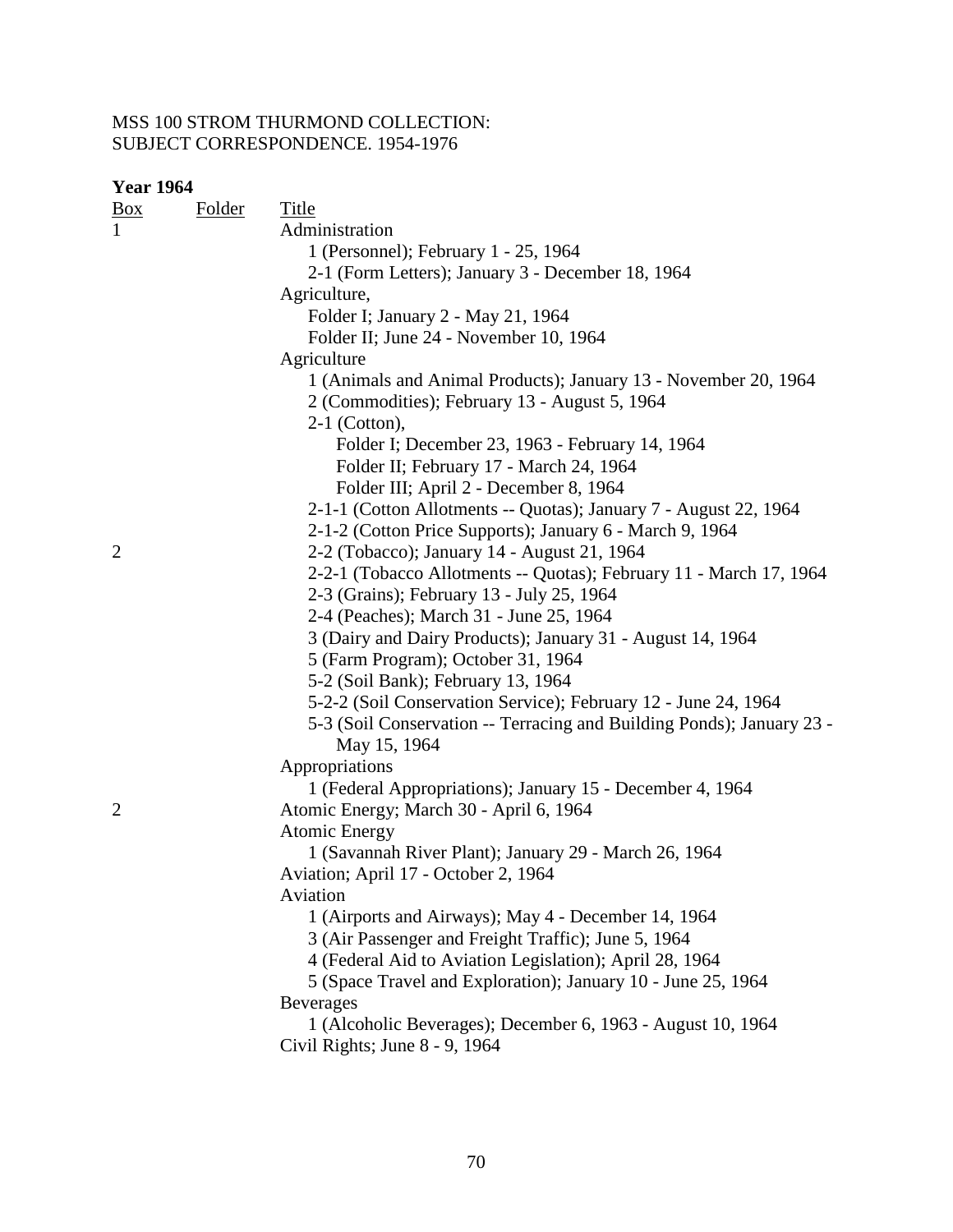| Box            | <b>Folder</b> | <b>Title</b>                                                  |
|----------------|---------------|---------------------------------------------------------------|
|                |               | Civil Rights                                                  |
| $\overline{2}$ |               | 1 (Civil Rights Legislation),                                 |
|                |               | Folder I; January 2 - 24, 1964                                |
| 3              |               | Folder II; January 25 - February 16, 1964                     |
|                |               | Folder III; February 17 - 24, 1964                            |
|                |               | Folder IV; February 25 - March 2, 1964                        |
|                |               | Folder V; March 3 - 10, 1964                                  |
|                |               | Folder VI; March 11 - 14, 1964                                |
|                |               | Folder VII; March 16 - 20, 1964                               |
|                |               | Folder VIII; March 23 - 24, 1964                              |
| $\overline{4}$ |               | Folder IX; March 25 - 26, 1964                                |
|                |               | Folder X; March 27 - April 1, 1964                            |
|                |               | Folder XI; April 2 - 6, 1964                                  |
|                |               | Folder XII; April 6 - 8, 1964                                 |
|                |               | Folder XIII; April 9 - 15, 1964                               |
|                |               | Folder XIV; April 16 - 21, 1964                               |
|                |               | Folder XV; April 22 - 28, 1964                                |
| 5              |               | Folder XVI; April 29 - 30, 1964                               |
|                |               | Folder XVII; May 1 - 6, 1964                                  |
|                |               | Folder XVIII; May 7 - 11, 1964                                |
|                |               | Folder XIX; May 12 - 20, 1964                                 |
|                |               | Folder XX; May 21 - 29, 1964                                  |
|                |               | Folder XXI; June 1 - 10, 1964                                 |
|                |               | Folder XXII; June 11 - 22, 1964                               |
| 6              |               | Folder XXIII; June 23 - July 10, 1964                         |
|                |               | Folder XXIV; July 11 - August 12, 1964                        |
|                |               | Folder XXV; August 13 - December 20, 1964                     |
|                |               | 2 (Equal Rights for Women); March 5 - November 17, 1964       |
|                |               | 3 (Race Relations),                                           |
|                |               | Folder I; January 29 - June 17, 1964                          |
|                |               | Folder II; July 1 - November 27, 1964                         |
|                |               | 4 (Freedom Riders); January 7, 1964                           |
|                |               | 5 (Congress of Racial Equality); April 12 - May 7, 1964       |
|                |               | Civil Service,                                                |
|                |               | Folder I; January 13 - February 27, 1964                      |
|                |               | Folder II; March 3 - September 8, 1964                        |
|                |               | Committees and Organizations; January 21 - September 28, 1964 |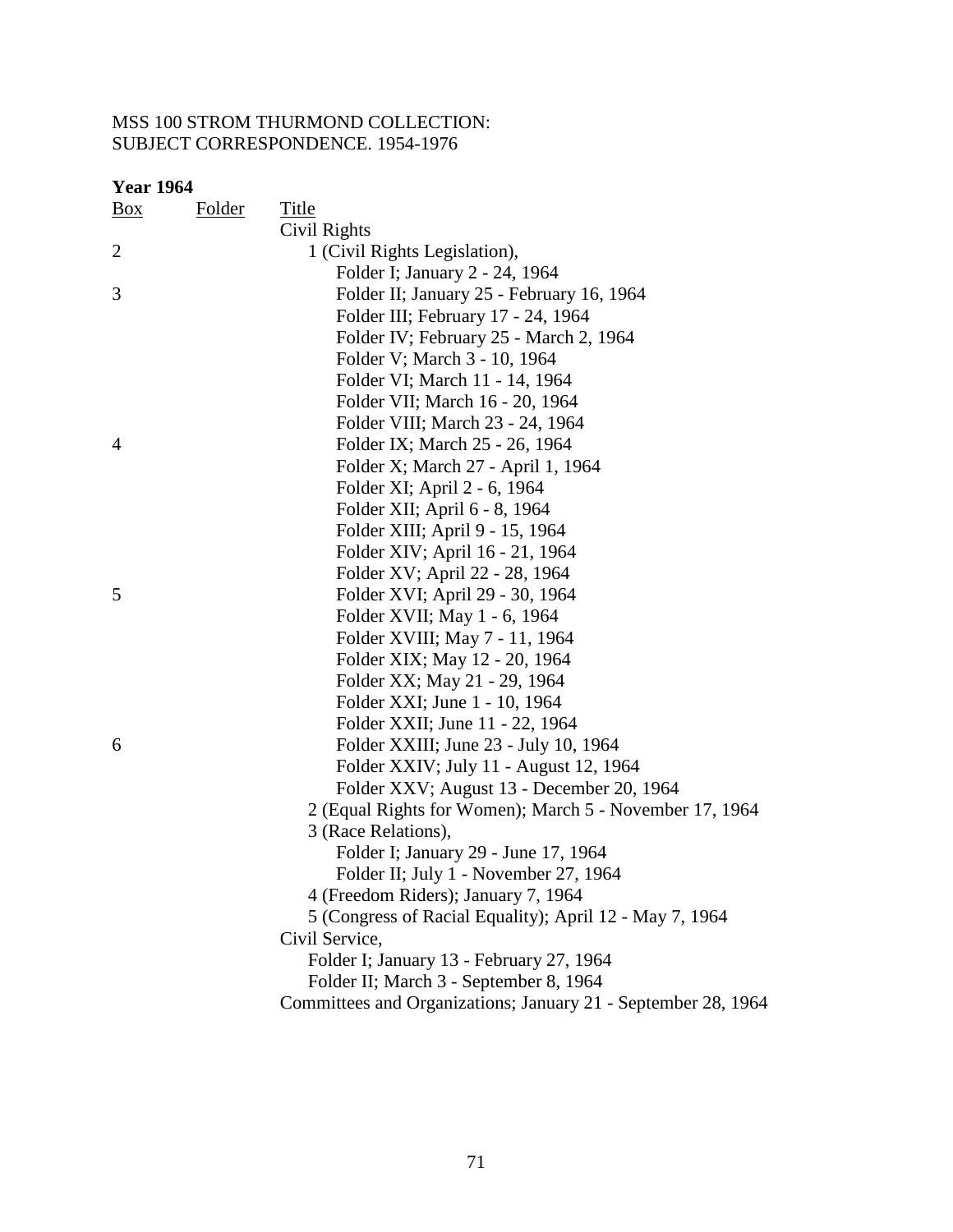| <b>Year 1964</b> |               |                                                                                |
|------------------|---------------|--------------------------------------------------------------------------------|
| $\frac{Box}{}$   | <b>Folder</b> | <b>Title</b>                                                                   |
|                  |               | Committees and Organizations                                                   |
| 6                |               | 1 (House Committees); January 29 - December 22, 1964                           |
|                  |               | 2 (Senate Committees); June 23 - October 10, 1964                              |
|                  |               | 2-2 (Interstate and Foreign Commerce Committee); May 11 -<br>December 9, 1964  |
|                  |               | 2-4 (Armed Services Committee); January 16 - August 12, 1964                   |
|                  |               | 2-5 (Requests to Testify Before Committees); December 11, 1964                 |
|                  |               | 2-6 (Banking and Currency Committee); January 15 - August 31, 1965             |
|                  |               | 3 (Civic Clubs); January 1 - November 30, 1964                                 |
| 7                |               | Communications; January 27 - August 18, 1964                                   |
|                  |               | Communications                                                                 |
|                  |               | 1 (Television); February 19 - August 19, 1964                                  |
|                  |               | $2$ (Radio),                                                                   |
|                  |               | Folder I; January 2 - March 8, 1964                                            |
|                  |               | Folder II; March 11 - May 26, 1964                                             |
|                  |               | Folder III; June 5 - 30, 1964                                                  |
|                  |               | Folder IV; July 2 - 31, 1964                                                   |
|                  |               | Folder V; August 3 - September 16, 1964                                        |
|                  |               | Folder VI; September 22 - December 18, 1964                                    |
|                  |               | 3 (Music); January 28 - July 24, 1964                                          |
|                  |               | 5 (Telephone and Telegraph); January 28 - November 15, 1964                    |
|                  |               | Congressional; September 28, 1964                                              |
|                  |               | Crime                                                                          |
|                  |               | 2 (Capital Punishment); February 13, 1964                                      |
|                  |               | Disasters; June 25, 1964                                                       |
|                  |               | <b>Disasters</b>                                                               |
|                  |               | 2 (Floods); June 8 - July 7, 1964                                              |
|                  |               | 3 (Emergency Relief); January 10 - October 29, 1964                            |
| 8                |               | 4 (Hurricanes); September 8, 1964                                              |
|                  |               | Education; December 6, 1963 - December 11, 1964                                |
|                  |               | Education                                                                      |
|                  |               | 1 (Colleges and Universities); June 4 - August 27, 1964                        |
|                  |               | 3 (Federal Aid for Education); January 29 - October 5, 1964                    |
|                  |               | 3-1 (Health, Education and Welfare Announcements); January 7 -                 |
|                  |               | August 6, 1964                                                                 |
|                  |               | 3-2 (Federal Aid to Impacted Areas); August 1, 1964                            |
|                  |               | 3-4 (Federal Aid Legislation); February 14 - September 11, 1964                |
|                  |               | 4 (Libraries); March 25 - April 11, 1964                                       |
|                  |               | 4-1 (Federal Aid for Libraries); February 20 - May 30, 1964                    |
|                  |               | 5 (Scholarships, Fellowships, Grants, Loans); January 8 - December<br>22, 1964 |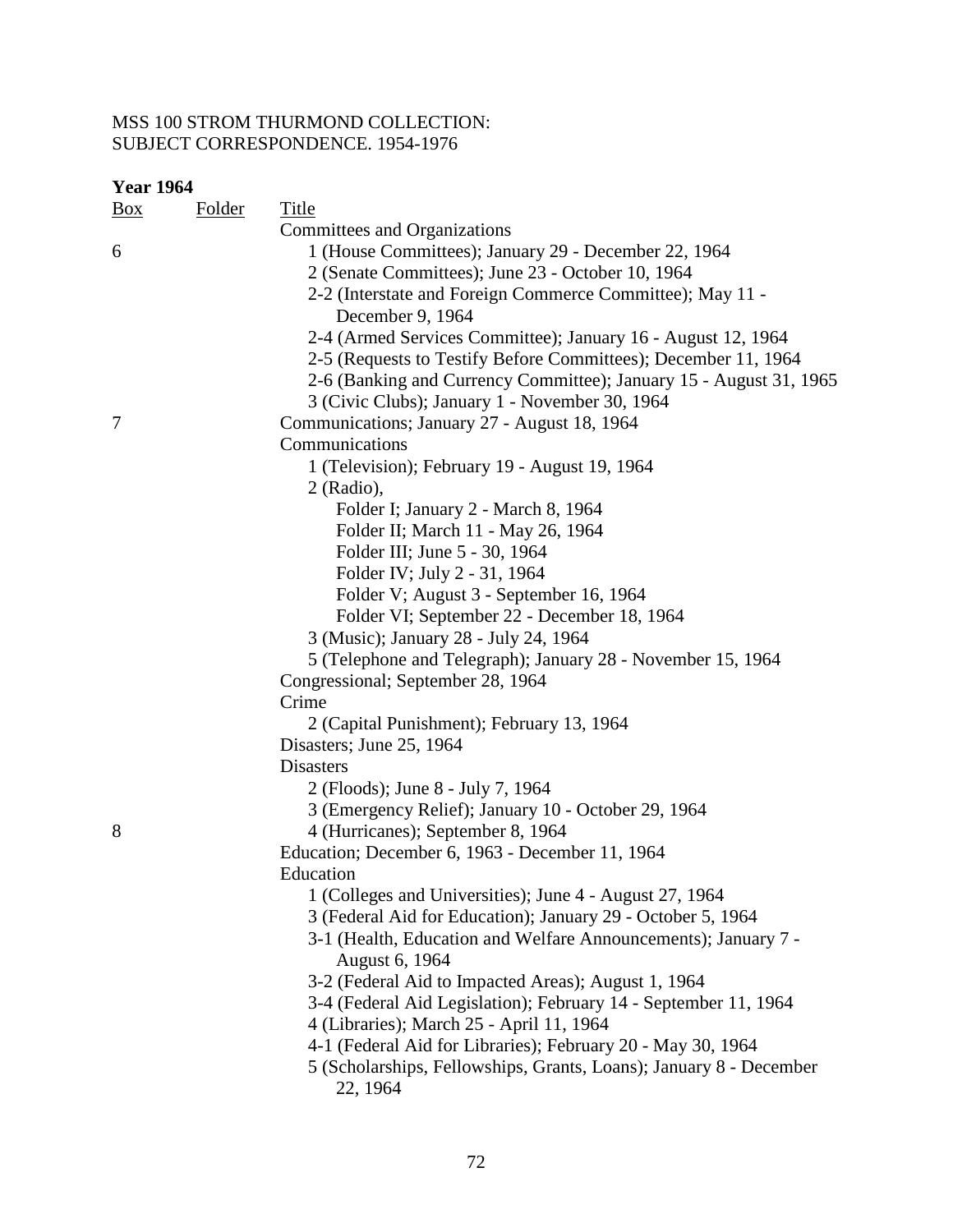| <b>Year 1964</b> |  |
|------------------|--|
|------------------|--|

| $\frac{Box}{}$ | <b>Folder</b> | <b>Title</b>                                                             |
|----------------|---------------|--------------------------------------------------------------------------|
|                |               | Education                                                                |
| 8              |               | 5-1 (Federal Aid for Scholarships); January 22 - May 5, 1964             |
|                |               | 6 (Schools); October 14, 1940 - December 23, 1964                        |
|                |               | 6-3 (Parochial [Religious] and Private Schools); August 3 - December     |
|                |               | 28, 1964                                                                 |
|                |               | 6-4 (Public Schools); February 12 - October 8, 1964                      |
|                |               | 6-5 (Independent School System — Gressette); July 14, 1964               |
|                |               | 7 (Staff); December 22, 1964                                             |
|                |               | 8 (Standards -- Requirements); November 24, 1964                         |
|                |               | 9 (Vocational Education); December 11, 1964                              |
|                |               | 10 (Loyalty Oath); October 9, 1964                                       |
|                |               | 11 (Supreme Court Prayer Decision),                                      |
|                |               | Folder I; January 3 - February 28, 1964                                  |
| 9              |               | Folder II; March 1 - 20, 1964                                            |
|                |               | Folder III; March 23 - April 14, 1964                                    |
|                |               | Folder IV; April 16 - May 9, 1964                                        |
|                |               | Folder V; May 11 - June 8, 1964                                          |
|                |               | Folder VI; June 9 - July 30, 1964                                        |
|                |               | Folder VII; August 3 - December 11, 1964                                 |
|                |               | 12 (Educational Television); April 24 - May 29, 1964                     |
|                |               | Federal Government; January 20 - June 12, 1964                           |
|                |               | <b>Federal Government</b>                                                |
|                |               | 1 (Executive Branch); January 9 - December 18, 1964                      |
|                |               | 1-1 (Departments),                                                       |
|                |               | Folder I; January 6 - June 19, 1964                                      |
| 10             |               | Folder II; July 31 - November 25, 1964                                   |
|                |               | 1-2 (Independent Agencies and Offices); January 17 - October 26,<br>1964 |
|                |               | 2 (Legislative); January 10 - September 15, 1964                         |
|                |               | 2-1 (Rules and Administration); January 22 - November 10, 1964           |
|                |               | 2-1-1 (Rule 22 — Filibustering); April 6 - 17, 1964                      |
|                |               | 3 (Land, Buildings, and Grounds); February 6 - May 11, 1964              |
|                |               | 4 (Judicial); April 23 - September 25, 1964                              |
|                |               | 4-1 (Supreme Court),                                                     |
|                |               | Folder I; April 1 - August 19, 1964                                      |
|                |               | Folder II; August 21 - November 27, 1964                                 |
|                |               | 4-3 (District Court); December 11, 1964                                  |
|                |               | 6 (Surplus Property); January 28 - October 8, 1964                       |
|                |               | 7 (Claims and Litigations By and Against Government); March 2 -          |
|                |               | September 25, 1964                                                       |
|                |               | 8 (Government Contracts); January 2 - November 20, 1964                  |
|                |               |                                                                          |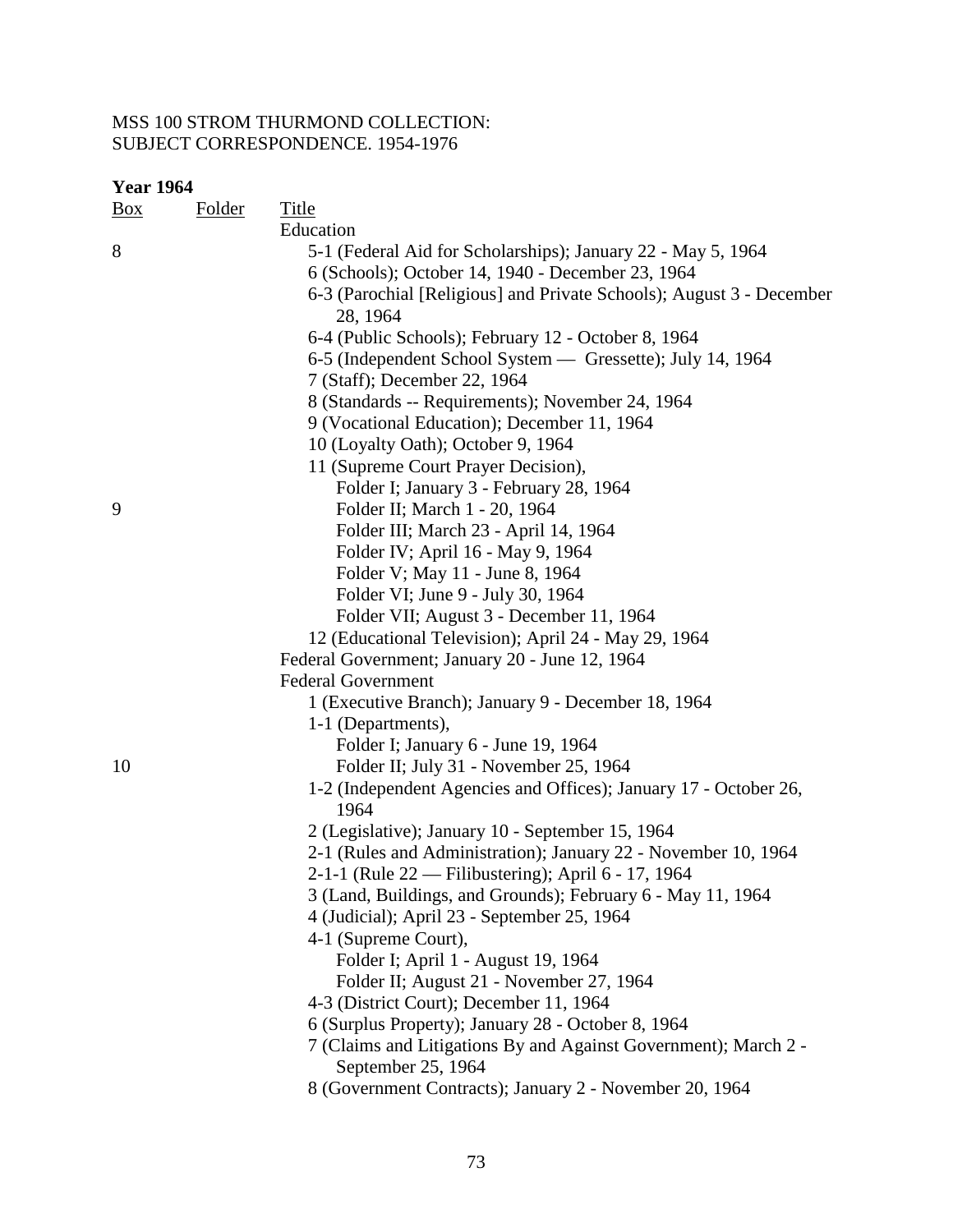| <b>Year 1964</b> |               |                                                                                       |
|------------------|---------------|---------------------------------------------------------------------------------------|
| <u>Box</u>       | <b>Folder</b> | <b>Title</b>                                                                          |
|                  |               | <b>Federal Government</b>                                                             |
| 10               |               | 9 (Constitution),                                                                     |
|                  |               | Folder I; December 18, 1963 - February 27, 1964                                       |
| 11               |               | Folder II; March 2 - November 19, 1964                                                |
|                  |               | Finance; January 9 - September 18, 1964                                               |
|                  |               | Finance                                                                               |
|                  |               | 1 (Banking and Currency),                                                             |
|                  |               | Folder I; January 6 - July 18, 1964                                                   |
|                  |               | Folder II; July 20 - December 14, 1964                                                |
|                  |               | 2 (Government Spending and Debt); December 17, 1963 - August 18,<br>1964              |
|                  |               | 3 (Business Conditions); April 6 - June 24, 1964                                      |
|                  |               | 4 (Industry); September 25, 1964                                                      |
|                  |               | 4-1 (Industry for South Carolina); August 12 - October 3, 1964                        |
|                  |               | 4-2 (New Industries); [c. 1964]                                                       |
|                  |               | 5 (Monopoly, Antitrust, Control, Price Discrimination); January 7 -<br>August 6, 1964 |
|                  |               | 6 (Small Business Loans); January 15 - December 8, 1964                               |
|                  |               | 6-2 (Small Business Administration Loans); April 23 - November 5,<br>1964             |
|                  |               | 7 (Savings and Loans -- Mortgages); January 31 - October 21, 1964                     |
|                  |               | 8 (Community Facilities Loans and Grants); January 29, 1963 -<br>September 22, 1964   |
|                  |               | 9 (Area Redevelopment); August 14, 1963 - August 31, 1964                             |
| 12               |               | 10 (War on Poverty); June 1 - September 30, 1964                                      |
|                  |               | Foreign Relations; January 20 - October 12, 1964                                      |
|                  |               | <b>Foreign Relations</b>                                                              |
|                  |               | 1 (Foreign Policy),                                                                   |
|                  |               | Folder I; January 12 - April 29, 1964                                                 |
|                  |               | Folder II; May 4 - August 19, 1964                                                    |
|                  |               | Folder III; August 21 - December 23, 1964                                             |
|                  |               | 2 (Foreign Aid); January 3 - September 18, 1964                                       |
|                  |               | 3 (Treaties and Peace Pacts); April 27 - October 12, 1964                             |
|                  |               | 4 (United Nations); January 10 - November 16, 1964                                    |
|                  |               | 4-1 (Red China); January 21 - August 18, 1964                                         |
|                  |               | 4-2 (World Court Treaty); June 18, 1964                                               |
|                  |               | 5 (Foreign Countries); January 6 - December 29, 1964                                  |
|                  |               | 6 (Congo Situation); March 23 - May 27, 1964                                          |
|                  |               | Health and Welfare; February 29 - December 1, 1964                                    |
|                  |               |                                                                                       |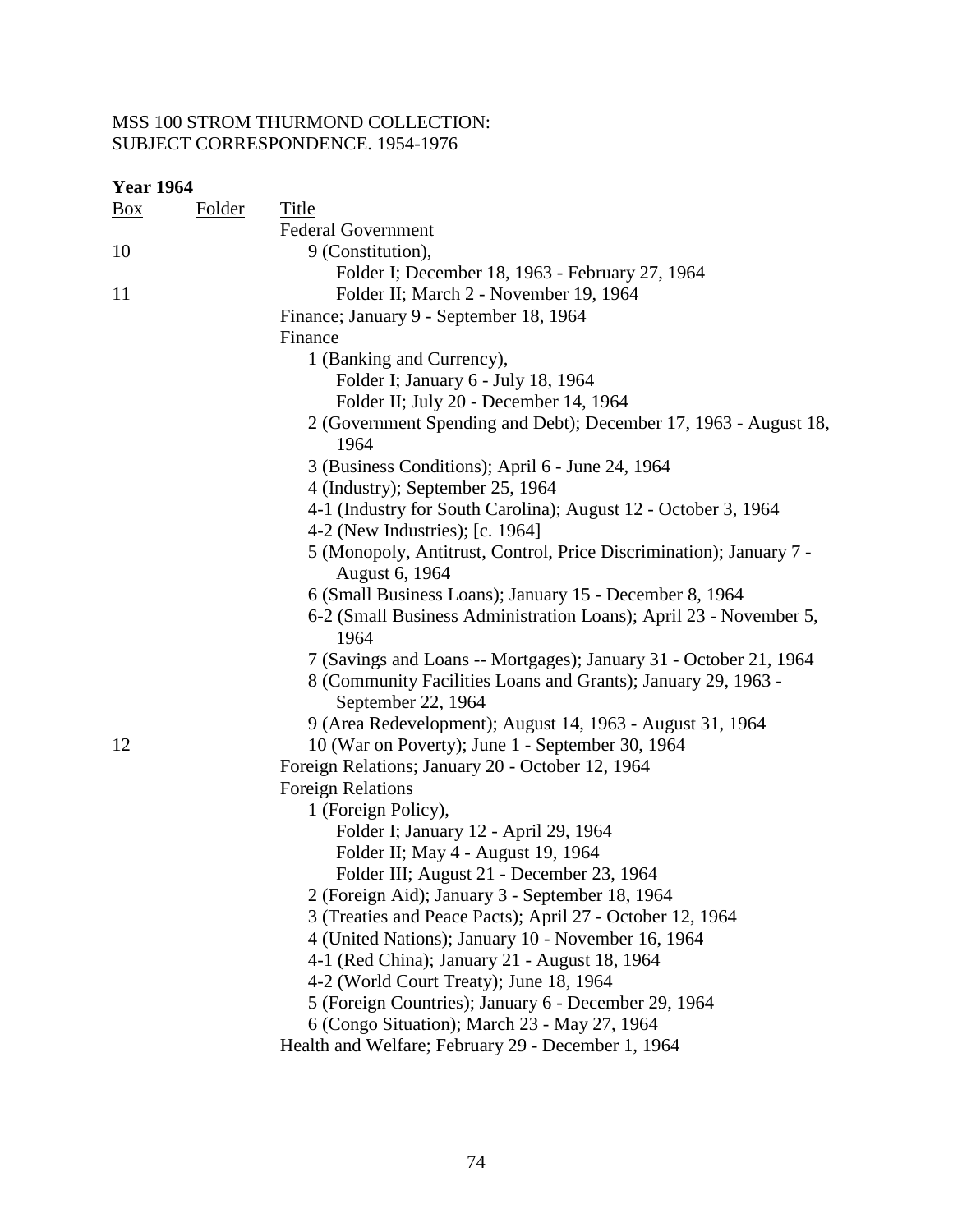#### **Year 1964**  Box Folder Title Health and Welfare 12 12 1 (Community Health and Sanitation); April 2 - July 30, 1964 1-1 (Sewage and Sewage Disposal); March 26 - December 1, 1964 1-2 (Stream and River Pollution); January 15 - June 16, 1964 2 (Disease and Conditions); January 6 - May 29, 1964 13 4 (Water, Water Systems, and Water Supply), Folder I; January 13 - May 25, 1964 Folder II; June 3 - December 15, 1964 5 (Drugs); January 2 - April 9, 1964 6 (Socialized Medicine), Folder I; January 9 - July 30, 1964 Folder II; August 3 - December 28, 1964 7 (Public Welfare); January 8 - August 20, 1964 Housing, Folder I; January 24 - June 24, 1964 Folder II; July 3 - December 16, 1964 Housing 1 (Construction); August 19 - 28, 1964 1-1 (Public Housing); January 22 - August 13, 1964 1-1-1 (Public Housing Legislation); May 15, 1964 1-1-2 (Public Housing Administration); May 28 - June 17, 1964 1-2 (Urban Renewal); July 1 - August 10, 1964 1-2-1 (Urban Renewal Legislation); April 6 - July 15, 1964 2 (Financing and Interest Rates); January 16 - December 12, 1964 14 Immigration and Naturalization, Folder I; January 10 - July 3, 1964 Folder II; August 3 - December 9, 1964 Immigration and Naturalization 1 (Citizenship); May 18 - December 23, 1964 2 (Passports, Visas), Folder I; February 6 - August 31, 1964 Folder II; September 3 - December 1, 1964 3 (Quotas, Refugees, Displaced Persons); January 17 - September 30, 1964 4 (Private Relief Bills); December 11, 1964 Institutions 1-2 ([Federal Institutions]: Health and Mental Hospitals, Sanatoriums, Clinics); January 28 - August 21, 1964 1-2-1 ([Federal Institutions]: Federal Aid for Health and Mental Institutions); January 17 - April 30, 1964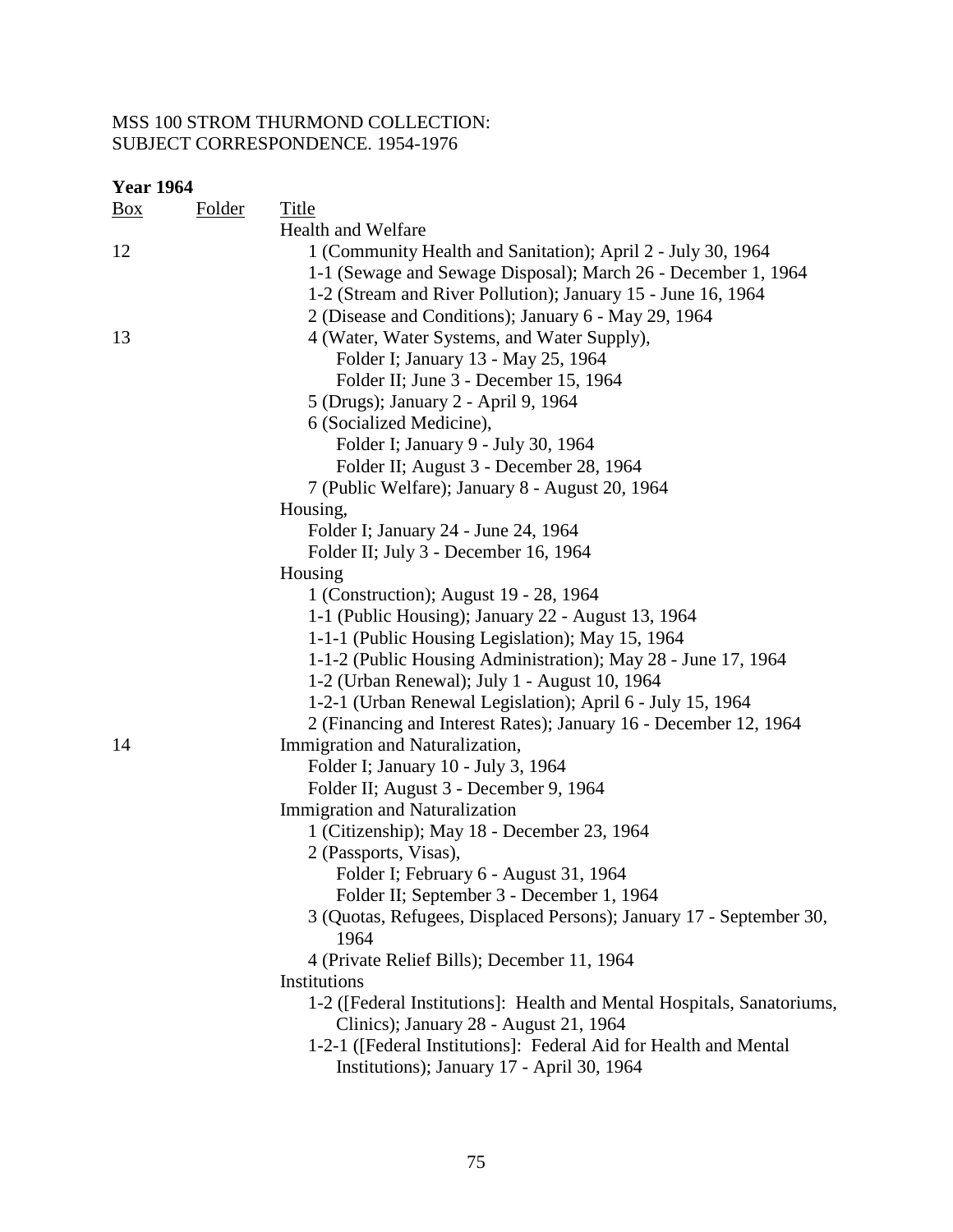| <b>Year 1964</b> |               |                                                                                                                             |
|------------------|---------------|-----------------------------------------------------------------------------------------------------------------------------|
| $\frac{Box}{}$   | <b>Folder</b> | <b>Title</b>                                                                                                                |
|                  |               | Institutions                                                                                                                |
| 14               |               | 1-3 ([Federal Institutions]: Welfare, Receiving Homes, Poor Houses,<br>Homes for Aged); March 24, 1964                      |
|                  |               | Insurance and Retirement; April 15 - May 19, 1964                                                                           |
|                  |               | <b>Insurance and Retirement</b>                                                                                             |
|                  |               | 1 (Federal Government); January 31 - August 11, 1964                                                                        |
|                  |               | 1-1 (Insurance); February 1 - August 22, 1964                                                                               |
|                  |               | 1-2 (Retirement and Annuities); February 13 - September 29, 1964<br>1-2-1 (Federal Health Care for Aged); February 28, 1964 |
|                  |               | 1-3 (Railroad Retirement); September 30, 1964                                                                               |
|                  |               | 1-4 (Compensations); March 16, 1964                                                                                         |
|                  |               | 3 (Private and Industrial Insurance and Retirement); April 2, 1964                                                          |
|                  |               | Inventions                                                                                                                  |
|                  |               | 1 (Patents); January 30 - August 19, 1964                                                                                   |
|                  |               | Labor; April 30 - September 10, 1964                                                                                        |
|                  |               | Labor                                                                                                                       |
|                  |               | 1 (Conditions, Employment, Unemployment); February 1 - August 25,<br>1964                                                   |
|                  |               | 2 (Strikes, Work Stoppages); April 7 - August 14, 1964                                                                      |
|                  |               | 3 (Unions); January 14 - September 5, 1964                                                                                  |
|                  |               | 3-1 (Internal Management [Right to Vote]); June 1 - October 23, 1964                                                        |
|                  |               | 3-4 (Welfare Funds); August 4 - September 3, 1965                                                                           |
|                  |               | 3-6 (Repeal of Taft-Hartley Act); December 8 - 31, 1964                                                                     |
| 15               |               | 5 (Minimum Wage); January 9 - September 3, 1964                                                                             |
|                  |               | 6 (Fair Labor Standards); April 20 - August 14, 1964                                                                        |
|                  |               | Legislation,                                                                                                                |
|                  |               | Folder I; January 2 - March 30, 1964                                                                                        |
|                  |               | Folder II; April 2 - July 28, 1964                                                                                          |
|                  |               | Folder III; August 5 - December 31, 1964                                                                                    |
|                  |               | Legislation                                                                                                                 |
|                  |               | 1 (House); January 15 - November 28, 1964                                                                                   |
|                  |               | 2 (Joint); January 31 - December 31, 1964                                                                                   |
|                  |               | 3 (Senate); January 11 - December 9, 1964                                                                                   |
|                  |               | 3-1 (Bills Personally Introduced by Senator Thurmond); February 13 -<br>October 13, 1964                                    |
|                  |               | 3-2 (Bills Co-sponsored by Senator Thurmond); March 5 - September                                                           |
|                  |               | 16, 1964                                                                                                                    |
|                  |               | Memorials; July 30, 1964                                                                                                    |
|                  |               | Memorials                                                                                                                   |
|                  |               | 2 (National -- Federal); August 7, 1964                                                                                     |
|                  |               | Metals; January 11 - September 30, 1964                                                                                     |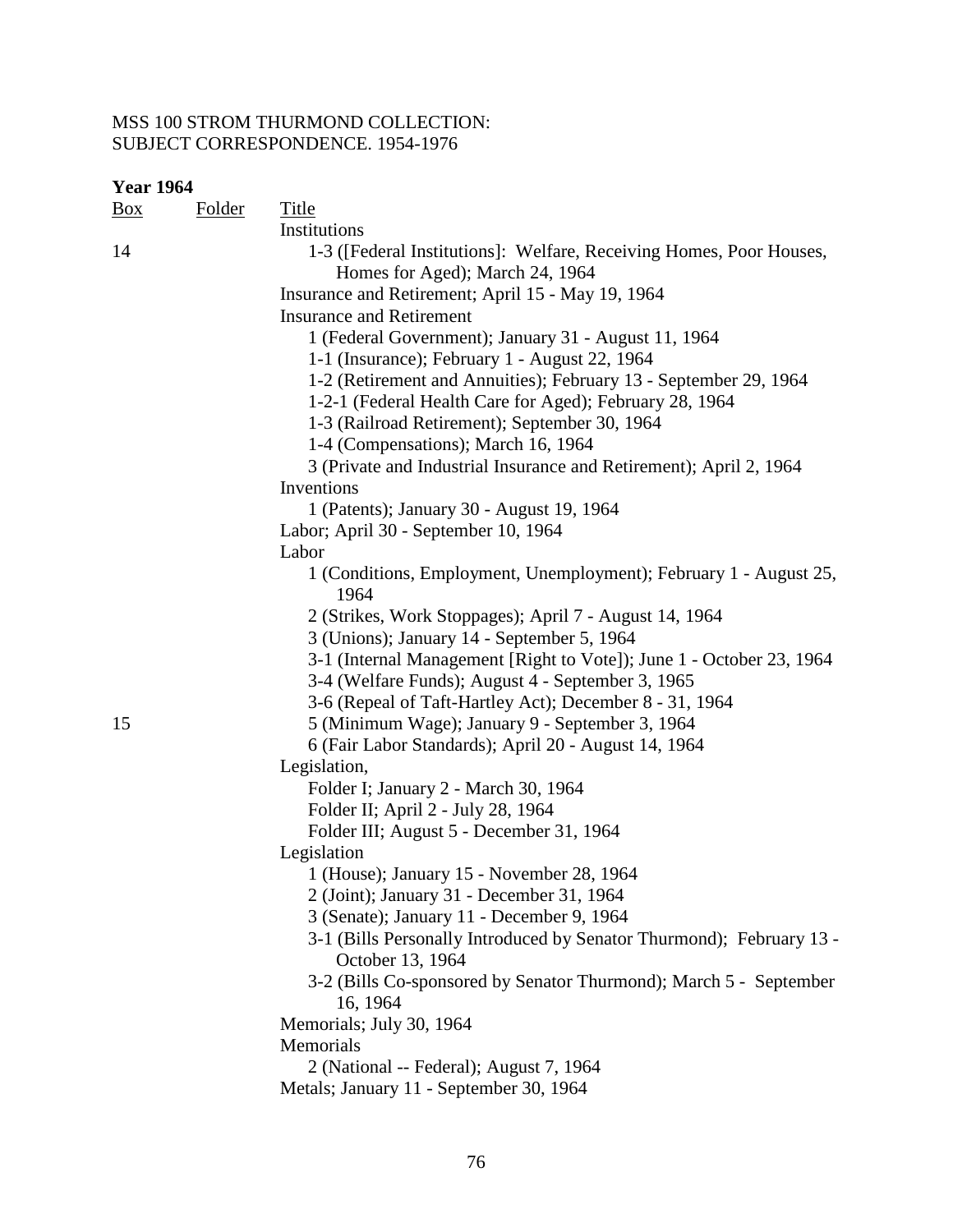| <u>Box</u> | <b>Folder</b> | <b>Title</b>                                                                            |
|------------|---------------|-----------------------------------------------------------------------------------------|
| 16         |               | Military,                                                                               |
|            |               | Folder I; January 2 - August 7, 1964                                                    |
|            |               | Folder II; August 12 - September 16, 1964                                               |
|            |               | Military                                                                                |
|            |               | 1 (Military Pay and Allowances),                                                        |
|            |               | Folder I; January 7 - October 28, 1964                                                  |
|            |               | Folder II; November 4 - December 19, 1964                                               |
|            |               | 2 (Officer Commissions); April 17, 1964                                                 |
|            |               | 3 (Reservations); January 7 - June 18, 1964                                             |
|            |               | 3-1 (Fort Jackson),                                                                     |
|            |               | Folder I; January 13 - June 22, 1964                                                    |
|            |               | Folder II; June 23 - September 17, 1964                                                 |
|            |               | 3-2 (Donaldson Air Force Base); February 19, 1964                                       |
|            |               | 3-3 (Charleston); February 4 - September 22, 1964                                       |
|            |               | 3-3-2 (Charleston Naval Shipyard); April 17 - June 11, 1964                             |
|            |               | 3-4 (Myrtle Beach Air Force Base); January 31 - September 17, 1964                      |
|            |               | 3-5 (Shaw Air Force Base); February 4 - August 20, 1964                                 |
|            |               | 3-7 (Aiken Air Force Station); March 17, 1964                                           |
|            |               | 4 (Reserve Programs); January 29 - September 5, 1964                                    |
|            |               | 4-1 (Air Force); February 25 - August 13, 1964                                          |
|            |               | 4-2 (Army); January 22, 1964                                                            |
|            |               | 4-3 (Coast Guard); April 10, 1964                                                       |
|            |               | 4-5 (Navy); May 28 - June 4, 1964                                                       |
|            |               | 4-5-1 (Navy R.O.T.C. [Reserve Officers Training Corps]); February 5                     |
|            |               | - May 28, 1964                                                                          |
|            |               | 5 (Manpower); February 17 - December 15, 1964                                           |
|            |               | 5-1 (National Guard); November 6, 1964                                                  |
| 17         |               | 5-2 (Reserve); June 23 - December 31, 1964                                              |
|            |               | 7 (Surplus Property); May 25 - December 9, 1964                                         |
|            |               | 8 (National Defense); January 6 - August 12, 1964                                       |
|            |               | 8-1 (Civil Defense); January 3 - July 14, 1964                                          |
|            |               | 8-2 (Missiles and Scientific Research); January 6 - December 23, 1964                   |
|            |               | 8-3 (Reorganization and Unification of Armed Forces); January 13 -<br>December 28, 1964 |
|            |               | 9 (Military Procurement); September 2, 1964                                             |
|            |               | 10 (Disarmament),                                                                       |
|            |               | Folder I; January 1 - July 9, 1964                                                      |
|            |               | Folder II; July 14 - December 22, 1964                                                  |
|            |               | 11 (Chemical Warfare); January 21 - June 15, 1964                                       |
|            |               | 12 (Dependents); April 20, 1964                                                         |
|            |               |                                                                                         |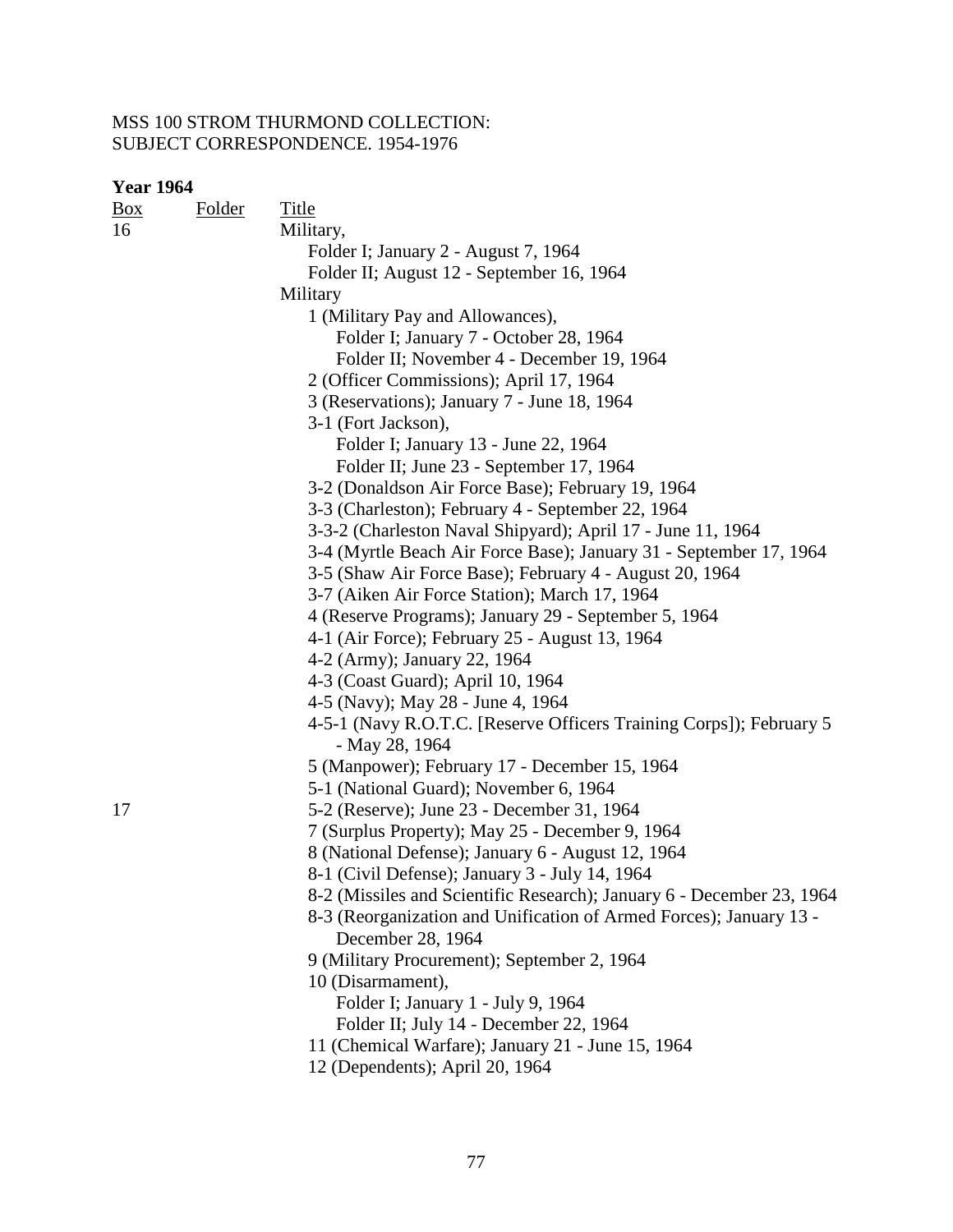| <b>Year 1964</b> |               |                                                                        |
|------------------|---------------|------------------------------------------------------------------------|
| $\frac{Box}{}$   | <b>Folder</b> | <b>Title</b>                                                           |
|                  |               | Military                                                               |
| 17               |               | 13 (Promotion and Retirement); January 10 - September 30, 1964         |
|                  |               | 14 (Budget); January 23 - April 30, 1964                               |
|                  |               | 15 (Peace Corps); January 8 - August 18, 1964                          |
|                  |               | 16 (Tours of Duty); September 30, 1964                                 |
|                  |               | Natural Resources; June 9 - October 13, 1964                           |
|                  |               | <b>Natural Resources</b>                                               |
|                  |               | 1 (Fish and Wildlife); January 29 - September 22, 1964                 |
| 18               |               | 2 (Forests),                                                           |
|                  |               | Folder I; January 4 - April 30, 1964                                   |
|                  |               | Folder II; May 4 - June 23, 1964                                       |
|                  |               | Folder III; July 10 - October 19, 1964                                 |
|                  |               | 3 (Fuels); May 28 - September 1, 1964                                  |
|                  |               | 4 (Minerals, Mines and Mining); March 11, 1964                         |
|                  |               | 5 (Water Resources and Watersheds); January 16 - December 9, 1964      |
|                  |               | Nominations; June 18 - November 23, 1964                               |
|                  |               | Nominations                                                            |
|                  |               | 1 (Federal Department and Agency Heads); January 28 - December         |
|                  |               | 23, 1964                                                               |
|                  |               | 3 (United States District, Circuit, and Supreme Court Judges); January |
|                  |               | 3 - September 4, 1964                                                  |
|                  |               | 5 (State and Municipal); February 18, 1964                             |
|                  |               | Parks and Forests; November 9 - December 21, 1964                      |
|                  |               | Parks and Forests                                                      |
|                  |               | 1-2 (Parks, National); August 24, 1964                                 |
|                  |               | 2-1 ([State] Forests); October 12 - December 11, 1964                  |
|                  |               | Personal                                                               |
|                  |               | 1 (Finance); October 19, 1964                                          |
|                  |               | 1-1 (Contributions); January 23 - December 15, 1964                    |
|                  |               | 1-3 (Strom Thurmond Foundation); December 14, 1964                     |
|                  |               | 2 (Appointments, Invitations, and Engagements); February 3 -           |
|                  |               | December 23, 1964                                                      |
| 19               |               | 2-1 (Appointments with Constituents),                                  |
|                  |               | Folder I; January 9 - July 30, 1964                                    |
|                  |               | Folder II; August 17 - December 30, 1964                               |
|                  |               | 2-2 (Appointments with Others); January 2 - December 30, 1964          |
|                  |               | 2-3 (Invitations Accepted and Attended),                               |
|                  |               | Folder I; January 2 - 31, 1964                                         |
|                  |               | Folder II; February 3 - March 12, 1964                                 |
|                  |               | Folder III; March 16 - April 14, 1964                                  |
|                  |               | Folder IV; April 15 - May 12, 1964                                     |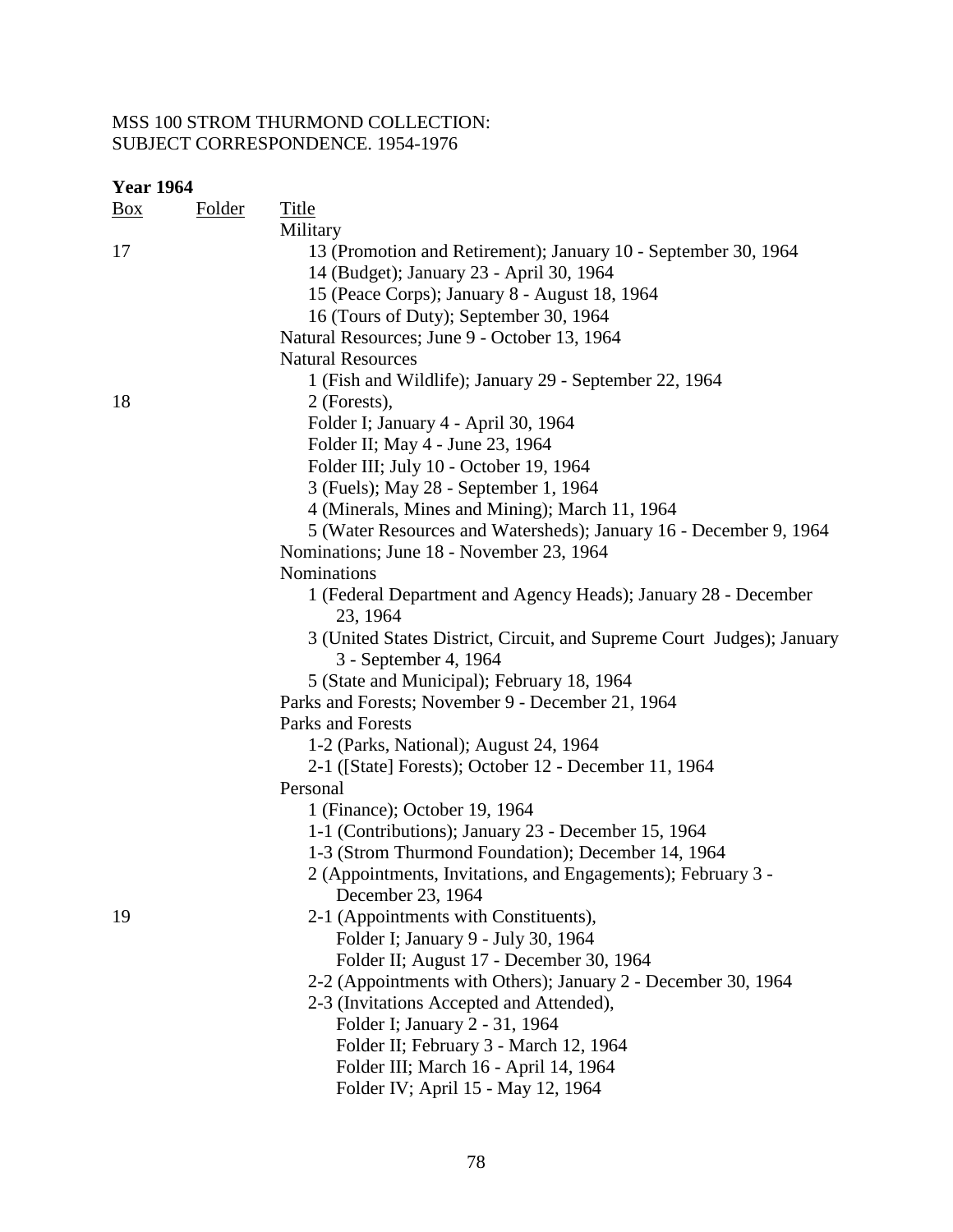| <b>Year 1964</b> |               |                                                                                |
|------------------|---------------|--------------------------------------------------------------------------------|
| $\frac{Box}{}$   | <b>Folder</b> | <b>Title</b>                                                                   |
|                  |               | Personal                                                                       |
|                  |               | 2-3 (Invitations Accepted and Attended),                                       |
| 19               |               | Folder V; May 13 - June 12, 1964                                               |
| 20               |               | Folder VI; June 15 - July 8, 1964                                              |
|                  |               | Folder VII; July 13 - September 18, 1964                                       |
|                  |               | Folder VIII; September 20 - November 27, 1964                                  |
|                  |               | Folder IX; December 1 - 31, 1964                                               |
|                  |               | 2-3-1 (Invitations Accepted [Out-of-State]); September 24 - October 6,<br>1964 |
|                  |               | 2-5 (Senate Prayer Breakfast Group); January 13 - October 20, 1964             |
|                  |               | 3 (Military Affairs); January 15 - November 6, 1964                            |
|                  |               | 3-1 (Reserve Officers Association); December 26, 1963 - December               |
|                  |               | 31, 1964                                                                       |
|                  |               | 3-2 (Military Government [CAMG]); January 2 - December 4, 1964                 |
|                  |               | 3-2[-1] ([Military Government (CAMG) Trip to Azores, Spain, Italy,             |
|                  |               | Libya, Nigera, Ivory Coast, Senegal, and Morocco]); November 6 -<br>21, 1964   |
|                  |               | 3-3 (Reserve Training); January 7 - July 24, 1964                              |
|                  |               | 3-4 (Association of the United States Army); June 8, 1964                      |
|                  |               | 4 (Family Correspondence); January 22 - December 28, 1964                      |
| 21               |               | 6 (Senator Thurmond's Trips),                                                  |
|                  |               | Folder I; January 4 - March 31, 1964                                           |
|                  |               | Folder II; April 2 - June 10, 1964                                             |
|                  |               | Folder III; June 11 - September 30, 1964                                       |
|                  |               | Folder IV; October 2 - 30, 1964                                                |
|                  |               | Folder V; November 2 - December 28, 1964                                       |
|                  |               | 7 (Senator Thurmond's Personal Friends),                                       |
|                  |               | Folder I; January 14 - July 18, 1964                                           |
|                  |               | Folder II; July 20 - December 29, 1964                                         |
|                  |               | 9 (Inter-Parliamentary Conference); January 14 - September 4, 1964             |
| 22               |               | 10-1 (Board of Trustees); January 17 - December 5, 1964                        |
|                  |               | 10-1-2 (Bob Jones University); June 12, 1964                                   |
|                  |               | 10-1-3 (Baptist College); January 3 - November 24, 1964                        |
|                  |               | 11 (Organizations -- Memberships); January 13 - December 22, 1964              |
|                  |               | 11-1 (Sons of the American Revolution); March 31 - November 30,<br>1964        |
|                  |               | 11-2 (Freedoms Foundation),                                                    |
|                  |               | Folder I; November 30, 1963 - March 11, 1964                                   |
|                  |               | Folder II; April 2 - December 4, 1964                                          |
|                  |               | 11-3 (Boy Scouts of America); January 14 - December 14, 1964                   |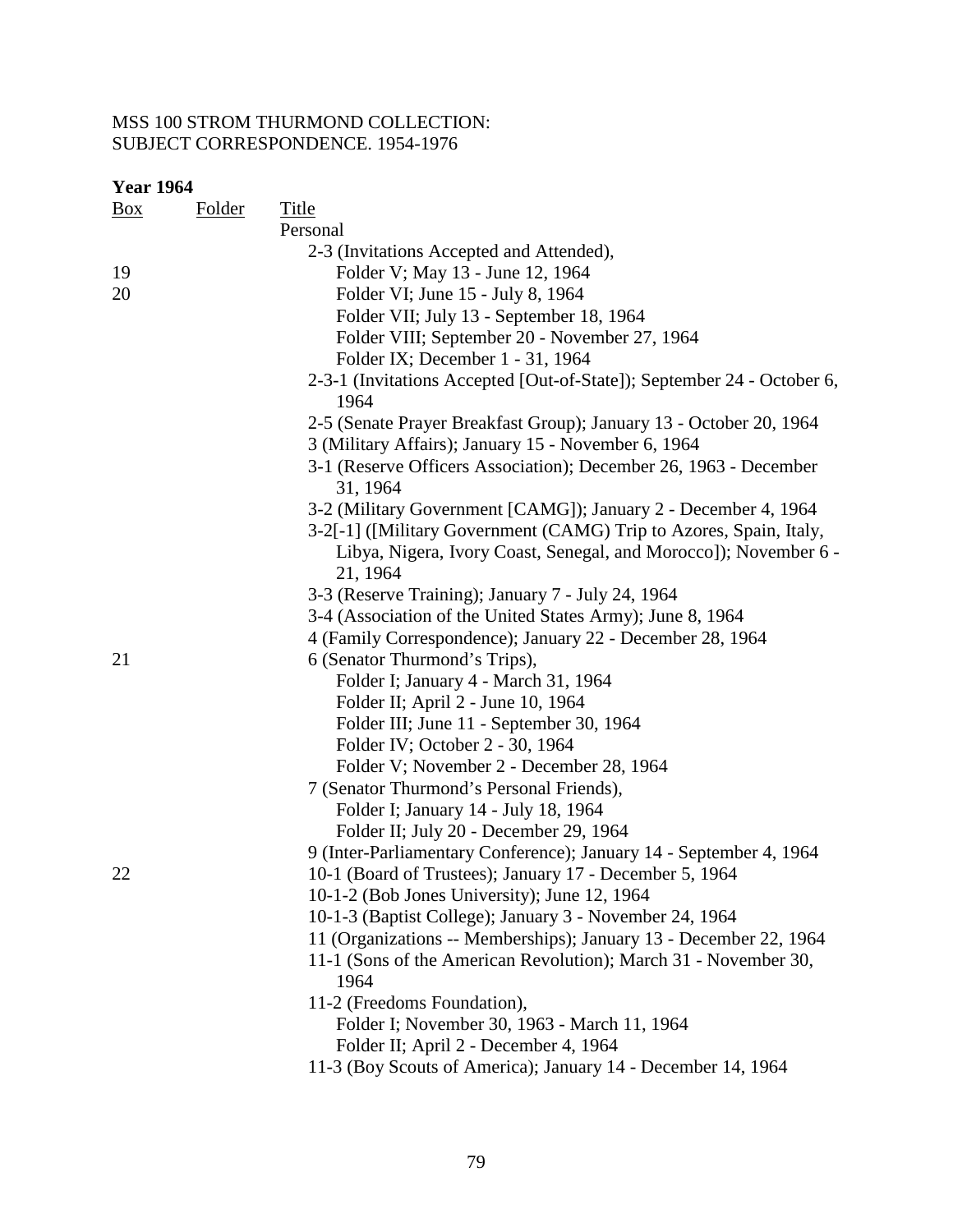| <b>Year 1964</b> |               |                                                                                     |
|------------------|---------------|-------------------------------------------------------------------------------------|
| $\frac{Box}{}$   | <u>Folder</u> | <b>Title</b>                                                                        |
|                  |               | <b>Political Affairs</b>                                                            |
| 22               |               | 1 (Campaigns); January 3 - December 22, 1964                                        |
|                  |               | 1-1 (Offers to Help With Campaign); September 17 - December 3,                      |
|                  |               | 1964                                                                                |
| 23               |               | 2 (Elections); February 4 - December 3, 1964                                        |
|                  |               | 2-1 (Electoral College); April 24 - November 18, 1964                               |
|                  |               | 2-1-1 (Presidential Election),                                                      |
|                  |               | Folder I; October 13, 1963 - August 9, 1964                                         |
|                  |               | Folder II; August 11 - September 30, 1964                                           |
|                  |               | Folder III; October 1 - 13, 1964                                                    |
|                  |               | Folder IV; October 14 - 23, 1964                                                    |
|                  |               | Folder V; October 26 - November 9, 1964                                             |
|                  |               | Folder VI; November 10 - December 28, 1964                                          |
| 24               |               | 3 (Major Parties),                                                                  |
|                  |               | Folder I; January 21 - June 30, 1964                                                |
|                  |               | Folder II; July 10 - December 23, 1964                                              |
|                  |               | 3-1 (Third Parties); March 25 - November 25, 1964                                   |
|                  |               | 4 (Voting Rights); February 29 - November 24, 1964                                  |
|                  |               | 5 (Administration); January 3 - September 25, 1964                                  |
|                  |               | 5-1 (Appointments); January 24, 1964                                                |
|                  |               | 5-3 (Assassination of [President John F. Kennedy]); December 30,                    |
|                  |               | 1963 - January 28, 1964                                                             |
|                  |               | 6 ([Material and Petitions for Goldwater Campaign]); February 18 -                  |
|                  |               | December 23, 1964<br>7 (Thank-you Letters for Helping During Goldwater Presidential |
|                  |               | Campaign),                                                                          |
|                  |               | Folder I; February 10 - November 30, 1964                                           |
|                  |               | Folder II; December 3 - 29, 1964                                                    |
|                  |               | [8] ([Party Switch]); September 16 - December 2, 1964                               |
|                  |               | [8-1] ([Party Switch: In-State Volume Mail]); September 16 -                        |
|                  |               | November 13, 1964                                                                   |
|                  |               | [8-2] ([Party Switch: Out-of-State Volume Mail]); September 14 -                    |
|                  |               | December 17, 1964                                                                   |
| 25               |               | [8-3] ([Party Switch: Unfavorable Mail]); September 15 - November                   |
|                  |               | 2, 1964                                                                             |
|                  |               | Postal Affairs; February 10 - December 10, 1964                                     |
|                  |               | <b>Postal Affairs</b>                                                               |
|                  |               | 2 (Postage and Postage Rates); April 2 - 30, 1964                                   |
|                  |               | 3 (Stamps); February 3 - May 28, 1964                                               |
|                  |               | 4 (Transportation of Mail); September 14 - October 12, 1964                         |
|                  |               |                                                                                     |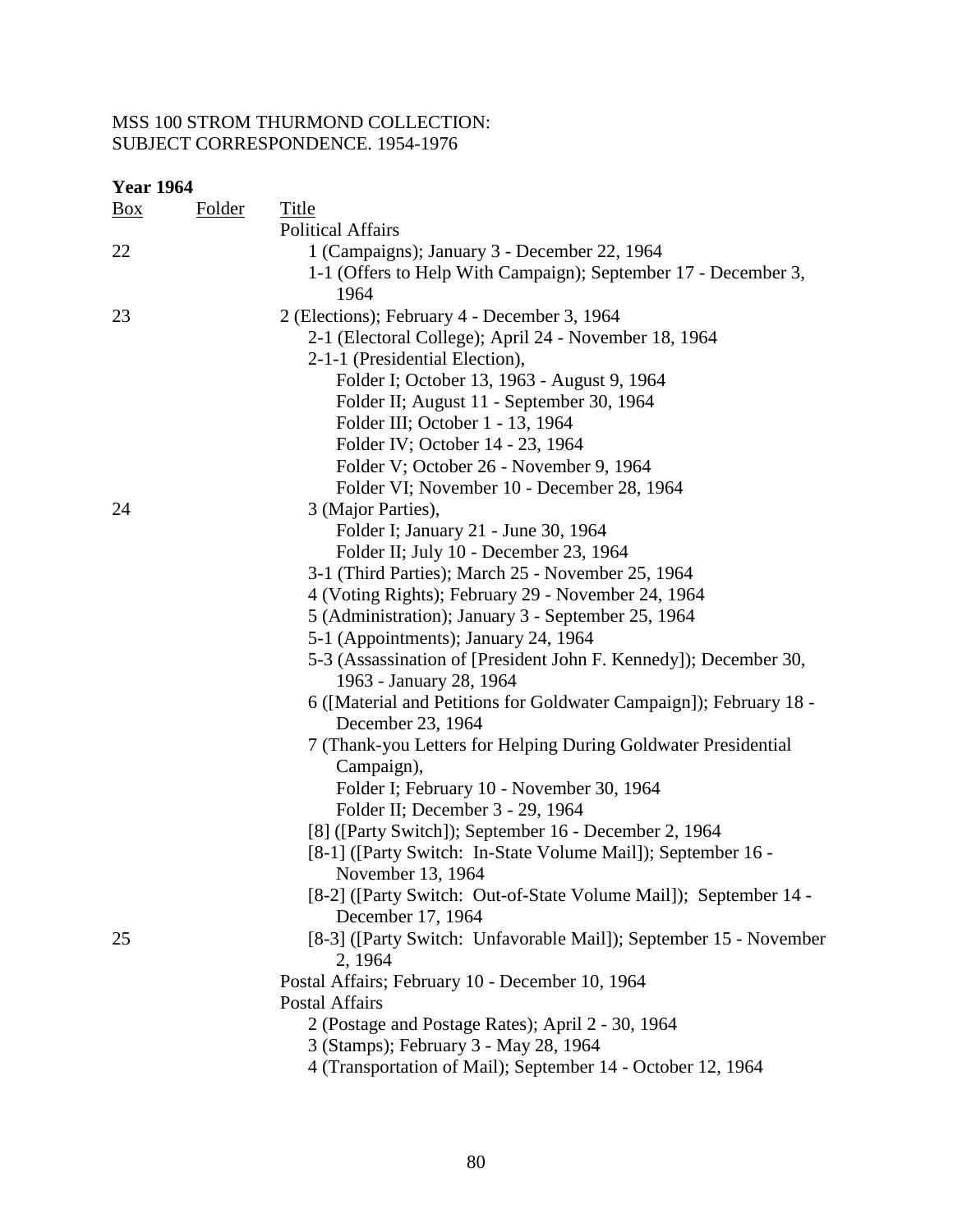| <b>Year 1964</b> |               |                                                                                     |
|------------------|---------------|-------------------------------------------------------------------------------------|
| $\frac{Box}{}$   | <b>Folder</b> | Title                                                                               |
|                  |               | <b>Postal Affairs</b>                                                               |
| 25               |               | 5 (South Carolina Post Offices and Rural Routes); February 26 -<br>December 4, 1964 |
|                  |               | 5-1 (Abbeville County); January 17 - September 3, 1964                              |
|                  |               | 5-2 (Aiken County); May 11 - November 18, 1964                                      |
|                  |               | 5-3 (Allendale County); January 28 - June 24, 1964                                  |
|                  |               | 5-4 (Anderson County); April 28 - August 19, 1964                                   |
|                  |               | 5-5 (Bamberg County); January 13 - June 19, 1964                                    |
|                  |               | 5-6 (Barnwell County); April 18 - December 29, 1964                                 |
|                  |               | 5-7 (Beaufort County); June 29 - September 19, 1964                                 |
|                  |               | 5-8 (Berkeley County); May 12 - October 31, 1964                                    |
|                  |               | 5-10 (Charleston County); February 5 - May 21, 1964                                 |
|                  |               | 5-11 (Cherokee County); May 19, 1964                                                |
|                  |               | 5-13 (Chesterfield County); May 1 - October 12, 1964                                |
|                  |               | 5-14 (Clarendon County); September 16, 1964                                         |
|                  |               | 5-15 (Colleton County); February 5, 1964                                            |
|                  |               | 5-16 (Darlington County); February 24, 1964                                         |
|                  |               | 5-18 (Dorchester County); March 24, 1964                                            |
|                  |               | 5-19 (Edgefield County); August 6 - December 23, 1964                               |
|                  |               | 5-20 (Fairfield County); January 21, 1964                                           |
|                  |               | 5-21 (Florence County); July 30, 1964                                               |
|                  |               | 5-22 (Georgetown County); October 2, 1964                                           |
|                  |               | 5-23 (Greenville County); March 17 - June 15, 1964                                  |
|                  |               | 5-24 (Greenwood County); April 30, 1964                                             |
|                  |               | 5-27 (Jasper County); January 22, 1964                                              |
|                  |               | 5-28 (Kershaw County); May 13 - August 17, 1964                                     |
|                  |               | 5-30 (Laurens County); March 24 - July 9, 1964                                      |
|                  |               | 5-32 (Lexington County); January 14 - August 11, 1964                               |
|                  |               | 5-33 (Marion County); March 26, 1964                                                |
|                  |               | 5-34 (Marlboro County); October 8, 1964                                             |
|                  |               | 5-35 (McCormick County); December 30, 1964                                          |
|                  |               | 5-36 (Newberry County); March 23 - September 1, 1964                                |
| 26               |               | 5-37 (Oconee County); March 30 - July 1, 1964                                       |
|                  |               | 5-38 (Orangeburg County); January 9 - March 18, 1964                                |
|                  |               | 5-39 (Pickens County); April 13, 1964                                               |
|                  |               | 5-40 (Richland County); June 16 - July 30, 1964                                     |
|                  |               | 5-41 (Saluda County); August 5 - 20, 1964                                           |
|                  |               | 5-42 (Spartanburg County); January 22 - October 11, 1964                            |
|                  |               | 5-43 (Sumter County); February 1 - December 18, 1964                                |

5-44 (Union County); January 31 - September 16, 1964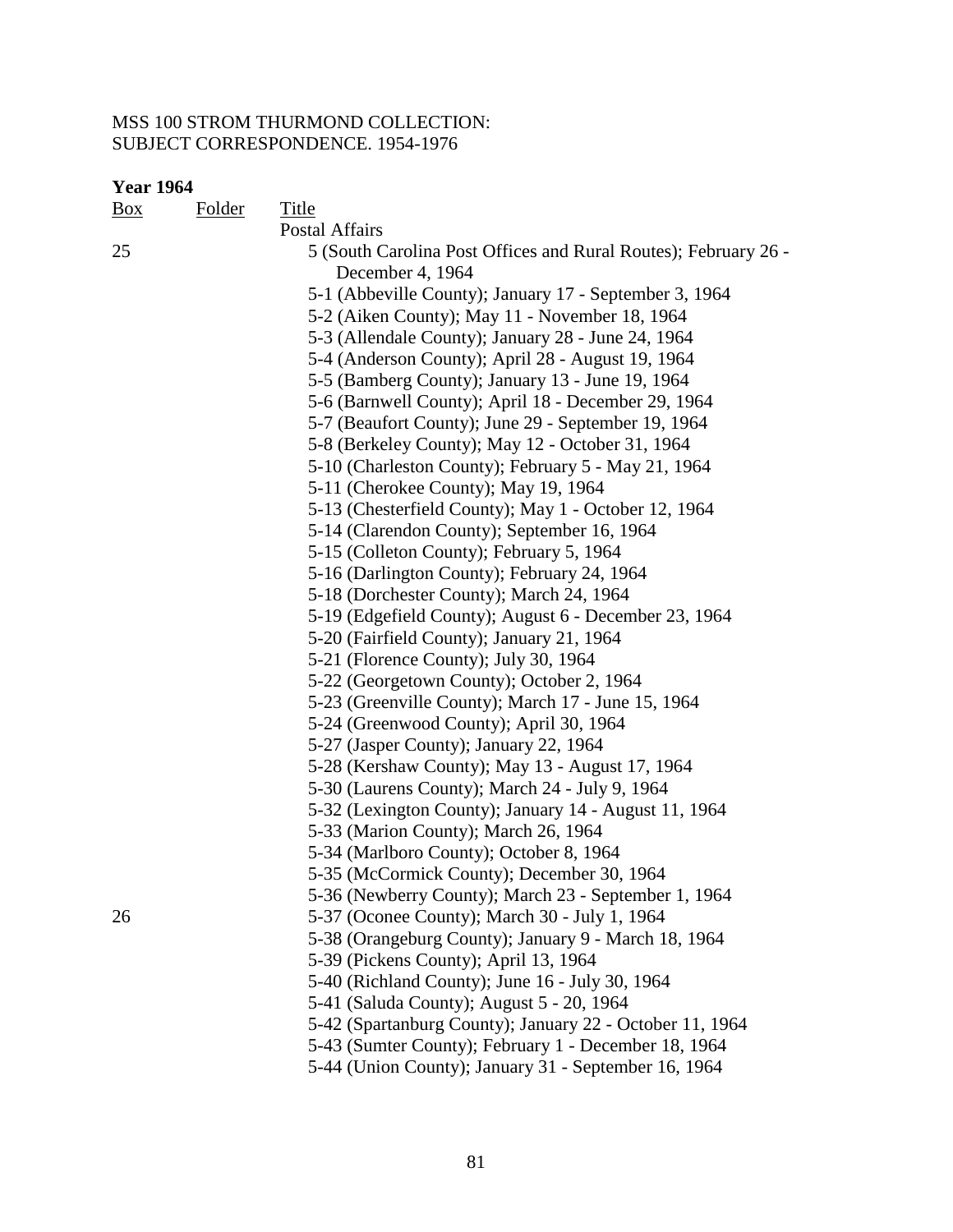| <b>Year 1964</b> |               |                                                                      |
|------------------|---------------|----------------------------------------------------------------------|
| $\frac{Box}{}$   | <b>Folder</b> | <b>Title</b>                                                         |
|                  |               | Postal Affairs                                                       |
| 26               |               | 5-45 (Williamsburg County); September 18, 1964                       |
|                  |               | 5-46 (York County); January 22 - December 30, 1964                   |
|                  |               | Power; January 3 - November 17, 1964                                 |
|                  |               | Power                                                                |
|                  |               | 1 (Private); June 23 - October 31, 1964                              |
|                  |               | 1-2 ([Federal Power Commission Jurisdiction Over Rural               |
|                  |               | Electrification Administration] Cooperatives); April 24, 1964        |
|                  |               | 2 (Public); April 30 - August 20, 1964                               |
|                  |               | 2-1 (Rural Electrification Administration [REA]); February 20 -      |
|                  |               | October 19, 1964                                                     |
|                  |               | <b>Public Relations</b>                                              |
|                  |               | 3-3-1 (Thank-you Letters Received); February 17 - November 6, 1964   |
|                  |               | 3-4 (Letters Complimentary); June 8 - December 15, 1964              |
|                  |               | 4 (Complaints, Criticisms); January22 - December 28, 1964            |
|                  |               | 8 (Publicity); January 3 - December 30, 1964                         |
| 27               |               | 8-1 (Press Releases); January 27 - December 31, 1964                 |
|                  |               | 8-2 (Radio Releases and Tapes); January 3, 1964 - January 6, 1965    |
|                  |               | 8-3 (TV Releases and Tapes); January 3 - November 10, 1964           |
|                  |               | 8-4 (Magazine Articles); June 9 - November 25, 1964                  |
|                  |               | 8-5 (Weekly Newsletters); January 30 - September 22, 1964            |
|                  |               | 10 (Requests, Routine); June 30, 1964                                |
|                  |               | 10-8 (Publications and Information); February 11 - December 31, 1964 |
|                  |               | 10-8-1 (Government Publications); June 19, 1964                      |
|                  |               | 10-8-2 (Information for Term Papers); February 7 - April 17, 1964    |
|                  |               | 10-8-3 (Other Information); January 6 - September 30, 1964           |
|                  |               | 10-8-4 (Senator Thurmond's Requests for Information); January 24 -   |
|                  |               | December 1, 1964                                                     |
|                  |               | Recreation                                                           |
|                  |               | 1 (Facilities); February 27 - October 6, 1964                        |
|                  |               | Reports and Statistics; January 15, 1964                             |
|                  |               | Rivers and Harbors; February 3 - August 25, 1964                     |
|                  |               | <b>Rivers and Harbors</b>                                            |
|                  |               | 1 (Ports, Harbors, Shipyards and Docks); March 5 - December 17,      |
|                  |               | 1964                                                                 |
|                  |               | 2 (Ships, Shipping); June 9, 1964                                    |
|                  |               | 3 (Dams and Reservoirs); January 9 - October 1, 1964                 |
|                  |               | 3-1 (Hartwell Dam); August 25 - November 6, 1964                     |
|                  |               | 4 (Rivers -- Waterways and Canals),                                  |
|                  |               | Folder I; January 27 - July 29, 1964                                 |
|                  |               | Folder II; August 4 - December 4, 1964                               |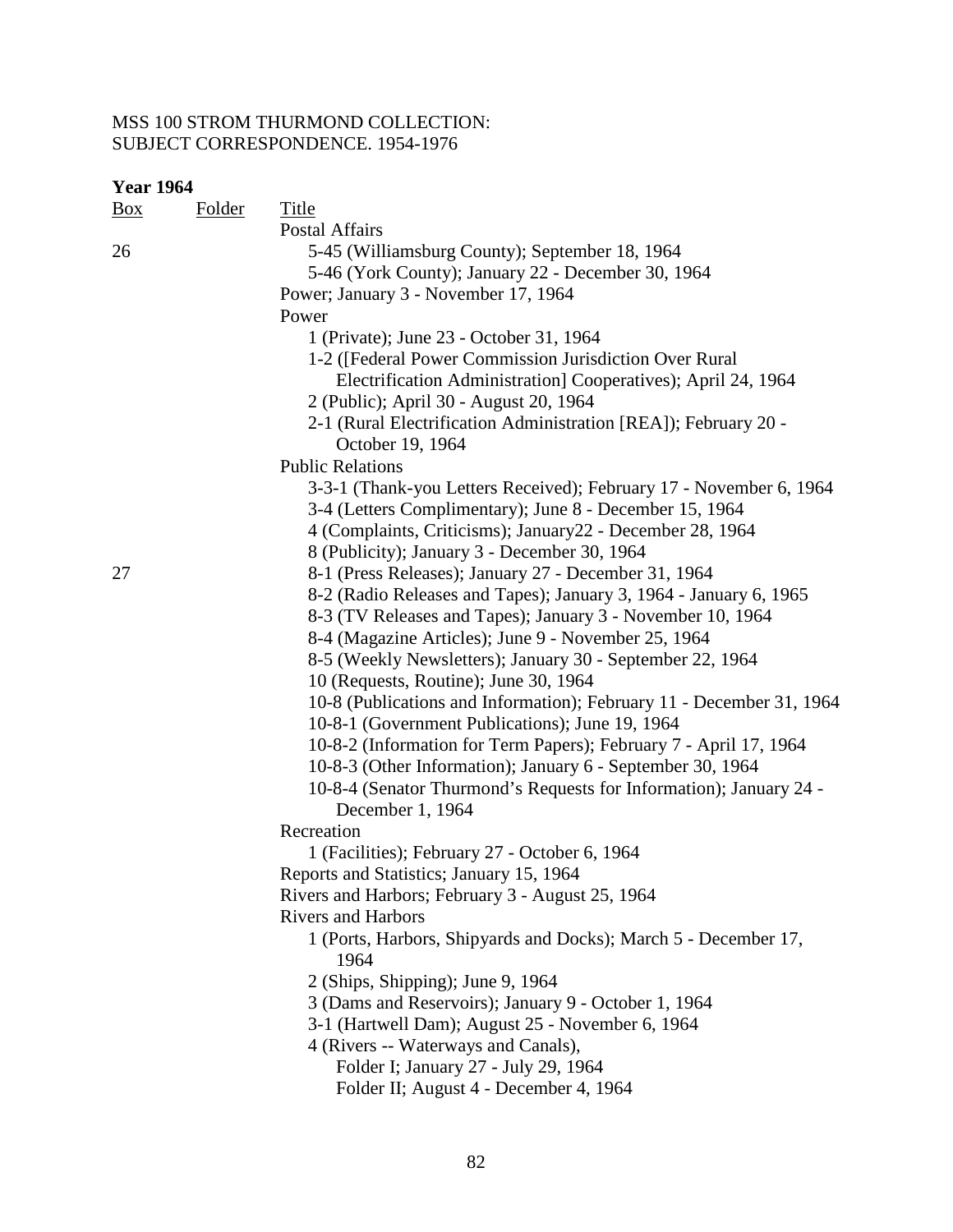| <b>Year 1964</b>     |               |                                                                                    |
|----------------------|---------------|------------------------------------------------------------------------------------|
| $\frac{Box}{}$<br>27 | <b>Folder</b> | <b>Title</b><br>Roads                                                              |
|                      |               | 1 (Federal Roads); April 20 - August 17, 1964                                      |
|                      |               | 2 (State Roads); February 6 - August 14, 1964                                      |
|                      |               | Salaries; July 2 - 21, 1964                                                        |
| 28                   |               | Salaries                                                                           |
|                      |               | 1 (Federal Employees -- Salaries and Allowances); January 24 -<br>October 20, 1964 |
|                      |               | Selective Service; January 22 - May 20, 1964                                       |
|                      |               | <b>Selective Service</b>                                                           |
|                      |               | 1 (Deferment Policy); March 18, 1964                                               |
|                      |               | Social Security; January 8 - October 2, 1964                                       |
|                      |               | Social Security                                                                    |
|                      |               | 1 (Benefits); January 14 - September 17, 1964                                      |
|                      |               | 1-1 (Increased Annuities); August 6 - 14, 1964                                     |
|                      |               | 1-2 (Reduction of Age Requirements); January 15 - August 3, 1964                   |
|                      |               | 2 (Eligibility); January 28 - October 13, 1964                                     |
|                      |               | State Government; May 4 - December 14, 1964                                        |
|                      |               | <b>State Government</b>                                                            |
|                      |               | 1 (Departments); May 26 - June 25, 1964                                            |
|                      |               | 2 (Independent Agencies and Offices); September 17, 1964                           |
|                      |               | 3 (State Legislature); November 12, 1964                                           |
|                      |               | 4 (States' Rights); June 4 - October 9, 1964                                       |
|                      |               | Taxes; February 12 - December 21, 1964                                             |
|                      |               | Taxes                                                                              |
|                      |               | 1 (Federal); January 20 - December 22, 1964                                        |
|                      |               | 1-1 (Excise Taxes); January 27 - December 29, 1964                                 |
|                      |               | 1-2 (Income Taxes); January 2 - October 20, 1964                                   |
|                      |               | 1-2-1 (Reduction in Income Taxes),                                                 |
|                      |               | Folder I; January 2 - 31, 1964                                                     |
| 29                   |               | Folder II; February 1 - August 14, 1964                                            |
|                      |               | $1-2-2$ (Exemptions),                                                              |
|                      |               | Folder I; January 18 - March 25, 1964                                              |
|                      |               | Folder II; March 26 - December 11, 1964                                            |
|                      |               | 2 (State); January 14 - December 9, 1964                                           |
|                      |               | 2-1-1 ([Automobile Excise Tax]); September 24, 1964                                |
|                      |               | Trade; February 3 - October 2, 1964                                                |
|                      |               | Trade                                                                              |
|                      |               | 1 (Import - Export Matters),                                                       |
|                      |               | Folder I; January 28 - June 24, 1964                                               |
|                      |               | Folder II; July 15 - December 3, 1964                                              |
|                      |               | 1-2 ([Beef Imports]); March 3 - April 7, 1964                                      |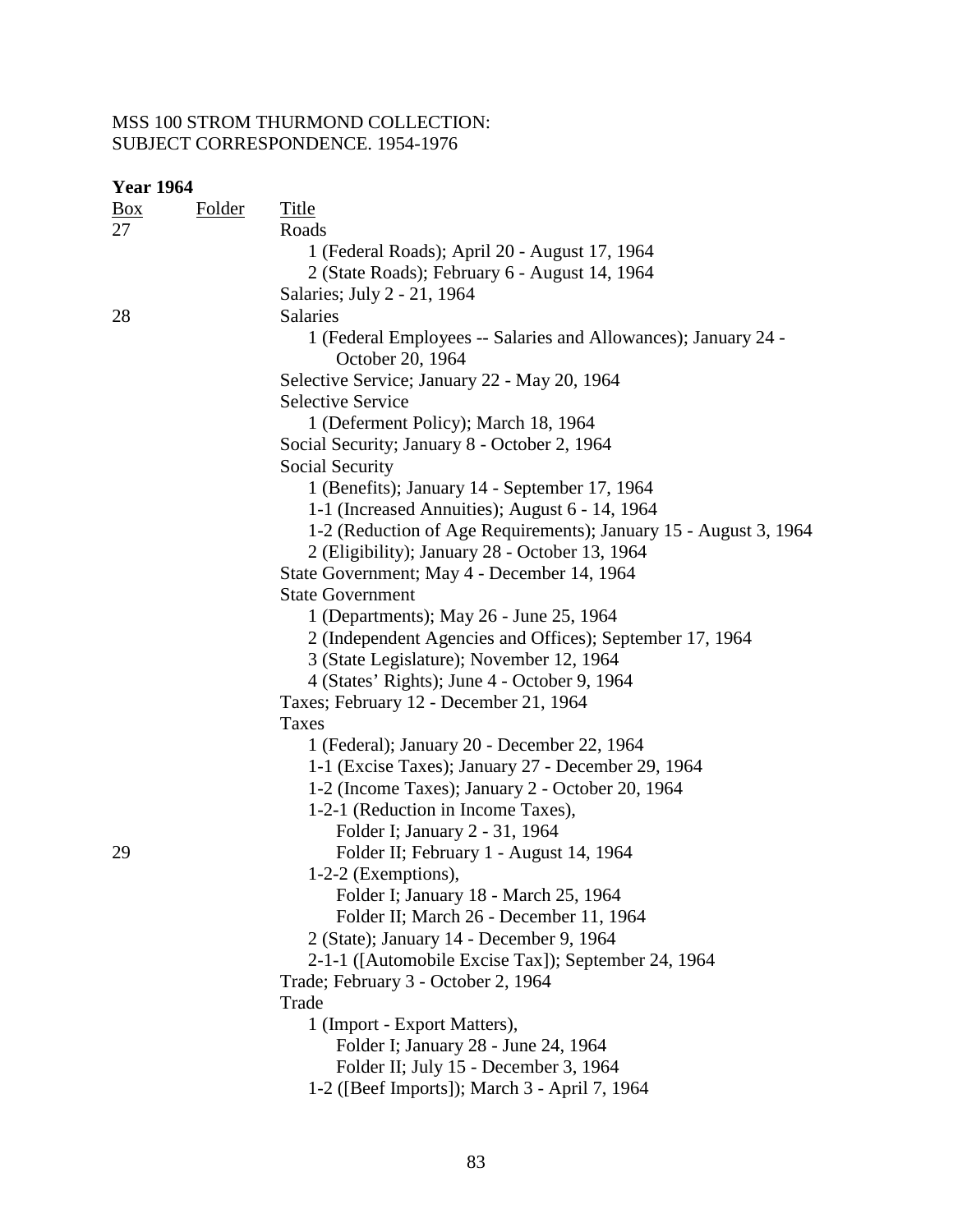#### MSS 100 STROM THURMOND COLLECTION: SUBJECT CORRESPONDENCE. 1954-1976

| <b>Year 1964</b> |               |                                                                                 |
|------------------|---------------|---------------------------------------------------------------------------------|
| $\frac{Box}{}$   | <b>Folder</b> | <b>Title</b>                                                                    |
| 29               |               | Trade                                                                           |
|                  |               | 2 (Tariffs, Trade Agreements); January 14 - September 5, 1964                   |
|                  |               | 2-1 (Textiles); March 12 - September 14, 1964                                   |
|                  |               | 2-2 (Plywood); January 14 - May 25, 1964                                        |
| 30               |               | 3 (Fair Trade); February 14 - December 14, 1964                                 |
|                  |               | 4 (Trading with the Enemy); January 2 - October 9, 1964                         |
|                  |               | 6 (Foreign Trade); March 16 - November 22, 1964                                 |
|                  |               | 7 (Interstate Trade); February 19 - August 22, 1964                             |
|                  |               | Transportation; August 14 - October 28, 1964                                    |
|                  |               | Transportation                                                                  |
|                  |               | 1 (Motor Carriers); January 3 - December 24, 1964                               |
|                  |               | 1-1 (Public Roads); January 14 - 21, 1964                                       |
|                  |               | 2 (Railroads); January 31 - December 18, 1964                                   |
|                  |               | 2-1 (Freight Rates); February 20 - June 4, 1964                                 |
|                  |               | 3 (Water); February 27 - September 22, 1964                                     |
|                  |               | Un-American Activities; January 24 - May 19, 1964                               |
|                  |               | <b>Un-American Activities</b>                                                   |
|                  |               | 1 (Communism),                                                                  |
|                  |               | Folder I; January 7 - March 30, 1964                                            |
|                  |               | Folder II; April 2 - August 31, 1964                                            |
|                  |               | Folder III; September 3 - November 24, 1964                                     |
| 31               |               | 1-1 (Castro - Cuba Situation); January 4 - December 10, 1964                    |
|                  |               | 2 (Information for Investigations); January 6 - September 10, 1964              |
|                  |               | 3 (National Council of Churches); [c. March] - December 31, 1964                |
|                  |               | Veterans; January 31 - October 8, 1964                                          |
|                  |               | Veterans                                                                        |
|                  |               | 1 (Medicine and Surgery); January 29, 1964                                      |
|                  |               | 2 (Insurance); June 1 - September 29, 1964                                      |
|                  |               | 3 (Education and Schooling); August 25, 1964                                    |
|                  |               | 3-1 ([Nursing Home Care Program]); April 1, 1964                                |
|                  |               | 5 (Annuities, Pensions, Disability Allowances); January 29 - October<br>1, 1964 |
|                  |               | 5-1 (World War I Veterans); January 10 - November 25, 1964                      |
|                  |               | 5-3 (Widow's Pensions); February 13 - March 13, 1964                            |
|                  |               | 6 (Housing); August 22, 1964                                                    |
|                  |               |                                                                                 |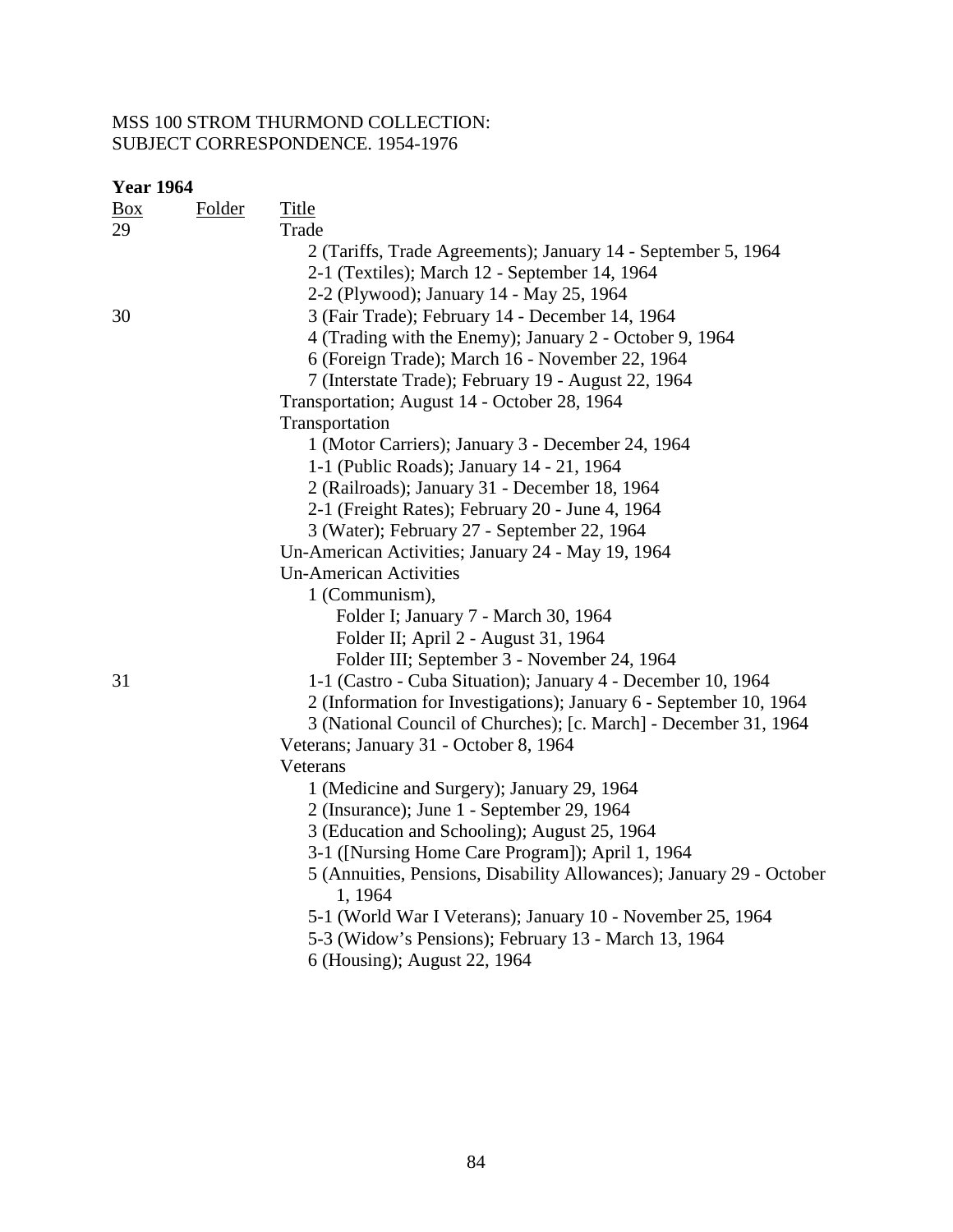| <b>Year 1965</b> |               |                                                                    |
|------------------|---------------|--------------------------------------------------------------------|
| $\frac{Box}{}$   | <b>Folder</b> | Title                                                              |
| $\mathbf{1}$     |               | Administration                                                     |
|                  |               | [Summer and Winter Interns]; 1965                                  |
|                  |               | 2-1 (Form Letters); January - December 24, 1965                    |
|                  |               | Agriculture; January 25 - November 10, 1965                        |
|                  |               | Agriculture                                                        |
|                  |               | 2 (Commodities); January 27 - November 2, 1965                     |
|                  |               | $2-1$ (Cotton),                                                    |
|                  |               | Folder I; March 12 - August 30, 1965                               |
|                  |               | Folder II; September 8 - 28, 1965                                  |
|                  |               | 2-1-2 (Cotton Price Supports); September 10 - October 6, 1965      |
|                  |               | 2-2 (Tobacco); February 8 - July 16, 1965                          |
|                  |               | 2-2-1 (Tobacco Allotments); March 16 - 23, 1965                    |
|                  |               | 2-2-2 (Tobacco Price Supports); March 23 - June 7, 1965            |
|                  |               | 2-3 (Grains); January 13 - September 22, 1965                      |
|                  |               | 2-4 (Peaches); April 15 - August 6, 1965                           |
|                  |               | 3 (Dairy and Dairy Products); February 20 - 24, 1965               |
|                  |               | 5 (Farm Program); January 25 - December 31, 1965                   |
|                  |               | 5-1 ([S.1276 Bill Which Would Further Extend and                   |
|                  |               | Expand the Activities of the Federal Crop Insurance Corporation]); |
|                  |               | April 23 - October 1, 1965                                         |
|                  |               | 5-2 (Soil Bank -- Agricultural Stabilization and Conservation      |
|                  |               | Committee); February 11 - November 29, 1965                        |
|                  |               | 5-2-1 (Conservation Reserve Legislation); February 10-July 12,     |
|                  |               | 1965                                                               |
|                  |               | 5-2-2 (Conservation Reserve Administration); February 25-July 27,  |
|                  |               | 1965                                                               |
|                  |               | 5-3 (Soil Conservation),                                           |
|                  |               | Folder I; January 11 - March 12, 1965                              |
| $\overline{2}$   |               | Folder II; March 13 - November 12, 1965                            |
|                  |               | 7 (Agriculture Research); November 12, 1965                        |
|                  |               | Appropriations; March 8 - April 9, 1965                            |
|                  |               | Appropriations                                                     |
|                  |               | 1 (Federal Appropriations); January 22 - August 5, 1965            |
|                  |               | Atomic Energy; January 22 - December 8, 1965                       |
|                  |               | Aviation; February 25 - June 14, 1965                              |
|                  |               | Aviation                                                           |
|                  |               | 1 (Airports and Airways); June 18 - September 2, 1965              |
|                  |               | 3 (Air Passenger and Freight Traffic); March 5 - December 22,      |
|                  |               | 1965                                                               |
|                  |               | 4 (Federal Aid to Aviation Legislation); May 20, 1965              |
|                  |               | 5 (Space Travel and Exploration); December 20, 1965                |
|                  |               | Beverages; December 11, 1965                                       |
|                  |               |                                                                    |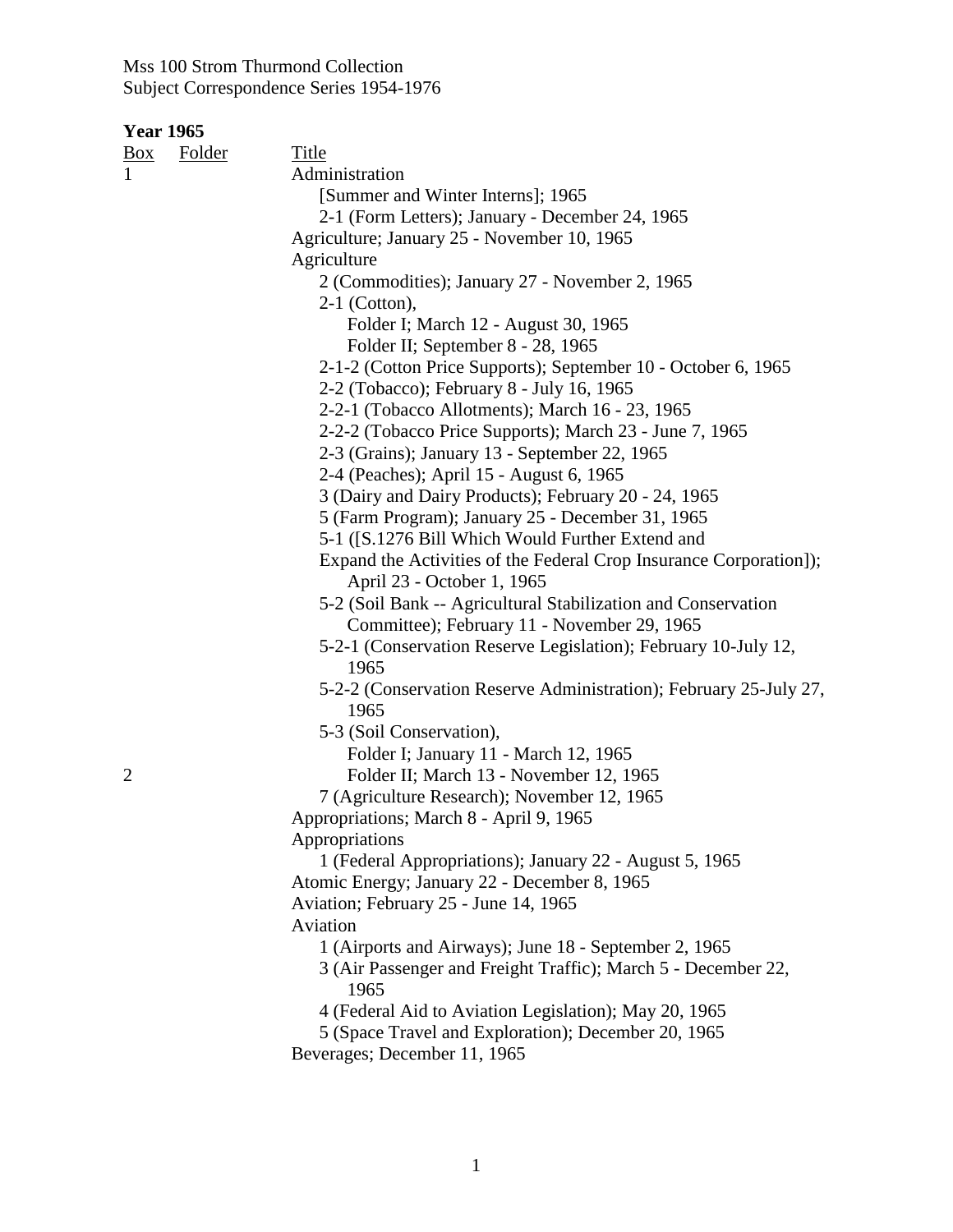| <b>Folder</b> | <b>Title</b>                                                     |
|---------------|------------------------------------------------------------------|
|               | <b>Beverages</b>                                                 |
|               | 1 (Alcoholic Beverages); December 1, 1965                        |
|               | 1-2 (Alcohol Advertising); October 11, 1965                      |
|               | Civil Rights; June 14 - November 30, 1965                        |
|               | Civil Rights                                                     |
|               | 1 (Civil Rights Legislation),                                    |
|               | Folder I; January 7 - April 11, 1965                             |
|               | Folder II; April 16 - August 12, 1965                            |
|               | Folder III; August 14 - December 17, 1965                        |
|               | 1-1 (Resolutions Received); July 6 - 9, 1965                     |
|               | 2 (Equal Rights for Women); April 10 - November 17, 1965         |
|               | 3 (Race Relations),                                              |
|               | Folder I; February 8 - March 23, 1965                            |
|               | Folder II; March 24 - June 30, 1965                              |
|               | Folder III; July 6 - December 22, 1965                           |
|               | 4 (Freedom Riders); June 17, 1965                                |
|               | 5 (Congress of Racial Equality); April 12 - May 7, 1965          |
|               | Civil Service; March 30 - October 29, 1965                       |
|               | Committees and Organizations; January 21 - September 28, 1965    |
|               | Committees and Organizations                                     |
|               | 1 (House Committees); January 11 - October 25, 1965              |
|               | 2 (Senate Committees); January 14 - August 17, 1965              |
|               | 2-2 (Interstate and Foreign Commerce Committee); May 24 -        |
|               | December 22, 1965                                                |
|               | 2-4 (Armed Services Committee); April 1 - October 25, 1965       |
|               | 2-4-1 (Armed Services Committee -- Preparedness Investigating    |
|               | Subcommittee); February 4 - November 18, 1965                    |
|               | 2-4-2 (Armed Services Committee — Subcommittee to Status of      |
|               | Forces Treaty); January 19, 1965                                 |
|               | 2-5 (Requests to Testify Before Committees); February 17 - April |
|               | 16, 1965                                                         |
|               | 2-6 (Banking and Currency Committee); January 15 - August 31,    |
|               | 1965                                                             |
|               | 3 (Civic Clubs); February 15 - December 27, 1965                 |
|               | 3-1-1 (Veterans Organizations); July 21, 1965                    |
|               | 3-3 ([The United Nations]); July 13 - September 27, 1965         |
|               | Communications; February 3 - March 8, 1965                       |
|               | Communications                                                   |
|               | 1 (Television); March 13 - August 16, 1965                       |
|               | 2 (Radio),                                                       |
|               | Folder I; January 6 - June 18, 1965                              |
|               | Folder II; July 3 - December 23, 1965                            |
|               | 3 (Music); February 5 - July 7, 1965                             |
|               | <b>Year 1965</b>                                                 |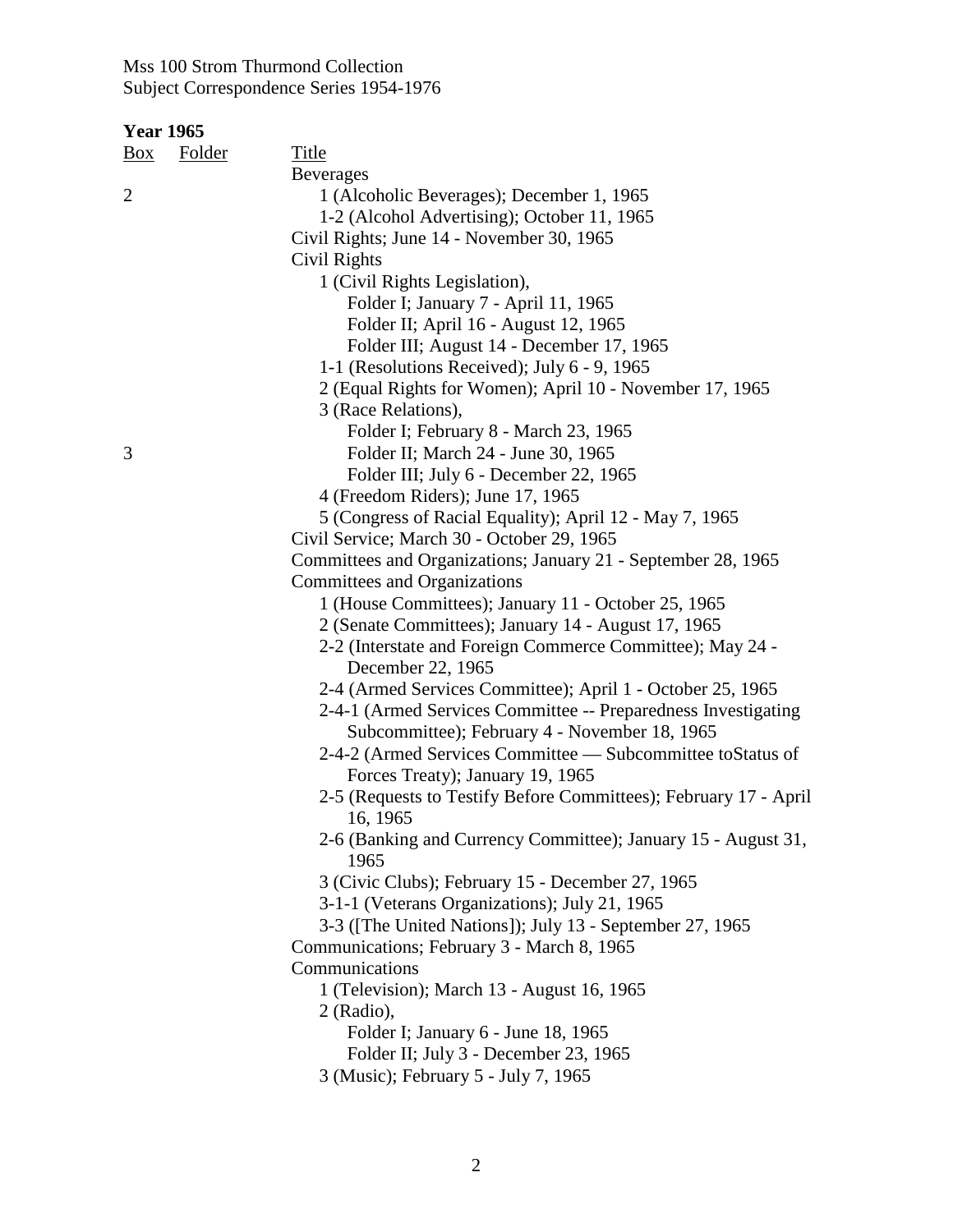| <b>Year 1965</b> |  |
|------------------|--|
|------------------|--|

| <u>Box</u> | <b>Folder</b> | <b>Title</b>                                                                  |
|------------|---------------|-------------------------------------------------------------------------------|
|            |               | Communications                                                                |
| 4          |               | 4 (Movies); July 2 - 16, 1965                                                 |
|            |               | 5 (Telephone and Telegraph); February 25 - September 15, 1965                 |
|            |               | 6 (Newspapers); July 14, 1965                                                 |
|            |               | Crime; May 18 - November 10, 1965                                             |
|            |               | 1 (Juvenile Delinquency); January 8 - August 26, 1965                         |
|            |               | 2 (Capital Punishment); April 12, 1965                                        |
|            |               | Disasters; November 15, 1965                                                  |
|            |               | <b>Disasters</b>                                                              |
|            |               | 3 (Emergency Relief for Disasters); August 19 - November 18,<br>1965          |
|            |               | Education; March 11 - September 13, 1965                                      |
|            |               | Education                                                                     |
|            |               | 1 (Colleges and Universities); January 21 - July 14, 1965                     |
|            |               | 3 (Federal Aid for Education); January 7 - November 22, 1965                  |
|            |               | 3-1 (Health, Education and Welfare Announcements); May 25 -                   |
|            |               | December 10, 1965                                                             |
|            |               | 3-3 (National Science Foundation); July 1 - December 6, 1965                  |
|            |               | 3-4 (Federal Aid Legislation); February 10 - October 15, 1965                 |
|            |               | 4 (Libraries); February 17 - August 30, 1965                                  |
|            |               | 5 (Scholarships, Fellowships, Grants, Loans),                                 |
|            |               | Folder I; January 13 - August 26, 1965                                        |
|            |               | Folder II; September 9 - December 30, 1965                                    |
|            |               | 6 (Schools); October 11 - December 13, 1965                                   |
|            |               | 6-3 (Parochial [Religious] and Private Schools); January 25 -                 |
|            |               | August 25, 1965                                                               |
|            |               | 6-4 (Public Schools); May 27 - September 29, 1965                             |
|            |               | 7 (Staff); January 26 - October 19, 1965                                      |
|            |               | 8 (Standards -- Requirements); March 5 - September 15, 1965                   |
|            |               | 10 (National Defense Education Loan Programs); April 1 -<br>November 10, 1965 |
|            |               | 11 (Supreme Court Prayer Decision); January 6 - September 13,                 |
|            |               | 1965                                                                          |
|            |               | Federal Government; March 4 - September 24, 1965                              |
| 5          |               | <b>Federal Government</b>                                                     |
|            |               | 1 (Executive Branch); January 6 - November 17, 1965                           |
|            |               | 1-1 (Departments),                                                            |
|            |               | Folder I; January 25 - June 29, 1965                                          |
|            |               | Folder II; July 15 - December 1, 1965                                         |
|            |               | 1-2 (Independent Agencies and Offices); November 19 - December<br>23, 1965    |
|            |               | 2 (Legislative); March 18 - December 17, 1965                                 |
|            |               | 2-1 (Rules and Administration); April 26 - August 24, 1965                    |
|            |               | 2-1-1 (Rule 22 — Filibuster); January 25 - December 10, 1965                  |
|            |               |                                                                               |
|            |               |                                                                               |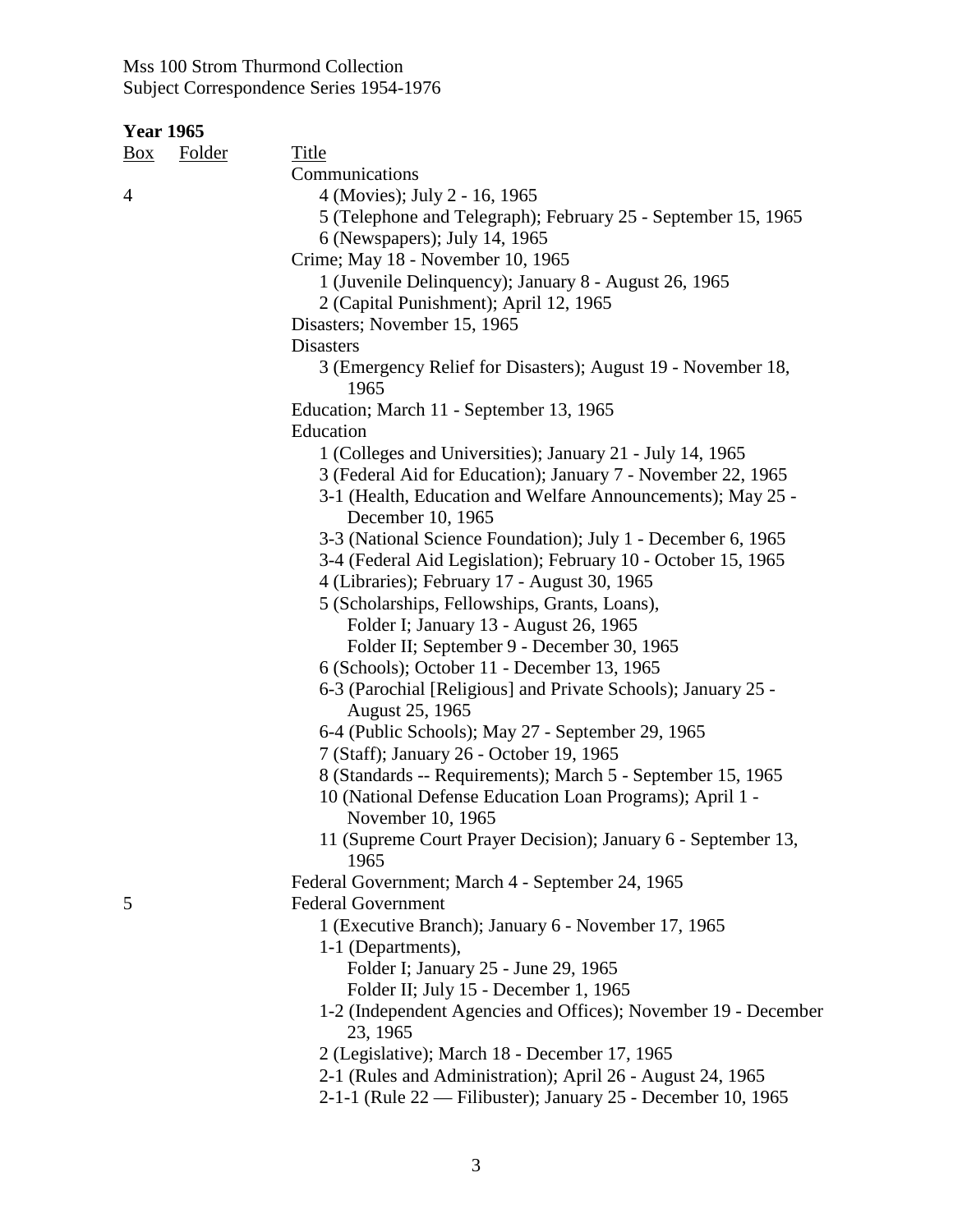| <b>Year 1965</b> |  |
|------------------|--|
|------------------|--|

| Box | <b>Folder</b> | <b>Title</b>                                                                       |
|-----|---------------|------------------------------------------------------------------------------------|
|     |               | <b>Federal Government</b>                                                          |
| 5   |               | 3 (Land, Buildings, and Grounds); January 4 - June 18, 1965                        |
|     |               | 4 (Judicial); February 11 - December 31, 1965                                      |
|     |               | 4-1 (Supreme Court),                                                               |
|     |               | Folder I; October 11, 1964 - August 11, 1965                                       |
|     |               | Folder II; August 12 - December 22, 1965                                           |
|     |               | 4-3 (District Court); March 31 - April 21, 1965                                    |
|     |               | 5 (Statehood); May 21, 1965                                                        |
|     |               | 6 (Surplus Property); February 1 - December 11, 1965                               |
|     |               | 7 (Claims and Litigations by and Against Government); February                     |
|     |               | 17 - October 28, 1965                                                              |
| 6   |               | 8 (Government Contracts),                                                          |
|     |               | Folder I; February 12 - August 26, 1965                                            |
|     |               | Folder II; September 7 - November 16, 1965                                         |
|     |               | 9 (Constitution),                                                                  |
|     |               | Folder I; February 18 - April 30, 1965                                             |
|     |               | Folder II; May 3 - June 14, 1965                                                   |
|     |               | Folder III; June 15 - December 10, 1965                                            |
|     |               | 9-1 ([Constitution : Right to Bear Arms]); February 17, 1965                       |
|     |               | Finance; March 10 - April 9, 1965                                                  |
|     |               | Finance                                                                            |
|     |               | 1 (Banking and Currency),                                                          |
|     |               | Folder I; January 15 - March 18, 1965                                              |
|     |               | Folder II; April 5 - 30, 1965                                                      |
| 7   |               | Folder III; May 3 - June 8, 1965                                                   |
|     |               | Folder IV; June 10 - December 13, 1965                                             |
|     |               | 2 (Government Spending and Debt); January 5 - June 24, 1965                        |
|     |               | 3-1 (Inflation); July 1, 1965                                                      |
|     |               | 4-1 (Industry for South Carolina); June 10 - December 20, 1965                     |
|     |               | 5 (Monopoly, Antitrust, Control, Price Discrimination); March 5 -<br>April 6, 1965 |
|     |               | 6 (Small Business Loans); February 22 - October 11, 1965                           |
|     |               | 6-1 (Small Business Administration Legislation); June 3 - July 2,<br>1965          |
|     |               | 6-2 (Small Business Administration Loans); March 19 - December<br>22, 1965         |
|     |               | 7 (Savings and Loans); March 8 - December 30, 1965                                 |
|     |               | 8 (Community Facilities Loans and Grants); January 5 - December<br>29, 1965        |
|     |               | 9 (Area Redevelopment); March 12 - August 9, 1965                                  |
|     |               | 10 (War on Poverty),                                                               |
|     |               | Folder I; January 4 - September 15, 1965                                           |
|     |               | Folder II; October 13 - December 6, 1965                                           |
|     |               |                                                                                    |
|     |               |                                                                                    |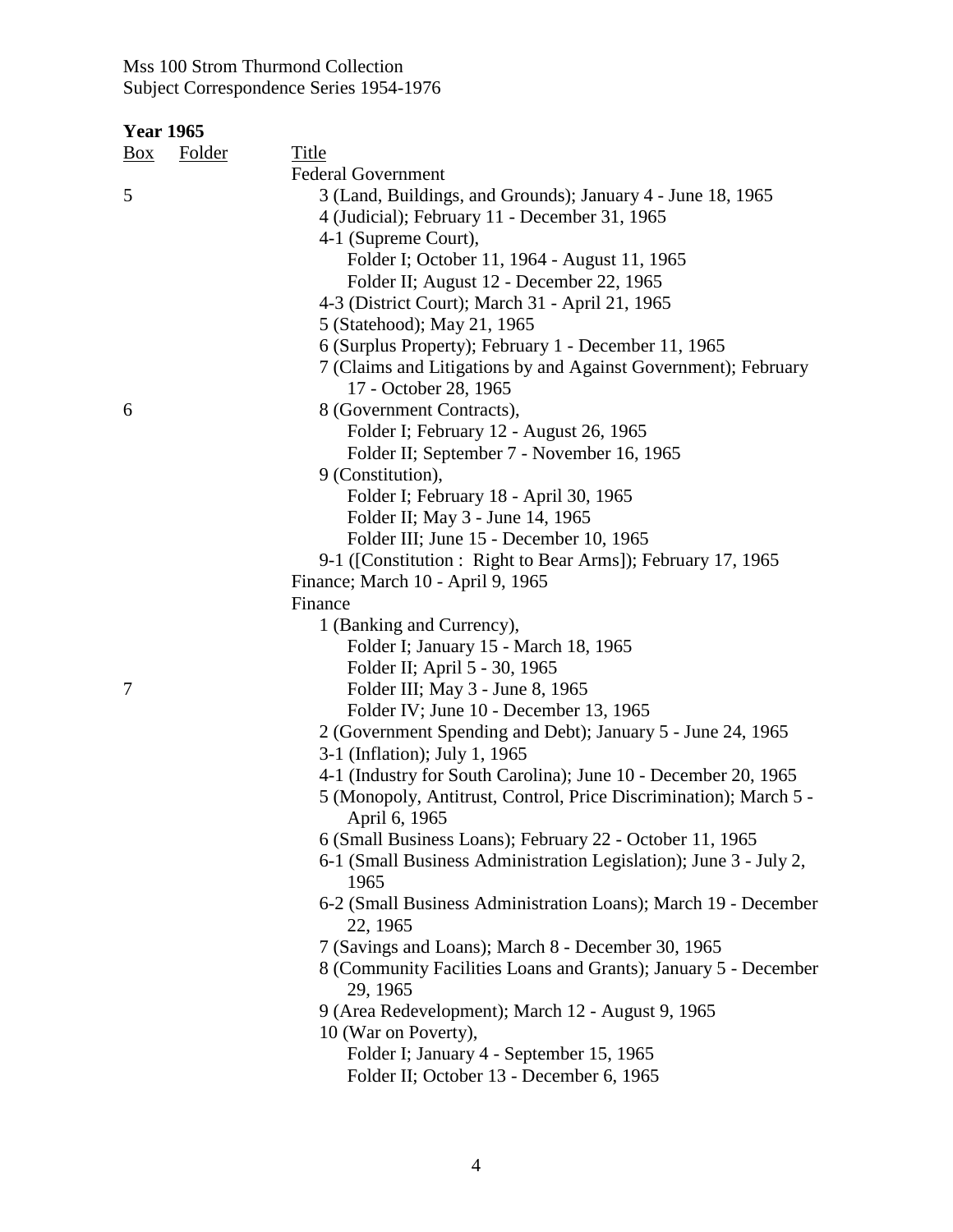| <u>Box</u> | <b>Folder</b> | <b>Title</b>                                                            |
|------------|---------------|-------------------------------------------------------------------------|
|            |               | Foreign Relations; April 7 - December 16, 1965                          |
| 8          |               | 1 (Foreign Policy),                                                     |
|            |               | Folder I; January 6 - April 30, 1965                                    |
|            |               | Folder II; May 5 - August 16, 1965                                      |
|            |               | Folder III; August 17 - December 17, 1965                               |
|            |               | 1-1 (Alliances); July 12 - 17, 1965                                     |
|            |               | 2 (Foreign Aid); January 16 - December 21, 1965                         |
|            |               | 3 (Treaties and Peace Pacts); August 11 - December 31, 1965             |
|            |               | 4 (United Nations); February 2 - December 13, 1965                      |
|            |               | 4-2 (World Court Treaty); January 11, 1965                              |
|            |               | 5 (Foreign Countries); January 6 - December 22, 1965                    |
|            |               | 6 (Peace Corps); March 23, 1965                                         |
|            |               | Health and Welfare; April 8 - November 15, 1965                         |
|            |               | <b>Health and Welfare</b>                                               |
|            |               | 1 (Community Health and Sanitation); January 25 - September 20,<br>1965 |
|            |               | 1-1 (Sewage and Sewage Disposal); February 19 - December 23,<br>1965    |
|            |               | 2 (Disease and Conditions); July 1 - August 18, 1965                    |
|            |               | 3 (Rehabilitation Programs); April 30 - September 10, 1965              |
|            |               | 4 (Water, Water Systems, and Water Supply); February 3 -                |
|            |               | December 17, 1965                                                       |
|            |               | 5 (Drugs); March 1 - July 30, 1965                                      |
|            |               | 6 (Socialized Medicine),                                                |
|            |               | Folder I; January 6 - February 27, 1965                                 |
| 9          |               | Folder II; March 1 - 18, 1965                                           |
|            |               | Folder III; March 19 - April 30, 1965                                   |
|            |               | Folder IV; May 3 - 24, 1965                                             |
|            |               | Folder V; May 25 - June 29, 1965                                        |
|            |               | Folder VI; July 1 - November 3, 1965                                    |
|            |               | 7 (Public Welfare); January 15 - September 13, 1965                     |
|            |               | Housing; February 24 - December 13, 1965                                |
|            |               | Housing                                                                 |
|            |               | 1 (Construction); March 11 - July 20, 1965                              |
|            |               | 1-1 (Public Housing); April 6 - November 30, 1965                       |
|            |               | 1-1-1 (Public Housing Legislation); May 14 - July 7, 1965               |
|            |               | 1-1-2 (Public Housing Administration); May 14 - 15, 1965                |
|            |               | 1-2 (Urban Renewal); July 1 - August 10, 1965                           |
|            |               | 1-2-2 (Urban Renewal Administration); August 20, 1965                   |
|            |               | 2 (Financing and Interest Rates); April 7 - November 10, 1965           |
| 10         |               | Immigration and Naturalization,                                         |
|            |               | Folder I; January 14 - September 27, 1965                               |
|            |               | Folder II; October 6 - December 31, 1965                                |
|            |               |                                                                         |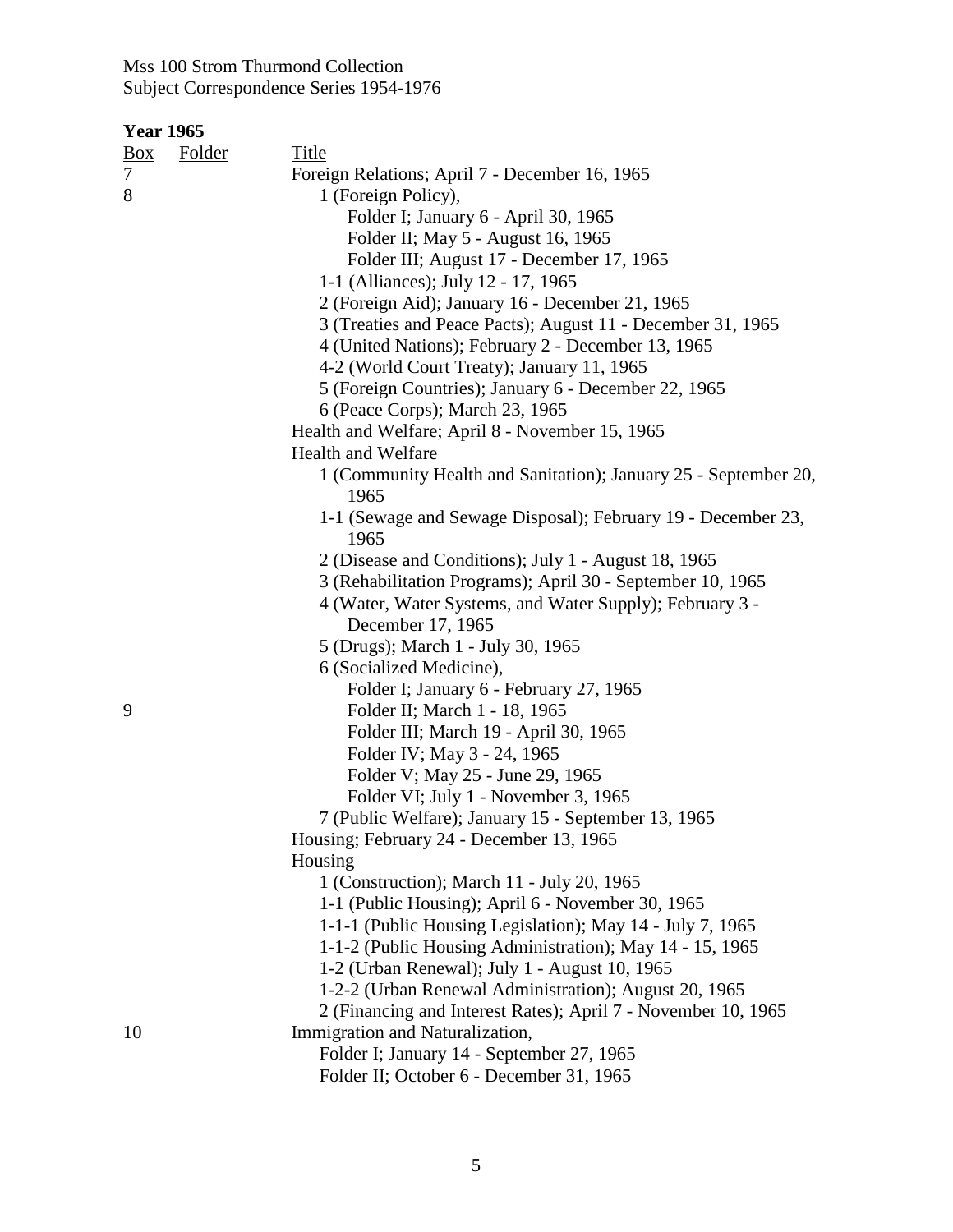| <b>Year 1965</b> |               |                                                                                                                                |
|------------------|---------------|--------------------------------------------------------------------------------------------------------------------------------|
| $\frac{Box}{}$   | <b>Folder</b> | <b>Title</b>                                                                                                                   |
|                  |               | <b>Immigration and Naturalization</b>                                                                                          |
| 10               |               | 1 (Citizenship); January 5 - October 21, 1965                                                                                  |
|                  |               | 2 (Passports, Visas),                                                                                                          |
|                  |               | Folder I; January 6 - July 27, 1965                                                                                            |
|                  |               | Folder II; August 5 - October 4, 1965                                                                                          |
|                  |               | 3 (Quotas, Refugees, Displaced Persons); February 3 - August 6,<br>1965                                                        |
|                  |               | 4 (Private Relief Bills); September 8 - November 25, 1965                                                                      |
|                  |               | Indian Affairs; January 28, 1965                                                                                               |
|                  |               | Institutions; December 17, 1965                                                                                                |
|                  |               | Institutions                                                                                                                   |
|                  |               | 1-2 ([Federal Institutions] : Health and Mental Hospitals,<br>Sanatoriums, Clinics); May 21 - November 10, 1965                |
|                  |               | 1-3 ([Federal Institutions] : Welfare, Poor Houses, Homes for                                                                  |
|                  |               | Aged); August 20 - 28, 1965                                                                                                    |
|                  |               | 2 (State Institutions); May 6 - November 10, 1965                                                                              |
|                  |               | 3 (Private Institutions); October 26, 1965                                                                                     |
|                  |               | Insurance and Retirement; May 4 - December 30, 1965                                                                            |
|                  |               | <b>Insurance and Retirement</b>                                                                                                |
|                  |               | 1 (Federal Government); March 16 - October 15, 1965                                                                            |
|                  |               | 1-2 (Retirement and Annuities); January 28 - September 13, 1965                                                                |
|                  |               | 1-2-1 (Federal Health Care for Aged); January 12 - October 1, 1965<br>1-3 (Railroad Retirement); January 22 - December 1, 1965 |
|                  |               | 1-4 (Compensations); January 5 - December 30, 1965                                                                             |
|                  |               | 2 (State Government); October 22, 1965                                                                                         |
|                  |               | 3 (Private and Industrial Insurance and Retirement); February 15 -<br>July 28, 1965                                            |
|                  |               | Inventions                                                                                                                     |
|                  |               | 1 (Patents); May 17 - October 6, 1965                                                                                          |
|                  |               | 2 (Trademarks, Copyrights); March 30 - April 1, 1965                                                                           |
|                  |               | Labor; May 26 - November 12, 1965                                                                                              |
|                  |               | Labor                                                                                                                          |
|                  |               | 1 (Conditions, Employment, Unemployment); January 5 -<br>September 15, 1965                                                    |
| 11               |               | 2 (Strikes, Work Stoppages); February 2 - September 15, 1965                                                                   |
|                  |               | 3 (Unions); February 18 - October 27, 1965                                                                                     |
|                  |               | 3-2 (Right-to-Work [Union or Closed Shop]); March 15, 1965                                                                     |
|                  |               | 3-3 (Labor Reform Legislation); June 18 - 21, 1965                                                                             |
|                  |               | 3-4 (Welfare Funds); August 4 - September 3, 1965                                                                              |
|                  |               | 3-5 (Campaign Contributions and Lobbying); March 17 - June 21,<br>1965                                                         |
|                  |               |                                                                                                                                |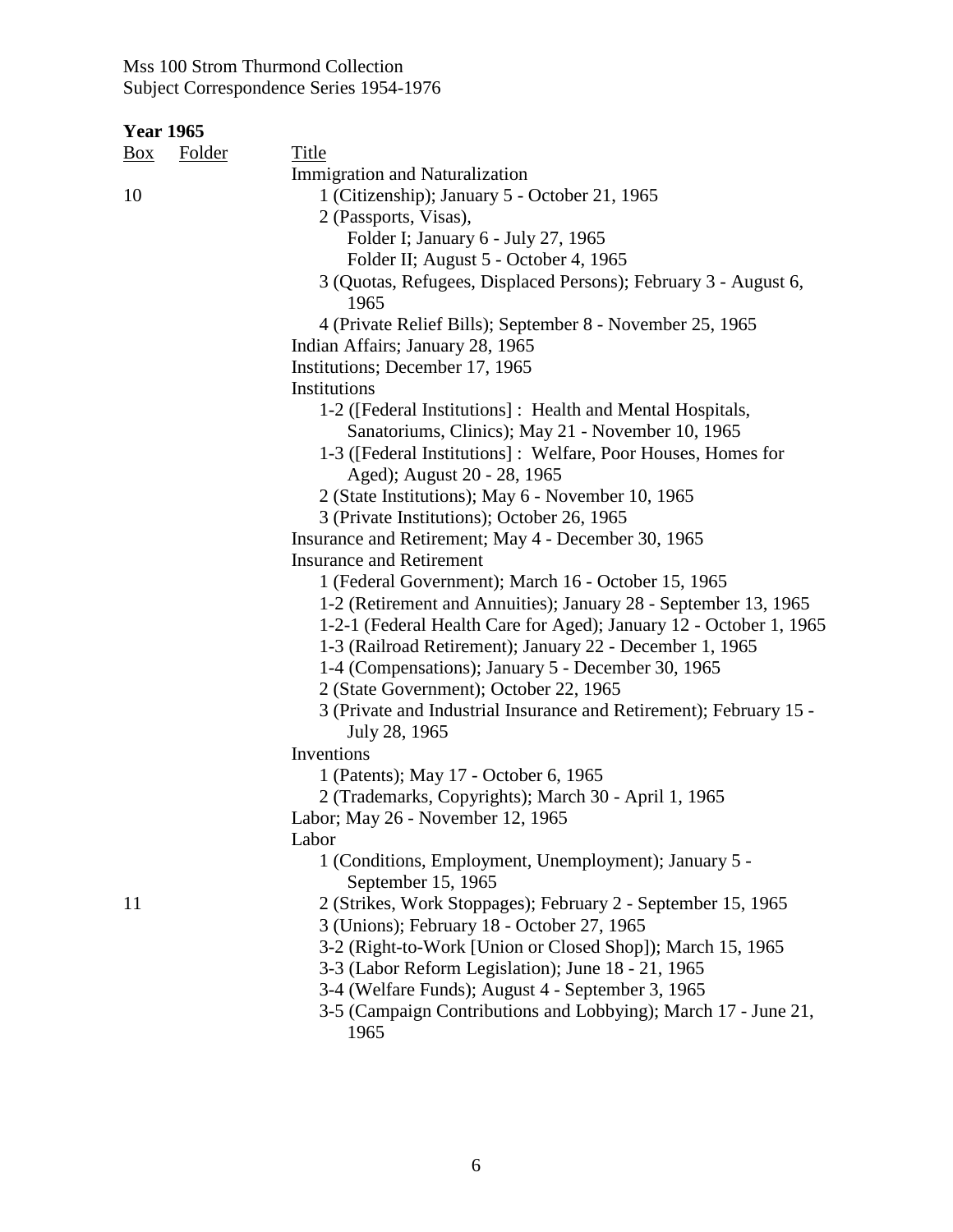| <u>Box</u> | <b>Folder</b> | Title<br>Labor                                                                |
|------------|---------------|-------------------------------------------------------------------------------|
| 11         |               | 3-6 (Repeal of Taft-Hartley Act),                                             |
|            |               | Folder I; January 4 - February 26, 1965                                       |
|            |               | Folder II; March 1 - May 14, 1965                                             |
|            |               | Folder III; May 18 - June 1, 1965                                             |
|            |               | Folder IV; June 2 - 16, 1965                                                  |
|            |               | Folder V; June 17 - 30, 1965                                                  |
|            |               | Folder VI; July 1 - 14, 1965                                                  |
| 12         |               | Folder VII; July 15 - 30, 1965                                                |
|            |               | Folder VIII; August 2 - 19, 1965                                              |
|            |               | Folder IX; August 19 - 31, 1965                                               |
|            |               |                                                                               |
|            |               | Folder X; September 1 - 16, 1965                                              |
|            |               | Folder XI; September 17 - October 5, 1965                                     |
|            |               | Folder XII; October 6 - 14, 1965                                              |
|            |               | Folder XIII; October 15 - 29, 1965                                            |
|            |               | Folder XIV; November 1 - December 22, 1965                                    |
| 13         |               | 5 (Minimum Wage),                                                             |
|            |               | Folder I; January 3 - July 28, 1965                                           |
|            |               | Folder II; August 2 - December 31, 1965                                       |
|            |               | 6 (Fair Labor Standards); June 15 - September 22, 1965                        |
|            |               | Legislation; January 6 - December 28, 1965                                    |
|            |               | Legislation                                                                   |
|            |               | $1$ (House),                                                                  |
|            |               | Folder I; January 3 - July 20, 1965                                           |
|            |               | Folder II; July 22 - August 31, 1965                                          |
|            |               | Folder III; September 1 - October 26, 1965                                    |
|            |               | Folder IV; November 1 - December 31, 1965                                     |
|            |               | 2 (Joint); February 4 - October 21, 1965                                      |
| 14         |               | 3 (Senate),                                                                   |
|            |               | Folder I; January 22 - March 30, 1965                                         |
|            |               | Folder II; April 1 - May 14, 1965                                             |
|            |               | Folder III; May 17 - 29, 1965                                                 |
|            |               | Folder IV; June 4 - September 2, 1965                                         |
|            |               | Folder V; September 11 - December 31, 1965                                    |
|            |               | 3-1 (Bills Personally Introduced by Senator Thurmond); January 6 -            |
|            |               | December 20, 1965                                                             |
|            |               | 3-2 (Bills Co-sponsored by Senator Thurmond); January 5 -<br>October 26, 1965 |
|            |               | Memorials; July 23 - December 13, 1955                                        |
|            |               | Memorials                                                                     |
|            |               | 2 (National -- Federal); March 30, 1965                                       |
|            |               | 3 (State); August 11, 1965                                                    |
|            |               | Metals; February 18, 1965                                                     |
|            |               | Military; January 18 - November 22, 1965                                      |
|            |               |                                                                               |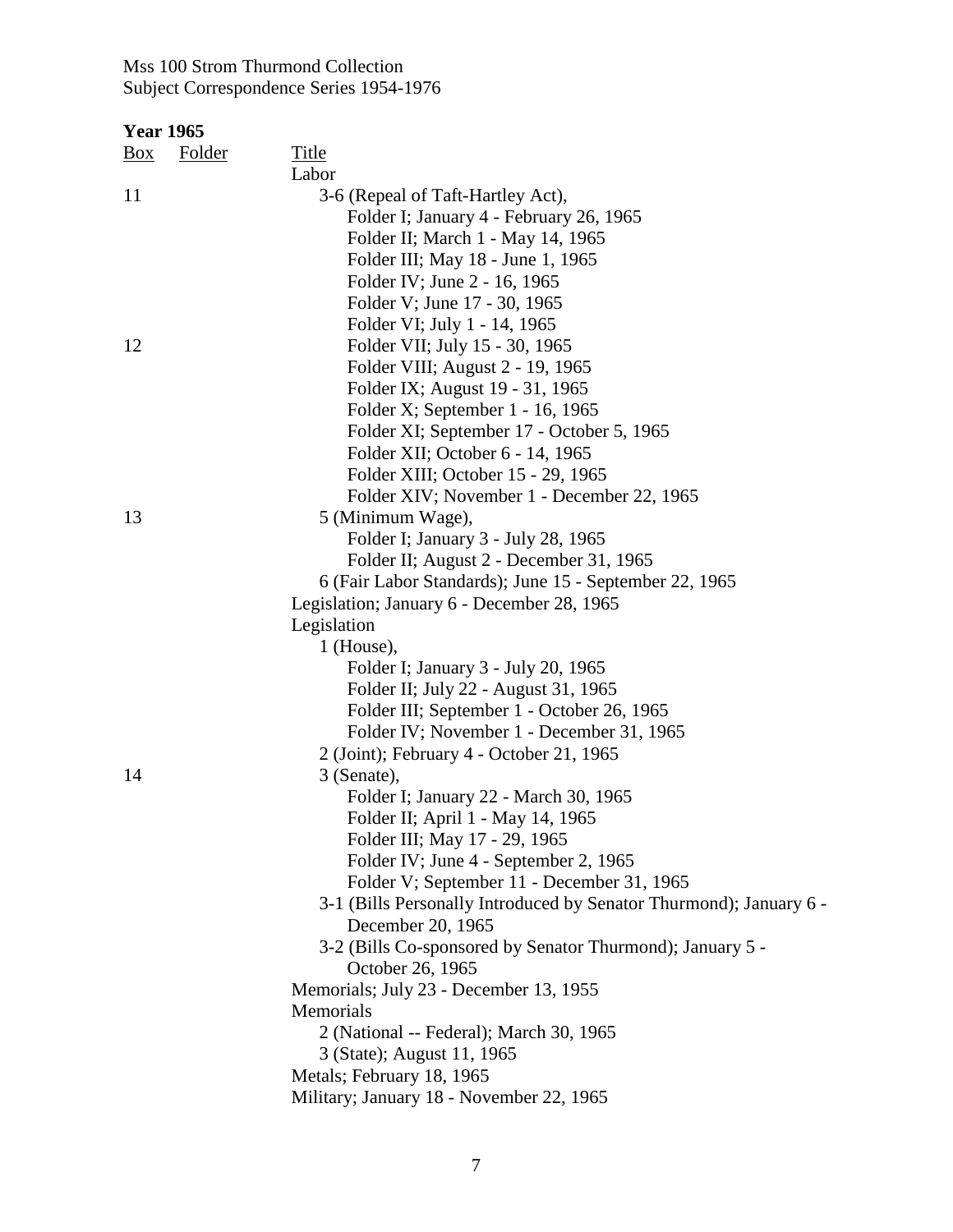| $\frac{Box}{}$ | <b>Folder</b> | <b>Title</b>                                                                                                             |
|----------------|---------------|--------------------------------------------------------------------------------------------------------------------------|
|                |               | Military                                                                                                                 |
| 14<br>15       |               | 1 (Military Pay and Allowances); January 8 - December 29, 1965<br>2 (Officer Commissions); January 25 - October 22, 1965 |
|                |               | 3 (Reservations); April 6 - June 22, 1965                                                                                |
|                |               | 3-1 (Fort Jackson); April 1 - October 20, 1965                                                                           |
|                |               | 3-3 (Charleston); January 6, 1965                                                                                        |
|                |               | 3-3-1 (Charleston Air Force Base); October 22, 1965                                                                      |
|                |               | 3-3-2 (Charleston Naval Shipyard); July 6 - 26, 1965                                                                     |
|                |               | 3-5 (Shaw Air Force Base); March 29 - July 8, 1965                                                                       |
|                |               | 4 (Reserve Programs); March 20 - August 13, 1965                                                                         |
|                |               | 4-1 (Air Force); June 16 - November 10, 1965                                                                             |
|                |               | 4-2 (Army); April 20 - November 4, 1965                                                                                  |
|                |               | 4-2-1 (Army R.O.T.C. [Reserve Officers Training Corps]); July 15<br>$-26, 1965$                                          |
|                |               | 4-4 (Marines); July 29 - September 13, 1965                                                                              |
|                |               | 4-5 (Navy); February 9 - September 1, 1965                                                                               |
|                |               | 4-5-1 (Navy R.O.T.C. [Reserve Officers Training Corps]); February<br>11 - April 6, 1965                                  |
|                |               | 5 (Military Manpower); March 25 - October 22, 1965                                                                       |
|                |               | 5-1 (National Guard); April 10 - July 6, 1965                                                                            |
|                |               | 5-2 (Reserve); January 11 - December 20, 1965                                                                            |
|                |               | 7 (Surplus Property); May 26 - June 10, 1965                                                                             |
|                |               | 8 (National Defense); February 17 - December 21, 1965                                                                    |
|                |               | 8-1 (Civil Defense); March 11 - July 26, 1965                                                                            |
|                |               | 8-2 (Missiles and Scientific Research); January 30 - July 27, 1965                                                       |
|                |               | 8-3 (Reorganization and Unification of Armed Forces),                                                                    |
|                |               | Folder I; February 1 - April 30, 1965                                                                                    |
|                |               | Folder II; May 6 - October 27, 1965                                                                                      |
|                |               | 9 (Military Procurement); March 19 - September 3, 1965                                                                   |
|                |               | 10 (Disarmament); January 5 - September 15, 1965                                                                         |
|                |               | 12 (Dependents); May 7 - 15, 1965                                                                                        |
| 16             |               | 13 (Promotion and Retirement); February 10 - September 1, 1965                                                           |
|                |               | $14$ (Budget),                                                                                                           |
|                |               | Folder I; February 1 - June 9, 1965                                                                                      |
|                |               | Folder II; June 10 - July 29, 1965                                                                                       |
|                |               | Folder III; August 5 - October 19, 1965                                                                                  |
|                |               | <b>Natural Resources</b>                                                                                                 |
|                |               | 2 (Forests); January 6 - April 15, 1965                                                                                  |
|                |               | 3 (Fuels); July 9, 1965                                                                                                  |
|                |               | 4 (Minerals, Mines and Mining); January 22 - April 6, 1965                                                               |
|                |               | 5 (Water Resources and Watersheds); May 18, 1965                                                                         |
|                |               | Nominations; February 2 - August 11, 1965                                                                                |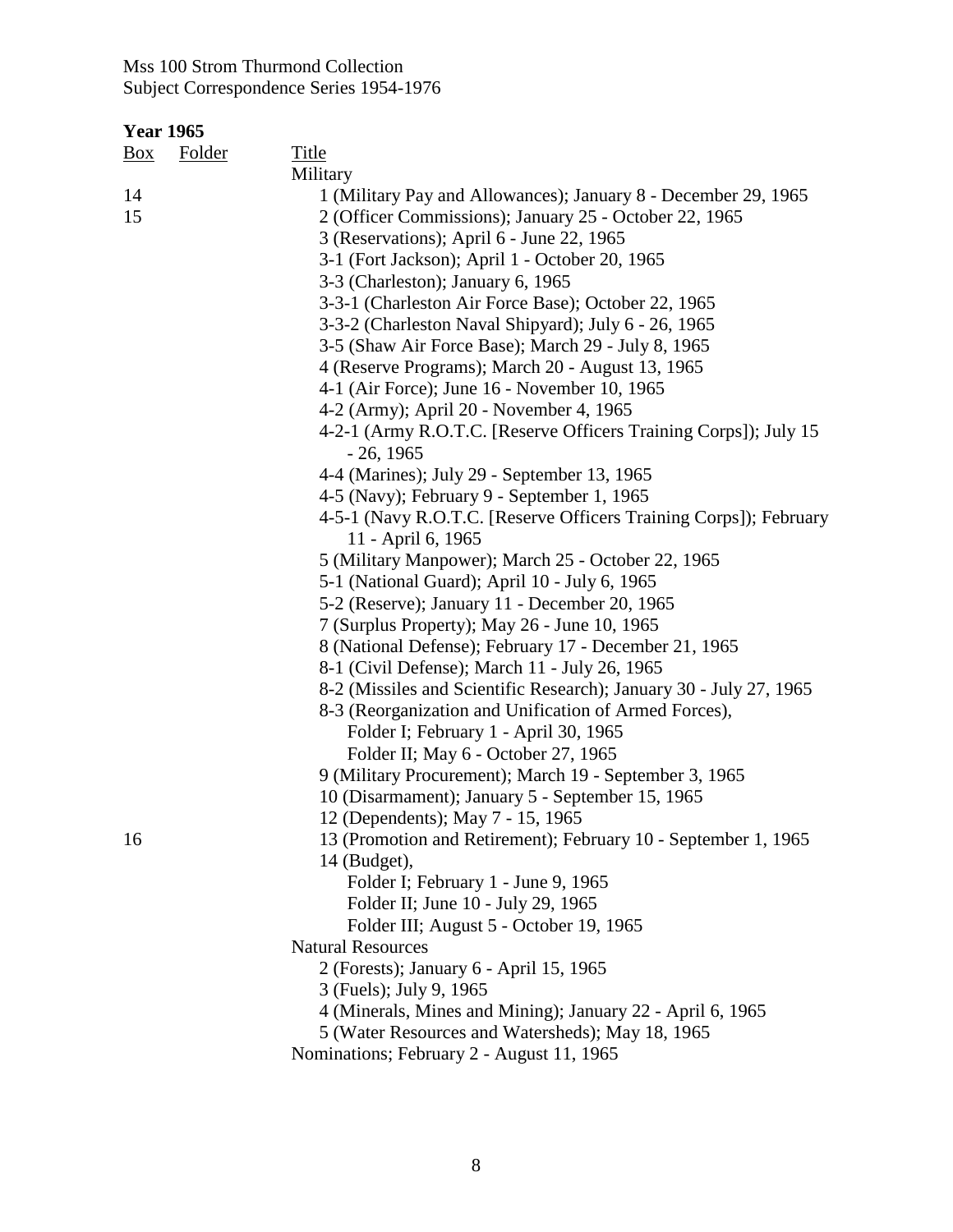| <u>Box</u> | <b>Folder</b> | <b>Title</b>                                                                                 |
|------------|---------------|----------------------------------------------------------------------------------------------|
|            |               | Nominations                                                                                  |
| 16         |               | 1 (Federal Department and Agency Heads); January 27 - July 8,<br>1965                        |
|            |               | 2 (United States Attorney); June 11 - August 16, 1965                                        |
|            |               | 3 (United States District, Circuit, and Supreme Court Judges); April<br>8 - October 21, 1965 |
|            |               | 4 (United States Marshalls); July 17 - December 30, 1965                                     |
|            |               | 5 (State and Municipal Nominations); April 6 - August 3, 1965                                |
|            |               | 6 (Outstanding Young Man Award); July 13, 1965                                               |
|            |               | Parks and Forests; May 12 - July 12, 1965                                                    |
|            |               | Parks and Forests                                                                            |
|            |               | 1 (Federal); April 30 - September 16, 1965                                                   |
|            |               | 1-1 (Forests, National); June 16, 1965                                                       |
|            |               | 1-2 (Parks, National); September 13, 1965                                                    |
|            |               | 2 (State); June 22, 1965                                                                     |
|            |               | 2-1 (Forests, State); May 13 - August 18, 1965                                               |
|            |               | Personal                                                                                     |
|            |               | 2-1 (Appointments with Constituents),                                                        |
|            |               | Folder I; January 15 - August 31, 1965                                                       |
|            |               | Folder II; September 1 - December 9, 1965                                                    |
|            |               | 2-2 (Appointments with Others); January 6 - November 26, 1965                                |
| 17         |               | 2-3 (Invitations Accepted and Attended),                                                     |
|            |               | Folder I; November 12, 1964 - January 29, 1965                                               |
|            |               | Folder II; February 1 - 17, 1965                                                             |
|            |               | Folder III; February 19 - March 15, 1965                                                     |
|            |               | Folder IV; March 16 - 30, 1965                                                               |
|            |               | Folder V; April 1 - 22, 1965                                                                 |
|            |               | Folder VI; April 23 - May 20, 1965<br>Folder VII; May 24 - June 30, 1965                     |
| 18         |               | Folder VIII; July 1 - August 27, 1965                                                        |
|            |               | Folder IX; September 1 - 29, 1965                                                            |
|            |               | Folder X; September 30 - October 12, 1965                                                    |
|            |               | Folder XI; October 13 - November 4, 1965                                                     |
|            |               | Folder XII; November 8 - 30, 1965                                                            |
|            |               | Folder XIII; December 1 - 30, 1965                                                           |
|            |               | 2-5 (Senate Prayer Breakfast Group); January 4 - October 1, 1965                             |
|            |               | 3 (Military Affairs); January 7 - December 24, 1965                                          |
|            |               | 3-1 (Reserve Officers Association); January 12 - November 30,                                |
|            |               | 1965                                                                                         |
| 19         |               | 3-2 (Military Government [CAMG]); January 22 - September 27,<br>1965                         |
|            |               | 3-4 (Association of the Army); May 5 - 20, 1965                                              |
|            |               | 5 (Religious Activities); January 28 - December 13, 1965                                     |
|            |               | 6 (Senator Thurmond's Trips); February 8 - December 3, 1965                                  |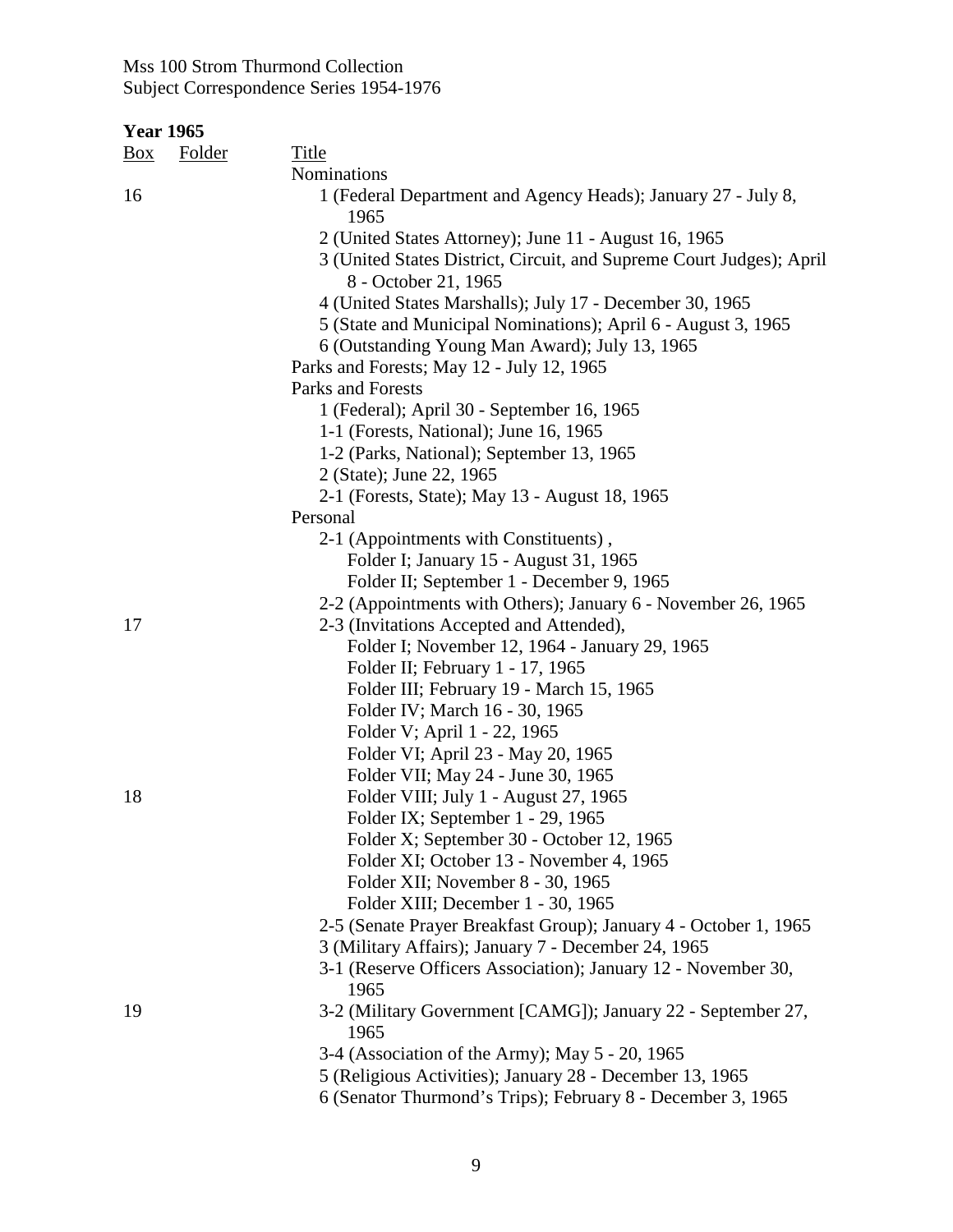| Box | Folder | Title                                                                                   |
|-----|--------|-----------------------------------------------------------------------------------------|
| 19  |        | Personal                                                                                |
|     |        | 7 (Senator Thurmond's Personal Friends),                                                |
|     |        | Folder I; January 5 - August 30, 1965                                                   |
|     |        | Folder II; September 2 - December 16, 1965                                              |
|     |        | 8 (Entertainment of Constituents and Friends); March 1 - August                         |
|     |        | 20, 1965                                                                                |
|     |        | 9 (Inter-Parliamentary Union); January 11 - August 27, 1965                             |
|     |        | 10 (Honors Received by Senator Thurmond); January 11 - July 26,                         |
|     |        | 1965                                                                                    |
|     |        | 10-1 (Board of Trustees); July 26 - September 9, 1965                                   |
|     |        | 10-1-2 (Bob Jones University); March 16 - July 2, 1965                                  |
|     |        | 10-1-3 (New Baptist College of Lower South Carolina); September<br>8 - October 20, 1965 |
|     |        | 11 (Organizations -- Memberships); August 25, 1963 - December<br>13, 1965               |
|     |        | 11-1 (Sons of American Revolution); January 23 - December 10,<br>1965                   |
|     |        | 11-2 (Freedoms Foundation); January 18 - December 14, 1965                              |
|     |        | 11-3 (Boy Scouts); January 6 - November 8, 1965                                         |
| 20  |        | Political Affairs; January 5 - October 27, 1965                                         |
|     |        | <b>Political Affairs</b>                                                                |
|     |        | 1 (Campaigns),                                                                          |
|     |        | Folder I; December 14, 1964 - August 24, 1965                                           |
|     |        | Folder II; September 3 - December 20, 1965                                              |
|     |        | 1-1 (Offers to Help); June 17 - December 13, 1965                                       |
|     |        | 2 (Elections),                                                                          |
|     |        | Folder I; January 14 - April 27, 1965                                                   |
|     |        | Folder II; April 29 - October 25, 1965                                                  |
|     |        | 2-1 (Electoral College); February 9 - November 24, 1965                                 |
|     |        | 2-1-1 (Presidential Election); January 6 - September 11, 1965                           |
|     |        | 3 (Major Parties),                                                                      |
|     |        | Folder I; December 27, 1964 - April 27, 1965                                            |
|     |        | Folder II; May 5 - December 20, 1965                                                    |
|     |        | 3-1 (Third Parties); January 6 - September 30, 1965                                     |
|     |        | 4 (Voting Rights),                                                                      |
|     |        | Folder I; January 25 - March 26, 1965                                                   |
| 21  |        | Folder II; March 27 - April 1, 1965                                                     |
|     |        | Folder III; April 2 - 9, 1965                                                           |
|     |        | Folder IV; April 10 - May 7, 1965                                                       |
|     |        | Folder V; May 10 - September 15, 1965                                                   |
|     |        | Folder VI; October 2 - December 20, 1965                                                |
|     |        | 5 (Administration); January 23 - September 13, 1965                                     |
|     |        | 5-1 (Appointments); April 7, 1965                                                       |
|     |        | 5-2 (Inauguration); January 19, 1965                                                    |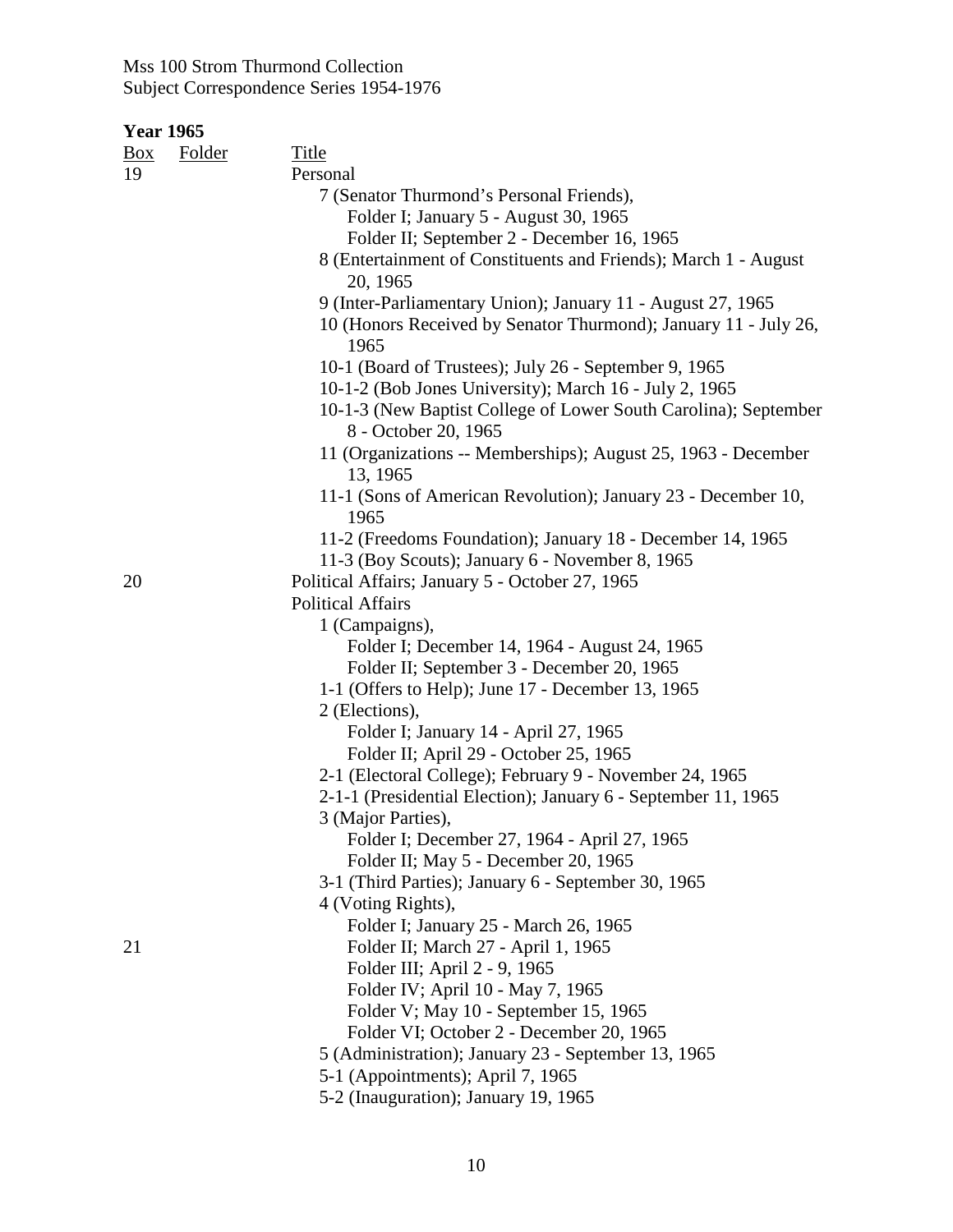| <b>Year 1965</b> |  |
|------------------|--|
|                  |  |

| <u>Box</u> | <b>Folder</b> | Title<br><b>Political Affairs</b>                                                                         |
|------------|---------------|-----------------------------------------------------------------------------------------------------------|
| 21         |               | 7 (Committees),                                                                                           |
|            |               | Folder I; January 11 - September 24, 1965                                                                 |
|            |               | Folder II; September 27 - October 29, 1965                                                                |
|            |               | Postal Affairs; January 26 - December 29, 1965                                                            |
|            |               | <b>Postal Affairs</b>                                                                                     |
|            |               | 1 (Parcel Post); November 18, 1965                                                                        |
|            |               | 2 (Postage and Postage Rates); May 7 - August 28, 1965                                                    |
|            |               | 3 (Stamps); December 22, 1964 - December 1, 1965                                                          |
|            |               | 4 (Transportation of Mail),                                                                               |
|            |               | Folder I; February 17 - July 29, 1965                                                                     |
| 22         |               |                                                                                                           |
|            |               | Folder II; August 12 - December 2, 1965                                                                   |
|            |               | 5 (South Carolina Post Offices and Rural Routes); February 1 -<br>December 1, 1965                        |
|            |               |                                                                                                           |
|            |               | 5-2 (Aiken County); January 23 - December 3, 1965<br>5-3 (Allendale County); July 26 - September 21, 1965 |
|            |               | 5-4 (Anderson County); February 17 - December 1, 1965                                                     |
|            |               | 5-5 (Bamberg County); June 8 - October 22, 1965                                                           |
|            |               | 5-6 (Barnwell County); April 29 - October 20, 1965                                                        |
|            |               | 5-7 (Beaufort County); July 27 - December 8, 1965                                                         |
|            |               | 5-8 (Berkeley County); July 20 - October 26, 1965                                                         |
|            |               | 5-9 (Calhoun County); July 30 - August 26, 1965                                                           |
|            |               | 5-10 (Charleston County); June 18, 1965                                                                   |
|            |               | 5-11 (Cherokee County); April 26 - October 1, 1965                                                        |
|            |               | 5-12 (Chester County); May 27 - June 29, 1965                                                             |
|            |               | 5-13 (Chesterfield County); June 9 - October 5, 1965                                                      |
|            |               | 5-15 (Colleton County); March 15, 1965                                                                    |
|            |               | 5-16 (Darlington County); August 31 - October 1, 1965                                                     |
|            |               | 5-18 (Dorchester County); June 11, 1965                                                                   |
|            |               | 5-19 (Edgefield County); July 2 - 22, 1965                                                                |
|            |               | 5-20 (Fairfield County); December 4, 1965                                                                 |
|            |               | 5-21 (Florence County); February 4 - June 16, 1965                                                        |
|            |               | 5-22 (Georgetown County); June 3 - September 10, 1965                                                     |
|            |               | 5-23 (Greenville County); May 26 - August 27, 1965                                                        |
|            |               | 5-24 (Greenwood County); March 29, 1965                                                                   |
|            |               | 5-25 (Hampton County); January 29 - August 31, 1965                                                       |
|            |               | 5-26 (Horry County); July 15 - October 8, 1965                                                            |
|            |               | 5-27 (Jasper County); May 28 - November 15, 1965                                                          |
|            |               | 5-28 (Kershaw County); April 13 - November 23, 1965                                                       |
|            |               | 5-29 (Lancaster County); August 13 - 31, 1965                                                             |
|            |               | 5-30 (Laurens County); August 12 - November 5, 1965                                                       |
|            |               | 5-32 (Lexington County); January 4 - December 15, 1965                                                    |
|            |               | 5-34 (Marlboro County); June 4, 1965                                                                      |
|            |               | 5-35 (McCormick County); January 18, 1965                                                                 |
|            |               |                                                                                                           |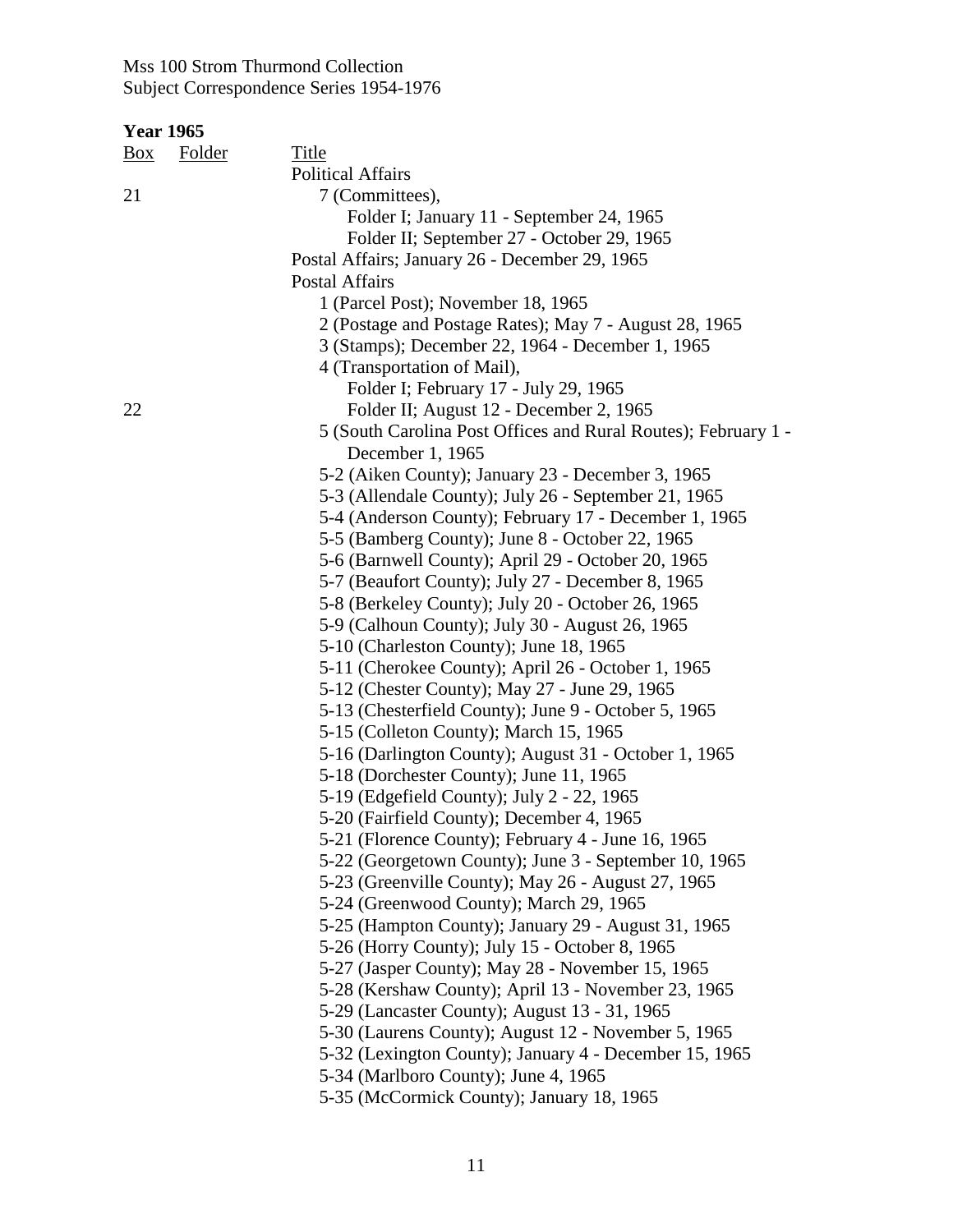| <u>Box</u> | Folder | Title                                                                       |
|------------|--------|-----------------------------------------------------------------------------|
|            |        | Postal Affairs                                                              |
| 22         |        | 5-36 (Newberry County); October 4, 1965                                     |
|            |        | 5-37 (Oconee County); August 18, 1966                                       |
|            |        | 5-38 (Orangeburg County); April 21 - December 31, 1965                      |
|            |        | 5-41 (Saluda County); January 29 - March 29, 1965                           |
|            |        | 5-42 (Spartanburg County); February 25 - November 9, 1965                   |
|            |        | 5-43 (Sumter County); June 29, 1965                                         |
|            |        | 5-44 (Union County); June 28 - September 22, 1965                           |
|            |        | 5-45 (Williamsburg County); September 22 - November 12, 1965                |
|            |        | 5-46 (York County); March 11 - December 20, 1965                            |
| 23         |        | Power; September 10 - November 27, 1965                                     |
|            |        | Power                                                                       |
|            |        | 1 (Private),                                                                |
|            |        | Folder I; February 24 - July 9, 1965                                        |
|            |        | Folder II; July 12 - September 10, 1965                                     |
|            |        | 2 (Public); February 19 - November 9, 1965                                  |
|            |        | 2-1 (Rural Electrification Administration [REA]); May 14 - July 16,<br>1965 |
|            |        | 2-2 (Tennessee Valley Authority [TVA]); March 30 - June 18, 1965            |
|            |        | Public Relations; November 16, 1965                                         |
|            |        | <b>Public Relations</b>                                                     |
|            |        | 1 (Anonymous, Incoherent Letters); February 18 - December 1,<br>1965        |
|            |        | 2 (Biographies of Senator Thurmond); April 1 - October 10, 1965             |
|            |        | 3-4 (Letters Complimentary); January 5 - December 17, 1965                  |
|            |        | 4 (Complaints and Criticisms); December 14, 1964 - October 19,<br>1965      |
|            |        | 8 (Publicity); January 2 - December 8, 1965                                 |
|            |        | 8-1 (Press Releases); January 25 - December 23, 1965                        |
|            |        | 8-2 (Radio Releases and Tapes); January 7 - September 23, 1965              |
| 24         |        | 8-3 (TV Releases and Tapes); February 4 - August 10, 1965                   |
|            |        | 8-4 (Magazine Articles); January 7 - February 26, 1965                      |
|            |        | 8-5 (Weekly Newsletters),                                                   |
|            |        | Folder I; January 12 - May 28, 1965                                         |
|            |        | Folder II; June 1 - December 30, 1965                                       |
|            |        | 10-8 (Publications and Information); February 3 - October 11, 1965          |
|            |        | 10-8-2 (Information for Term Papers); January 6 - May 14, 1965              |
|            |        | 10-8-3 (Other Information); January 6 - December 23, 1965                   |
|            |        | 10-8-4 (Senator Thurmond's Requests for Information); February 5            |
|            |        | - September 1, $1965$                                                       |
|            |        | Recreation; December 13, 1965                                               |
|            |        | Rivers and Harbors; February 3 - August 25, 1965                            |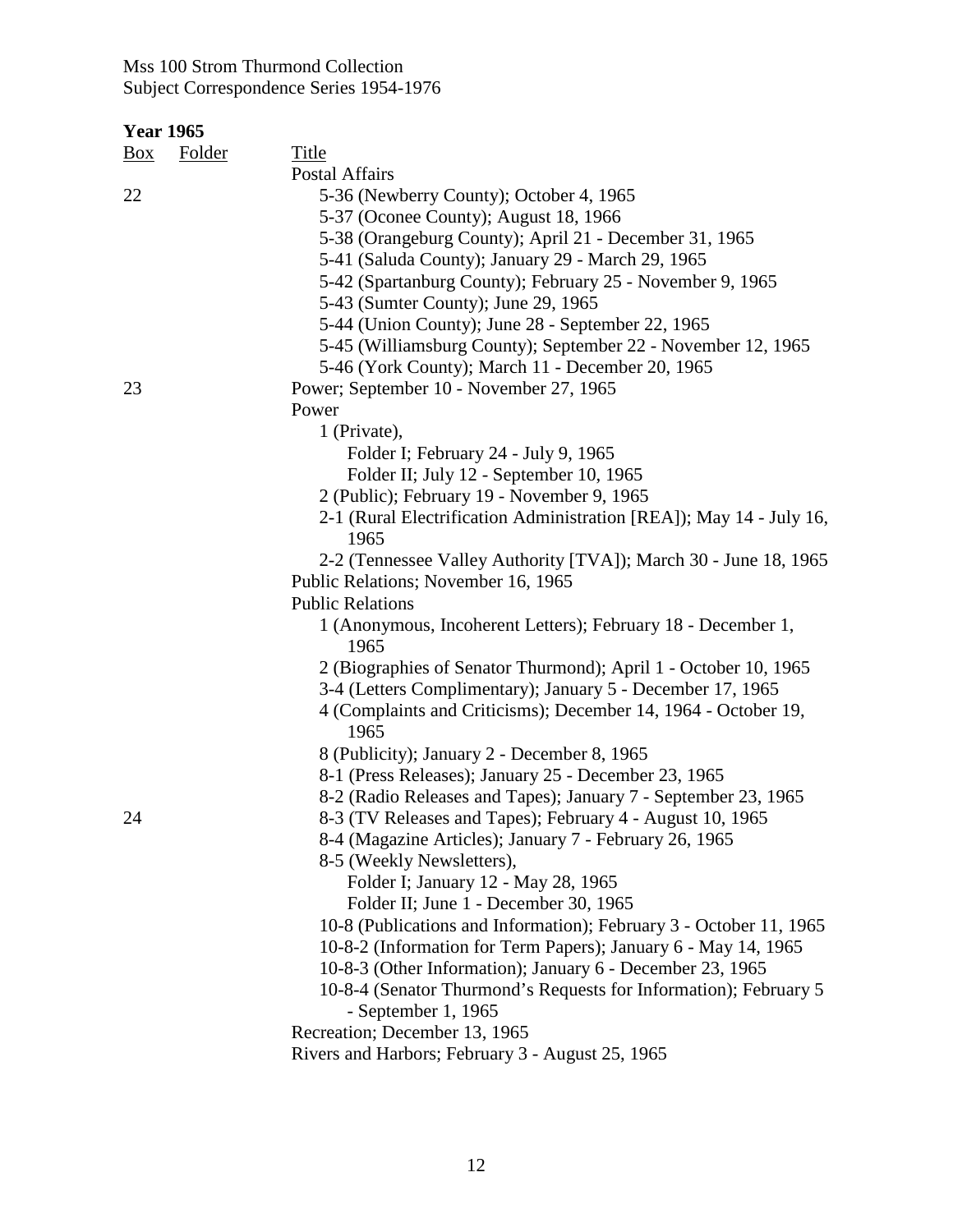| <u>Box</u> | <b>Folder</b> | <b>Title</b>                                                      |
|------------|---------------|-------------------------------------------------------------------|
|            |               | <b>Rivers and Harbors</b>                                         |
| 24         |               | 1 (Ports, Harbors, Shipyards and Docks); June 4 - August 25, 1965 |
|            |               | 2 (Ships, Shipping); January 11, 1965                             |
|            |               | 3 (Dams and Reservoirs); February 24 - September 1, 1965          |
|            |               | 3-1 (Hartwell Dam); April 1 - 8, 1965                             |
|            |               | 3-2 (Clarks Hill Reservoir); January 28 - September 15, 1965      |
|            |               | 3-3 (Santee Cooper); December 14, 1964 - May 10, 1965             |
|            |               | 4 (Rivers); February 15 - June 16, 1965                           |
|            |               | Roads; September 15, 1965                                         |
|            |               | Roads                                                             |
|            |               | 1 (Federal Roads); February 17 - October 27, 1965                 |
|            |               | 2 (State Roads); April 29 - July 23, 1965                         |
|            |               | Salaries                                                          |
|            |               | 1 (Federal Employees); March 22 - August 24, 1965                 |
|            |               | 1-1 (Postal Employees); October 19, 1965                          |
|            |               | 2 (State Employees); May 24, 1965                                 |
|            |               | Selective Service; March 21 - August 27, 1965                     |
| 25         |               | Social Security,                                                  |
|            |               | Folder I; February 3 - September 22, 1965                         |
|            |               | Folder II; October 5 - December 9, 1965                           |
|            |               | Social Security                                                   |
|            |               | 1 (Benefits); January 12 - November 12, 1965                      |
|            |               | 1-1 (Increased Annuities); March 11 - May 4, 1965                 |
|            |               | 1-2 (Reduction of Age Requirements); February 23 - July 27, 1965  |
|            |               | 2 (Eligibility); June 23, 1965                                    |
|            |               | State Government; March 4 - November 3, 1965                      |
|            |               | <b>State Government</b>                                           |
|            |               | 1 (Departments); February 23 - October 20, 1965                   |
|            |               | 2 (Independent Agencies and Offices); June 9, 1965                |
|            |               | 3 (State Legislature); January 22 - November 10, 1965             |
|            |               | 4 (States' Rights); April 2 - December 1, 1965                    |
|            |               | Switch, [Party]; January 18, 1965                                 |
|            |               | Taxes; February 4 - December 13, 1965                             |
|            |               | <b>Taxes</b>                                                      |
|            |               | 1 (Federal); February 12 - December 23, 1966                      |
|            |               | 1-1 (Excise Taxes),                                               |
|            |               | Folder I; January 26 - May 12, 1965                               |
|            |               | Folder II; May 17 - June 20, 1965                                 |
|            |               | Folder III; June 21 - October 6, 1965                             |
| 26         |               | 1-2 (Income Taxes); January 19 - December 15, 1965                |
|            |               | 1-2-1 (Reduction in Income Taxes); February 2 - June 14, 1965     |
|            |               | 1-2-2 (Exemptions); January 11 - October 25, 1965                 |
|            |               | 2 (State); February 5 - September 28, 1965                        |
|            |               | Trade; February 5 - December 21, 1965                             |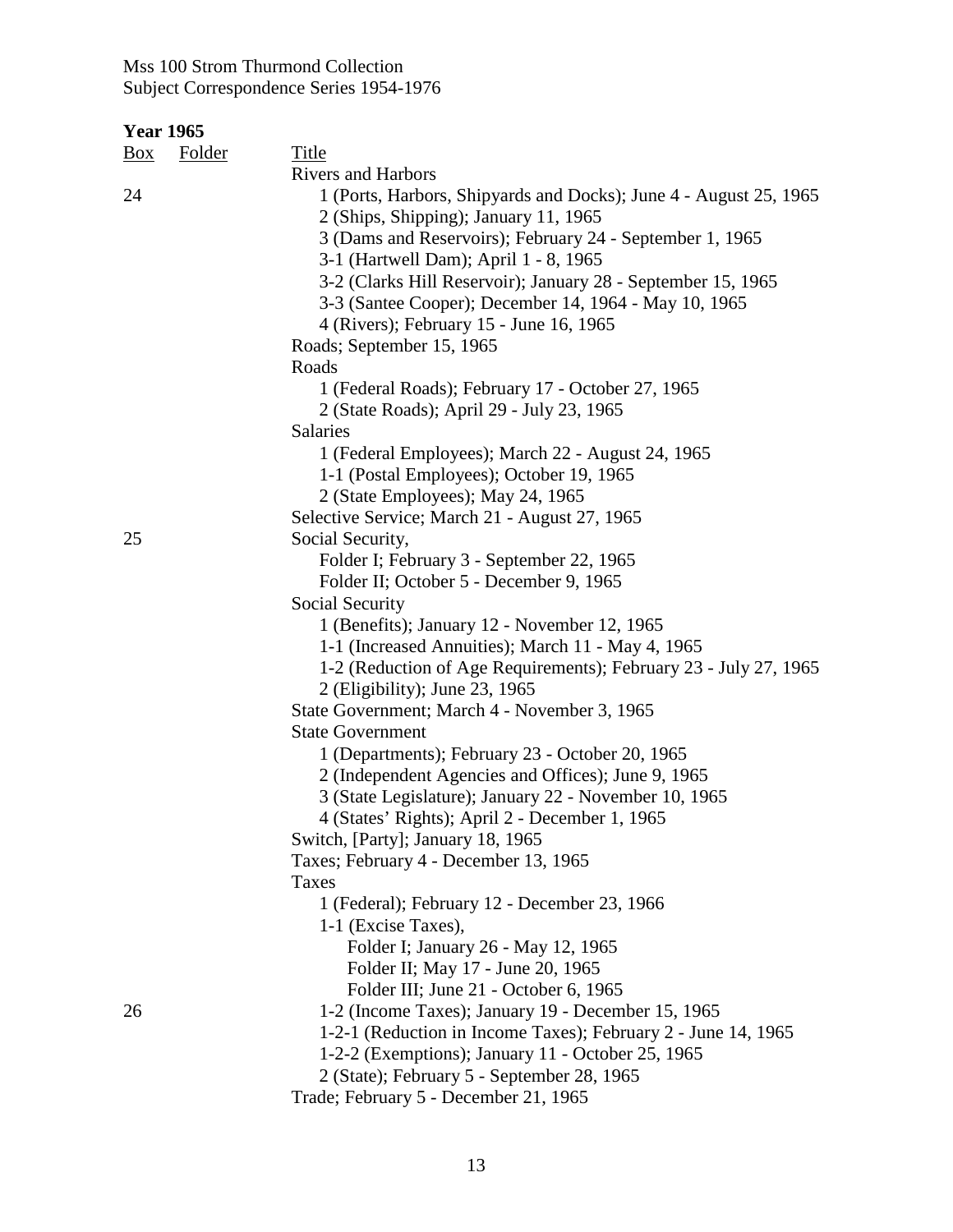| Box | Folder | Title                                                              |
|-----|--------|--------------------------------------------------------------------|
| 26  |        | Trade                                                              |
|     |        | 1 (Import - Export Matters); February 9 - October 29, 1965         |
|     |        | 2 (Tariffs and Trade Agreements); May 14 - September 22, 1965      |
|     |        | 2-1 (Textiles); February 15 - August 10, 1965                      |
|     |        | 3 (Fair Trade); April 19 - November 4, 1965                        |
|     |        | 4 (Trading with the Enemy); February 3 - November 24, 1965         |
|     |        | 6 (Foreign Trade); January 13 - November 24, 1965                  |
|     |        | Transportation                                                     |
|     |        | 1 (Motor Carriers); September 28 - November 18, 1965               |
|     |        | 1-1 (Public Roads); December 22, 1965                              |
|     |        | 2 (Railroads); January 25 - November 26, 1965                      |
|     |        | 4 ([Aviation]); June 18 - 28, 1965                                 |
|     |        | Un-American Activities; April 15 - October 7, 1965                 |
|     |        | <b>Un-American Activities</b>                                      |
|     |        | 1 (Communism),                                                     |
|     |        | Folder I; January 5 - July 27, 1965                                |
|     |        | Folder II; August 3 - December 30, 1965                            |
|     |        | 1-1 (Castro - Cuba Situation); January 30 - July 12, 1965          |
|     |        | 2 (Information for Investigations); February 12 - December 8, 1965 |
|     |        | 3 ([Churches and Communism]); June 18 - July 17, 1965              |
|     |        | 4 ([Vietnam]); August 7, 1965                                      |
| 27  |        | Veterans                                                           |
|     |        | 1 (Medicine and Surgery),                                          |
|     |        | Folder I; January 12 - March 30, 1965                              |
|     |        | Folder II; April 2 - July 23, 1965                                 |
|     |        | 3 (Education and Schooling); February 2 - August 2, 1965           |
|     |        | 5 (Annuities, Pensions and Disability); December 1 - November 17,  |
|     |        | 1965                                                               |
|     |        |                                                                    |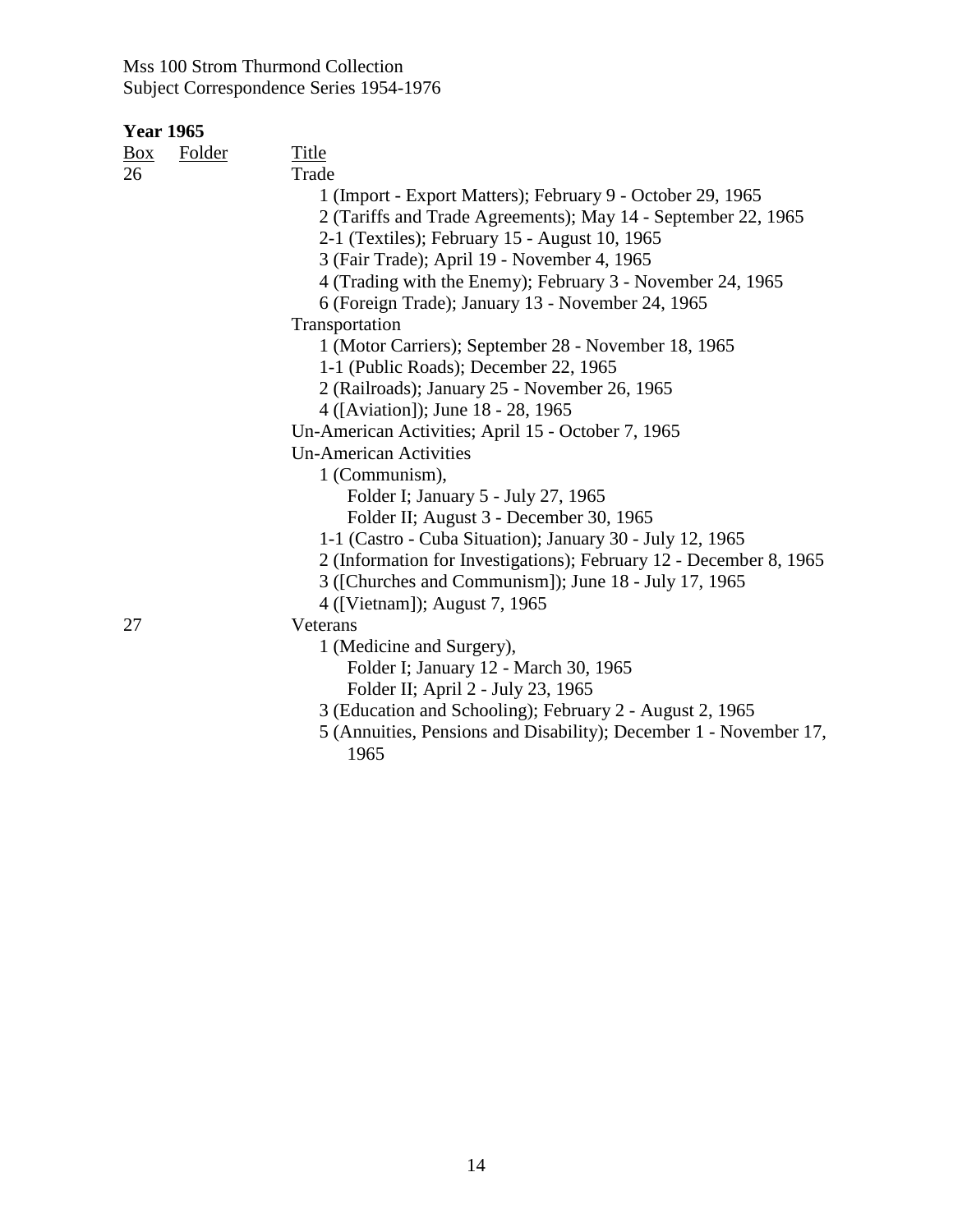| <b>Year 1966</b> |               |                                                                                        |
|------------------|---------------|----------------------------------------------------------------------------------------|
| $\frac{Box}{}$   | <b>Folder</b> | <b>Title</b>                                                                           |
| $\mathbf{1}$     |               | Administration                                                                         |
|                  |               | 1 (Personnel); February 17 - September 7, 1966                                         |
|                  |               | 1-1-2-1 (Summer Jobs Committee); 1966                                                  |
|                  |               | 2 (Records Files); October 31 - November 30, 1966                                      |
|                  |               | 2-1 (Form Letters); January 3 - December 30, 1966                                      |
|                  |               | 3 (Space); February 7 - November 28, 1966                                              |
|                  |               | Agriculture; January 5 - November 4, 1966                                              |
|                  |               | Agriculture                                                                            |
|                  |               | 1 (Animals and Animal Products); February 8 - December 15, 1966                        |
|                  |               | 2 (Commodities); March 2 - December 8, 1966                                            |
|                  |               | 2-1 (Cotton); January 11 - December 15, 1966                                           |
|                  |               | 2-1-1 (Cotton Allotments - Quotas); January 10 - December 14,<br>1966                  |
|                  |               | 2-2 (Tobacco); January 20 - September 12, 1966                                         |
|                  |               | 2-2-1 (Tobacco Allotments -- Quotas); September 13, 1966                               |
|                  |               | 2-3 (Grains); January 22 - November 3, 1966                                            |
|                  |               | 2-4 (Fruits); June 23 - August 18, 1966                                                |
|                  |               | 3 (Dairy and Dairy Products); April 5 - July 27, 1966                                  |
|                  |               | 4 (Entomology [Insects]); February 25 - July 12, 1966                                  |
|                  |               | 5 (Farm Program); February 18 - December 14, 1966                                      |
| $\overline{2}$   |               | 5-1 (Soil Bank); January 28 - December 19, 1966                                        |
|                  |               | 6 (Poultry); March 1 - September 26, 1966                                              |
|                  |               | 7 (Agriculture Research); April 14 - May 28, 1966                                      |
|                  |               | Appropriations; April 27 - August 6, 1966                                              |
|                  |               | Appropriations                                                                         |
|                  |               | 1 (Federal Appropriations); January 12 - December 6, 1966                              |
|                  |               | Atomic Energy; April 11 - June 14, 1966                                                |
|                  |               | <b>Atomic Energy</b>                                                                   |
|                  |               | 1 (Electric Power Generation -- Savannah River Plant); February 21<br>- April 26, 1966 |
|                  |               | 2 (Other); March 21 - April 20, 1966                                                   |
|                  |               | Aviation; June 17 - November 22, 1966                                                  |
|                  |               | Aviation                                                                               |
|                  |               | 2 (Air Safety Rules and Regulations); December 15, 1966                                |
|                  |               | 3 (Air Passenger and Freight Traffic); February 18 - December 28,<br>1966              |
|                  |               | 4 (Federal Aid to Aviation Legislation); January 12, 1966                              |
|                  |               | <b>Beverages</b>                                                                       |
|                  |               | 1 (Alcoholic Beverages); January 11 - October 19, 1966                                 |
|                  |               | 1-2 (South Carolina Laws, Complaints About Drinking "Spots",                           |
|                  |               | etc.); December 5 - 14, 1966                                                           |
|                  |               | Civil Rights; January 28 - September 22, 1966                                          |
|                  |               |                                                                                        |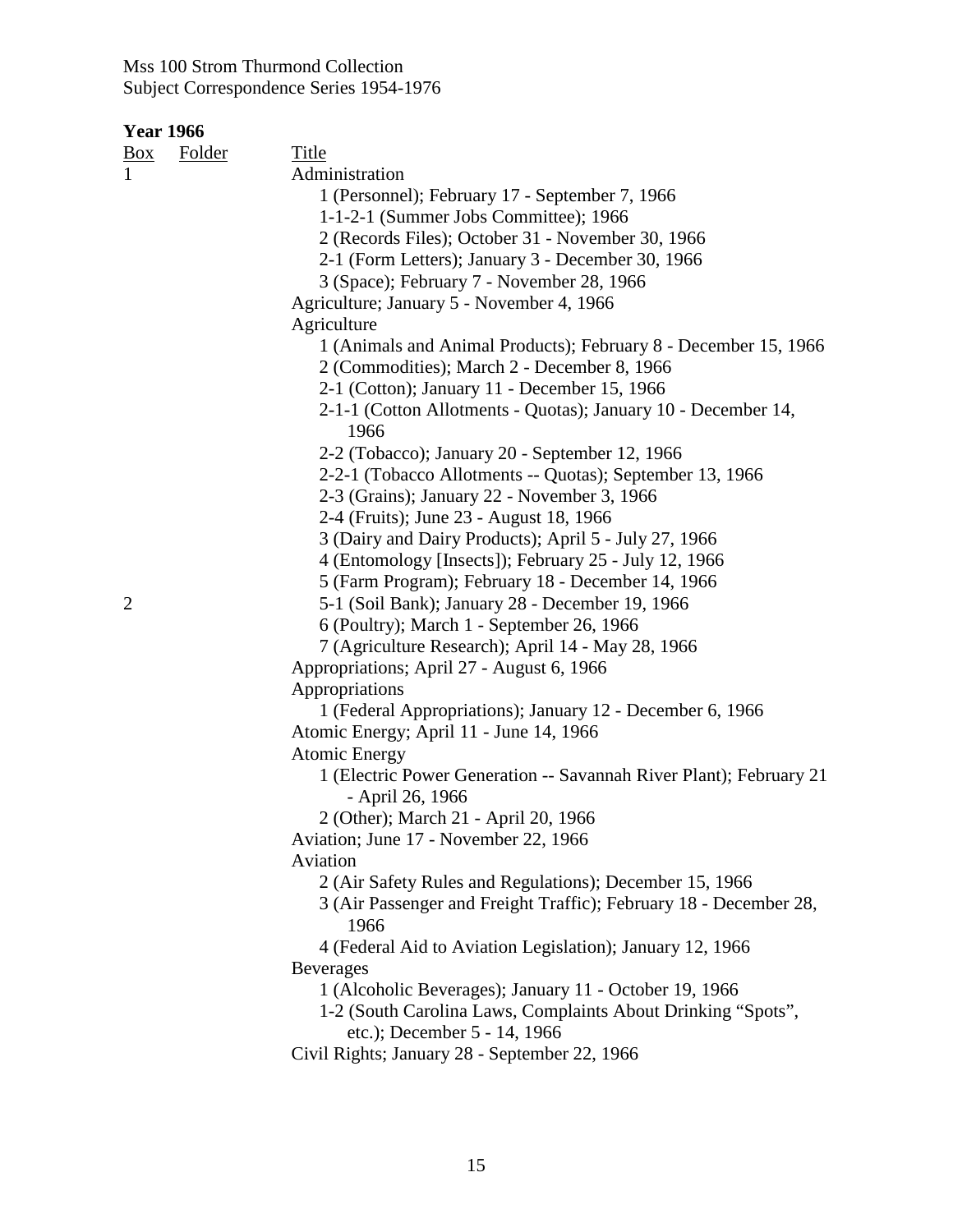| <b>Year 1966</b> |               |                                                                |
|------------------|---------------|----------------------------------------------------------------|
| $\frac{Box}{}$   | <b>Folder</b> | <b>Title</b>                                                   |
|                  |               | Civil Rights                                                   |
| $\overline{2}$   |               | 1 (Civil Rights Legislation),                                  |
|                  |               | Folder I; January 10 - May 31, 1966                            |
|                  |               | Folder II; June 1 - July 31, 1966                              |
| 3                |               | Folder III; August 1 - September 30, 1966                      |
|                  |               | Folder IV; October 17 - December 15, 1966                      |
|                  |               | 2 (School Desegregation),                                      |
|                  |               | Folder I; January 7 - August 16, 1966                          |
|                  |               | Folder II; August 23 - October 10, 1966                        |
|                  |               | Folder III; October 12 - December 29, 1966                     |
|                  |               | 3 (Race Relations),                                            |
|                  |               | Folder I; January 6 - July 29, 1966                            |
|                  |               | Folder II; August 15 - December 15, 1966                       |
|                  |               | 4 (Federal Projects); January 22 - August 30, 1966             |
|                  |               | 5 (Civil Rights Organizations); February 3 - August 23, 1966   |
|                  |               | Civil Service; August 9 - September 2, 1966                    |
|                  |               | Committees and Organizations; August 16 - December 16, 1966    |
|                  |               | Committees and Organizations                                   |
|                  |               | 1 (House Committees); February 2 - December 22, 1966           |
|                  |               | 2 (Senate Committees); January 7 - December 17, 1966           |
| $\overline{4}$   |               | 2-1 (Armed Services Committee); January 27 - December 12, 1966 |
|                  |               | 2-1-1 (Preparedness Investigating Subcommittee); February 2 -  |
|                  |               | September 25, 1966                                             |
|                  |               | 2-1-2 (Military Construction Subcommittee); August 17 -        |
|                  |               | September 23, 1966                                             |
|                  |               | 2-1-3 (H.R. 14088 [Concerns Medical Benefits for               |
|                  |               | MilitaryPersonnel and Their Dependents] Subcommittee); May     |
|                  |               | 25, 1966                                                       |
|                  |               | 2-2 (Banking and Currency Committee); February 3 - December 8, |
|                  |               | 1966                                                           |
|                  |               | 3 (Civic Clubs); January 10 - December 14, 1966                |
|                  |               | 3-1 (Political); January 11 - October 10, 1966                 |
|                  |               | 3-2 (Charitable); February 8 - 21, 1966                        |
|                  |               | Communications; January 22, 1966                               |
|                  |               | Communications                                                 |
|                  |               | 1 (Television); March 21 - September 26, 1966                  |
|                  |               | 2 (Radio / Federal Communications Commission),                 |
|                  |               | Folder I; January 4 - August 16, 1966                          |
|                  |               | Folder II; August 19 - November 15, 1966                       |
|                  |               | 4 (Movies); December 14, 1966                                  |
|                  |               | 5 (Telephone and Telegraph); January 11 - July 22, 1966        |
|                  |               | 6 (Newspapers); February 28 - July 1, 1966                     |
|                  |               | Congressional                                                  |
|                  |               | 3 (Congressional Record); March 8 - September 29, 1966         |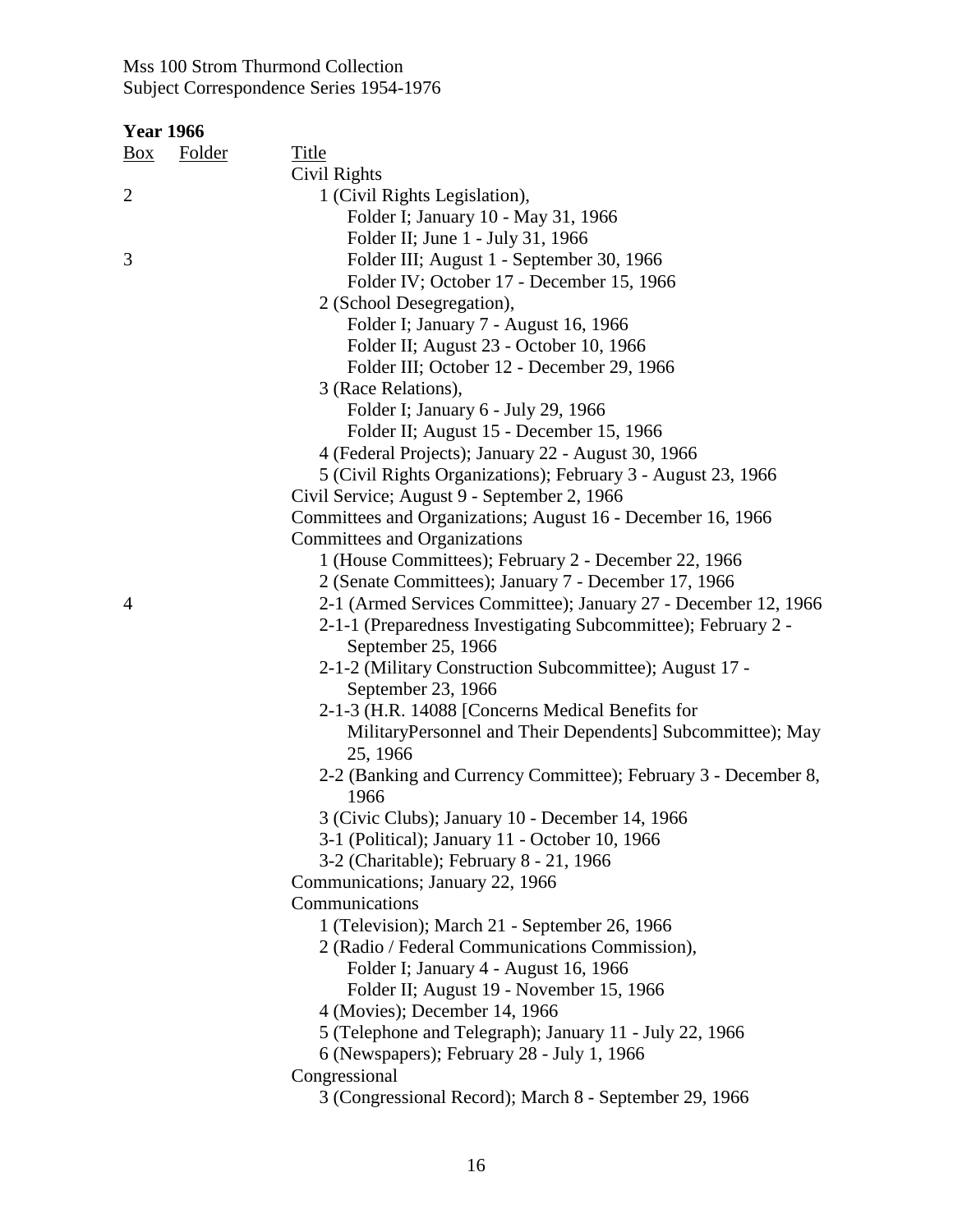| <b>Year 1966</b> |               |                                                                                                          |
|------------------|---------------|----------------------------------------------------------------------------------------------------------|
| $\frac{Box}{}$   | <b>Folder</b> | <b>Title</b>                                                                                             |
| $\overline{4}$   |               | Crime; January 11 - December 15, 1966                                                                    |
|                  |               | Crime                                                                                                    |
|                  |               | 1 (Juvenile Delinquency); September 19, 1966                                                             |
|                  |               | <b>Disasters</b>                                                                                         |
|                  |               | 3 (Emergency Relief for Disasters); May 11, 1966                                                         |
|                  |               | 4 (Hurricanes); March 11, 1966                                                                           |
|                  |               | Education; March 3 - October 31, 1966                                                                    |
|                  |               | Education                                                                                                |
|                  |               | 1 (Colleges and Universities); May 6 - November 22, 1966                                                 |
| 5                |               | 3 (Federal Aid for Education),                                                                           |
|                  |               | Folder I; February 9 - July 14, 1966                                                                     |
|                  |               | Folder II; August 11 - December 27, 1966                                                                 |
|                  |               | 3-1 (Health, Education and Welfare Announcements); February 12<br>- October 25, 1966                     |
|                  |               | 3-2 (Aid to Impacted Areas); March 4 - December 3, 1966                                                  |
|                  |               | 3-4 (Federal Aid Legislation); March 4 - June 9, 1966                                                    |
|                  |               | 4 (Libraries); April 19 - July 22, 1966                                                                  |
|                  |               | 4-1 (Federal Aid to Libraries); March 23 - October 17, 1966                                              |
|                  |               | 5 (Scholarships, Fellowships, Grants, Loans),                                                            |
|                  |               | Folder I; January 3 - May 23, 1966                                                                       |
|                  |               | Folder II; May 24 - July 19, 1966                                                                        |
|                  |               | Folder III; July 26 - September 21, 1966                                                                 |
|                  |               | Folder IV; September 22 - 28, 1966                                                                       |
| 6                |               | 5-1 (Federal Aid for Scholarships, etc.); March 1 - May 26, 1966                                         |
|                  |               | 6 (Schools); January 20 - December 14, 1966                                                              |
|                  |               | 7 (Staff); April 13 - December 15, 1966<br>8 (Standards -- Requirements); February 1 - November 23, 1966 |
|                  |               | 9 (Vocational Education); March 4 - September 28, 1966                                                   |
|                  |               | 10 (Educational Television); March 30, 1966                                                              |
|                  |               | <b>Federal Government</b>                                                                                |
|                  |               | 1 (Executive Branch); January 17 - December 6, 1966                                                      |
|                  |               | 1-1 (Departments); January 5 - December 2, 1966                                                          |
|                  |               | 1-2 (Independent Agencies and Offices); January 19 - October 6,<br>1966                                  |
|                  |               | 2 (Legislative); January 21, 1966 - January 11, 1967                                                     |
|                  |               | 2-1 (Rules and Administration); October 21, 1966                                                         |
|                  |               | 2-1-1 (Rule 22 [Concerns the Length of Debates in the U.S.<br>Senate]); February 21, 1966                |
|                  |               | 3 (Land, Buildings, and Grounds); January 14 - October 26, 1966                                          |
|                  |               | 4 (Judicial); March 7 - October 6, 1966                                                                  |
|                  |               | 4-1 (Supreme Court); January 7 - September 16, 1966                                                      |
|                  |               | 4-1-1 (Prayer in School); January 10 - November 1, 1966                                                  |
|                  |               | 4-1-2 (Reapportionment); January 14 - April 29, 1966                                                     |
|                  |               | 4-3 (District Court); February 23, 1966                                                                  |
|                  |               |                                                                                                          |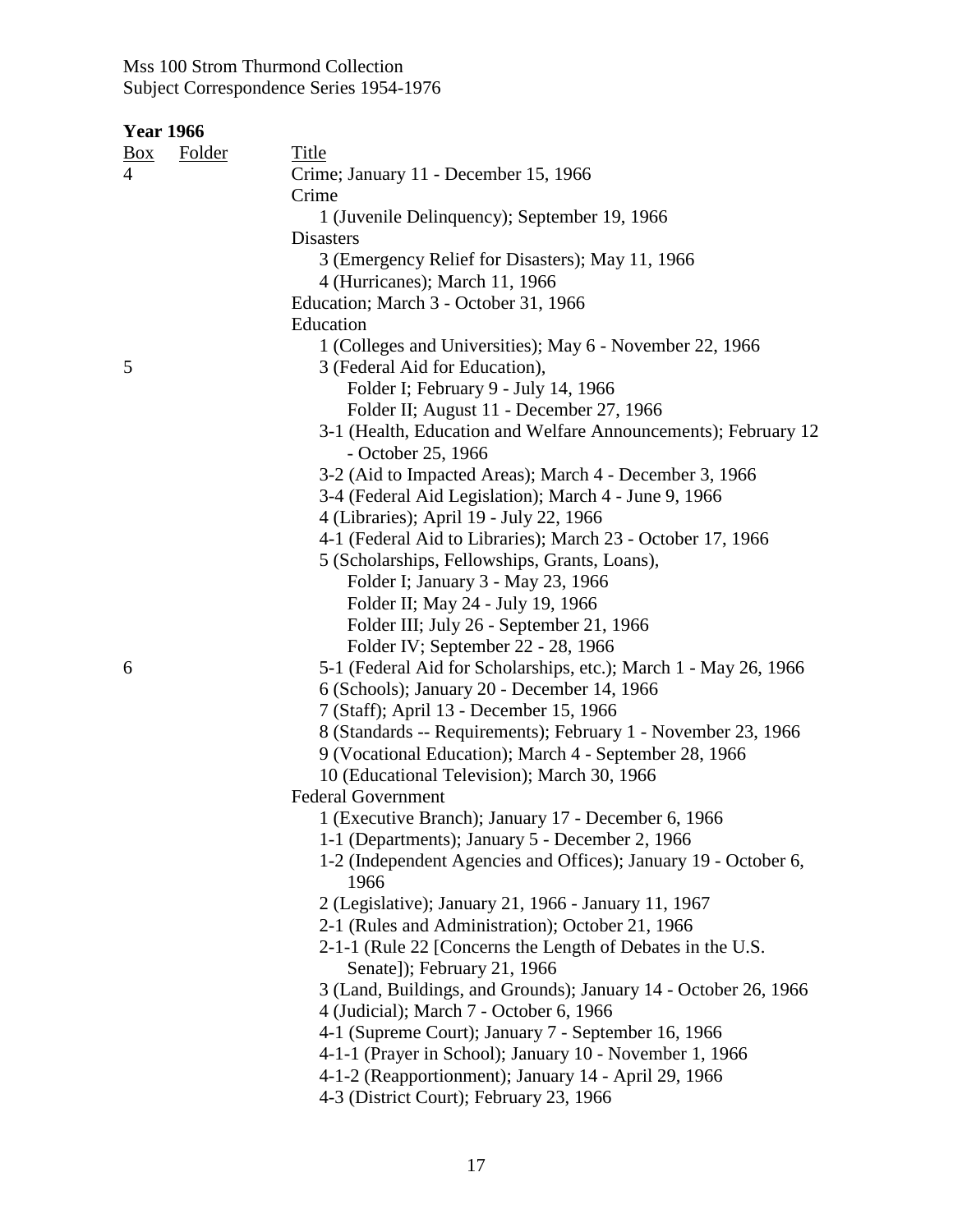| <b>Year 1966</b>                |                                                                     |
|---------------------------------|---------------------------------------------------------------------|
| <b>Folder</b><br>$\frac{Box}{}$ | Title                                                               |
|                                 | <b>Federal Government</b>                                           |
| 6                               | 5 (Surplus Property); June 15, 1966                                 |
|                                 | 7 (Government Contracts); January 20 - October 25, 1966             |
| 7                               | 8 (Constitution); January 27 - September 28, 1966                   |
|                                 | Finance; January 20 - December 15, 1966                             |
|                                 | Finance                                                             |
|                                 | 1 (Banking and Currency),                                           |
|                                 | Folder I; January 14 - March 31, 1966                               |
|                                 | Folder II; April 4 - June 7, 1966                                   |
|                                 | Folder III; June 13 - September 29, 1966                            |
|                                 | Folder IV; October 14 - December 12, 1966                           |
|                                 | 2 (Government Spending and Debt); January 10 - December 2,          |
|                                 | 1966                                                                |
|                                 | 3 (Business Conditions); January 11 - December 17, 1966             |
|                                 | 3-1 (Inflation),                                                    |
|                                 | Folder I; February 4 - October 10, 1966                             |
| 8                               | Folder II; October 13 - December 1, 1966                            |
|                                 | 4 (Industry); October 24 - 31, 1966                                 |
|                                 | 4-1 (Industry for South Carolina); May 21 - August 4, 1966          |
|                                 | 5 (Monopoly, Antitrust, Control, Price Discrimination); January 11, |
|                                 | 1966                                                                |
|                                 | 6 (Small Business Loans); January 13 - October 6, 1966              |
|                                 | 6-1 (Small Business Administration Legislation); February 2 -       |
|                                 | December 12, 1966                                                   |
|                                 | 6-2 (Small Business Administration Loans); January 7 - November     |
|                                 | 3, 1966                                                             |
|                                 | 6-3 (Small Business Investment Corporation); April 6 - 8, 1966      |
|                                 | 7 (Savings and Loans, Mortgages),                                   |
|                                 | Folder I; January 6 - September 2, 1966                             |
|                                 | Folder II; October 3 - December 5, 1966                             |
|                                 | 8 (Community Facilities Loans and Grants),                          |
|                                 | Folder I; February 1 - August 9, 1966                               |
| 9                               | Folder II; September 2 - December 5, 1966                           |
|                                 | 9 (Area Redevelopment); April 4, 1966                               |
|                                 | 10 (War on Poverty),                                                |
|                                 | Folder I; February 2 - June 30, 1966                                |
|                                 | Folder II; July 6 - November 30, 1966                               |
|                                 | 11 (Highway Beautification); August 11 - 19, 1966                   |
|                                 | Foreign Relations; February 4 - September 23, 1966                  |
|                                 | <b>Foreign Relations</b>                                            |
|                                 | 1 (Foreign Policy),                                                 |
|                                 | Folder I; January 5 - 20, 1966                                      |
|                                 | Folder II; January 21 - 28, 1966                                    |
|                                 | Folder III; February 1 - March 3, 1966                              |
|                                 |                                                                     |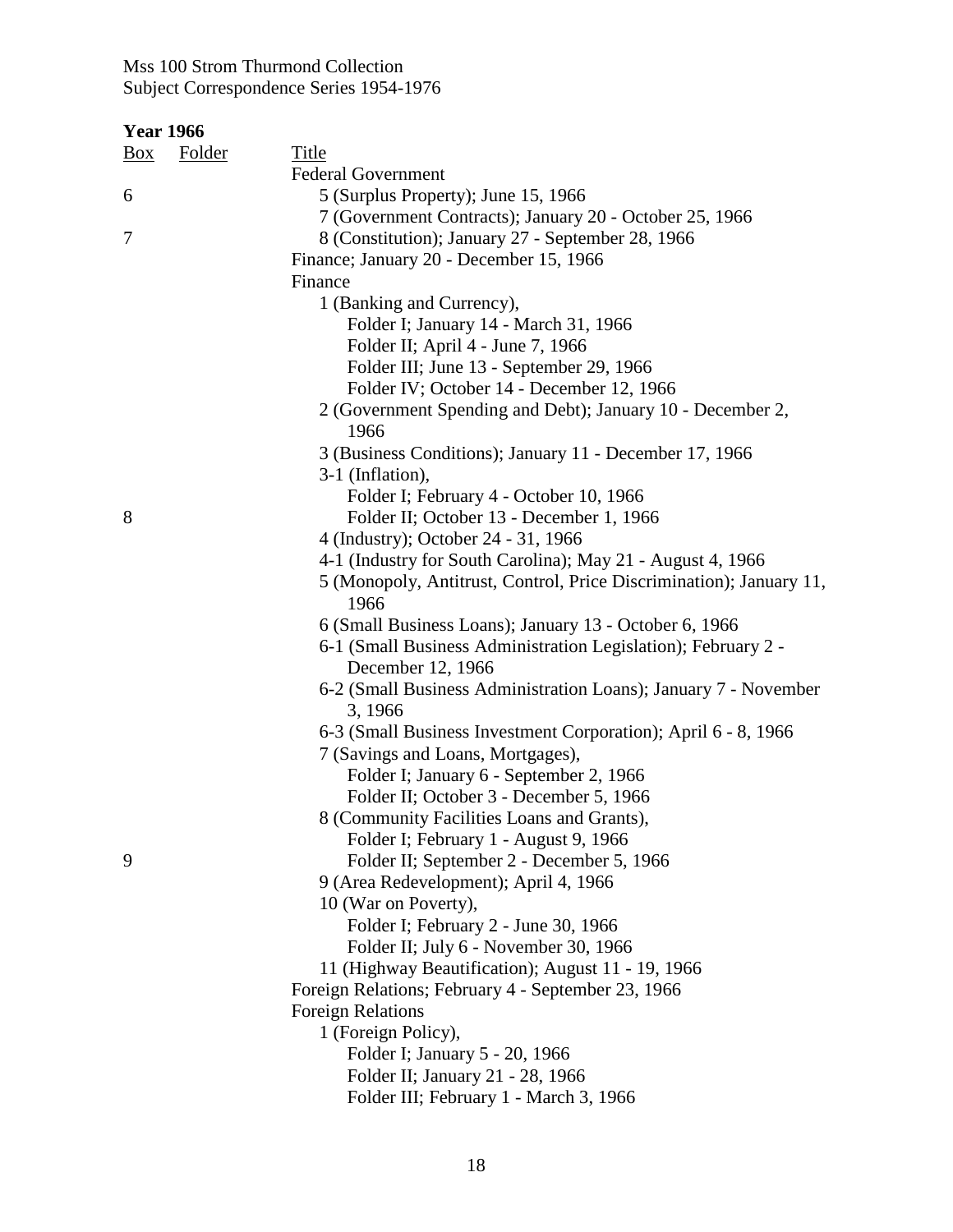| <b>Year 1966</b> |               |                                                                  |
|------------------|---------------|------------------------------------------------------------------|
| $\frac{Box}{}$   | <b>Folder</b> | <b>Title</b>                                                     |
|                  |               | <b>Foreign Relations</b>                                         |
|                  |               | 1 (Foreign Policy)                                               |
| 10               |               | Folder IV; March 4 - October 18, 1966                            |
|                  |               | 1 (Foreign Policy -- Vietnam),                                   |
|                  |               | Folder I; January 25 - April 27, 1966                            |
|                  |               | Folder II; April 28 - May 28, 1966                               |
|                  |               | Folder III; May 19 - July 27, 1966                               |
|                  |               | Folder IV; August 1 - December 19, 1966                          |
|                  |               | 1-1 (Alliances); June 1 - October 11, 1966                       |
|                  |               | 2 (Foreign Aid); February 11 - December 12, 1966                 |
|                  |               | 3 (Treaties and Peace Pacts); January 5 - December 19, 1966      |
|                  |               | 4 (United Nations); April 23 - November 28, 1966                 |
| 11               |               | 4-1 (Red China Admittance); June 15 - December 19, 1966          |
|                  |               | 5 (Foreign Countries); January 10 - December 14, 1966            |
|                  |               | 6 (Peace Corps); August 29 - December 30, 1966                   |
|                  |               | 7 (War in Vietnam),                                              |
|                  |               | Folder I; April 6 - September 30, 1966                           |
|                  |               | Folder II; October 3 - December 27, 1966                         |
|                  |               | 7-1 (Treatment of American Prisoners); July 27 - August 16, 1966 |
|                  |               | Health and Welfare; March 3 - December 27, 1966                  |
|                  |               | <b>Health and Welfare</b>                                        |
|                  |               | 1 (Community Health and Sanitation); January 25 - December 6,    |
|                  |               | 1966                                                             |
|                  |               | 1-1 (Sewage and Sewage Disposal); May 19 - November 10, 1966     |
|                  |               | 1-2 (Stream and River Pollution); February 21 - August 24, 1966  |
|                  |               | 2 (Disease and Conditions); June 2 - July 6, 1966                |
|                  |               | 3 (Rehabilitation Programs); August 26, 1966                     |
|                  |               | 4 (Water, Water Systems, Water Supply); April 22 - December 7,   |
|                  |               | 1966                                                             |
| 12               |               | $5$ (Drugs),                                                     |
|                  |               | Folder I; January 4 - September 28, 1966                         |
|                  |               | Folder II; October 4 - November 22, 1966                         |
|                  |               | 6 (Socialized Medicine),                                         |
|                  |               | Folder I; January 13 - August 18, 1966                           |
|                  |               | Folder II; September 19 - December 19, 1966                      |
|                  |               | 7 (Public Welfare); January 13 - December 14, 1966               |
|                  |               | 8 (Foods); January 27 - November 18, 1966                        |
|                  |               | Housing; February 24 - October 10, 1966                          |
|                  |               | Housing                                                          |
|                  |               | 1 (Construction); January 7 - February 17, 1966                  |
|                  |               | 1-1 (Public Housing); January 13 - December 8, 1966              |
|                  |               | 1-2 (Urban Renewal); February 4 - September 13, 1966             |
|                  |               |                                                                  |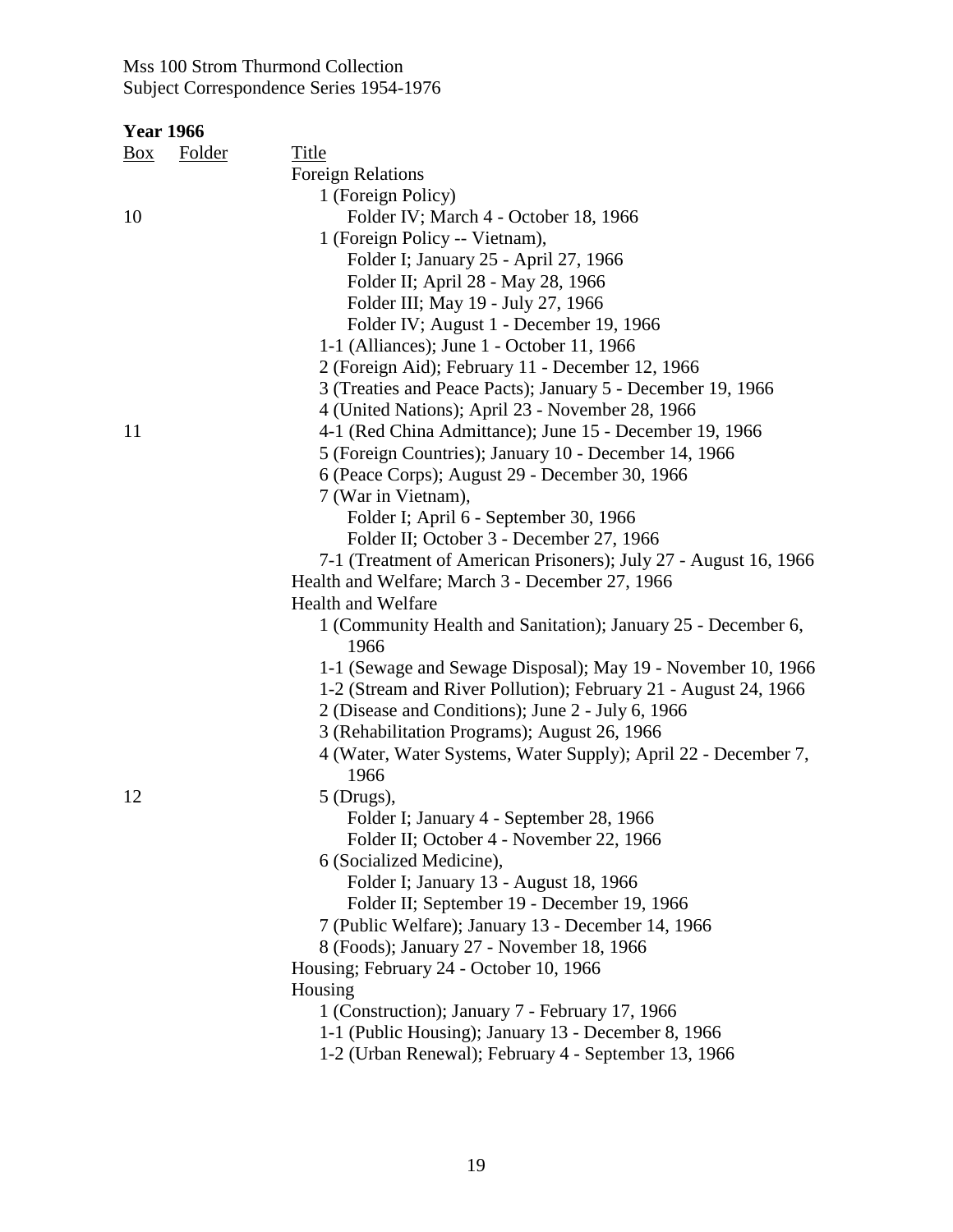| <b>Year 1966</b> |               |                                                                              |
|------------------|---------------|------------------------------------------------------------------------------|
| Box              | <b>Folder</b> | <b>Title</b>                                                                 |
|                  |               | Housing                                                                      |
| 12               |               | 2 (Financing and Interest Rates -- Federal Housing Administration<br>Loans), |
|                  |               | Folder I; January 7 - August 24, 1966                                        |
|                  |               | Folder II; September 7 - December 15, 1966                                   |
| 13               |               | Immigration and Naturalization; January 20 - August 4, 1966                  |
|                  |               | <b>Immigration and Naturalization</b>                                        |
|                  |               | 1 (Citizenship); May 3 - December 17, 1966                                   |
|                  |               | 2 (Passports, Visas),                                                        |
|                  |               | Folder I; January 5 - June 28, 1966                                          |
|                  |               | Folder II; July 11 - December 8, 1966                                        |
|                  |               | 3 (Quotas, Refugees, Displaced Persons); February 1 - December<br>17, 1966   |
|                  |               | 4 (Private Relief Bills); June 8 - October 21, 1966                          |
|                  |               | Indian Affairs; January 19 - December 9, 1966                                |
|                  |               | Institutions                                                                 |
|                  |               | 1-1 ([Federal Institutions] : Correctional -- Reform Schools,                |
|                  |               | Prisons, Work Houses); March 16, 1966                                        |
|                  |               | 1-2 ([Federal Institutions] : Health and Mental Hospitals,                   |
|                  |               | Sanatoriums, Clinics); February 23 - October 13, 1966                        |
|                  |               | 1-2-1 ([Federal Institutions] : Federal Aid to Health and Mental             |
|                  |               | Institutions); January 24 - December 29, 1966                                |
|                  |               | 1-3 ([Federal Institutions]: Welfare, Receiving Homes, Poor                  |
|                  |               | Houses, Homes for Aged); October 1966                                        |
|                  |               | 2 (State Institutions); January 5 - August 5, 1966                           |
|                  |               | 3 (Private Institutions); July 14 - August 1, 1966                           |
|                  |               | Insurance and Retirement; March 3 - November 1, 1966                         |
|                  |               | <b>Insurance and Retirement</b>                                              |
|                  |               | 1 (Federal Government); April 25 - 26, 1966                                  |
|                  |               | 1-1 (Insurance); February 22 - September 13, 1966                            |
|                  |               | 1-2 (Retirement and Annuities); March 23 - December 12, 1966                 |
|                  |               | 1-3 (Railroad Retirement); January 11 - November 25, 1966                    |
| 14               |               | 1-4 (Compensations),                                                         |
|                  |               | Folder I; January 4 - May 31, 1966                                           |
|                  |               | Folder II; June 3 - August 4, 1966                                           |
|                  |               | Folder III; August 5 - November 15, 1966                                     |
|                  |               | 2 (State Government); March 15 - April 7, 1966                               |
|                  |               | 3 (Private and Industrial Insurance and Retirement); April 15 - June         |
|                  |               | 6, 1966                                                                      |
|                  |               | Inventions                                                                   |
|                  |               | 1 (Patents); February 3 - October 24, 1966                                   |
|                  |               |                                                                              |
|                  |               | 2 (Trademarks, Copyrights); January 17 - April 30, 1966                      |
|                  |               | Labor; January 31 - September 21, 1966                                       |
|                  |               |                                                                              |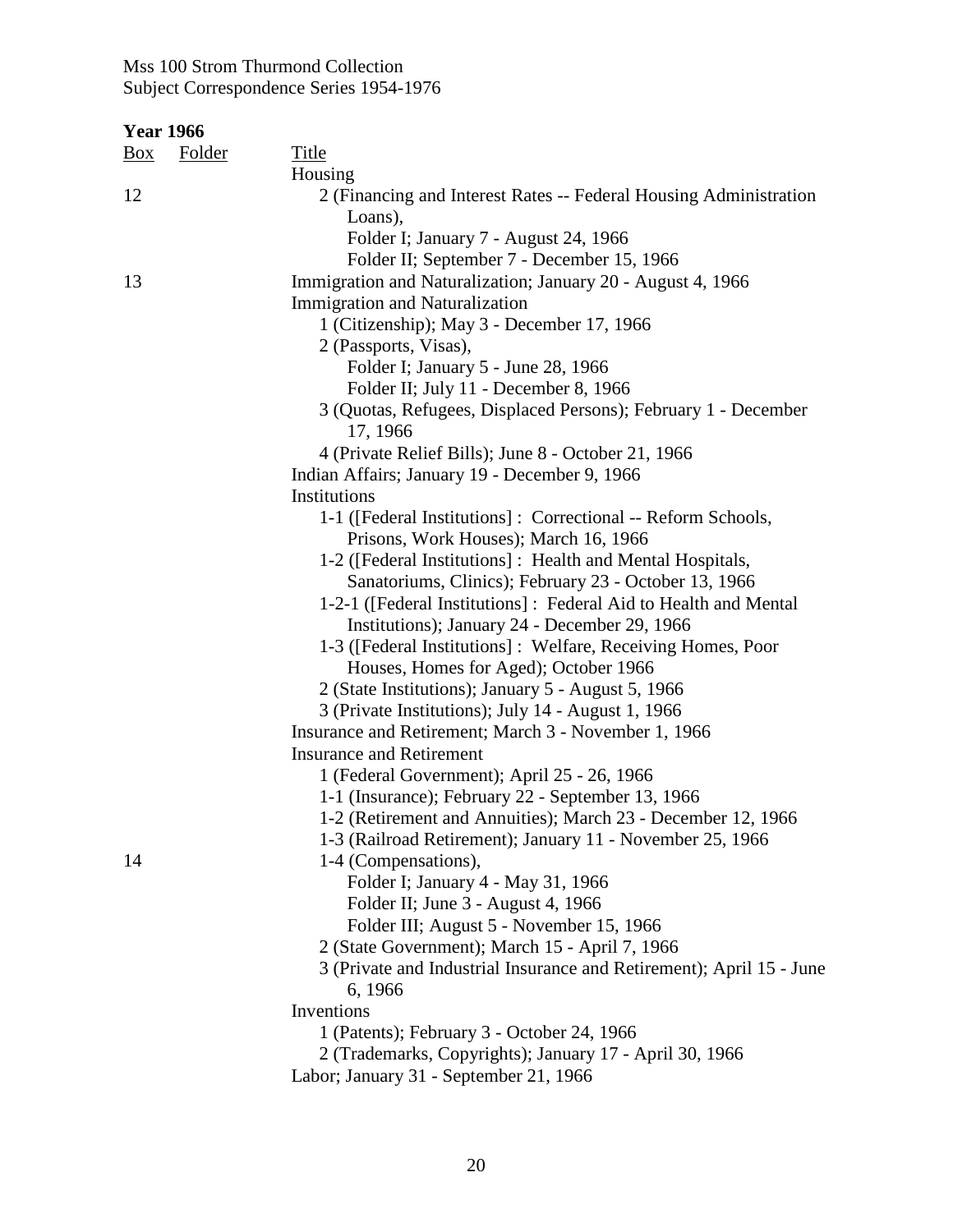| <b>Year 1966</b> |  |
|------------------|--|
|                  |  |

| $\frac{Box}{}$ | <b>Folder</b> | <b>Title</b><br>Labor                                                                |
|----------------|---------------|--------------------------------------------------------------------------------------|
| 14             |               | 1 (Conditions, Employment, Unemployment); February 8 - July 14,<br>1966              |
|                |               | 1-1 (South Carolina Employment Security Commission); June 30,<br>1966                |
|                |               | 2 (Strikes, Work Stoppages); January 12 - October 12, 1966                           |
|                |               | 3 (Unions); September 15, 1966                                                       |
|                |               | 3-2 (Union or Closed Shop [Right-to-Work]); January 4, 1966                          |
|                |               | 3-5 (Campaign Contributions and Lobbying); August 16, 1966                           |
| 15             |               | 3-6 (Repeal of Taft-Hartley Act),                                                    |
|                |               | Folder I; January 5 - February 10, 1966                                              |
|                |               | Folder II; February 11 - December 12, 1966                                           |
|                |               | 5 (Minimum Wage),                                                                    |
|                |               | Folder I; June 1964 - May 31, 1966                                                   |
|                |               | Folder II; June 1 - September 30, 1966                                               |
|                |               | Folder III; September 1 - December 21, 1966                                          |
|                |               | 6 (Fair Labor Standards),                                                            |
|                |               | Folder I; February 2 - June 24, 1966                                                 |
|                |               | Folder II; July 25 - December 14, 1966                                               |
| 16             |               | Legislation; February 9 - September 21, 1966                                         |
|                |               | Legislation ([School Lunch Milk Program]); February 15 - July 8, 1966                |
|                |               | Legislation                                                                          |
|                |               | $1$ (House),                                                                         |
|                |               | Folder I; January 11 - April 30, 1966                                                |
|                |               | Folder II; May 4 - June 29, 1966                                                     |
|                |               | Folder III; July 2 - August 30, 1966                                                 |
|                |               | Folder IV; September 1 - October 20, 1966                                            |
|                |               | Folder V; October 21 - December 13, 1966                                             |
|                |               | 1-1 ([Proposal to Form a New Department of Transportation]);<br>August 20 - 24, 1966 |
|                |               | 2 (Joint); January 25 - September 13, 1966                                           |
| 17             |               | 3 (Senate),                                                                          |
|                |               | Folder I; January 4 - March 31, 1966                                                 |
|                |               | Folder II; April 6 - May 25, 1966                                                    |
|                |               | Folder III; June 3 - July 30, 1966                                                   |
|                |               | Folder IV; August 1 - 30, 1966                                                       |
|                |               | Folder V; September 1 - December 19, 1966                                            |
|                |               | 3 (Senate -- [Regional Medical Programs]); April 1965 - February<br>28, 1966         |
|                |               | 3-1 (Bills Personally Introduced by Senator Thurmond); February 1                    |
|                |               | - September 23, 1966                                                                 |
| 18             |               | 3-2 (Bills Co-sponsored by Senator Thurmond),                                        |
|                |               | Folder I; January 21 - June 20, 1966                                                 |
|                |               | Folder II; July 11 - December 8, 1966                                                |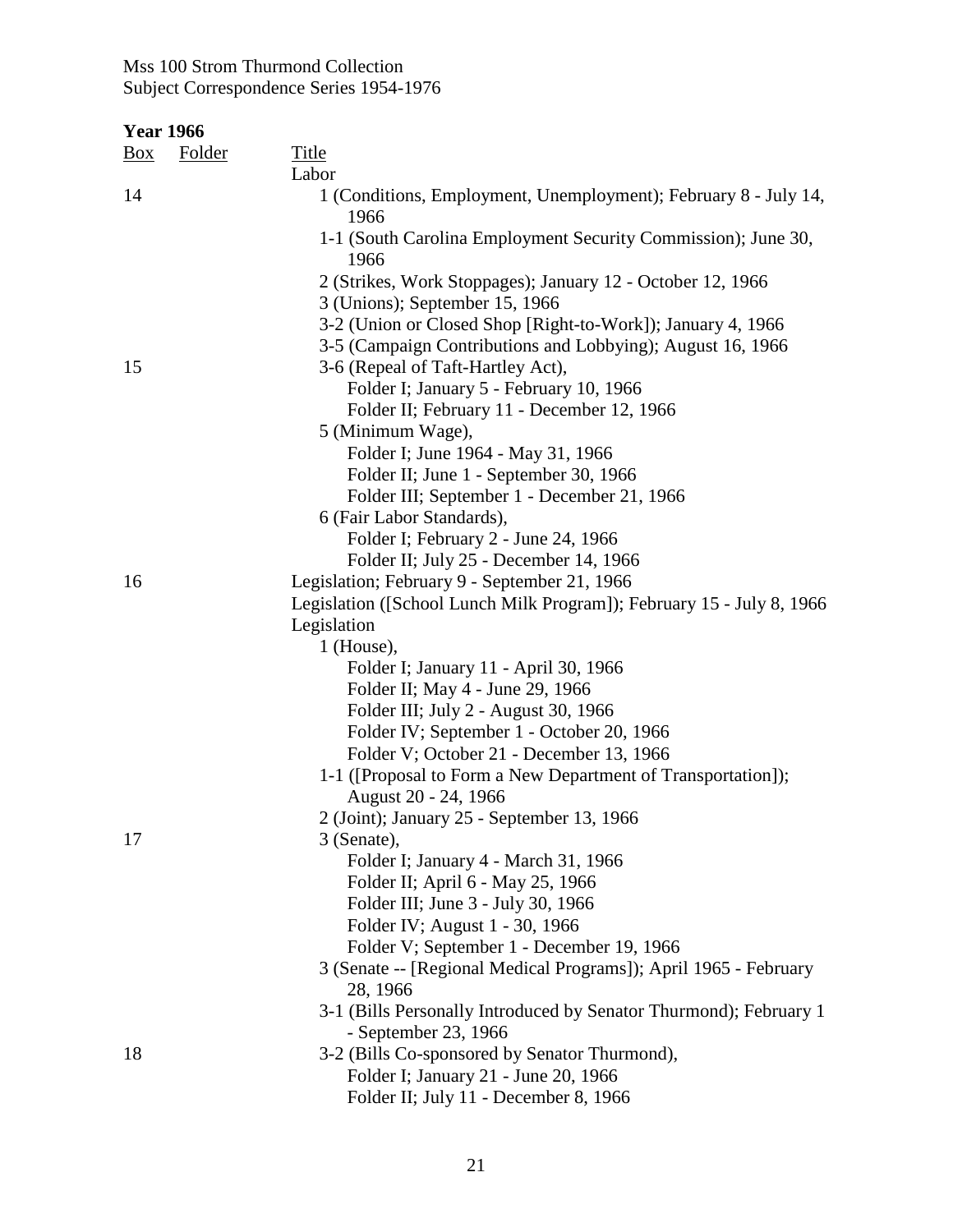| <u>Box</u> | <b>Folder</b> | Title                                                                                                                                                       |
|------------|---------------|-------------------------------------------------------------------------------------------------------------------------------------------------------------|
| 18         |               | Memorials                                                                                                                                                   |
|            |               | 2 (National -- Federal); April 14 - September 1, 1966                                                                                                       |
|            |               | Metals; March 25 - October 22, 1966                                                                                                                         |
|            |               | Military; February 16 - November 23, 1966                                                                                                                   |
|            |               | Military                                                                                                                                                    |
|            |               | 1 (Military Pay and Allowances); March 7 - October 14, 1966                                                                                                 |
|            |               | 2 (Officer Commissions); May 17, 1966                                                                                                                       |
|            |               | 3 (Reservations); April 9, 1966                                                                                                                             |
|            |               | 3-1 (Fort Jackson); January 28 - September 6, 1966                                                                                                          |
|            |               | 3-2-2 (Naval Shipyard); February 23 - December 30, 1966                                                                                                     |
|            |               | 3-2-3 (Polaris Missile Base); March 14 - November 1, 1966                                                                                                   |
|            |               | 3-3 (Myrtle Beach Air Force Base); April 15, 1966                                                                                                           |
|            |               | 3-5 (Parris Island); June 13, 1966                                                                                                                          |
|            |               | 4 (Programs -- Training, Combat Readiness); March 1 - September<br>28, 1966                                                                                 |
|            |               | 4-1 (Air Force); January 6 - June 14, 1966                                                                                                                  |
|            |               | 4-2 (Army); January 4 - August 11, 1966                                                                                                                     |
|            |               | 4-2-1 (Army R.O.T.C. [Reserve Officers Training Corps]); May 16,<br>1966                                                                                    |
|            |               | 4-4 (Marines); May 9, 1966                                                                                                                                  |
|            |               | 4-5 (Navy); February 24 - July 28, 1966                                                                                                                     |
|            |               | 4-5-1 (Navy R.O.T.C. [Reserve Officers Training Corps]); April 25,<br>1966                                                                                  |
|            |               | 5 (Military Manpower); February 21 - October 14, 1966                                                                                                       |
|            |               | 5-1 (National Guard); February 15 - August 31, 1966                                                                                                         |
|            |               | 5-2 (Reserve); February 21 - December 14, 1966                                                                                                              |
| 19         |               | 6 (USO -- Special Services); October 18, 1966                                                                                                               |
|            |               | 7 (Surplus Property); February 10 - September 21, 1966                                                                                                      |
|            |               | 8 (National Defense); June 1965 - December 7, 1966                                                                                                          |
|            |               | 8-1 (Civil Defense); January 3 - November 21, 1966                                                                                                          |
|            |               | 8-2 (Missiles and Scientific Research); February 18 - December 19,                                                                                          |
|            |               |                                                                                                                                                             |
|            |               |                                                                                                                                                             |
|            |               |                                                                                                                                                             |
|            |               | 13 (Promotion and Retirement),                                                                                                                              |
|            |               | Folder I; January 6 - August 31, 1966                                                                                                                       |
|            |               | Folder II; September 1 - November 15, 1966                                                                                                                  |
|            |               | 14 (Budget); July 21 - August 18, 1966                                                                                                                      |
|            |               | 15 (Tours of Duty); March 23 - July 20, 1966                                                                                                                |
|            |               | Natural Resources; May 20 - November 23, 1966                                                                                                               |
|            |               | 1966<br>9 (Military Procurement); April 15 - August 4, 1966<br>10 (Disarmament); January 5 - November 25, 1966<br>12 (Dependants); May 9 - October 24, 1966 |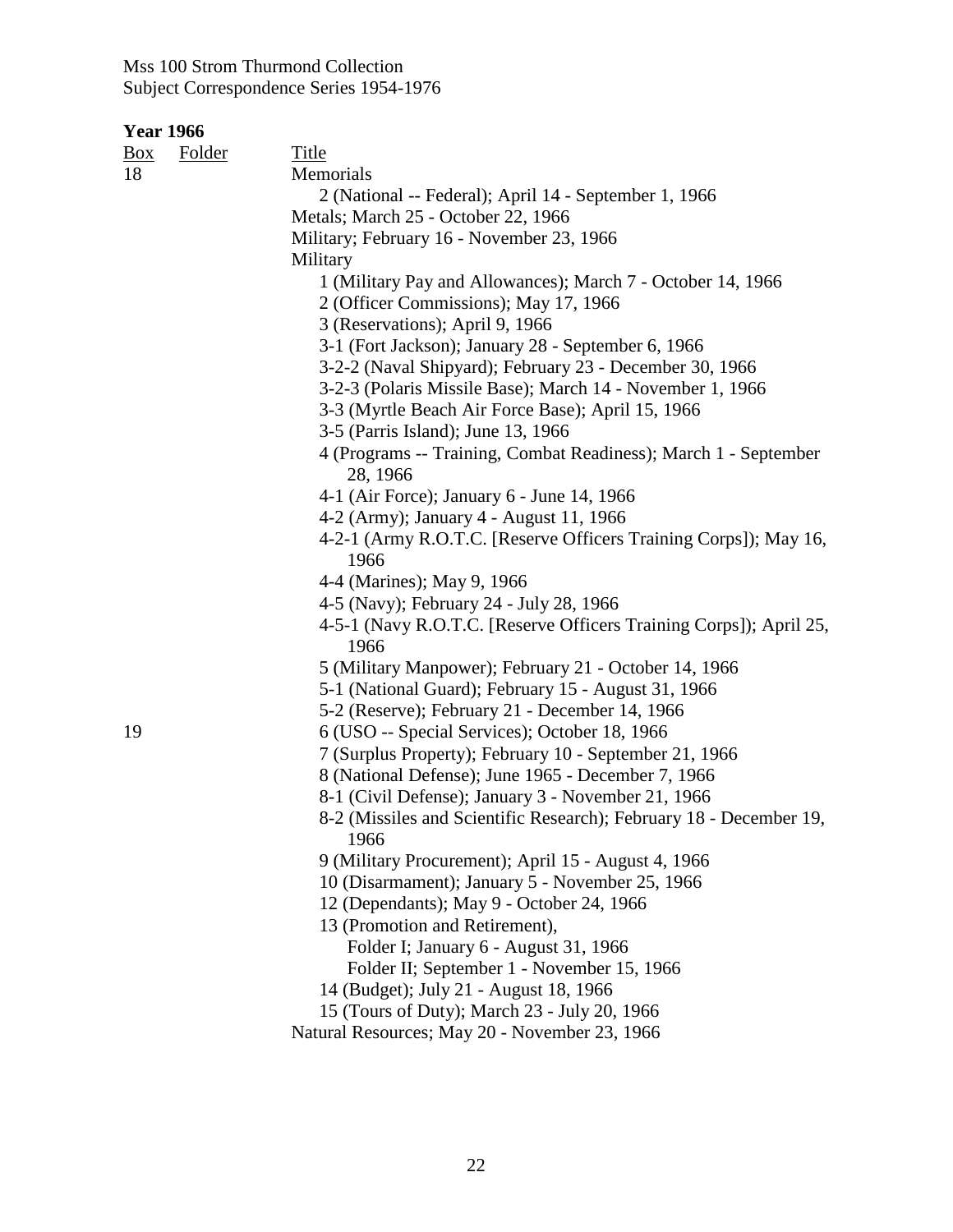| <u>Box</u> | <b>Folder</b> | <b>Title</b>                                                                                  |
|------------|---------------|-----------------------------------------------------------------------------------------------|
|            |               | <b>Natural Resources</b>                                                                      |
| 19         |               | 1 (Fish and Wildlife); March 16 - September 15, 1966                                          |
|            |               | 2 (Forests); April 8, 1966                                                                    |
|            |               | 3 (Fuels); February 28, 1966                                                                  |
|            |               | 5 (Water Resources and Watersheds); February 8 - December 2,                                  |
|            |               | 1966                                                                                          |
|            |               | Nominations; February 12 - October 3, 1966                                                    |
|            |               | Nominations                                                                                   |
|            |               | 1 (Federal Department and Agency Heads); January 17 - September<br>29, 1966                   |
|            |               | 3 (United States District, Circuit, and Supreme Court Judges);<br>March 30 - October 24, 1966 |
|            |               | 4 (United States Marshalls); February 23 - March 17, 1966                                     |
|            |               | 5 (State and Municipal Nominations); February 3, 1966                                         |
|            |               | 6 (Outstanding Young Man Award); July 14, 1966                                                |
| 20         |               | Parks and Forests; October 29, 1965 - January 18, 1966                                        |
|            |               | Parks and Forests                                                                             |
|            |               | 1 (Federal or National); January 31 - December 9, 1966                                        |
|            |               | 1-1 (Forests); July 21 - 22, 1966                                                             |
|            |               | 1-2 (Parks); March 24 - September 30, 1966                                                    |
|            |               | 1-3 (Reservations and Cemeteries); December 15, 1966                                          |
|            |               | 2-1 ([State] Forests); May 23, 1966                                                           |
|            |               | Personal; August 24 - September 12, 1966                                                      |
|            |               | Personal                                                                                      |
|            |               | 1 (Finance); August 22, 1966                                                                  |
|            |               | 1-1 (Contributions); January 3 - December 19, 1966                                            |
|            |               | 1-2 (Dues); January 18 - December 10, 1966                                                    |
|            |               | 2 (Appointments, Invitations, Engagements); March 19 - December<br>21, 1966                   |
|            |               | 2-1 (Appointments with Constituents); January 13 - December 30,<br>1966                       |
|            |               | 2-2 (Appointments with Others); January 4 - December 20, 1966                                 |
|            |               | 2-3 (Invitations Accepted and Attended),                                                      |
|            |               | Folder I; January 5 - March 2, 1966                                                           |
| 21         |               | Folder II; March 3 - April 29, 1966                                                           |
|            |               | Folder III; May 2 - July 27, 1966                                                             |
|            |               | Folder IV; August 1 - December 23, 1966                                                       |
|            |               | 2-3 (Invitations Accepted and Attended in South Carolina),                                    |
|            |               | Folder I; January 3 - February 8, 1966                                                        |
|            |               | Folder II; February 9 - March 31, 1966                                                        |
|            |               | Folder III; April 1 - May 12, 1966                                                            |
| 22         |               | Folder IV; May 16 - June 15, 1966                                                             |
|            |               | Folder V; June 20 - August 24, 1966                                                           |
|            |               | Folder VI; August 25 - October 12, 1966                                                       |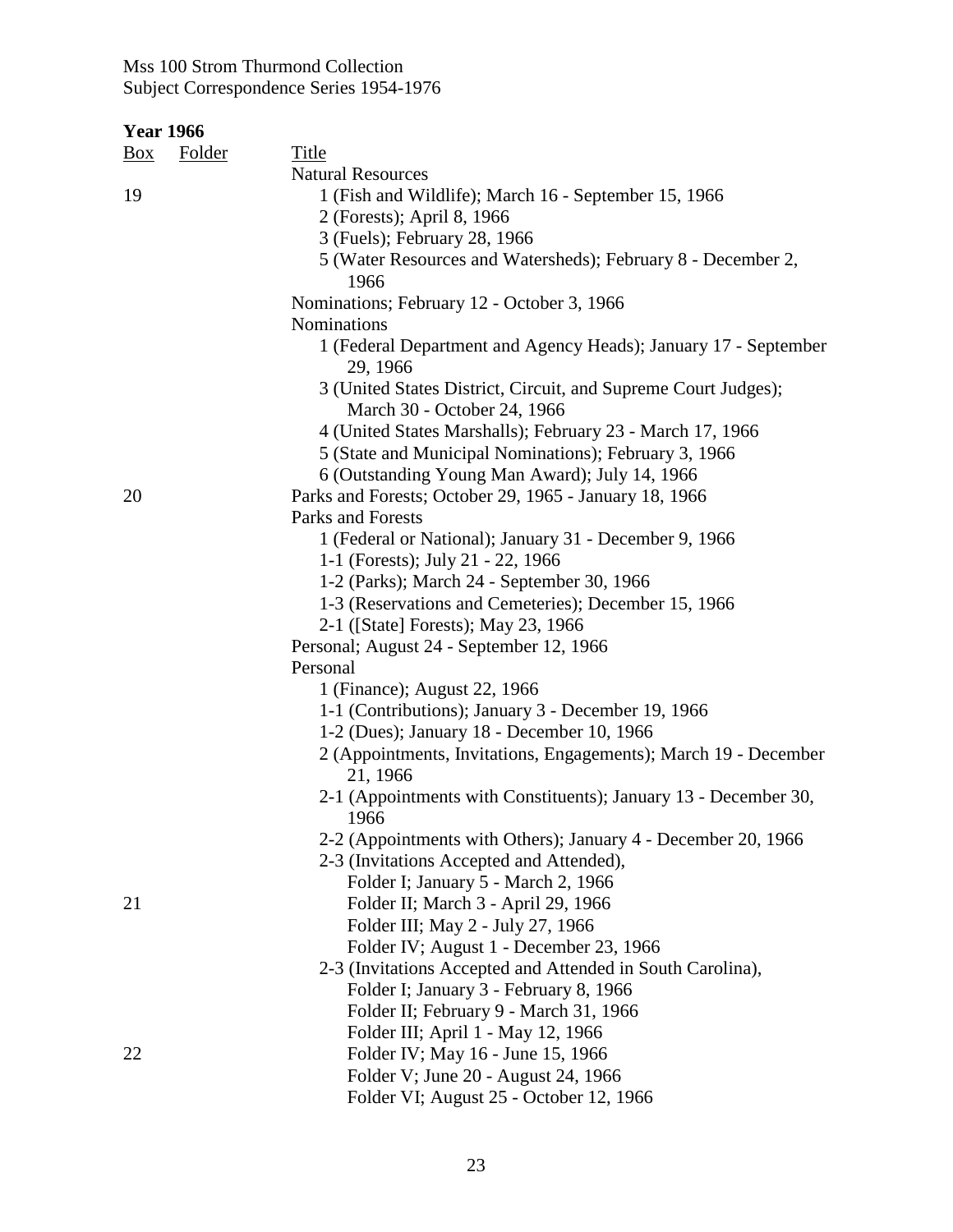| <b>Year 1966</b> |               |                                                                        |
|------------------|---------------|------------------------------------------------------------------------|
| Box              | <b>Folder</b> | <b>Title</b>                                                           |
|                  |               | Personal                                                               |
|                  |               | 2-3 (Invitations Accepted and Attended in South Carolina),             |
| 22               |               | Folder VII; October 13 - December 29, 1966                             |
|                  |               | 2-5 (Entertainment of Constituents and Friends); January 28 -          |
|                  |               | September 27, 1966                                                     |
|                  |               | 3 (Senator Thurmond's Personal Friends),                               |
|                  |               | A - E; 1966                                                            |
|                  |               | F - G; 1966                                                            |
| 23               |               | H - L; 1966                                                            |
|                  |               | M - R; 1966                                                            |
|                  |               | S - Y; 1966                                                            |
|                  |               | 4 (Board of Trustees, Advisory Boards, etc.); May 25 - October 20,     |
|                  |               | 1966                                                                   |
|                  |               | 4-1 (Baptist College at Charleston); August 3 - December 22, 1966      |
|                  |               | 4-2 (Bob Jones University); March 16 - November 28, 1966               |
|                  |               | 4-3 (Boys of America Home); January 19 - September 19, 1966            |
|                  |               | 4-4 (Freedoms Foundation at Valley Forge); January 18 - December       |
|                  |               | 29, 1966                                                               |
|                  |               | 4-5 (Boy Scouts of America); January 13 - November 23, 1966            |
|                  |               | 4-6 (Sons of the American Revolution); January 21 - December 27,       |
|                  |               | 1966                                                                   |
|                  |               | 4-7 (United States Military Academy); January 10 - November 1,<br>1966 |
| 24               |               | 5 (Organizations -- Memberships); January 1 - December 7, 1966         |
|                  |               | 5-1 (Senate Prayer Breakfast Group); January 10 - October 18,<br>1966  |
|                  |               | 5-2 (Interparliamentary Union); January 19, 1966                       |
|                  |               | 6 (Military Organizations); February 8 - December 28, 1966             |
|                  |               | 6-1 (Reserve Officers Association); March 3 - December 27, 1966        |
|                  |               | 6-2 (Military Government Association); April 9 - June 10, 1966         |
|                  |               | 7 (Awards); February 21 - December 30, 1966                            |
|                  |               | 8 ([Trip to Thailand]); August - December 10, 1966                     |
|                  |               | Political Affairs; January 15 - October 27, 1966                       |
|                  |               | <b>Political Affairs</b>                                               |
|                  |               | 1 (Campaigns),                                                         |
|                  |               | Folder I; January 6 - October 20, 1966                                 |
|                  |               | Folder II; November 16 - December 20, 1966                             |
|                  |               | 1-1 (Offers to Help); March 28 - November 16, 1966                     |
|                  |               | 2 (Elections); March 1 - November 30, 1966                             |
|                  |               | 2-1 (Electoral College); 1961 - December 6, 1966                       |
|                  |               | 2-1-1 (Presidential Election); March 28 - December 29, 1966            |
| 25               |               | 3 (Major Parties); January 10 - December 21, 1966                      |
|                  |               | 3-2 (Third Parties); March 21 - October 16, 1966                       |
|                  |               | 4 (Voting Rights); January 17 - November 21, 1966                      |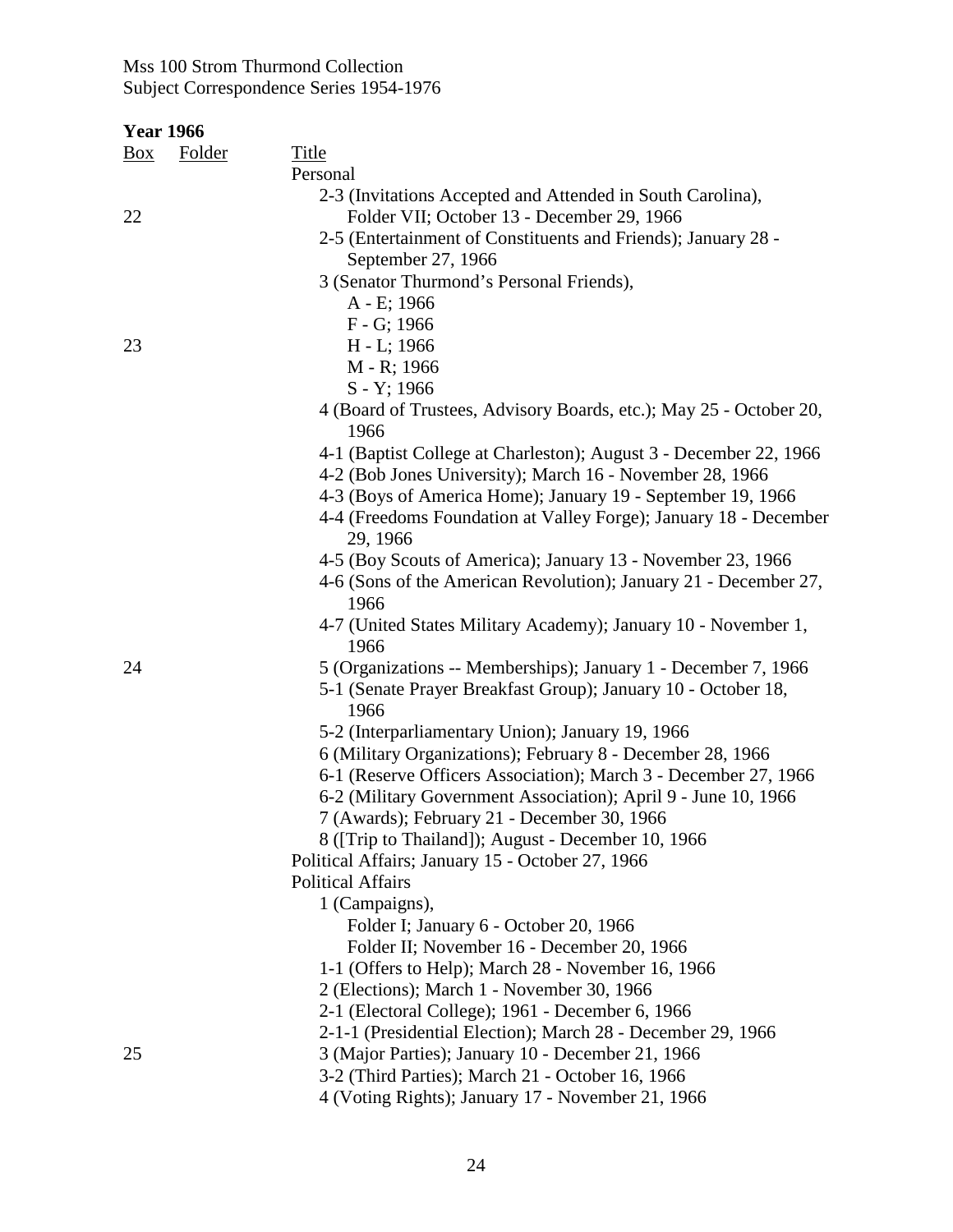| $\underline{Box}$ | <b>Folder</b> | Title                                                                                                             |
|-------------------|---------------|-------------------------------------------------------------------------------------------------------------------|
|                   |               | <b>Political Affairs</b>                                                                                          |
| 25                |               | 5 (Administration); March 29, 1966                                                                                |
|                   |               | Postal Affairs,                                                                                                   |
|                   |               | Folder I; January 7 - August 26, 1966                                                                             |
|                   |               | Folder II; September 9 - October 26, 1966                                                                         |
|                   |               | <b>Postal Affairs</b>                                                                                             |
|                   |               | 1 (Parcel Post); February 14 - December 23, 1966                                                                  |
|                   |               | 2 (Postage, Postage Rates, Mail Permits); February 7 - August 2,                                                  |
|                   |               | 1966                                                                                                              |
|                   |               | 3 (Stamps); January 17 - October 28, 1966                                                                         |
|                   |               | 4 (Transportation of Mail, Zip Codes); February 18 - December 6,                                                  |
|                   |               | 1966                                                                                                              |
|                   |               | 5 (South Carolina Post Offices and Rural Routes); March 28 -                                                      |
|                   |               | November 29, 1966                                                                                                 |
|                   |               | 5-1 (Abbeville County); June 1 - February 18, 1966                                                                |
|                   |               | 5-2 (Aiken County); January 14 - December 16, 1966                                                                |
| 26                |               | 5-4 (Anderson County); February 28 - June 21, 1966                                                                |
|                   |               | 5-7 (Beaufort County); March 25 - April 8, 1966                                                                   |
|                   |               | 5-8 (Berkeley County); May 28 - August 18, 1966                                                                   |
|                   |               | 5-9 (Calhoun County); March 11 - December 29, 1966                                                                |
|                   |               | 5-10 (Charleston County); May 26 - July 25, 1966                                                                  |
|                   |               | 5-11 (Cherokee County); April 26, 1966                                                                            |
|                   |               | 5-12 (Chester County); February 22 - December 14, 1966                                                            |
|                   |               | 5-13 (Chesterfield County); January 13 - December 6, 1966                                                         |
|                   |               | 5-15 (Colleton County); January 12 - August 16, 1966                                                              |
|                   |               | 5-16 (Darlington County); September 15 - November 16, 1966                                                        |
|                   |               | 5-18 (Dorchester County); January 11 - October 11, 1966                                                           |
|                   |               | 5-19 (Edgefield County); January 21 - June 9, 1966                                                                |
|                   |               | 5-20 (Fairfield County); October 21 - November 16, 1966                                                           |
|                   |               | 5-21 (Florence County); February 12 - September 29, 1966                                                          |
|                   |               | 5-22 (Georgetown County); March 11 - October 20, 1966                                                             |
|                   |               | 5-23 (Greenville County); January 18 - December 16, 1966                                                          |
|                   |               | 5-24 (Greenwood County); March 8 - August 4, 1966                                                                 |
|                   |               | 5-25 (Hampton County); March 3 - July 21, 1966                                                                    |
|                   |               | 5-27 (Jasper County); April 20 - September 12, 1966                                                               |
|                   |               | 5-28 (Kershaw County); January 25 - October 24, 1966                                                              |
|                   |               | 5-30 (Laurens County); February 16 - December 12, 1966<br>5-32 (Lexington County); January 11 - December 12, 1966 |
|                   |               | 5-33 (Marion County); February 10 - November 22, 1966                                                             |
|                   |               | 5-34 (Marlboro County); February 12, 1966                                                                         |
|                   |               | 5-36 (Newberry County); January 5 - 7, 1966                                                                       |
|                   |               | 5-37 (Oconee County); August 18, 1966                                                                             |
|                   |               | 5-38 (Orangeburg County); February 10 - November 18, 1966                                                         |
|                   |               | 5-39 (Pickens County); May 20 - July 15, 1966                                                                     |
|                   |               |                                                                                                                   |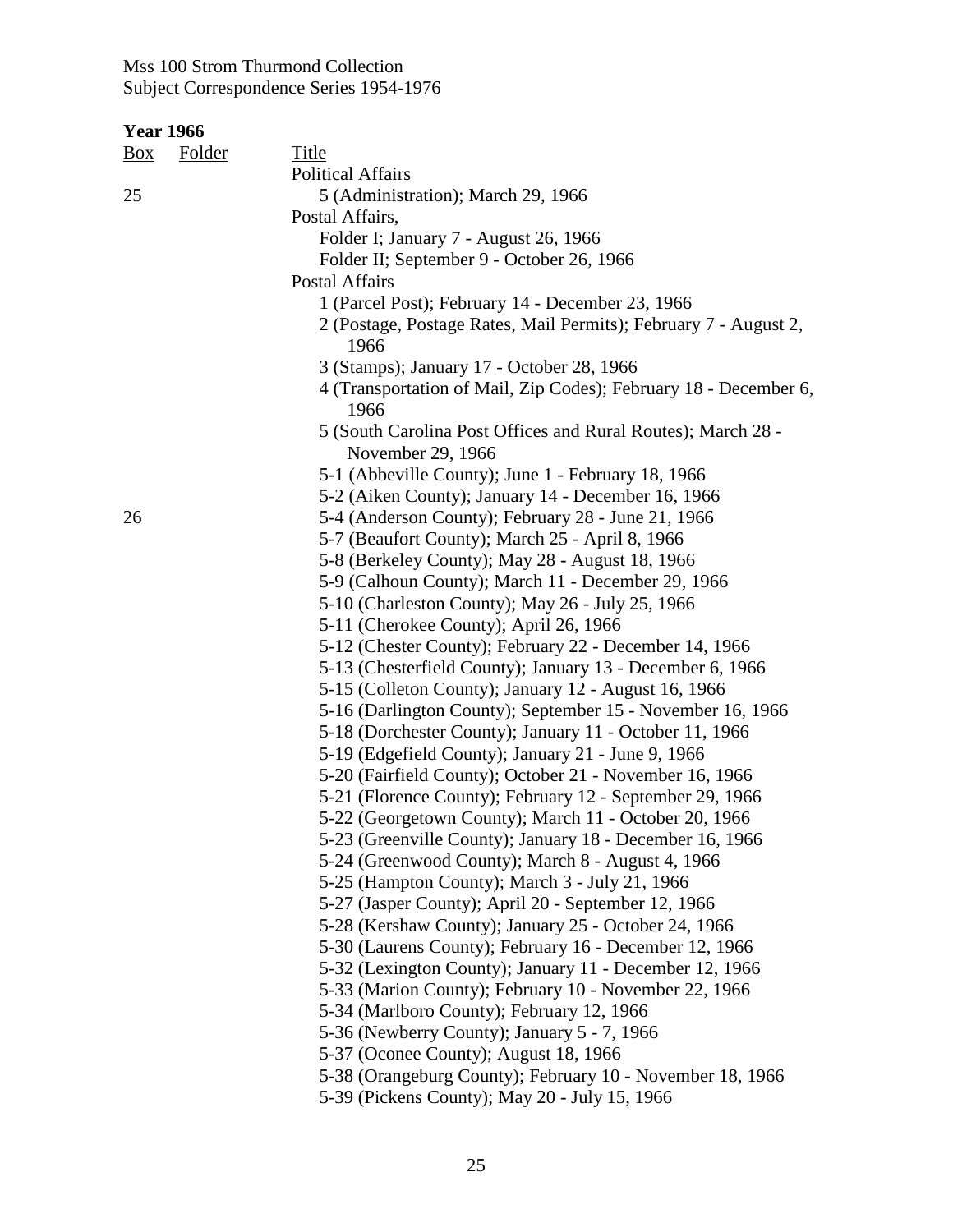| Box | <b>Folder</b> | <b>Title</b>                                                                           |
|-----|---------------|----------------------------------------------------------------------------------------|
|     |               | Postal Affairs                                                                         |
| 26  |               | 5-40 (Richland County); February 3 - 25, 1966                                          |
|     |               | 5-41 (Saluda County); February 28 - September 16, 1966                                 |
|     |               | 5-42 (Spartanburg County); February 4 - November 14, 1966                              |
|     |               | 5-43 (Sumter County); February 18 - August 24, 1966                                    |
|     |               | 5-44 (Union County); January 3 - May 31, 1966                                          |
|     |               | 5-45 (Williamsburg County); January 7 - 26, 1966                                       |
|     |               | 5-46 (York County); July 5 - October 30, 1966                                          |
| 27  |               | Power; January 5 - August 9, 1966                                                      |
|     |               | Power                                                                                  |
|     |               | 1 (Private); January 20 - October 21, 1966                                             |
|     |               | 2 (Public); January 14 - July 21, 1966                                                 |
|     |               | 2-1 (Rural Electrification Administration [REA]),                                      |
|     |               | Folder I; May 20 - June 30, 1966                                                       |
|     |               | Folder II; July 1 - December 15, 1966                                                  |
|     |               | 2-2 (Tennessee Valley Authority [TVA]); January 21 - October 31,                       |
|     |               | 1966                                                                                   |
|     |               | <b>Public Relations</b>                                                                |
|     |               |                                                                                        |
|     |               | 1 (Anonymous, Incoherent Letters); January 28 - December 13,<br>1966                   |
|     |               |                                                                                        |
|     |               | 3 (Congratulations on Being Re-elected),                                               |
|     |               | Folder I; November 3 - 14, 1966                                                        |
|     |               | Folder II; November 15 - 16, 1966                                                      |
| 28  |               | Folder III; November 17 - 21, 1966                                                     |
|     |               | Folder IV; November 22 - December 7, 1966                                              |
|     |               | Folder V; December 8, 1966 - January 9, 1967                                           |
|     |               | 3-3-1 (Thank-yous Received for Gifts); January 10 - July 19, 1966                      |
|     |               | 3-4 (Letters Complimentary),                                                           |
|     |               | Folder I; January 4 - February 28, 1966                                                |
|     |               | Folder II; March 1 - April 28, 1966                                                    |
|     |               | Folder III; May 5 - October 19, 1966                                                   |
|     |               | Folder IV; October 20 - December 27, 1966                                              |
|     |               | 4 (Complaints, Criticisms); February 22 - October 10, 1966                             |
| 29  |               | 8 (Publicity); January 10 - October 16, 1966                                           |
|     |               | 8-2 (Radio Releases and Tapes); October 25, 1965 - December 15,<br>1966                |
|     |               | 8-2 (Radio Releases and Tapes -- [The Manion Forum]); January 13<br>- October 28, 1966 |
|     |               | 8-3 (TV Releases and Tapes); March 17 - September 12, 1966                             |
|     |               | 8-5 (Weekly Newsletters); January 28 - September 29, 1966                              |
|     |               | 10 (Requests, Routine); March 1 - December 22, 1966                                    |
|     |               | 10-5-2 (Information for Term Papers); January 4 - December 15,                         |
|     |               | 1966                                                                                   |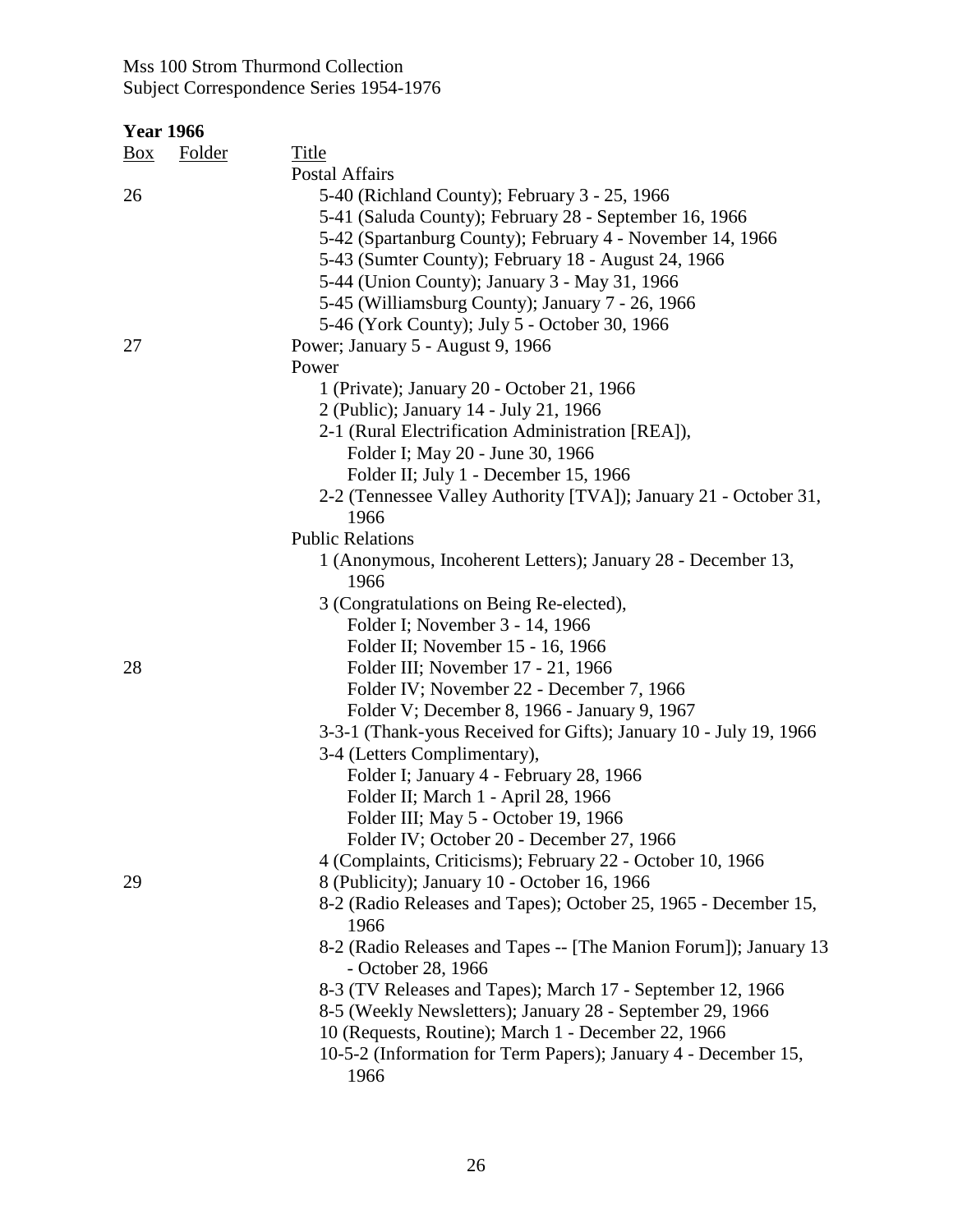| <b>Year 1966</b>     |                                                                         |
|----------------------|-------------------------------------------------------------------------|
| <b>Folder</b><br>Box | <b>Title</b>                                                            |
|                      | Recreation                                                              |
| 29                   | 1 (Facilities); March 25 - September 2, 1966                            |
|                      | 2 (Sports and Sporting Events); March 11 - October 24, 1966             |
|                      | Reports and Statistics,                                                 |
|                      | Folder I; Fall 1965 - April 29, 1966                                    |
|                      | Folder II; May 2 - 24, 1966                                             |
|                      | Folder III; June 1 - 28, 1966                                           |
| 30                   | Folder IV; July 1 - August 22, 1966                                     |
|                      | Folder V; August 29 - December 19, 1966                                 |
|                      | Folder VI; [c. 1966]                                                    |
|                      | Rivers and Harbors; November 24, 1965 - July 1, 1966                    |
|                      | <b>Rivers and Harbors</b>                                               |
|                      | 1 (Ports, Harbors, Shipyards, Docks); April 23, 1964 - October 12,      |
|                      | 1966                                                                    |
|                      | 2 (Ships, Shipping); April 19 - August 24, 1966                         |
|                      | 3 (Dams, Reservoirs); April 5, 1965 - October 21, 1966                  |
|                      | 3-1 (Hartwell Dam); January 18 - October 25, 1966                       |
|                      | 3-2 (Clarks Hill Reservoir); February 14 - November 15, 1966            |
|                      | 3-3 (Santee Cooper); January 11, 1966                                   |
|                      | 4 (Rivers),                                                             |
|                      | Folder I; 1962 - May 18, 1966                                           |
| 31                   | Folder II; July 12 - November 4, 1966                                   |
|                      | Roads                                                                   |
|                      | 1 (Federal Roads); January 17 - July 19, 1966                           |
|                      | 2 (State Roads); January 25 - November 22, 1966                         |
|                      | Salaries                                                                |
|                      | 1 (Federal Employees); January 10 - September 13, 1966                  |
|                      | 1-1 (Postal Employees); January 10 - July 2, 1966                       |
|                      | 2 (State Employees); June 9, 1966                                       |
|                      | 2-1 (Teachers); February 16 - March 16, 1966                            |
|                      | Selective Service; June 21 - October 26, 1966                           |
|                      | <b>Selective Service</b>                                                |
|                      | 1 (Deferment Policy); January 10 - November 25, 1966                    |
|                      | 2 (Universal Military Training); January 11 - June 29, 1966             |
|                      | Social Security; February 7 - November 22, 1966                         |
|                      | Social Security                                                         |
|                      | 1 (Benefits); January 5 - December 13, 1966                             |
|                      | 1-1 (Increased Annuities); January 17, 1966                             |
|                      | 2 (Eligibility); January 3 - May 19, 1966                               |
|                      | State Government; March 21 - June 23, 1966                              |
|                      | <b>State Government</b>                                                 |
|                      | 1 (Departments); October 17 - December 14, 1966                         |
|                      | 2 (Independent Agencies and Offices); February 4 - December 27,<br>1966 |
|                      |                                                                         |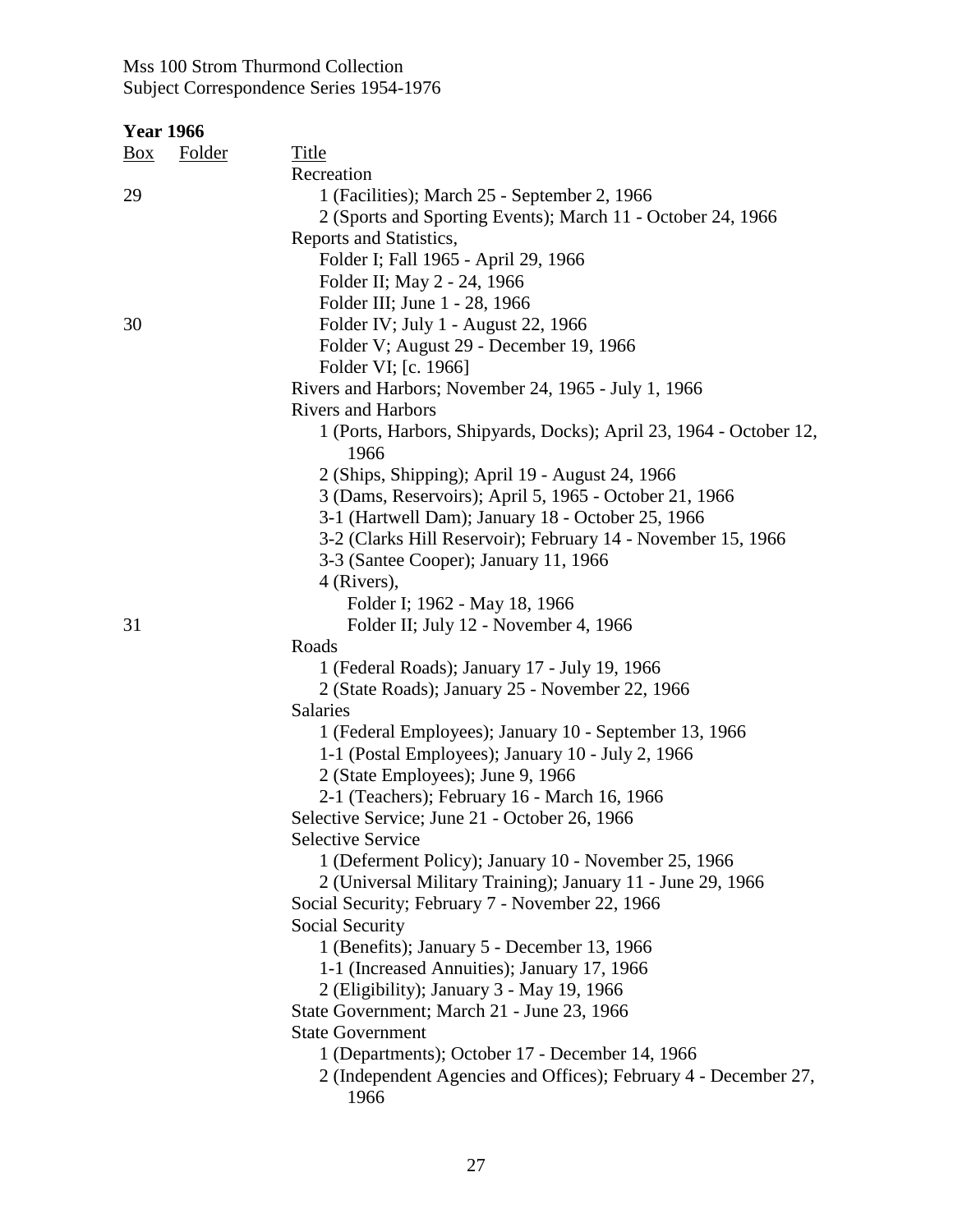| <b>Year 1966</b>                |                                                                   |
|---------------------------------|-------------------------------------------------------------------|
| <b>Folder</b><br>$\frac{Box}{}$ | <b>Title</b>                                                      |
|                                 | <b>State Government</b>                                           |
| 31                              | 3 (State Legislature); February 4 - December 8, 1966              |
|                                 | 4 (States' Rights); April 22, 1966                                |
|                                 | Taxes; March 15 - October 12, 1966                                |
| 32                              | Taxes                                                             |
|                                 | 1 (Federal),                                                      |
|                                 |                                                                   |
|                                 | Folder I; February 7 - August 15, 1966                            |
|                                 | Folder II; September 13 - December 13, 1966                       |
|                                 | 1-1 (Excise Taxes); January 21 - May 2, 1966                      |
|                                 | 1-2 (Income Taxes),                                               |
|                                 | Folder I; January 4 - May 23, 1966                                |
|                                 | Folder II; June 7 - October 27, 1966                              |
|                                 | Folder III; November 16 - December 27, 1966                       |
|                                 | 1-2-1 (Reductions); April 15, 1966                                |
|                                 | 1-2-2 (Exemptions); January 14 - December 30, 1966                |
|                                 | 2 (State); January 12 - September 28, 1966                        |
| 33                              | Trade; January 13 - December 19, 1966                             |
|                                 | Trade                                                             |
|                                 | 1 (Import - Export Matters); September 29, 1965 - December 21,    |
|                                 | 1966                                                              |
|                                 | 2 (Tariffs, Trade Agreements); January 11 - November 23, 1966     |
|                                 | 2-1 (Textiles); March 23 - December 27, 1966                      |
|                                 | 3 (Foreign Trade); February 8 - April 8, 1966                     |
|                                 | 3-1 (Trading with the Enemy); January 26 - November 28, 1966      |
|                                 | 4 (Domestic Trade); July 5 - December 14, 1966                    |
|                                 | Transportation; January 26 - December 1, 1966                     |
|                                 | Transportation                                                    |
|                                 | 1 (Motor Carriers); February 3 - December 8, 1966                 |
|                                 | 1-1 (Public Roads); June 28 - October 1, 1966                     |
|                                 | 2 (Railroads); January 6 - December 27, 1966                      |
|                                 | 2-1 (Freight Rates); May 12, 1966                                 |
| 34                              | Un-American Activities; April 9 - May 6, 1966                     |
|                                 | <b>Un-American Activities</b>                                     |
|                                 | 1 (Communism); December 27, 1965 - December 15, 1966              |
|                                 | 1-1 (Castro - Cuba Situation); February 21 - September 28, 1966   |
|                                 | 2 (Information for Investigations); April 1 - May 10, 1966        |
|                                 | Veterans; January 23 - November 18, 1966                          |
|                                 | Veterans                                                          |
|                                 | 1 (Medicine and Surgery); January 21 - May 7, 1966                |
|                                 |                                                                   |
|                                 | 2 (Insurance); April 14, 1966                                     |
|                                 | 3 (Education and Schooling); January 19 - December 8, 1966        |
|                                 | 4 (Loans); April 22 - May 18, 1966                                |
|                                 | 5 (Annuities, Pensions and Disability); January 20 - November 28, |
|                                 | 1966                                                              |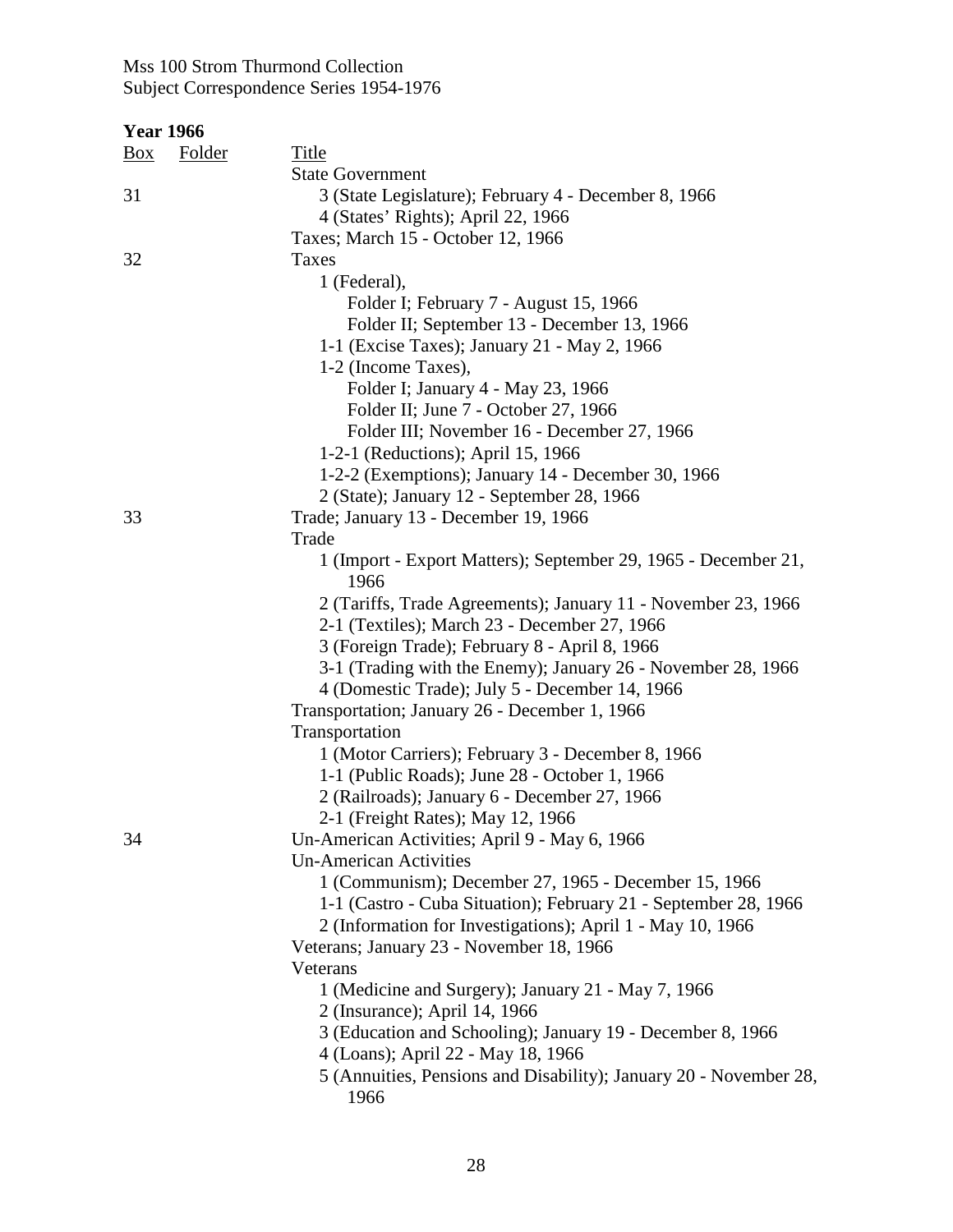### **Year 1966**

Box Folder Box Folder Title<br>Veterans<br>34 5-1 (V 34 5-1 (World War I Veterans); May 26 - September 27, 1966 5-2 (Widow's Pension); January 4 - May 10, 1966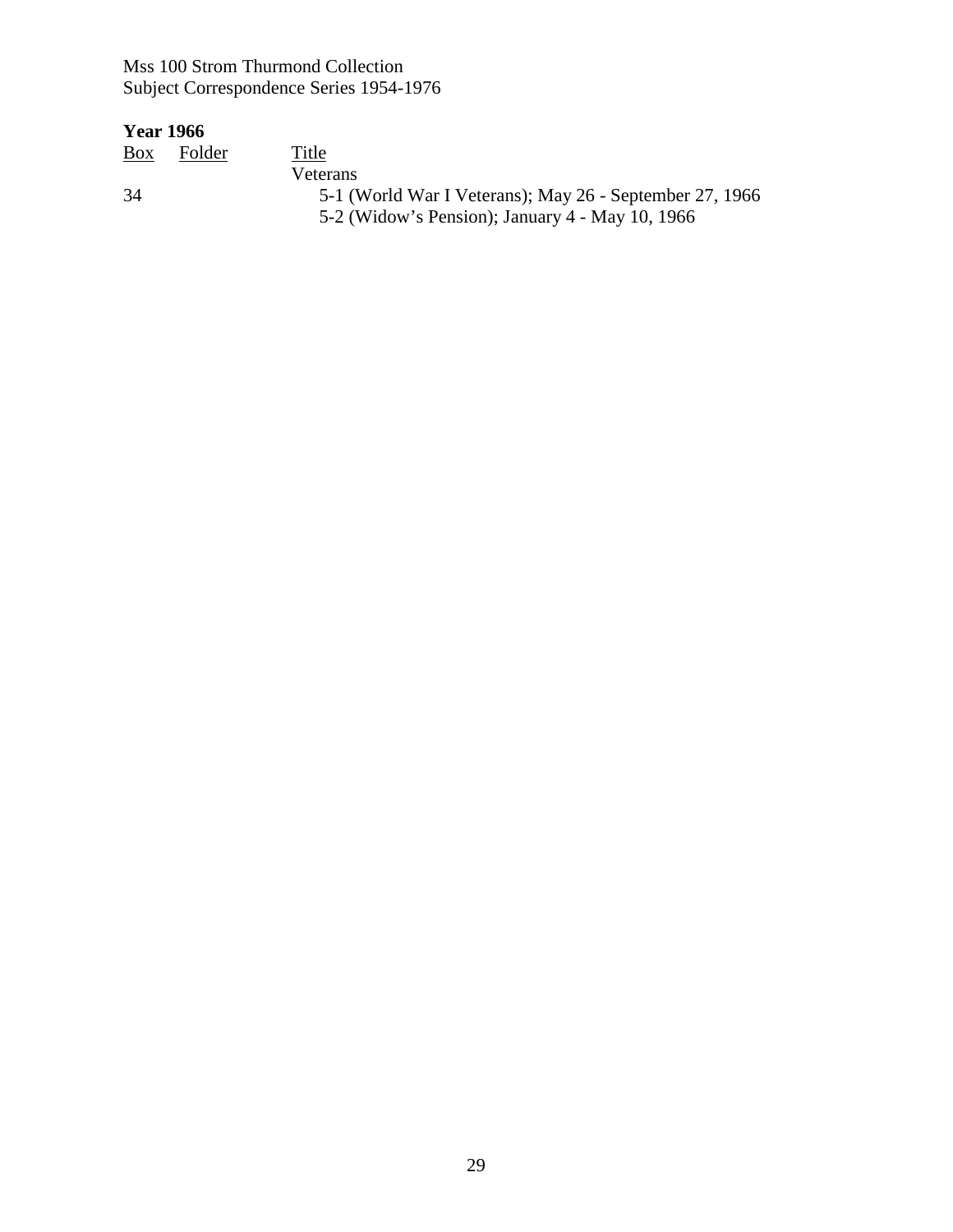| <u>Box</u> | <b>Folder</b> | <b>Title</b>                                                                |
|------------|---------------|-----------------------------------------------------------------------------|
|            |               | Administration                                                              |
|            |               | 1-1-2-1 (Summer Jobs Committee); March 16 - September 6, 1967               |
|            |               | 2 (Records Files); 1967                                                     |
|            |               | 2-1 (Form Letters); January 2, 1967 - [c.1967]                              |
|            |               | 3 (Space); March 9 - July 27, 1967                                          |
|            |               | Agriculture                                                                 |
|            |               | 1 (Animals and Animal Products); January 26 - December 29, 1967             |
|            |               | 2 (Dairy Products); March 10 - July 31, 1967                                |
|            |               | 3 (Poultry); May 9 - November 30, 1967                                      |
|            |               | 4 (Entomology [Insects]); June 9 - September 21, 1967                       |
|            |               | 5 (Commodities); March 8 - October 14, 1967                                 |
|            |               | 5-1 (Cotton); January 2 - December 28, 1967                                 |
|            |               | 5-1-1 (Cotton Allotments); January 7 - 16, 1967                             |
|            |               | 5-1-2 (Cotton Price Supports); July 13 - 21, 1967                           |
|            |               | 5-2 (Tobacco); April 17 - November 22, 1967                                 |
|            |               | 5-3 (Grains); January 3 - August 8, 1967                                    |
|            |               | 5-4 (Fruits and Vegetables); September 21, 1967                             |
|            |               | 6 (Farm Programs); January 27 - December 5, 1967                            |
|            |               | 6-1 (Soil Conservation); March 21 - December 20, 1967                       |
|            |               | 7 (Agriculture Research); January 11 - December 18, 1967                    |
| 2          |               | Appropriations                                                              |
|            |               | 1 (Federal); January 31 - December 29, 1967                                 |
|            |               | Atomic Energy; May 2 - September 18, 1967                                   |
|            |               | <b>Atomic Energy</b>                                                        |
|            |               | 1 (Electric Power Generation); June 23 - November 8, 1967                   |
|            |               | 1-1 (Savannah River Plant); January 24, 1967                                |
|            |               | 2 (Other); April 4 - November 10, 1967                                      |
|            |               | Aviation; February 17 - December 5, 1967                                    |
|            |               | Aviation                                                                    |
|            |               | 1 (Airports and Airways); March 6 - November 3, 1967                        |
|            |               | 2 (Air Safety Rules and Regulations); January 11 - December 21,<br>1967     |
|            |               | 3 (Air Passenger and Freight Traffic); January 9 - November 8,<br>1967      |
|            |               | 4 (Federal Aid to Aviation Legislation); February 15 - November<br>20, 1967 |
|            |               | 5 (Space Travel and Exploration); January 30 - September 29, 1967           |
|            |               | <b>Beverages</b>                                                            |
|            |               | 1 (Alcoholic Beverages); January 5 - December 31, 1967                      |
|            |               | 1-1 (Alcohol Advertising); October 26 - December 5, 1967                    |
|            |               | Civil Rights; February 17 - December 11, 1967                               |
|            |               |                                                                             |
|            |               |                                                                             |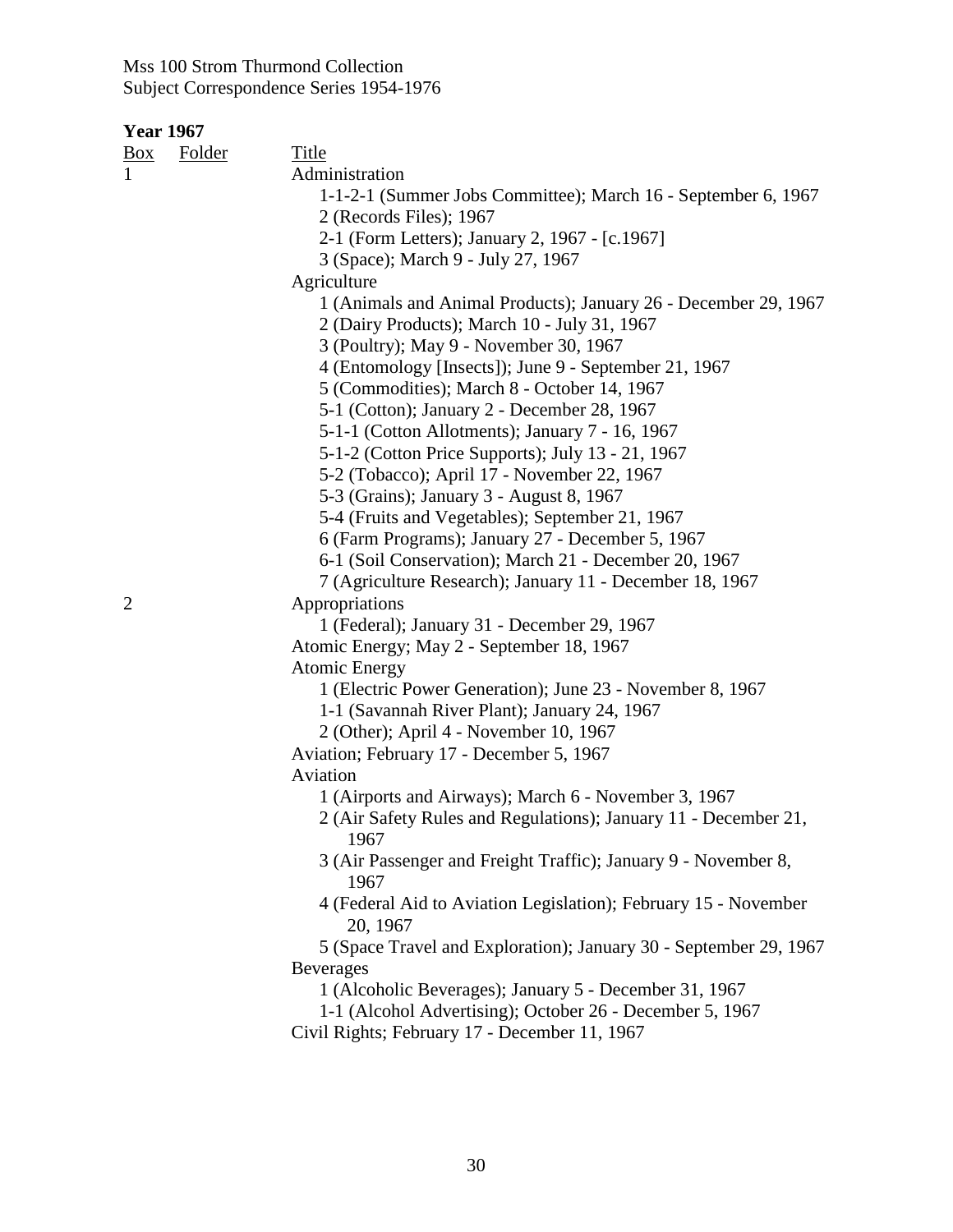| Box | <b>Folder</b> | <b>Title</b>                                                                                  |
|-----|---------------|-----------------------------------------------------------------------------------------------|
|     |               | Civil Rights                                                                                  |
|     |               | 1 (Civil Rights Legislation),                                                                 |
|     |               | Folder I; January 10 - August 21, 1967                                                        |
|     |               | Folder II; August 22 - December 22, 1967                                                      |
|     |               | 2 (School Desegregation),                                                                     |
|     |               | Folder I; December 16, 1966 - May 9, 1967                                                     |
|     |               | Folder II; May 19 - December 8, 1967                                                          |
|     |               | Folder III; 1967                                                                              |
|     |               | 3 (Race Relations),                                                                           |
|     |               | Folder I; January 16 - August 3, 1967                                                         |
|     |               | Folder II; August 4 - 11, 1967                                                                |
| 4   |               | Folder III; August 12 - 31, 1967                                                              |
|     |               | Folder IV; September 1 - December 13, 1967                                                    |
|     |               | 5 (Organizations); April 13 - December 22, 1967                                               |
|     |               | Civil Service; March 14 - November 28, 1967                                                   |
|     |               | Civil Service                                                                                 |
|     |               | 1 (Equipment, Space); February - April 17, 1967                                               |
|     |               | Committees and Organizations; January 6 - October 13, 1967                                    |
|     |               | Committees and Organizations                                                                  |
|     |               | 1 (House Committees); January 3 - May 18, 1967                                                |
|     |               | 2 (Senate Committees); January 25 - September 20, 1967                                        |
|     |               | 2-1 (Armed Services Committee); February 3 - December 14, 1967                                |
|     |               | 2-1-1 (Preparedness Investigating Subcommittee); January 9 -                                  |
|     |               | August 19, 1967                                                                               |
|     |               | 2-1-2 (Military Construction Subcommittee); April 19, 1967                                    |
|     |               | 2-1-3 (NATO Status Forces Treaty); August 11, 1967                                            |
|     |               | 2-1-4 (Central Intelligence); January 19 - June 6, 1967                                       |
|     |               | 2-2 (Judiciary Committee); January 20 - November 16, 1967                                     |
| 5   |               | 2-2-1 (Judiciary Subcommittees); January 17 - December 11, 1967                               |
|     |               | 2-2-2 (Criminal Laws and Procedures Subcommittee); March 6 -                                  |
|     |               | November 21, 1967                                                                             |
|     |               | 2-3 (Requests to Testify Before Committees); April 24 - September                             |
|     |               | 21, 1967                                                                                      |
|     |               | 3 (Civic Clubs); April 21, 1967                                                               |
|     |               |                                                                                               |
|     |               | 3-1 (Political); February 3 - December 13, 1967                                               |
|     |               | 3-1-1 (Republican Campaign Committee); February 16, 1967<br>3-2 (Charitable); January 4, 1967 |
|     |               |                                                                                               |
|     |               | Communications; January 22, 1966<br>Communications                                            |
|     |               |                                                                                               |
|     |               | 1 (Television),                                                                               |
|     |               | Folder I; January 23 - February 28, 1967                                                      |
|     |               | Folder II; April 29 - December 28, 1967                                                       |
|     |               |                                                                                               |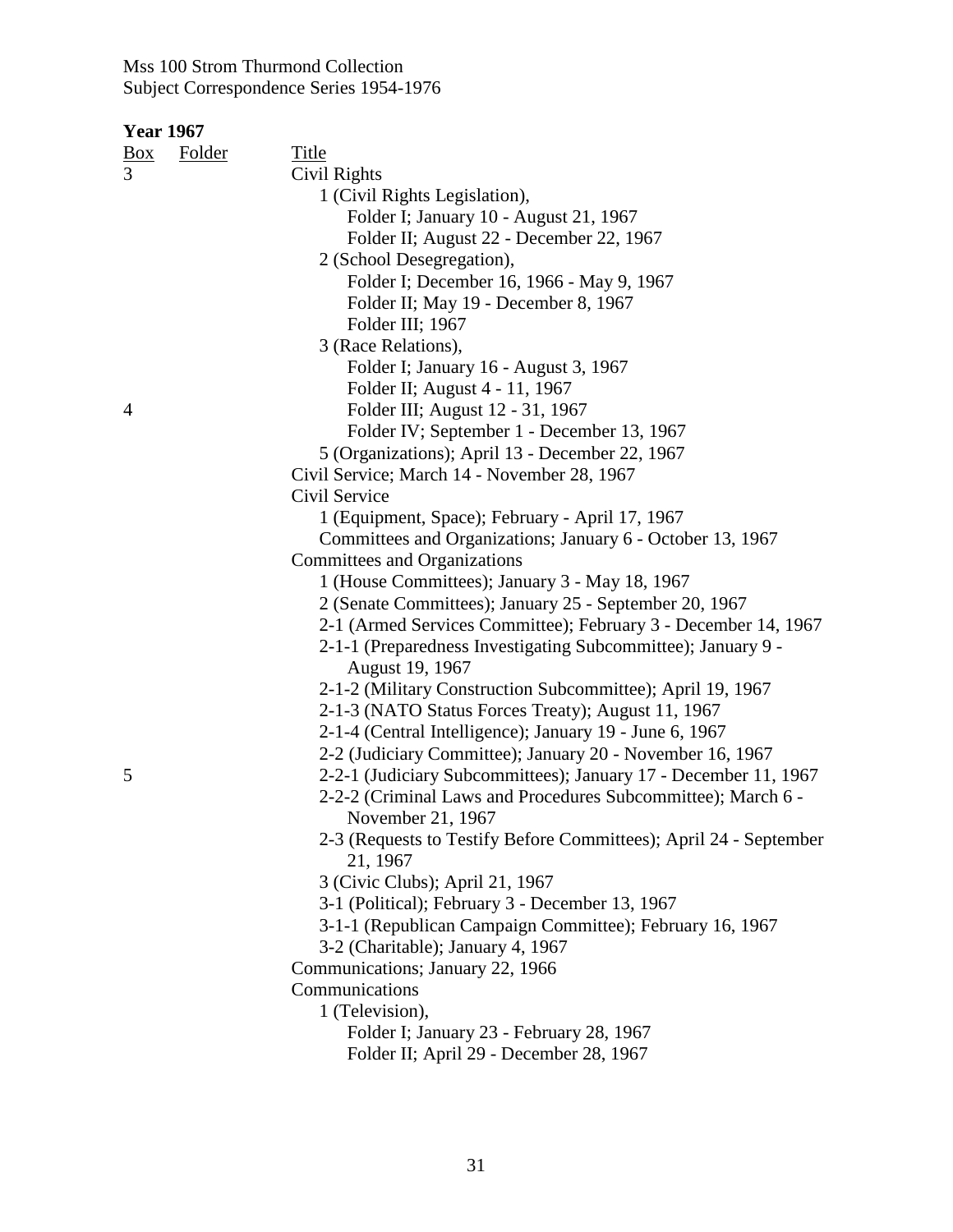| <b>Title</b><br><b>Folder</b><br>Communications<br>2 (Radio),<br>Folder I; February 21 - August 29, 1967<br>Folder II; September 12 - December 19, 1967<br>3 (Music); August 22, 1967<br>4 (Movies); May 12 - December 5, 1967<br>5 (Telephone and Telegraph); January 6 - December 4, 1967<br>6 (Newspapers); May 29 - October 4, 1967<br>7 (Fairness Doctrine); March 20 - December 1, 1967<br>Crime; February 23 - November 27, 1967<br>Crime<br>1 (Juvenile Delinquency); February 15 - October 17, 1967<br>2 (Capital Punishment); May 15 - November 3, 1967<br>3 (Weapons Control, Firearms),<br>Folder I; January 19 - March 31, 1967<br>Folder II; April 1 - May 26, 1967<br>Folder III; June 1 - July 31, 1967<br>Folder IV; August 1 - December 7, 1967<br><b>Disasters</b><br>2 (Floods); January 24, 1967<br>4 (Emergency Relief); September 1 - 13, 1967<br>Education; January 2 - December 8, 1967<br>Education<br>1 (Colleges and Universities); January 4 - April 25, 1967<br>3 (Federal Aid for Education),<br>Folder I; January 27 - June 27, 1967<br>Folder II; July 3 - December 5, 1967<br>3-1 (Health, Education and Welfare Announcements); January 10 -<br>December 9, 1967<br>3-2 (Aid to Impacted Areas); April 20, 1967<br>3-3 (National Science Foundation); April 19 - September 26, 1967<br>3-4 (Federal Aid Legislation); April 6 - June 5, 1967<br>3-5 (Teacher Training); August 2 - October 13, 1967<br>4 (Libraries); September 9 - 14, 1967<br>4-1 (Federal Aid to Libraries); July 24, 1967<br>5 (Scholarships, Fellowships, Grants, Loans),<br>Folder I; January 17 - June 20, 1967<br>Folder II; July 10 - November 29, 1967<br>5-1 (Federal Aid for Scholarships); June 1 - December 21, 1967<br>6 (Schools); April 12 - November 2, 1967<br>6-1 (Private Schools); May 17, 1967<br>7 (Staff); January 3 - November 30, 1967 | <b>Year 1967</b> |                                                          |
|----------------------------------------------------------------------------------------------------------------------------------------------------------------------------------------------------------------------------------------------------------------------------------------------------------------------------------------------------------------------------------------------------------------------------------------------------------------------------------------------------------------------------------------------------------------------------------------------------------------------------------------------------------------------------------------------------------------------------------------------------------------------------------------------------------------------------------------------------------------------------------------------------------------------------------------------------------------------------------------------------------------------------------------------------------------------------------------------------------------------------------------------------------------------------------------------------------------------------------------------------------------------------------------------------------------------------------------------------------------------------------------------------------------------------------------------------------------------------------------------------------------------------------------------------------------------------------------------------------------------------------------------------------------------------------------------------------------------------------------------------------------------------------------------------------------------------------------------------------------------|------------------|----------------------------------------------------------|
|                                                                                                                                                                                                                                                                                                                                                                                                                                                                                                                                                                                                                                                                                                                                                                                                                                                                                                                                                                                                                                                                                                                                                                                                                                                                                                                                                                                                                                                                                                                                                                                                                                                                                                                                                                                                                                                                      | <u>Box</u>       |                                                          |
|                                                                                                                                                                                                                                                                                                                                                                                                                                                                                                                                                                                                                                                                                                                                                                                                                                                                                                                                                                                                                                                                                                                                                                                                                                                                                                                                                                                                                                                                                                                                                                                                                                                                                                                                                                                                                                                                      |                  |                                                          |
|                                                                                                                                                                                                                                                                                                                                                                                                                                                                                                                                                                                                                                                                                                                                                                                                                                                                                                                                                                                                                                                                                                                                                                                                                                                                                                                                                                                                                                                                                                                                                                                                                                                                                                                                                                                                                                                                      |                  |                                                          |
|                                                                                                                                                                                                                                                                                                                                                                                                                                                                                                                                                                                                                                                                                                                                                                                                                                                                                                                                                                                                                                                                                                                                                                                                                                                                                                                                                                                                                                                                                                                                                                                                                                                                                                                                                                                                                                                                      | 5                |                                                          |
|                                                                                                                                                                                                                                                                                                                                                                                                                                                                                                                                                                                                                                                                                                                                                                                                                                                                                                                                                                                                                                                                                                                                                                                                                                                                                                                                                                                                                                                                                                                                                                                                                                                                                                                                                                                                                                                                      |                  |                                                          |
|                                                                                                                                                                                                                                                                                                                                                                                                                                                                                                                                                                                                                                                                                                                                                                                                                                                                                                                                                                                                                                                                                                                                                                                                                                                                                                                                                                                                                                                                                                                                                                                                                                                                                                                                                                                                                                                                      |                  |                                                          |
|                                                                                                                                                                                                                                                                                                                                                                                                                                                                                                                                                                                                                                                                                                                                                                                                                                                                                                                                                                                                                                                                                                                                                                                                                                                                                                                                                                                                                                                                                                                                                                                                                                                                                                                                                                                                                                                                      |                  |                                                          |
|                                                                                                                                                                                                                                                                                                                                                                                                                                                                                                                                                                                                                                                                                                                                                                                                                                                                                                                                                                                                                                                                                                                                                                                                                                                                                                                                                                                                                                                                                                                                                                                                                                                                                                                                                                                                                                                                      |                  |                                                          |
|                                                                                                                                                                                                                                                                                                                                                                                                                                                                                                                                                                                                                                                                                                                                                                                                                                                                                                                                                                                                                                                                                                                                                                                                                                                                                                                                                                                                                                                                                                                                                                                                                                                                                                                                                                                                                                                                      | 6                |                                                          |
|                                                                                                                                                                                                                                                                                                                                                                                                                                                                                                                                                                                                                                                                                                                                                                                                                                                                                                                                                                                                                                                                                                                                                                                                                                                                                                                                                                                                                                                                                                                                                                                                                                                                                                                                                                                                                                                                      |                  |                                                          |
|                                                                                                                                                                                                                                                                                                                                                                                                                                                                                                                                                                                                                                                                                                                                                                                                                                                                                                                                                                                                                                                                                                                                                                                                                                                                                                                                                                                                                                                                                                                                                                                                                                                                                                                                                                                                                                                                      |                  |                                                          |
|                                                                                                                                                                                                                                                                                                                                                                                                                                                                                                                                                                                                                                                                                                                                                                                                                                                                                                                                                                                                                                                                                                                                                                                                                                                                                                                                                                                                                                                                                                                                                                                                                                                                                                                                                                                                                                                                      |                  |                                                          |
|                                                                                                                                                                                                                                                                                                                                                                                                                                                                                                                                                                                                                                                                                                                                                                                                                                                                                                                                                                                                                                                                                                                                                                                                                                                                                                                                                                                                                                                                                                                                                                                                                                                                                                                                                                                                                                                                      |                  |                                                          |
|                                                                                                                                                                                                                                                                                                                                                                                                                                                                                                                                                                                                                                                                                                                                                                                                                                                                                                                                                                                                                                                                                                                                                                                                                                                                                                                                                                                                                                                                                                                                                                                                                                                                                                                                                                                                                                                                      |                  |                                                          |
|                                                                                                                                                                                                                                                                                                                                                                                                                                                                                                                                                                                                                                                                                                                                                                                                                                                                                                                                                                                                                                                                                                                                                                                                                                                                                                                                                                                                                                                                                                                                                                                                                                                                                                                                                                                                                                                                      |                  |                                                          |
|                                                                                                                                                                                                                                                                                                                                                                                                                                                                                                                                                                                                                                                                                                                                                                                                                                                                                                                                                                                                                                                                                                                                                                                                                                                                                                                                                                                                                                                                                                                                                                                                                                                                                                                                                                                                                                                                      |                  |                                                          |
|                                                                                                                                                                                                                                                                                                                                                                                                                                                                                                                                                                                                                                                                                                                                                                                                                                                                                                                                                                                                                                                                                                                                                                                                                                                                                                                                                                                                                                                                                                                                                                                                                                                                                                                                                                                                                                                                      |                  |                                                          |
|                                                                                                                                                                                                                                                                                                                                                                                                                                                                                                                                                                                                                                                                                                                                                                                                                                                                                                                                                                                                                                                                                                                                                                                                                                                                                                                                                                                                                                                                                                                                                                                                                                                                                                                                                                                                                                                                      |                  |                                                          |
|                                                                                                                                                                                                                                                                                                                                                                                                                                                                                                                                                                                                                                                                                                                                                                                                                                                                                                                                                                                                                                                                                                                                                                                                                                                                                                                                                                                                                                                                                                                                                                                                                                                                                                                                                                                                                                                                      |                  |                                                          |
|                                                                                                                                                                                                                                                                                                                                                                                                                                                                                                                                                                                                                                                                                                                                                                                                                                                                                                                                                                                                                                                                                                                                                                                                                                                                                                                                                                                                                                                                                                                                                                                                                                                                                                                                                                                                                                                                      |                  |                                                          |
|                                                                                                                                                                                                                                                                                                                                                                                                                                                                                                                                                                                                                                                                                                                                                                                                                                                                                                                                                                                                                                                                                                                                                                                                                                                                                                                                                                                                                                                                                                                                                                                                                                                                                                                                                                                                                                                                      |                  |                                                          |
|                                                                                                                                                                                                                                                                                                                                                                                                                                                                                                                                                                                                                                                                                                                                                                                                                                                                                                                                                                                                                                                                                                                                                                                                                                                                                                                                                                                                                                                                                                                                                                                                                                                                                                                                                                                                                                                                      |                  |                                                          |
|                                                                                                                                                                                                                                                                                                                                                                                                                                                                                                                                                                                                                                                                                                                                                                                                                                                                                                                                                                                                                                                                                                                                                                                                                                                                                                                                                                                                                                                                                                                                                                                                                                                                                                                                                                                                                                                                      | 7                |                                                          |
|                                                                                                                                                                                                                                                                                                                                                                                                                                                                                                                                                                                                                                                                                                                                                                                                                                                                                                                                                                                                                                                                                                                                                                                                                                                                                                                                                                                                                                                                                                                                                                                                                                                                                                                                                                                                                                                                      |                  |                                                          |
|                                                                                                                                                                                                                                                                                                                                                                                                                                                                                                                                                                                                                                                                                                                                                                                                                                                                                                                                                                                                                                                                                                                                                                                                                                                                                                                                                                                                                                                                                                                                                                                                                                                                                                                                                                                                                                                                      |                  |                                                          |
|                                                                                                                                                                                                                                                                                                                                                                                                                                                                                                                                                                                                                                                                                                                                                                                                                                                                                                                                                                                                                                                                                                                                                                                                                                                                                                                                                                                                                                                                                                                                                                                                                                                                                                                                                                                                                                                                      |                  |                                                          |
|                                                                                                                                                                                                                                                                                                                                                                                                                                                                                                                                                                                                                                                                                                                                                                                                                                                                                                                                                                                                                                                                                                                                                                                                                                                                                                                                                                                                                                                                                                                                                                                                                                                                                                                                                                                                                                                                      |                  |                                                          |
|                                                                                                                                                                                                                                                                                                                                                                                                                                                                                                                                                                                                                                                                                                                                                                                                                                                                                                                                                                                                                                                                                                                                                                                                                                                                                                                                                                                                                                                                                                                                                                                                                                                                                                                                                                                                                                                                      |                  |                                                          |
|                                                                                                                                                                                                                                                                                                                                                                                                                                                                                                                                                                                                                                                                                                                                                                                                                                                                                                                                                                                                                                                                                                                                                                                                                                                                                                                                                                                                                                                                                                                                                                                                                                                                                                                                                                                                                                                                      |                  |                                                          |
|                                                                                                                                                                                                                                                                                                                                                                                                                                                                                                                                                                                                                                                                                                                                                                                                                                                                                                                                                                                                                                                                                                                                                                                                                                                                                                                                                                                                                                                                                                                                                                                                                                                                                                                                                                                                                                                                      |                  |                                                          |
|                                                                                                                                                                                                                                                                                                                                                                                                                                                                                                                                                                                                                                                                                                                                                                                                                                                                                                                                                                                                                                                                                                                                                                                                                                                                                                                                                                                                                                                                                                                                                                                                                                                                                                                                                                                                                                                                      |                  |                                                          |
|                                                                                                                                                                                                                                                                                                                                                                                                                                                                                                                                                                                                                                                                                                                                                                                                                                                                                                                                                                                                                                                                                                                                                                                                                                                                                                                                                                                                                                                                                                                                                                                                                                                                                                                                                                                                                                                                      |                  |                                                          |
|                                                                                                                                                                                                                                                                                                                                                                                                                                                                                                                                                                                                                                                                                                                                                                                                                                                                                                                                                                                                                                                                                                                                                                                                                                                                                                                                                                                                                                                                                                                                                                                                                                                                                                                                                                                                                                                                      |                  |                                                          |
|                                                                                                                                                                                                                                                                                                                                                                                                                                                                                                                                                                                                                                                                                                                                                                                                                                                                                                                                                                                                                                                                                                                                                                                                                                                                                                                                                                                                                                                                                                                                                                                                                                                                                                                                                                                                                                                                      |                  |                                                          |
|                                                                                                                                                                                                                                                                                                                                                                                                                                                                                                                                                                                                                                                                                                                                                                                                                                                                                                                                                                                                                                                                                                                                                                                                                                                                                                                                                                                                                                                                                                                                                                                                                                                                                                                                                                                                                                                                      |                  |                                                          |
|                                                                                                                                                                                                                                                                                                                                                                                                                                                                                                                                                                                                                                                                                                                                                                                                                                                                                                                                                                                                                                                                                                                                                                                                                                                                                                                                                                                                                                                                                                                                                                                                                                                                                                                                                                                                                                                                      |                  |                                                          |
|                                                                                                                                                                                                                                                                                                                                                                                                                                                                                                                                                                                                                                                                                                                                                                                                                                                                                                                                                                                                                                                                                                                                                                                                                                                                                                                                                                                                                                                                                                                                                                                                                                                                                                                                                                                                                                                                      |                  |                                                          |
|                                                                                                                                                                                                                                                                                                                                                                                                                                                                                                                                                                                                                                                                                                                                                                                                                                                                                                                                                                                                                                                                                                                                                                                                                                                                                                                                                                                                                                                                                                                                                                                                                                                                                                                                                                                                                                                                      |                  |                                                          |
|                                                                                                                                                                                                                                                                                                                                                                                                                                                                                                                                                                                                                                                                                                                                                                                                                                                                                                                                                                                                                                                                                                                                                                                                                                                                                                                                                                                                                                                                                                                                                                                                                                                                                                                                                                                                                                                                      |                  |                                                          |
|                                                                                                                                                                                                                                                                                                                                                                                                                                                                                                                                                                                                                                                                                                                                                                                                                                                                                                                                                                                                                                                                                                                                                                                                                                                                                                                                                                                                                                                                                                                                                                                                                                                                                                                                                                                                                                                                      |                  |                                                          |
|                                                                                                                                                                                                                                                                                                                                                                                                                                                                                                                                                                                                                                                                                                                                                                                                                                                                                                                                                                                                                                                                                                                                                                                                                                                                                                                                                                                                                                                                                                                                                                                                                                                                                                                                                                                                                                                                      | 8                |                                                          |
|                                                                                                                                                                                                                                                                                                                                                                                                                                                                                                                                                                                                                                                                                                                                                                                                                                                                                                                                                                                                                                                                                                                                                                                                                                                                                                                                                                                                                                                                                                                                                                                                                                                                                                                                                                                                                                                                      |                  |                                                          |
|                                                                                                                                                                                                                                                                                                                                                                                                                                                                                                                                                                                                                                                                                                                                                                                                                                                                                                                                                                                                                                                                                                                                                                                                                                                                                                                                                                                                                                                                                                                                                                                                                                                                                                                                                                                                                                                                      |                  |                                                          |
|                                                                                                                                                                                                                                                                                                                                                                                                                                                                                                                                                                                                                                                                                                                                                                                                                                                                                                                                                                                                                                                                                                                                                                                                                                                                                                                                                                                                                                                                                                                                                                                                                                                                                                                                                                                                                                                                      |                  | 8 (Standards, Requirements); March 3 - December 28, 1967 |

9 (Vocational Education); February 28 - November 10, 1967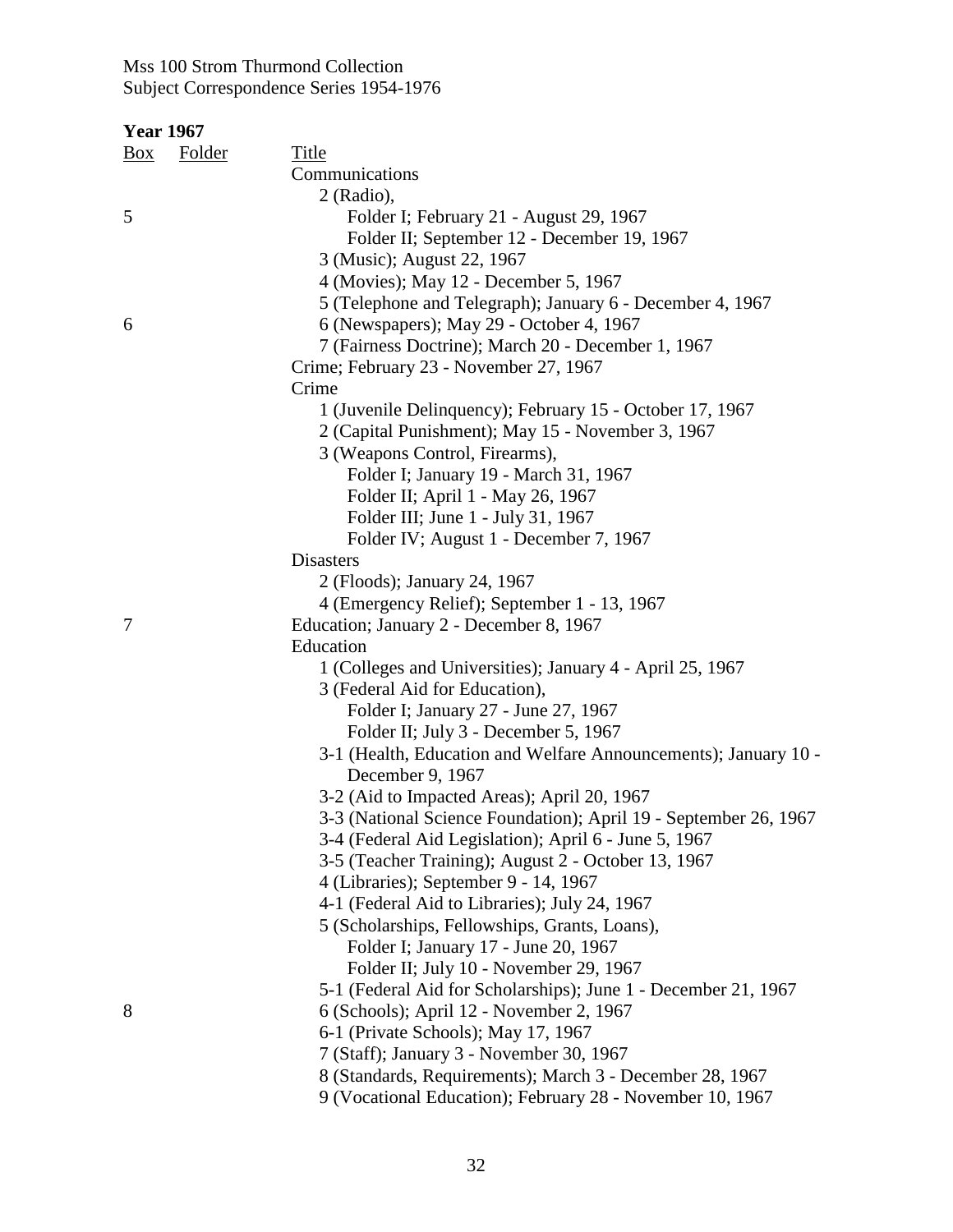| <u>Box</u> | <b>Folder</b> | <b>Title</b>                                                                   |
|------------|---------------|--------------------------------------------------------------------------------|
|            |               | Education                                                                      |
| 8          |               | 10 (Educational Television); February 17 - October 12, 1967                    |
|            |               | 12 (Head Start Program); February 21 - October 30, 1967                        |
|            |               | 13 (Book Suppression); March 6 - 24, 1967                                      |
|            |               | Federal Government; May 24 - October 14, 1967                                  |
|            |               | <b>Federal Government</b>                                                      |
|            |               | 1 (Executive Branch); January 13 - October 6, 1967                             |
|            |               | 1-1 (Departments),                                                             |
|            |               | Folder I; January 10 - August 30, 1967                                         |
|            |               | Folder II; September 6 - October 31, 1967                                      |
|            |               | Folder III; November 2 - December 29, 1967                                     |
|            |               | 1-2 (Independent Agencies and Offices); February 15 - November<br>9, 1967      |
|            |               | 1-3 (Government Liaisons Officers); January 16, 1967                           |
|            |               | 2 (Judicial Branch); January 4 - September 1, 1967                             |
| 9          |               | 2-2 (District Courts); April 14, 1967                                          |
|            |               | 2-3 (Supreme Court); February 22 - December 28, 1967                           |
|            |               | 2-3-1 (Prayer in School); January 4 - March 30, 1967                           |
|            |               | 2-3-2 (Reapportionment); January 17, 1967                                      |
|            |               | 3 (Legislative Branch); January 10 - November 29, 1967                         |
|            |               | 3-1 (Congress); January 14 - November 17, 1967                                 |
|            |               | 3-1-1 (House of Representatives); January 6 - May 10, 1967                     |
|            |               | 3-1-2 (Senate); January 6 - December 9, 1967                                   |
|            |               | 3-1-2-1 (Rule 22 -- Filibustering); January 4 - 10, 1967                       |
|            |               | 4 (Land, Buildings and Grounds); January 23 - September 1, 1967                |
|            |               | 5 (Surplus Property); March 2 - October 7, 1967                                |
|            |               | 6 (Claims and Citations By and Against Government); June 29 -<br>July 18, 1967 |
|            |               | 7 (Government Contracts); January 4 - December 29, 1967s                       |
|            |               | 8 (Constitution); May 9 - December 5, 1967                                     |
|            |               | 9 ([Kennedy's Assassination and Other Issues]),                                |
|            |               | Folder I; February 15 - June 27, 1967                                          |
|            |               | Folder II; June 28 - November 28, 1967                                         |
|            |               | 10 (Panama Canal),                                                             |
|            |               | Folder I; June 12 - August 11, 1967                                            |
|            |               | Folder II; October 12 - December 16, 1967                                      |
| 10         |               | Finance; February 23 - May 2, 1967                                             |
|            |               | Finance                                                                        |
|            |               | 1 (Banking and Currency); January 5 - October 27, 1967                         |
|            |               | 2 (Government Spending and Debt),                                              |
|            |               | Folder I; January 18 - July 27, 1967                                           |
|            |               | Folder II; September 8 - December 16, 1967                                     |
|            |               | 3 (Business Conditions); March 14 - December 29, 1967                          |
|            |               | 3-1 (Inflation -- Cost of Living); January 12 - October 11, 1967               |
|            |               |                                                                                |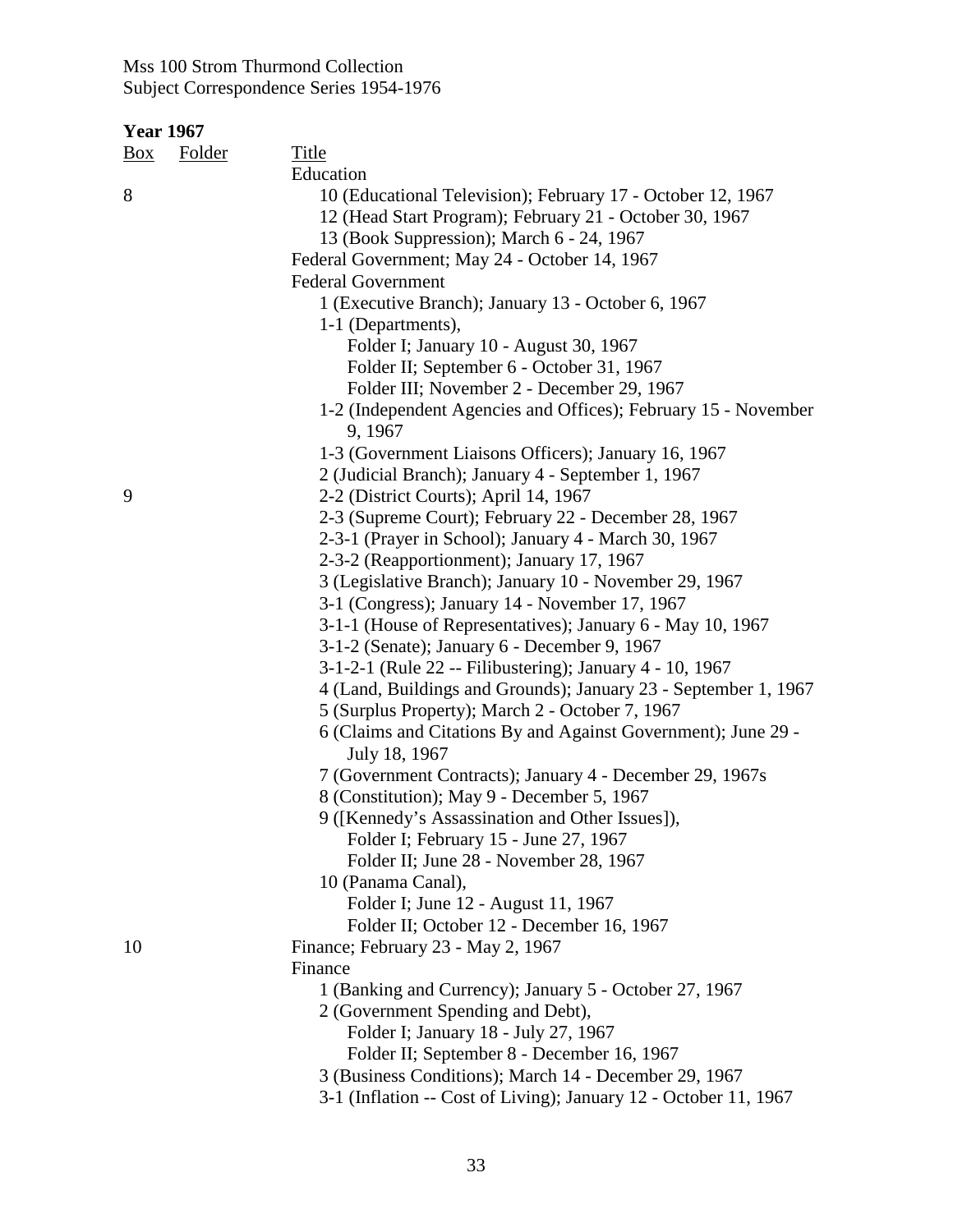| <u>Box</u> | <b>Folder</b> | <b>Title</b>                                                                           |
|------------|---------------|----------------------------------------------------------------------------------------|
|            |               | Finance                                                                                |
| 10         |               | 4 (Industry); May 3 - December 28, 1967                                                |
|            |               | 4-1 (Industry for South Carolina); January 24 - December 14, 1967                      |
|            |               | 5 (Monopoly, Antitrust, Control, Price Discrimination); March 31 -<br>October 16, 1967 |
|            |               | 6 (Small Business Loans); February 23 - December 18, 1967                              |
|            |               | 6-2 (Small Business Administration Loans); February 15 -<br>December 21, 1967          |
|            |               | 6-3 (Small Business Investment Corporation); August 4, 1967                            |
|            |               | 7 (Savings and Loans, Mortgages),                                                      |
|            |               | Folder I; January 10 - May 26, 1967                                                    |
| 11         |               | Folder II; June 14 - July 31, 1967                                                     |
|            |               | Folder III; August 2 - December 21, 1967                                               |
|            |               | 8 (Community Facilities Loans and Grants); February 3 - December                       |
|            |               | 18, 1967                                                                               |
|            |               | 9 (Area Redevelopment, Urban Renewal); January 14 - August 28,                         |
|            |               | 1967                                                                                   |
|            |               | 10 (War on Poverty),                                                                   |
|            |               | Folder I; January 16 - August 31, 1967                                                 |
|            |               | Folder II; September 12 - December 15, 1967                                            |
|            |               | 11 (Highway Beautification); January 30 - October 13, 1967                             |
|            |               | Foreign Relations; May 3 - October 27, 1967                                            |
|            |               | <b>Foreign Relations</b>                                                               |
|            |               | 1 (Foreign Policy),                                                                    |
|            |               | Folder I; January 3 - May 31, 1967                                                     |
|            |               | Folder II; June 1 - July 31, 1967                                                      |
|            |               | Folder III; August 10 - December 28, 1967                                              |
|            |               | 1-1 (Alliances); June 22 - September 16, 1967                                          |
|            |               | 2 (Foreign Aid); January 25 - December 29, 1967                                        |
|            |               | 3 (Treaties and Peace Pacts),                                                          |
|            |               | Folder I; January 1 - 31, 1967                                                         |
|            |               | Folder II; February 1 - 9, 1967                                                        |
|            |               | Folder III; February 10 - 16, 1967                                                     |
| 12         |               | Folder IV; February 17 - 22, 1967                                                      |
|            |               | Folder V; February 23 - 28, 1967                                                       |
|            |               | Folder VI; March 1 - 10, 1967                                                          |
|            |               | Folder VII; March 11 - 31, 1967                                                        |
|            |               | Folder VIII; April 4 - June 29, 1967                                                   |
|            |               | Folder IX; July 13 - November 28, 1967                                                 |
| 13         |               | 4 (United Nations); January 24 - December 22, 1967                                     |
|            |               | 4-1 (Admission of Red China to United Nations); March 20 - April                       |
|            |               | 21, 1967                                                                               |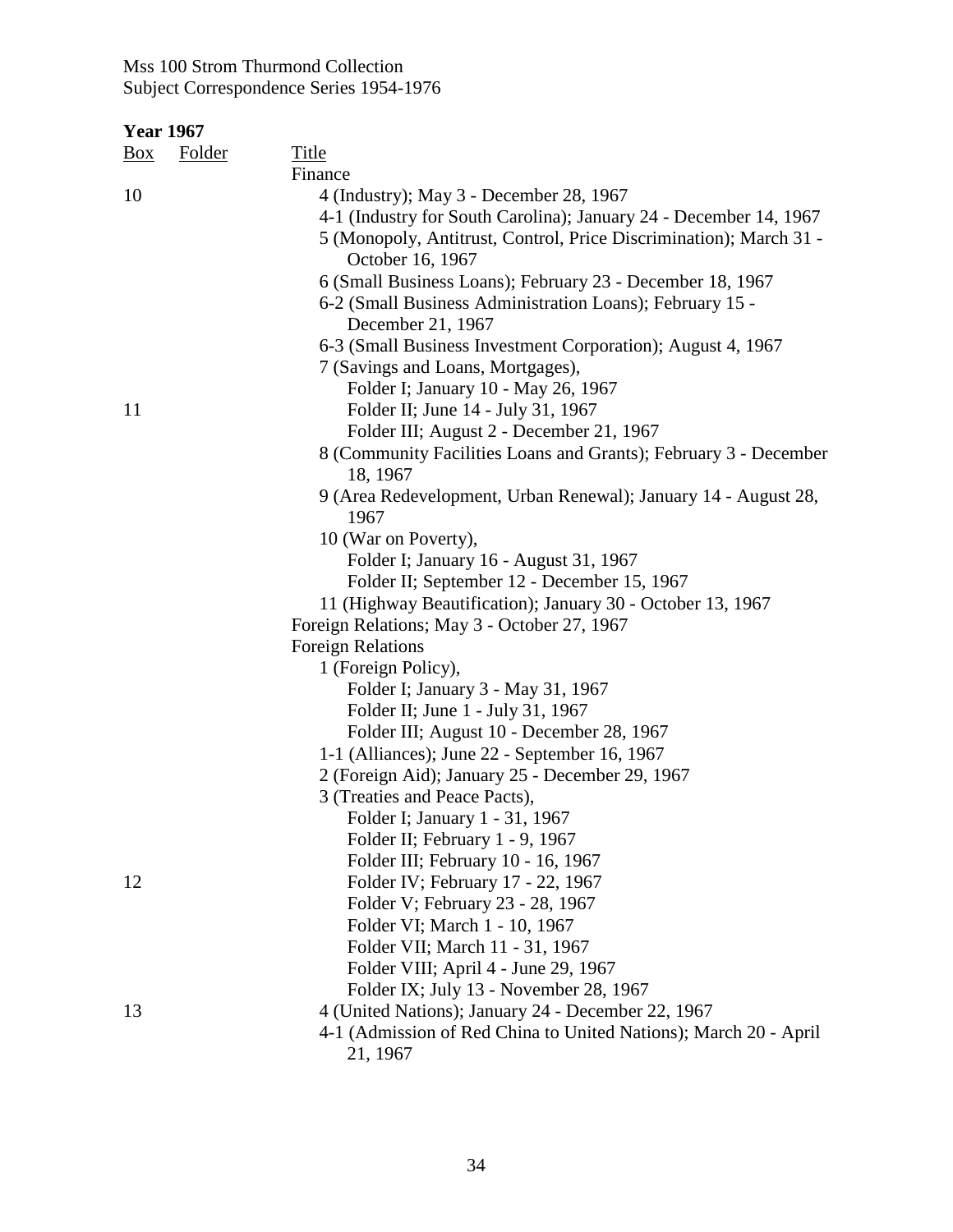|     | <b>Year 1967</b> |                                                                |
|-----|------------------|----------------------------------------------------------------|
| Box | <b>Folder</b>    | <b>Title</b>                                                   |
|     |                  | <b>Foreign Relations</b>                                       |
| 14  |                  | 5 (Foreign Countries),                                         |
|     |                  | Folder I; January 3 - July 31, 1967                            |
|     |                  | Folder II; August 1 - December 20, 1967                        |
|     |                  | 5-1 (Rhodesia),                                                |
|     |                  | Folder I; January 18 - March 31, 1967                          |
|     |                  | Folder II; April 4 - November 9, 1967                          |
|     |                  | 6 (Peace Corps); August 28 - October 16, 1967                  |
|     |                  | 7 (War in Vietnam),                                            |
|     |                  | Folder I; January 3 - February 15, 1967                        |
|     |                  | Folder II; February 16 - March 20, 1967                        |
|     |                  | Folder III; March 21 - April 9, 1967                           |
| 15  |                  | Folder IV; April 10 - May 5, 1967                              |
|     |                  | Folder V; May 8 - June 20, 1967                                |
|     |                  | Folder VI; June 21 - July 24, 1967                             |
|     |                  | Folder VII; July 26 - August 19, 1967                          |
|     |                  | Folder VIII; August 21 - September 8, 1967                     |
|     |                  | Folder IX; September 11 - 30, 1967                             |
|     |                  | Folder X; October 1 - 30, 1967                                 |
| 16  |                  | Folder XI; November 1 - 29, 1967                               |
|     |                  | Folder XII; December 1 - 29, 1967                              |
|     |                  | 7-1 (Treatment of American Prisoners); October 21, 1967        |
|     |                  | 7-1-1 (Topless Vietnam); March 1 - 14, 1967                    |
|     |                  | Health and Welfare; February 13 - May 1, 1967                  |
|     |                  | <b>Health and Welfare</b>                                      |
|     |                  | 1 (Community Health and Sanitation); January 26 - November 30, |
|     |                  | 1967                                                           |
|     |                  | 1-1 (Sewage and Sewage Disposal); March 1 - October 26, 1967   |
|     |                  | 1-2 (Stream and River Pollution); February 23 - November 14,   |
|     |                  | 1967                                                           |
|     |                  | 1-3 (Air Pollution); February 28 - December 5, 1967            |
|     |                  | 2 (Disease and Conditions); January 23 - September 22, 1967    |
|     |                  | 3 (Rehabilitation Programs); January 4 - June 1, 1967          |
|     |                  | 4 (Water, Water Systems, Water Supply); January 31 - December  |
|     |                  | 19, 1967                                                       |
|     |                  | 5 (Drugs); January 25 - December 29, 1967                      |
|     |                  | 6 (Socialized Medicine),                                       |
|     |                  | Folder I; January 23 - June 8, 1967                            |
| 17  |                  | Folder II; June 9 - 19, 1967                                   |
|     |                  | Folder III; June 21 - September 29, 1967                       |
|     |                  | Folder IV; October 9 - December 4, 1967                        |
|     |                  | Folder V; December 7 - 21, 1967                                |
|     |                  |                                                                |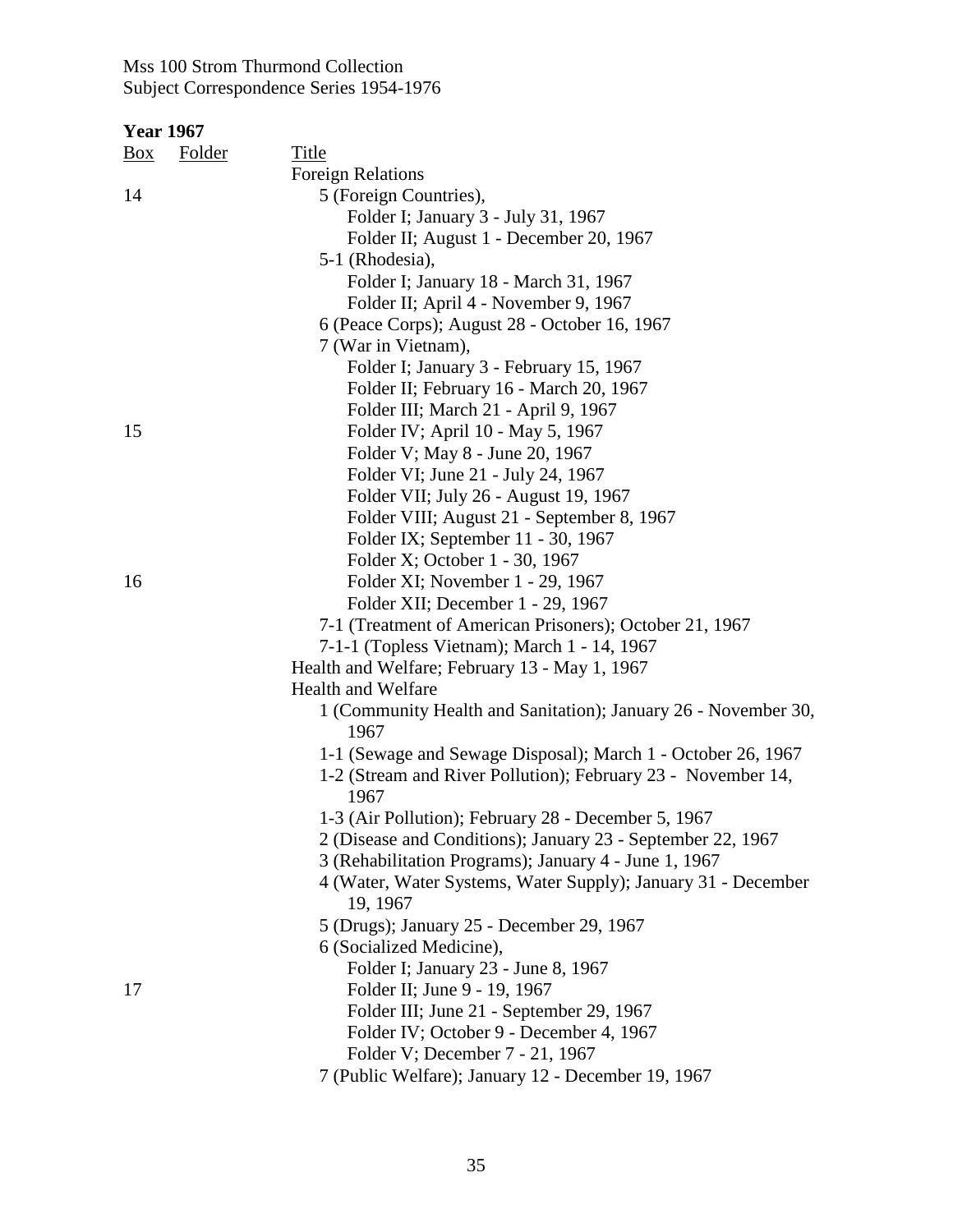| <u>Box</u> | <b>Folder</b> | <b>Title</b>                                                           |
|------------|---------------|------------------------------------------------------------------------|
| 17         |               | Housing; January 27 - September 1, 1967                                |
|            |               | Housing                                                                |
|            |               | 1 (Construction); March 16 - November 22, 1967                         |
|            |               | 1-1 (Public Housing); April 6 - December 13, 1967                      |
|            |               | 2 (Financing and Interest Rates); January 23 - December 21, 1967       |
|            |               | Immigration and Naturalization; April 11 - 12, 1967                    |
|            |               | <b>Immigration and Naturalization</b>                                  |
|            |               | 1 (Citizenship); January 4 - November 17, 1967                         |
| 18         |               | 2 (Passports and Visas),                                               |
|            |               | Folder I; January 22 - July 31, 1967                                   |
|            |               | Folder II; August 7 - November 20, 1967                                |
|            |               | 3 (Quotas, Refugees, Displaced Persons); May 1 - October 31, 1967      |
|            |               | 4 (Private Relief Bills); June 22 - September 12, 1967                 |
|            |               | Institutions                                                           |
|            |               | 1 (Federal Institutions); March 1 - 27, 1967                           |
|            |               | 1-2 (Health and Mental Hospitals, Sanatoriums and Clinics);            |
|            |               | January 16 - October 5, 1967                                           |
|            |               | 1-2-1 (Federal Aid to Health and Mental Institutions); January 4 -     |
|            |               | November 22, 1967                                                      |
|            |               | 1-3 (Welfare, Receiving Homes, Poor Houses, Homes for Aged);           |
|            |               | January 2 - July 25, 1967                                              |
|            |               | 1-3-1 (Federal Aid to Welfare Institutions); November 8, 1967          |
|            |               | 2 (State Institutions); February 16, 1967                              |
|            |               | Insurance and Retirement; February 22 - May 24, 1967                   |
|            |               | <b>Insurance and Retirement</b>                                        |
|            |               | 1 (Federal Government); January 25 - November 17, 1967                 |
|            |               | 1-1 (Insurance); January 23 - September 11, 1967                       |
|            |               | 1-2 (Retirement and Annuities); January 13 - December 19, 1967         |
|            |               | 1-3 (Railroad Retirement); January 20 - July 31, 1967                  |
|            |               | 2 (State Government); January 11 - March 16, 1967                      |
|            |               | 3 (Private and Industrial Insurance and Retirement); January 25 -      |
|            |               | November 22, 1967                                                      |
|            |               | Inventions; December 15, 1967                                          |
|            |               | Inventions                                                             |
|            |               | 1 (Patents); January 6 - September 14, 1967                            |
| 19         |               | 2 (Trademarks and Copyrights); January 31 - December 2, 1967           |
|            |               | Labor; February 13 - December 13, 1967                                 |
|            |               | Labor                                                                  |
|            |               | 1 (Conditions, Employment, Unemployment); January 3 -                  |
|            |               | December 21, 1967                                                      |
|            |               | 2 (Strikes, Work Stoppages); April 6 - December 21, 1967               |
|            |               | 3 (Unions); April 21 - December 29, 1967                               |
|            |               | 3-1 (Internal Management -- Right to Vote); April 15 - May 15,<br>1967 |
|            |               |                                                                        |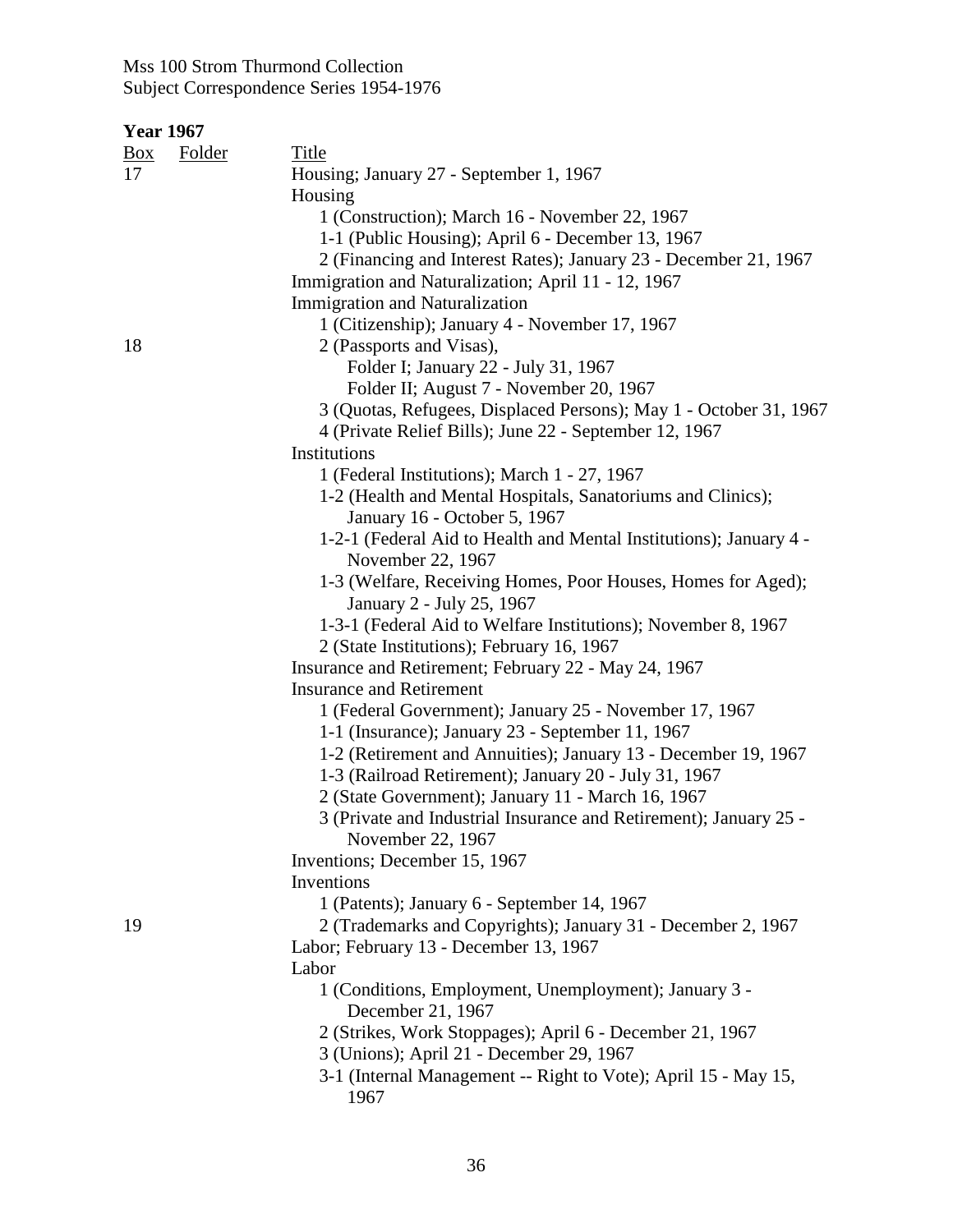| <b>Box</b> | Folder | <b>Title</b><br>Labor                                                                                                                                                        |
|------------|--------|------------------------------------------------------------------------------------------------------------------------------------------------------------------------------|
| 19         |        | 3-2 (Union or Closed Shop [Right-to-Work]); February 8 -<br>December 19, 1967                                                                                                |
|            |        | 3-3 (Reform Legislation); January 26 - November 9, 1967<br>3-5 (Campaign Contributions and Lobbying); February 23, 1967<br>3-6 (Repeal of Taft-Hartley Act); January 3, 1967 |
|            |        | 5 (Minimum Wage and Hour Laws),                                                                                                                                              |
|            |        | Folder I; January 26 - May 16, 1967                                                                                                                                          |
|            |        | Folder II; May 22 - December 21, 1967                                                                                                                                        |
| 20         |        | 6 (Fair Labor Standards),                                                                                                                                                    |
|            |        | Folder I; January 27 - June 21, 1967                                                                                                                                         |
|            |        | Folder II; June 23 - September 19, 1967                                                                                                                                      |
|            |        | Legislation,                                                                                                                                                                 |
|            |        | Folder I; February 9 - June 29, 1967                                                                                                                                         |
|            |        | Folder II; July 15 - September 11, 1967                                                                                                                                      |
|            |        | Folder III; September 14 - December 18, 1967                                                                                                                                 |
|            |        | Legislation                                                                                                                                                                  |
|            |        | 1 (House),                                                                                                                                                                   |
|            |        | Folder I; January 16 - July 22, 1967                                                                                                                                         |
| 21         |        | Folder II; July 24 - December 14, 1967                                                                                                                                       |
|            |        | 2 (Joint); May 9 - December 5, 1967                                                                                                                                          |
|            |        | 3 (Senate),                                                                                                                                                                  |
|            |        | Folder I; January 6 - March 22, 1967                                                                                                                                         |
|            |        | Folder II; March 23 - May 1, 1967                                                                                                                                            |
|            |        | Folder III; May 2 - June 27, 1967<br>Folder IV; July 6 - August 24, 1967                                                                                                     |
|            |        | Folder V; August 25 - September 29, 1967                                                                                                                                     |
| 22         |        | Folder VI; October 3 - 30, 1967                                                                                                                                              |
|            |        | Folder VII; November 2 - December 27, 1967                                                                                                                                   |
|            |        | 3-1 (Bills Personally Introduced by Senator Thurmond),                                                                                                                       |
|            |        | Folder I; January 19 - August 18, 1967                                                                                                                                       |
|            |        | Folder II; September 5 - October 16, 1967                                                                                                                                    |
|            |        | Folder III; October 17 - December 18, 1967                                                                                                                                   |
|            |        | 3-2 (Bills Co-sponsored by Senator Thurmond),                                                                                                                                |
|            |        | Folder I; January 30 - April 26, 1967                                                                                                                                        |
|            |        | Folder II; April 27 - May 22, 1967                                                                                                                                           |
| 23         |        | Folder III; May 23 - July 31, 1967                                                                                                                                           |
|            |        | Folder IV; August 1 - October 19, 1967                                                                                                                                       |
|            |        | Folder V; October 23 - November 15, 1967                                                                                                                                     |
|            |        | Folder VI; November 15 - December 29, 1967                                                                                                                                   |
|            |        | 3-2-1 (Flag Burning); April 21 - June 6, 1967                                                                                                                                |
|            |        | 3-3 (Proposed); June 19 - December 14, 1967                                                                                                                                  |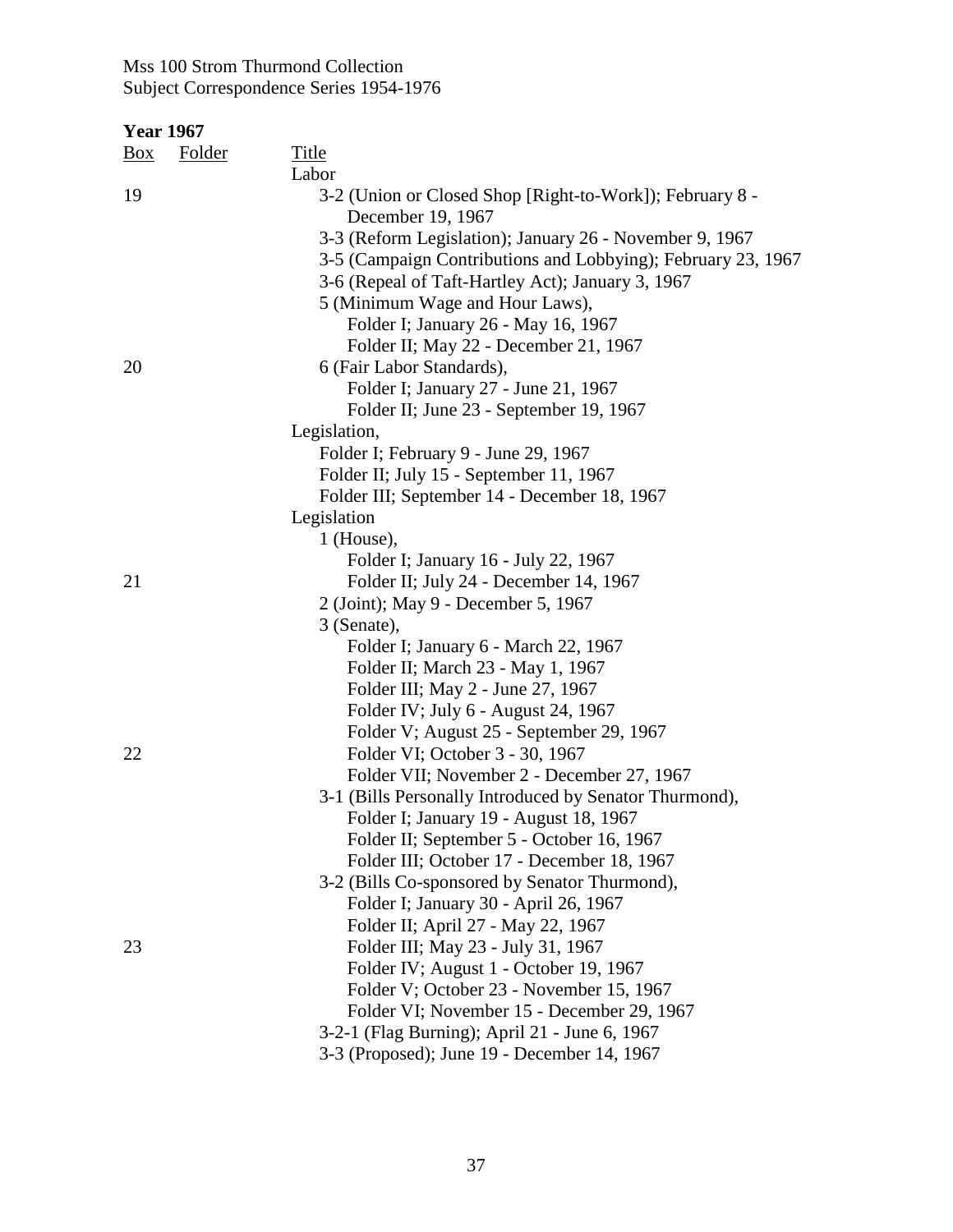| <b>Year 1967</b> |               |                                                                                   |
|------------------|---------------|-----------------------------------------------------------------------------------|
| Box              | <b>Folder</b> | <b>Title</b>                                                                      |
|                  |               | Memorials                                                                         |
| 23               |               | 1 (International); August 24 - October 1, 1967                                    |
|                  |               | 3 (State); September 8 - October 10, 1967                                         |
|                  |               | Meteorology; February 23 - March 17, 1967                                         |
|                  |               | Military; January 18 - December 29, 1967                                          |
| 24               |               | 1 (Military Pay and Allowances); March 31 - December 11, 1967                     |
|                  |               | 3 (Reservations); April 17 - September 20, 1967                                   |
|                  |               | 3-1 (Fort Jackson); February 28 - December 14, 1967                               |
|                  |               | 3-2 (Charleston); March 22 - September 26, 1967                                   |
|                  |               | 3-2-1 (Air Force Base); September 22, 1967                                        |
|                  |               | 3-2-2 (Naval Shipyard); February 28 - September 22, 1967                          |
|                  |               | 3-3 (Myrtle Beach Air Force Base); June 30 - October 4, 1967                      |
|                  |               | 3-4 (Shaw Air Force Base); January 20 - October 30, 1967                          |
|                  |               | 3-5 (Parris Island); March 31 - September 28, 1967                                |
|                  |               | 4 (Programs -- Training, Combat Readiness); January 19 -                          |
|                  |               | September 20, 1967                                                                |
|                  |               | 4-2 (Army); January 18 - December 28, 1967                                        |
|                  |               | 4-2-1 (Army R.O.T.C. [Reserve Officers Training Corps]); April 4,                 |
|                  |               | 1967                                                                              |
|                  |               | 4-3 (Coast Guard); March 31 - May 16, 1967                                        |
|                  |               | 4-4 (Marines); February 24 - September 22, 1967                                   |
|                  |               | 4-5 (Navy); January 9 - December 29, 1967                                         |
|                  |               | 4-5-1 (Navy R.O.T.C. [Reserve Officers Training Corps]); April 4 -<br>18, 1967    |
|                  |               | 5 (Military Manpower); May 24 - December 6, 1967                                  |
|                  |               | 5-1 (National Guard); February 3 - October 2, 1967                                |
|                  |               | 5-2 (Reserves); January 18 - December 5, 1967                                     |
|                  |               | 5-3 (Regular Forces); January 27, 1967                                            |
| 25               |               | 6 (USO -- Special Services); October 5 - November 27, 1967                        |
|                  |               | 7 (Surplus Property); March 3 - November 6, 1967                                  |
|                  |               | 8 (Defense -- National Defense).                                                  |
|                  |               | Folder I; April 9, 1966 - January 12, 1967                                        |
|                  |               | Folder II; January 18 - November 20, 1967                                         |
|                  |               | 8-1 (Civil Defense); January 23, 1967                                             |
|                  |               | 8-2 (Missiles and Scientific Research -- Nike X); January 20 -<br>October 4, 1967 |
|                  |               | 8-3 (Reorganization and Unification of Armed Forces); May 31 -                    |
|                  |               | August 2, 1967                                                                    |
|                  |               | 9 (Military Procurement); April 6 - September 18, 1967                            |
|                  |               | 10 (Disarmament); March 8 - 24, 1967                                              |
|                  |               | 12 (Dependants); February 20, 1967                                                |
|                  |               |                                                                                   |
|                  |               |                                                                                   |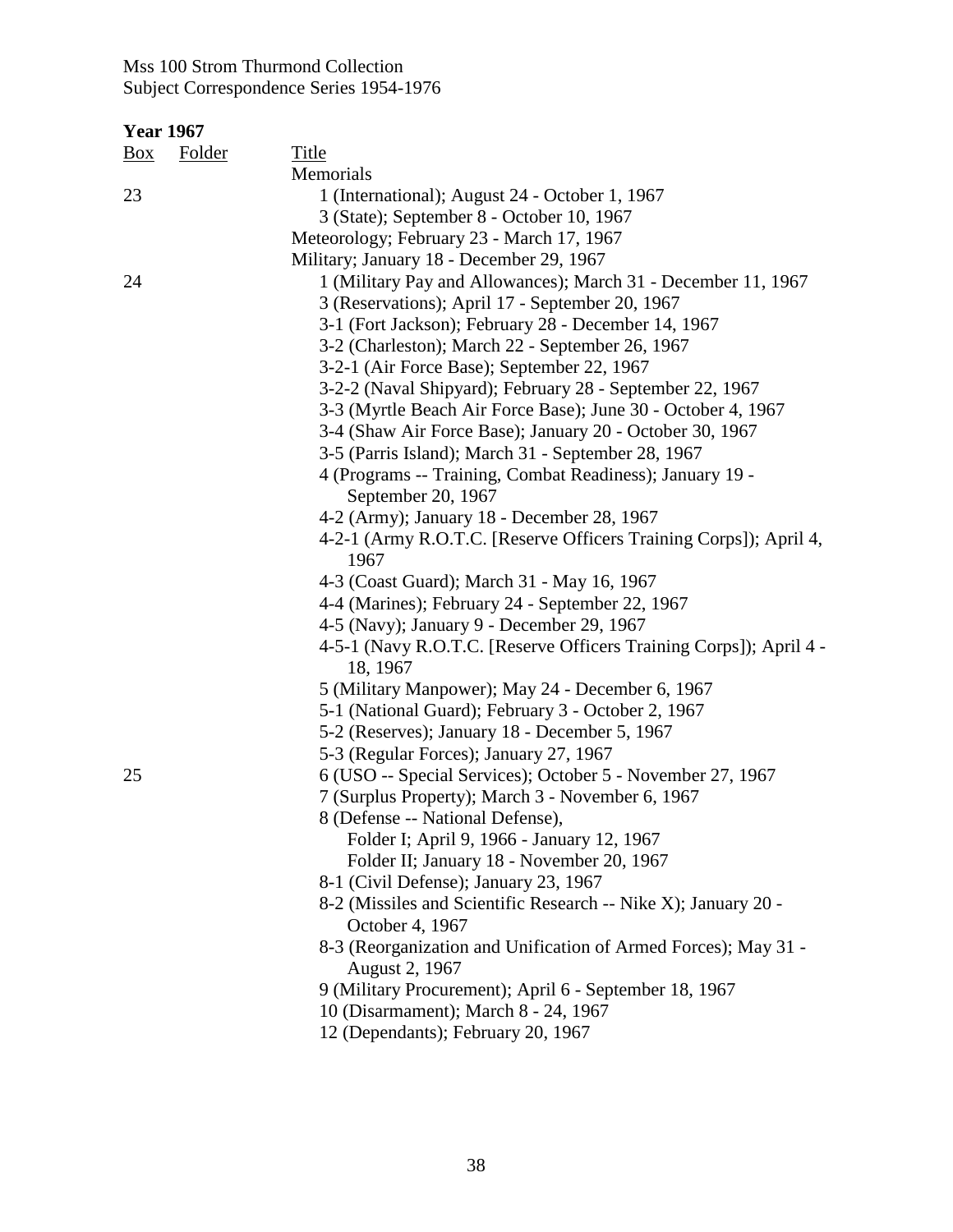| <b>Year 1967</b> |        |                                                                    |
|------------------|--------|--------------------------------------------------------------------|
| <u>Box</u>       | Folder | Title                                                              |
|                  |        | Military                                                           |
| 25               |        | 13 (Promotion and Retirement),                                     |
|                  |        | Folder I; January 23 - April 28, 1967                              |
|                  |        | Folder II; May 2 - September 15, 1967                              |
|                  |        | Folder III; September 16 - November 15, 1967                       |
|                  |        | 14 (Budget); August 1 - September 23, 1967                         |
| 26               |        | Natural Resources; November 6, 1967                                |
|                  |        | <b>Natural Resources</b>                                           |
|                  |        | 1 (Fish and Wildlife); April 14 - December 12, 1967                |
|                  |        | 2 (Forests); January 30 - December 5, 1967                         |
|                  |        | 3 (Fuels -- Gas, Oil, Coal, Coke); January 24 - October 10, 1967   |
|                  |        | 4 (Minerals); June 5 - November 29, 1967                           |
|                  |        | 5 (Water Resources and Watersheds); March 1 - November 2, 1967     |
|                  |        | Nominations                                                        |
|                  |        | 1 (Federal Department and Agency Heads); May 1 - August 2,<br>1967 |
|                  |        | 2 (United States Attorney); February 2 - December 15, 1967         |
|                  |        | 3 (United States District, Circuit, and Supreme Court Judges),     |
|                  |        | Folder I; February 20 - June 30, 1967                              |
|                  |        | Folder II; July 3 - August 3, 1967                                 |
|                  |        | Folder III; August 5 - December 4, 1967                            |
|                  |        | 4 (United States Marshalls); March 7 - October 13, 1967            |
|                  |        | 5 (State and Municipal Nominations); September 15, 1967            |
|                  |        | 6 (Outstanding Young Man Award); June 24, 1967                     |
|                  |        | Parks and Forests; February 23 - September 12, 1967                |
|                  |        | Parks and Forests                                                  |
|                  |        | 1 (Federal or National); February 23 - September 12, 1967          |
|                  |        | 1-1 (Forests); September 29 - November 22, 1967                    |
| 27               |        | 1-2 (Parks); May 1 - October 12, 1967                              |
|                  |        | 1-3 (Reservations and Cemeteries); January 26 - November 8, 1967   |
|                  |        | 2 (State); May 5 - June 1, 1967                                    |
|                  |        | 2-1 (Forests); June 14, 1967                                       |
|                  |        | 2-3 (Reservations and Cemeteries); July 24, 1967                   |
|                  |        | Personal; March 30 - November 22, 1967                             |
|                  |        | 1 (Finance); July 6 - December 29, 1967                            |
|                  |        | 1-1 (Contributions),                                               |
|                  |        | Folder I; January 6 - July 26, 1967                                |
|                  |        | Folder II; August 7 - December 28, 1967                            |
|                  |        | 1-2 (Dues); March 8 - [c.1967]                                     |
|                  |        | 2 (Appointments, Invitations, Engagements); February 21 -          |
|                  |        | December 23, 1967                                                  |
|                  |        | 2-1 (Appointments with Constituents),                              |
|                  |        | Folder I; January 3 - May 31, 1967                                 |
|                  |        | Folder II; June 1 - December 29, 1967                              |
|                  |        |                                                                    |
|                  |        |                                                                    |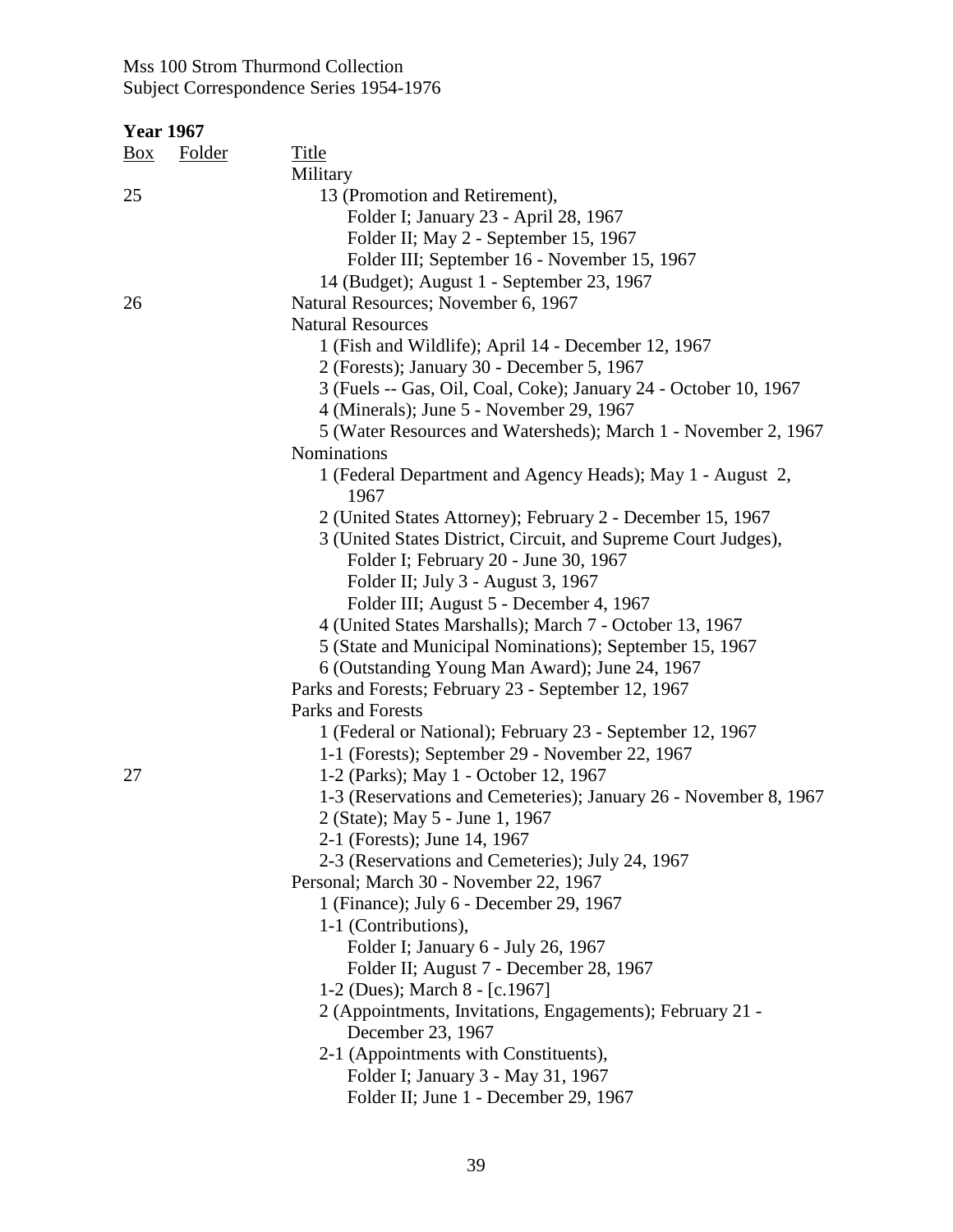| <b>Year 1967</b> |               |                                                                              |
|------------------|---------------|------------------------------------------------------------------------------|
| Box              | <b>Folder</b> | <b>Title</b>                                                                 |
|                  |               | Personal                                                                     |
| 28               |               | 2-2 (Appointments with Others),                                              |
|                  |               | Folder I; December 28, 1966 - April 25, 1967                                 |
|                  |               | Folder II; April 26 - December 21, 1967                                      |
|                  |               | 2-3 (Invitations Accepted),                                                  |
|                  |               | Folder I; January 3 - 31, 1967                                               |
|                  |               | Folder II; February 1 - 28, 1967                                             |
|                  |               |                                                                              |
|                  |               | Folder III; March 1 - 16, 1967                                               |
|                  |               | Folder IV; March 17 - May 3, 1967                                            |
|                  |               | Folder V; May 4 - June 28, 1967                                              |
| 29               |               | Folder VI; July 3 - August 31, 1967                                          |
|                  |               | Folder VII; September 1 - 26, 1967                                           |
|                  |               | Folder VIII; October 2 - November 20, 1967                                   |
|                  |               | Folder IX; November 22 - December 30, 1967                                   |
|                  |               | 2-5 (Entertainment of Constituents and Friends); January 25 -                |
|                  |               | October 5, 1967                                                              |
|                  |               | 3 (Senator Thurmond's Personal Friends),                                     |
|                  |               | Folder I; January 2 - March 30, 1967                                         |
|                  |               | Folder II; April 1 - June 7, 1967                                            |
|                  |               | Folder III; June 8 - August 15, 1967                                         |
| 30               |               | Folder IV; August 17 - September 21, 1967                                    |
|                  |               | Folder V; September 22 - November 29, 1967                                   |
|                  |               | Folder VI; November 30 - December 29, 1967                                   |
|                  |               | 4 (Board of Trustees, Advisory Boards, etc.); January 24 -October            |
|                  |               | 26, 1967                                                                     |
|                  |               | 4-1 (American Legion); March 20, 1967                                        |
|                  |               | 4-2 (Bob Jones University); January 14 - October 30, 1967                    |
|                  |               | 4-4 (Freedoms Foundation at Valley Forge),                                   |
|                  |               |                                                                              |
|                  |               | Folder I; January 6 - September 1, 1967                                      |
|                  |               | Folder II; September 5 - November 16, 1967                                   |
|                  |               | 4-5 (Boy Scouts of America),                                                 |
|                  |               | Folder I; January 3 - May 4, 1967                                            |
|                  |               | Folder II; May 12 - November 14, 1967                                        |
| 31               |               | 4-6 (Young Americans for Freedom); January 12 - December 7,                  |
|                  |               | 1967                                                                         |
|                  |               | 4-7 (United States Military Academy); January 30 - July 11, 1967             |
|                  |               | 4-8 (Daughters of the American Revolution); January 26 - October<br>20, 1967 |
|                  |               |                                                                              |
|                  |               | 4-9 (National Visitor Center); March 29, 1967                                |
|                  |               | 5 (Organizations -- Memberships); January - December 12, 1967                |
|                  |               | 5-1 (Senate Prayer Breakfast Group); December 27, 1966 -<br>December 4, 1967 |
|                  |               | 6 (Military Organizations); August 11 - September 16, 1967                   |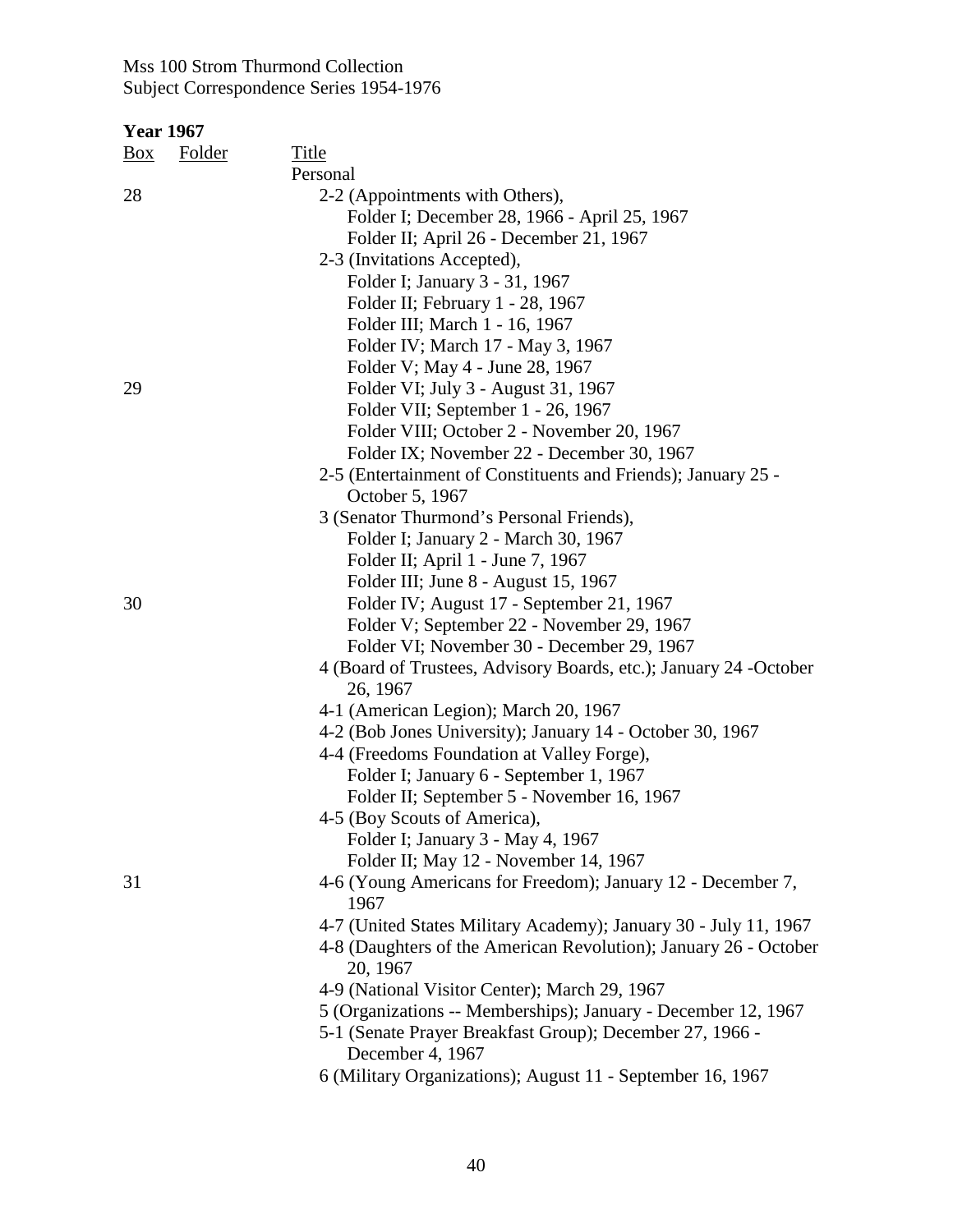| <b>Year 1967</b> |               |                                                                              |
|------------------|---------------|------------------------------------------------------------------------------|
| <u>Box</u>       | <b>Folder</b> | <b>Title</b>                                                                 |
|                  |               | Personal                                                                     |
| 31               |               | 6-1 (ROA -- Reserve Officers Association); January 25 - December<br>31, 1967 |
|                  |               | 6-2 (MGA -- Military Government Association); January - July 13,<br>1967     |
|                  |               | 6-3 (AUSA -- Association of the U.S. Army); January 31 - August<br>21, 1967  |
|                  |               | 7 (Honors Received by Senator); February 15 - November 14, 1967              |
|                  |               | Political Affairs,                                                           |
|                  |               | Folder I; April 12 - October 12, 1967                                        |
|                  |               | Folder II; October 20 - December 15, 1967                                    |
| 32               |               | <b>Political Affairs</b>                                                     |
|                  |               | 1 (Campaigns); January 10 - December 22, 1967                                |
|                  |               | 1-1 (Offers to Help); February 9 - December 21, 1967                         |
|                  |               | 2 (Elections); January 31 - December 7, 1967                                 |
|                  |               | 2-1 (Electoral College); June 27 - November 15, 1967                         |
|                  |               | 2-1-1 (Presidential Election),                                               |
|                  |               | Folder I; January 3 - February 6, 1967                                       |
|                  |               | Folder II; February 7 - May 2, 1967                                          |
|                  |               | Folder III; May 3 - December 18, 1967                                        |
|                  |               | 3 (Major Parties); January 8 - December 28, 1967                             |
|                  |               | 3-1 (Republican Party -- National),                                          |
|                  |               | Folder I; February 10 - July 18, 1967                                        |
|                  |               | Folder II; July 19 - December 21, 1967                                       |
| 33               |               | 3-1-1 (South Carolina Republican Party); December 22 - November<br>23, 1967  |
|                  |               | 3-1-1-1 (National Young Republicans); March 30 - May 2, 1967                 |
|                  |               | 3-2 (Democrat Party); February 17 - September 1, 1967                        |
|                  |               | 3-3 (Other Parties); April 25, 1967                                          |
|                  |               | 4 (Voting Rights); January 16 - December 6, 1967                             |
|                  |               | 5 (Administration); August 19 - October 24, 1967                             |
|                  |               | Postal Affairs; March 10 - October 2, 1967                                   |
|                  |               | Postal Affairs                                                               |
|                  |               | (Obscene); January 18 - December 4, 1967                                     |
|                  |               | 1 (Parcel Post); January 20 - May 22, 1967                                   |
|                  |               | 2 (Postage, Postage Rates, Mail Permits),                                    |
|                  |               | Folder I; July 1, 1966 - April 7, 1967                                       |
|                  |               | Folder II; April 17 - November 2, 1967                                       |
|                  |               | Folder III; November 3 - December 4, 1967                                    |
|                  |               | 3 (Stamps, Commemorative and Others),                                        |
|                  |               | Folder I; January 5 - June 14, 1967                                          |
|                  |               | Folder II; September 1 - November 28, 1967                                   |
| 34               |               | 4 (Transportation of Mail, Zip Codes); April 7 - December 21, 1967           |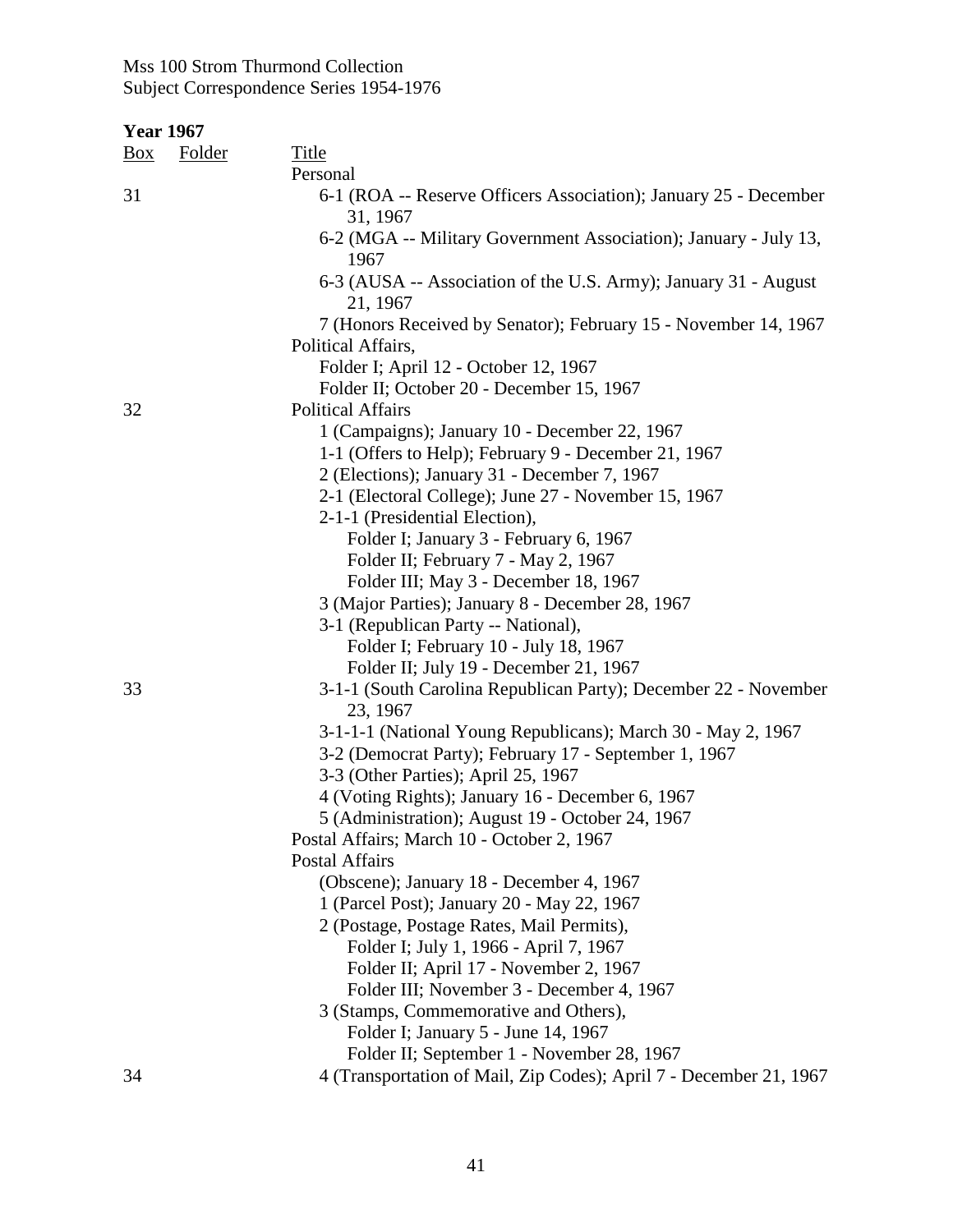| <u>Box</u> | Folder | Title                                                          |
|------------|--------|----------------------------------------------------------------|
|            |        | <b>Postal Affairs</b>                                          |
| 34         |        | 5 (South Carolina Post Offices and Rural Routes); December 30, |
|            |        | 1966 - December 4, 1967                                        |
|            |        | 5-1 (Abbeville County); September 12, 1967                     |
|            |        | 5-2 (Aiken County); March 20 - September 13, 1967              |
|            |        | 5-3 (Allendale County); April 13 - December 28, 1967           |
|            |        | 5-4 (Anderson County); December 23, 1966 - December 4, 1967    |
|            |        | 5-5 (Bamberg County); December 15, 1967                        |
|            |        | 5-7 (Beaufort County); March 8 - December 18, 1967             |
|            |        | 5-8 (Berkeley County); March 30, 1967                          |
|            |        | 5-10 (Charleston County); March 15 - June 23, 1967             |
|            |        | 5-11 (Cherokee County); March 27 - August 29, 1967             |
|            |        | 5-12 (Chester County); January, 1967                           |
|            |        | 5-13 (Chesterfield County); March 7, 1967                      |
|            |        | 5-14 (Clarendon County); June 20 - July 7, 1967                |
|            |        | 5-15 (Colleton County); October 4, 1967                        |
|            |        | 5-16 (Darlington County); October 27, 1967                     |
|            |        | 5-19 (Edgefield County); February 20 - September 22, 1967      |
|            |        | 5-20 (Fairfield County); February 11 - March 22, 1967          |
|            |        | 5-21 (Florence County); January 27 - October 4, 1967           |
|            |        | 5-23 (Greenville County); May 15 - December 7, 1967            |
|            |        | 5-24 (Greenwood County); December 7, 1967                      |
|            |        | 5-26 (Horry County); February 29 - November 10, 1967           |
|            |        | 5-27 (Jasper County); June 16, 1967                            |
|            |        | 5-28 (Kershaw County); March 2, 1967                           |
|            |        | 5-29 (Lancaster County); February 10 - June 26, 1967           |
|            |        | 5-30 (Laurens County); February 6 - July 27, 1967              |
|            |        | 5-32 (Lexington County); June 21 - July 8, 1967                |
|            |        | 5-33 (Marion County); May 8, 1967                              |
|            |        | 5-34 (Marlboro County); August 31, 1967                        |
|            |        | 5-35 (McCormick County); November 6, 1967                      |
|            |        | 5-36 (Newberry County); August 24 - September 11, 1967         |
|            |        | 5-37 (Oconee County); January 5 - December 29, 1967            |
|            |        | 5-38 (Orangeburg County); March 3 - December 18, 1967          |
|            |        | 5-39 (Pickens County); January 23 - May 29, 1967               |
|            |        | 5-40 (Richland County); January 9 - December 11, 1967          |
|            |        | 5-41 (Saluda County); March 6, 1967                            |
|            |        | 5-42 (Spartanburg County); January 9 - November 9, 1967        |
|            |        | 5-43 (Sumter County); February 13, 1967                        |
|            |        | 5-44 (Union County); January 20 - October 19, 1967             |
|            |        | 5-45 (Williamsburg County); July 20 - 21, 1967                 |
|            |        | 5-46 (York County); February 8 - October 13, 1967              |
|            |        |                                                                |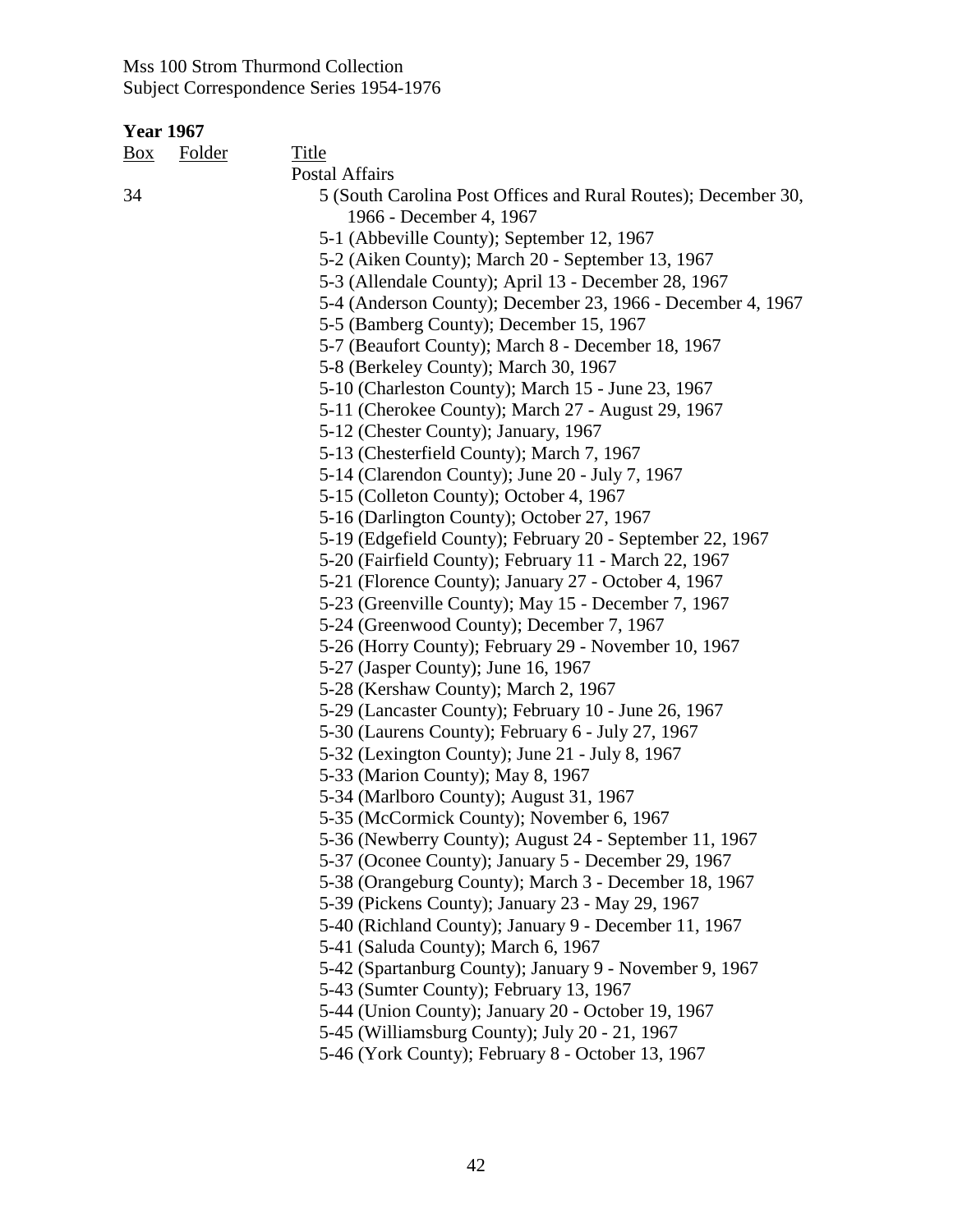| <b>Year 1967</b> |        |                                                                     |
|------------------|--------|---------------------------------------------------------------------|
| $\frac{Box}{}$   | Folder | <b>Title</b>                                                        |
|                  |        | Power                                                               |
| 34               |        | 1 (Private); May 8 - August 19, 1967                                |
|                  |        | 2 (Public); March 29 - September 19, 1967                           |
|                  |        | 2-1 (Rural Electrification Administration [REA]),                   |
|                  |        | Folder I; January 25 - June 23, 1967                                |
|                  |        | Folder II; June 26 - December 21, 1967                              |
|                  |        | 2-2 (Tennessee Valley Authority [TVA]); June 17, 1967               |
| 36               |        | Public Relations; May 18 - October 9, 1967                          |
|                  |        | <b>Public Relations</b>                                             |
|                  |        | 1 (Anonymous, Incoherent Letters),                                  |
|                  |        | Folder I; [c. January] - April 10, 1967                             |
|                  |        | Folder II; April 17 - May 21, 1967                                  |
|                  |        | Folder III; [c. June] - October 19, 1967                            |
|                  |        | Folder IV; November 15 - [c.1967]                                   |
|                  |        | 3-4 (Letters Complimentary),                                        |
|                  |        | Folder I; January 5 - March 28, 1967                                |
|                  |        | Folder II; April 1 - May 31, 1967                                   |
|                  |        | Folder III; June 5 - August 31, 1967                                |
|                  |        | Folder IV; September 7 - October 25, 1967                           |
|                  |        | Folder V; October 28 - December 28, 1967                            |
| 37               |        | 4 (Complaints, Criticisms); January 30 - December 8, 1967           |
|                  |        | 8 (Publicity); January 28 - October 27, 1967                        |
|                  |        | 8-1 (Press Releases); January 9 - July 25, 1967                     |
|                  |        | 8-2 (Radio Releases and Tapes); February 13 - October 25, 1967      |
|                  |        | 8-3 (TV Releases and Tapes); January 6 - September 25, 1967         |
|                  |        | 8-4 (Magazine Articles); March 15 - December 13, 1967               |
|                  |        | 8-5 (Weekly Newsletters); July 8 - November 21, 1967                |
|                  |        | 10 (Requests, Routine); January 24, 1967                            |
|                  |        | 10-2 (Contributions); April 21, 1967                                |
|                  |        | 10-5 (Government Publications); January 9 - December 13, 1967       |
|                  |        | 10-5-2 (Information for Term Papers, etc.); January 13 - November   |
|                  |        | 14, 1967                                                            |
|                  |        | 10-5-3 (Other Information); February 8 - December 18, 1967          |
|                  |        | 10-5-4 (Senator's Requests for Information and Items); January 10 - |
|                  |        | December 29, 1967                                                   |
|                  |        | Recreation                                                          |
|                  |        | 1 (Facilities); May 11 - September 28, 1967                         |
| 38               |        | Reports and Statistics,                                             |
|                  |        | Folder I; August 1966 - February 15, 1967                           |
|                  |        | Folder II; March 22 - November 20, 1967                             |
|                  |        | Research Assistant; April 13 - September 2, 1967                    |
|                  |        | Rivers and Harbors; March 21 - August 11, 1967                      |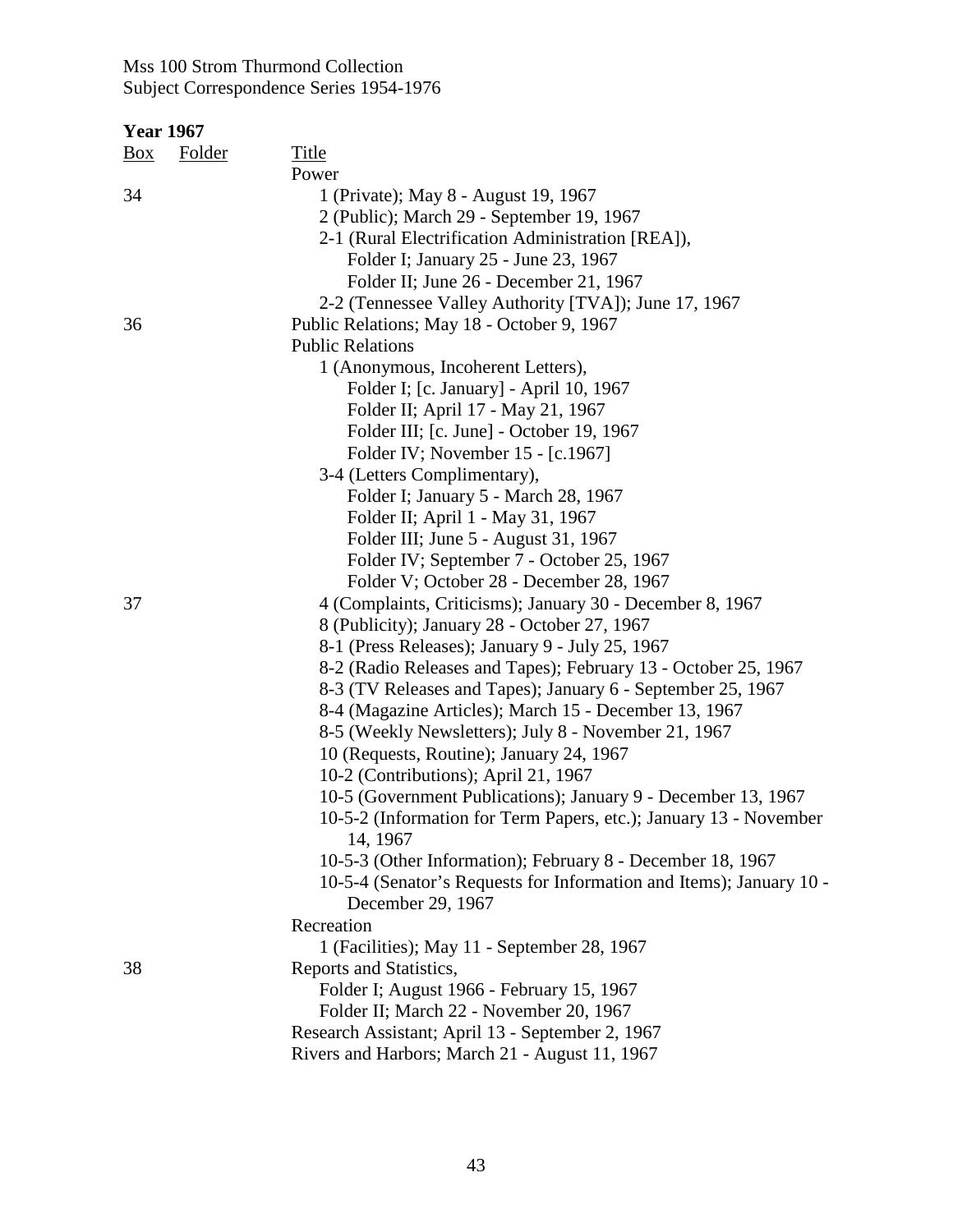| $\frac{Box}{}$ | <b>Folder</b> | <b>Title</b>                                                                     |
|----------------|---------------|----------------------------------------------------------------------------------|
| 38             |               | <b>Rivers and Harbors</b>                                                        |
|                |               | 1 (Ports, Harbors, Shipyards, Docks); January 13 - December 8,<br>1967           |
|                |               | 2 (Ships, Shipping); January 23 - May 15, 1967                                   |
|                |               | 3 (Dams and Reservoirs); May 21 - November 27, 1967                              |
|                |               | 3-1 (Clarks Hill Reservoir); May 12 - November 9, 1967                           |
|                |               | 3-2 (Hartwell Dam); September 22 - November 24, 1967                             |
|                |               | 3-3 (Keowee Dam); April 17 - [c. November], 1967                                 |
|                |               | 3-4 (Trotter Shoals); December 29, 1966 - April 27, 1967                         |
|                |               | 4 (Rivers); January 20 - August 7, 1967                                          |
|                |               | Roads; February 17 - November 3, 1967                                            |
|                |               | Roads                                                                            |
|                |               | 1 (Federal Roads); March 2 - August 2, 1967                                      |
|                |               | 2 (State Roads); January 20 - November 1, 1967                                   |
| 39             |               | Salaries                                                                         |
|                |               | 1 (Federal Employees -- Salaries and Allowances); May 26 -                       |
|                |               | December 29, 1967                                                                |
|                |               | 1-1 (Postal Employees),                                                          |
|                |               | Folder I; February 9 - March 10, 1967                                            |
|                |               | Folder II; March 13 - July 24, 1967                                              |
|                |               | Folder III; August 1 - December 20, 1967                                         |
|                |               | 2 (State Employees); June 27, 1967                                               |
|                |               | 2-1 (Teachers); March 14, 1967                                                   |
|                |               | Selective Service; March 30 - August 14, 1967                                    |
|                |               | <b>Selective Service</b>                                                         |
|                |               | 1 (Deferment Policy); March 10 - December 29, 1967                               |
|                |               | 2 (Universal Military Training); February 23 - October 6, 1967                   |
|                |               | Social Security,                                                                 |
|                |               | Folder I; January 22 - July 11, 1967                                             |
|                |               | Folder II; July 14 - October 5, 1967                                             |
|                |               | Folder III; November 10 - December 28, 1967                                      |
| 40             |               | Social Security                                                                  |
|                |               | 1 (Benefits),                                                                    |
|                |               | Folder I; January 6 - July 12, 1967                                              |
|                |               | Folder II; July 13 - September 1, 1967                                           |
|                |               | Folder III; September 5 - November 15, 1967<br>Folder IV; November 16 - 21, 1967 |
|                |               | Folder V; November 21 - 28, 1967                                                 |
|                |               | Folder VI; November 29 - December 15, 1967                                       |
|                |               | Folder VII; December 19 - 28, 1967                                               |
| 41             |               | 1-1 (Increased Annuities); January 25 - December 4, 1967                         |
|                |               | 1-2 (Reduction of Age Requirements); January 17 - 18, 1967                       |
|                |               |                                                                                  |
|                |               | 2 (Eligibility); February 8 - November 16, 1967                                  |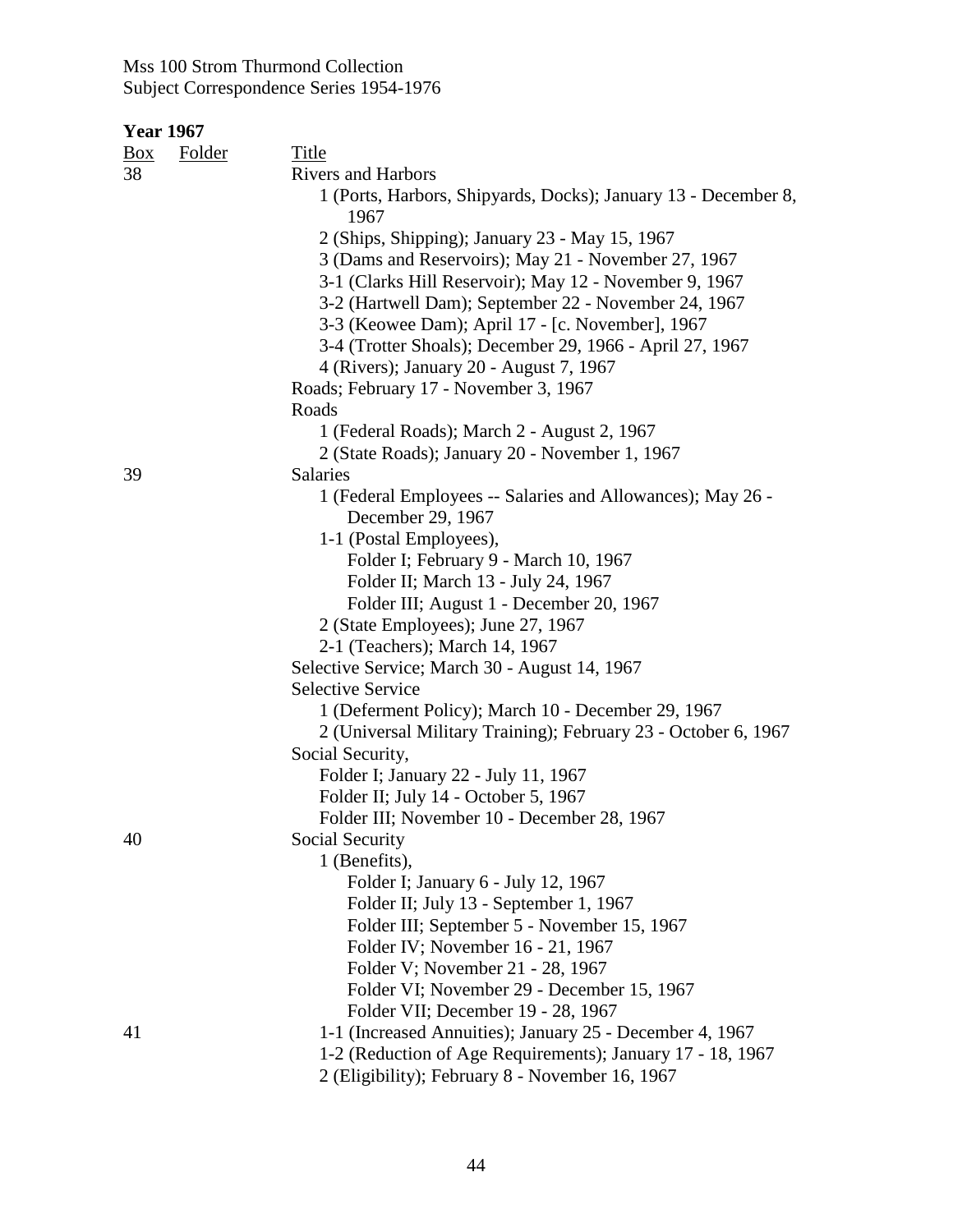| $\frac{Box}{}$ | <b>Folder</b> | <b>Title</b>                                                 |
|----------------|---------------|--------------------------------------------------------------|
| 41             |               | <b>State Government</b>                                      |
|                |               | 1 (Departments); March 7 - October 2, 1967                   |
|                |               | 2 (Independent Agencies and Offices); February 6 - 17, 1967  |
|                |               | 3 (State Legislature); January 2 - September 27, 1967        |
|                |               | 4 (States' Rights); May 19 - November 9, 1967                |
|                |               | Taxes; April 29 - October 31, 1967                           |
|                |               | Taxes                                                        |
|                |               | 1 (Federal),                                                 |
|                |               | Folder I; January 26 - June 27, 1967                         |
|                |               | Folder II; September 13 - December 13, 1967                  |
|                |               | 1-1 (Excise Taxes); January 9 - November 17, 1967            |
|                |               | 1-2 (Income Taxes),                                          |
|                |               | Folder I; January 5 - May 29, 1967                           |
|                |               | Folder II; June 14 - December 15, 1967                       |
| 42             |               | 1-2-1 (Increase In Income Taxes),                            |
|                |               | Folder I; January 17 - August 17, 1967                       |
|                |               | Folder II; August 21 - September 29, 1967                    |
|                |               | Folder III; October 2 - November 29, 1967                    |
|                |               | Folder IV; December 1 - 22, 1967                             |
|                |               | 1-2-2 (Exemptions); January 16 - November 27, 1967           |
|                |               | 2 (State); February 8 - November 28, 1967                    |
|                |               | Trade; October - November 21, 1967                           |
|                |               | Trade                                                        |
|                |               | 1 (Import - Export Matters); January 25 - December 29, 1967  |
|                |               | 2 (Tariffs, Trade Agreements),                               |
|                |               | Folder I; March 7 - September 27, 1967                       |
| 43             |               | Folder II; October 3 - December 29, 1967                     |
|                |               | 2-1 (Textiles),                                              |
|                |               | Folder I; January 3 - May 16, 1967                           |
|                |               | Folder II; June 5 - September 25, 1967                       |
|                |               | Folder III; October 3 - November 16, 1967                    |
|                |               | Folder IV; November 22 - December 6, 1967                    |
|                |               | 3 (Foreign Trade); April 26 - December 12, 1967              |
|                |               | 3-1 (Trading with the Enemy); January 18 - December 11, 1967 |
|                |               | 4 (Domestic Trade); March 2 - December 22, 1967              |
|                |               | Transportation; April 5 - December 15, 1967                  |
|                |               | Transportation                                               |
|                |               | 1 (Motor Carriers); January 23 - October 3, 1967             |
| 44             |               | 1-1 (Public Roads); January 18 - November 7, 1967            |
|                |               | 2 (Railroads); January 13 - November 10, 1967                |
|                |               | 2-2 (Discontinuance of Trains); September 29, 1967           |
|                |               | 3 (Water Transportation); November 2 - December 22, 1967     |
|                |               | Un-American Activities; February 3, 1967                     |
|                |               |                                                              |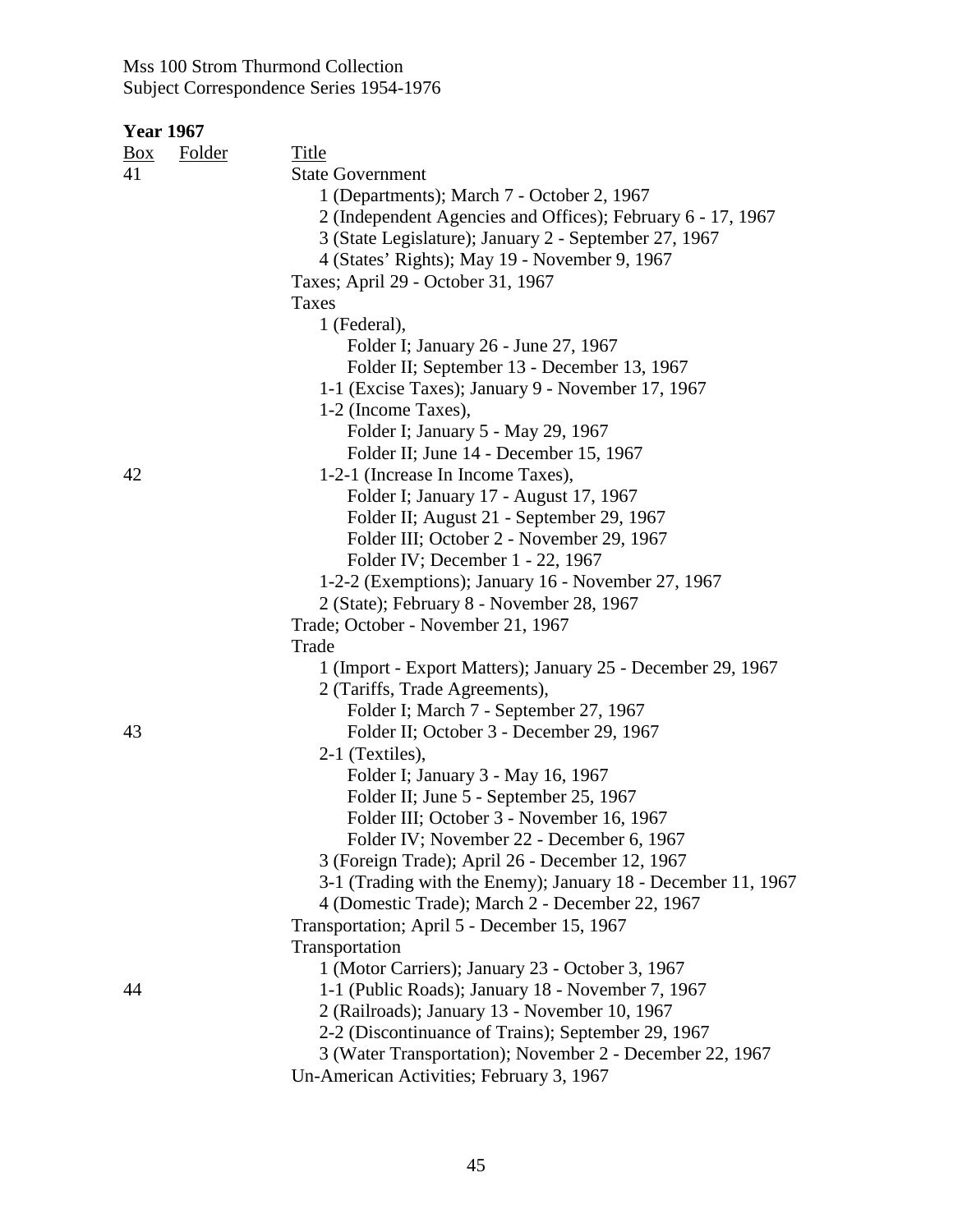| Box | Folder | Title                                                           |
|-----|--------|-----------------------------------------------------------------|
|     |        | Un-American Activities                                          |
| 44  |        | 1 (Communism),                                                  |
|     |        | Folder I; January 25 - August 31, 1967                          |
|     |        | Folder II; September 7 - December 22, 1967                      |
|     |        | 1-1 (Castro - Cuba Situation); May 6 - September 18, 1967       |
|     |        | Veterans; September 15 - November 4, 1967                       |
|     |        | Veterans                                                        |
|     |        | 1 (Medicine and Surgery); January 24 - August 17, 1967          |
|     |        | 2 (Insurance); January 19 - 20, 1967                            |
|     |        | 3 (Education and Schooling, GI Bill); January 23 - June 5, 1967 |
|     |        | 4 (Loans); February 3 - November 16, 1967                       |
|     |        | 5 (Annuities, Pensions and Disability Allowances); January 6 -  |
|     |        | December 27, 1967                                               |
|     |        | 5-1 (World War I Veterans); March 27 - October 27, 1967         |
|     |        | 5-2 (Widow's Pension); February 3 - September 19, 1967          |
|     |        | 6 (Housing); June 26 - September 26, 1967                       |
|     |        |                                                                 |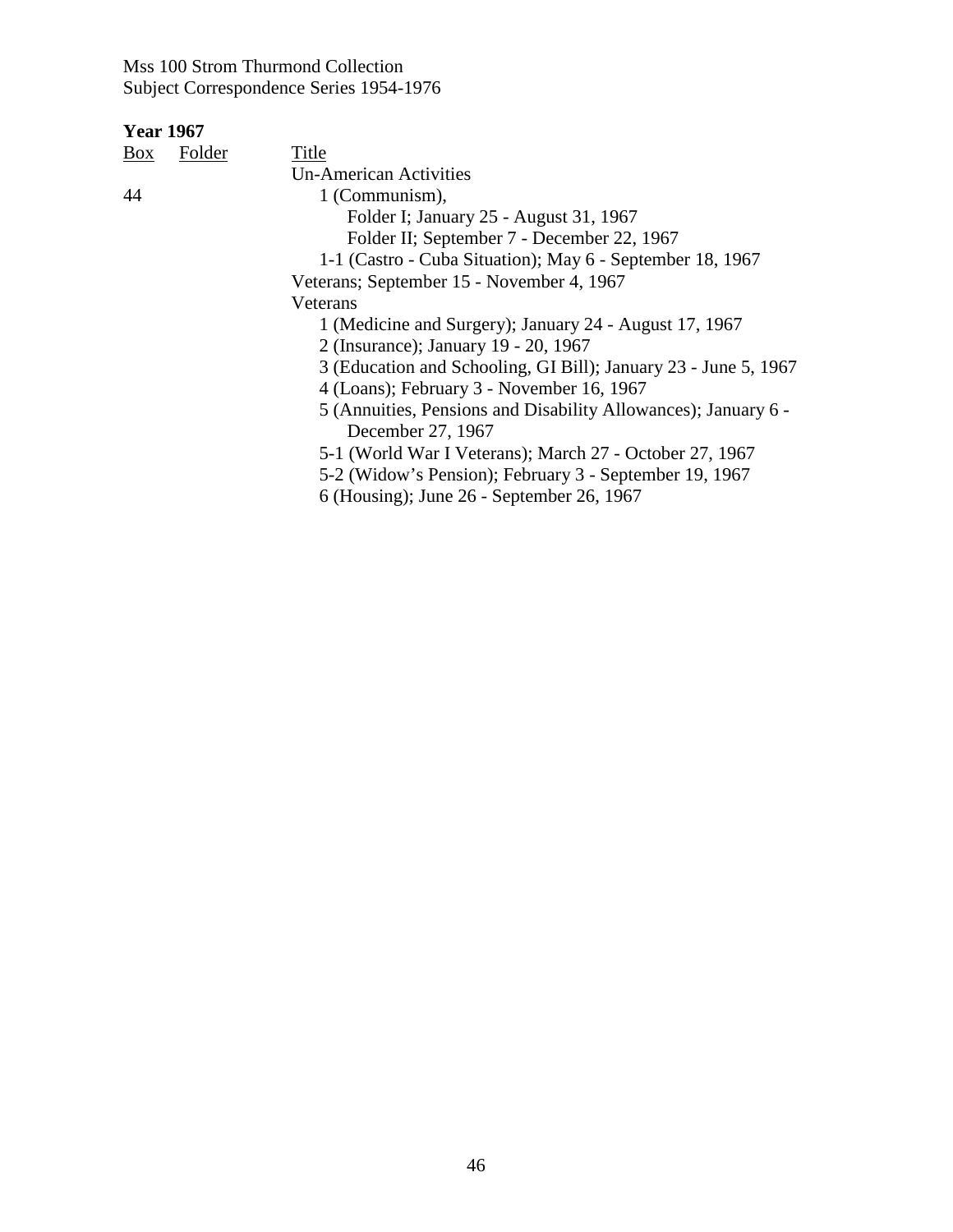| <b>Year 1968</b> |               |                                                                    |
|------------------|---------------|--------------------------------------------------------------------|
| $\frac{Box}{}$   | <b>Folder</b> | Title                                                              |
| $\mathbf{1}$     |               | Administration                                                     |
|                  |               | 1 (Personnel); March 29, 1968                                      |
|                  |               | 1-1-2 (Office Staff); January 9 - September 9, 1968                |
|                  |               | 1-1-2-1 (Summer Help); January 8 - February 16, 1968               |
|                  |               | 2-1 (Form Letters); April 16 - December 1968                       |
|                  |               | 3 (Space); February 7 - November 28, 1966                          |
|                  |               | Agriculture; December 11, 1968                                     |
|                  |               | Agriculture                                                        |
|                  |               | 1 (Animals and Animal Products); January 18 - September 11, 1968   |
|                  |               | 2-3 (Dairy Products); February 23 - May 21, 1968                   |
|                  |               | 3 (Poultry); July 2 - December 2, 1968                             |
|                  |               | 4 (Entomology [Insects]); April 8 - October 1, 1968                |
|                  |               | 5 (Commodities); August 2 - December 2, 1968                       |
|                  |               | 5-1 (Cotton); March 11 - December 28, 1968                         |
|                  |               | 5-1-1 (Cotton Allotments); July 25, 1968                           |
|                  |               | 5-2 (Tobacco); February 22 - December 12, 1968                     |
|                  |               | 5-3 (Grains); May 3 - August 13, 1968                              |
|                  |               | 5-4 (Fruits and Vegetables); March 1 - December 3, 1968            |
|                  |               | 6 (Farm Programs),                                                 |
|                  |               | Folder I; January 11 - July 19, 1968                               |
|                  |               | Folder II; July 20 - December 9, 1968                              |
| $\overline{2}$   |               | 6-1 (Soil Conservation),                                           |
|                  |               | Folder I; February 28 - March 28, 1968                             |
|                  |               | Folder II; April 4 - December 9, 1968                              |
|                  |               | Appropriations                                                     |
|                  |               | 1 (Federal); May 23 - July 22, 1968                                |
|                  |               | 2 (State); June 11, 1968                                           |
|                  |               | <b>Atomic Energy</b>                                               |
|                  |               | 1 (Electric Power Generation); [c. July 1967] - March 5,1968       |
|                  |               | 1-1 (Savannah River Plant); January 4 - March 12, 1968             |
|                  |               | 2 (Other); January 28 - November 25, 1968                          |
|                  |               | Aviation; July 2 - 3, 1968                                         |
|                  |               | Aviation                                                           |
|                  |               | 1 (Airports and Airways); February 21 - November 29, 1968          |
|                  |               | 2 (Air Safety Rules and Regulations); March 5 - November 25,       |
|                  |               | 1968                                                               |
|                  |               | 3 (Air Passenger and Freight Traffic); February 23 - September 10, |
|                  |               | 1968                                                               |
|                  |               | 4 (Federal Aid to Aviation Legislation); August 13 - October 3,    |
|                  |               | 1968                                                               |
|                  |               | <b>Beverages</b>                                                   |
|                  |               | 1 (Alcoholic Beverages); February 7 - November 14, 1968            |
|                  |               | 1-1 (Alcohol Advertising); January 30 - August 30, 1968            |
|                  |               |                                                                    |
|                  |               |                                                                    |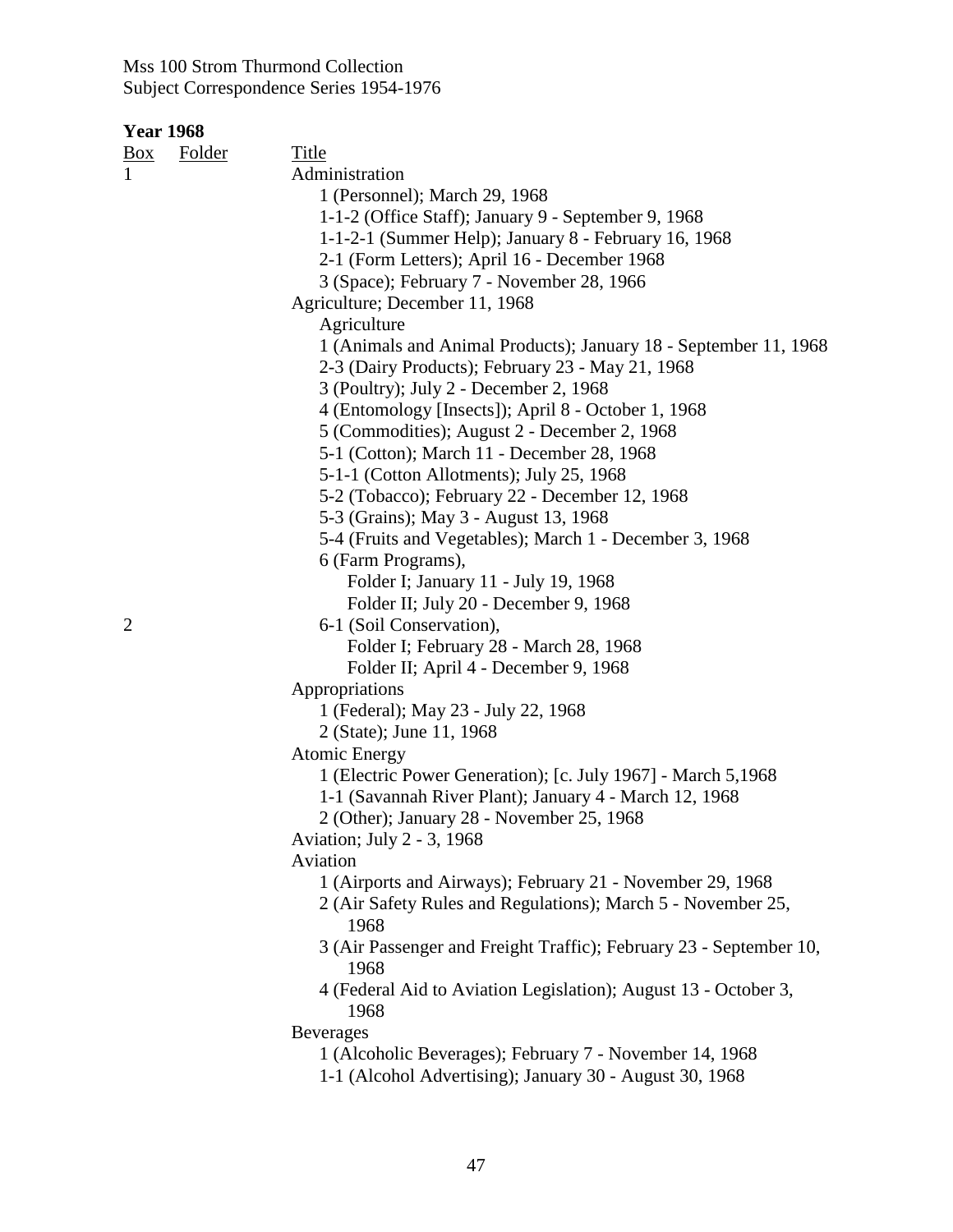| <b>Year 1968</b> |               |                                                                              |
|------------------|---------------|------------------------------------------------------------------------------|
| $\frac{Box}{}$   | <b>Folder</b> | <b>Title</b>                                                                 |
| 3                |               | Civil Rights; April 9 - July 24, 1968                                        |
|                  |               | Civil Rights                                                                 |
|                  |               | 1 (Civil Rights Legislation),                                                |
|                  |               | Folder I; January 9 - March 12, 1968                                         |
|                  |               | Folder II; March 13 - 28, 1968                                               |
|                  |               | Folder III; April 1 - May 6, 1968                                            |
|                  |               | Folder IV; May 10 - October 31, 1968                                         |
|                  |               | 2 (School Desegregation),                                                    |
|                  |               | Folder I; January 9 - April 26, 1968                                         |
|                  |               | Folder II; May 1 - July 14, 1968                                             |
| $\overline{4}$   |               | Folder III; July 18 - December 17, 1968                                      |
|                  |               | 3 (Discrimination, Race Relations),                                          |
|                  |               | Folder I; January 4 - March 28, 1968                                         |
|                  |               | Folder II; April 3 - 19, 1968                                                |
|                  |               | Folder III; April 20 - May 11, 1968                                          |
|                  |               | Folder IV; May 13 - 24, 1968                                                 |
|                  |               | Folder V; May 27 - June 7, 1968                                              |
|                  |               | Folder VI; June 13 - 27, 1968                                                |
| 5                |               | Folder VII; July 1 - December 19, 1968                                       |
|                  |               | 4 (Human Rights); March 4, 1968                                              |
|                  |               | 5 (Civil Rights Organizations); January 5 - October 22, 1968                 |
|                  |               | Civil Service; March 11 - October 24, 1968                                   |
|                  |               | Committees and Organizations                                                 |
|                  |               | 1 (House Committees); July 24 - August 2, 1968                               |
|                  |               | 2 (Senate Committees); October 2 - November 29, 1968                         |
|                  |               | 2-1 (Senate Armed Services Committee); October 1 - 2, 1968                   |
|                  |               | 2-1-1 (Preparedness Investigating Subcommittee); April 17 -                  |
|                  |               | September 20, 1968                                                           |
|                  |               | 2-1-4 ([CIA Funds for Purpose of Negro Voter Registration]); May<br>27, 1968 |
|                  |               | 2-2 ([Budget for Subcommittee on Constitutional Amendments]);                |
|                  |               | January 17, 1968                                                             |
|                  |               | 2-2-1 ([Internal Security Legislation]); February 21, 1968                   |
|                  |               | 3-1 (Political [Groups]); January 16 - July 8, 1968                          |
|                  |               | 3-2 (Charitable [Groups]); February 9 - April 1, 1968                        |
|                  |               | Communications; April 2 - June 20, 1968                                      |
|                  |               | Communications                                                               |
|                  |               | 1 (Television); January 15 - October 8, 1968                                 |
|                  |               | 2 (Radio); February 13 - December 17, 1968                                   |
|                  |               | 5 (Telephone and Telegraph); February 28 - October 14, 1968                  |
|                  |               | 6 (Newspapers); March 8 - August 5, 1968                                     |
|                  |               | 7 (Fairness Doctrine); January 5 - November 20, 1968                         |
|                  |               |                                                                              |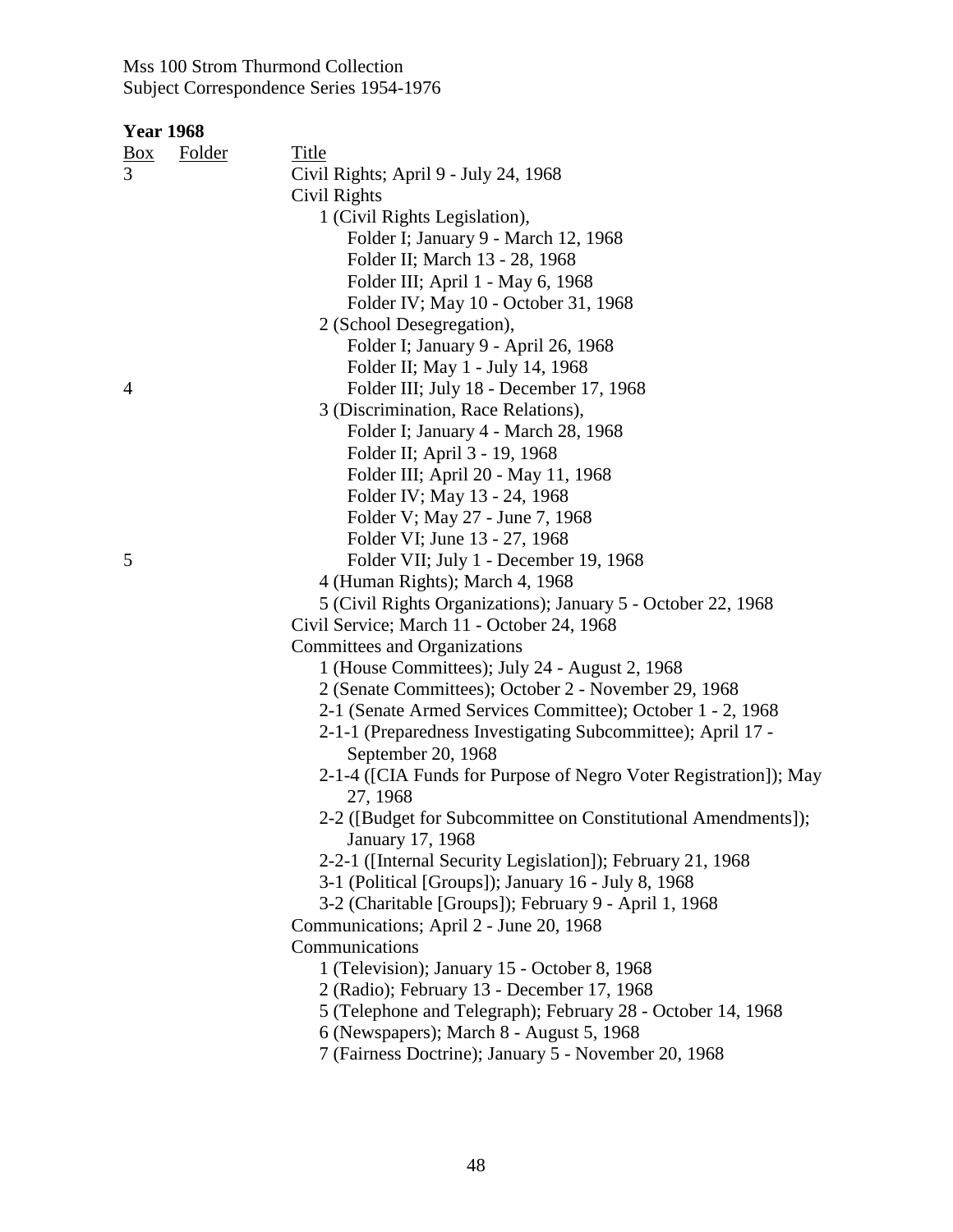| <b>Year 1968</b>                |                                                                                                                                   |
|---------------------------------|-----------------------------------------------------------------------------------------------------------------------------------|
| <b>Folder</b><br>$\frac{Box}{}$ | <b>Title</b>                                                                                                                      |
|                                 | Communications                                                                                                                    |
| 6                               | 8 (Obscenity),                                                                                                                    |
|                                 | Folder I; July 12 - August 20, 1968                                                                                               |
|                                 | Folder II; August 23 - December 20, 1968                                                                                          |
|                                 | Crime; January 4 - June 4, 1968                                                                                                   |
|                                 | Crime                                                                                                                             |
|                                 | 1 (Juvenile Delinquency); April 4 - July 5, 1968                                                                                  |
|                                 | 2 (Capital Punishment); February 14 - June 25, 1968                                                                               |
|                                 | 3 (Weapons Control),                                                                                                              |
|                                 | Folder I; January 5 - May 9, 1968                                                                                                 |
|                                 | Folder II; May 10 - June 15, 1968                                                                                                 |
|                                 | Folder III; June 17 - 28, 1968                                                                                                    |
|                                 | Folder IV; July 1 - 10, 1968                                                                                                      |
| 7                               | Folder V; July 11 - 20, 1968                                                                                                      |
|                                 | Folder VI; July 22 - 29, 1968                                                                                                     |
|                                 | Folder VII; July 30 - 31, 1968                                                                                                    |
|                                 | Folder VIII; August 1 - 20, 1968                                                                                                  |
|                                 | Folder IX; August 21 - October 16, 1968                                                                                           |
|                                 | Folder X; October 23 - December 18, 1968                                                                                          |
|                                 | 3[-1] ([Gun Control : In-State Volume Mail — Con]); June 11 -                                                                     |
|                                 | July 17, 1968                                                                                                                     |
|                                 | 3[-2] ([Gun Control : In-State Volume Mail — Pro]); June 11 -<br>July 31, 1968                                                    |
|                                 | 3[-3] ([Gun Control: Out-of-State Volume Mail — Con]),                                                                            |
|                                 | Folder I; June 10 - July 9, 1968                                                                                                  |
| 8                               | Folder II; July 10 - December 31, 1968                                                                                            |
|                                 | 3[-4] ([Gun Control : Out-of-State Volume Mail — Pro]); June 11                                                                   |
|                                 | - July 23, 1968                                                                                                                   |
|                                 | 4 (Police Training); January 3 - October 15, 1968                                                                                 |
|                                 | 5 (Civil Disorder),                                                                                                               |
|                                 | Folder I; January 24 - March 26, 1968                                                                                             |
|                                 | Folder II; April 5 - 30, 1968                                                                                                     |
|                                 | Folder III; May 1 - 31, 1968                                                                                                      |
|                                 | Folder IV; June 3 - July 30, 1968                                                                                                 |
|                                 | Folder V; August 1 - 30, 1968                                                                                                     |
|                                 | Folder VI; September 5 - December 19, 1968                                                                                        |
| 9                               | Education                                                                                                                         |
|                                 | 1 (Colleges and Universities); January 24 - November 1, 1968<br>1-1 ([Discrimination Against Candidates for Chaplaincy Graduating |
|                                 | from Conservative Seminars]); September 20, 1968                                                                                  |
|                                 | 2 (Conferences, Seminars); July 2, 1968                                                                                           |
|                                 | 3 (Federal Aid for Education); January 23 - [c. August], 1968                                                                     |
|                                 | 3-2 (Aid to Impacted Areas); March 9 - November 15, 1968                                                                          |
|                                 |                                                                                                                                   |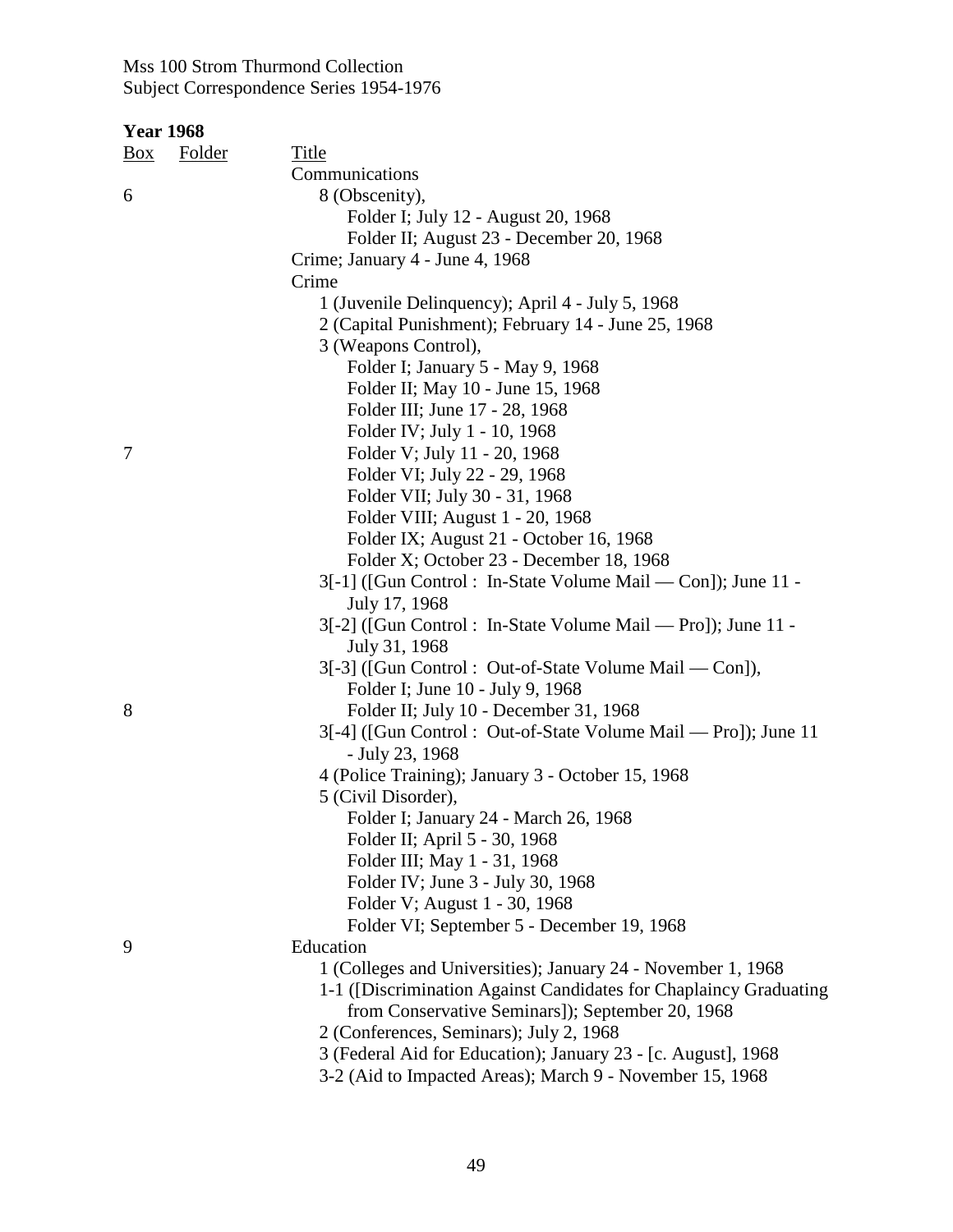| <u>Box</u> | <b>Folder</b> | <b>Title</b>                                                                                                            |
|------------|---------------|-------------------------------------------------------------------------------------------------------------------------|
|            |               | Education                                                                                                               |
| 9          |               | 3-4 (National Defense and Educational Loan Program); May 10 -<br>August 1, 1968                                         |
|            |               | 4 (Libraries); March 20 - June 14, 1968                                                                                 |
|            |               | 4-1 (Federal Aid to Libraries); May 28 - September 17, 1968                                                             |
|            |               | 5 (Scholarships, Fellowships, Grants and Loans),                                                                        |
|            |               | Folder I; January 17 - September 30, 1968                                                                               |
|            |               | Folder II; October 4 - December 16, 1968                                                                                |
|            |               | 5-1 (Health, Education and Welfare Public Law 874 [Reducing                                                             |
|            |               | Education Appropriations]); June 20 - July 24, 1968                                                                     |
|            |               | 6 (Schools),                                                                                                            |
|            |               | Folder I; February 26 - August 4, 1968                                                                                  |
|            |               | Folder II; August 5 - September 18, 1968                                                                                |
|            |               | Folder III; September 19 - October 31, 1968                                                                             |
| 10         |               | Folder IV; November 13 - December 19, 1968                                                                              |
|            |               | 8 (Standards, Requirements); January 22, 1968                                                                           |
|            |               | 9 (Vocational Education); January 5 - October 19, 1968                                                                  |
|            |               | 12 (Head Start Program); August 13, 1968                                                                                |
|            |               | Federal Government; March 22 - September 23, 1968                                                                       |
|            |               | <b>Federal Government</b>                                                                                               |
|            |               | 1 (Executive Branch); January 16 - December 6, 1968                                                                     |
|            |               | 1-1 (Departments),                                                                                                      |
|            |               | Folder I; January 5 - February 28, 1968                                                                                 |
|            |               | Folder II; March 1 - May 31, 1968                                                                                       |
|            |               | Folder III; June 3 - July 31, 1968                                                                                      |
|            |               | Folder IV; August 2 - November 14, 1968                                                                                 |
| 11         |               | 1-2 (Independent Agencies and Offices); May 3 - October 31, 1968<br>2 (Judicial Branch); January 24 - September 5, 1968 |
|            |               | 2-1 (Circuit Courts); January 16 - June 6, 1968                                                                         |
|            |               | 2-2 (District Courts); August 4, 1968                                                                                   |
|            |               | 2-3 (U.S. Supreme Court); January 4 - November 26, 1968                                                                 |
|            |               | 2-3-2 (Reapportionment); February 22, 1968                                                                              |
|            |               | 3 (Legislative Branch); March 15 - October 4, 1968                                                                      |
|            |               | 3-1 (Congress); April 18 - May 15, 1968                                                                                 |
|            |               | 3-1-2 (Senate); June 17 - November 18, 1968                                                                             |
|            |               | 4 (Land, Buildings, and Grounds); May 8 - 9, 1968                                                                       |
|            |               | 5 (Surplus Government Property); April 4 - November 22, 1968                                                            |
|            |               | 6 (Claims and Litigations By and Against Government); January 13<br>- October 30, 1968                                  |
|            |               | 7 (Government Contracts); March 12 - August 9, 1968                                                                     |
|            |               | 8 (Constitution); January 22 - October 9, 1968                                                                          |
|            |               | 9 ([Censure of U.S. Senator Thomas Dodd; Robert and John F.                                                             |
|            |               | Kennedy; Jacqueline Kennedy]); February 13 - August 21, 1968                                                            |
|            |               | 10 (Panama Canal); January 4 - October 1, 1968                                                                          |
|            |               |                                                                                                                         |
|            |               |                                                                                                                         |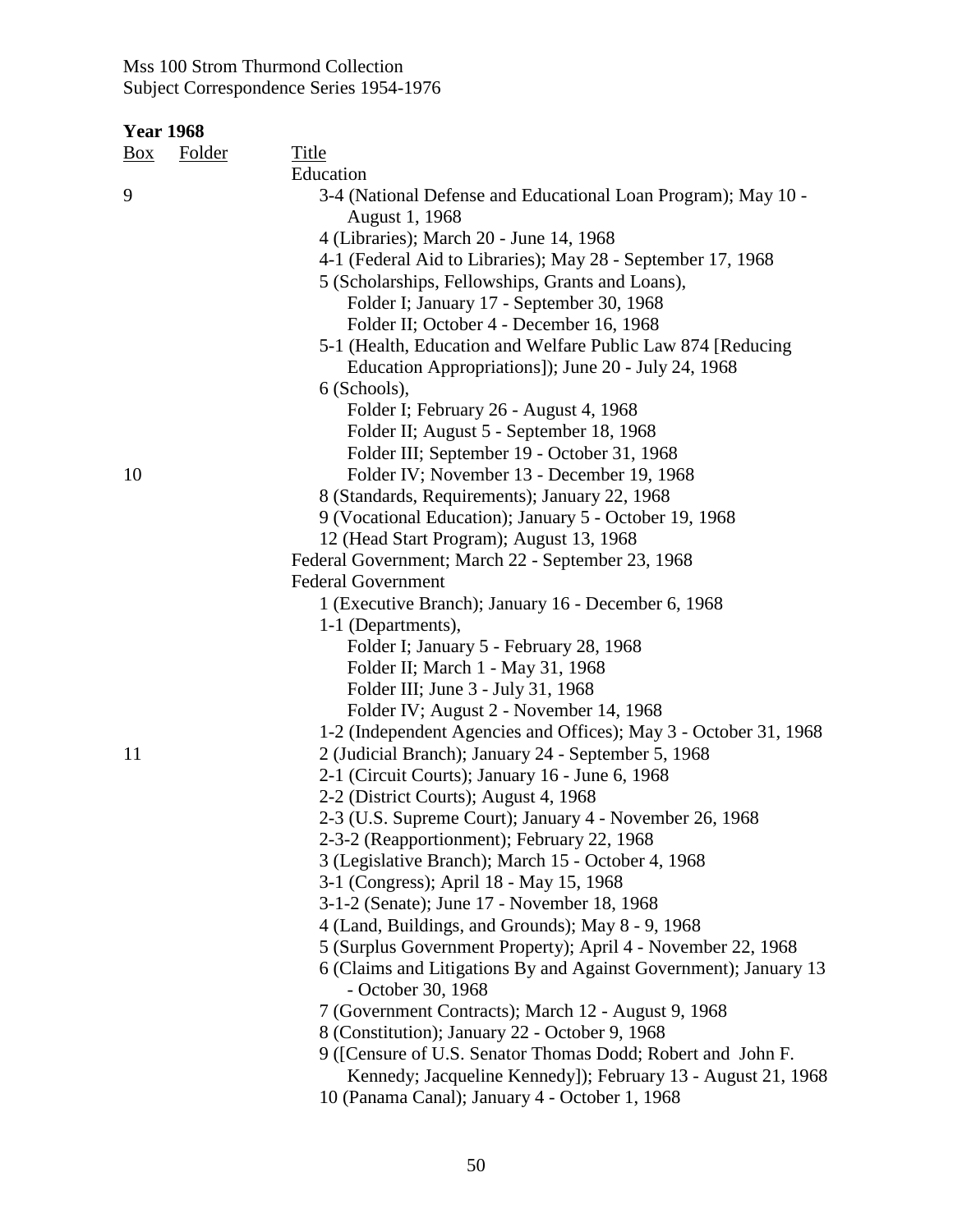| <u>Box</u> | <b>Folder</b> | <b>Title</b>                                                                                    |
|------------|---------------|-------------------------------------------------------------------------------------------------|
|            |               | Finance                                                                                         |
| 11         |               | 1 (Banking and Currency); February 7 - December 16, 1968                                        |
|            |               | 2 (Government Spending and Debt); January 24 - October 10, 1968                                 |
|            |               | 3 (Business Conditions); January 17 - December 2, 1968                                          |
|            |               | 3-1 (Inflation, Cost of Living); March 6 - May 10, 1968                                         |
| 12         |               | 4 (Industry); January 5 - December 31, 1968                                                     |
|            |               | 4-2 (New Industries); July 24, 1968                                                             |
|            |               | 5 (Monopoly, Antitrust, Control, Price Discrimination); June 27 -                               |
|            |               | August 23, 1968                                                                                 |
|            |               | 6 (Small Business Loans); May 6 - October 3, 1968                                               |
|            |               | 6-2 (Small Business Administration Loans); February 23 -                                        |
|            |               | December 28, 1968                                                                               |
|            |               | 7 (Farmers' Home Administration and "Truth in Lending" Bill);<br>January 16 - December 18, 1968 |
|            |               | 8 (Community Facilities Loans and Grants); February 6 - July 1,                                 |
|            |               | 1968                                                                                            |
|            |               | 9 (Area Redevelopment); January 19 - December 9, 1968                                           |
|            |               | 10 (War on Poverty),                                                                            |
|            |               | Folder I; January 4 - June 7, 1968                                                              |
|            |               | Folder II; June 10 - December 19, 1968                                                          |
|            |               | 11 (Funding: Beautification Projects in South Carolina Cities);                                 |
|            |               | April 23 - October 14, 1968                                                                     |
|            |               | Foreign Relations; March 20 - September 18, 1968                                                |
|            |               | <b>Foreign Relations</b>                                                                        |
|            |               | 1 (Foreign Policy),                                                                             |
|            |               | Folder I; January 2 - February 20, 1968                                                         |
| 13         |               | Folder II; February 20 - December 18, 1968                                                      |
|            |               | 2 (Foreign Aid); January 5 - October 14, 1968                                                   |
|            |               | 3 (Treaties and Peace Pacts); February 28 - December 2, 1968                                    |
|            |               | 3-1 (Treaties and Peace Pacts: Solicitations to U.S.                                            |
|            |               | SenateCommittees); January 6, 1969                                                              |
|            |               | 4 (United Nations); January 4 - November 26, 1968                                               |
|            |               | 5 (Foreign Countries),                                                                          |
|            |               | Folder I; January 11 - 31, 1968                                                                 |
|            |               | Folder II; February 1 - 6, 1968                                                                 |
|            |               | Folder III; February 19 - March 8, 1968                                                         |
|            |               | Folder IV; March 11 - May 13, 1968                                                              |
|            |               | Folder V; June 4 - December 30, 1968                                                            |
| 14         |               | 5-1 (Rhodesia); January 17 - December 26, 1968                                                  |
|            |               | 7 (War in Vietnam),                                                                             |
|            |               | Folder I; January 3 - 31, 1968                                                                  |
|            |               | Folder II; February 1 - 29, 1968                                                                |
|            |               | Folder III; March 1 - 19, 1968                                                                  |
|            |               | Folder IV; March 20 - April 4, 1968                                                             |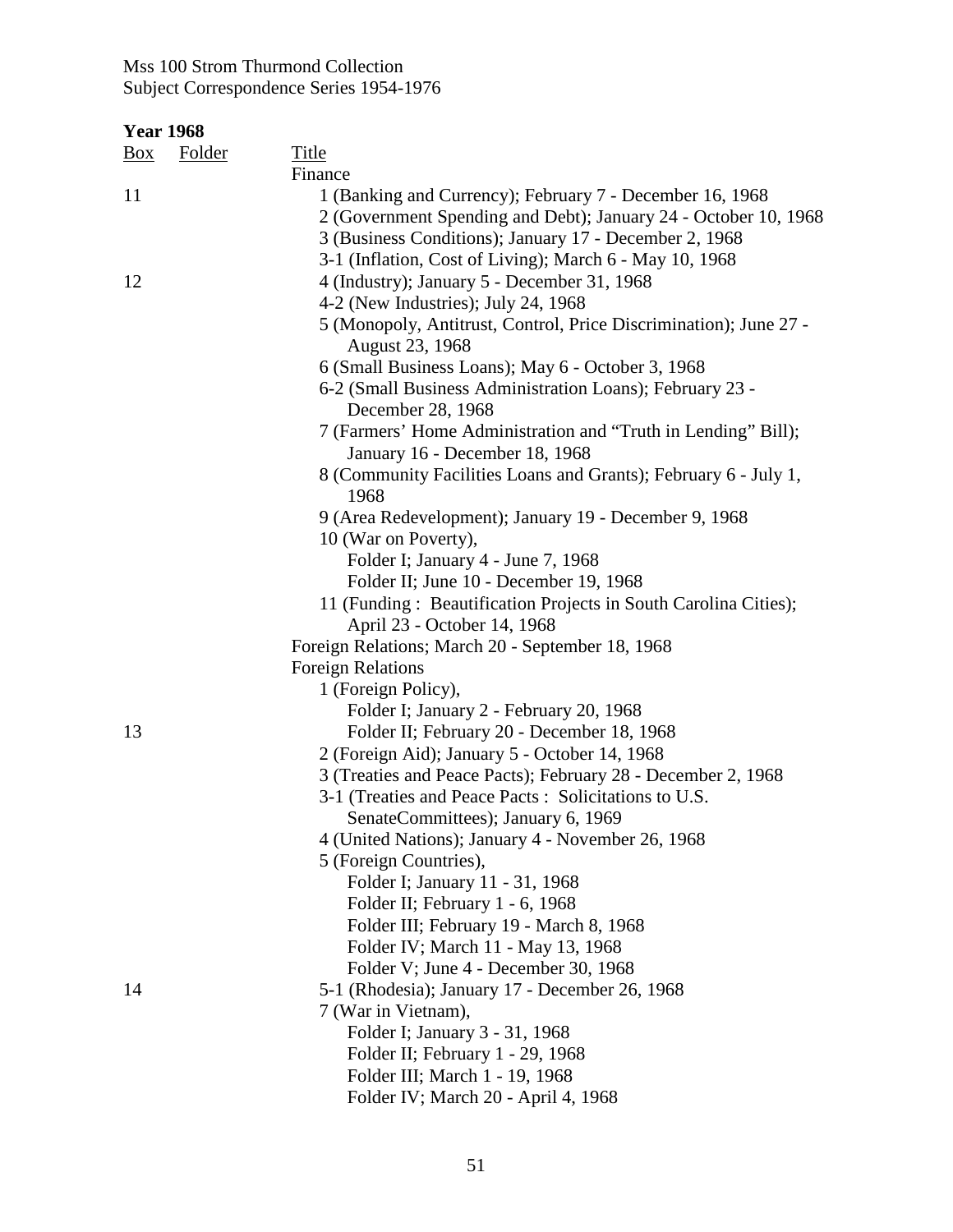| <b>Year 1968</b> |               |                                                                  |
|------------------|---------------|------------------------------------------------------------------|
| $\frac{Box}{}$   | <b>Folder</b> | <b>Title</b>                                                     |
|                  |               | <b>Foreign Relations</b>                                         |
|                  |               | 7 (War in Vietnam)                                               |
| 14               |               | Folder V; April 8 - 30, 1968                                     |
|                  |               | Folder VI; May 1 - June 17, 1968                                 |
| 15               |               | Folder VII; June 19 - July 26, 1968                              |
|                  |               | Folder VIII; August 2 - December 17, 1968                        |
|                  |               | 7-1 (Treatment of American Prisoners); May 21 - August 14, 1968  |
|                  |               | Health and Welfare; May 21 - July 3, 1968                        |
|                  |               | <b>Health and Welfare</b>                                        |
|                  |               | 1 (Community Health and Sanitation); February 20 - December 12,  |
|                  |               | 1968                                                             |
|                  |               | 1-1 (Sewage and Sewage Disposal); June 19 - September 12, 1968   |
|                  |               | 1-2 (Stream and River Pollution); January 10 - July 10, 1968     |
|                  |               | 1-3 (Air Pollution); February 23, 1968                           |
|                  |               | 2 (Disease and Conditions); January 15 - September 17, 1968      |
|                  |               | 3 (Rehabilitation Programs); January 29 - October 23, 1968       |
|                  |               | 4 (Water, Water Systems, and Water Supply); January 27 -         |
|                  |               | November 21, 1968                                                |
|                  |               | 5 (Drugs); January 11 - December 16, 1968                        |
|                  |               | 6 (Socialized Medicine); January 9 - November 26, 1968           |
|                  |               | 7 (Public Welfare); April 16 - December 5, 1968                  |
|                  |               | Housing; April 26 - December 2, 1968                             |
|                  |               | Housing                                                          |
|                  |               | 1 (Construction); May 23 - December 9, 1968                      |
|                  |               | 1-1 (Public Housing); February 2 - November 26, 1968             |
|                  |               | 1-2 (Urban Renewal); August 23, 1968                             |
|                  |               | 2 (Financing and Interest Rates); January 26 - December 11, 1968 |
| 16               |               | Immigration and Naturalization; April 23 - June 13, 1968         |
|                  |               | Immigration and Naturalization                                   |
|                  |               | 1 (Citizenship); February 13 - December 9, 1968                  |
|                  |               | 2 (Passports, Visas),                                            |
|                  |               | Folder I; January 26 - July 10, 1968                             |
|                  |               | Folder II; July 11 - October 30, 1968                            |
|                  |               | Folder III; November 2 - December 18, 1968                       |
|                  |               | 3 (Quotas, Refugees, Displaced Persons); April 5 - October 11,   |
|                  |               | 1968                                                             |
|                  |               | 4 (Private Relief Bills); March 8 - August 8, 1968               |
|                  |               | Indian Affairs; February 12, 1968                                |
|                  |               | Institutions                                                     |
|                  |               | 1-1 ([Federal Institutions] : Correctional -- Reform Schools,    |
|                  |               | Prisons, Work Houses); August 5 - October 28, 1968               |
|                  |               | 1-2 ([Federal Institutions] : Health and Mental Hospitals,       |
|                  |               | Sanatoriums, Clinics); April 4 - October 1, 1968                 |
|                  |               |                                                                  |
|                  |               |                                                                  |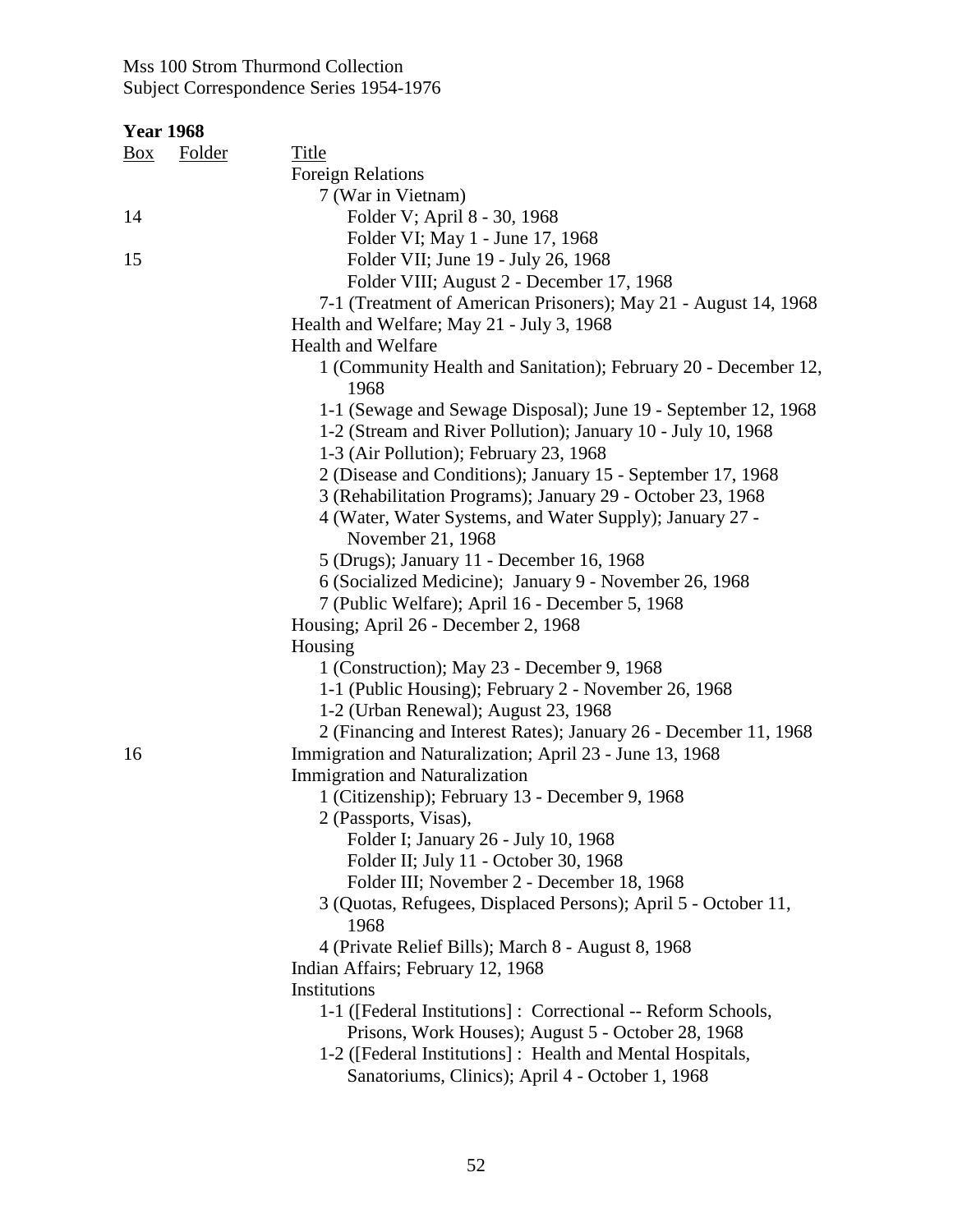| <b>Year 1968</b>                |               |                                                                                                               |
|---------------------------------|---------------|---------------------------------------------------------------------------------------------------------------|
| $\frac{\text{Box}}{\text{Box}}$ | <b>Folder</b> | Title                                                                                                         |
|                                 |               | Institutions                                                                                                  |
| 16                              |               | 1-2-1 ([Federal Institutions] : Federal Aid to Health and Mental<br>Institutions); January 17 - July 10, 1968 |
|                                 |               | 1-3 ([Federal Institutions]: Welfare, Receiving Homes, Poor                                                   |
|                                 |               | Houses, Homes for Aged); September 19, 1968                                                                   |
|                                 |               | 1-3-1 ([Federal Institutions] : Federal Aid to Welfare Institutions]);<br>April 17, 1968                      |
|                                 |               | 2 (State Institutions); March 28 - November 18, 1968                                                          |
|                                 |               | 3 (Private Institutions); August 27, 1968                                                                     |
|                                 |               | <b>Insurance and Retirement</b>                                                                               |
|                                 |               | 1 (Federal Government); December 10, 1968                                                                     |
|                                 |               | 1-1 (Insurance); March 20 - May 31, 1968                                                                      |
|                                 |               | 1-2 (Retirement and Annuities); January 31 - November 21, 1968                                                |
|                                 |               | 3 (Private and Industrial Insurance and Retirement); January 24 -                                             |
|                                 |               | May 20, 1968                                                                                                  |
| 17                              |               | Inventions                                                                                                    |
|                                 |               | 1 (Patents); January 24 - November 26, 1968                                                                   |
|                                 |               | 2 (Trademarks, Copyrights); January 24 - August 27, 1968                                                      |
|                                 |               | Labor; October 11, 1968                                                                                       |
|                                 |               | Labor                                                                                                         |
|                                 |               | 1 (Conditions, Employment, Unemployment),                                                                     |
|                                 |               | Folder I; January 2 - April 8, 1968                                                                           |
|                                 |               | Folder II; April 10 - September 12, 1968                                                                      |
|                                 |               | Folder III; October 2 - December 19, 1968                                                                     |
|                                 |               | 2 (Strikes, Work Stoppages); February 26 - October 14, 1968                                                   |
|                                 |               | 3 (Unions); January 11 - November 18, 1968<br>3-1 (Internal Management [Right to Vote]); March 26, 1968       |
|                                 |               | 3-2 (Union or Closed Shop [Right-to-Work]); April 23 - December                                               |
|                                 |               | 6, 1968                                                                                                       |
|                                 |               | 3-3 (Labor Reform Legislation); February 20 - July 25, 1968                                                   |
|                                 |               | 5 (Minimum Wage); February 13 - August 19, 1968                                                               |
|                                 |               | 6 (Fair Labor Standards); February 8 - September 19, 1968                                                     |
| 18                              |               | Legislation,                                                                                                  |
|                                 |               | Folder I; January 5 - July 2, 1968                                                                            |
|                                 |               | Folder II; July 3 - December 10, 1968                                                                         |
|                                 |               | Legislation                                                                                                   |
|                                 |               | $1$ (House),                                                                                                  |
|                                 |               | Folder I; January 10 - April 18, 1968                                                                         |
|                                 |               | Folder II; May 1 - October 30, 1968                                                                           |
|                                 |               | 2 (Joint); January 3 - October 11, 1968                                                                       |
|                                 |               | 3 (Senate),                                                                                                   |
|                                 |               | Folder I; January 5 - February 29, 1968                                                                       |
|                                 |               | Folder II; March 12 - April 29, 1968<br>Folder III; May 1 - June 28, 1968                                     |
|                                 |               |                                                                                                               |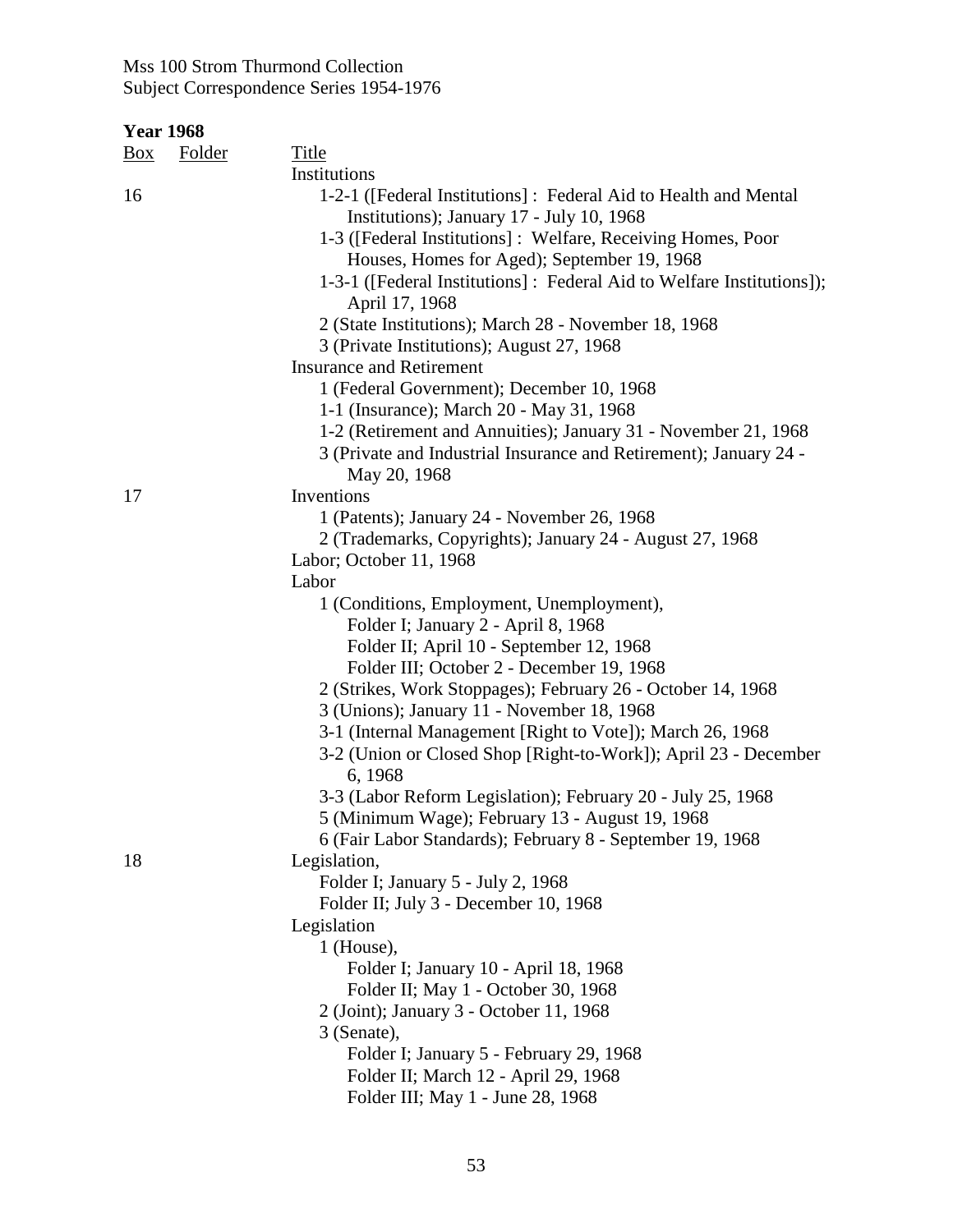| <u>Box</u> | <b>Folder</b> | Title                                                            |
|------------|---------------|------------------------------------------------------------------|
|            |               | Legislation                                                      |
|            |               | 3 (Senate)                                                       |
|            |               | Folder IV; July 1 - December 31, 1968                            |
| 19         |               | 3-1 (Bills Personally Introduced by Senator Thurmond),           |
|            |               | Folder I; January 4 - March 18, 1968                             |
|            |               | Folder II; March 25 - November 25, 1968                          |
|            |               | 3-2 (Bills Co-sponsored by Senator Thurmond); January 24 -       |
|            |               | December 18, 1968                                                |
|            |               | Memorials                                                        |
|            |               | 2 (National -- Federal); January 23, 1968                        |
|            |               | 3 (State); January 29 - October 15, 1968                         |
|            |               | Military; January 5 - September 11, 1968                         |
|            |               | Military                                                         |
|            |               | 1 (Military Pay and Allowances); January 2 - December 11, 1968   |
|            |               | 2 (Officer Commissions); May 13 - June 13, 1968                  |
|            |               | 3 (Reservations); July 8 - August 27, 1968                       |
|            |               | 3-1 (Fort Jackson); July 23 - August 14, 1968                    |
|            |               | 3-2-2 (Charleston Naval Shipyard); April 11 - August 20, 1968    |
|            |               | 3-3 (Myrtle Beach Air Force Base); October 4, 1968               |
|            |               | 3-4 (Shaw Air Force Base); April 5, 1968                         |
|            |               | 3-6 (Aiken Air Force Base); May 27, 1968                         |
|            |               | 4 (Programs -- Training, Combat Readiness); May 27, 1968         |
|            |               | 4-1 (Air Force); January 3 - December 23, 1968                   |
|            |               | 4-2 (Army); February 28 - October 24, 1968                       |
|            |               | 4-4 (Marines); December 10, 1968                                 |
|            |               | 4-5 (Navy); July 18 - October 2, 1968                            |
| 20         |               | 5 (Military Manpower); January 2, 1968                           |
|            |               | 5-1 (National Guard); January 18 - September 17, 1968            |
|            |               | 5-2 (Reserves); January 24 - September 27, 1968                  |
|            |               | 8 (National Defense); January 3 - December 9, 1968               |
|            |               | 8-1 (Civil Defense); March 9 - 27, 1968                          |
|            |               | 8-2 (Missiles and Scientific Research); March 12 - September 19, |
|            |               | 1968                                                             |
|            |               | 9 (Military Procurement); April 19, 1968                         |
|            |               | 10 (Disarmament); April 16 - August 15, 1968                     |
|            |               | 12 (Dependants); August 4 - September 18, 1968                   |
|            |               | 13 (Promotion and Retirement); January 26 - November 21, 1968    |
|            |               | 17 ([Vietnam War]); September 1968                               |
|            |               | <b>Natural Resources</b>                                         |
|            |               | 1 (Fish and Wildlife); January 31 - August 3, 1968               |
|            |               | 2 (Forests); February 7 - April 9, 1968                          |
|            |               | 3 (Fuels); February 13 - November 29, 1968                       |
|            |               | 4 (Minerals); February 17 - August 26, 1968                      |
|            |               | 5 (Water Resources and Watersheds); February 15 - May 27, 1968   |
|            |               |                                                                  |
|            |               |                                                                  |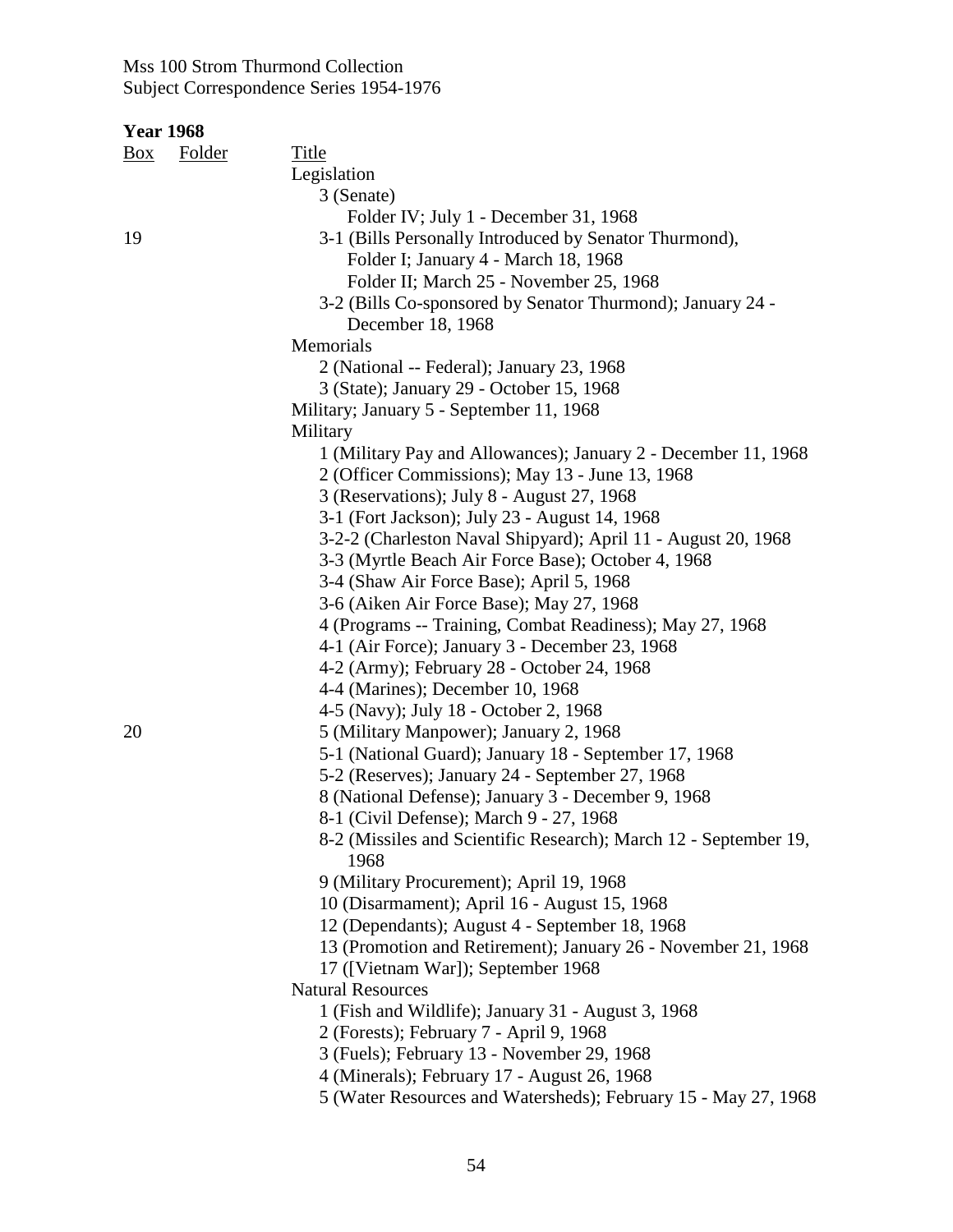| <b>Year 1968</b> |               |                                                                                        |
|------------------|---------------|----------------------------------------------------------------------------------------|
| $\frac{Box}{}$   | <b>Folder</b> | <b>Title</b>                                                                           |
| 20               |               | Nominations; April 8, 1968                                                             |
|                  |               | Nominations                                                                            |
|                  |               | 1 (Federal Department and Agency Heads); February 1 - December                         |
|                  |               | 11, 1968                                                                               |
|                  |               | 2 (United States Attorney); January 26 - March 12, 1968                                |
|                  |               | 3 (United States District, Circuit, and Supreme Court Judges),                         |
|                  |               | Folder I; March 20 - July 2, 1968                                                      |
|                  |               | Folder II; July 3 - 11, 1968                                                           |
| 21               |               | Folder III; July 12 - 17, 1968                                                         |
|                  |               | Folder IV; July 18 - 24, 1968                                                          |
|                  |               | Folder V; July 25 - August 1, 1968                                                     |
|                  |               | Folder VI; August 2 - 5, 1968                                                          |
|                  |               | Folder VII; August 6 - 13, 1968                                                        |
|                  |               | Folder VIII; August 14 - 20, 1968                                                      |
|                  |               | Folder IX; August 20 - 24, 1968                                                        |
| 22               |               | Folder X; August 26 - 30, 1968                                                         |
|                  |               | Folder XI; September 2 - 9, 1968                                                       |
|                  |               | Folder XII; September 10 - 16, 1968                                                    |
|                  |               | Folder XIII; September 17 - 19, 1968                                                   |
|                  |               | Folder XIV; September 20 - 24, 1968                                                    |
|                  |               | Folder XV; September 25 - October 2, 1968                                              |
| 23               |               | Folder XVI; October 3 - 15, 1968                                                       |
|                  |               | Folder XVII; October 16 - December 20, 1968                                            |
|                  |               | 3[-1] ([Abe Fortas' Nomination to be Chief Justice of U.S. Supreme                     |
|                  |               | Court -- Volume Mail -- In-State / Con]); June 27 - July 26,                           |
|                  |               | 1968                                                                                   |
|                  |               | 3[-2] ([Abe Fortas' Nomination to be Chief Justice of U.S. Supreme                     |
|                  |               | Court -- Volume Mail -- In-State / Pro]); July 19, 1968                                |
|                  |               | 3[-3] ([Abe Fortas' Nomination to be Chief Justice of U.S. Supreme                     |
|                  |               | Court -- Volume Mail -- Out-of-State / Con]); June 26 -                                |
|                  |               | December 3, 1968<br>3[-4] ([Abe Fortas' Nomination to be Chief Justice of U.S. Supreme |
|                  |               | Court -- Volume Mail -- Out-of-State / Pro]); July 18 - October                        |
|                  |               | 3, 1968                                                                                |
|                  |               | 4 (United States Marshalls); December 12, 1968                                         |
|                  |               | 5 (State and Municipal); May 10 - November 27, 1968                                    |
|                  |               | <b>Parks and Forests</b>                                                               |
|                  |               | 1 (Federal or National); February 13 - October 4, 1968                                 |
|                  |               | 1-1 (Forests); April 10 - November 20, 1968                                            |
|                  |               | 1-2 (Parks); January 31 - December 9, 1968                                             |
|                  |               | 1-3 (Reservations and Cemeteries); February 20, 1968                                   |
|                  |               | 2-1 ([State] Forests); February 9 - October 1, 1968                                    |
|                  |               | 2-2 ([State] Parks); January 24 - March 4, 1968                                        |
|                  |               | 2-3 ([State] Reservations and Cemeteries); July 15, 1968                               |
|                  |               |                                                                                        |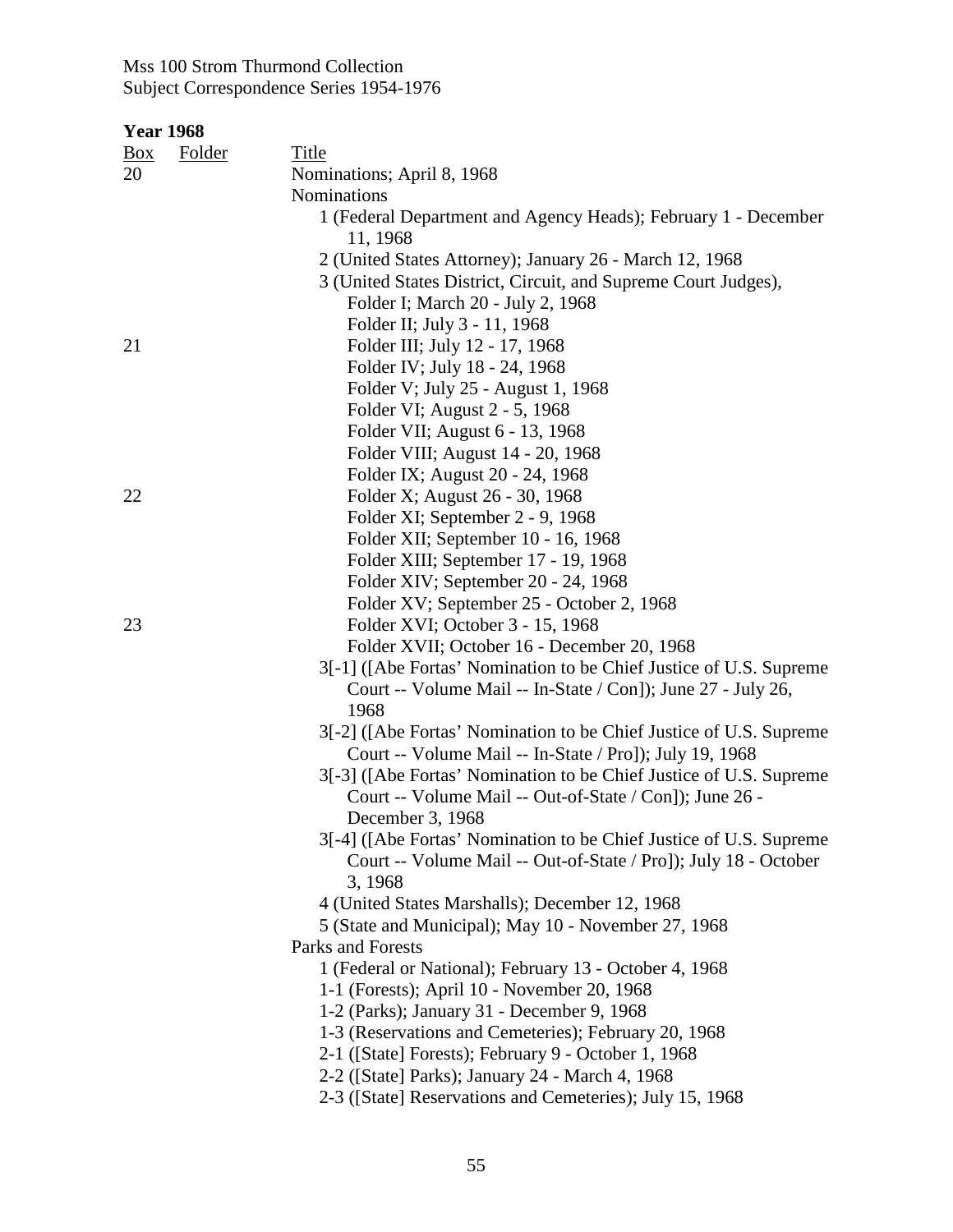| <b>Year 1968</b> |               |                                                                                                                          |
|------------------|---------------|--------------------------------------------------------------------------------------------------------------------------|
| <u>Box</u>       | <b>Folder</b> | <b>Title</b>                                                                                                             |
|                  |               | Personal                                                                                                                 |
| 23               |               | 1 (Finance); January 17 - September 5, 1968                                                                              |
|                  |               | 1-1 (Contributions); February - December 31, 1968                                                                        |
|                  |               | 1-4 (Jean Crouch Thurmond Scholarship Fund); February 13 -                                                               |
|                  |               | August 4, 1968                                                                                                           |
|                  |               | 1-5 (Strom Thurmond Foundation, Inc.); August 16 - September 19,<br>1968                                                 |
| 24               |               | 2 (Appointments, Invitations, Engagements); January 10 -<br>December 20, 1968                                            |
|                  |               | 2-1 (Appointments with Constituents); January 23 - November 19,<br>1968                                                  |
|                  |               | 2-2 (Appointments with Others); January 9 - December 6, 1968<br>2-3 (Invitations Accepted and Attended -- Out-of-State), |
|                  |               | Folder I; January 3 - February 7, 1968                                                                                   |
|                  |               | Folder II; February 10 - March 29, 1968                                                                                  |
|                  |               | Folder III; April 1 - May 29, 1968                                                                                       |
|                  |               | Folder IV; June 4 - December 19, 1968                                                                                    |
|                  |               | 2-3 (Invitations Accepted and Attended -- South Carolina),                                                               |
|                  |               | Folder I; January 3 - February 19, 1968                                                                                  |
| 25               |               | Folder II; February 20 - April 29, 1968                                                                                  |
|                  |               | Folder III; May 8 - August 31, 1968                                                                                      |
|                  |               | Folder IV; September 4 - December 12, 1968                                                                               |
|                  |               | 4 (Board of Trustees, Advisory Boards, etc.); February 9 - August                                                        |
|                  |               | 22, 1968                                                                                                                 |
|                  |               | 4-1 (American Legion); June 10 - August 4, 1968                                                                          |
|                  |               | 4-2 (Bob Jones University); February 19 - September 21, 1968                                                             |
|                  |               | 4-4 (Freedoms Foundation); January 3 - October 30, 1968                                                                  |
|                  |               | 4-5 (Boy Scouts of America); January - December 9, 1968                                                                  |
|                  |               | 4-6 (Young Americans for Freedom); [c. January 29] - December                                                            |
|                  |               | 15, 1968                                                                                                                 |
|                  |               | 5 (Organizations -- Memberships); January 29 - December 3, 1968                                                          |
|                  |               | 5-1 (Senate Prayer Breakfast Group); January 15 - December 10,<br>1968                                                   |
|                  |               | 6-1 (Reserve Officers Association [ROA]); January 29 - November<br>13, 1968                                              |
|                  |               | 6-3 (Association of the U.S. Army [AUSA]); June - October 1,<br>1968                                                     |
| 26               |               | Political Affairs; January 18 - December 5, 1968                                                                         |
|                  |               | <b>Political Affairs</b>                                                                                                 |
|                  |               | 1 (Campaigns); January 4 - December 4, 1968                                                                              |
|                  |               | 1-1 (Offers to Help); February 6 - November 4, 1968                                                                      |
|                  |               | 2 (Elections); January 30 - December 11, 1968                                                                            |
|                  |               | 2-1 (Electoral College); February 23 - December 31, 1968                                                                 |
|                  |               |                                                                                                                          |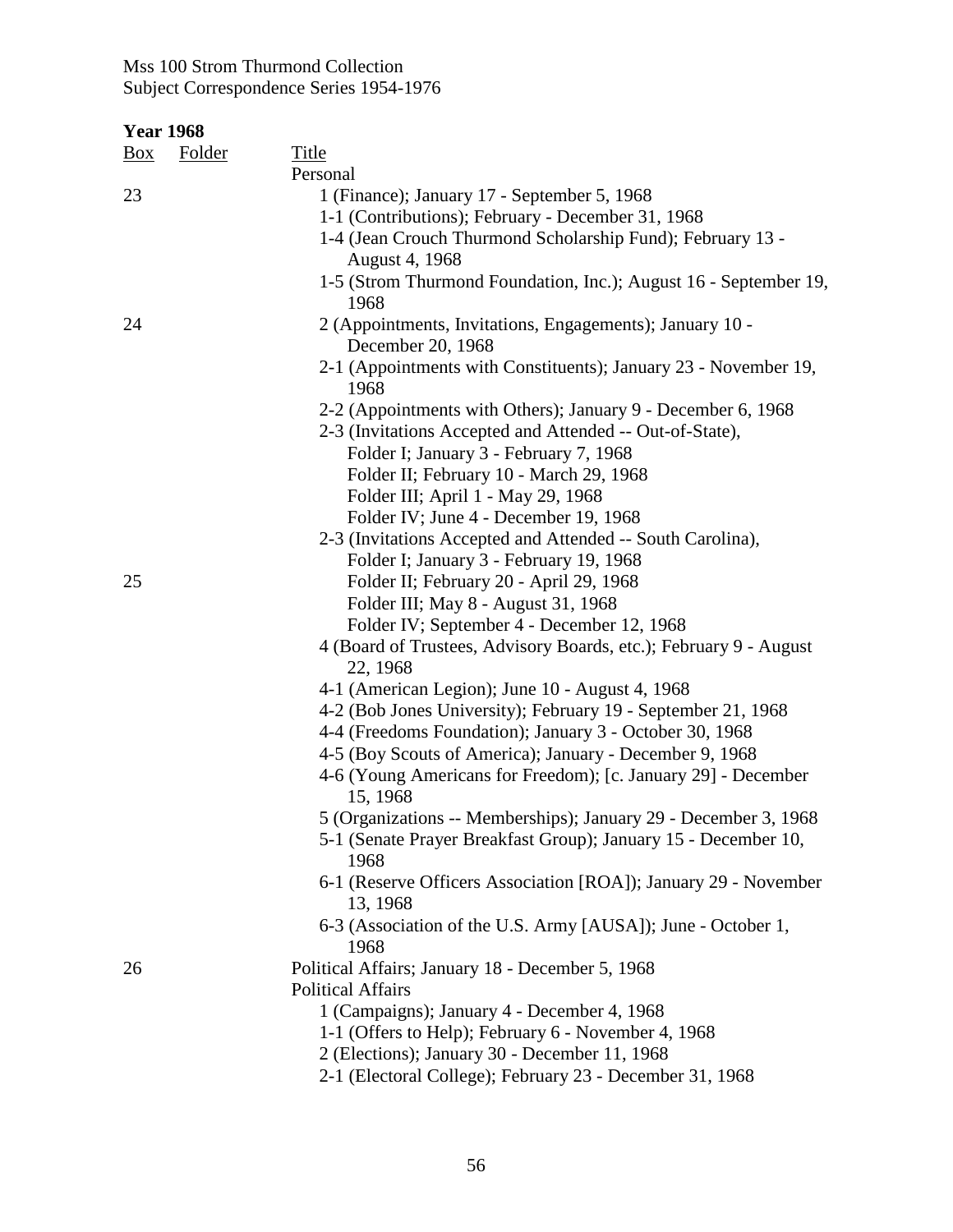| <b>Box</b> | <b>Folder</b> | <b>Title</b>                                                   |
|------------|---------------|----------------------------------------------------------------|
|            |               | <b>Political Affairs</b>                                       |
|            |               | 2-1-1 (Presidential Election),                                 |
| 26         |               | Folder I; January 18 - April 25, 1968                          |
|            |               | Folder II; May 2 - June 30, 1968                               |
|            |               | Folder III; July 1 - 31, 1968                                  |
| 27         |               | Folder IV; August 1 - 20, 1968                                 |
|            |               | Folder V; August 21 - 30, 1968                                 |
|            |               | Folder VI; September 3 - 16, 1968                              |
|            |               | Folder VII; September 17 - 30, 1968                            |
|            |               | Folder VIII; October 1-10, 1968                                |
|            |               | Folder IX; October 11 - 24, 1968                               |
|            |               | Folder X; October 25 - November 9, 1968                        |
| 28         |               | Folder XI; November 11 - 21, 1968                              |
|            |               | Folder XII; November 22 - December 30, 1968                    |
|            |               | 2-1-1[-1] ([George Wallace Campaign for President -- Volume    |
|            |               | Mail -- Out-of-State / Pro]); [October 4] - November 18, 1968  |
|            |               | 3 (Major Parties); January 2 - December 20, 1968               |
|            |               | 3-1-1 (South Carolina Republican Party),                       |
|            |               | Folder I; January 10 - June 26, 1968                           |
|            |               | Folder II; July 1 - December 19, 1968                          |
|            |               | 3-1-1-1-1 (Nixon-Agnew Campaign : Offers to Help); August 13 - |
|            |               | December 20, 1968                                              |
|            |               | 3-2 (Democrat Party); May 31 - August 29, 1968                 |
|            |               | 4 (Voting Rights),                                             |
|            |               | Folder I; January 22 - November 20, 1968                       |
|            |               | Folder II; November 22 - December 5, 1968                      |
| 29         |               | 5 (Administration),                                            |
|            |               | Folder I; September 26 - November 20, 1968                     |
|            |               | Folder II; November 21 - December 2, 1968                      |
|            |               | Folder III; December 3 - 18, 1968                              |
|            |               | Postal Affairs; January 15 - October 15, 1968                  |
|            |               | Postal Affairs                                                 |
|            |               | 1 (Parcel Post); July 26 - December 28, 1968                   |
|            |               | 2 (Postage and Postage Rates, Mail Permits); January 15 -      |
|            |               | November 20, 1968                                              |
|            |               | 3 (Stamps); January 16 - December 19, 1968                     |
|            |               | 4 (Transportation of Mail, Zip Codes),                         |
|            |               | Folder I; February 1 - August 9, 1968                          |
|            |               | August 13 - December 9, 1968<br>Folder II;                     |
|            |               | 5 (South Carolina Post Offices and Rural Routes); April 18 -   |
|            |               | December 10, 1968                                              |
|            |               | 5-2 (Aiken County); March 21 - October 15, 1968                |
|            |               | 5-3 (Allendale County); May 10, 1968                           |
| 30         |               | 5-4 (Anderson County); February 9 - December 10, 1968          |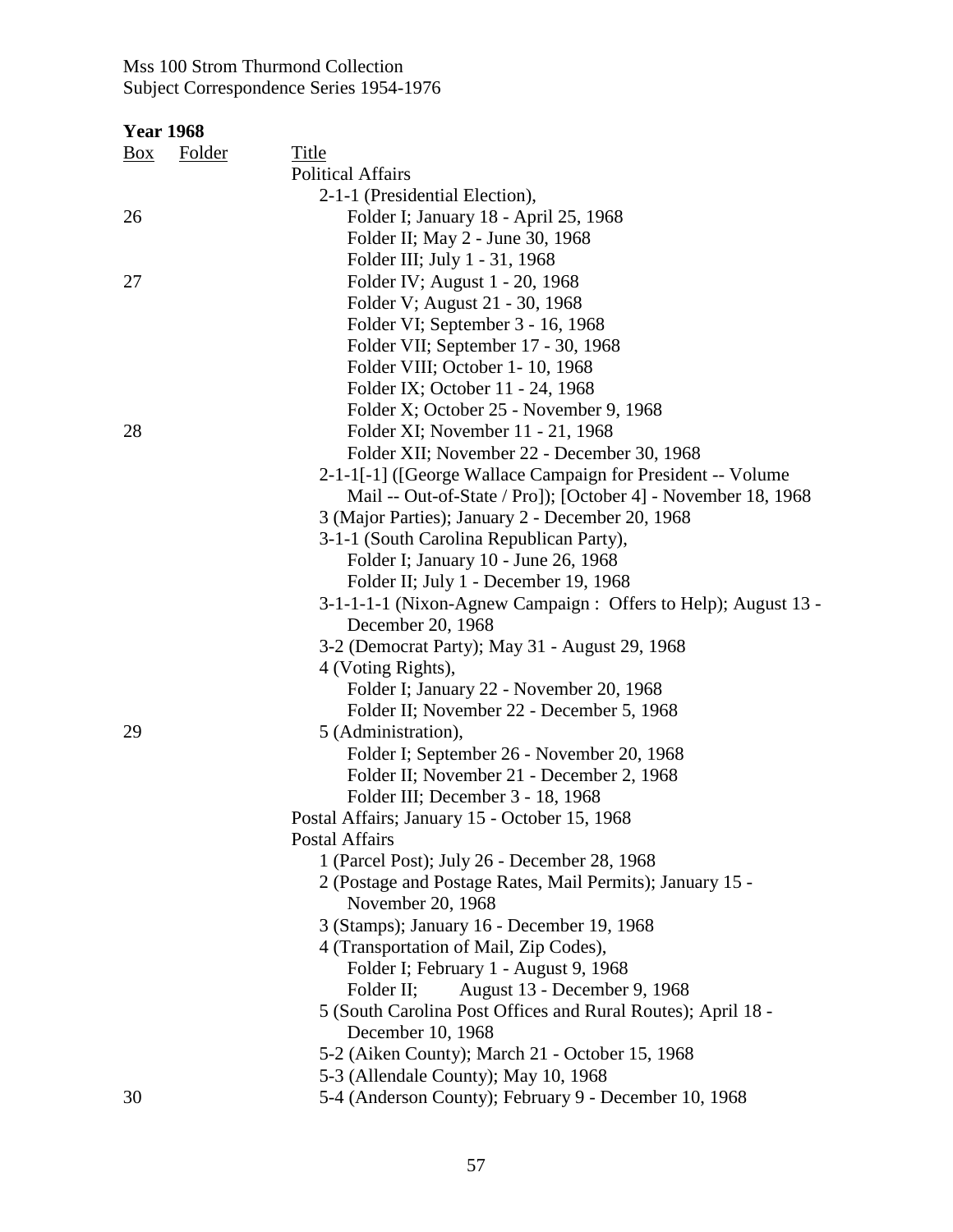| <u>Box</u> | Folder | Title                                                                 |
|------------|--------|-----------------------------------------------------------------------|
|            |        | Postal Affairs                                                        |
| 30         |        | 5-5 (Bamberg County); May 21, 1968                                    |
|            |        | 5-7 (Beaufort County); December 11, 1968                              |
|            |        | 5-8 (Berkeley County); February 21 - September 12, 1968               |
|            |        | 5-9 (Calhoun County); August 3, 1968                                  |
|            |        | 5-10 (Charleston County); January 5 - July 22, 1968                   |
|            |        | 5-12 (Chester County); April 4 - December 21, 1968                    |
|            |        | 5-13 (Chesterfield County); April 25, 1968                            |
|            |        | 5-16 (Darlington County); July 25, 1968                               |
|            |        | 5-18 (Dorchester County); April 29 - December 12, 1968                |
|            |        | 5-20 (Fairfield County); April 4 - December 16, 1968                  |
|            |        | 5-23 (Greenville County); May 24 - August 5, 1968                     |
|            |        | 5-24 (Greenwood County); October 16 - 26, 1968                        |
|            |        | 5-25 (Hampton County); January 19, 1968                               |
|            |        | 5-26 (Horry County); April 18 - December 16, 1968                     |
|            |        | 5-28 (Kershaw County); July 31 - October 8, 1968                      |
|            |        | 5-29 (Lancaster County); January 23 - April 19, 1968                  |
|            |        | 5-30 (Laurens County); November 22, 1968                              |
|            |        | 5-32 (Lexington County); January 6 - August 14, 1968                  |
|            |        | 5-33 (Marion County); January 5, 1968                                 |
|            |        | 5-34 (Marlboro County); June 7 - September 25, 1968                   |
|            |        | 5-37 (Oconee County); September 11, 1968                              |
|            |        | 5-38 (Orangeburg County); June 19 - October 8, 1968                   |
|            |        | 5-39 (Pickens County); April 26 - December 10, 1968                   |
|            |        | 5-40 (Richland County); January 3 - December 16, 1968                 |
|            |        | 5-42 (Spartanburg County); December 13, 1968                          |
|            |        | 5-43 (Sumter County); April 4 - June 26, 1968                         |
|            |        | 5-44 (Union County); April 4, 1968                                    |
|            |        | 5-45 (Williamsburg County); April 4 - May 23, 1968                    |
|            |        | 5-46 (York County); June 19, 1968                                     |
|            |        | Power                                                                 |
|            |        | 2 (Public); April 19, 1968                                            |
|            |        | 2-1 (Rural Electrification Administration [REA]); March 30 -          |
|            |        | October 23, 1968                                                      |
|            |        | <b>Public Relations</b>                                               |
|            |        | 1 (Anonymous, Incoherent Letters); February 17 - December 31,<br>1968 |
|            |        | 4 (Complaints, Criticisms); April 23 - October 9, 1968                |
|            |        | 8-1 (Press Releases); March 6 - October 29, 1968                      |
|            |        | 8-2 (Radio Releases and Tapes); January 2 - November 26, 1968         |
| 31         |        | 8-3 (TV Releases and Tapes); January 20 - December 31, 1968           |
|            |        | 8-4 (Magazine Articles); January 11 - July 15, 1968                   |
|            |        | 8-5 (Weekly Newsletters); September 17, 1968                          |
|            |        |                                                                       |
|            |        |                                                                       |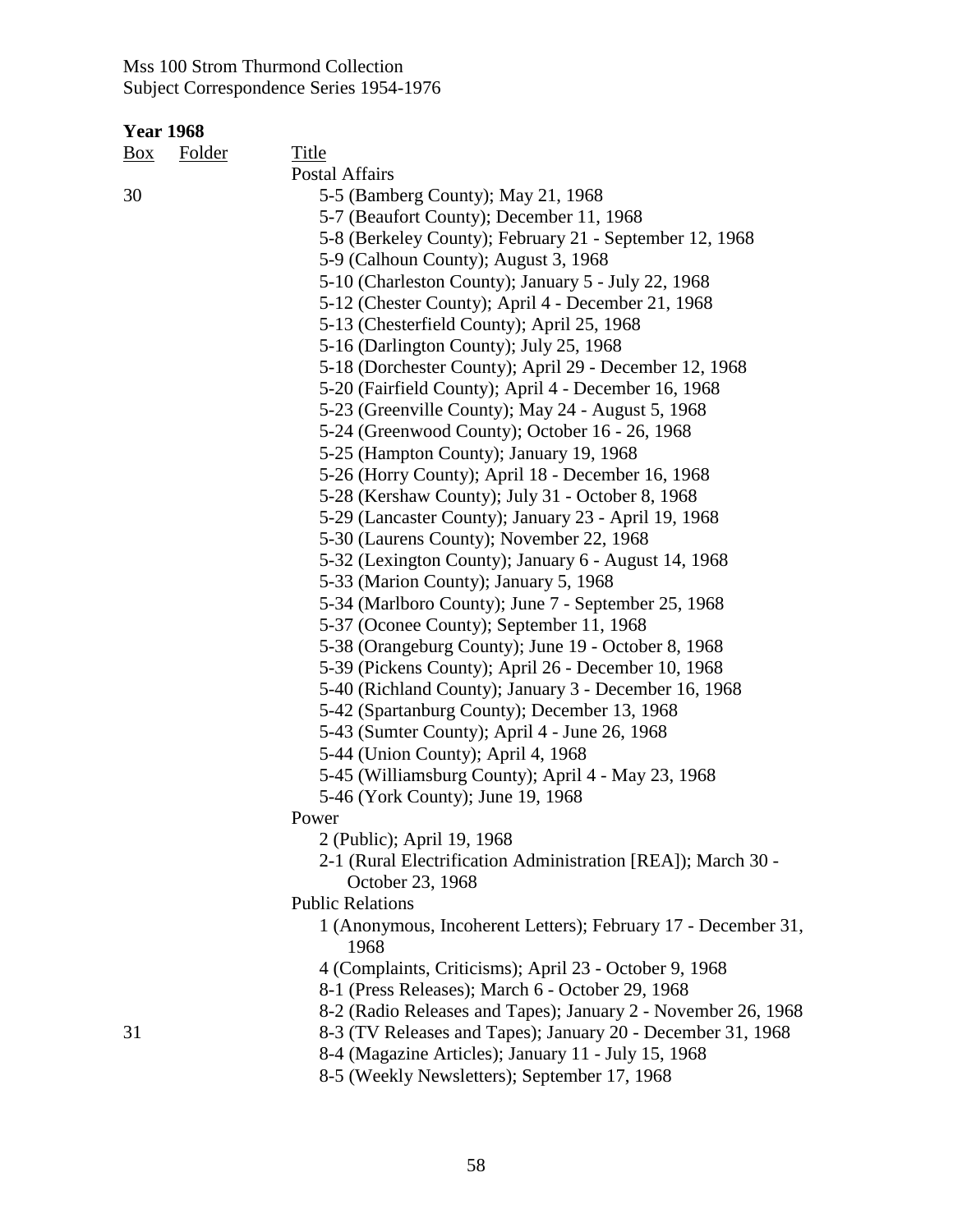| Box | Folder | <b>Title</b>                                                                         |
|-----|--------|--------------------------------------------------------------------------------------|
|     |        | <b>Public Relations</b>                                                              |
| 31  |        | 10-5 (Publications and Information); January 8 - November 27,<br>1968                |
|     |        | 10-5-2 (Information for Term Papers, etc.); January 18 - December<br>16, 1968        |
|     |        | 10-5-3 (Other Information); July 9 - December 17, 1968                               |
|     |        | Recreation                                                                           |
|     |        | 1 (Facilities); January 31 - December 17, 1968                                       |
|     |        | 2 (Sports and Sporting Events); May 22 - July 20, 1968                               |
|     |        | <b>Rivers and Harbors</b>                                                            |
|     |        | 1 (Ports, Harbors, Shipyards, Docks); July 12 - December 6, 1968                     |
|     |        | 2 (Ships, Shipping); February 21, 1968                                               |
|     |        | 3 (Dams, Reservoirs); February 1 - December 12, 1968                                 |
|     |        | 3-1 (Clarks Hill Reservoir); April 11 - August 27, 1968                              |
|     |        | 3-2 (Hartwell Dam); March 20 - December 28, 1968                                     |
|     |        | 4 (Rivers); January 11 - September 19, 1968                                          |
|     |        | Roads; October 11, 1968                                                              |
|     |        | Roads                                                                                |
|     |        | 1 (Federal Roads); April 22 - December 9, 1968                                       |
|     |        | 2 (State Roads),                                                                     |
|     |        | Folder I; January 8 - July 29, 1968                                                  |
| 32  |        | Folder II; August 9 - December 19, 1968<br>Salaries                                  |
|     |        | 1 (Federal Employees); May 10 - December 21, 1968                                    |
|     |        | 1-1 (Postal Employees); April 3 - 4, 1968                                            |
|     |        | Selective Service; March 19 - November 19, 1968                                      |
|     |        | <b>Selective Service</b>                                                             |
|     |        | 1 (Deferment Policy); January 22 - August 28, 1968                                   |
|     |        | 2 (Universal Military Training); March 11 - 18, 1968                                 |
|     |        | Social Security; January 4 - November 13, 1968                                       |
|     |        | Social Security                                                                      |
|     |        | 1 (Benefits); January 4 - December 12, 1968                                          |
|     |        | 1-1 (Increased Annuities); May 20 - November 1, 1968                                 |
|     |        | 1-2 (Reduction of Age Requirements); November 25, 1968                               |
|     |        | 2 (Eligibility); October 11 - December 16, 1968                                      |
|     |        | <b>State Government</b>                                                              |
|     |        | 1 (Departments); May 3, 1968                                                         |
|     |        | 2 (Independent Agencies and Offices); April 26, 1968                                 |
|     |        | 4 (States' Rights); February 7 - October 19, 1968                                    |
|     |        | Taxes; February 24 - December 16, 1968<br>1 (Federal); January 5 - November 21, 1968 |
|     |        | 1-1 (Excise Taxes); June 1, 1968                                                     |
|     |        | 1-2 (Income Taxes); January 11 - December 19, 1968                                   |
|     |        |                                                                                      |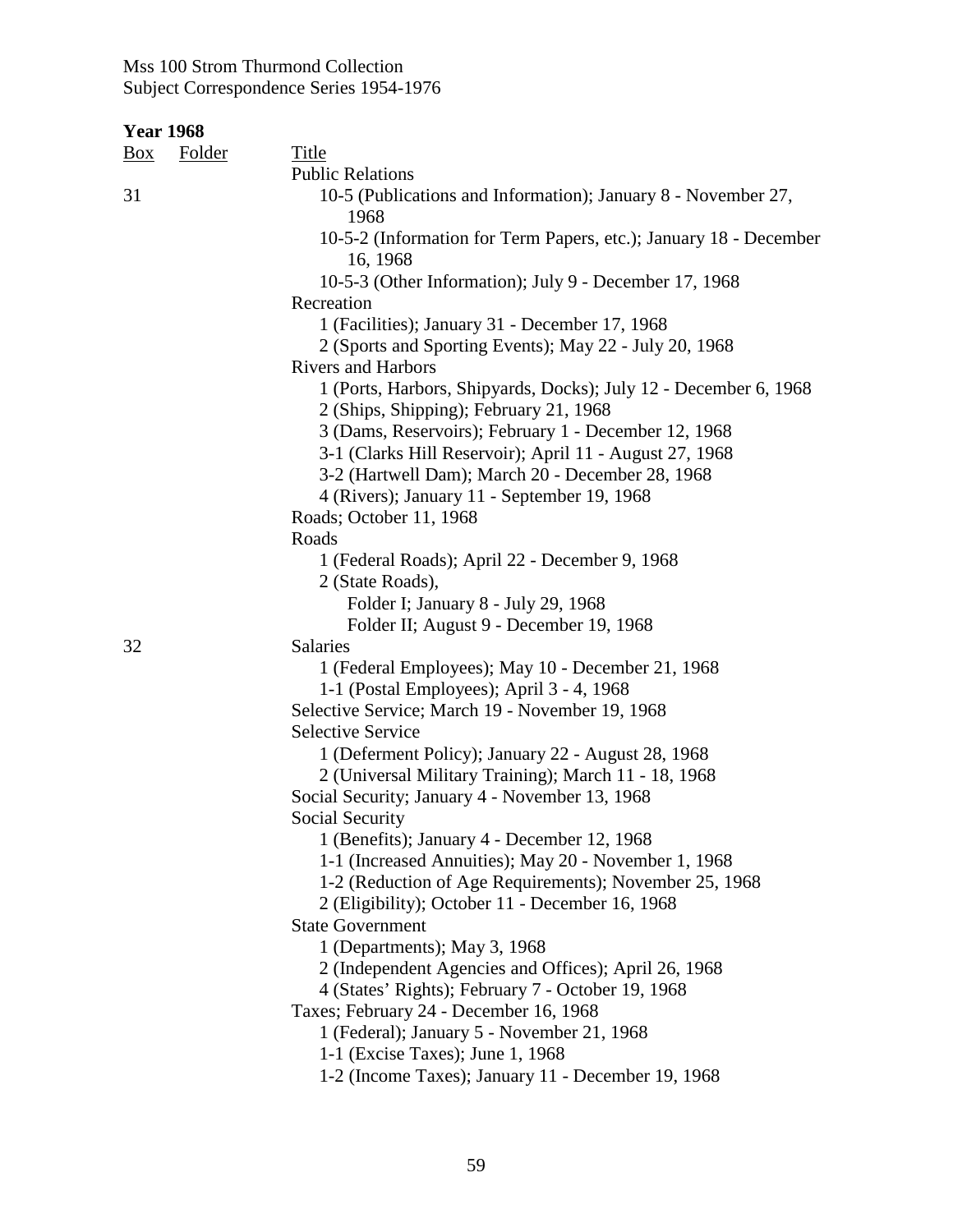| <b>Year 1968</b> |        |                                                                     |
|------------------|--------|---------------------------------------------------------------------|
| Box              | Folder | <b>Title</b>                                                        |
|                  |        | Taxes                                                               |
| 32               |        | 1-2-1 (Increase in Income Taxes),                                   |
|                  |        | Folder I; January 3 - April 19, 1968                                |
|                  |        | Folder II; April 22 - May 28, 1968                                  |
| 33               |        | Folder III; May 29 - June 28, 1968                                  |
|                  |        | Folder IV; July 2 - October 7, 1968                                 |
|                  |        | 1-2-2 (Exemptions); January 11 - December 3, 1968                   |
|                  |        | 2 (State); January 30 - December 28, 1968                           |
|                  |        | Trade                                                               |
|                  |        | 1 (Import - Export Matters),                                        |
|                  |        | Folder I; January 23 - June 27, 1968                                |
|                  |        | Folder II; July 2 - December 19, 1968                               |
|                  |        | 2 (Tariffs, Trade Agreements); January 20 - October 10, 1968        |
|                  |        | 2-1 (Textiles),                                                     |
|                  |        | Folder I; January 4 - July 17, 1968                                 |
|                  |        | Folder II; August 10 - December 19, 1968                            |
|                  |        | 3 (Foreign Trade); January 15 - December 10, 1968                   |
| 34               |        | 3-1 (Trading with the Enemy); January 15 - December 18, 1968        |
|                  |        | 4 (Domestic Trade),                                                 |
|                  |        | Folder I; July 1, 1967 - July 22, 1968                              |
|                  |        | Folder II; July 25 - December 30, 1968                              |
|                  |        | Transportation                                                      |
|                  |        | 1 (Motor Carriers); January 12 - October 15, 1968                   |
|                  |        | 1-1 (Public Roads); August 1 - November 27, 1968                    |
|                  |        | 2 (Railroads); January 8 - October 8, 1968                          |
|                  |        | 2-1 (Freight Rates); January - December 18, 1968                    |
|                  |        | 2-2 (Discontinuance of Trains); January 4 - November 20, 1968       |
|                  |        | 3 (Water Transportation); January 14 - October 2, 1968              |
|                  |        | Un-American Activities; April 25 - November 20, 1968                |
|                  |        | <b>Un-American Activities</b>                                       |
|                  |        | 1 (Communism); January 16 - December 9, 1968                        |
|                  |        | 1-1 (Castro - Cuba Situation); March 20 - June 5, 1968              |
|                  |        | 2 (Information for Investigations); January 24 - September 10, 1968 |
| 35               |        | Veterans; January 16 - August 28, 1968                              |
|                  |        | Veterans                                                            |
|                  |        | 1 (Medicine and Surgery); May 28 - December 21, 1968                |
|                  |        | 3 (Education and Schooling); June 6, 1968                           |
|                  |        | 4 (Loans); October 24, 1968                                         |
|                  |        | 5 (Annuities, Pensions and Disability); February 13 - October 8,    |
|                  |        | 1968                                                                |
|                  |        | 5-1 (World War I Veterans); January 29 - December 2, 1968           |
|                  |        | 5-2 (Widow's Pensions); April 18, 1968                              |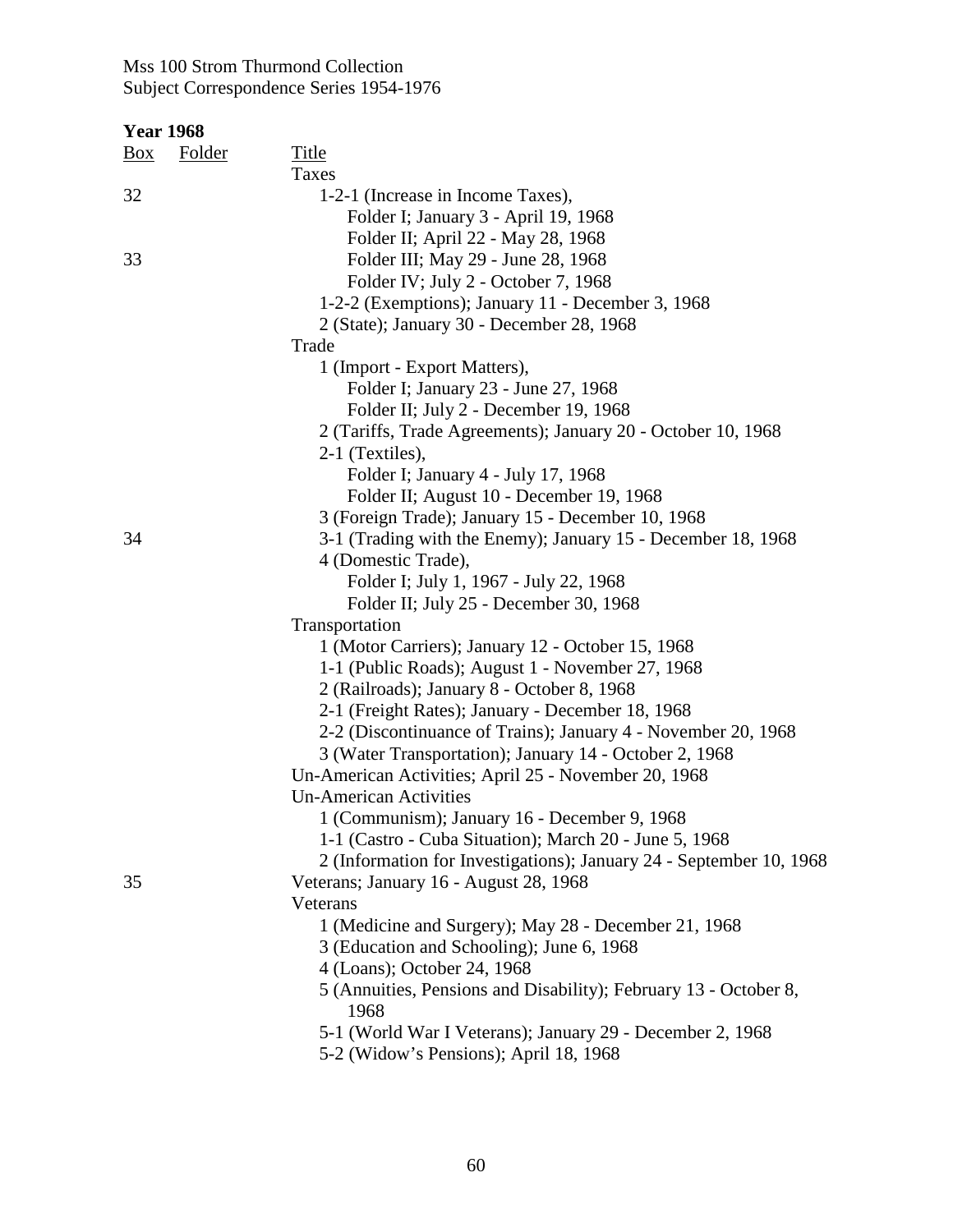| <b>Year 1969</b> |        |                                                                    |
|------------------|--------|--------------------------------------------------------------------|
| $\frac{Box}{}$   | Folder | Title                                                              |
| $\mathbf{1}$     |        | Administration                                                     |
|                  |        | 1-1-2 (Office Staff); March 14, 1969                               |
|                  |        | 2-1 (Form Letters); January 16 - December 18, 1969                 |
|                  |        | Agriculture; January 8, 1969                                       |
|                  |        | Agriculture                                                        |
|                  |        | 1 (Animals and Animal Products); March 3 - December 18, 1969       |
|                  |        | 2 (Dairy Products); March 18 - August 4, 1969                      |
|                  |        | 3 (Poultry); December 16 - 18, 1969                                |
|                  |        | 4 (Entomology [Insects]); October 14 - December 16, 1969           |
|                  |        | 5 (Commodities); February 20 - December 19, 1969                   |
|                  |        | 5-1 (Cotton); January 3 - November 13, 1969                        |
|                  |        | 5-1-1 (Cotton Allotments); January 14, 1969                        |
|                  |        | 5-1-2 (Cotton Price Support); May 8 - August 26, 1969              |
|                  |        | 5-2 (Tobacco); March 10 - December 18, 1969                        |
|                  |        | 5-2-1 (Tobacco Allotments); January 22 - June 27, 1969             |
|                  |        | 5-2-2 (Tobacco Pricing and Legislation); June 18 - July 25, 1969   |
|                  |        | 5-3 (Grains); January 28 - October 16, 1969                        |
|                  |        | 5-4 (Fruits and Vegetables); March 10 - August 29, 1969            |
|                  |        | 6 (Farm Programs); January 7 - November 7, 1969                    |
| $\overline{2}$   |        | 6-1 (Soil Conservation); February 7 - June 18, 1969                |
|                  |        | 7 (Agriculture Research); March 13 - November 26, 1969             |
|                  |        | Appropriations                                                     |
|                  |        | 1 (Federal),                                                       |
|                  |        | Folder I; February 10 - December 3, 1969                           |
|                  |        | Folder II; December 4 - 31, 1969                                   |
|                  |        | 2 (State); May 21 - July 25, 1969                                  |
|                  |        | Atomic Energy; May 13, 1969                                        |
|                  |        | <b>Atomic Energy</b>                                               |
|                  |        | 1-1 (Savannah River Plant); June 13 - December 17, 1969            |
|                  |        | Aviation; July 2 - 3, 1968                                         |
|                  |        | Aviation                                                           |
|                  |        | 1 (Airports and Airways),                                          |
|                  |        | Folder I; February 12 - September 2, 1969                          |
|                  |        | Folder II; September 4 - December 6, 1969                          |
|                  |        | 2 (Air Safety Rules and Regulations); January 8 - July 23, 1969    |
|                  |        | 3 (Air Passenger and Freight Traffic); January 25 - December 19,   |
|                  |        | 1969                                                               |
|                  |        | 4 (Federal Aid to Aviation Legislation); March 29 - April 30, 1969 |
|                  |        | 5 (NASA; Space Programs); January 7 - October 12, 1969             |
| 3                |        | <b>Beverages</b>                                                   |
|                  |        | 1 (Alcoholic Beverages); February 12 - July 23, 1969               |
|                  |        | 1-1 (Advertising and Alcoholic Beverages); March 5 - 18, 1969      |
|                  |        | 1-2 (Control of Alcoholic Beverages); May 19, 1969                 |
|                  |        | Civic Support; August 7, 1969                                      |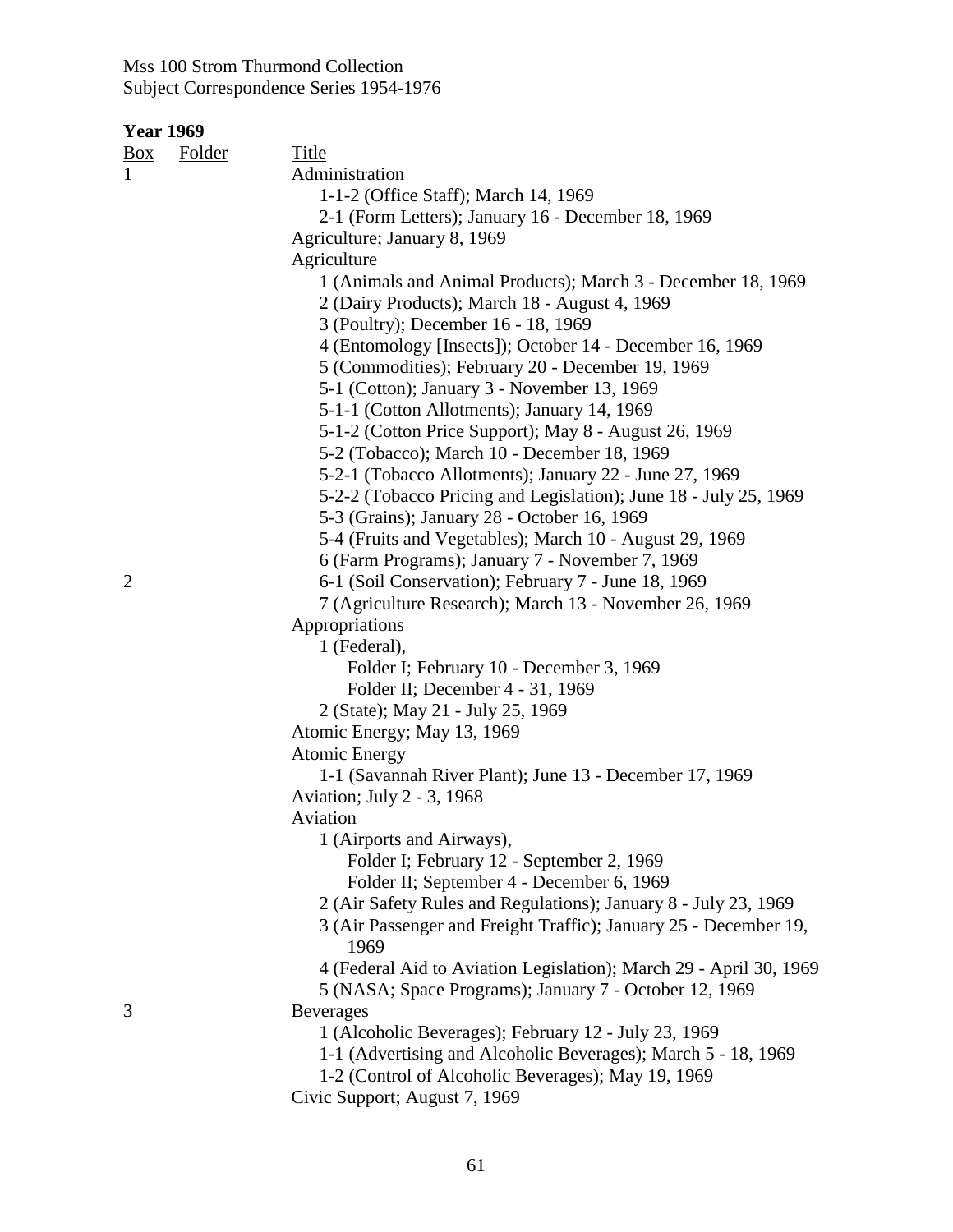| Box | Folder | Title                                                           |
|-----|--------|-----------------------------------------------------------------|
| 3   |        | Civil Rights; April 9 - July 24, 1968                           |
|     |        | Civil Rights                                                    |
|     |        | 1 (Civil Rights Legislation); May 15 - September 25, 1969       |
|     |        | 2 (School Desegregation Plan),                                  |
|     |        | Folder I; January 10 - May 26, 1969                             |
|     |        | Folder II; June 2 - 25, 1969                                    |
|     |        | Folder III; July 1 - 18, 1969                                   |
|     |        | Folder IV; July 21 - 31, 1969                                   |
|     |        | Folder V; August 1 - 30, 1969                                   |
| 4   |        | Folder VI; September 2 - 29, 1969                               |
|     |        | Folder VII; October 1 - December 20, 1969                       |
|     |        | 2[-1] ([Volume Mail Concerning Integration and Civil Rights]);  |
|     |        | February 6 - April 17, 1969                                     |
|     |        | 3 (Discrimination, Race Relations),                             |
|     |        | Folder I; January 2 - April 30, 1969                            |
|     |        | Folder II; May 6 - July 31, 1969                                |
|     |        | Folder III; August 1 - November 21, 1969                        |
|     |        | 4 (Human Rights); April 29 - September 30, 1969                 |
|     |        | 5 (Civil Rights Organizations); March 3 - August 5, 1969        |
|     |        | Civil Service,                                                  |
|     |        | Folder I; February 7 - July 30, 1969                            |
| 5   |        | Folder II; August 13 - December 31, 1969                        |
|     |        | Coastal Plains Regional Committee; April 25, 1969               |
|     |        | Committees and Organizations                                    |
|     |        | 1 (House Committees); July 22 - September 9, 1969               |
|     |        | 2 (Senate Committees); January 10 - December 4, 1969            |
|     |        | 2-1 (Senate Armed Services Committee); June 12, 1969            |
|     |        | 2-1-1 (Preparedness Investigating Subcommittee); April 1, 1969  |
|     |        | 2-2 (Juvenile Delinquency Subcommittee); March 12 - 19, 1969    |
|     |        | 2-2-1 (Senate Judiciary Subcommittees); February 6 - October 9, |
|     |        | 1969                                                            |
|     |        | 2-3 (Legislation Proposed by Subcommittees); October 6, 1969    |
|     |        | 3 (Civic Clubs); March 3 - April 24, 1969                       |
|     |        | 3-2 (Charities); August 1, 1969                                 |
|     |        | Communications; December 2, 1969                                |
|     |        | Communications                                                  |
|     |        | 1 (Television),                                                 |
|     |        | Folder I; January 30 - June 20, 1969                            |
|     |        | Folder II; July 3 - October 17, 1969                            |
| 6   |        | Folder III; November 4 - 25, 1969                               |
|     |        | Folder IV; November 26 - December 30, 1969                      |
|     |        | 2 (Radio),                                                      |
|     |        | Folder I; February 8 - September 5, 1969                        |
|     |        | Folder II; September 9 - December 12, 1969                      |
|     |        |                                                                 |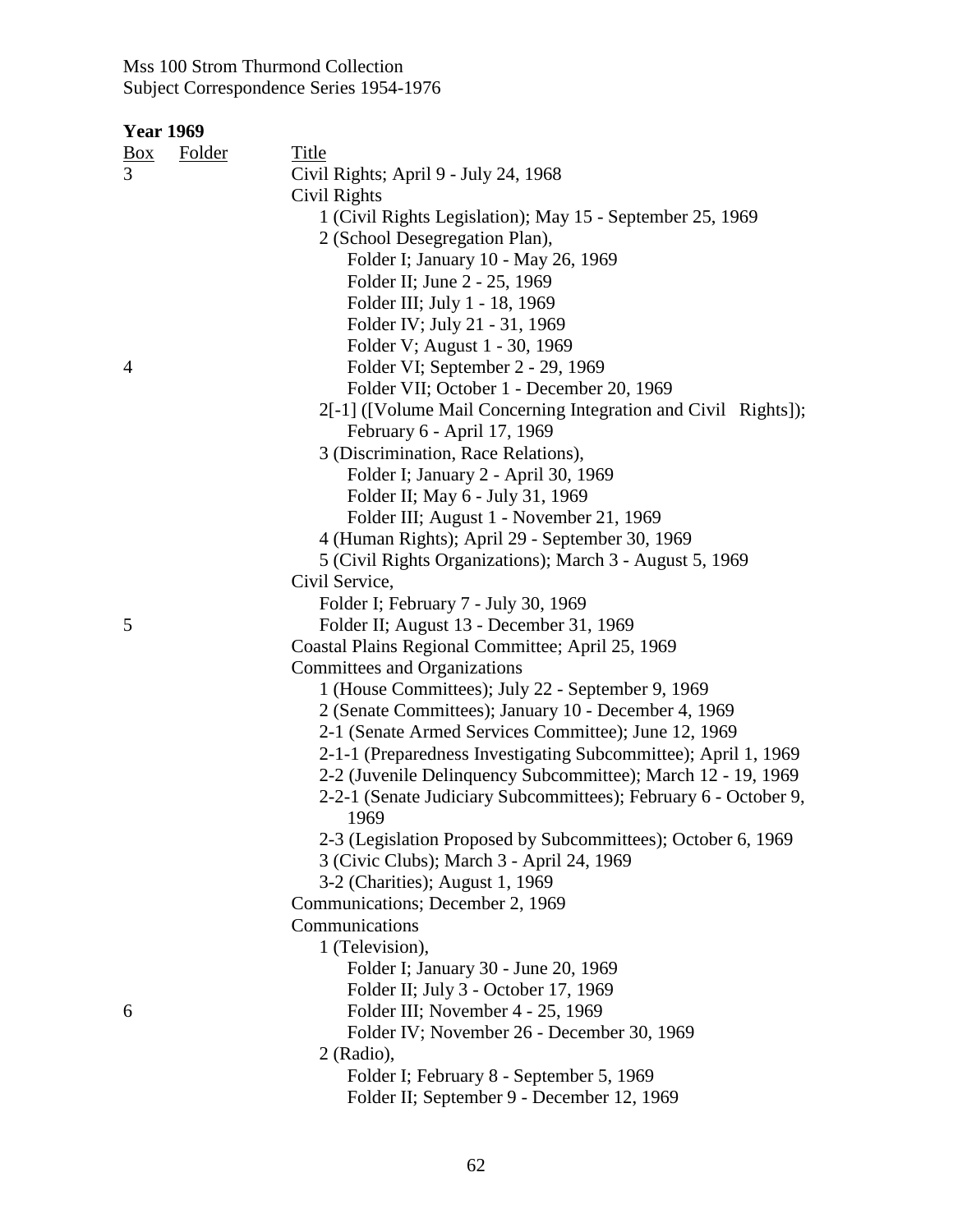| <b>Year 1969</b> |               |                                                                                    |
|------------------|---------------|------------------------------------------------------------------------------------|
| $\frac{Box}{}$   | <b>Folder</b> | Title                                                                              |
| 6                |               | Communications                                                                     |
|                  |               | 3 (Music); July 28, 1969                                                           |
|                  |               | 4 (Movies); March 7, 1969                                                          |
|                  |               | 5 (Telephone and Telegraph); April 5 - November 24, 1969                           |
|                  |               | 6 (Newspapers); January 8 - December 9, 1969                                       |
|                  |               | 8 (Obscenity),                                                                     |
|                  |               | Folder I; January 2 - February 25, 1969                                            |
|                  |               | Folder II; February 26 - March 31, 1969                                            |
|                  |               | Folder III; April 1 - July 11, 1969                                                |
| 7                |               | Folder IV; July 16 - December 31, 1969                                             |
|                  |               | Congressional                                                                      |
|                  |               | 3 (Congressional Record); March 12 - December 11, 1969                             |
|                  |               | Crime; March 13 - April 17, 1969                                                   |
|                  |               | Crime                                                                              |
|                  |               | 1 (Juvenile Delinquency); October 7, 1969                                          |
|                  |               | 2 (Capital Punishment); January 29 - October 2, 1969                               |
|                  |               | 3 (Weapons Control),                                                               |
|                  |               | Folder I; January 9 - February 6, 1969                                             |
|                  |               | Folder II; February 12 - December 17, 1969                                         |
|                  |               | 4 (Police Training); April 11 - November 3, 1969                                   |
|                  |               | 5 (Civil Disorder),                                                                |
|                  |               | Folder I; January 28 - May 13, 1969                                                |
|                  |               | Folder II; May 15 - June 3, 1969                                                   |
| 8                |               | Folder III; June 3 - December 15, 1969                                             |
|                  |               | <b>Disasters</b>                                                                   |
|                  |               | 2 (Floods); April 18 - June 24, 1969                                               |
|                  |               | 3 (Legislation); October 24, 1969                                                  |
|                  |               | 4 (Emergency Relief); February 21 - May 13, 1969                                   |
|                  |               | Education; April 17, 1969                                                          |
|                  |               | Education                                                                          |
|                  |               | 1 (Colleges and Universities),                                                     |
|                  |               | Folder I; January 10 - May 26, 1969                                                |
|                  |               | Folder II; June 3 - August 28, 1969                                                |
|                  |               | Folder III; October 4 - December 22, 1969                                          |
|                  |               | 2 (Programs); April 4 - November 17, 1969                                          |
|                  |               | 3 (Federal Aid); January 15 - December 17, 1969                                    |
|                  |               | 3-1 (Health, Education and Welfare Announcements); June 16 -<br>September 23, 1969 |
|                  |               | 3-2 (Aid to Impacted Areas); March 10 - December 16, 1969                          |
| 9                |               | 3-4 (National Defense and Educational Loan Program); April 22 -                    |
|                  |               | November 14, 1969                                                                  |
|                  |               | 4 (Libraries); January 14 - October 17, 1969                                       |
|                  |               | 4-1 (Federal Aid to Libraries); March 6 - April 24, 1969                           |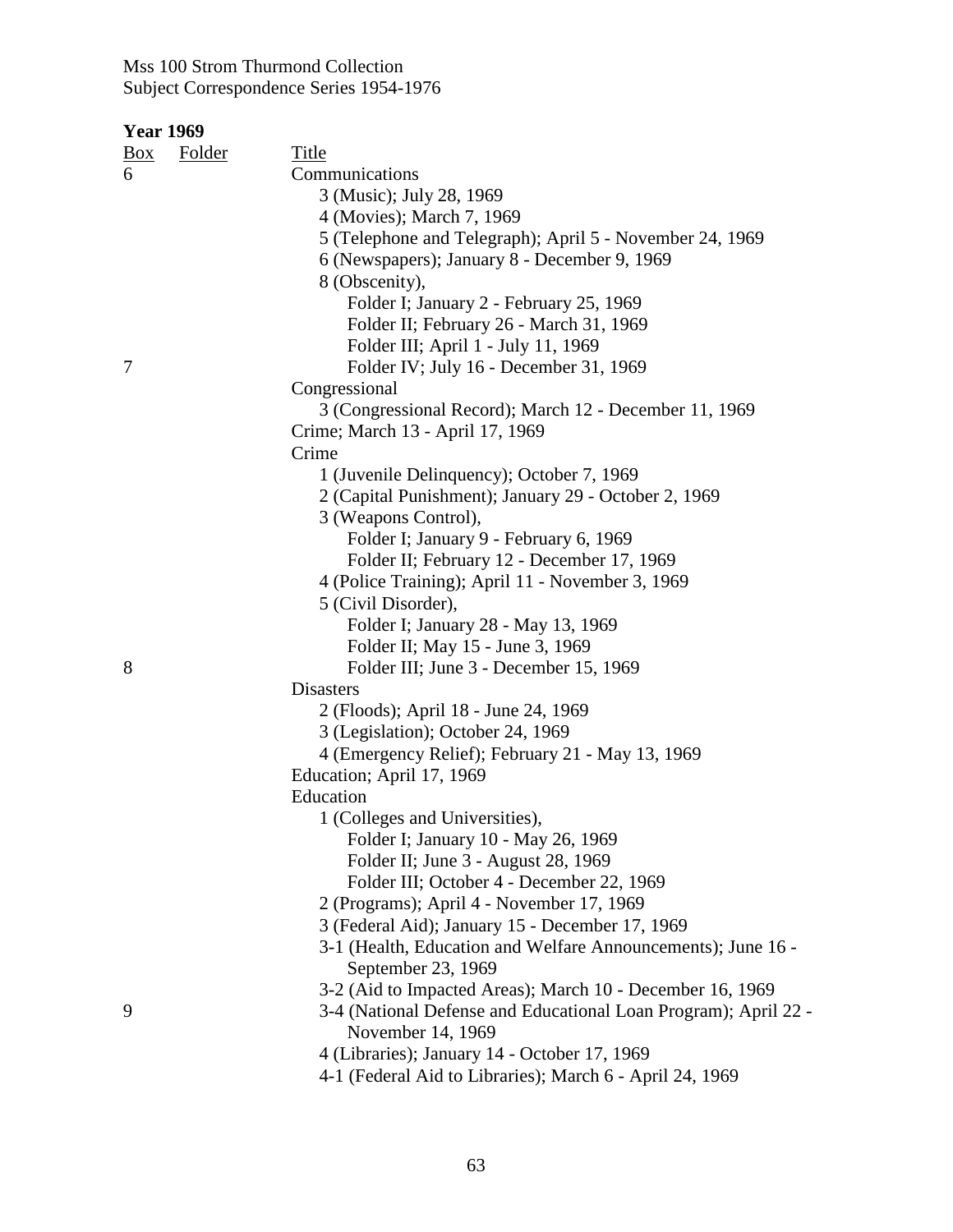|            | <b>Year 1969</b> |                                                              |
|------------|------------------|--------------------------------------------------------------|
| <u>Box</u> | <b>Folder</b>    | <b>Title</b>                                                 |
| 9          |                  | Education                                                    |
|            |                  | 5 (Scholarships, Fellowships, Grants and Loans),             |
|            |                  | Folder I; February 5 - May 7, 1969                           |
|            |                  | Folder II; May 8 - June 27, 1969                             |
|            |                  | Folder III; June 30 - August 12, 1969                        |
|            |                  | Folder IV; August 13 - December 29, 1969                     |
|            |                  | 5-1 (Federal Financial Aid Programs); May 15 - September 18, |
|            |                  | 1969                                                         |
|            |                  | 6 (Schools),                                                 |
|            |                  | Folder I; January 8 - February 11, 1969                      |
| 10         |                  | Folder II; February 12 - 20, 1969                            |
|            |                  | Folder III; February 21 - 26, 1969                           |
|            |                  | Folder IV; February 27 - March 11, 1969                      |
|            |                  | Folder V; March 12 - 17, 1969                                |
|            |                  | Folder VI; March 18 - April 23, 1969                         |
|            |                  | Folder VII; April 24 - May 15, 1969                          |
|            |                  | Folder VIII; May 15 - June 2, 1969                           |
| 11         |                  | Folder IX; June 3 - 20, 1969                                 |
|            |                  | Folder X; June 20 - November 14, 1969                        |
|            |                  | 7 (Staff); June 4, 1969                                      |
|            |                  | 8 (Standards and Requirements); June 25 - August 25, 1969    |
|            |                  | 9 (Vocational Education); January 7 - November 13, 1969      |
|            |                  | 10 (Educational Television); June 5 - November 6, 1969       |
|            |                  | 12 (Head Start Program); February 10 - June 24, 1969         |
|            |                  | Federal Government; January 10 - April 21, 1969              |
|            |                  | <b>Federal Government</b>                                    |
|            |                  | 1 (Executive Branch),                                        |
|            |                  | Folder I; January 13 - [c. March], 1969                      |
|            |                  | Folder II; [c. March] - March 13, 1969                       |
|            |                  | Folder III; March 13 - 28, 1969                              |
|            |                  | Folder IV; April 1 - 23, 1969                                |
| 12         |                  | Folder V; April 24 - May 19, 1969                            |
|            |                  | Folder VI; May 20 - July 8, 1969                             |
|            |                  | Folder VII; June 15 - November 20, 1969                      |
|            |                  | 1-1 (Departments); January 6 - December 29, 1969             |
|            |                  | 1-2 (Independent Agencies and Offices),                      |
|            |                  | Folder I; February 12 - October 17, 1969                     |
|            |                  | Folder II; October 21 - December 10, 1969                    |
|            |                  | 2 (Judicial Branch); March 11 - December 30, 1969            |
|            |                  | 2-1 (Circuit Courts); October 22, 1969                       |
|            |                  | 2-2 (District Courts); March 6 - May 27, 1969                |
| 13         |                  | 2-3 (U.S. Supreme Court); January 16 - October 23, 1969      |
|            |                  | 2-3-1 (Prayer in Schools); January 2 - November 25, 1969     |
|            |                  | 3 (Legislative Branch); March 14 - September 18, 1969        |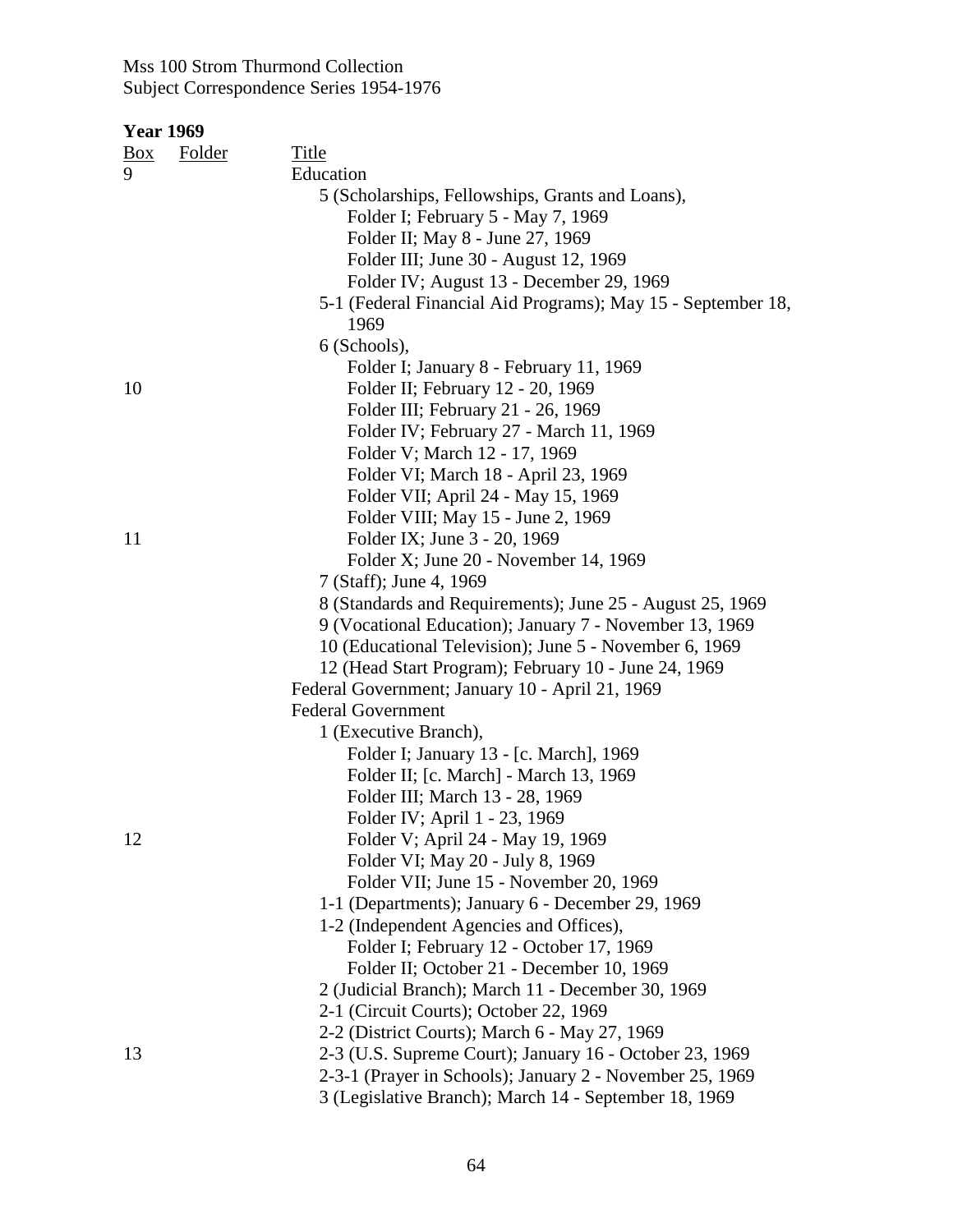| <u>Box</u> | <b>Folder</b> | <b>Title</b>                                                                          |
|------------|---------------|---------------------------------------------------------------------------------------|
| 13         |               | <b>Federal Government</b>                                                             |
|            |               | 3-1 (Congress); January 15 - December 2, 1969                                         |
|            |               | 3-1-1 (House of Representatives); April 1, 1969                                       |
|            |               | 3-1-2 (Senate); January 16 - October 23, 1969                                         |
|            |               | 4 (Land, Buildings, and Grounds); October 20 - 24, 1969                               |
|            |               | 5 (Surplus Government Property); January 29 - December 8, 1969                        |
|            |               | 6 (Claims and Litigations By and Against Government); January 27<br>- June 9, 1969    |
|            |               | 7 (Government Contracts); February 24 - July 9, 1969                                  |
|            |               | 10 (Panama Canal); January 24 - October 7, 1969                                       |
|            |               | Finance; April 25 - May 6, 1969                                                       |
|            |               | Finance                                                                               |
|            |               | 1 (Banking and Currency); January 14 - November 20, 1969                              |
|            |               | 2 (Government Spending and Debt); January 27 - December 31,<br>1969                   |
|            |               | 3 (Business Conditions); January 8 - November 3, 1969                                 |
|            |               | 3-1 (Inflation, Cost of Living),                                                      |
|            |               | Folder I; January 27 - June 30, 1969                                                  |
| 14         |               | Folder II; July 1 - December 31, 1969                                                 |
|            |               | 4 (Industry); March 27 - December 12, 1969                                            |
|            |               | 4-1 (Industrial Development: New Industries); February 8 - July<br>16, 1969           |
|            |               | 5 (Monopoly, Antitrust, Control, Price Discrimination); March 6 -<br>December 8, 1969 |
|            |               | 6 (Small Business Loans); February 22 - October 28, 1969                              |
|            |               | 6-1 (Small Business Administration Legislation); March 11 -<br>September 30, 1969     |
|            |               | 6-2 (Small Business Administration Loans); January 3 - December<br>9, 1969            |
|            |               | 7 (Savings and Loans, Mortgages),                                                     |
|            |               | Folder I; February 11 - April 16, 1969                                                |
|            |               | Folder II; May 7 - June 24, 1969                                                      |
|            |               | Folder III; July 2 - December 4, 1969                                                 |
| 15         |               | 8 (Community Facilities Loans and Grants); March 3 - November<br>28, 1969             |
|            |               | 9 (Area Redevelopment and Urban Renewal); January 28 - October<br>17, 1969            |
|            |               | 10 (War on Poverty),                                                                  |
|            |               | Folder I; January 21 - March 18, 1969                                                 |
|            |               | Folder II; March 24 - June 30, 1969                                                   |
|            |               | Folder III; July 8 - December 15, 1969                                                |
|            |               | 11 (Funding for South Carolina Cities); August 15 - November 14,                      |
|            |               | 1969                                                                                  |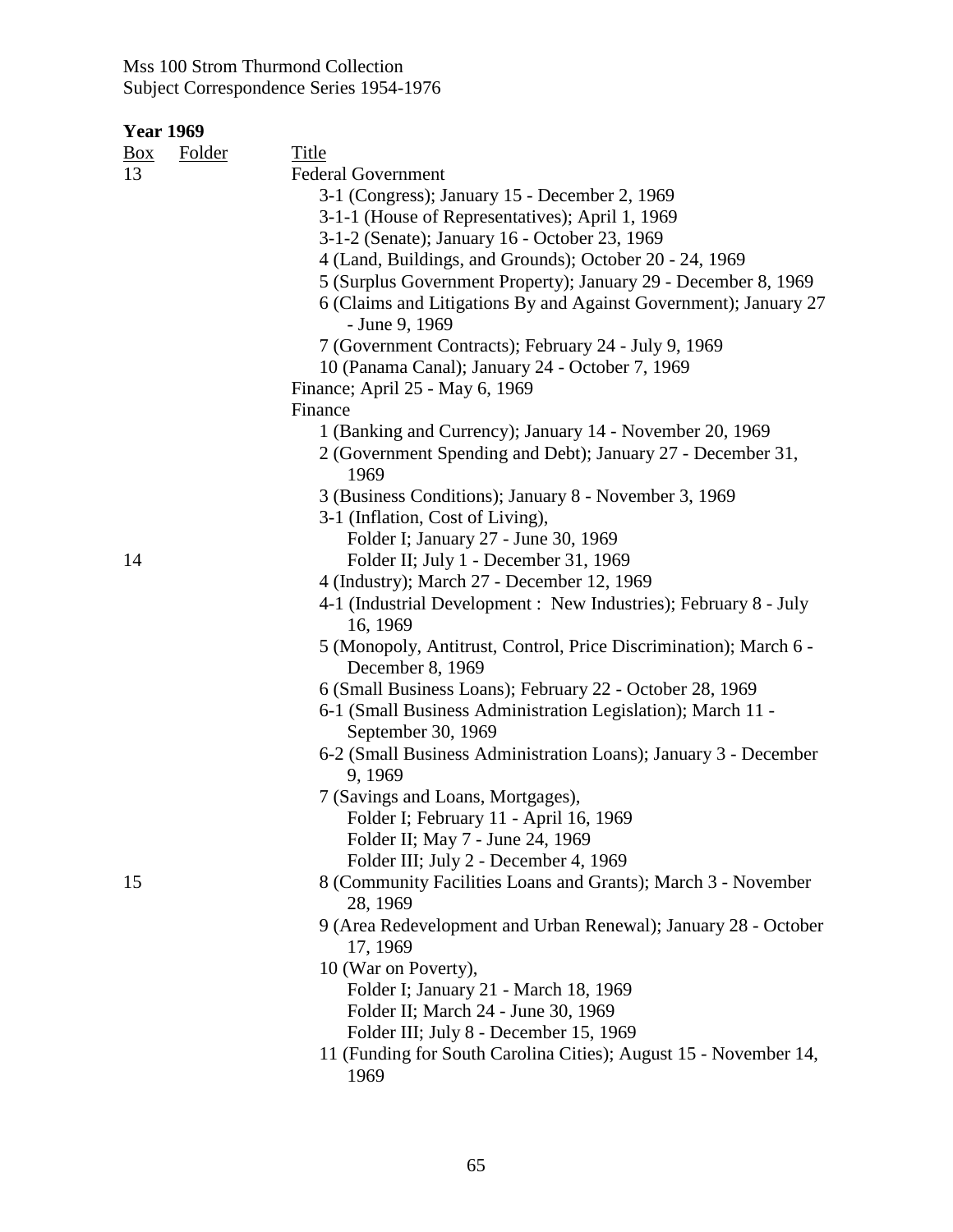| <b>Year 1969</b> |               |                                                                                       |
|------------------|---------------|---------------------------------------------------------------------------------------|
| $\frac{Box}{}$   | <b>Folder</b> | <b>Title</b>                                                                          |
|                  |               | <b>Foreign Relations</b>                                                              |
| 15               |               | 1 (Foreign Policy); January 13 - October 29, 1969                                     |
|                  |               | 2-1 (Foreign Aid: Biafra, Peru, Kenya); January 6 - August 4,<br>1969                 |
|                  |               | 3 (Treaties and Peace Pacts); January 13 - October 24, 1969<br>5 (Foreign Countries), |
|                  |               | Folder I; January 2 - April 27, 1969                                                  |
| 16               |               | Folder II; May 1 - December 23, 1969                                                  |
|                  |               | 5-1 (Foreign Relations -- Economic Sanctions); January 11 - July                      |
|                  |               | 31, 1969                                                                              |
|                  |               | 7 (Vietnam War),                                                                      |
|                  |               | Folder I; January 3 - March 20, 1969                                                  |
|                  |               | Folder II; March 24 - May 29, 1969                                                    |
|                  |               | Folder III; June 5 - September 30, 1969                                               |
|                  |               | Folder IV; October 6 - 31, 1969                                                       |
|                  |               | Folder V; November 1 - December 10, 1969                                              |
|                  |               | Folder VI; December 11 - 29, 1969                                                     |
|                  |               | 7-1 (Treatment of American Prisoners); February 26 - March 7,                         |
|                  |               | 1969                                                                                  |
| 17               |               | <b>Health and Welfare</b>                                                             |
|                  |               | 1 (Community Health and Sanitation),                                                  |
|                  |               | Folder I; February 3 - August 19, 1969                                                |
|                  |               | Folder II; August 27 - October 21, 1969                                               |
|                  |               | Folder III; November 26 - December 29, 1969                                           |
|                  |               | 1-1 (Water, Sewer, Sewage, Sewage Disposal); February 4 -                             |
|                  |               | October 1, 1969                                                                       |
|                  |               | 1-2 (Water Pollution); May 19 - September 23, 1969                                    |
|                  |               | 1-3 (Air Pollution); July 1 - December 4, 1969                                        |
|                  |               | 2 (Disease and Conditions); March 13 - December 23, 1969                              |
|                  |               | 3 (Rehabilitation Programs); January 2 - December 19, 1969                            |
|                  |               | 4 (Water, Water Systems, Water Supply),                                               |
|                  |               | Folder I; January 16 - June 20, 1969                                                  |
| 18               |               | Folder II; July 2 - September 17, 1969                                                |
|                  |               | Folder III; September 30 - December 29, 1969                                          |
|                  |               | $5$ (Drugs),                                                                          |
|                  |               | Folder I; January 6 - November 28, 1969                                               |
|                  |               | Folder II; December 2 - 30, 1969                                                      |
|                  |               | 6 (Socialized Medicine),                                                              |
|                  |               | Folder I; May 5 - October 21, 1969                                                    |
|                  |               | Folder II; November 14 - December 31, 1969                                            |
|                  |               | 7 (Public Welfare),                                                                   |
|                  |               | Folder I; January 4 - June 20, 1969                                                   |
|                  |               | Folder II; June 23 - August 11, 1969                                                  |
|                  |               | Folder III; August 12 - September 23, 1969                                            |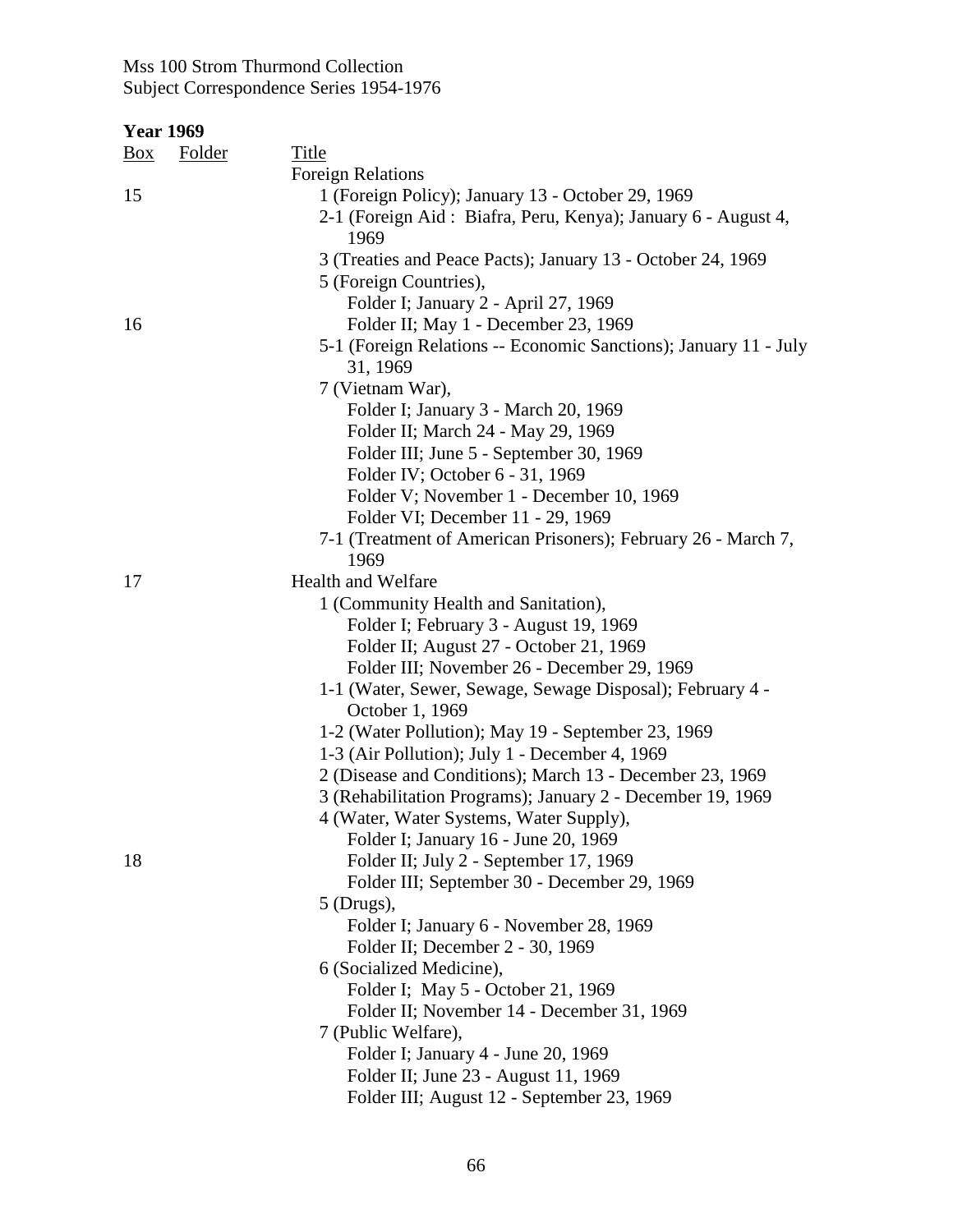|     | <b>Year 1969</b> |                                                                           |
|-----|------------------|---------------------------------------------------------------------------|
| Box | <b>Folder</b>    | <b>Title</b>                                                              |
|     |                  | <b>Health and Welfare</b>                                                 |
|     |                  | 7 (Public Welfare)                                                        |
| 19  |                  | Folder IV; October 9 - December 29, 1969                                  |
|     |                  | Housing; March 25, 1969                                                   |
|     |                  | Housing                                                                   |
|     |                  | 1 (Construction),                                                         |
|     |                  | Folder I; March 18 - September 9, 1969                                    |
|     |                  | Folder II; September 17 - December 20, 1969                               |
|     |                  | 1-1 (Public Housing and Low-Rent Housing),                                |
|     |                  | Folder I; January 21 - September 29, 1969                                 |
|     |                  | Folder II; October 2 - December 20, 1969                                  |
|     |                  | 1-2 (Urban Renewal); May 19 - October 28, 1969                            |
|     |                  | 2 (Financing, Interest Rates),                                            |
|     |                  | Folder I; March 14 - November 14, 1969                                    |
|     |                  | Folder II; November 18 - December 1, 1969                                 |
|     |                  | 4 (Government Programs); April 2, 1969                                    |
|     |                  | Immigration and Naturalization; May 2 - July 17, 1969                     |
|     |                  | <b>Immigration and Naturalization</b>                                     |
|     |                  | 1 (Citizenship); June - December, 1969                                    |
| 20  |                  | 2 (Passports, Visas),                                                     |
|     |                  | Folder I; January 14 - April 24, 1969                                     |
|     |                  | Folder II; May 1 - June 20, 1969                                          |
|     |                  | Folder III; July 10 - September 24, 1969                                  |
|     |                  | Folder IV; October 1 - December 19, 1969                                  |
|     |                  | 3 (Quotas, Refugees, Displaced Persons); September 23, 1969               |
|     |                  | 4 (Private Relief Bills); May 28, 1969                                    |
|     |                  | Indian Affairs; August 1 - December 12, 1969                              |
|     |                  | Institutions                                                              |
|     |                  | 1 (Federal Institutions); May 5 - July 14, 1969                           |
|     |                  | 1-1 (Correctional -- Reform Schools, Prisons, Work Houses);               |
|     |                  | March 21, 1969                                                            |
|     |                  | 1-2 (Health and Mental Hospitals, Sanitoriums, Clinics); February         |
|     |                  | 12 - November 4, 1969                                                     |
|     |                  | 1-2-1 (Federal Aid to Health and Mental Institutions); October 24 -       |
|     |                  | December 31, 1969                                                         |
|     |                  | 1-3 (Nursing Homes); March 3 - July 16, 1969                              |
|     |                  | 2 (State Institutions); April 8 - July 23, 1969                           |
|     |                  | 3 (Private Institutions); February 18 - August 12, 1969                   |
| 21  |                  | <b>Insurance and Retirement</b>                                           |
|     |                  | 1 (Federal Government); May 21 - June 30, 1969                            |
|     |                  | 1-1 (Insurance--Accident, Health, Life); January 21 - October 16,<br>1969 |
|     |                  | 1-2 (Retirement and Annuities); January 4 - December 8, 1969              |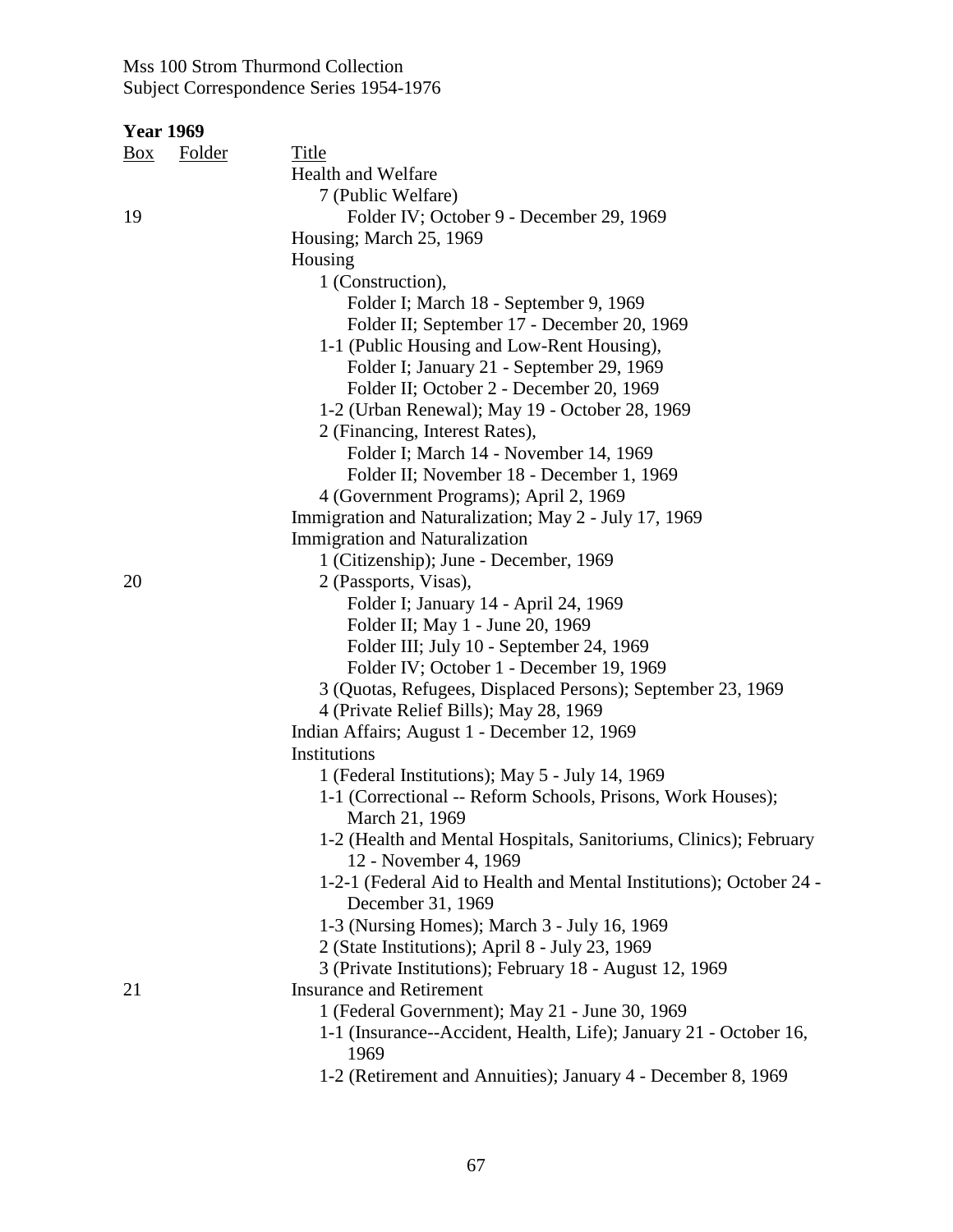| <b>Year 1969</b> |               |                                                                               |
|------------------|---------------|-------------------------------------------------------------------------------|
| $\frac{Box}{}$   | <b>Folder</b> | <b>Title</b>                                                                  |
|                  |               | <b>Insurance and Retirement</b>                                               |
| 21               |               | 1-3 (Private and Industrial Insurance and Retirement); October 24,<br>1969    |
|                  |               | 1-4 (Workmen's Compensation); November 26, 1969                               |
|                  |               | Inventions                                                                    |
|                  |               | 1 (Patents); May 6 - September 30, 1969                                       |
|                  |               | 2 (Trademarks, Copyrights); April 28 - May 2, 1969                            |
|                  |               | Labor                                                                         |
|                  |               | 1 (Conditions, Employment, Unemployment),                                     |
|                  |               | Folder I; January 9 - September 12, 1969                                      |
|                  |               | Folder II; October 1 - November 11, 1969                                      |
|                  |               | 2 (Strikes, Work Stoppages); January 24 - December 8, 1969                    |
|                  |               | 3 (Unions; National Labor Relations Board); January 14 -<br>November 13, 1969 |
|                  |               | 3-2 (Right-to-Work); November 5, 1969                                         |
|                  |               | 3-3 (Labor Reform Legislation); March 18 - November 7, 1969                   |
|                  |               | 5 (Minimum Wage and Hour Law); January 14 - October 6, 1969                   |
|                  |               | 6 (Fair Labor Standards); July 10 - August 26, 1969                           |
|                  |               | Legislation; January 28 - November 19, 1969                                   |
|                  |               | Legislation                                                                   |
|                  |               | $1$ (House),                                                                  |
|                  |               | Folder I; Febtuary 12 - August 29, 1969                                       |
| 22               |               | Folder II; September 2 - 30, 1969                                             |
|                  |               | Folder III; October 2 - 31, 1969                                              |
|                  |               | Folder IV; November 2 - 20, 1969                                              |
|                  |               | Folder V; November 21 - December 10, 1969                                     |
|                  |               | Folder VI; December 13 - 31, 1969                                             |
|                  |               | $2$ (Joint),                                                                  |
|                  |               | Folder I; March 27 - October 30, 1969                                         |
|                  |               | Folder II; November 5 - December 16, 1969                                     |
|                  |               | 3 (Senate),                                                                   |
|                  |               | Folder I; January 16 - April 9, 1969                                          |
| 23               |               | Folder II; April 14 - 23, 1969                                                |
|                  |               | Folder III; April 24 - May 12, 1969                                           |
|                  |               | Folder IV; May 12 - 19, 1969                                                  |
|                  |               | Folder V; May 20 - 24, 1969                                                   |
|                  |               | Folder VI; May 26 - 27, 1969                                                  |
|                  |               | Folder VII; May 28 - June 4, 1969                                             |
|                  |               | Folder VIII; June 5 - 14, 1969                                                |
| 24               |               | Folder IX; June 16 - 24, 1969                                                 |
|                  |               | Folder X; June 25 - July 3, 1969                                              |
|                  |               | Folder XI; July 7 - 15, 1969                                                  |
|                  |               | Folder XII; July 16 - 26, 1969                                                |
|                  |               | Folder XIII; July 28 - August 8, 1969                                         |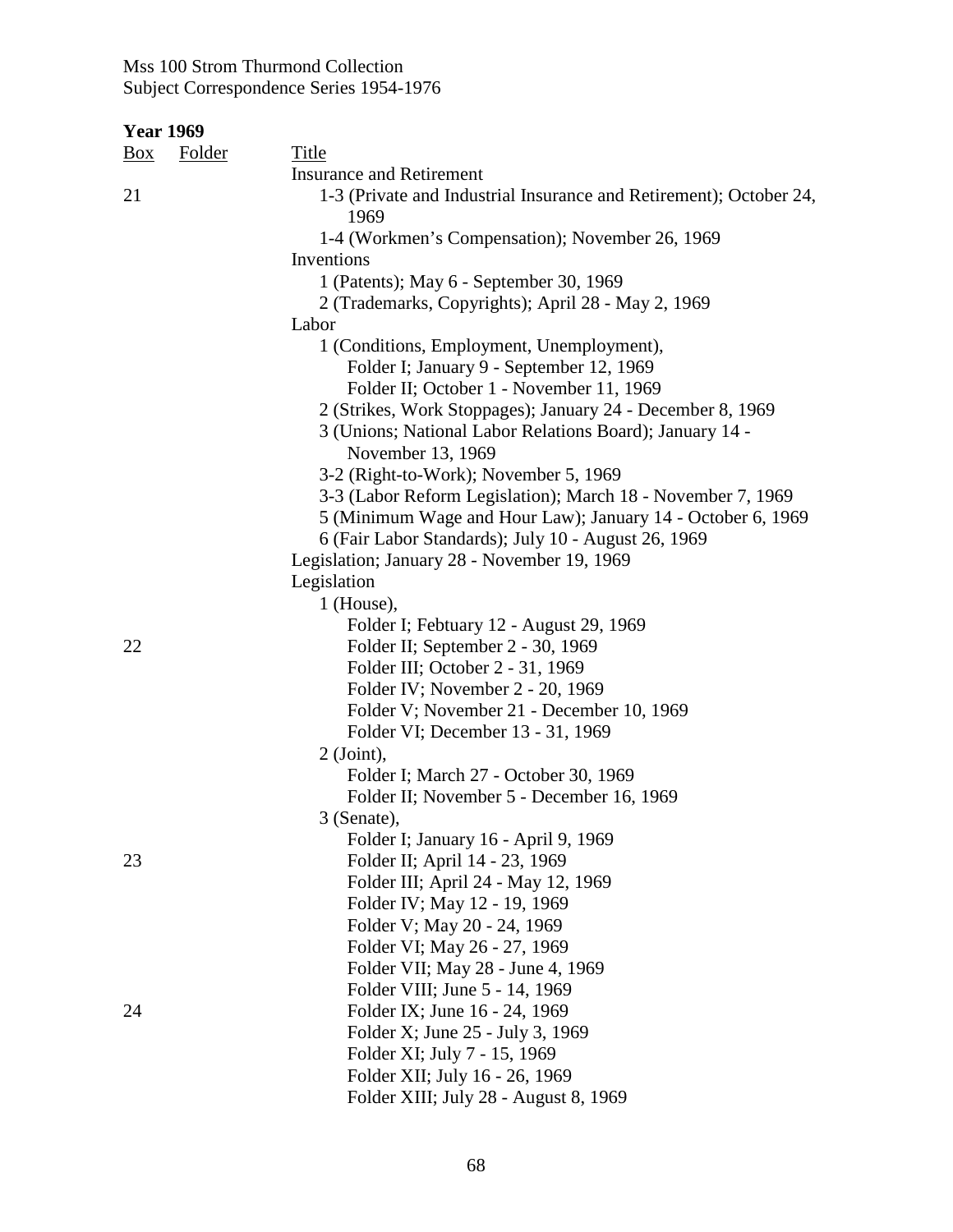| <b>Year 1969</b> |        |                                                                             |
|------------------|--------|-----------------------------------------------------------------------------|
| $\frac{Box}{}$   | Folder | <b>Title</b>                                                                |
|                  |        | Legislation                                                                 |
|                  |        | 3 (Senate)                                                                  |
| 24               |        | Folder XIV; August 11 - 12, 1969                                            |
|                  |        | Folder XV; August 13 - 31, 1969                                             |
| 25               |        | Folder XVI; September 2 - 16, 1969                                          |
|                  |        | Folder XVII; September 17 - October 3, 1969                                 |
|                  |        | Folder XVIII; October 4 - 15, 1969                                          |
|                  |        | Folder XIX; October 16 - 31, 1969                                           |
|                  |        | Folder XX; November 4 - December 10, 1969                                   |
|                  |        | Folder XXI; December 15 - 16, 1969                                          |
|                  |        | Folder XXII; December 17 - 31, 1969                                         |
| 26               |        | 3-1 (Bills Personally Introduced by Senator Thurmond); January 6 -          |
|                  |        | August 29, 1969                                                             |
|                  |        | 3-2 (Bills Co-sponsored by Senator Thurmond),                               |
|                  |        | Folder I; January 2 - April 22, 1969                                        |
|                  |        | Folder II; April 29 - December 1, 1969                                      |
|                  |        | 3-3 (Proposals); April 21 - July 9, 1969                                    |
|                  |        | Memorials                                                                   |
|                  |        | 2 (National -- Federal); January 7 - March 18, 1969                         |
|                  |        | 3 (State); March 10 - April 24, 1969                                        |
|                  |        | Military; February 12 - December 16, 1969                                   |
|                  |        | Military                                                                    |
|                  |        | 1 (Military Pay and Allowances); February 12 - December 29, 1969            |
|                  |        | 2 (Military and Post Secondary Schools); October 14, 1969                   |
|                  |        | 3 (Reservations); March 26, 1969                                            |
|                  |        | 3-2 (Charleston Naval Shipyard Management); May 14, 1969                    |
|                  |        | 3-2-1 (Charleston Air Force Base); July 23, 1969                            |
|                  |        | 3-2-2 (Charleston Naval Shipyard); April 30, 1969                           |
|                  |        | 3-3 (Myrtle Beach Air Force Base); May 2, 1969                              |
|                  |        | 4 (Programs and Personnel); January 7 - May 8, 1969                         |
|                  |        | 4-1 (Air Force); March 20 - July 3, 1969                                    |
|                  |        | 4-2 (Army); March 17 - June 18, 1969                                        |
|                  |        | 4-2-1 (Army Reserve Officers Training Corps [R.O.T.C.] Program);            |
|                  |        | March 20 - 22, 1969                                                         |
|                  |        | 4-3 (Coast Guard); July 24, 1969<br>4-5 (Navy); January 30 - April 25, 1969 |
|                  |        | 4-5-1 (Navy Reserve Officers Training Corps [R.O.T.C.] Program);            |
|                  |        | June 16, 1969                                                               |
| 27               |        | 5-1 ([Manpower] : National Guard); January 15 - September 15,               |
|                  |        | 1969                                                                        |
|                  |        | 5-2 ([Manpower] : Reserves); March 5 - August 4, 1969                       |
|                  |        | 5-4 ([Manpower] : Housing); January 8, 1969                                 |
|                  |        | 8 (National Defense); January 17 - August 28, 1969                          |
|                  |        |                                                                             |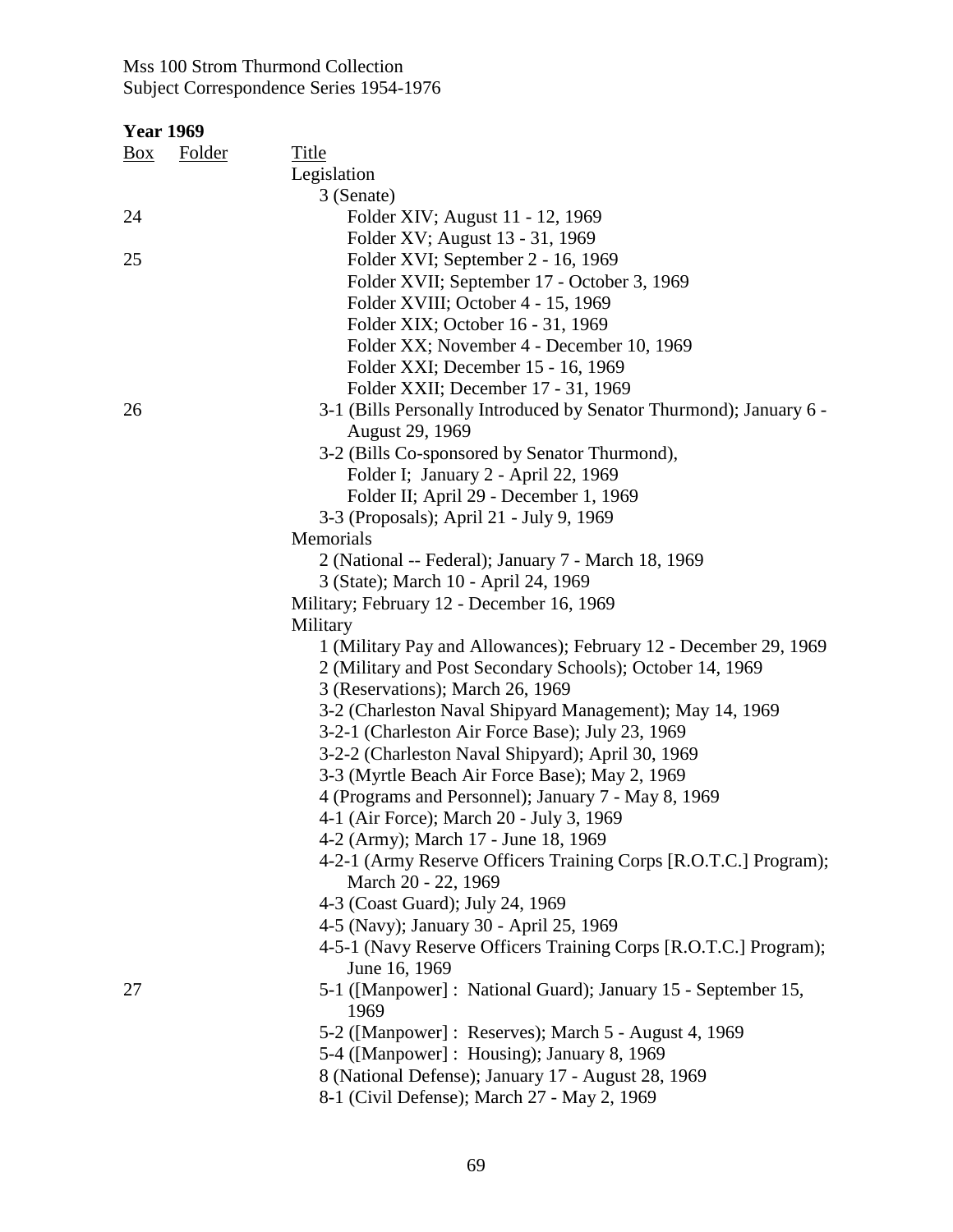| <b>Year 1969</b> |        |                                                                        |
|------------------|--------|------------------------------------------------------------------------|
| $\frac{Box}{}$   | Folder | <b>Title</b>                                                           |
|                  |        | Military                                                               |
|                  |        | 8-2 (Missiles and Scientific Research),                                |
| 27               |        | Folder I; February 3 - August 8, 1969                                  |
|                  |        | Folder II; August 11 - December 16, 1969                               |
|                  |        | 8-3 (Support Groups; Reorganization and Unification); June 17,<br>1969 |
|                  |        | 9 (Military Procurement); August 4 - December 23, 1969                 |
|                  |        | 13 (Promotion and Retirement); June 3 - October 16, 1969               |
|                  |        | Natural Resources; March 13 - 18, 1969                                 |
|                  |        | <b>Natural Resources</b>                                               |
|                  |        | 1 (Fish and Wildlife); March 6 - August 29, 1969                       |
|                  |        | 2 (Forests); March 27 - July 21, 1969                                  |
|                  |        | 3 (Fuels -- Gas, Oil, Coal, Coke),                                     |
|                  |        | Folder I; March 14 - July 31, 1969                                     |
|                  |        | Folder II; August 4 - December 26, 1969                                |
|                  |        | 4 (Minerals); March 12 - September 16, 1969                            |
| 28               |        | 5 (Water Resources and Watersheds),                                    |
|                  |        | Folder I; March 6 - June 10, 1969                                      |
|                  |        | Folder II; July 21 - December 2, 1969                                  |
|                  |        | Nominations                                                            |
|                  |        | 1 (Federal Department and Agency Heads); January 7 - July 14,<br>1969  |
|                  |        | 2 (United States Attorney); July 18 - 24, 1969                         |
|                  |        | 3 (United States District, Circuit, and Supreme Court Judges),         |
|                  |        | Folder I; January 6 - June 19, 1969                                    |
|                  |        | Folder II; June 22 - September 12, 1969                                |
|                  |        | Folder III; September 15 - October 9, 1969                             |
|                  |        | Folder IV; October 10 - 31, 1969                                       |
| 29               |        | Folder V; November 1 - 8, 1969                                         |
|                  |        | Folder VI; November 10 - 19, 1969                                      |
|                  |        | Folder VII; November 20 - December 5, 1969                             |
|                  |        | Folder VIII; December 8 - 31, 1969                                     |
|                  |        | 4 (United States Marshalls); July 11, 1969                             |
|                  |        | 5 (State and Municipal); May 27 - October 1, 1969                      |
|                  |        | Parks and Forests                                                      |
|                  |        | 1 (Federal or National); January 28 - December 17, 1969                |
|                  |        | 1-1 (Forests); March 17 - September 12, 1969                           |
|                  |        | 1-2 (Parks); March 24, 1969                                            |
|                  |        | 1-3 (Reservations and Cemeteries); June 16 - July 18, 1969             |
|                  |        | 2 (State); April 16 - October 21, 1969                                 |
|                  |        | 2-1 (Forests); January 6 - September 9, 1969                           |
|                  |        | 2-2 (Parks); March 7 - June 5, 1969                                    |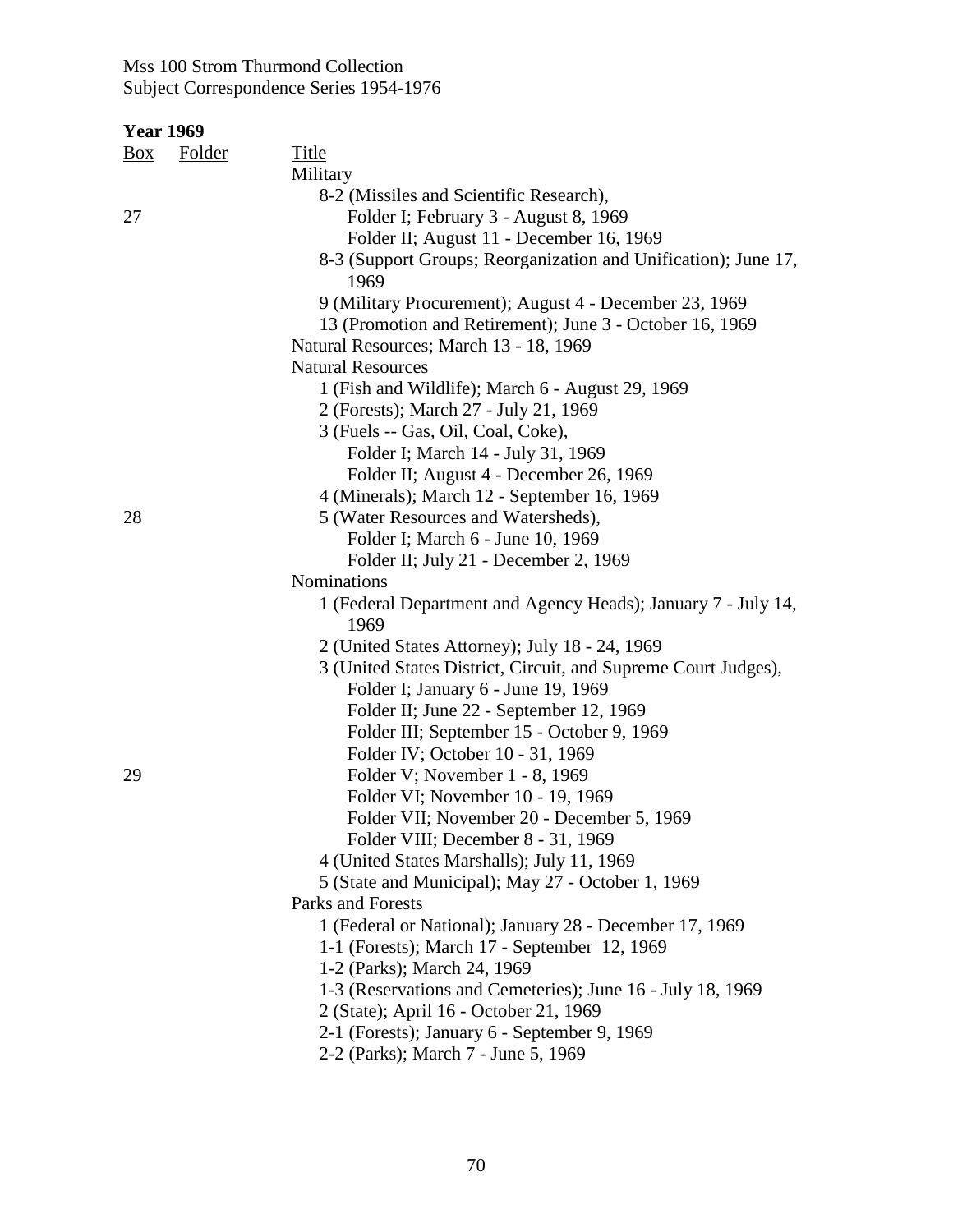| <u>Box</u> | <b>Folder</b> | <b>Title</b>                                                         |
|------------|---------------|----------------------------------------------------------------------|
| 30         |               | Personal                                                             |
|            |               | 1-1 (Contributions); January 13 - May 23, 1969                       |
|            |               | 1-2 (Dues); December 17, 1969                                        |
|            |               | 2-1 (Appointments with Constituents); May 2 - November 24, 1969      |
|            |               | 2-2 (Appointments with Others); February 17 - September 2, 1969      |
|            |               | 2-3 (Invitations Accepted and Attended),                             |
|            |               | Folder I; January 6 - 31, 1969                                       |
|            |               | Folder II; February 1 - March 19, 1969                               |
|            |               | Folder III; March 20 - April 11, 1969                                |
|            |               | Folder IV; April 14 - 30, 1969                                       |
|            |               | Folder V; May 1 - June 26, 1969                                      |
|            |               | Folder VI; July 1 - August 19, 1969                                  |
| 31         |               | Folder VII; August 21 - September 29, 1969                           |
|            |               | Folder VIII; October 1 - December 29, 1969                           |
|            |               | 4 (Board of Trustees, Advisory Boards, etc.); April 24 - December    |
|            |               | 2, 1969                                                              |
|            |               | 4-1 (American Legion); March 10 - June 29, 1969                      |
|            |               | 4-2 (Bob Jones University); June - July 9, 1969                      |
|            |               | 4-4 (Freedoms Foundation at Valley Forge); February 25 -             |
|            |               | December 2, 1969                                                     |
|            |               | 4-5 (Boy Scouts of America); February 11 - December 15, 1969         |
|            |               | 4-6 (Young Americans for Freedom); February 24 - November 7,<br>1969 |
|            |               | 5 (Organizations -- Memberships); January - November 13, 1969        |
|            |               | 5-1 (Senate Prayer Breakfast Group); January 6 - June 5, 1969        |
|            |               | 5-2 (Interparliamentary Union); April 23 - August 7, 1969            |
|            |               | 6-1 (Reserve Officers Association [ROA]); April 17 - July 17, 1969   |
|            |               | 7 (Honors Received by Senator Thurmond); January 15 -                |
|            |               | September 11, 1969                                                   |
|            |               | Political Affairs; January 2 - August 18, 1969                       |
|            |               | <b>Political Affairs</b>                                             |
|            |               | 1 (Campaigns); July 19 - November 11, 1969                           |
|            |               | 2 (Elections); June 3 - July 24, 1969                                |
|            |               | 2-1 (Electoral College),                                             |
|            |               | Folder I; January 6 - August 12, 1969                                |
|            |               | Folder II; September 15 - November 14, 1969                          |
| 32         |               | 2-1-1 (Presidential Election); January 3 - October 17, 1969          |
|            |               | 3 (Major Parties); January 2 - September 9, 1969                     |
|            |               | 3-1-1 (South Carolina Republican Party); January 2 - December 16,    |
|            |               | 1969                                                                 |
|            |               | 4 (Voting Rights); February 4 - November 10, 1969                    |
|            |               | 5 (Administration),                                                  |
|            |               | Folder I; January 3 - August 29, 1969                                |
|            |               | Folder II; September 3 - November 14, 1969                           |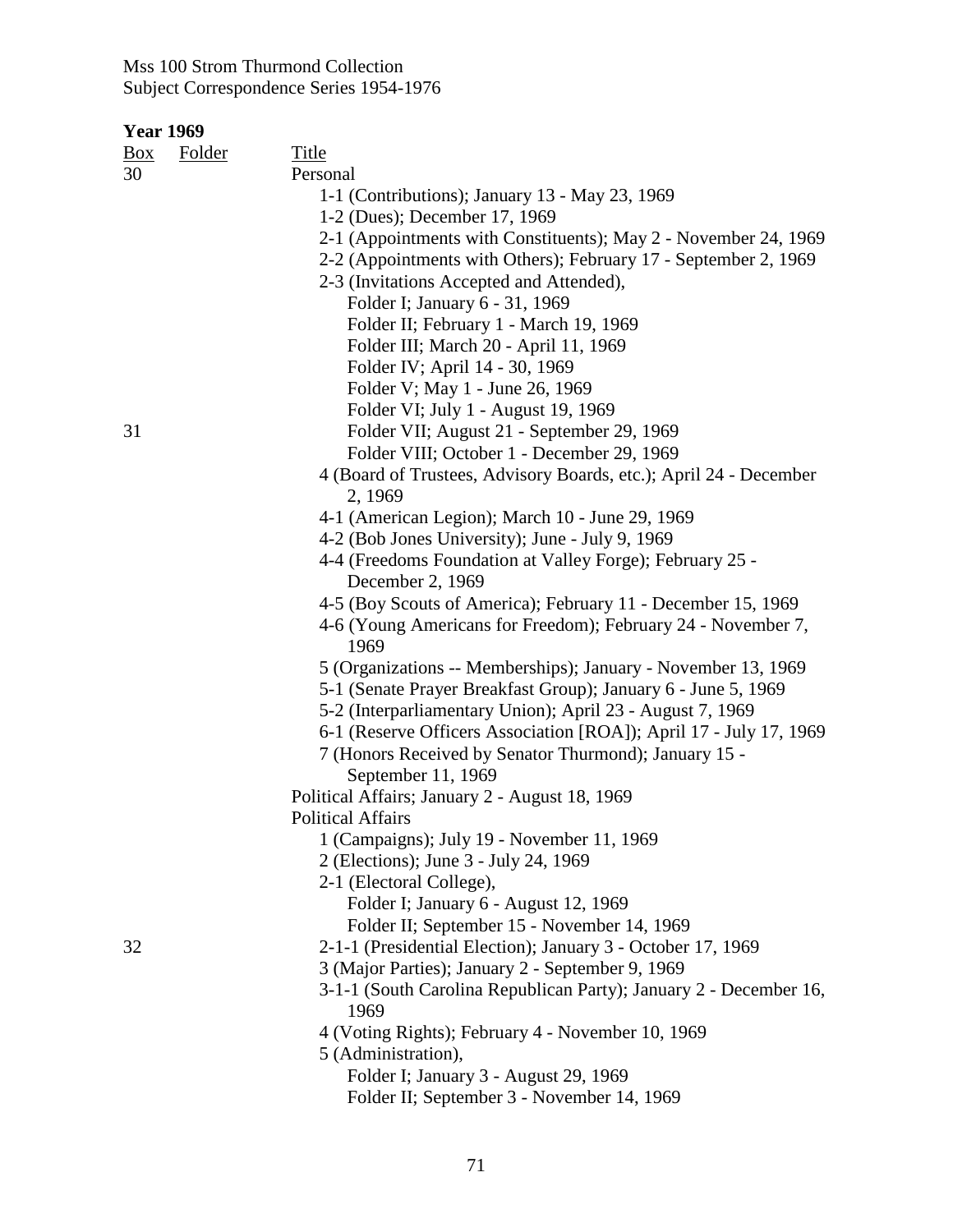## **Year 1969**

| <u>Box</u> | Folder | Title                                                           |
|------------|--------|-----------------------------------------------------------------|
| 32         |        | Postal Affairs; January 22 - May 7, 1969                        |
|            |        | <b>Postal Affairs</b>                                           |
|            |        | 1 (Parcel Post); April 14 - July 16, 1969                       |
|            |        | 2 (Postage and Postage Rates, Mail Permits); January 27 -       |
|            |        | November 7, 1969                                                |
|            |        | 3 (Stamps),                                                     |
|            |        | Folder I; January 17 - July 16, 1969                            |
|            |        | Folder II; August 6 - November 6, 1969                          |
| 33         |        | 4 (Transportation of Mail, Zip Codes); January 6 - November 20, |
|            |        | 1969                                                            |
|            |        | 5 (South Carolina Post Offices and Rural Routes),               |
|            |        | Folder I; February 12 - August 15, 1969                         |
|            |        | Folder II; August 16 - December 18, 1969                        |
|            |        | 5-2 (Aiken County); January 14 - November 17, 1969              |
|            |        | 5-3 (Allendale County); January 17 - October 16, 1969           |
|            |        | 5-4 (Anderson County); February 18 - October 28, 1969           |
|            |        | 5-5 (Bamberg County); April 29 - August 25, 1969                |
|            |        | 5-6 (Barnwell County); February 21 - [c. April, 1969]           |
|            |        | 5-7 (Beaufort County); May 13 - June 20, 1969                   |
|            |        | 5-8 (Berkeley County); March 6, 1969                            |
|            |        | 5-10 (Charleston County); January 3 - October 4, 1969           |
|            |        | 5-11 (Cherokee County); May 15, 1969                            |
|            |        | 5-12 (Chester County); January 29 - August 18, 1969             |
| 34         |        | 5-13 (Chesterfield County); January 16 - September 5, 1969      |
|            |        | 5-14 (Clarendon County); April 16, 1969                         |
|            |        | 5-15 (Colleton County); January 8 - November 6, 1969            |
|            |        | 5-18 (Dorchester County); April 25 - October 30, 1969           |
|            |        | 5-19 (Edgefield County); February 3 - April 22, 1969            |
|            |        | 5-20 (Fairfield County); January 15 - November 19, 1969         |
|            |        | 5-21 (Florence County); January 15 - June 23, 1969              |
|            |        | 5-23 (Greenville County); January 23 - December 8, 1969         |
|            |        | 5-24 (Greenwood County); January 13 - November 17, 1969         |
|            |        | 5-25 (Hampton County); February 13 - July 1, 1969               |
|            |        | 5-26 (Horry County); January 7 - November 12, 1969              |
|            |        | 5-29 (Lancaster County); February 18 - March 18, 1969           |
|            |        | 5-30 (Laurens County); June 18, 1969                            |
|            |        | 5-32 (Lexington County); January 12 - September 24, 1969        |
|            |        | 5-33 (Marion County); February 10 - August 25, 1969             |
|            |        | 5-34 (Marlboro County); February 10 - December 12, 1969         |
|            |        | 5-36 (Newberry County); April 22 - July 22, 1969                |
|            |        | 5-37 (Oconee County); January 16 - May 27, 1969                 |
|            |        | 5-38 (Orangeburg County); January 27 - July 2, 1969             |
|            |        | 5-39 (Pickens County); February 12 - November 10, 1969          |
|            |        | 5-40 (Richland County); December 12, 1968 - September 3, 1969   |
|            |        |                                                                 |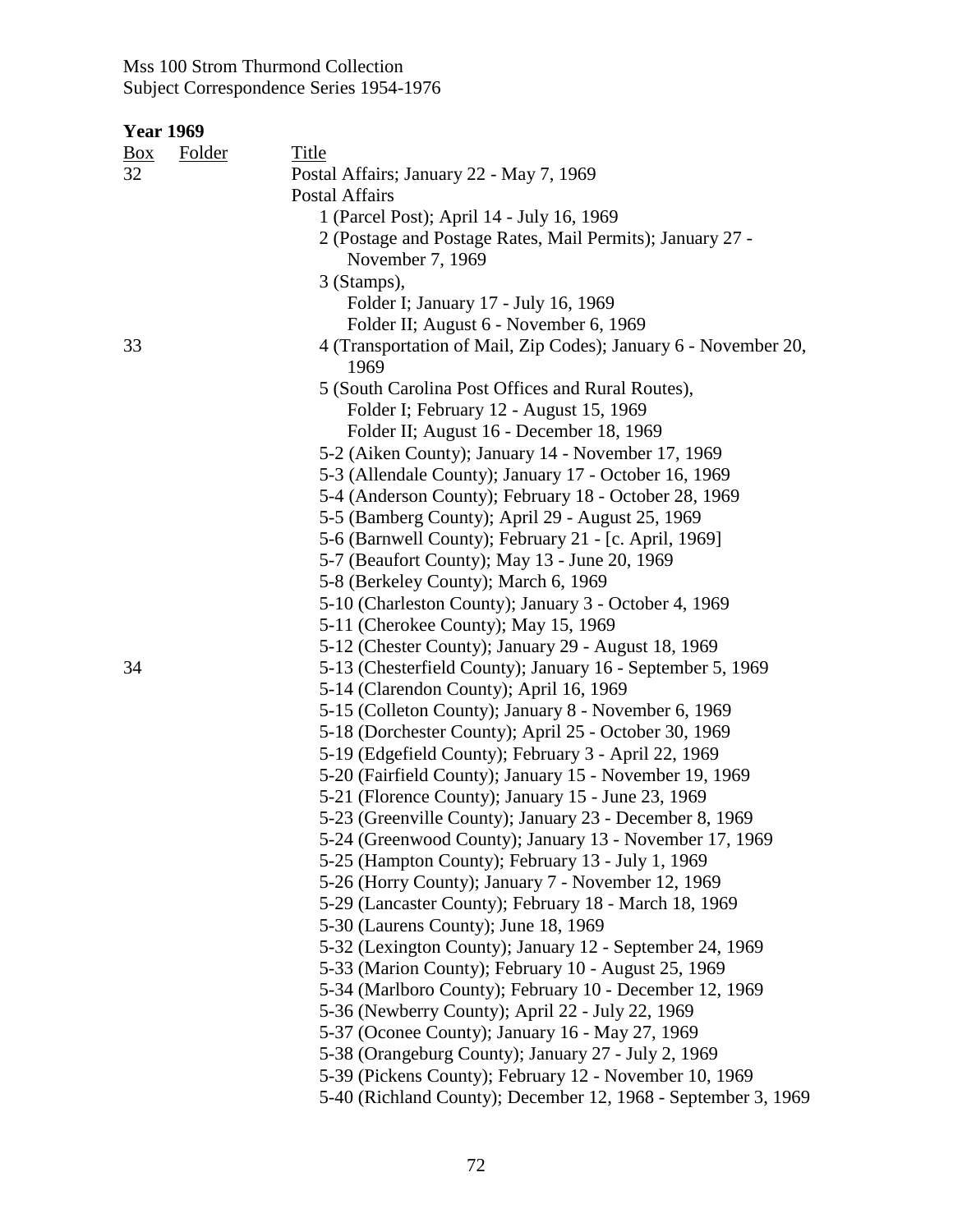| <b>Year 1969</b> |  |
|------------------|--|
|                  |  |

| $B_{\underline{OX}}$ | Folder | <b>Title</b>                                                                      |
|----------------------|--------|-----------------------------------------------------------------------------------|
|                      |        | Postal Affairs                                                                    |
| 34                   |        | 5-41 (Saluda County); February 12, 1969                                           |
|                      |        | 5-42 (Spartanburg County); January 13 - December 9, 1969                          |
|                      |        | 5-43 (Sumter County); March 13 - November 8, 1969                                 |
|                      |        | 5-44 (Union County); March 7 - June 11, 1969                                      |
| 35                   |        | 5-45 (Williamsburg County); June 18 - November 18, 1969                           |
|                      |        | 5-46 (York County); May 19 - July 1, 1969                                         |
|                      |        | Power                                                                             |
|                      |        | 2 (Public); January 2 - November 11, 1969                                         |
|                      |        | 2-1 (Rural Electrification Administration [REA]); March 18 -<br>November 11, 1969 |
|                      |        | 2-2 (Tennessee Valley Authority [TVA]); March 3 - May 26, 1969                    |
|                      |        | <b>Public Relations</b>                                                           |
|                      |        | 3-4 (Letters of Complimentary of the Senator); February 14 -<br>October 14, 1969  |
|                      |        | 4 (Complaints, Criticisms); July 3 - December 15, 1969                            |
|                      |        | 8 (Publicity); January 29 - December 29, 1969                                     |
|                      |        | 8-1 (Press Releases); January 22 - July 2, 1969                                   |
|                      |        | 8-2 (Radio Releases and Tapes); March 24 - August 27, 1969                        |
|                      |        | 8-3 (TV Releases and Tapes); February 3 - October 6, 1969                         |
|                      |        | 8-4 (Magazine Articles); June 17 - October 28, 1969                               |
|                      |        | 10-5 (Publications and Information); February 10 - April 2, 1969                  |
|                      |        | 10-5-2 (Information for Term Papers, etc.); January 27 - December<br>2, 1969      |
|                      |        | 10-5-3 (Other Information); March 13 - August 15, 1969                            |
|                      |        | Reports and Statistics; June 17 - 27, 1969                                        |
|                      |        | <b>Rivers and Harbors</b>                                                         |
|                      |        | 1 (Ports, Harbors, Shipyards and Docks); February 22 - October 27,<br>1969        |
|                      |        | 3 (Dams, Reservoirs); February 17 - September 10, 1969                            |
|                      |        | 4 (Rivers); February 7 - November 26, 1969                                        |
|                      |        | Roads; June 4, 1969                                                               |
|                      |        | Roads                                                                             |
|                      |        | 1 (Federal Roads); February 10 - December 16, 1969                                |
| 36                   |        | 2 (State Roads); January 21 - October 29, 1969                                    |
|                      |        | Salaries                                                                          |
|                      |        | 1 (Federal Employees); January 6 - September 12, 1969                             |
|                      |        | 1-1 (Postal Employees); February 20 - May 6, 1969                                 |
|                      |        | 1-2 (Congressional and Judicial); February 5 - July 25, 1969                      |
|                      |        | <b>Selective Service</b>                                                          |
|                      |        | 1 (Deferment Policy); February 4 - December 18, 1969                              |
|                      |        | 2 (Universal Military Training); February 27 - September 17, 1969                 |
|                      |        | Social Security; January 28 - June 2, 1969                                        |
|                      |        |                                                                                   |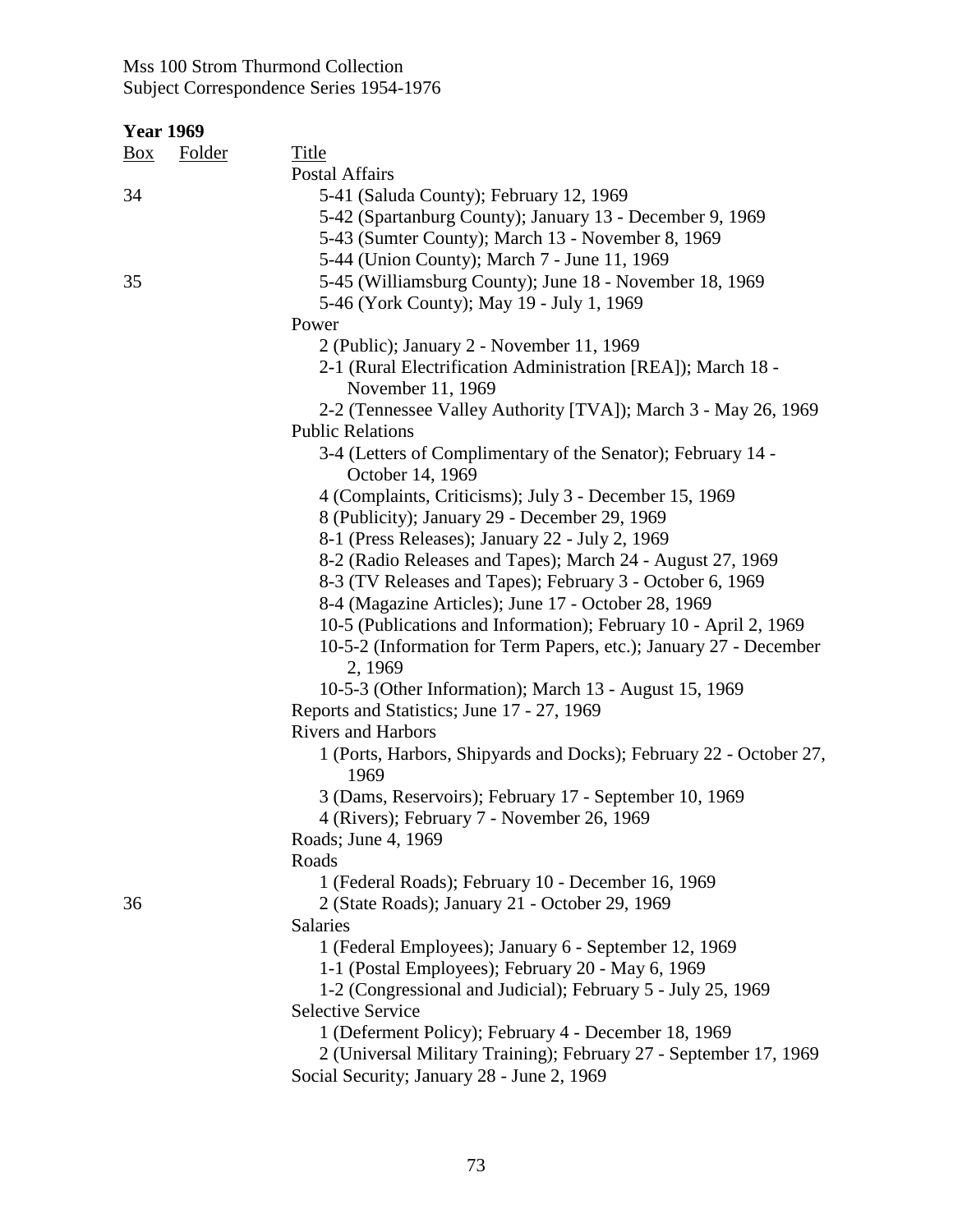| <b>Year 1969</b> |        |                                                                 |
|------------------|--------|-----------------------------------------------------------------|
| Box              | Folder | <b>Title</b>                                                    |
|                  |        | Social Security                                                 |
|                  |        | 1 (Benefits),                                                   |
| 36               |        | Folder I; January 24 - March 25, 1969                           |
|                  |        | Folder II; April 2 - August 8, 1969                             |
|                  |        | Folder III; August 14 - December 30, 1969                       |
| 37               |        | 1-1 (Increased Annuities),                                      |
|                  |        | Folder I; March 6 - November 28, 1969                           |
|                  |        | Folder II; December 4 - 31, 1969                                |
|                  |        | 2 (Eligibility); May 26 - December 9, 1969                      |
|                  |        | <b>State Government</b>                                         |
|                  |        | 1 (Departments); March 28 - September 9, 1969                   |
|                  |        | 2 (Independent Agencies and Offices); October 28 - November 10, |
|                  |        | 1969                                                            |
|                  |        | 3 (State Legislature); May 6 - July 3, 1969                     |
|                  |        | Taxes; January 16 - July 23, 1969                               |
|                  |        | Taxes                                                           |
|                  |        | 1 (Federal),                                                    |
|                  |        | Folder I; January 9 - May 29, 1969                              |
|                  |        | Folder II; June 2 - July 28, 1969                               |
|                  |        | Folder III; July 29 - August 20, 1969                           |
| 38               |        | Folder IV; August 26 - September 5, 1969                        |
|                  |        | Folder V; September 8 - 30, 1969                                |
|                  |        | Folder VI; October 1 - December 16, 1969                        |
|                  |        | 1-1 (Excise Taxes); April 24 - September 10, 1969               |
|                  |        | 1-2 (Income Taxes),                                             |
|                  |        | Folder I; January 20 - May 19, 1969                             |
|                  |        | Folder II; May 21 - September 2, 1969                           |
|                  |        | Folder III; September 8 - 25, 1969                              |
|                  |        | Folder IV; September 26 - October 7, 1969                       |
| 39               |        | Folder V; October 8 - 17, 1969                                  |
|                  |        | Folder VI; October 21 - November 5, 1969                        |
|                  |        | Folder VII; November 6 - 25, 1969                               |
|                  |        | Folder VIII; November 26 - December 8,1969                      |
|                  |        | Folder IX; December 9 - 31, 1969                                |
|                  |        | 1-2-1 (Increase in Income Taxes),                               |
|                  |        | Folder I; January 28 - March 28, 1969                           |
| 40               |        | Folder II; April 1 - December 4, 1969                           |
|                  |        | $1-2-2$ (Exemptions),                                           |
|                  |        | Folder I; February 11 - August 27, 1969                         |
|                  |        | Folder II; September 2 - November 24, 1969                      |
|                  |        | 2 (State); January 15 - December 31, 1969                       |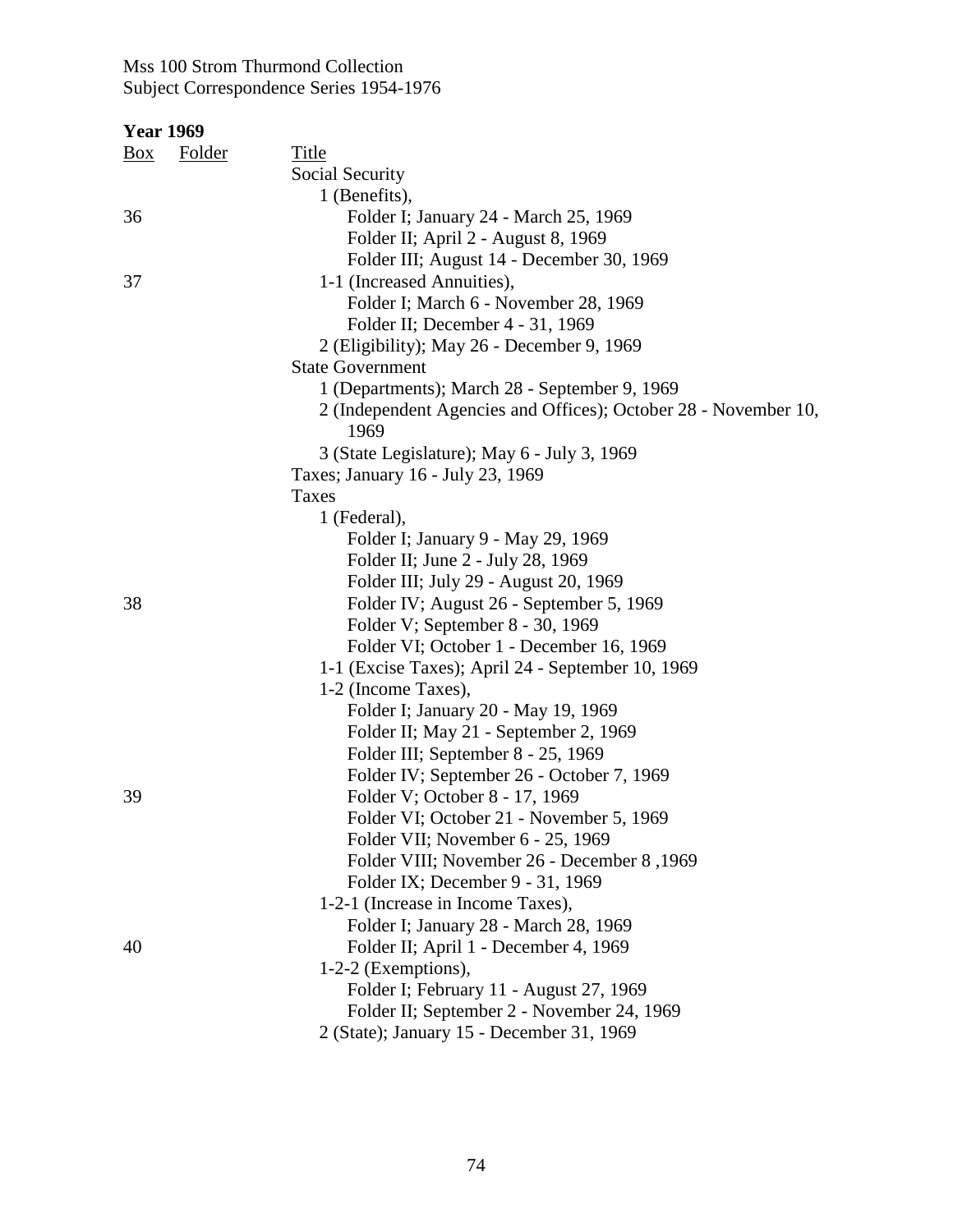| $\frac{Box}{}$ | <b>Folder</b> | <b>Title</b>                                                   |
|----------------|---------------|----------------------------------------------------------------|
|                |               | Trade                                                          |
|                |               | 1 (Import - Export Matters),                                   |
| 40             |               | Folder I; February 12 - June 3, 1969                           |
|                |               | Folder II; June 6 - November 25, 1969                          |
|                |               | 2 (Tariffs, Trade Agreements); March 11 - December 10, 1969    |
|                |               | 2-1 (Textiles); February 7 - December 8, 1969                  |
|                |               | 3 (Foreign Trade); July 10 - December 30, 1969                 |
|                |               | 3-1 (Trading with the Enemy); July 2 - October 27, 1969        |
|                |               | 4 (Domestic Trade); January 7 - December 1, 1969               |
| 41             |               | Transportation                                                 |
|                |               | 1 (Motor Carriers),                                            |
|                |               | Folder I; February 12 - October 10, 1969                       |
|                |               | Folder II; October 14 - December 19, 1969                      |
|                |               | 1-1 (Public Roads); January 21 - September 29, 1969            |
|                |               | 2 (Railroads); February 3 - December 1, 1969                   |
|                |               | 2-1 (Freight Rates); October 21 - November 17, 1969            |
|                |               | 2-2 (Discontinuance of Trains); June 12 - August 16, 1969      |
|                |               | 3 (Water Transportation); January 2 - March 21, 1969           |
|                |               | Un-American Activities; February 17 - April 1, 1969            |
|                |               | <b>Un-American Activities</b>                                  |
|                |               | 1 (Communism); February 11 - November 10, 1969                 |
|                |               | 2 (Information for Investigations); March 10 - October 29, 969 |
|                |               | Veterans; March 11 - May 14, 1969                              |
|                |               | Veterans                                                       |
|                |               | 1 (Medicine and Surgery); February 17 - December 11, 1969      |
| 42             |               | 2 (Insurance); May 23, 1969                                    |
|                |               | 3 (Education and Schooling); February 12 - November 6, 1969    |
|                |               | 4 (Loans); October 6, 1969                                     |
|                |               | 5 (Annuities, Pensions and Disability Allowances),             |
|                |               | Folder I; January 12 - August 14, 1969                         |
|                |               | Folder II; August 15 - September 16, 1969                      |
|                |               | Folder III; September 24 - November 18, 1969                   |
|                |               | Folder IV; November 21 - December 8, 1969                      |
|                |               | Folder V; December 10 - 29, 1969                               |
|                |               | 5-1 (World War I Veterans); February 12 - November 17, 1969    |
|                |               | 5-2 (Widow's Pensions); January 29 - December 9, 1969          |
|                |               | 6 (Housing); October 1 - November 18, 1969                     |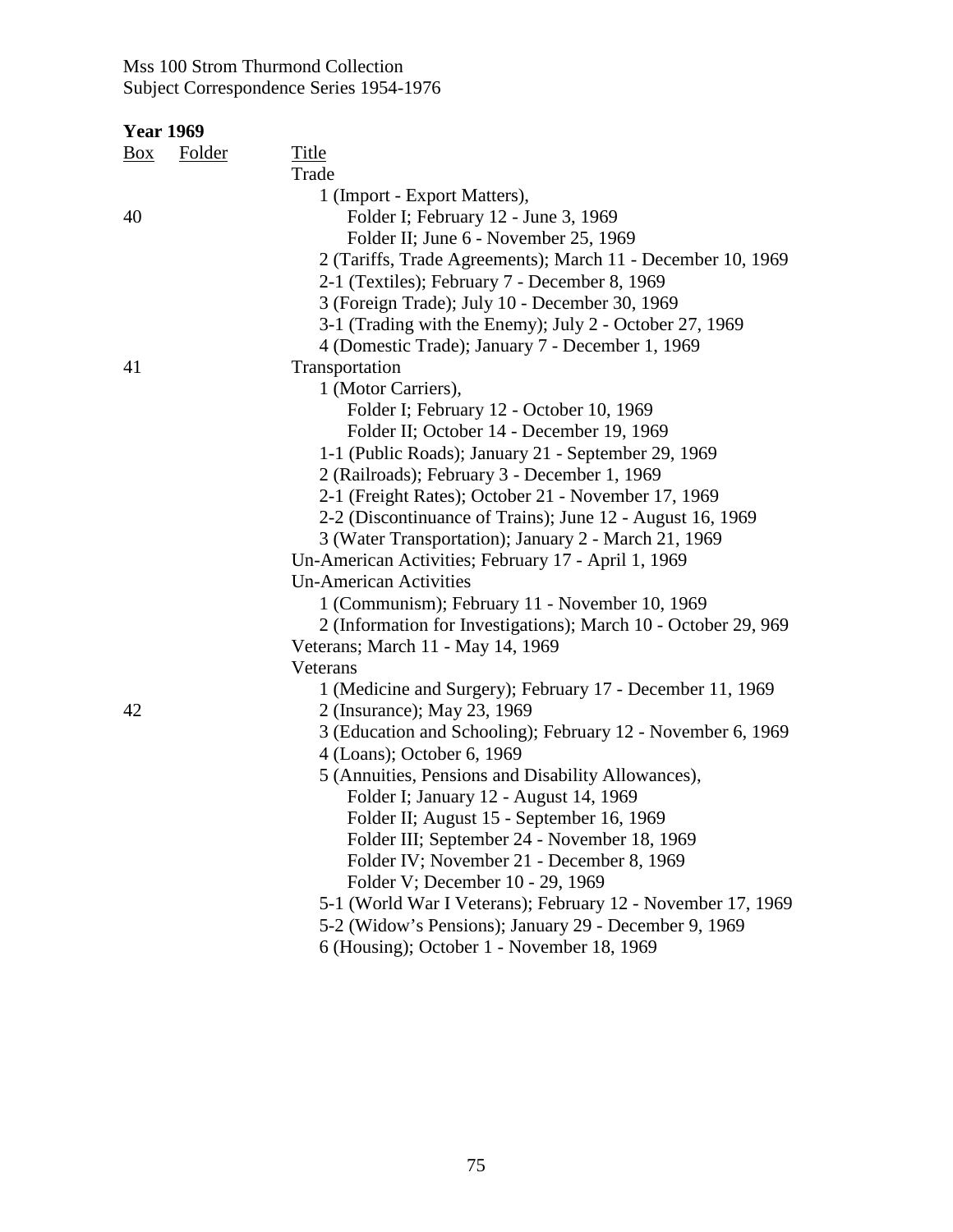| <b>Year 1970</b> |               |                                                                 |
|------------------|---------------|-----------------------------------------------------------------|
| $\frac{Box}{}$   | <b>Folder</b> | Title                                                           |
| $\mathbf{1}$     |               | Academy; September 17 - November 24, 1970                       |
|                  |               | Administration                                                  |
|                  |               | 2-1 (Form Letters); January 28 - November 30, 1970              |
|                  |               | 3 (Space); October 22, 1970                                     |
|                  |               | Agriculture                                                     |
|                  |               | 1 (Animals and Animal Products),                                |
|                  |               | Folder I; January 5 - July 30, 1970                             |
|                  |               | Folder II; October 12 - December 4, 1970                        |
|                  |               | 2 (Dairy Products); June 18 - 22, 1970                          |
|                  |               | 3 (Poultry); January 5 - July 24, 1970                          |
|                  |               | 5 (Commodities); June 23 - July 18, 1970                        |
|                  |               | 5-1 (Cotton); February 11 - August 14, 1970                     |
|                  |               | 5-1-2 (Cotton Allotments, Price Supports); May 27 - August 21,  |
|                  |               | 1970                                                            |
|                  |               | 5-2 (Tobacco); April 9 - August 28, 1970                        |
|                  |               | 5-3 (Grains; Soybeans); December 8, 1970                        |
|                  |               | 5-4 (Fruits and Vegetables); April 27 - December 30, 1970       |
|                  |               | 6 (Farm Programs),                                              |
|                  |               | Folder I; January 11 - November 30, 1970                        |
|                  |               | Folder II; December 2 - 30, 1970                                |
|                  |               | 6-1 (Soil Conservation); January 21 - September 30, 1970        |
|                  |               | 7 (Research; Reports); January 30 - July 1, 1970                |
|                  |               | Appropriations                                                  |
|                  |               | 1 (Federal),                                                    |
|                  |               | Folder I; January 19 - 29, 1970                                 |
|                  |               | Folder II; February 2 - December 10, 1970                       |
|                  |               | 2 (State and Other); March 9 - April 7, 1970                    |
|                  |               | <b>Atomic Energy</b>                                            |
|                  |               | 1 (Duke Power); January 7 - May 21, 1970                        |
|                  |               | 1-1 (Savannah River Plant); February 27, 1970                   |
|                  |               | 2 (U.S. Atomic Energy Commission [AEC]); April 27,              |
| $\overline{2}$   |               | Aviation; September 15, 1970                                    |
|                  |               | 1 (Airports; Airways),                                          |
|                  |               | Folder I; February 11 - August 31, 1970                         |
|                  |               | Folder II; September - December 21, 1970                        |
|                  |               | 2 (Air Safety Rules and Regulations); March 31 - July 27, 1970  |
|                  |               | 3 (Airfare; Air Travel; Airfreight); September 16 - 28, 1970    |
|                  |               | 5 (Space Travel and Exploration); January 6 - November 16, 1970 |
|                  |               | <b>Beverages</b>                                                |
|                  |               | 1 (Alcoholic Beverages); February 13, 1970                      |
|                  |               |                                                                 |

Census; April 16 - July 29, 1970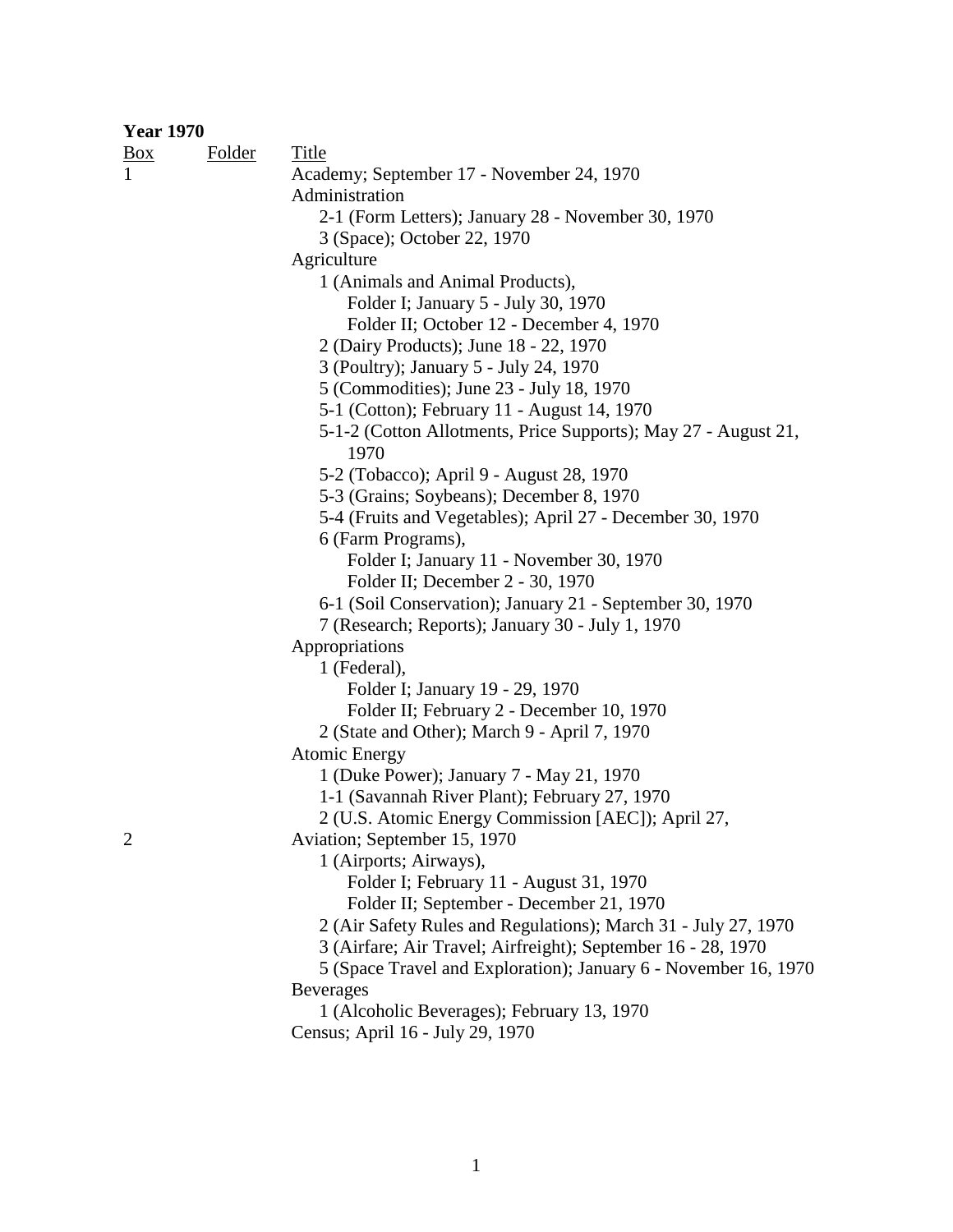| <b>Year 1970</b> |               |                                                                         |
|------------------|---------------|-------------------------------------------------------------------------|
| $\frac{Box}{}$   | <b>Folder</b> | <b>Title</b>                                                            |
|                  |               | Civil Rights                                                            |
| $\overline{2}$   |               | 1 (Legislation); January 22 - August 11, 1970                           |
|                  |               | 2 (School Desegregation and Busing),                                    |
|                  |               | Folder I; January 6 - February 27, 1970                                 |
|                  |               | Folder II; February 27 - March 16, 1970                                 |
|                  |               | Folder III; April 2 - May 20, 1970                                      |
|                  |               | Folder IV; May 22 - July 8, 1970                                        |
| 3                |               | Folder V; July 13 - August 7, 1970                                      |
|                  |               | Folder VI; August 10 - 23, 1970                                         |
|                  |               | Folder VII; August 24 - September 11, 1970                              |
|                  |               | Folder VIII; September 11 - 28, 1970                                    |
|                  |               | Folder IX; September 29 - November 6, 1970                              |
|                  |               | Folder X; November 12 - December 29, 1970                               |
|                  |               | 3 (Discrimination and Race Relations); February 11 - October 21,        |
|                  |               | 1970                                                                    |
|                  |               | 4 (Human Rights); September 16, 1970                                    |
| $\overline{4}$   |               | Civil Service; January 16 - December 23, 1970                           |
|                  |               | Committees and Organizations                                            |
|                  |               | 1 (House Committees); March 11 - December 29, 1970                      |
|                  |               | 2 (Senate Committees); February 2 - December 28, 1970                   |
|                  |               | 2-1 (Senate Armed Services Committee); September 1 - October            |
|                  |               | 20, 1970                                                                |
|                  |               | 2-1-2 (Subcommittee on Military Construction); August 11, 1970          |
|                  |               | 2-2-1 (Senate Judiciary Subcommittees); March 24 - December 16,<br>1970 |
|                  |               | 2-2-3 ([Subcommittee on Administrative Practice and Procedure]);        |
|                  |               | August 18 - September 11, 1970                                          |
|                  |               | 3-1 (Political); February 3 - October 21, 1970                          |
|                  |               | Communications                                                          |
|                  |               | 1 (Television),                                                         |
|                  |               | Folder I; January 4 - July 16, 1970                                     |
|                  |               | Folder II; July 23 - December 23, 1970                                  |
|                  |               | $2$ (Radio),                                                            |
|                  |               | Folder I; January 12 - June 28, 1970                                    |
|                  |               | Folder II; July 1 - 31, 1970                                            |
|                  |               | Folder III; August 3 - December 16, 1970                                |
|                  |               | 3 (Music); August 26, 1970                                              |
|                  |               | 5 (Telephone and Telegraph); June 18 - July 9, 1970                     |
|                  |               | 6 (Newspapers); May 28 - December 7, 1970                               |
|                  |               | 7 (Fairness Doctrine); July 10 - 23, 1970                               |
|                  |               | 8 (Obscene),                                                            |
|                  |               | Folder I; January 19 - June 29, 1970                                    |
|                  |               | Folder II; July 2 - December 29, 1970                                   |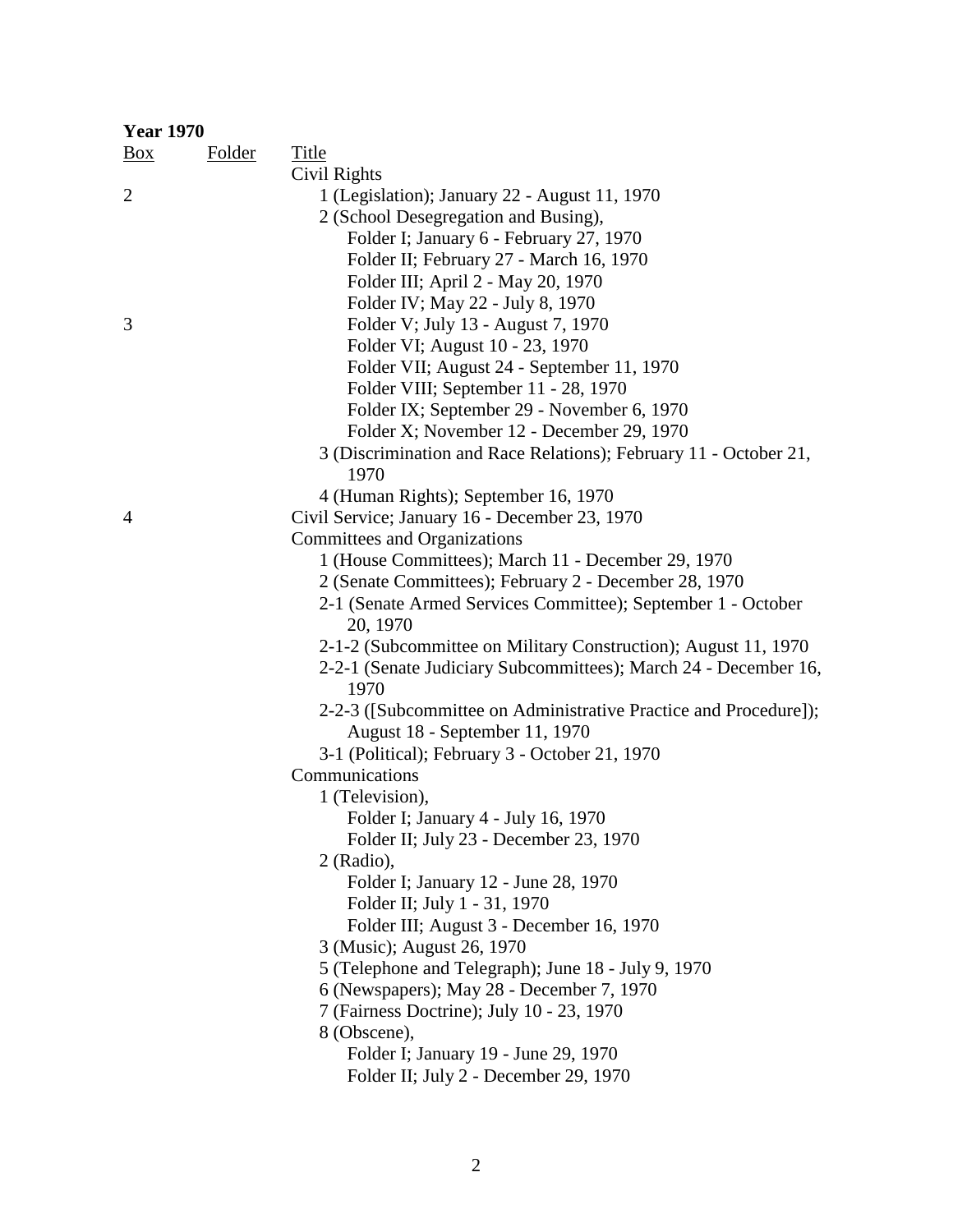| <b>Year 1970</b> |               |                                                                         |
|------------------|---------------|-------------------------------------------------------------------------|
| $\frac{Box}{}$   | <b>Folder</b> | <b>Title</b>                                                            |
|                  |               | Congressional                                                           |
| 5                |               | 3 (Congressional Record); February 8 - December 22, 1970                |
|                  |               | Crime; February 25 - June 16, 1970                                      |
|                  |               | Crime                                                                   |
|                  |               | 2 (Capital Punishment); January 30 - July 5, 1970                       |
|                  |               | 3 (Weapons Control); January 23 - December 21, 1970                     |
|                  |               | 4 (Police Force); May 28 - October 29, 1970                             |
|                  |               | 5 (Civil Disorder),                                                     |
|                  |               | Folder I; January 13 - May 27, 1970                                     |
|                  |               | Folder II; June 4 - November 6, 1970                                    |
|                  |               | Folder III; November 16 - December 4, 1970                              |
|                  |               | Disasters; March 6 - April 29, 1970                                     |
|                  |               | <b>Disasters</b>                                                        |
|                  |               | 2 (Political); April 8 - July 9, 1970                                   |
| 6                |               | 3 (Domestic -- Kent State); May 18 - September 4, 1970                  |
|                  |               | 5 (Campus Uprisings / Demonstrations); July 13 - December 7,            |
|                  |               | 1970                                                                    |
|                  |               | 6 (Military Defectors to United States); August 19 - December 16,       |
|                  |               | 1970                                                                    |
|                  |               | Education; February 14, 1970                                            |
|                  |               | Education                                                               |
|                  |               | 1 (Colleges and Universities),                                          |
|                  |               | Folder I; January 7 - May 27, 1970                                      |
|                  |               | Folder II; June 2 - 23, 1970                                            |
|                  |               | Folder III; June 30 - September 15, 1970                                |
|                  |               | Folder IV; September 16 - December 29, 1970                             |
|                  |               | 2 (Programs); June 1, 1970                                              |
|                  |               | 3 (Federal Aid); January 15 - December 3, 1970                          |
|                  |               | 3-1 (Health, Education and Welfare Announcements); February 10,<br>1970 |
|                  |               | 3-2 (Federal Impacted Area Fund Program); January 14 - May 5,<br>1970   |
|                  |               | 3-3 (National Science Foundation); April 29, 1970                       |
|                  |               | 3-4 (National Defense and Educational Loan Program); July 28,<br>1970   |
|                  |               | 4 (Libraries); May 12, 1970                                             |
|                  |               | 4-1 (Federal Aid to Libraries); April 29 - May 7, 1970                  |
| 7                |               | 5 (Loans and Scholarships); January 5 - December 30, 1970               |
|                  |               | 5-1 (Federal Financial Aid Programs); July 7, 1970                      |
|                  |               | Education                                                               |
|                  |               | 6 (Schools),                                                            |
|                  |               | Folder I; January 12 - July 12, 1970                                    |
|                  |               | Folder II; July 13 - December 16, 1970                                  |
|                  |               | 7 (School Staffs); November 20, 1970                                    |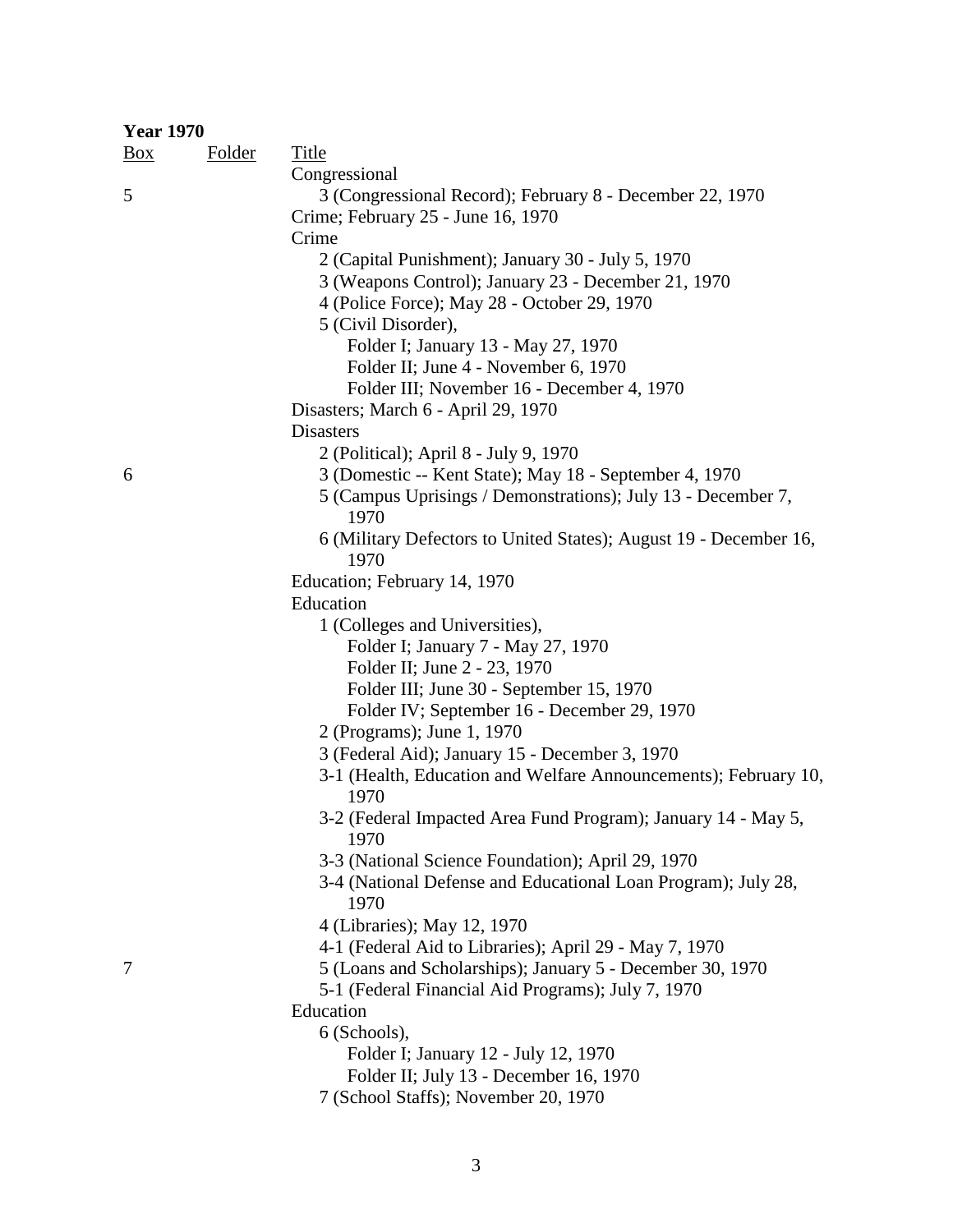| <b>Year 1970</b> |               |                                                                             |  |  |
|------------------|---------------|-----------------------------------------------------------------------------|--|--|
| $\frac{Box}{}$   | <b>Folder</b> | <b>Title</b>                                                                |  |  |
|                  |               | Education                                                                   |  |  |
| 7                |               | 9 (Vocational Education); January 21 - August 28, 1970                      |  |  |
|                  |               | 10 (Educational Television); January 23, 1970                               |  |  |
|                  |               | 11 (Arts Programs); April 21, 1970                                          |  |  |
|                  |               | 12 (Head Start Program); March 11 - April 10, 1970                          |  |  |
|                  |               | Federal Government; February 25 - April 21, 1970                            |  |  |
|                  |               | <b>Federal Government</b>                                                   |  |  |
|                  |               | 1 (Executive Branch); January 9 - November 18, 1970                         |  |  |
|                  |               | 1-1 (Departments),                                                          |  |  |
|                  |               | Folder I; January 23 - March 30, 1970                                       |  |  |
|                  |               | Folder II; April 1 - November 6, 1970                                       |  |  |
|                  |               | 1-2 (Independent Agencies); January 13 - November 11, 1970                  |  |  |
|                  |               | 1-3 ([New Special Assistant to the President]); November 20, 1970           |  |  |
|                  |               |                                                                             |  |  |
|                  |               | 2 (Judicial Branch); March 19 - July 10, 1970                               |  |  |
|                  |               | 2-2 (District Court); June 19, 1970                                         |  |  |
|                  |               | 2-3 (Supreme Court); January 30 - April 25, 1970                            |  |  |
|                  |               | 2-3-1 (School Prayer Legislation); April 30 - August 10, 1970               |  |  |
| 8                |               | 3 (Legislative Branch); May 13 - July 31, 1970                              |  |  |
|                  |               | 3-1 (Congress); January 30 - October 16, 1970                               |  |  |
|                  |               | 3-1-1 (House of Representatives); February 25, 1970                         |  |  |
|                  |               | 3-1-2 (Senate); January 30 - June 26, 1970                                  |  |  |
|                  |               | 4 (Federal Property); June 23, 1970                                         |  |  |
|                  |               | 7 (Government Contracts); December 7, 1970                                  |  |  |
|                  |               | 8 (Constitution); January 30 - March 9, 1970                                |  |  |
|                  |               | 10 (Panama Canal); March 2 - April 1, 1970                                  |  |  |
|                  |               | Finance                                                                     |  |  |
|                  |               | 1 (Banking and Currency); January 6 - October 29, 1970                      |  |  |
|                  |               | 2 (Government Spending and Public Debt); January 12 - December              |  |  |
|                  |               | 29, 1970                                                                    |  |  |
|                  |               | 3 (Economic / Business Conditions); February 25 - November 18,              |  |  |
|                  |               | 1970                                                                        |  |  |
|                  |               | 3-1 (Inflation; Cost of Living),                                            |  |  |
|                  |               | Folder I; January 2 - June 20, 1970                                         |  |  |
|                  |               | Folder II; June 24 - December 21, 1970                                      |  |  |
|                  |               | 4 (Industry); May 13, 1970                                                  |  |  |
|                  |               | 4-1 (New Industries); May 8, 1970                                           |  |  |
|                  |               | 4-2 (Employment Training Programs); January 20, 1970                        |  |  |
|                  |               | 5 (Monopoly, Anti-Trust, Price Discrimination); January 7 -                 |  |  |
|                  |               | November 13, 1970                                                           |  |  |
|                  |               | 6 (Small Business Loans); April 2 - June 8, 1970                            |  |  |
|                  |               | 6-3 (Small Business Investment Corporation); April 14 - 15, 1970            |  |  |
|                  |               | 7 (Savings, Loans, and Mortgages); January 2 - December 28, 1970            |  |  |
| 9                |               | 8 (Community Facilities Loans and Grants); January 7 - November<br>20, 1970 |  |  |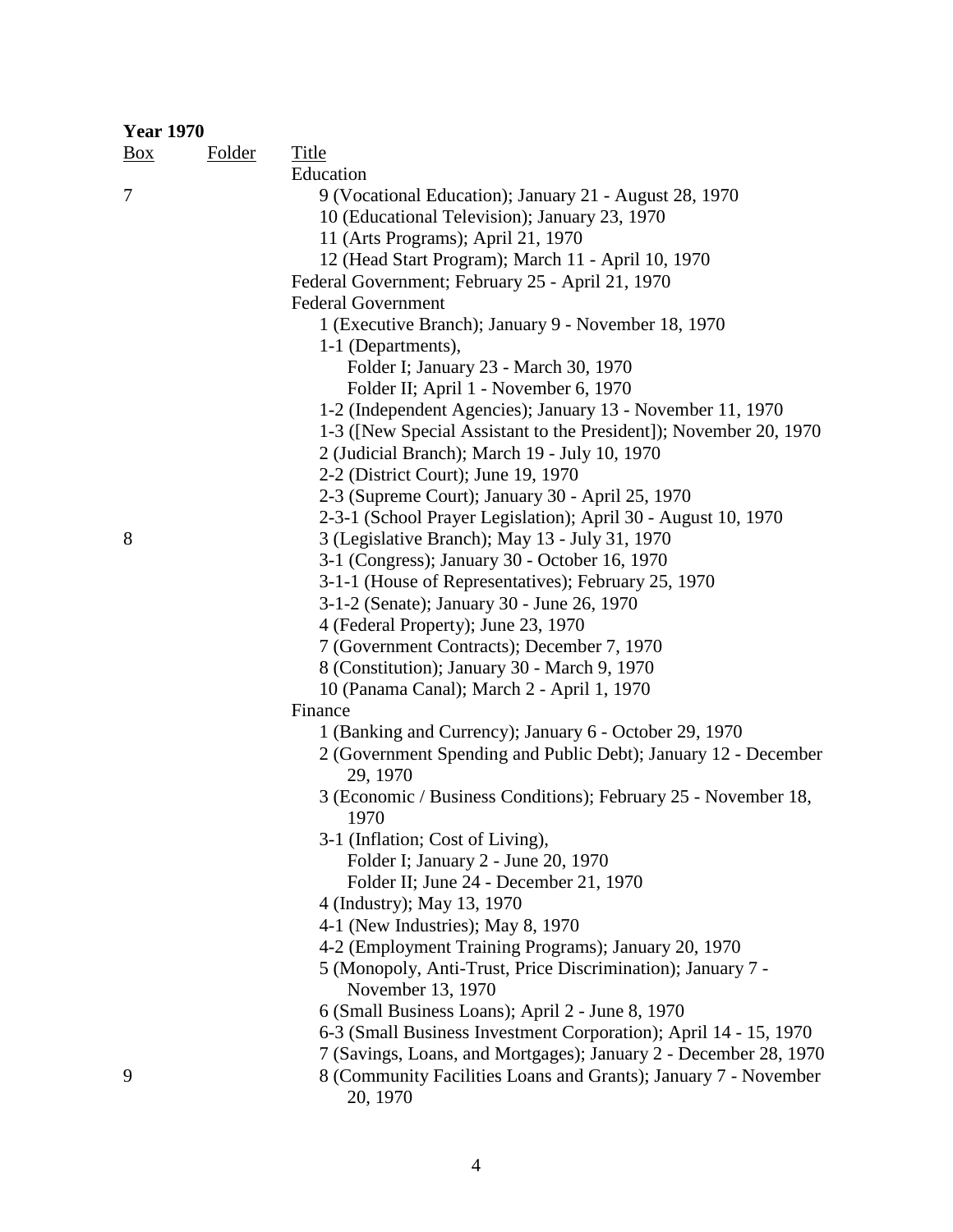| <b>Year 1970</b> |               |                                                                     |
|------------------|---------------|---------------------------------------------------------------------|
| $\frac{Box}{}$   | <b>Folder</b> | <b>Title</b>                                                        |
|                  |               | Finance                                                             |
| 9                |               | 9 (Area Redevelopment, Urban Renewal); October 5, 1970              |
|                  |               | 11 (Funds for Beautification Projects in South Carolina Cities);    |
|                  |               | February 5, 1970                                                    |
|                  |               | Foreign Relations; September 16, 1970                               |
|                  |               | <b>Foreign Relations</b>                                            |
|                  |               | 1 (Foreign Policy); January 14 - November 24, 1970                  |
|                  |               | 2 (Foreign Aid); February 4 - December 16, 1970                     |
|                  |               | 3 (Treaties and Peace Pacts); March 2 - December 28, 1970           |
|                  |               | 4 (United Nations); March 2 - September 22, 1970                    |
|                  |               | 4-1 (Admission of Red China to Membership [in the United            |
|                  |               | Nations]); January 29 - December 7, 1970                            |
|                  |               | 5 (Foreign Countries),                                              |
|                  |               | Folder I; January 7 - July 24, 1970                                 |
|                  |               | Folder II; August 6 - September 28, 1970                            |
|                  |               | Folder III; October 13 - November 24, 1970                          |
|                  |               | 5-1 (Rhodesia); January 29 - November 20, 1970                      |
|                  |               | 6 (Peace Corps); May 19 - September 17, 1970                        |
|                  |               | 7 (War in Vietnam),                                                 |
|                  |               | Folder I; January 7 - March 18, 1970                                |
| 10               |               | Folder II; April 1 - May 29, 1970                                   |
|                  |               | Folder III; June 1 - 30, 1970                                       |
|                  |               | Folder IV; July 1 - September 9, 1970                               |
|                  |               | Folder V; September 14 - December 30, 1970                          |
|                  |               | 7-1 (Treatment of American Prisoners); September 10 - November      |
|                  |               | 30, 1970                                                            |
|                  |               | 8 ([Panama Canal]); December 16 - 29, 1970                          |
|                  |               | Health and Welfare; [c. 1970]                                       |
|                  |               | <b>Health and Welfare</b>                                           |
|                  |               | 1 (Community Health and Sanitation); January 20 - December 7,       |
|                  |               | 1970                                                                |
|                  |               | 1-1 (Sewage and Sewage Disposal); October 27 - November 10,<br>1970 |
|                  |               | 1-2 (Stream and River Pollution); January 7 - September 28, 1970    |
|                  |               | 1-3 (Air Polllution); January 9 - October 5, 1970                   |
|                  |               | 2 (Diseases and Conditions); January 27 - November 13, 1970         |
|                  |               | 3 (Rehabilitation Programs); January 19 - September 10, 1970        |
| 11               |               | 4 (Water, Water Systems, Water Supply),                             |
|                  |               | Folder I; January 6 - May 26, 1970                                  |
|                  |               | Folder II; May 28 - July 29, 1970                                   |
|                  |               | Folder III; August 6 - October 18, 1970                             |
|                  |               | Folder IV; November 5 - December 9, 1970                            |
|                  |               |                                                                     |
|                  |               | Folder V; [1970]                                                    |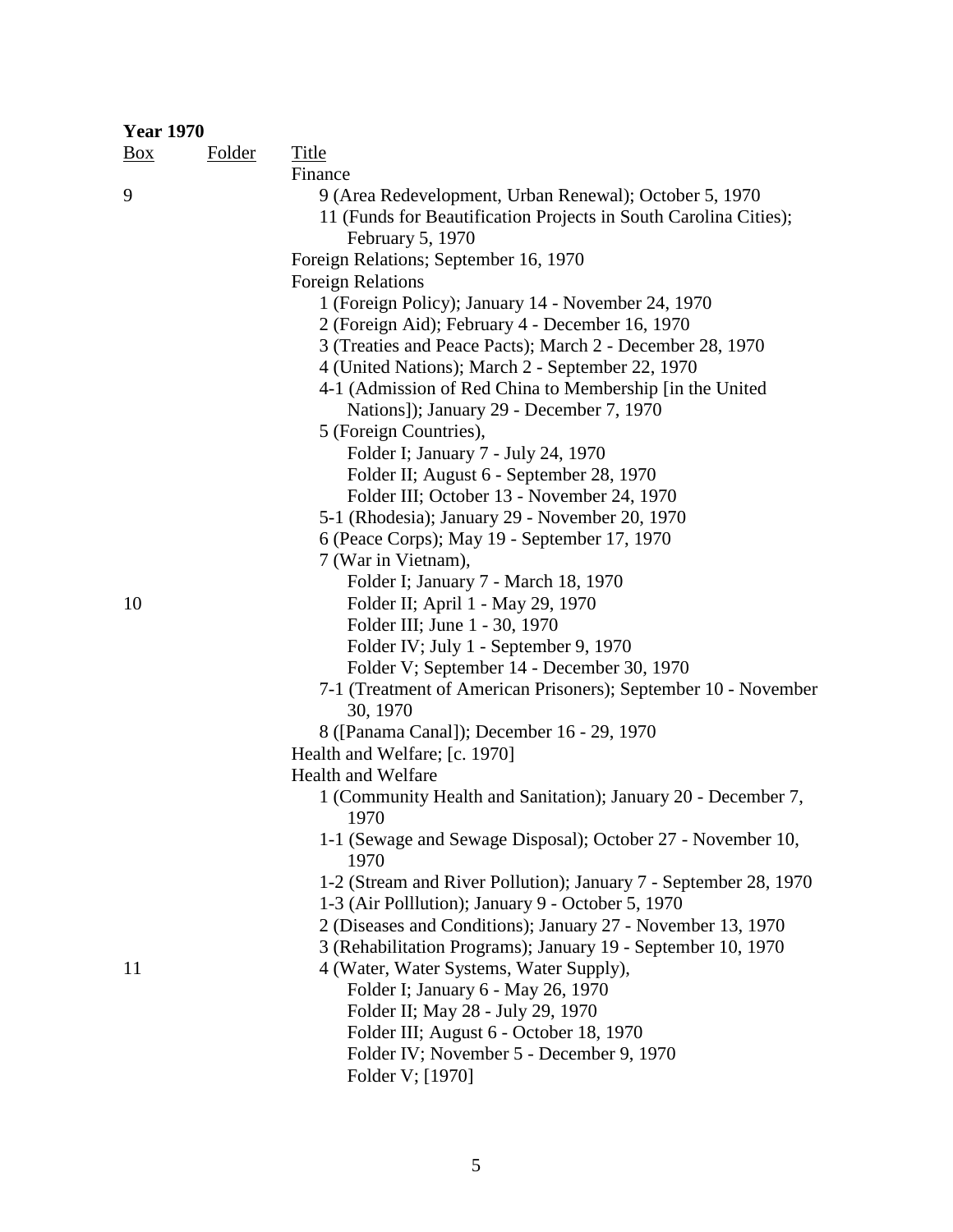| <b>Year 1970</b>  |               |                                                                     |
|-------------------|---------------|---------------------------------------------------------------------|
| $\underline{Box}$ | <b>Folder</b> | <b>Title</b>                                                        |
| 11                |               | <b>Health and Welfare</b>                                           |
|                   |               | $5$ (Drugs),                                                        |
|                   |               | Folder I; January 5 - 22, 1970                                      |
|                   |               | Folder II; January 23 - February 20, 1970                           |
| 12                |               | Folder III; February 23 - April 2, 1970                             |
|                   |               | Folder IV; April 3 - June 18, 1970                                  |
|                   |               | Folder V; June 23 - December 21, 1970                               |
|                   |               | 6 (Socialized Medicine; Medicare),                                  |
|                   |               | Folder I; January 15 - April 4, 1970                                |
|                   |               | Folder II; April 7 - July 15, 1970                                  |
|                   |               | Folder III; July 16 - November 18, 1970                             |
|                   |               | 7 (Public Welfare),                                                 |
|                   |               | Folder I; January 2 - [c. May 16, 1970]                             |
|                   |               | Folder II; May 17 - August 31, 1970                                 |
| 13                |               | Folder III; September 3 - October 19, 1970                          |
|                   |               | Folder IV; October 20 - November 30, 1970                           |
|                   |               | Folder V; December 3 - 30, 1970                                     |
|                   |               | 8[-1] ([TARS Stop Drugs Campaign]),                                 |
|                   |               | Folder I; March 20 - August 24, 1970                                |
|                   |               | Folder II; August 25 - October 30, 1970                             |
|                   |               | Folder III; November 5 - December 17, 1970                          |
|                   |               | $8[-2]$ ([Pollution]),                                              |
|                   |               | Folder I; February 23 - July 15, 1970                               |
| 14                |               | Folder II; July 28 - December 10, 1970                              |
|                   |               | Housing                                                             |
|                   |               | 1 (Construction),                                                   |
|                   |               | Folder I; January 5 - April 28, 1970                                |
|                   |               | Folder II; May 8 - August 25, 1970                                  |
|                   |               | Folder III; September 8 - December 11, 1970                         |
|                   |               | 1-1 (Public / Low Income Housing); January 19 - December 8,<br>1970 |
|                   |               | 1-2 (Urban Renewal); July 16 - 30, 1970                             |
|                   |               | 2 (Financing; Loans; Interest Rates); January 5 - July 29, 1970     |
| 15                |               | Immigration and Naturalization; July 7 - August 17, 1970            |
|                   |               | <b>Immigration and Naturalization</b>                               |
|                   |               | 1 (Citizenship); February - September 1970                          |
|                   |               | 2 (Passports, Visas),                                               |
|                   |               | Folder I; January 20 - April 17, 1970                               |
|                   |               | Folder II; April 20 - July 13, 1970                                 |
|                   |               | Folder III; July 21 - December 14, 1970                             |
|                   |               | 4 (Private Relief Bills); June 4, 1970                              |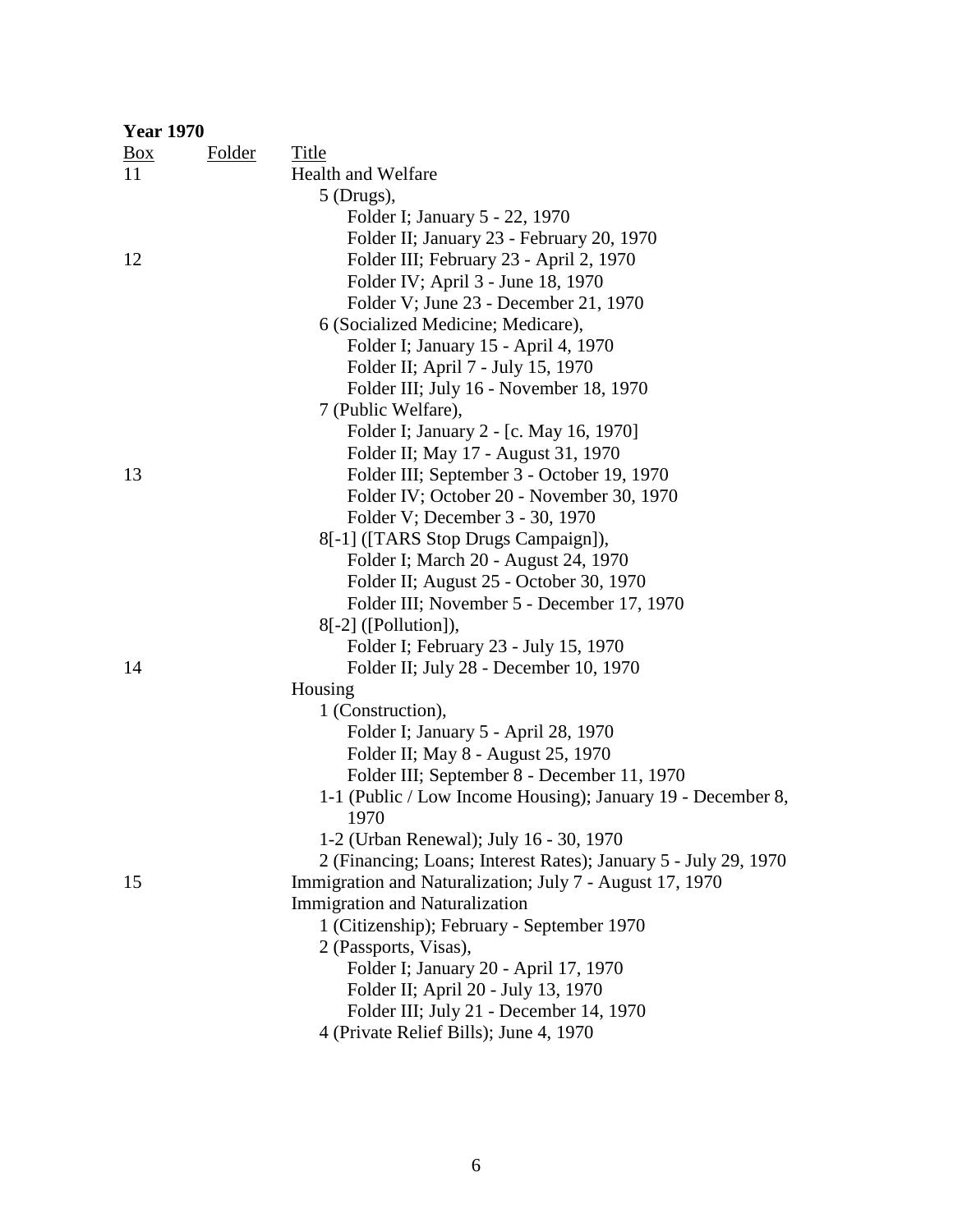| <b>Year 1970</b> |               |                                                                                                                                                                                                                                                                                                                                                                                                                                                                                   |
|------------------|---------------|-----------------------------------------------------------------------------------------------------------------------------------------------------------------------------------------------------------------------------------------------------------------------------------------------------------------------------------------------------------------------------------------------------------------------------------------------------------------------------------|
| $\frac{Box}{}$   | <b>Folder</b> | <b>Title</b>                                                                                                                                                                                                                                                                                                                                                                                                                                                                      |
|                  |               | Institutions                                                                                                                                                                                                                                                                                                                                                                                                                                                                      |
| 15               |               | 1-1 ([Federal Institutions]: Correctional -- Reform Schools,<br>Prisons, Work Houses); August 21 - October 23, 1970<br>1-2 ([Federal Institutions]: Health and Mental Hospitals,<br>Sanitoriums, Clinics); July 20 - September 15, 1970<br>1-2-1 ([Federal Institutions]: Federal Aid to Health and Mental<br>Institutions); January 19 - March 16, 1970<br>1-3 ([Federal Institutions]: Welfare, Poor Houses, Homes for<br>Aged); August 21, 1970<br>2 (State); October 27, 1970 |
|                  |               | 3 (Private); July 10, 1970                                                                                                                                                                                                                                                                                                                                                                                                                                                        |
|                  |               | <b>Insurance and Retirement</b>                                                                                                                                                                                                                                                                                                                                                                                                                                                   |
|                  |               | 1-1 ([Federal Government]: Insurance -- Accident, Health, Life);<br>September 23, 1970                                                                                                                                                                                                                                                                                                                                                                                            |
|                  |               | Labor                                                                                                                                                                                                                                                                                                                                                                                                                                                                             |
|                  |               | 1 (Conditions, Employment, Unemployment); January 29 -<br>December 29, 1970                                                                                                                                                                                                                                                                                                                                                                                                       |
|                  |               | 2 (Strikes, Work Stoppages); March 11 - December 21, 1970                                                                                                                                                                                                                                                                                                                                                                                                                         |
|                  |               | 3 (Unions); January 19 - June 5, 1970                                                                                                                                                                                                                                                                                                                                                                                                                                             |
|                  |               | 3-2 (Union or Closed Shop [Right to Work]); February 27 - July 23,<br>1970                                                                                                                                                                                                                                                                                                                                                                                                        |
|                  |               | 3-3 (Labor Reform Legislation); May 13, 1970                                                                                                                                                                                                                                                                                                                                                                                                                                      |
|                  |               | 5 (Minimum Wage); February 25 - July 8, 1970                                                                                                                                                                                                                                                                                                                                                                                                                                      |
|                  |               | 6 (Fair Labor Standards); July 10, 1970                                                                                                                                                                                                                                                                                                                                                                                                                                           |
| 15               |               | Legislation; February 6 - October 5, 1970                                                                                                                                                                                                                                                                                                                                                                                                                                         |
|                  |               | Legislation                                                                                                                                                                                                                                                                                                                                                                                                                                                                       |
|                  |               | $1$ (House),                                                                                                                                                                                                                                                                                                                                                                                                                                                                      |
|                  |               | Folder I; January 5 - February 19, 1970                                                                                                                                                                                                                                                                                                                                                                                                                                           |
| 16               |               | Folder II; February 23 - March 24, 1970                                                                                                                                                                                                                                                                                                                                                                                                                                           |
|                  |               | Folder III; March 25 - April 27, 1970                                                                                                                                                                                                                                                                                                                                                                                                                                             |
|                  |               | Folder IV; April 29 - May 16, 1970                                                                                                                                                                                                                                                                                                                                                                                                                                                |
|                  |               | Folder V; May 18 - 26, 1970                                                                                                                                                                                                                                                                                                                                                                                                                                                       |
|                  |               | Folder VI; May 27 - June 10, 1970                                                                                                                                                                                                                                                                                                                                                                                                                                                 |
|                  |               | Folder VII; June 11 - 24, 1970                                                                                                                                                                                                                                                                                                                                                                                                                                                    |
|                  |               | Folder VIII; June 25 - July 2, 1970                                                                                                                                                                                                                                                                                                                                                                                                                                               |
| 17               |               | Folder IX; July 6 - 31, 1970                                                                                                                                                                                                                                                                                                                                                                                                                                                      |
|                  |               | Folder X; August 6 - 31, 1970                                                                                                                                                                                                                                                                                                                                                                                                                                                     |
|                  |               | Folder XI; September 1 - 8, 1970                                                                                                                                                                                                                                                                                                                                                                                                                                                  |
|                  |               | Folder XII; September 9 - 25, 1970                                                                                                                                                                                                                                                                                                                                                                                                                                                |
|                  |               | Folder XIII; September 30 - October 29, 1970                                                                                                                                                                                                                                                                                                                                                                                                                                      |
|                  |               | Folder XIV; November 4 - December 4, 1970<br>Folder XV; December 7 - 30, 1970                                                                                                                                                                                                                                                                                                                                                                                                     |
|                  |               | 2 (Joint); January 19 - September 14, 1970                                                                                                                                                                                                                                                                                                                                                                                                                                        |
|                  |               |                                                                                                                                                                                                                                                                                                                                                                                                                                                                                   |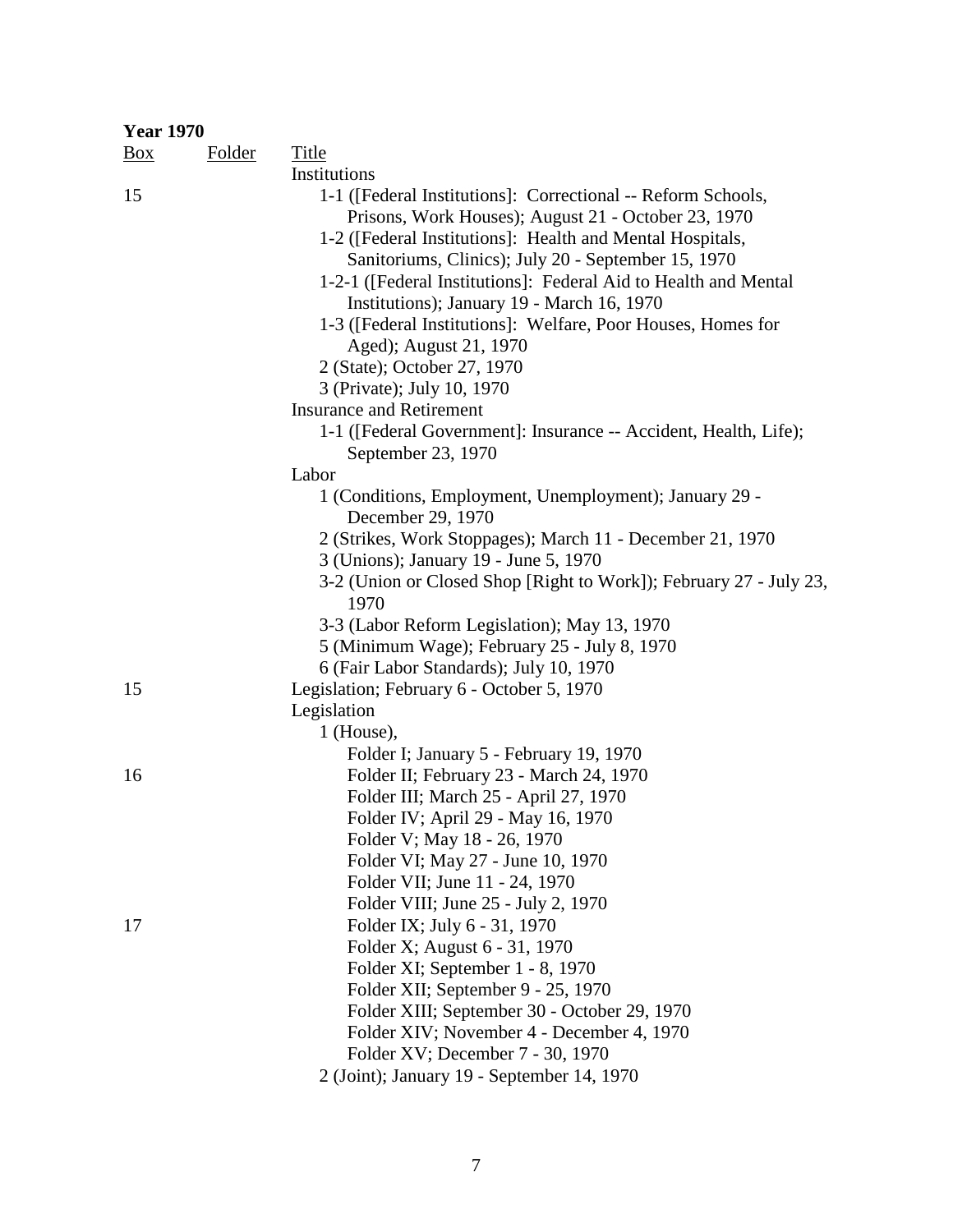| <b>Year 1970</b> |               |                                                                        |
|------------------|---------------|------------------------------------------------------------------------|
| $\frac{Box}{}$   | <b>Folder</b> | <b>Title</b>                                                           |
|                  |               | Legislation                                                            |
| 18               |               | 3 (Senate),                                                            |
|                  |               | Folder I; January 2 - 30, 1970                                         |
|                  |               | Folder II; February 2 - 11, 1970                                       |
|                  |               | Folder III; February 13 - 19, 1970                                     |
|                  |               | Folder IV; February 20 - March 7, 1970                                 |
|                  |               | Folder V; March 10 - 20, 1970                                          |
|                  |               | Folder VI; March 23 - April 7, 1970                                    |
|                  |               | Folder VII; April 8 - 17, 1970                                         |
| 19               |               | Folder VIII; April 20 - May 6, 1970                                    |
|                  |               | Folder IX; May 7 - 29, 1970                                            |
|                  |               | Folder X; June 1 - 22, 1970                                            |
|                  |               | Folder XI; June 24 - July 24, 1970                                     |
|                  |               | Folder XII; July 27 - August 25, 1970                                  |
|                  |               | Folder XIII; August 27 - September 16, 1970                            |
|                  |               | Folder XIV; September 17 - October 27, 1970                            |
| 20               |               | Folder XV; October 29 - November 19, 1970                              |
|                  |               | Folder XVI; November 23 - December 30, 1970                            |
|                  |               | 3-1 (Bills Introduced Personally by Senator Thurmond); January 14      |
|                  |               | - November 27, 1970                                                    |
|                  |               | 3-2 (Bills Co-sponsored by Senator Thurmond),                          |
|                  |               | Folder I; January 9 - March 19, 1970                                   |
|                  |               | Folder II; March 20 - August 19, 1970                                  |
|                  |               | Folder III; August 21 - December 9, 1970                               |
|                  |               | 3-3 (Proposed); March 20 - August 6, 1970                              |
|                  |               | Military; February 10 - September 15, 1970                             |
|                  |               | Military                                                               |
|                  |               | 1 (Military Pay and Allowances); January 6 - December 15, 1970         |
|                  |               | 4-2 ([Programs -- Training, Combat Readiness]: Army); March 9,<br>1970 |
| 21               |               | 5 (Manpower); July 23 - December 28, 1970                              |
|                  |               | 5-2 (Reserves); February 16, 1970                                      |
|                  |               | 5-3 (Regular Forces); January 6, 1970                                  |
|                  |               | 8 (National Defense); April 1 - October 29, 1970                       |
|                  |               | 8-2 (Missiles and Scientific Research); January 19 - December 8,       |
|                  |               | 1970                                                                   |
|                  |               | 11 (Chemical Warfare); January 29, 1970                                |
|                  |               | 13 (Promotion and Retirement); June 16, 1970                           |
|                  |               | 14 (Budget); June 17, 1970                                             |
|                  |               | <b>Natural Resources</b>                                               |
|                  |               | 2 (Forests); October 1, 1970                                           |
|                  |               | 3 (Fuels -- Gas, Oil, Coal, Coke),                                     |
|                  |               | Folder I; January 30 - September 16, 1970                              |
|                  |               | Folder II; September 17 - December 30, 1970                            |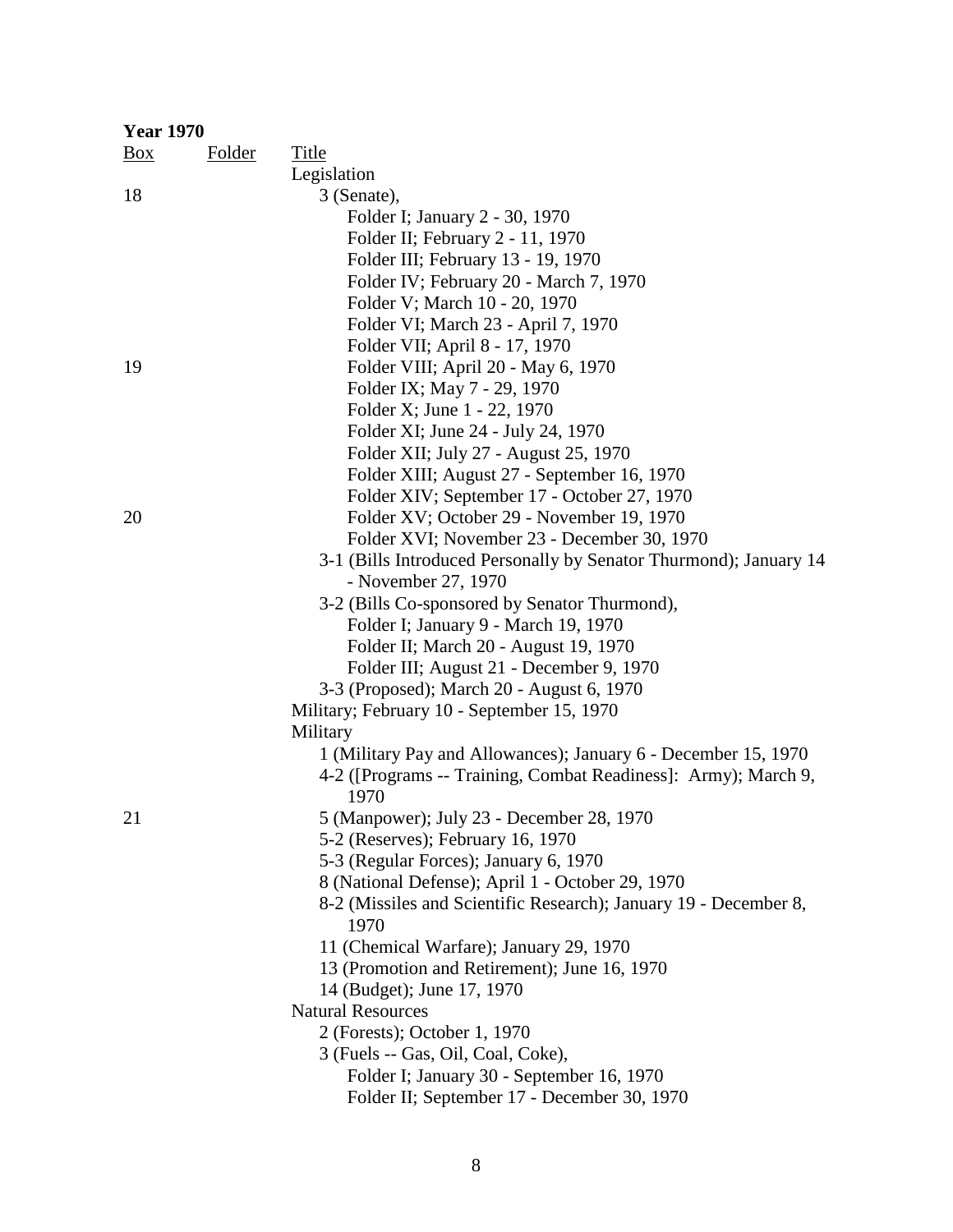| <b>Year 1970</b> |               |                                                                 |
|------------------|---------------|-----------------------------------------------------------------|
| $\frac{Box}{}$   | <b>Folder</b> | <b>Title</b>                                                    |
|                  |               | <b>Natural Resources</b>                                        |
| 21               |               | 4 (Minerals); January 15 - September 28, 1970                   |
|                  |               | 5 (Water Resources and Watersheds); February 11 - September 3,  |
|                  |               | 1970                                                            |
|                  |               | Nominations; July 2 - December 9, 1970                          |
|                  |               | Nominations                                                     |
|                  |               | 1 (Federal Department and Agency Heads); January 4 - December   |
|                  |               | 17, 1970                                                        |
|                  |               | 3 (U.S. District, Circuit, and Supreme Courts Judges),          |
|                  |               | Folder I; January 2 - March 24, 1970                            |
| 22               |               | Folder II; March 25 - April 10, 1970                            |
|                  |               | Folder III; April 11 - 30, 1970                                 |
|                  |               | Folder IV; May 1 - 21, 1970                                     |
|                  |               | Folder V; May 21 - December 30, 1970                            |
|                  |               | Parks and Forests; December 11 - 29, 1970                       |
|                  |               | Parks and Forests                                               |
|                  |               | 1 (National Parks); September 11 - October 6, 1970              |
|                  |               | 1-1 ([National] Forests); March 18, 1970                        |
|                  |               | 1-2 ([National] Parks); May 25, 1970                            |
|                  |               | 2 (State); January 6, 1970                                      |
|                  |               | 2-2 ([State] Parks); May 1, 1970                                |
|                  |               | Personal; May 19 - October 9, 1970                              |
|                  |               | Personal                                                        |
|                  |               | 1 (Finance); April 28 - December 28, 1970                       |
|                  |               | 1-1 (Contributions); February 3 - December 18, 1970             |
|                  |               | 2-2 (Appointments Accepted); October 13, 1970                   |
|                  |               | 2-3 (Invitations Accepted); January 23 - December 28, 1970      |
|                  |               | 4 (Board of Trustees; Advisory Boards); March 20 - December 23, |
|                  |               | 1970                                                            |
|                  |               | 4-1 (American Legion); June 9 - August 5, 1970                  |
|                  |               | 4-2 (Bob Jones University); December 16 - 22, 1970              |
| 23               |               | 4-4 (Freedoms Foundation); January 12 - December 9, 1970        |
|                  |               | 4-5 (Boy Scouts of America); March 2 - July 7, 1970             |
|                  |               | 4-6 (Young Americans For Freedom); January 29 - November 20,    |
|                  |               | 1970                                                            |
|                  |               | 4-9 (Prayer in Schools); January 23 - June 4, 1970              |
|                  |               | 4-10 (White House Conference on Children and Youth); April 13,  |
|                  |               | 1970                                                            |
|                  |               | 5 (Organizations -- Memberships); March 5 - December 30, 1970   |
|                  |               | 5-1 (Senate Prayer Breakfasts); November 20, 1970               |
|                  |               | 6 (Military Organizations); January 9 - September 23, 1970      |
|                  |               | 7 (Awards, Honorary Memberships); March 11 - September 11,      |
|                  |               | 1970                                                            |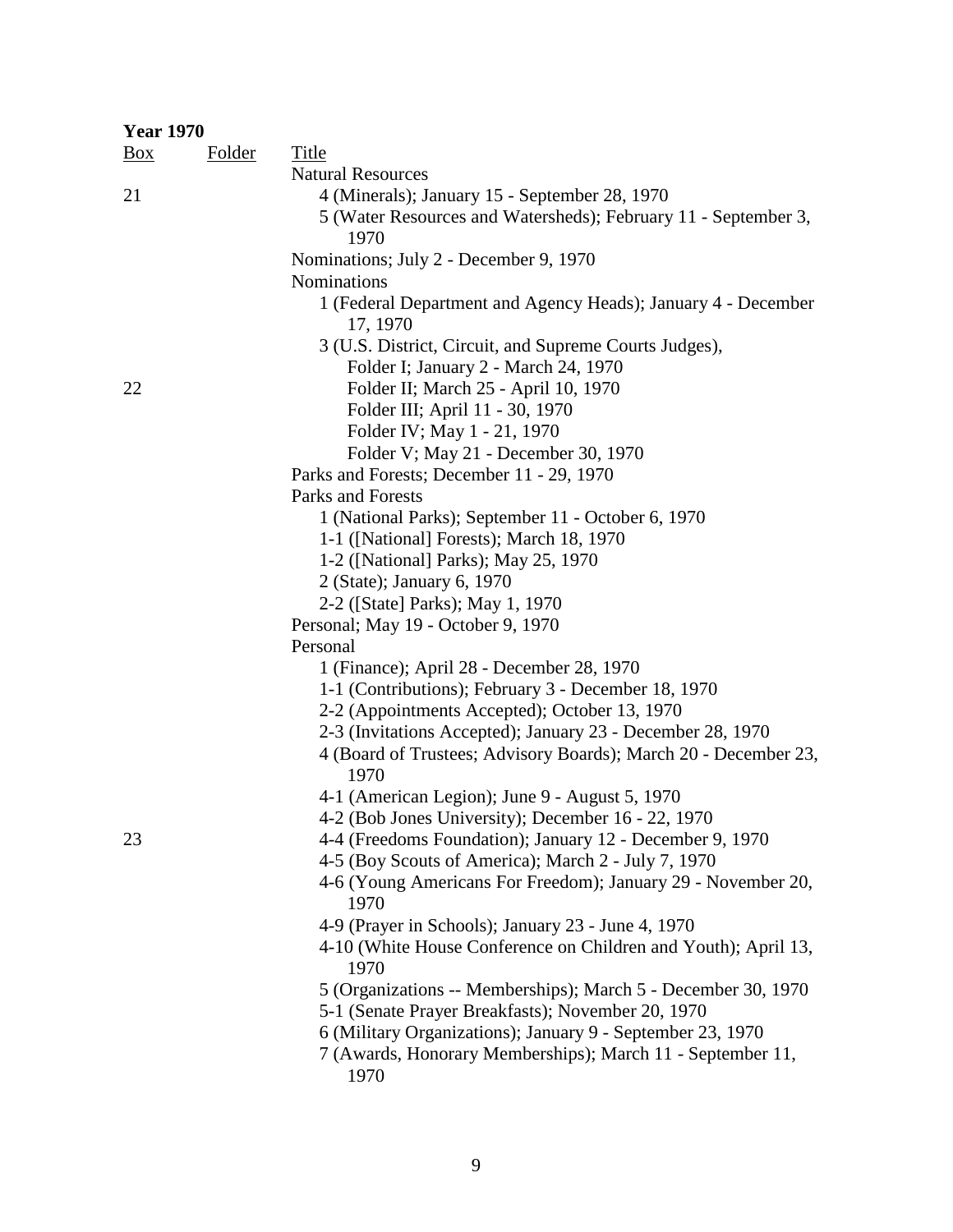| <b>Year 1970</b> |               |                                                                                                        |
|------------------|---------------|--------------------------------------------------------------------------------------------------------|
| $\frac{Box}{}$   | <b>Folder</b> | <b>Title</b>                                                                                           |
|                  |               | Personal                                                                                               |
| 23               |               | 8 (College; Community; Public Boards); November 23 - December<br>21, 1970                              |
|                  |               | Political Affairs; June 9 - September 28, 1970                                                         |
|                  |               | <b>Political Affairs</b>                                                                               |
|                  |               | 1 (Campaigns),                                                                                         |
|                  |               | Folder I; April 24 - September 18, 1970                                                                |
|                  |               | Folder II; September 20 - December 30, 1970                                                            |
|                  |               | 1-1 (Campaign Contributions); June 23 - November 5, 1970                                               |
|                  |               | 2 (Elections); February 23 - December 19, 1970                                                         |
| 24               |               | 2-1 (Electoral College),                                                                               |
|                  |               | Folder I; January 15 - September 16, 1970                                                              |
|                  |               | Folder II; September 17 - December 17, 1970                                                            |
|                  |               | 2-1-1 (Presidential Election); February 19, 1970                                                       |
|                  |               | 3 (Major Parties); June 10 - December 4, 1970                                                          |
|                  |               | 3-1-1 (South Carolina Republican Party),                                                               |
|                  |               | Folder I; January 9 - June 22, 1970                                                                    |
|                  |               | Folder II; June 23 - December 19, 1970                                                                 |
|                  |               | 3-2 (Democratic Party); April 13 - June 8, 1970                                                        |
|                  |               | 4 (Voting Rights); January 6 - November 16, 1970<br>5 (Administration); January 14 - December 17, 1970 |
| 25               |               | Postal Affairs; November 13, 1969 - September 15, 1970                                                 |
|                  |               | <b>Postal Affairs</b>                                                                                  |
|                  |               | 1 (Parcel Post); March 10 - October 9, 1970                                                            |
|                  |               | 2 (Postage and Postage Rates, Mail Permits); February 5 - August<br>6, 1970                            |
|                  |               | 3 (Stamps); January 14 - December 11, 1970                                                             |
|                  |               | 4 (Policy / Procedures; Mail Delivery); March 11 - August 12, 1970                                     |
|                  |               | 5 (South Carolina Post Offices and Rural Routes); February 19 -<br>November 6, 1970                    |
|                  |               | 5-2 (Aiken County); June 3, 1970                                                                       |
|                  |               | 5-4 (Anderson County); August 26 - October 6, 1970                                                     |
|                  |               | 5-6 (Barnwell County); September 14, 1970                                                              |
|                  |               | 5-7 (Beaufort County); November 9, 1970                                                                |
|                  |               | 5-8 (Berkeley County); January 15 - February 26, 1970                                                  |
|                  |               | 5-10 (Charleston County); February 16 - December 11, 1970                                              |
|                  |               | 5-13 (Chesterfield County); July 1 - December 11, 1970                                                 |
|                  |               | 5-14 (Clarendon County); October 22, 1970                                                              |
|                  |               | 5-15 (Colleton County); April 27 - December 11, 1970                                                   |
|                  |               | 5-16 (Darlington County); August 5 - 7, 1970                                                           |
|                  |               | 5-17 (Dillon County); March 13, 1970                                                                   |
|                  |               | 5-18 (Dorchester County); April 16, 1970                                                               |
|                  |               | 5-20 (Fairfield County); September 8, 1970                                                             |
|                  |               | 5-21 (Florence County); January 29 - November 23, 1970                                                 |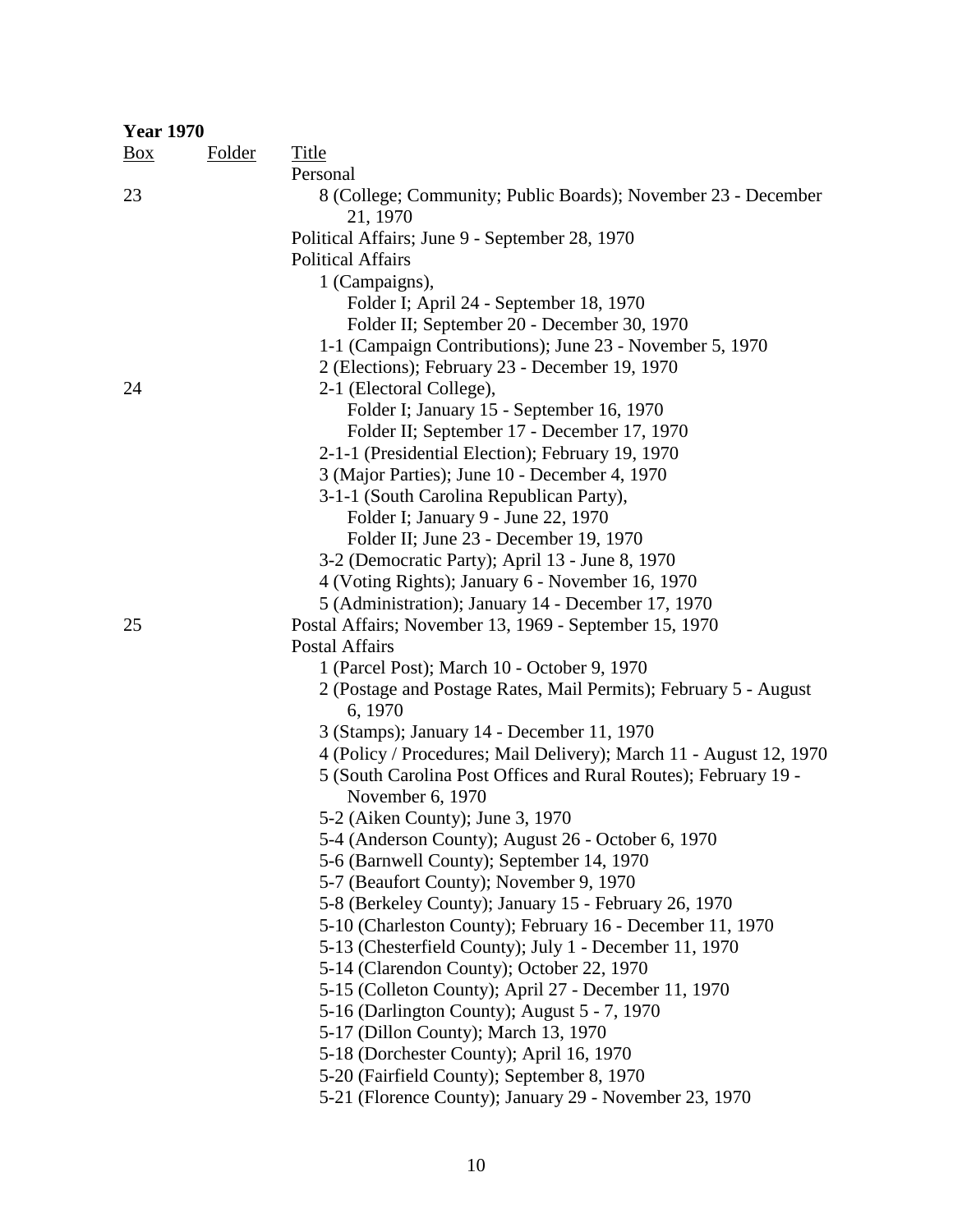| <b>Year 1970</b> |               |                                                                      |
|------------------|---------------|----------------------------------------------------------------------|
| Box              | <b>Folder</b> | Title                                                                |
|                  |               | <b>Postal Affairs</b>                                                |
| 26               |               | 5-23 (Greenville County); February 4 - 11, 1970                      |
|                  |               | 5-24 (Greenwood County); September 10, 1970                          |
|                  |               | 5-26 (Horry County); January 12 - June 23, 1970                      |
|                  |               | 5-27 (Jasper County); March 19, 1970                                 |
|                  |               | 5-29 (Lancaster County); August 14, 1970                             |
|                  |               | 5-30 (Laurens County); January 30 - April 13, 1970                   |
|                  |               | 5-32 (Lexington County); February 5 - July 14, 1970                  |
|                  |               | 5-33 (Marion County); January 28, 1970                               |
|                  |               | 5-35 (McCormick County); April 21, 1970                              |
|                  |               | 5-37 (Oconee County); December 8, 1970                               |
|                  |               | 5-38 (Orangeburg County); February 28 - December 16, 1970            |
|                  |               | 5-39 (Pickens County); July 24, 1970                                 |
|                  |               | 5-40 (Richland County); November 19, 1970                            |
|                  |               | 5-43 (Sumter County); February 2 - June 10, 1970                     |
|                  |               | 5-45 (Williamsburg County); February 2, 1970                         |
|                  |               | 5-46 (York County); February 17 - December 16, 1970                  |
|                  |               | Power [Statement of John N. Nassikas Regarding the                   |
|                  |               | National Environmental Policy Act -- Part I],                        |
|                  |               | Folder I; December 9 and 16, 1970<br>Folder II; December 9, 1970     |
|                  |               | Folder III; December 9, 1970                                         |
|                  |               | Power                                                                |
|                  |               | 1 (Private); March 2 - August 11, 1970                               |
|                  |               | 2 (Public); June 2 - August 4, 1970                                  |
|                  |               | 2-1 (Rural Electrification Administration [REA]); April 9 - June 19, |
|                  |               | 1970                                                                 |
|                  |               | <b>Public Relations</b>                                              |
|                  |               | 3-4 (Letters Complimentary); January 13 - December 29, 1970          |
| 27               |               | 4 (Complaints, Criticisms),                                          |
|                  |               | Folder I; January 6 - April 21, 1970                                 |
|                  |               | Folder II; April 29 - July 31, 1970                                  |
|                  |               | Folder III; August 3 - December 19, 1970                             |
|                  |               | 8 (Publicity); January 23 - November 20, 1970                        |
|                  |               | 8-1 (Press Releases); March 25 - September 29, 1970                  |
|                  |               | 8-2 (Press Releases: Military); March - July                         |
|                  |               | 8-3 (TV Releases and Tapes); August 11 - October 22, 1970            |
|                  |               | 8-4 (Magazine Articles); September 16 - October 19, 1970             |
|                  |               | 10 (Requests, Routine); January 7 - 29, 1970                         |
|                  |               | 10-5 (Publications and Information); August 3 - December 21, 1970    |
|                  |               | 10-5-2 (Information for Term Papers, etc.); January 7 - September    |
|                  |               | 28, 1970                                                             |
|                  |               | 10-5-3 (Law Day Articles); April 10 - May 1, 1970                    |
|                  |               | Rivers and Harbors; March 23 - April 28, 1970                        |
|                  |               |                                                                      |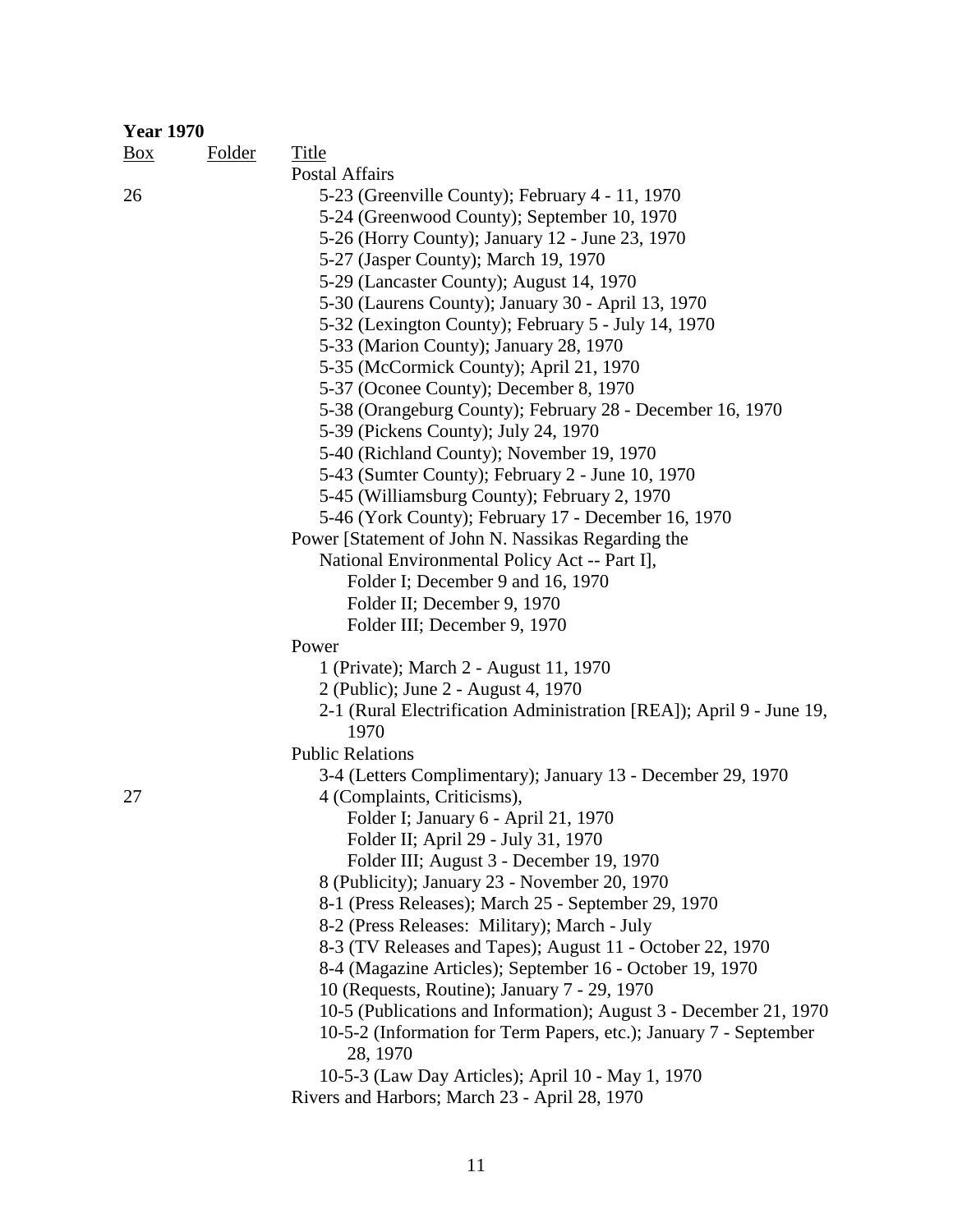| <b>Year 1970</b> |               |                                                                            |
|------------------|---------------|----------------------------------------------------------------------------|
| $\frac{Box}{}$   | <b>Folder</b> | Title                                                                      |
|                  |               | <b>Rivers and Harbors</b>                                                  |
| 27               |               | 1 (Ports, Harbors, Shipyards, Docks); January 27 - October 27,<br>1970     |
|                  |               | 2 (Ships, Shipping); September 9, 1970                                     |
|                  |               | 3-4 (Trotter Shoals; Electric Cooperative); February 2 - April 15,<br>1970 |
| 28               |               | 4 (Rivers); November 10, 1970                                              |
|                  |               | Roads; February 4, 1970                                                    |
|                  |               | Roads                                                                      |
|                  |               | 1 (Federal); March 4 - December 16, 1970                                   |
|                  |               | 2 (State); February 5 - June 11, 1970                                      |
|                  |               | <b>Selective Service</b>                                                   |
|                  |               | 1 (Deferment Policy); January 7 - October 8, 1970                          |
|                  |               | Social Security; February 5 - September 8, 1970                            |
|                  |               | Social Security                                                            |
|                  |               | 1 (Benefits),                                                              |
|                  |               | Folder I; January 13 - May 28, 1970                                        |
|                  |               | Folder II; June 2 - December 21, 1970                                      |
|                  |               | 1-1 (Increased Annuities); January 6 - August 5, 1970                      |
|                  |               | 2 (Eligibility, Coverage); January 9 - September 14, 1970                  |
| 29               |               | <b>State Government</b>                                                    |
|                  |               | 2 (Independent Agencies); May 27, 1970                                     |
|                  |               | 3 (State Legislature); January 14 - March 3, 1970                          |
|                  |               | Taxes                                                                      |
|                  |               | 1 (Federal); February 27 - October 14, 1970                                |
|                  |               | 1-1 (Excise Taxes); May 14, 1970                                           |
|                  |               | 1-2 (Income Taxes),                                                        |
|                  |               | Folder I; January 6 - March 31, 1970                                       |
|                  |               | Folder II; April 7 - December 21, 1970                                     |
|                  |               | 1-2-1 (Reduction in Income Taxes); June 8 - August 25, 1970                |
|                  |               | $1-2-2$ (Exemptions),                                                      |
|                  |               | Folder I; January 7 - June 19, 1970                                        |
|                  |               | Folder II; June 20 - December 8, 1970                                      |
|                  |               | 2 (State); April 6 - July 2, 1970                                          |
|                  |               | Textiles,                                                                  |
|                  |               | Folder I; January 7 - March 31, 1970                                       |
|                  |               | Folder II; April 2 - May 28, 1970                                          |
|                  |               | Folder III; June 1 - 17, 1970                                              |
| 30               |               | Folder IV; June 18 - July 2, 1970                                          |
|                  |               | Folder V; July 6 - 31, 1970                                                |
|                  |               | Folder VI; August 1 - October 13, 1970                                     |
|                  |               | Folder VII; October 15 - November 30, 1970                                 |
|                  |               | Folder VIII; December 1 - 10, 1970                                         |

Folder IX; December 11 - 29, 1970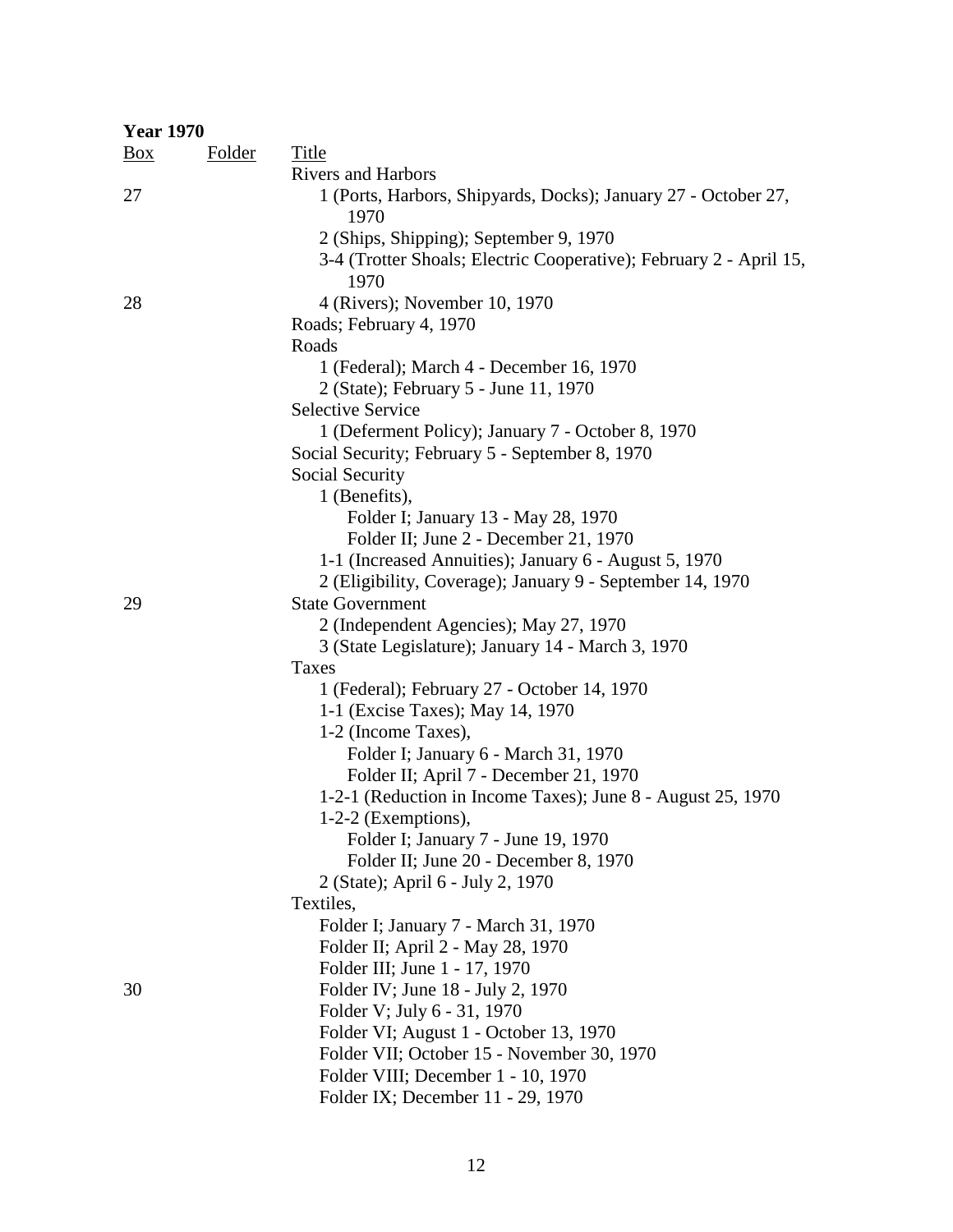| <b>Year 1970</b> |        |                                                                |
|------------------|--------|----------------------------------------------------------------|
| $\frac{Box}{}$   | Folder | Title                                                          |
| 30               |        | Trade; January 9, 1970                                         |
|                  |        | Trade                                                          |
|                  |        | 1 (Import - Export Matters),                                   |
|                  |        | Folder I; January 7 - May 20, 1970                             |
| 31               |        | Folder II; May 25 - September 24, 1970                         |
|                  |        | 2-1 (Textiles); July 10 - September 4, 1970                    |
|                  |        | 3 (Foreign); June 17 - November 23, 1970                       |
|                  |        | 4 (Domestic); January 29 - September 29, 1970                  |
|                  |        | Transportation; February 23 - December 16, 1970                |
|                  |        | Transportation                                                 |
|                  |        | 1 (Motor Carriers); January 12 - December 18, 1970             |
|                  |        | 2 (Railroads); June 25 - December 30, 1970                     |
|                  |        | 2-1 (Freight Rates); January 15, 1970                          |
|                  |        | 2-2 (Discontinuance of Trains); January 13 - June 29, 1970     |
|                  |        | <b>Un-American Activities</b>                                  |
|                  |        | 1 (Communism); January 29 - December 30, 1970                  |
|                  |        | 1-1 (Castro-Cuba Situation); March 2 - November 6, 1970        |
|                  |        | 2 (Information for Investigations); May 25 - November 19, 1970 |
|                  |        | 3 (Subversive Groups); November 20 - December 7, 1970          |
|                  |        | Veterans; [c. April 25, 1970]                                  |
|                  |        | Veterans                                                       |
|                  |        | 1 (Medicine and Surgery); January 7 - November 30, 1970        |
|                  |        | 3 (Education and Schooling, GI Bill); April 18, 1970           |
| 32               |        | 5 (Annuities, Pensions, and Disability Allowances),            |
|                  |        | Folder I; January 5 - April 30, 1970                           |
|                  |        | Folder II; May 15 - October 20, 1970                           |
|                  |        | 5-1 (World War I Veterans); February 27 - May 12, 1970         |
|                  |        | $\epsilon$ (Wildow) a Dengiana). Lyne $1\epsilon$ 1070         |

6 (Widow's Pensions); June 16, 1970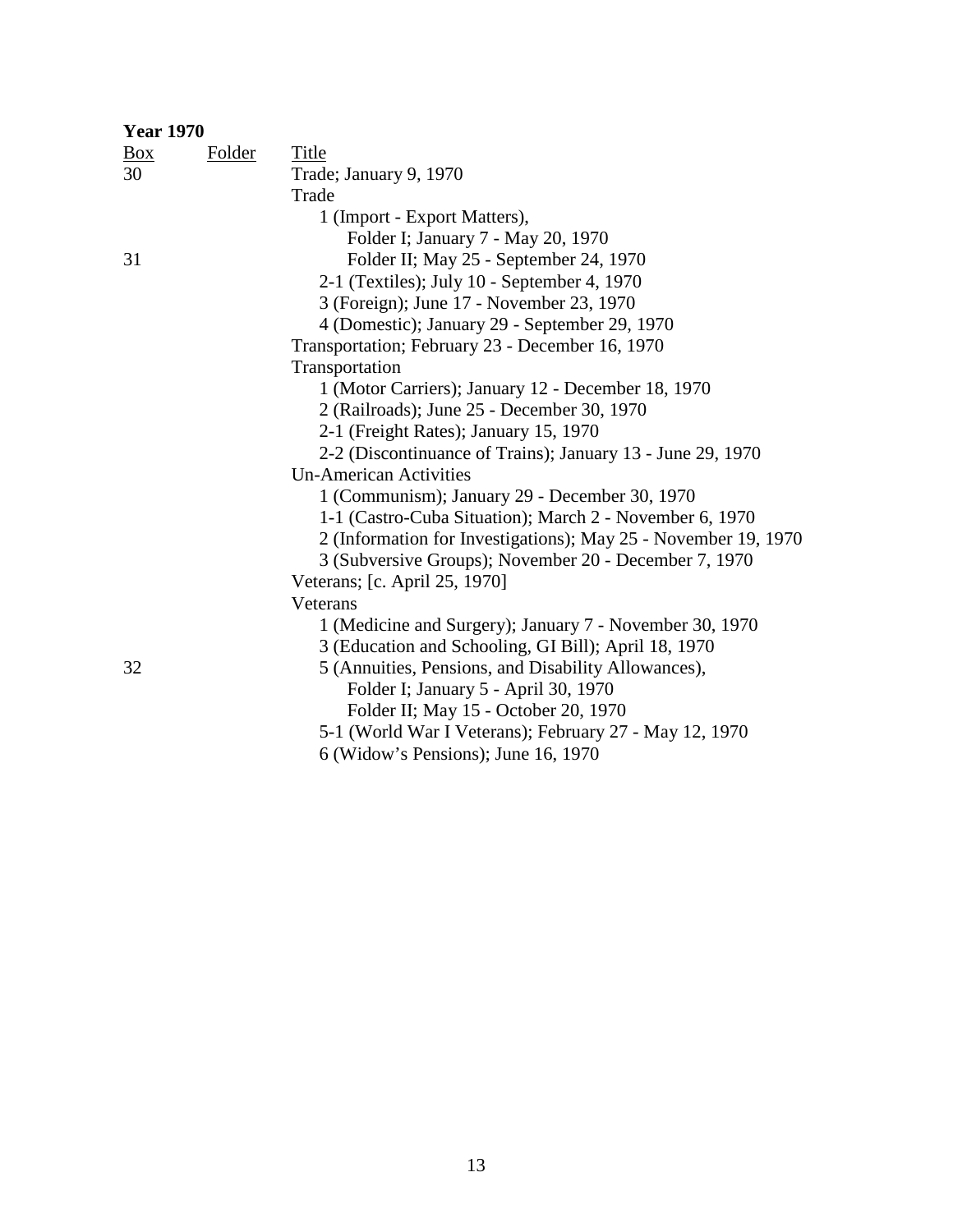#### **Year 1971**

| Box            | <b>Folder</b> | <u>Title</u>                                                                                                  |
|----------------|---------------|---------------------------------------------------------------------------------------------------------------|
|                |               | Academy; March 16 - July 26, 1971                                                                             |
|                |               | Administration                                                                                                |
|                |               | 1 (Personnel); January 25, 1971                                                                               |
|                |               | 2-1 (Form Letters); January 1971 - [c. 1971]                                                                  |
|                |               | Agriculture; January 22 - September 30, 1971                                                                  |
|                |               | Agriculture                                                                                                   |
|                |               | 1 (Animals and Animal Products); December 29, 1970 —                                                          |
|                |               | November 21, 1971                                                                                             |
|                |               | 2 (Dairy Products); January 29 - December 17, 1971                                                            |
|                |               | 3 (Poultry); January 29 - December 31, 1971                                                                   |
|                |               | 5-1 (Cotton); January 6 - December 15, 1971                                                                   |
|                |               | 5-1-1 (Cotton Allotments — Quotas); October 13 - December 17,<br>1971                                         |
|                |               | 5-2 (Tobacco); January 8 - December 17, 1971                                                                  |
|                |               | 5-2-1 (Tobacco Allotments); December 30, 1971                                                                 |
|                |               | 5-3 (Grains; Soybeans); January 29 - December 17, 1971                                                        |
|                |               | 5-4 (Fruits and Vegetables); February 4 - December 23, 1971                                                   |
|                |               | 6 (Farm Programs),                                                                                            |
|                |               | Folder I; January 4 - June 29, 1971                                                                           |
|                |               | Folder II; July 9 - December 1, 1971                                                                          |
|                |               | 6-1 (Soil Conservation); January 12 - November 18, 1971                                                       |
|                |               | 7 (Research; Reports); October 20 - November 23, 1971                                                         |
|                |               | Appropriations                                                                                                |
|                |               | 1 (Federal); March 22 - August 12, 1971                                                                       |
|                |               | 2 (State and Other); July 31, 1971                                                                            |
|                |               | <b>Atomic Energy</b>                                                                                          |
|                |               | 1 (Duke Power); November 8 - December 13, 1971                                                                |
|                |               | 1-1 (Savannah River Plant); April 5, 1971                                                                     |
|                |               | 2 (U.S. Atomic Energy Commission [AEC]); November 2, 1971                                                     |
|                |               | Aviation                                                                                                      |
|                |               | 1 (Airports; Airways); December 4, 1970 - November 2, 1971                                                    |
|                |               | 1[-1] ([Appropriations for Supersonic Transport —Volume Mail —                                                |
|                |               | In-State / Con]); January 4 - May 24, 1971                                                                    |
|                |               | 1[-2] ([Appropriations for Supersonic Transport —Volume Mail —<br>In-State / Pro]); March 11 - May 17, 1971   |
| $\overline{c}$ |               | 1[-3] ([Appropriations for Supersonic Transport —Volume Mail —                                                |
|                |               | In-State / Con]); March 5 - May 19, 1971                                                                      |
|                |               | 1[-4] ([Appropriations for Supersonic Transport —Volume Mail —<br>In-State / Pro]); February 8 - May 17, 1971 |
|                |               | 2 (Air Safety Rules and Regulations); January 27 - December 29,<br>1971                                       |
|                |               | 4 (Federal Aid to Aviation); February 24 - July 16, 1971                                                      |
|                |               | 5 (Space Travel and Exploration); February 9 - December 28, 1971                                              |
|                |               | Beverages; December 28, 1971                                                                                  |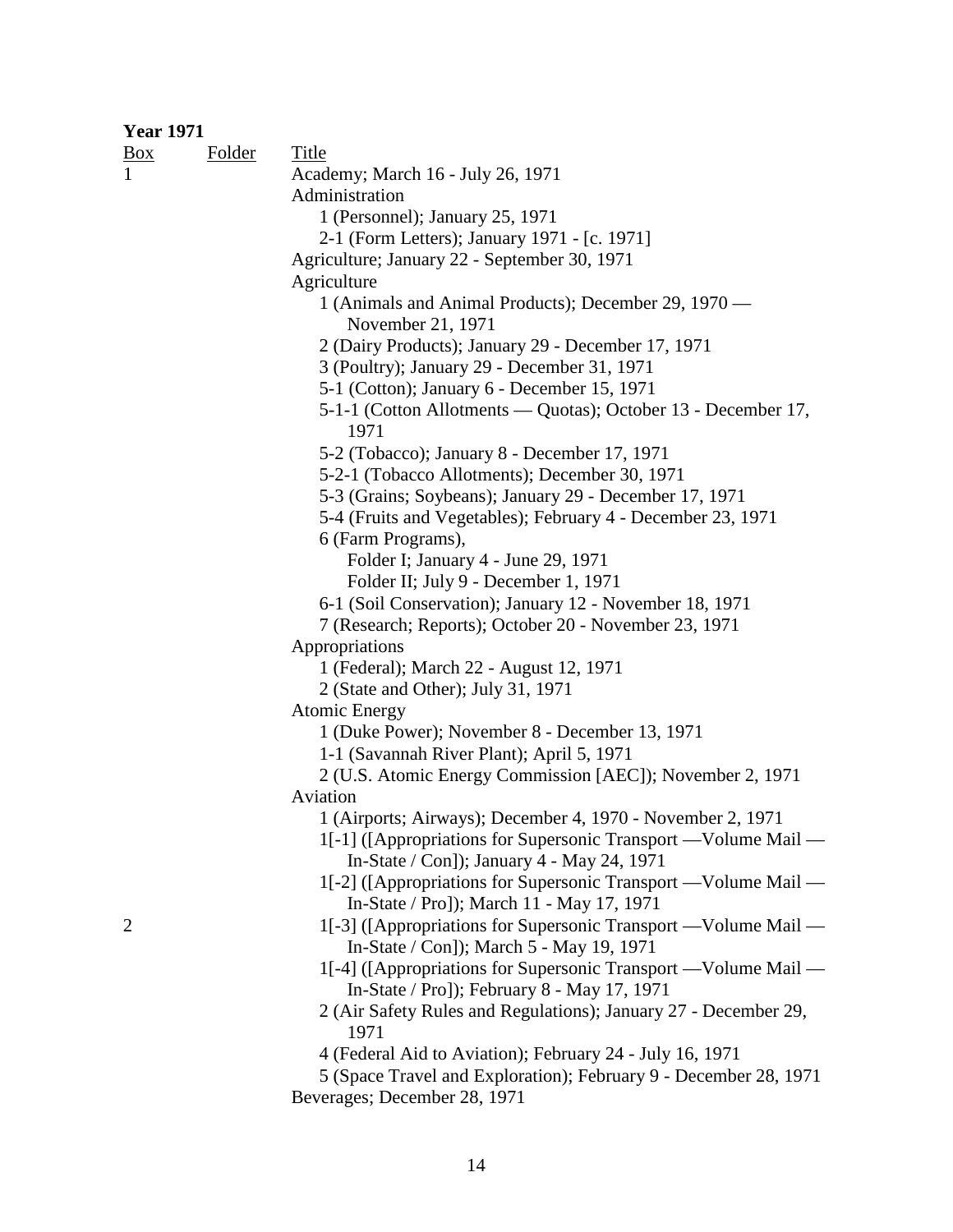| <b>Year 1971</b> |               |                                                                            |
|------------------|---------------|----------------------------------------------------------------------------|
| $\frac{Box}{}$   | <b>Folder</b> | <b>Title</b>                                                               |
|                  |               | <b>Beverages</b>                                                           |
| $\overline{2}$   |               | 1 (Alcoholic Beverages); February 9 - December 17, 1971                    |
|                  |               | 1-1 (Advertisement of Alcoholic Beverages); April 2 - October 1,           |
|                  |               | 1971                                                                       |
|                  |               | Civil Rights; May 4, 1971                                                  |
|                  |               | Civil Rights                                                               |
|                  |               | 1 (Legislation); February 9 - September 28, 1971                           |
|                  |               | 2 (School Desegregation),                                                  |
|                  |               | Folder I; January 5 - March 30, 1971                                       |
|                  |               | Folder II; April 1 - May 28, 1971                                          |
|                  |               | Folder III; June 1 - July 16, 1971                                         |
|                  |               | Folder IV; July 29 - September 22, 1971                                    |
|                  |               | Folder V; September 23 - December 8, 1971                                  |
|                  |               | 3 (Discrimination and Race Relations); January 11 - October 28,            |
|                  |               | 1971                                                                       |
|                  |               | 4 (Human Rights),                                                          |
|                  |               | Folder I; March 9 - November 1, 1971                                       |
| 3                |               | Folder II; November 2 - December 31, 1971                                  |
|                  |               | 5 (Civil Rights Organization); March 16 - 22, 1971                         |
|                  |               | Civil Service; March 19 - October 18, 1971                                 |
|                  |               | Committees and Organizations; June 4 - November 17, 1971                   |
|                  |               | Committees and Organizations                                               |
|                  |               | 1 (House Committees); August 19, 1971                                      |
|                  |               | 2 (Senate Committees); January 26 - November 2, 1971                       |
|                  |               | 2-1 (Senate Armed Services Committee); February 8 - March 11,              |
|                  |               | 1971<br>2-2-1 (Senate Internal Security Committee); January 13 - March 17, |
|                  |               | 1971                                                                       |
|                  |               | [2-] 4 (Senate Veterans Affairs Committee); February 3 - June 16,          |
|                  |               | 1971                                                                       |
|                  |               | 3 (Civic Clubs, Youth Organizations); July 22, 1971                        |
|                  |               | 3-1 (Political); February 11 - May 27, 1971                                |
|                  |               | 3-2 (Charities); October 20, 1971                                          |
|                  |               | Communications                                                             |
|                  |               | 1 (Television); January 29 - December 7, 1971                              |
|                  |               | 2 (Radio),                                                                 |
|                  |               | Folder I; November 16, 1970 - March 29, 1971                               |
|                  |               | Folder II; April 2 - December 22, 1971                                     |
|                  |               | 3 (Music); February 17 - December 13, 1971                                 |
|                  |               | 4 (Movies); May 25 - August 18, 1971                                       |
|                  |               | 5 (Telephone and Telegraph); June 16 - July 16, 1971                       |
|                  |               | 6 (Newspapers); January 21 - December 3, 1971                              |
| 4                |               | 8 (Obscene); January 7 - December 10, 1971                                 |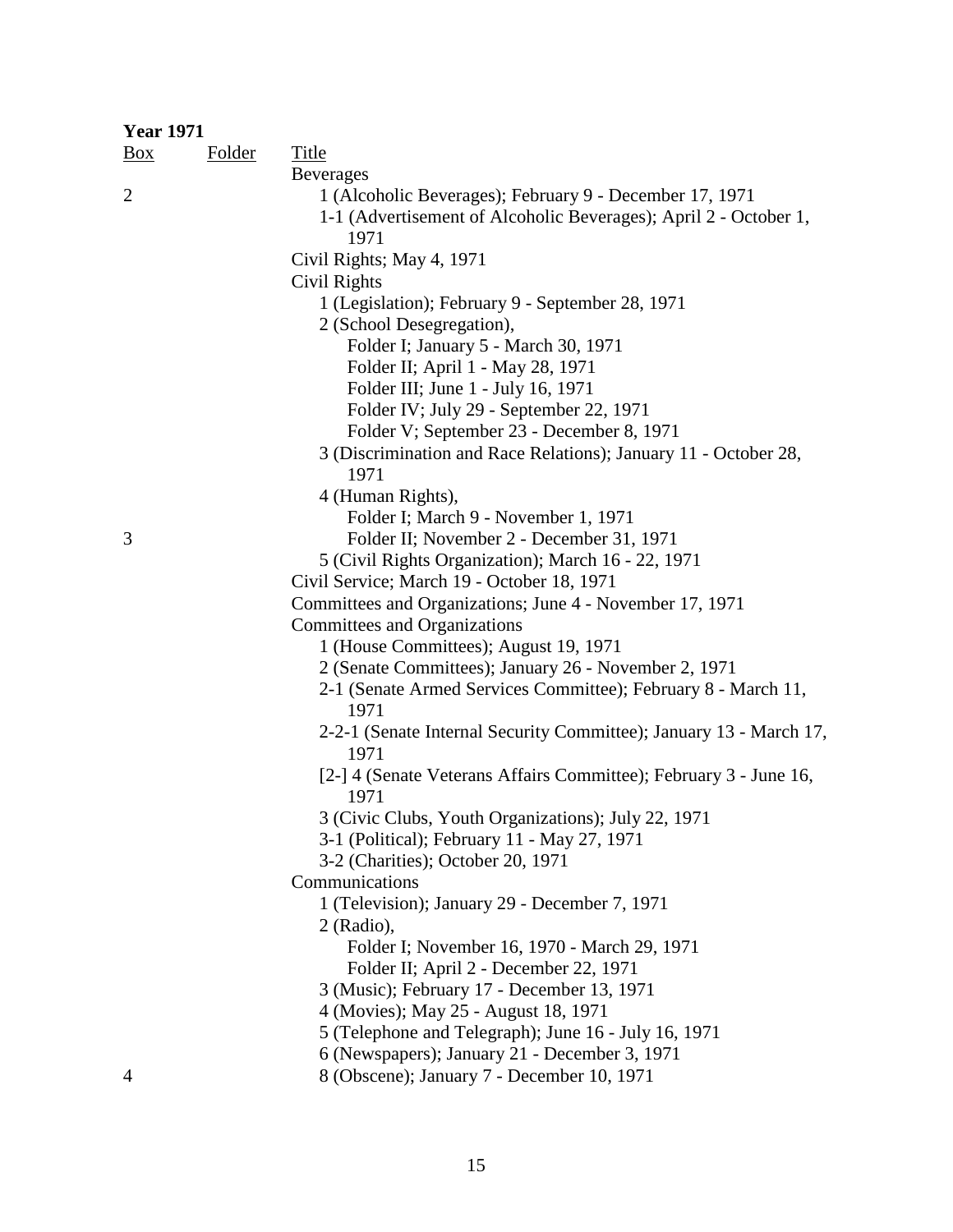| <b>Year 1971</b> |               |                                                                   |
|------------------|---------------|-------------------------------------------------------------------|
| $\frac{Box}{}$   | <b>Folder</b> | <b>Title</b>                                                      |
|                  |               | Congressional                                                     |
| $\overline{4}$   |               | 3 (Congressional Record); January 27 - December 22, 1971          |
|                  |               | Crime                                                             |
|                  |               | 1 (Juvenile Delinquency); December 16, 1971                       |
|                  |               | 2 (Capital Punishment); January 26 - August 4, 1971               |
|                  |               | Crime                                                             |
|                  |               | 3 (Weapons Control),                                              |
|                  |               | Folder I; January 15 - September 23, 1971                         |
|                  |               | Folder II; October 7 - December 30, 1971                          |
|                  |               | 4 (Police Force); January 6 - November 8, 1971                    |
|                  |               | 5 (Civil Disorder); January 29 - December 17, 1971                |
|                  |               | <b>Disasters</b>                                                  |
|                  |               | 1 (Judiciary); March 17 - 18, 1971                                |
|                  |               | 2 (Political); March 26, 1971                                     |
|                  |               | 4 (Emergency Relief); November 29, 1971                           |
|                  |               | 7 (Personal); June 7, 1971                                        |
|                  |               | Education,                                                        |
|                  |               | Folder I; January 19 - March 4, 1971                              |
|                  |               | Folder II; March 23 - December 29, 1971                           |
|                  |               | Education                                                         |
|                  |               | 1 (Colleges and Universities),                                    |
|                  |               | Folder I; January 14 - June 17, 1971                              |
|                  |               | Folder II; June 21 - November 17, 1971                            |
| 5                |               | 3 (Federal Aid),                                                  |
|                  |               | Folder I; January 5 - June 29, 1971                               |
|                  |               | Folder II; July 1 - December 24, 1971                             |
|                  |               | 3-2 (Federal Impacted Area Fund Program); May 4 - June 18, 1971   |
|                  |               | 3-3 (National Science Foundation); March 2 - May 21, 1971         |
|                  |               | 3-4 (National Defense and Educational Loan Program); April 1 - 6, |
|                  |               | 1971                                                              |
|                  |               | 4 (Libraries); March 9, 1971                                      |
|                  |               | 4-1 (Federal Aid to Libraries); April 7, 1971                     |
|                  |               | 5 (Loans and Scholarships); March 9 - May 28, 1971                |
|                  |               | 5-1 (Federal Financial Aid Programs); March 16, 1971              |
|                  |               | 6 (Schools); February 11 - August 27, 1971                        |
|                  |               | 8 (Standards and Requirements); January 15 - June 29, 1971        |
|                  |               | 9 (Vocational Education); March 23 - October 15, 1971             |
|                  |               | 11 (Arts Programs); July 20 - August 23, 1971                     |
|                  |               | 15 (International Studies); September 17, 1971                    |
|                  |               | Federal Government; January 7, 1971                               |
|                  |               | <b>Federal Government</b>                                         |
|                  |               | 1 (Executive Branch); January 25 - December 29, 1971              |
|                  |               | 1-1 (Departments); January 27 - October 14, 1971                  |
|                  |               |                                                                   |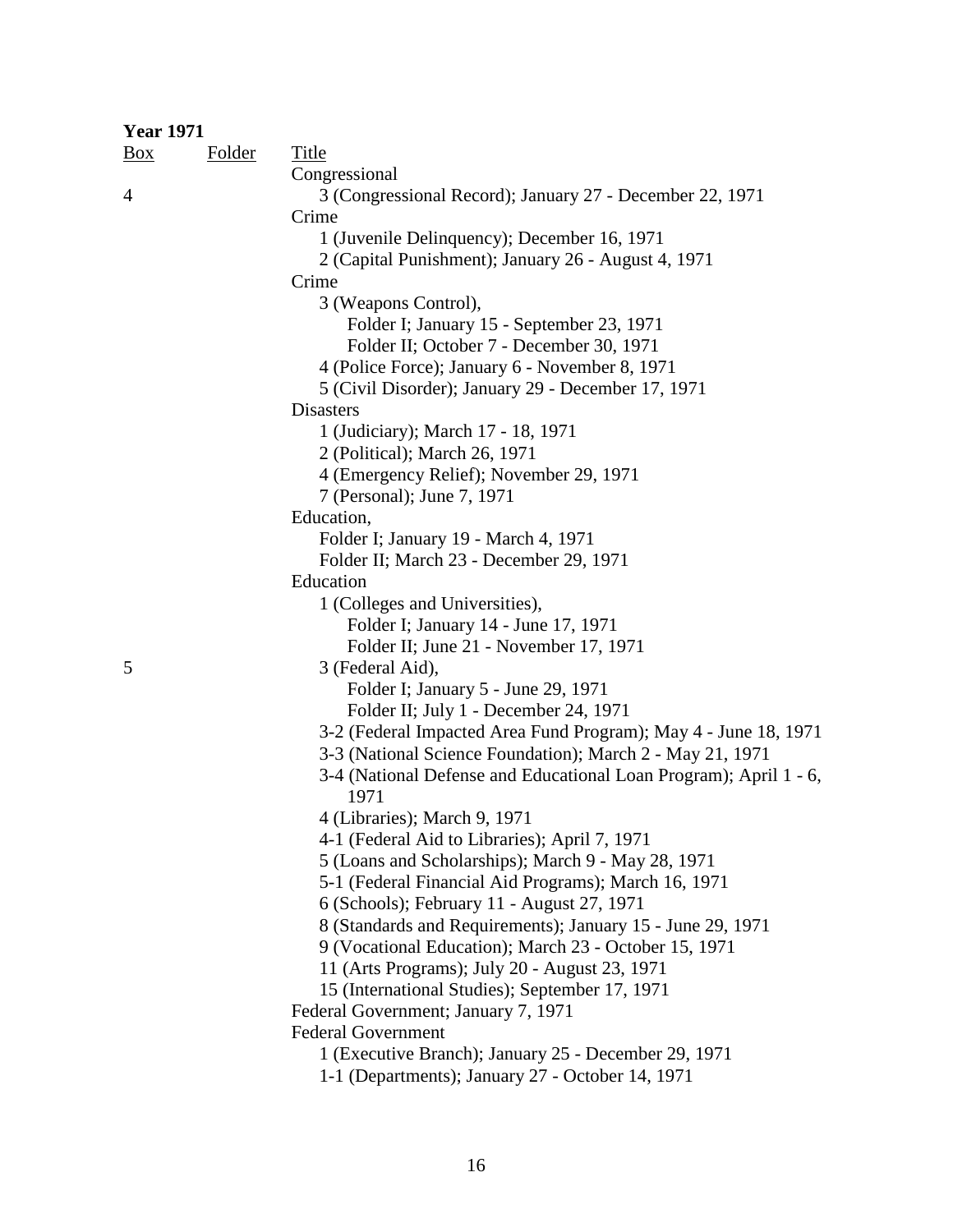| <b>Year 1971</b> |               |                                                                         |
|------------------|---------------|-------------------------------------------------------------------------|
| $\frac{Box}{}$   | <b>Folder</b> | <b>Title</b>                                                            |
|                  |               | <b>Federal Government</b>                                               |
| 5                |               | 1-2 (Independent Agencies); December 30, 1970 - October 14,<br>1971     |
|                  |               | 2 (Judicial Branch); January 21 - October 20, 1971                      |
|                  |               | 2-1 (Circuit Courts); January 2, 1971                                   |
|                  |               | 2-2 (District Courts); February 9 - September 29, 1971                  |
|                  |               | 2-3 (Supreme Court),                                                    |
|                  |               | Folder I; January 12 - November 9, 1971                                 |
|                  |               | Folder II; November 10 - December 17, 1971                              |
|                  |               | 3-1 (Congress); January 21 - April 20, 1971                             |
|                  |               | 6 (Acquisition of Property); June 3, 1971                               |
|                  |               | 7 (Government Contracts); April 9 - 14, 1971                            |
|                  |               | 10 (Panama Canal); February 16 - March 4, 1971                          |
| 6                |               | Finance                                                                 |
|                  |               | 1 (Banking and Currency); January 4 - December 17, 1971                 |
|                  |               | 2 (Government Spending; Public Debt); January 12 - December 7,<br>1971  |
|                  |               | 3 (Economic / Business Conditions); March 12 - December 23,<br>1971     |
|                  |               | 3-1 (Inflation; Cost of Living),                                        |
|                  |               | Folder I; January 11 - June 4, 1971                                     |
|                  |               | Folder II; July 20 - September 10, 1971                                 |
|                  |               | Folder III; September 13 - 30, 1971                                     |
|                  |               | Folder IV; October 1 - 14, 1971                                         |
|                  |               | Folder V; October 15 - 30, 1971                                         |
| 7                |               | Folder VI; November 3 - 30, 1971                                        |
|                  |               | Folder VII; December 1 - 8, 1971                                        |
|                  |               | Folder VIII; December 9 - 31, 1971                                      |
|                  |               | 4 (Industry); August 31, 1971                                           |
|                  |               | 4-2 (Funds for Construction Projects); February 1 - July 20, 1971       |
|                  |               | 6 (Small Business Loans); April 30, 1971                                |
|                  |               | 7 (Federal Appropriations to South Carolina); January 12 -              |
|                  |               | November 15, 1971                                                       |
|                  |               | 8 (Community Facilities Loans and Grants); July 29 - August 25,<br>1971 |
|                  |               | 9 (Area Redevelopment, Urban Renewal); February 10 - August 4,<br>1971  |
|                  |               | Foreign Relations; May 25, 1971                                         |
|                  |               | <b>Foreign Relations</b>                                                |
|                  |               | 1 (Foreign Policy); January 11 - November 15, 1971                      |
|                  |               | 1-1 (Panama Canal); October 29, 1971                                    |
|                  |               | 2 (Foreign Aid),                                                        |
|                  |               | Folder I; March 5 - October 31, 1971                                    |
|                  |               | Folder II; November 1 - December 28, 1971                               |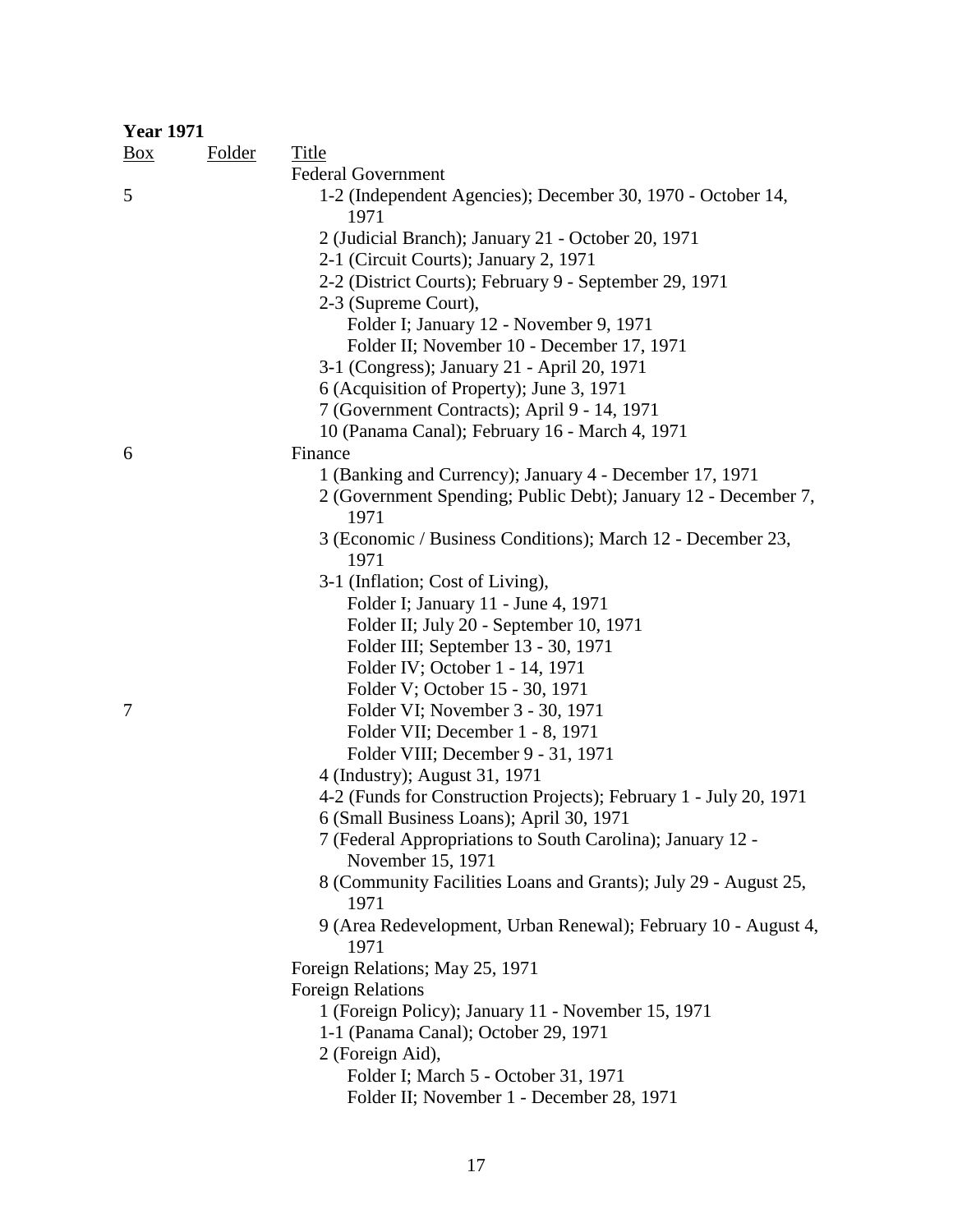| <b>Year 1971</b> |               |                                                                   |
|------------------|---------------|-------------------------------------------------------------------|
| $\frac{Box}{}$   | <b>Folder</b> | <b>Title</b>                                                      |
|                  |               | <b>Foreign Relations</b>                                          |
| 8                |               | 3 (Treaties and Peace Pacts),                                     |
|                  |               | Folder I; December 30, 1970 - April 20, 1971                      |
|                  |               | Folder II; April 21 - May 25, 1971                                |
|                  |               | Folder III; May 26 - June 30, 1971                                |
|                  |               | Folder IV; July 1 - 30, 1971                                      |
|                  |               | Folder V; August 10 - September 26, 1971                          |
|                  |               | Folder VI; September 27 - October 22, 1971                        |
| 9                |               | Folder VII; October 25 - December 31, 1971                        |
|                  |               | 3-1 ([Genocide Convention and Treaty]); April 21 - 29, 1971       |
|                  |               | 4 (United Nations); February 12 - September 30, 1971              |
|                  |               | 4-1 (Red China),                                                  |
|                  |               | Folder I; January 10 - October 25, 1971                           |
|                  |               | Folder II; October 26 - November 3, 1971                          |
|                  |               | Folder III; November 4 - December 30, 1971                        |
|                  |               | 5 (Foreign Countries); February 26 - December 22, 1971            |
|                  |               | 5-1 (Foreign Countries and Economic Sanctions); January 11 -      |
|                  |               | August 3, 1971                                                    |
|                  |               | 7 (War in Vietnam),                                               |
|                  |               | Folder I; January 6 - March 31, 1971                              |
|                  |               | Folder II; April 1 - May 18, 1971                                 |
| 10               |               | Folder III; May 20 - December 14, 1971                            |
|                  |               | 7-1 (Prisoners of War and Missing-in-Action); March 19 - June 25, |
|                  |               | 1971                                                              |
|                  |               | 8 (Panama Canal),                                                 |
|                  |               | Folder I; February 19 - October 20, 1971                          |
|                  |               | Folder II; November 1 - December 21, 1971                         |
|                  |               | Health and Welfare; January 21 - November 5, 1971                 |
|                  |               | <b>Health and Welfare</b>                                         |
|                  |               | 1 (Community Health and Sanitation); January 4 - September 3,     |
|                  |               | 1971                                                              |
|                  |               | 1-1 (Sewage and Sewage Disposal); June 8, 1971                    |
|                  |               | 1-2 (Stream and River Pollution); January 20 - March 9, 1971      |
|                  |               | 1-3 (Air Polllution); March 3, 1971                               |
|                  |               | 2 (Diseases and Conditions); February 4 - September 14, 1971      |
|                  |               | 3 (Rehabilitation Programs); November 11 - December 7, 1971       |
|                  |               | 4 (Water, Water Systems, Water Supply),                           |
|                  |               | Folder I; January 5 - May 26, 1971                                |
|                  |               | Folder II; June 10 - October 26, 1971                             |
|                  |               | 5 (Drugs); January 6 - December 17, 1971                          |
| 11               |               | 6 (Socialized Medicine; Medicare); January 6 - November 11, 1971  |
|                  |               | 7 (Public Welfare),                                               |
|                  |               | Folder I; January 1 - March 15, 1971                              |
|                  |               | Folder II; March 16 - April 30, 1971                              |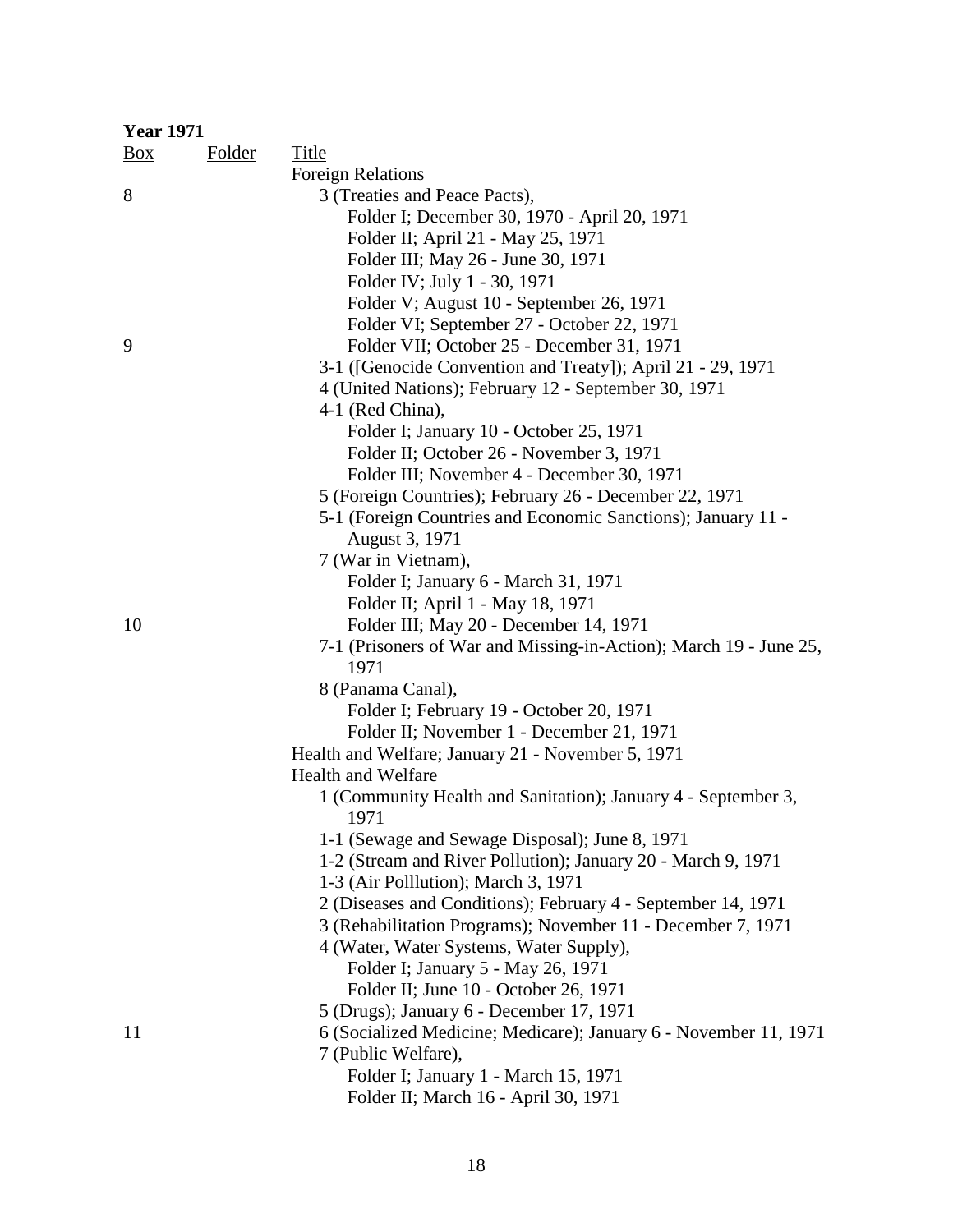| <b>Year 1971</b> |               |                                                                        |
|------------------|---------------|------------------------------------------------------------------------|
| $\frac{Box}{}$   | <b>Folder</b> | Title                                                                  |
|                  |               | <b>Health and Welfare</b>                                              |
|                  |               | 7 (Public Welfare)                                                     |
| 11               |               | Folder III; May 1 - June 30, 1971                                      |
|                  |               | Folder IV; July 1-31, 1971                                             |
|                  |               | Folder V; August 1 - September 30, 1971                                |
|                  |               | Folder VI; October 1 - 31, 1971                                        |
| 12               |               | Folder VII; November 1 - 15, 1971                                      |
|                  |               | Folder VIII; November 16 - December 31, 1971                           |
|                  |               | 8 ("Stop Drugs" Campaign),                                             |
|                  |               | Folder I; January 1 - March 31, 1971                                   |
|                  |               | Folder II; April 1 - May 31, 1971                                      |
|                  |               | Folder III; June 1 - 30, 1971                                          |
|                  |               | Folder IV; July 1 - October 31, 1971                                   |
|                  |               | Folder V; November 1 - December 31, 1971                               |
| 13               |               | 9 (Family Assistance; Family Planning); January 25 -                   |
|                  |               | November 17, 1971                                                      |
|                  |               | Housing; April 13, 1971                                                |
|                  |               | Housing                                                                |
|                  |               | 1 (Construction); January 4 - June 11, 1971                            |
|                  |               | 1-1 (Public Housing); March 15 - October 8, 1971                       |
|                  |               | 1-2 (Urban Renewal); February 18 - July 27, 1971                       |
|                  |               | 2 (Financing; Interest Rates [Federal Housing Administration           |
|                  |               | Loans]); February 18 - 24, 1971                                        |
|                  |               | Immigration and Naturalization                                         |
|                  |               | 1 (Citizenship); May 6 - September 29, 1971                            |
|                  |               | 2 (Passports, Visas); March 23 - June 18, 1971                         |
|                  |               | 3 (Quotas, Refugees, Displaced Persons); July 30 - December 9,<br>1971 |
|                  |               | Indian Affairs; September 8, 1971                                      |
|                  |               | Institutions                                                           |
|                  |               | 1-1 ([Federal Institutions]: Correctional -- Reform Schools,           |
|                  |               | Prisons, Work Houses); November 11 - December 17, 1971                 |
|                  |               | 1-2 ([Federal Institutions]: Health and Mental Hospitals,              |
|                  |               | Sanatoriums, Clinics); September 24, 1971                              |
|                  |               | 1-2-1 ([Federal Institutions]: Federal Aid to Health and Mental        |
|                  |               | Institutions); February 12 - July 8, 1971                              |
|                  |               | 1-3 ([Federal Institutions]: Welfare, Poor Houses, Homesfor            |
|                  |               | Aged); March 15 - August 20, 1971                                      |
|                  |               | 1-3-1 ([Federal Institutions]: Federal Aid to Welfare Institutions);   |
|                  |               | May 25, 1971                                                           |
|                  |               |                                                                        |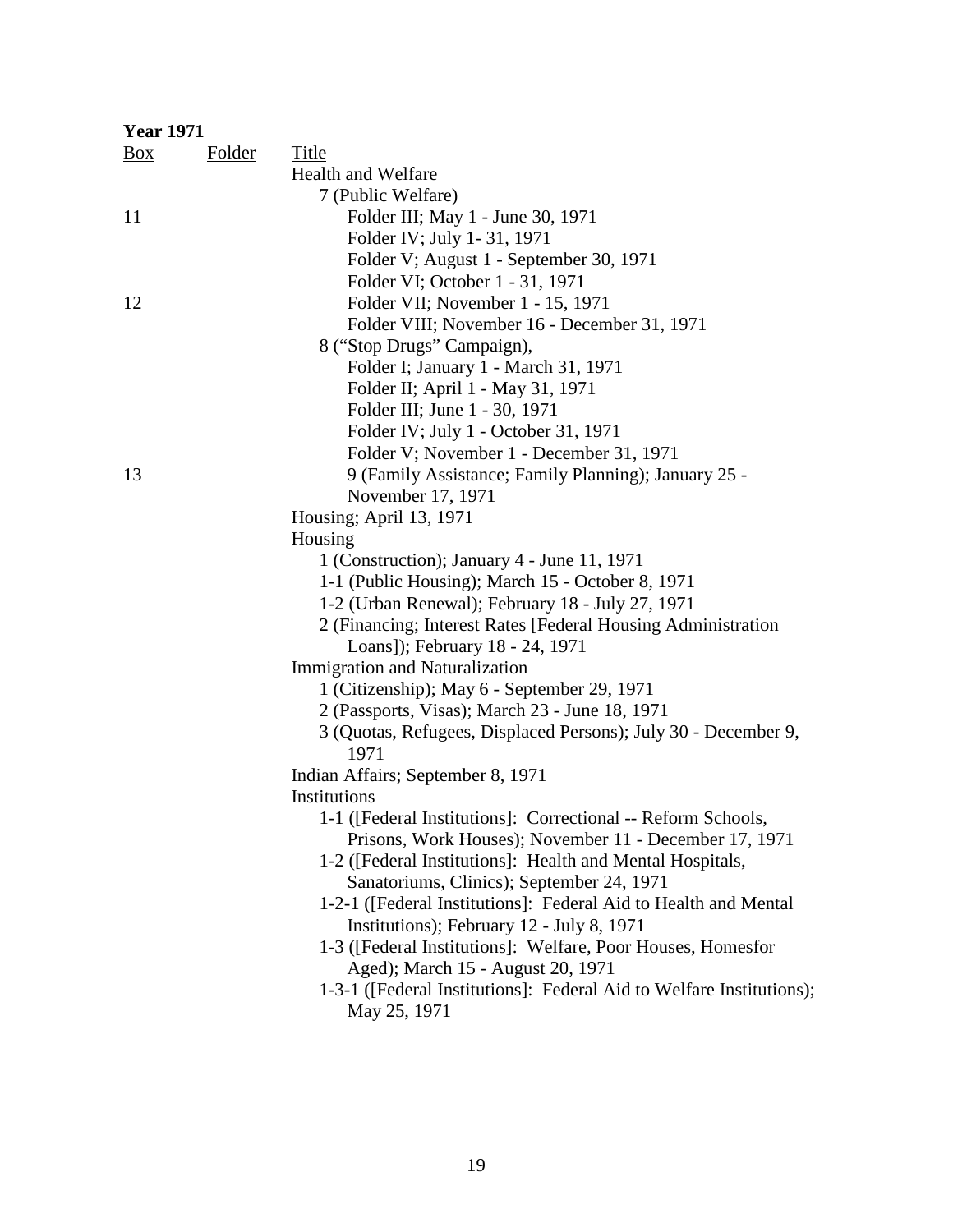# **Year 1971**

| <u>Box</u> | <b>Folder</b> | <b>Title</b>                                                      |
|------------|---------------|-------------------------------------------------------------------|
|            |               | <b>Insurance and Retirement</b>                                   |
|            |               | 1-1 ([Federal Government]: Insurance -- Accident, Health, Life);  |
|            |               | January 12 - December 28, 1971                                    |
|            |               | 1-2 ([Federal Government]: Retirement and Annuities); January 6 - |
|            |               | November 2, 1971                                                  |
|            |               | 1-3 ([Federal Government]: Railroad Retirement); July 20 -        |
|            |               | October 29, 1971                                                  |
|            |               | Inventions                                                        |
|            |               | 2 (Trademarks, Copyrights); October 7 - December 20, 1971         |
|            |               | Labor                                                             |
|            |               | 1 (Employment; Unemployment); February 25 - December 29,<br>1971  |
|            |               | 2 (Strikes, Work Stoppages),                                      |
|            |               | Folder I; July 22 - August 20, 1971                               |
|            |               | Folder II; September 3 - December 28, 1971                        |
| 14         |               | 3 (Unions); March 15 - December 8, 1971                           |
|            |               | 3-2 (Right to Work); July 22 - December 17, 1971                  |
|            |               | 3-3 (Labor Reform Legislation); January 28 - September 13, 1971   |
|            |               | 3-4 (Welfare Funds); September 14, 1971                           |
|            |               | 3-5 (Dominick Amendment [Would Bar Use of Forced Union Dues       |
|            |               | for Politics]); September 10 - 25, 1971                           |
|            |               | 5 (Minimum Wage),                                                 |
|            |               | Folder I; May 4 - July 30, 1971                                   |
|            |               | Folder II; August 9 - December 31, 1971                           |
|            |               | 6 (Fair Labor Standards); March 16 - December 29, 1971            |
|            |               | Legislation; June 15 - November 2, 1971                           |
|            |               | Legislation                                                       |
|            |               | $1$ (House),                                                      |
|            |               | Folder I; February 11 - May 28, 1971                              |
|            |               | Folder II; June 3 - December 14, 1971                             |
|            |               | 2 (Joint); March 22 - December 30, 1971                           |
|            |               | 3 (Senate),                                                       |
|            |               | Folder I; January 2 - March 15, 1971                              |
|            |               | Folder II; March 18 - April 20, 1971                              |
| 15         |               | Folder III; April 21 - 23, 1971                                   |
|            |               | Folder IV; April 24 - May 5, 1971                                 |
|            |               | Folder V; May 6 - June 4, 1971<br>Folder VI; June 5 - 12, 1971    |
|            |               | Folder VII; June 13 - 24, 1971                                    |
| 16         |               | Folder VIII; June 25 - July 31, 1971                              |
|            |               | Folder IX; August 1 - December 29, 1971                           |
|            |               | 3-1 (Bills Introduced Personally by Senator Thurmond);            |
|            |               | February 1 - December 21, 1971                                    |
|            |               | 3-1-2 (Miscellaneous); February 2 - March 25, 1971                |
|            |               |                                                                   |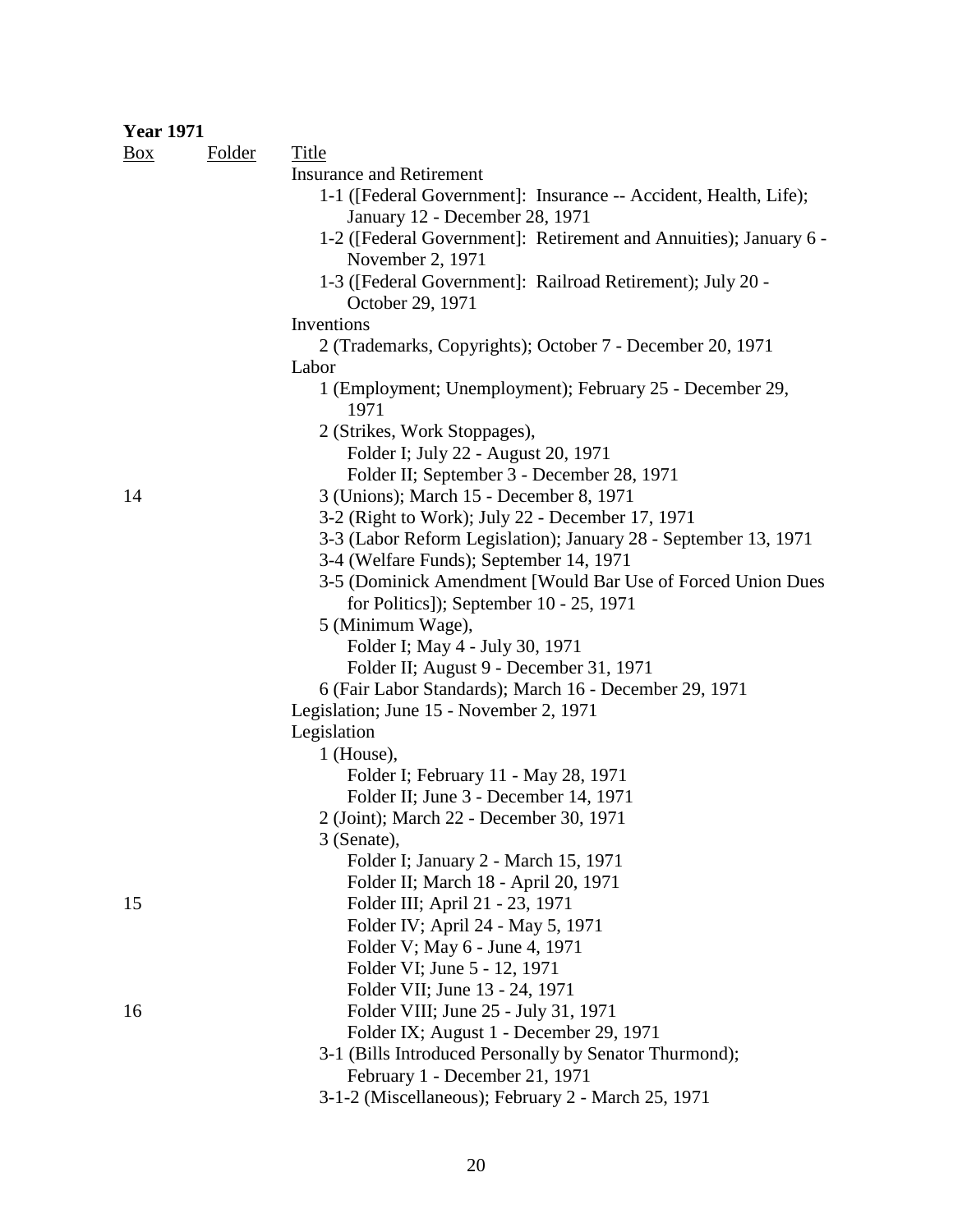| <b>Year 1971</b> |        |                                                                                                            |
|------------------|--------|------------------------------------------------------------------------------------------------------------|
| $\frac{Box}{}$   | Folder | Title                                                                                                      |
|                  |        | Legislation                                                                                                |
| 16               |        | 3-2 (Bills Co-sponsored by the Senator),                                                                   |
|                  |        | Folder I; January 6 - May 31, 1971                                                                         |
|                  |        | Folder II; June 9 - July 21, 1971                                                                          |
|                  |        | Folder III; July 22 - 31, 1971                                                                             |
| 17               |        | Folder IV; August 1 - 20, 1971                                                                             |
|                  |        | Folder V; August 21 - September 10, 1971                                                                   |
|                  |        | Folder VI; September 13 - 19, 1971                                                                         |
|                  |        | Folder VII; September 20 - 30, 1971                                                                        |
|                  |        | Folder VIII; October 1 - 15, 1971                                                                          |
|                  |        | Folder IX; October 15 - November 10, 1971                                                                  |
|                  |        | Folder X; November 11 - 29, 1971                                                                           |
|                  |        | Folder XI; December 1 - 30, 1971                                                                           |
|                  |        | 3-3 (Proposed); January 2 - June 17, 1971                                                                  |
| 18               |        | Memorials                                                                                                  |
|                  |        | 1 (International); December 16, 1971                                                                       |
|                  |        | 2 (National -- Federal); January 12 - October 7, 1971                                                      |
|                  |        | 3 (State); December 29, 1971                                                                               |
|                  |        | Metals (Stockpiling); September 22, 1971                                                                   |
|                  |        | Military,                                                                                                  |
|                  |        | Folder I; January 21 - July 29, 1971                                                                       |
|                  |        | Folder II; August 2 - November 17, 1971                                                                    |
|                  |        | Military                                                                                                   |
|                  |        | 1 (Military Pay and Allowances [Quarters, Travel, etc.]),                                                  |
|                  |        | Folder I; February 2 - May 28, 971                                                                         |
|                  |        | Folder II; June 7 - 30, 1971                                                                               |
|                  |        | Folder III; August 9 - December 20, 1971                                                                   |
| 19               |        | 3 (Reservations); February 19 - May 13, 1971                                                               |
|                  |        | 3-1-1 (Fort Jackson Complaints),                                                                           |
|                  |        | Folder I; May 3 - June 15, 1971                                                                            |
|                  |        | Folder II; June 18 - July 19, 1971                                                                         |
|                  |        | 3-2 (Charleston [Naval Shipyard]); June 8, 1971                                                            |
|                  |        | 3-2-1 (Charleston Air Force Base); February 11, 1971                                                       |
|                  |        | 3-5 (Parris Island); April 30, 1971                                                                        |
|                  |        | 4 (Programs [Training, Combat Readiness]); January 14, 1971                                                |
|                  |        | 4-2 (Army); November 11, 1971                                                                              |
|                  |        | 5-1 ([Manpower]: National Guard); August 23, 1971                                                          |
|                  |        | 5-2 ([Manpower]: Reserves); June 14 - July 8, 1971                                                         |
|                  |        | 8 (National Defense); March 4 - November 11, 1971                                                          |
|                  |        | 8-2 (Missiles and Scientific Research [Nike X]); January 20 -                                              |
|                  |        | November 19, 1971                                                                                          |
|                  |        | 8-3 (Reorganization and Unification of Armed Forces); [1971]<br>12 (Dependents); July 26 - August 17, 1971 |
|                  |        | 13 (Promotion and Retirement); April 30 - May 27, 1971                                                     |
|                  |        |                                                                                                            |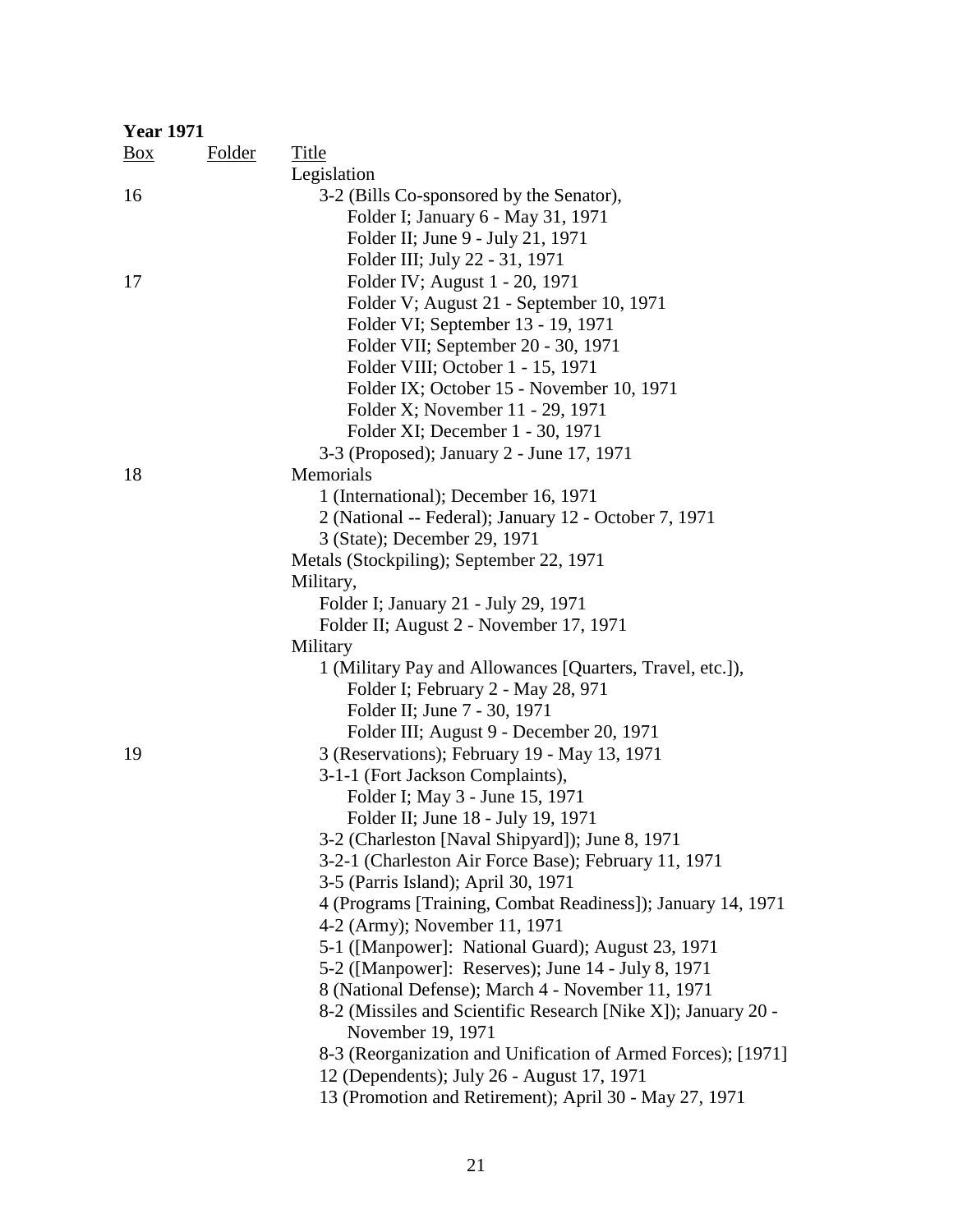| <b>Year 1971</b> |               |                                                                  |
|------------------|---------------|------------------------------------------------------------------|
| $\frac{Box}{}$   | <b>Folder</b> | <b>Title</b>                                                     |
|                  |               | Military                                                         |
| 19               |               | 14 (Budget); September 19, 1971                                  |
|                  |               | Natural Resources; January 28 - November 24, 1971                |
|                  |               | <b>Natural Resources</b>                                         |
|                  |               | 1 (Fish and Wildlife),                                           |
|                  |               | Folder I; February 10 - May 28, 1971                             |
|                  |               | Folder II; June 1 - December 16, 1971                            |
|                  |               | 2 (Forests); May 3 - December 16, 1971                           |
| 20               |               | 3 (Fuels [Gas, Oil, Coal, Coke]); January 5 - September 17, 1971 |
|                  |               | 4 (Minerals); July 26 - August 20, 1971                          |
|                  |               | 5 (Water Resources and Watersheds); February 18 - July 19, 1971  |
|                  |               | Nominations; May 13 - November 15, 1971s                         |
|                  |               | <b>Nominations</b>                                               |
|                  |               | 1 (Federal Department and Agency Heads); June 13, 1971           |
|                  |               | 2 (United States Attorney); January 26, 1971                     |
|                  |               | 3 (U.S. District, Circuit, and Supreme Courts Judges),           |
|                  |               | Folder I; January 5 - June 9, 1971                               |
|                  |               | Folder II; March 25 - April 10, 1971                             |
|                  |               | 4 (United States Marshals); January 26, 1971                     |
|                  |               | Parks and Forests                                                |
|                  |               | 1 (Federal or National); September 9 - November 8, 1971          |
|                  |               | 1-1 (Forests); October 29, 1971                                  |
|                  |               | 1-2 (Parks); January 20 - December 3, 1971                       |
|                  |               | 1-3 (Reservations and Cemeteries); August 25 - September 9, 1971 |
|                  |               | 2-1 ([State] Forests); February 19 - March 3, 1971               |
|                  |               | Personal; May 25, 1971                                           |
|                  |               | Personal                                                         |
|                  |               | 1 (Finance); February 22 - December 20, 1971                     |
|                  |               | 1-1 (Contributions); January 27 - July 23, 1971                  |
|                  |               | 1-5 (Strom Thurmond Foundation, Inc.); January 25 - November     |
|                  |               | 26, 1971                                                         |
|                  |               | 2 (Appointments, Invitations, Engagements); February 8 -         |
|                  |               | November 19, 1971                                                |
|                  |               | 2-1 (Appointments With Constituents); January 5 - December 30,   |
|                  |               | 1971                                                             |
|                  |               | 2-2 (Appointments With Others); January 26 - December 16, 1971   |
|                  |               | 2-3 (Invitations Accepted and Attended),                         |
|                  |               | Folder I; January 2 - February 10, 1971                          |
| 21               |               | Folder II; February 11 - 26, 1971                                |
|                  |               | Folder III; March 1 - 30, 1971                                   |
|                  |               | Folder IV; April 1 - 30, 1971                                    |
|                  |               | Folder V; May 3 - June 15, 1971                                  |
|                  |               | Folder VI; June 16 - August 31, 1971                             |
|                  |               | Folder VII; September 2 - October 29, 1971                       |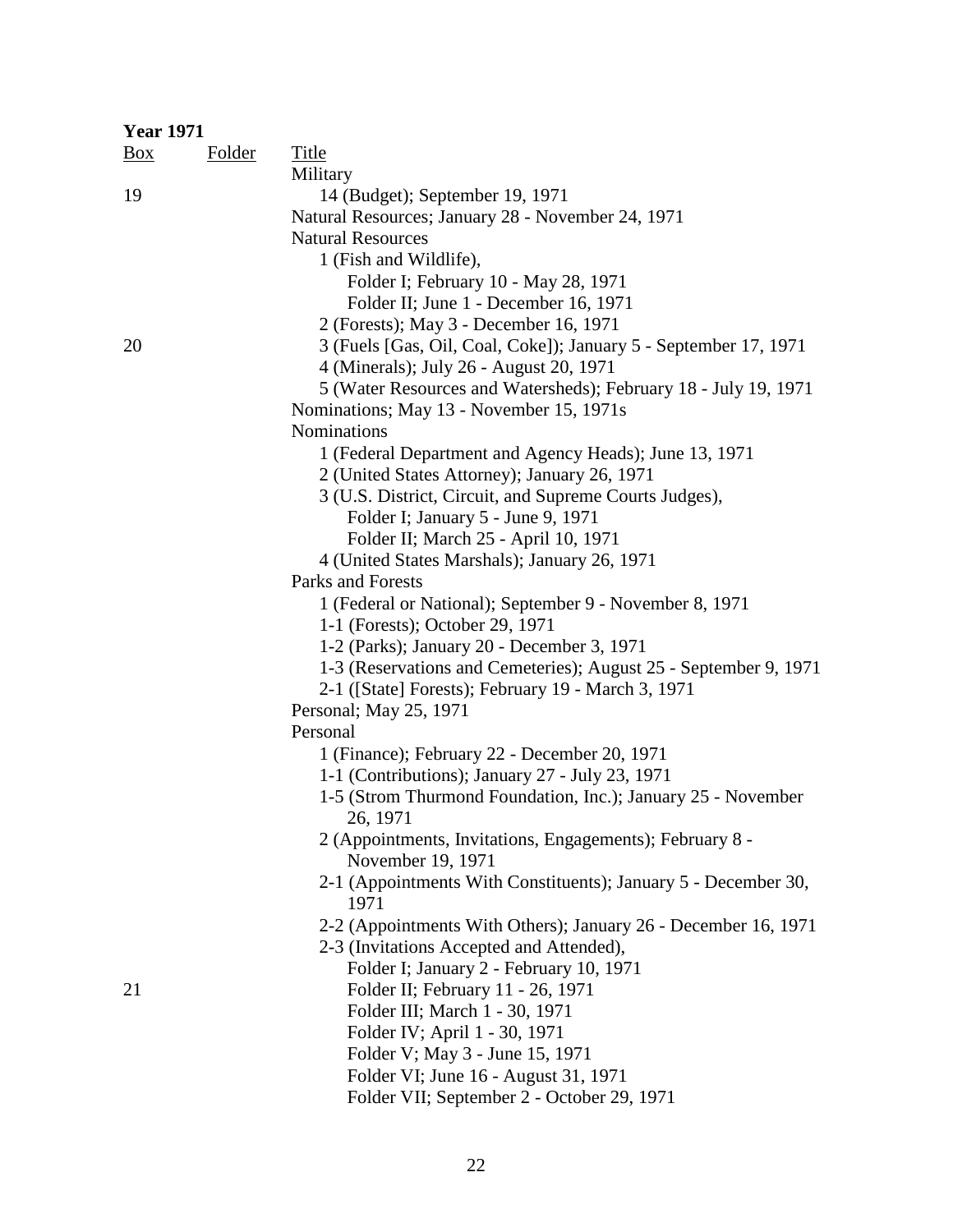| <b>Year 1971</b> |               |                                                                    |
|------------------|---------------|--------------------------------------------------------------------|
| $\frac{Box}{}$   | <b>Folder</b> | <b>Title</b>                                                       |
|                  |               | Personal                                                           |
|                  |               | 2-3 (Invitations Accepted and Attended),                           |
| 22               |               | Folder VIII; November 1 - 30, 1971                                 |
|                  |               | Folder IX; December 1 - 31, 1971                                   |
|                  |               | 3 (Senator's Personal Friends),                                    |
|                  |               | Folder I; January 11 - May 25, 1971                                |
|                  |               | Folder II; June 1 - December 13, 1971s                             |
|                  |               | 4 (Board of Trustees; Advisory Boards); January 11 - April 5, 1971 |
|                  |               | 4-2 (Bob Jones University); January 6, 1971                        |
|                  |               | 4-4 (Freedoms Foundation at Valley Forge); February 24, 1971       |
|                  |               | 4-5 (Boy Scouts of America); December 23, 1971                     |
|                  |               | 4-6 (Young Americans For Freedom); February 1 - May 13, 1971       |
|                  |               | 4-8 (Daughters of the American Revolution [DAR]); July 22, 1971    |
|                  |               | 5 (Nancy Moore Birth),                                             |
|                  |               | Folder I; March 31 - June 11, 1971                                 |
|                  |               | Folder II; June 16 - November 11, 1971                             |
|                  |               | 6 (Military Organizations); April 28, 1971                         |
|                  |               | 6-1 (Reserve Officers Association [ROA]); February 12 - March      |
|                  |               | 10, 1971                                                           |
|                  |               | 7 (Awards, Honorary Memberships); April 14 - December 10, 1971     |
|                  |               | Petitions and Joint Letters; September 10 - 23, 1971               |
| 23               |               | <b>Political Affairs</b>                                           |
|                  |               | 1 (Campaigns); January 2 - December 21, 1971                       |
|                  |               | 1-1 (Campaign Contributions); January 19 - December 23, 1971       |
|                  |               | 2 (Elections); January 11 - December 29, 1971                      |
|                  |               | 2-1 (Electoral College); January 7 - November 2, 1971              |
|                  |               | 2-1-1 (Presidential Election); January 12 - December 28, 1971      |
|                  |               | 3 (Major Parties); January 23 - November 15, 1971                  |
|                  |               | 3-1 (National Republican Party); January 2 - November 8, 1971      |
|                  |               | 3-1-1 (South Carolina Republican Party); January 4 - August 9,     |
|                  |               | 1971                                                               |
|                  |               | 3-2 (Democratic Party); January 5, 1971                            |
|                  |               | 4 (Voting Rights); February 12 - November 8, 1971                  |
|                  |               | 5 (Administration); January 5 - April 26, 1971                     |
|                  |               | Postal Affairs; January 13 - November 22, 1971                     |
|                  |               | Postal Affairs                                                     |
|                  |               | 1 (Parcel Post); August 10, 1971                                   |
|                  |               | 2 (Postage and Postage Rates, Mail Permits); May 20, 1971          |
| 24               |               | 3 (Stamps); February 22 - June 7, 1971                             |
|                  |               | [South Carolina Post Offices and Rural Routes]                     |
|                  |               | 5-2 (Aiken County); January 4 - June 3, 1971                       |
|                  |               | 5-4 (Anderson County); May 13, 1971                                |
|                  |               | 5-7 (Beaufort County); Septmber 27, 1971                           |
|                  |               | 5-15 (Colleton County); January 5 - May 18, 1971                   |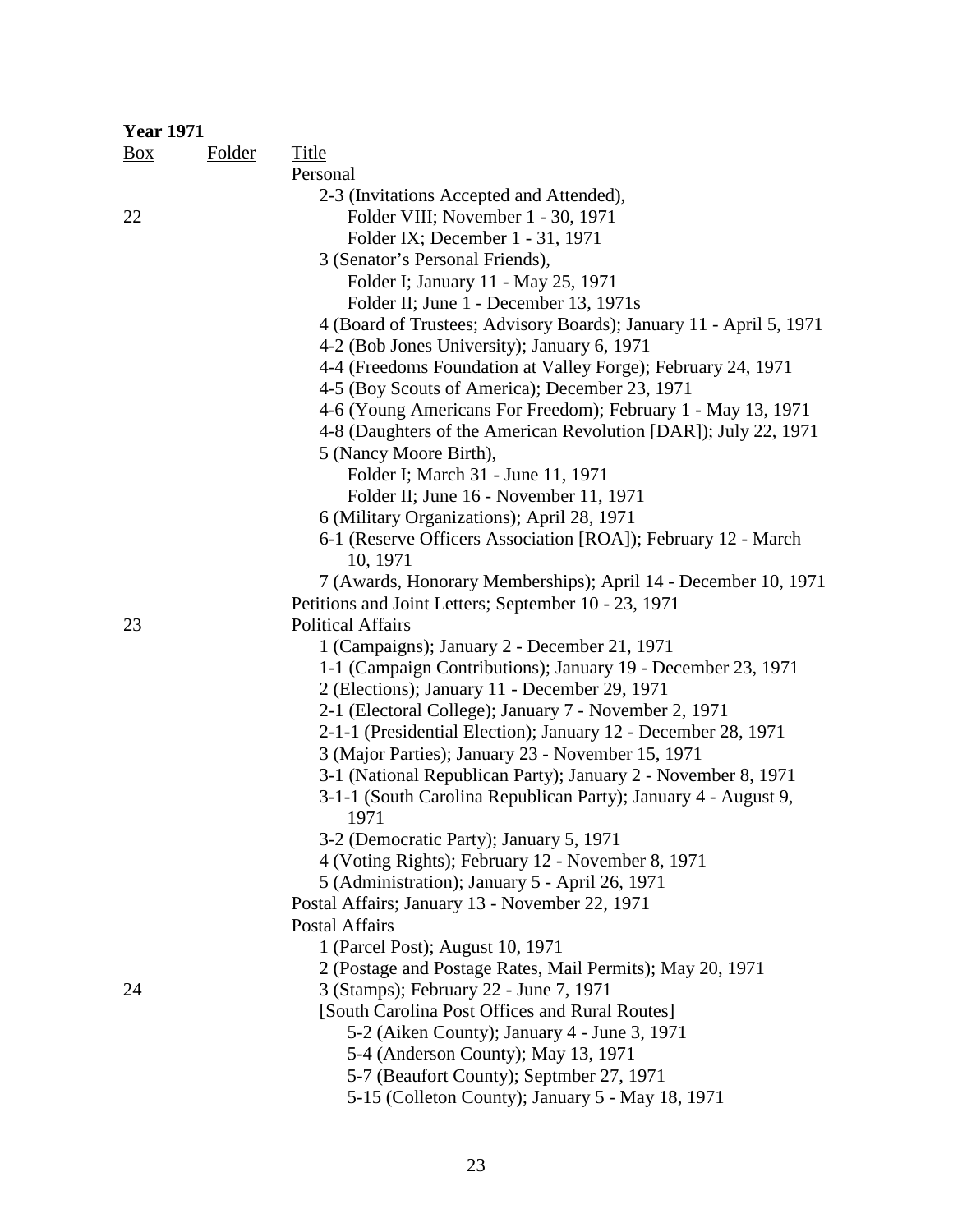| <b>Year 1971</b> |               |                                                                                         |
|------------------|---------------|-----------------------------------------------------------------------------------------|
| Box              | <b>Folder</b> | <b>Title</b>                                                                            |
|                  |               | <b>Postal Affairs</b>                                                                   |
|                  |               | [South Carolina Post Offices and Rural Routes]                                          |
| 24               |               | 5-18 (Dorchester County); May 14, 1971                                                  |
|                  |               | 5-19 (Edgefield County); February 25 - March 16, 1971                                   |
|                  |               | 5-20 (Fairfield County); March 3, 1971                                                  |
|                  |               | 5-23 (Greenville County); April 1 - May 28, 1971                                        |
|                  |               | 5-25 (Hampton County); November 29, 1971                                                |
|                  |               | 5-26 (Horry County); February 8 - July 22, 1971                                         |
|                  |               | 5-35 (McCormick County); March 22, 1971                                                 |
|                  |               | 5-36 (Newberry County); May 14, 1971                                                    |
|                  |               | 5-37 (Oconee County); January 26, 1971                                                  |
|                  |               | 5-38 (Orangeburg County); May 10, 1971                                                  |
|                  |               | 5-40 (Richland County); February 25 - May 14, 1971                                      |
|                  |               | 5-41 (Saluda County); July 9 - 14, 1971                                                 |
|                  |               | 5-46 (York County); February 17, 1971                                                   |
|                  |               | <b>Public Relations</b>                                                                 |
|                  |               | 1 (Anonymous, Negative Correspondence),                                                 |
|                  |               | Folder I; January 1 - May 14, 1971                                                      |
|                  |               | Folder II; May 17 - December 28, 1971                                                   |
|                  |               | 3-4 (Letters Complimentary),                                                            |
|                  |               | Folder I; January 4 - May 7, 1971                                                       |
| 25               |               | Folder II; May 11 - August 31, 1971                                                     |
|                  |               | Folder III; September 2 - November 26, 1971                                             |
|                  |               | Folder IV; December 1 - 29, 1971                                                        |
|                  |               | 4 (Complaints, Criticisms),                                                             |
|                  |               | Folder I; January 29 - April 28, 1971                                                   |
|                  |               | Folder II; April 29 - October 19, 1971                                                  |
|                  |               | 7 (Questionaires); March 17 - November 3, 1971                                          |
|                  |               | 8 (Press Conferences, Newspaper Articles, Publicity Photos);                            |
|                  |               | January 26 - November 29, 1971                                                          |
|                  |               | 8-1 (Press Releases); February 12 - October 31, 1971                                    |
|                  |               | 8-2 (Radio); March 3 - December 2, 1971                                                 |
|                  |               | 8-3 (Television Releases, Videotapes, etc.); February 22 -                              |
|                  |               | November 26, 1971                                                                       |
|                  |               | 8-4 (Magazine Articles); March 8 - August 9, 1971                                       |
|                  |               | 8-5 (Newsletters); February 2 - December 3, 1971                                        |
|                  |               | 10-5 (Requests for Information); July 21 - August 11, 1971                              |
|                  |               | 10-5-4 (Senator's Requests for Information and Items); January 2 -<br>February 11, 1971 |
|                  |               | Recreation                                                                              |
|                  |               | 1 (Facilities and Programs); June 1 - August 10, 1971                                   |
|                  |               | 2 (Sports and Sporting Events); March 19 - December 7, 1971                             |
|                  |               | Reports and Statistics; August 16, 1971                                                 |
|                  |               |                                                                                         |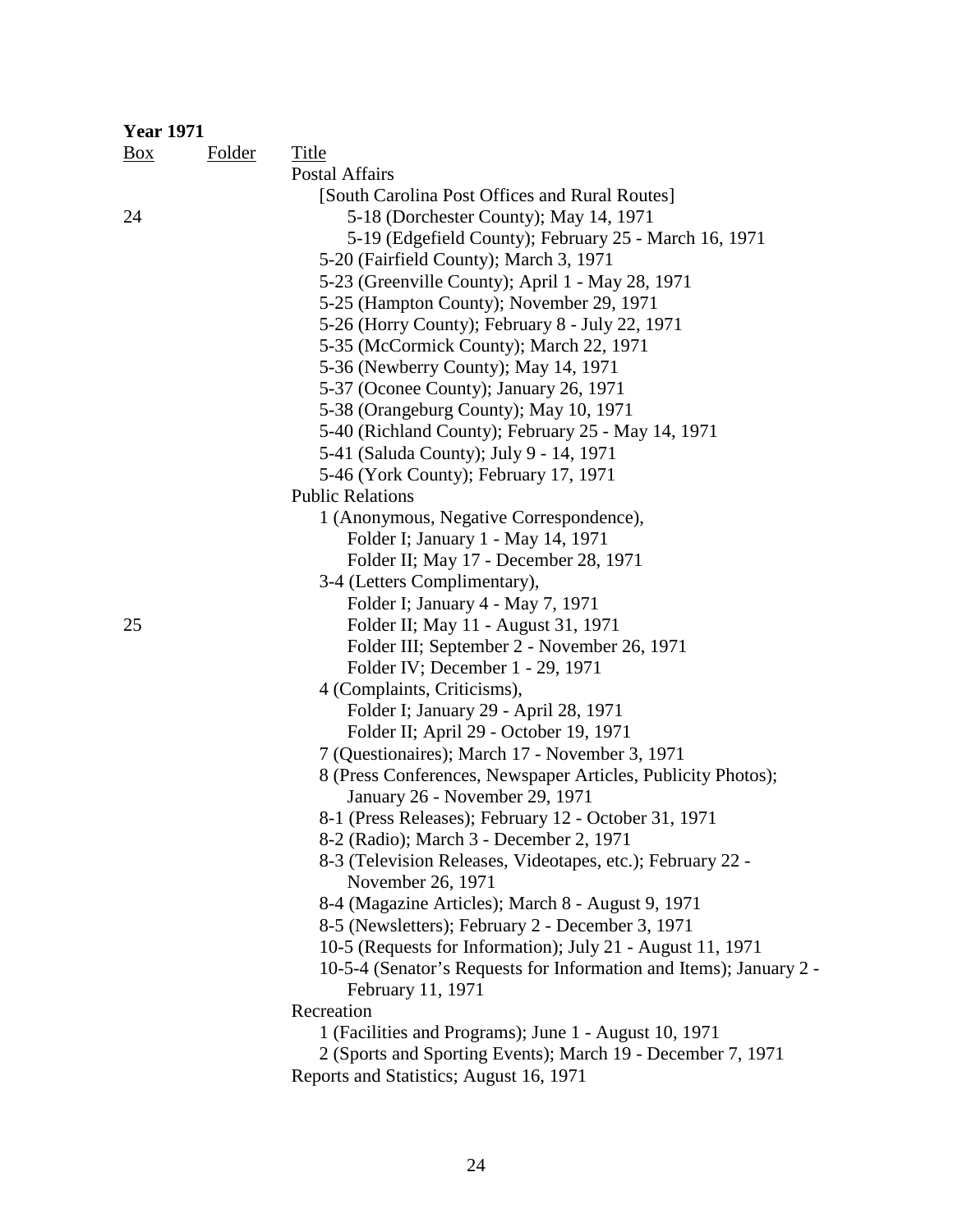| <b>Year 1971</b> |               |                                                                             |
|------------------|---------------|-----------------------------------------------------------------------------|
| $\frac{Box}{}$   | <b>Folder</b> | Title                                                                       |
|                  |               | <b>Rivers and Harbors</b>                                                   |
| 25               |               | 1 (Ports, Harbors, Shipyards and Docks); January 12 - September<br>29, 1971 |
|                  |               | 2 (Ships, Shipping); August 6, 1971                                         |
|                  |               | 4 (Rivers); April 2 - May 20, 1971                                          |
|                  |               | Roads; April 21, 1971                                                       |
|                  |               | Roads                                                                       |
|                  |               | 1 (Federal); January 8 - September 14, 1971                                 |
|                  |               | 2 (State); February 24 - March 17, 1971                                     |
| 26               |               | Salaries; April 1, 1971                                                     |
|                  |               | <b>Salaries</b>                                                             |
|                  |               | 1 (Federal Employees); January 12 - March 4, 1971                           |
|                  |               | 1-3 (Civil Service Pay Raises); January 14, 1971                            |
|                  |               | Selective Service; May 3, 1971                                              |
|                  |               | <b>Selective Service</b>                                                    |
|                  |               | 1 (Deferment Policy); January 21 - September 16, 1971                       |
|                  |               | Social Security; January 8 - November 23, 1971                              |
|                  |               | Social Security                                                             |
|                  |               | 1 (Benefits),                                                               |
|                  |               | Folder I; January 5 - April 30, 1971                                        |
|                  |               | Folder II; May 3 - September 28, 1971                                       |
|                  |               | Folder III; October 5 - December 17, 1971                                   |
|                  |               | 1-1 (Increased Annuities); February 2 - April 26, 1971                      |
|                  |               | 1-2 (Reduction of Age Requirements); September 19 - 23, 1971                |
|                  |               | 2 (Eligibility, Coverage); March 8, 1971                                    |
|                  |               | <b>State Government</b>                                                     |
|                  |               | 3 (State Legislature); May 13, 1971                                         |
|                  |               | Taxes; March 2 - April 2, 1971                                              |
|                  |               | Taxes                                                                       |
|                  |               | 1 (Federal); January 8 - November 30, 1971                                  |
|                  |               | 1-1 (Excise Taxes); February 9 - December 9, 1971                           |
|                  |               | 1-2 (Income Taxes),                                                         |
|                  |               | Folder I; January 5 - April 15, 1971                                        |
|                  |               | Folder II; April 16 - November 12, 1971                                     |
|                  |               | 1-2-1 (Increase / Decrease in Income Taxes); February 23 -                  |
|                  |               | September 1, 1971                                                           |
| 27               |               | 1-2-2 (Exemptions),                                                         |
|                  |               | Folder I; January 5 - March 8, 1971                                         |
|                  |               | Folder II; March 10 - September 30, 1971                                    |
|                  |               | Folder III; October 1 - December 28, 1971                                   |
|                  |               | 2 (State); August 20, 1971                                                  |
|                  |               | Textiles,                                                                   |
| 27               |               | Folder I; January 5 - [February 26, 1971]                                   |
|                  |               | Folder II; March 1 - 29, 1971                                               |

### 25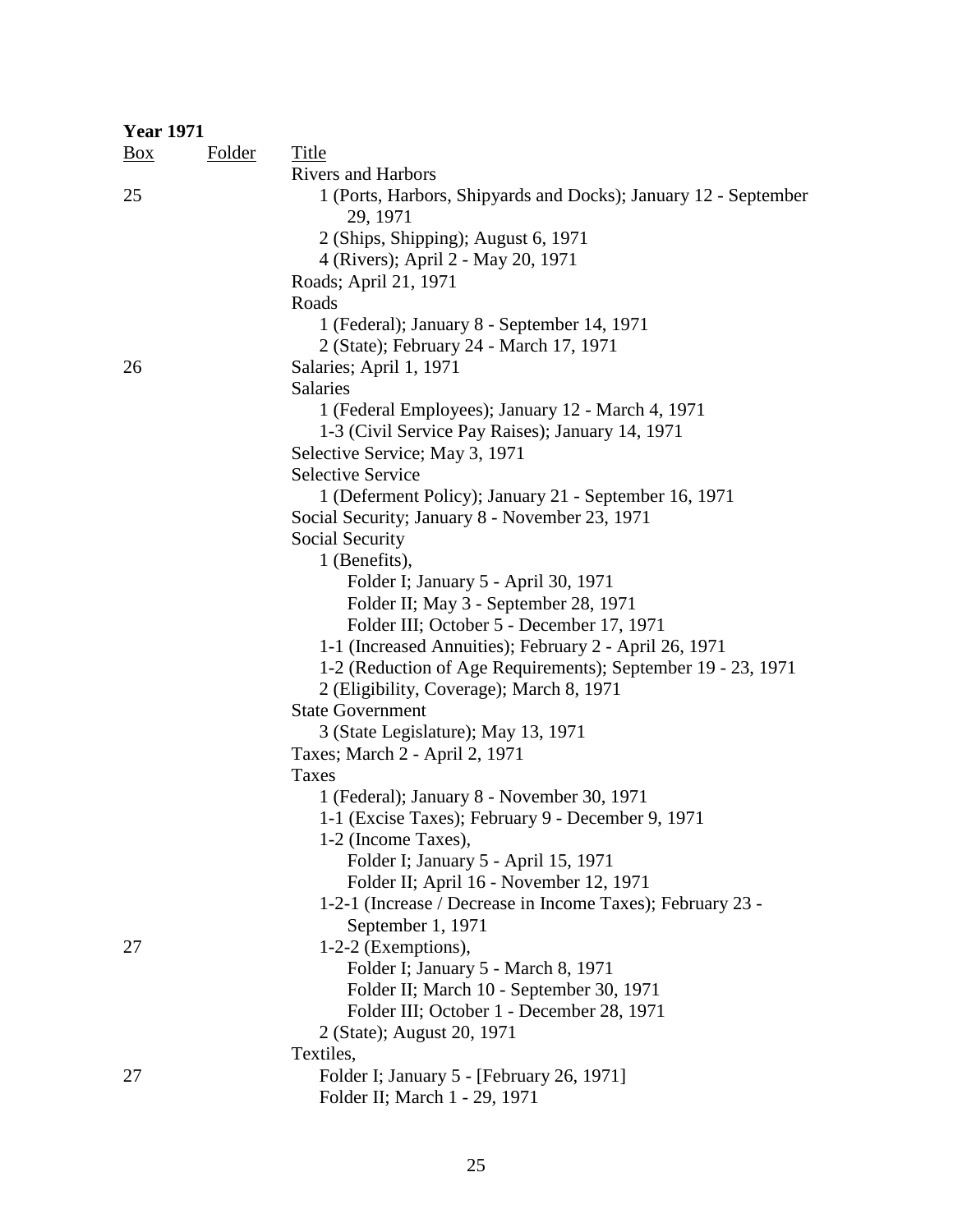| <b>Year 1971</b> |               |                                                                 |
|------------------|---------------|-----------------------------------------------------------------|
| Box              | <b>Folder</b> | Title                                                           |
|                  |               | Textiles                                                        |
| 27               |               | Folder III; April 1 - June 16, 1971                             |
| 28               |               | Folder IV; June 25 - September 29, 1971                         |
|                  |               | Folder V; October 1 - December 23, 1971                         |
|                  |               | Trade; December 8, 1971                                         |
|                  |               | Trade                                                           |
|                  |               | 1 (Imports, Exports); January 13 - December 28, 1971            |
|                  |               | 3 (Foreign Trade); March 25 - December 17, 1971                 |
|                  |               | 3-1 (Trade with Russia); December 8 - 22, 1971                  |
|                  |               | 4 (Domestic, International); January 4 - March 13, 1971         |
|                  |               | Transportation; January 5 - April 2, 1971                       |
|                  |               | Transportation                                                  |
|                  |               | 1 (Motor Carriers, Trucks, Public Transportation),              |
|                  |               | Folder I; January 11 - March 29, 1971                           |
|                  |               | Folder II; April 30 - December 3, 1971                          |
|                  |               | 1-1 (State; Carolina Area); September 9 - November 3, 1971      |
|                  |               | 2 (Railroads),                                                  |
|                  |               | Folder I; January 12 - June 3, 1971                             |
| 29               |               | Folder II; June 9 - 13, 1971                                    |
|                  |               | Folder III; June 14 - 21, 1971                                  |
|                  |               | Folder IV; June 22 - July 1, 1971                               |
|                  |               | Folder V; July 3 - December 28, 1971                            |
|                  |               | 3 (Water Transportation); November 8, 1971                      |
|                  |               | Un-American Activities; May 5 - May 18, 1971                    |
|                  |               | <b>Un-American Activities</b>                                   |
|                  |               | 1 (Communism); January 25 - November 26, 1971                   |
|                  |               | 1-1 (Castro-Cuba Situation); January 13 - November 11, 1971     |
|                  |               | 2 (Investigations, Investigation Requests); March 15, 1971      |
|                  |               | 3 (Subversive Groups); January 11 - February 18, 1971           |
|                  |               | Veterans; February 12 - Octrober 22, 1971                       |
|                  |               | Veterans                                                        |
|                  |               | 1 (Medicine and Health Care; Veterans Affairs Committee),       |
|                  |               | Folder I; February 24 - April 26, 1971                          |
| 30               |               | Folder II; April 27 - May 25, 1971                              |
|                  |               | Folder III; May 26 - July 8, 1971                               |
|                  |               | Folder IV; July 9 - October 8, 1971                             |
|                  |               | Folder V; October 13 - December 21, 1971                        |
|                  |               | 3 (Educational Benefits); March 29 - November 24, 1971          |
|                  |               | 4 (Loans); July 6 - 18, 1971                                    |
|                  |               | 5 (Annuities, Pensions, and Disability Allowances); January 6 - |
|                  |               | December 21, 1971                                               |
|                  |               | 5-1 (World War I Veterans); July 16 - October 18, 1971          |
|                  |               | 5-2 (Widow's Pensions); June 12 - November 12, 1971             |
|                  |               |                                                                 |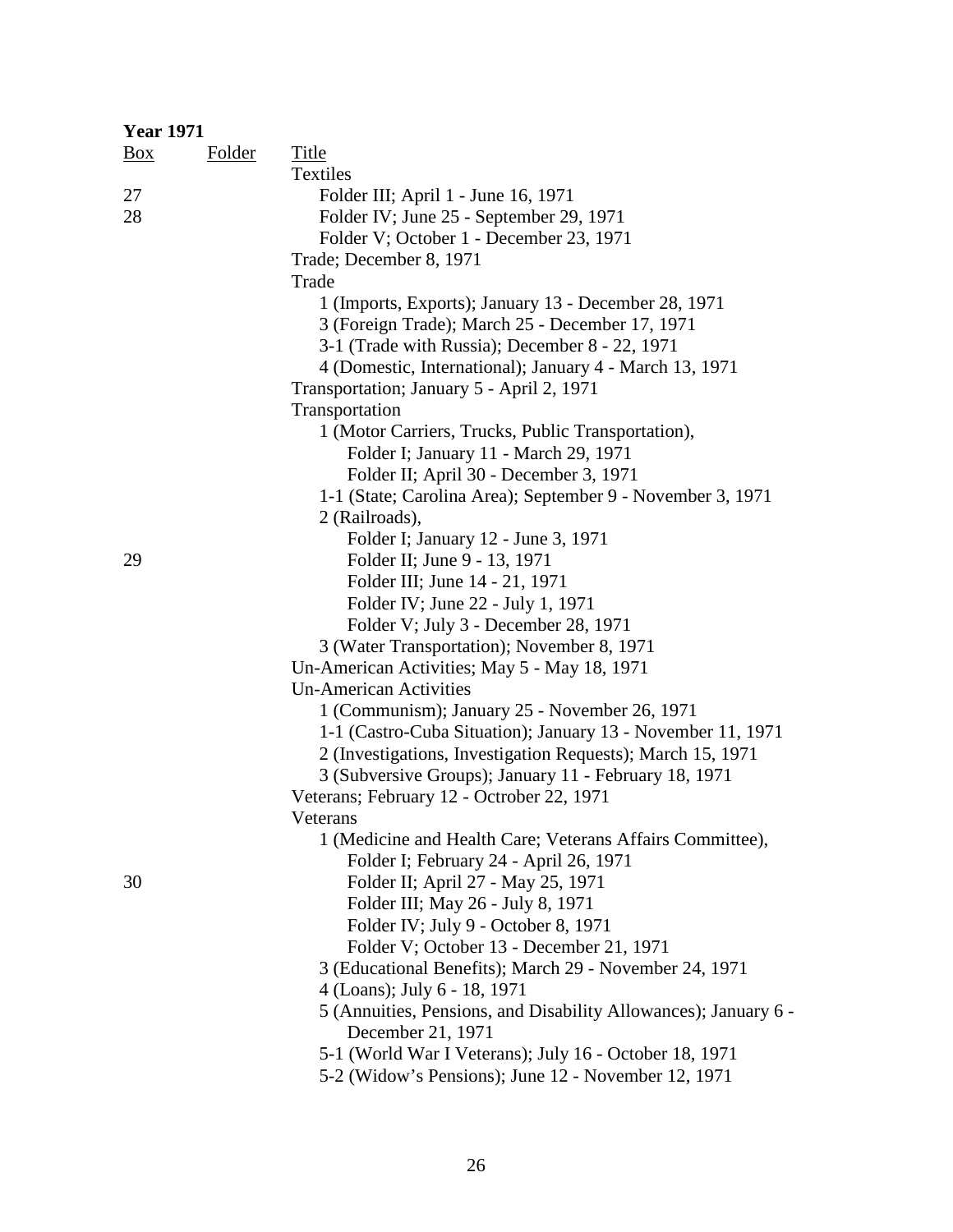#### **Year 1972**

Box Folder Title 1 Administration 2-1 (Form Letters); March 6 - December 1972 **Agriculture**  1 (Animals and Animal Products); February 18 - November 7, 1972 2 (Dairy Products); June 15 - December 4, 1972 3 (Poultry); January 24, 1972 5 (Commodities); January 20 - August 21, 1972 5-1 (Cotton); March 22 - November 24, 1972 5-1-1 (Cottonseed; Cotton End-Products; Price); February 16 - November 16, 1972 5-1-2 (Price Supports for Cotton Seed); October 12 - 20, 1972 5-2 (Tobacco); January 28 - December 18, 1972 5-2-1 (Tobacco Allotments); October 12 - December 11, 1972 5-3 (Grains, Soybeans); February 7 - October 3, 1972 6 (Farm Programs); January 5 - November 28, 1972 6-1 ([Rural Environmental Assistance Program [REAP]); January 3 - October 25, 1972 7 (Research, Reports); February 9 - July 14, 1972 Appropriations 1 (Federal); January 18 - December 13, 1972 Atomic Energy 1 (Duke Power); December 20, 1971 - March 1, 1972 2 (U.S. Atomic Energy Commission [AEC]); [c. February 12] - October 6, 1972 Aviation; October 18, 1972 Aviation 1 (Airports; Airways); October 18 - 26, 1972 2 (Air Safety Rules and Regulations); January 21 - November 28, 1972 3 (Airfare, Air Travel, Airfreight); January 26, 1972 4 (Federal Aid to Aviation); July 19 - August 4, 1972 5 (NASA; Space Programs); May 8 - August 8, 1972 2 Beverages 1 (Alcoholic Beverages); February 3 - April 13, 1972 1-1 (Advertisement of Alcoholic Beverages); February 16 - March 13, 1972 1-2 (Legislation); July 11 - November 10, 1972 Civil Rights 1 (Legislation); [c. February 8] - April 24, 1972 2 (School Desegregation and Busing), Folder I; October 6, 1971 Folder II; January 18 - March 19, 1972 Folder III; March 20 - December 9, 1972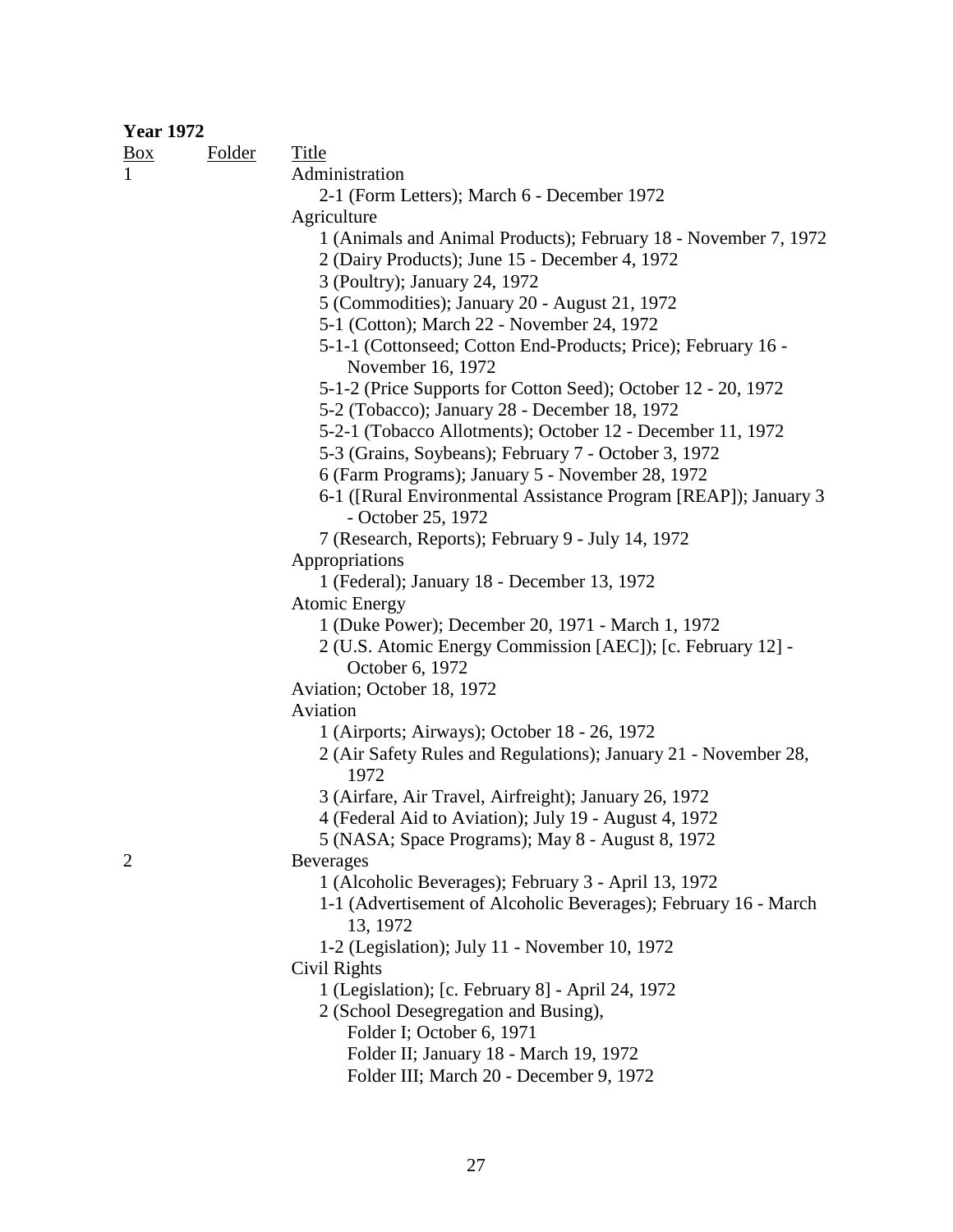| <b>Year 1972</b> |               |                                                                                  |
|------------------|---------------|----------------------------------------------------------------------------------|
| $\frac{Box}{}$   | <b>Folder</b> | <b>Title</b>                                                                     |
|                  |               | Civil Rights                                                                     |
| $\overline{2}$   |               | 3 (Discrimination and Race Relations); February 1 - December 19,<br>1972         |
|                  |               | 4 (Human Rights); January 7 - November 21, 1972                                  |
|                  |               | Civil Service; March 8 - August 30, 1972                                         |
|                  |               | Committees and Organizations; June 14, 1972                                      |
|                  |               | Committees and Organizations                                                     |
|                  |               | 2 (Senate Committees); February 8 - April 27, 1972                               |
|                  |               | 2-1 (Senate Armed Services Committee); [c. August, 1972]                         |
|                  |               | 2-2-1 (Senate Internal Security Subcommittee); February 4 - April<br>12, 1972    |
|                  |               | 2-2-3 (Administrative Practice and Procedure Subcommittee);<br>December 15, 1972 |
|                  |               | 2-3 (Labor and Public Welfare Committee); July 18, 1972                          |
|                  |               | 3-1 (Political); March 8, 1972                                                   |
|                  |               | 3-2 (Charities); November 9, 1972                                                |
|                  |               | Communications                                                                   |
|                  |               | 1 (Television); January 17 - November 16, 1972                                   |
| 3                |               | 2 (Radio); January 5 - November 15, 1972                                         |
|                  |               | 5 (Telephone and Telegraph); January 6 - June 6, 1972                            |
|                  |               | 6 (Newspapers); January 27 - September 29, 1972                                  |
|                  |               | 7 (Fairness Doctrine); March 27 - September 5, 1972                              |
|                  |               | 8 (Obscene); January 6 - December 12, 1972                                       |
|                  |               | Crime                                                                            |
|                  |               | 1 (Juvenile Delinquency); February 9 - 22, 1972                                  |
|                  |               | 2 (Capital Punishment),                                                          |
|                  |               | Folder I; February 1 - May 22, 1972                                              |
|                  |               | Folder II; May 26 - December 14, 1972                                            |
|                  |               | 3 (Weapons Control),                                                             |
|                  |               | Folder I; January 7 - May 18, 1972                                               |
|                  |               | Folder II; May 22 - June 30, 1972                                                |
|                  |               | Folder III; July 1 - August 29, 1972                                             |
|                  |               | Folder IV; September 12 - December 14, 1972                                      |
| 4                |               | 4 (Police Force); January 11 - April 5, 1972                                     |
|                  |               | 5 (Civil Disorder); April 18 - June 15, 1972                                     |
|                  |               | 7 (Greenville City and County Law Enforcement Center); May 3 -                   |
|                  |               | December 13, 1972                                                                |
|                  |               | Education,                                                                       |
|                  |               | Folder I; June 15, 1972                                                          |
|                  |               | Folder II; June 28 - [c. July 14, 1972]                                          |
|                  |               | Education                                                                        |
|                  |               | 1 (Colleges and Universities); February 29 - October 16, 1972                    |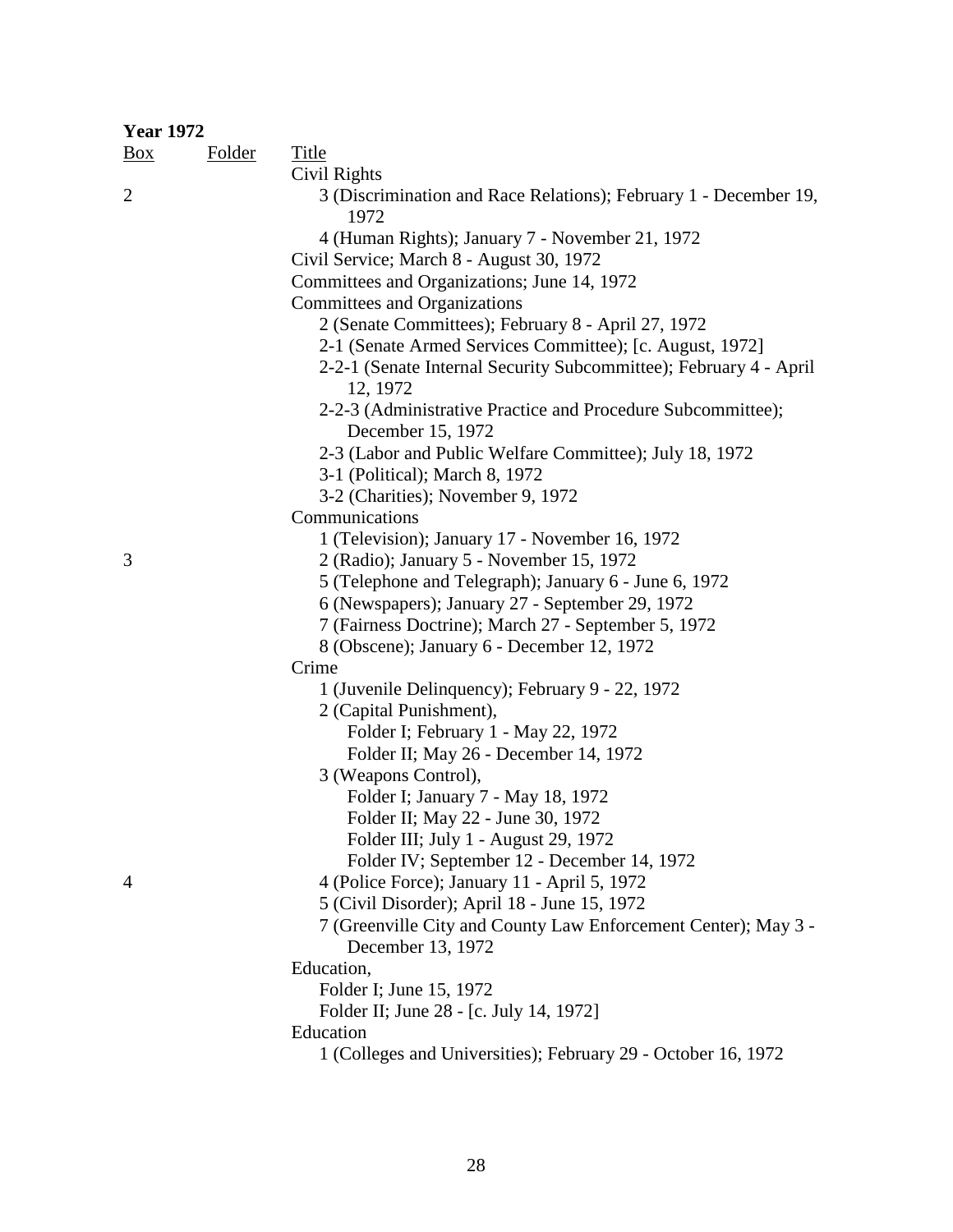| <b>Year 1972</b> |               |                                                                              |
|------------------|---------------|------------------------------------------------------------------------------|
| $\frac{Box}{}$   | <b>Folder</b> | <b>Title</b>                                                                 |
|                  |               | Education                                                                    |
|                  |               | 3 (Federal Aid),                                                             |
| $\overline{4}$   |               | Folder I; January 13 - March 31, 1972                                        |
|                  |               | Folder II; April 4 - September 8, 1972                                       |
|                  |               | Folder III; September 18 - December 21, 1972                                 |
|                  |               | 3-2 (Federal Impacted Area Fund Program); October 26-27, 1972                |
|                  |               | 4 (Libraries); October 17 - 26, 1972                                         |
|                  |               | 5 (Loans and Scholarships); January 26 - October 19, 1972                    |
|                  |               | 5-1 (Federal Financial Aid Programs); May 2, 1972                            |
|                  |               | 6 (Schools),                                                                 |
|                  |               | Folder I; February 14 - October 30, 1972                                     |
| 5                |               | Folder II; November 3 - December 29, 1972                                    |
|                  |               | 6-1 (Private and Parochial Schools); April 17 - October 21, 1972             |
|                  |               | 7 (School Staffs, Personnel); January 6 - April 6, 1972                      |
|                  |               | 8 (Standards and Requirements); October 9, 1972                              |
|                  |               | 9 (Vocational Education); March 8 - November 14, 1972                        |
|                  |               | Federal Government; January 25, 1972                                         |
|                  |               | <b>Federal Government</b>                                                    |
|                  |               | 1 (Executive Branch); January 21 - 28, 1972                                  |
|                  |               | 1-1 (Departments); January 19 - May 18, 1972                                 |
|                  |               | 1-2 (Independent Agencies: [Barnwell – Salkehatchie Community                |
|                  |               | Action Council]); October 25 - December 8, 1972                              |
|                  |               | 2 (Judicial Branch); February 4 - June 29, 1972                              |
|                  |               | 2-3 (Supreme Court); January 5 - June 29, 1972                               |
|                  |               | 3-1 (Congress); February 7, 1972                                             |
|                  |               | 8 (Constitution); January 25, 1972                                           |
|                  |               |                                                                              |
|                  |               | Finance; May 11 - September 13, 1972                                         |
|                  |               | Finance                                                                      |
|                  |               | 1 (Banking and Currency); January 13 - September 13, 1972                    |
|                  |               | 2 (Government Spending and Public Debt),                                     |
|                  |               | Folder I; January 19 - September 29, 1972                                    |
|                  |               | Folder II; October 12 - December 22, 1972                                    |
|                  |               | 3 (Economic / Business Conditions); January 10 -                             |
|                  |               | October 26, 1972                                                             |
|                  |               | 3-1 (Inflation, Cost of Living),                                             |
|                  |               | Folder I; January 5 - February 28, 1972                                      |
|                  |               | Folder II; March 2 - December 1, 1972                                        |
| 6                |               | 4 (Industry); January 31, 1972                                               |
|                  |               | 5 (Monopoly, Anti-Trust, Price Discrimination); February 22 - June           |
|                  |               | 2, 1972                                                                      |
|                  |               | 7 (Federal Appropriations to South Carolina); January 26 - March<br>29, 1972 |
|                  |               | 9 (Area Redevelopment; Urban Renewal); January 27, 1972                      |

12 (Price Competition [Inman Mills]); August 10, 1972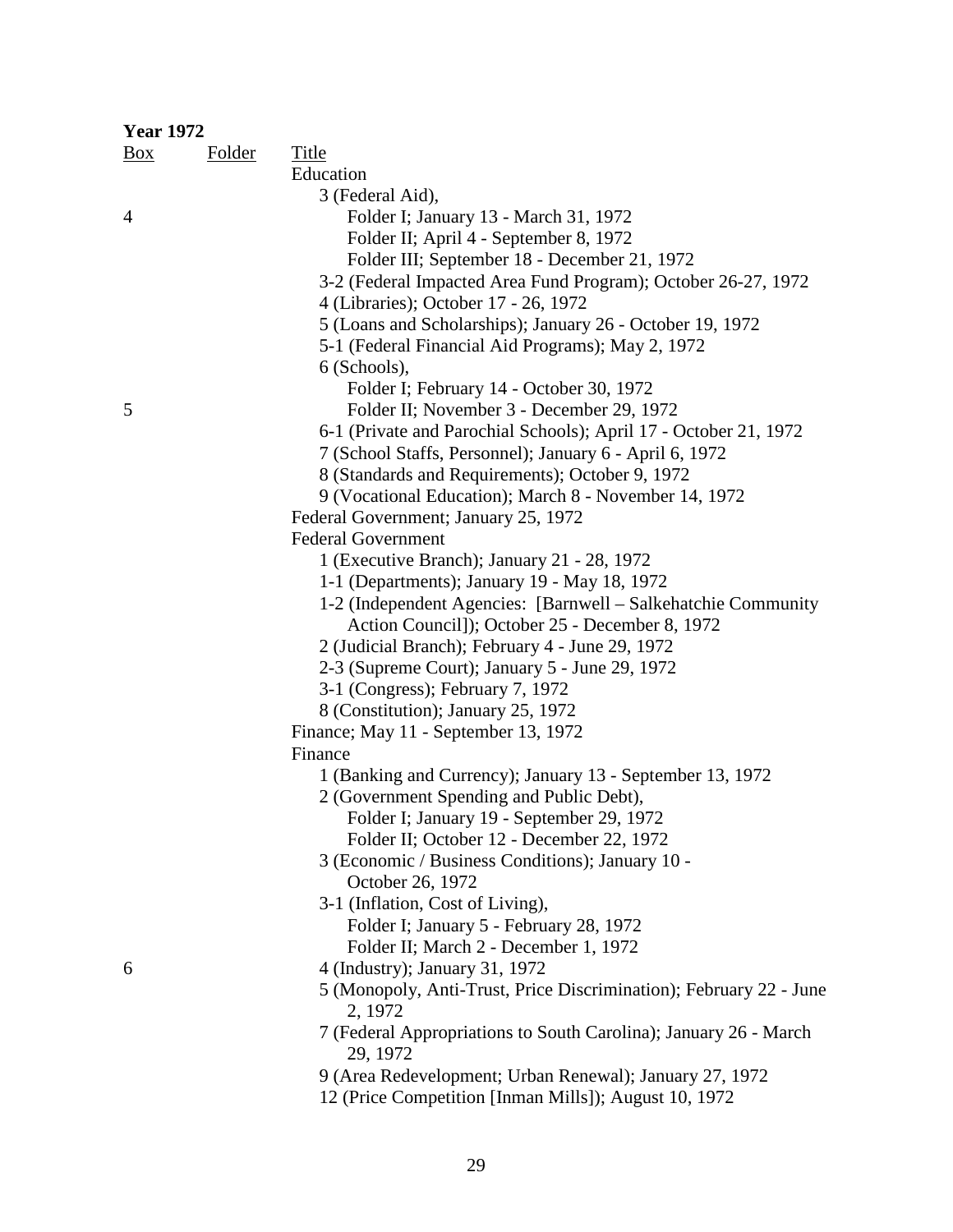| <b>Year 1972</b> |               |                                                                   |
|------------------|---------------|-------------------------------------------------------------------|
| $\frac{Box}{}$   | <b>Folder</b> | <b>Title</b>                                                      |
| 6                |               | <b>Foreign Relations</b>                                          |
|                  |               | 1 (Foreign Policy); February 2 - September 11, 1972               |
|                  |               | 2 (Foreign Aid); January 11 - December 21, 1972                   |
|                  |               | 3 (Treaties and Peace Pacts),                                     |
|                  |               | Folder I; January 4 - April 19, 1972                              |
|                  |               | Folder II; April 20 - December 14, 1972                           |
|                  |               | 4 (United Nations); June 12 - October 16, 1972                    |
|                  |               | 4-1 (Red China); January 4 - June 6, 1972                         |
|                  |               | 5 (Foreign Countries); January 5 - December 4, 1972               |
|                  |               | 6 (Peace Corps); February 7, 1972                                 |
|                  |               | 7 (War in Vietnam); January 28 - December 6, 1972                 |
| 7                |               | 8 (Panama Canal); January 6 - September 12, 1972                  |
|                  |               | Health and Welfare                                                |
|                  |               | 1 (Community Health and Sanitation); February 16 - December 20,   |
|                  |               | 1972                                                              |
|                  |               | 1-3 (Air Pollution); October 9 - 16, 1972                         |
|                  |               | 2 (Diseases); January 28 - November 29, 1972                      |
|                  |               | 3 (Rehabilitation Programs); March 24 - November 13, 1972         |
|                  |               | 4 (Water, Water Systems, Water Supply); May 17 - September 5,     |
|                  |               | 1972                                                              |
|                  |               | $5$ (Drugs),                                                      |
|                  |               | Folder I; January 28 - May 9, 1972                                |
|                  |               | Folder II; May 10 - December 28, 1972                             |
|                  |               | 6 (Socialized Medicine; Medicare),                                |
|                  |               | Folder I; January 18 - October 27, 1972                           |
|                  |               | Folder II; November 9 - December 5, 1972                          |
|                  |               | 7 (Public Welfare),                                               |
|                  |               | Folder I; January 5 - February 9, 1972                            |
|                  |               | Folder II; February 10 - 29, 1972                                 |
| 8                |               | Folder III; March 1 - May 24, 1972                                |
|                  |               | Folder IV; June 7 - August 28, 1972                               |
|                  |               | Folder V; September 6 - October 2, 1972                           |
|                  |               | Folder VI; October 4 - December 14, 1972                          |
|                  |               | 8 (Pollution),                                                    |
|                  |               | Folder I; January 7 - February 7, 1972                            |
|                  |               | Folder II; February 8 - March 17, 1972                            |
|                  |               | Folder III; March 20 - April 25, 1972                             |
| 9                |               | Folder IV; May 8 - June 28, 1972                                  |
|                  |               | Folder V; July 24 - November 28, 1972                             |
|                  |               | 9 (Family Planning; Population Control); January 6 - November 20, |
|                  |               | 1972                                                              |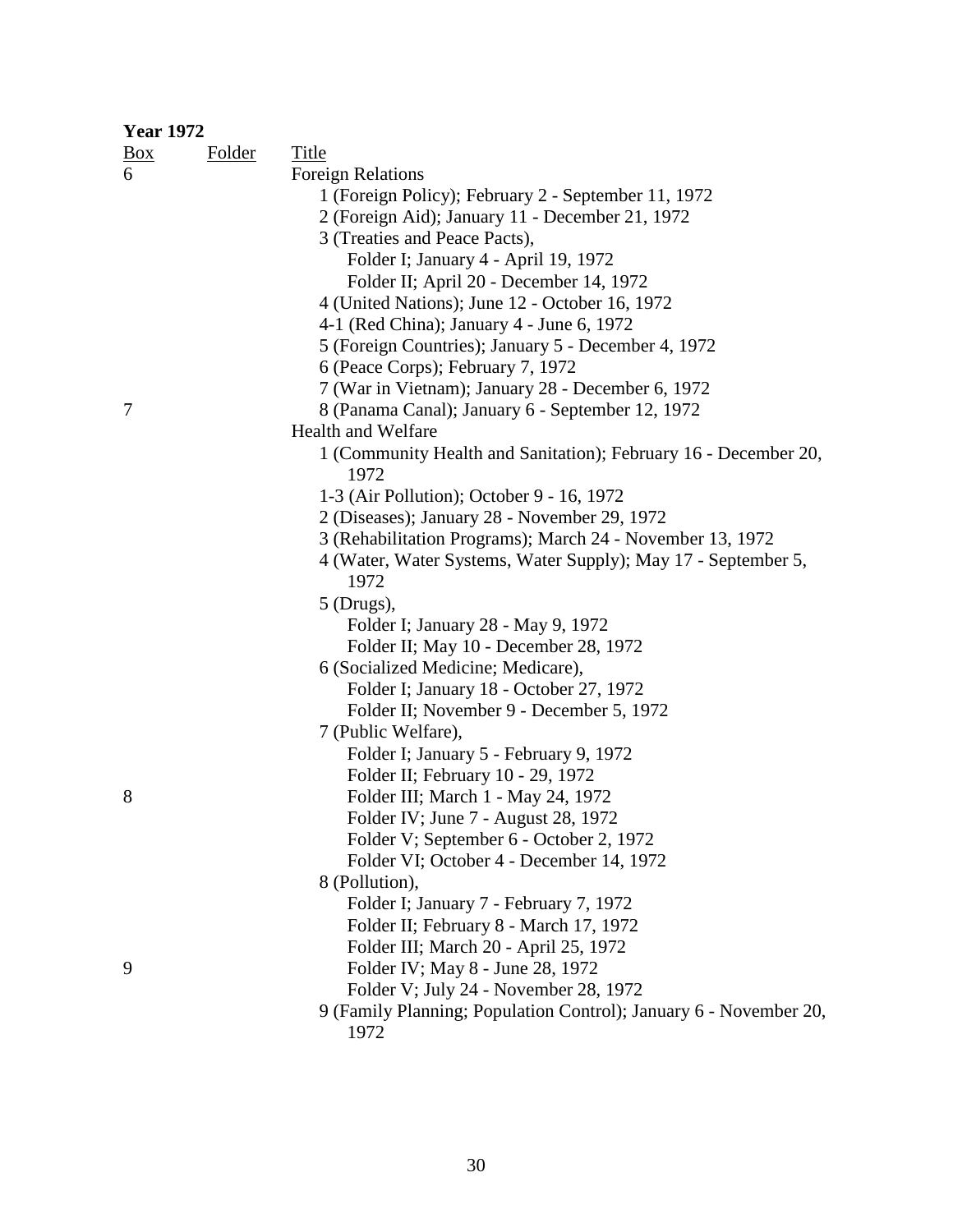| <b>Year 1972</b> |               |                                                                                              |
|------------------|---------------|----------------------------------------------------------------------------------------------|
| $\frac{Box}{}$   | <b>Folder</b> | <b>Title</b>                                                                                 |
|                  |               | Housing                                                                                      |
| 9                |               | 1-1 (Public Housing); March 8 - November 9, 1972                                             |
|                  |               | 1-2 (Urban Renewal); [c. March 29] - November 17, 1972                                       |
|                  |               | 2 (Financing, Interest Rates); October 18, 1972                                              |
|                  |               | <b>Immigration and Naturalization</b>                                                        |
|                  |               | 3 (Quotas, Refugees, Displaced Persons); January 11 - November<br>20, 1972                   |
|                  |               | Indian Affairs; November 16 - December 28, 1972                                              |
|                  |               | Institutions                                                                                 |
|                  |               | 1 (Federal); November 29 - December 27, 1972                                                 |
|                  |               | 1-1 (Correctional -- Reform Schools, Prisons, Work Houses);<br>January 28 - November 3, 1972 |
|                  |               | 1-2 (Health and Mental Hospitals, Sanitoriums, Clinics); January 31<br>- December 20, 1972   |
|                  |               | 1-2-1 (Federal Aid to Health and Mental Institutions); February 17 -<br>May 4, 1972          |
|                  |               | 2 (State); November 29, 1972                                                                 |
|                  |               | <b>Insurance and Retirement</b>                                                              |
|                  |               | 1 (Federal); August 2 - October 27, 1972                                                     |
|                  |               | 1-1 (Insurance -- Accident, Health, Life),                                                   |
|                  |               | Folder I; January 26 - August 9, 1972                                                        |
|                  |               | Folder II; August 15 - October 16, 1972                                                      |
|                  |               | 1-2 (Retirement and Annuities); February 3 - October 19, 1972                                |
|                  |               | 1-3 (Railroad Retirement); March 27 - October 12, 1972                                       |
|                  |               | 1-4 (Workmen's Compensations); March 13, 1972                                                |
|                  |               | 3 (Private and Industrial Insurance and Retirement); January 14 -<br>November 15, 1972       |
|                  |               | Inventions                                                                                   |
|                  |               | 1 (Patents); January 24, 1972                                                                |
|                  |               | 2 (Trademarks, Copyrights); January 11 - February 14, 1972                                   |
| 10               |               | Labor                                                                                        |
|                  |               | 1 (Employment, Unemployment); February 24 - October 30, 1972<br>2 (Strikes, Work Stoppages), |
|                  |               | Folder I; January 6 - March 29, 1972                                                         |
|                  |               | Folder II; April 12 - May 25, 1972                                                           |
|                  |               | Folder III; June 5 - October 5, 1972                                                         |
|                  |               | 3 (Unions); March 20 - October 30, 1972                                                      |
|                  |               | 3-2 (Right-to-Work); January 11 - July 24, 1972                                              |
|                  |               | 5 (Minimum Wage),                                                                            |
|                  |               | Folder I; January 10 - April 18, 1972                                                        |
|                  |               | Folder II; April 20 - May 25, 1972                                                           |
|                  |               | Folder III; June 2 - 13, 1972                                                                |
| 11               |               | Folder IV; June 14 - July 8, 1972                                                            |
|                  |               | Folder V; July 10 - November 16, 1972                                                        |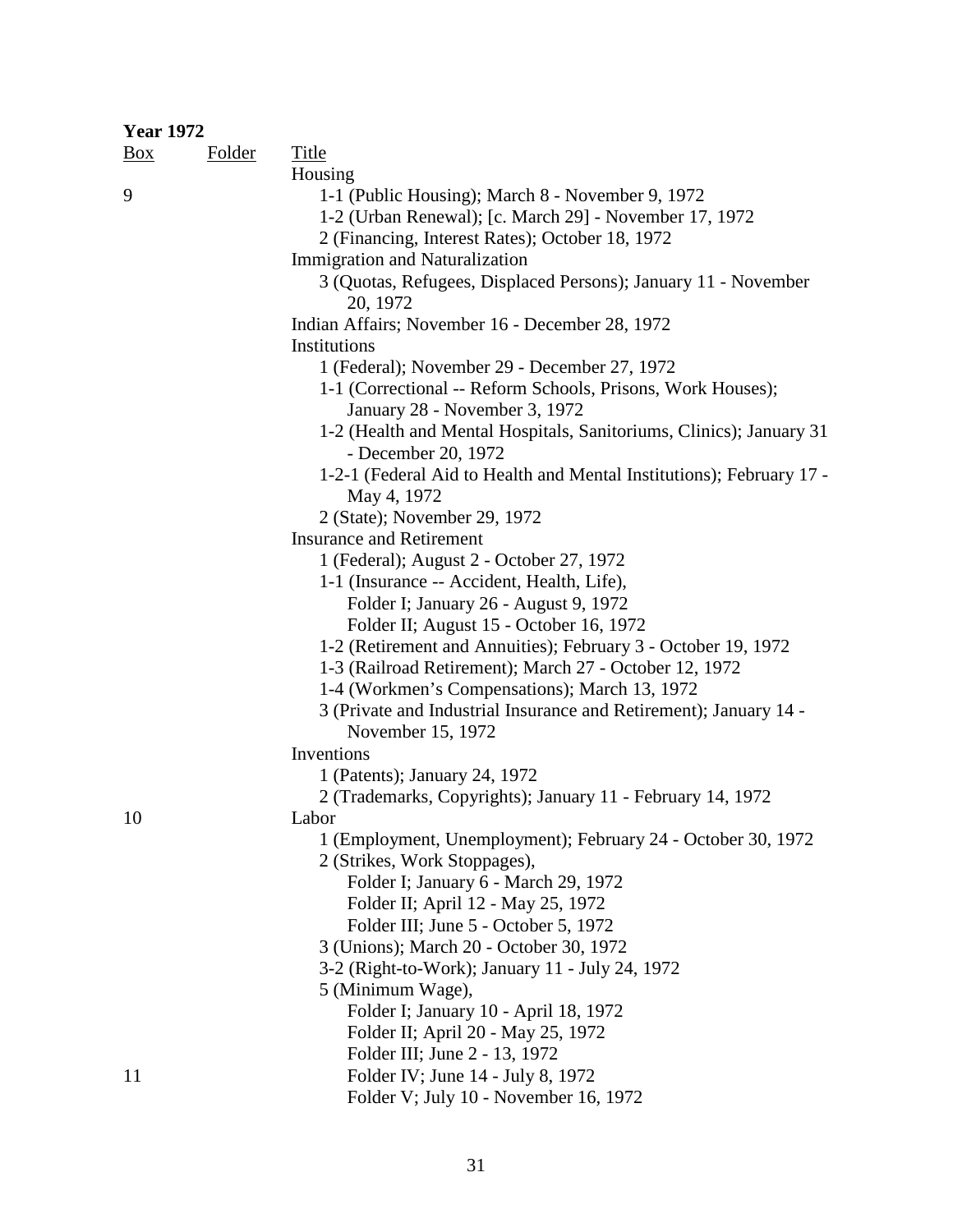| <b>Year 1972</b> |               |                                                                                                                                                 |
|------------------|---------------|-------------------------------------------------------------------------------------------------------------------------------------------------|
| <u>Box</u>       | <b>Folder</b> | <b>Title</b>                                                                                                                                    |
|                  |               | Labor                                                                                                                                           |
| 11               |               | 6 (Fair Labor Standards Act); January 5 - October 10, 1972<br>7 (Labor - HEW Appropriations Bill and Small Business); October<br>$9 - 10, 1972$ |
|                  |               | Legislation                                                                                                                                     |
|                  |               | $1$ (House),                                                                                                                                    |
|                  |               | Folder I; January 7 - May 31, 1972                                                                                                              |
|                  |               | Folder II; June 1 - 20, 1972                                                                                                                    |
|                  |               | Folder III; June 21 - July 31, 1972                                                                                                             |
| 12               |               | Folder IV; August 2 - September 18, 1972                                                                                                        |
|                  |               | Folder V; September 20 - October 15, 1972                                                                                                       |
|                  |               | Folder VI; October 21 - December 18, 1972                                                                                                       |
|                  |               | 2 (Joint); April 24 - November 28, 1972                                                                                                         |
|                  |               | 3 (Senate),                                                                                                                                     |
|                  |               | Folder I; January 20 - May 12, 1972                                                                                                             |
|                  |               | Folder II; May 15 - June 9, 1972                                                                                                                |
|                  |               | Folder III; June 12 - July 26, 1972                                                                                                             |
| 13               |               | Folder IV; July 27 - September 12, 1972                                                                                                         |
|                  |               | Folder V; September 18 - October 9, 1972                                                                                                        |
|                  |               | Folder VI; October 10 - November 9, 1972                                                                                                        |
|                  |               | 3-1 (Bills Introduced Personally by Senator Thurmond),                                                                                          |
|                  |               | Folder I; January 11 - March 20, 1972                                                                                                           |
|                  |               | Folder II; March 21 - April 6, 1972                                                                                                             |
|                  |               | Folder III; April 7 - 28, 1972                                                                                                                  |
|                  |               | Folder IV; May 1 - July 31, 1972                                                                                                                |
| 14               |               | Folder V; August 1 - October 31, 1972                                                                                                           |
|                  |               | Folder VI; November 9 - December 15, 1972                                                                                                       |
|                  |               | 3-2 (Bills Co-sponsored by Senator Thurmond),                                                                                                   |
|                  |               | Folder I; January 5 - 24, 1972                                                                                                                  |
|                  |               | Folder II; January 25 - February 22, 1972                                                                                                       |
|                  |               | Folder III; February 23 - March 8, 1972                                                                                                         |
|                  |               | Folder IV; March 10 - 31, 1972                                                                                                                  |
|                  |               | Folder V; April 3 - May 5, 1972                                                                                                                 |
| 15               |               | Folder VI; May 11 - July 31, 1972                                                                                                               |
|                  |               | Folder VII; August 1 - October 31, 1972                                                                                                         |
|                  |               | Folder VIII; November 9 - December 14, 1972                                                                                                     |
|                  |               | 3-4 (Military); March 21, 1972                                                                                                                  |
|                  |               | Memorials                                                                                                                                       |
|                  |               | 2 (State); January 28 - December 11, 1972                                                                                                       |
|                  |               | 3 (Landmarks); October 9, 1972                                                                                                                  |
|                  |               | Military; February 4 - December 11, 1972                                                                                                        |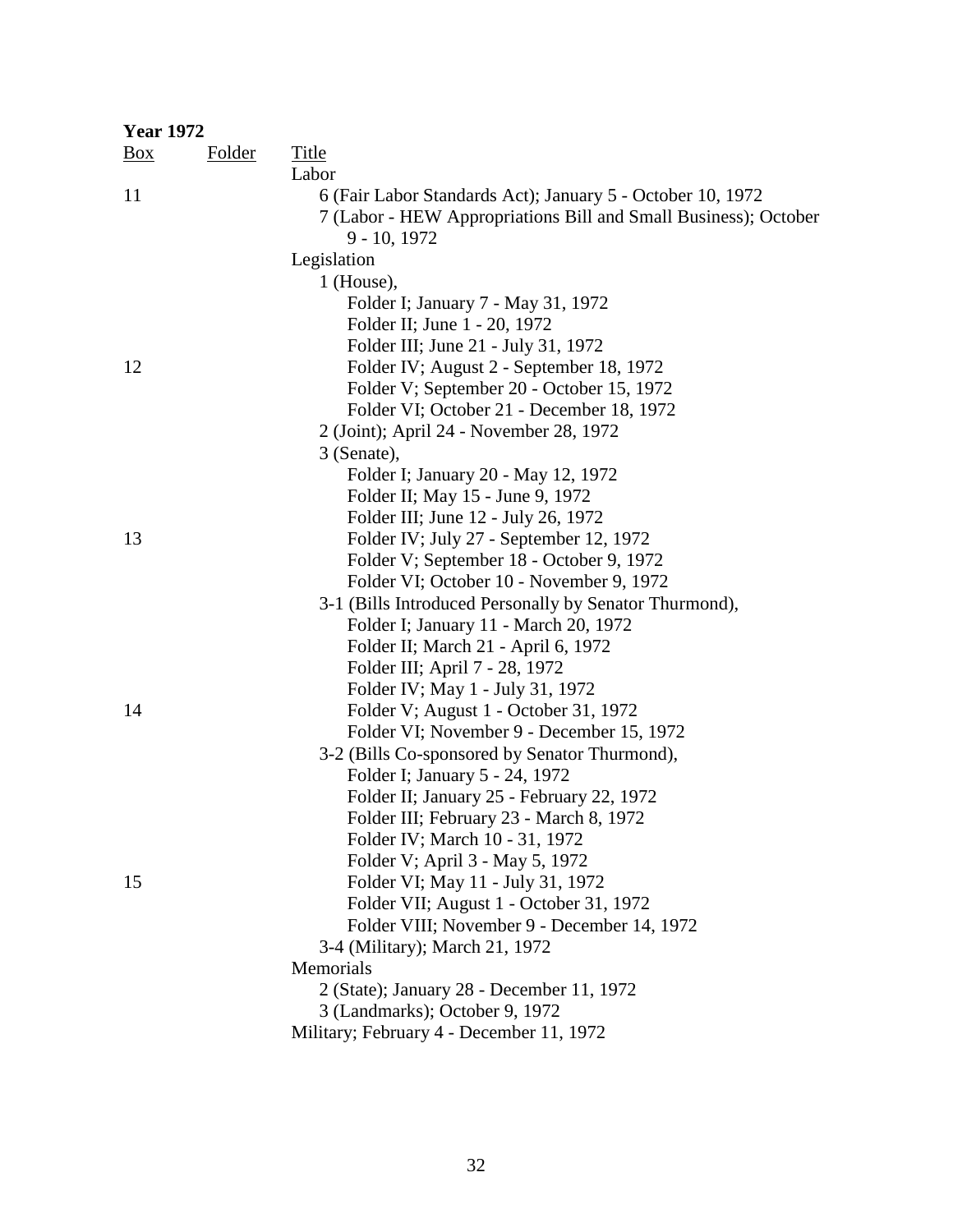| <b>Year 1972</b> |               |                                                                          |
|------------------|---------------|--------------------------------------------------------------------------|
| $\frac{Box}{}$   | <b>Folder</b> | <b>Title</b>                                                             |
|                  |               | Military                                                                 |
|                  |               | 1 (Military Pay and Allowances),                                         |
| 15               |               | Folder I; January 6 - July 14, 1972                                      |
|                  |               | Folder II; August 2 - September 18, 1972                                 |
|                  |               | Folder III; September 20 - December 15, 1972                             |
|                  |               | <b>Biographies</b>                                                       |
|                  |               | 2 (Foreign Service Officers; Personnel); August 10, 1972                 |
|                  |               | 3 (Reservations); May 17, 1972                                           |
|                  |               | 4-5 ([Programs]: Naval Reserve); February 28 - May 9, 1972               |
|                  |               | 5-2 ([Manpower]: Reserves); June 6, 1972                                 |
| 16               |               | 8 (National Defense); January 25 - May 1, 1972                           |
|                  |               | 8-2 (Missiles); June 19 - September 22, 1972                             |
|                  |               | 8-2-1 (North Vietnam Bombing); January 6 - December 31, 1972             |
|                  |               | <b>Natural Resources</b>                                                 |
|                  |               | 1 (Fish and Wildlife); January 5 - November 22, 1972                     |
|                  |               | 2 (Forests); January 18 - October 9, 1972                                |
|                  |               | 3 (Fuels - Gas, Oil, Coal, Coke); February 3 - November 17, 1972         |
|                  |               | 4 (Minerals); July 17, 1972                                              |
|                  |               | 5 (Water); October 12 - 19, 1972                                         |
|                  |               | Nominations                                                              |
|                  |               | 4 (United States Marshals); May 18, 1972                                 |
|                  |               | 5 (State and Municipal); August 3 - November 2, 1972                     |
|                  |               | Parks and Forests                                                        |
|                  |               | 1-2 ([National] Parks); February 9 - October 12, 1972                    |
|                  |               | 1-3 ([National] Reservations and Cemeteries); March 29 - May 23,<br>1972 |
|                  |               | 2-1 ([State] Forests); February 9, 1972                                  |
|                  |               | Personal                                                                 |
|                  |               | 1 (Contributions); December 21, 1971 - December 12, 1972                 |
|                  |               | 2-3 (Invitations Accepted),                                              |
|                  |               | Folder I; December 20, 1971 - January 19, 1972                           |
|                  |               | Folder II; January 20 - February 10, 1972                                |
| 17               |               | Folder III; February 11 - March 14, 1972                                 |
|                  |               | Folder IV; March 15 - April 10, 1972                                     |
|                  |               | Folder V; April 11 - May 9, 1972                                         |
|                  |               | Folder VI; May 11 - June 19, 1972                                        |
|                  |               | 2-3 (Invitations Accepted),                                              |
|                  |               | Folder VII; June 20 - August 10, 1972                                    |
|                  |               | Folder VIII; August 11 - September 19, 1972                              |
|                  |               | Folder IX; September 20 - December 27, 1972                              |
| 18               |               | <b>Political Affairs</b>                                                 |
|                  |               | 1 (Campaigns); March 14 - December 14, 1972                              |
|                  |               | 1-1 (Offers to Help [and Contributions]); March 24 - September 20,       |
|                  |               | 1972                                                                     |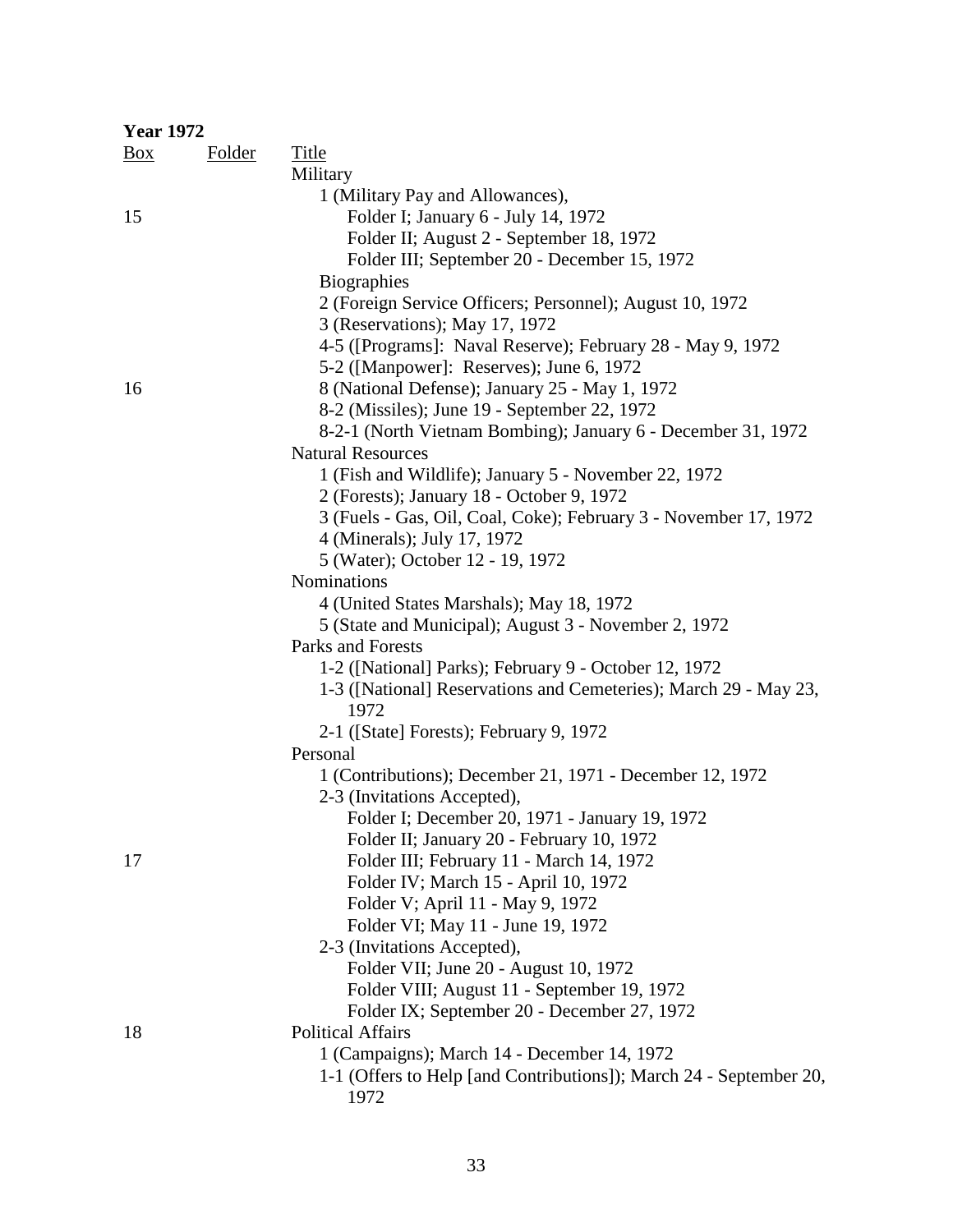| <b>Year 1972</b> |               |                                                                          |
|------------------|---------------|--------------------------------------------------------------------------|
| $\frac{Box}{}$   | <b>Folder</b> | <b>Title</b>                                                             |
|                  |               | <b>Political Affairs</b>                                                 |
| 18               |               | 2 (Elections); November 15 - 21, 1972                                    |
|                  |               | 2-1 (Electoral College); March 28, 1972                                  |
|                  |               | 2-1-1 (Presidential Election); January 18 - October 27, 1972             |
|                  |               | 3-2 (Democratic Party); August 14, 1972                                  |
|                  |               | 4 (Voting Rights; Voter Registration); February 14 - October 21,<br>1972 |
|                  |               | Postal Affairs; January 12 - May 11, 1972                                |
|                  |               | <b>Postal Affairs</b>                                                    |
|                  |               | 2 (Postage, Postage Rules, etc.); January 25 - July 21, 1972             |
|                  |               | 3 (Stamps); January 7 - August 1, 1972                                   |
|                  |               | 4 (Policy, Procedures; Mail Delivery); April 11 - November 15,<br>1972   |
|                  |               | [5 ([South Carolina Post Offices and Rural Routes])]                     |
|                  |               | 5-24 (Greenwood County); July 25, 1972                                   |
|                  |               | 5-26 (Horry County); March 13, 1972                                      |
|                  |               | 5-29 (Lancaster County); August 2, 1972                                  |
|                  |               | 5-39 (Pickens County); July 13, 1972                                     |
|                  |               | 5-41 (Saluda County); June 19, 1972                                      |
|                  |               | Power                                                                    |
|                  |               | 1 (Private); August 28 - March 9, 1972                                   |
|                  |               | 2 (Public); October 9 - December 22, 1972                                |
|                  |               | <b>Public Relations</b>                                                  |
|                  |               | 2-4 (Cancelled Visits); January 29 - June 7, 1972                        |
|                  |               | 3-4 (Letters of Appreciation for Support; Commendment),                  |
|                  |               | Folder I; January 5 - March 22, 1972                                     |
|                  |               |                                                                          |
|                  |               | Folder II; March 27 - August 9, 1972                                     |
|                  |               | Folder III; August 22 - October 31, 1972                                 |
| 19               |               | Folder IV; November 1 - December 6, 1972                                 |
|                  |               | 4 (Complaints, Criticisms); February 3 - December 22, 1972               |
|                  |               | 8 (Publicity); February 7 - December 28, 1972                            |
|                  |               | 8-1 (Press Releases); February 4 - May 24, 1972                          |
|                  |               | 8-2 (Radio Releases and Tapes); February 22 - October 25, 1972           |
|                  |               | 8-3 (TV Releases and Tapes); January 24 - September 25, 1972             |
|                  |               | 8-4 (Magazine Articles; Authorizations); February 9 - July 10, 1972      |
|                  |               | 10 (Requests, Routine); April 4 - October 19, 1972                       |
|                  |               | 10-5 (Publications and Information); January 13 - November 14,           |
|                  |               | 1972                                                                     |
|                  |               | 10-5-2 (Information for Term Papers, etc.); October 18, 1972             |
|                  |               | Publications                                                             |
|                  |               | 6 (Religious); September 14 - November 29, 1972                          |
|                  |               | Recreation                                                               |
|                  |               | 1 (Facilities and Programs); January 4, 1972                             |
|                  |               |                                                                          |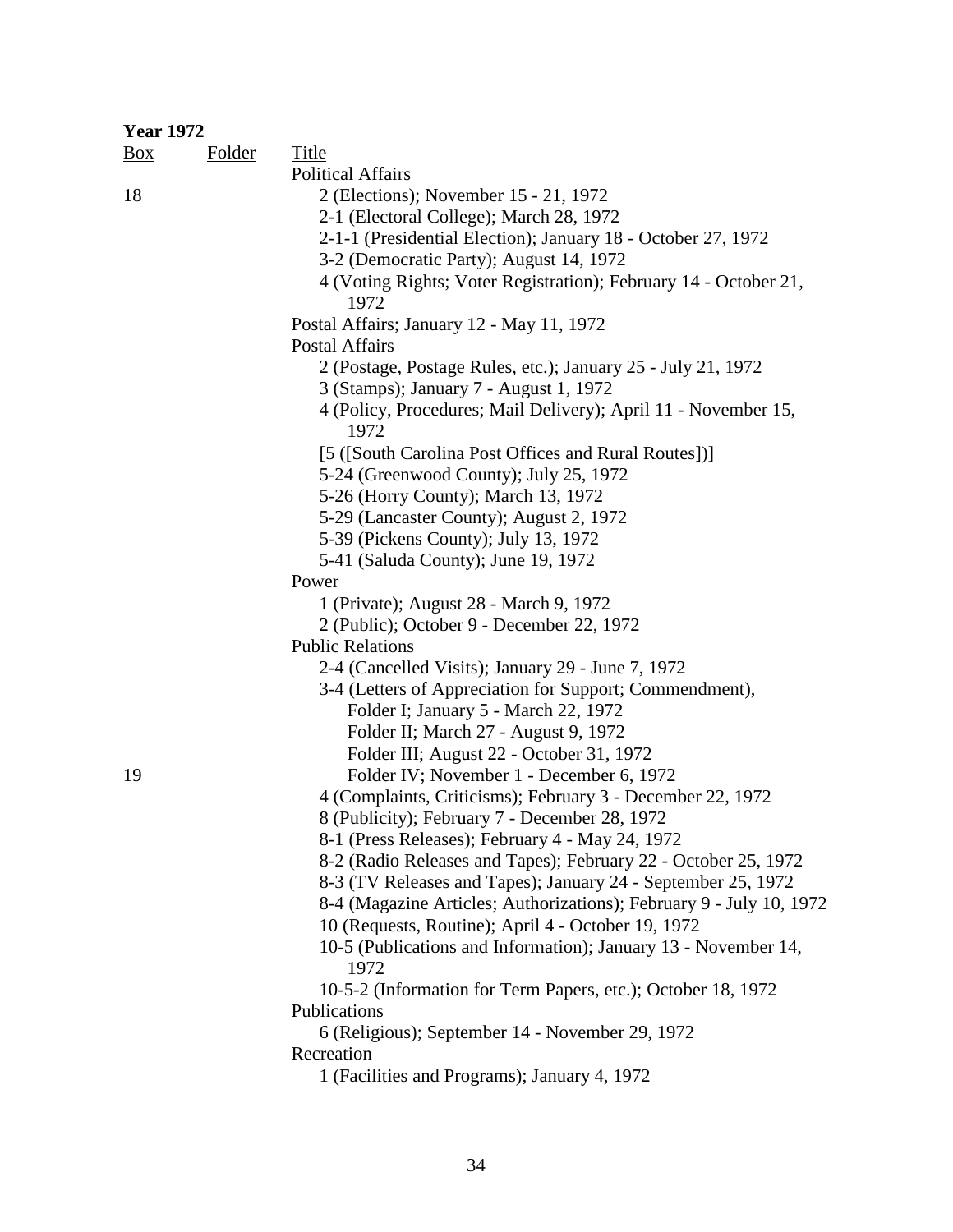| <b>Year 1972</b> |        |                                                                                                  |
|------------------|--------|--------------------------------------------------------------------------------------------------|
| Box              | Folder | Title                                                                                            |
|                  |        | Roads                                                                                            |
| 19               |        | 1 (Federal); June 26, 1972                                                                       |
|                  |        | <b>Salaries</b>                                                                                  |
|                  |        | 1 (Federal Employees); August 25, 1972                                                           |
|                  |        | <b>Selective Service</b>                                                                         |
|                  |        | 1 (Deferment Policy; Amnesty),                                                                   |
|                  |        | Folder I; January 2 - March 7, 1972                                                              |
|                  |        | Folder II; March 8 - November 29, 1972                                                           |
|                  |        | Social Security                                                                                  |
|                  |        | 1 (Benefits, Payments),                                                                          |
|                  |        | Folder I; January 13 - March 13, 1972                                                            |
|                  |        | Folder II; March 14 - April 28, 1972                                                             |
| 20               |        | Folder III; May 1 - June 13, 1972                                                                |
|                  |        | Folder IV; June 16 - July 31, 1972                                                               |
|                  |        | Folder V; August 1 - September 21, 1972                                                          |
|                  |        | Folder VI; September 22 - December 19, 1972                                                      |
|                  |        | 1-1 (Increased Annuities); March 7 - October 11, 1972                                            |
|                  |        | 1-2 (Age Requirements); November 27, 1972                                                        |
|                  |        | 2 (Eligibility; Coverage); October 18, 1972                                                      |
|                  |        | 3 (State Legislation); November 6, 1972                                                          |
|                  |        | Taxes                                                                                            |
|                  |        | 1 (Federal),                                                                                     |
|                  |        | Folder I; January 31 - August 26, 1972                                                           |
|                  |        | Folder II; August 27 - September 25, 1972                                                        |
| 21               |        | Folder III; September 26 - October 7, 1972                                                       |
|                  |        | Folder IV; October 9 - November 29, 1972                                                         |
|                  |        | 1-1 (Revenue Sharing); January 18 - December 21, 1972                                            |
|                  |        | 1-2 (Income Taxes),                                                                              |
|                  |        | Folder I; January 6 - June 28, 1972                                                              |
|                  |        | Folder II; June 29 - December 11, 1972                                                           |
|                  |        | 1-2-1 (Increases / Reductions; Inequities); January 21 - November                                |
|                  |        | 27, 1972                                                                                         |
|                  |        | $1-2-2$ (Exemptions),                                                                            |
|                  |        | Folder I; January - June 28, 1972                                                                |
|                  |        | Folder II; June 30 - December 7, 1972                                                            |
|                  |        | 2 (State of South Carolina); March 2 - May 19, 1972                                              |
|                  |        | 3 (Refunds); June 20, 1972                                                                       |
|                  |        | Textiles; March 8 - December 20, 1972                                                            |
| 22               |        | Trade; March 30 - May 17, 1972                                                                   |
|                  |        | Trade                                                                                            |
|                  |        | 1 (Imports - Exports); January 14 - December 28, 1972                                            |
|                  |        | 2-1 (Textile Trade); May 8 - November 16, 1972<br>3 (Foreign Trade); January 24 - April 13, 1972 |
|                  |        | 3-1 (Trade with Russia); February 8 - November 2, 1972                                           |
|                  |        |                                                                                                  |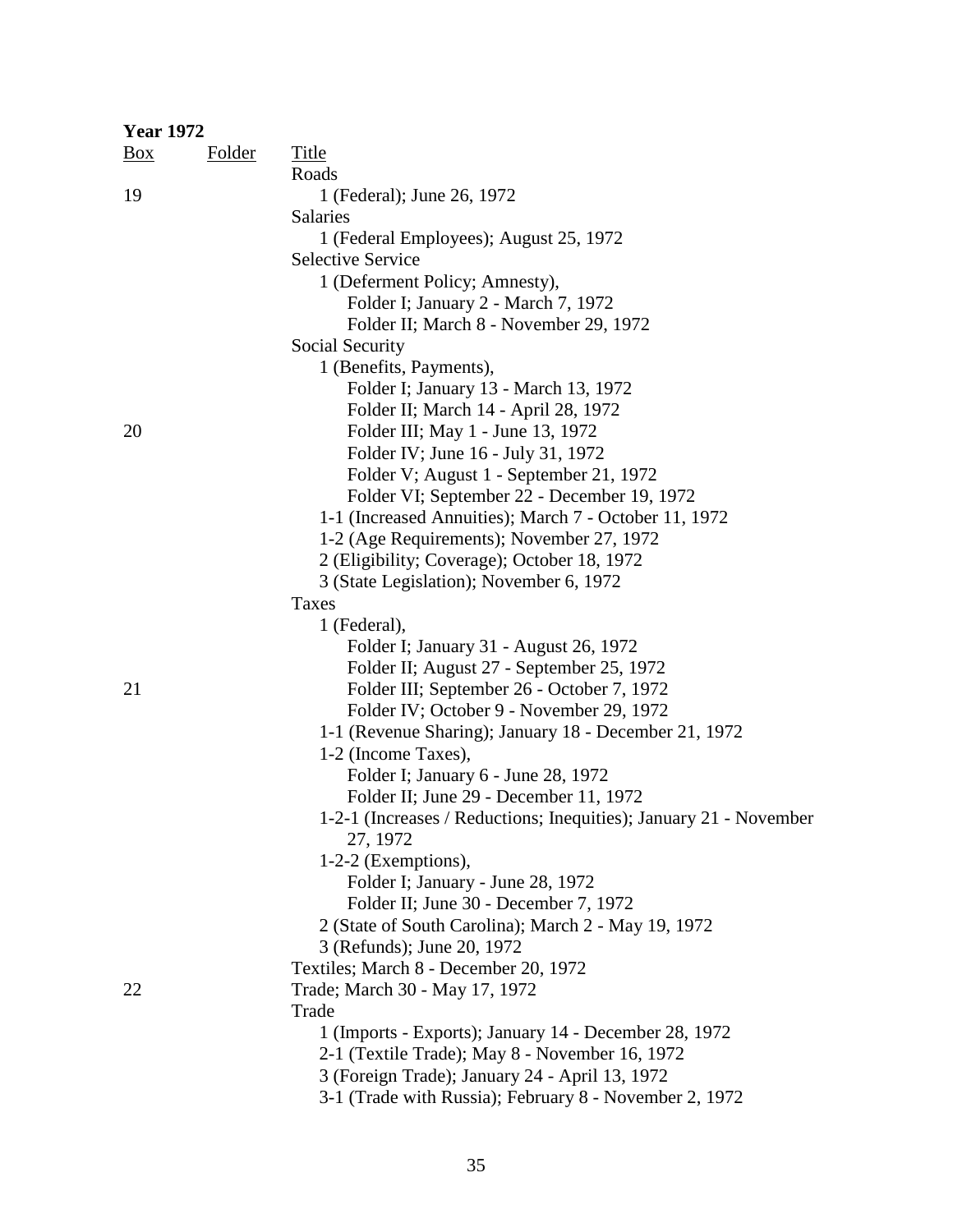| <b>Year 1972</b> |               |                                                                                       |
|------------------|---------------|---------------------------------------------------------------------------------------|
| $\frac{Box}{}$   | <b>Folder</b> | <b>Title</b>                                                                          |
|                  |               | Trade                                                                                 |
| 22               |               | 4 (Domestic); June 22, 1972                                                           |
|                  |               | Transportation                                                                        |
|                  |               | 1 (Motor Carriers; Public Transport); January 19 - November 27,<br>1972               |
|                  |               | 1-1 (State, South Carolina / North Carolina Area); February 11 -<br>December 20, 1972 |
|                  |               | 2 (Railroads); January 11 - October 15, 1972                                          |
|                  |               | 2-1 (Freight Rates); January 25 - February 16, 1972                                   |
|                  |               | <b>Un-American Activities</b>                                                         |
|                  |               | 1 (Communism),                                                                        |
|                  |               | Folder I; January 25 - July 28, 1972                                                  |
|                  |               | Folder II; August 2 - October 18, 1972                                                |
|                  |               | Veterans; March 16 - November 29, 1972                                                |
|                  |               | Veterans                                                                              |
|                  |               | 1 (Medicine and Surgery),                                                             |
|                  |               | Folder I; January 5 - April 25, 1972                                                  |
|                  |               | Folder II; April 26 - November 9, 1972                                                |
|                  |               | 2 (Life Insurance); February 11 - November 15, 1972                                   |
|                  |               | 3 (Education and Schooling, GI Bill); January 19 - December 7,<br>1972                |
|                  |               | 4 (Loans); February 8, 1972                                                           |
|                  |               | 5 (Annuities, Pensions, and Disability Allowances); January 5 -<br>November 14, 1972  |
|                  |               | 5-1 (World War I Veterans); March 15 - December 12, 1972                              |
|                  |               | 5-2 (Widows' Pensions); October 11, 1972                                              |
|                  |               | 6 (Point System); January 28, 1972                                                    |
|                  |               |                                                                                       |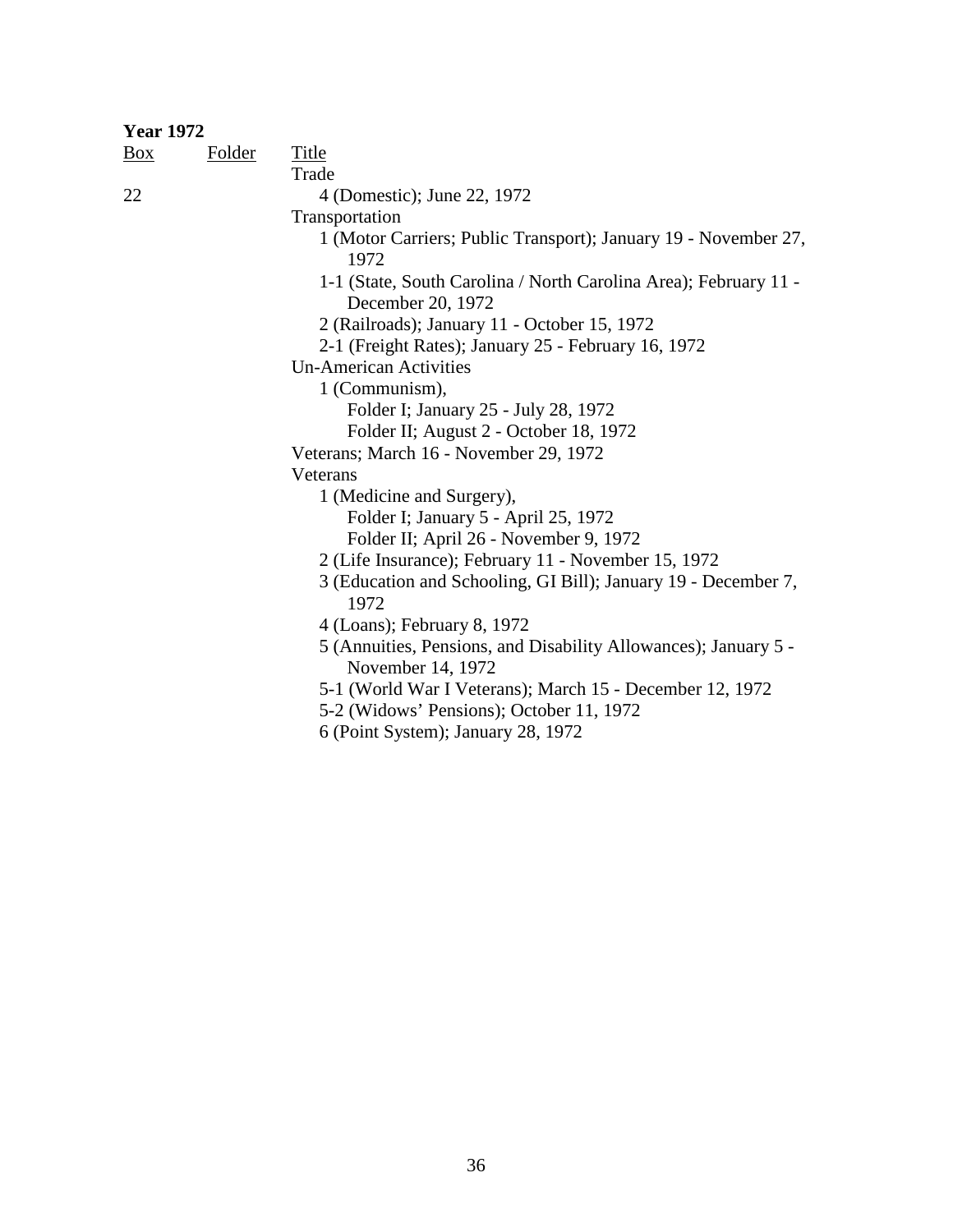| <b>Year 1973</b> |               |                                                                     |
|------------------|---------------|---------------------------------------------------------------------|
| Box              | <b>Folder</b> | Title                                                               |
| 1                |               | Administration                                                      |
|                  |               | 2-1 (Form Letters); January 3 - December 31, 1973                   |
|                  |               | Agriculture                                                         |
|                  |               | 1 (Animals and Animal Products); February 13 - December 11,         |
|                  |               | 1973                                                                |
|                  |               | 2 (Dairy Products); February 15 - September 28, 1973                |
|                  |               | 3 (Poultry); January 18 - July 16, 1973                             |
|                  |               | 4 (Pesticides, Fertilizers); June 7 - December 5, 1973              |
|                  |               | 5 (Commodities); May 23 - December 14, 1973                         |
|                  |               | 5-1 (Cotton); January 8 - November 20, 1973                         |
|                  |               | 5-1-1 (Price Supports for Cottonseed); February 1, 1973             |
|                  |               | 5-2 (Tobacco); January 8 - December 14, 1973                        |
|                  |               | 5-2-1 (Tobacco Allotments); June 28 - December 27, 1973             |
|                  |               | 5-3 (Grains, Soybeans),                                             |
|                  |               |                                                                     |
|                  |               | Folder I; January 12 - October 31, 1973                             |
|                  |               | Folder II; November 8 - December 31, 1973                           |
|                  |               | 5-4 (Fruits; Vegetables); February 27 - July 16, 1973               |
| $\overline{2}$   |               | 6 (Farm Programs),                                                  |
|                  |               | Folder I; January 5 - 29, 1973                                      |
|                  |               | Folder II; February 8 - November 29, 1973                           |
|                  |               | 6-1 (Soil Conservation); January 30 - October 9, 1973               |
|                  |               | 7 (Research and Reports); April 20 - December 7, 1973               |
|                  |               | 8 (Rural Environmental Assistance Program [R.E.A.P.]); January 2    |
|                  |               | - December 31, 1973                                                 |
|                  |               | 9 ([Farmers Home Administration]); November 29, 1973                |
|                  |               | Appropriations                                                      |
|                  |               | 1 (Federal); February 5 - December 11, 1973                         |
|                  |               | 2 (State and Others); January 24 - December 17, 1973                |
|                  |               | <b>Atomic Energy</b>                                                |
|                  |               | 1-1 (Savannah River Plant); June 8, 1973                            |
|                  |               | 2 (United States Atomic Energy Commission); August 3 - 17, 1973     |
|                  |               | 3 (Department of Energy); June 14, 1973                             |
|                  |               | Aviation                                                            |
|                  |               | 1 (Airports, Airways); April 4 - July 5, 1973                       |
|                  |               | 2 (Air Safety Rules and Regulations); February 1 - May 21, 1973     |
|                  |               | 3 (Airfare, Air Travel, Airfreight); February 26 - December 4, 1973 |
|                  |               | 4 (Federal Aid to Aviation); April 6 - June 21, 1973                |
|                  |               | 5 (National Aeronautics and Space Administration                    |
|                  |               | [NASA]); April 5 - December 5, 1973                                 |
| 3                |               | <b>Beverages</b>                                                    |
|                  |               | 1 (Alcoholic Beverages); March 12 - December 4, 1973                |
|                  |               | 1-2 (Legislation of Alcoholic Beverages); February 20 - April 24,   |
|                  |               | 1973                                                                |
|                  |               |                                                                     |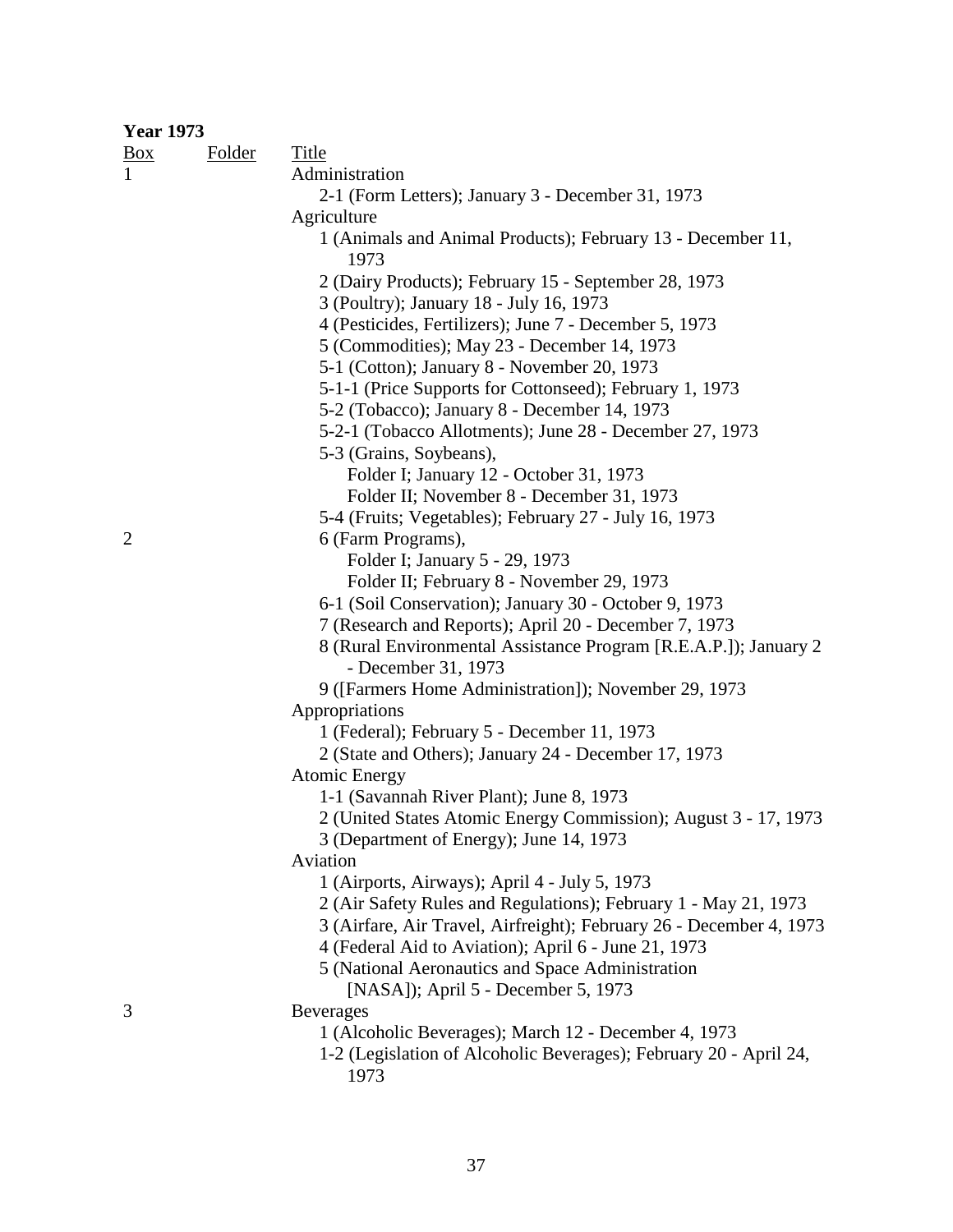| <b>Year 1973</b> |               |                                                                           |
|------------------|---------------|---------------------------------------------------------------------------|
| $\frac{Box}{}$   | <b>Folder</b> | <b>Title</b>                                                              |
|                  |               | Civil Rights                                                              |
| 3                |               | 1 (Legislation); January 18 - November 29, 1973                           |
|                  |               | 2 (School Desegregation and Busing),                                      |
|                  |               | Folder I; January 19 - November 26, 1973                                  |
|                  |               | Folder II; December 5 - 18, 1973                                          |
|                  |               | 3 (Discrimination and Race Relations); January 12 -                       |
|                  |               | November 12, 1973                                                         |
|                  |               | 4 (Human Rights); January 31 - July 25, 1973                              |
|                  |               | 5 (Civil Rights Organizations); May 18, 1973                              |
|                  |               | Civil Service; May 19 - August 10, 1973                                   |
|                  |               | Committees and Organizations                                              |
|                  |               | 2 (Senate Committees); January 4 - July 26, 1973                          |
|                  |               | 2-1 (Senate Armed Services Committee); April 11, 1973                     |
|                  |               | 2-2-1 (Senate Internal Security Subcommittee); February 15 -              |
|                  |               | December 11, 1973                                                         |
|                  |               | 2-2-3 (Administrative Practice and Procedure Subcommittee);               |
|                  |               | January 30 - February 16, 1973                                            |
|                  |               | 2-2-4 (Antitrust and Monopoly Subcommittee); March 31 - May               |
|                  |               | 29, 1973                                                                  |
|                  |               | 3-1 (Political); March 21, 1973                                           |
|                  |               | Communications; January 4 - 9, 1973                                       |
|                  |               | Communications                                                            |
|                  |               | 1 (Television),                                                           |
|                  |               | Folder I; January 2 - April 26, 1973                                      |
|                  |               | Folder II; May 2 - December 10, 1973                                      |
|                  |               | 2 (Radio); February 6 - October 19, 1973                                  |
| $\overline{4}$   |               | 3 (Music); April 24 - June 12, 1973                                       |
|                  |               | 5 (Telephone and Telegraph); April 13 - July 20, 1973                     |
|                  |               | 6 (Newspapers); March 2 - August 22, 1973                                 |
|                  |               | 7 (Fairness Doctrine); March 30, 1973                                     |
|                  |               | 8 (Obscene); January 30 - October 25, 1973                                |
|                  |               | Congressional                                                             |
|                  |               | 3 (Congressional Record); February 16 - December 13, 1973                 |
|                  |               | Crime                                                                     |
|                  |               | 1 (Juvenile Delinquency); May 25 - December 4, 1973                       |
|                  |               | 2 (Capital Punishment); November 20, 1973                                 |
|                  |               | 3 (Weapons Control); February 1 - November 13, 1973                       |
|                  |               | 4 (Police Force [Department]); May 16 - 30, 1973                          |
|                  |               | 5 (Civil Disorder); January 2 - June 6, 1973                              |
|                  |               | 6 (Watergate),                                                            |
|                  |               |                                                                           |
| 5                |               | Folder I; January 4 - June 27, 1973<br>Folder II; July 2 - August 3, 1973 |
|                  |               | Folder III; August 6 - September 10, 1973                                 |
|                  |               |                                                                           |
|                  |               | Folder IV; September 11 - October 31, 1973                                |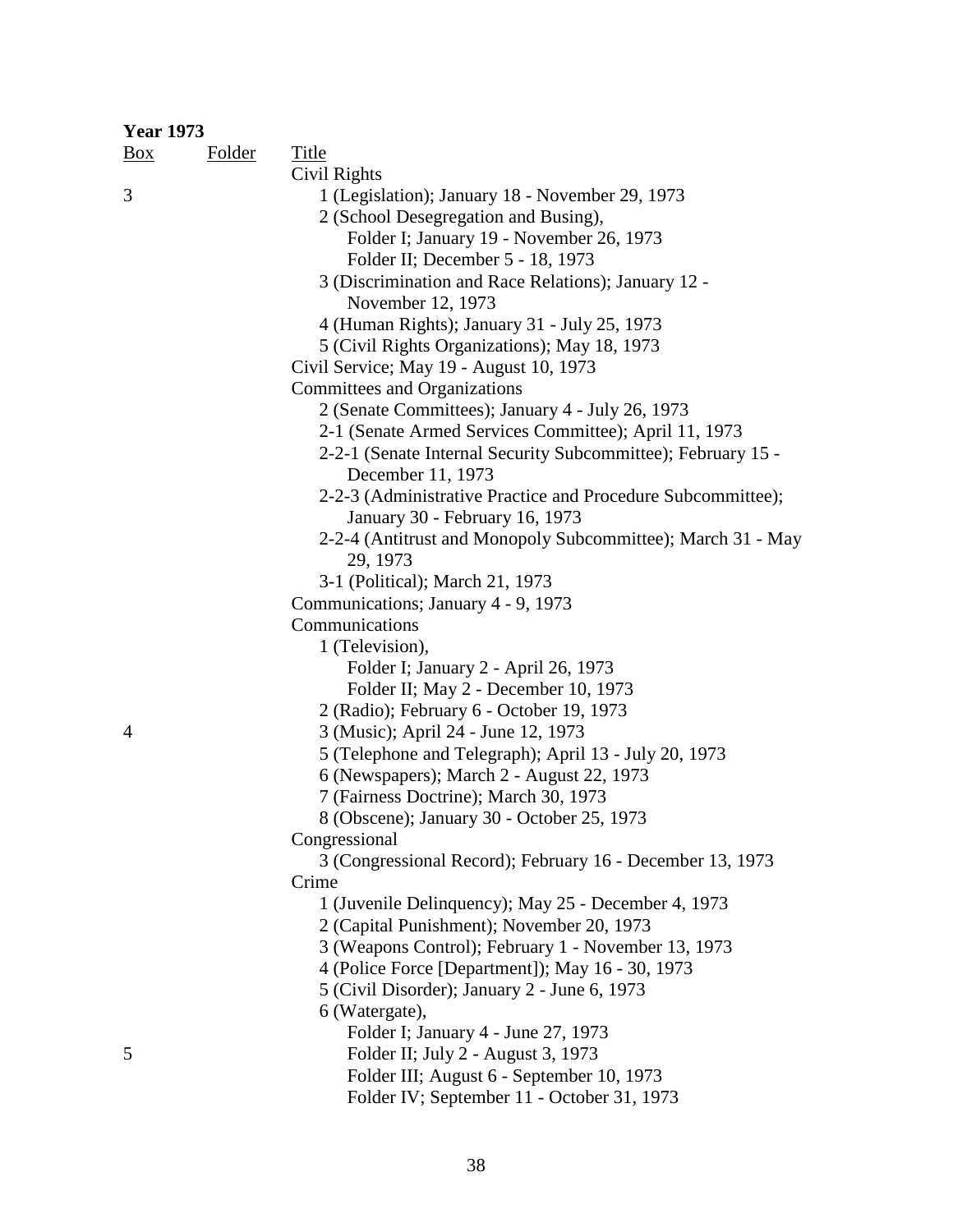| <b>Year 1973</b> |        |                                                                 |
|------------------|--------|-----------------------------------------------------------------|
| <b>Box</b>       | Folder | <b>Title</b>                                                    |
|                  |        | Crime                                                           |
|                  |        | 6 (Watergate)                                                   |
| 5                |        | Folder V; November 1 - 5, 1973                                  |
|                  |        | Folder VI; November 6, 1973                                     |
|                  |        | Folder VII; November 6, 1973                                    |
| 6                |        | Folder VIII; November 6, 1973                                   |
|                  |        | Folder IX; November 6, 1973                                     |
|                  |        | Folder X; November 6, 1973                                      |
|                  |        | Folder XI; November 6, 1973                                     |
|                  |        | Folder XII; November 7, 1973                                    |
|                  |        | Folder XIII; November 8 - 9, 1973                               |
| 7                |        | Folder XIV; November 10 - December 28, 1973                     |
|                  |        | 7 (Law Enforcement Assistance Administration [LEAA]); January   |
|                  |        | 9 - July 24, 1973                                               |
|                  |        | 8 (Pharmacy Robberies); August 8 - September 11, 1973           |
|                  |        | <b>Disasters</b>                                                |
|                  |        | 2 (Political); October 25 - December 13, 1973                   |
|                  |        | 3 (Emergency Preparedness); June 28, 1973                       |
|                  |        | 4 (Emergency Relief); April 6 - June 4, 1973                    |
|                  |        | 5 (Farmers Home Administration); February 12 - May 3, 1973      |
|                  |        | Education; 1973                                                 |
|                  |        | Education                                                       |
|                  |        | 1 (Colleges / Universities); February 20 - September 14, 1973   |
|                  |        | 3 (Federal Aid),                                                |
|                  |        | Folder I; January 4 - February 28, 1973                         |
|                  |        | Folder II; March 1 - April 26, 1973                             |
|                  |        | Folder III; May 4 - December 3, 1973                            |
|                  |        | 3-1 (Fairfield County School District); October 4, 1973         |
|                  |        | 3-2 (Federal Impacted Area Fund Program); January 9 - September |
|                  |        | 10, 1973                                                        |
| 8                |        | 3-4 (National Defense and Educational Loan Program); September  |
|                  |        | 4, 1973                                                         |
|                  |        | 4 (Libraries); October 8, 1973                                  |
|                  |        | 5 (Loans and Scholarships),                                     |
|                  |        | Folder I; February 21 - June 15, 1973                           |
|                  |        | Folder II; June 18 - July 3, 1973                               |
|                  |        | Folder III; July 5 - August 21, 1973                            |
|                  |        | Folder IV; August 31 - December 5, 1973                         |
|                  |        | 5-1 (Federal Financial Aid Programs); October 23, 1973          |
|                  |        | 6 (Public Schools); January 8 - December 28, 1973               |
|                  |        | 7 (Teachers, Staff, Administrators); March 12 - June 8, 1973    |
|                  |        | 8 (Standards and Requirements); May 24 - June 5, 1973           |
|                  |        |                                                                 |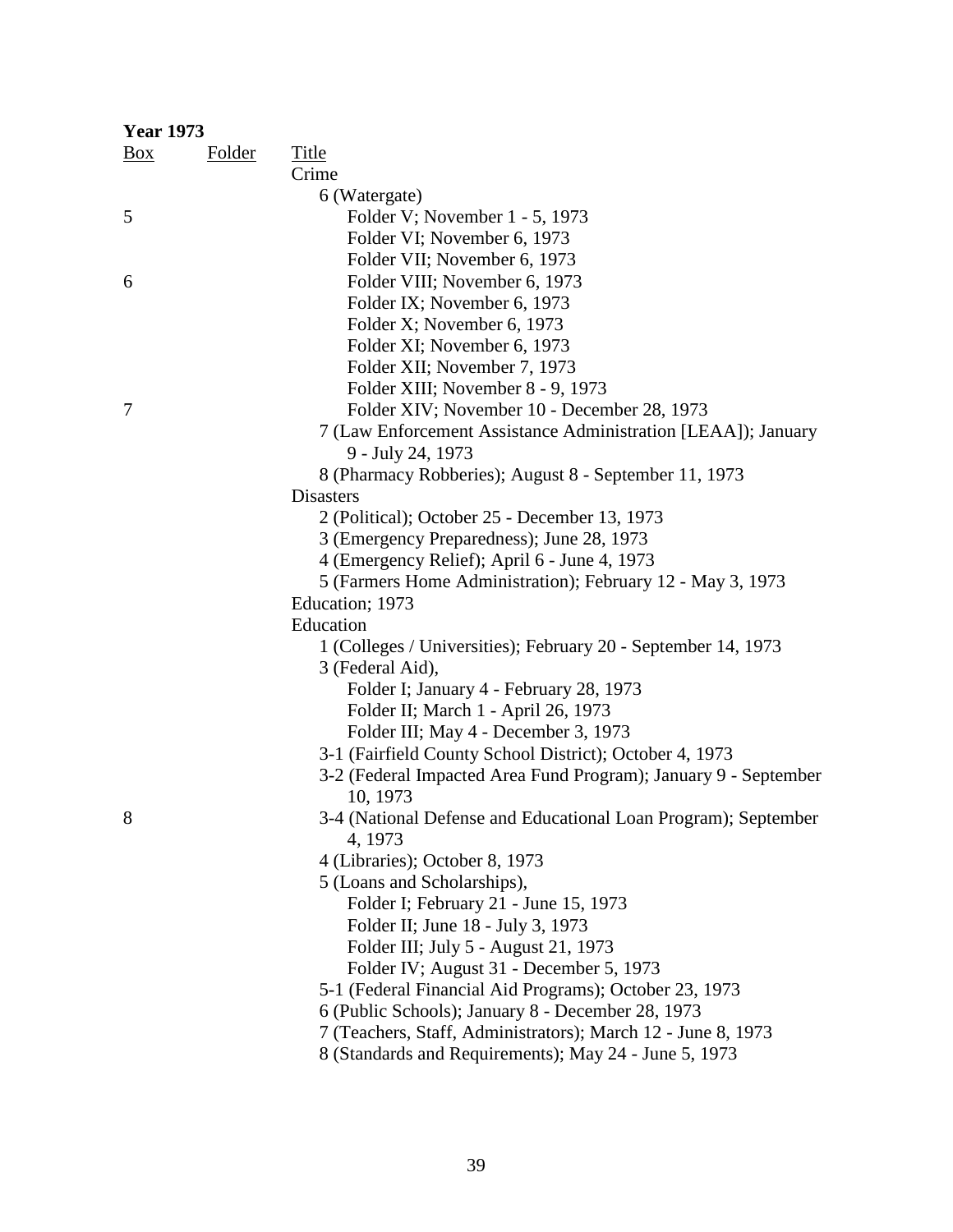| <b>Year 1973</b> |               |                                                                                                   |
|------------------|---------------|---------------------------------------------------------------------------------------------------|
| $\frac{Box}{}$   | <b>Folder</b> | <b>Title</b>                                                                                      |
|                  |               | Education                                                                                         |
|                  |               | 9 (Vocational Education),                                                                         |
| 8                |               | Folder I; January 9 - March 20, 1973                                                              |
|                  |               | Folder II; March 28 - December 7, 1973                                                            |
|                  |               | 10 (Educational Television); March 12 - September 21, 1973                                        |
|                  |               | 12 (Head Start Program); February 26 - October 4, 1973                                            |
| 9                |               | 13 (Education for Handicapped, etc.); February 26 - September 26,<br>1973                         |
|                  |               | Environment                                                                                       |
|                  |               | 1 (Environmental Protection Agency [EPA]); March 22 - April 18,<br>1973                           |
|                  |               | Federal Government; April 5, 1973                                                                 |
|                  |               | <b>Federal Government</b>                                                                         |
|                  |               | 1 (Executive Branch),                                                                             |
|                  |               | Folder I; January 19 - August 30, 1973                                                            |
|                  |               | Folder II; September 4 - November 5, 1973                                                         |
|                  |               | Folder III; November 6 - December 7, 1973                                                         |
|                  |               | Folder IV; December 10 - 31, 1973                                                                 |
|                  |               | 1-1 (Departments),                                                                                |
|                  |               | Folder I; January 11 - September 14, 1973                                                         |
|                  |               | Folder II; September 17 - 28, 1973                                                                |
|                  |               | Folder III; October 2 - November 28, 1973                                                         |
| 10               |               | 1-2 (Independent Agencies),                                                                       |
|                  |               | Folder I; January 8 - February 28, 1973                                                           |
|                  |               | Folder II; March 1 - 30, 1973                                                                     |
|                  |               | Folder III; April 3 - November 12, 1973                                                           |
|                  |               | 1-3 (Office of Economic Opportunity [OEO] Grants); June 28 -                                      |
|                  |               | July 19, 1973                                                                                     |
|                  |               | 1[-4] ([Daniel Ellsberg Hearings -- Volume Mail -- In-State / Pro]);<br>May 16 - 17, 1973         |
|                  |               | 1[-5] ([Daniel Ellsberg Hearings -- Volume Mail -- Out-of-State /                                 |
|                  |               | Con]); May 16 - June 12, 1973                                                                     |
|                  |               | 1[-6] ([Daniel Ellsberg Hearings -- Volume Mail -- Out-of-State /                                 |
|                  |               | Pro]); May 16 - June 4, 1973                                                                      |
|                  |               | 1[-7] ([Impeachment of Nixon -- Volume Mail -- In-State / Con]);<br>October 22 - December 5, 1973 |
|                  |               | 1[-8] ([Impeachment of Nixon -- Volume Mail -- In-State / Pro]);                                  |
|                  |               | October 21 - December 7, 1973                                                                     |
|                  |               | 1[-9] ([Impeachment of Nixon -- Volume Mail -- Out-of-State /                                     |
|                  |               | Con]); October 24 - December 7, 1973                                                              |
|                  |               | 1[-10] ([Impeachment of Nixon -- Volume Mail -- Out-of-State /                                    |
|                  |               | Pro]); October 22 - November 18, 1973                                                             |
|                  |               | 2 (Judicial Branch); March 26 - December 17, 1973                                                 |
|                  |               | 2-1 (Circuit Courts); March 8 - 9, 1973                                                           |
|                  |               |                                                                                                   |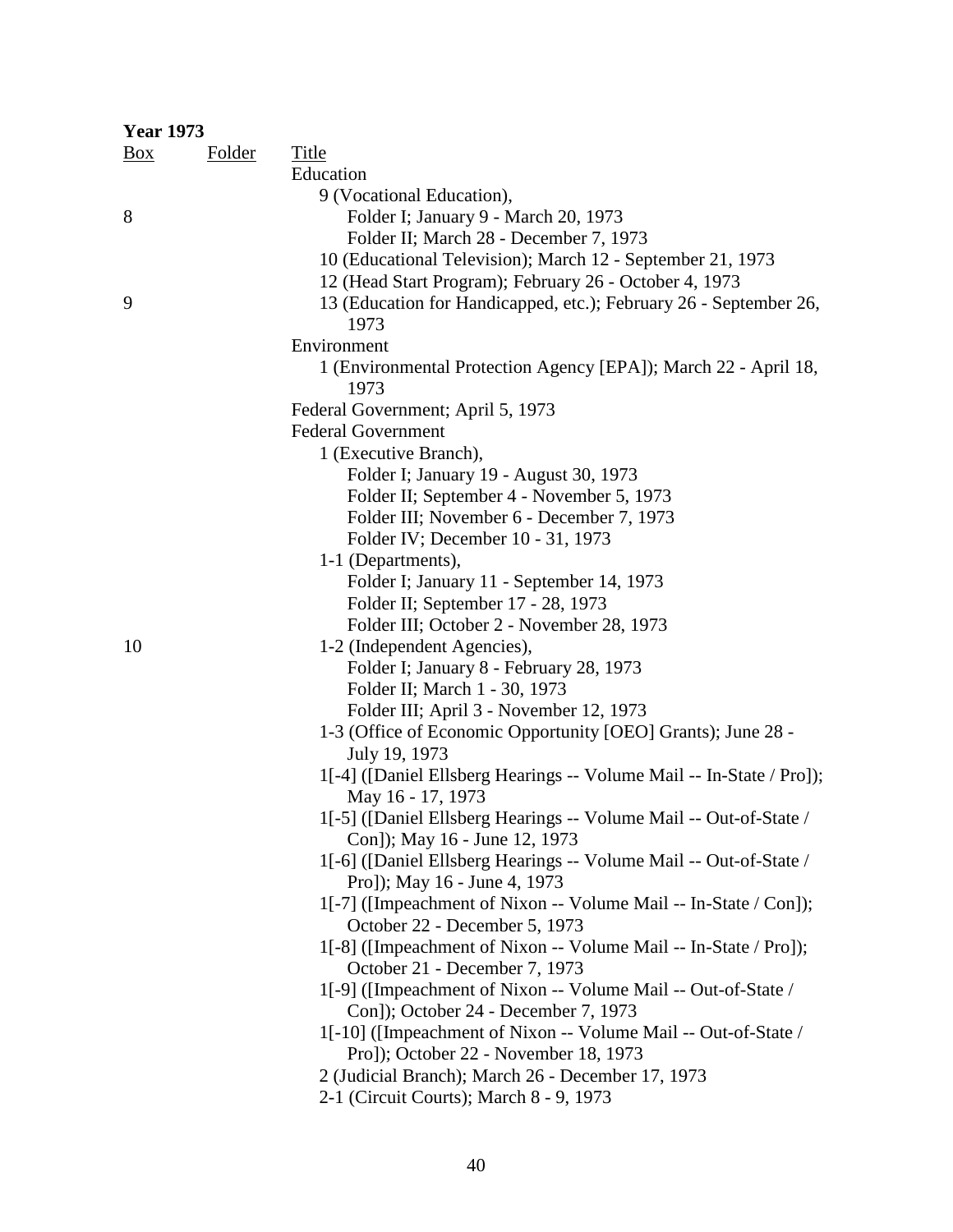| <b>Year 1973</b> |               |                                                                    |
|------------------|---------------|--------------------------------------------------------------------|
| $\frac{Box}{}$   | <b>Folder</b> | <b>Title</b>                                                       |
|                  |               | <b>Federal Government</b>                                          |
| 10               |               | 2-2 (District Courts); May 10 - December 31, 1973                  |
|                  |               | 2-3 (Supreme Court); February 19, 1973                             |
|                  |               | 2-3-1 (Prayer Amendment); May 24 - December 28, 1973               |
|                  |               | 3 (Activities); February 19 - December 28, 1973                    |
|                  |               | 8 (Support); January 27, 1973                                      |
|                  |               | 10 (Panama Canal); February 23 - October 25, 1973                  |
| 11               |               | Finance                                                            |
|                  |               | 1 (Banking and Currency); March 19 - July 19, 1973                 |
|                  |               | 2 (Government Spending and Public Debt),                           |
|                  |               | Folder I; January 8 - February 28, 1973                            |
|                  |               | Folder II; March 12 - April 30, 1973                               |
|                  |               | Folder III; May 4 - December 5, 1973                               |
|                  |               | 3 (Economic Conditions); January 16 - December 19, 1973            |
|                  |               | 3-1 (Inflation; Cost of Living),                                   |
|                  |               | Folder I; February 1 - July 26, 1973                               |
|                  |               | Folder II; August 1 - October 11, 1973                             |
|                  |               | 3-2 (Energy Crisis; Daylight Savings Time Bill); December 4 - 12,  |
|                  |               | 1973                                                               |
|                  |               | 4 (Industry); November 15, 1973                                    |
|                  |               | 6 (Small Business Loans); August 9, 1973                           |
|                  |               | 7 (Federal Appropriations to South Carolina); February 23 -        |
|                  |               | September 20, 1973                                                 |
|                  |               | 8 (Community Facilities Grants and Loans); June 13 - July 17, 1973 |
| 12               |               | 9 (Urban Renewal; Area Redevelopment); July 2, 1973                |
|                  |               | 11 (Historical Development); June 18, 1973                         |
|                  |               | 12 (Budget Reform and Price Controls),                             |
|                  |               | Folder I; January 22 - March 30, 1973                              |
|                  |               | Folder II; April 3 - July 10, 1973                                 |
|                  |               | Folder III; July 11 - December 18, 1973                            |
|                  |               | <b>Foreign Relations</b>                                           |
|                  |               | 1 (Foreign Policy); January 4 - November 27, 1973                  |
|                  |               | 1-1 (Arms Limitations; Defense Expenditures); May 29, 1973         |
|                  |               | 2 (Foreign Aid); January 25 - December 12, 1973                    |
|                  |               | 3 (Treaties and Peace Pacts),                                      |
|                  |               | Folder I; January 4 - April 19, 1973                               |
|                  |               | Folder II; April 20 - December 14, 1973                            |
|                  |               | 4 (United Nations); June 12 - October 16, 1973                     |
|                  |               | 4-1 (Red China); January 4 - June 6, 1973                          |
|                  |               | 5 (Foreign Countries); January 5 - December 4, 1973                |
|                  |               | 6 (Peace Corps); February 7, 1973                                  |
|                  |               | 7 (War in Vietnam); January 28 - December 6, 1973                  |
|                  |               | 8 (Panama Canal); January 6 - September 12, 1973                   |
|                  |               |                                                                    |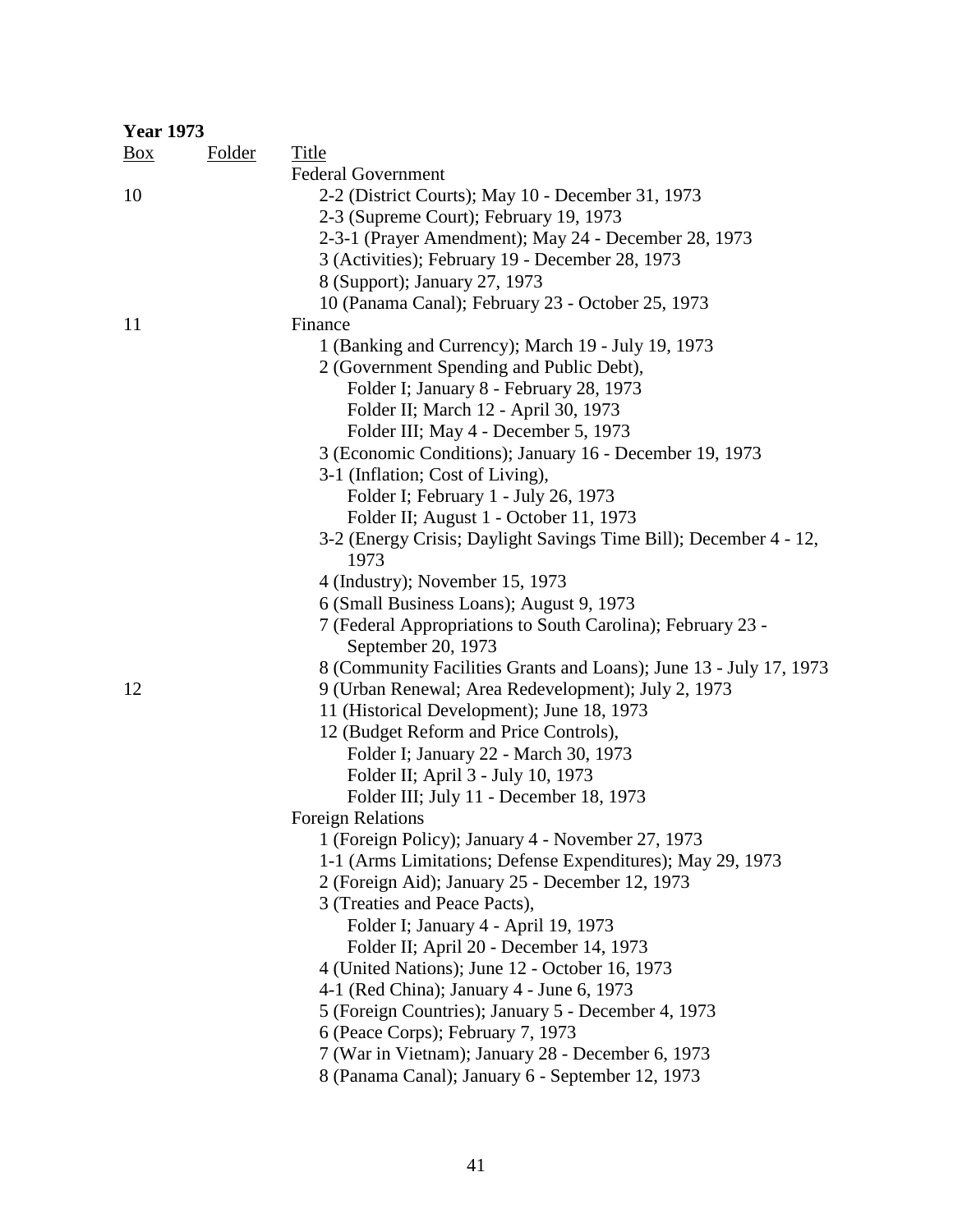| <b>Year 1973</b> |               |                                                                           |
|------------------|---------------|---------------------------------------------------------------------------|
| $\frac{Box}{}$   | <b>Folder</b> | <b>Title</b>                                                              |
|                  |               | <b>Foreign Relations</b>                                                  |
| 13               |               | 9 (Middle East),                                                          |
|                  |               | Folder I; April 24 - October 19, 1973                                     |
|                  |               | Folder II; October 20 - November 13, 1973                                 |
|                  |               | Folder III; November 13 - December 31, 1973                               |
|                  |               | <b>Health and Welfare</b>                                                 |
|                  |               | 1 (Community Health and Sanitation),                                      |
|                  |               | Folder I; January 4 - March 17, 1973                                      |
|                  |               | Folder II; March 19 - December 11, 1973                                   |
|                  |               | 1-1 (Sewers, Sewage, Sewage Disposal); June 8 -                           |
|                  |               | November 15, 1973                                                         |
|                  |               | 1-2 (Streams, Rivers, Public Water); July 5, 1973                         |
|                  |               | 1-3 (Air Pollution); May 24 - November 6, 1973                            |
|                  |               | 2 (Diseases); January 9 - November 29, 1973                               |
|                  |               | <b>Health and Welfare</b>                                                 |
|                  |               | 2-1 (Rare Diseases); May 1, 1973                                          |
|                  |               | 3 (Rehabilitation Programs),                                              |
|                  |               | Folder I; January 9 - June 19, 1973                                       |
|                  |               | Folder II; June 26 - November 26, 1973                                    |
| 14               |               | 5 (Drugs, Pharmaceuticals),                                               |
|                  |               | Folder I; January 2 - May 25, 1973                                        |
|                  |               | Folder II; June 5 - October 25, 1973                                      |
|                  |               | 6 (Socialized Medicine; Medicare); January 8 - October 26, 1973           |
|                  |               | 7 (Public Welfare),                                                       |
|                  |               | Folder I; January 9 - April 30, 1973                                      |
|                  |               | Folder II; May 7 - december 17, 1973                                      |
|                  |               | 8 (Pollution); January 8 - December 31, 1973                              |
|                  |               | 9 (Family Planning),                                                      |
|                  |               | Folder I; January 8 - August 24, 1973                                     |
|                  |               | Folder II; September 7 - December 7, 1973                                 |
| 15               |               | 10 (Handicapped); August 20, 1973                                         |
|                  |               | Housing                                                                   |
|                  |               | 1 (Construction); June 15, 1973                                           |
|                  |               | 1-1 (Low Income; Public Housing); January 3 - August 1, 1973              |
|                  |               | 1-2 (Urban Renewal; Redevelopment); March 13 - August 1, 1973             |
|                  |               | 2 (Financing, Loans, etc.); May 31 - November 12, 1973                    |
|                  |               | <b>Immigration and Naturalization</b>                                     |
|                  |               | 3 (Quotas); February 13 - April 24, 1973                                  |
|                  |               | Indian Affairs; January 3 - October 23, 1973                              |
|                  |               | Institutions                                                              |
|                  |               | 1 (Paroles, Pardons, Executive Clemency); January 19 - October 3,<br>1973 |
|                  |               | 1-1 (Correctional Rehabilitation); January 8 - June 6, 1973               |
|                  |               | 1-2 (Health, Mental); January 24 - July 3, 1973                           |
|                  |               |                                                                           |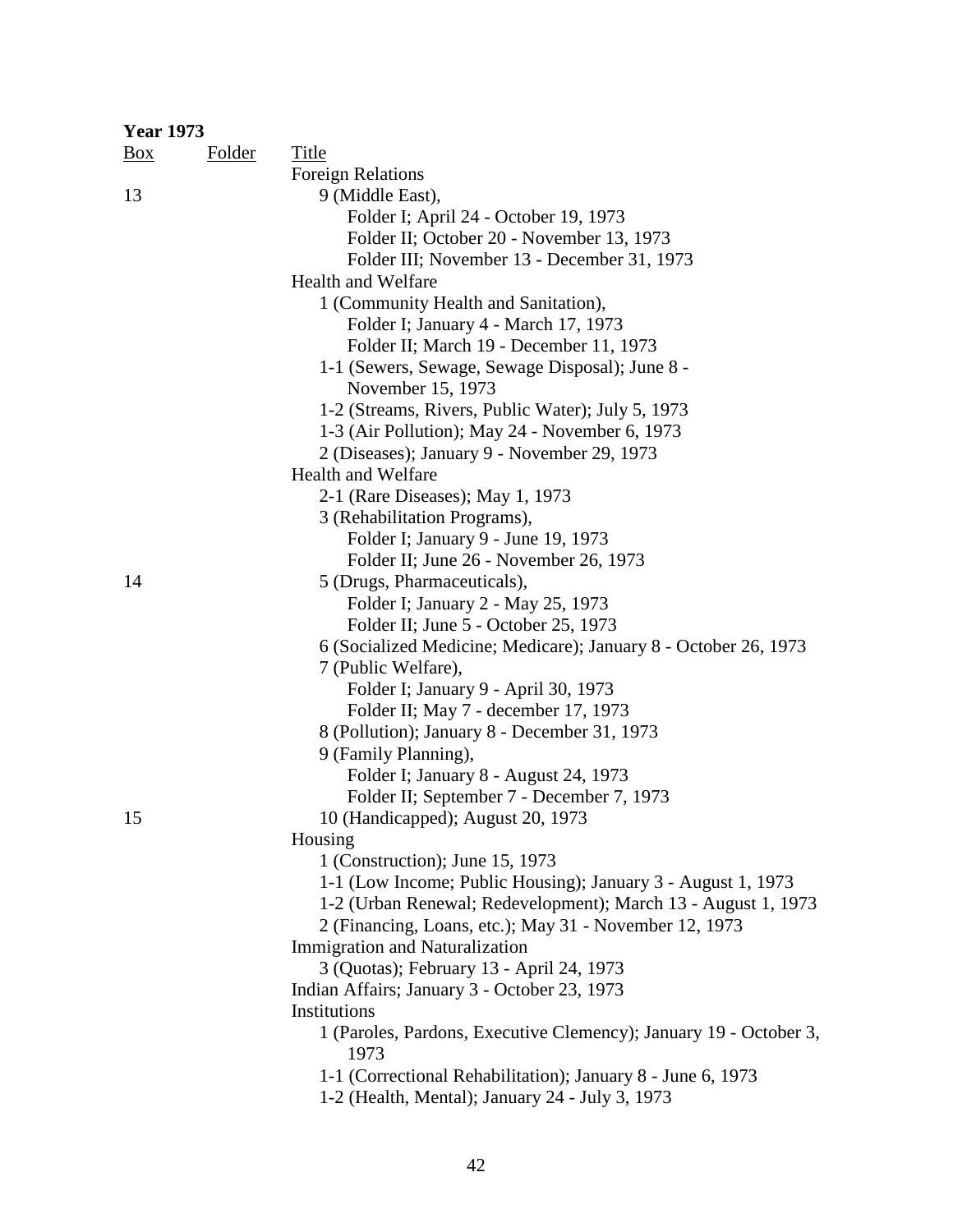| <b>Year 1973</b> |               |                                                                                              |
|------------------|---------------|----------------------------------------------------------------------------------------------|
| $\frac{Box}{}$   | <b>Folder</b> | <b>Title</b>                                                                                 |
|                  |               | Institutions                                                                                 |
| 15               |               | 1-2-1 (Funding for Health and Mental Institutions); June 19 -<br>December 11, 1973           |
|                  |               | 1-3 (Children's Homes, Nursing Homes); March 12 - December 26,<br>1973                       |
|                  |               | 2 (State of South Carolina); July 20, 1973<br><b>Insurance and Retirement</b>                |
|                  |               | 1 (Federal Government Employees); January 9 - September 24,<br>1973                          |
|                  |               | 1-1 (No-Fault Insurance); January 12 - December 19, 1973                                     |
|                  |               | 1-2 (Retirement and Annuities); January 16 - November 28, 1973<br>1-3 (Private, Industrial), |
|                  |               | Folder I; February 19 - May 23, 1973                                                         |
|                  |               | Folder II; May 24 - December 5, 1973                                                         |
| 16               |               | 3 (Insurance Rates; Personal Retirement Accounts),                                           |
|                  |               | Folder I; January 9 - August 20, 1973                                                        |
|                  |               | Folder II; August 23 - 31, 1973                                                              |
|                  |               | Folder III; September 4 - 20, 1973                                                           |
|                  |               | Folder IV; September 21 - October 1, 1973                                                    |
|                  |               | Folder V; October 2, 1973                                                                    |
|                  |               | Folder VI; October 3 - 4, 1973                                                               |
| 17               |               | Folder VII; October 5 - 30, 1973                                                             |
|                  |               | Folder VIII; November 1 - December 10, 1973                                                  |
|                  |               | Labor; August 8, 1973                                                                        |
|                  |               | Labor                                                                                        |
|                  |               | 1 (Employment, Unemployment); January 8 - December 12, 1973                                  |
|                  |               | 2 (Strikes, Work Stoppages); February 14 - April 24, 1973                                    |
|                  |               | 3 (Unions, National Labor Relations Board),                                                  |
|                  |               | Folder I; February 20 - October 10, 1973<br>Folder II; October 11 - December 17, 1973        |
|                  |               | 3-3 (Labor Reform); January 19, 1973                                                         |
|                  |               | 4 (Youth Community Services); April 26, 1973                                                 |
|                  |               | 5 (Minimum Wage),                                                                            |
|                  |               | Folder I; January 4 - June 19, 1973                                                          |
| 18               |               | Folder II; June 25 - July 20, 1973                                                           |
|                  |               | Folder III; July 23 - December 28, 1973                                                      |
|                  |               | 6 (The Labor Standards Act); June 4 - July 26, 1973                                          |
|                  |               | 7 (Occupational Safety and Health Act [OSHA]); January 22 -                                  |
|                  |               | December 4, 1973                                                                             |
|                  |               | Legislation                                                                                  |
|                  |               | $1$ (House),                                                                                 |
|                  |               | Folder I; January 8 - May 7, 1973                                                            |
|                  |               | Folder II; May 8 - July 23, 1973                                                             |
|                  |               | Folder III; July 24 - December 31, 1973                                                      |
|                  |               |                                                                                              |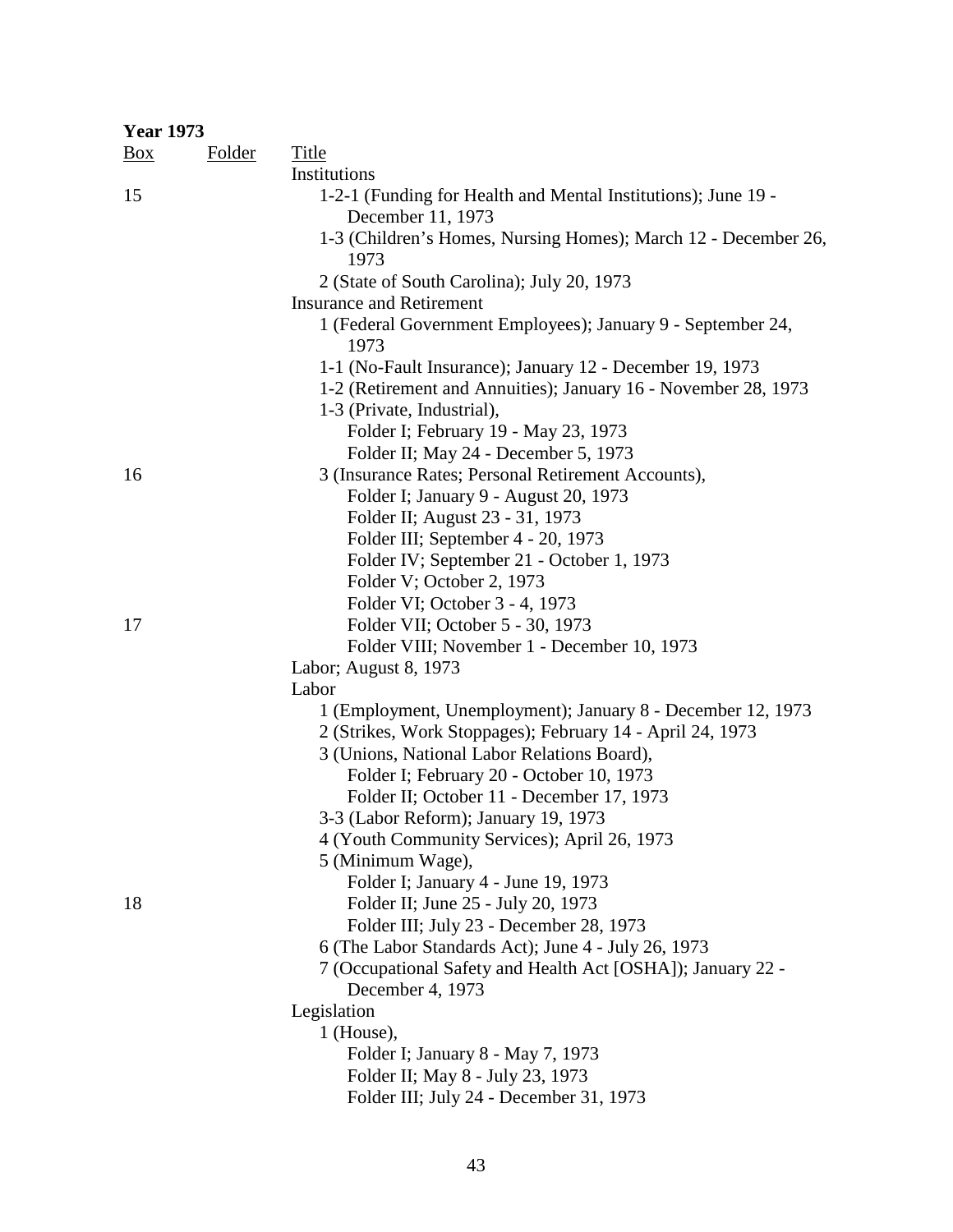| <b>Year 1973</b> |               |                                                               |
|------------------|---------------|---------------------------------------------------------------|
| $\frac{Box}{}$   | <b>Folder</b> | Title                                                         |
|                  |               | Legislation                                                   |
| 18               |               | 2 (Joint); January 18 - December 21, 1973                     |
|                  |               | 3 (Senate),                                                   |
|                  |               | Folder I; January 2 - April 30, 1973                          |
| 19               |               | Folder II; May 7 - June 19, 1973                              |
|                  |               | Folder III; June 20 - July 9, 1973                            |
|                  |               | Folder IV; July 10 - August 29, 1973                          |
|                  |               | Folder V; August 30 - September 12, 1973                      |
|                  |               | Folder VI; September 13 - 27, 1973                            |
| 20               |               | Folder VII; October 1 - 24, 1973                              |
|                  |               | Folder VIII; October 25 - December 31, 1973                   |
|                  |               | 3-1 (Bills Sponsored or Introduced by the Senator),           |
|                  |               | Folder I; January 2 - February 26, 1973                       |
|                  |               | Folder II; March 2 - April 30, 1973                           |
|                  |               | Folder III; May 1 - August 29, 1973                           |
|                  |               | Folder IV; September 6 - December 31, 1973                    |
| 21               |               | 3-2 (Bills Co-sponsored by the Senator),                      |
|                  |               | Folder I; January 15 - February 27, 1973                      |
|                  |               | Folder II; March 1 - November 28, 1973                        |
|                  |               | 3-4 (Proposals from Constituents),                            |
|                  |               | Folder I; January 12 - April 19, 1973                         |
|                  |               | Folder II; April 23 - May 29, 1973                            |
|                  |               | Folder III; May 31 - June 19, 1973                            |
|                  |               | Folder IV; June 20 - July 31, 1973                            |
| 22               |               | Folder V; August 1 - September 19, 1973                       |
|                  |               | Folder VI; September 20 - November 29, 1973                   |
|                  |               | Folder VII; December 3 - 19, 1973                             |
|                  |               | Memorials                                                     |
|                  |               | 2 (State); January 12 - September 28, 1973                    |
|                  |               | Metals; April 5 - December 13, 1973                           |
|                  |               | Metals                                                        |
|                  |               | 1 (Steel, Iron, and Copper); May 9 - December 20, 1973        |
|                  |               | Military; January 3 - April 16, 1973                          |
|                  |               | Military                                                      |
|                  |               | 1 (Military Pay and Allowances),                              |
|                  |               | Folder I; January 3 - May 31, 1973                            |
|                  |               | Folder II; June 5 - December 21, 1973                         |
|                  |               | 2-1 (Personnel); January 16 - November 19, 1973               |
|                  |               | 3 (Reservations); January 23 - July 10, 1973                  |
|                  |               | 3-1 (Women's Army Corp); 1973                                 |
|                  |               | 3-2 (Charleston Naval Shipyard); July 18 - October 15, 1973   |
| 23               |               | 3-2-2 (Construction on Charleston Naval Shipyard); April 10 - |
|                  |               | December 5, 1973                                              |
|                  |               | 3-3 (Myrtle Beach Air Force Base); June 15 - November 5, 1973 |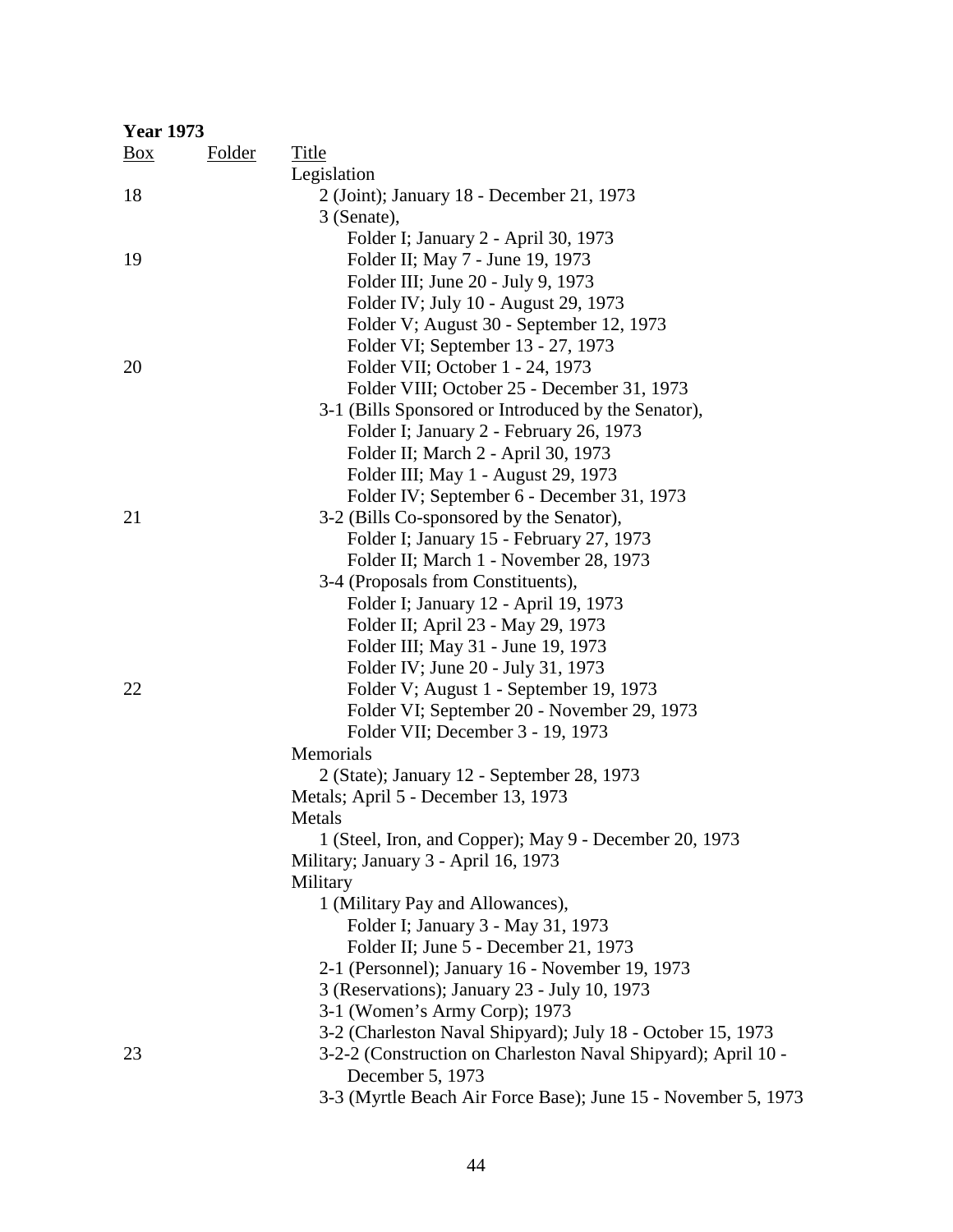| <b>Year 1973</b> |               |                                                                   |
|------------------|---------------|-------------------------------------------------------------------|
| Box              | <b>Folder</b> | <b>Title</b>                                                      |
|                  |               | Military                                                          |
| 23               |               | 3-4 (Shaw Air Force Base); February 28 - November 29, 1973        |
|                  |               | 4 (Programs; Personnel Policy); May 3 - October 8, 1973           |
|                  |               | 4-1 (United States Air Force); March 16 - December 7, 1973        |
|                  |               | 4-2 (United States Army); January 29 - November 29, 1973          |
|                  |               | 4-3 (Air Support Weapons); February 13 - November 21, 1973        |
|                  |               | 4-4 (Unted States Navy); January 29 - November 21, 1973           |
|                  |               | 4-4-1 (Air Force Reserve Officer Training Corp [R.O.T.C.]); March |
|                  |               | 30, 1973                                                          |
|                  |               | 5 (Manpower); March 23 - September 10, 1973                       |
|                  |               | 5-1 (National Guard); March 8 - November 29, 1973                 |
|                  |               | 5-2 (Reserves); February 14 - December 5, 1973                    |
|                  |               | 5-3 (Army Reserve); June 20 - December 10, 1973                   |
|                  |               | 5-4 (Naval Reserve); February 9 - November 7, 1973                |
|                  |               | 5-5 (Retired Reservist); February 14 - August 28, 1973            |
|                  |               | 5-6 (Departments); April 3 - September 28, 1973                   |
|                  |               | 6 (Armed Services Committee); January 10 - December 13, 1973      |
|                  |               | 7 (Equipment); April 16 - June 29, 1973                           |
|                  |               | 8 (Defense; National Defense); March 30 - November 16, 1973       |
|                  |               | 8-1 (Posture, National Security, and Prisoners),                  |
|                  |               | Folder I; January 9 - July 31, 1973                               |
| 24               |               | Folder II; August 1 - December 11, 1973                           |
|                  |               | 8-2 (Legislation); June 4 - July 11, 1973                         |
|                  |               | 8-2-1 (Prisoner of War [P.O.W.] and Missing-in-Action [M.I.A.]    |
|                  |               | Soldiers),                                                        |
|                  |               | Folder I; January 2 - February 12, 1973                           |
|                  |               | Folder II; February 13 - 20, 1973                                 |
|                  |               | Folder III; February 21 - March 10, 1973                          |
|                  |               | Folder IV; March 12 - July 20, 1973                               |
| 25               |               | Folder V; August 3 - December 30, 1973                            |
|                  |               | 8-2-2 (Internal Relations); February 27 - July 24, 1973           |
|                  |               | 8-2-3 (Middle East Cambodia); July 23 - December 26, 1973         |
|                  |               | 8-3 (Funding and Support); August 15, 1973                        |
|                  |               | 9 (Bills, Amendments, etc.),                                      |
|                  |               | Folder I; January 9 - September 27, 1973                          |
|                  |               | Folder II; October 1 - December 10, 1973                          |
|                  |               | 10 (Retired Personnel); January 30 - December 15, 1973            |
|                  |               | 11 (Trips or Itineraries); January 2 - November 12, 1973          |
|                  |               | 12 (Benefits, Retirement, etc.); July 3 - November 21, 1973       |
|                  |               | 13 (Veterans and Promotion); May 31, 1973                         |
|                  |               | 14 (Military Subsidary); January 23 - September 14, 1973          |
|                  |               | 15 (Communications); November 16, 1973                            |
|                  |               | 16 (Defense Appropriations); November 21 - December 5, 1973       |
|                  |               | Natural Resources; February 1, 1973                               |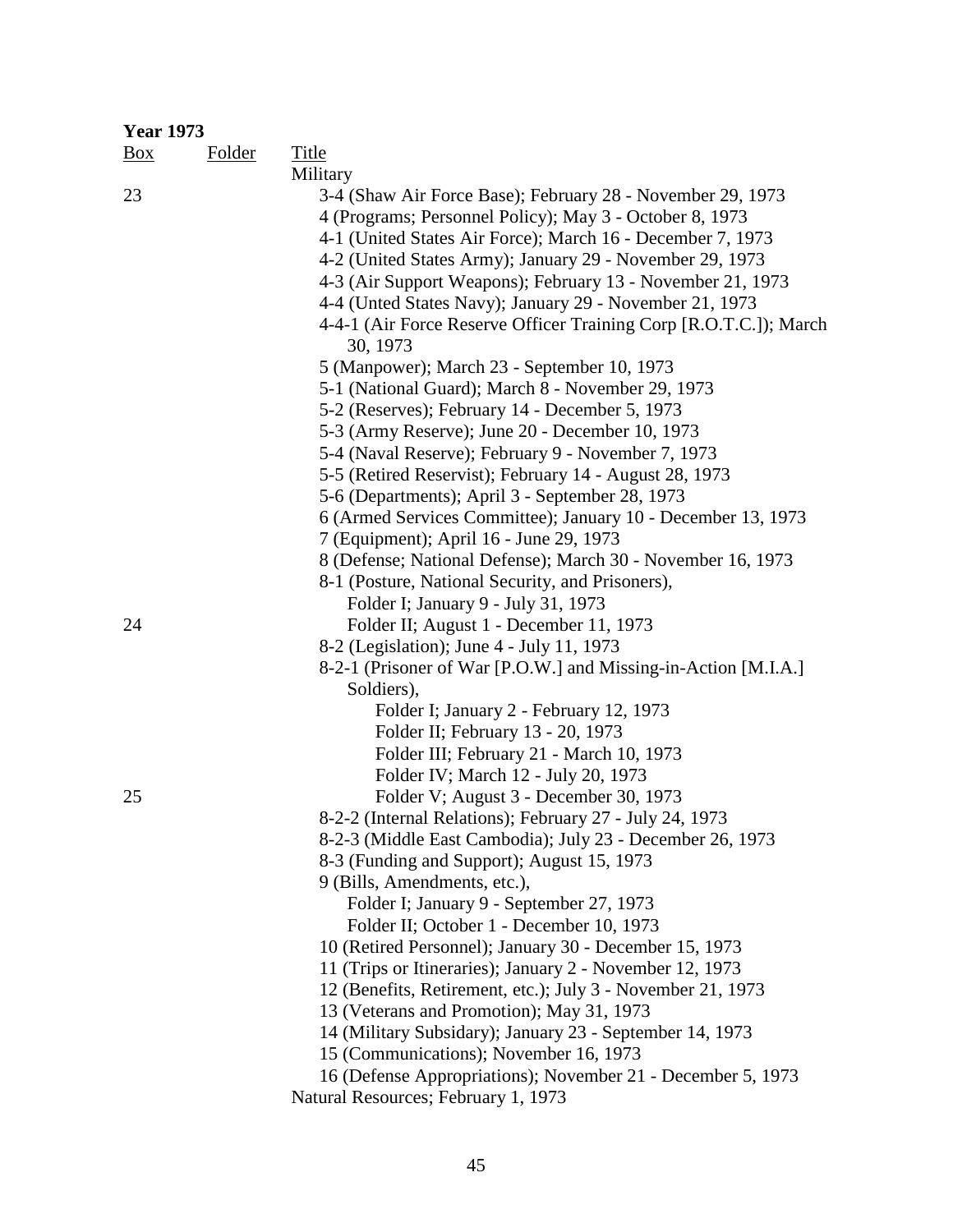| <b>Year 1973</b> |               |                                                                        |
|------------------|---------------|------------------------------------------------------------------------|
| $\frac{Box}{}$   | <b>Folder</b> | <b>Title</b>                                                           |
|                  |               | <b>Natural Resources</b>                                               |
| 25               |               | 1 (Fish and Wildlife); January 9 - November 16, 1973                   |
|                  |               | 2 (Forests); February 12 - November 19, 1973                           |
| 26               |               | $3$ (Fuels),                                                           |
|                  |               | Folder I; January 12 - May 30, 1973                                    |
|                  |               | Folder II; June 4 - July 31, 1973                                      |
|                  |               | Folder III; August 1 - October 18, 1973                                |
|                  |               | Folder IV; November 1 - December 19, 1973                              |
|                  |               | 4 (Minerals); April 25 - July 19, 1973                                 |
|                  |               | 5 (Water); February 8, 1973                                            |
|                  |               | 6 (Energy Crisis; Fuel Shortage),                                      |
|                  |               | Folder I; January 2 - July 19, 1973                                    |
|                  |               | Folder II; August 8 - November 26, 1973                                |
| 27               |               | Folder III; November 27 - 30, 1973                                     |
|                  |               | Folder IV; December 1 - 7, 1973                                        |
|                  |               | Folder V; December 8 - 31, 1973                                        |
|                  |               | Nominations                                                            |
|                  |               | 1 (Federal Department and Agency Heads); March 6 - September           |
|                  |               | 19, 1973                                                               |
|                  |               | 2-2 (Military Leaders); January 26, 1973                               |
|                  |               | 5 (South Carolina Poet Laureate); October 17, 1973                     |
|                  |               | Parks and Forests                                                      |
|                  |               | 1 (National Parks and Forests); January 9 - June 14, 1973              |
|                  |               | 1-1 (Forests); February 8 - May 8, 1973                                |
|                  |               | 2 ([State] Parks); July 9 - December 14, 1973                          |
|                  |               | 2-2 ([State] Zoos); January 22, 1973                                   |
|                  |               | Personal                                                               |
|                  |               | 1 (General Contributions); January 5 - December 31, 1973               |
|                  |               | 1-5 (Strom Thurmond Foundation); April 11 - November 19, 1973          |
|                  |               | 1-6 (Financial Assistance); June 22, 1973                              |
|                  |               | 2 (Miscellaneous Invitations and Appointments); February 20 -          |
|                  |               | October 16, 1973                                                       |
| 28               |               | 2-1 (Appointments with Constituents); January 8 - December 11,<br>1973 |
|                  |               | 2-2 (Appointments with Others); January 9 - December 21, 1973          |
|                  |               | 2-3 (Invitations Accepted),                                            |
|                  |               | Folder I; January 2 - February 28, 1973                                |
|                  |               | Folder II; March 1 - April 9, 1973                                     |
|                  |               | Folder III; April 10 - May 31, 1973                                    |
|                  |               | Folder IV; June 1 - August 31, 1973                                    |
| 29               |               | Folder V; September 4 - October 25, 1973                               |
|                  |               | Folder VI; October 26, 1973                                            |
|                  |               | 4 (Board of Trustees and Advisory Boards); February 13, 1973           |
|                  |               | 4-4 (Freedoms Foundation); November 23, 1973                           |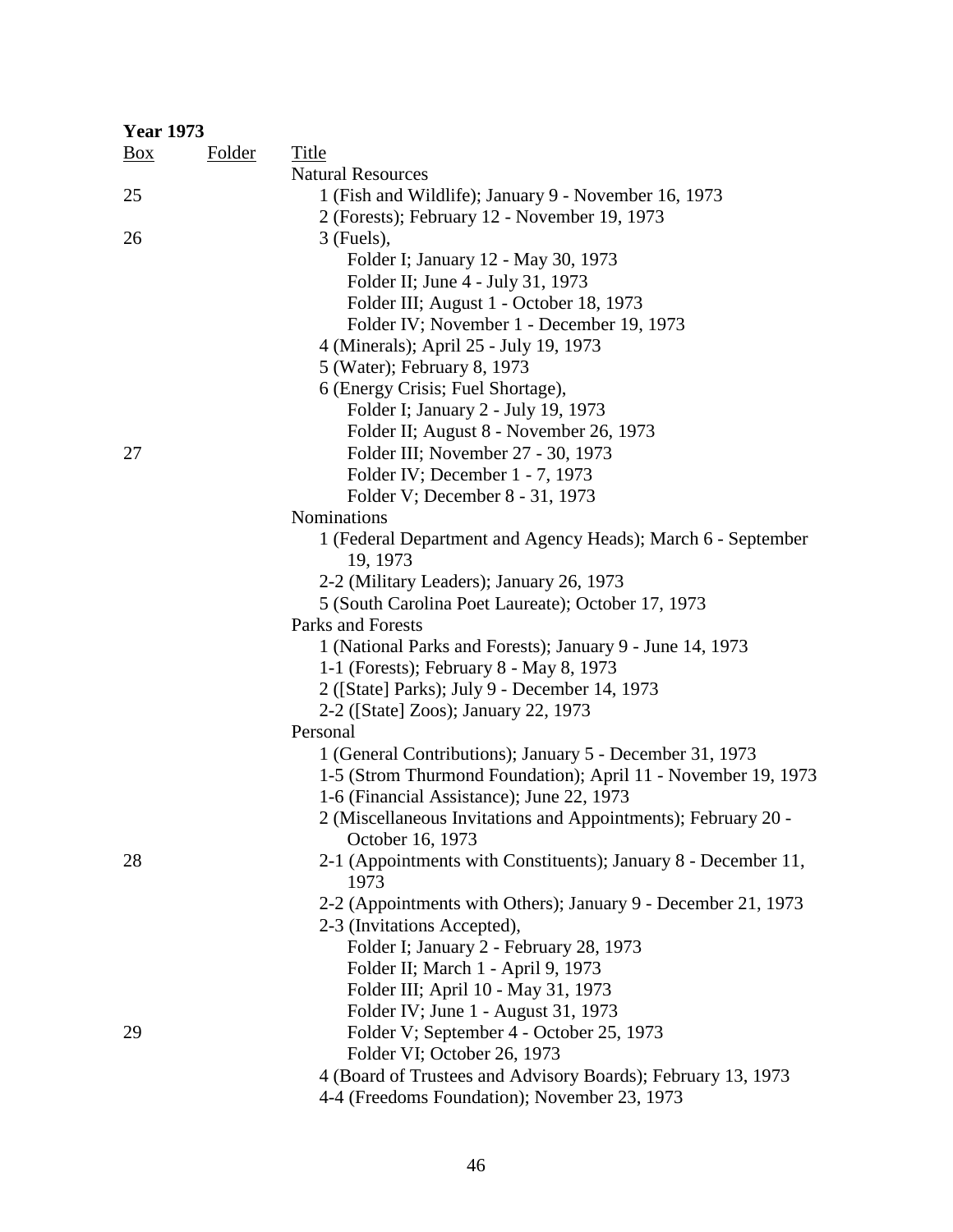| <b>Year 1973</b> |               |                                                                              |
|------------------|---------------|------------------------------------------------------------------------------|
| $\frac{Box}{}$   | <b>Folder</b> | <b>Title</b>                                                                 |
|                  |               | Personal                                                                     |
| 29               |               | 4-5 (Boy Scouts of America); June 21 - November 17, 1973                     |
|                  |               | 4-6 (Young Americans For Freedom [YAF]); August 14 - October                 |
|                  |               | 8, 1973                                                                      |
|                  |               | 5 (Organizations -- Memberships); March 6 - August 17, 1973                  |
|                  |               | 5-1 (Senate Prayer Breakfasts); March 23 - October 10, 1973                  |
|                  |               | <b>Political Affairs</b>                                                     |
|                  |               | 1 (Campaigns); January 8 - December 20, 1973                                 |
|                  |               | 2 (Elections); May 22 - November 13, 1973                                    |
|                  |               | 2-1 (Electoral College); February 27 - April 11, 1973                        |
|                  |               | 2-1-1 (Presidential Election); September 24, 1973                            |
|                  |               | 3 (Major Parties); January 3 - November 28, 1973                             |
|                  |               | 3-1-1 (South Carolina Republican Party); February 27 - September<br>12, 1973 |
|                  |               | 3-2 (Democratic Party); October 16, 1973                                     |
|                  |               | 4 (Voting Rights, Registration, etc.); February 13 - October 18,             |
|                  |               | 1973                                                                         |
|                  |               | 5 (Administration); June 21 - December 3, 1973                               |
|                  |               | 5-1 (Inaugural Ceremonies, etc.); January 3 - March 20, 1973                 |
|                  |               | Postal Affairs; January 25 - February 2, 1973                                |
|                  |               | <b>Postal Affairs</b>                                                        |
|                  |               | 1 (Parcel Post); June 20 - December 12, 1973                                 |
|                  |               | 2 (Postage); January 2 - December 14, 1973                                   |
|                  |               | 3 (Stamps); June 20 - November 6, 1973                                       |
|                  |               | 4 (Policy, Procedures, and Mail Delivery); March 15 - November               |
|                  |               | 12, 1973                                                                     |
|                  |               | 5 (South Carolina Post Offices and Rural Routes); July 26 -                  |
|                  |               | October 11, 1973                                                             |
|                  |               | 5-1 (Abbeville County); February 16, 1973                                    |
|                  |               | 5-2 (Aiken County); August 14, 1973                                          |
|                  |               | 5-4 (Anderson County); August 10 - 17, 1973                                  |
| 30               |               | 5-6 (Barnwell County); July 30, 1973                                         |
|                  |               | 5-10 (Charleston County); August 14, 1973                                    |
|                  |               | 5-16 (Darlington County); March 28 - May 8, 1973                             |
|                  |               | 5-23 (Greenville County); July 23, 1973                                      |
|                  |               | 5-28 (Kershaw County); November 5, 1973                                      |
|                  |               | 5-29 (Lancaster County); September 17, 1973                                  |
|                  |               | 5-38 (Orangeburg County); September 18 - 27, 1973                            |
|                  |               | 5-42 (Spartanburg County); October 10, 1973                                  |
|                  |               | 5-43 (Sumter County); July 27, 1973                                          |
|                  |               | 5-45 (Williamsburg County); September 26, 1973                               |
|                  |               | 5-46 (York County); July 18, 1973                                            |
|                  |               | Power                                                                        |

 <sup>1 (</sup>Federal Power Commission); March 16 - April 3, 1973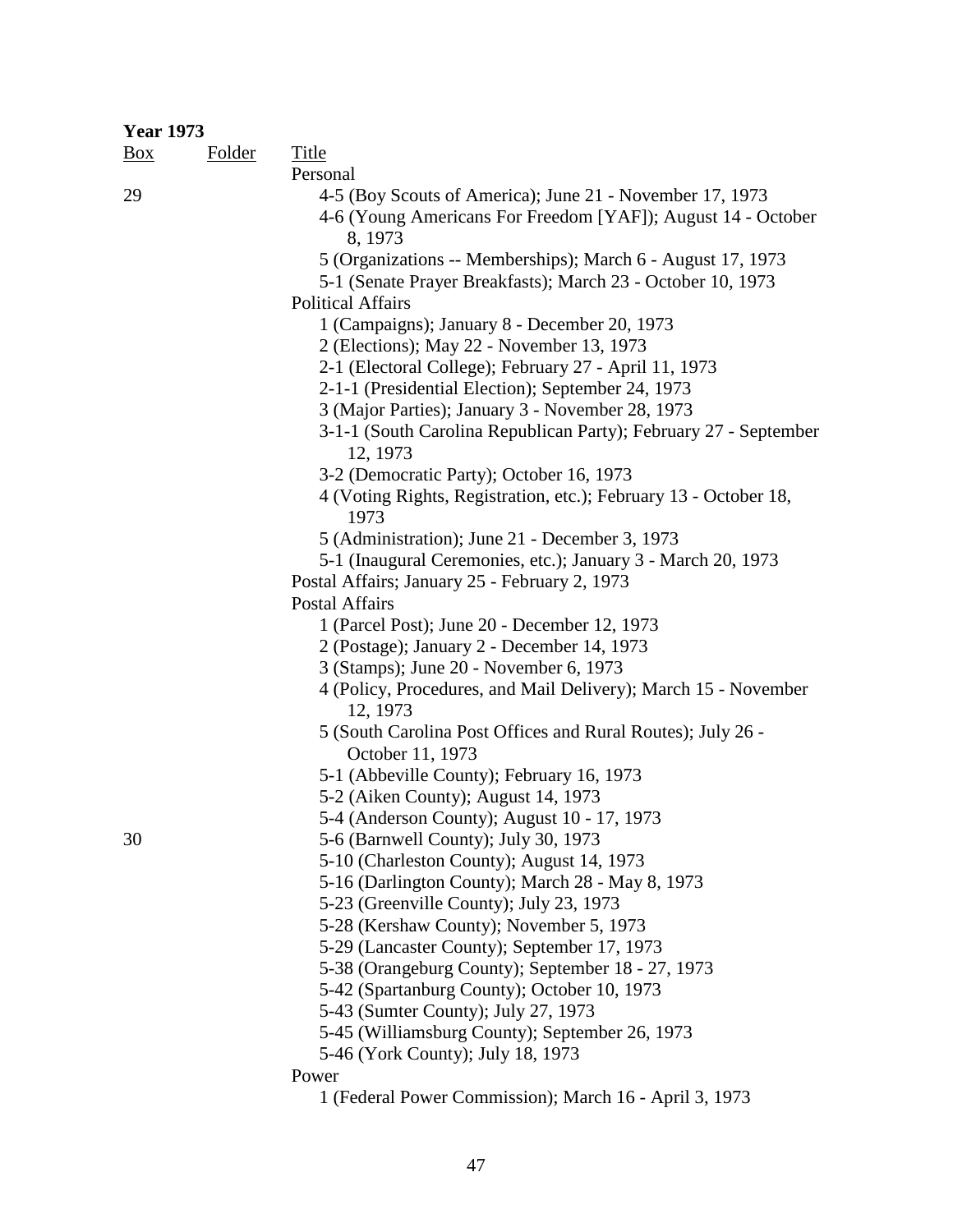|                | <b>Year 1973</b> |                                                                                                                             |  |  |  |
|----------------|------------------|-----------------------------------------------------------------------------------------------------------------------------|--|--|--|
| $\frac{Box}{}$ | <b>Folder</b>    | <b>Title</b>                                                                                                                |  |  |  |
|                |                  | Power                                                                                                                       |  |  |  |
| 30             |                  | 2 (Public); March 1 - October 9, 1973                                                                                       |  |  |  |
|                |                  | 2-1 (Rural Electrification Act [REA]); April 24 - September 24,                                                             |  |  |  |
|                |                  | 1973                                                                                                                        |  |  |  |
|                |                  | <b>Public Relations</b>                                                                                                     |  |  |  |
|                |                  | 1 (Anonymous and Negative Correspondence),                                                                                  |  |  |  |
|                |                  | Folder I; January 10 - April 9, 1973                                                                                        |  |  |  |
|                |                  | Folder II; May 4 - December 31, 1973                                                                                        |  |  |  |
|                |                  | 1-1 (Press Conferences); October 30, 1973                                                                                   |  |  |  |
|                |                  | 1-1-1 (Watergate Correspondence); August 21 - November 21,<br>1973                                                          |  |  |  |
|                |                  | 3 (Campaign Public Relations); January 8 - December 18, 1973                                                                |  |  |  |
|                |                  | 3-4 (Letters of Commendment),                                                                                               |  |  |  |
|                |                  | Folder I; January 10 - June 29, 1973                                                                                        |  |  |  |
| 31             |                  | Folder II; July 2 - December 12, 1973                                                                                       |  |  |  |
|                |                  | 4 (Complaints and Criticisms); January 3 - November 13, 1973                                                                |  |  |  |
|                |                  | 4-6 (Young Americans For Freedom); March 29 - May 22, 1973                                                                  |  |  |  |
|                |                  | 8 (Advertisements, Press Conferences, Publicity Photos, and                                                                 |  |  |  |
|                |                  | Publications); October 5, 1973                                                                                              |  |  |  |
|                |                  | 8-1 (Press Releases); May 3 - November 14, 1973                                                                             |  |  |  |
|                |                  | 8-2 (Radio Releases and Tapes); February 5 - August 6, 1973<br>8-3 (Television Releases and Tapes); March 20 - November 16, |  |  |  |
|                |                  | 1973                                                                                                                        |  |  |  |
|                |                  | 8-4 (Magazine Articles); July 2 - December 4, 1973                                                                          |  |  |  |
|                |                  | 8-5 (Newsletters); February 6 - December 7, 1973                                                                            |  |  |  |
|                |                  | 10-5-2 (Requests for Information); March 28 - November 26, 1973                                                             |  |  |  |
|                |                  | 10-5-4 (Strom Thurmond's Requests); September 20 - November                                                                 |  |  |  |
|                |                  | 27, 1973                                                                                                                    |  |  |  |
|                |                  | Recreation                                                                                                                  |  |  |  |
|                |                  | 1 (Facilities and Programs); March 5 - September 24, 1973                                                                   |  |  |  |
|                |                  | 2 (Legislation); January 9 - October 29, 1973                                                                               |  |  |  |
|                |                  | Reports and Statistics; October 24, 1973                                                                                    |  |  |  |
|                |                  | Roads                                                                                                                       |  |  |  |
|                |                  | 1 (Federal); March 8 - 14, 1973                                                                                             |  |  |  |
|                |                  | 2 (State); November 15, 1973                                                                                                |  |  |  |
|                |                  | <b>Salaries</b>                                                                                                             |  |  |  |
|                |                  | 1 (Federal Employees); July 26 - December 7, 1973<br>1-1 (Postal Workers); June 13, 1973                                    |  |  |  |
|                |                  | 1-2 (Congress, Judiciary); April 13 - October 26, 1973                                                                      |  |  |  |
|                |                  | 2 (Nurses); August 8, 1973                                                                                                  |  |  |  |
|                |                  | <b>Selective Service</b>                                                                                                    |  |  |  |
|                |                  | 1 (Deferment Policy); January 25 - July 17, 1973                                                                            |  |  |  |
|                |                  | Social Security                                                                                                             |  |  |  |
|                |                  | 1 (Benefits); January 8 - December 17, 1973                                                                                 |  |  |  |
|                |                  |                                                                                                                             |  |  |  |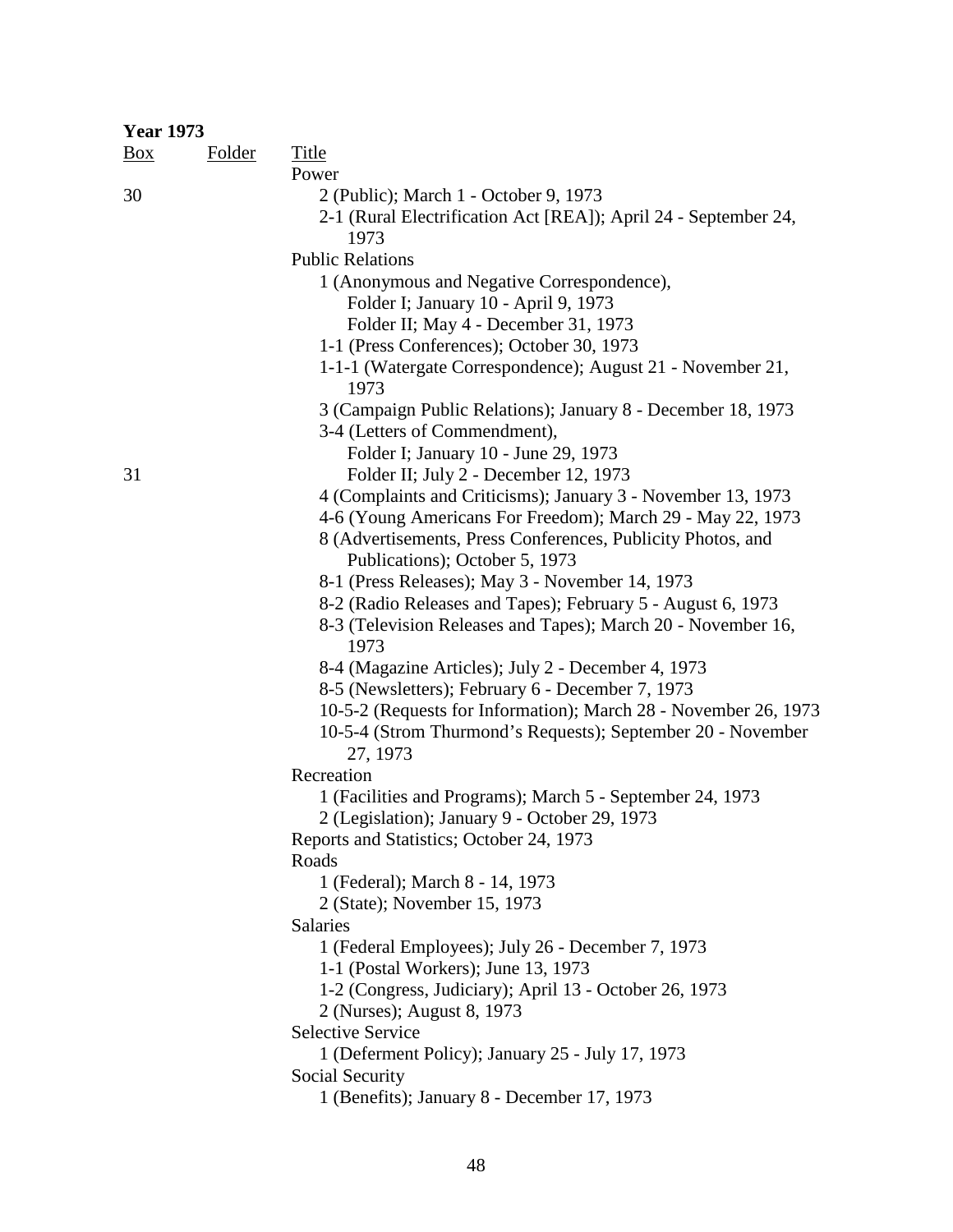| <b>Year 1973</b> |               |                                                                           |
|------------------|---------------|---------------------------------------------------------------------------|
| $\frac{Box}{}$   | <b>Folder</b> | <b>Title</b>                                                              |
|                  |               | Social Security                                                           |
| 31               |               | 1-1 (Increased Annuities); August 31 - December 12, 1973                  |
|                  |               | <b>State Government</b>                                                   |
|                  |               | 3 (Legislature); February 1, 1973                                         |
| 32               |               | Taxes                                                                     |
|                  |               | 1 (Federal); January 8 - November 14, 1973                                |
|                  |               | 1-1 (Excise Taxes and Revenue Sharing); January 16 - November<br>26, 1973 |
|                  |               | 1-2 (Income Taxes); January 30 - December 3, 1973                         |
|                  |               | 1-2-1 (Increases and Decreases); March 27 - October 25, 1973              |
|                  |               | 1-2-2 (Exemptions); January 9 - August 1, 1973                            |
|                  |               | 2 (State); February 14 - September 19, 1973                               |
|                  |               | Trade                                                                     |
|                  |               | 1 (Imports and Exports); January 16 - December 11, 1973                   |
|                  |               | 2 (Tariffs and Trade Agreements); February 14-December 13, 1973           |
|                  |               | 2-1 (Textile Trade); February 14 - November 26, 1973                      |
|                  |               | 3 (Foreign Trade); February 22 - December 11, 1973                        |
|                  |               | 3-1 (Trade with Russia); April 16 - December 7, 1973                      |
|                  |               | 4 (Domestic and International); January 8 - May 29, 1973                  |
|                  |               | Transportation                                                            |
|                  |               | 1 (Motor Carriers); January 18 - December 31, 1973                        |
|                  |               | 1-1 (State); January 16 - December 13, 1973                               |
|                  |               | 2 (Railroads); February 15 - December 19, 1973                            |
|                  |               | 2-1 (Freight Rates); March 4 - October 4, 1973                            |
|                  |               | 3 (Water Transport); November 25, 1973                                    |
| 33               |               | <b>Un-American Activities</b>                                             |
|                  |               | 1 (Communism); March 27 - October 15, 1973                                |
|                  |               | 2 (Investigations); February 15 - May 30, 1973                            |
|                  |               | Veterans; January 8 - December 3, 1973                                    |
|                  |               | Veterans                                                                  |
|                  |               | 1 (Medicine and Health Care); June 7 - December 4, 1973                   |
|                  |               | 2 (Insurance); June 1 - December 13, 1973                                 |
|                  |               | 3 (Educational Benefits),                                                 |
|                  |               | Folder I; February 16 - October 31, 1973                                  |
|                  |               | Folder II; November 1 - December 17, 1973<br>4 (Loans); July 24, 1973     |
|                  |               | 5 (Annuities and Pensions),                                               |
|                  |               | Folder I; January 3 - March 30, 1973                                      |
|                  |               | Folder II; April 2 - July 30, 1973                                        |
|                  |               | Folder III; August 2 - December 19, 1973                                  |
|                  |               | 5-1 (World War I Veterans); January 12 - October 3, 1973                  |
|                  |               | 5-2 (Widow's Pensions); January 18 - June 7, 1973                         |
|                  |               | 6 (Point System); April 11 - June 26, 1973                                |
|                  |               | (Personnel Appointments); March 19, 1973                                  |
|                  |               |                                                                           |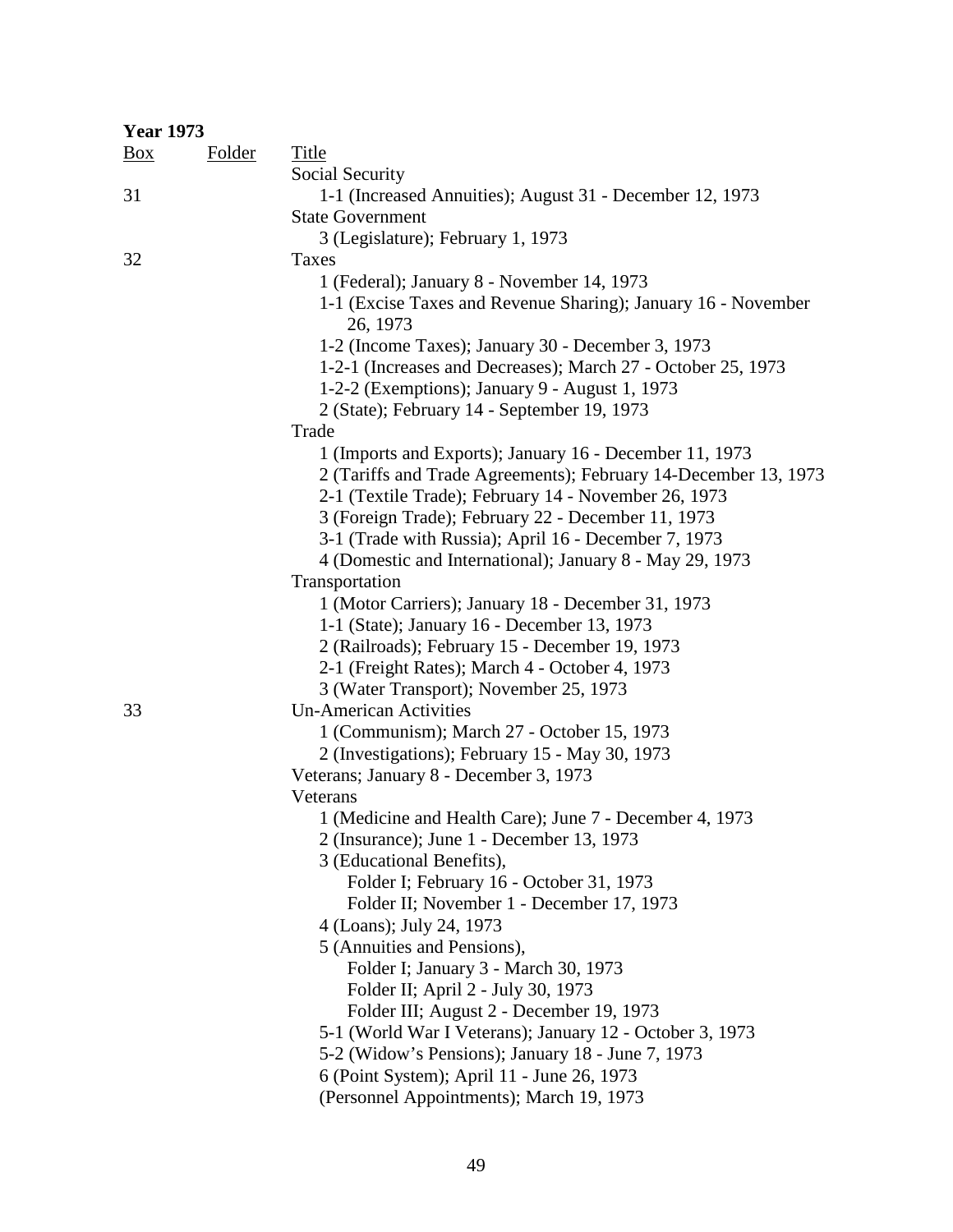| <b>Year 1974</b> |               |                                                                     |
|------------------|---------------|---------------------------------------------------------------------|
| $\frac{Box}{}$   | <b>Folder</b> | <b>Title</b>                                                        |
| $\mathbf{1}$     |               | Administration                                                      |
|                  |               | 2-1 (Form Letters),                                                 |
|                  |               | Folder I; January 3 - July 30, 1974                                 |
|                  |               | Folder II; August 1 - October 31, 1974                              |
|                  |               | Folder III; November 4 - December 19, 1974                          |
|                  |               | Agriculture                                                         |
|                  |               | 1 (Animals and Animal Products); February 26 - December 16,<br>1974 |
|                  |               | 2 (Dairy Products); January 9 - December 17, 1974                   |
|                  |               | 3 (Poultry); January 30 - December 10, 1974                         |
|                  |               | 4 (Pesticides, Fertilizers); February 26 - June 11, 1974            |
|                  |               | 5 (Commodities); January 4 - December 17, 1974                      |
|                  |               | 5-1 (Cotton); February 21 - October 1, 1974                         |
|                  |               | 5-1-2 (Cotton Price Supports); October 11 - November 26, 1974       |
|                  |               | 5-2 (Tobacco); January 3 - December 17, 1974                        |
|                  |               | 5-2-1 (Tobacco Allotments); January 4 - December 9, 1974            |
|                  |               | 5-2-2 (Tobacco Price Supports); March 19 - December 12, 1974        |
|                  |               | 5-3 (Grains, Soybeans),                                             |
|                  |               | Folder I; January 3 - March 14, 1974                                |
|                  |               | Folder II; March 21 - December 14, 1974                             |
|                  |               | 5-4 (Fruits, Vegetables); January 22 - September 20, 1974           |
|                  |               | 6 (Farms); January 8 - December 31, 1974                            |
|                  |               | 6-1 (Soil Conservation); March 11- September 18, 1974               |
| $\overline{2}$   |               | 7 (Research and Reports); March 22 - November 15, 1974              |
|                  |               | 9 (Reporting Requirements); May 13 - July 23, 1974                  |
|                  |               | Appropriations                                                      |
|                  |               | 1 (Federal); January 9 - November 18, 1974                          |
|                  |               | 2 (State and Others); June 3 - August 23, 1974                      |
|                  |               | <b>Atomic Energy</b>                                                |
|                  |               | 1-1 (Duke Power); March 15, 1974                                    |
|                  |               | 2 (United States Atomic Energy Commission),                         |
|                  |               | Folder I; March 7 - July 29, 1974                                   |
|                  |               | Folder II; August 14 - December 20, 1974                            |
|                  |               | Aviation                                                            |
|                  |               | 1 (Airports, Airways); June 3 - July 11, 1974                       |
|                  |               | 2 (Air Safety Rules and Regulations); April 3 - December 14, 1974   |
|                  |               | 3 (Airfare, Freight and Travel); February 18 - December 4, 1974     |
|                  |               | 4 (Federal Aid to Aviation); February 11 - December 17, 1974        |
|                  |               | 5 (National Aeronautics and Space Administration                    |
|                  |               | [NASA] and Space Programs); March 11 - September 10, 1974           |
|                  |               | <b>Beverages</b>                                                    |
|                  |               | 1 (Alcoholic Beverages); February 21 - December 9, 1974             |
|                  |               | 1-1 (Advertisement of Alcoholic Beverages); January 24 - April 15,  |
|                  |               | 1974                                                                |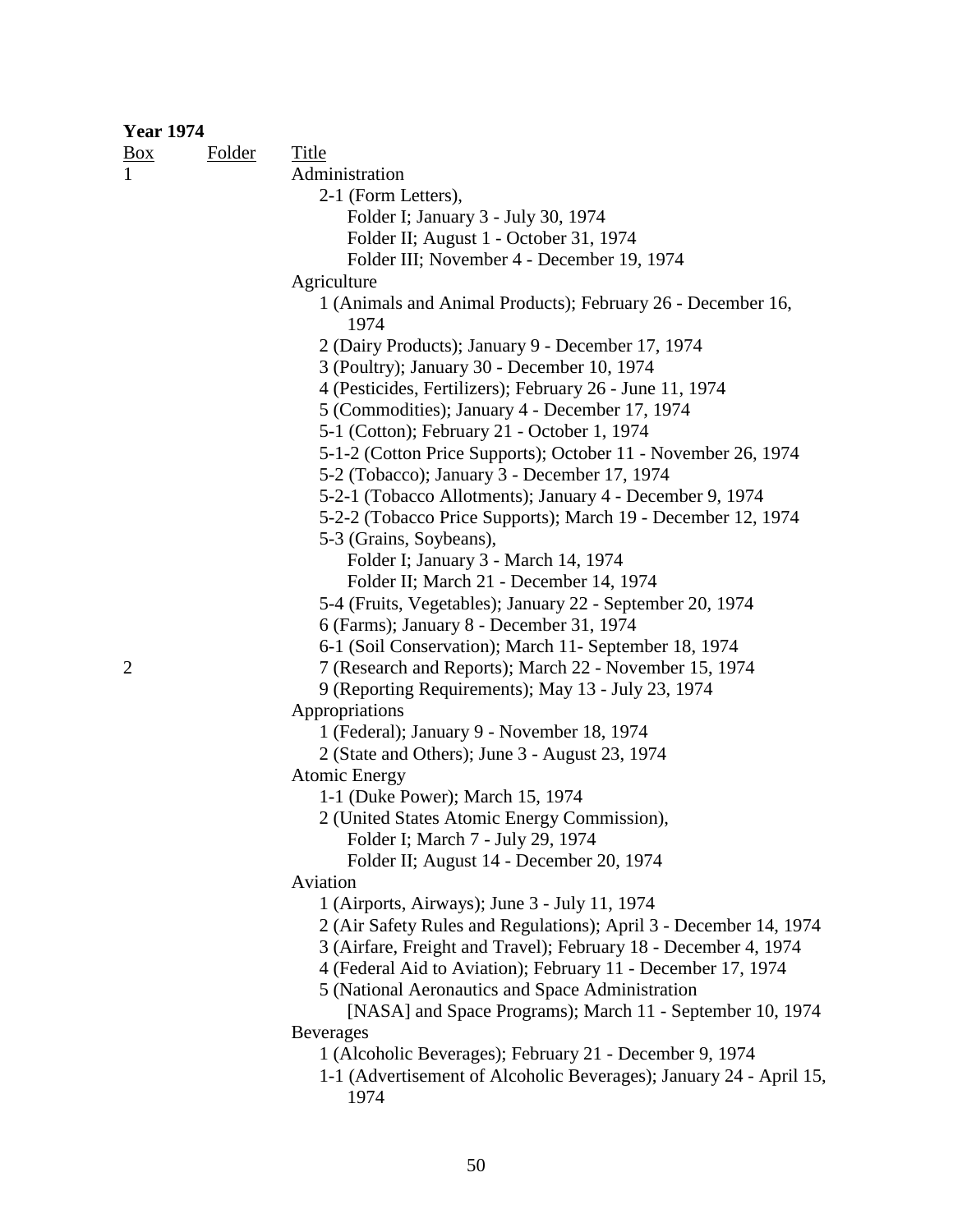| <b>Year 1974</b> |               |                                                                  |  |  |  |
|------------------|---------------|------------------------------------------------------------------|--|--|--|
| $\frac{Box}{}$   | <b>Folder</b> | <b>Title</b>                                                     |  |  |  |
|                  |               | <b>Beverages</b>                                                 |  |  |  |
| $\overline{2}$   |               | 1-2 (Legislation of Alcoholic Beverages); June 4, 1974           |  |  |  |
|                  |               | Biographies (Military)                                           |  |  |  |
|                  |               | Civil Rights                                                     |  |  |  |
|                  |               | 1 (Legislation),                                                 |  |  |  |
|                  |               | Folder I; February 11 - November 22, 1974                        |  |  |  |
|                  |               | Folder II; November 22 - December 30, 1974                       |  |  |  |
| 3                |               | 2 (Integration and Busing),                                      |  |  |  |
|                  |               | Folder I; January 3 - April 29, 1974                             |  |  |  |
|                  |               | Folder II; May 13 - October 10, 1974                             |  |  |  |
|                  |               | Folder III; October 11 - December 27, 1974                       |  |  |  |
|                  |               | 3 (Discrimination and Race Relations); January 10 - December 16, |  |  |  |
|                  |               | 1974                                                             |  |  |  |
|                  |               | 4 (Human Rights),                                                |  |  |  |
|                  |               | Folder I; January 11 - 20, 1974                                  |  |  |  |
|                  |               | Folder II; January 21 - 23, 1974                                 |  |  |  |
|                  |               | Folder III; January 24 - 28, 1974                                |  |  |  |
|                  |               | Folder IV; January 29 - February 22, 1974                        |  |  |  |
|                  |               | Folder V; February 23 - December 17, 1974                        |  |  |  |
|                  |               | 5 (Civil Rights); January 7 - March 14, 1974                     |  |  |  |
|                  |               | Civil Service; February 7 - December 16, 1974                    |  |  |  |
|                  |               | <b>Committees and Organizations</b>                              |  |  |  |
|                  |               | 1 (House Committees); January 30 - May 10, 1974                  |  |  |  |
|                  |               | 2 (Senate); June 4 - November 15, 1974                           |  |  |  |
|                  |               | 2-1 (Armed Services); May 13, 1974                               |  |  |  |
|                  |               | 2-2 (Senate Judiciary); May 28 - December 17, 1974               |  |  |  |
|                  |               | 2-2-1 (Senate Internal Security); February 20 - October 10, 1974 |  |  |  |
| $\overline{4}$   |               | 2-2-2 (Subcommittee on Constitutional Rights); July 26, 1974     |  |  |  |
|                  |               | 2-3 (Immigration and Naturalization Subcommittee); November 11,  |  |  |  |
|                  |               | 1974                                                             |  |  |  |
|                  |               | 3-1 (Political); February 28, 1974                               |  |  |  |
|                  |               | 3-2 (Charities); July 31, 1974                                   |  |  |  |
|                  |               | Communications                                                   |  |  |  |
|                  |               | 1 (Television),                                                  |  |  |  |
|                  |               | Folder I; January 8 - May 8, 1974                                |  |  |  |
|                  |               | Folder II; May 9 - 23, 1974                                      |  |  |  |
|                  |               | Folder III; May 26 - June 7, 1974                                |  |  |  |
|                  |               | Folder IV; June 10 - 28, 1974                                    |  |  |  |
|                  |               | Folder V; July 1 - August 14, 1974                               |  |  |  |
|                  |               | Folder VI; August 15 - September 30, 1974                        |  |  |  |
|                  |               | Folder VII; October 7 - November 19, 1974                        |  |  |  |
|                  |               | Folder VII; November 21 - December 27, 1974                      |  |  |  |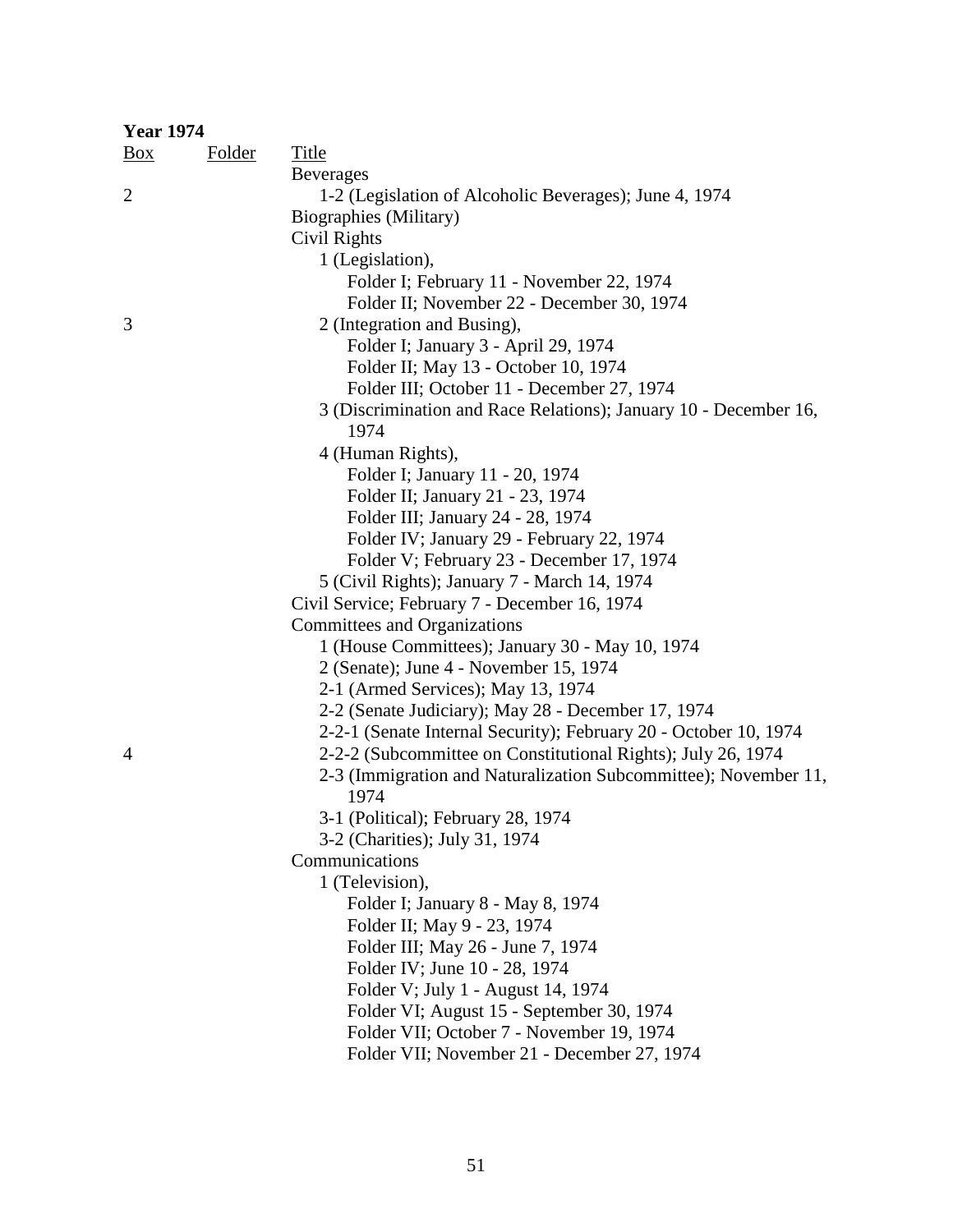| <b>Year 1974</b> |        |                                                        |
|------------------|--------|--------------------------------------------------------|
| Box              | Folder | <b>Title</b>                                           |
|                  |        | Communications                                         |
|                  |        | $2$ (Radio),                                           |
| 4                |        | Folder I; January 9 - May 31, 1974                     |
|                  |        | Folder II; June 3 - June 25, 1974                      |
|                  |        | Folder III; July 1 - December 31, 1974                 |
| 5                |        | 3 (Music); April 3 - September 10, 1974                |
|                  |        | 4 (Movies); September 26 - December 13, 1974           |
|                  |        | 5 (Telephone); February 14 - October 2, 1974           |
|                  |        | 6 (Newspaper); March 12 - August 20, 1974              |
|                  |        | 7 (Fairness Doctrine),                                 |
|                  |        | Folder I; June 18 - July 31, 1974                      |
|                  |        | Folder II; August 2 - October 29, 1974                 |
|                  |        | 8 (Obscene); January 20 - November 6, 1974             |
|                  |        | Congressional                                          |
|                  |        | 3 (Congressional),                                     |
|                  |        | Folder I; January 3 - August 14, 1974                  |
|                  |        | Folder II; August 15 - December 30, 1974               |
|                  |        | Crime                                                  |
|                  |        | 1 (Juvenile Delinquency); May 1 - December 2, 1974     |
|                  |        | 2 (Capital Punishment); January 29 - November 26, 1974 |
|                  |        | 3 (Weapons Control); January 14 - December 9, 1974     |
|                  |        | 4 (Police Force); August 8 - December 5, 1974          |
|                  |        | 5 (Civil Disorder); January 20 - December 16, 1974     |
| 6                |        | 6 (President Nixon's Resignation),                     |
|                  |        | Folder I; January 4 - February 26, 1974                |
|                  |        | Folder II; February 27 - March 9, 1974                 |
|                  |        | Folder III; March 10 - 24, 1974                        |
|                  |        | Folder IV; March 25 - April 9, 1974                    |
|                  |        | Folder V; April 10 - May 6, 1974                       |
|                  |        | Folder VI; May 7 - 13, 1974                            |
|                  |        | Folder VII; May 14 - 18, 1974                          |
|                  |        | Folder VIII; May 20 - June 7, 1974                     |
| 7                |        | Folder IX; June 10 - July 9, 1974                      |
|                  |        | Folder X; July 10 - 29, 1974                           |
|                  |        | Folder XI; July 29 - August 2, 1974                    |
|                  |        | Folder XII; August 3 - 6, 1974                         |
|                  |        | Folder XIII; August 7 - 8, 1974                        |
|                  |        | Folder XIV; August 8 - 9, 1974                         |
|                  |        | Folder XV; August 9 - 10, 1974                         |
| 8                |        | Folder XVI; August 11 - 15, 1974                       |
|                  |        | Folder XVII; August 16 - September 8, 1974             |
|                  |        | Folder XVIII; September 9 - 19, 1974                   |
|                  |        | Folder XIX; September 20 - November 18, 1974           |

52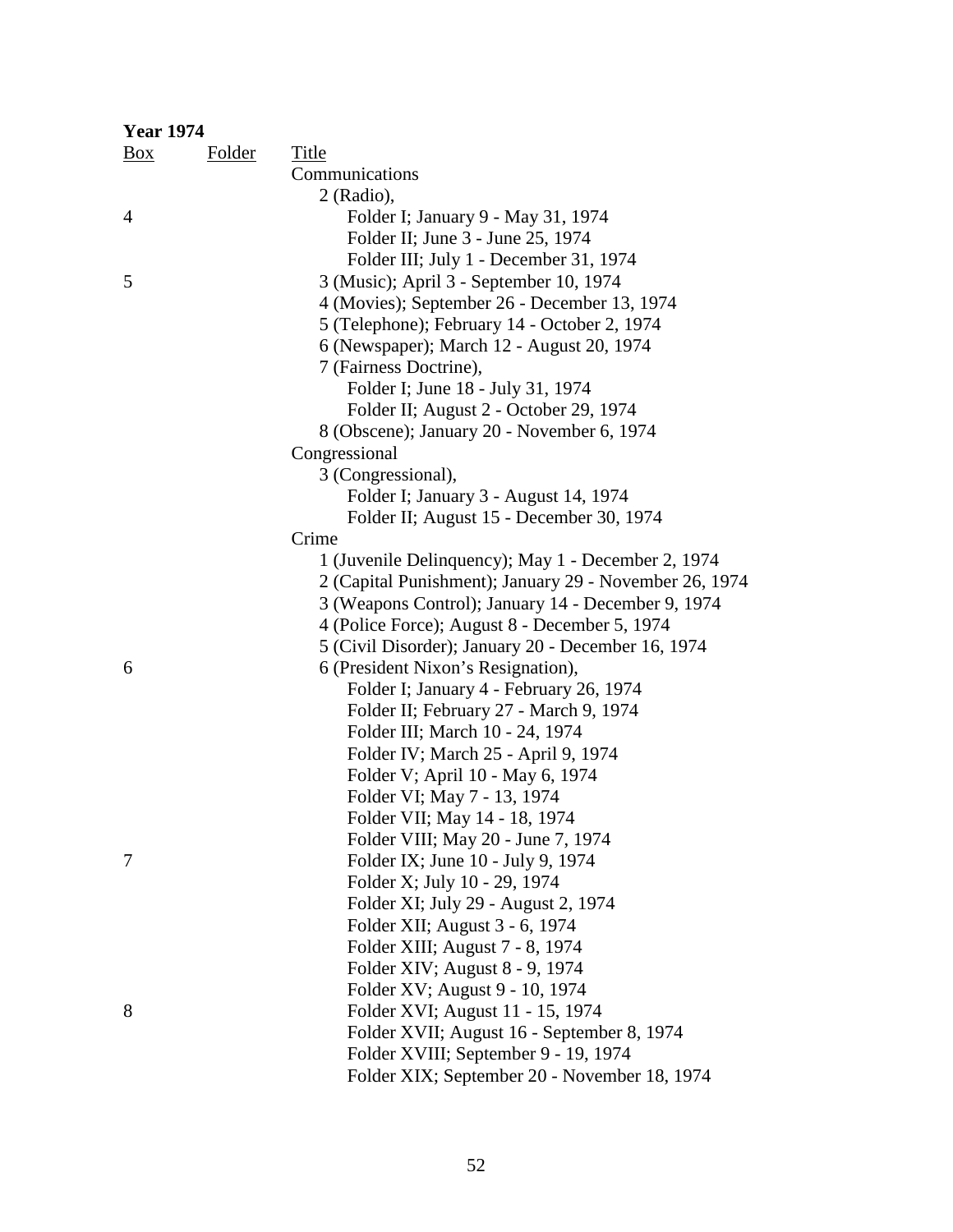| <b>Year 1974</b> |               |                                                                                         |  |
|------------------|---------------|-----------------------------------------------------------------------------------------|--|
| $\frac{Box}{}$   | <b>Folder</b> | <b>Title</b>                                                                            |  |
|                  |               | Crime                                                                                   |  |
| 8                |               | 7 (Law Enforcement Assistance Administration [LEAA]); August<br>15 - September 10, 1974 |  |
|                  |               | 8 (Illegal Drugs; War on Drugs); July 3 - August 20, 1974                               |  |
|                  |               | <b>Disasters</b>                                                                        |  |
|                  |               | 1 (Droughts); April 22 - May 4, 1974                                                    |  |
|                  |               | 2 (Floods); August 9 - September 3, 1974                                                |  |
|                  |               | 3 (Emergency Preparedness); December 18, 1974                                           |  |
|                  |               | 4 (Emergency Relief; Assistance); August 12, 1974                                       |  |
|                  |               | Education                                                                               |  |
|                  |               | 1 (Colleges and Universities); March 7 - November 11, 1974                              |  |
| 9                |               | 2 (Social Organizations; Athletics); March 18 - October 10, 1974                        |  |
|                  |               | 3 (Federal Aid),                                                                        |  |
|                  |               | Folder I; January 30 - November 19, 1974                                                |  |
|                  |               | Folder II; November 20 - December 12, 1974                                              |  |
|                  |               | 3-1 (Health Education Act); May 7 - December 5, 1974                                    |  |
|                  |               | 3-2 (Federal Impacted Area Fund Program); January 28 - October                          |  |
|                  |               | 4, 1974                                                                                 |  |
|                  |               | 3-4 (Comprehensive Employment and Training Act of 1973);                                |  |
|                  |               | January 15, 1974                                                                        |  |
|                  |               | 4 (Libraries); April 10 - October 30, 1974                                              |  |
|                  |               | 5 (Loans and Scholarships),                                                             |  |
|                  |               | Folder I; January 9 - May 28, 1974                                                      |  |
|                  |               | Folder II; June 5 - August 28, 1974                                                     |  |
|                  |               | Folder III; September 10 - December 17, 1974                                            |  |
|                  |               | 5-1 (Federal Financial Aid Programs); May 13 - July 23, 1974                            |  |
|                  |               | 6 (Public Schools); January 2 - December 19, 1974                                       |  |
|                  |               | 6-1 (Private Schools); October 22, 1974                                                 |  |
|                  |               | 7 (School Staff, Personnel); February 20, 1974                                          |  |
|                  |               | 9 (Vocational Education); January 7 - August 15, 1974                                   |  |
|                  |               | 10 (Educational Television); January 11 - December 2, 1974                              |  |
|                  |               | 12 (Educational Bills, Legislation, etc.); January 15 - April 16,<br>1974               |  |
|                  |               | 13 (Follow Through Program); January 3 - July 16, 1974                                  |  |
| 10               |               | <b>Federal Government</b>                                                               |  |
|                  |               | 1 (Executive Branch),                                                                   |  |
|                  |               | Folder I; December 20, 1973 - January 31, 1974                                          |  |
|                  |               | Folder II; February 1 - April 30, 1974                                                  |  |
|                  |               | Folder III; May 2 - December 24, 1974                                                   |  |
|                  |               | 1-1 (Departments); January 5 - December 30, 1974                                        |  |
|                  |               | 1-2 (Independent Agencies),                                                             |  |
|                  |               | Folder I; June 24 - November 23, 1974                                                   |  |
|                  |               | Folder II; November 27 - December 31, 1974                                              |  |

1-3 (Federal Reserve); November 4, 1974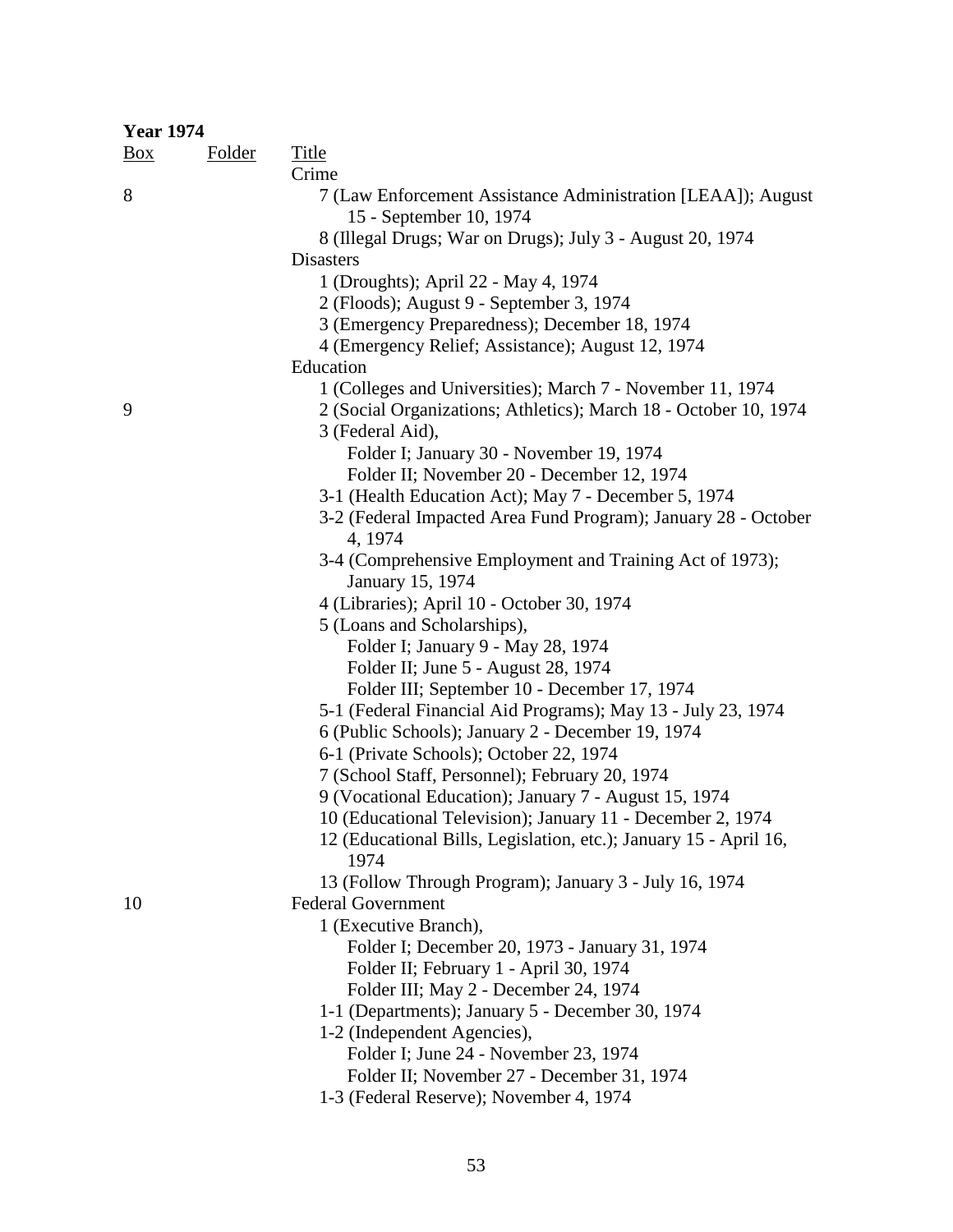| <b>Year 1974</b> |               |                                                                           |
|------------------|---------------|---------------------------------------------------------------------------|
| $\frac{Box}{}$   | <b>Folder</b> | Title                                                                     |
|                  |               | <b>Federal Government</b>                                                 |
| 10               |               | 2 (Judicial Branch); March 28 - December 18, 1974                         |
|                  |               | 2-1 (Circuit Courts); January 10, 1974                                    |
|                  |               | 2-2 (District Courts); February 20 - December 2, 1974                     |
|                  |               | 2-3 (Supreme Court); February 14 - June 25, 1974                          |
| 11               |               | 2-3-1 (School Prayer Amendment); January 7 - December 11, 1974            |
|                  |               | 3 (Activities); January 31 - December 13, 1974                            |
|                  |               | 4 (Land Use Planning Act); January 19 - December 4, 1974                  |
|                  |               | 6 (Property; Retribution); July 25 - September 10, 1974                   |
|                  |               | 7 (Contracts; Operations); March 11 - December 20, 1974                   |
|                  |               | 10 (Panama Canal); February 5 - November 10, 1974                         |
|                  |               | Finance                                                                   |
|                  |               | 1 (Banking and Currency); February 6 - December 20, 1974                  |
|                  |               | 2 (Government Spending and Public Debt),                                  |
|                  |               | Folder I; February 11 - October 8, 1974                                   |
|                  |               | Folder II; October 21 - December 30, 1974                                 |
|                  |               | 3 (Economic Conditions); January 14 - November 19, 1974                   |
| 12               |               | 3-1 (Inflation, Cost of Living),                                          |
|                  |               | Folder I; January 4 - July 31, 1974                                       |
|                  |               | Folder II; August 1 - 30, 1974                                            |
|                  |               | Folder III; September 4 - October 8, 1974                                 |
|                  |               | Folder IV; October 9 - November 6, 1974                                   |
|                  |               | Folder V; November 11 - December 31, 1974                                 |
|                  |               | 3-2 (Daylight Savings Time Bill); December 6, 1973 - November<br>21, 1974 |
|                  |               | 4 (Industry); January 28 - October 11, 1974                               |
|                  |               | 6 (Small Business Loans); April 29, 1974                                  |
| 13               |               | 6-1 (Consumer Protection Agency),                                         |
|                  |               | Folder I; April 5 - May 6, 1974                                           |
|                  |               | Folder II; May 7 - June 7, 1974                                           |
|                  |               | Folder III; June 10 - July 16, 1974                                       |
|                  |               | Folder IV; July 17 - August 30, 1974                                      |
|                  |               | Folder V; September 3 - October 14, 1974                                  |
|                  |               | Folder VI; October 21 - December 10, 1974                                 |
|                  |               | 7 (Federal Appropriations; Financial Institutions),                       |
|                  |               | Folder I; January 25 - March 19, 1974                                     |
|                  |               | Folder II; March 20 - December 20, 1974                                   |
| 14               |               | 10 (Office of Economic Opportunity; War on Poverty); September            |
|                  |               | 4 - December 5, 1974                                                      |
|                  |               | 12 (Budget Reform; Price Controls); January 3 - October 21, 1974          |
|                  |               | <b>Foreign Relations</b>                                                  |
|                  |               | 1 (Foreign Policy),                                                       |
|                  |               | Folder I; January 22 - October 25, 1974                                   |
|                  |               | Folder II; November 6 - December 11, 1974                                 |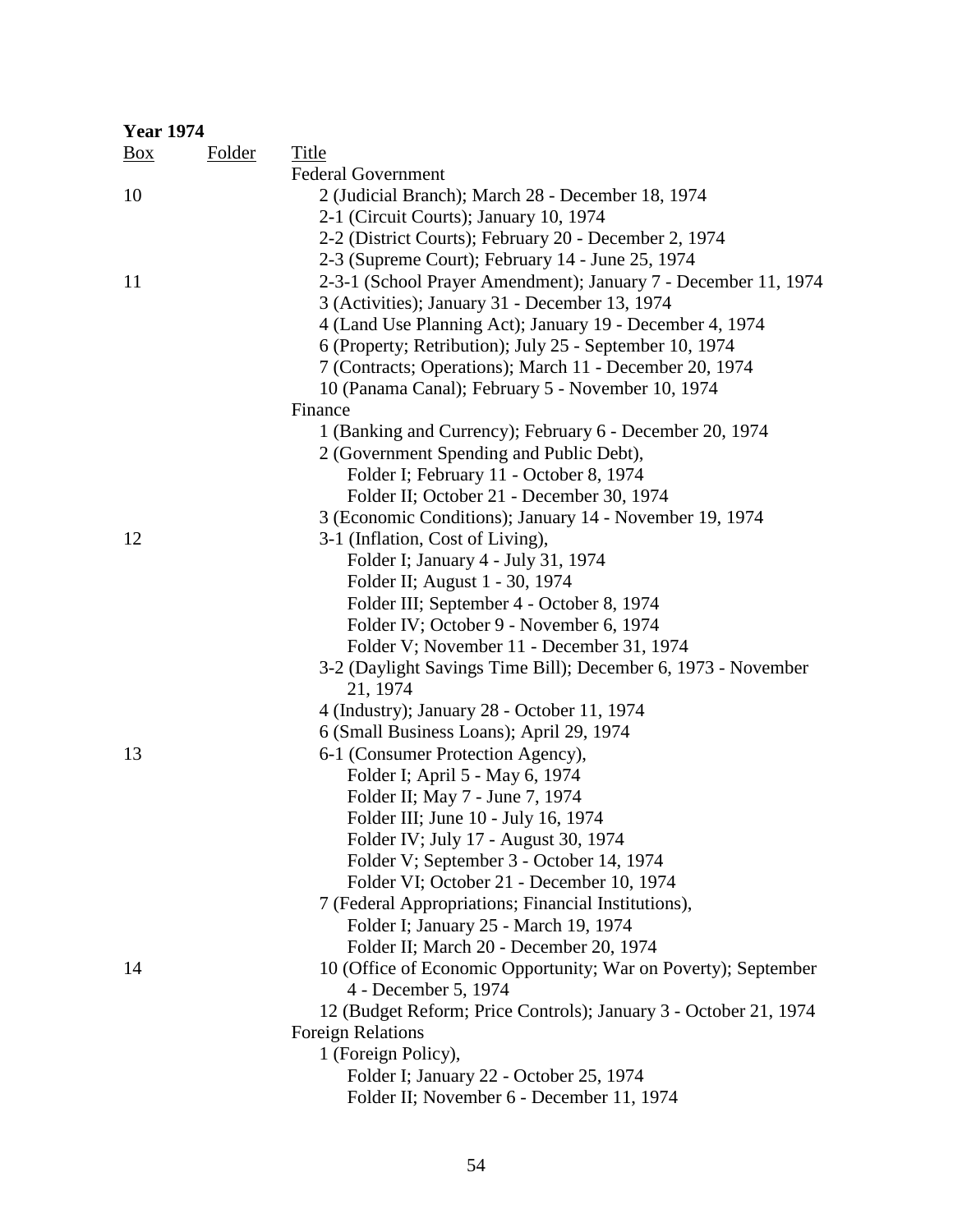| <b>Year 1974</b> |               |                                                                  |
|------------------|---------------|------------------------------------------------------------------|
| $\frac{Box}{}$   | <b>Folder</b> | <b>Title</b>                                                     |
|                  |               | <b>Foreign Relations</b>                                         |
| 14               |               | 1-1 (Foreign Trade); April 10 - December 17, 1974                |
|                  |               | 2 (Foreign Aid),                                                 |
|                  |               | Folder I; January 15 - October 4, 1974                           |
|                  |               | Folder II; October 11 - December 30, 1974                        |
|                  |               | 3 (Treaties, Peace Pacts); June 4 - November 16, 1974            |
|                  |               | 4 (United Nations); February 22 - December 31, 1974              |
|                  |               | 5 (Foreign Countries),                                           |
|                  |               | Folder I; January 7 - August 8, 1974                             |
| 15               |               | Folder II; August 16 - September 28, 1974                        |
|                  |               | Folder III; October 1 - November 22, 1974                        |
|                  |               | Folder IV; December 3 - 30, 1974                                 |
|                  |               | 5-1 (Foreign Countries and Economic Sanctions); January 25 -     |
|                  |               | October 4, 1974                                                  |
|                  |               | 7 (Vietnam War); March 14 - November 22, 1974                    |
|                  |               | 8 (Panama Canal),                                                |
|                  |               | Folder I; January 3 - April 9, 1974                              |
|                  |               | Folder II; April 10 - May 29, 1974                               |
|                  |               | Folder III; June 3 - December 31, 1974                           |
|                  |               | 9 (Middle East); January 3 - December 30, 1974                   |
| 16               |               | <b>Health and Welfare</b>                                        |
|                  |               | 1 (Community Health and Sanitation); January 16 - December 30,   |
|                  |               | 1974                                                             |
|                  |               | 1-3 (Air Pollution); January 31 - December 10, 1974              |
|                  |               | 2 (Diseases); January 3 - December 30, 1974                      |
|                  |               | 3 (Rehabilitation Programs); January 3 - November 18, 1974       |
|                  |               | 4 (Water, Water Supply, Water Systems); February 1 - October 30, |
|                  |               | 1974                                                             |
|                  |               | 5 (Drugs, Pharmaceuticals),                                      |
|                  |               | Folder I; January 7 - November 25, 1974                          |
|                  |               | Folder II; November 27 - December 23, 1974                       |
|                  |               | 6 (Socialized Medicine; Medicare); February 8 - December 27,     |
|                  |               | 1974                                                             |
|                  |               | 7 (Public Welfare),                                              |
|                  |               | Folder I; January 14 - September 17, 1974                        |
|                  |               | Folder II; September 19 - December 20, 1974                      |
|                  |               | 8 (Pollution Control); January 22 - December 14, 1974            |
| 17               |               | 9 (Abortion),                                                    |
|                  |               | Folder I; September 1973 - March 6, 1974                         |
|                  |               | Folder II; March 7 - May 24, 1974                                |
|                  |               | Folder III; May 25 - November 27, 1974                           |
|                  |               | Folder IV; December 3 - 11, 1974                                 |
|                  |               |                                                                  |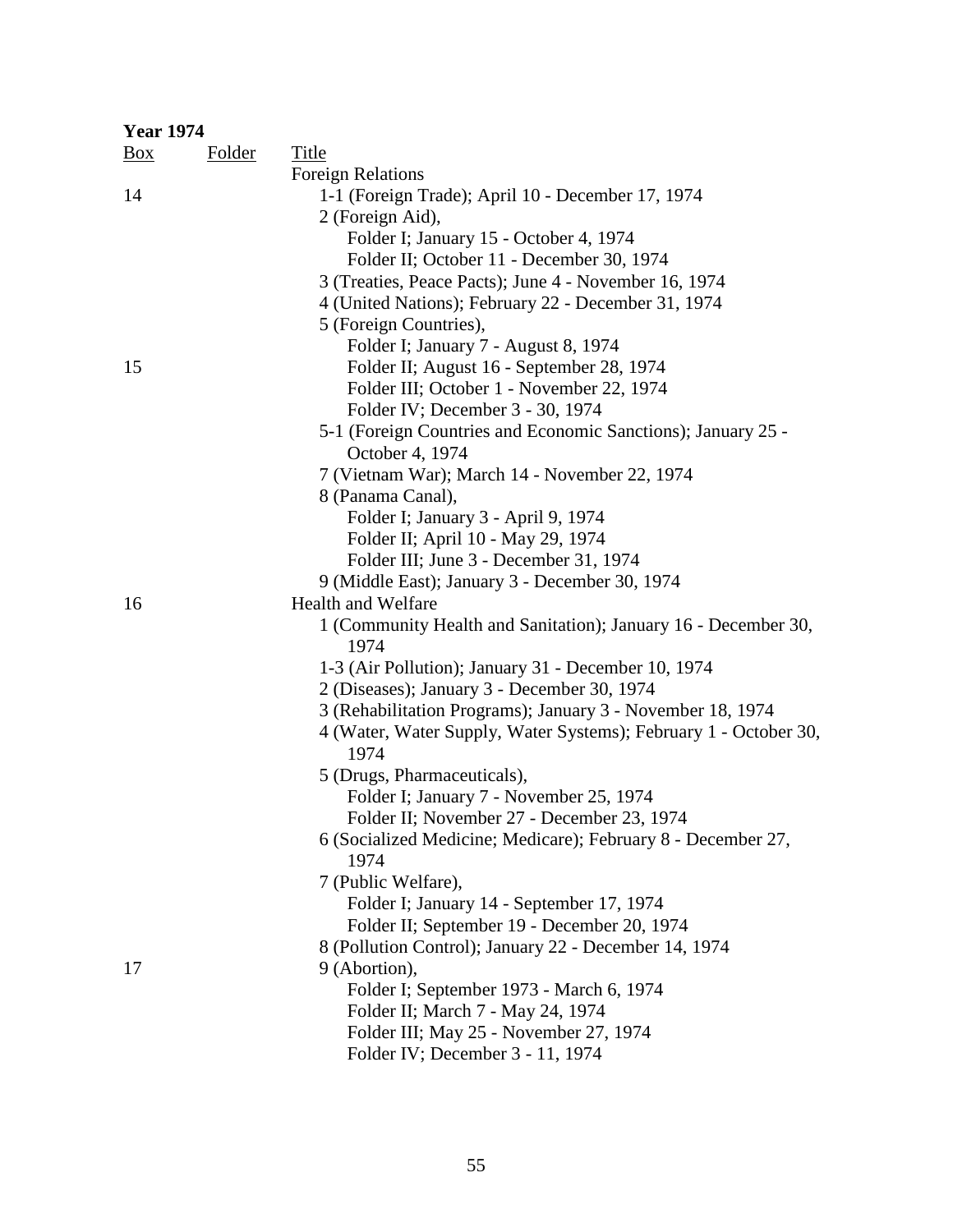| <b>Year 1974</b> |               |                                                                               |
|------------------|---------------|-------------------------------------------------------------------------------|
| $\frac{Box}{}$   | <b>Folder</b> | <b>Title</b>                                                                  |
|                  |               | Housing                                                                       |
| 17               |               | 1 (Construction); May 9 - November, 1974                                      |
|                  |               | 1-1 (Low Income, Public Housing); July 24 - December 13, 1974                 |
|                  |               | 1-2 (Urban Renewal); February 4 - March 14, 1974                              |
|                  |               | 2 (Financing),                                                                |
|                  |               | Folder I; February 12 - October 7, 1974                                       |
|                  |               | Folder II; October 8 - November 11, 1974                                      |
|                  |               | Folder III; November 12 - December 16, 1974                                   |
| 18               |               | <b>Immigration and Naturalization</b>                                         |
|                  |               | 1 (Citizenship); February 28 - October 10, 1974                               |
|                  |               | 2 (Passports; Visas); January 9 - December 20, 1974                           |
|                  |               | 3 (Quotas; Displaced Persons); January 2 - December 18, 1974                  |
|                  |               | 4 (Legislation); June 13 - December 9, 1974                                   |
|                  |               | Indian Affairs; June 26 - December 3, 1974                                    |
|                  |               | Institutions                                                                  |
|                  |               | 1 (Federal); May 23, 1974                                                     |
|                  |               | 1-1 (Penal, Rehabilitation); April 1 - June 17, 1974                          |
|                  |               | 1-2 (Health, Mental),                                                         |
|                  |               | Folder I; January 16 - April 30, 1974                                         |
|                  |               | Folder II; May 1 - August 28, 1974                                            |
|                  |               | Folder III; October 1 - December 19, 1974                                     |
|                  |               | 1-2-1 (Appropriations for Health and Mental Institutions),                    |
|                  |               | Folder I; April 1 - December 17, 1974                                         |
|                  |               | Folder II; 1974                                                               |
|                  |               | 1-3 (Nursing Homes, Children's Homes, Long-Term Care); January                |
|                  |               | 9 - December 14, 1974                                                         |
| 19               |               | 1-3-1 (Charities, etc.); January 16 - June 20, 1974                           |
|                  |               | 3 (Standards and Requirements); August 19 - December 2, 1974                  |
|                  |               | <b>Insurance and Retirement</b>                                               |
|                  |               | 1 ([Federal] Pensions); May 7 - October 4, 1974                               |
|                  |               | 1-1 (Insurance -- Health, Life, Auto),                                        |
|                  |               | Folder I; January 10 - February 23, 1974                                      |
|                  |               | Folder II; February 25 - March 19, 1974                                       |
|                  |               | Folder III; March 20 - May 31, 1974                                           |
|                  |               | Folder IV; June 4 - July 12, 1974<br>Folder V; July 15 - August 28, 1974      |
|                  |               |                                                                               |
| 20               |               | Folder VI; September 9 - December 30, 1974<br>1-2 (Retirement and Annuities), |
|                  |               | Folder I; January 10 - July 19, 1974                                          |
|                  |               | Folder II; July 26 - November 22, 1974                                        |
|                  |               | Folder III; December 9 - 27, 1974                                             |
|                  |               | 1-3 (Private, Industrial, Railroad); January 28 - November 7, 1974            |
|                  |               | 1-4 (Workmen's Compensation); March 14 - November 12, 1974                    |
|                  |               | 2 (Copyrights); February 22 - December 3, 1974                                |
|                  |               |                                                                               |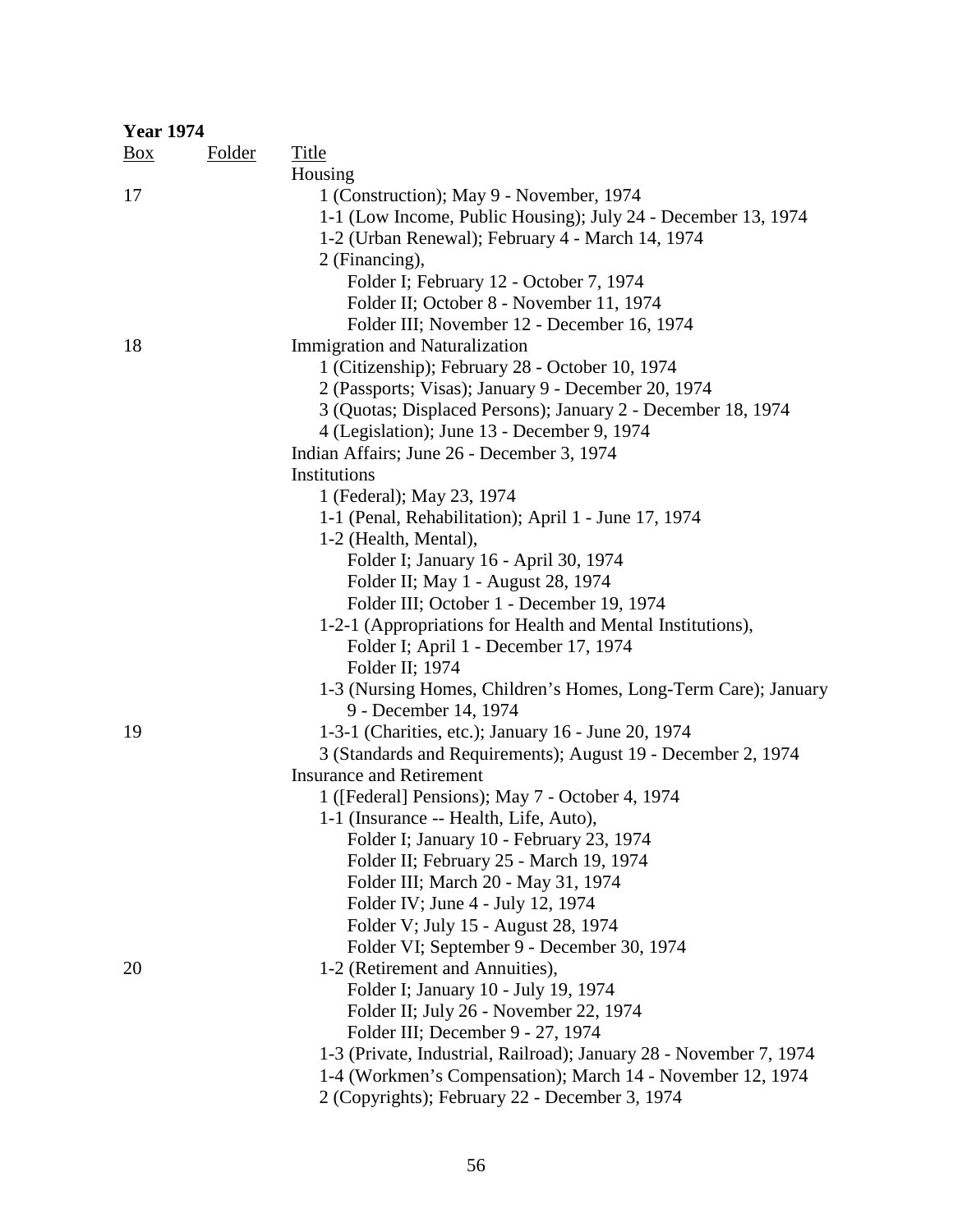| <b>Year 1974</b> |               |                                                              |
|------------------|---------------|--------------------------------------------------------------|
| $\frac{Box}{}$   | <b>Folder</b> | Title                                                        |
|                  |               | <b>Insurance and Retirement</b>                              |
| 20               |               | 3 (Pension Reform); January 10 - April 4, 1974               |
|                  |               | Inventions                                                   |
|                  |               | 1 (Patents, Trademarks),                                     |
|                  |               | Folder I; May 15 - August 22, 1974                           |
|                  |               | Folder II; September 4 - 9, 1974                             |
|                  |               | 2 (Copyrights); February 22 - December 3, 1974               |
| 21               |               | Labor                                                        |
|                  |               | 1 (Employment, Unemployment); January 7 - December 18, 1974  |
|                  |               | 1-1 (Unemployment Compensation); November 26, 1974           |
|                  |               | 2 (Strikes; Work Stoppages); May 21 - November 25, 1974      |
|                  |               | 3 (Unions, National Labor Relations Board),                  |
|                  |               | Folder I; January 3 - March 8, 1974                          |
|                  |               | Folder II; March 11 - May 31, 1974                           |
|                  |               | Folder III; June 3 - August 19, 1974                         |
|                  |               | Folder IV; August 20 - September 27, 1974                    |
|                  |               | Folder V; September 30 - November 26, 1974                   |
|                  |               | Folder VI; December 2 - 31, 1974                             |
|                  |               | 3-1 (Displaced Persons); May 29 - October 22, 1974           |
|                  |               | 3-2 (Right-to-Work, Labor Studies); September 1974           |
|                  |               | 3-3 (Labor / Union Violence); February 25 - December 2, 1974 |
|                  |               | 3-4 (Union Activities); January 18 - September 19, 1974      |
|                  |               | 3-6 (Public Employees); May 27, 1974                         |
| 22               |               | 5 (Minimum Wage),                                            |
|                  |               | Folder I; January 3 - April 18, 1974                         |
|                  |               | Folder II; April 23 - 30, 1974                               |
|                  |               | Folder III; May 1 - 31, 1974                                 |
|                  |               | Folder IV; June 1 - October 16, 1974                         |
|                  |               | 6 (Fair Labor Standards Act); March 14 - May 20, 1974        |
|                  |               | 7 (OSHA [Occupational Safety and Health Act]); March 7 -     |
|                  |               | December 5, 1974                                             |
|                  |               | Legislation                                                  |
|                  |               | 1 (House),                                                   |
|                  |               | Folder I; January 8 - May 30, 1974                           |
|                  |               | Folder II; June 5 - October 31, 1974                         |
| 23               |               | Folder III; November 1 - December 9, 1974                    |
|                  |               | Folder IV; December 10 - 30, 1974<br>$2$ (Joint),            |
|                  |               | Folder I; January 22 - April 29, 1974                        |
|                  |               | Folder II; May 2 - October 1974                              |
|                  |               | Folder III; November 7 - December 2, 1974                    |
|                  |               | 3 (Senate),                                                  |
|                  |               | Folder I; January 2 - March 29, 1974                         |
|                  |               | Folder II; April 1 - 30, 1974                                |
|                  |               |                                                              |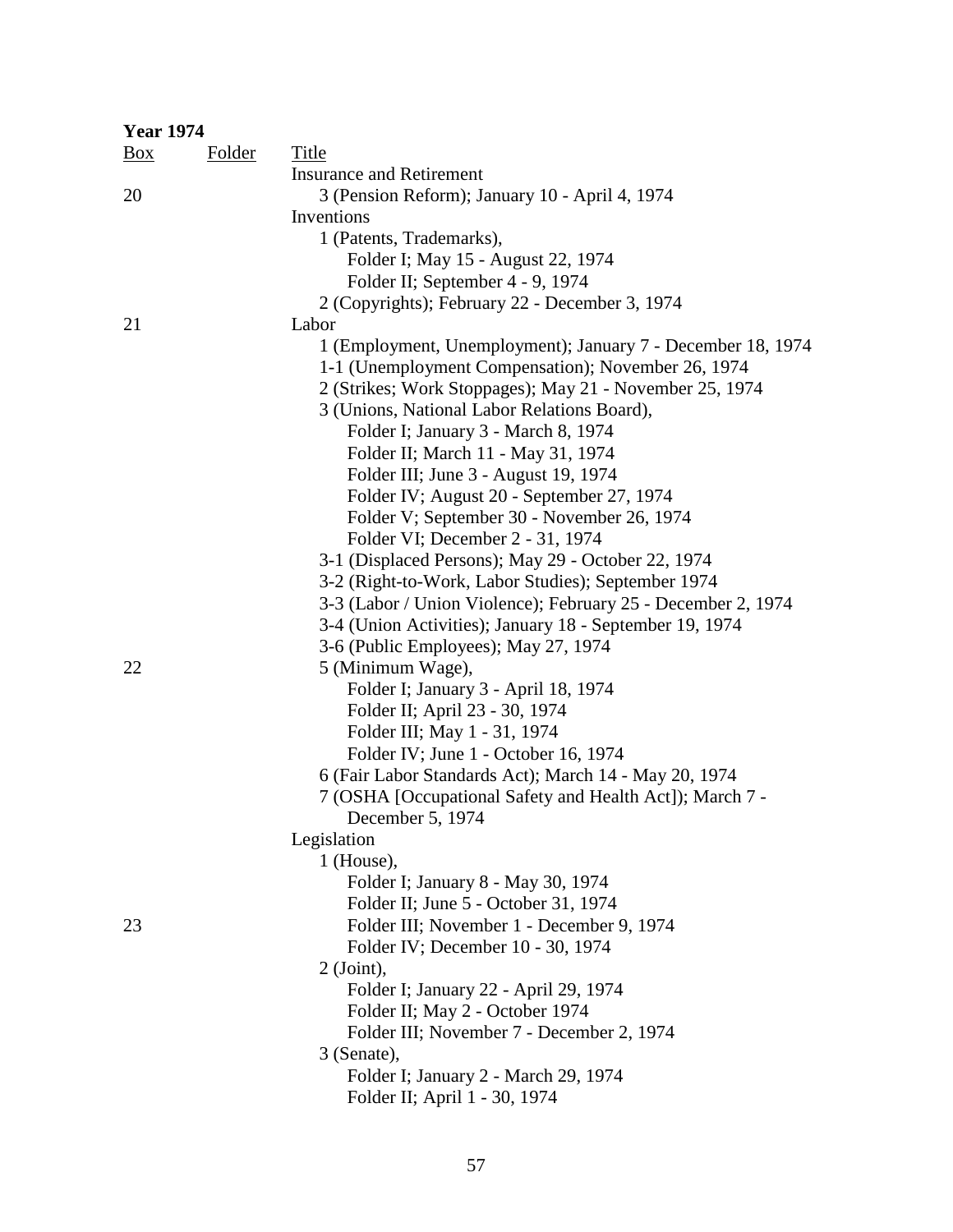| <b>Year 1974</b> |               |                                                                                                      |
|------------------|---------------|------------------------------------------------------------------------------------------------------|
| $\frac{Box}{}$   | <b>Folder</b> | Title                                                                                                |
|                  |               | Legislation                                                                                          |
|                  |               | 3 (Senate)                                                                                           |
| 23               |               | Folder III; May 3 - July 12, 1974                                                                    |
| 24               |               | Folder IV; July 15 - September 19, 1974                                                              |
|                  |               | Folder V; September 20 - November 29, 1974                                                           |
|                  |               | Folder VI; December 2 - 30, 1974                                                                     |
|                  |               | 3-1 (Bills Sponsored or Introduced by Senator Thurmond),                                             |
|                  |               | Folder I; January 3 - July 30, 1974                                                                  |
|                  |               | Folder II; August 8 - November 19, 1974                                                              |
|                  |               | 3-2 (Bills Co-sponsored by Senator Thurmond); January 28 -                                           |
|                  |               | November 26, 1974                                                                                    |
|                  |               | 3-4 (Military; Various),                                                                             |
|                  |               | Folder I; January 3 - February 13, 1974                                                              |
|                  |               | Folder II; February 14 - May 7, 1974                                                                 |
|                  |               | Memorials                                                                                            |
|                  |               | 1 (National); January 25 - July 2, 1974                                                              |
| 25               |               | 2 (State); February 15 - November 11, 1974                                                           |
|                  |               | 3 (Landmarks, Centennials, etc.); March 1 - December 19, 1974                                        |
|                  |               | Metals; May 20 - December 9, 1974                                                                    |
|                  |               | Metals                                                                                               |
|                  |               | 1 (Steel, Iron, Copper); January 3 - June 18, 1974                                                   |
|                  |               | Military                                                                                             |
|                  |               | 1 (Military Pay and Allowances),                                                                     |
|                  |               | Folder I; January 5 - June 20, 1974                                                                  |
|                  |               | Folder II; June 21 - July 19, 1974                                                                   |
|                  |               | Folder III; July 23 - September 30, 1974                                                             |
|                  |               | Folder IV; October 1 - December 4, 1974                                                              |
|                  |               | 2 (Personnel); January 23 - December 20, 1974                                                        |
| 26               |               | 3 (Bases; Real Estate Property); January 9 - November 21, 1974                                       |
|                  |               | 3-1 (Fort Jackson); January 3 - August 9, 1974                                                       |
|                  |               | 3-2-1 (Charleston Air Force Base); March 11, 1974                                                    |
|                  |               | 3-2-2 (Charleston Naval Shipyard Operations); September 6 -                                          |
|                  |               | December 18, 1974                                                                                    |
|                  |               | 3-3 (Myrtle Beach Air Force Base); March 29, 1974                                                    |
|                  |               | 3-4 (Shaw Air Force Base); January 25 - March 1, 1974                                                |
|                  |               | 3-7 (Medical Personnel); December 9, 1974                                                            |
|                  |               | 4 (Programs; Policy); July 17 - November 9, 1974                                                     |
|                  |               | 4-1 (Air Force); February 28 - December 30, 1974                                                     |
|                  |               | 4-2 (Army); January 8 - November 25, 1974                                                            |
|                  |               | 4-2-2 (Army Civil Affairs); April 23, 1974                                                           |
|                  |               | 4-3 (Air Support Weapons); April 22 - September 11, 1974                                             |
|                  |               | 4-4 (Navy); May 3 - November 1, 1974                                                                 |
|                  |               | 5 (Manpower); January 17 - September 24, 1974<br>5-1 (National Guard); January 21 - October 29, 1974 |
|                  |               |                                                                                                      |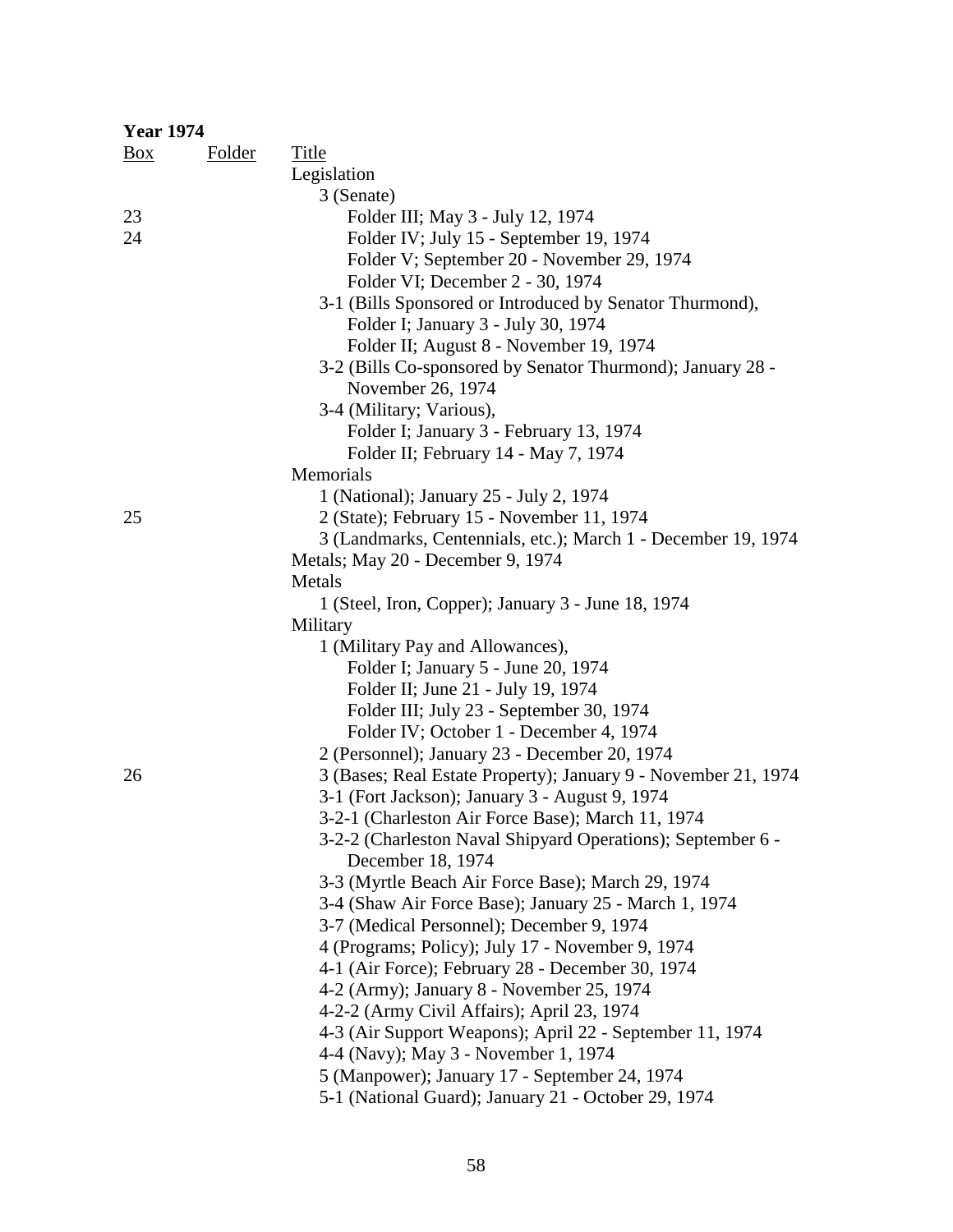| <b>Year 1974</b>  |               |                                                                                                                          |
|-------------------|---------------|--------------------------------------------------------------------------------------------------------------------------|
| $\underline{Box}$ | <b>Folder</b> | Title                                                                                                                    |
|                   |               | Military                                                                                                                 |
| 26                |               | 5-2 (Reserves); January 30 - December 20, 1974                                                                           |
|                   |               | 5-3 (Army Reserve); May 14 - September 30, 1974                                                                          |
|                   |               | 5-4 (Naval Reserve); February 9 - June 14, 1974                                                                          |
|                   |               | 5-5 (Reserve Policy); January 22 - September 23, 1974                                                                    |
|                   |               | 5-5-1 ([Reductions in National Guard and Reserves]); June 28,<br>1974                                                    |
|                   |               | 5-6 (Departments); April 3 - September 23, 1974                                                                          |
|                   |               | 5-9 ([Volunteer Army Highlights and Closing of Headquarters<br>Pacific Air Forces in Hawaii]); July 1 - December 3, 1974 |
|                   |               | 6 (Committees and Subcommittees); January 22 - December 14,<br>1974                                                      |
|                   |               | 8 (Defense; National Defense); April 3 - December 16, 1974                                                               |
|                   |               | 8-1 (Associations; Procurement; National Security); January 7 -<br>December 17, 1974                                     |
|                   |               | 8-2 (Aid to Foreign Countries); August 16 - September 23, 1974                                                           |
| 27                |               | 8-2-1 (Vietnam); February 23 - October 21, 1974                                                                          |
|                   |               | 8-2-2 (Internal Relations); April 11, 1974                                                                               |
|                   |               | 8-2-3 (Middle East); March 28 - December 9, 1974                                                                         |
|                   |               | 8-2-4 (Panama Canal); March 4 - December 18, 1974                                                                        |
|                   |               | 9 (Legislation); March 8 - December 11, 1974                                                                             |
|                   |               | 10 (Retired Personnel),                                                                                                  |
|                   |               | Folder I; January 4 - May 17, 1974                                                                                       |
|                   |               | Folder II; June 3 - December 3, 1974                                                                                     |
|                   |               | 11 (Trips; Visits); January 28 - November 27, 1974                                                                       |
|                   |               | 12 (Benefits); June 27 - October 21, 1974                                                                                |
|                   |               | 13 (Veterans, Promotions); February 14 - May 31, 1974                                                                    |
|                   |               | 14 (Subsidaries); June 13 - September 19, 1974                                                                           |
|                   |               | 15 (Communications); May 21 - December 9, 1974                                                                           |
|                   |               | 16 ([Defense Appropriations Bill for Fiscal Year 1975]); April 27 -                                                      |
|                   |               | August 19, 1974                                                                                                          |
|                   |               | <b>Natural Resources</b>                                                                                                 |
|                   |               | 1 (Fish and Wildlife),                                                                                                   |
|                   |               | Folder I; January 22 - September 19, 1974                                                                                |
|                   |               | Folder II; September 20 - December 18, 1974                                                                              |
|                   |               | Folder III; [c. 1974]                                                                                                    |
|                   |               | 2 (Forests); February 15 - October 8, 1974                                                                               |
| 28                |               | $3$ (Fuels),                                                                                                             |
|                   |               | Folder I; January 9 - February 16, 1974                                                                                  |
|                   |               | Folder II; February 18 - 22, 1974                                                                                        |
|                   |               | Folder III; February 23 - March 18, 1974                                                                                 |
|                   |               | Folder IV; March 19 - May 30, 1974                                                                                       |
|                   |               | Folder V; June 3 - July 12, 1974                                                                                         |
|                   |               | Folder VI; July 15 - 31, 1974                                                                                            |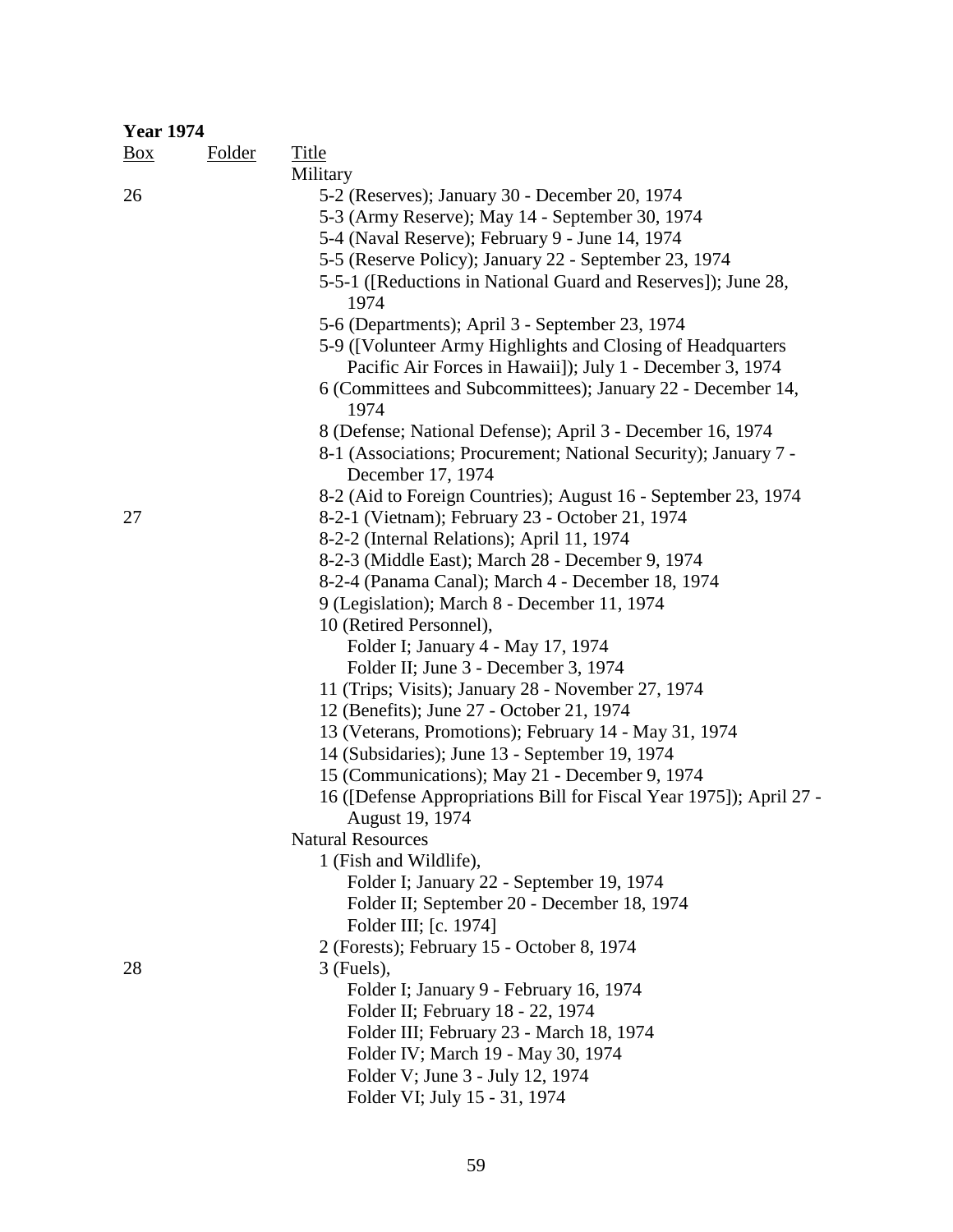| <b>Year 1974</b> |        |                                                                        |
|------------------|--------|------------------------------------------------------------------------|
| Box              | Folder | Title                                                                  |
|                  |        | <b>Natural Resources</b>                                               |
|                  |        | 3 (Fuels)                                                              |
| 28               |        | Folder VII; August 1 - 28, 1974                                        |
| 29               |        | Folder VIII; August 29 - September 19, 1974                            |
|                  |        | Folder IX; September 20 - October 4, 1974                              |
|                  |        | Folder X; October 7 - November 15, 1974                                |
|                  |        | Folder XI; November 18 - December 9, 1974                              |
|                  |        | Folder XII; December 10 - 20, 1974                                     |
|                  |        | 4 (Minerals); February 26 - December 16, 1974                          |
|                  |        | 5 (Water); April 15 - October 16, 1974                                 |
|                  |        | 6 (Energy Crisis; Shortages),                                          |
|                  |        | Folder I; December 20, 1973 - January 7, 1974                          |
| 30               |        | Folder II; January 8 - 15, 1974                                        |
|                  |        | Folder III; January 16 - 31, 1974                                      |
|                  |        | Folder IV; February 1 - 12, 1974                                       |
|                  |        | Folder V; February 13 - March 27, 1974                                 |
|                  |        | Folder VI; April 4 - August 16, 1974                                   |
|                  |        | Folder VII; September 11 - November 11, 1974                           |
|                  |        | Folder VIII; November 18 - 19, 1974                                    |
| 31               |        | Folder IX; November 25 - December 26, 1974                             |
|                  |        | <b>Nominations</b>                                                     |
|                  |        | 1 (Federal Department and Agency Heads); April 23 - August 13,<br>1974 |
|                  |        | 2 (Attorneys); May 1, 1974                                             |
|                  |        | 3 (Judges); February 27 - December 17, 1974                            |
|                  |        | Parks and Forests                                                      |
|                  |        | 1 (National); March 5 - November 22, 1974                              |
|                  |        | 1-1 (Parks); January 16 - December 31, 1974                            |
|                  |        | 1-2 (Forests); June 20 - August 15, 1974                               |
|                  |        | 1-3 (Reservations); March 5, 1974                                      |
|                  |        | 2-1 ([State] Forests); September 30, 1974                              |
|                  |        | 2-2 ([State] Parks); March 15 - November 18, 1974                      |
|                  |        | Personal                                                               |
|                  |        | 1 (Contributions); January 22 - December 20, 1974                      |
|                  |        | 1-5 (Strom Thurmond Foundation); March 7 - April 22, 1974              |
|                  |        | 2 (Miscellaneous Invitations and Appointments); January 3 -            |
|                  |        | November 5, 1974                                                       |
|                  |        | 2-3 (Invitations Accepted),                                            |
|                  |        | Folder I; January 3 - February 8, 1974                                 |
|                  |        | Folder II; February 12 - March 19, 1974                                |
|                  |        | Folder III; March 20 - April 24, 1974                                  |
| 32               |        | Folder IV; April 25 - May 30, 1974                                     |
|                  |        | Folder V; June 1 - August 20, 1974                                     |
|                  |        | Folder VI; August 22 - October 15, 1974                                |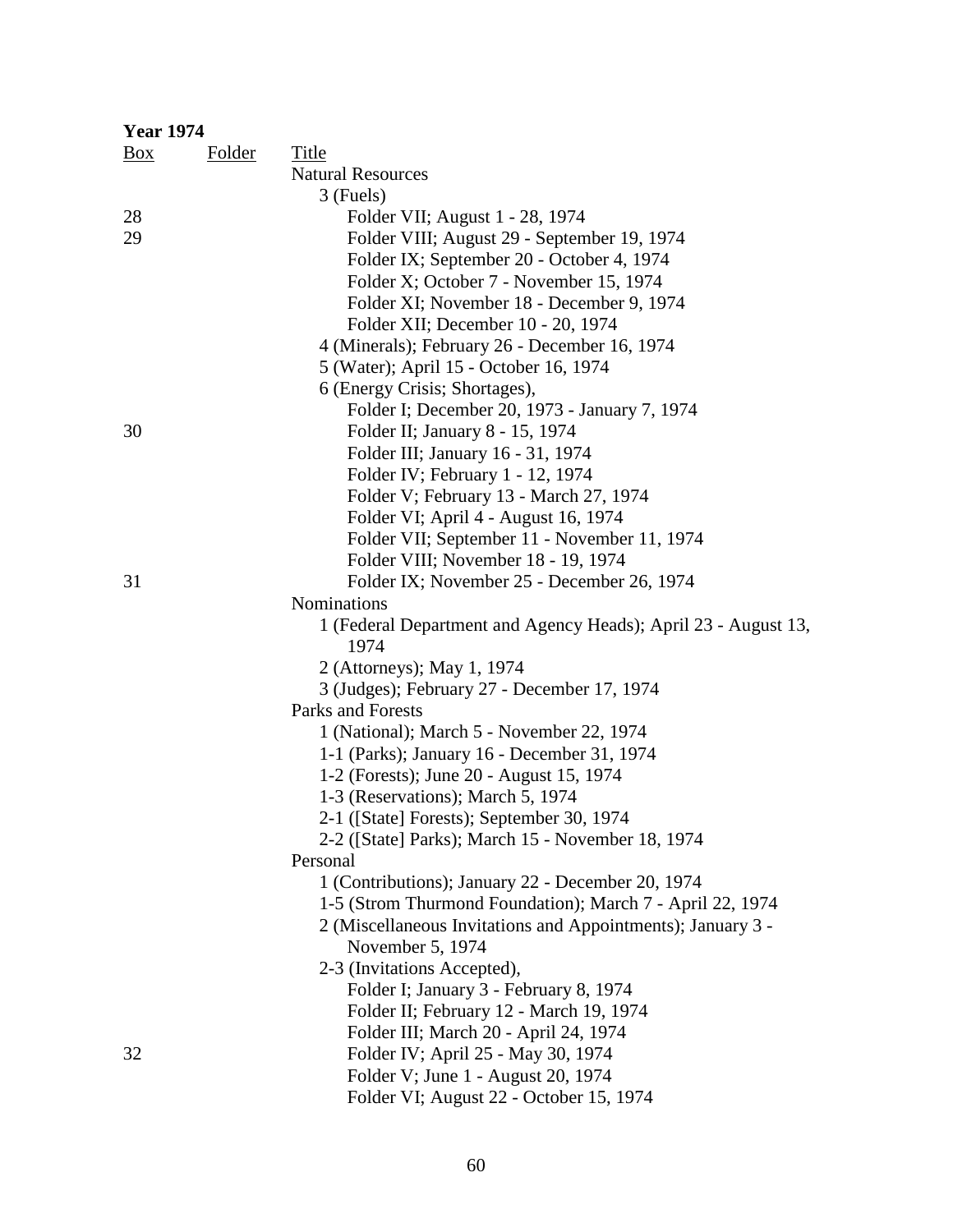| <b>Year 1974</b> |               |                                                                                         |
|------------------|---------------|-----------------------------------------------------------------------------------------|
| Box              | <b>Folder</b> | <b>Title</b>                                                                            |
|                  |               | Personal                                                                                |
|                  |               | 2-3 (Invitations Accepted)                                                              |
| 32               |               | Folder VII; October 17 - December 31, 1974                                              |
|                  |               | 4-4 (Freedoms Foundation at Valley Forge); April 23 - October 22,<br>1974               |
|                  |               | 5 (Memberships); May 10 - June 18, 1974                                                 |
|                  |               | 7 (Awards and Honors); April 3 - November 19, 1974                                      |
|                  |               | <b>Political Affairs</b>                                                                |
|                  |               | 1 (Campaigns); February 14 - December 11, 1974                                          |
|                  |               | 1-1 (Campaign Contributions); April 2 - September 18, 1974                              |
|                  |               | 2 (Elections); January 3 - December 10, 1974                                            |
|                  |               | 2-1 (Electoral College); October 30 - November 15, 1974                                 |
|                  |               | 2-1-1 (Presidential Election); August 12 - September 12, 1974                           |
| 33               |               | 3 (Major Parties); January 16 - April 23, 1974                                          |
|                  |               | 3-1-1 (South Carolina Republican Party); January 11 - November 3,<br>1974               |
|                  |               | 4 (Voting Rights); August 16 - October 7, 1974                                          |
|                  |               | 5 (Administration); January 11, 1974                                                    |
|                  |               | <b>Postal Affairs</b>                                                                   |
|                  |               | 1 (Parcel Post); May 1 - October 4, 1974                                                |
|                  |               | 2 (Postage); January 7 - December 14, 1974                                              |
|                  |               | 4 (Mail Delivery; Policy); February 27 - December 10, 1974                              |
|                  |               | 5 (South Carolina Post Offices and Rural Routes); February 26 -                         |
|                  |               | July 26, 1974                                                                           |
|                  |               | Power                                                                                   |
|                  |               | 2 (Public); August 20 - December 14, 1974                                               |
|                  |               | Press Releases (Military)                                                               |
|                  |               | <b>Public Relations</b>                                                                 |
|                  |               | 3-4 (Letters Complimentary); January 16 - December 20, 1974                             |
|                  |               | 4 (Complaints, Criticisms); January 21 - December 17, 1974                              |
|                  |               | 8 (Publicity); January 17 - December 19, 1974                                           |
|                  |               | 8-1 (Press Releases); August 26 - October 15, 1974                                      |
|                  |               | 8-3 (TV Releases and Tapes); August 15 - September 11, 1974                             |
|                  |               | 8-4 (Magazine Articles); April 17 - July 25, 1974                                       |
|                  |               | 10 (Requests, Routine); January 9 December 31, 1974                                     |
|                  |               | 10-5-4 (Senator's Request for Information and Items); January 10 -<br>November 25, 1974 |
|                  |               | Recreation                                                                              |
|                  |               | 1 (Facilities); April 23 - November 2, 1974                                             |
|                  |               | 2 (Sports and Sporting Events),                                                         |
|                  |               | Folder I; March 18 - July 2, 1974                                                       |
|                  |               | Folder II; July 4 - November 6, 1974                                                    |
| 34               |               | Reports and Statistics; July - September, 1974                                          |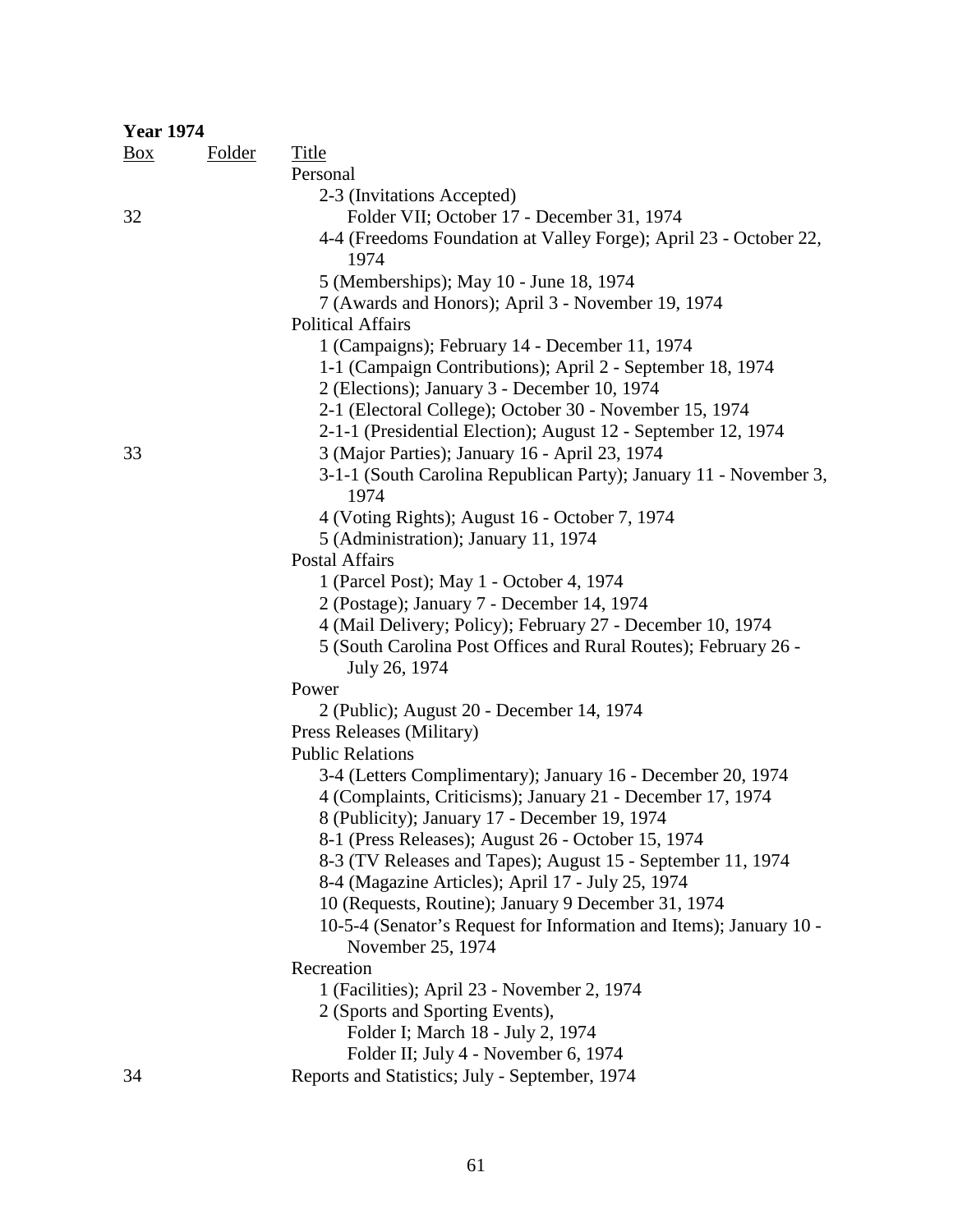| <b>Year 1974</b> |               |                                                                                       |
|------------------|---------------|---------------------------------------------------------------------------------------|
| $\frac{Box}{}$   | <b>Folder</b> | <b>Title</b>                                                                          |
|                  |               | <b>Rivers and Harbors</b>                                                             |
| 34               |               | 1 (Ports, Harbors, Shipyards, Docks); January 24 - December 19,<br>1974               |
|                  |               | 3 (Dams, Reservoirs); January 21 - September 19, 1974                                 |
|                  |               | 4 (Rivers); May 13 - October 1, 1974                                                  |
|                  |               | Roads                                                                                 |
|                  |               | 1 (Federal); April 8 - October 22, 1974<br>2 (State); May 21 - December 18, 1974      |
|                  |               | <b>Salaries</b>                                                                       |
|                  |               | 1 (Federal Employees),                                                                |
|                  |               | Folder I; January 29 - September 9, 1974                                              |
|                  |               | Folder II; September 10 - November 5, 1974                                            |
|                  |               | 1-2 (Congress, Judiciary); February 6 - December 30, 1974                             |
|                  |               | <b>Selective Service</b>                                                              |
|                  |               | 1 (Deferment Policy, Amnesty),                                                        |
|                  |               | Folder I; February 27 - August 26, 1974                                               |
|                  |               | Folder II; August 26 - 28, 1974                                                       |
| 35               |               | Folder III; August 29 - September 4, 1974                                             |
|                  |               | Folder IV; September 5 - 20, 1974                                                     |
|                  |               | Folder V; September 21 - December 20, 1974                                            |
|                  |               | Social Security                                                                       |
|                  |               | 1 (Benefits),                                                                         |
|                  |               | Folder I; January 3 - April 29, 1974                                                  |
|                  |               | Folder II; May 7 - August 28, 1974                                                    |
|                  |               | Folder III; August 29 - December 17, 1974                                             |
|                  |               | 1-1 (Increased Annuities); January 2 - October 18, 1974                               |
|                  |               | 1-2 (Reduction of Age Requirements); April 30 - August 14, 1974                       |
|                  |               | 2 (Eligibility, Coverage); January 7 - October 11, 1974                               |
|                  |               | <b>State Government</b>                                                               |
|                  |               | 1 (South Carolina Code); October 2 - November 4, 1974                                 |
|                  |               | 2 (South Carolina Congressional Delegation); January 18 -                             |
|                  |               | December 6, 1974                                                                      |
|                  |               | 3 (State Legislature); September 25 - November 22, 1974                               |
|                  |               | Taxes                                                                                 |
|                  |               | 1 (Federal),                                                                          |
| 36               |               | Folder I; January 25 - September 27, 1974<br>Folder II; October 1 - December 30, 1974 |
|                  |               | 1-1 (Excise Tax, Revenue Sharing); January 25 - July 16, 1974                         |
|                  |               | 1-2 (Income Tax),                                                                     |
|                  |               | Folder I; January 16 - May 21, 1974                                                   |
|                  |               | Folder II; May 23 - October 3, 1974                                                   |
|                  |               | Folder III; October 8 - 9, 1974                                                       |
|                  |               | Folder IV; October 9 - 15, 1974                                                       |
|                  |               | Folder V; October 15 - 22, 1974                                                       |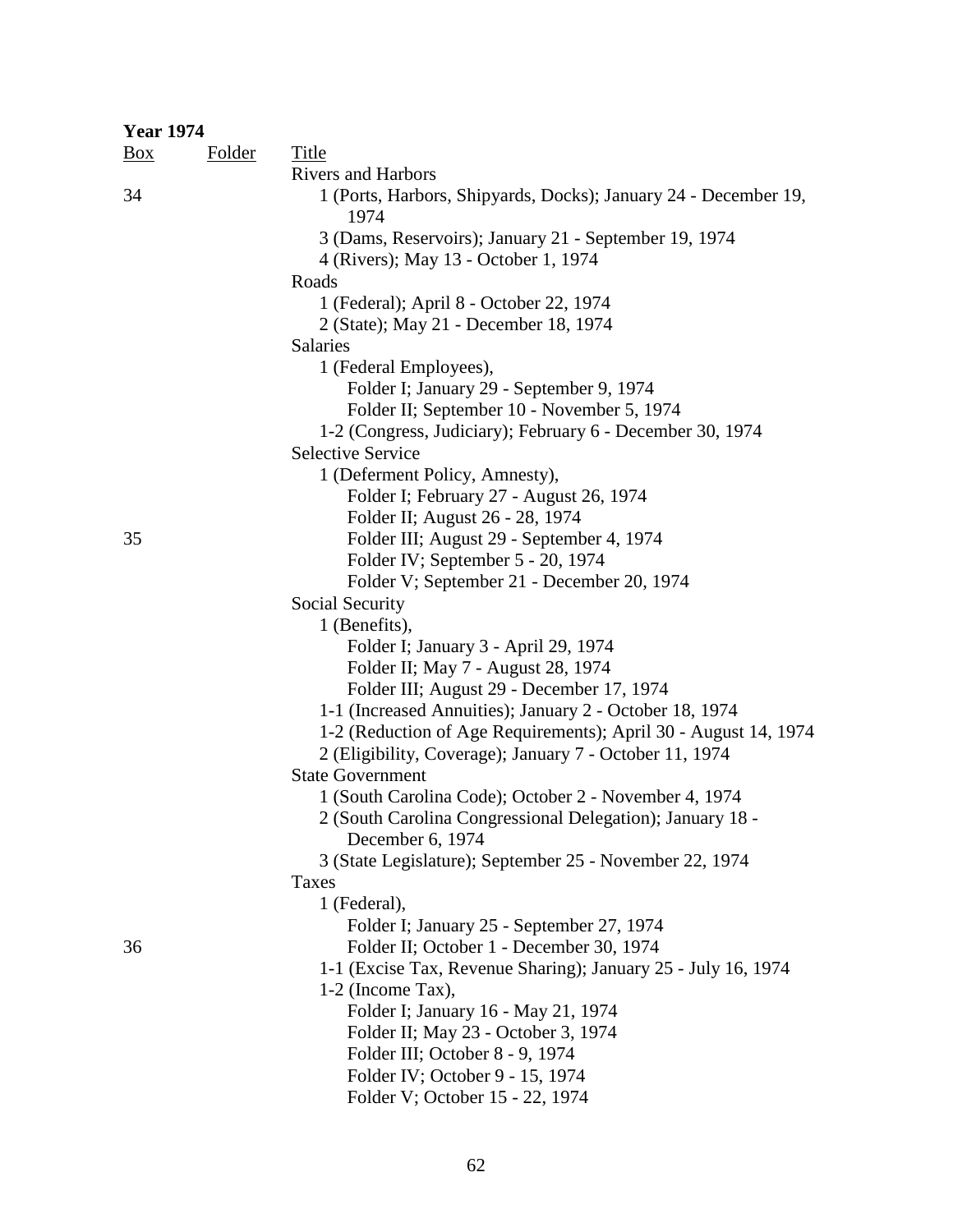| <b>Year 1974</b> |               |                                                                  |
|------------------|---------------|------------------------------------------------------------------|
| $\frac{Box}{}$   | <b>Folder</b> | <b>Title</b>                                                     |
|                  |               | Taxes                                                            |
| 36               |               | 1-2-1 (Increases, Reductions, Inquiries); April 28 - October 10, |
|                  |               | 1974                                                             |
|                  |               | $1-2-2$ (Exemptions),                                            |
|                  |               | Folder I; January 9 - February 20, 1974                          |
|                  |               | Folder II; February 24 - March 4, 1974                           |
| 37               |               | Folder III; March 5 - 12, 1974                                   |
|                  |               | Folder IV; March 13 - 21, 1974                                   |
|                  |               | Folder V; March 22 - 31, 1974                                    |
|                  |               | Folder VI; April 4 - 9, 1974                                     |
|                  |               | Folder VII; April 11 - 22, 1974                                  |
|                  |               | Folder VIII; April 23 - 30, 1974                                 |
|                  |               | Folder IX; May 1 - 9, 1974                                       |
| 38               |               | Folder X; May 11 - 24, 1974                                      |
|                  |               | Folder XI; May 27 - June 4, 1974                                 |
|                  |               | Folder XII; June 5 - 27, 1974                                    |
|                  |               | Folder XIII; July 1 - December 13, 1974                          |
|                  |               | 2 (State -- South Carolina); June 5 - October 24, 1974           |
|                  |               | Trade                                                            |
|                  |               | $1$ (Import / Export),                                           |
|                  |               | Folder I; January 4 - July 9, 1974                               |
|                  |               | Folder II; July 10 - December 3, 1974                            |
|                  |               | 2 (Tariffs, Trade Agreements); June 8 - November 20, 1974        |
| 39               |               | 2-1 (Textile Trade); January 7 - June 24, 1974                   |
| 40               |               | 3 (Foreign),                                                     |
|                  |               | Folder I; January 3 - November 29, 1974                          |
|                  |               | Folder II; December 2 - 30, 1974                                 |
|                  |               | 3-1 (Trade With Russia); May 17 - December 10, 1974              |
|                  |               | 4 (Domestic, International); February 4 - October, 1974          |
|                  |               | Transportation                                                   |
|                  |               | 1 (Motor Carriers [Trucks], Public Transportation),              |
|                  |               | Folder I; January 9 - August 29, 1974                            |
|                  |               | Folder II; September 6 - December 9, 1974                        |
|                  |               | 1-1 (Public Roads); January 3 - November 12, 1974                |
|                  |               | 2 (Railroads); January 2 - December 10, 1974                     |
|                  |               | 2-1 (Freight Rates); January 11 - November 13, 1974              |
|                  |               | 3 (Water Transportation); September 16 - November 8, 1974        |
|                  |               | <b>Un-American Activities</b>                                    |
|                  |               | 1 (Communism); January 24 - December 16, 1974                    |
|                  |               | 1-1 (Cuba); October 7 - 16, 1974                                 |
|                  |               | 2 (Investigations); October 21 - 31, 1974                        |
|                  |               |                                                                  |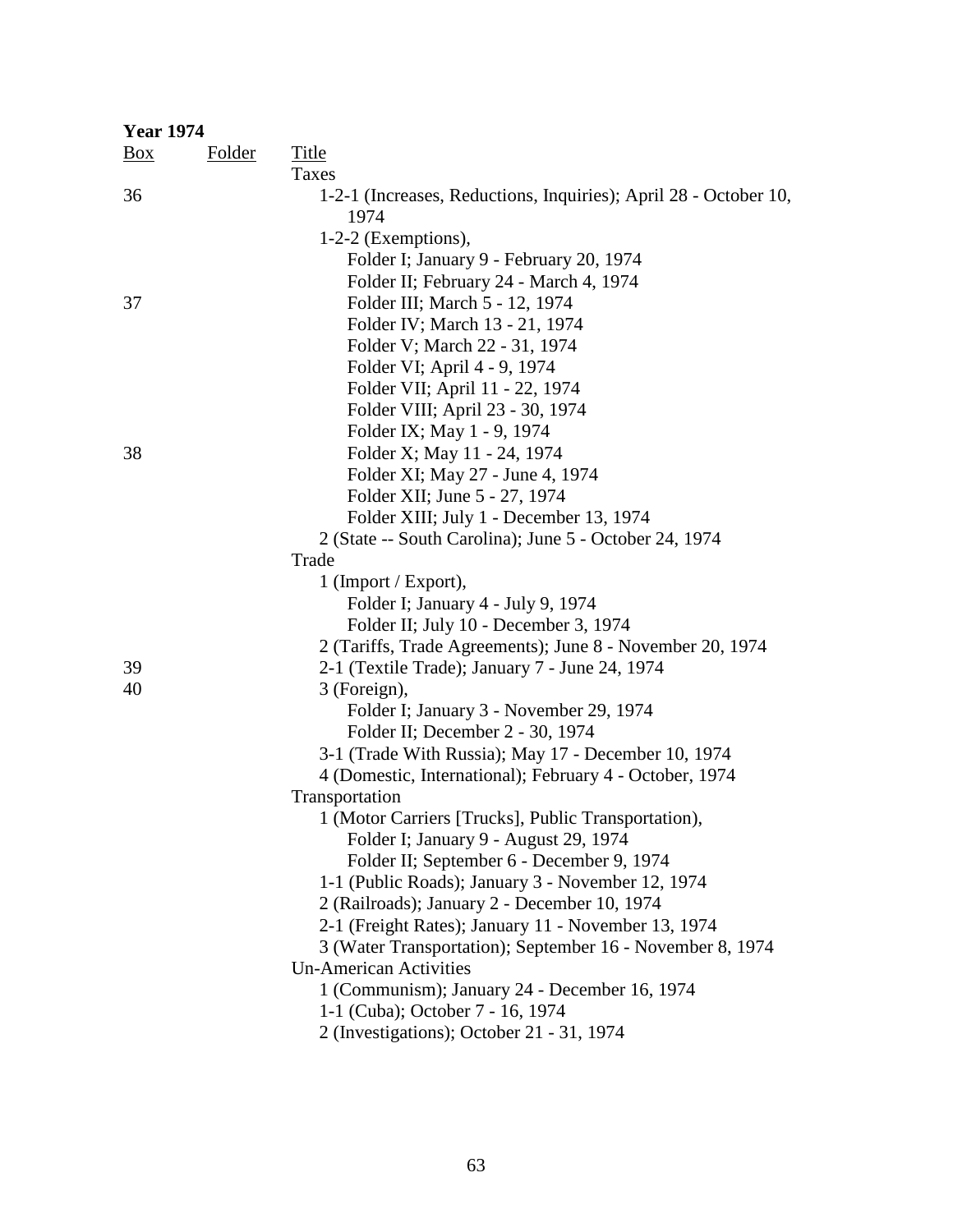| <b>Year 1974</b> |        |                                                                 |
|------------------|--------|-----------------------------------------------------------------|
| $\frac{Box}{}$   | Folder | Title                                                           |
|                  |        | Veterans                                                        |
| 40               |        | 1 (Medical / Health Care),                                      |
|                  |        | Folder I; February 13 - April 9, 1974                           |
|                  |        | Folder II; April 10 - August 14, 1970                           |
|                  |        | Folder III; August 14 - September 10, 1974                      |
|                  |        | Folder IV; September 11 - December 23, 1974                     |
|                  |        | 1[-1] ([Veterans Employment Service]); October 31 - November    |
|                  |        | 26, 1974                                                        |
|                  |        | 1[-2] ([Veterans Affairs Solutions]); May 9, 1974               |
|                  |        | 2 (Life Insurance); January 30 - April 1, 1974                  |
|                  |        | 3 (Educational Benefits),                                       |
|                  |        | Folder I; January 3 - February 4, 1974                          |
|                  |        | Folder II; February 5 - March 8, 1974                           |
|                  |        | Folder III; March 11 - April 16, 1974                           |
|                  |        | Folder IV; April 17 - May 16, 1974                              |
| 41               |        | Folder V; May 17 - 22, 1974                                     |
|                  |        | Folder VI; May 22 - June 20, 1974                               |
|                  |        | Folder VII; June 24 - July 11, 1974                             |
|                  |        | Folder VIII; July 15 - 31, 1974                                 |
|                  |        | Folder IX; August 2 - 12, 1974                                  |
|                  |        | Folder X; August 21 - September 18, 1974                        |
|                  |        | Folder XI; September 19 - November 15, 1974                     |
|                  |        | Folder XII; November 21 - December 23, 1974                     |
| 42               |        | 4 (Loans); June 7 - 12, 1974                                    |
|                  |        | 5 (Annuities, Pensions, Disabilities),                          |
|                  |        | Folder I; January 3 - February 26, 1974                         |
|                  |        | Folder II; March 1 - April 25, 1974                             |
|                  |        | Folder III; April 29 - June 26, 1974                            |
|                  |        | Folder IV; July 1 - September 6, 1974                           |
|                  |        | Folder V; September 9 - December 30, 1974                       |
|                  |        | 5-1 (World War I Veterans); April 10 - December 23, 1974        |
|                  |        | 5-2 (Widows' Pensions); October 23 - December 10, 1974          |
|                  |        | 6 (Point System); September 6 - December 30, 1974               |
|                  |        | 6-A ([Tax Compensation Veterans Disability Compensation and     |
|                  |        | Military Retirement Disability Pay]); December 23, 1974         |
|                  |        | 7 (South Carolina Hearings); December 21, 1973 - April 30, 1974 |
|                  |        | [8] (Miscellaneous); September 25 - November 8, 1974            |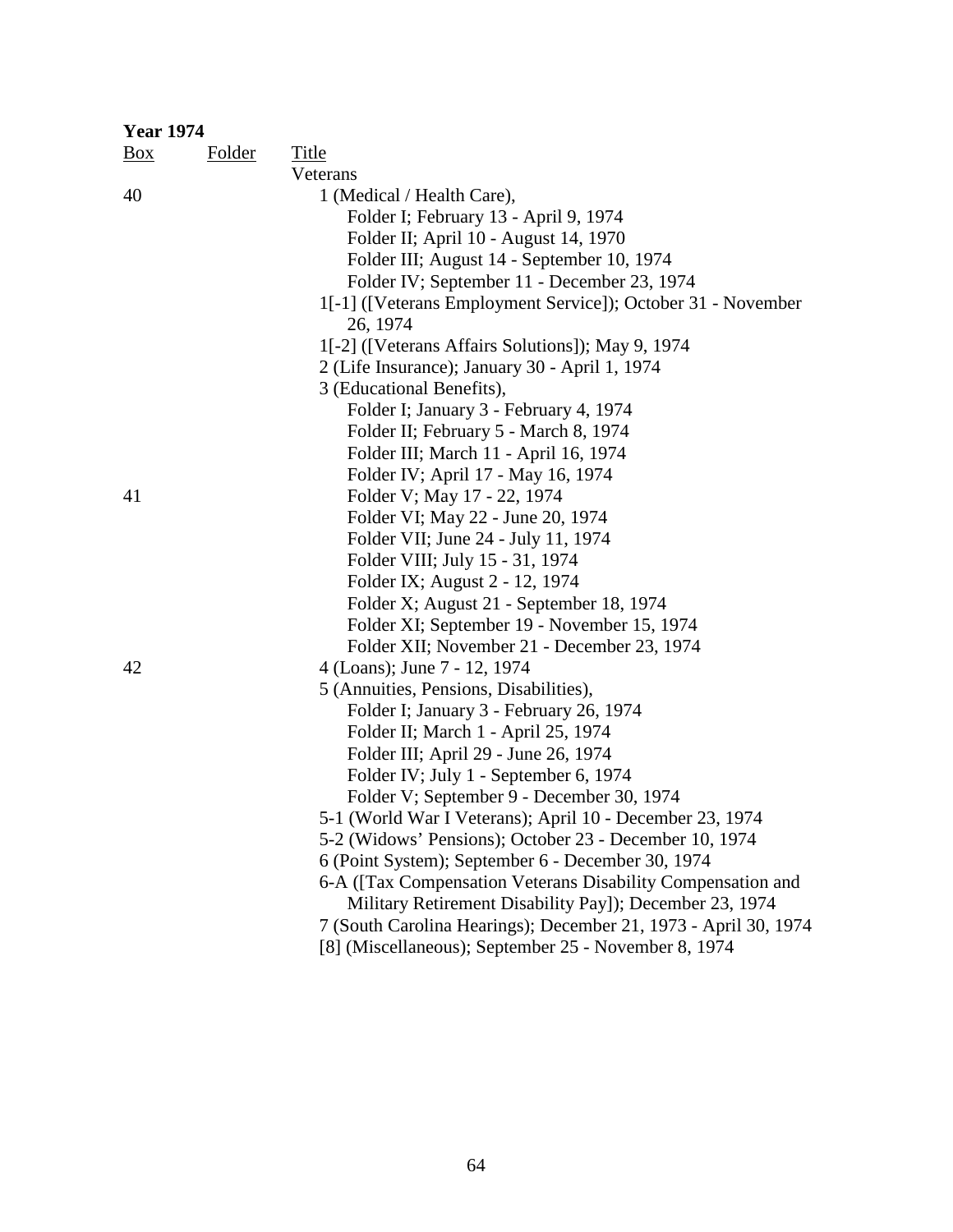| <b>Year 1975</b> |               |                                                                 |
|------------------|---------------|-----------------------------------------------------------------|
| $\frac{Box}{}$   | <b>Folder</b> | Title                                                           |
| $\mathbf{1}$     |               | Administration                                                  |
|                  |               | 1 (Personnel); January 30 - December 15, 1975                   |
|                  |               | 2-1 (Form Letters),                                             |
|                  |               | Folder I; January 7 - April 28, 1975                            |
|                  |               | Folder II; May 1 - October 31, 1975                             |
|                  |               | Folder III; November 11 - December 15, 1975                     |
|                  |               | 3 (Office Location); June 2, 1975                               |
|                  |               | Agriculture                                                     |
|                  |               | 1 (Animals / Animal Products),                                  |
|                  |               | Folder I; January 2 - October 24, 1975                          |
|                  |               | Folder II; November 3 - December 30, 1975                       |
|                  |               | 2 (Dairy Products); January 17 - December 29, 1975              |
|                  |               | 3 (Poultry); May 5 - December 29, 1975                          |
|                  |               | 4 (Pesticides and Fertilizers); March 25 - December 4, 1975     |
|                  |               | 5 (Commodities); January 3 - September 8, 1975                  |
| $\overline{2}$   |               | 5-1 (Cotton); January 9 - September 11, 1975                    |
|                  |               | 5-1-1 (Cotton Seed, End Products); January 9, 1975              |
|                  |               | 5-1-2 (Cotton Price Supports); January 29 - August 11, 1975     |
|                  |               | 5-2 (Tobacco); February 5 - December 30, 1975                   |
|                  |               | 5-2-1 (Tobacco Allotments); April 9 - December 30, 1975         |
|                  |               | 5-2-2 (Tobacco Price Supports); January 24 - October 22, 1975   |
|                  |               | 5-3 (Grains, Soybeans),                                         |
|                  |               | Folder I; March 14 - October 2, 1975                            |
|                  |               | Folder II; October 15 - December 25, 1975                       |
|                  |               | 5-4 (Fruits and Vegetables); March 14 - October 21, 1975        |
|                  |               | 6 (Farms); January 7 - September 14, 1975                       |
|                  |               | 6-1 (Soil Conservation); December 10, 1974 - April 28, 1975     |
|                  |               | 7 (Research and Reports); January - November 20, 1975           |
| 3                |               | 8 (Rural Environment Assistant Program); February 11 - July 16, |
|                  |               | 1975                                                            |
|                  |               | 9 (Reporting Requirements); October 10, 1974 - December 9, 1975 |
|                  |               | Appropriations                                                  |
|                  |               | 1 (Federal),                                                    |
|                  |               | Folder I; April 9 - November 7, 1975                            |
|                  |               | Folder II; November 17 - December 29, 1975                      |
|                  |               | 2 (State and Others); April 21 - December 30, 1975              |
|                  |               | <b>Atomic Energy</b>                                            |
|                  |               | 1 (Duke Power); December 1 - 16, 1975                           |
|                  |               | 2 (United States Atomic Energy Commission),                     |
|                  |               | Folder I; January 27 - May 11, 1975                             |
|                  |               | Folder II; May 13 - November 4, 1975                            |
|                  |               | Folder III; November 6 - December 19, 1975                      |
|                  |               | Folder IV; [c. 1975]                                            |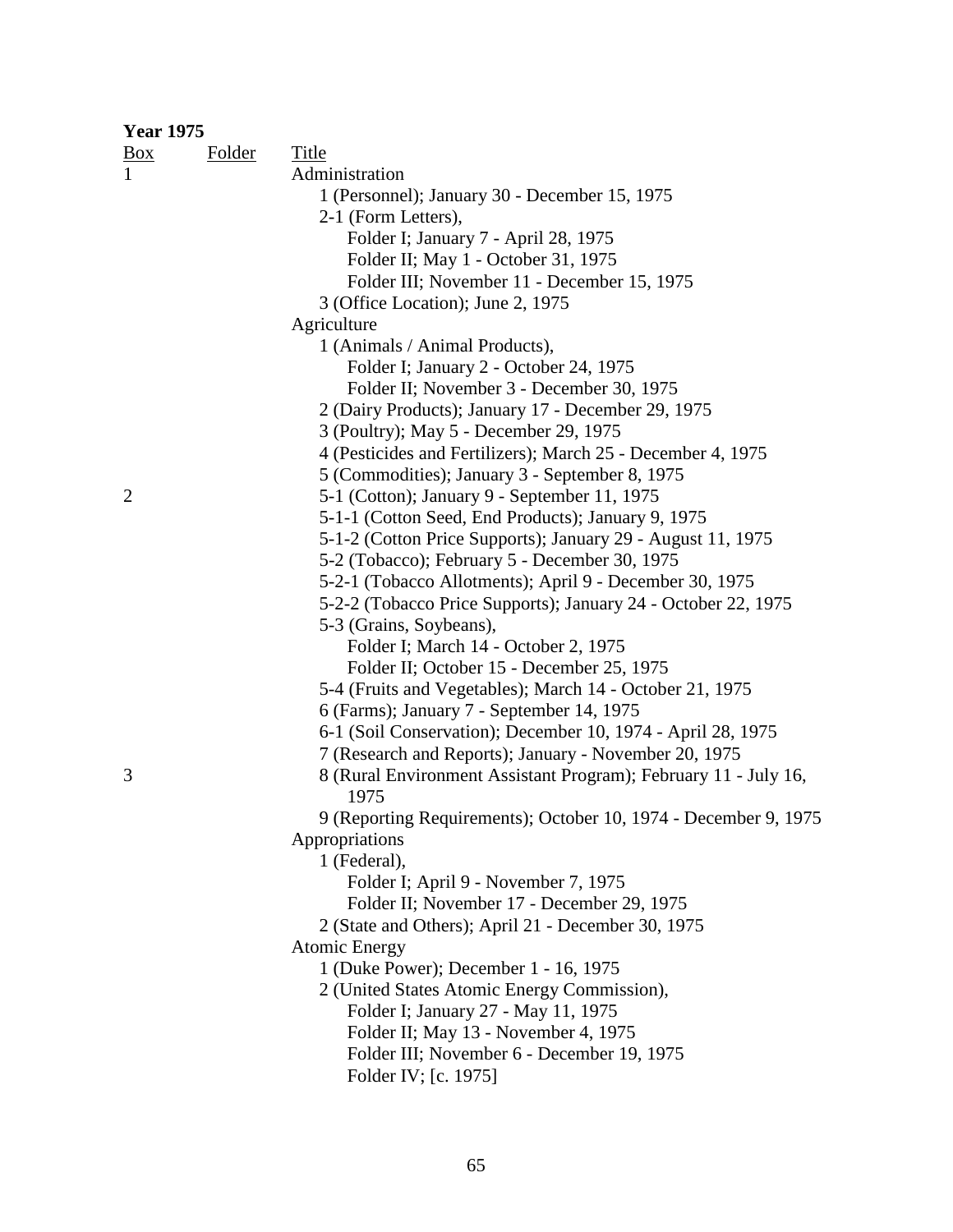## **Year 1975**

|                | Folder<br><b>Box</b> | <b>Title</b>                                                                                                            |
|----------------|----------------------|-------------------------------------------------------------------------------------------------------------------------|
| $\overline{4}$ |                      | Aviation                                                                                                                |
|                |                      | 1 (Airports, Airways); February 25 - November 26, 1975<br>2 (Air Safety Rules and Regulations); January 7 - November 4, |
|                |                      | 1975                                                                                                                    |
|                |                      | 3 (Airfare, Freight, Travel); February 11 - September 23, 1975                                                          |
|                |                      | 4 (Federal Aid to Aviation); January 13 - May 21, 1975                                                                  |
|                |                      | 5 (National Aeronautics and Space Administration [NASA] and<br>Space Programs); January 31 - September 22, 1975         |
|                |                      | <b>Beverages</b>                                                                                                        |
|                |                      | 1 (Alcoholic Beverages); January 3 - December 16, 1975                                                                  |
|                |                      | 1-1 (Advertisement of Alcoholic Beverages); September 19 -<br>December 1, 1975                                          |
|                |                      | 1-2 (Legislation of Alcoholic Beverages); June 4 - November 28,<br>1975                                                 |
|                |                      | 2 (Non-alcoholic Beverages, Containers, Bottles); August 14 -                                                           |
|                |                      | September 8, 1975                                                                                                       |
|                |                      | Civil Rights                                                                                                            |
|                |                      | 1 (Legislation),                                                                                                        |
|                |                      | Folder I; January 7 - March 19, 1975                                                                                    |
|                |                      | Folder II; March 31 - July 26, 1975                                                                                     |
|                |                      | Folder III; August 13 - December 15, 1975                                                                               |
| 5              |                      | 2 (Integration and Busing),                                                                                             |
|                |                      | Folder I; January 6 - March 31, 1975                                                                                    |
|                |                      | Folder II; April 9 - September 9, 1975                                                                                  |
|                |                      | Folder III; September 16 - October 20, 1975                                                                             |
|                |                      | Folder IV; October 23 - December 24, 1975                                                                               |
|                |                      | 3 (Discrimination and Race Relations); March 18 - December 3,<br>1975                                                   |
|                |                      | 4 (Human Rights); March 10 - October 29, 1975                                                                           |
|                |                      | Civil Service; February 10 - August 19, 1975                                                                            |
|                |                      | Committees and Organizations                                                                                            |
|                |                      | 1 (House Committees); January 13 - December 15, 1975                                                                    |
|                |                      | 2 (Senate); March 3 - December 1, 1975                                                                                  |
|                |                      | 2-1-1 (Senate Public Works Committee); May 15, 1975                                                                     |
| 6              |                      | $2-1-4$ (FBI / CIA),                                                                                                    |
|                |                      | Folder I; January 24 - June 27, 1975                                                                                    |
|                |                      | Folder II; July 7 - December 19, 1975                                                                                   |
|                |                      | 2-2 (Senate Judiciary Committee); January 15 - November 24, 1975                                                        |
|                |                      | 2-2-1 (Senate Internal Security Subcommittee); January 28 -                                                             |
|                |                      | November 17, 1975                                                                                                       |
|                |                      | 2-2-3 (Administrative Practice and Procedures Subcommittee);<br>March 19 - July 9, 1975                                 |
|                |                      | 3 (Civic Clubs, Youth Organizations); September 10 - November                                                           |
|                |                      | 19, 1975                                                                                                                |
|                |                      |                                                                                                                         |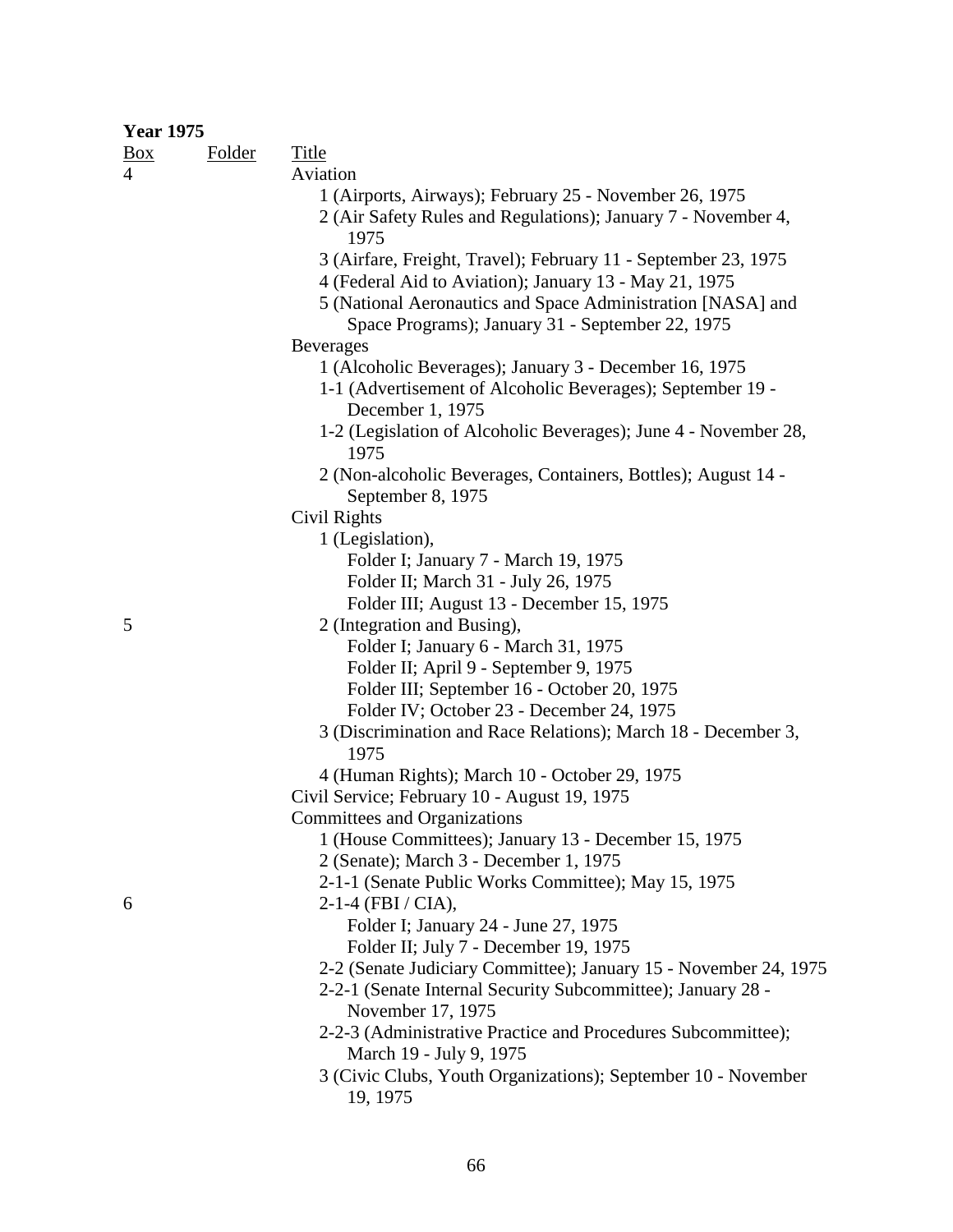| <b>Year 1975</b> |        |                                                                 |
|------------------|--------|-----------------------------------------------------------------|
| $\frac{Box}{}$   | Folder | <b>Title</b>                                                    |
|                  |        | Committees and Organizations                                    |
| 6                |        | 3-2 (Charities); January 8, 1975                                |
|                  |        | Communications                                                  |
|                  |        | 1 (Television),                                                 |
|                  |        | Folder I; January 13 - April 14, 1975                           |
|                  |        | Folder II; April 15 - September 8, 1975                         |
|                  |        | Folder III; September 19 - December 12, 1975                    |
| 7                |        | 2 (Radio); February 4 - September 18, 1975                      |
|                  |        | 3 (Music); March 3 - [c. 1975]                                  |
|                  |        | 4 (Movies); February 4, 1975                                    |
|                  |        | 5 (Telephone and Telegraph); March 3 - October 22, 1975         |
|                  |        | 6 (Newspapers); January 25 - May 1975                           |
|                  |        | 7 (Fairness Doctrine); February 24 - November 17, 1975          |
|                  |        | 8 (Obscene),                                                    |
|                  |        | Folder I; March 12 - April 30, 1975                             |
|                  |        | Folder II; May 5 - June 19, 1975                                |
|                  |        | Folder III; July 4 - October 22, 1975                           |
|                  |        | Folder IV; November 7 - December 15, 1975                       |
|                  |        | Congressional                                                   |
|                  |        | 3 (Congressional Reports),                                      |
|                  |        | Folder I; January 2 - March 28, 1975                            |
|                  |        | Folder II; April 9 - December 17, 1975                          |
| 8                |        | Crime                                                           |
|                  |        | 1 (Juvenile Delinquency); February 23 - July 22, 1975           |
|                  |        | 2 (Capital Punishment); January 12 - November 15, 1975          |
|                  |        | 3 (Weapons Control),                                            |
|                  |        | Folder I; January 9 - February 17, 1975                         |
|                  |        | Folder II; February 18 - March 31, 1975                         |
|                  |        | Folder III; April 3 - 29, 1975                                  |
|                  |        | Folder IV; May 1 - 27, 1975                                     |
|                  |        | Folder V; June 4 - September 30, 1975                           |
| 9                |        | Folder VI; October 1 - 31, 1975                                 |
|                  |        | Folder VII; November 4 - 14, 1975                               |
|                  |        | Folder VIII; November 15 - December 2, 1975                     |
|                  |        | Folder IX; December 3 - 22, 1975                                |
|                  |        | Folder X; December 22, 1975                                     |
|                  |        | Folder XI; December 22, 1975                                    |
|                  |        | Folder XII; December 22, 1975                                   |
| 10               |        | 4 (Police Force); February 17 - November 10, 1975               |
|                  |        | 5 (Civil Disorder),                                             |
|                  |        | Folder I; August 11 - October 16, 1975                          |
|                  |        | Folder II; October 17 - December 12, 1975                       |
|                  |        | 6 (President Nixon's Resignation); January 2 - October 20, 1975 |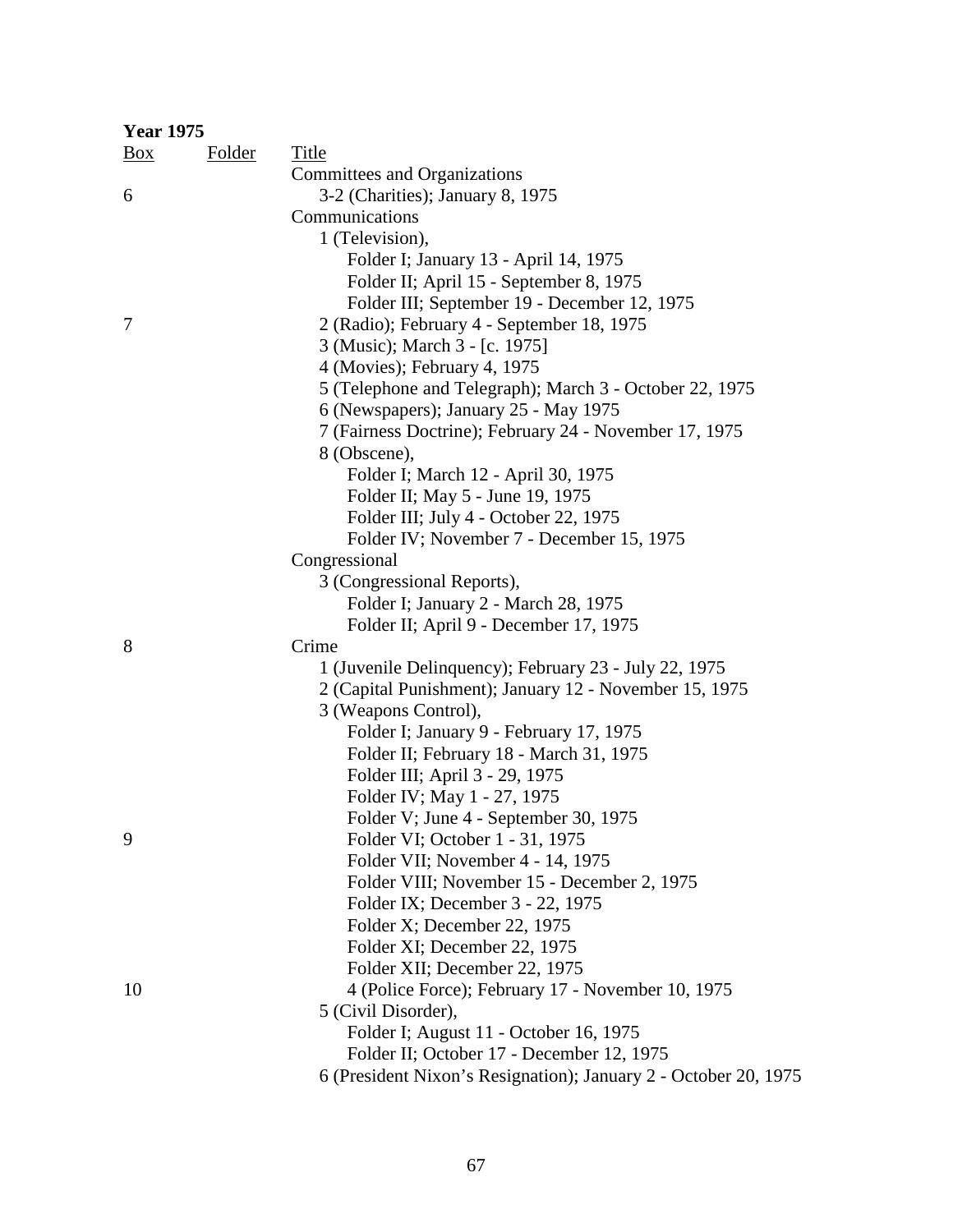| <b>Year 1975</b> |               |                                                                                    |
|------------------|---------------|------------------------------------------------------------------------------------|
| $\frac{Box}{}$   | <b>Folder</b> | Title                                                                              |
| 10               |               | Crime                                                                              |
|                  |               | 7 (Law Enforcement Assistance Administration [LEAA]),<br>Folder I; January 4, 1975 |
|                  |               | Folder II; February 4 - December 15, 1975                                          |
|                  |               | 8 (Illegal Drugs / War on Drugs); September 8 - November 28,<br>1975               |
|                  |               | <b>Disasters</b>                                                                   |
|                  |               | 4 (Emergency Relief / Assistance); May 6, 1975                                     |
| 11               |               | Education                                                                          |
|                  |               | 1 (Colleges / Universities); February 26 - December 5, 1975                        |
|                  |               | 3 (Federal Aid),                                                                   |
|                  |               | Folder I; January 9 - February 24, 1975                                            |
|                  |               | Folder II; February 25 - April 28, 1975                                            |
|                  |               | Folder III; May 19 - July 9, 1975                                                  |
|                  |               | Folder IV; July 14 - August 27, 1975                                               |
|                  |               | Folder V; September 3 - October 20, 1975                                           |
|                  |               | Folder VI; October 21 - December 30, 1975                                          |
| 12               |               | 3-1 (Health Education Act),                                                        |
|                  |               | Folder I; January 6 - 14, 1975                                                     |
|                  |               | Folder II; March 18 - June 17, 1975                                                |
|                  |               | 3-2 (Federal Impacted Area Fund Program); March 12 - June 6,<br>1975               |
|                  |               | 3-3 (National Science Foundation); March 14 - December 17, 1975                    |
|                  |               | 4 (Libraries); February 17 - December 18, 1975                                     |
|                  |               | 5 (Loans and Scholarships),                                                        |
|                  |               | Folder I; January 13 - May 27, 1975                                                |
|                  |               | Folder II; May 28 - June 10, 1975                                                  |
|                  |               | Folder III; June 11 - 26, 1975                                                     |
|                  |               | Folder IV; July 1, 1975                                                            |
| 13               |               | Folder V; July 3 - August 22, 1975                                                 |
|                  |               | Folder VI; September 3 - December 31, 1975                                         |
|                  |               | 6 (Public Schools); January 8 - October 15, 1975                                   |
|                  |               | 6-1 (Private Schools); December 2, 1975                                            |
|                  |               | 7 (School Staff / Personnel); March 4, 1975                                        |
|                  |               | 8 (Standards and Requirements); March 6 - September 23, 1975                       |
|                  |               | 9 (Vocational Education); February 14 - November 18, 1975                          |
|                  |               | 10 (Educational Television); March 21 - November 18, 1975                          |
|                  |               | 12 (Head Start Program); May 21 - December 10, 1975                                |
|                  |               | 13 (Education for Handicapped Children / Parental Teaching);                       |
|                  |               | March 5 - November 14, 1975                                                        |
|                  |               | <b>Federal Government</b>                                                          |
|                  |               | 1 (Executive Branch),                                                              |
|                  |               | Folder I; January 2 - July 7, 1975                                                 |
|                  |               | Folder II; July 8 - December 22, 1975                                              |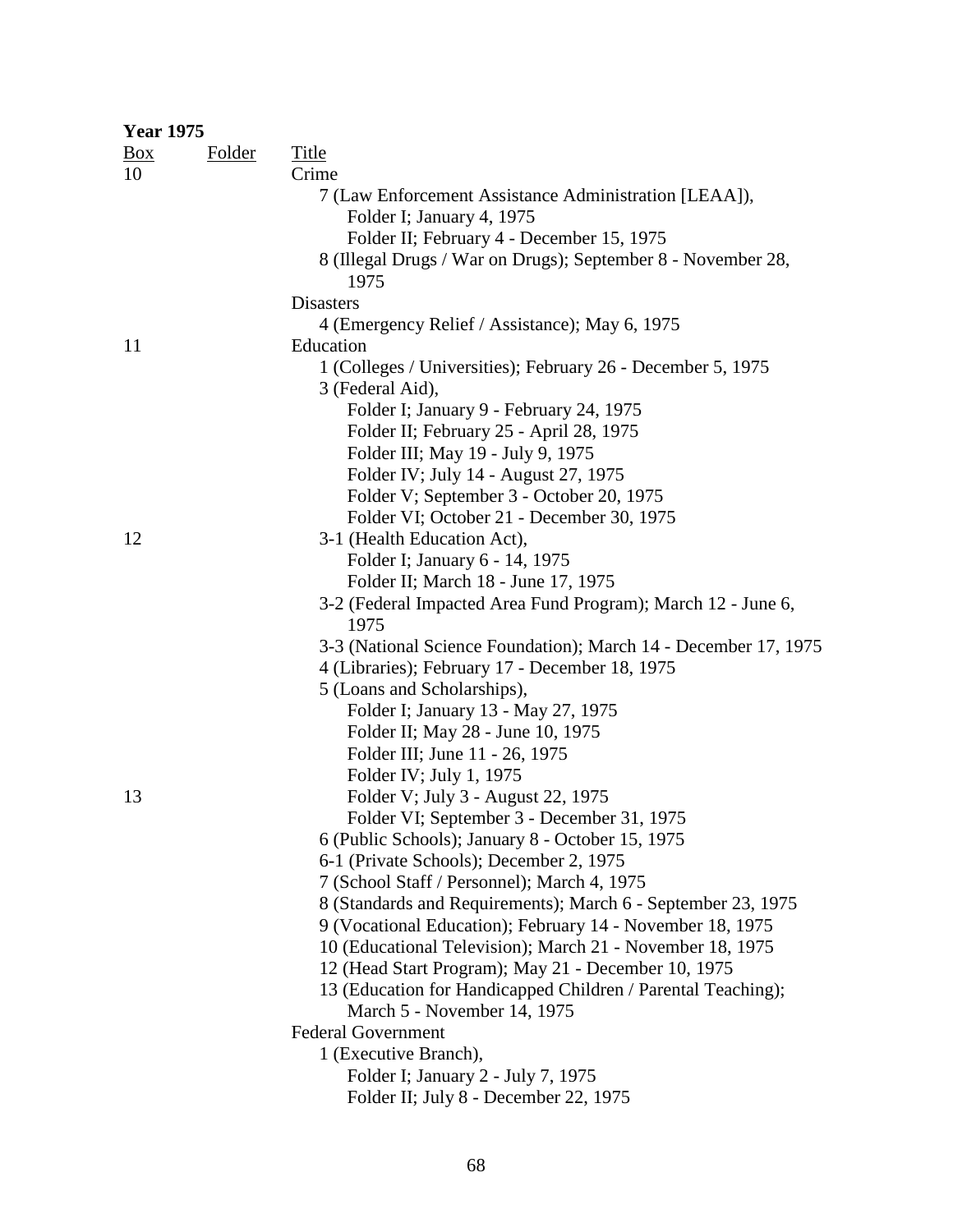| <b>Year 1975</b> |               |                                                                |  |  |
|------------------|---------------|----------------------------------------------------------------|--|--|
| $\frac{Box}{}$   | <b>Folder</b> | <b>Title</b>                                                   |  |  |
|                  |               | <b>Federal Government</b>                                      |  |  |
| 14               |               | 1-1 (Departments),                                             |  |  |
|                  |               | Folder I; December 20, 1974 - July 28, 1975                    |  |  |
|                  |               | Folder II; August 1 - December 17, 1975                        |  |  |
|                  |               | 1-2 (Independent Agencies),                                    |  |  |
|                  |               | Folder I; January 3 - May 30, 1975                             |  |  |
|                  |               | Folder II; June 2 - September 13, 1975                         |  |  |
|                  |               | Folder III; September 15 - December 22, 1975                   |  |  |
|                  |               | 2 (Judicial Branch),                                           |  |  |
|                  |               | Folder I; January 5 - April 14, 1975                           |  |  |
| 15               |               | Folder II; April 16 - December 15, 1975                        |  |  |
|                  |               | 2-1 (Circuit Courts); January 1 - December 5, 1975             |  |  |
|                  |               | 2-2 (District Courts); January 14 - December 12, 1975          |  |  |
|                  |               | 2-3 (Supreme Court); January 28 - December 18, 1975            |  |  |
|                  |               | 2-3-1 (School Prayer Amendment); December 12, 1974 - December  |  |  |
|                  |               | 5, 1975                                                        |  |  |
|                  |               | 3 (Activities); January 10 - October 6, 1975                   |  |  |
|                  |               | 3-1 (Congress); January 9 - October 15, 1975                   |  |  |
|                  |               | 3-1-2 (Congressional Session); September 28 - October 20, 1975 |  |  |
|                  |               | 4 (Land Use Planning Act); January 2 - December 19, 1975       |  |  |
|                  |               | 6 (Claims and Litigations By and Against Government); March 6, |  |  |
|                  |               | 1975                                                           |  |  |
| 16               |               | 7 (Contracts); March 24, 1975                                  |  |  |
|                  |               | 8 (Support); January 9 - September 18, 1975                    |  |  |
|                  |               | 9 (Foreign Aid); April 8 - OCtober 8, 1975                     |  |  |
|                  |               | 10 (Panama Canal); March 4 - November 13, 1975                 |  |  |
|                  |               | Finance                                                        |  |  |
|                  |               | 1 (Banking and Currency),                                      |  |  |
|                  |               | Folder I; January 6 - September 16, 1975                       |  |  |
|                  |               | Folder II; October 23 - December 19, 1975                      |  |  |
|                  |               | 2 (Government Spending, Public Debt),                          |  |  |
|                  |               | Folder I; May 8 - December 1974                                |  |  |
|                  |               | Folder II; January 2 - March 31, 1975                          |  |  |
|                  |               | Folder III; April 1 - July 21, 1975                            |  |  |
| 17               |               | Folder IV; September 3 - 30, 1975                              |  |  |
|                  |               | Folder V; October 6 - 24, 1975                                 |  |  |
|                  |               | Folder VI; October 29 - November 17, 1975                      |  |  |
|                  |               | Folder VII; November 20 - December 19, 1975                    |  |  |
|                  |               | 3 (Economic Conditions),                                       |  |  |
|                  |               | Folder I; January 3 - 31, 1975                                 |  |  |
|                  |               | Folder II; February 3 - October 17, 1975                       |  |  |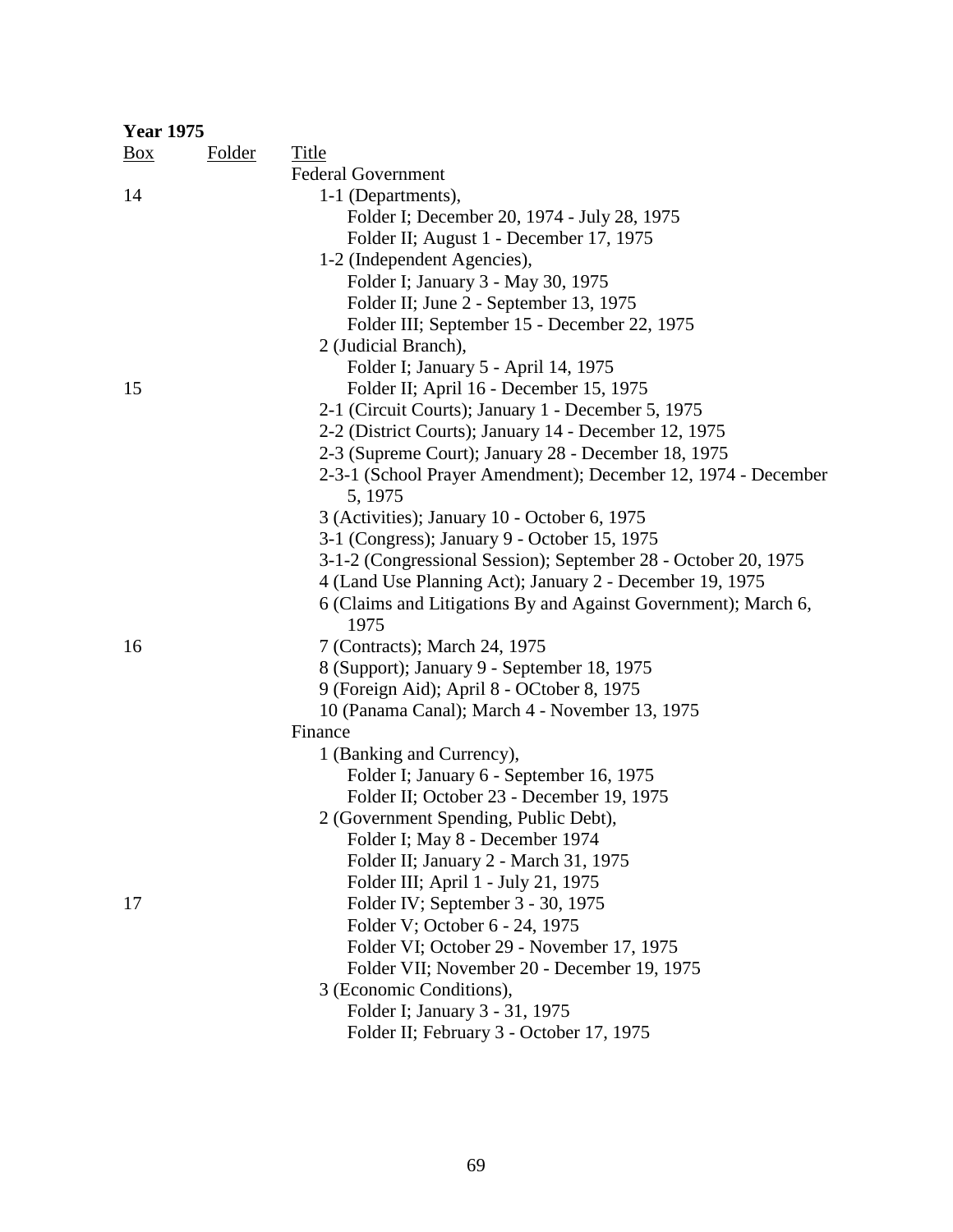| <b>Year 1975</b> |               |                                                                 |
|------------------|---------------|-----------------------------------------------------------------|
| $\frac{Box}{}$   | <b>Folder</b> | <b>Title</b>                                                    |
|                  |               | Finance                                                         |
| 18               |               | 3-1 (Inflation, Cost of Living),                                |
|                  |               | Folder I; January 2 - 14, 1975                                  |
|                  |               | Folder II; January 15 - 20, 1975                                |
|                  |               | Folder III; January 21 - 28, 1975                               |
|                  |               | Folder IV; January 29 - February 5, 1975                        |
|                  |               | Folder V; February 6 - 19, 1975                                 |
|                  |               | Folder VI; February 20 - 28, 1975                               |
| 19               |               | Folder VII; March 3 - 14, 1975                                  |
|                  |               | Folder VIII; March 18 - April 4, 1975                           |
|                  |               | Folder IX; April 6 - 24, 1975                                   |
|                  |               | Folder X; April 25 - May 31, 1975                               |
|                  |               | Folder XI; June 2 - July 31, 1975                               |
|                  |               | Folder XII; August 1 - December 9, 1975                         |
|                  |               | 3-2 (Daylight Savings Time Bill / Energy Crisis); February 21 - |
|                  |               | December 10, 1975                                               |
|                  |               | 4 (Industry); February 11 - October 6, 1975                     |
|                  |               | 4-1 (New Industries); August 28, 1975                           |
|                  |               | 4-2 (Funds For Construction Projects); March 12, 1975           |
|                  |               | 6 (Small Business Loans); January 3 - December 9, 1975          |
|                  |               | 6-1 (Consumer Protection Agency); January 8 - December 19, 1975 |
|                  |               | 7 (Monopoly, Antitrust),                                        |
|                  |               | Folder I; January 13 - September 5, 1975                        |
|                  |               | Folder II; September 15 - December 2, 1975                      |
|                  |               | 8 (Community Facilities Grants and Loans); January 2 - November |
|                  |               | 6, 1975                                                         |
|                  |               | 9 (Urban Renewal, Area Development); June 18 - 25, 1975         |
|                  |               | 12 (Budget Reforms and Price Controls),                         |
|                  |               | Folder I; January 1 - May 21, 1975                              |
|                  |               | Folder II; May 23 - September 19, 1975                          |
| 21               |               | Folder III; October 6 - November 5, 1975                        |
|                  |               | Folder IV; November 8 - December 16, 1975                       |
|                  |               | <b>Foreign Relations</b>                                        |
|                  |               | 1 (Foreign Policy),                                             |
|                  |               | Folder I; January 9 - May 8, 1975                               |
|                  |               | Folder II; May 9 - July 10, 1975                                |
|                  |               | Folder III; July 11 - October 27, 1975                          |
|                  |               | Folder IV; October 29 - December 10, 1975                       |
| 22               |               | 1-1 (Detente, Arms Limitations, Foreign Trade); January 4 -     |
|                  |               | December 17, 1975                                               |
|                  |               | 2 (Foreign Aid),                                                |
|                  |               | Folder I; January 2 - April 17, 1975                            |
|                  |               | Folder II; April 19 - May 31, 1975                              |
|                  |               | Folder III; June 2 - September 26, 1975                         |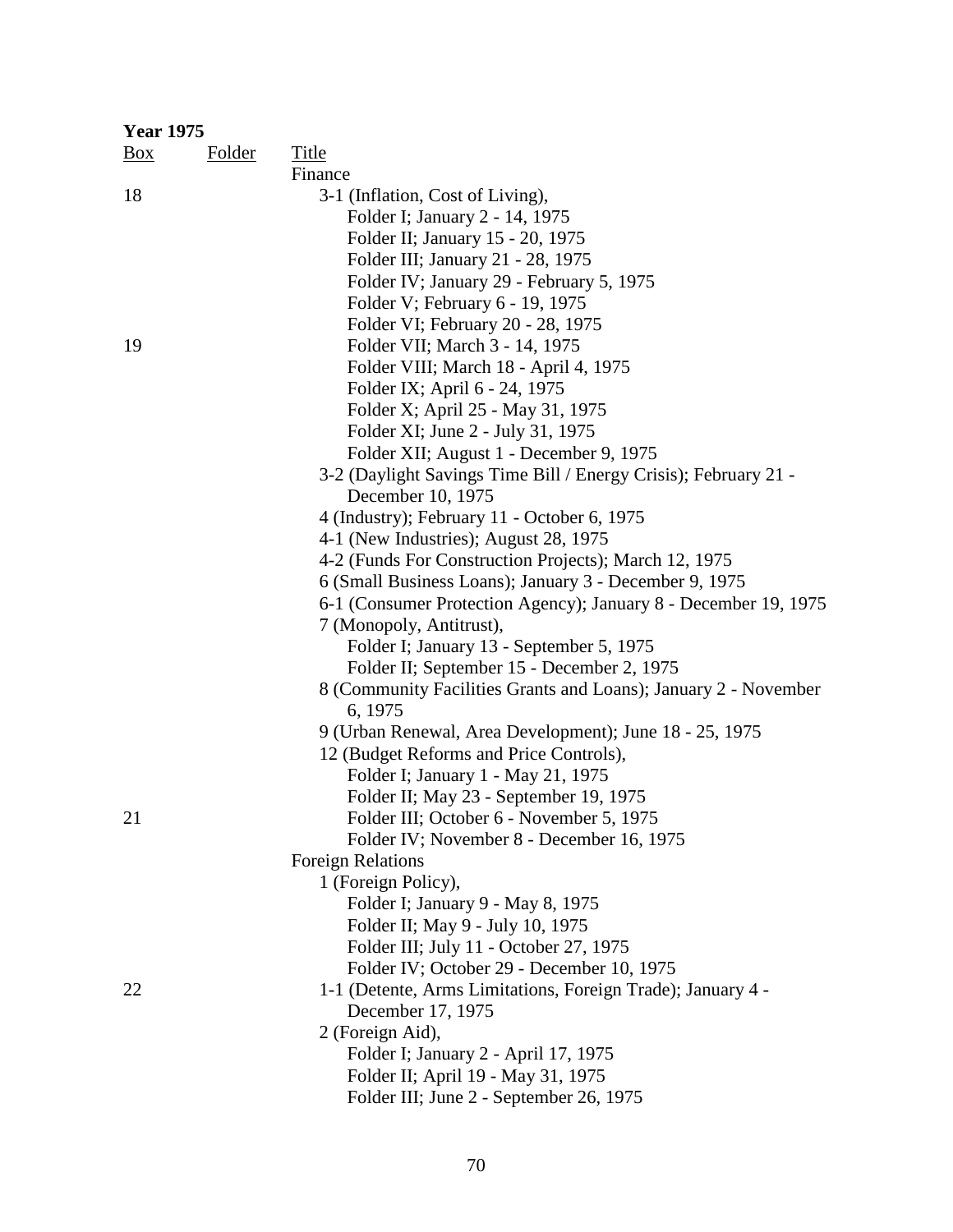| <b>Year 1975</b> |               |                                                               |
|------------------|---------------|---------------------------------------------------------------|
| $\frac{Box}{}$   | <b>Folder</b> | Title                                                         |
|                  |               | <b>Foreign Relations</b>                                      |
|                  |               | 2 (Foreign Aid)                                               |
| 22               |               | Folder IV; September 29 - December 26, 1975                   |
|                  |               | 3 (Treaties and Peace Pacts),                                 |
|                  |               | Folder I; January 14 - September 22, 1975                     |
|                  |               | Folder II; September 24 - November 4, 1975                    |
| 23               |               | 4 (United Nations),                                           |
|                  |               | Folder I; December 1974 - July 29, 1975                       |
|                  |               | Folder II; August 5 - December 22, 1975                       |
|                  |               | 4-1 (Red China); January 7 - February 1, 1975                 |
|                  |               | 5 (Foreign Countries),                                        |
|                  |               | Folder I; [December 1974] - March 3, 1975                     |
|                  |               | Folder II; March 10 - April 8, 1975                           |
|                  |               | Folder III; April 9 - May 7, 1975                             |
|                  |               | Folder IV; May 8 - June 26, 1975                              |
| 24               |               | Folder V; July 4 - September 16, 1975                         |
|                  |               | Folder VI; October 2 - December 19, 1975                      |
|                  |               | 5-1 (Foreign Countries and Economic Sanctions); February 4 -  |
|                  |               | October 29, 1975                                              |
|                  |               | 6 (News from China); September 12, 1975                       |
|                  |               | 7 (Vietnam War); January 16 - December 12, 1975               |
|                  |               | 7-1 (American Citizens Abroad / Human Rights); September 12 - |
|                  |               | October 29, 1975                                              |
|                  |               | 8 (Panama Canal),                                             |
|                  |               | Folder I; January 3 - March 3, 1975                           |
|                  |               | Folder II; March 4 - 17, 1975                                 |
|                  |               | Folder III; March 18 - April 1, 1975                          |
|                  |               | Folder IV; April 2 - 10, 1975                                 |
| 25               |               | Folder V; April 11 - 21, 1975                                 |
|                  |               | Folder VI; April 22 - May 12, 1975                            |
|                  |               | Folder VII; May 14 - June 3, 1975                             |
|                  |               | Folder VIII; June 4 - 27, 1975                                |
|                  |               | Folder IX; June 28 - July 15, 1975                            |
|                  |               | Folder X; July 17 - 30, 1975                                  |
| 26               |               | Folder XI; August 1 - September 8, 1975                       |
|                  |               | Folder XII; September 9 - 30, 1975                            |
|                  |               | Folder XIII; October 1 - 22, 1975                             |
|                  |               | Folder XIV; October 29 - December 23, 1975                    |
|                  |               | 9 (Middle East),                                              |
|                  |               | Folder I; January 1 - May 8, 1975                             |
|                  |               | Folder II; May 16 - June 27, 1975                             |
| 27               |               | Folder III; July 1 - October 7, 1975                          |
|                  |               | Folder IV; October 29 - December 17, 1975                     |
|                  |               | 10 (U.S. Aid to Laos); June 6, 1975                           |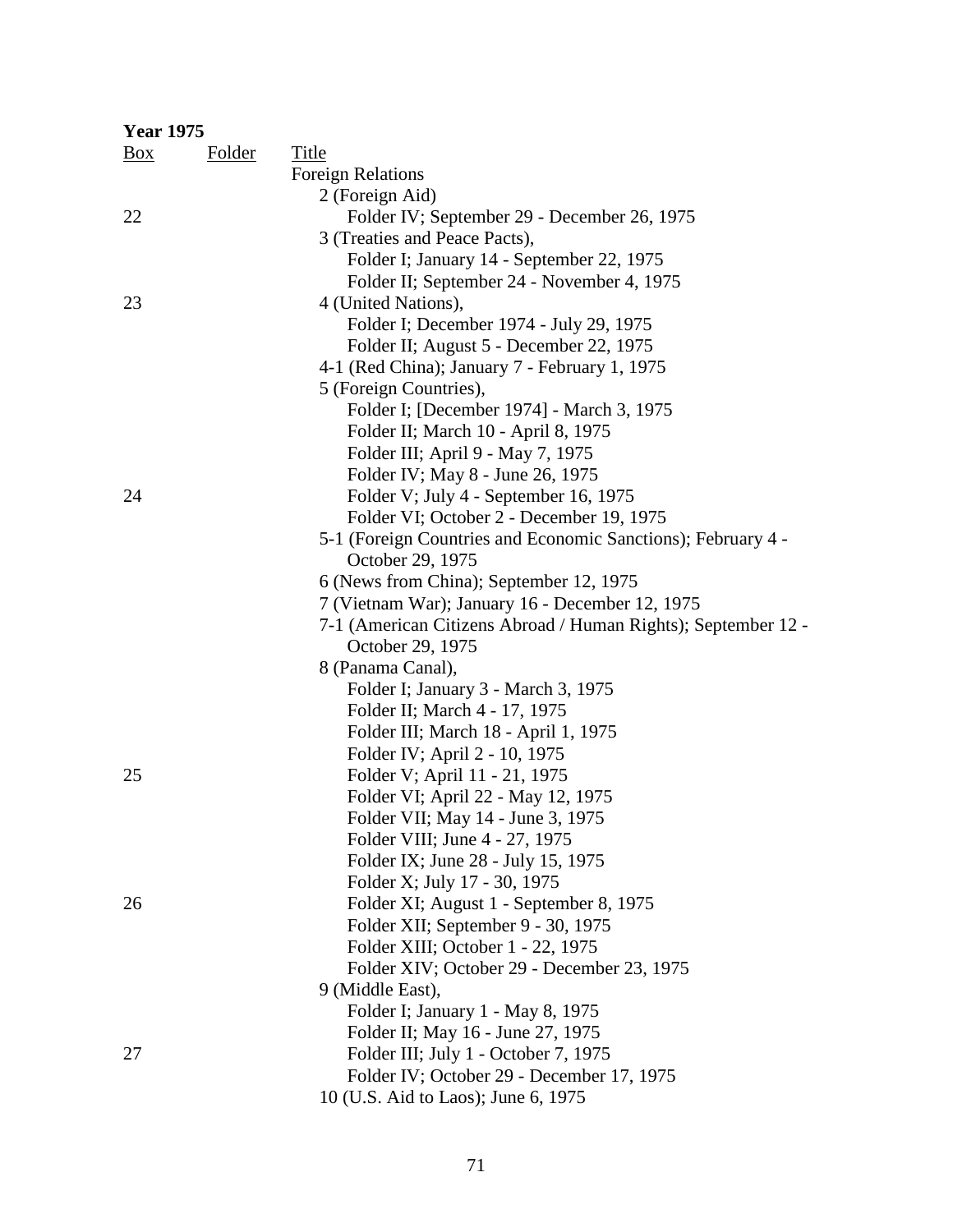|                | <b>Year 1975</b> |                                                              |  |  |  |
|----------------|------------------|--------------------------------------------------------------|--|--|--|
| $\frac{Box}{}$ | <b>Folder</b>    | <b>Title</b>                                                 |  |  |  |
|                |                  | <b>Foreign Relations</b>                                     |  |  |  |
| 27             |                  | 11 (U.S. Aid to Chile); May 13, 1975                         |  |  |  |
|                |                  | Health and Welfare                                           |  |  |  |
|                |                  | 1 (Community Health and Sanitation),                         |  |  |  |
|                |                  | Folder I; January 2 - June 10, 1975                          |  |  |  |
|                |                  | Folder II; June 12 - December 18, 1975                       |  |  |  |
|                |                  | 1-2 (Streams, Rivers, and Public Waters); March 3 -          |  |  |  |
|                |                  | June 17, 1975                                                |  |  |  |
|                |                  | 1-3 (Air Pollution),                                         |  |  |  |
|                |                  | Folder I; January 17 - May 16, 1975                          |  |  |  |
|                |                  | Folder II; May 19 - September 11, 1975                       |  |  |  |
| 28             |                  | Folder III; September 15 - December 30, 1975                 |  |  |  |
|                |                  | 2 (Diseases),                                                |  |  |  |
|                |                  | Folder I; January - September 12, 1975                       |  |  |  |
|                |                  | Folder II; September 25 - December 30, 1975                  |  |  |  |
|                |                  | 3 (Rehabilitation Programs); January 2 - November 6, 1975    |  |  |  |
|                |                  |                                                              |  |  |  |
|                |                  | 5 (Drugs and Pharmaceuticals),                               |  |  |  |
|                |                  | Folder I; January 7 - December 9, 1975                       |  |  |  |
|                |                  | Folder II; [c. 1975]                                         |  |  |  |
|                |                  | 6 (Socialized Medicine; Medicare); January 17 - December 18, |  |  |  |
|                |                  | 1975                                                         |  |  |  |
|                |                  | 7 (Public Welfare),                                          |  |  |  |
|                |                  | Folder I; January 3 - June 6, 1975                           |  |  |  |
| 29             |                  | Folder II; June 9 - October 15, 1975                         |  |  |  |
|                |                  | Folder III; October 16 - December 19, 1975                   |  |  |  |
|                |                  | 8 (Pollution Control); January 23 - December 18, 1975        |  |  |  |
|                |                  | 9 (Family Planning),                                         |  |  |  |
|                |                  | Folder I; January 2 - March 31, 1975                         |  |  |  |
|                |                  | Folder II; April 3 - 18, 1975                                |  |  |  |
|                |                  | Folder III; April 21 - July 30, 1975                         |  |  |  |
| 30             |                  | Folder IV; July 31 - September 4, 1975                       |  |  |  |
|                |                  | Folder V; September 10 - 17, 1975                            |  |  |  |
|                |                  | Folder VI; September 19 - 23, 1975                           |  |  |  |
|                |                  | Folder VII; September 23 - 27, 1975                          |  |  |  |
|                |                  | Folder VIII; September 28 - October 13, 1975                 |  |  |  |
|                |                  | Folder IX; October 14 - December 15, 1975                    |  |  |  |
|                |                  | 10 (Communism, Socialism, etc.); May 6 - December 8, 1975    |  |  |  |
| 31             |                  | Housing                                                      |  |  |  |
|                |                  | 1 (Construction); February 19 - December 2, 1975             |  |  |  |
|                |                  | 1-1 (Low-Income, Public Housing); February 3 - July 2, 1975  |  |  |  |
|                |                  | 1-2 (Urban Renewal / Redevelopment); June 27, 1975           |  |  |  |
|                |                  | 2 (Financing, Loans),                                        |  |  |  |
|                |                  | Folder I; January 3 - April 1, 1975                          |  |  |  |
|                |                  | Folder II; April 17 - November 14, 1975                      |  |  |  |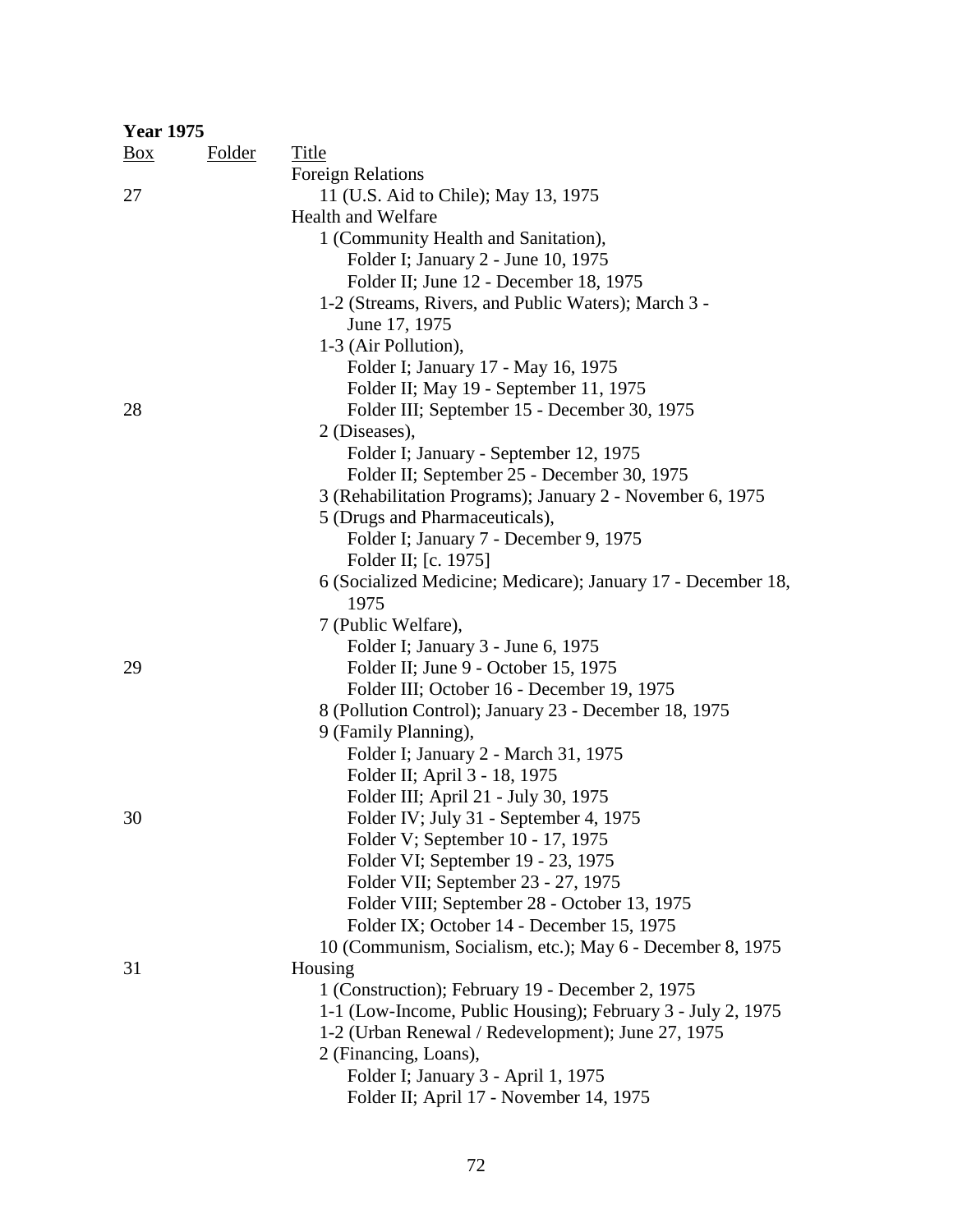| <b>Year 1975</b> |        |                                                              |
|------------------|--------|--------------------------------------------------------------|
| Box              | Folder | Title                                                        |
| 31               |        | <b>Immigration and Naturalization</b>                        |
|                  |        | 1 (Citizenship); February 10 - December 10, 1975             |
|                  |        | 2 (Passports, Visas); March 26 - September 24, 1975          |
|                  |        | 3 (Quotas),                                                  |
|                  |        | Folder I; January 6 - May 23, 1975                           |
|                  |        | Folder II; May 29 - October 23, 1975                         |
|                  |        | 4 (Legislation); January 23 - November 6, 1975               |
|                  |        | Indian Affairs; February 10 - December 10, 1975              |
|                  |        | Institutions                                                 |
|                  |        | 1 (National); January 4 - February 5, 1975                   |
|                  |        | 1-1 (Penal, Rehabilitative); March 20 - July 11, 1975        |
| 32               |        | Institutions                                                 |
|                  |        | 1-2 (Health, Mental); January 28 - December 10, 1975         |
|                  |        | 1-2-1 (Funding for Health and Mental Institutions),          |
|                  |        | Folder I; January 2 - June 17, 1975                          |
|                  |        | Folder II; June 20 - October 31, 1975                        |
|                  |        | Folder III; November 25 - December 18, 1975                  |
|                  |        | 1-3 (Nursing Homes, Children's Homes, Long-Term Care),       |
|                  |        | Folder I; January 2 - September 22, 1975                     |
|                  |        | Folder II; October 2 - December 11, 1975                     |
|                  |        | 1-3-1 (Charities); April 11 - December 3, 1975               |
|                  |        | 3 (Standards and Requirements); January 9 - February 4, 1975 |
|                  |        | <b>Insurance and Retirement</b>                              |
|                  |        | 1 (Pensions, Insurance); January 9 - September 19, 1975      |
|                  |        | 1-1 (Health, Life, Auto),                                    |
|                  |        | Folder I; January 2 - April 11, 1975                         |
| 33               |        | Folder II; April 15 - May 30, 1975                           |
|                  |        | Folder III; June 1 - November 20, 1975                       |
|                  |        | Folder IV; November 25 - December 17, 1975                   |
|                  |        | 1-2 (Retirement and Annuities),                              |
|                  |        | Folder I; January 4 - July 28, 1975                          |
|                  |        | Folder II; August 7 - November 12, 1975                      |
|                  |        | Folder III; November 13 - December 30, 1975                  |
|                  |        | 1-3 (Private, Industrial); February 3 - July 22, 1975        |
|                  |        | 1-4 (Workmen's Compensation); January 4 - October 6, 1975    |
|                  |        | 3 (Insurance Rates); June 16, 1975                           |
|                  |        | Inventions                                                   |
|                  |        | 1 (Patents, Trademarks),                                     |
|                  |        | Folder I; March 10 - December 4, 1975                        |
| 34               |        | Folder II; December 5 - 10, 1975                             |
|                  |        | 2 (Copyrights),                                              |
|                  |        | Folder I; Feburary 10 - September 9, 1975                    |
|                  |        | Folder II; September 10 - October 10, 1975                   |
|                  |        | Folder III; October 13 - November 17, 1975                   |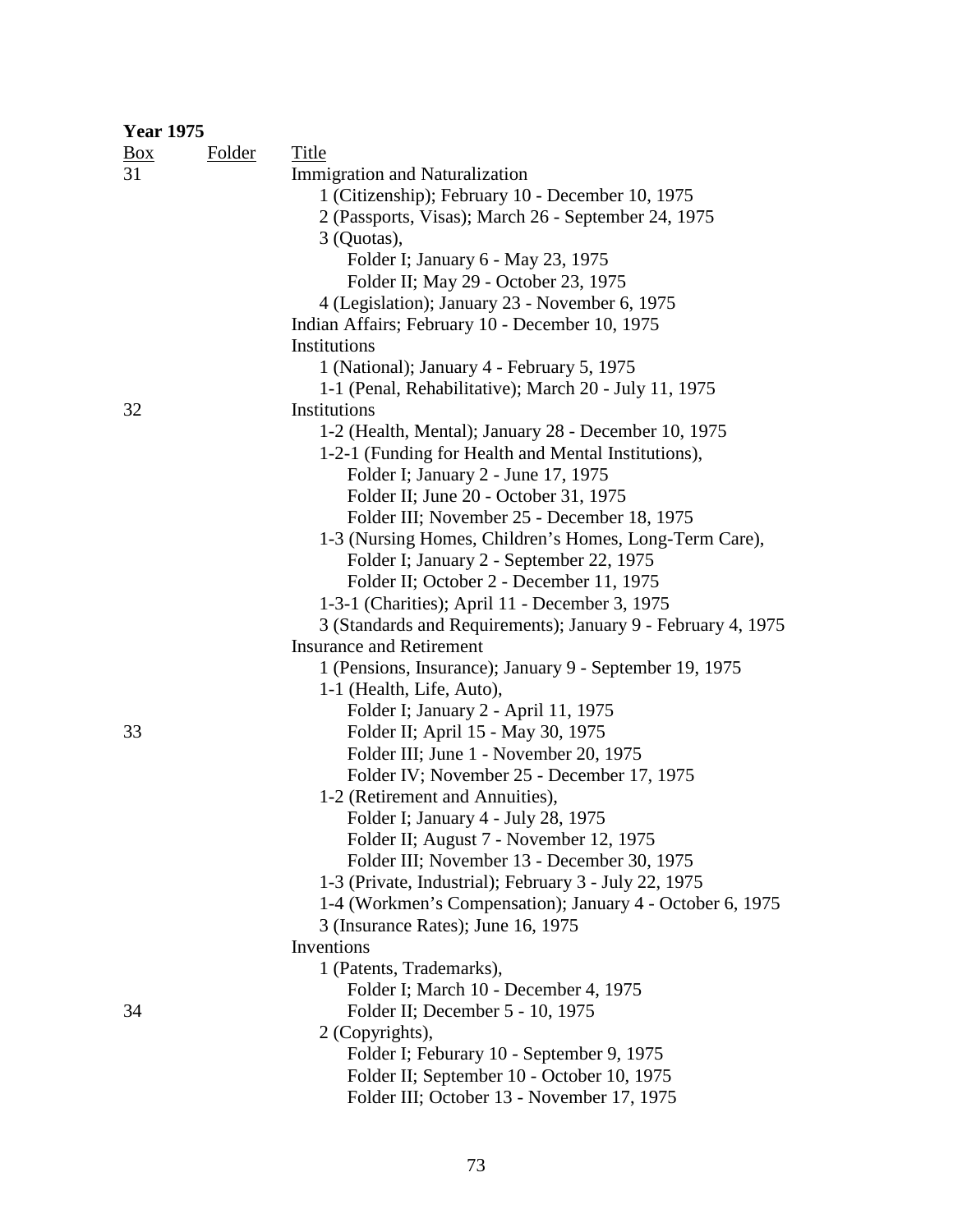| <b>Year 1975</b> |               |                                                                  |  |  |  |
|------------------|---------------|------------------------------------------------------------------|--|--|--|
| Box              | <b>Folder</b> | <b>Title</b>                                                     |  |  |  |
| 34               |               | Labor                                                            |  |  |  |
|                  |               | 1 (Conditions, Employment, Unemployment),                        |  |  |  |
|                  |               | Folder I; January 17 - May 28, 1975                              |  |  |  |
|                  |               | Folder II; June 3 - October 31, 1975                             |  |  |  |
|                  |               | Folder III; November 10 - December 19, 1975                      |  |  |  |
|                  |               | 1-1 (Unemployment Compensation); August 21, 1975                 |  |  |  |
| 35               |               | 2 (Strikes, Work Stoppages),                                     |  |  |  |
|                  |               | Folder I; May 20 - July 28, 1975                                 |  |  |  |
|                  |               | Folder II; July 29 - September 24, 1975                          |  |  |  |
|                  |               | Folder III; September 25 - October 25, 1975                      |  |  |  |
|                  |               | Folder IV; October 30 - November 28, 1975                        |  |  |  |
|                  |               | Folder V; December 1 - 19, 1975                                  |  |  |  |
|                  |               | 3 (Unions, National Labor Relations Board),                      |  |  |  |
|                  |               | Folder I; January 6 - March 27, 1975                             |  |  |  |
|                  |               | Folder II; March 31 - April 30, 1975                             |  |  |  |
| 36               |               | Folder III; May 1 - 31, 1975                                     |  |  |  |
|                  |               | Folder IV; June 4 - July 31, 1975                                |  |  |  |
|                  |               | Folder V; August 12 - September 30, 1975                         |  |  |  |
|                  |               | Folder VI; October 3 - December 9, 1975                          |  |  |  |
|                  |               | 3-1 (Internal Management [Right to Vote] Displaced Workers,      |  |  |  |
|                  |               | Unions, Antitrust); January 20 - November 12, 1975               |  |  |  |
|                  |               | 3-2 (Union Power; Right-to-Work); January 8 - June 18, 1975      |  |  |  |
|                  |               | 3-3 (Labor Reform Legislation -- Right to Work, Fair TradeLaw,   |  |  |  |
|                  |               | Robinson-Patman Act),                                            |  |  |  |
|                  |               | Folder I; January 13 - May 19, 1975                              |  |  |  |
|                  |               | Folder II; May 20 - October 24, 1975                             |  |  |  |
| 37               |               | Folder III; November 6 - December 22, 1975                       |  |  |  |
|                  |               | 3-4 (Unemployment Compensation); March 21 - December 12,         |  |  |  |
|                  |               | 1975                                                             |  |  |  |
|                  |               | 3-5 (Campaign Contributions and Lobbying); December 18, 1975     |  |  |  |
|                  |               | 3-6 (Right-to-Work Laws and Repeal of Taft-Hartley Act); January |  |  |  |
|                  |               | 17 - December 1, 1975                                            |  |  |  |
|                  |               | 5 (Minimum Wage / Hour Law); March 4 - December 8, 1975          |  |  |  |
|                  |               | 6 (Fair Labor Standards Act); March 11 - December 2, 1975        |  |  |  |
|                  |               | 7 (Occupational Safety and Health Act [OSHA]); January 4 -       |  |  |  |
|                  |               | October 24, 1975                                                 |  |  |  |
|                  |               | Legislation                                                      |  |  |  |
|                  |               | $1$ (House),                                                     |  |  |  |
|                  |               | Folder I; January 2 - October 15, 1975                           |  |  |  |
|                  |               | Folder II; October 16 - December 12, 1975                        |  |  |  |
|                  |               | 2 (Joint); January 8 - December 19, 1975                         |  |  |  |
|                  |               |                                                                  |  |  |  |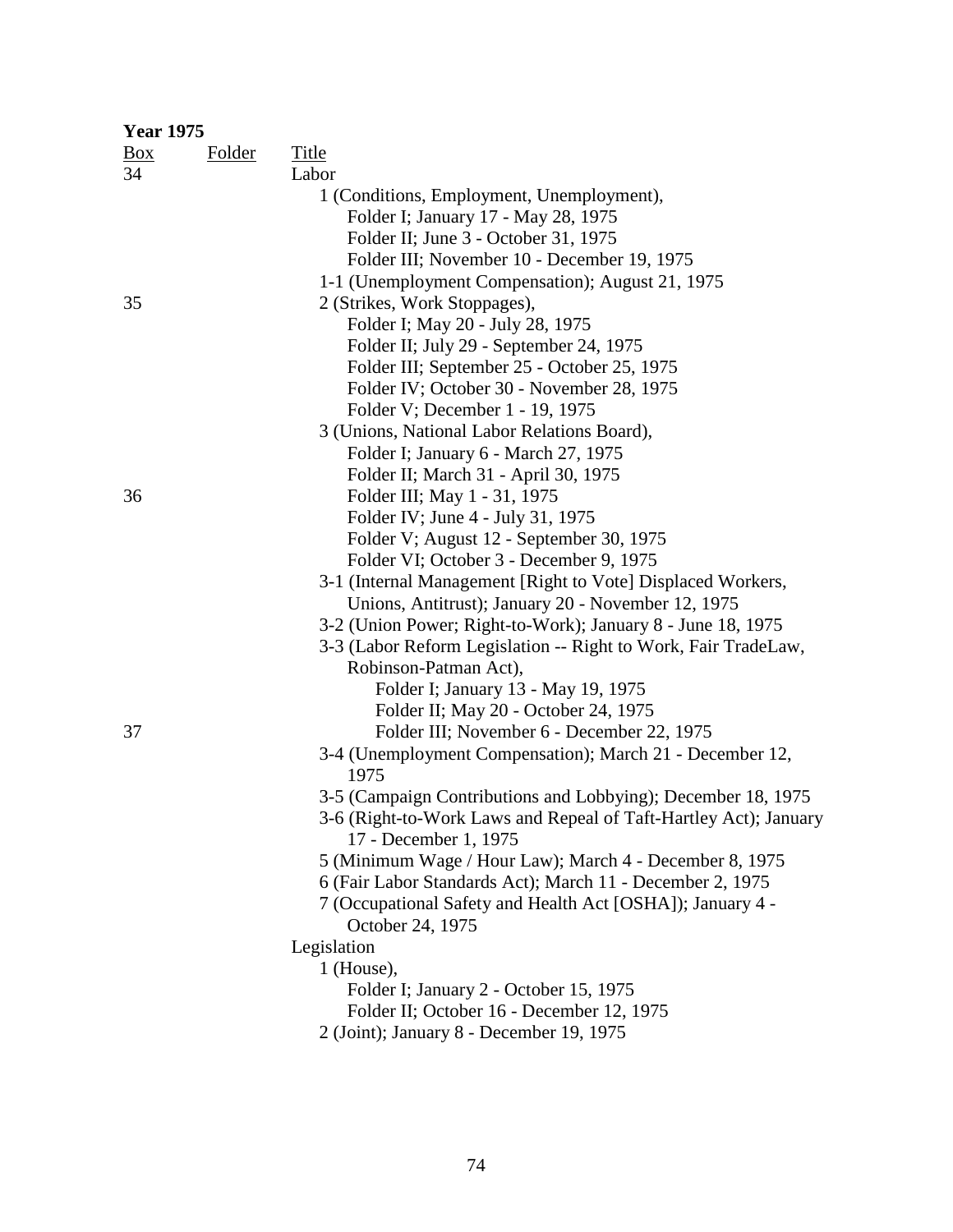| <b>Year 1975</b> |               |                                                                  |  |  |
|------------------|---------------|------------------------------------------------------------------|--|--|
| $\frac{Box}{}$   | <b>Folder</b> | Title                                                            |  |  |
|                  |               | Legislation                                                      |  |  |
| 38               |               | 3 (Senate),                                                      |  |  |
|                  |               | Folder I; January 6 - March 31, 1975                             |  |  |
|                  |               | Folder II; April 7 - May 23, 1975                                |  |  |
|                  |               | Folder III; May 27 - July 31, 1975                               |  |  |
|                  |               | Folder IV; August 1 - 30, 1975                                   |  |  |
|                  |               | Folder V; September 1 - 23, 1975                                 |  |  |
|                  |               | Folder VI; September 25 - October 22, 1975                       |  |  |
|                  |               | Folder VII; October 23 - November 20, 1975                       |  |  |
| 39               |               | Folder VIII; November 21 - December 16, 1975                     |  |  |
|                  |               | 3-1 (Bills Sponsored or Introduced by Senator Thurmond); January |  |  |
|                  |               | 31 - August 27, 1975                                             |  |  |
|                  |               | 3-2 (Bills Co-sponsored by Senator Thurmond); January 21 - July  |  |  |
|                  |               | 10, 1975                                                         |  |  |
|                  |               | 3-3 (Proposed Holidays); January - November 18, 1975             |  |  |
|                  |               | Mayaguez Merchant Marine Ship Incident in Cambodia; May 12 -     |  |  |
|                  |               | August 18, 1975                                                  |  |  |
|                  |               | Memorials                                                        |  |  |
|                  |               | 1 (International); September 18 - October 20, 1975               |  |  |
|                  |               | 2 (National — Federal); January 15 - September 1, 1975           |  |  |
|                  |               | 3 (Veteran's Day); January 15 - May 28, 1975                     |  |  |
|                  |               | Metals; March 31 - June 17, 1975                                 |  |  |
|                  |               | Military                                                         |  |  |
|                  |               | 1 (Military Pay and Allowances),                                 |  |  |
|                  |               | Folder I; January 6 - February 25, 1975                          |  |  |
|                  |               | Folder II; February 26 - June 10, 1975                           |  |  |
|                  |               | Folder III; June 11 - December 30, 1975                          |  |  |
|                  |               | 2 (Promotions); February 11 - 12, 1975                           |  |  |
|                  |               | 2-2 (Passed Up Promotions); December 24, 1975                    |  |  |
| 40               |               | 3-1 (Fort Jackson); February 8 - October 29, 1975                |  |  |
|                  |               | 4 (Programs, Personnel Policy); January 20 - October 14, 1975    |  |  |
|                  |               | 4-1 (Air Force); January 3 - November 25, 1975                   |  |  |
|                  |               | 4-2 (Army); April 11 - December 8, 1975                          |  |  |
|                  |               | 4-3 (Marine Corps); January 24, 1975                             |  |  |
|                  |               | 4-4 (Navy); February 28 - November 3, 1975                       |  |  |
|                  |               | 5 (Manpower); January 27 - December 22, 1975                     |  |  |
|                  |               | 5-1 (National Guard); January 17 - September 29, 1975            |  |  |
|                  |               | 5-2 (Reserves); February 12 - December 15, 1975                  |  |  |
|                  |               | 5-3 (Army Reserve); January 20 - December 1, 1975                |  |  |
|                  |               | 5-4 (Naval Reserve); February 21 - April 22, 1975                |  |  |
|                  |               | 5-9 (Personnel and Policy); February 25 - December 3, 1975       |  |  |
|                  |               | 6 (Committees, Subcommittees, Organizations); January 31 -       |  |  |
|                  |               | December 4, 1975                                                 |  |  |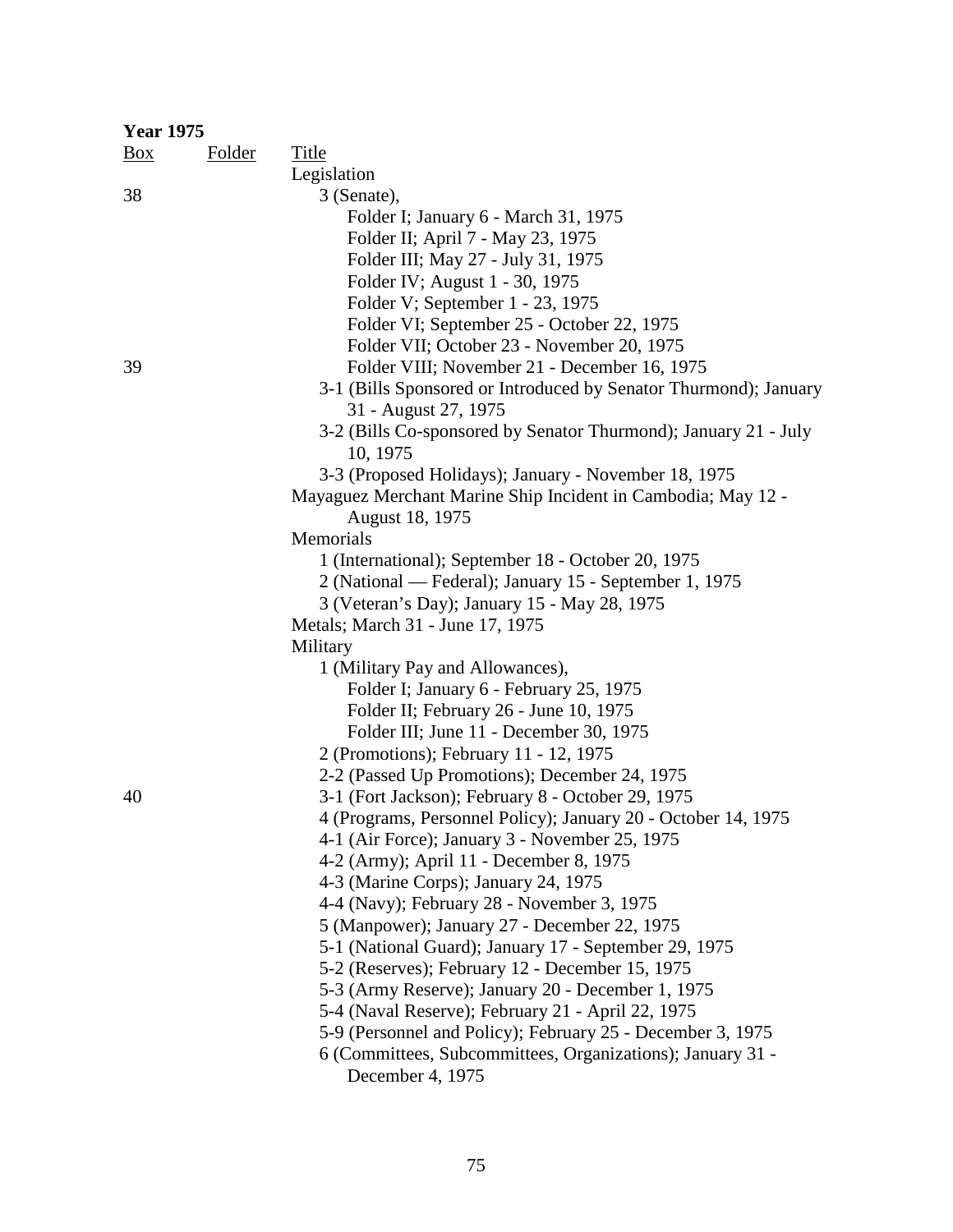| <b>Year 1975</b> |               |                                                                                       |
|------------------|---------------|---------------------------------------------------------------------------------------|
| $\frac{Box}{}$   | <b>Folder</b> | <b>Title</b>                                                                          |
|                  |               | Military                                                                              |
| 40               |               | 6-1 (Senate Armed Services Committee); January 27 - December 8,<br>1975               |
|                  |               | 8 (Defense / National Defense),                                                       |
|                  |               | Folder I; January 13 - August 29, 1975                                                |
|                  |               | Folder II; September 2 - December 15, 1975                                            |
|                  |               | 8-1 (National Security, Treaties, Defense Posture); January 21 -<br>December 30, 1975 |
|                  |               | 8-2 (Aid to Turkey); March 3 - May 22, 1975                                           |
|                  |               | 8-2-1 (Aid to Southeast Asia; Letters from Foreign Dignitaries);                      |
|                  |               | January 21 - December 5, 1975                                                         |
|                  |               | 8-3 (Moving Picatinny Arsenal and U.S. Naval Oceanographic                            |
|                  |               | Office); April 24 - May 27, 1975                                                      |
|                  |               | 9 (Legislation, Bills, Amendments, etc.),                                             |
| 41               |               | Folder I; January 30 - October 9, 1975                                                |
|                  |               | Folder II; October 10 - December 20, 1975                                             |
|                  |               | 10 (Retirement, Benefits); January 11 - December 23, 1975                             |
|                  |               | 11 (Trips, Visits); January 29 - February 19, 1975                                    |
|                  |               | 12 (CHAMPUS Program); April 1 - October 29, 1975                                      |
|                  |               | 13 (Retirement, Veterans); February 5 - December 23, 1975                             |
|                  |               | 14 (Defense Budget); January 13 - December 10, 1975                                   |
|                  |               | 16 (Aid to the Middle East, Foreign Oil); January 27 - February 21,<br>1975           |
|                  |               | 17 (Ford's Policy, Vietnam / Refugees),                                               |
|                  |               | Folder I; January 16 - April 9, 1975                                                  |
|                  |               | Folder II; April 10 - June 30, 1975                                                   |
|                  |               | 18 (Bicentennial); March 25 - October 28, 1975                                        |
|                  |               | 18-1 ([American Freedom Train]); [1975]                                               |
|                  |               | 19 (Missing-in-Action, Benefits, Legislation, Appropriations),                        |
|                  |               | Folder I; January 12 - June 9, 1975                                                   |
| 42               |               | Folder II; June 10 - August 28, 1975                                                  |
|                  |               | Folder III; September 2 - December 18, 1975                                           |
|                  |               | 20 (Military Benefits, Commissionary),                                                |
|                  |               | Folder I; January 15 - February 27, 1975                                              |
|                  |               | Folder II; February 28 - April 29, 1975                                               |
|                  |               | Folder III; May 3 - December 16, 1975                                                 |
|                  |               | 21 (Southeast Asia); January 13 - August 26, 1975                                     |
|                  |               | <b>Natural Resources</b>                                                              |
|                  |               | 1 (Fish and Wildlife),                                                                |
|                  |               | Folder I; January 7 - June 18, 1975                                                   |
| 43               |               | Folder II; July 1 - December 19, 1975                                                 |
|                  |               | 2 (Forests); January 31 - December 30, 1975                                           |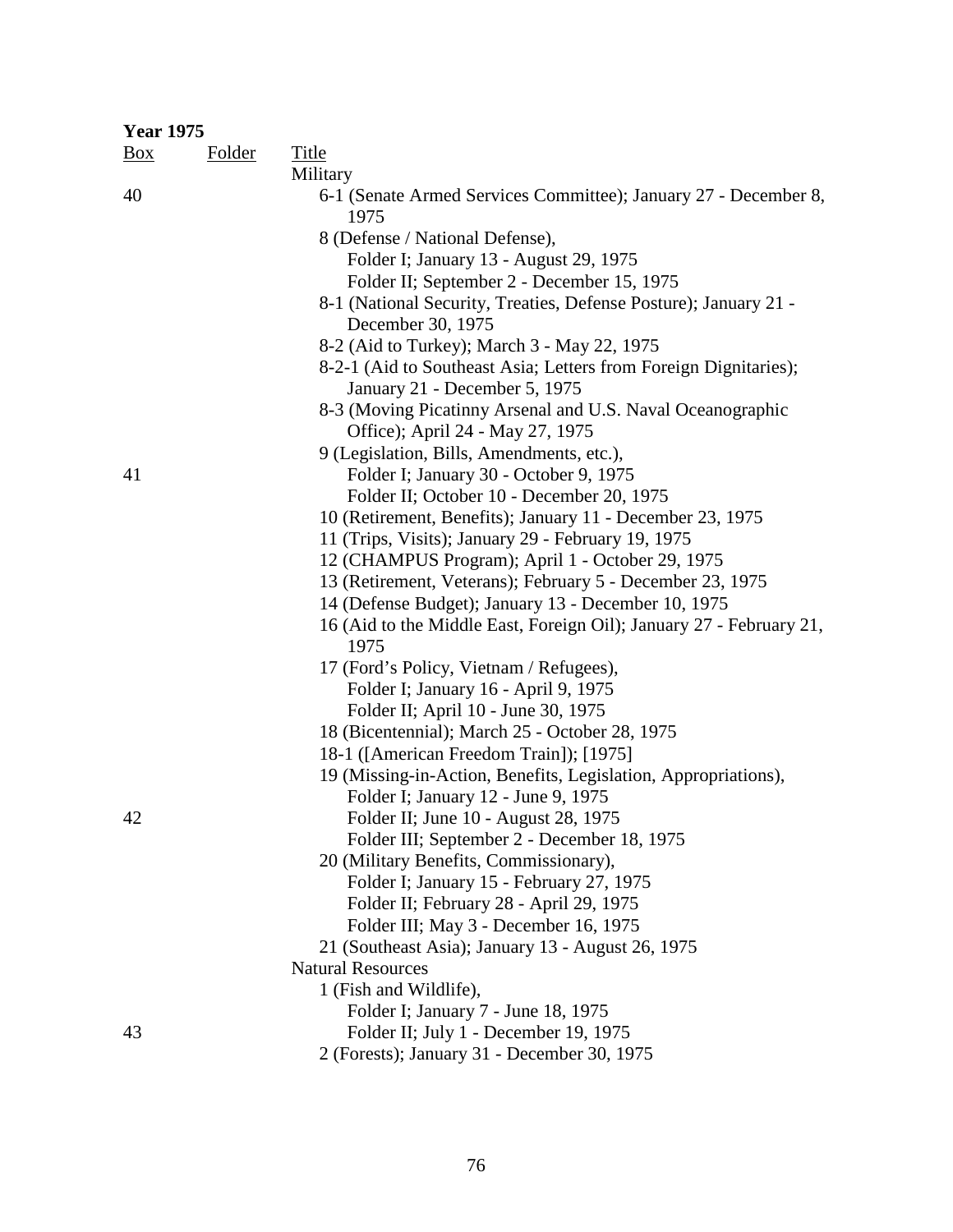| <b>Year 1975</b> |               |                                                                   |
|------------------|---------------|-------------------------------------------------------------------|
| $\frac{Box}{}$   | <b>Folder</b> | <b>Title</b>                                                      |
|                  |               | <b>Naural Resources</b>                                           |
|                  |               | 3 (Fuels, Rationing),                                             |
| 43               |               | Folder I; December 13, 1974 - January 28, 1975                    |
|                  |               | Folder II; January 29 - February 13, 1975                         |
|                  |               | Folder III; February 14 - 27, 1975                                |
|                  |               | Folder IV; February 28 - March 10, 1975                           |
|                  |               | Folder V; March 10 - 25, 1975                                     |
| 44               |               | Folder VI; March 26 - 31, 1975                                    |
|                  |               | Folder VII; April 1 - 21, 1975                                    |
|                  |               | Folder VIII; April 22 - May 9, 1975                               |
|                  |               | Folder IX; May 12 - 29, 1975                                      |
|                  |               | Folder X; June 2 - November 13, 1975                              |
|                  |               | 3-1 (Oil and Gas Resources / Prices),                             |
|                  |               | Folder I; June 6 - July 16, 1975                                  |
|                  |               | Folder II; July 18 - 31, 1975                                     |
| 45               |               | Folder III; August 20 - November 6, 1975                          |
|                  |               | Folder IV; November 10 - December 1, 1975                         |
|                  |               | 3-2 (Oil Price Control),                                          |
|                  |               | Folder I; June 30 - August 29, 1975                               |
|                  |               | Folder II; August 30 - September 8, 1975                          |
|                  |               | Folder III; September 9 - October 31, 1975                        |
|                  |               | Folder IV; November 3 - December 9, 1975                          |
|                  |               | Folder V; December 10 - 19, 1975                                  |
|                  |               | 3-3 (Coal); June 2 - December 12, 1975                            |
| 46               |               | 4 (Minerals); March 3 - December 9, 1975                          |
|                  |               | 5 (Water),                                                        |
|                  |               | Folder I; January 27 - September 25, 1975                         |
|                  |               | Folder II; October 3 - November 8, 1975                           |
|                  |               | 6 (Energy Crisis, Fuel Shortage),                                 |
|                  |               | Folder I; January 2 - February 13, 1975                           |
|                  |               | Folder II; February 14 - March 7, 1975                            |
|                  |               | Folder III; March 10 - 20, 1975                                   |
| 47               |               | Folder IV; March 26 - April 30, 1975                              |
|                  |               | Folder V; May 2 - June 9, 1975                                    |
|                  |               | Folder VI; June 10 - October 9, 1975                              |
|                  |               | Folder VII; October 14 - December 2, 1975                         |
|                  |               | Folder VIII; [c. 1975]                                            |
|                  |               | <b>Nominations</b>                                                |
|                  |               | 1 (Federal Department and Agency Heads); January 23 - July 9.     |
|                  |               | 1975                                                              |
|                  |               | 2 ([Edward Levi to be U.S. Attorney General]); January 21 - April |
|                  |               | 12, 1975                                                          |
|                  |               | 3 (Judges); January 16 - July 25, 1975                            |
|                  |               |                                                                   |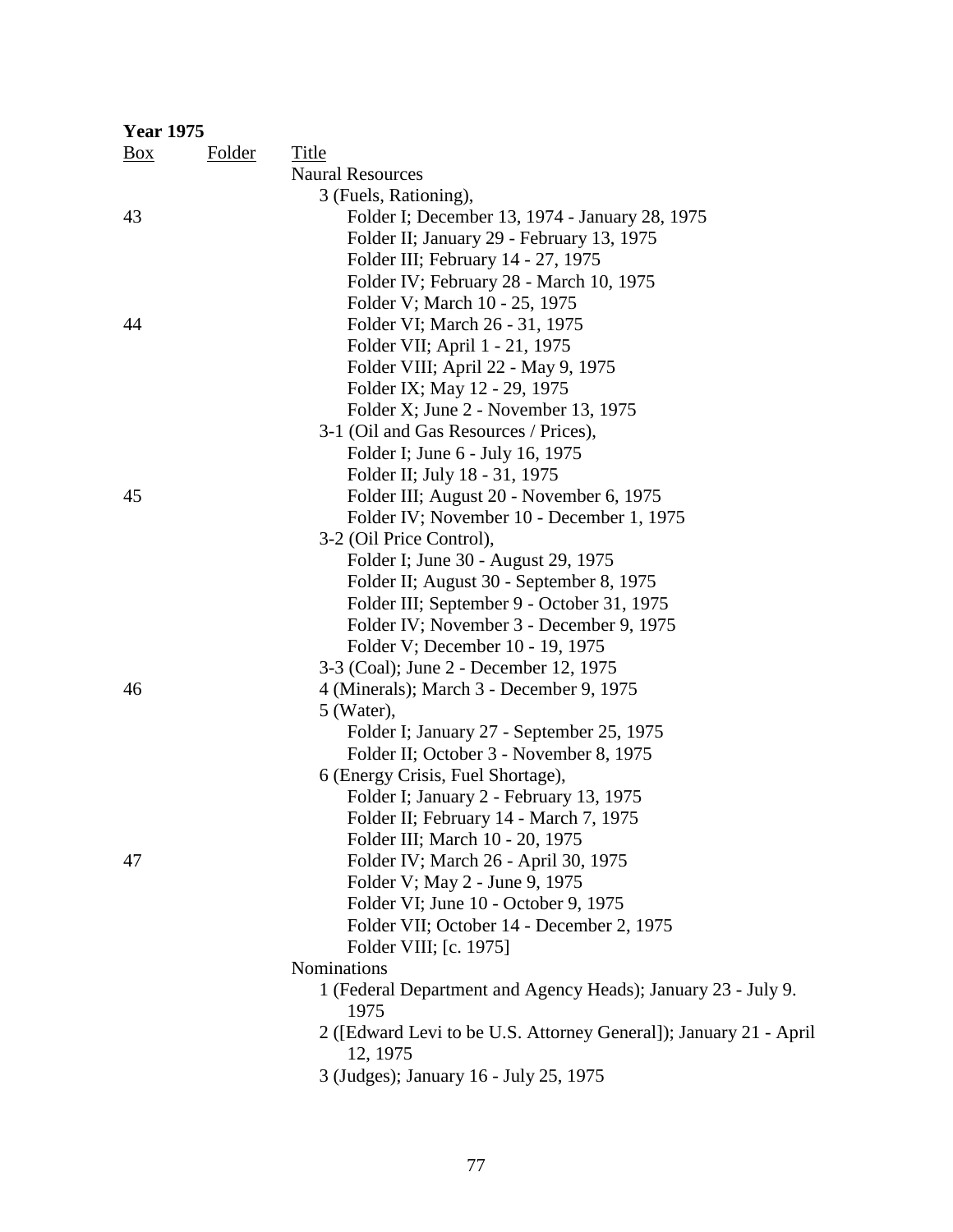| <b>Year 1975</b> |               |                                                                                                   |
|------------------|---------------|---------------------------------------------------------------------------------------------------|
| $\frac{Box}{}$   | <b>Folder</b> | <b>Title</b>                                                                                      |
| 47               |               | Parks and Forests                                                                                 |
|                  |               | 1 (National); February 18 - December 16, 1975                                                     |
|                  |               | 1-1 (Forests); January 14 - December 30, 1975                                                     |
|                  |               | 1-2 (Parks); May 5, 1975                                                                          |
|                  |               | Personal                                                                                          |
|                  |               | 1 (Contributions); April 23 - December 18, 1975                                                   |
| 48               |               | 2-1 (Appointments with Constituents); January 3 - November 24,<br>1975                            |
|                  |               | 2-2 (Appointments with Others); February 12 - December 23, 1975                                   |
|                  |               | 2-3 (Invitations Accepted and Attended),                                                          |
|                  |               | Folder I; November 25, 1974 - February 7, 1975                                                    |
|                  |               | Folder II; February 10 - April 9, 1975                                                            |
|                  |               | Folder III; April 10 - May 9, 1975                                                                |
|                  |               | Folder IV; May 12 - June 19, 1975                                                                 |
|                  |               | Folder V; June 20 - August 19, 1975                                                               |
| 49               |               | Folder VI; August 20 - October 17, 1975                                                           |
|                  |               | Folder VII; October 20 - December 24, 1975                                                        |
|                  |               | 4-4 (Freedoms Foundation); November 12, 1975                                                      |
|                  |               | 7 (Honorary Degrees / Memberships); March 27 - December 30,                                       |
|                  |               | 1975                                                                                              |
|                  |               | <b>Political Affairs</b>                                                                          |
|                  |               | 1 (Campaigns, Contributions); April 9 - December 15, 1975                                         |
|                  |               | 1-1 (Campaign Support); May 6 - December 15, 1975                                                 |
|                  |               | 2 (Campaign Financing, Elections); January 14 - May 6, 1975                                       |
|                  |               | 2-1 (Electoral College); December 18, 1974 - November 13, 1975                                    |
|                  |               | 2-1-1 (Presidential Election / Confirmations); January 7 -                                        |
|                  |               | November 11, 1975                                                                                 |
|                  |               | 3 (Major Parties); January 11 - August 8, 1975                                                    |
|                  |               | 3-1-1 (National Republican Party); April 25 - September 9, 1975                                   |
|                  |               | 3-1-1-1 (Miscellaneous Republican / Conservative Organizations);<br>February 19 - October 8, 1975 |
|                  |               | 3-2 (U.S. Court of Military Appeals); September 17 - December 16,<br>1975                         |
|                  |               | 4 (Voting Rights, Registration); March 3 - October 1, 1975                                        |
|                  |               | 5 (Administration); February 28 - October 22, 1975                                                |
|                  |               | <b>Postal Affairs</b>                                                                             |
|                  |               | 1 (U.S. Postal Service); February 11 - December 31, 1975                                          |
|                  |               | 2 (Postage); January 16 - December 22, 1975                                                       |
| 50               |               | 3 (Stamps); May 14 - July 22, 1975                                                                |
|                  |               | 4 (Mail Delivery; Policy); January 27 - December 8, 1975                                          |
|                  |               | 5 (Rural Routes); April 8 - October 3, 1975                                                       |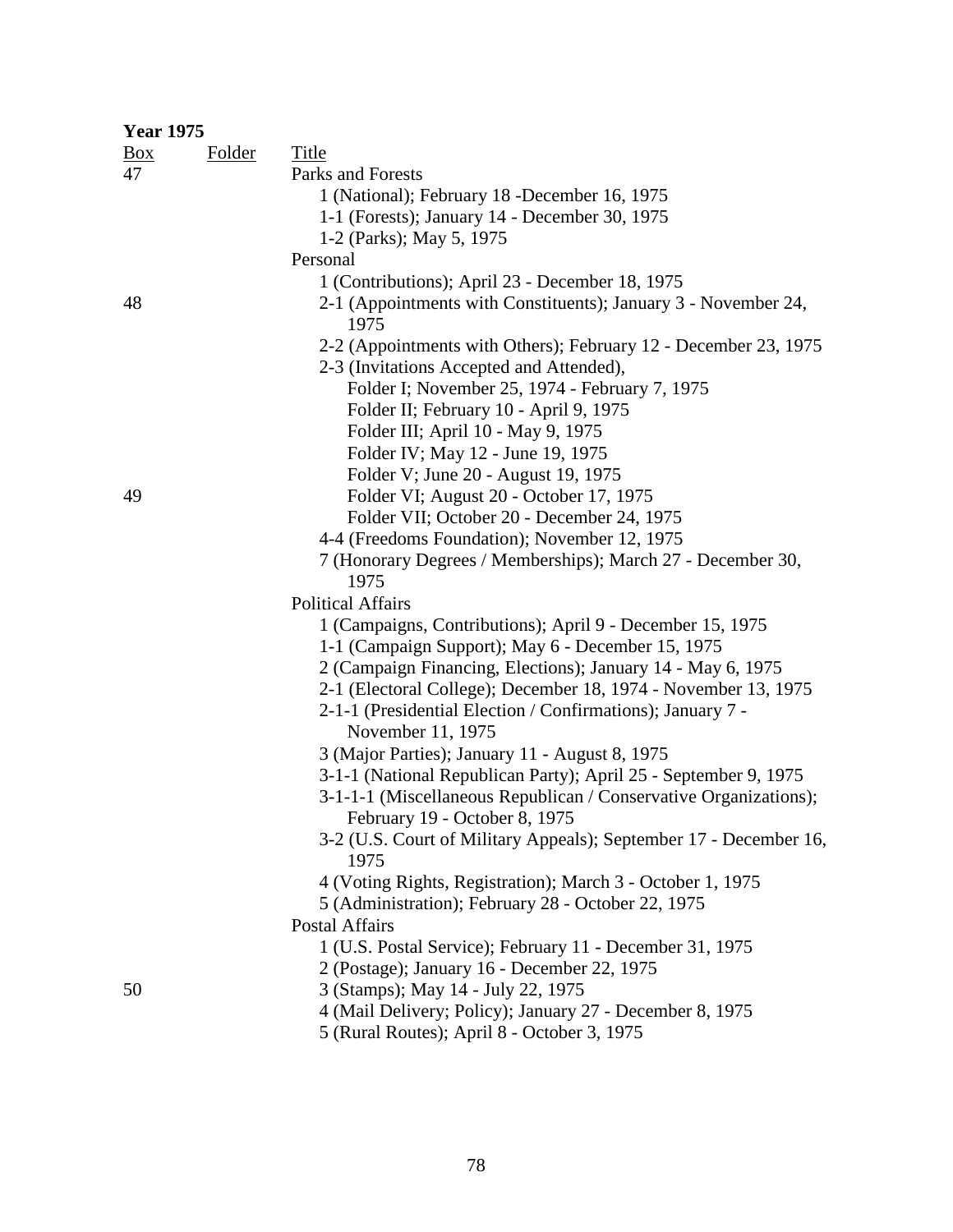| <b>Year 1975</b> |               |                                                               |
|------------------|---------------|---------------------------------------------------------------|
| $\frac{Box}{}$   | <b>Folder</b> | Title                                                         |
|                  |               | Power                                                         |
| 50               |               | 2 (Public),                                                   |
|                  |               | Folder I; January 6 - 27, 1975                                |
|                  |               | Folder II; February 4 - March 26, 1975                        |
|                  |               | Folder III; April 1 - August 29, 1975                         |
|                  |               | Folder IV; September 30 - November 10, 1975                   |
|                  |               | <b>Public Relations</b>                                       |
|                  |               | 3-4 (Letters of Commendment); January 30 - December 18, 1975  |
|                  |               | 4 (Complaints, Criticisms); April 21 - December 4, 1975       |
|                  |               | 8 (Publicity); July 30 - December 30, 1975                    |
|                  |               | 8-1 (Press Releases); November 26, 1975                       |
|                  |               | 8-2 (Radio Releases); February 14 - June 2, 1975              |
|                  |               | 8-3 (Television Releases); February 17 - October 16, 1975     |
|                  |               | 8-5 (Newsletters); February 12 - November 26, 1975            |
|                  |               | 10 (Requests, Miscellaneous); April 23, 1975                  |
| 51               |               | 10-5-2 (Information Requests); January 13 - December 30, 1975 |
|                  |               | Recreation                                                    |
|                  |               | 1 (Programs and Facilities); January 6 - November 13, 1975    |
|                  |               | 2 (Legislation); February 8 - October 7, 1975                 |
|                  |               |                                                               |
|                  |               | Religion                                                      |
|                  |               | 1 (Religious Letter); [c. 1975]                               |
|                  |               | Reports and Statistics (Research, Shipping, Scientific);      |
|                  |               | January 21 - 23, 1975                                         |
|                  |               | <b>Rivers and Harbors</b>                                     |
|                  |               | 1 (Legislation); April 30, 1975                               |
|                  |               | 3 (Dams); February 19 - October 3, 1975                       |
|                  |               | 4 (Rivers); January 23 - November 15, 1975                    |
|                  |               | Roads                                                         |
|                  |               | 1 (Federal); February 18 - March 18, 1975                     |
|                  |               | 2 (State); January 21 - May 14, 1975                          |
|                  |               | Salaries                                                      |
|                  |               | 1 (Federal Employees),                                        |
|                  |               | Folder I; January 21 - September 15, 1975                     |
|                  |               | Folder II; September 17 - November 24, 1975                   |
|                  |               | 1-2 (Congress, Judiciary); January 17 - September 4, 1975     |
|                  |               | 1-3 (Civil Service Increase); December, 1975                  |
|                  |               | 2 (Nurses); May, 1975                                         |
|                  |               | 2-1 (Teacher); April 1 22, 1975                               |
|                  |               | <b>Selective Service</b>                                      |
|                  |               | 1 (Amnesty, Deferment Policy); January 2 - June 11, 1975      |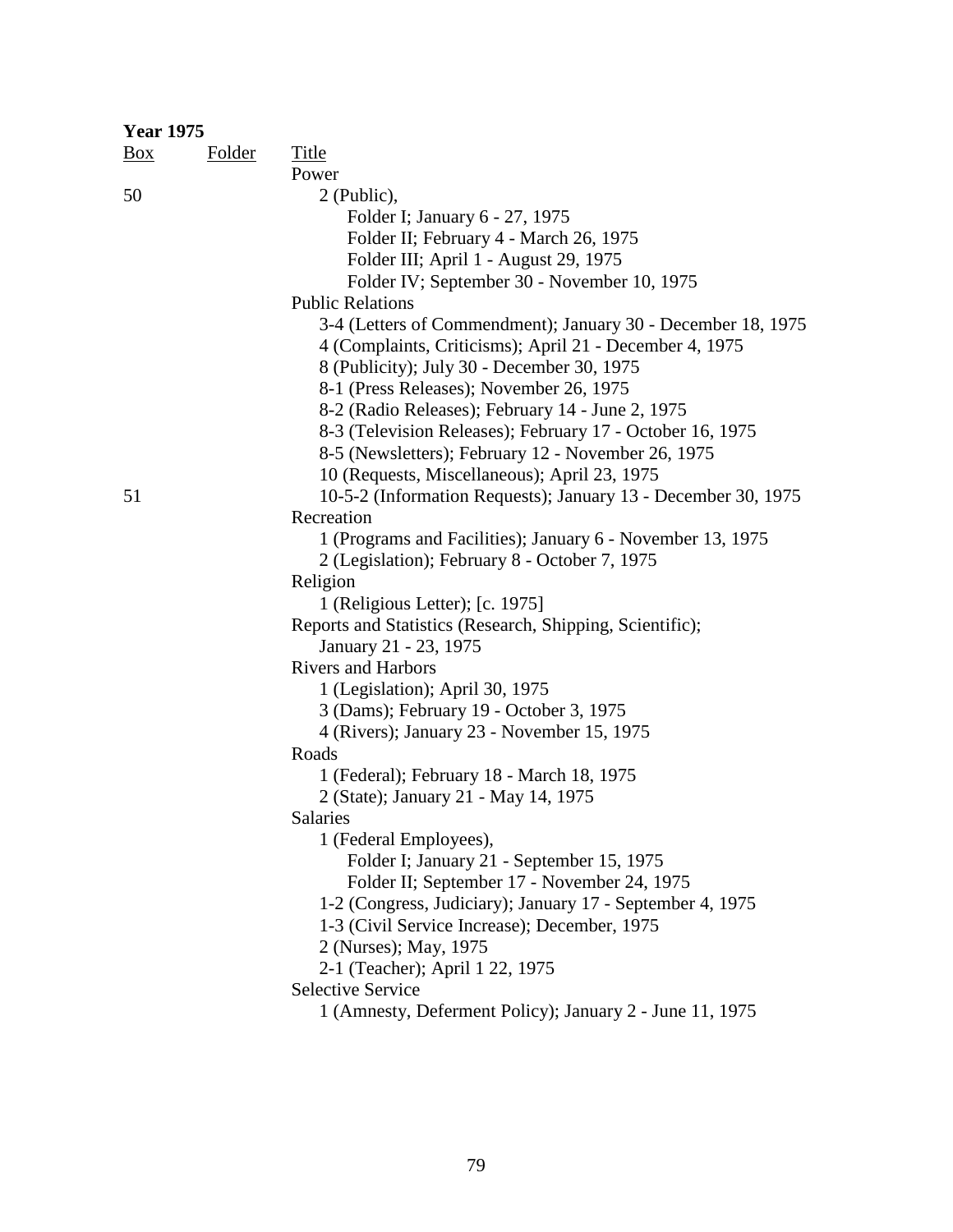| <b>Year 1975</b> |        |                                                                   |
|------------------|--------|-------------------------------------------------------------------|
| $\frac{Box}{}$   | Folder | Title                                                             |
| 52               |        | Social Security                                                   |
|                  |        | 1 (Benefits),                                                     |
|                  |        | Folder I; January 20 - February 24, 1975                          |
|                  |        | Folder II; March 6 - May 28, 1975                                 |
|                  |        | Folder III; June 2 - December 29, 1975                            |
|                  |        | 1-1 (Cost of Living); January 17 - October 15, 1975               |
|                  |        | 1-2 (Age of Retirement); February 4 - March 31, 1975              |
|                  |        | 2 (Eligibility, Coverage, Future of System); January 3 - February |
|                  |        | 21, 1975                                                          |
|                  |        | <b>State Government</b>                                           |
|                  |        | 1 (South Carolina Code, Departments); January 9 - September 4,    |
|                  |        | 1975                                                              |
|                  |        | 2 (Local Problems); February 11 - May 5, 1975                     |
|                  |        | 3 (State Legislature); January 21 - December 4, 1975              |
|                  |        | 4 (Concerns of Citizens, State Rights); January 8 - December 8,   |
|                  |        | 1975                                                              |
|                  |        | Taxes                                                             |
|                  |        | 1 (Federal, Reforms),                                             |
|                  |        | Folder I; January 6 - March 26, 1975                              |
|                  |        | Folder II; April 1 - July 28, 1975                                |
| 53               |        | Folder III; August 18 - October 30, 1975                          |
|                  |        | Folder IV; November 5 - December 30, 1975                         |
|                  |        | 1-1 (Excise Taxes, Tax Reform, Revenue Sharing);                  |
|                  |        | February 12 - November 26, 1975                                   |
|                  |        | 1-2 (Income Tax); January 6 - July 25, 1975                       |
|                  |        | 1-2-1 (Increases, Reductions, Inquiries),                         |
|                  |        | Folder I; January 6 - March 27, 1975                              |
|                  |        | Folder II; April 1 - August 30, 1975                              |
|                  |        | Folder III; September 10 - December 5, 1975                       |
| 54               |        | $1-2-2$ (Exemptions),                                             |
|                  |        | Folder I; January 13 - April 29, 1975                             |
|                  |        | Folder II; May 16 - October 25, 1975                              |
|                  |        | Folder III; October 27 - December 12, 1975                        |
|                  |        | 2 (State); February 6 - October 23, 1975                          |
|                  |        | Trade                                                             |
|                  |        | 1 (Import - Export Matters),                                      |
|                  |        | Folder I; January 2 - July 11, 1975                               |
|                  |        | Folder II; July 21, 1975                                          |
|                  |        | Folder III; September 3 - December 10, 1975                       |
|                  |        | 2 (Tariffs); January 8 - July 23, 1975                            |
|                  |        | 2-1 (Textiles); June 6 - December 30, 1975                        |
|                  |        | 3 (Foreign),                                                      |
|                  |        | Folder I; January 2 - March 31, 1975                              |
| 55               |        | Folder II; April 7 - December 9, 1975                             |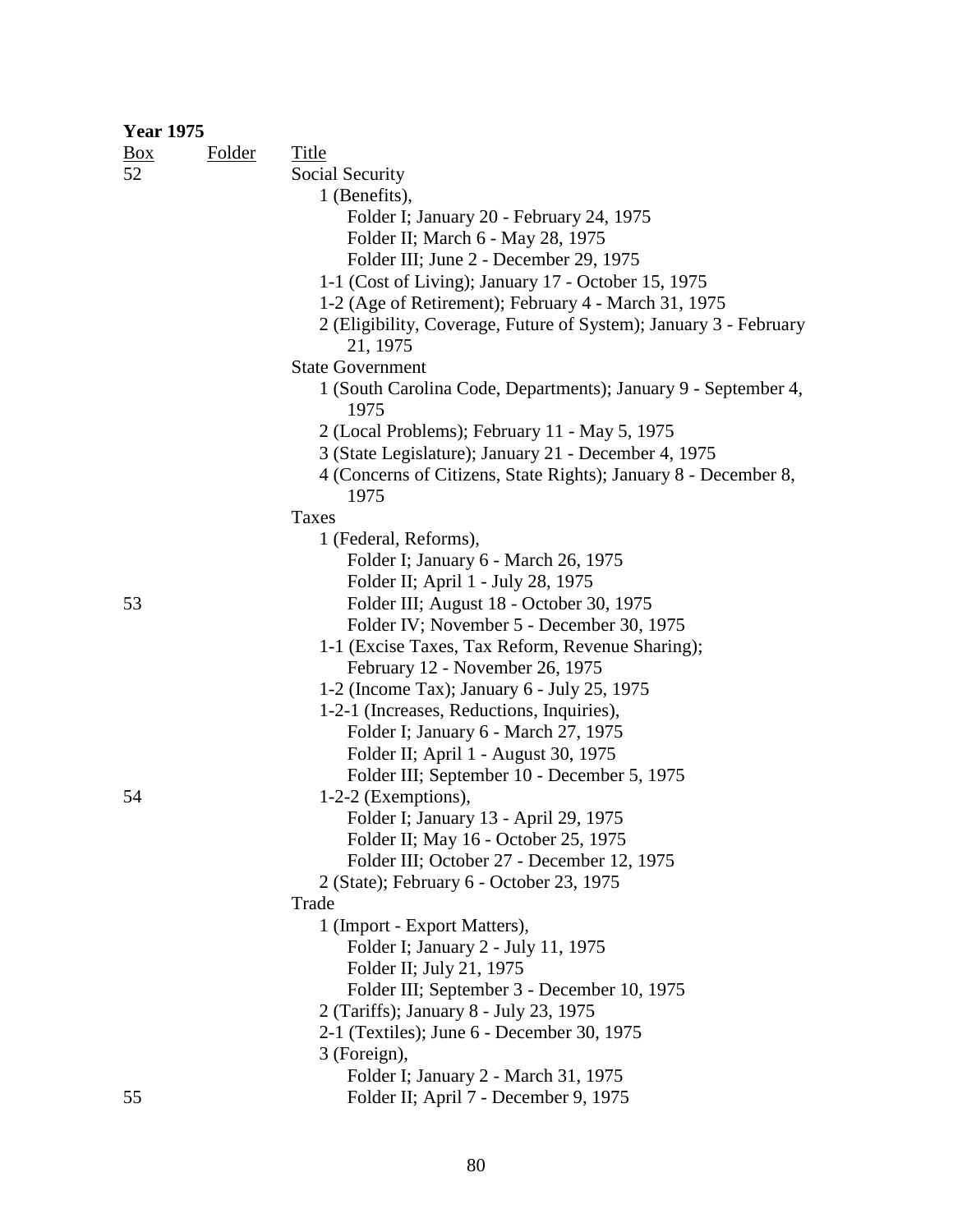| <b>Year 1975</b> |               |                                                                                                                                              |
|------------------|---------------|----------------------------------------------------------------------------------------------------------------------------------------------|
| <u>Box</u>       | <b>Folder</b> | <b>Title</b>                                                                                                                                 |
|                  |               | Trade                                                                                                                                        |
| 55               |               | 3-1 (Trade with Russia); January 4 - September 25, 1975<br>4 (Domestic, International, Warranties); April 29 - September 29,<br>1975         |
|                  |               | Transportation                                                                                                                               |
|                  |               | 1 (Motor Carriers — Trucks, Public Transportation),<br>Folder I; January 16 - August 26, 1975<br>Folder II; September 17 - November 26, 1975 |
|                  |               | Folder III; December 4 - 26, 1975                                                                                                            |
|                  |               | 1-1 (Highways); April 17 - December 30, 1975                                                                                                 |
|                  |               | 2 (Railroads),                                                                                                                               |
|                  |               | Folder I; January 9 - May 20, 1975                                                                                                           |
| 56               |               | Folder II; June 3 - December 30, 1975                                                                                                        |
|                  |               | 2-1 (Freight Rates); January 16 - December 22, 1975                                                                                          |
|                  |               | <b>Un-American Activities</b>                                                                                                                |
|                  |               | 1 (Communism),                                                                                                                               |
|                  |               | Folder I; January 2 - August 26, 1975                                                                                                        |
|                  |               | Folder II; September 17 - December 19, 1975                                                                                                  |
|                  |               | 2 (Patriotism, Investigations, Security); January 2 - July 18, 1975<br>3 (Liberals); June 4, 1975                                            |
|                  |               | Veterans Administration Physicians Salaries and Physicians Pay; April<br>17 - July 17, 1975                                                  |
|                  |               | Veterans Discharges; June 19, 1975                                                                                                           |
|                  |               | Veterans Employment Service; March 19 - November 24, 1975                                                                                    |
|                  |               | Veterans Miscellaneous,                                                                                                                      |
|                  |               | Folder I; January 16 - March 17, 1975                                                                                                        |
|                  |               | Folder II; March 20 - December 16, 1975                                                                                                      |
| 57               |               | Veterans                                                                                                                                     |
|                  |               | 1 (Medical / Health Care),                                                                                                                   |
|                  |               | Folder I; January 2 - May 19, 1975                                                                                                           |
|                  |               | Folder II; May 20 - June 11, 1975                                                                                                            |
|                  |               | Folder III; June 13 - September 11, 1975                                                                                                     |
|                  |               | Folder IV; September 22 - December 11, 1975                                                                                                  |
|                  |               | 2 (Life Insurance); August 11, 1975                                                                                                          |
|                  |               | 3 (Educational Benefits),                                                                                                                    |
|                  |               | Folder I; January 9 - June 17, 1975                                                                                                          |
|                  |               | Folder II; June 19 - October 7, 1975                                                                                                         |
|                  |               | Folder III; October 8 - November 15, 1975                                                                                                    |
| 58               |               | Folder IV; November 17, 1975                                                                                                                 |
|                  |               | Folder V; November 18 - 19, 1975                                                                                                             |
|                  |               | Folder VI; November 20 - December 19, 1975                                                                                                   |
|                  |               | 4 (Loans); April 10 - May 28, 1975                                                                                                           |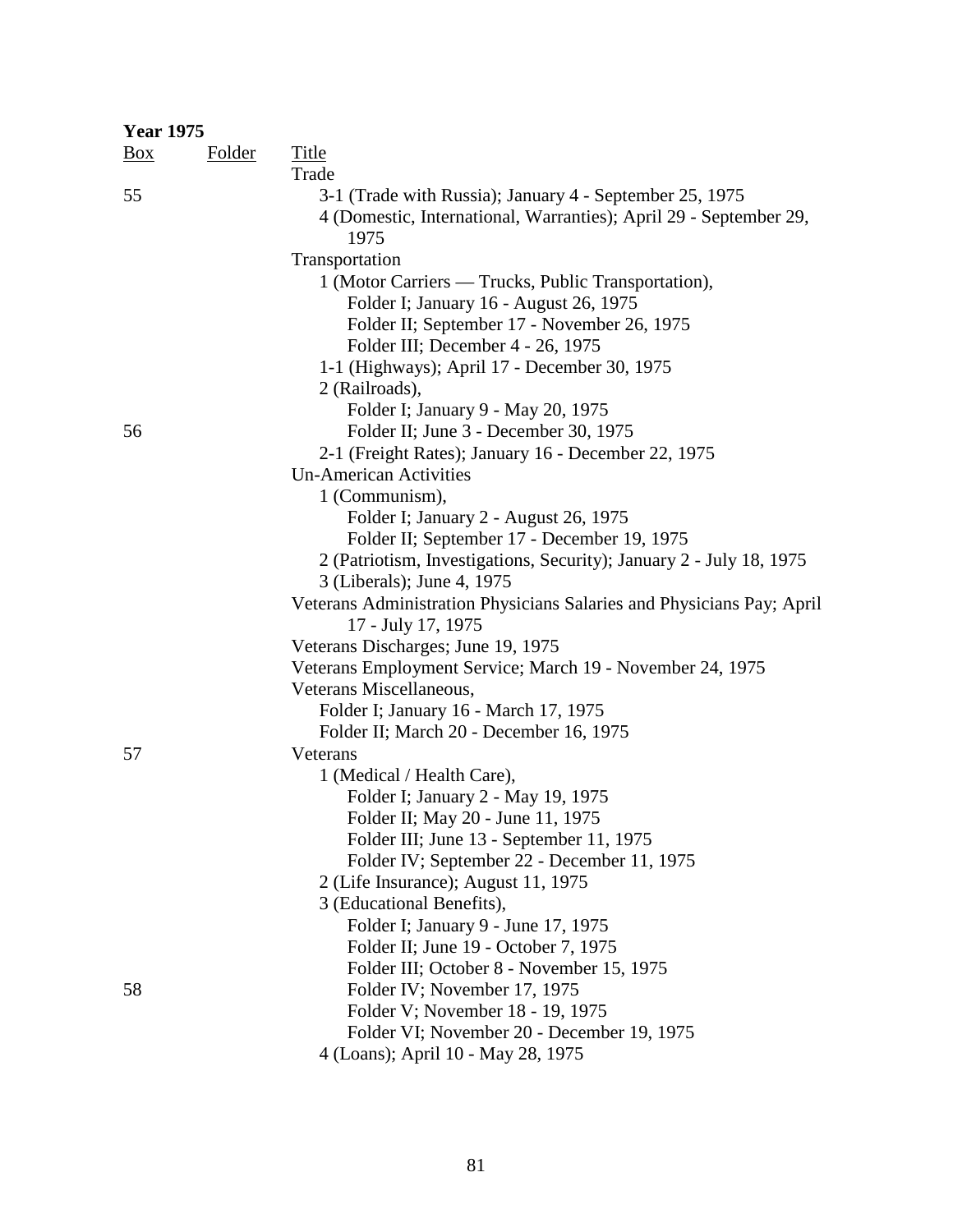| <b>Year 1975</b> |        |                                                       |
|------------------|--------|-------------------------------------------------------|
| Box              | Folder | Title                                                 |
|                  |        | Veterans                                              |
|                  |        | 5 (Annuities, Pensions, and Disability Allowances),   |
| 58               |        | Folder I; January 3 - 16, 1975                        |
|                  |        | Folder II; February 10 - May 23, 1975                 |
|                  |        | Folder III; May 24 - June 11, 1975                    |
|                  |        | Folder IV; June 12 - July 31, 1975                    |
| 59               |        | Folder V; August 4 - October 30, 1975                 |
|                  |        | Folder VI; November 3 - December 19, 1975             |
|                  |        | 5-1 (World War I Vets); January 8 - December 15, 1975 |
|                  |        | 5-2 (Widows Benefits); January 8, 1975                |
|                  |        | 6 (Veteran Housing); January 8 - December 4, 1975     |
|                  |        |                                                       |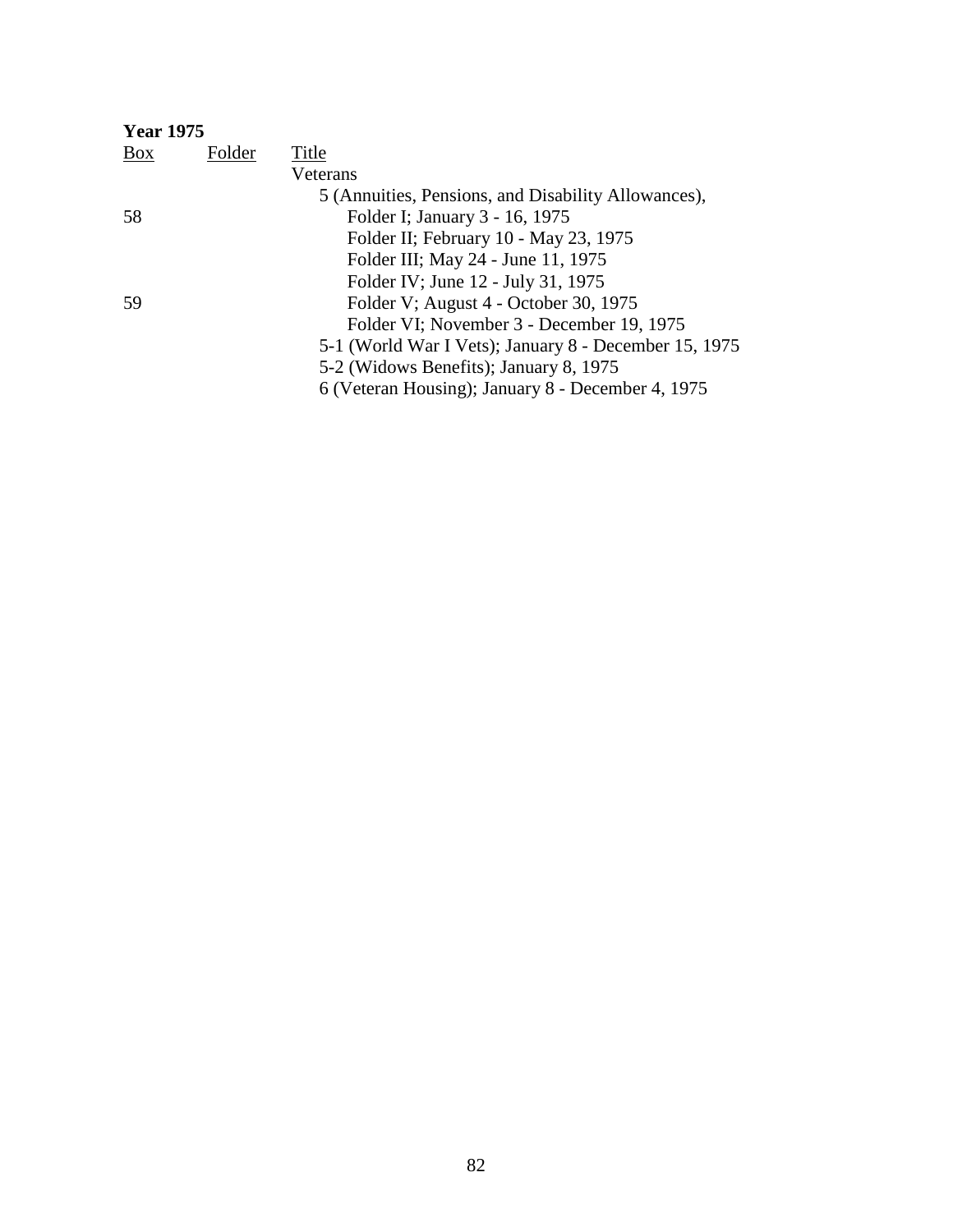| <b>Year 1976</b> |               |                                                                  |
|------------------|---------------|------------------------------------------------------------------|
| $\frac{Box}{}$   | <b>Folder</b> | <b>Title</b>                                                     |
| $\mathbf{1}$     |               | Agriculture                                                      |
|                  |               | 1 (Animals, Animal Products); January 9 - April 13, 1976         |
|                  |               | 2 (Dairy Products); Feburary 2 - April 1, 1976                   |
|                  |               | 4 (Insecticides, Fertilizers); January 16 - March 29, 1976       |
|                  |               | 5 (Commodities); December 29, 1975 - March 29, 1976              |
|                  |               | 5-1 (Cotton); February 23 - April 9, 1976                        |
|                  |               | 5-1-1 (Cotton Allotments); March 9, 1976                         |
|                  |               | 5-2 (Tobacco); January 14 - March 12, 1976                       |
|                  |               | 5-2-1 (Tobacco Allotments); January 27 - March 12, 1976          |
|                  |               | 5-3 (Grains, Soybeans); January 7 - April 16, 1976               |
|                  |               | 6-1 (Soil Conservation); February 16 - March 23, 1976            |
|                  |               | 7 (Research and Reports); January 12 - March 29, 1976            |
|                  |               | 9 (Reporting Requirements); January 16, 1976                     |
|                  |               | Appropriations                                                   |
|                  |               | 1 (Federal); January 2 - April 12, 1976                          |
|                  |               | 2 (State / Other); January 9 - April 14, 1976                    |
|                  |               | <b>Atomic Energy</b>                                             |
|                  |               | 2 (Nuclear Energy),                                              |
|                  |               | Folder I; January 5 - March 15, 1976                             |
|                  |               | Folder II; March 16 - April 1, 1976                              |
|                  |               | Aviation                                                         |
|                  |               | 1 (Airport / Airways); January 30 - March 29, 1976               |
|                  |               | 2 (Air Traffic Controllers, Safety); February 3 - April 9, 1976  |
|                  |               | 3 (Air Fare, Freight, Travel); January 12 - April 2, 1976        |
|                  |               | 4 (Federal Aid to Aviation); January 15 - February 3, 1976       |
|                  |               | <b>Beverages</b>                                                 |
|                  |               | 1 (Health Warning on Alcoholic Beverages); January 9 - April 24, |
|                  |               | 1976                                                             |
|                  |               | 2 (Non-Alcoholic Beverages, Containers, Bottles); February 5 -   |
|                  |               | March 25, 1976<br>Bicentennial                                   |
|                  |               | (U.S. Citizen's Congress); August 3, 1976                        |
| $\overline{2}$   |               | Civil Rights                                                     |
|                  |               | 1 (Legislation); January 7 - March 31, 1976                      |
|                  |               | 2 (Integration, Forced Busing); January 12 - April 15, 1976      |
|                  |               | 3 (Discrimination, Race Relations); March 1, 1976                |
|                  |               | 4 (Human Rights); February 9 - March 2, 1976                     |
|                  |               | Civil Service (Air Traffic Controller); June 30, 1976            |
|                  |               | Columbia V.A. Hospital (Need Relief); February 9, 1976           |
|                  |               | Committees and Organizations                                     |
|                  |               | 1 (House Committees); February 23 - April 15, 1976               |
|                  |               | 2 (Senate); January 5 - April 15, 1976                           |
|                  |               | 2-1-4 (FBI / CIA); January 8 - April 13, 1976                    |
|                  |               | 2-2 (Senate Judiciary Committee); February 26 - April 12, 1976   |
|                  |               |                                                                  |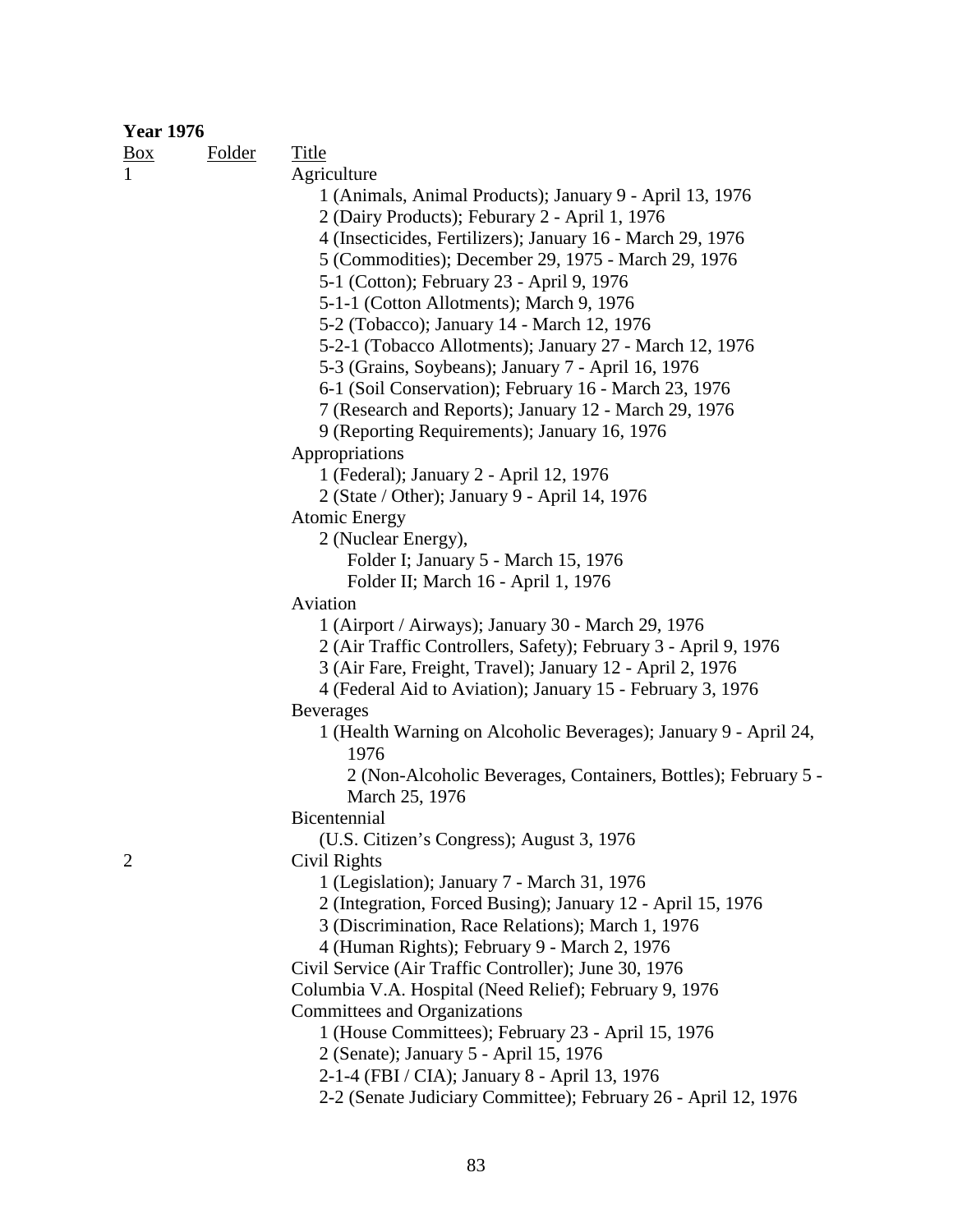| <b>Year 1976</b> |               |                                                                                                                     |  |
|------------------|---------------|---------------------------------------------------------------------------------------------------------------------|--|
| $\frac{Box}{}$   | <b>Folder</b> | <b>Title</b>                                                                                                        |  |
|                  |               | Committees and Organizations                                                                                        |  |
| $\overline{2}$   |               | 3 (Civic Clubs, Youth Organizations); February 10, 1976                                                             |  |
|                  |               | Communications                                                                                                      |  |
|                  |               | 1 (Television); January 5 - April 3, 1976                                                                           |  |
|                  |               | 2 (Radio); March 2 - 16, 1976                                                                                       |  |
|                  |               | 5 (Telephone / Telegraph); March 31, 1976                                                                           |  |
|                  |               | 8 (Obscenity); December 13, 1975 - April 12, 1976                                                                   |  |
|                  |               | Congressional                                                                                                       |  |
|                  |               | 3 (Congressional Record); January 19 - April 9, 1976                                                                |  |
|                  |               | Crime                                                                                                               |  |
|                  |               | 1 (Juvenile Delinquency); March 31, 1976                                                                            |  |
|                  |               | 2 (Capital Punishment); December 2, 1975 - April 9, 1976                                                            |  |
|                  |               | 3 (Weapon Control),                                                                                                 |  |
|                  |               | Folder I; October 21 - December 30, 1975                                                                            |  |
|                  |               | Folder II; January 1 - 18, 1975                                                                                     |  |
|                  |               | Folder III; January 19 - February 8, 1976                                                                           |  |
| 3                |               | Folder IV; February 9 - 29, 1976                                                                                    |  |
|                  |               | Folder V; March 5 - 16, 1976                                                                                        |  |
|                  |               | Folder VI; March 17 - 23, 1976                                                                                      |  |
|                  |               | Folder VII; March 24 - April 16, 1976                                                                               |  |
|                  |               | 4 (Police Force / FBI Training); January 12 - April 9, 1976                                                         |  |
|                  |               | 5 (Civil Disorder); January 9 - April 15, 1976                                                                      |  |
|                  |               | 6 (Secret Service / FBI); January 9 - February 3, 1976                                                              |  |
|                  |               | 7 (Law Enforcement Assistance Administration); January 12 -                                                         |  |
|                  |               | March 31, 1976                                                                                                      |  |
|                  |               | Disaster                                                                                                            |  |
|                  |               | 1 (Earthquakes); March 16 - 29, 1976                                                                                |  |
|                  |               | Education                                                                                                           |  |
|                  |               | 1 (Colleges / Universities); March 15, 1976                                                                         |  |
|                  |               | 3 (Federal Aid); January 8 - April 15, 1976                                                                         |  |
|                  |               | 3-2 (Federal Impacted Area Fund Program); January 13, 1976                                                          |  |
|                  |               | 5 (Grants, Loans, Scholarships),                                                                                    |  |
|                  |               | Folder I; January 6 - February 26, 1976                                                                             |  |
|                  |               | Folder II; March 1 - April 6, 1976                                                                                  |  |
| $\overline{4}$   |               | 5-1 (Federal Financial Aid Programs); February 25, 1976                                                             |  |
|                  |               | 6 (Public Schools); January 6, 1976                                                                                 |  |
|                  |               | 8 (Health Manpower Legislation); February 2 - August 6, 1976                                                        |  |
|                  |               | 9 (Vocational Education); February 26 - June 16, 1976<br>10 (Religious Broadcast, ETV); January 14 - April 12, 1976 |  |
|                  |               | 13 (Handicapped Education); February 23, 1976                                                                       |  |
|                  |               | <b>Federal Government</b>                                                                                           |  |
|                  |               | 1 (Executive Branch); January 5 - March 5, 1976                                                                     |  |
|                  |               | 1-1 (Departments); January 13 - April 13, 1976                                                                      |  |
|                  |               |                                                                                                                     |  |

84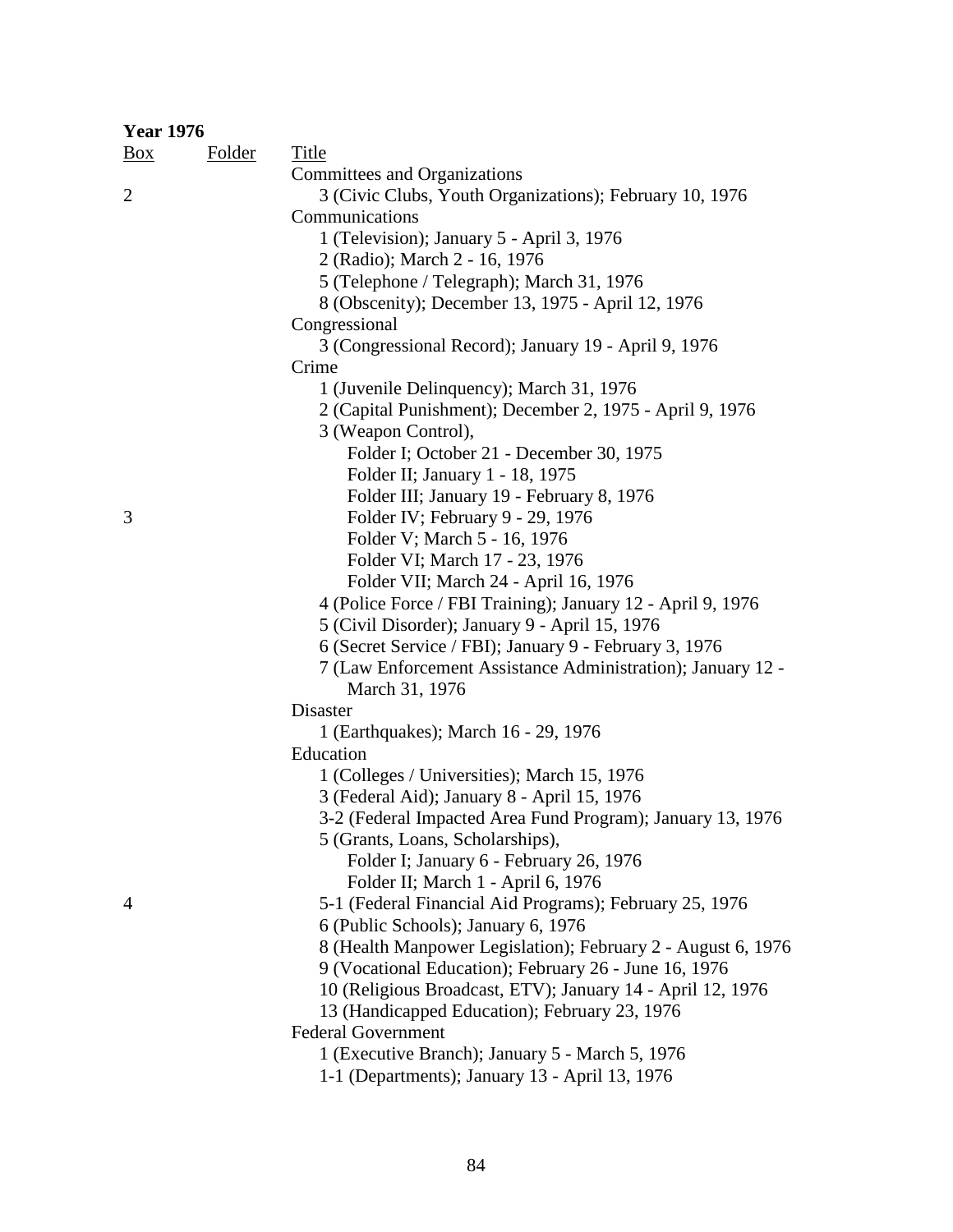| <b>Year 1976</b> |               |                                                                                                            |
|------------------|---------------|------------------------------------------------------------------------------------------------------------|
| $\frac{Box}{}$   | <b>Folder</b> | <b>Title</b>                                                                                               |
|                  |               | <b>Federal Government</b>                                                                                  |
| 4                |               | 1-2 (Federal Agencies, Independent); December 30, 1975 - April 6,<br>1976                                  |
|                  |               | 2 (Judicial Branch),                                                                                       |
|                  |               | Folder I; December 26, 1975 - February 27, 1976                                                            |
|                  |               | Folder II; March 1 - August 4, 1976                                                                        |
|                  |               | 2-3 (Supreme Court); February 26 - March 31, 1976                                                          |
|                  |               | 2-3-1 (Prayers in School); January 13 - February 24, 1976                                                  |
|                  |               | 3 (Legislative Branch); March 16, 1976                                                                     |
|                  |               | 4 (Land, Buildings, Grounds -- Federal); January 6 - February 25,<br>1976                                  |
|                  |               | 5 (Surplus Government Properties); February 17, 1976                                                       |
|                  | 5             | 9 (Assassination - Investigation); January 8 - April 15, 1976                                              |
|                  |               | 12 (Federal Government Spending); January 13, 1976                                                         |
|                  |               | Finance                                                                                                    |
|                  |               | 1 (Banking, Currency); January 5 - April 12, 1976                                                          |
|                  |               | 2 (Government Spending, Public Spending); January 9 - April 13,<br>1976                                    |
|                  |               | 3 (Business Conditions); January 9 - April 14, 1976                                                        |
|                  |               | 3-1 (Inflation, Cost-of-Living); January 9 - March 23, 1976                                                |
|                  |               | 3-2 (Recession, Daylight Savings Time, Energy Crisis); January 28<br>- March 1, 1976                       |
|                  |               | 6-1 (Small Business Administration Legislation); February 12 -<br>April 2, 1976                            |
|                  |               | 7 (Savings and Loans, Farmers Home Administration); January 29 -                                           |
|                  |               | April 1, 1976                                                                                              |
|                  |               | 8 (Community Facilities Loans and Grants); March 4 - April 16,<br>1976                                     |
|                  |               | 12 (Budget Reform, Price Controls),                                                                        |
|                  |               | Folder I; January 7 - February 6, 1976                                                                     |
|                  |               | Folder II; February 10 - April 15, 1976                                                                    |
|                  |               | 13 (Grants, Endowments); June 22, 1976                                                                     |
|                  |               | <b>Foreign Relations</b>                                                                                   |
|                  |               | 1 (Foreign Policy); January 7 - May 16, 1976                                                               |
|                  |               | 2 (Foreign Aid); January 7 - July 12, 1976                                                                 |
|                  |               | 3 (Treaties and Peace Pacts); January 7 - April 16, 1976<br>4 (United Nations); January 9 - March 16, 1976 |
| 6                |               | 5 (Foreign Countries); December 22, 1975 - April 6, 1976                                                   |
|                  |               | 5-1 (Rhodesia); January 26 - 29, 1976                                                                      |
|                  |               | 7 (War in Vietnam); January 21, 1976                                                                       |
|                  |               | 8 (Panama Canal),                                                                                          |
|                  |               | Folder I; December 22, 1975 - February 10, 1976                                                            |
|                  |               | Folder II; February 11 - March 17, 1976                                                                    |

Folder III; March 22 - May 7, 1976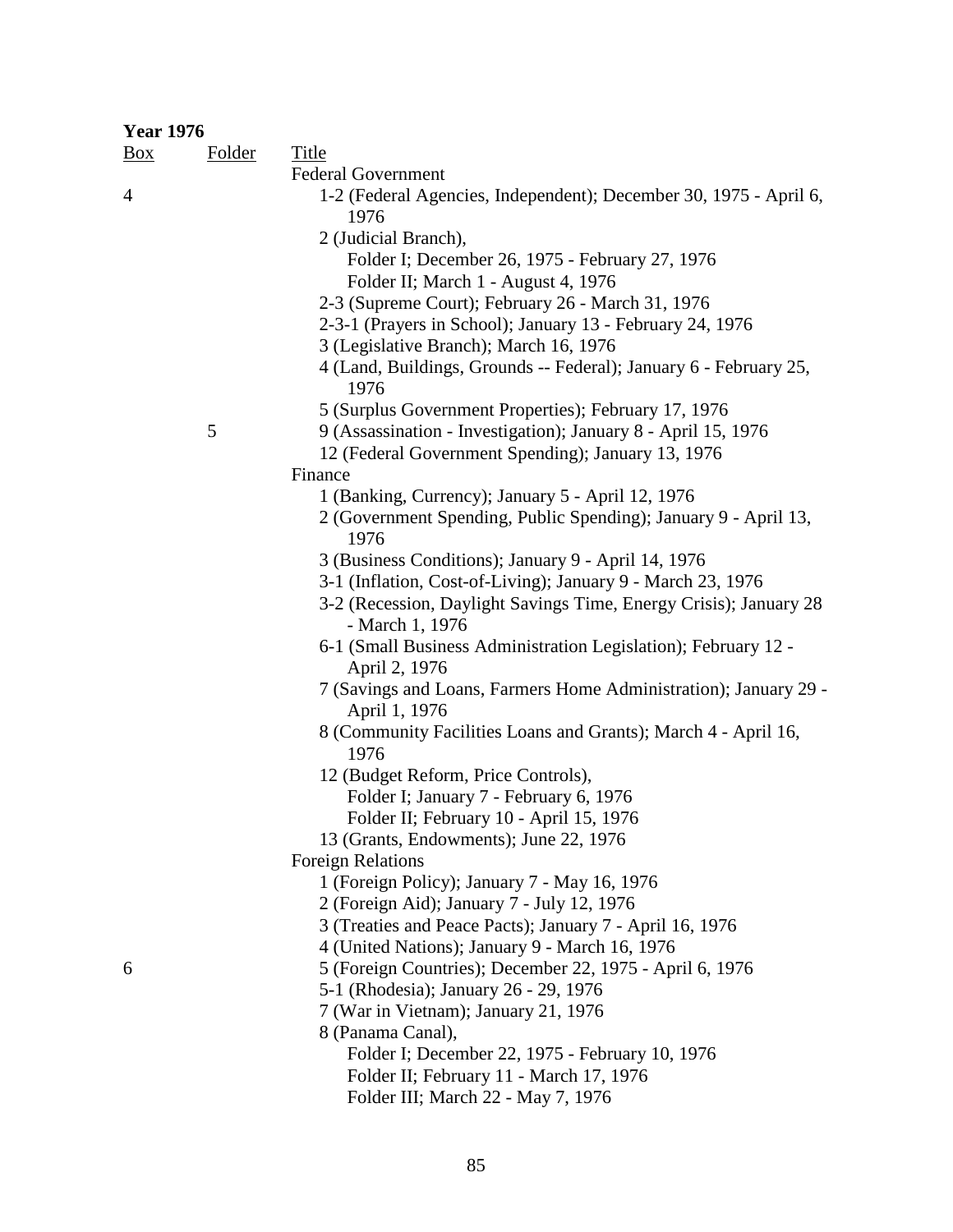| <b>Year 1976</b> |               |                                                                             |
|------------------|---------------|-----------------------------------------------------------------------------|
| $\frac{Box}{}$   | <b>Folder</b> | <b>Title</b>                                                                |
|                  |               | <b>Foreign Relations</b>                                                    |
| 6                |               | 9 (Middle East); January 15 - April 1, 1976                                 |
|                  |               | Handicapped                                                                 |
|                  |               | 3 (Paraplegics and Quadraplegics / Operations); January 29, 1976            |
|                  |               | Health and Welfare                                                          |
|                  |               | 1 (Community Health and Sanitation); January 14 - April 14, 1976            |
|                  |               | 1-3 (Air Pollution),                                                        |
|                  |               | Folder I; January 4 - February 27, 1976                                     |
|                  |               | Folder II; March 1 - 31, 1976                                               |
|                  |               | Folder III; April 5 - 15, 1976                                              |
|                  |               | 2 (Diseases and Conditions); December 31, 1975 - April 10, 1976             |
|                  |               | 3 (Rehabilitation Programs); January 21 - June 3, 1976                      |
| 7                |               | 5 (Drugs); January 20 - April 6, 1976                                       |
|                  |               | 6 (Socialized Medicine - Medicare); January 5 - April 6, 1976               |
|                  |               | 7 (Public Welfare); December 26, 1975 - April 15, 1976                      |
|                  |               | 8 (Pollution Control); January 14 - March 25, 1976                          |
|                  |               | 9 (Right to Life Administration); January 9 - April 1, 1976                 |
|                  |               | 10 (General Welfare); January 5 - September 1, 1976                         |
|                  |               | Housing                                                                     |
|                  |               | 1 (Construction); February 23 - 27, 1976                                    |
|                  |               | 1-1 (Low Income Housing); July 9, 1976                                      |
|                  |               | <b>Immigration and Naturalization</b>                                       |
|                  |               | 1 (Citizenship, Alien Children); January 5 - April 15, 1976                 |
|                  |               | 3 (Refugees, Orphans, Displaced Persons); January 6 -                       |
|                  |               | March 23, 1976                                                              |
|                  |               | 4 (Private Relief Bills); February 18 - April 8, 1976                       |
|                  |               | Indian Affairs; January 15 - March 25, 1976                                 |
|                  |               | Institutions                                                                |
|                  |               | 1-2 ([Federal Institutions]: Health, Mental); January 28 - April 2,<br>1976 |
|                  |               | 1-2-1 ([Federal Institutions]: Federal Aid); January 2 - April 14,          |
|                  |               | 1976                                                                        |
|                  |               | 1-3 ([Federal Institutions]: Welfare, Receiving Homes, Nursing              |
|                  |               | Homes); January 9 - April 13, 1976                                          |
|                  |               | 1-3-1 ([Federal Institutions]: Federal Aid to Welfare Institutions);        |
|                  |               | February 27 - April 15, 1976                                                |
|                  |               | <b>Insurance and Retirement</b>                                             |
|                  |               | 1 (Federal Government); December 18, 1975 - April 6, 1976                   |
|                  |               | 1-1 (Accident, Home, Life, Auto); March 31, 1975 - April 12, 1976           |
|                  |               | 1-2 (Retirement and Annuities); January 5 - April 2, 1976                   |
| 8                |               | 1-3 (Railroad Retirement); April 6, 1976                                    |
|                  |               | 1-4 (Compensation -- Workman's Unemployment); January 14 -                  |
|                  |               | April 1, 1976                                                               |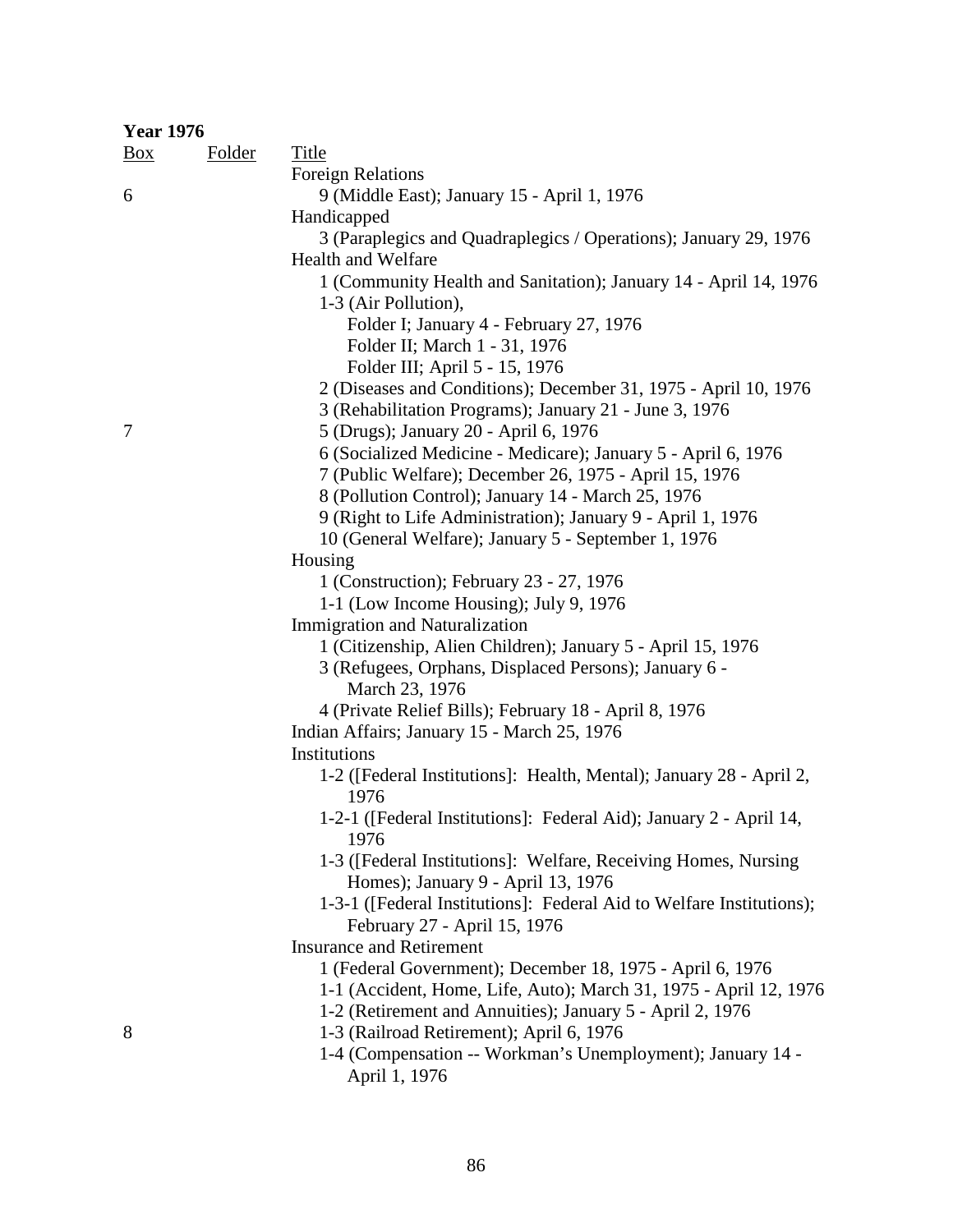| <b>Year 1976</b> |               |                                                                                                                                                                                                                                                                |
|------------------|---------------|----------------------------------------------------------------------------------------------------------------------------------------------------------------------------------------------------------------------------------------------------------------|
| $\frac{Box}{}$   | <b>Folder</b> | Title                                                                                                                                                                                                                                                          |
|                  |               | <b>Insurance and Retirement</b>                                                                                                                                                                                                                                |
| 8                |               | 2 ([State Government]: Federal No - Fault Bill); April 12 -<br>September 7, 1976                                                                                                                                                                               |
|                  |               | 3 (Private and Industrial Insurance and Retirement); January 12 -<br>February 2, 1976                                                                                                                                                                          |
|                  |               | Inventions                                                                                                                                                                                                                                                     |
|                  |               | 1 (Patents); September 17, 1975 - February 27, 1976<br>2 (Trademarks, Copyrights); January 13 - April 12, 1976                                                                                                                                                 |
|                  |               | Labor                                                                                                                                                                                                                                                          |
|                  |               | 1 (Employment, Unemployment); January 19 - April 15, 1976<br>1-1 (Unemployment Compensation); February 10, 1976<br>2 (Strikes, Work Stoppages); December 30, 1975 - March 11, 1976<br>3 (Unions, National Labor Relations Board); January 6 - July 15,<br>1976 |
|                  |               | 3-1 (Internal Management -- Right to Vote); March 8 - April 15,<br>1976                                                                                                                                                                                        |
|                  |               | 3-2 (Union or Closed Shop -- Right-to-Work); February 29, 1976<br>3-3 (Labor Reform Legislation); January 7 - March 18, 1976<br>3-4 (Welfare Funds); February 5 - 23, 1976                                                                                     |
|                  |               | 3-6 (Repeal of the Taft - Hartley Act); March 8 - April 8, 1976<br>4 (Employment of Handicapped People); February 25, 1976<br>5 (Minimum Wage and Hour Law); December 11, 1975 - April 13,<br>1976                                                             |
| 9                |               | 6 (Fair Labor Standards Act); January 12 - February 3, 1976<br>7 (Occupational Safety and Health Act [OSHA]); January 12 -<br>April 15, 1976                                                                                                                   |
|                  |               | Legislation                                                                                                                                                                                                                                                    |
|                  |               | 1 (House); January 30 - April 9, 1976                                                                                                                                                                                                                          |
|                  |               | 2 (Joint); January 3 - April 15, 1976                                                                                                                                                                                                                          |
|                  |               | 3 (Senate),                                                                                                                                                                                                                                                    |
|                  |               | Folder I; January 6 - 30, 1976                                                                                                                                                                                                                                 |
|                  |               | Folder II; February 2 - 27, 1976                                                                                                                                                                                                                               |
|                  |               | Folder III; March 1 - April 15, 1976                                                                                                                                                                                                                           |
|                  |               | 3-2 (Bills Co-Sponsored by the Senator); March 30 - April 2, 1976                                                                                                                                                                                              |
|                  |               | Memorials                                                                                                                                                                                                                                                      |
|                  |               | 1 (National); January 9 - March 23, 1976                                                                                                                                                                                                                       |
|                  |               | 2 (National - Federal); January 29 - August 2, 1976                                                                                                                                                                                                            |
|                  |               | Military                                                                                                                                                                                                                                                       |
|                  |               | 1 (Pay and Allowances),<br>Folder I; January 5 - March 1, 1976                                                                                                                                                                                                 |
|                  |               | Folder II; March 2 - April 13, 1976                                                                                                                                                                                                                            |
|                  |               | 2-2 (Conformation, Promotion To Brigadier General);                                                                                                                                                                                                            |
|                  |               | March 18, 1976                                                                                                                                                                                                                                                 |
|                  |               | 3 (Reservations); February 28 - June 10, 1976                                                                                                                                                                                                                  |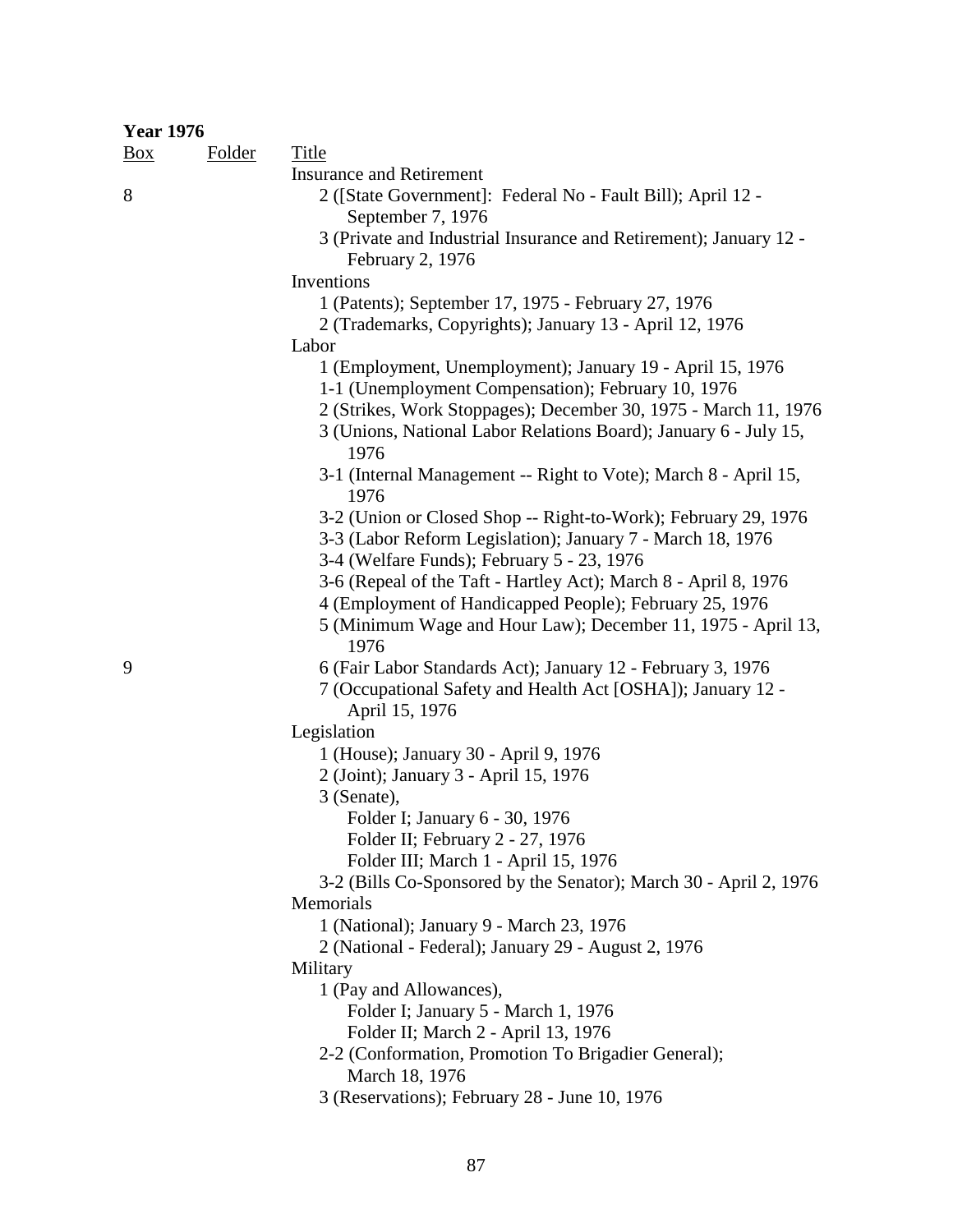| <b>Year 1976</b> |               |                                                                                |
|------------------|---------------|--------------------------------------------------------------------------------|
| $\frac{Box}{}$   | <b>Folder</b> | Title                                                                          |
|                  |               | Military                                                                       |
| 9                |               | 3-2 (Charleston); March 11, 1976                                               |
|                  |               | 3-4 (Shaw Air Force Base); April 16, 1976                                      |
| 10               |               | 3-5 (Parris Island); March 10, 1976                                            |
|                  |               | 4 (Programs); January 9, 1976                                                  |
|                  |               | 4-1 (Air Force); January 23 - April 13, 1976                                   |
|                  |               | 4-2 (Army); February 23 - March 5, 1976                                        |
|                  |               | 4-4 (Navy); October 20 - March 3, 1976                                         |
|                  |               | 4-5 (Defense Budget, Appropriations); February 2 - 19, 1976                    |
|                  |               | 5 (Manpower); January 22 - March 2, 1976                                       |
|                  |               | 5-1 (National Guard); January 20, 1976                                         |
|                  |               | 5-2 (Reserves); January 16 - April 16, 1976                                    |
|                  |               | 5-3 (Army Reserve); January 21 - March 8, 1976                                 |
|                  |               | 5-4 (Naval Reserve); January 28 - March 30, 1976                               |
|                  |               | 5-6 (Marine / Navy); February 4 - 14, 1976                                     |
|                  |               | 5-7 (Army ROTC Scholarship Awards); April 9, 1976                              |
|                  |               | 5-9 (Military Personnel and Police); January 24 - February 27, 1976            |
|                  |               | 6 (Armed Services Committee); January 21 - March 17, 1976                      |
|                  |               | 6-1 (Subcommittees); February 16 - March 25, 1976                              |
|                  |               | 7 (Church Bill, Transfer of Jurisdiction); January 26 - 29, 1976               |
|                  |               | 8 (National Security, Defense); January 2 - April 5, 1976                      |
|                  |               | 8-1 (Civil Defense); December 31, 1975 - March 20, 1976                        |
|                  |               | 8-2 (Missiles and Scientific Research); January 7 - March 4, 1976              |
|                  |               | 8-2-1 (Marianas, Korea, Vietnam); January 29 - April 25, 1976                  |
|                  |               | 8-2-3 (Reorganization and Unification Armed Forces);                           |
|                  |               | February 3 - March 20, 1976                                                    |
|                  |               | 8-2-5 (U.S. Foreign Policy); January 24 - March 1, 1976                        |
|                  |               | 9 (Military Compensation, Retired Pay); January 12 - August 19,<br>1976        |
|                  |               | 10 (Retirement); January 6 - March 23, 1976                                    |
|                  |               | 13 (Changes in Military Bases); January 16 - March 23, 1976                    |
|                  |               | 14 (Budget FY '76); January 24 - March 25, 1976                                |
|                  |               | 15 (Budget Reductions); February 9 - March 3, 1976                             |
|                  |               | 18 (Defense Appropriations Authorization Act -- Air<br>Force);<br>May 28, 1976 |
| 11               |               | 19 (Legislation, Retirement Benefits); January 2 - July 26, 1976               |
|                  |               | 22 (Navy Ship Building, Sea Powers); April 20 - June 23, 1976                  |
|                  |               | 23 (Honor Codes at Service Academies); June 16, 1976                           |
|                  |               | 24 (South Carolina National Guard); March 12, 1976                             |
|                  |               | 27 (Navy Reserve Strength, Budget); June 15, 1976                              |
|                  |               | 28 (Reserve vs. Regular Officer); May 17, 1976                                 |
|                  |               | 29 (Army Recruiting); June 23, 1976                                            |
|                  |               | 30 (JROTC); May 27, 1976                                                       |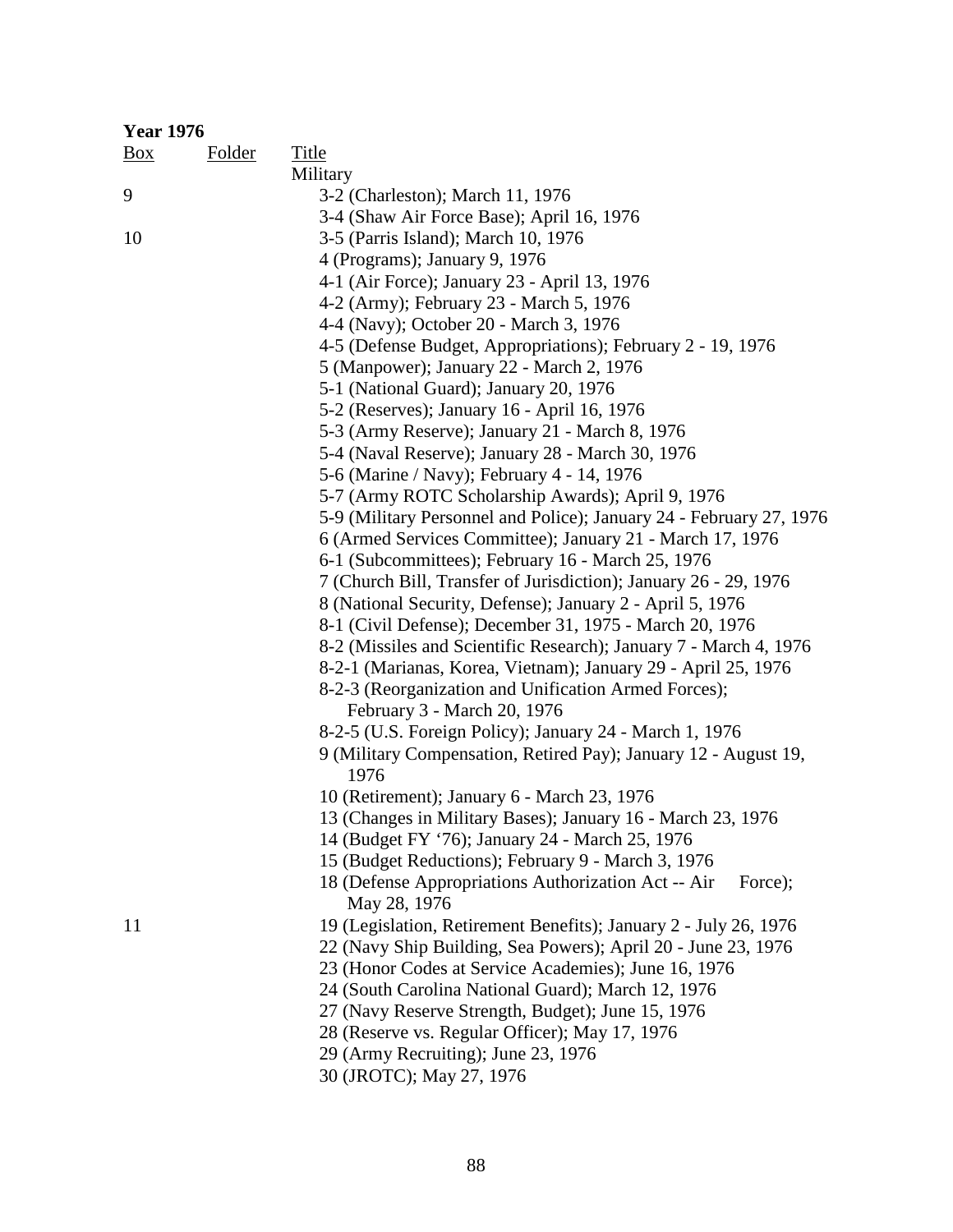| <b>Year 1976</b> |               |                                                                           |
|------------------|---------------|---------------------------------------------------------------------------|
| $\frac{Box}{}$   | <b>Folder</b> | <b>Title</b>                                                              |
|                  |               | Military                                                                  |
| 11               |               | 35 (Miscellaneous Events Involving the Military); June 2 -                |
|                  |               | December 16, 1976                                                         |
|                  |               | 42 (Armed Services Committee Hearings); April 6 - 12, 1976                |
|                  |               | 46 (Appropriations for Construction on Army Posts); May 27, 1976          |
|                  |               | 51 (Military Academies); July 9, 1976                                     |
|                  |               | 53 (U.S. Virgin Islands Disaster Budget); June 15, 1976                   |
|                  |               | <b>Natural Resources</b>                                                  |
|                  |               | 1 (Fish and Wildlife),                                                    |
|                  |               | Folder I; November 13, 1975 - February 13, 1976                           |
|                  |               | Folder II; February 16 - 17, 1976                                         |
|                  |               | Folder III; March 15 - April 8, 1976                                      |
|                  |               | Folder IV; April 9 - 20, 1976                                             |
|                  |               | 2 (Forest); December 16, 1975 - April 13, 1976                            |
|                  |               | 3 (Fuels); April 27, 1976                                                 |
|                  |               | 3-1 (Arctic Gas, Oil),                                                    |
|                  |               | Folder I; February 16 - March 30, 1976                                    |
|                  |               | Folder II; April 1 - 7, 1976                                              |
| 12               |               | 3-2 (Legislaton Breaking Up Major Energy Corp.),                          |
|                  |               | Folder I; January 8 - February 20, 1976                                   |
|                  |               | Folder II; February 24 - 27, 1976                                         |
|                  |               | Folder III; March 1 - 31, 1976                                            |
|                  |               | Folder IV; April 6 - 16, 1976                                             |
|                  |               | 3-3 (Coal); January 27 - March 25, 1976                                   |
|                  |               | 4 (Minerals); February 10 - April 15, 1976                                |
|                  |               | 5 (Water); January 9 - April 8, 1976                                      |
|                  |               | 6 (Energy Crisis); January 5 - April 12, 1976                             |
|                  |               | 8 (Oil Companies); June 30, 1976                                          |
|                  |               | Nominations                                                               |
|                  |               | 1 (Federal Department and Agency Heads); January 27 - September           |
|                  |               | 28, 1976                                                                  |
|                  |               | 3 (U.S. District, Circuit, and Supreme Court Judges); January 22,<br>1976 |
|                  |               | Parks and Forests                                                         |
|                  |               |                                                                           |
|                  |               | 1 (Federal of National); January 9 - 27, 1976                             |
|                  |               | 1-1 (Forests); January 14, 1976                                           |
|                  |               | 2 (State); January 27, 1976                                               |
|                  |               | 3 (National Register of Historic Places -- Newberry College); July        |
|                  |               | 2, 1976                                                                   |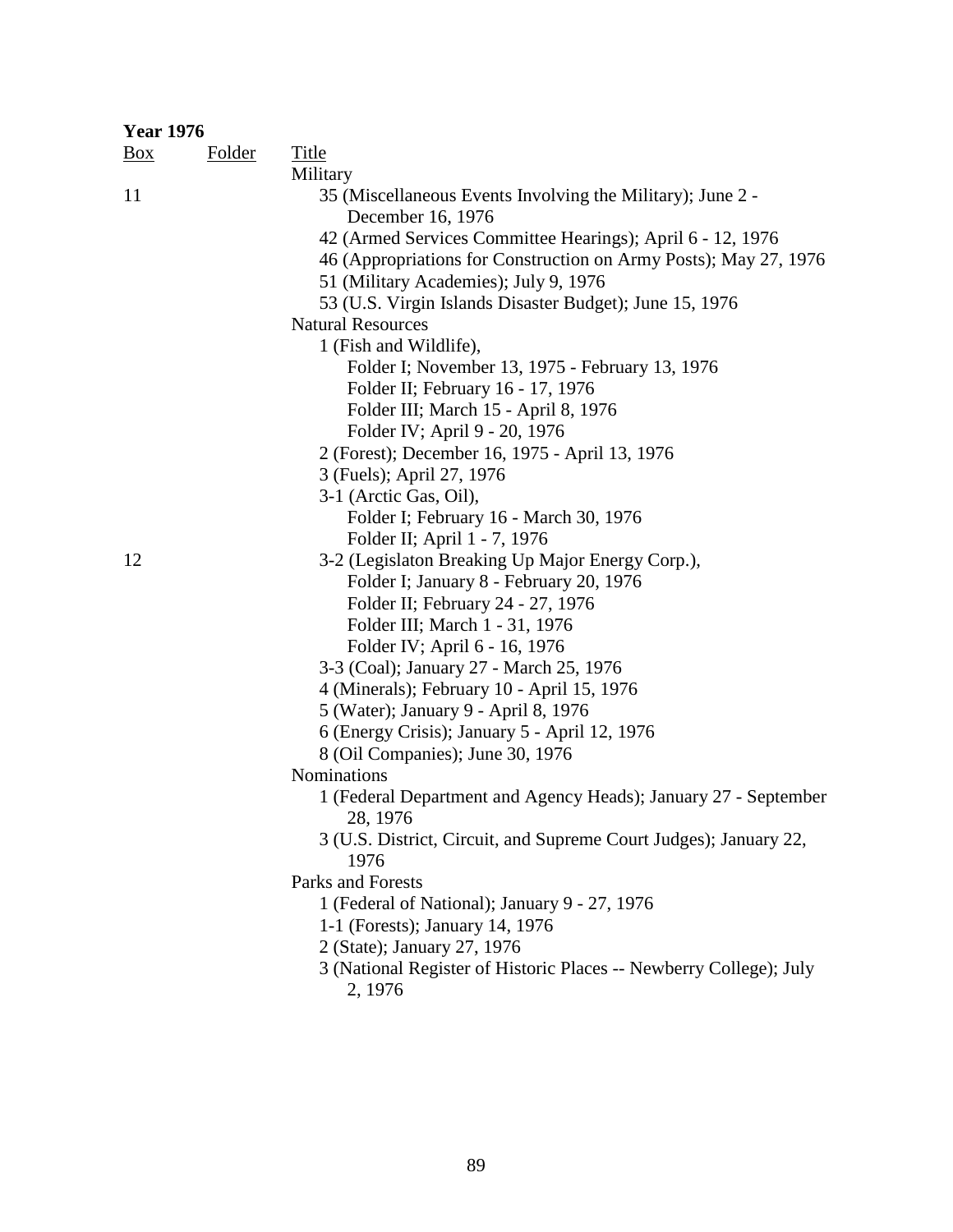| <b>Year 1976</b> |               |                                                                          |
|------------------|---------------|--------------------------------------------------------------------------|
| $\frac{Box}{}$   | <b>Folder</b> | <b>Title</b>                                                             |
|                  |               | Personal                                                                 |
| 12               |               | 1 (Finance / Contributions); January 5 - April 14, 1976                  |
| 13               |               | 1-1 (Contributions); March 26, 1976                                      |
|                  |               | 2 (Appointments, Invitations, Engagements); June 15 - September          |
|                  |               | 13, 1976                                                                 |
|                  |               | 2-1 (Appointments with Constituents); January 5 - March 25, 1976         |
|                  |               | 2-2 (Appointments); January 7 - March 8, 1976                            |
|                  |               | 2-3 (Invitations Accepted for                                            |
|                  |               | January); October 17, 1975 - February 23, 1976                           |
|                  |               | February); September 5, 1975 - March 3, 1976                             |
|                  |               | March),                                                                  |
|                  |               | Folder I; August 8, 1975 - February 26, 1976                             |
|                  |               | Folder II; March 1 - 31, 1976                                            |
|                  |               | April); September 8, 1975 - April 14, 1976                               |
|                  |               | May); June 12, 1975 - April 9, 1976                                      |
|                  |               | July); March 31 - July 10, 1976                                          |
|                  |               | October); September 22, 1976                                             |
|                  |               | 3 (Senator's Personal Friends); December 18, 1975 - August 31,           |
|                  |               | 1976                                                                     |
|                  |               | 5 (Organizations -- Memberships); December 14, 1975 - January 9,<br>1976 |
|                  |               | 5-1 (Senator Prayer Breakfast Group); January 5 - March 22, 1976         |
|                  |               | 7 (Honors Received By Senator); December 31, 1975                        |
|                  |               | 11 (Late RSVP's); May 31, 1976                                           |
|                  |               | 12 (Missed Meetings with Friends / Students); April 16 - May 27,         |
|                  |               | 1976                                                                     |
|                  |               | 14 (Invitations); June 3 - June 30, 1976                                 |
|                  |               | <b>Political Affairs</b>                                                 |
|                  |               | 1 (Campaigns, Contributions); January 6 - March 5, 1976                  |
|                  |               | 1-2 (Campaign Fund Raising); January 27, 1976                            |
|                  |               | 2 (Elections); January 19 - March 19, 1976                               |
|                  |               | 2-1 (Electoral College); January 7 - 26, 1976                            |
|                  |               | 2-1-1 (Presidential Ellection); January 17 - February 23, 1976           |
|                  |               | 3 (Major Parties); April 27 - June 18, 1976                              |
| 14               |               | 3-1 (Republican Party -- National); October 31, 1975 - April 7,          |
|                  |               | 1976                                                                     |
|                  |               | 3-1-1 (Republician Party -- South Carolina); April 14, 1976              |
|                  |               | 3-1-1-1 (Children's Relief Fund); March 18 - 26, 1976                    |
|                  |               | 3-2 (Democratic Party); January 12, 1976                                 |
|                  |               | 4 (Voting Rights); January 5 - June 29, 1976                             |
|                  |               | 5 (Administration); January 30 - March 18, 1976                          |
|                  |               | 6 (Electing Republicans); January 30 - August 11, 1976                   |
|                  |               |                                                                          |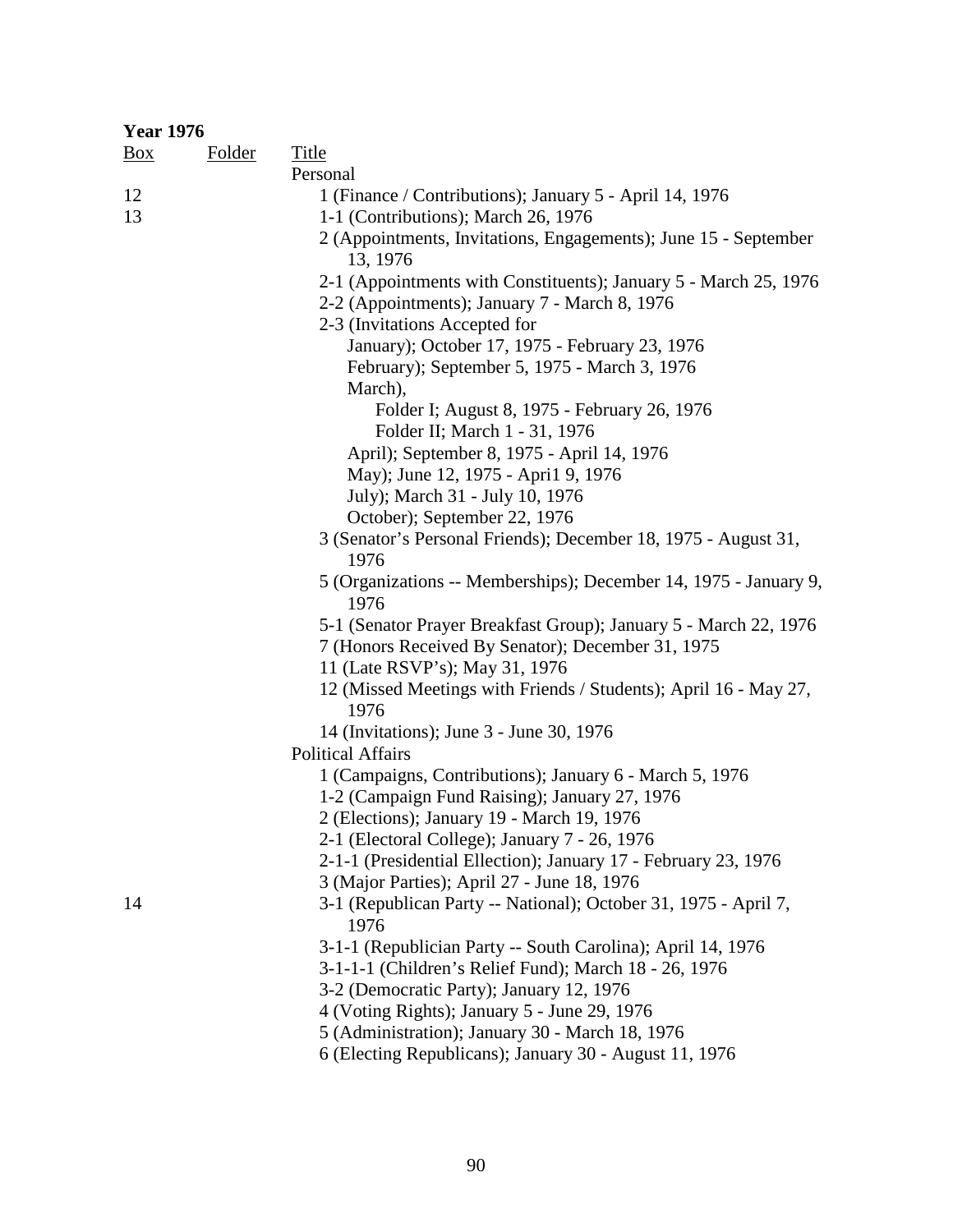| <b>Year 1976</b> |               |                                                                                     |
|------------------|---------------|-------------------------------------------------------------------------------------|
| $\frac{Box}{}$   | <b>Folder</b> | <b>Title</b>                                                                        |
|                  |               | <b>Postal Affairs</b>                                                               |
| 14               |               | 1 (U.S. Postal Service); February 2 - April 20, 1976                                |
|                  |               | 2 (Postage / Postal Rates); June 20, 1975 - April 5, 1976                           |
|                  |               | 4 (Delivery of Mail); January 23, 1976                                              |
|                  |               | 5 (South Carolina Post Offices and Rural Routes),                                   |
|                  |               | Folder I; March 1 - April 16, 1976                                                  |
|                  |               | Folder II; April 16 - June 18, 1976                                                 |
|                  |               | Power                                                                               |
|                  |               | 1 (Private); March 12, 1976                                                         |
|                  |               | 2 (Public); January 30 - April 1, 1976                                              |
|                  |               | <b>Public Relations</b>                                                             |
|                  |               | 1 (Anonymous, Crank, Incohorent Communications); January 2 -<br>October 21, 1976    |
|                  |               | 2-1 (The Faith We Have Not Kept); January 8 - March 29, 1976                        |
|                  |               | 3 (Commendations, Congradulations, Greetings, Thank-you's);                         |
|                  |               | January 5 - April 8, 1976                                                           |
|                  |               | 3-3-1 (Thank-you's Received for Gifts); February 6 -<br>March 22,                   |
|                  |               | 1976                                                                                |
|                  |               | 3-3-2 (Thank-you's Sent for Gifts Received); January 23 - April 14,                 |
|                  |               | 1976                                                                                |
|                  |               | 3-4 (Letters Complimentary of the Senator); January 2 - April 19,<br>1976           |
| 15               |               | 4 (Criticisms, Condolences); March 22 - September 21, 1976                          |
|                  |               | 7 (Questionnaires / Survey); January 5 - March 8, 1976                              |
|                  |               | 8 (Publicity); January 2 - April 5, 1976                                            |
|                  |               | 8-1 (Press Leases); February 13 - March 12, 1976                                    |
|                  |               | 8-5 (Weekly Newsletter); December 28, 1975 - April 5, 1976                          |
|                  |               | 10-5 (Publications and Information); January 31 - April 3, 1976                     |
|                  |               | 10-5-2 (Information for Term Papers, Debates, School Work, etc.);                   |
|                  |               | January 5 - March 7, 1976                                                           |
|                  |               | 10-5-4 (Senator's Request); January 28 - April 13, 1976                             |
|                  |               | 13-1 (Information on South Carolina Concerning the Bicentennial);                   |
|                  |               | January 21 - February 6, 1976                                                       |
|                  |               | 14 (Thank-you's for Gifts Sent); June 8 - November 10, 1976                         |
|                  |               | 38 (Radio, TV Dedication, Borrowed Blanket); July 26 - November                     |
|                  |               | 17, 1976                                                                            |
|                  |               | 52 (Strom Thurmond's Carolina Connection / Political<br>Information); March 8, 1976 |
|                  |               | Recreation                                                                          |
|                  |               | 1 (Facilities); February 23 - July 9, 1976                                          |
|                  |               | Religion                                                                            |
|                  |               | 1 (Religious Organizations and Politics); January 7 - March 26,                     |
|                  |               | 1976                                                                                |
|                  |               | Reports and Statistics (Mid-Decade Census); March 12, 1976                          |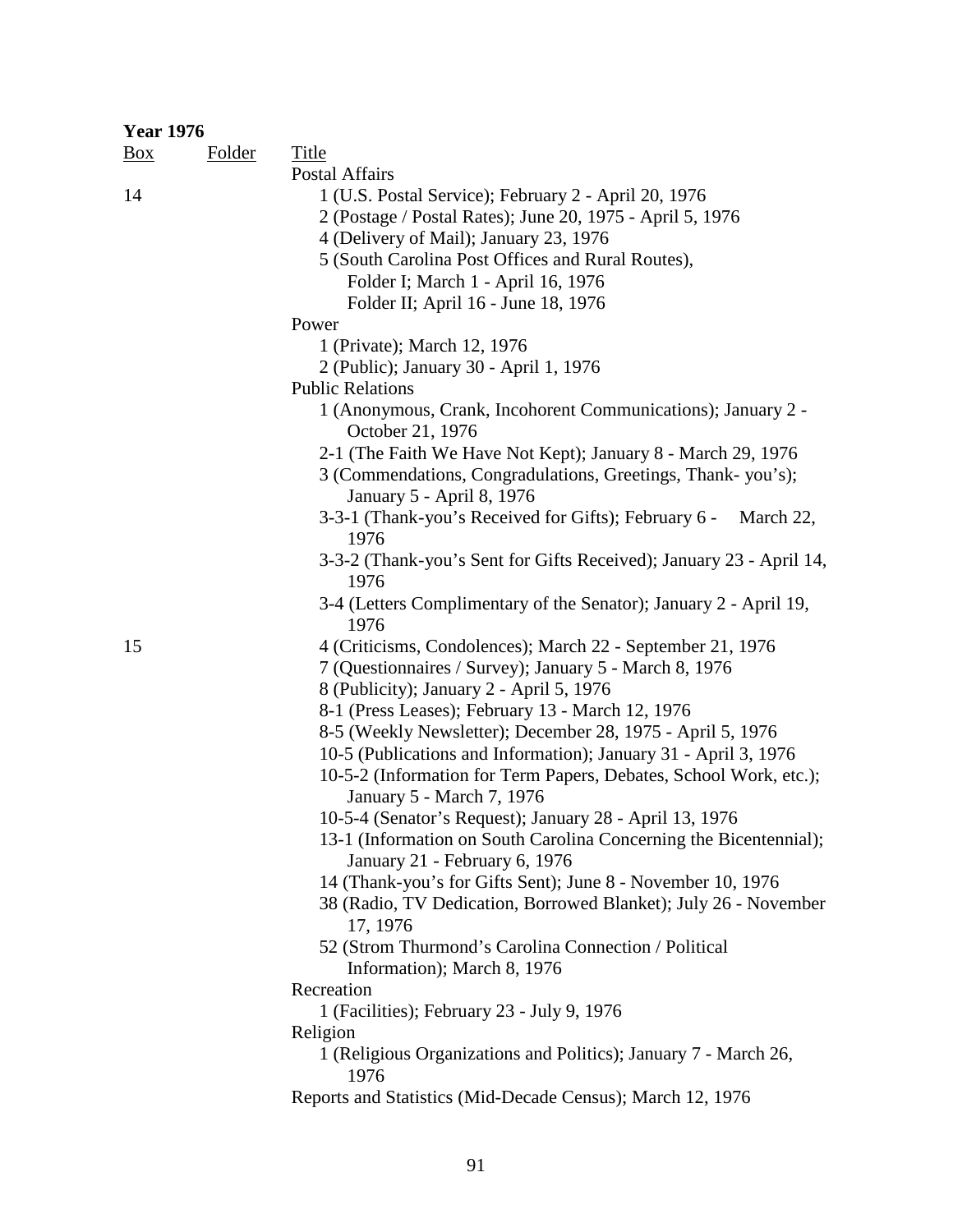| <b>Year 1976</b> |               |                                                                                                                                                                          |
|------------------|---------------|--------------------------------------------------------------------------------------------------------------------------------------------------------------------------|
| $\frac{Box}{}$   | <b>Folder</b> | <b>Title</b>                                                                                                                                                             |
| 15               |               | Revenue Procedures (Revenue Procedure from the Pension Reform Act<br>1974); December 9, 1975 - January 7, 1976                                                           |
|                  |               | <b>Rivers and Harbors</b>                                                                                                                                                |
|                  |               | 4 (Rivers); April 10, 1976                                                                                                                                               |
|                  |               | Roads                                                                                                                                                                    |
|                  |               | 2 (State); April 15, 1976<br>Salaries                                                                                                                                    |
|                  |               | 1 (Federal Employees Salaries / Allowances); March 11 - 17, 1976<br>1-2 (Congression and Judicial); February 4 - March 9, 1976<br>2 (State Employees); February 17, 1976 |
|                  |               | <b>Social Security</b>                                                                                                                                                   |
|                  |               | 1 (Benefits); January 2 - April 14, 1976<br>1-1 (Benefits); February 2 - 27, 1976                                                                                        |
|                  |               | <b>State Government</b>                                                                                                                                                  |
|                  |               | 1 (Departments: Girls State, Boys State); February 11, 1976                                                                                                              |
|                  |               | Taxes                                                                                                                                                                    |
|                  |               | 1 (Federal),                                                                                                                                                             |
|                  |               | Folder I; December 8, 1975 - February 27, 1976                                                                                                                           |
|                  |               | Folder II; March 8 - April 15, 1976                                                                                                                                      |
|                  |               | 1-1 (Excise Taxes); January 27, 1976                                                                                                                                     |
|                  |               | 1-2 (Income Taxes); January 12 - February 23, 1976                                                                                                                       |
|                  |               | 1-2-1 (Increase / Reduction in Income Tax); January 7 - April 7,<br>1976                                                                                                 |
|                  |               | 1-2-2 (Exemptions, Church); January 15 - March 12, 1976<br>2 (State); April 2 - August 16, 1976                                                                          |
|                  |               | Trade                                                                                                                                                                    |
|                  |               | 1 (Import / Export); January 21 - June 7, 1976                                                                                                                           |
| 16               |               | 2-1 (Textiles); January 19 - April 19, 1976                                                                                                                              |
|                  |               | 3 (Foreign Trade); February 13 - April 8, 1976                                                                                                                           |
|                  |               | 4 (Domestic Trade); January 26 - April 13, 1976                                                                                                                          |
|                  |               | Transportation                                                                                                                                                           |
|                  |               | 1 (Motor Carriers),                                                                                                                                                      |
|                  |               | Folder I; January 7 - February 26, 1976                                                                                                                                  |
|                  |               | Folder II; March 2 - April 14, 1976                                                                                                                                      |
|                  |               | 1-1 (Public Roads); April 15, 1976                                                                                                                                       |
|                  |               | 2 (Railroads); January 7 - March 29, 1976                                                                                                                                |
|                  |               | 3 (Water Transportation); February 19 - March 1, 1976                                                                                                                    |
|                  |               | <b>Un-American Activites</b>                                                                                                                                             |
|                  |               | 1 (Communism); January 26 - July 30, 1976                                                                                                                                |
|                  |               | Veterans                                                                                                                                                                 |
|                  |               | 1 (Medicine, Surgery),                                                                                                                                                   |
|                  |               | Folder I; January 6 - February 10, 1976                                                                                                                                  |
|                  |               | Folder II; February 13 - April 15, 1976                                                                                                                                  |
|                  |               | 2 (VA Hospital); January 7 - February 13, 1976                                                                                                                           |